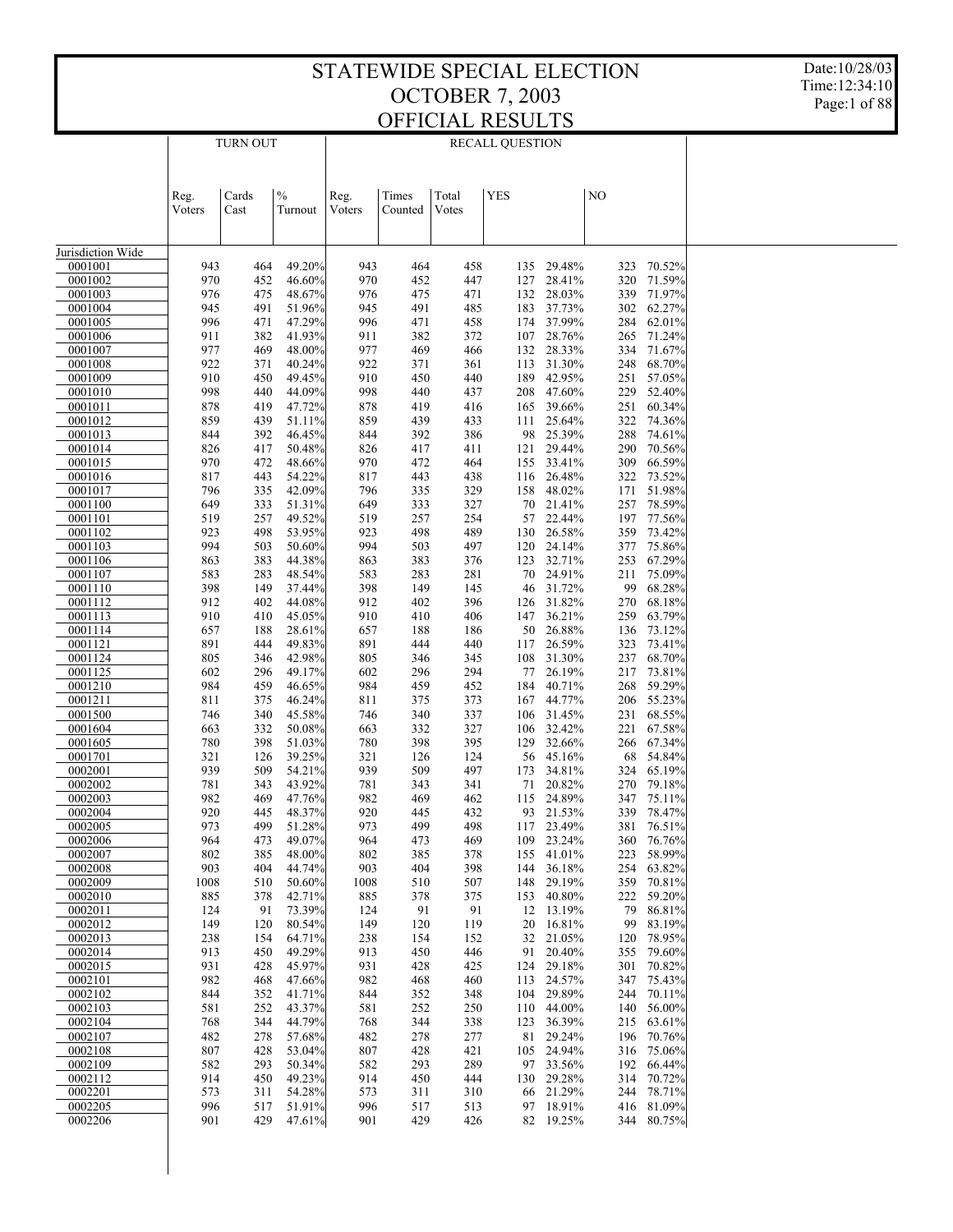Date:10/28/03 Time:12:34:10 Page:2 of 88

|                    | <b>TURN OUT</b> |            | <b>RECALL QUESTION</b> |             |            |            |            |                              |    |            |                          |  |
|--------------------|-----------------|------------|------------------------|-------------|------------|------------|------------|------------------------------|----|------------|--------------------------|--|
|                    |                 |            |                        |             |            |            |            |                              |    |            |                          |  |
|                    |                 |            |                        |             |            |            |            |                              |    |            |                          |  |
|                    | Reg.            | Cards      | $\frac{0}{0}$          | Reg.        | Times      | Total      | <b>YES</b> |                              | NO |            |                          |  |
|                    | Voters          | Cast       | Turnout                | Voters      | Counted    | Votes      |            |                              |    |            |                          |  |
|                    |                 |            |                        |             |            |            |            |                              |    |            |                          |  |
| 0002207            | 907             | 539        | 59.43%                 | 907         | 539        | 532        | 109        | 20.49%                       |    | 423        | 79.51%                   |  |
| 0002301            | 819             | 431        | 52.63%                 | 819         | 431        | 430        |            | 16.51%<br>71                 |    | 359        | 83.49%                   |  |
| 0002302<br>0002303 | 841<br>813      | 469<br>481 | 55.77%<br>59.16%       | 841<br>813  | 469<br>481 | 465<br>477 |            | 17.20%<br>80<br>13.42%<br>64 |    | 385<br>413 | 82.80%<br>86.58%         |  |
| 0002304            | 985             | 552        | 56.04%                 | 985         | 552        | 544        |            | 17.28%<br>94                 |    | 450        | 82.72%                   |  |
| 0002305            | 803             | 444        | 55.29%                 | 803         | 444        | 439        |            | 15.26%<br>67                 |    | 372        | 84.74%                   |  |
| 0002306<br>0002402 | 733<br>818      | 362<br>399 | 49.39%<br>48.78%       | 733<br>818  | 362<br>399 | 358<br>391 | 188        | 92<br>25.70%<br>48.08%       |    | 266<br>203 | 74.30%<br>51.92%         |  |
| 0002504            | 480             | 199        | 41.46%                 | 480         | 199        | 197        |            | 32.49%<br>64                 |    | 133        | 67.51%                   |  |
| 0002600            | 620             | 323        | 52.10%                 | 620         | 323        | 316        | 139        | 43.99%                       |    | 177        | 56.01%                   |  |
| 0002601<br>0002602 | 509<br>453      | 227<br>230 | 44.60%<br>50.77%       | 509<br>453  | 227<br>230 | 223<br>227 | 110        | 49.33%<br>33.92%<br>77       |    | 113<br>150 | 50.67%<br>66.08%         |  |
| 0002701            | 584             | 297        | 50.86%                 | 584         | 297        | 294        |            | 27.21%<br>80                 |    | 214        | 72.79%                   |  |
| 0002800            | 597             | 241        | 40.37%                 | 597         | 241        | 237        |            | 35.86%<br>85                 |    | 152        | 64.14%                   |  |
| 0002801            | 443             | 220        | 49.66%                 | 443         | 220        | 218        |            | 33.49%<br>73                 |    | 145        | 66.51%                   |  |
| 0002902<br>0002907 | 580<br>740      | 265<br>322 | 45.69%<br>43.51%       | 580<br>740  | 265<br>322 | 260<br>321 |            | 20.38%<br>53<br>18.69%<br>60 |    | 207<br>261 | 79.62%<br>81.31%         |  |
| 0002908            | 743             | 411        | 55.32%                 | 743         | 411        | 409        |            | 16.14%<br>66                 |    | 343        | 83.86%                   |  |
| 0003001            | 940             | 436        | 46.38%                 | 940         | 436        | 434        | 124        | 28.57%                       |    |            | 310 71.43%               |  |
| 0003002<br>0003003 | 920<br>983      | 400<br>489 | 43.48%<br>49.75%       | 920<br>983  | 400<br>489 | 395<br>486 | 126        | 31.90%<br>75<br>15.43%       |    | 269<br>411 | 68.10%<br>84.57%         |  |
| 0003004            | 1007            | 512        | 50.84%                 | 1007        | 512        | 510        |            | 98<br>19.22%                 |    |            | 412 80.78%               |  |
| 0003005            | 1001            | 521        | 52.05%                 | 1001        | 521        | 520        | 108        | 20.77%                       |    | 412        | 79.23%                   |  |
| 0003006<br>0003007 | 895<br>897      | 443<br>498 | 49.50%<br>55.52%       | 895<br>897  | 443<br>498 | 440<br>497 | 122<br>124 | 27.73%<br>24.95%             |    | 318<br>373 | 72.27%<br>75.05%         |  |
| 0003008            | 994             | 416        | 41.85%                 | 994         | 416        | 412        |            | 102 24.76%                   |    | 310        | 75.24%                   |  |
| 0003009            | 841             | 448        | 53.27%                 | 841         | 448        | 444        |            | 20.50%<br>91                 |    | 353        | 79.50%                   |  |
| 0003010            | 741             | 392        | 52.90%                 | 741         | 392        | 391        | 109        | 27.88%                       |    | 282        | 72.12%                   |  |
| 0003011<br>0003012 | 877<br>1005     | 403<br>482 | 45.95%<br>47.96%       | 877<br>1005 | 403<br>482 | 401<br>477 | 188        | 110 27.43%<br>39.41%         |    | 291<br>289 | 72.57%<br>60.59%         |  |
| 0003013            | 873             | 424        | 48.57%                 | 873         | 424        | 418        |            | 146 34.93%                   |    | 272        | 65.07%                   |  |
| 0003014            | 172             | 124        | 72.09%                 | 172         | 124        | 122        |            | 31 25.41%                    |    | 91         | 74.59%                   |  |
| 0003015<br>0003104 | 681<br>807      | 259<br>404 | 38.03%<br>50.06%       | 681<br>807  | 259<br>404 | 256<br>400 | 120<br>103 | 46.88%<br>25.75%             |    | 297        | 136 53.13%<br>74.25%     |  |
| 0003105            | 840             | 417        | 49.64%                 | 840         | 417        | 415        | 105        | 25.30%                       |    | 310        | 74.70%                   |  |
| 0003106            | 803             | 324        | 40.35%                 | 803         | 324        | 322        | 101        | 31.37%                       |    | 221        | 68.63%                   |  |
| 0003107<br>0003201 | 813<br>580      | 360<br>239 | 44.28%<br>41.21%       | 813<br>580  | 360<br>239 | 356<br>237 |            | 112 31.46%<br>33.33%<br>79   |    | 244<br>158 | 68.54%<br>66.67%         |  |
| 0003204            | 830             | 405        | 48.80%                 | 830         | 405        | 404        |            | 20.54%<br>83                 |    | 321        | 79.46%                   |  |
| 0003207            | 942             | 499        | 52.97%                 | 942         | 499        | 494        |            | 19.43%<br>96                 |    | 398        | 80.57%                   |  |
| 0003209            | 450             | 216<br>222 | 48.00%                 | 450         | 216<br>222 | 213        |            | 63 29.58%                    |    |            | 150 70.42%               |  |
| 0003216<br>0003301 | 481<br>819      | 368        | 46.15%<br>44.93%       | 481<br>819  | 368        | 220<br>361 |            | 42 19.09%<br>156 43.21%      |    |            | 178 80.91%<br>205 56.79% |  |
| 0003302            | 971             | 413        | 42.53%                 | 971         | 413        | 406        |            | 166 40.89%                   |    |            | 240 59.11%               |  |
| 0003303            | 586             | 262        | 44.71%                 | 586         | 262        | 257        | 101        | 39.30%                       |    |            | 156 60.70%               |  |
| 0003304<br>0003305 | 876<br>801      | 399<br>355 | 45.55%<br>44.32%       | 876<br>801  | 399<br>355 | 395<br>352 | 153        | 38.73%<br>155 44.03%         |    | 197        | 242 61.27%<br>55.97%     |  |
| 0003306            | 584             | 273        | 46.75%                 | 584         | 273        | 271        |            | 93 34.32%                    |    |            | 178 65.68%               |  |
| 0003307            | 1020            | 421        | 41.27%                 | 1020        | 421        | 420        |            | 174 41.43%                   |    |            | 246 58.57%               |  |
| 0003401            | 748             | 330        | 44.12%                 | 748         | 330        | 324        | 161        | 49.69%                       |    |            | 163 50.31%<br>165 51.89% |  |
| 0003402<br>0003502 | 725<br>771      | 322<br>395 | 44.41%<br>51.23%       | 725<br>771  | 322<br>395 | 318<br>393 |            | 153 48.11%<br>24.94%<br>98   |    |            | 295 75.06%               |  |
| 0003503            | 855             | 437        | 51.11%                 | 855         | 437        | 433        |            | 107 24.71%                   |    |            | 326 75.29%               |  |
| 0003507            | 724             | 357        | 49.31%                 | 724         | 357        | 356        |            | 17.70%<br>63                 |    |            | 293 82.30%               |  |
| 0003600<br>0003601 | 781<br>815      | 364<br>289 | 46.61%<br>35.46%       | 781<br>815  | 364<br>289 | 363<br>281 |            | 18.18%<br>66<br>17.79%<br>50 |    |            | 297 81.82%<br>231 82.21% |  |
| 0003602            | 573             | 277        | 48.34%                 | 573         | 277        | 273        |            | 39<br>14.29%                 |    |            | 234 85.71%               |  |
| 0003704            | 678             | 312        | 46.02%                 | 678         | 312        | 309        | 104        | 33.66%                       |    | 205        | 66.34%                   |  |
| 0003705            | 407             | 243        | 59.71%                 | 407         | 243        | 241        |            | 20.33%<br>49                 |    |            | 192 79.67%               |  |
| 0004001<br>0004002 | 167<br>230      | 115<br>172 | 68.86%<br>74.78%       | 167<br>230  | 115<br>172 | 115<br>169 |            | 31.30%<br>36<br>88 52.07%    |    |            | 79 68.70%<br>81 47.93%   |  |
| 0004003            | 942             | 441        | 46.82%                 | 942         | 441        | 432        |            | 221 51.16%                   |    |            | 211 48.84%               |  |
| 0004004            | 36              | 24         | 66.67%                 | 36          | 24         | 24         |            | 5 20.83%                     |    |            | 19 79.17%                |  |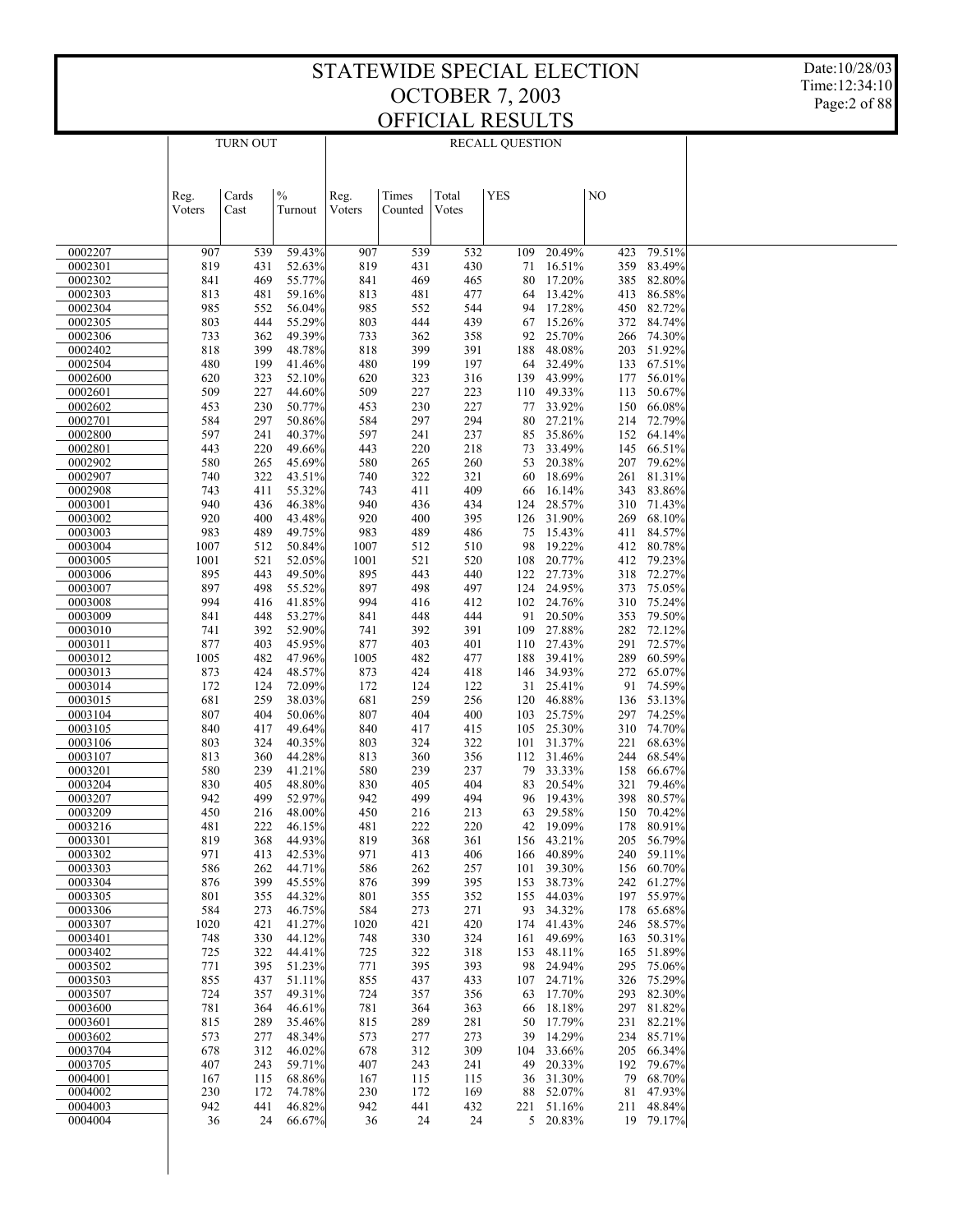Date:10/28/03 Time:12:34:11 Page:3 of 88

| <b>YES</b><br>$\frac{0}{0}$<br>NO<br>Cards<br>Times<br>Total<br>Reg.<br>Reg.<br>Voters<br>Voters<br>Votes<br>Cast<br>Turnout<br>Counted<br>0004005<br>996<br>48.49%<br>996<br>481<br>100<br>20.79%<br>381<br>79.21%<br>483<br>483<br>93.87%<br>1052<br>55.04%<br>1052<br>35<br>6.13%<br>536<br>0004006<br>579<br>579<br>571<br>790<br>433<br>790<br>433<br>432<br>23.38%<br>331 76.62%<br>0004007<br>54.81%<br>101<br>894<br>491<br>54.92%<br>894<br>491<br>486<br>23.46%<br>372<br>76.54%<br>0004008<br>114<br>49.53%<br>132<br>32.04%<br>280<br>67.96%<br>0004009<br>846<br>419<br>419<br>412<br>846<br>0004010<br>39<br>24.53%<br>75.47%<br>246<br>65.45%<br>159<br>120<br>161<br>246<br>161<br>774<br>64 15.61%<br>346<br>84.39%<br>0004100<br>413<br>53.36%<br>774<br>413<br>410<br>256<br>42.31%<br>41.43%<br>147<br>58.57%<br>0004101<br>605<br>605<br>256<br>251<br>104<br>459<br>57.30%<br>39 15.00%<br>221<br>85.00%<br>0004102<br>263<br>459<br>263<br>260<br>60<br>17.65%<br>280<br>82.35%<br>0004103<br>638<br>343<br>53.76%<br>638<br>343<br>340<br>50.89%<br>28.50%<br>143<br>71.50%<br>0004200<br>395<br>201<br>395<br>201<br>200<br>57<br>50.48%<br>13.38%<br>86.62%<br>0004301<br>311<br>157<br>311<br>157<br>157<br>21<br>136<br>572<br>52.62%<br>572<br>301<br>300<br>22.00%<br>78.00%<br>0004302<br>301<br>66<br>234<br>508<br>51.97%<br>508<br>259<br>15.83%<br>218<br>84.17%<br>0004304<br>264<br>264<br>41<br>537<br>254<br>47.30%<br>252<br>24.60%<br>190 75.40%<br>0004305<br>537<br>254<br>62<br>750<br>420<br>56.00%<br>417<br>12.23%<br>87.77%<br>0004400<br>750<br>420<br>51<br>366<br>13.23%<br>721<br>378<br>50<br>328<br>86.77%<br>0004401<br>381<br>52.84%<br>721<br>381<br>22.58%<br>264<br>77.42%<br>0004402<br>616<br>346<br>56.17%<br>616<br>346<br>341<br>77<br>58.70%<br>303<br>48<br>15.84%<br>255<br>84.16%<br>0004403<br>523<br>307<br>523<br>307<br>928<br>49.68%<br>928<br>40.84%<br>268<br>59.16%<br>0004501<br>461<br>453<br>185<br>461<br>933<br>49.62%<br>47.59%<br>239<br>52.41%<br>0004502<br>463<br>933<br>463<br>456<br>217<br>703<br>152<br>43.68%<br>196<br>56.32%<br>0004503<br>356<br>50.64%<br>703<br>356<br>348<br>349<br>90<br>25.79%<br>259<br>74.21%<br>0004600<br>946<br>360<br>38.05%<br>946<br>360<br>412<br>42.52%<br>120<br>29.63%<br>285<br>70.37%<br>0004601<br>969<br>969<br>412<br>405<br>49.60%<br>307<br>88<br>28.66%<br>219 71.34%<br>0004703<br>625<br>310<br>625<br>310<br>926<br>41.90%<br>388<br>36.72%<br>243<br>63.28%<br>0004707<br>388<br>926<br>384<br>141<br>34.21%<br>225<br>65.79%<br>0004708<br>664<br>344<br>51.81%<br>664<br>344<br>342<br>117<br>29.13%<br>309<br>70.87%<br>0004709<br>855<br>437<br>51.11%<br>855<br>437<br>436<br>127<br>478<br>29.08%<br>37.23%<br>86<br>62.77%<br>0004800<br>139<br>478<br>139<br>137<br>51<br>75<br>33.33%<br>150<br>66.67%<br>0004806<br>408<br>228<br>55.88%<br>408<br>228<br>225<br>454<br>184<br>40.53%<br>270<br>59.47%<br>0005001<br>951<br>460<br>48.37%<br>951<br>460<br>695<br>163<br>44.66%<br>202<br>55.34%<br>0005101<br>370<br>53.24%<br>695<br>370<br>365<br>569<br>274<br>48.15%<br>274<br>42.70%<br>157<br>57.30%<br>0005102<br>569<br>274<br>117<br>1010<br>448<br>37.47%<br>277<br>62.53%<br>0005103<br>44.36%<br>1010<br>448<br>443<br>166<br>40.93%<br>41.44%<br>219<br>58.56%<br>0005201<br>921<br>377<br>921<br>377<br>374<br>155<br>534<br>233<br>43.63%<br>226<br>77<br>34.07%<br>149<br>65.93%<br>0005202<br>534<br>233<br>128<br>40.76%<br>186<br>59.24%<br>0005203<br>760<br>320<br>42.11%<br>760<br>320<br>314<br>40.89%<br>38.26%<br>163<br>61.74%<br>0005204<br>653<br>267<br>653<br>267<br>264<br>101<br>49.22%<br>226 48.19%<br>243 51.81%<br>0005205<br>965<br>475<br>965<br>475<br>469<br>702<br>323<br>46.01%<br>323<br>112 35.22%<br>206 64.78%<br>0005206<br>702<br>318<br>871<br>427<br>49.02%<br>871<br>230 54.50%<br>0005207<br>427<br>422<br>192 45.50%<br>0005208<br>782<br>359<br>45.91%<br>782<br>359<br>198 55.77%<br>355<br>157 44.23%<br>48.89%<br>226 57.95%<br>812<br>397<br>812<br>397<br>390<br>164 42.05%<br>0005209<br>144 42.23%<br>0005211<br>350<br>45.69%<br>350<br>197 57.77%<br>766<br>766<br>341<br>61 32.80%<br>0005212<br>188<br>42.34%<br>188<br>125 67.20%<br>444<br>444<br>186<br>41.77%<br>220 65.28%<br>814<br>340<br>814<br>340<br>337<br>117 34.72%<br>0005213<br>258 63.24%<br>0005214<br>937<br>410<br>43.76%<br>937<br>410<br>408<br>150 36.76%<br>181 58.01%<br>0005215<br>688<br>314<br>45.64%<br>688<br>314<br>312<br>131 41.99%<br>152 61.04%<br>253<br>42.03%<br>253<br>249<br>97 38.96%<br>0005216<br>602<br>602<br>205 56.01%<br>876<br>371<br>42.35%<br>371<br>161 43.99%<br>0005217<br>876<br>366<br>248 56.88%<br>0005218<br>950<br>442<br>46.53%<br>950<br>442<br>188 43.12%<br>436<br>103 53.93%<br>0005219<br>520<br>195<br>37.50%<br>520<br>195<br>191<br>88 46.07%<br>216 56.40%<br>0005220<br>788<br>384<br>48.73%<br>788<br>384<br>383<br>167 43.60%<br>887<br>247 59.66%<br>416<br>46.90%<br>887<br>416<br>414<br>167 40.34%<br>0005221<br>238 55.87%<br>0005222<br>974<br>435<br>44.66%<br>974<br>435<br>426<br>188 44.13%<br>288 54.96%<br>0005223<br>1000<br>534<br>53.40%<br>1000<br>534<br>524<br>236 45.04%<br>211 49.65%<br>433<br>51.49%<br>433<br>425<br>214 50.35%<br>0005224<br>841<br>841<br>107 42.29%<br>256<br>39.20%<br>256<br>253<br>0005225<br>653<br>653<br>146 57.71%<br>72 32.73%<br>148 67.27%<br>0005226<br>464<br>223<br>48.06%<br>464<br>223<br>220<br>226 42.97%<br>300 57.03%<br>0005227<br>1093<br>529<br>48.40%<br>1093<br>529<br>526<br>122 54.22%<br>448<br>229<br>51.12%<br>448<br>229<br>225<br>103 45.78%<br>0005300<br>195 57.02%<br>797<br>346<br>43.41%<br>797<br>346<br>342<br>147 42.98%<br>0005301<br>114 42.54%<br>0005302<br>584<br>277<br>47.43%<br>277<br>268<br>154 57.46%<br>584 |  | <b>TURN OUT</b> |  | <b>RECALL QUESTION</b> |  |  |  |
|---------------------------------------------------------------------------------------------------------------------------------------------------------------------------------------------------------------------------------------------------------------------------------------------------------------------------------------------------------------------------------------------------------------------------------------------------------------------------------------------------------------------------------------------------------------------------------------------------------------------------------------------------------------------------------------------------------------------------------------------------------------------------------------------------------------------------------------------------------------------------------------------------------------------------------------------------------------------------------------------------------------------------------------------------------------------------------------------------------------------------------------------------------------------------------------------------------------------------------------------------------------------------------------------------------------------------------------------------------------------------------------------------------------------------------------------------------------------------------------------------------------------------------------------------------------------------------------------------------------------------------------------------------------------------------------------------------------------------------------------------------------------------------------------------------------------------------------------------------------------------------------------------------------------------------------------------------------------------------------------------------------------------------------------------------------------------------------------------------------------------------------------------------------------------------------------------------------------------------------------------------------------------------------------------------------------------------------------------------------------------------------------------------------------------------------------------------------------------------------------------------------------------------------------------------------------------------------------------------------------------------------------------------------------------------------------------------------------------------------------------------------------------------------------------------------------------------------------------------------------------------------------------------------------------------------------------------------------------------------------------------------------------------------------------------------------------------------------------------------------------------------------------------------------------------------------------------------------------------------------------------------------------------------------------------------------------------------------------------------------------------------------------------------------------------------------------------------------------------------------------------------------------------------------------------------------------------------------------------------------------------------------------------------------------------------------------------------------------------------------------------------------------------------------------------------------------------------------------------------------------------------------------------------------------------------------------------------------------------------------------------------------------------------------------------------------------------------------------------------------------------------------------------------------------------------------------------------------------------------------------------------------------------------------------------------------------------------------------------------------------------------------------------------------------------------------------------------------------------------------------------------------------------------------------------------------------------------------------------------------------------------------------------------------------------------------------------------------------------------------------------------------------------------------------------------------------------------------------------------------------------------------------------------------------------------------------------------------------------------------------------------------------------------------------------------------------------------------------------------------------------------------------------------------------------------------------------------------------------------------------------------------------------------------------------------------------------------------------------------------------------------------------------------------------------------------------------------------------------------------------------------------------------------------------------------------------------------------------------------------------------------------------------------------------------------------------------------------------------------------------------------------------------------------------------------------------------------------------------|--|-----------------|--|------------------------|--|--|--|
|                                                                                                                                                                                                                                                                                                                                                                                                                                                                                                                                                                                                                                                                                                                                                                                                                                                                                                                                                                                                                                                                                                                                                                                                                                                                                                                                                                                                                                                                                                                                                                                                                                                                                                                                                                                                                                                                                                                                                                                                                                                                                                                                                                                                                                                                                                                                                                                                                                                                                                                                                                                                                                                                                                                                                                                                                                                                                                                                                                                                                                                                                                                                                                                                                                                                                                                                                                                                                                                                                                                                                                                                                                                                                                                                                                                                                                                                                                                                                                                                                                                                                                                                                                                                                                                                                                                                                                                                                                                                                                                                                                                                                                                                                                                                                                                                                                                                                                                                                                                                                                                                                                                                                                                                                                                                                                                                                                                                                                                                                                                                                                                                                                                                                                                                                                                                                                                         |  |                 |  |                        |  |  |  |
|                                                                                                                                                                                                                                                                                                                                                                                                                                                                                                                                                                                                                                                                                                                                                                                                                                                                                                                                                                                                                                                                                                                                                                                                                                                                                                                                                                                                                                                                                                                                                                                                                                                                                                                                                                                                                                                                                                                                                                                                                                                                                                                                                                                                                                                                                                                                                                                                                                                                                                                                                                                                                                                                                                                                                                                                                                                                                                                                                                                                                                                                                                                                                                                                                                                                                                                                                                                                                                                                                                                                                                                                                                                                                                                                                                                                                                                                                                                                                                                                                                                                                                                                                                                                                                                                                                                                                                                                                                                                                                                                                                                                                                                                                                                                                                                                                                                                                                                                                                                                                                                                                                                                                                                                                                                                                                                                                                                                                                                                                                                                                                                                                                                                                                                                                                                                                                                         |  |                 |  |                        |  |  |  |
|                                                                                                                                                                                                                                                                                                                                                                                                                                                                                                                                                                                                                                                                                                                                                                                                                                                                                                                                                                                                                                                                                                                                                                                                                                                                                                                                                                                                                                                                                                                                                                                                                                                                                                                                                                                                                                                                                                                                                                                                                                                                                                                                                                                                                                                                                                                                                                                                                                                                                                                                                                                                                                                                                                                                                                                                                                                                                                                                                                                                                                                                                                                                                                                                                                                                                                                                                                                                                                                                                                                                                                                                                                                                                                                                                                                                                                                                                                                                                                                                                                                                                                                                                                                                                                                                                                                                                                                                                                                                                                                                                                                                                                                                                                                                                                                                                                                                                                                                                                                                                                                                                                                                                                                                                                                                                                                                                                                                                                                                                                                                                                                                                                                                                                                                                                                                                                                         |  |                 |  |                        |  |  |  |
|                                                                                                                                                                                                                                                                                                                                                                                                                                                                                                                                                                                                                                                                                                                                                                                                                                                                                                                                                                                                                                                                                                                                                                                                                                                                                                                                                                                                                                                                                                                                                                                                                                                                                                                                                                                                                                                                                                                                                                                                                                                                                                                                                                                                                                                                                                                                                                                                                                                                                                                                                                                                                                                                                                                                                                                                                                                                                                                                                                                                                                                                                                                                                                                                                                                                                                                                                                                                                                                                                                                                                                                                                                                                                                                                                                                                                                                                                                                                                                                                                                                                                                                                                                                                                                                                                                                                                                                                                                                                                                                                                                                                                                                                                                                                                                                                                                                                                                                                                                                                                                                                                                                                                                                                                                                                                                                                                                                                                                                                                                                                                                                                                                                                                                                                                                                                                                                         |  |                 |  |                        |  |  |  |
|                                                                                                                                                                                                                                                                                                                                                                                                                                                                                                                                                                                                                                                                                                                                                                                                                                                                                                                                                                                                                                                                                                                                                                                                                                                                                                                                                                                                                                                                                                                                                                                                                                                                                                                                                                                                                                                                                                                                                                                                                                                                                                                                                                                                                                                                                                                                                                                                                                                                                                                                                                                                                                                                                                                                                                                                                                                                                                                                                                                                                                                                                                                                                                                                                                                                                                                                                                                                                                                                                                                                                                                                                                                                                                                                                                                                                                                                                                                                                                                                                                                                                                                                                                                                                                                                                                                                                                                                                                                                                                                                                                                                                                                                                                                                                                                                                                                                                                                                                                                                                                                                                                                                                                                                                                                                                                                                                                                                                                                                                                                                                                                                                                                                                                                                                                                                                                                         |  |                 |  |                        |  |  |  |
|                                                                                                                                                                                                                                                                                                                                                                                                                                                                                                                                                                                                                                                                                                                                                                                                                                                                                                                                                                                                                                                                                                                                                                                                                                                                                                                                                                                                                                                                                                                                                                                                                                                                                                                                                                                                                                                                                                                                                                                                                                                                                                                                                                                                                                                                                                                                                                                                                                                                                                                                                                                                                                                                                                                                                                                                                                                                                                                                                                                                                                                                                                                                                                                                                                                                                                                                                                                                                                                                                                                                                                                                                                                                                                                                                                                                                                                                                                                                                                                                                                                                                                                                                                                                                                                                                                                                                                                                                                                                                                                                                                                                                                                                                                                                                                                                                                                                                                                                                                                                                                                                                                                                                                                                                                                                                                                                                                                                                                                                                                                                                                                                                                                                                                                                                                                                                                                         |  |                 |  |                        |  |  |  |
|                                                                                                                                                                                                                                                                                                                                                                                                                                                                                                                                                                                                                                                                                                                                                                                                                                                                                                                                                                                                                                                                                                                                                                                                                                                                                                                                                                                                                                                                                                                                                                                                                                                                                                                                                                                                                                                                                                                                                                                                                                                                                                                                                                                                                                                                                                                                                                                                                                                                                                                                                                                                                                                                                                                                                                                                                                                                                                                                                                                                                                                                                                                                                                                                                                                                                                                                                                                                                                                                                                                                                                                                                                                                                                                                                                                                                                                                                                                                                                                                                                                                                                                                                                                                                                                                                                                                                                                                                                                                                                                                                                                                                                                                                                                                                                                                                                                                                                                                                                                                                                                                                                                                                                                                                                                                                                                                                                                                                                                                                                                                                                                                                                                                                                                                                                                                                                                         |  |                 |  |                        |  |  |  |
|                                                                                                                                                                                                                                                                                                                                                                                                                                                                                                                                                                                                                                                                                                                                                                                                                                                                                                                                                                                                                                                                                                                                                                                                                                                                                                                                                                                                                                                                                                                                                                                                                                                                                                                                                                                                                                                                                                                                                                                                                                                                                                                                                                                                                                                                                                                                                                                                                                                                                                                                                                                                                                                                                                                                                                                                                                                                                                                                                                                                                                                                                                                                                                                                                                                                                                                                                                                                                                                                                                                                                                                                                                                                                                                                                                                                                                                                                                                                                                                                                                                                                                                                                                                                                                                                                                                                                                                                                                                                                                                                                                                                                                                                                                                                                                                                                                                                                                                                                                                                                                                                                                                                                                                                                                                                                                                                                                                                                                                                                                                                                                                                                                                                                                                                                                                                                                                         |  |                 |  |                        |  |  |  |
|                                                                                                                                                                                                                                                                                                                                                                                                                                                                                                                                                                                                                                                                                                                                                                                                                                                                                                                                                                                                                                                                                                                                                                                                                                                                                                                                                                                                                                                                                                                                                                                                                                                                                                                                                                                                                                                                                                                                                                                                                                                                                                                                                                                                                                                                                                                                                                                                                                                                                                                                                                                                                                                                                                                                                                                                                                                                                                                                                                                                                                                                                                                                                                                                                                                                                                                                                                                                                                                                                                                                                                                                                                                                                                                                                                                                                                                                                                                                                                                                                                                                                                                                                                                                                                                                                                                                                                                                                                                                                                                                                                                                                                                                                                                                                                                                                                                                                                                                                                                                                                                                                                                                                                                                                                                                                                                                                                                                                                                                                                                                                                                                                                                                                                                                                                                                                                                         |  |                 |  |                        |  |  |  |
|                                                                                                                                                                                                                                                                                                                                                                                                                                                                                                                                                                                                                                                                                                                                                                                                                                                                                                                                                                                                                                                                                                                                                                                                                                                                                                                                                                                                                                                                                                                                                                                                                                                                                                                                                                                                                                                                                                                                                                                                                                                                                                                                                                                                                                                                                                                                                                                                                                                                                                                                                                                                                                                                                                                                                                                                                                                                                                                                                                                                                                                                                                                                                                                                                                                                                                                                                                                                                                                                                                                                                                                                                                                                                                                                                                                                                                                                                                                                                                                                                                                                                                                                                                                                                                                                                                                                                                                                                                                                                                                                                                                                                                                                                                                                                                                                                                                                                                                                                                                                                                                                                                                                                                                                                                                                                                                                                                                                                                                                                                                                                                                                                                                                                                                                                                                                                                                         |  |                 |  |                        |  |  |  |
|                                                                                                                                                                                                                                                                                                                                                                                                                                                                                                                                                                                                                                                                                                                                                                                                                                                                                                                                                                                                                                                                                                                                                                                                                                                                                                                                                                                                                                                                                                                                                                                                                                                                                                                                                                                                                                                                                                                                                                                                                                                                                                                                                                                                                                                                                                                                                                                                                                                                                                                                                                                                                                                                                                                                                                                                                                                                                                                                                                                                                                                                                                                                                                                                                                                                                                                                                                                                                                                                                                                                                                                                                                                                                                                                                                                                                                                                                                                                                                                                                                                                                                                                                                                                                                                                                                                                                                                                                                                                                                                                                                                                                                                                                                                                                                                                                                                                                                                                                                                                                                                                                                                                                                                                                                                                                                                                                                                                                                                                                                                                                                                                                                                                                                                                                                                                                                                         |  |                 |  |                        |  |  |  |
|                                                                                                                                                                                                                                                                                                                                                                                                                                                                                                                                                                                                                                                                                                                                                                                                                                                                                                                                                                                                                                                                                                                                                                                                                                                                                                                                                                                                                                                                                                                                                                                                                                                                                                                                                                                                                                                                                                                                                                                                                                                                                                                                                                                                                                                                                                                                                                                                                                                                                                                                                                                                                                                                                                                                                                                                                                                                                                                                                                                                                                                                                                                                                                                                                                                                                                                                                                                                                                                                                                                                                                                                                                                                                                                                                                                                                                                                                                                                                                                                                                                                                                                                                                                                                                                                                                                                                                                                                                                                                                                                                                                                                                                                                                                                                                                                                                                                                                                                                                                                                                                                                                                                                                                                                                                                                                                                                                                                                                                                                                                                                                                                                                                                                                                                                                                                                                                         |  |                 |  |                        |  |  |  |
|                                                                                                                                                                                                                                                                                                                                                                                                                                                                                                                                                                                                                                                                                                                                                                                                                                                                                                                                                                                                                                                                                                                                                                                                                                                                                                                                                                                                                                                                                                                                                                                                                                                                                                                                                                                                                                                                                                                                                                                                                                                                                                                                                                                                                                                                                                                                                                                                                                                                                                                                                                                                                                                                                                                                                                                                                                                                                                                                                                                                                                                                                                                                                                                                                                                                                                                                                                                                                                                                                                                                                                                                                                                                                                                                                                                                                                                                                                                                                                                                                                                                                                                                                                                                                                                                                                                                                                                                                                                                                                                                                                                                                                                                                                                                                                                                                                                                                                                                                                                                                                                                                                                                                                                                                                                                                                                                                                                                                                                                                                                                                                                                                                                                                                                                                                                                                                                         |  |                 |  |                        |  |  |  |
|                                                                                                                                                                                                                                                                                                                                                                                                                                                                                                                                                                                                                                                                                                                                                                                                                                                                                                                                                                                                                                                                                                                                                                                                                                                                                                                                                                                                                                                                                                                                                                                                                                                                                                                                                                                                                                                                                                                                                                                                                                                                                                                                                                                                                                                                                                                                                                                                                                                                                                                                                                                                                                                                                                                                                                                                                                                                                                                                                                                                                                                                                                                                                                                                                                                                                                                                                                                                                                                                                                                                                                                                                                                                                                                                                                                                                                                                                                                                                                                                                                                                                                                                                                                                                                                                                                                                                                                                                                                                                                                                                                                                                                                                                                                                                                                                                                                                                                                                                                                                                                                                                                                                                                                                                                                                                                                                                                                                                                                                                                                                                                                                                                                                                                                                                                                                                                                         |  |                 |  |                        |  |  |  |
|                                                                                                                                                                                                                                                                                                                                                                                                                                                                                                                                                                                                                                                                                                                                                                                                                                                                                                                                                                                                                                                                                                                                                                                                                                                                                                                                                                                                                                                                                                                                                                                                                                                                                                                                                                                                                                                                                                                                                                                                                                                                                                                                                                                                                                                                                                                                                                                                                                                                                                                                                                                                                                                                                                                                                                                                                                                                                                                                                                                                                                                                                                                                                                                                                                                                                                                                                                                                                                                                                                                                                                                                                                                                                                                                                                                                                                                                                                                                                                                                                                                                                                                                                                                                                                                                                                                                                                                                                                                                                                                                                                                                                                                                                                                                                                                                                                                                                                                                                                                                                                                                                                                                                                                                                                                                                                                                                                                                                                                                                                                                                                                                                                                                                                                                                                                                                                                         |  |                 |  |                        |  |  |  |
|                                                                                                                                                                                                                                                                                                                                                                                                                                                                                                                                                                                                                                                                                                                                                                                                                                                                                                                                                                                                                                                                                                                                                                                                                                                                                                                                                                                                                                                                                                                                                                                                                                                                                                                                                                                                                                                                                                                                                                                                                                                                                                                                                                                                                                                                                                                                                                                                                                                                                                                                                                                                                                                                                                                                                                                                                                                                                                                                                                                                                                                                                                                                                                                                                                                                                                                                                                                                                                                                                                                                                                                                                                                                                                                                                                                                                                                                                                                                                                                                                                                                                                                                                                                                                                                                                                                                                                                                                                                                                                                                                                                                                                                                                                                                                                                                                                                                                                                                                                                                                                                                                                                                                                                                                                                                                                                                                                                                                                                                                                                                                                                                                                                                                                                                                                                                                                                         |  |                 |  |                        |  |  |  |
|                                                                                                                                                                                                                                                                                                                                                                                                                                                                                                                                                                                                                                                                                                                                                                                                                                                                                                                                                                                                                                                                                                                                                                                                                                                                                                                                                                                                                                                                                                                                                                                                                                                                                                                                                                                                                                                                                                                                                                                                                                                                                                                                                                                                                                                                                                                                                                                                                                                                                                                                                                                                                                                                                                                                                                                                                                                                                                                                                                                                                                                                                                                                                                                                                                                                                                                                                                                                                                                                                                                                                                                                                                                                                                                                                                                                                                                                                                                                                                                                                                                                                                                                                                                                                                                                                                                                                                                                                                                                                                                                                                                                                                                                                                                                                                                                                                                                                                                                                                                                                                                                                                                                                                                                                                                                                                                                                                                                                                                                                                                                                                                                                                                                                                                                                                                                                                                         |  |                 |  |                        |  |  |  |
|                                                                                                                                                                                                                                                                                                                                                                                                                                                                                                                                                                                                                                                                                                                                                                                                                                                                                                                                                                                                                                                                                                                                                                                                                                                                                                                                                                                                                                                                                                                                                                                                                                                                                                                                                                                                                                                                                                                                                                                                                                                                                                                                                                                                                                                                                                                                                                                                                                                                                                                                                                                                                                                                                                                                                                                                                                                                                                                                                                                                                                                                                                                                                                                                                                                                                                                                                                                                                                                                                                                                                                                                                                                                                                                                                                                                                                                                                                                                                                                                                                                                                                                                                                                                                                                                                                                                                                                                                                                                                                                                                                                                                                                                                                                                                                                                                                                                                                                                                                                                                                                                                                                                                                                                                                                                                                                                                                                                                                                                                                                                                                                                                                                                                                                                                                                                                                                         |  |                 |  |                        |  |  |  |
|                                                                                                                                                                                                                                                                                                                                                                                                                                                                                                                                                                                                                                                                                                                                                                                                                                                                                                                                                                                                                                                                                                                                                                                                                                                                                                                                                                                                                                                                                                                                                                                                                                                                                                                                                                                                                                                                                                                                                                                                                                                                                                                                                                                                                                                                                                                                                                                                                                                                                                                                                                                                                                                                                                                                                                                                                                                                                                                                                                                                                                                                                                                                                                                                                                                                                                                                                                                                                                                                                                                                                                                                                                                                                                                                                                                                                                                                                                                                                                                                                                                                                                                                                                                                                                                                                                                                                                                                                                                                                                                                                                                                                                                                                                                                                                                                                                                                                                                                                                                                                                                                                                                                                                                                                                                                                                                                                                                                                                                                                                                                                                                                                                                                                                                                                                                                                                                         |  |                 |  |                        |  |  |  |
|                                                                                                                                                                                                                                                                                                                                                                                                                                                                                                                                                                                                                                                                                                                                                                                                                                                                                                                                                                                                                                                                                                                                                                                                                                                                                                                                                                                                                                                                                                                                                                                                                                                                                                                                                                                                                                                                                                                                                                                                                                                                                                                                                                                                                                                                                                                                                                                                                                                                                                                                                                                                                                                                                                                                                                                                                                                                                                                                                                                                                                                                                                                                                                                                                                                                                                                                                                                                                                                                                                                                                                                                                                                                                                                                                                                                                                                                                                                                                                                                                                                                                                                                                                                                                                                                                                                                                                                                                                                                                                                                                                                                                                                                                                                                                                                                                                                                                                                                                                                                                                                                                                                                                                                                                                                                                                                                                                                                                                                                                                                                                                                                                                                                                                                                                                                                                                                         |  |                 |  |                        |  |  |  |
|                                                                                                                                                                                                                                                                                                                                                                                                                                                                                                                                                                                                                                                                                                                                                                                                                                                                                                                                                                                                                                                                                                                                                                                                                                                                                                                                                                                                                                                                                                                                                                                                                                                                                                                                                                                                                                                                                                                                                                                                                                                                                                                                                                                                                                                                                                                                                                                                                                                                                                                                                                                                                                                                                                                                                                                                                                                                                                                                                                                                                                                                                                                                                                                                                                                                                                                                                                                                                                                                                                                                                                                                                                                                                                                                                                                                                                                                                                                                                                                                                                                                                                                                                                                                                                                                                                                                                                                                                                                                                                                                                                                                                                                                                                                                                                                                                                                                                                                                                                                                                                                                                                                                                                                                                                                                                                                                                                                                                                                                                                                                                                                                                                                                                                                                                                                                                                                         |  |                 |  |                        |  |  |  |
|                                                                                                                                                                                                                                                                                                                                                                                                                                                                                                                                                                                                                                                                                                                                                                                                                                                                                                                                                                                                                                                                                                                                                                                                                                                                                                                                                                                                                                                                                                                                                                                                                                                                                                                                                                                                                                                                                                                                                                                                                                                                                                                                                                                                                                                                                                                                                                                                                                                                                                                                                                                                                                                                                                                                                                                                                                                                                                                                                                                                                                                                                                                                                                                                                                                                                                                                                                                                                                                                                                                                                                                                                                                                                                                                                                                                                                                                                                                                                                                                                                                                                                                                                                                                                                                                                                                                                                                                                                                                                                                                                                                                                                                                                                                                                                                                                                                                                                                                                                                                                                                                                                                                                                                                                                                                                                                                                                                                                                                                                                                                                                                                                                                                                                                                                                                                                                                         |  |                 |  |                        |  |  |  |
|                                                                                                                                                                                                                                                                                                                                                                                                                                                                                                                                                                                                                                                                                                                                                                                                                                                                                                                                                                                                                                                                                                                                                                                                                                                                                                                                                                                                                                                                                                                                                                                                                                                                                                                                                                                                                                                                                                                                                                                                                                                                                                                                                                                                                                                                                                                                                                                                                                                                                                                                                                                                                                                                                                                                                                                                                                                                                                                                                                                                                                                                                                                                                                                                                                                                                                                                                                                                                                                                                                                                                                                                                                                                                                                                                                                                                                                                                                                                                                                                                                                                                                                                                                                                                                                                                                                                                                                                                                                                                                                                                                                                                                                                                                                                                                                                                                                                                                                                                                                                                                                                                                                                                                                                                                                                                                                                                                                                                                                                                                                                                                                                                                                                                                                                                                                                                                                         |  |                 |  |                        |  |  |  |
|                                                                                                                                                                                                                                                                                                                                                                                                                                                                                                                                                                                                                                                                                                                                                                                                                                                                                                                                                                                                                                                                                                                                                                                                                                                                                                                                                                                                                                                                                                                                                                                                                                                                                                                                                                                                                                                                                                                                                                                                                                                                                                                                                                                                                                                                                                                                                                                                                                                                                                                                                                                                                                                                                                                                                                                                                                                                                                                                                                                                                                                                                                                                                                                                                                                                                                                                                                                                                                                                                                                                                                                                                                                                                                                                                                                                                                                                                                                                                                                                                                                                                                                                                                                                                                                                                                                                                                                                                                                                                                                                                                                                                                                                                                                                                                                                                                                                                                                                                                                                                                                                                                                                                                                                                                                                                                                                                                                                                                                                                                                                                                                                                                                                                                                                                                                                                                                         |  |                 |  |                        |  |  |  |
|                                                                                                                                                                                                                                                                                                                                                                                                                                                                                                                                                                                                                                                                                                                                                                                                                                                                                                                                                                                                                                                                                                                                                                                                                                                                                                                                                                                                                                                                                                                                                                                                                                                                                                                                                                                                                                                                                                                                                                                                                                                                                                                                                                                                                                                                                                                                                                                                                                                                                                                                                                                                                                                                                                                                                                                                                                                                                                                                                                                                                                                                                                                                                                                                                                                                                                                                                                                                                                                                                                                                                                                                                                                                                                                                                                                                                                                                                                                                                                                                                                                                                                                                                                                                                                                                                                                                                                                                                                                                                                                                                                                                                                                                                                                                                                                                                                                                                                                                                                                                                                                                                                                                                                                                                                                                                                                                                                                                                                                                                                                                                                                                                                                                                                                                                                                                                                                         |  |                 |  |                        |  |  |  |
|                                                                                                                                                                                                                                                                                                                                                                                                                                                                                                                                                                                                                                                                                                                                                                                                                                                                                                                                                                                                                                                                                                                                                                                                                                                                                                                                                                                                                                                                                                                                                                                                                                                                                                                                                                                                                                                                                                                                                                                                                                                                                                                                                                                                                                                                                                                                                                                                                                                                                                                                                                                                                                                                                                                                                                                                                                                                                                                                                                                                                                                                                                                                                                                                                                                                                                                                                                                                                                                                                                                                                                                                                                                                                                                                                                                                                                                                                                                                                                                                                                                                                                                                                                                                                                                                                                                                                                                                                                                                                                                                                                                                                                                                                                                                                                                                                                                                                                                                                                                                                                                                                                                                                                                                                                                                                                                                                                                                                                                                                                                                                                                                                                                                                                                                                                                                                                                         |  |                 |  |                        |  |  |  |
|                                                                                                                                                                                                                                                                                                                                                                                                                                                                                                                                                                                                                                                                                                                                                                                                                                                                                                                                                                                                                                                                                                                                                                                                                                                                                                                                                                                                                                                                                                                                                                                                                                                                                                                                                                                                                                                                                                                                                                                                                                                                                                                                                                                                                                                                                                                                                                                                                                                                                                                                                                                                                                                                                                                                                                                                                                                                                                                                                                                                                                                                                                                                                                                                                                                                                                                                                                                                                                                                                                                                                                                                                                                                                                                                                                                                                                                                                                                                                                                                                                                                                                                                                                                                                                                                                                                                                                                                                                                                                                                                                                                                                                                                                                                                                                                                                                                                                                                                                                                                                                                                                                                                                                                                                                                                                                                                                                                                                                                                                                                                                                                                                                                                                                                                                                                                                                                         |  |                 |  |                        |  |  |  |
|                                                                                                                                                                                                                                                                                                                                                                                                                                                                                                                                                                                                                                                                                                                                                                                                                                                                                                                                                                                                                                                                                                                                                                                                                                                                                                                                                                                                                                                                                                                                                                                                                                                                                                                                                                                                                                                                                                                                                                                                                                                                                                                                                                                                                                                                                                                                                                                                                                                                                                                                                                                                                                                                                                                                                                                                                                                                                                                                                                                                                                                                                                                                                                                                                                                                                                                                                                                                                                                                                                                                                                                                                                                                                                                                                                                                                                                                                                                                                                                                                                                                                                                                                                                                                                                                                                                                                                                                                                                                                                                                                                                                                                                                                                                                                                                                                                                                                                                                                                                                                                                                                                                                                                                                                                                                                                                                                                                                                                                                                                                                                                                                                                                                                                                                                                                                                                                         |  |                 |  |                        |  |  |  |
|                                                                                                                                                                                                                                                                                                                                                                                                                                                                                                                                                                                                                                                                                                                                                                                                                                                                                                                                                                                                                                                                                                                                                                                                                                                                                                                                                                                                                                                                                                                                                                                                                                                                                                                                                                                                                                                                                                                                                                                                                                                                                                                                                                                                                                                                                                                                                                                                                                                                                                                                                                                                                                                                                                                                                                                                                                                                                                                                                                                                                                                                                                                                                                                                                                                                                                                                                                                                                                                                                                                                                                                                                                                                                                                                                                                                                                                                                                                                                                                                                                                                                                                                                                                                                                                                                                                                                                                                                                                                                                                                                                                                                                                                                                                                                                                                                                                                                                                                                                                                                                                                                                                                                                                                                                                                                                                                                                                                                                                                                                                                                                                                                                                                                                                                                                                                                                                         |  |                 |  |                        |  |  |  |
|                                                                                                                                                                                                                                                                                                                                                                                                                                                                                                                                                                                                                                                                                                                                                                                                                                                                                                                                                                                                                                                                                                                                                                                                                                                                                                                                                                                                                                                                                                                                                                                                                                                                                                                                                                                                                                                                                                                                                                                                                                                                                                                                                                                                                                                                                                                                                                                                                                                                                                                                                                                                                                                                                                                                                                                                                                                                                                                                                                                                                                                                                                                                                                                                                                                                                                                                                                                                                                                                                                                                                                                                                                                                                                                                                                                                                                                                                                                                                                                                                                                                                                                                                                                                                                                                                                                                                                                                                                                                                                                                                                                                                                                                                                                                                                                                                                                                                                                                                                                                                                                                                                                                                                                                                                                                                                                                                                                                                                                                                                                                                                                                                                                                                                                                                                                                                                                         |  |                 |  |                        |  |  |  |
|                                                                                                                                                                                                                                                                                                                                                                                                                                                                                                                                                                                                                                                                                                                                                                                                                                                                                                                                                                                                                                                                                                                                                                                                                                                                                                                                                                                                                                                                                                                                                                                                                                                                                                                                                                                                                                                                                                                                                                                                                                                                                                                                                                                                                                                                                                                                                                                                                                                                                                                                                                                                                                                                                                                                                                                                                                                                                                                                                                                                                                                                                                                                                                                                                                                                                                                                                                                                                                                                                                                                                                                                                                                                                                                                                                                                                                                                                                                                                                                                                                                                                                                                                                                                                                                                                                                                                                                                                                                                                                                                                                                                                                                                                                                                                                                                                                                                                                                                                                                                                                                                                                                                                                                                                                                                                                                                                                                                                                                                                                                                                                                                                                                                                                                                                                                                                                                         |  |                 |  |                        |  |  |  |
|                                                                                                                                                                                                                                                                                                                                                                                                                                                                                                                                                                                                                                                                                                                                                                                                                                                                                                                                                                                                                                                                                                                                                                                                                                                                                                                                                                                                                                                                                                                                                                                                                                                                                                                                                                                                                                                                                                                                                                                                                                                                                                                                                                                                                                                                                                                                                                                                                                                                                                                                                                                                                                                                                                                                                                                                                                                                                                                                                                                                                                                                                                                                                                                                                                                                                                                                                                                                                                                                                                                                                                                                                                                                                                                                                                                                                                                                                                                                                                                                                                                                                                                                                                                                                                                                                                                                                                                                                                                                                                                                                                                                                                                                                                                                                                                                                                                                                                                                                                                                                                                                                                                                                                                                                                                                                                                                                                                                                                                                                                                                                                                                                                                                                                                                                                                                                                                         |  |                 |  |                        |  |  |  |
|                                                                                                                                                                                                                                                                                                                                                                                                                                                                                                                                                                                                                                                                                                                                                                                                                                                                                                                                                                                                                                                                                                                                                                                                                                                                                                                                                                                                                                                                                                                                                                                                                                                                                                                                                                                                                                                                                                                                                                                                                                                                                                                                                                                                                                                                                                                                                                                                                                                                                                                                                                                                                                                                                                                                                                                                                                                                                                                                                                                                                                                                                                                                                                                                                                                                                                                                                                                                                                                                                                                                                                                                                                                                                                                                                                                                                                                                                                                                                                                                                                                                                                                                                                                                                                                                                                                                                                                                                                                                                                                                                                                                                                                                                                                                                                                                                                                                                                                                                                                                                                                                                                                                                                                                                                                                                                                                                                                                                                                                                                                                                                                                                                                                                                                                                                                                                                                         |  |                 |  |                        |  |  |  |
|                                                                                                                                                                                                                                                                                                                                                                                                                                                                                                                                                                                                                                                                                                                                                                                                                                                                                                                                                                                                                                                                                                                                                                                                                                                                                                                                                                                                                                                                                                                                                                                                                                                                                                                                                                                                                                                                                                                                                                                                                                                                                                                                                                                                                                                                                                                                                                                                                                                                                                                                                                                                                                                                                                                                                                                                                                                                                                                                                                                                                                                                                                                                                                                                                                                                                                                                                                                                                                                                                                                                                                                                                                                                                                                                                                                                                                                                                                                                                                                                                                                                                                                                                                                                                                                                                                                                                                                                                                                                                                                                                                                                                                                                                                                                                                                                                                                                                                                                                                                                                                                                                                                                                                                                                                                                                                                                                                                                                                                                                                                                                                                                                                                                                                                                                                                                                                                         |  |                 |  |                        |  |  |  |
|                                                                                                                                                                                                                                                                                                                                                                                                                                                                                                                                                                                                                                                                                                                                                                                                                                                                                                                                                                                                                                                                                                                                                                                                                                                                                                                                                                                                                                                                                                                                                                                                                                                                                                                                                                                                                                                                                                                                                                                                                                                                                                                                                                                                                                                                                                                                                                                                                                                                                                                                                                                                                                                                                                                                                                                                                                                                                                                                                                                                                                                                                                                                                                                                                                                                                                                                                                                                                                                                                                                                                                                                                                                                                                                                                                                                                                                                                                                                                                                                                                                                                                                                                                                                                                                                                                                                                                                                                                                                                                                                                                                                                                                                                                                                                                                                                                                                                                                                                                                                                                                                                                                                                                                                                                                                                                                                                                                                                                                                                                                                                                                                                                                                                                                                                                                                                                                         |  |                 |  |                        |  |  |  |
|                                                                                                                                                                                                                                                                                                                                                                                                                                                                                                                                                                                                                                                                                                                                                                                                                                                                                                                                                                                                                                                                                                                                                                                                                                                                                                                                                                                                                                                                                                                                                                                                                                                                                                                                                                                                                                                                                                                                                                                                                                                                                                                                                                                                                                                                                                                                                                                                                                                                                                                                                                                                                                                                                                                                                                                                                                                                                                                                                                                                                                                                                                                                                                                                                                                                                                                                                                                                                                                                                                                                                                                                                                                                                                                                                                                                                                                                                                                                                                                                                                                                                                                                                                                                                                                                                                                                                                                                                                                                                                                                                                                                                                                                                                                                                                                                                                                                                                                                                                                                                                                                                                                                                                                                                                                                                                                                                                                                                                                                                                                                                                                                                                                                                                                                                                                                                                                         |  |                 |  |                        |  |  |  |
|                                                                                                                                                                                                                                                                                                                                                                                                                                                                                                                                                                                                                                                                                                                                                                                                                                                                                                                                                                                                                                                                                                                                                                                                                                                                                                                                                                                                                                                                                                                                                                                                                                                                                                                                                                                                                                                                                                                                                                                                                                                                                                                                                                                                                                                                                                                                                                                                                                                                                                                                                                                                                                                                                                                                                                                                                                                                                                                                                                                                                                                                                                                                                                                                                                                                                                                                                                                                                                                                                                                                                                                                                                                                                                                                                                                                                                                                                                                                                                                                                                                                                                                                                                                                                                                                                                                                                                                                                                                                                                                                                                                                                                                                                                                                                                                                                                                                                                                                                                                                                                                                                                                                                                                                                                                                                                                                                                                                                                                                                                                                                                                                                                                                                                                                                                                                                                                         |  |                 |  |                        |  |  |  |
|                                                                                                                                                                                                                                                                                                                                                                                                                                                                                                                                                                                                                                                                                                                                                                                                                                                                                                                                                                                                                                                                                                                                                                                                                                                                                                                                                                                                                                                                                                                                                                                                                                                                                                                                                                                                                                                                                                                                                                                                                                                                                                                                                                                                                                                                                                                                                                                                                                                                                                                                                                                                                                                                                                                                                                                                                                                                                                                                                                                                                                                                                                                                                                                                                                                                                                                                                                                                                                                                                                                                                                                                                                                                                                                                                                                                                                                                                                                                                                                                                                                                                                                                                                                                                                                                                                                                                                                                                                                                                                                                                                                                                                                                                                                                                                                                                                                                                                                                                                                                                                                                                                                                                                                                                                                                                                                                                                                                                                                                                                                                                                                                                                                                                                                                                                                                                                                         |  |                 |  |                        |  |  |  |
|                                                                                                                                                                                                                                                                                                                                                                                                                                                                                                                                                                                                                                                                                                                                                                                                                                                                                                                                                                                                                                                                                                                                                                                                                                                                                                                                                                                                                                                                                                                                                                                                                                                                                                                                                                                                                                                                                                                                                                                                                                                                                                                                                                                                                                                                                                                                                                                                                                                                                                                                                                                                                                                                                                                                                                                                                                                                                                                                                                                                                                                                                                                                                                                                                                                                                                                                                                                                                                                                                                                                                                                                                                                                                                                                                                                                                                                                                                                                                                                                                                                                                                                                                                                                                                                                                                                                                                                                                                                                                                                                                                                                                                                                                                                                                                                                                                                                                                                                                                                                                                                                                                                                                                                                                                                                                                                                                                                                                                                                                                                                                                                                                                                                                                                                                                                                                                                         |  |                 |  |                        |  |  |  |
|                                                                                                                                                                                                                                                                                                                                                                                                                                                                                                                                                                                                                                                                                                                                                                                                                                                                                                                                                                                                                                                                                                                                                                                                                                                                                                                                                                                                                                                                                                                                                                                                                                                                                                                                                                                                                                                                                                                                                                                                                                                                                                                                                                                                                                                                                                                                                                                                                                                                                                                                                                                                                                                                                                                                                                                                                                                                                                                                                                                                                                                                                                                                                                                                                                                                                                                                                                                                                                                                                                                                                                                                                                                                                                                                                                                                                                                                                                                                                                                                                                                                                                                                                                                                                                                                                                                                                                                                                                                                                                                                                                                                                                                                                                                                                                                                                                                                                                                                                                                                                                                                                                                                                                                                                                                                                                                                                                                                                                                                                                                                                                                                                                                                                                                                                                                                                                                         |  |                 |  |                        |  |  |  |
|                                                                                                                                                                                                                                                                                                                                                                                                                                                                                                                                                                                                                                                                                                                                                                                                                                                                                                                                                                                                                                                                                                                                                                                                                                                                                                                                                                                                                                                                                                                                                                                                                                                                                                                                                                                                                                                                                                                                                                                                                                                                                                                                                                                                                                                                                                                                                                                                                                                                                                                                                                                                                                                                                                                                                                                                                                                                                                                                                                                                                                                                                                                                                                                                                                                                                                                                                                                                                                                                                                                                                                                                                                                                                                                                                                                                                                                                                                                                                                                                                                                                                                                                                                                                                                                                                                                                                                                                                                                                                                                                                                                                                                                                                                                                                                                                                                                                                                                                                                                                                                                                                                                                                                                                                                                                                                                                                                                                                                                                                                                                                                                                                                                                                                                                                                                                                                                         |  |                 |  |                        |  |  |  |
|                                                                                                                                                                                                                                                                                                                                                                                                                                                                                                                                                                                                                                                                                                                                                                                                                                                                                                                                                                                                                                                                                                                                                                                                                                                                                                                                                                                                                                                                                                                                                                                                                                                                                                                                                                                                                                                                                                                                                                                                                                                                                                                                                                                                                                                                                                                                                                                                                                                                                                                                                                                                                                                                                                                                                                                                                                                                                                                                                                                                                                                                                                                                                                                                                                                                                                                                                                                                                                                                                                                                                                                                                                                                                                                                                                                                                                                                                                                                                                                                                                                                                                                                                                                                                                                                                                                                                                                                                                                                                                                                                                                                                                                                                                                                                                                                                                                                                                                                                                                                                                                                                                                                                                                                                                                                                                                                                                                                                                                                                                                                                                                                                                                                                                                                                                                                                                                         |  |                 |  |                        |  |  |  |
|                                                                                                                                                                                                                                                                                                                                                                                                                                                                                                                                                                                                                                                                                                                                                                                                                                                                                                                                                                                                                                                                                                                                                                                                                                                                                                                                                                                                                                                                                                                                                                                                                                                                                                                                                                                                                                                                                                                                                                                                                                                                                                                                                                                                                                                                                                                                                                                                                                                                                                                                                                                                                                                                                                                                                                                                                                                                                                                                                                                                                                                                                                                                                                                                                                                                                                                                                                                                                                                                                                                                                                                                                                                                                                                                                                                                                                                                                                                                                                                                                                                                                                                                                                                                                                                                                                                                                                                                                                                                                                                                                                                                                                                                                                                                                                                                                                                                                                                                                                                                                                                                                                                                                                                                                                                                                                                                                                                                                                                                                                                                                                                                                                                                                                                                                                                                                                                         |  |                 |  |                        |  |  |  |
|                                                                                                                                                                                                                                                                                                                                                                                                                                                                                                                                                                                                                                                                                                                                                                                                                                                                                                                                                                                                                                                                                                                                                                                                                                                                                                                                                                                                                                                                                                                                                                                                                                                                                                                                                                                                                                                                                                                                                                                                                                                                                                                                                                                                                                                                                                                                                                                                                                                                                                                                                                                                                                                                                                                                                                                                                                                                                                                                                                                                                                                                                                                                                                                                                                                                                                                                                                                                                                                                                                                                                                                                                                                                                                                                                                                                                                                                                                                                                                                                                                                                                                                                                                                                                                                                                                                                                                                                                                                                                                                                                                                                                                                                                                                                                                                                                                                                                                                                                                                                                                                                                                                                                                                                                                                                                                                                                                                                                                                                                                                                                                                                                                                                                                                                                                                                                                                         |  |                 |  |                        |  |  |  |
|                                                                                                                                                                                                                                                                                                                                                                                                                                                                                                                                                                                                                                                                                                                                                                                                                                                                                                                                                                                                                                                                                                                                                                                                                                                                                                                                                                                                                                                                                                                                                                                                                                                                                                                                                                                                                                                                                                                                                                                                                                                                                                                                                                                                                                                                                                                                                                                                                                                                                                                                                                                                                                                                                                                                                                                                                                                                                                                                                                                                                                                                                                                                                                                                                                                                                                                                                                                                                                                                                                                                                                                                                                                                                                                                                                                                                                                                                                                                                                                                                                                                                                                                                                                                                                                                                                                                                                                                                                                                                                                                                                                                                                                                                                                                                                                                                                                                                                                                                                                                                                                                                                                                                                                                                                                                                                                                                                                                                                                                                                                                                                                                                                                                                                                                                                                                                                                         |  |                 |  |                        |  |  |  |
|                                                                                                                                                                                                                                                                                                                                                                                                                                                                                                                                                                                                                                                                                                                                                                                                                                                                                                                                                                                                                                                                                                                                                                                                                                                                                                                                                                                                                                                                                                                                                                                                                                                                                                                                                                                                                                                                                                                                                                                                                                                                                                                                                                                                                                                                                                                                                                                                                                                                                                                                                                                                                                                                                                                                                                                                                                                                                                                                                                                                                                                                                                                                                                                                                                                                                                                                                                                                                                                                                                                                                                                                                                                                                                                                                                                                                                                                                                                                                                                                                                                                                                                                                                                                                                                                                                                                                                                                                                                                                                                                                                                                                                                                                                                                                                                                                                                                                                                                                                                                                                                                                                                                                                                                                                                                                                                                                                                                                                                                                                                                                                                                                                                                                                                                                                                                                                                         |  |                 |  |                        |  |  |  |
|                                                                                                                                                                                                                                                                                                                                                                                                                                                                                                                                                                                                                                                                                                                                                                                                                                                                                                                                                                                                                                                                                                                                                                                                                                                                                                                                                                                                                                                                                                                                                                                                                                                                                                                                                                                                                                                                                                                                                                                                                                                                                                                                                                                                                                                                                                                                                                                                                                                                                                                                                                                                                                                                                                                                                                                                                                                                                                                                                                                                                                                                                                                                                                                                                                                                                                                                                                                                                                                                                                                                                                                                                                                                                                                                                                                                                                                                                                                                                                                                                                                                                                                                                                                                                                                                                                                                                                                                                                                                                                                                                                                                                                                                                                                                                                                                                                                                                                                                                                                                                                                                                                                                                                                                                                                                                                                                                                                                                                                                                                                                                                                                                                                                                                                                                                                                                                                         |  |                 |  |                        |  |  |  |
|                                                                                                                                                                                                                                                                                                                                                                                                                                                                                                                                                                                                                                                                                                                                                                                                                                                                                                                                                                                                                                                                                                                                                                                                                                                                                                                                                                                                                                                                                                                                                                                                                                                                                                                                                                                                                                                                                                                                                                                                                                                                                                                                                                                                                                                                                                                                                                                                                                                                                                                                                                                                                                                                                                                                                                                                                                                                                                                                                                                                                                                                                                                                                                                                                                                                                                                                                                                                                                                                                                                                                                                                                                                                                                                                                                                                                                                                                                                                                                                                                                                                                                                                                                                                                                                                                                                                                                                                                                                                                                                                                                                                                                                                                                                                                                                                                                                                                                                                                                                                                                                                                                                                                                                                                                                                                                                                                                                                                                                                                                                                                                                                                                                                                                                                                                                                                                                         |  |                 |  |                        |  |  |  |
|                                                                                                                                                                                                                                                                                                                                                                                                                                                                                                                                                                                                                                                                                                                                                                                                                                                                                                                                                                                                                                                                                                                                                                                                                                                                                                                                                                                                                                                                                                                                                                                                                                                                                                                                                                                                                                                                                                                                                                                                                                                                                                                                                                                                                                                                                                                                                                                                                                                                                                                                                                                                                                                                                                                                                                                                                                                                                                                                                                                                                                                                                                                                                                                                                                                                                                                                                                                                                                                                                                                                                                                                                                                                                                                                                                                                                                                                                                                                                                                                                                                                                                                                                                                                                                                                                                                                                                                                                                                                                                                                                                                                                                                                                                                                                                                                                                                                                                                                                                                                                                                                                                                                                                                                                                                                                                                                                                                                                                                                                                                                                                                                                                                                                                                                                                                                                                                         |  |                 |  |                        |  |  |  |
|                                                                                                                                                                                                                                                                                                                                                                                                                                                                                                                                                                                                                                                                                                                                                                                                                                                                                                                                                                                                                                                                                                                                                                                                                                                                                                                                                                                                                                                                                                                                                                                                                                                                                                                                                                                                                                                                                                                                                                                                                                                                                                                                                                                                                                                                                                                                                                                                                                                                                                                                                                                                                                                                                                                                                                                                                                                                                                                                                                                                                                                                                                                                                                                                                                                                                                                                                                                                                                                                                                                                                                                                                                                                                                                                                                                                                                                                                                                                                                                                                                                                                                                                                                                                                                                                                                                                                                                                                                                                                                                                                                                                                                                                                                                                                                                                                                                                                                                                                                                                                                                                                                                                                                                                                                                                                                                                                                                                                                                                                                                                                                                                                                                                                                                                                                                                                                                         |  |                 |  |                        |  |  |  |
|                                                                                                                                                                                                                                                                                                                                                                                                                                                                                                                                                                                                                                                                                                                                                                                                                                                                                                                                                                                                                                                                                                                                                                                                                                                                                                                                                                                                                                                                                                                                                                                                                                                                                                                                                                                                                                                                                                                                                                                                                                                                                                                                                                                                                                                                                                                                                                                                                                                                                                                                                                                                                                                                                                                                                                                                                                                                                                                                                                                                                                                                                                                                                                                                                                                                                                                                                                                                                                                                                                                                                                                                                                                                                                                                                                                                                                                                                                                                                                                                                                                                                                                                                                                                                                                                                                                                                                                                                                                                                                                                                                                                                                                                                                                                                                                                                                                                                                                                                                                                                                                                                                                                                                                                                                                                                                                                                                                                                                                                                                                                                                                                                                                                                                                                                                                                                                                         |  |                 |  |                        |  |  |  |
|                                                                                                                                                                                                                                                                                                                                                                                                                                                                                                                                                                                                                                                                                                                                                                                                                                                                                                                                                                                                                                                                                                                                                                                                                                                                                                                                                                                                                                                                                                                                                                                                                                                                                                                                                                                                                                                                                                                                                                                                                                                                                                                                                                                                                                                                                                                                                                                                                                                                                                                                                                                                                                                                                                                                                                                                                                                                                                                                                                                                                                                                                                                                                                                                                                                                                                                                                                                                                                                                                                                                                                                                                                                                                                                                                                                                                                                                                                                                                                                                                                                                                                                                                                                                                                                                                                                                                                                                                                                                                                                                                                                                                                                                                                                                                                                                                                                                                                                                                                                                                                                                                                                                                                                                                                                                                                                                                                                                                                                                                                                                                                                                                                                                                                                                                                                                                                                         |  |                 |  |                        |  |  |  |
|                                                                                                                                                                                                                                                                                                                                                                                                                                                                                                                                                                                                                                                                                                                                                                                                                                                                                                                                                                                                                                                                                                                                                                                                                                                                                                                                                                                                                                                                                                                                                                                                                                                                                                                                                                                                                                                                                                                                                                                                                                                                                                                                                                                                                                                                                                                                                                                                                                                                                                                                                                                                                                                                                                                                                                                                                                                                                                                                                                                                                                                                                                                                                                                                                                                                                                                                                                                                                                                                                                                                                                                                                                                                                                                                                                                                                                                                                                                                                                                                                                                                                                                                                                                                                                                                                                                                                                                                                                                                                                                                                                                                                                                                                                                                                                                                                                                                                                                                                                                                                                                                                                                                                                                                                                                                                                                                                                                                                                                                                                                                                                                                                                                                                                                                                                                                                                                         |  |                 |  |                        |  |  |  |
|                                                                                                                                                                                                                                                                                                                                                                                                                                                                                                                                                                                                                                                                                                                                                                                                                                                                                                                                                                                                                                                                                                                                                                                                                                                                                                                                                                                                                                                                                                                                                                                                                                                                                                                                                                                                                                                                                                                                                                                                                                                                                                                                                                                                                                                                                                                                                                                                                                                                                                                                                                                                                                                                                                                                                                                                                                                                                                                                                                                                                                                                                                                                                                                                                                                                                                                                                                                                                                                                                                                                                                                                                                                                                                                                                                                                                                                                                                                                                                                                                                                                                                                                                                                                                                                                                                                                                                                                                                                                                                                                                                                                                                                                                                                                                                                                                                                                                                                                                                                                                                                                                                                                                                                                                                                                                                                                                                                                                                                                                                                                                                                                                                                                                                                                                                                                                                                         |  |                 |  |                        |  |  |  |
|                                                                                                                                                                                                                                                                                                                                                                                                                                                                                                                                                                                                                                                                                                                                                                                                                                                                                                                                                                                                                                                                                                                                                                                                                                                                                                                                                                                                                                                                                                                                                                                                                                                                                                                                                                                                                                                                                                                                                                                                                                                                                                                                                                                                                                                                                                                                                                                                                                                                                                                                                                                                                                                                                                                                                                                                                                                                                                                                                                                                                                                                                                                                                                                                                                                                                                                                                                                                                                                                                                                                                                                                                                                                                                                                                                                                                                                                                                                                                                                                                                                                                                                                                                                                                                                                                                                                                                                                                                                                                                                                                                                                                                                                                                                                                                                                                                                                                                                                                                                                                                                                                                                                                                                                                                                                                                                                                                                                                                                                                                                                                                                                                                                                                                                                                                                                                                                         |  |                 |  |                        |  |  |  |
|                                                                                                                                                                                                                                                                                                                                                                                                                                                                                                                                                                                                                                                                                                                                                                                                                                                                                                                                                                                                                                                                                                                                                                                                                                                                                                                                                                                                                                                                                                                                                                                                                                                                                                                                                                                                                                                                                                                                                                                                                                                                                                                                                                                                                                                                                                                                                                                                                                                                                                                                                                                                                                                                                                                                                                                                                                                                                                                                                                                                                                                                                                                                                                                                                                                                                                                                                                                                                                                                                                                                                                                                                                                                                                                                                                                                                                                                                                                                                                                                                                                                                                                                                                                                                                                                                                                                                                                                                                                                                                                                                                                                                                                                                                                                                                                                                                                                                                                                                                                                                                                                                                                                                                                                                                                                                                                                                                                                                                                                                                                                                                                                                                                                                                                                                                                                                                                         |  |                 |  |                        |  |  |  |
|                                                                                                                                                                                                                                                                                                                                                                                                                                                                                                                                                                                                                                                                                                                                                                                                                                                                                                                                                                                                                                                                                                                                                                                                                                                                                                                                                                                                                                                                                                                                                                                                                                                                                                                                                                                                                                                                                                                                                                                                                                                                                                                                                                                                                                                                                                                                                                                                                                                                                                                                                                                                                                                                                                                                                                                                                                                                                                                                                                                                                                                                                                                                                                                                                                                                                                                                                                                                                                                                                                                                                                                                                                                                                                                                                                                                                                                                                                                                                                                                                                                                                                                                                                                                                                                                                                                                                                                                                                                                                                                                                                                                                                                                                                                                                                                                                                                                                                                                                                                                                                                                                                                                                                                                                                                                                                                                                                                                                                                                                                                                                                                                                                                                                                                                                                                                                                                         |  |                 |  |                        |  |  |  |
|                                                                                                                                                                                                                                                                                                                                                                                                                                                                                                                                                                                                                                                                                                                                                                                                                                                                                                                                                                                                                                                                                                                                                                                                                                                                                                                                                                                                                                                                                                                                                                                                                                                                                                                                                                                                                                                                                                                                                                                                                                                                                                                                                                                                                                                                                                                                                                                                                                                                                                                                                                                                                                                                                                                                                                                                                                                                                                                                                                                                                                                                                                                                                                                                                                                                                                                                                                                                                                                                                                                                                                                                                                                                                                                                                                                                                                                                                                                                                                                                                                                                                                                                                                                                                                                                                                                                                                                                                                                                                                                                                                                                                                                                                                                                                                                                                                                                                                                                                                                                                                                                                                                                                                                                                                                                                                                                                                                                                                                                                                                                                                                                                                                                                                                                                                                                                                                         |  |                 |  |                        |  |  |  |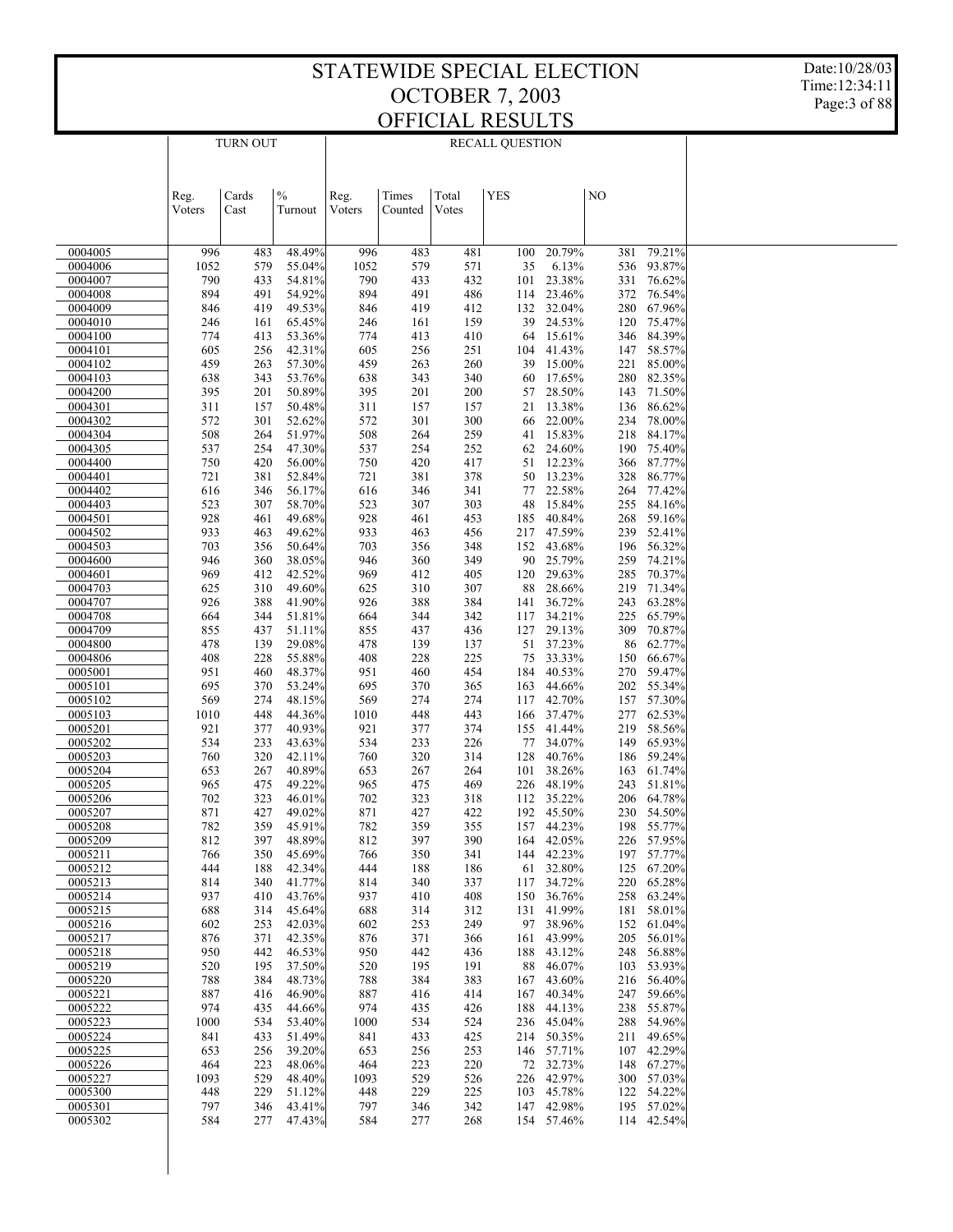| Reg.<br>Voters | Cards<br>Cast | Turnout                       | Reg.<br>Voters                                                 | Times<br>Counted           | Total<br>Votes      | <b>YES</b>                                 |            | NO.                                                   |                                                          |                                                   |  |  |  |
|----------------|---------------|-------------------------------|----------------------------------------------------------------|----------------------------|---------------------|--------------------------------------------|------------|-------------------------------------------------------|----------------------------------------------------------|---------------------------------------------------|--|--|--|
|                |               |                               |                                                                |                            |                     |                                            |            | 174                                                   | 47.28%                                                   |                                                   |  |  |  |
|                |               |                               | 523                                                            |                            |                     | 103                                        |            |                                                       |                                                          |                                                   |  |  |  |
|                |               |                               | 533                                                            |                            |                     | 133                                        |            |                                                       | 50.37%                                                   |                                                   |  |  |  |
|                |               |                               |                                                                |                            |                     | 13751                                      |            |                                                       |                                                          |                                                   |  |  |  |
| 143262         | 109037        | 76.11%                        | 143262                                                         | 109037                     | 107856              |                                            |            |                                                       |                                                          |                                                   |  |  |  |
|                |               | 746<br>523<br>533<br>$\Omega$ | <b>TURN OUT</b><br>$\frac{0}{6}$<br>373<br>245<br>270<br>40126 | 50.00%<br>46.85%<br>50.66% | 746<br>$\mathbf{0}$ | 373<br>245<br>243<br>270<br>40126<br>39749 | 368<br>268 | <u>oi i icime kuboli ib</u><br><b>RECALL QUESTION</b> | 194 52.72%<br>42.39%<br>49.63%<br>34.59%<br>35050 32.50% | 140 57.61%<br>135<br>25998 65.41%<br>72806 67.50% |  |  |  |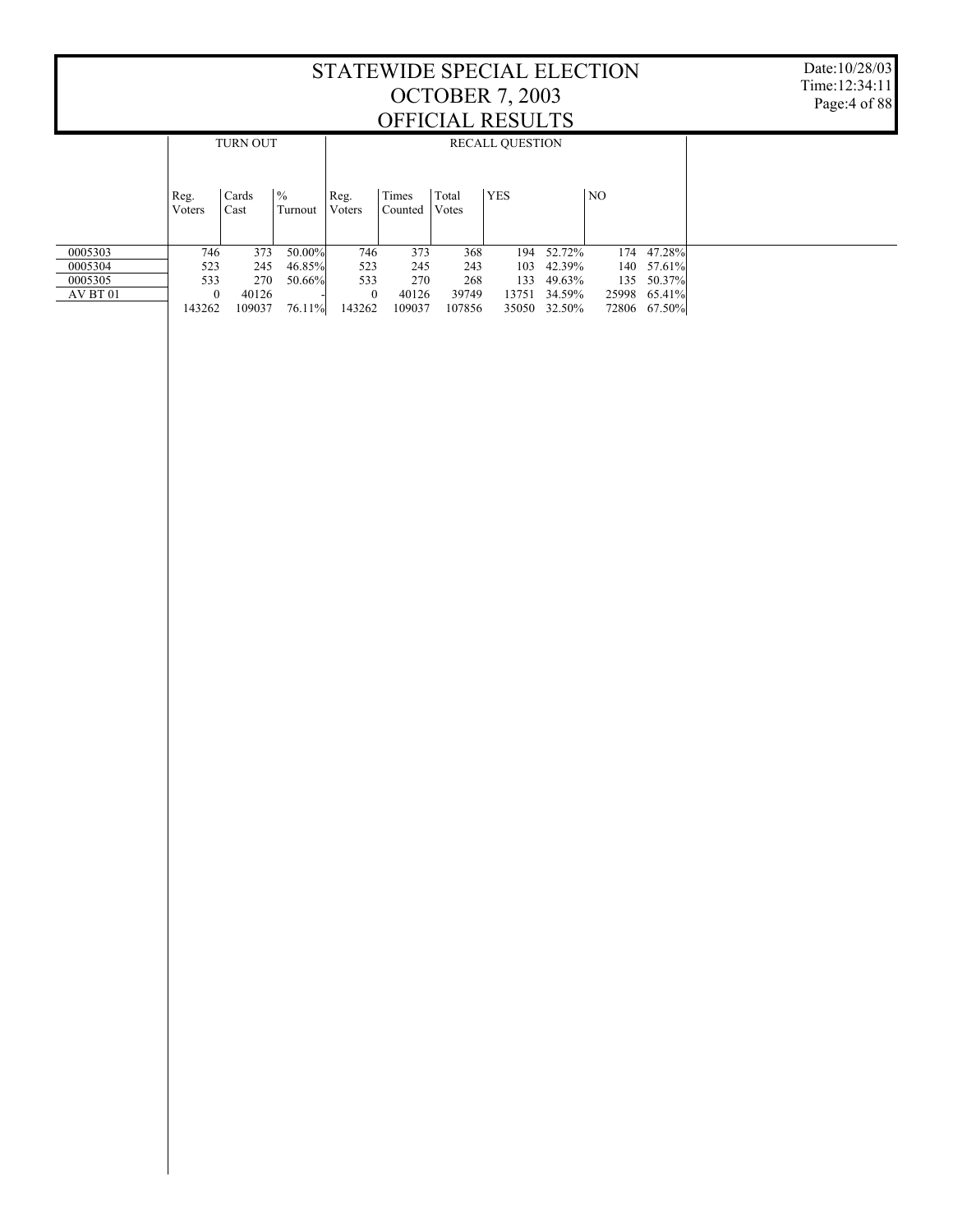Date:10/28/03 Time:12:34:12 Page:5 of 88

| TO SUCCEED GRAY DAVIS IF RECALLED |  |
|-----------------------------------|--|
|                                   |  |

|                    | Reg.<br>Voters | Times<br>Counted | Total<br>Votes | <b>KURT</b><br>RIGHTMYER<br>(IND)    |                      | DANIEL W.<br><b>RICHARDS</b><br>(REP) |                      | <b>KEVIN</b><br><b>RICHTER (REP)</b> |                      | <b>REVA RENEE</b><br><b>RENZ</b> (REP) |                      | <b>SHARON</b><br><b>RUSHFORD</b><br>(IND) |                      |  |
|--------------------|----------------|------------------|----------------|--------------------------------------|----------------------|---------------------------------------|----------------------|--------------------------------------|----------------------|----------------------------------------|----------------------|-------------------------------------------|----------------------|--|
| Jurisdiction Wide  |                |                  |                |                                      |                      |                                       |                      |                                      |                      |                                        |                      |                                           |                      |  |
| 0001001            | 943            | 464              | 425            | 1                                    | 0.24%                | $\boldsymbol{0}$                      | $0.00\%$             | $\boldsymbol{0}$                     | $0.00\%$             | $\boldsymbol{0}$                       | $0.00\%$             | $\mathbf{0}$                              | $0.00\%$             |  |
| 0001002            | 970            | 452              | 414            | $\mathbf{0}$                         | $0.00\%$             | $\mathbf{0}$                          | $0.00\%$             | $\mathbf{0}$                         | $0.00\%$             | $\mathbf{0}$                           | $0.00\%$             | $\mathbf{0}$                              | $0.00\%$             |  |
| 0001003            | 976            | 475              | 436            | $\mathbf{0}$                         | $0.00\%$             | $\mathbf{0}$                          | $0.00\%$             | $\mathbf{0}$                         | $0.00\%$             | $\theta$                               | $0.00\%$             | $\mathbf{0}$                              | $0.00\%$             |  |
| 0001004            | 945            | 491              | 425            | $\mathbf{0}$                         | $0.00\%$             | $\mathbf{0}$                          | $0.00\%$             | $\mathbf{0}$                         | $0.00\%$             | $\overline{0}$                         | $0.00\%$             | $\mathbf{0}$                              | $0.00\%$             |  |
| 0001005            | 996            | 471              | 424            | $\boldsymbol{0}$                     | $0.00\%$             | $\mathbf{0}$                          | $0.00\%$             | $\mathbf{0}$                         | $0.00\%$             | $\overline{0}$                         | $0.00\%$             | $\mathbf{0}$                              | $0.00\%$             |  |
| 0001006            | 911            | 382              | 351            | $\mathbf{0}$                         | $0.00\%$             | $\mathbf{0}$                          | $0.00\%$             | $\mathbf{0}$                         | $0.00\%$             | $\overline{0}$                         | $0.00\%$             | $\mathbf{0}$                              | $0.00\%$             |  |
| 0001007<br>0001008 | 977<br>922     | 469<br>371       | 427<br>346     | $\boldsymbol{0}$<br>$\mathbf{0}$     | $0.00\%$<br>$0.00\%$ | $\mathbf{0}$<br>$\mathbf{0}$          | $0.00\%$<br>$0.00\%$ | $\mathbf{0}$<br>$\mathbf{0}$         | $0.00\%$<br>$0.00\%$ | $\overline{0}$<br>$\overline{0}$       | $0.00\%$<br>$0.00\%$ | 1<br>$\mathbf{0}$                         | 0.23%<br>$0.00\%$    |  |
| 0001009            | 910            | 450              | 410            | $\mathbf{0}$                         | $0.00\%$             | $\mathbf{0}$                          | $0.00\%$             | $\mathbf{0}$                         | $0.00\%$             | $\overline{0}$                         | $0.00\%$             | $\mathbf{0}$                              | $0.00\%$             |  |
| 0001010            | 998            | 440              | 404            | 1                                    | 0.25%                | $\mathbf{0}$                          | $0.00\%$             | $\mathbf{0}$                         | $0.00\%$             | $\overline{0}$                         | $0.00\%$             | $\mathbf{0}$                              | $0.00\%$             |  |
| 0001011            | 878            | 419              | 394            | $\mathbf{0}$                         | $0.00\%$             | $\mathbf{0}$                          | $0.00\%$             | $\mathbf{0}$                         | $0.00\%$             | $\overline{0}$                         | $0.00\%$             | $\mathbf{0}$                              | $0.00\%$             |  |
| 0001012            | 859            | 439              | 395            | $\mathbf{0}$                         | $0.00\%$             | $\mathbf{0}$                          | $0.00\%$             | $\mathbf{0}$                         | $0.00\%$             | $\overline{0}$                         | $0.00\%$             | $\mathbf{0}$                              | $0.00\%$             |  |
| 0001013            | 844            | 392              | 344            | $\boldsymbol{0}$                     | $0.00\%$             | $\mathbf{0}$                          | $0.00\%$             | $\boldsymbol{0}$                     | $0.00\%$             | $\overline{0}$                         | $0.00\%$             | $\mathbf{0}$                              | $0.00\%$             |  |
| 0001014            | 826            | 417              | 372            | $\mathbf{0}$                         | $0.00\%$             | $\mathbf{0}$                          | $0.00\%$             | $\mathbf{0}$                         | $0.00\%$             | $\overline{0}$                         | $0.00\%$             | $\mathbf{0}$                              | $0.00\%$             |  |
| 0001015            | 970            | 472              | 433            | $\boldsymbol{0}$                     | $0.00\%$             | $\mathbf{0}$                          | $0.00\%$             | $\mathbf{0}$                         | $0.00\%$             | $\overline{0}$                         | $0.00\%$             | $\mathbf{0}$                              | $0.00\%$             |  |
| 0001016            | 817            | 443              | 397            | $\mathbf{0}$                         | $0.00\%$             | $\mathbf{0}$                          | $0.00\%$             | $\mathbf{0}$                         | $0.00\%$             | $\overline{0}$                         | $0.00\%$             | $\mathbf{0}$                              | $0.00\%$             |  |
| 0001017<br>0001100 | 796<br>649     | 335<br>333       | 308<br>315     | $\boldsymbol{0}$<br>$\mathbf{0}$     | $0.00\%$<br>$0.00\%$ | $\mathbf{0}$<br>$\mathbf{0}$          | $0.00\%$<br>$0.00\%$ | $\boldsymbol{0}$<br>$\mathbf{0}$     | $0.00\%$<br>$0.00\%$ | $\overline{0}$<br>$\overline{0}$       | $0.00\%$<br>$0.00\%$ | $\mathbf{0}$<br>$\mathbf{0}$              | $0.00\%$<br>$0.00\%$ |  |
| 0001101            | 519            | 257              | 235            | $\boldsymbol{0}$                     | $0.00\%$             | $\mathbf{0}$                          | $0.00\%$             | $\mathbf{0}$                         | $0.00\%$             | $\overline{0}$                         | $0.00\%$             | $\mathbf{0}$                              | $0.00\%$             |  |
| 0001102            | 923            | 498              | 465            | $\mathbf{0}$                         | $0.00\%$             | $\mathbf{0}$                          | $0.00\%$             | $\mathbf{0}$                         | $0.00\%$             | $\overline{0}$                         | $0.00\%$             | $\mathbf{0}$                              | $0.00\%$             |  |
| 0001103            | 994            | 503              | 459            | $\boldsymbol{0}$                     | $0.00\%$             | $\mathbf{0}$                          | $0.00\%$             | $\mathbf{0}$                         | $0.00\%$             | $\overline{0}$                         | $0.00\%$             | $\mathbf{0}$                              | $0.00\%$             |  |
| 0001106            | 863            | 383              | 348            | $\mathbf{0}$                         | $0.00\%$             | $\mathbf{0}$                          | $0.00\%$             | $\mathbf{0}$                         | $0.00\%$             | $\overline{0}$                         | $0.00\%$             | $\mathbf{0}$                              | $0.00\%$             |  |
| 0001107            | 583            | 283              | 256            | $\boldsymbol{0}$                     | $0.00\%$             | $\mathbf{0}$                          | $0.00\%$             | $\mathbf{0}$                         | $0.00\%$             | $\overline{0}$                         | $0.00\%$             | $\mathbf{0}$                              | $0.00\%$             |  |
| 0001110            | 398            | 149              | 124            | $\mathbf{0}$                         | $0.00\%$             | $\mathbf{0}$                          | $0.00\%$             | $\mathbf{0}$                         | $0.00\%$             | 1                                      | 0.81%                | 1                                         | 0.81%                |  |
| 0001112            | 912            | 402              | 363            | $\boldsymbol{0}$                     | $0.00\%$             | $\mathbf{0}$                          | $0.00\%$             | $\mathbf{0}$                         | $0.00\%$             | $\overline{0}$                         | $0.00\%$             | $\mathbf{0}$                              | $0.00\%$             |  |
| 0001113            | 910            | 410              | 378            | $\mathbf{0}$                         | $0.00\%$             | $\mathbf{0}$                          | $0.00\%$             | $\mathbf{0}$                         | $0.00\%$             | $\overline{0}$                         | $0.00\%$             | $\mathbf{0}$                              | $0.00\%$             |  |
| 0001114<br>0001121 | 657<br>891     | 188<br>444       | 166<br>417     | $\boldsymbol{0}$<br>$\mathbf{0}$     | $0.00\%$<br>$0.00\%$ | $\mathbf{0}$<br>$\mathbf{0}$          | $0.00\%$<br>$0.00\%$ | $\mathbf{0}$<br>$\mathbf{0}$         | $0.00\%$<br>$0.00\%$ | $\mathbf{0}$<br>$\mathbf{0}$           | $0.00\%$<br>$0.00\%$ | $\mathbf{0}$<br>$\mathbf{0}$              | $0.00\%$<br>$0.00\%$ |  |
| 0001124            | 805            | 346              | 303            | $\boldsymbol{0}$                     | $0.00\%$             | $\mathbf{0}$                          | $0.00\%$             | $\boldsymbol{0}$                     | $0.00\%$             | $\mathbf{0}$                           | $0.00\%$             | $\mathbf{0}$                              | $0.00\%$             |  |
| 0001125            | 602            | 296              | 271            | $\mathbf{0}$                         | $0.00\%$             | $\mathbf{0}$                          | $0.00\%$             | $\mathbf{0}$                         | $0.00\%$             | $\mathbf{0}$                           | $0.00\%$             | $\mathbf{0}$                              | $0.00\%$             |  |
| 0001210            | 984            | 459              | 417            | $\boldsymbol{0}$                     | $0.00\%$             | $\mathbf{0}$                          | $0.00\%$             | $\mathbf{0}$                         | $0.00\%$             | $\mathbf{0}$                           | $0.00\%$             | $\mathbf{0}$                              | $0.00\%$             |  |
| 0001211            | 811            | 375              | 341            | 1                                    | 0.29%                | $\mathbf{0}$                          | $0.00\%$             | $\mathbf{0}$                         | $0.00\%$             | $\mathbf{0}$                           | $0.00\%$             | $\mathbf{0}$                              | $0.00\%$             |  |
| 0001500            | 746            | 340              | 316            | $\boldsymbol{0}$                     | $0.00\%$             | $\mathbf{0}$                          | $0.00\%$             | $\boldsymbol{0}$                     | $0.00\%$             | $\mathbf{0}$                           | $0.00\%$             | $\mathbf{0}$                              | $0.00\%$             |  |
| 0001604            | 663            | 332              | 311            | $\boldsymbol{0}$                     | $0.00\%$             | $\mathbf{0}$                          | $0.00\%$             | $\mathbf{0}$                         | $0.00\%$             | $\mathbf{0}$                           | $0.00\%$             | $\mathbf{0}$                              | $0.00\%$             |  |
| 0001605            | 780            | 398              | 360            | $\boldsymbol{0}$                     | $0.00\%$             | $\mathbf{0}$                          | $0.00\%$             | $\mathbf{0}$                         | $0.00\%$             | $\mathbf{0}$                           | $0.00\%$             | $\mathbf{0}$                              | $0.00\%$             |  |
| 0001701            | 321            | 126              | 119            | $\mathbf{0}$                         | $0.00\%$             | $\mathbf{0}$                          | $0.00\%$             | $\mathbf{0}$                         | $0.00\%$             | $\mathbf{0}$<br>$\mathbf{0}$           | $0.00\%$             | $\mathbf{0}$                              | $0.00\%$             |  |
| 0002001<br>0002002 | 939<br>781     | 509<br>343       | 457<br>314     | $\boldsymbol{0}$<br>$\mathbf{0}$     | $0.00\%$<br>$0.00\%$ | $\mathbf{0}$<br>$\mathbf{0}$          | $0.00\%$<br>$0.00\%$ | $\boldsymbol{0}$<br>$\mathbf{0}$     | $0.00\%$<br>$0.00\%$ | $\mathbf{0}$                           | $0.00\%$<br>$0.00\%$ | $\mathbf{0}$<br>$\mathbf{0}$              | $0.00\%$<br>$0.00\%$ |  |
| 0002003            | 982            | 469              | 413            | 1                                    | 0.24%                | $\mathbf{0}$                          | $0.00\%$             | $\mathbf{0}$                         | $0.00\%$             | $\mathbf{0}$                           | $0.00\%$             | $\mathbf{0}$                              | $0.00\%$             |  |
| 0002004            | 920            | 445              | 411            | $\mathbf{0}$                         | $0.00\%$             | $\mathbf{0}$                          | $0.00\%$             | $\mathbf{0}$                         | $0.00\%$             | $\mathbf{0}$                           | $0.00\%$             | $\mathbf{0}$                              | $0.00\%$             |  |
| 0002005            | 973            | 499              | 453            | $\mathbf{0}$                         | $0.00\%$             | $\mathbf{0}$                          | $0.00\%$             | $\mathbf{0}$                         | $0.00\%$             | $\mathbf{0}$                           | $0.00\%$             | $\mathbf{0}$                              | $0.00\%$             |  |
| 0002006            | 964            | 473              | 433            | $\mathbf{0}$                         | $0.00\%$             | $\mathbf{0}$                          | $0.00\%$             | $\mathbf{0}$                         | $0.00\%$             | $\overline{0}$                         | $0.00\%$             | $\mathbf{0}$                              | $0.00\%$             |  |
| 0002007            | 802            | 385              | 345            | $\mathbf{0}$                         | $0.00\%$             | $\mathbf{0}$                          | $0.00\%$             | $\mathbf{0}$                         | $0.00\%$             | $\mathbf{0}$                           | $0.00\%$             | $\mathbf{0}$                              | $0.00\%$             |  |
| 0002008            | 903            | 404              | 364            | $\boldsymbol{0}$                     | $0.00\%$             | $\boldsymbol{0}$                      | $0.00\%$             | $\boldsymbol{0}$                     | $0.00\%$             | $\boldsymbol{0}$                       | $0.00\%$             | $\boldsymbol{0}$                          | $0.00\%$             |  |
| 0002009            | 1008           | 510              | 473            | $\boldsymbol{0}$                     | $0.00\%$             | $\boldsymbol{0}$                      | $0.00\%$             | $\boldsymbol{0}$                     | $0.00\%$             | $\boldsymbol{0}$                       | $0.00\%$             | 1                                         | 0.21%                |  |
| 0002010<br>0002011 | 885            | 378              | 349            | $\boldsymbol{0}$                     | $0.00\%$             | $\boldsymbol{0}$                      | $0.00\%$<br>$0.00\%$ | $\boldsymbol{0}$                     | $0.00\%$<br>$0.00\%$ | $\boldsymbol{0}$                       | $0.00\%$<br>$0.00\%$ | $\mathbf{0}$                              | $0.00\%$<br>$0.00\%$ |  |
| 0002012            | 124<br>149     | 91<br>120        | 80<br>99       | $\boldsymbol{0}$<br>$\boldsymbol{0}$ | $0.00\%$<br>$0.00\%$ | $\boldsymbol{0}$<br>$\boldsymbol{0}$  | $0.00\%$             | $\boldsymbol{0}$<br>$\boldsymbol{0}$ | $0.00\%$             | $\boldsymbol{0}$<br>$\boldsymbol{0}$   | $0.00\%$             | $\mathbf{0}$<br>$\mathbf{0}$              | $0.00\%$             |  |
| 0002013            | 238            | 154              | 135            | $\boldsymbol{0}$                     | $0.00\%$             | $\boldsymbol{0}$                      | $0.00\%$             | $\boldsymbol{0}$                     | $0.00\%$             | $\boldsymbol{0}$                       | $0.00\%$             | $\mathbf{0}$                              | $0.00\%$             |  |
| 0002014            | 913            | 450              | 415            | $\boldsymbol{0}$                     | $0.00\%$             | $\boldsymbol{0}$                      | $0.00\%$             | $\boldsymbol{0}$                     | $0.00\%$             | $\boldsymbol{0}$                       | $0.00\%$             | $\mathbf{0}$                              | $0.00\%$             |  |
| 0002015            | 931            | 428              | 400            | $\boldsymbol{0}$                     | $0.00\%$             | $\boldsymbol{0}$                      | $0.00\%$             | $\boldsymbol{0}$                     | $0.00\%$             | $\boldsymbol{0}$                       | $0.00\%$             | $\mathbf{0}$                              | $0.00\%$             |  |
| 0002101            | 982            | 468              | 400            | 1                                    | 0.25%                | $\boldsymbol{0}$                      | $0.00\%$             | $\boldsymbol{0}$                     | $0.00\%$             | $\boldsymbol{0}$                       | $0.00\%$             | $\mathbf{0}$                              | $0.00\%$             |  |
| 0002102            | 844            | 352              | 319            | $\boldsymbol{0}$                     | $0.00\%$             | $\boldsymbol{0}$                      | $0.00\%$             | $\boldsymbol{0}$                     | $0.00\%$             | $\boldsymbol{0}$                       | $0.00\%$             | $\mathbf{0}$                              | $0.00\%$             |  |
| 0002103            | 581            | 252              | 230            | $\boldsymbol{0}$                     | $0.00\%$             | $\boldsymbol{0}$                      | $0.00\%$             | $\boldsymbol{0}$                     | $0.00\%$             | $\boldsymbol{0}$                       | $0.00\%$             | $\mathbf{0}$                              | $0.00\%$             |  |
| 0002104            | 768            | 344              | 319            | $\boldsymbol{0}$                     | $0.00\%$             | $\boldsymbol{0}$                      | $0.00\%$             | $\boldsymbol{0}$                     | $0.00\%$             | $\boldsymbol{0}$                       | $0.00\%$             | $\mathbf{0}$                              | $0.00\%$             |  |
| 0002107            | 482            | 278              | 252            | $\boldsymbol{0}$                     | $0.00\%$             | $\boldsymbol{0}$                      | $0.00\%$             | $\boldsymbol{0}$                     | $0.00\%$             | $\boldsymbol{0}$                       | $0.00\%$             | $\mathbf{0}$                              | $0.00\%$             |  |
| 0002108<br>0002109 | 807<br>582     | 428<br>293       | 380<br>263     | 1<br>$\boldsymbol{0}$                | 0.26%<br>$0.00\%$    | $\boldsymbol{0}$<br>$\boldsymbol{0}$  | $0.00\%$<br>$0.00\%$ | $\boldsymbol{0}$<br>$\boldsymbol{0}$ | $0.00\%$<br>$0.00\%$ | $\boldsymbol{0}$<br>$\boldsymbol{0}$   | $0.00\%$<br>$0.00\%$ | $\mathbf{0}$<br>$\mathbf{0}$              | $0.00\%$<br>$0.00\%$ |  |
| 0002112            | 914            | 450              | 403            | $\boldsymbol{0}$                     | $0.00\%$             | $\boldsymbol{0}$                      | $0.00\%$             | $\boldsymbol{0}$                     | $0.00\%$             | $\boldsymbol{0}$                       | $0.00\%$             | $\mathbf{0}$                              | $0.00\%$             |  |
| 0002201            | 573            | 311              | 279            | $\boldsymbol{0}$                     | $0.00\%$             | $\boldsymbol{0}$                      | $0.00\%$             | $\boldsymbol{0}$                     | $0.00\%$             | $\boldsymbol{0}$                       | $0.00\%$             | $\mathbf{0}$                              | $0.00\%$             |  |
| 0002205            | 996            | 517              | 462            | $\boldsymbol{0}$                     | $0.00\%$             | $\boldsymbol{0}$                      | $0.00\%$             | $\boldsymbol{0}$                     | $0.00\%$             | $\boldsymbol{0}$                       | $0.00\%$             | $\mathbf{0}$                              | $0.00\%$             |  |
| 0002206            | 901            | 429              | 398            | $\boldsymbol{0}$                     | $0.00\%$             | $\boldsymbol{0}$                      | $0.00\%$             | $\boldsymbol{0}$                     | $0.00\%$             | $\boldsymbol{0}$                       | $0.00\%$             | $\bf{0}$                                  | $0.00\%$             |  |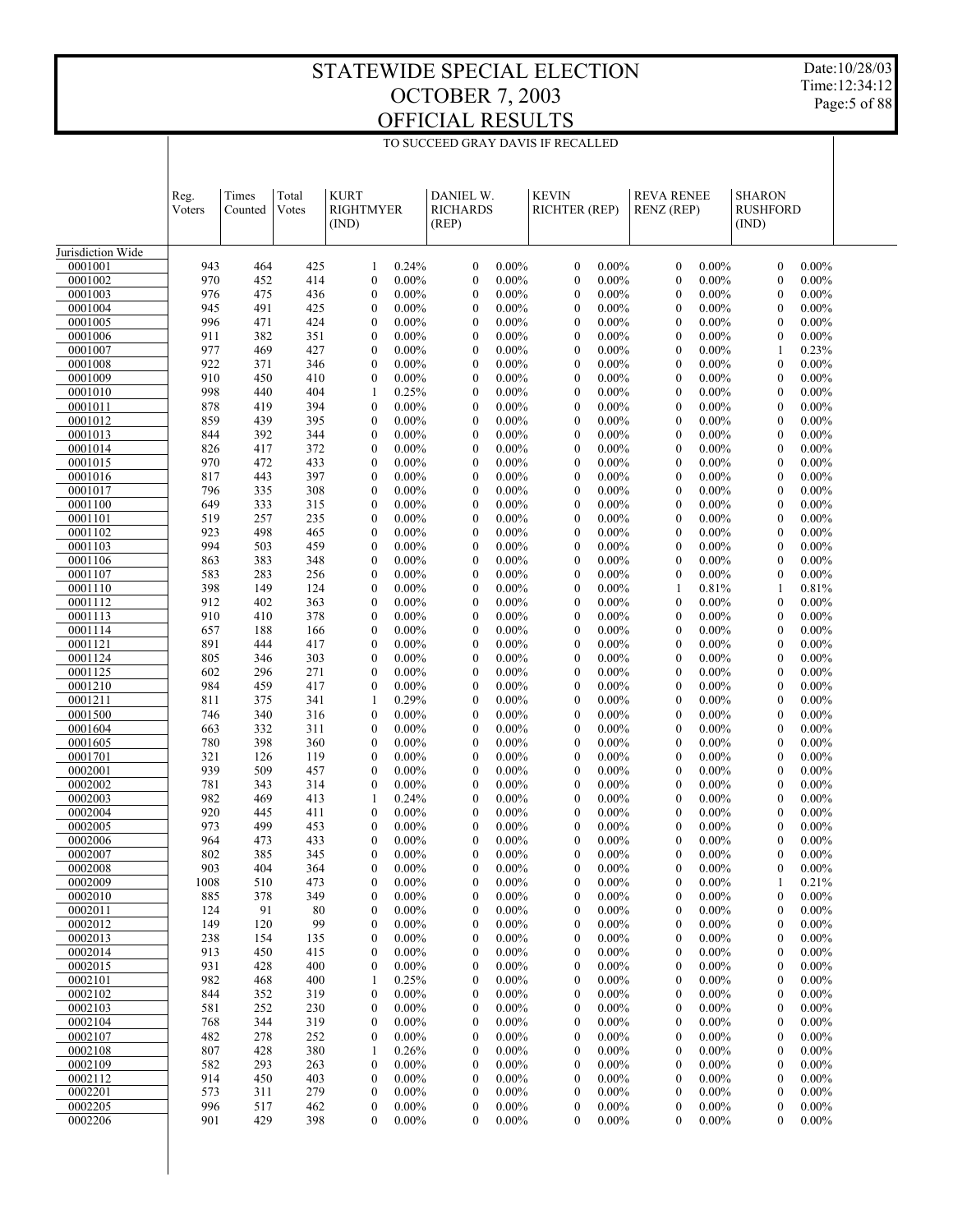Date:10/28/03 Time:12:34:12 Page:6 of 88

|                    | Reg.<br>Voters | Times<br>Counted | Total<br>Votes | <b>KURT</b><br><b>RIGHTMYER</b><br>(IND) |                      | DANIEL W.<br><b>RICHARDS</b><br>(REP) |                      | <b>KEVIN</b><br>RICHTER (REP)        |                      | <b>REVA RENEE</b><br><b>RENZ</b> (REP) |                      | <b>SHARON</b><br><b>RUSHFORD</b><br>(IND) |                      |  |
|--------------------|----------------|------------------|----------------|------------------------------------------|----------------------|---------------------------------------|----------------------|--------------------------------------|----------------------|----------------------------------------|----------------------|-------------------------------------------|----------------------|--|
| 0002207            | 907            | 539              | 490            | $\boldsymbol{0}$                         | $0.00\%$             | $\boldsymbol{0}$                      | $0.00\%$             | $\boldsymbol{0}$                     | $0.00\%$             | $\mathbf{0}$                           | $0.00\%$             | $\boldsymbol{0}$                          | $0.00\%$             |  |
| 0002301            | 819            | 431              | 399            | 1                                        | 0.25%                | $\boldsymbol{0}$                      | $0.00\%$             | $\boldsymbol{0}$                     | $0.00\%$             | $\boldsymbol{0}$                       | $0.00\%$             | $\boldsymbol{0}$                          | $0.00\%$             |  |
| 0002302            | 841            | 469              | 422            | $\boldsymbol{0}$                         | $0.00\%$             | $\boldsymbol{0}$                      | $0.00\%$             | $\boldsymbol{0}$                     | $0.00\%$             | $\boldsymbol{0}$                       | $0.00\%$             | $\boldsymbol{0}$                          | $0.00\%$             |  |
| 0002303            | 813            | 481              | 441            | $\mathbf{0}$                             | $0.00\%$             | $\mathbf{0}$                          | $0.00\%$             | $\boldsymbol{0}$                     | $0.00\%$             | $\mathbf{0}$                           | $0.00\%$             | $\mathbf{0}$                              | $0.00\%$             |  |
| 0002304            | 985            | 552              | 520            | $\boldsymbol{0}$                         | $0.00\%$             | $\boldsymbol{0}$                      | $0.00\%$             | $\boldsymbol{0}$                     | $0.00\%$             | $\boldsymbol{0}$                       | $0.00\%$             | $\boldsymbol{0}$                          | $0.00\%$             |  |
| 0002305<br>0002306 | 803<br>733     | 444<br>362       | 413<br>336     | 1<br>$\boldsymbol{0}$                    | 0.24%<br>$0.00\%$    | $\mathbf{0}$<br>$\boldsymbol{0}$      | $0.00\%$<br>$0.00\%$ | $\boldsymbol{0}$<br>$\boldsymbol{0}$ | $0.00\%$<br>$0.00\%$ | $\boldsymbol{0}$<br>$\boldsymbol{0}$   | $0.00\%$<br>$0.00\%$ | $\boldsymbol{0}$<br>$\boldsymbol{0}$      | $0.00\%$<br>$0.00\%$ |  |
| 0002402            | 818            | 399              | 361            | $\boldsymbol{0}$                         | $0.00\%$             | 1                                     | 0.28%                | $\boldsymbol{0}$                     | $0.00\%$             | $\mathbf{0}$                           | $0.00\%$             | $\mathbf{0}$                              | $0.00\%$             |  |
| 0002504            | 480            | 199              | 178            | $\boldsymbol{0}$                         | $0.00\%$             | $\boldsymbol{0}$                      | $0.00\%$             | $\boldsymbol{0}$                     | $0.00\%$             | $\boldsymbol{0}$                       | $0.00\%$             | $\boldsymbol{0}$                          | $0.00\%$             |  |
| 0002600            | 620            | 323              | 295            | $\boldsymbol{0}$                         | $0.00\%$             | $\mathbf{0}$                          | $0.00\%$             | $\boldsymbol{0}$                     | $0.00\%$             | $\mathbf{0}$                           | $0.00\%$             | $\mathbf{0}$                              | $0.00\%$             |  |
| 0002601            | 509            | 227              | 207            | $\boldsymbol{0}$                         | $0.00\%$             | $\boldsymbol{0}$                      | $0.00\%$             | $\boldsymbol{0}$                     | $0.00\%$             | $\boldsymbol{0}$                       | $0.00\%$             | $\boldsymbol{0}$                          | $0.00\%$             |  |
| 0002602            | 453            | 230              | 208            | $\boldsymbol{0}$                         | $0.00\%$             | $\mathbf{0}$                          | $0.00\%$             | $\boldsymbol{0}$                     | $0.00\%$             | $\mathbf{0}$                           | $0.00\%$             | $\boldsymbol{0}$                          | $0.00\%$             |  |
| 0002701            | 584            | 297              | 270            | $\boldsymbol{0}$                         | $0.00\%$             | $\boldsymbol{0}$                      | $0.00\%$             | $\boldsymbol{0}$                     | $0.00\%$             | $\boldsymbol{0}$                       | $0.00\%$             | $\overline{c}$                            | 0.74%                |  |
| 0002800            | 597            | 241              | 222            | $\boldsymbol{0}$                         | $0.00\%$             | $\mathbf{0}$                          | $0.00\%$             | $\boldsymbol{0}$                     | $0.00\%$             | $\boldsymbol{0}$                       | $0.00\%$             | $\boldsymbol{0}$                          | $0.00\%$             |  |
| 0002801<br>0002902 | 443<br>580     | 220<br>265       | 203<br>243     | $\boldsymbol{0}$<br>$\boldsymbol{0}$     | $0.00\%$<br>$0.00\%$ | $\boldsymbol{0}$<br>$\mathbf{0}$      | $0.00\%$<br>$0.00\%$ | $\boldsymbol{0}$<br>$\boldsymbol{0}$ | $0.00\%$<br>$0.00\%$ | $\boldsymbol{0}$<br>$\mathbf{0}$       | $0.00\%$<br>$0.00\%$ | $\boldsymbol{0}$<br>$\boldsymbol{0}$      | $0.00\%$<br>$0.00\%$ |  |
| 0002907            | 740            | 322              | 302            | $\boldsymbol{0}$                         | $0.00\%$             | $\boldsymbol{0}$                      | $0.00\%$             | $\boldsymbol{0}$                     | $0.00\%$             | $\boldsymbol{0}$                       | $0.00\%$             | $\boldsymbol{0}$                          | $0.00\%$             |  |
| 0002908            | 743            | 411              | 372            | $\boldsymbol{0}$                         | $0.00\%$             | 1                                     | 0.27%                | $\boldsymbol{0}$                     | $0.00\%$             | $\boldsymbol{0}$                       | $0.00\%$             | $\boldsymbol{0}$                          | $0.00\%$             |  |
| 0003001            | 940            | 436              | 401            | $\boldsymbol{0}$                         | $0.00\%$             | $\boldsymbol{0}$                      | $0.00\%$             | $\boldsymbol{0}$                     | $0.00\%$             | 1                                      | 0.25%                | $\boldsymbol{0}$                          | $0.00\%$             |  |
| 0003002            | 920            | 400              | 371            | $\boldsymbol{0}$                         | $0.00\%$             | $\mathbf{0}$                          | $0.00\%$             | 1                                    | 0.27%                | $\mathbf{0}$                           | $0.00\%$             | $\mathbf{0}$                              | $0.00\%$             |  |
| 0003003            | 983            | 489              | 445            | $\boldsymbol{0}$                         | $0.00\%$             | $\boldsymbol{0}$                      | $0.00\%$             | $\boldsymbol{0}$                     | $0.00\%$             | $\boldsymbol{0}$                       | $0.00\%$             | $\boldsymbol{0}$                          | $0.00\%$             |  |
| 0003004            | 1007           | 512              | 468            | $\boldsymbol{0}$                         | $0.00\%$             | $\mathbf{0}$                          | $0.00\%$             | $\boldsymbol{0}$                     | $0.00\%$             | 1                                      | 0.21%                | $\boldsymbol{0}$                          | $0.00\%$             |  |
| 0003005            | 1001           | 521              | 477            | $\boldsymbol{0}$                         | $0.00\%$             | $\boldsymbol{0}$                      | $0.00\%$             | $\boldsymbol{0}$                     | $0.00\%$             | $\mathbf{0}$                           | $0.00\%$             | $\boldsymbol{0}$                          | $0.00\%$             |  |
| 0003006            | 895            | 443              | 397            | $\boldsymbol{0}$                         | $0.00\%$             | $\mathbf{0}$                          | $0.00\%$             | $\boldsymbol{0}$                     | $0.00\%$             | $\boldsymbol{0}$                       | $0.00\%$             | $\mathbf{0}$                              | $0.00\%$             |  |
| 0003007<br>0003008 | 897<br>994     | 498<br>416       | 446<br>381     | $\boldsymbol{0}$<br>$\boldsymbol{0}$     | $0.00\%$<br>$0.00\%$ | $\boldsymbol{0}$<br>$\mathbf{0}$      | $0.00\%$<br>$0.00\%$ | $\boldsymbol{0}$<br>$\boldsymbol{0}$ | $0.00\%$<br>$0.00\%$ | $\boldsymbol{0}$<br>$\boldsymbol{0}$   | $0.00\%$<br>$0.00\%$ | $\boldsymbol{0}$<br>$\boldsymbol{0}$      | $0.00\%$<br>$0.00\%$ |  |
| 0003009            | 841            | 448              | 429            | $\boldsymbol{0}$                         | $0.00\%$             | $\boldsymbol{0}$                      | $0.00\%$             | $\boldsymbol{0}$                     | $0.00\%$             | $\boldsymbol{0}$                       | $0.00\%$             | 1                                         | 0.23%                |  |
| 0003010            | 741            | 392              | 358            | $\boldsymbol{0}$                         | $0.00\%$             | $\mathbf{0}$                          | $0.00\%$             | $\boldsymbol{0}$                     | $0.00\%$             | $\mathbf{0}$                           | $0.00\%$             | $\boldsymbol{0}$                          | $0.00\%$             |  |
| 0003011            | 877            | 403              | 379            | $\boldsymbol{0}$                         | $0.00\%$             | $\boldsymbol{0}$                      | $0.00\%$             | $\boldsymbol{0}$                     | $0.00\%$             | $\boldsymbol{0}$                       | $0.00\%$             | $\boldsymbol{0}$                          | $0.00\%$             |  |
| 0003012            | 1005           | 482              | 443            | $\boldsymbol{0}$                         | $0.00\%$             | $\mathbf{0}$                          | $0.00\%$             | $\boldsymbol{0}$                     | $0.00\%$             | $\mathbf{0}$                           | $0.00\%$             | $\mathbf{0}$                              | $0.00\%$             |  |
| 0003013            | 873            | 424              | 387            | $\boldsymbol{0}$                         | $0.00\%$             | $\boldsymbol{0}$                      | $0.00\%$             | $\boldsymbol{0}$                     | $0.00\%$             | $\boldsymbol{0}$                       | $0.00\%$             | $\boldsymbol{0}$                          | $0.00\%$             |  |
| 0003014            | 172            | 124              | 102            | $\boldsymbol{0}$                         | $0.00\%$             | $\mathbf{0}$                          | $0.00\%$             | $\boldsymbol{0}$                     | $0.00\%$             | $\mathbf{0}$                           | $0.00\%$             | $\mathbf{0}$                              | $0.00\%$             |  |
| 0003015            | 681<br>807     | 259<br>404       | 244<br>371     | $\boldsymbol{0}$<br>$\boldsymbol{0}$     | $0.00\%$<br>$0.00\%$ | $\boldsymbol{0}$<br>$\mathbf{0}$      | $0.00\%$<br>$0.00\%$ | $\boldsymbol{0}$<br>$\boldsymbol{0}$ | $0.00\%$<br>$0.00\%$ | $\boldsymbol{0}$<br>$\boldsymbol{0}$   | $0.00\%$<br>$0.00\%$ | $\boldsymbol{0}$<br>$\boldsymbol{0}$      | $0.00\%$<br>$0.00\%$ |  |
| 0003104<br>0003105 | 840            | 417              | 389            | $\boldsymbol{0}$                         | $0.00\%$             | $\boldsymbol{0}$                      | $0.00\%$             | 1                                    | 0.26%                | $\boldsymbol{0}$                       | $0.00\%$             | $\boldsymbol{0}$                          | $0.00\%$             |  |
| 0003106            | 803            | 324              | 290            | $\boldsymbol{0}$                         | $0.00\%$             | $\mathbf{0}$                          | $0.00\%$             | $\boldsymbol{0}$                     | $0.00\%$             | $\mathbf{0}$                           | $0.00\%$             | $\boldsymbol{0}$                          | $0.00\%$             |  |
| 0003107            | 813            | 360              | 334            | $\boldsymbol{0}$                         | $0.00\%$             | $\boldsymbol{0}$                      | $0.00\%$             | $\boldsymbol{0}$                     | $0.00\%$             | $\boldsymbol{0}$                       | $0.00\%$             | $\boldsymbol{0}$                          | $0.00\%$             |  |
| 0003201            | 580            | 239              | 224            | $\boldsymbol{0}$                         | $0.00\%$             | $\mathbf{0}$                          | $0.00\%$             | $\boldsymbol{0}$                     | $0.00\%$             | $\mathbf{0}$                           | $0.00\%$             | $\mathbf{0}$                              | $0.00\%$             |  |
| 0003204            | 830            | 405              | 371            | $\boldsymbol{0}$                         | $0.00\%$             | $\boldsymbol{0}$                      | $0.00\%$             | $\boldsymbol{0}$                     | $0.00\%$             | $\boldsymbol{0}$                       | $0.00\%$             | $\boldsymbol{0}$                          | $0.00\%$             |  |
| 0003207            | 942            | 499              | 465            | $\boldsymbol{0}$                         | $0.00\%$             | $\mathbf{0}$                          | $0.00\%$             | $\boldsymbol{0}$                     | $0.00\%$             | $\mathbf{0}$                           | $0.00\%$             | $\mathbf{0}$                              | $0.00\%$             |  |
| 0003209            | 450            | 216              | 196            | $\boldsymbol{0}$<br>$\mathbf{0}$         | $0.00\%$             | $\boldsymbol{0}$<br>$\mathbf{0}$      | $0.00\%$             | $\boldsymbol{0}$<br>$\mathbf{0}$     | $0.00\%$             | $\boldsymbol{0}$<br>$\mathbf{0}$       | $0.00\%$             | $\boldsymbol{0}$<br>$\mathbf{0}$          | $0.00\%$             |  |
| 0003216<br>0003301 | 481<br>819     | 222<br>368       | 175<br>334     | $\boldsymbol{0}$                         | $0.00\%$<br>$0.00\%$ | 0                                     | $0.00\%$<br>$0.00\%$ | $\boldsymbol{0}$                     | $0.00\%$<br>$0.00\%$ | $\mathbf{0}$                           | $0.00\%$<br>$0.00\%$ | $\mathbf{0}$                              | $0.00\%$<br>$0.00\%$ |  |
| 0003302            | 971            | 413              | 377            | $\overline{0}$                           | $0.00\%$             | $\overline{0}$                        | $0.00\%$             | $\mathbf{0}$                         | $0.00\%$             | $\mathbf{0}$                           | $0.00\%$             | $\mathbf{0}$                              | $0.00\%$             |  |
| 0003303            | 586            | 262              | 245            | $\boldsymbol{0}$                         | $0.00\%$             | $\boldsymbol{0}$                      | $0.00\%$             | $\mathbf{0}$                         | $0.00\%$             | $\boldsymbol{0}$                       | $0.00\%$             | $\boldsymbol{0}$                          | $0.00\%$             |  |
| 0003304            | 876            | 399              | 372            | 2                                        | 0.54%                | 0                                     | $0.00\%$             | $\boldsymbol{0}$                     | $0.00\%$             | $\boldsymbol{0}$                       | $0.00\%$             | $\boldsymbol{0}$                          | $0.00\%$             |  |
| 0003305            | 801            | 355              | 334            | $\boldsymbol{0}$                         | $0.00\%$             | $\boldsymbol{0}$                      | $0.00\%$             | $\boldsymbol{0}$                     | $0.00\%$             | $\boldsymbol{0}$                       | $0.00\%$             | $\boldsymbol{0}$                          | $0.00\%$             |  |
| 0003306            | 584            | 273              | 258            | $\boldsymbol{0}$                         | $0.00\%$             | $\boldsymbol{0}$                      | $0.00\%$             | $\boldsymbol{0}$                     | $0.00\%$             | $\boldsymbol{0}$                       | $0.00\%$             | $\boldsymbol{0}$                          | $0.00\%$             |  |
| 0003307            | 1020           | 421              | 380            | $\boldsymbol{0}$                         | $0.00\%$             | $\boldsymbol{0}$                      | $0.00\%$             | $\boldsymbol{0}$                     | $0.00\%$             | $\boldsymbol{0}$                       | $0.00\%$             | $\boldsymbol{0}$                          | $0.00\%$             |  |
| 0003401<br>0003402 | 748<br>725     | 330<br>322       | 295<br>292     | $\boldsymbol{0}$<br>$\boldsymbol{0}$     | $0.00\%$<br>$0.00\%$ | $\boldsymbol{0}$                      | $0.00\%$<br>0.34%    | $\boldsymbol{0}$<br>$\boldsymbol{0}$ | $0.00\%$<br>$0.00\%$ | $\boldsymbol{0}$<br>$\boldsymbol{0}$   | $0.00\%$<br>$0.00\%$ | $\boldsymbol{0}$<br>$\boldsymbol{0}$      | $0.00\%$<br>$0.00\%$ |  |
| 0003502            | 771            | 395              | 364            | 1                                        | 0.27%                | 1<br>$\boldsymbol{0}$                 | $0.00\%$             | $\boldsymbol{0}$                     | $0.00\%$             | $\boldsymbol{0}$                       | $0.00\%$             | $\boldsymbol{0}$                          | $0.00\%$             |  |
| 0003503            | 855            | 437              | 404            | $\boldsymbol{0}$                         | $0.00\%$             | $\boldsymbol{0}$                      | $0.00\%$             | $\boldsymbol{0}$                     | $0.00\%$             | $\boldsymbol{0}$                       | $0.00\%$             | $\boldsymbol{0}$                          | $0.00\%$             |  |
| 0003507            | 724            | 357              | 326            | $\boldsymbol{0}$                         | $0.00\%$             | $\boldsymbol{0}$                      | $0.00\%$             | $\boldsymbol{0}$                     | $0.00\%$             | $\boldsymbol{0}$                       | $0.00\%$             | $\boldsymbol{0}$                          | $0.00\%$             |  |
| 0003600            | 781            | 364              | 334            | $\boldsymbol{0}$                         | $0.00\%$             | $\boldsymbol{0}$                      | $0.00\%$             | $\boldsymbol{0}$                     | $0.00\%$             | $\boldsymbol{0}$                       | $0.00\%$             | $\boldsymbol{0}$                          | $0.00\%$             |  |
| 0003601            | 815            | 289              | 238            | $\boldsymbol{0}$                         | $0.00\%$             | $\boldsymbol{0}$                      | $0.00\%$             | $\boldsymbol{0}$                     | $0.00\%$             | $\boldsymbol{0}$                       | $0.00\%$             | $\boldsymbol{0}$                          | $0.00\%$             |  |
| 0003602            | 573            | 277              | 255            | $\boldsymbol{0}$                         | $0.00\%$             | $\boldsymbol{0}$                      | $0.00\%$             | $\boldsymbol{0}$                     | $0.00\%$             | $\boldsymbol{0}$                       | $0.00\%$             | $\boldsymbol{0}$                          | $0.00\%$             |  |
| 0003704            | 678            | 312              | 288            | $\boldsymbol{0}$                         | $0.00\%$             | $\boldsymbol{0}$                      | $0.00\%$             | $\boldsymbol{0}$                     | $0.00\%$             | $\boldsymbol{0}$                       | $0.00\%$             | $\boldsymbol{0}$                          | $0.00\%$             |  |
| 0003705<br>0004001 | 407<br>167     | 243<br>115       | 222<br>99      | $\boldsymbol{0}$<br>$\boldsymbol{0}$     | $0.00\%$<br>$0.00\%$ | $\boldsymbol{0}$<br>$\boldsymbol{0}$  | $0.00\%$<br>$0.00\%$ | $\boldsymbol{0}$<br>$\boldsymbol{0}$ | $0.00\%$<br>$0.00\%$ | $\boldsymbol{0}$<br>$\boldsymbol{0}$   | $0.00\%$<br>$0.00\%$ | $\boldsymbol{0}$<br>$\boldsymbol{0}$      | $0.00\%$<br>$0.00\%$ |  |
| 0004002            | 230            | 172              | 161            | $\boldsymbol{0}$                         | $0.00\%$             | $\boldsymbol{0}$                      | $0.00\%$             | $\boldsymbol{0}$                     | $0.00\%$             | $\boldsymbol{0}$                       | $0.00\%$             | $\boldsymbol{0}$                          | $0.00\%$             |  |
| 0004003            | 942            | 441              | 415            | $\boldsymbol{0}$                         | $0.00\%$             | $\boldsymbol{0}$                      | $0.00\%$             | $\boldsymbol{0}$                     | $0.00\%$             | $\boldsymbol{0}$                       | $0.00\%$             | $\boldsymbol{0}$                          | $0.00\%$             |  |
| 0004004            | 36             | 24               | 22             | $\boldsymbol{0}$                         | $0.00\%$             | $\overline{0}$                        | $0.00\%$             | $\boldsymbol{0}$                     | $0.00\%$             | $\boldsymbol{0}$                       | $0.00\%$             | $\boldsymbol{0}$                          | $0.00\%$             |  |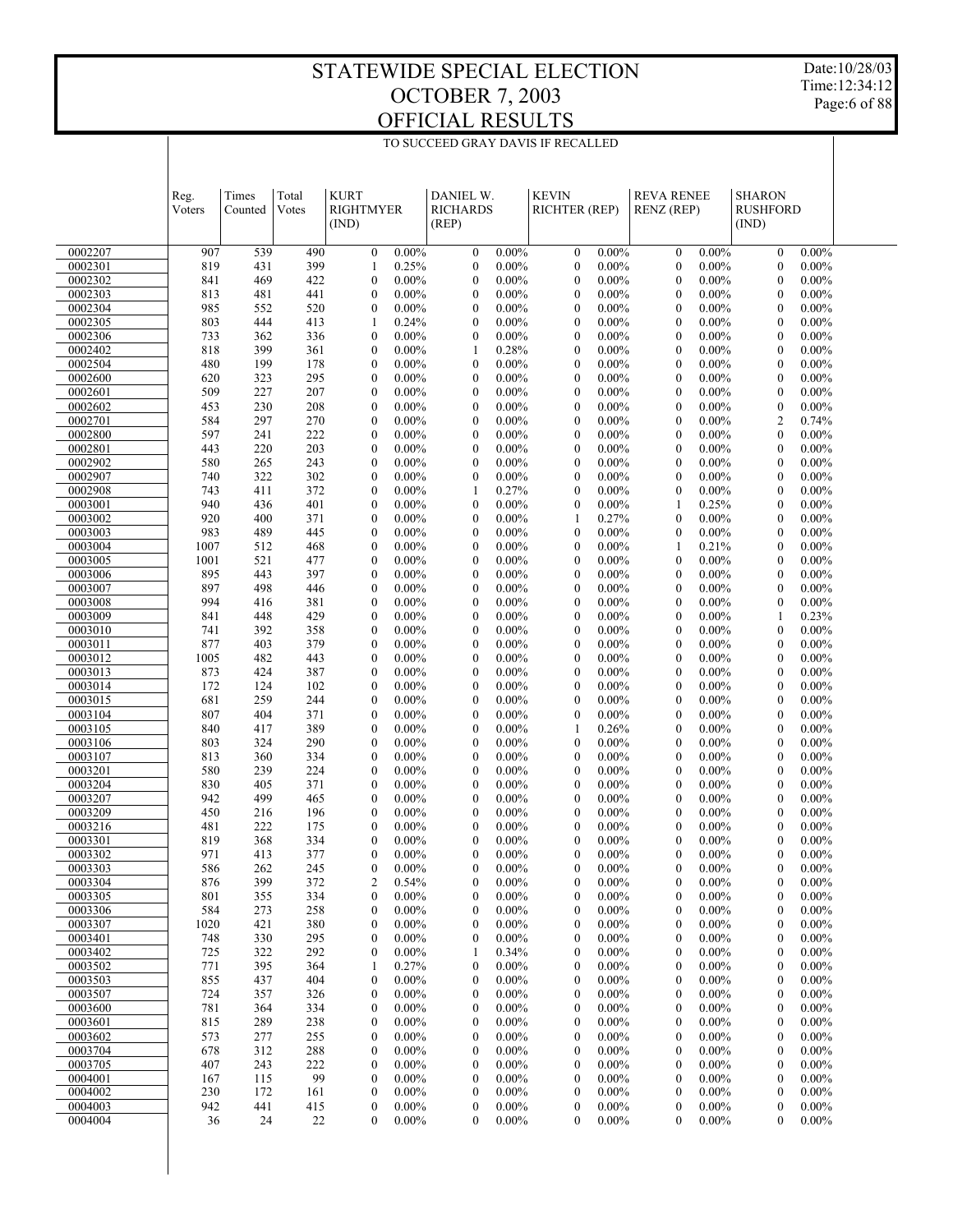Date:10/28/03 Time:12:34:12 Page:7 of 88

|                    | Reg.<br>Voters | Times<br>Counted | Total<br>Votes | <b>KURT</b><br><b>RIGHTMYER</b><br>(IND) |                      | DANIEL W.<br><b>RICHARDS</b><br>(REP) |                      | <b>KEVIN</b><br>RICHTER (REP)        |                      | <b>REVA RENEE</b><br><b>RENZ</b> (REP) |                      | <b>SHARON</b><br><b>RUSHFORD</b><br>(IND) |                      |  |
|--------------------|----------------|------------------|----------------|------------------------------------------|----------------------|---------------------------------------|----------------------|--------------------------------------|----------------------|----------------------------------------|----------------------|-------------------------------------------|----------------------|--|
| 0004005            | 996            | 483              | 449            | $\mathbf{0}$                             | $0.00\%$             | $\mathbf{1}$                          | 0.22%                | $\boldsymbol{0}$                     | $0.00\%$             | $\mathbf{0}$                           | $0.00\%$             | $\boldsymbol{0}$                          | $0.00\%$             |  |
| 0004006            | 1052           | 579              | 545            | $\boldsymbol{0}$                         | $0.00\%$             | $\boldsymbol{0}$                      | $0.00\%$             | 1                                    | 0.18%                | $\boldsymbol{0}$                       | $0.00\%$             | $\boldsymbol{0}$                          | $0.00\%$             |  |
| 0004007            | 790            | 433              | 396            | 1                                        | 0.25%                | $\boldsymbol{0}$                      | $0.00\%$             | $\boldsymbol{0}$                     | $0.00\%$             | $\boldsymbol{0}$                       | $0.00\%$             | $\boldsymbol{0}$                          | $0.00\%$             |  |
| 0004008<br>0004009 | 894<br>846     | 491<br>419       | 448<br>374     | $\mathbf{0}$<br>$\boldsymbol{0}$         | $0.00\%$<br>$0.00\%$ | $\mathbf{0}$<br>$\boldsymbol{0}$      | $0.00\%$<br>$0.00\%$ | $\boldsymbol{0}$<br>$\boldsymbol{0}$ | $0.00\%$<br>$0.00\%$ | $\mathbf{0}$<br>$\boldsymbol{0}$       | $0.00\%$<br>$0.00\%$ | $\mathbf{0}$<br>$\boldsymbol{0}$          | $0.00\%$<br>$0.00\%$ |  |
| 0004010            | 246            | 161              | 140            | $\boldsymbol{0}$                         | $0.00\%$             | $\mathbf{0}$                          | $0.00\%$             | $\boldsymbol{0}$                     | $0.00\%$             | $\boldsymbol{0}$                       | $0.00\%$             | $\boldsymbol{0}$                          | $0.00\%$             |  |
| 0004100            | 774            | 413              | 382            | $\boldsymbol{0}$                         | $0.00\%$             | $\boldsymbol{0}$                      | $0.00\%$             | $\boldsymbol{0}$                     | $0.00\%$             | $\boldsymbol{0}$                       | $0.00\%$             | $\boldsymbol{0}$                          | $0.00\%$             |  |
| 0004101            | 605            | 256              | 241            | $\boldsymbol{0}$                         | $0.00\%$             | $\mathbf{0}$                          | $0.00\%$             | $\boldsymbol{0}$                     | $0.00\%$             | $\mathbf{0}$                           | $0.00\%$             | $\mathbf{0}$                              | $0.00\%$             |  |
| 0004102            | 459            | 263              | 253            | $\boldsymbol{0}$                         | $0.00\%$             | $\boldsymbol{0}$                      | $0.00\%$             | $\boldsymbol{0}$                     | $0.00\%$             | $\boldsymbol{0}$                       | $0.00\%$             | $\boldsymbol{0}$                          | $0.00\%$             |  |
| 0004103            | 638            | 343              | 321            | $\boldsymbol{0}$                         | $0.00\%$             | $\mathbf{0}$                          | $0.00\%$             | $\boldsymbol{0}$                     | $0.00\%$             | $\mathbf{0}$                           | $0.00\%$             | $\boldsymbol{0}$                          | $0.00\%$             |  |
| 0004200<br>0004301 | 395<br>311     | 201<br>157       | 182<br>149     | $\boldsymbol{0}$<br>$\boldsymbol{0}$     | $0.00\%$<br>$0.00\%$ | $\boldsymbol{0}$<br>$\mathbf{0}$      | $0.00\%$<br>$0.00\%$ | $\boldsymbol{0}$<br>$\boldsymbol{0}$ | $0.00\%$<br>$0.00\%$ | $\mathbf{0}$<br>$\mathbf{0}$           | $0.00\%$<br>$0.00\%$ | $\boldsymbol{0}$<br>$\mathbf{0}$          | $0.00\%$<br>$0.00\%$ |  |
| 0004302            | 572            | 301              | 279            | $\boldsymbol{0}$                         | $0.00\%$             | $\boldsymbol{0}$                      | $0.00\%$             | $\boldsymbol{0}$                     | $0.00\%$             | $\boldsymbol{0}$                       | $0.00\%$             | $\boldsymbol{0}$                          | $0.00\%$             |  |
| 0004304            | 508            | 264              | 236            | $\boldsymbol{0}$                         | $0.00\%$             | $\mathbf{0}$                          | $0.00\%$             | $\boldsymbol{0}$                     | $0.00\%$             | $\boldsymbol{0}$                       | $0.00\%$             | $\boldsymbol{0}$                          | $0.00\%$             |  |
| 0004305            | 537            | 254              | 224            | $\boldsymbol{0}$                         | $0.00\%$             | $\boldsymbol{0}$                      | $0.00\%$             | $\boldsymbol{0}$                     | $0.00\%$             | $\boldsymbol{0}$                       | $0.00\%$             | $\boldsymbol{0}$                          | $0.00\%$             |  |
| 0004400            | 750            | 420              | 384            | 1                                        | 0.26%                | $\mathbf{0}$                          | $0.00\%$             | $\boldsymbol{0}$                     | $0.00\%$             | $\mathbf{0}$                           | $0.00\%$             | $\boldsymbol{0}$                          | $0.00\%$             |  |
| 0004401            | 721            | 381              | 350            | $\boldsymbol{0}$                         | $0.00\%$             | $\boldsymbol{0}$                      | $0.00\%$             | $\boldsymbol{0}$                     | $0.00\%$             | $\boldsymbol{0}$                       | $0.00\%$             | $\boldsymbol{0}$                          | $0.00\%$             |  |
| 0004402            | 616            | 346              | 319            | $\boldsymbol{0}$                         | $0.00\%$             | $\mathbf{0}$                          | $0.00\%$             | $\boldsymbol{0}$                     | $0.00\%$             | $\mathbf{0}$                           | $0.00\%$             | $\boldsymbol{0}$                          | $0.00\%$             |  |
| 0004403<br>0004501 | 523<br>928     | 307<br>461       | 270<br>426     | $\boldsymbol{0}$<br>$\boldsymbol{0}$     | $0.00\%$<br>$0.00\%$ | $\boldsymbol{0}$<br>$\mathbf{0}$      | $0.00\%$<br>$0.00\%$ | $\boldsymbol{0}$<br>$\boldsymbol{0}$ | $0.00\%$<br>$0.00\%$ | $\boldsymbol{0}$<br>$\mathbf{0}$       | $0.00\%$<br>$0.00\%$ | $\boldsymbol{0}$<br>$\mathbf{0}$          | $0.00\%$<br>$0.00\%$ |  |
| 0004502            | 933            | 463              | 436            | $\boldsymbol{0}$                         | $0.00\%$             | $\boldsymbol{0}$                      | $0.00\%$             | $\boldsymbol{0}$                     | $0.00\%$             | $\boldsymbol{0}$                       | $0.00\%$             | $\boldsymbol{0}$                          | $0.00\%$             |  |
| 0004503            | 703            | 356              | 315            | $\mathbf{0}$                             | $0.00\%$             | $\mathbf{0}$                          | $0.00\%$             | $\boldsymbol{0}$                     | $0.00\%$             | $\mathbf{0}$                           | $0.00\%$             | $\boldsymbol{0}$                          | $0.00\%$             |  |
| 0004600            | 946            | 360              | 314            | 1                                        | 0.32%                | 1                                     | 0.32%                | $\boldsymbol{0}$                     | $0.00\%$             | $\boldsymbol{0}$                       | $0.00\%$             | $\boldsymbol{0}$                          | $0.00\%$             |  |
| 0004601            | 969            | 412              | 361            | $\boldsymbol{0}$                         | $0.00\%$             | $\mathbf{0}$                          | $0.00\%$             | $\boldsymbol{0}$                     | $0.00\%$             | $\mathbf{0}$                           | $0.00\%$             | $\boldsymbol{0}$                          | $0.00\%$             |  |
| 0004703            | 625            | 310              | 294            | $\boldsymbol{0}$                         | $0.00\%$             | $\boldsymbol{0}$                      | $0.00\%$             | $\boldsymbol{0}$                     | $0.00\%$             | $\boldsymbol{0}$                       | $0.00\%$             | $\boldsymbol{0}$                          | $0.00\%$             |  |
| 0004707            | 926            | 388              | 351            | $\boldsymbol{0}$                         | $0.00\%$             | $\boldsymbol{0}$                      | $0.00\%$             | $\boldsymbol{0}$                     | $0.00\%$             | $\boldsymbol{0}$                       | $0.00\%$             | $\boldsymbol{0}$                          | $0.00\%$             |  |
| 0004708<br>0004709 | 664<br>855     | 344<br>437       | 311<br>412     | $\boldsymbol{0}$<br>1                    | $0.00\%$<br>0.24%    | $\boldsymbol{0}$<br>$\mathbf{0}$      | $0.00\%$<br>$0.00\%$ | $\boldsymbol{0}$<br>$\boldsymbol{0}$ | $0.00\%$<br>$0.00\%$ | $\boldsymbol{0}$<br>$\mathbf{0}$       | $0.00\%$<br>$0.00\%$ | $\boldsymbol{0}$<br>$\mathbf{0}$          | $0.00\%$<br>$0.00\%$ |  |
| 0004800            | 478            | 139              | 125            | $\boldsymbol{0}$                         | $0.00\%$             | $\boldsymbol{0}$                      | $0.00\%$             | $\boldsymbol{0}$                     | $0.00\%$             | $\boldsymbol{0}$                       | $0.00\%$             | $\boldsymbol{0}$                          | $0.00\%$             |  |
| 0004806            | 408            | 228              | 212            | $\boldsymbol{0}$                         | $0.00\%$             | $\mathbf{0}$                          | $0.00\%$             | $\boldsymbol{0}$                     | $0.00\%$             | $\mathbf{0}$                           | $0.00\%$             | $\boldsymbol{0}$                          | $0.00\%$             |  |
| 0005001            | 951            | 460              | 416            | $\boldsymbol{0}$                         | $0.00\%$             | $\boldsymbol{0}$                      | $0.00\%$             | $\boldsymbol{0}$                     | $0.00\%$             | $\mathbf{0}$                           | $0.00\%$             | 1                                         | 0.24%                |  |
| 0005101            | 695            | 370              | 334            | $\boldsymbol{0}$                         | $0.00\%$             | $\mathbf{0}$                          | $0.00\%$             | $\boldsymbol{0}$                     | $0.00\%$             | $\mathbf{0}$                           | $0.00\%$             | $\mathbf{0}$                              | $0.00\%$             |  |
| 0005102            | 569            | 274              | 245            | $\boldsymbol{0}$                         | $0.00\%$             | $\boldsymbol{0}$                      | $0.00\%$             | $\boldsymbol{0}$                     | $0.00\%$             | $\boldsymbol{0}$                       | $0.00\%$             | $\boldsymbol{0}$                          | $0.00\%$             |  |
| 0005103            | 1010           | 448              | 406            | $\boldsymbol{0}$                         | $0.00\%$             | $\mathbf{0}$                          | $0.00\%$             | $\boldsymbol{0}$                     | $0.00\%$             | $\mathbf{0}$                           | $0.00\%$             | $\boldsymbol{0}$                          | $0.00\%$             |  |
| 0005201<br>0005202 | 921<br>534     | 377<br>233       | 348<br>212     | $\boldsymbol{0}$<br>$\boldsymbol{0}$     | $0.00\%$<br>$0.00\%$ | $\boldsymbol{0}$<br>$\mathbf{0}$      | $0.00\%$<br>$0.00\%$ | $\boldsymbol{0}$<br>$\boldsymbol{0}$ | $0.00\%$<br>$0.00\%$ | $\boldsymbol{0}$<br>$\mathbf{0}$       | $0.00\%$<br>$0.00\%$ | $\boldsymbol{0}$<br>$\boldsymbol{0}$      | $0.00\%$<br>$0.00\%$ |  |
| 0005203            | 760            | 320              | 298            | $\boldsymbol{0}$                         | $0.00\%$             | $\boldsymbol{0}$                      | $0.00\%$             | $\boldsymbol{0}$                     | $0.00\%$             | $\boldsymbol{0}$                       | $0.00\%$             | $\boldsymbol{0}$                          | $0.00\%$             |  |
| 0005204            | 653            | 267              | 249            | $\boldsymbol{0}$                         | $0.00\%$             | $\mathbf{0}$                          | $0.00\%$             | $\boldsymbol{0}$                     | $0.00\%$             | $\mathbf{0}$                           | $0.00\%$             | $\mathbf{0}$                              | $0.00\%$             |  |
| 0005205            | 965            | 475              | 443            | $\boldsymbol{0}$                         | $0.00\%$             | $\boldsymbol{0}$                      | $0.00\%$             | $\boldsymbol{0}$                     | $0.00\%$             | $\boldsymbol{0}$                       | $0.00\%$             | $\boldsymbol{0}$                          | $0.00\%$             |  |
| 0005206            | 702            | 323              | 299            | $\boldsymbol{0}$                         | $0.00\%$             | 1                                     | 0.33%                | $\boldsymbol{0}$                     | $0.00\%$             | $\mathbf{0}$                           | $0.00\%$             | $\mathbf{0}$                              | $0.00\%$             |  |
| 0005207            | 871            | 427              | 385            | $\boldsymbol{0}$                         | $0.00\%$             | $\boldsymbol{0}$                      | $0.00\%$             | $\boldsymbol{0}$                     | $0.00\%$             | $\boldsymbol{0}$                       | $0.00\%$             | $\boldsymbol{0}$                          | $0.00\%$             |  |
| 0005208<br>0005209 | 782<br>812     | 359<br>397       | 324<br>360     | $\mathbf{0}$<br>$\mathbf{0}$             | $0.00\%$<br>$0.00\%$ | $\mathbf{0}$<br>0                     | $0.00\%$<br>$0.00\%$ | $\mathbf{0}$<br>$\boldsymbol{0}$     | $0.00\%$<br>$0.00\%$ | $\mathbf{0}$<br>$\mathbf{0}$           | $0.00\%$<br>$0.00\%$ | $\mathbf{0}$<br>$\mathbf{0}$              | $0.00\%$<br>$0.00\%$ |  |
| 0005211            | 766            | 350              | 322            | $\overline{0}$                           | $0.00\%$             | $\overline{0}$                        | $0.00\%$             | $\mathbf{0}$                         | $0.00\%$             | $\mathbf{0}$                           | $0.00\%$             | $\mathbf{0}$                              | $0.00\%$             |  |
| 0005212            | 444            | 188              | 169            | $\boldsymbol{0}$                         | $0.00\%$             | $\boldsymbol{0}$                      | $0.00\%$             | $\overline{0}$                       | $0.00\%$             | $\boldsymbol{0}$                       | $0.00\%$             | $\boldsymbol{0}$                          | $0.00\%$             |  |
| 0005213            | 814            | 340              | 313            | $\boldsymbol{0}$                         | $0.00\%$             | 0                                     | $0.00\%$             | $\boldsymbol{0}$                     | $0.00\%$             | $\boldsymbol{0}$                       | $0.00\%$             | $\boldsymbol{0}$                          | $0.00\%$             |  |
| 0005214            | 937            | 410              | 369            | $\boldsymbol{0}$                         | $0.00\%$             | $\boldsymbol{0}$                      | $0.00\%$             | $\boldsymbol{0}$                     | $0.00\%$             | $\boldsymbol{0}$                       | $0.00\%$             | $\boldsymbol{0}$                          | $0.00\%$             |  |
| 0005215            | 688            | 314              | 286            | $\boldsymbol{0}$                         | $0.00\%$             | $\boldsymbol{0}$                      | $0.00\%$             | $\boldsymbol{0}$                     | $0.00\%$             | $\boldsymbol{0}$                       | $0.00\%$             | $\boldsymbol{0}$                          | $0.00\%$             |  |
| 0005216            | 602            | 253              | 231            | $\boldsymbol{0}$                         | $0.00\%$             | $\boldsymbol{0}$                      | $0.00\%$             | $\boldsymbol{0}$                     | $0.00\%$             | $\boldsymbol{0}$                       | $0.00\%$             | $\boldsymbol{0}$                          | $0.00\%$             |  |
| 0005217<br>0005218 | 876<br>950     | 371<br>442       | 336<br>398     | $\boldsymbol{0}$<br>$\boldsymbol{0}$     | $0.00\%$<br>$0.00\%$ | $\boldsymbol{0}$<br>$\boldsymbol{0}$  | $0.00\%$<br>$0.00\%$ | $\boldsymbol{0}$<br>$\boldsymbol{0}$ | $0.00\%$<br>$0.00\%$ | $\boldsymbol{0}$<br>$\boldsymbol{0}$   | $0.00\%$<br>$0.00\%$ | $\boldsymbol{0}$<br>$\boldsymbol{0}$      | $0.00\%$<br>$0.00\%$ |  |
| 0005219            | 520            | 195              | 184            | $\boldsymbol{0}$                         | $0.00\%$             | $\boldsymbol{0}$                      | $0.00\%$             | $\boldsymbol{0}$                     | $0.00\%$             | $\boldsymbol{0}$                       | $0.00\%$             | $\boldsymbol{0}$                          | $0.00\%$             |  |
| 0005220            | 788            | 384              | 352            | 1                                        | 0.28%                | $\boldsymbol{0}$                      | $0.00\%$             | $\boldsymbol{0}$                     | $0.00\%$             | $\boldsymbol{0}$                       | $0.00\%$             | $\boldsymbol{0}$                          | $0.00\%$             |  |
| 0005221            | 887            | 416              | 380            | $\boldsymbol{0}$                         | $0.00\%$             | $\boldsymbol{0}$                      | $0.00\%$             | $\boldsymbol{0}$                     | $0.00\%$             | $\boldsymbol{0}$                       | $0.00\%$             | $\boldsymbol{0}$                          | $0.00\%$             |  |
| 0005222            | 974            | 435              | 404            | $\boldsymbol{0}$                         | $0.00\%$             | $\boldsymbol{0}$                      | $0.00\%$             | $\boldsymbol{0}$                     | $0.00\%$             | $\boldsymbol{0}$                       | $0.00\%$             | $\boldsymbol{0}$                          | $0.00\%$             |  |
| 0005223            | 1000           | 534              | 497            | $\boldsymbol{0}$                         | $0.00\%$             | $\boldsymbol{0}$                      | $0.00\%$             | $\boldsymbol{0}$                     | $0.00\%$             | $\boldsymbol{0}$                       | $0.00\%$             | $\boldsymbol{0}$                          | $0.00\%$             |  |
| 0005224            | 841            | 433              | 400            | $\boldsymbol{0}$                         | $0.00\%$             | $\boldsymbol{0}$                      | $0.00\%$             | $\boldsymbol{0}$                     | $0.00\%$             | $\boldsymbol{0}$                       | $0.00\%$             | $\boldsymbol{0}$                          | $0.00\%$             |  |
| 0005225<br>0005226 | 653<br>464     | 256<br>223       | 237<br>204     | $\boldsymbol{0}$<br>$\boldsymbol{0}$     | $0.00\%$<br>$0.00\%$ | $\boldsymbol{0}$<br>$\boldsymbol{0}$  | $0.00\%$<br>$0.00\%$ | $\boldsymbol{0}$<br>$\boldsymbol{0}$ | $0.00\%$<br>$0.00\%$ | $\boldsymbol{0}$<br>$\boldsymbol{0}$   | $0.00\%$<br>$0.00\%$ | $\boldsymbol{0}$<br>$\boldsymbol{0}$      | $0.00\%$<br>$0.00\%$ |  |
| 0005227            | 1093           | 529              | 494            | $\boldsymbol{0}$                         | $0.00\%$             | $\boldsymbol{0}$                      | $0.00\%$             | $\boldsymbol{0}$                     | $0.00\%$             | $\boldsymbol{0}$                       | $0.00\%$             | $\boldsymbol{0}$                          | $0.00\%$             |  |
| 0005300            | 448            | 229              | 210            | $\boldsymbol{0}$                         | $0.00\%$             | $\boldsymbol{0}$                      | $0.00\%$             | $\boldsymbol{0}$                     | $0.00\%$             | $\boldsymbol{0}$                       | $0.00\%$             | $\boldsymbol{0}$                          | $0.00\%$             |  |
| 0005301            | 797            | 346              | 321            | $\boldsymbol{0}$                         | $0.00\%$             | $\boldsymbol{0}$                      | $0.00\%$             | $\boldsymbol{0}$                     | $0.00\%$             | $\boldsymbol{0}$                       | $0.00\%$             | $\boldsymbol{0}$                          | $0.00\%$             |  |
| 0005302            | 584            | 277              | 253            | $\boldsymbol{0}$                         | $0.00\%$             | 0                                     | $0.00\%$             | $\boldsymbol{0}$                     | $0.00\%$             | $\boldsymbol{0}$                       | $0.00\%$             | $\boldsymbol{0}$                          | $0.00\%$             |  |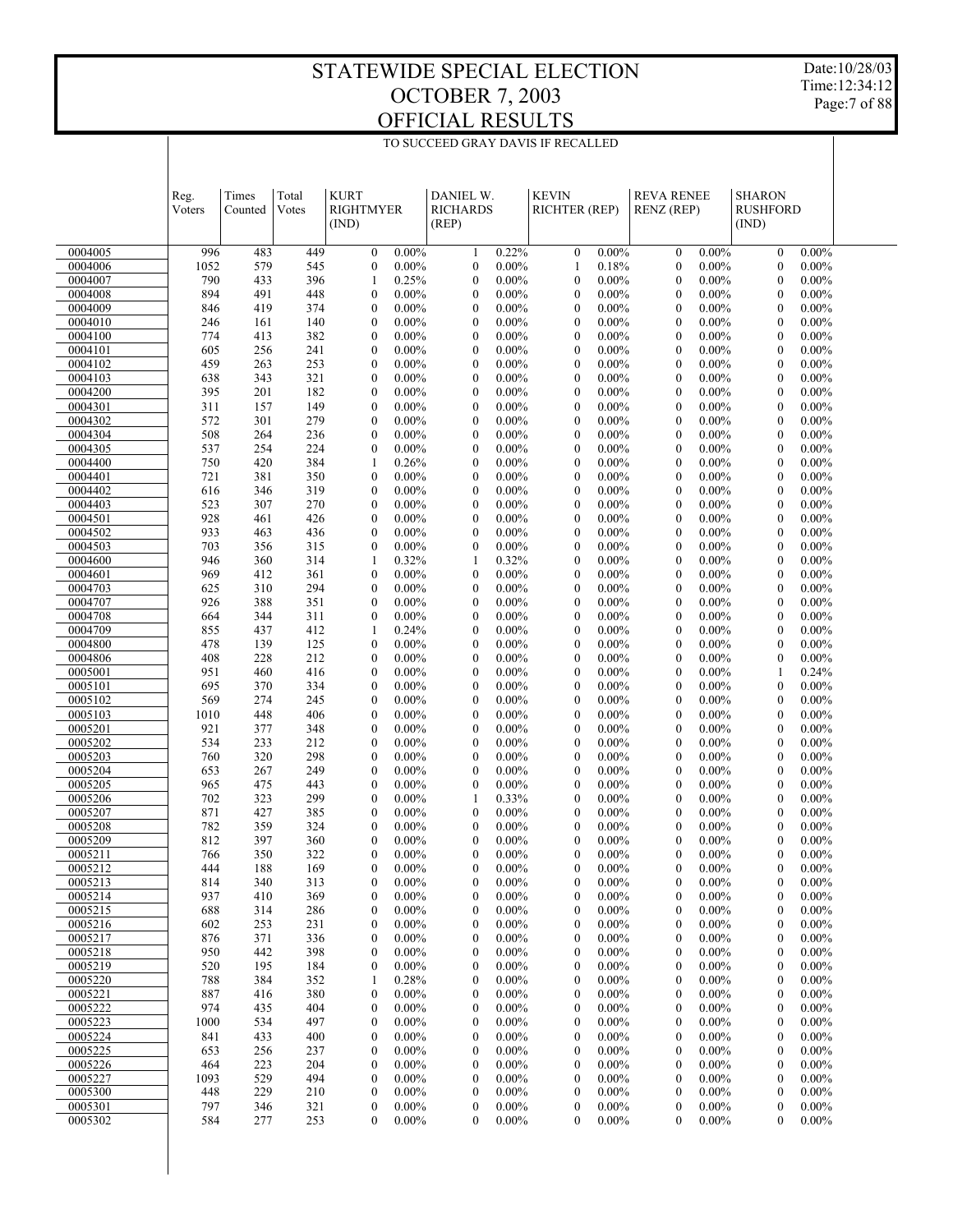Date:10/28/03 Time:12:34:13 Page:8 of 88

 0005303 0005304 0005305 AV BT 01 Reg. Voters Times Counted Votes Total KURT RIGHTMYER (IND) DANIEL W. **RICHARDS** (REP) KEVIN RICHTER (REP) REVA RENEE RENZ (REP) SHARON RUSHFORD (IND) TO SUCCEED GRAY DAVIS IF RECALLED 746 373 343 0 0.00% 0 0.00% 0 0.00% 0 0.00% 0 0.00% 523 245 236 0 0.00% 0 0.00% 0 0.00% 0 0.00% 0 0.00% 533 270 242 0 0.00% 0 0.00% 0 0.00% 0 0.00% 0 0.00% 0 40126 35432 12 0.03% 3 0.01% 0 0.00% 0 0.00% 5 0.01% 143262 109037 98386 28 0.03% 9 0.01% 3 0.00% 3 0.00% 12 0.01%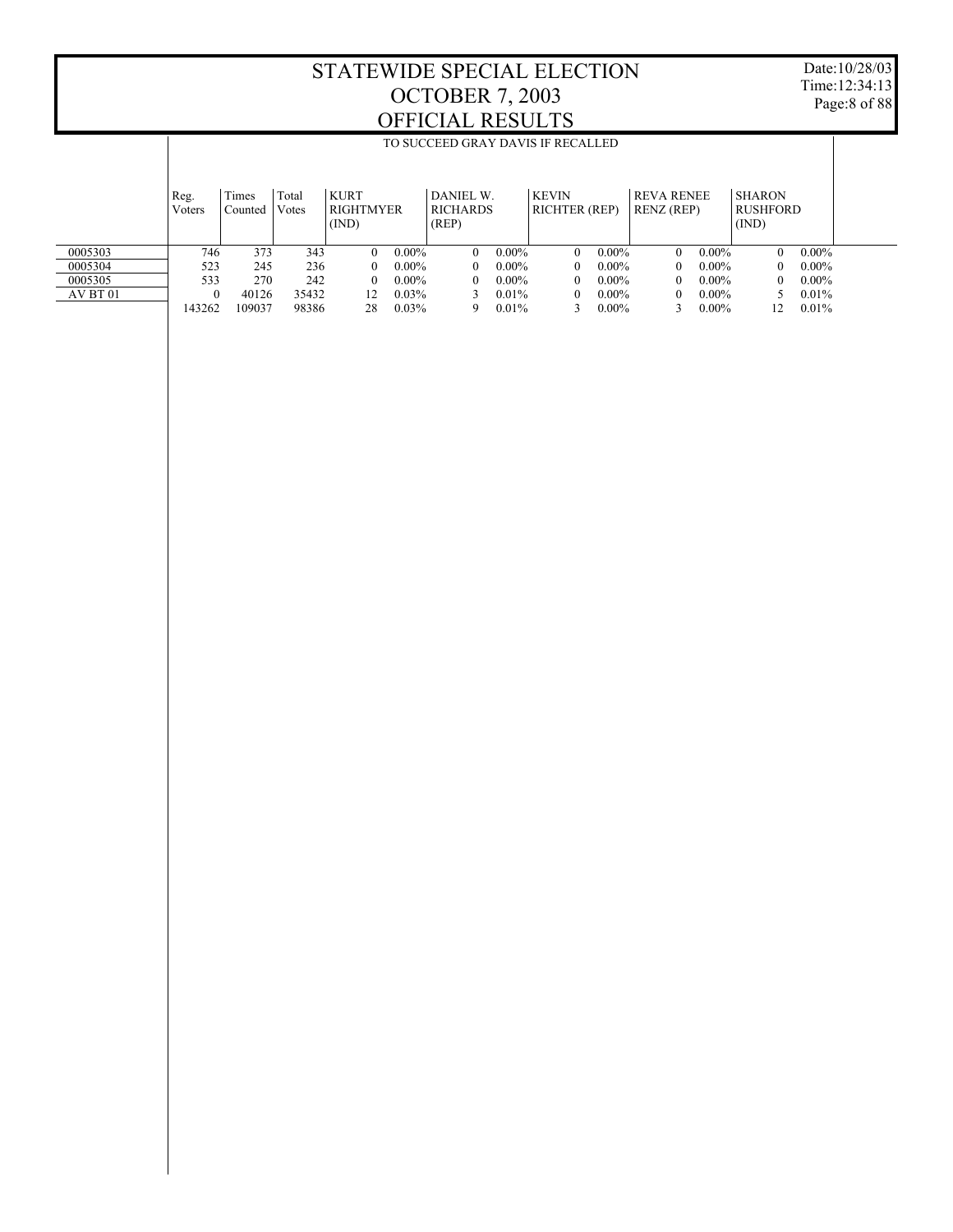Date:10/28/03 Time:12:34:13 Page:9 of 88

|                    | <b>GEORGY</b><br><b>RUSSELL (DEM)</b> |                      | <b>MICHAEL</b><br><b>WOZNIAK</b><br>(DEM) |                      | <b>DANIEL WATTS</b><br>(GRN)     |                      | <b>NATHAN</b><br><b>WALTON (IND)</b> |                      | <b>MAURICE</b><br><b>WALKER (GRN)</b> |                      | <b>CHUCK</b><br><b>WALKER</b> (REP) |                      | LINGEL H.<br><b>WINTERS</b><br>(DEM) |                      |
|--------------------|---------------------------------------|----------------------|-------------------------------------------|----------------------|----------------------------------|----------------------|--------------------------------------|----------------------|---------------------------------------|----------------------|-------------------------------------|----------------------|--------------------------------------|----------------------|
| Jurisdiction Wide  |                                       |                      |                                           |                      |                                  |                      |                                      |                      |                                       |                      |                                     |                      |                                      |                      |
| 0001001            | $\boldsymbol{0}$                      | $0.00\%$             | $\boldsymbol{0}$                          | $0.00\%$             | $\boldsymbol{0}$                 | $0.00\%$             | $\mathbf{0}$                         | $0.00\%$             | $\mathbf{0}$                          | $0.00\%$             | $\mathbf{0}$                        | $0.00\%$             | $\mathbf{0}$                         | $0.00\%$             |
| 0001002            | $\mathbf{1}$                          | 0.24%                | $\boldsymbol{0}$                          | $0.00\%$             | $\boldsymbol{0}$                 | $0.00\%$             | $\boldsymbol{0}$                     | $0.00\%$             | $\mathbf{0}$                          | $0.00\%$             | $\boldsymbol{0}$                    | $0.00\%$             | $\overline{0}$                       | $0.00\%$             |
| 0001003            | $\mathbf{0}$                          | $0.00\%$             | $\mathbf{0}$                              | $0.00\%$             | 1                                | 0.23%                | $\mathbf{0}$                         | $0.00\%$             | $\mathbf{0}$                          | $0.00\%$             | $\mathbf{0}$                        | $0.00\%$             | $\overline{0}$                       | $0.00\%$             |
| 0001004            | $\boldsymbol{0}$                      | $0.00\%$             | $\mathbf{0}$                              | $0.00\%$             | $\boldsymbol{0}$                 | $0.00\%$             | $\mathbf{0}$                         | $0.00\%$             | $\mathbf{0}$                          | $0.00\%$             | $\mathbf{0}$                        | $0.00\%$             | $\mathbf{0}$                         | $0.00\%$             |
| 0001005            | $\boldsymbol{0}$                      | $0.00\%$             | $\mathbf{0}$                              | $0.00\%$             | 1                                | 0.24%                | $\mathbf{0}$                         | $0.00\%$             | $\mathbf{0}$                          | $0.00\%$             | $\mathbf{0}$                        | $0.00\%$             | $\mathbf{0}$                         | $0.00\%$             |
| 0001006            | $\overline{c}$                        | 0.57%                | $\mathbf{0}$                              | $0.00\%$             | $\boldsymbol{0}$                 | $0.00\%$             | $\mathbf{0}$                         | $0.00\%$             | $\boldsymbol{0}$                      | $0.00\%$             | $\mathbf{0}$                        | $0.00\%$             | $\mathbf{0}$                         | $0.00\%$             |
| 0001007            | $\mathbf{0}$                          | $0.00\%$             | $\mathbf{0}$                              | $0.00\%$             | $\boldsymbol{0}$                 | $0.00\%$             | $\mathbf{0}$                         | $0.00\%$             | $\mathbf{0}$                          | $0.00\%$             | $\mathbf{0}$                        | $0.00\%$             | $\overline{0}$                       | $0.00\%$             |
| 0001008            | $\mathbf{0}$                          | $0.00\%$             | $\mathbf{0}$                              | $0.00\%$             | $\boldsymbol{0}$                 | $0.00\%$             | $\mathbf{0}$                         | $0.00\%$             | $\mathbf{0}$                          | $0.00\%$             | $\mathbf{0}$                        | $0.00\%$             | 1                                    | 0.29%                |
| 0001009            | $\mathbf{0}$                          | $0.00\%$             | $\mathbf{0}$                              | $0.00\%$             | 1                                | 0.24%                | $\mathbf{0}$                         | $0.00\%$             | $\mathbf{0}$                          | $0.00\%$             | $\mathbf{0}$                        | $0.00\%$             | $\mathbf{0}$                         | $0.00\%$             |
| 0001010            | $\boldsymbol{0}$                      | $0.00\%$             | $\mathbf{0}$                              | $0.00\%$             | $\boldsymbol{0}$                 | $0.00\%$             | $\mathbf{0}$                         | $0.00\%$             | $\boldsymbol{0}$                      | $0.00\%$             | $\mathbf{0}$                        | $0.00\%$             | $\mathbf{0}$                         | $0.00\%$             |
| 0001011            | $\mathbf{0}$                          | $0.00\%$             | $\mathbf{0}$                              | $0.00\%$             | $\boldsymbol{0}$                 | $0.00\%$             | $\mathbf{0}$                         | $0.00\%$             | $\mathbf{0}$                          | $0.00\%$             | $\mathbf{0}$                        | $0.00\%$             | $\mathbf{0}$                         | $0.00\%$             |
| 0001012            | $\mathbf{0}$                          | $0.00\%$             | $\boldsymbol{0}$                          | $0.00\%$             | $\boldsymbol{0}$                 | $0.00\%$             | $\mathbf{0}$                         | $0.00\%$             | $\mathbf{0}$                          | $0.00\%$             | $\mathbf{0}$                        | $0.00\%$             | $\mathbf{0}$                         | $0.00\%$             |
| 0001013            | $\mathbf{0}$                          | $0.00\%$             | $\mathbf{0}$                              | $0.00\%$             | $\boldsymbol{0}$                 | $0.00\%$             | $\mathbf{0}$                         | $0.00\%$             | $\mathbf{0}$                          | $0.00\%$             | $\mathbf{0}$                        | $0.00\%$             | $\mathbf{0}$                         | $0.00\%$             |
| 0001014            | $\boldsymbol{0}$                      | $0.00\%$             | $\mathbf{0}$                              | $0.00\%$             | $\boldsymbol{0}$                 | $0.00\%$             | $\mathbf{0}$                         | $0.00\%$             | $\boldsymbol{0}$                      | $0.00\%$             | $\mathbf{0}$                        | $0.00\%$             | $\mathbf{0}$                         | $0.00\%$             |
| 0001015            | $\mathbf{0}$                          | $0.00\%$             | $\mathbf{0}$                              | $0.00\%$             | $\boldsymbol{0}$                 | $0.00\%$             | $\mathbf{0}$                         | $0.00\%$             | $\mathbf{0}$                          | $0.00\%$             | $\mathbf{0}$                        | $0.00\%$             | $\mathbf{0}$                         | $0.00\%$             |
| 0001016            | $\boldsymbol{0}$                      | $0.00\%$             | $\boldsymbol{0}$                          | $0.00\%$             | $\boldsymbol{0}$                 | $0.00\%$             | $\mathbf{0}$                         | $0.00\%$             | $\mathbf{0}$                          | $0.00\%$             | $\mathbf{0}$                        | $0.00\%$             | $\mathbf{0}$                         | $0.00\%$             |
| 0001017<br>0001100 | $\mathbf{0}$<br>$\boldsymbol{0}$      | $0.00\%$<br>$0.00\%$ | $\mathbf{0}$<br>$\mathbf{0}$              | $0.00\%$<br>$0.00\%$ | 1<br>$\boldsymbol{0}$            | 0.32%<br>$0.00\%$    | $\mathbf{0}$<br>$\mathbf{0}$         | $0.00\%$<br>$0.00\%$ | $\mathbf{0}$<br>$\boldsymbol{0}$      | $0.00\%$<br>$0.00\%$ | $\mathbf{0}$<br>$\mathbf{0}$        | $0.00\%$<br>$0.00\%$ | $\mathbf{0}$<br>$\mathbf{0}$         | $0.00\%$<br>$0.00\%$ |
| 0001101            | $\mathbf{0}$                          | $0.00\%$             | $\mathbf{0}$                              | $0.00\%$             | $\boldsymbol{0}$                 | $0.00\%$             | $\mathbf{0}$                         | $0.00\%$             | $\mathbf{0}$                          | $0.00\%$             | $\mathbf{0}$                        | $0.00\%$             | $\mathbf{0}$                         | $0.00\%$             |
| 0001102            | $\mathbf{0}$                          | $0.00\%$             | 1                                         | 0.22%                | $\boldsymbol{0}$                 | $0.00\%$             | $\mathbf{0}$                         | $0.00\%$             | $\boldsymbol{0}$                      | $0.00\%$             | $\mathbf{0}$                        | $0.00\%$             | $\mathbf{0}$                         | $0.00\%$             |
| 0001103            | $\mathbf{0}$                          | $0.00\%$             | $\mathbf{0}$                              | $0.00\%$             | $\boldsymbol{0}$                 | $0.00\%$             | $\mathbf{0}$                         | $0.00\%$             | $\mathbf{0}$                          | $0.00\%$             | $\mathbf{0}$                        | $0.00\%$             | $\mathbf{0}$                         | $0.00\%$             |
| 0001106            | $\mathbf{1}$                          | 0.29%                | $\mathbf{0}$                              | $0.00\%$             | $\boldsymbol{0}$                 | $0.00\%$             | $\boldsymbol{0}$                     | $0.00\%$             | $\boldsymbol{0}$                      | $0.00\%$             | $\mathbf{0}$                        | $0.00\%$             | $\mathbf{0}$                         | $0.00\%$             |
| 0001107            | $\mathbf{0}$                          | $0.00\%$             | $\mathbf{0}$                              | $0.00\%$             | $\boldsymbol{0}$                 | $0.00\%$             | 1                                    | 0.39%                | $\mathbf{0}$                          | $0.00\%$             | $\mathbf{0}$                        | $0.00\%$             | $\mathbf{0}$                         | $0.00\%$             |
| 0001110            | $\mathbf{0}$                          | $0.00\%$             | $\mathbf{0}$                              | $0.00\%$             | $\boldsymbol{0}$                 | $0.00\%$             | $\mathbf{0}$                         | $0.00\%$             | $\boldsymbol{0}$                      | $0.00\%$             | $\mathbf{0}$                        | $0.00\%$             | $\mathbf{0}$                         | $0.00\%$             |
| 0001112            | $\mathbf{1}$                          | 0.28%                | $\mathbf{0}$                              | $0.00\%$             | $\boldsymbol{0}$                 | $0.00\%$             | $\mathbf{0}$                         | $0.00\%$             | $\mathbf{0}$                          | $0.00\%$             | $\mathbf{0}$                        | $0.00\%$             | $\mathbf{0}$                         | $0.00\%$             |
| 0001113            | $\boldsymbol{0}$                      | $0.00\%$             | $\mathbf{0}$                              | $0.00\%$             | $\boldsymbol{0}$                 | $0.00\%$             | $\mathbf{0}$                         | $0.00\%$             | $\boldsymbol{0}$                      | $0.00\%$             | $\mathbf{0}$                        | $0.00\%$             | $\mathbf{0}$                         | $0.00\%$             |
| 0001114            | $\mathbf{0}$                          | $0.00\%$             | $\mathbf{0}$                              | $0.00\%$             | $\boldsymbol{0}$                 | $0.00\%$             | $\mathbf{0}$                         | $0.00\%$             | $\mathbf{0}$                          | $0.00\%$             | $\mathbf{0}$                        | $0.00\%$             | $\mathbf{0}$                         | $0.00\%$             |
| 0001121            | $\boldsymbol{0}$                      | $0.00\%$             | $\overline{2}$                            | 0.48%                | $\boldsymbol{0}$                 | $0.00\%$             | $\mathbf{1}$                         | 0.24%                | $\mathbf{0}$                          | $0.00\%$             | $\mathbf{0}$                        | $0.00\%$             | $\mathbf{0}$                         | $0.00\%$             |
| 0001124            | $\mathbf{0}$                          | $0.00\%$             | $\mathbf{0}$                              | $0.00\%$             | $\boldsymbol{0}$                 | $0.00\%$             | $\mathbf{0}$                         | $0.00\%$             | $\mathbf{0}$                          | $0.00\%$             | $\mathbf{0}$                        | $0.00\%$             | $\mathbf{0}$                         | $0.00\%$             |
| 0001125            | $\boldsymbol{0}$                      | $0.00\%$             | $\mathbf{0}$                              | $0.00\%$             | $\boldsymbol{0}$                 | $0.00\%$             | $\mathbf{0}$                         | $0.00\%$             | $\mathbf{0}$                          | $0.00\%$             | $\mathbf{0}$                        | $0.00\%$             | $\mathbf{0}$                         | $0.00\%$             |
| 0001210            | $\mathbf{0}$                          | $0.00\%$             | $\mathbf{0}$                              | $0.00\%$             | $\boldsymbol{0}$                 | $0.00\%$             | $\mathbf{0}$                         | $0.00\%$             | $\mathbf{0}$                          | $0.00\%$             | $\mathbf{0}$                        | $0.00\%$             | $\mathbf{0}$                         | $0.00\%$             |
| 0001211            | $\boldsymbol{0}$                      | $0.00\%$             | $\boldsymbol{0}$                          | $0.00\%$             | $\boldsymbol{0}$                 | $0.00\%$             | $\mathbf{0}$                         | $0.00\%$             | $\mathbf{0}$                          | $0.00\%$             | $\mathbf{0}$                        | $0.00\%$             | $\mathbf{0}$                         | $0.00\%$             |
| 0001500            | $\mathbf{0}$                          | $0.00\%$             | $\mathbf{0}$                              | $0.00\%$             | $\boldsymbol{0}$                 | $0.00\%$             | $\mathbf{0}$                         | $0.00\%$             | $\mathbf{0}$                          | $0.00\%$             | $\mathbf{0}$                        | $0.00\%$             | $\mathbf{0}$                         | $0.00\%$             |
| 0001604            | $\boldsymbol{0}$                      | $0.00\%$             | $\mathbf{0}$                              | $0.00\%$             | $\boldsymbol{0}$                 | $0.00\%$             | $\mathbf{0}$                         | $0.00\%$             | $\mathbf{0}$                          | $0.00\%$             | $\mathbf{0}$                        | $0.00\%$             | $\mathbf{0}$                         | $0.00\%$             |
| 0001605            | $\mathbf{0}$                          | $0.00\%$             | $\mathbf{0}$                              | $0.00\%$             | $\boldsymbol{0}$                 | $0.00\%$             | $\mathbf{0}$                         | $0.00\%$             | $\mathbf{0}$                          | $0.00\%$             | $\mathbf{0}$                        | $0.00\%$             | $\mathbf{0}$                         | $0.00\%$             |
| 0001701            | $\boldsymbol{0}$                      | $0.00\%$             | $\boldsymbol{0}$                          | $0.00\%$             | $\boldsymbol{0}$                 | $0.00\%$             | $\mathbf{0}$                         | $0.00\%$             | $\mathbf{0}$                          | $0.00\%$             | $\mathbf{0}$                        | $0.00\%$             | $\mathbf{0}$                         | $0.00\%$             |
| 0002001            | $\mathbf{0}$                          | $0.00\%$             | $\mathbf{0}$                              | $0.00\%$             | $\boldsymbol{0}$                 | $0.00\%$             | $\mathbf{0}$                         | $0.00\%$             | $\mathbf{0}$                          | $0.00\%$             | $\mathbf{0}$                        | $0.00\%$             | $\mathbf{0}$                         | $0.00\%$             |
| 0002002            | $\boldsymbol{0}$                      | $0.00\%$             | $\boldsymbol{0}$                          | $0.00\%$             | $\boldsymbol{0}$                 | $0.00\%$             | $\mathbf{0}$                         | $0.00\%$             | $\boldsymbol{0}$                      | $0.00\%$             | $\mathbf{0}$                        | $0.00\%$             | 1                                    | 0.32%                |
| 0002003            | $\mathbf{0}$                          | $0.00\%$             | $\mathbf{0}$                              | $0.00\%$             | $\boldsymbol{0}$                 | $0.00\%$             | $\mathbf{0}$                         | $0.00\%$             | $\mathbf{0}$                          | $0.00\%$             | $\mathbf{0}$                        | $0.00\%$             | $\mathbf{0}$                         | $0.00\%$             |
| 0002004            | $\boldsymbol{0}$                      | $0.00\%$             | $\mathbf{0}$                              | $0.00\%$             | $\boldsymbol{0}$                 | $0.00\%$             | $\boldsymbol{0}$                     | $0.00\%$             | $\mathbf{0}$                          | $0.00\%$             | $\boldsymbol{0}$                    | $0.00\%$             | $\mathbf{0}$                         | $0.00\%$             |
| 0002005            | $\mathbf{0}$                          | $0.00\%$             | $\mathbf{0}$                              | $0.00\%$             | $\mathbf{0}$                     | $0.00\%$             | $\mathbf{0}$                         | $0.00\%$             | $\mathbf{0}$                          | 0.00%                | $\mathbf{0}$                        | $0.00\%$             | $\mathbf{0}$                         | $0.00\%$             |
| 0002006<br>0002007 | $\mathbf{0}$<br>$\mathbf{0}$          | $0.00\%$<br>$0.00\%$ | $\boldsymbol{0}$<br>$\mathbf{0}$          | $0.00\%$<br>$0.00\%$ | $\boldsymbol{0}$<br>$\mathbf{0}$ | $0.00\%$<br>$0.00\%$ | $\mathbf{0}$<br>$\mathbf{0}$         | $0.00\%$<br>$0.00\%$ | $\mathbf{0}$<br>$\mathbf{0}$          | $0.00\%$<br>$0.00\%$ | $\mathbf{0}$<br>$\mathbf{0}$        | $0.00\%$<br>$0.00\%$ | $\mathbf{0}$<br>$\Omega$             | $0.00\%$<br>$0.00\%$ |
|                    | $\boldsymbol{0}$                      |                      | $\boldsymbol{0}$                          |                      | $\boldsymbol{0}$                 |                      | $\boldsymbol{0}$                     |                      | $\boldsymbol{0}$                      |                      | $\boldsymbol{0}$                    |                      | $\boldsymbol{0}$                     |                      |
| 0002008<br>0002009 | $\boldsymbol{0}$                      | $0.00\%$<br>$0.00\%$ | $\boldsymbol{0}$                          | $0.00\%$<br>$0.00\%$ | $\boldsymbol{0}$                 | $0.00\%$<br>$0.00\%$ | $\boldsymbol{0}$                     | $0.00\%$<br>$0.00\%$ | 1                                     | $0.00\%$<br>0.21%    | $\boldsymbol{0}$                    | $0.00\%$<br>$0.00\%$ | 0                                    | $0.00\%$<br>$0.00\%$ |
| 0002010            | $\boldsymbol{0}$                      | $0.00\%$             | $\boldsymbol{0}$                          | $0.00\%$             | $\boldsymbol{0}$                 | $0.00\%$             | $\boldsymbol{0}$                     | $0.00\%$             | $\boldsymbol{0}$                      | $0.00\%$             | $\boldsymbol{0}$                    | $0.00\%$             | $\boldsymbol{0}$                     | $0.00\%$             |
| 0002011            | $\boldsymbol{0}$                      | $0.00\%$             | $\boldsymbol{0}$                          | $0.00\%$             | $\boldsymbol{0}$                 | $0.00\%$             | $\boldsymbol{0}$                     | $0.00\%$             | $\boldsymbol{0}$                      | $0.00\%$             | $\boldsymbol{0}$                    | $0.00\%$             | 0                                    | $0.00\%$             |
| 0002012            | $\boldsymbol{0}$                      | $0.00\%$             | $\boldsymbol{0}$                          | $0.00\%$             | $\boldsymbol{0}$                 | $0.00\%$             | $\boldsymbol{0}$                     | $0.00\%$             | 1                                     | 1.01%                | $\boldsymbol{0}$                    | $0.00\%$             | 0                                    | $0.00\%$             |
| 0002013            | $\boldsymbol{0}$                      | $0.00\%$             | $\boldsymbol{0}$                          | $0.00\%$             | $\boldsymbol{0}$                 | $0.00\%$             | $\boldsymbol{0}$                     | $0.00\%$             | $\boldsymbol{0}$                      | $0.00\%$             | $\boldsymbol{0}$                    | $0.00\%$             | 0                                    | $0.00\%$             |
| 0002014            | $\boldsymbol{0}$                      | $0.00\%$             | $\boldsymbol{0}$                          | $0.00\%$             | $\boldsymbol{0}$                 | $0.00\%$             | $\boldsymbol{0}$                     | $0.00\%$             | $\boldsymbol{0}$                      | $0.00\%$             | $\boldsymbol{0}$                    | $0.00\%$             | 0                                    | $0.00\%$             |
| 0002015            | $\boldsymbol{0}$                      | $0.00\%$             | $\boldsymbol{0}$                          | $0.00\%$             | $\boldsymbol{0}$                 | $0.00\%$             | $\boldsymbol{0}$                     | $0.00\%$             | $\boldsymbol{0}$                      | $0.00\%$             | $\boldsymbol{0}$                    | $0.00\%$             | $\boldsymbol{0}$                     | $0.00\%$             |
| 0002101            | $\boldsymbol{0}$                      | $0.00\%$             | $\boldsymbol{0}$                          | $0.00\%$             | $\boldsymbol{0}$                 | $0.00\%$             | $\boldsymbol{0}$                     | $0.00\%$             | $\boldsymbol{0}$                      | $0.00\%$             | $\boldsymbol{0}$                    | $0.00\%$             | 0                                    | $0.00\%$             |
| 0002102            | $\mathbf{0}$                          | $0.00\%$             | $\boldsymbol{0}$                          | $0.00\%$             | $\boldsymbol{0}$                 | $0.00\%$             | $\boldsymbol{0}$                     | $0.00\%$             | 1                                     | 0.31%                | $\boldsymbol{0}$                    | $0.00\%$             | $\boldsymbol{0}$                     | $0.00\%$             |
| 0002103            | $\boldsymbol{0}$                      | $0.00\%$             | $\boldsymbol{0}$                          | $0.00\%$             | $\boldsymbol{0}$                 | $0.00\%$             | $\boldsymbol{0}$                     | $0.00\%$             | $\boldsymbol{0}$                      | $0.00\%$             | $\boldsymbol{0}$                    | $0.00\%$             | 0                                    | $0.00\%$             |
| 0002104            | $\boldsymbol{0}$                      | $0.00\%$             | $\boldsymbol{0}$                          | $0.00\%$             | $\boldsymbol{0}$                 | $0.00\%$             | $\boldsymbol{0}$                     | $0.00\%$             | $\boldsymbol{0}$                      | $0.00\%$             | $\boldsymbol{0}$                    | $0.00\%$             | $\boldsymbol{0}$                     | $0.00\%$             |
| 0002107            | $\boldsymbol{0}$                      | $0.00\%$             | $\boldsymbol{0}$                          | $0.00\%$             | $\boldsymbol{0}$                 | $0.00\%$             | $\boldsymbol{0}$                     | $0.00\%$             | $\boldsymbol{0}$                      | $0.00\%$             | $\boldsymbol{0}$                    | $0.00\%$             | 0                                    | $0.00\%$             |
| 0002108            | $\mathbf{0}$                          | $0.00\%$             | $\boldsymbol{0}$                          | $0.00\%$             | $\boldsymbol{0}$                 | $0.00\%$             | $\boldsymbol{0}$                     | $0.00\%$             | $\boldsymbol{0}$                      | $0.00\%$             | $\boldsymbol{0}$                    | $0.00\%$             | $\boldsymbol{0}$                     | $0.00\%$             |
| 0002109            | $\boldsymbol{0}$                      | $0.00\%$             | $\boldsymbol{0}$                          | $0.00\%$             | $\boldsymbol{0}$                 | $0.00\%$             | $\boldsymbol{0}$                     | $0.00\%$             | $\boldsymbol{0}$                      | $0.00\%$             | $\boldsymbol{0}$                    | $0.00\%$             | 0                                    | $0.00\%$             |
| 0002112            | 1                                     | 0.25%                | $\boldsymbol{0}$                          | $0.00\%$             | $\boldsymbol{0}$                 | $0.00\%$             | $\boldsymbol{0}$                     | $0.00\%$             | $\boldsymbol{0}$                      | $0.00\%$             | $\boldsymbol{0}$                    | $0.00\%$             | $\boldsymbol{0}$                     | $0.00\%$             |
| 0002201            | $\boldsymbol{0}$                      | $0.00\%$             | $\boldsymbol{0}$                          | $0.00\%$             | $\boldsymbol{0}$                 | $0.00\%$             | $\boldsymbol{0}$                     | $0.00\%$             | $\boldsymbol{0}$                      | $0.00\%$             | $\boldsymbol{0}$                    | $0.00\%$             | 0                                    | $0.00\%$             |
| 0002205            | 1                                     | 0.22%                | $\boldsymbol{0}$                          | $0.00\%$             | $\boldsymbol{0}$                 | $0.00\%$             | $\boldsymbol{0}$                     | $0.00\%$             | $\boldsymbol{0}$                      | $0.00\%$             | $\boldsymbol{0}$                    | $0.00\%$             | 0                                    | $0.00\%$             |
| 0002206            | $\boldsymbol{0}$                      | $0.00\%$             | $\boldsymbol{0}$                          | $0.00\%$             | $\boldsymbol{0}$                 | $0.00\%$             | $\boldsymbol{0}$                     | $0.00\%$             | $\boldsymbol{0}$                      | $0.00\%$             | $\boldsymbol{0}$                    | $0.00\%$             | 0                                    | $0.00\%$             |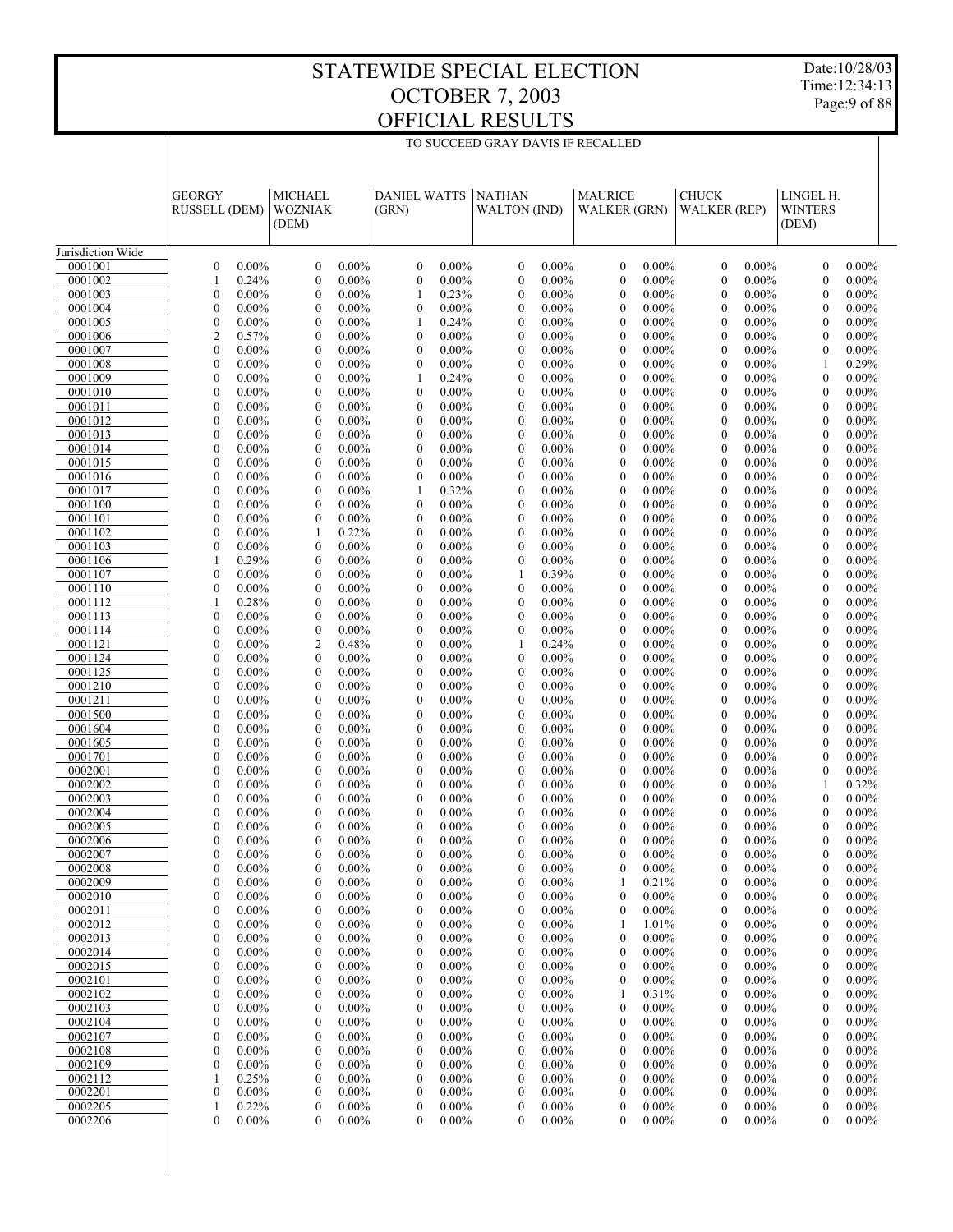Date:10/28/03 Time:12:34:14 Page:10 of 88

|                    | <b>MICHAEL</b><br><b>GEORGY</b><br>RUSSELL (DEM)<br><b>WOZNIAK</b><br>(DEM) |                                                              | <b>DANIEL WATTS</b><br>(GRN)                                 | <b>NATHAN</b><br><b>WALTON</b> (IND)                         | <b>MAURICE</b><br><b>WALKER (GRN)</b>                | <b>CHUCK</b><br><b>WALKER</b> (REP)                          | LINGEL H.<br><b>WINTERS</b><br>(DEM)                         |  |
|--------------------|-----------------------------------------------------------------------------|--------------------------------------------------------------|--------------------------------------------------------------|--------------------------------------------------------------|------------------------------------------------------|--------------------------------------------------------------|--------------------------------------------------------------|--|
| 0002207            | $0.00\%$<br>$\mathbf{0}$                                                    | $\boldsymbol{0}$<br>$0.00\%$                                 | $\boldsymbol{0}$<br>$0.00\%$                                 | $0.00\%$<br>$\boldsymbol{0}$                                 | $0.00\%$<br>$\boldsymbol{0}$                         | $0.00\%$<br>$\boldsymbol{0}$                                 | 0.20%<br>1                                                   |  |
| 0002301            | $\mathbf{0}$<br>0.00%                                                       | $\boldsymbol{0}$<br>$0.00\%$                                 | 0.25%<br>1                                                   | $\boldsymbol{0}$<br>$0.00\%$                                 | $\mathbf{0}$<br>$0.00\%$                             | $\mathbf{0}$<br>$0.00\%$                                     | $\mathbf{0}$<br>$0.00\%$                                     |  |
| 0002302            | $\overline{0}$<br>$0.00\%$                                                  | 1<br>0.24%                                                   | $\mathbf{0}$<br>$0.00\%$                                     | $\mathbf{0}$<br>$0.00\%$                                     | $\mathbf{0}$<br>$0.00\%$                             | $\mathbf{0}$<br>$0.00\%$                                     | $\mathbf{0}$<br>$0.00\%$                                     |  |
| 0002303            | $\overline{0}$<br>0.00%                                                     | $\mathbf{0}$<br>$0.00\%$                                     | 0.23%<br>1                                                   | $\mathbf{0}$<br>$0.00\%$                                     | $\mathbf{0}$<br>$0.00\%$                             | $0.00\%$<br>$\theta$                                         | 0.23%<br>1                                                   |  |
| 0002304            | $\boldsymbol{0}$<br>$0.00\%$                                                | $\mathbf{0}$<br>$0.00\%$                                     | $\mathbf{0}$<br>$0.00\%$                                     | $\mathbf{0}$<br>$0.00\%$                                     | $\mathbf{0}$<br>$0.00\%$                             | $\mathbf{0}$<br>$0.00\%$                                     | $\mathbf{0}$<br>$0.00\%$                                     |  |
| 0002305            | 2<br>0.48%                                                                  | $\mathbf{0}$<br>$0.00\%$                                     | 0.24%<br>1                                                   | $\mathbf{0}$<br>$0.00\%$                                     | $\mathbf{0}$<br>$0.00\%$                             | $\overline{0}$<br>$0.00\%$                                   | $\mathbf{0}$<br>$0.00\%$                                     |  |
| 0002306            | $\overline{0}$<br>$0.00\%$                                                  | $\mathbf{0}$<br>$0.00\%$                                     | $\mathbf{0}$<br>$0.00\%$                                     | $\mathbf{0}$<br>$0.00\%$                                     | $\mathbf{0}$<br>$0.00\%$                             | $\overline{0}$<br>$0.00\%$                                   | $\mathbf{0}$<br>$0.00\%$                                     |  |
| 0002402            | $\overline{0}$<br>0.00%                                                     | $\mathbf{0}$<br>$0.00\%$                                     | $\boldsymbol{0}$<br>$0.00\%$                                 | $\mathbf{0}$<br>$0.00\%$                                     | $\mathbf{0}$<br>$0.00\%$                             | $\overline{0}$<br>$0.00\%$                                   | $\mathbf{0}$<br>$0.00\%$                                     |  |
| 0002504            | $\overline{0}$<br>$0.00\%$<br>$\overline{0}$                                | $\mathbf{0}$<br>$0.00\%$<br>$\mathbf{0}$                     | $\boldsymbol{0}$<br>$0.00\%$                                 | $\mathbf{0}$<br>$0.00\%$<br>$\mathbf{0}$                     | $\mathbf{0}$<br>$0.00\%$<br>$\mathbf{0}$             | $\overline{0}$<br>$0.00\%$<br>$\overline{0}$                 | $\mathbf{0}$<br>$0.00\%$<br>$\mathbf{0}$                     |  |
| 0002600<br>0002601 | 0.00%<br>$\overline{0}$<br>$0.00\%$                                         | $0.00\%$<br>$\mathbf{0}$<br>$0.00\%$                         | $\boldsymbol{0}$<br>$0.00\%$<br>$\boldsymbol{0}$<br>$0.00\%$ | $0.00\%$<br>$\mathbf{0}$<br>$0.00\%$                         | $0.00\%$<br>$\mathbf{0}$<br>$0.00\%$                 | $0.00\%$<br>$\overline{0}$<br>$0.00\%$                       | $0.00\%$<br>$\mathbf{0}$<br>$0.00\%$                         |  |
| 0002602            | $\overline{0}$<br>0.00%                                                     | $\mathbf{0}$<br>$0.00\%$                                     | $\boldsymbol{0}$<br>$0.00\%$                                 | $\mathbf{0}$<br>$0.00\%$                                     | $\mathbf{0}$<br>$0.00\%$                             | $\overline{0}$<br>$0.00\%$                                   | $\mathbf{0}$<br>$0.00\%$                                     |  |
| 0002701            | $\overline{0}$<br>$0.00\%$                                                  | $\mathbf{0}$<br>$0.00\%$                                     | 0.37%<br>1                                                   | $\mathbf{0}$<br>$0.00\%$                                     | $\mathbf{0}$<br>$0.00\%$                             | $\mathbf{0}$<br>$0.00\%$                                     | $\mathbf{0}$<br>$0.00\%$                                     |  |
| 0002800            | $\overline{0}$<br>0.00%                                                     | $\mathbf{0}$<br>$0.00\%$                                     | $\boldsymbol{0}$<br>$0.00\%$                                 | $\mathbf{0}$<br>$0.00\%$                                     | $\mathbf{0}$<br>$0.00\%$                             | $\mathbf{0}$<br>$0.00\%$                                     | $\boldsymbol{0}$<br>$0.00\%$                                 |  |
| 0002801            | $\overline{0}$<br>$0.00\%$                                                  | $\mathbf{0}$<br>$0.00\%$                                     | $\mathbf{0}$<br>$0.00\%$                                     | 0.49%<br>1                                                   | $\mathbf{0}$<br>$0.00\%$                             | $\mathbf{0}$<br>$0.00\%$                                     | 3<br>1.48%                                                   |  |
| 0002902            | $\overline{0}$<br>0.00%                                                     | $\mathbf{0}$<br>$0.00\%$                                     | $0.00\%$<br>$\boldsymbol{0}$                                 | $\mathbf{0}$<br>$0.00\%$                                     | $\mathbf{0}$<br>$0.00\%$                             | $\mathbf{0}$<br>$0.00\%$                                     | $\mathbf{0}$<br>$0.00\%$                                     |  |
| 0002907            | $\overline{0}$<br>$0.00\%$                                                  | $\mathbf{0}$<br>$0.00\%$                                     | $\boldsymbol{0}$<br>$0.00\%$                                 | $\mathbf{0}$<br>$0.00\%$                                     | $\mathbf{0}$<br>$0.00\%$                             | $\mathbf{0}$<br>$0.00\%$                                     | $\mathbf{0}$<br>$0.00\%$                                     |  |
| 0002908            | $\overline{0}$<br>0.00%                                                     | $\mathbf{0}$<br>$0.00\%$                                     | $\boldsymbol{0}$<br>$0.00\%$                                 | $\mathbf{0}$<br>$0.00\%$                                     | $\mathbf{0}$<br>$0.00\%$                             | $\mathbf{0}$<br>$0.00\%$                                     | $\mathbf{0}$<br>$0.00\%$                                     |  |
| 0003001            | $\overline{0}$<br>$0.00\%$                                                  | $\mathbf{0}$<br>$0.00\%$                                     | $\mathbf{0}$<br>$0.00\%$                                     | $\mathbf{0}$<br>$0.00\%$                                     | $\mathbf{0}$<br>$0.00\%$                             | $\mathbf{0}$<br>$0.00\%$                                     | $\mathbf{0}$<br>$0.00\%$                                     |  |
| 0003002            | $\overline{0}$<br>0.00%                                                     | $\mathbf{0}$<br>$0.00\%$                                     | $\mathbf{0}$<br>$0.00\%$                                     | $\mathbf{0}$<br>$0.00\%$                                     | $\mathbf{0}$<br>$0.00\%$                             | $\mathbf{0}$<br>$0.00\%$                                     | $\mathbf{0}$<br>$0.00\%$                                     |  |
| 0003003            | $\overline{0}$<br>$0.00\%$<br>$\overline{0}$<br>0.00%                       | $\mathbf{0}$<br>$0.00\%$<br>$\mathbf{0}$                     | $\boldsymbol{0}$<br>$0.00\%$<br>$\boldsymbol{0}$<br>$0.00\%$ | $\mathbf{0}$<br>$0.00\%$<br>$\mathbf{0}$                     | $\mathbf{0}$<br>$0.00\%$<br>$\mathbf{0}$<br>$0.00\%$ | $\mathbf{0}$<br>$0.00\%$<br>$\mathbf{0}$<br>$0.00\%$         | $\mathbf{0}$<br>$0.00\%$<br>0.21%<br>$\mathbf{1}$            |  |
| 0003004<br>0003005 | $\overline{0}$<br>$0.00\%$                                                  | $0.00\%$<br>$\mathbf{0}$<br>$0.00\%$                         | 1<br>0.21%                                                   | $0.00\%$<br>$\mathbf{0}$<br>$0.00\%$                         | $\mathbf{0}$<br>$0.00\%$                             | $\mathbf{0}$<br>$0.00\%$                                     | $\mathbf{0}$<br>$0.00\%$                                     |  |
| 0003006            | $\overline{0}$<br>0.00%                                                     | $\mathbf{0}$<br>$0.00\%$                                     | $\boldsymbol{0}$<br>$0.00\%$                                 | $\mathbf{0}$<br>$0.00\%$                                     | $\mathbf{0}$<br>$0.00\%$                             | $\mathbf{0}$<br>$0.00\%$                                     | $\mathbf{0}$<br>$0.00\%$                                     |  |
| 0003007            | $\overline{0}$<br>$0.00\%$                                                  | $\mathbf{0}$<br>$0.00\%$                                     | $\boldsymbol{0}$<br>$0.00\%$                                 | $\mathbf{0}$<br>$0.00\%$                                     | $\mathbf{0}$<br>$0.00\%$                             | $\overline{0}$<br>$0.00\%$                                   | $\mathbf{0}$<br>$0.00\%$                                     |  |
| 0003008            | $\overline{0}$<br>0.00%                                                     | $\mathbf{0}$<br>$0.00\%$                                     | $0.00\%$<br>$\boldsymbol{0}$                                 | $\mathbf{0}$<br>$0.00\%$                                     | $\mathbf{0}$<br>$0.00\%$                             | $\overline{0}$<br>$0.00\%$                                   | $\mathbf{0}$<br>$0.00\%$                                     |  |
| 0003009            | $\mathbf{0}$<br>0.00%                                                       | $\mathbf{0}$<br>$0.00\%$                                     | $\boldsymbol{0}$<br>$0.00\%$                                 | $\mathbf{0}$<br>$0.00\%$                                     | $\mathbf{0}$<br>$0.00\%$                             | $\overline{0}$<br>$0.00\%$                                   | $\mathbf{0}$<br>$0.00\%$                                     |  |
| 0003010            | 0.28%<br>1                                                                  | $\mathbf{0}$<br>$0.00\%$                                     | $\boldsymbol{0}$<br>$0.00\%$                                 | $\mathbf{0}$<br>$0.00\%$                                     | $\mathbf{0}$<br>$0.00\%$                             | $\overline{0}$<br>$0.00\%$                                   | $\mathbf{0}$<br>$0.00\%$                                     |  |
| 0003011            | $\mathbf{0}$<br>$0.00\%$                                                    | $\mathbf{0}$<br>$0.00\%$                                     | $\boldsymbol{0}$<br>$0.00\%$                                 | $\mathbf{0}$<br>$0.00\%$                                     | $\mathbf{0}$<br>$0.00\%$                             | $\overline{0}$<br>$0.00\%$                                   | $\mathbf{0}$<br>$0.00\%$                                     |  |
| 0003012            | $\mathbf{0}$<br>0.00%                                                       | $\mathbf{0}$<br>$0.00\%$                                     | $\boldsymbol{0}$<br>$0.00\%$                                 | $\mathbf{0}$<br>$0.00\%$                                     | $\mathbf{0}$<br>$0.00\%$                             | $\overline{0}$<br>$0.00\%$                                   | $\mathbf{0}$<br>$0.00\%$                                     |  |
| 0003013            | $\mathbf{0}$<br>$0.00\%$                                                    | $\mathbf{0}$<br>$0.00\%$                                     | $\mathbf{0}$<br>$0.00\%$                                     | $\mathbf{0}$<br>$0.00\%$                                     | $\mathbf{0}$<br>$0.00\%$                             | $\overline{0}$<br>$0.00\%$                                   | $\mathbf{0}$<br>$0.00\%$                                     |  |
| 0003014            | $\mathbf{0}$<br>0.00%                                                       | $\mathbf{0}$<br>$0.00\%$                                     | $\overline{0}$<br>$0.00\%$                                   | $\mathbf{0}$<br>$0.00\%$                                     | $\mathbf{0}$<br>$0.00\%$                             | $\overline{0}$<br>$0.00\%$                                   | $\mathbf{0}$<br>$0.00\%$                                     |  |
| 0003015<br>0003104 | $\mathbf{0}$<br>$0.00\%$<br>$\mathbf{0}$<br>0.00%                           | $\mathbf{0}$<br>$0.00\%$<br>$\mathbf{0}$<br>$0.00\%$         | $\boldsymbol{0}$<br>$0.00\%$<br>$\boldsymbol{0}$<br>$0.00\%$ | $\mathbf{0}$<br>$0.00\%$<br>$\mathbf{0}$<br>$0.00\%$         | $\mathbf{0}$<br>$0.00\%$<br>$\mathbf{0}$<br>$0.00\%$ | $\mathbf{0}$<br>$0.00\%$<br>$\mathbf{0}$<br>$0.00\%$         | $\mathbf{0}$<br>$0.00\%$<br>$\mathbf{0}$<br>$0.00\%$         |  |
| 0003105            | $\mathbf{0}$<br>$0.00\%$                                                    | $\mathbf{0}$<br>$0.00\%$                                     | $\mathbf{0}$<br>$0.00\%$                                     | 1<br>0.26%                                                   | $\mathbf{0}$<br>$0.00\%$                             | $\mathbf{0}$<br>$0.00\%$                                     | $\mathbf{0}$<br>$0.00\%$                                     |  |
| 0003106            | $\overline{0}$<br>0.00%                                                     | $\mathbf{0}$<br>$0.00\%$                                     | $\boldsymbol{0}$<br>$0.00\%$                                 | $\mathbf{0}$<br>$0.00\%$                                     | $\boldsymbol{0}$<br>$0.00\%$                         | $\mathbf{0}$<br>$0.00\%$                                     | $\mathbf{0}$<br>$0.00\%$                                     |  |
| 0003107            | $\overline{0}$<br>$0.00\%$                                                  | $\mathbf{0}$<br>$0.00\%$                                     | $\boldsymbol{0}$<br>$0.00\%$                                 | $\mathbf{0}$<br>$0.00\%$                                     | 0.30%<br>$\mathbf{1}$                                | $\mathbf{0}$<br>$0.00\%$                                     | $\mathbf{0}$<br>$0.00\%$                                     |  |
| 0003201            | $\overline{0}$<br>0.00%                                                     | $\mathbf{0}$<br>$0.00\%$                                     | $0.00\%$<br>$\boldsymbol{0}$                                 | $\mathbf{0}$<br>$0.00\%$                                     | $\mathbf{0}$<br>$0.00\%$                             | $\mathbf{0}$<br>$0.00\%$                                     | $\mathbf{0}$<br>$0.00\%$                                     |  |
| 0003204            | $\overline{0}$<br>0.00%                                                     | $\mathbf{0}$<br>$0.00\%$                                     | $\boldsymbol{0}$<br>$0.00\%$                                 | $\mathbf{0}$<br>$0.00\%$                                     | $\mathbf{0}$<br>$0.00\%$                             | $\mathbf{0}$<br>$0.00\%$                                     | $\mathbf{0}$<br>$0.00\%$                                     |  |
| 0003207            | 0.22%<br>1                                                                  | $\mathbf{0}$<br>$0.00\%$                                     | $\boldsymbol{0}$<br>$0.00\%$                                 | $\mathbf{0}$<br>$0.00\%$                                     | $\mathbf{0}$<br>$0.00\%$                             | $\theta$<br>$0.00\%$                                         | $\mathbf{0}$<br>$0.00\%$                                     |  |
| 0003209            | 0.51%<br>1                                                                  | $\mathbf{0}$<br>$0.00\%$                                     | $\mathbf{0}$<br>$0.00\%$                                     | 1<br>0.51%                                                   | $\mathbf{0}$<br>$0.00\%$                             | $\mathbf{0}$<br>$0.00\%$                                     | $\mathbf{0}$<br>$0.00\%$                                     |  |
| 0003216            | $\overline{0}$<br>$0.00\%$                                                  | $\mathbf{0}$<br>$0.00\%$                                     | 1<br>0.57%                                                   | $\mathbf{0}$<br>$0.00\%$                                     | $\mathbf{0}$<br>$0.00\%$                             | $\theta$<br>$0.00\%$                                         | $\mathbf{0}$<br>$0.00\%$                                     |  |
| 0003301<br>0003302 | $\overline{0}$<br>$0.00\%$<br>$\overline{0}$<br>$0.00\%$                    | $\mathbf{0}$<br>$0.00\%$<br>$\mathbf{0}$<br>$0.00\%$         | $\mathbf{0}$<br>$0.00\%$<br>1<br>0.27%                       | $\mathbf{0}$<br>$0.00\%$<br>$\mathbf{0}$<br>$0.00\%$         | $\mathbf{0}$<br>$0.00\%$<br>$\mathbf{0}$<br>$0.00\%$ | $\mathbf{0}$<br>$0.00\%$<br>$\mathbf{0}$<br>$0.00\%$         | $\mathbf{0}$<br>$0.00\%$<br>$\mathbf{0}$<br>$0.00\%$         |  |
| 0003303            | $\boldsymbol{0}$<br>$0.00\%$                                                | $\boldsymbol{0}$<br>$0.00\%$                                 | $\mathbf{0}$<br>$0.00\%$                                     | $\boldsymbol{0}$<br>$0.00\%$                                 | $\boldsymbol{0}$<br>0.00%                            | $\boldsymbol{0}$<br>0.00%                                    | $\boldsymbol{0}$<br>$0.00\%$                                 |  |
| 0003304            | 0<br>$0.00\%$                                                               | $\boldsymbol{0}$<br>$0.00\%$                                 | $\boldsymbol{0}$<br>$0.00\%$                                 | $0.00\%$<br>$\boldsymbol{0}$                                 | $\boldsymbol{0}$<br>$0.00\%$                         | $0.00\%$<br>$\boldsymbol{0}$                                 | $\boldsymbol{0}$<br>$0.00\%$                                 |  |
| 0003305            | 0.00%<br>0                                                                  | $0.00\%$<br>$\boldsymbol{0}$                                 | $\boldsymbol{0}$<br>$0.00\%$                                 | $0.00\%$<br>$\boldsymbol{0}$                                 | $\boldsymbol{0}$<br>$0.00\%$                         | $0.00\%$<br>$\boldsymbol{0}$                                 | $\boldsymbol{0}$<br>$0.00\%$                                 |  |
| 0003306            | 0<br>$0.00\%$                                                               | $0.00\%$<br>$\boldsymbol{0}$                                 | $\boldsymbol{0}$<br>$0.00\%$                                 | $\boldsymbol{0}$<br>$0.00\%$                                 | $\boldsymbol{0}$<br>$0.00\%$                         | $0.00\%$<br>$\boldsymbol{0}$                                 | $\boldsymbol{0}$<br>$0.00\%$                                 |  |
| 0003307            | 0<br>$0.00\%$                                                               | 0.26%<br>1                                                   | $\boldsymbol{0}$<br>$0.00\%$                                 | $\boldsymbol{0}$<br>$0.00\%$                                 | 0.26%<br>1                                           | $\boldsymbol{0}$<br>$0.00\%$                                 | $\boldsymbol{0}$<br>$0.00\%$                                 |  |
| 0003401            | 0<br>$0.00\%$                                                               | $0.00\%$<br>$\boldsymbol{0}$                                 | $\boldsymbol{0}$<br>$0.00\%$                                 | 0.34%<br>1                                                   | 0.34%<br>1                                           | $0.00\%$<br>$\boldsymbol{0}$                                 | $\boldsymbol{0}$<br>$0.00\%$                                 |  |
| 0003402            | 0.00%<br>0                                                                  | $\boldsymbol{0}$<br>$0.00\%$                                 | $\boldsymbol{0}$<br>$0.00\%$                                 | $\boldsymbol{0}$<br>$0.00\%$                                 | $\boldsymbol{0}$<br>$0.00\%$                         | $\boldsymbol{0}$<br>$0.00\%$                                 | $\boldsymbol{0}$<br>$0.00\%$                                 |  |
| 0003502            | 0<br>$0.00\%$                                                               | $\boldsymbol{0}$<br>$0.00\%$                                 | $\boldsymbol{0}$<br>$0.00\%$                                 | $\boldsymbol{0}$<br>$0.00\%$                                 | $\boldsymbol{0}$<br>$0.00\%$                         | $0.00\%$<br>$\boldsymbol{0}$                                 | $\boldsymbol{0}$<br>$0.00\%$                                 |  |
| 0003503            | 0.00%<br>0                                                                  | $\boldsymbol{0}$<br>$0.00\%$                                 | 0<br>$0.00\%$                                                | $\boldsymbol{0}$<br>$0.00\%$                                 | 1<br>0.25%                                           | $\boldsymbol{0}$<br>$0.00\%$                                 | $\overline{c}$<br>0.50%                                      |  |
| 0003507            | $\boldsymbol{0}$<br>$0.00\%$<br>$\boldsymbol{0}$<br>$0.00\%$                | $\boldsymbol{0}$<br>$0.00\%$                                 | 0.31%<br>1                                                   | $\boldsymbol{0}$<br>$0.00\%$                                 | $\boldsymbol{0}$<br>$0.00\%$<br>$0.00\%$             | $0.00\%$<br>$\boldsymbol{0}$                                 | $\boldsymbol{0}$<br>$0.00\%$                                 |  |
| 0003600<br>0003601 | 3<br>1.26%                                                                  | $\boldsymbol{0}$<br>$0.00\%$<br>$\boldsymbol{0}$<br>$0.00\%$ | 0<br>$0.00\%$<br>$\boldsymbol{0}$<br>$0.00\%$                | $\boldsymbol{0}$<br>$0.00\%$<br>$\boldsymbol{0}$<br>$0.00\%$ | $\boldsymbol{0}$<br>$\boldsymbol{0}$<br>$0.00\%$     | $\boldsymbol{0}$<br>$0.00\%$<br>$0.00\%$<br>$\boldsymbol{0}$ | $\boldsymbol{0}$<br>$0.00\%$<br>$\boldsymbol{0}$<br>$0.00\%$ |  |
| 0003602            | $\boldsymbol{0}$<br>0.00%                                                   | $\boldsymbol{0}$<br>$0.00\%$                                 | $0.00\%$<br>$\boldsymbol{0}$                                 | $\boldsymbol{0}$<br>$0.00\%$                                 | $\boldsymbol{0}$<br>$0.00\%$                         | $\boldsymbol{0}$<br>$0.00\%$                                 | $\boldsymbol{0}$<br>$0.00\%$                                 |  |
| 0003704            | $\boldsymbol{0}$<br>$0.00\%$                                                | $\boldsymbol{0}$<br>$0.00\%$                                 | 0.35%<br>1                                                   | $\boldsymbol{0}$<br>$0.00\%$                                 | $\boldsymbol{0}$<br>$0.00\%$                         | $0.00\%$<br>$\boldsymbol{0}$                                 | $\boldsymbol{0}$<br>$0.00\%$                                 |  |
| 0003705            | $0.00\%$<br>0                                                               | $\boldsymbol{0}$<br>$0.00\%$                                 | 1<br>0.45%                                                   | $\boldsymbol{0}$<br>$0.00\%$                                 | $\boldsymbol{0}$<br>$0.00\%$                         | $\boldsymbol{0}$<br>$0.00\%$                                 | 1<br>0.45%                                                   |  |
| 0004001            | 0<br>$0.00\%$                                                               | $\boldsymbol{0}$<br>$0.00\%$                                 | $\boldsymbol{0}$<br>$0.00\%$                                 | $\boldsymbol{0}$<br>$0.00\%$                                 | $\boldsymbol{0}$<br>$0.00\%$                         | $0.00\%$<br>$\boldsymbol{0}$                                 | $\boldsymbol{0}$<br>$0.00\%$                                 |  |
| 0004002            | 0<br>$0.00\%$                                                               | $\boldsymbol{0}$<br>$0.00\%$                                 | $\boldsymbol{0}$<br>$0.00\%$                                 | $\boldsymbol{0}$<br>$0.00\%$                                 | $\boldsymbol{0}$<br>$0.00\%$                         | $\boldsymbol{0}$<br>$0.00\%$                                 | $\boldsymbol{0}$<br>$0.00\%$                                 |  |
| 0004003            | $\boldsymbol{0}$<br>$0.00\%$                                                | $\boldsymbol{0}$<br>$0.00\%$                                 | 0.24%<br>1                                                   | $\boldsymbol{0}$<br>$0.00\%$                                 | $\boldsymbol{0}$<br>$0.00\%$                         | $\boldsymbol{0}$<br>$0.00\%$                                 | $\boldsymbol{0}$<br>$0.00\%$                                 |  |
| 0004004            | 0<br>$0.00\%$                                                               | $\mathbf{0}$<br>$0.00\%$                                     | $\mathbf{0}$<br>$0.00\%$                                     | $\mathbf{0}$<br>$0.00\%$                                     | $\mathbf{0}$<br>$0.00\%$                             | $\mathbf{0}$<br>$0.00\%$                                     | 0.00%<br>$\boldsymbol{0}$                                    |  |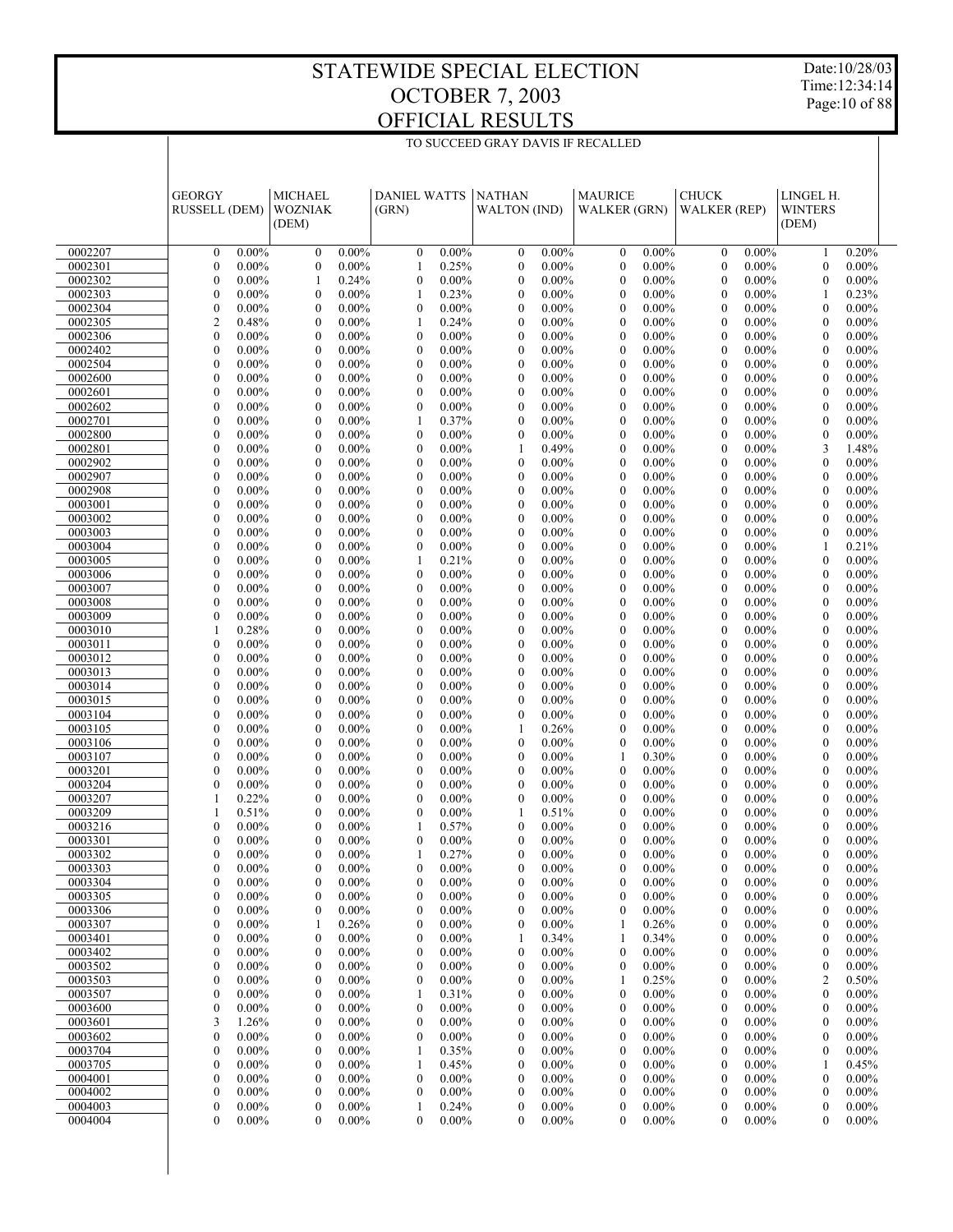Date:10/28/03 Time:12:34:15 Page:11 of 88

|                    | <b>GEORGY</b><br>RUSSELL (DEM)                               | <b>MICHAEL</b><br><b>WOZNIAK</b>                     | <b>DANIEL WATTS</b><br>(GRN)                                 | <b>NATHAN</b><br><b>WALTON</b> (IND)                         | <b>MAURICE</b><br><b>WALKER (GRN)</b>                        | <b>CHUCK</b><br><b>WALKER</b> (REP)                          | LINGEL H.<br><b>WINTERS</b>                                  |  |
|--------------------|--------------------------------------------------------------|------------------------------------------------------|--------------------------------------------------------------|--------------------------------------------------------------|--------------------------------------------------------------|--------------------------------------------------------------|--------------------------------------------------------------|--|
|                    |                                                              | (DEM)                                                |                                                              |                                                              |                                                              |                                                              | (DEM)                                                        |  |
| 0004005            | $0.00\%$<br>$\boldsymbol{0}$                                 | $\boldsymbol{0}$<br>$0.00\%$                         | $0.00\%$<br>$\boldsymbol{0}$                                 | $\boldsymbol{0}$<br>$0.00\%$                                 | $\boldsymbol{0}$<br>$0.00\%$                                 | $\boldsymbol{0}$<br>$0.00\%$                                 | $\boldsymbol{0}$<br>$0.00\%$                                 |  |
| 0004006            | 0.18%<br>1                                                   | $\boldsymbol{0}$<br>$0.00\%$                         | $\mathbf{0}$<br>$0.00\%$                                     | $\boldsymbol{0}$<br>$0.00\%$                                 | $\boldsymbol{0}$<br>$0.00\%$                                 | $\boldsymbol{0}$<br>$0.00\%$                                 | $\boldsymbol{0}$<br>$0.00\%$                                 |  |
| 0004007            | $\boldsymbol{0}$<br>$0.00\%$                                 | $\mathbf{0}$<br>$0.00\%$                             | $\boldsymbol{0}$<br>$0.00\%$                                 | $\boldsymbol{0}$<br>$0.00\%$                                 | $\boldsymbol{0}$<br>$0.00\%$                                 | $\boldsymbol{0}$<br>$0.00\%$                                 | $\boldsymbol{0}$<br>$0.00\%$                                 |  |
| 0004008            | $\boldsymbol{0}$<br>$0.00\%$                                 | $\mathbf{0}$<br>$0.00\%$                             | 0.22%<br>1                                                   | $\mathbf{0}$<br>$0.00\%$                                     | $\boldsymbol{0}$<br>$0.00\%$                                 | $\boldsymbol{0}$<br>$0.00\%$                                 | $\boldsymbol{0}$<br>$0.00\%$                                 |  |
| 0004009            | $\boldsymbol{0}$<br>$0.00\%$                                 | $\mathbf{0}$<br>$0.00\%$                             | $\boldsymbol{0}$<br>$0.00\%$                                 | $\boldsymbol{0}$<br>$0.00\%$                                 | $\boldsymbol{0}$<br>$0.00\%$                                 | $\boldsymbol{0}$<br>$0.00\%$                                 | $\boldsymbol{0}$<br>$0.00\%$                                 |  |
| 0004010<br>0004100 | $\boldsymbol{0}$<br>$0.00\%$<br>$\boldsymbol{0}$<br>$0.00\%$ | $\mathbf{0}$<br>$0.00\%$<br>$\mathbf{0}$<br>$0.00\%$ | $\boldsymbol{0}$<br>$0.00\%$<br>$\boldsymbol{0}$<br>$0.00\%$ | $\boldsymbol{0}$<br>$0.00\%$<br>$\boldsymbol{0}$<br>$0.00\%$ | $\boldsymbol{0}$<br>$0.00\%$<br>0.26%<br>1                   | $\boldsymbol{0}$<br>$0.00\%$<br>$\boldsymbol{0}$<br>$0.00\%$ | $\boldsymbol{0}$<br>$0.00\%$<br>$\boldsymbol{0}$<br>$0.00\%$ |  |
| 0004101            | $\boldsymbol{0}$<br>$0.00\%$                                 | $\mathbf{0}$<br>$0.00\%$                             | $\boldsymbol{0}$<br>$0.00\%$                                 | $\mathbf{0}$<br>$0.00\%$                                     | $\boldsymbol{0}$<br>$0.00\%$                                 | $\boldsymbol{0}$<br>$0.00\%$                                 | $\boldsymbol{0}$<br>$0.00\%$                                 |  |
| 0004102            | $\boldsymbol{0}$<br>$0.00\%$                                 | $\mathbf{0}$<br>$0.00\%$                             | $\boldsymbol{0}$<br>$0.00\%$                                 | $\boldsymbol{0}$<br>$0.00\%$                                 | $\boldsymbol{0}$<br>$0.00\%$                                 | $\boldsymbol{0}$<br>$0.00\%$                                 | $\boldsymbol{0}$<br>$0.00\%$                                 |  |
| 0004103            | $\boldsymbol{0}$<br>$0.00\%$                                 | $\mathbf{0}$<br>$0.00\%$                             | $\boldsymbol{0}$<br>$0.00\%$                                 | $\boldsymbol{0}$<br>$0.00\%$                                 | $\boldsymbol{0}$<br>$0.00\%$                                 | $\boldsymbol{0}$<br>$0.00\%$                                 | $\boldsymbol{0}$<br>$0.00\%$                                 |  |
| 0004200            | $\boldsymbol{0}$<br>$0.00\%$                                 | $\mathbf{0}$<br>$0.00\%$                             | $\boldsymbol{0}$<br>$0.00\%$                                 | $\boldsymbol{0}$<br>$0.00\%$                                 | $\boldsymbol{0}$<br>$0.00\%$                                 | $\boldsymbol{0}$<br>$0.00\%$                                 | $\boldsymbol{0}$<br>$0.00\%$                                 |  |
| 0004301            | $\boldsymbol{0}$<br>$0.00\%$                                 | $\mathbf{0}$<br>$0.00\%$                             | $\boldsymbol{0}$<br>$0.00\%$                                 | $\mathbf{0}$<br>$0.00\%$                                     | $\boldsymbol{0}$<br>$0.00\%$                                 | $\boldsymbol{0}$<br>$0.00\%$                                 | $\boldsymbol{0}$<br>$0.00\%$                                 |  |
| 0004302            | $\boldsymbol{0}$<br>$0.00\%$                                 | $\mathbf{0}$<br>$0.00\%$                             | 0.36%<br>1                                                   | $\boldsymbol{0}$<br>$0.00\%$                                 | $\boldsymbol{0}$<br>$0.00\%$                                 | $\boldsymbol{0}$<br>$0.00\%$                                 | $\boldsymbol{0}$<br>$0.00\%$                                 |  |
| 0004304            | 0.42%<br>1                                                   | $\mathbf{0}$<br>$0.00\%$                             | $\boldsymbol{0}$<br>$0.00\%$                                 | $\boldsymbol{0}$<br>$0.00\%$                                 | $\boldsymbol{0}$<br>$0.00\%$                                 | $\boldsymbol{0}$<br>$0.00\%$                                 | $\boldsymbol{0}$<br>$0.00\%$                                 |  |
| 0004305<br>0004400 | $\boldsymbol{0}$<br>$0.00\%$<br>0.26%<br>1                   | $\mathbf{0}$<br>$0.00\%$<br>$\mathbf{0}$<br>$0.00\%$ | $\boldsymbol{0}$<br>$0.00\%$<br>$\boldsymbol{0}$<br>$0.00\%$ | $\boldsymbol{0}$<br>$0.00\%$<br>$\mathbf{0}$<br>$0.00\%$     | $\boldsymbol{0}$<br>$0.00\%$<br>$\boldsymbol{0}$<br>$0.00\%$ | $\boldsymbol{0}$<br>$0.00\%$<br>$\boldsymbol{0}$<br>$0.00\%$ | $\boldsymbol{0}$<br>$0.00\%$<br>$\boldsymbol{0}$<br>$0.00\%$ |  |
| 0004401            | $\boldsymbol{0}$<br>$0.00\%$                                 | $\mathbf{0}$<br>$0.00\%$                             | $\boldsymbol{0}$<br>$0.00\%$                                 | $\boldsymbol{0}$<br>$0.00\%$                                 | $\overline{c}$<br>0.57%                                      | $\boldsymbol{0}$<br>$0.00\%$                                 | $\boldsymbol{0}$<br>$0.00\%$                                 |  |
| 0004402            | $\boldsymbol{0}$<br>$0.00\%$                                 | $\mathbf{0}$<br>$0.00\%$                             | $\boldsymbol{0}$<br>$0.00\%$                                 | $\boldsymbol{0}$<br>$0.00\%$                                 | $\boldsymbol{0}$<br>$0.00\%$                                 | $\boldsymbol{0}$<br>$0.00\%$                                 | $\boldsymbol{0}$<br>$0.00\%$                                 |  |
| 0004403            | $\boldsymbol{0}$<br>$0.00\%$                                 | $\mathbf{0}$<br>$0.00\%$                             | $\boldsymbol{0}$<br>$0.00\%$                                 | $\boldsymbol{0}$<br>$0.00\%$                                 | 0.37%<br>1                                                   | $\boldsymbol{0}$<br>$0.00\%$                                 | $\boldsymbol{0}$<br>$0.00\%$                                 |  |
| 0004501            | $\boldsymbol{0}$<br>$0.00\%$                                 | $\mathbf{0}$<br>$0.00\%$                             | $\boldsymbol{0}$<br>$0.00\%$                                 | $\mathbf{0}$<br>$0.00\%$                                     | $\boldsymbol{0}$<br>$0.00\%$                                 | $\boldsymbol{0}$<br>$0.00\%$                                 | $\boldsymbol{0}$<br>$0.00\%$                                 |  |
| 0004502            | $\boldsymbol{0}$<br>$0.00\%$                                 | $\mathbf{0}$<br>$0.00\%$                             | $\overline{2}$<br>0.46%                                      | $\boldsymbol{0}$<br>$0.00\%$                                 | $\boldsymbol{0}$<br>$0.00\%$                                 | $\boldsymbol{0}$<br>$0.00\%$                                 | 0.23%<br>1                                                   |  |
| 0004503            | 0.32%<br>1                                                   | $\mathbf{0}$<br>$0.00\%$                             | $\boldsymbol{0}$<br>$0.00\%$                                 | $\mathbf{0}$<br>$0.00\%$                                     | $\boldsymbol{0}$<br>$0.00\%$                                 | $\boldsymbol{0}$<br>$0.00\%$                                 | $\boldsymbol{0}$<br>$0.00\%$                                 |  |
| 0004600<br>0004601 | $\boldsymbol{0}$<br>$0.00\%$                                 | $\mathbf{0}$<br>$0.00\%$                             | $\boldsymbol{0}$<br>$0.00\%$                                 | $\boldsymbol{0}$<br>$0.00\%$                                 | $\overline{c}$<br>0.64%                                      | $\boldsymbol{0}$<br>$0.00\%$                                 | $\boldsymbol{0}$<br>$0.00\%$                                 |  |
| 0004703            | 0.28%<br>1<br>0.34%<br>1                                     | $\mathbf{0}$<br>$0.00\%$<br>$\mathbf{0}$<br>$0.00\%$ | $\boldsymbol{0}$<br>$0.00\%$<br>$\boldsymbol{0}$<br>$0.00\%$ | $\mathbf{0}$<br>$0.00\%$<br>$\boldsymbol{0}$<br>$0.00\%$     | $\boldsymbol{0}$<br>$0.00\%$<br>$\boldsymbol{0}$<br>$0.00\%$ | $\boldsymbol{0}$<br>$0.00\%$<br>$\boldsymbol{0}$<br>$0.00\%$ | 0.28%<br>1<br>$\boldsymbol{0}$<br>$0.00\%$                   |  |
| 0004707            | $\boldsymbol{0}$<br>$0.00\%$                                 | $\mathbf{0}$<br>$0.00\%$                             | $\boldsymbol{0}$<br>$0.00\%$                                 | $\boldsymbol{0}$<br>$0.00\%$                                 | $\boldsymbol{0}$<br>$0.00\%$                                 | $\boldsymbol{0}$<br>$0.00\%$                                 | $\boldsymbol{0}$<br>$0.00\%$                                 |  |
| 0004708            | $\boldsymbol{0}$<br>$0.00\%$                                 | $\mathbf{0}$<br>$0.00\%$                             | $\boldsymbol{0}$<br>$0.00\%$                                 | $\boldsymbol{0}$<br>$0.00\%$                                 | $\boldsymbol{0}$<br>$0.00\%$                                 | $\boldsymbol{0}$<br>$0.00\%$                                 | $\boldsymbol{0}$<br>$0.00\%$                                 |  |
| 0004709            | $\boldsymbol{0}$<br>$0.00\%$                                 | $\mathbf{0}$<br>$0.00\%$                             | $\boldsymbol{0}$<br>$0.00\%$                                 | $\mathbf{0}$<br>$0.00\%$                                     | $\boldsymbol{0}$<br>$0.00\%$                                 | $\boldsymbol{0}$<br>$0.00\%$                                 | $\boldsymbol{0}$<br>$0.00\%$                                 |  |
| 0004800            | $\boldsymbol{0}$<br>$0.00\%$                                 | $\mathbf{0}$<br>$0.00\%$                             | $\boldsymbol{0}$<br>$0.00\%$                                 | $\boldsymbol{0}$<br>$0.00\%$                                 | $\boldsymbol{0}$<br>$0.00\%$                                 | $\boldsymbol{0}$<br>$0.00\%$                                 | $\boldsymbol{0}$<br>$0.00\%$                                 |  |
| 0004806            | $\boldsymbol{0}$<br>$0.00\%$                                 | $\mathbf{0}$<br>$0.00\%$                             | $\boldsymbol{0}$<br>$0.00\%$                                 | $\boldsymbol{0}$<br>$0.00\%$                                 | $\boldsymbol{0}$<br>$0.00\%$                                 | $\boldsymbol{0}$<br>$0.00\%$                                 | $\boldsymbol{0}$<br>$0.00\%$                                 |  |
| 0005001            | $\boldsymbol{0}$<br>$0.00\%$                                 | $\mathbf{1}$<br>0.24%                                | $\boldsymbol{0}$<br>$0.00\%$                                 | 0.24%<br>$\mathbf{1}$                                        | $\overline{c}$<br>0.48%                                      | $\boldsymbol{0}$<br>$0.00\%$                                 | $\boldsymbol{0}$<br>$0.00\%$                                 |  |
| 0005101            | $\boldsymbol{0}$<br>$0.00\%$<br>$\boldsymbol{0}$<br>$0.00\%$ | $\mathbf{0}$<br>$0.00\%$<br>$\mathbf{0}$<br>$0.00\%$ | $\boldsymbol{0}$<br>$0.00\%$<br>$\boldsymbol{0}$<br>$0.00\%$ | $\mathbf{0}$<br>$0.00\%$<br>$\boldsymbol{0}$<br>$0.00\%$     | $\boldsymbol{0}$<br>$0.00\%$<br>$0.00\%$                     | $\boldsymbol{0}$<br>$0.00\%$<br>$\boldsymbol{0}$<br>$0.00\%$ | $\mathbf{0}$<br>$0.00\%$<br>$\boldsymbol{0}$<br>$0.00\%$     |  |
| 0005102<br>0005103 | $\boldsymbol{0}$<br>$0.00\%$                                 | 0.25%<br>$\mathbf{1}$                                | $\boldsymbol{0}$<br>$0.00\%$                                 | $\mathbf{0}$<br>$0.00\%$                                     | $\boldsymbol{0}$<br>$\boldsymbol{0}$<br>$0.00\%$             | $\boldsymbol{0}$<br>$0.00\%$                                 | $\boldsymbol{0}$<br>$0.00\%$                                 |  |
| 0005201            | $\boldsymbol{0}$<br>$0.00\%$                                 | $\mathbf{0}$<br>$0.00\%$                             | $\boldsymbol{0}$<br>$0.00\%$                                 | $\boldsymbol{0}$<br>$0.00\%$                                 | $\boldsymbol{0}$<br>$0.00\%$                                 | $\boldsymbol{0}$<br>$0.00\%$                                 | $\boldsymbol{0}$<br>$0.00\%$                                 |  |
| 0005202            | $\boldsymbol{0}$<br>$0.00\%$                                 | $\mathbf{0}$<br>$0.00\%$                             | $\boldsymbol{0}$<br>$0.00\%$                                 | $\mathbf{0}$<br>$0.00\%$                                     | $\boldsymbol{0}$<br>$0.00\%$                                 | $\boldsymbol{0}$<br>$0.00\%$                                 | 0.47%<br>1                                                   |  |
| 0005203            | 0.34%<br>1                                                   | $\mathbf{0}$<br>$0.00\%$                             | $\boldsymbol{0}$<br>$0.00\%$                                 | $\boldsymbol{0}$<br>$0.00\%$                                 | $\boldsymbol{0}$<br>$0.00\%$                                 | $\boldsymbol{0}$<br>$0.00\%$                                 | $\boldsymbol{0}$<br>$0.00\%$                                 |  |
| 0005204            | $\boldsymbol{0}$<br>$0.00\%$                                 | $\mathbf{0}$<br>$0.00\%$                             | 0.40%<br>1                                                   | $\boldsymbol{0}$<br>$0.00\%$                                 | $\boldsymbol{0}$<br>$0.00\%$                                 | $\boldsymbol{0}$<br>$0.00\%$                                 | $\boldsymbol{0}$<br>$0.00\%$                                 |  |
| 0005205            | $\boldsymbol{0}$<br>$0.00\%$                                 | $\mathbf{0}$<br>$0.00\%$                             | $\boldsymbol{0}$<br>$0.00\%$                                 | $\boldsymbol{0}$<br>$0.00\%$                                 | $\boldsymbol{0}$<br>$0.00\%$                                 | $\boldsymbol{0}$<br>$0.00\%$                                 | $\boldsymbol{0}$<br>$0.00\%$                                 |  |
| 0005206<br>0005207 | $\boldsymbol{0}$<br>$0.00\%$<br>$\boldsymbol{0}$<br>$0.00\%$ | $\mathbf{0}$<br>$0.00\%$<br>$\mathbf{0}$<br>$0.00\%$ | $\boldsymbol{0}$<br>$0.00\%$<br>$\boldsymbol{0}$<br>$0.00\%$ | $\boldsymbol{0}$<br>$0.00\%$<br>0.26%<br>1                   | $\boldsymbol{0}$<br>$0.00\%$<br>$\boldsymbol{0}$<br>$0.00\%$ | $\boldsymbol{0}$<br>$0.00\%$<br>$\boldsymbol{0}$<br>$0.00\%$ | 0.33%<br>1<br>$\boldsymbol{0}$<br>$0.00\%$                   |  |
| 0005208            | $\mathbf{0}$<br>$0.00\%$                                     | $\mathbf{0}$<br>$0.00\%$                             | $\mathbf{0}$<br>$0.00\%$                                     | $\mathbf{0}$<br>$0.00\%$                                     | $\boldsymbol{0}$<br>$0.00\%$                                 | $\boldsymbol{0}$<br>$0.00\%$                                 | $\mathbf{0}$<br>$0.00\%$                                     |  |
| 0005209            | $\mathbf{0}$<br>$0.00\%$                                     | $\mathbf{0}$<br>$0.00\%$                             | $\mathbf{0}$<br>$0.00\%$                                     | $\boldsymbol{0}$<br>$0.00\%$                                 | $\boldsymbol{0}$<br>$0.00\%$                                 | $\boldsymbol{0}$<br>$0.00\%$                                 | $\mathbf{0}$<br>$0.00\%$                                     |  |
| 0005211            | $\overline{0}$<br>$0.00\%$                                   | $\mathbf{0}$<br>$0.00\%$                             | $\mathbf{0}$<br>$0.00\%$                                     | $\mathbf{0}$<br>$0.00\%$                                     | 0.31%<br>1                                                   | $\mathbf{0}$<br>$0.00\%$                                     | $\mathbf{0}$<br>$0.00\%$                                     |  |
| 0005212            | $\boldsymbol{0}$<br>$0.00\%$                                 | $\boldsymbol{0}$<br>$0.00\%$                         | $\boldsymbol{0}$<br>$0.00\%$                                 | $\boldsymbol{0}$<br>$0.00\%$                                 | $\boldsymbol{0}$<br>$0.00\%$                                 | $\boldsymbol{0}$<br>$0.00\%$                                 | $\boldsymbol{0}$<br>$0.00\%$                                 |  |
| 0005213            | $\boldsymbol{0}$<br>$0.00\%$                                 | $\boldsymbol{0}$<br>$0.00\%$                         | $\boldsymbol{0}$<br>$0.00\%$                                 | $\boldsymbol{0}$<br>$0.00\%$                                 | 0.32%<br>1                                                   | $\boldsymbol{0}$<br>$0.00\%$                                 | $0.00\%$<br>$\boldsymbol{0}$                                 |  |
| 0005214            | $0.00\%$<br>$\boldsymbol{0}$                                 | $0.00\%$<br>$\boldsymbol{0}$                         | $0.00\%$<br>0                                                | $0.00\%$<br>$\boldsymbol{0}$                                 | $0.00\%$<br>$\boldsymbol{0}$                                 | $0.00\%$<br>$\boldsymbol{0}$                                 | $0.00\%$<br>$\boldsymbol{0}$                                 |  |
| 0005215            | $\boldsymbol{0}$<br>$0.00\%$                                 | $\boldsymbol{0}$<br>$0.00\%$<br>$0.00\%$             | 0<br>$0.00\%$                                                | $0.00\%$<br>$\boldsymbol{0}$<br>$0.00\%$                     | $0.00\%$<br>$\boldsymbol{0}$                                 | $0.00\%$<br>$\boldsymbol{0}$<br>$0.00\%$                     | $\boldsymbol{0}$<br>$0.00\%$                                 |  |
| 0005216<br>0005217 | $\boldsymbol{0}$<br>$0.00\%$<br>$\boldsymbol{0}$<br>$0.00\%$ | $\boldsymbol{0}$<br>0.30%<br>1                       | 0.43%<br>1<br>$0.00\%$<br>0                                  | $\boldsymbol{0}$<br>$0.00\%$<br>$\boldsymbol{0}$             | $\boldsymbol{0}$<br>$0.00\%$<br>$0.00\%$<br>$\boldsymbol{0}$ | $\boldsymbol{0}$<br>$0.00\%$<br>$\boldsymbol{0}$             | $\boldsymbol{0}$<br>$0.00\%$<br>$\boldsymbol{0}$<br>$0.00\%$ |  |
| 0005218            | 0.25%<br>1                                                   | $0.00\%$<br>$\boldsymbol{0}$                         | $0.00\%$<br>$\boldsymbol{0}$                                 | $0.00\%$<br>$\boldsymbol{0}$                                 | $0.00\%$<br>$\boldsymbol{0}$                                 | $0.00\%$<br>$\boldsymbol{0}$                                 | $0.00\%$<br>$\boldsymbol{0}$                                 |  |
| 0005219            | $\boldsymbol{0}$<br>$0.00\%$                                 | 0.54%<br>1                                           | $0.00\%$<br>$\boldsymbol{0}$                                 | $0.00\%$<br>$\boldsymbol{0}$                                 | $0.00\%$<br>$\boldsymbol{0}$                                 | $0.00\%$<br>$\boldsymbol{0}$                                 | $\boldsymbol{0}$<br>$0.00\%$                                 |  |
| 0005220            | $0.00\%$<br>$\boldsymbol{0}$                                 | $0.00\%$<br>$\boldsymbol{0}$                         | $0.00\%$<br>$\boldsymbol{0}$                                 | $0.00\%$<br>$\boldsymbol{0}$                                 | $0.00\%$<br>$\boldsymbol{0}$                                 | $0.00\%$<br>$\boldsymbol{0}$                                 | $0.00\%$<br>$\boldsymbol{0}$                                 |  |
| 0005221            | $\boldsymbol{0}$<br>$0.00\%$                                 | $\boldsymbol{0}$<br>$0.00\%$                         | $\boldsymbol{0}$<br>$0.00\%$                                 | $0.00\%$<br>$\boldsymbol{0}$                                 | $\boldsymbol{0}$<br>$0.00\%$                                 | $0.00\%$<br>$\boldsymbol{0}$                                 | $\boldsymbol{0}$<br>$0.00\%$                                 |  |
| 0005222            | $\boldsymbol{0}$<br>$0.00\%$                                 | $0.00\%$<br>$\boldsymbol{0}$                         | $0.00\%$<br>$\boldsymbol{0}$                                 | $\boldsymbol{0}$<br>$0.00\%$                                 | $0.00\%$<br>$\boldsymbol{0}$                                 | $0.00\%$<br>$\boldsymbol{0}$                                 | 0.25%<br>1                                                   |  |
| 0005223            | $\boldsymbol{0}$<br>$0.00\%$                                 | $\boldsymbol{0}$<br>$0.00\%$                         | $\boldsymbol{0}$<br>$0.00\%$                                 | $0.00\%$<br>$\boldsymbol{0}$                                 | 0.20%<br>1                                                   | $0.00\%$<br>$\boldsymbol{0}$                                 | $0.00\%$<br>$\boldsymbol{0}$                                 |  |
| 0005224<br>0005225 | $\boldsymbol{0}$<br>$0.00\%$<br>$\boldsymbol{0}$<br>$0.00\%$ | 0.25%<br>1<br>$\boldsymbol{0}$<br>$0.00\%$           | $\boldsymbol{0}$<br>$0.00\%$<br>$\boldsymbol{0}$<br>$0.00\%$ | $0.00\%$<br>$\boldsymbol{0}$<br>$0.00\%$<br>$\boldsymbol{0}$ | $0.00\%$<br>$\boldsymbol{0}$<br>$0.00\%$<br>$\boldsymbol{0}$ | $0.00\%$<br>$\boldsymbol{0}$<br>$0.00\%$<br>$\boldsymbol{0}$ | 0.25%<br>1<br>$0.00\%$<br>$\boldsymbol{0}$                   |  |
| 0005226            | $\boldsymbol{0}$<br>$0.00\%$                                 | $0.00\%$<br>$\boldsymbol{0}$                         | $\boldsymbol{0}$<br>$0.00\%$                                 | $\boldsymbol{0}$<br>$0.00\%$                                 | $0.00\%$<br>$\boldsymbol{0}$                                 | $\boldsymbol{0}$<br>$0.00\%$                                 | $0.00\%$<br>$\boldsymbol{0}$                                 |  |
| 0005227            | 1<br>0.20%                                                   | $\boldsymbol{0}$<br>$0.00\%$                         | $\boldsymbol{0}$<br>$0.00\%$                                 | $0.00\%$<br>$\boldsymbol{0}$                                 | $\boldsymbol{0}$<br>$0.00\%$                                 | $0.00\%$<br>$\boldsymbol{0}$                                 | $\boldsymbol{0}$<br>$0.00\%$                                 |  |
| 0005300            | $\boldsymbol{0}$<br>$0.00\%$                                 | $0.00\%$<br>$\boldsymbol{0}$                         | $\boldsymbol{0}$<br>$0.00\%$                                 | $0.00\%$<br>$\boldsymbol{0}$                                 | $\boldsymbol{0}$<br>$0.00\%$                                 | $0.00\%$<br>$\boldsymbol{0}$                                 | $\boldsymbol{0}$<br>$0.00\%$                                 |  |
| 0005301            | $\boldsymbol{0}$<br>$0.00\%$                                 | $\boldsymbol{0}$<br>$0.00\%$                         | $\boldsymbol{0}$<br>$0.00\%$                                 | $0.00\%$<br>$\boldsymbol{0}$                                 | $\boldsymbol{0}$<br>$0.00\%$                                 | $0.00\%$<br>$\boldsymbol{0}$                                 | $\boldsymbol{0}$<br>$0.00\%$                                 |  |
| 0005302            | $\boldsymbol{0}$<br>$0.00\%$                                 | $\boldsymbol{0}$<br>$0.00\%$                         | 0<br>$0.00\%$                                                | $0.00\%$<br>$\boldsymbol{0}$                                 | $\boldsymbol{0}$<br>$0.00\%$                                 | $0.00\%$<br>$\boldsymbol{0}$                                 | $0.00\%$<br>$\boldsymbol{0}$                                 |  |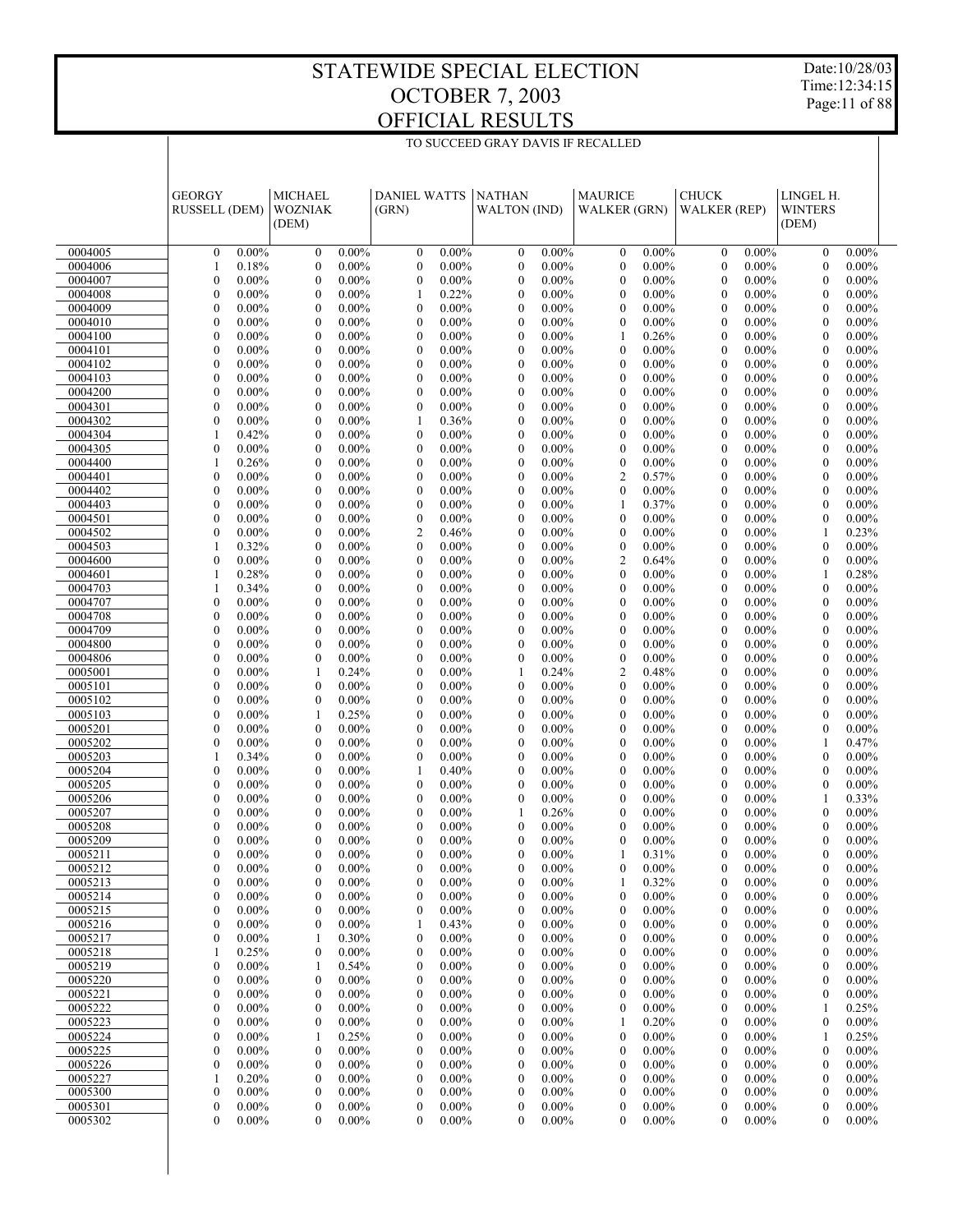Τ

Date:10/28/03 Time:12:34:15 Page:12 of 88

Τ

|          |                                       | TO SUCCEED GRAY DAVIS IF RECALLED |                                           |          |          |          |                                            |          |                                       |          |                                     |          |                                      |          |  |
|----------|---------------------------------------|-----------------------------------|-------------------------------------------|----------|----------|----------|--------------------------------------------|----------|---------------------------------------|----------|-------------------------------------|----------|--------------------------------------|----------|--|
|          | <b>GEORGY</b><br><b>RUSSELL (DEM)</b> |                                   | <b>MICHAEL</b><br><b>WOZNIAK</b><br>(DEM) |          | (GRN)    |          | DANIEL WATTS NATHAN<br><b>WALTON</b> (IND) |          | <b>MAURICE</b><br><b>WALKER (GRN)</b> |          | <b>CHUCK</b><br><b>WALKER</b> (REP) |          | LINGEL H.<br><b>WINTERS</b><br>(DEM) |          |  |
| 0005303  |                                       | $0.00\%$                          |                                           | $0.29\%$ | $\Omega$ | $0.00\%$ | $\Omega$                                   | $0.00\%$ |                                       | 0.29%    | $\Omega$                            | $0.00\%$ | $\Omega$                             | $0.00\%$ |  |
| 0005304  |                                       | $0.00\%$                          | 0                                         | $0.00\%$ |          | 0.42%    | $\theta$                                   | $0.00\%$ | 0                                     | $0.00\%$ | $^{\circ}$                          | $0.00\%$ | $\Omega$                             | $0.00\%$ |  |
| 0005305  |                                       | 0.41%                             | 0                                         | $0.00\%$ | $\theta$ | $0.00\%$ | $\Omega$                                   | $0.00\%$ | 0                                     | $0.00\%$ | $^{\circ}$                          | $0.00\%$ | $\Omega$                             | $0.00\%$ |  |
| AV BT 01 | 10                                    | $0.03\%$                          |                                           | $0.01\%$ | 8        | 0.02%    | 6.                                         | $0.02\%$ | 5.                                    | $0.01\%$ |                                     | $0.01\%$ | 19                                   | 0.05%    |  |
|          | 35                                    | $0.04\%$                          | 14                                        | 0.01%    | 30       | 0.03%    | 14                                         | 0.01%    | 24                                    | 0.02%    |                                     | $0.00\%$ | 36                                   | 0.04%    |  |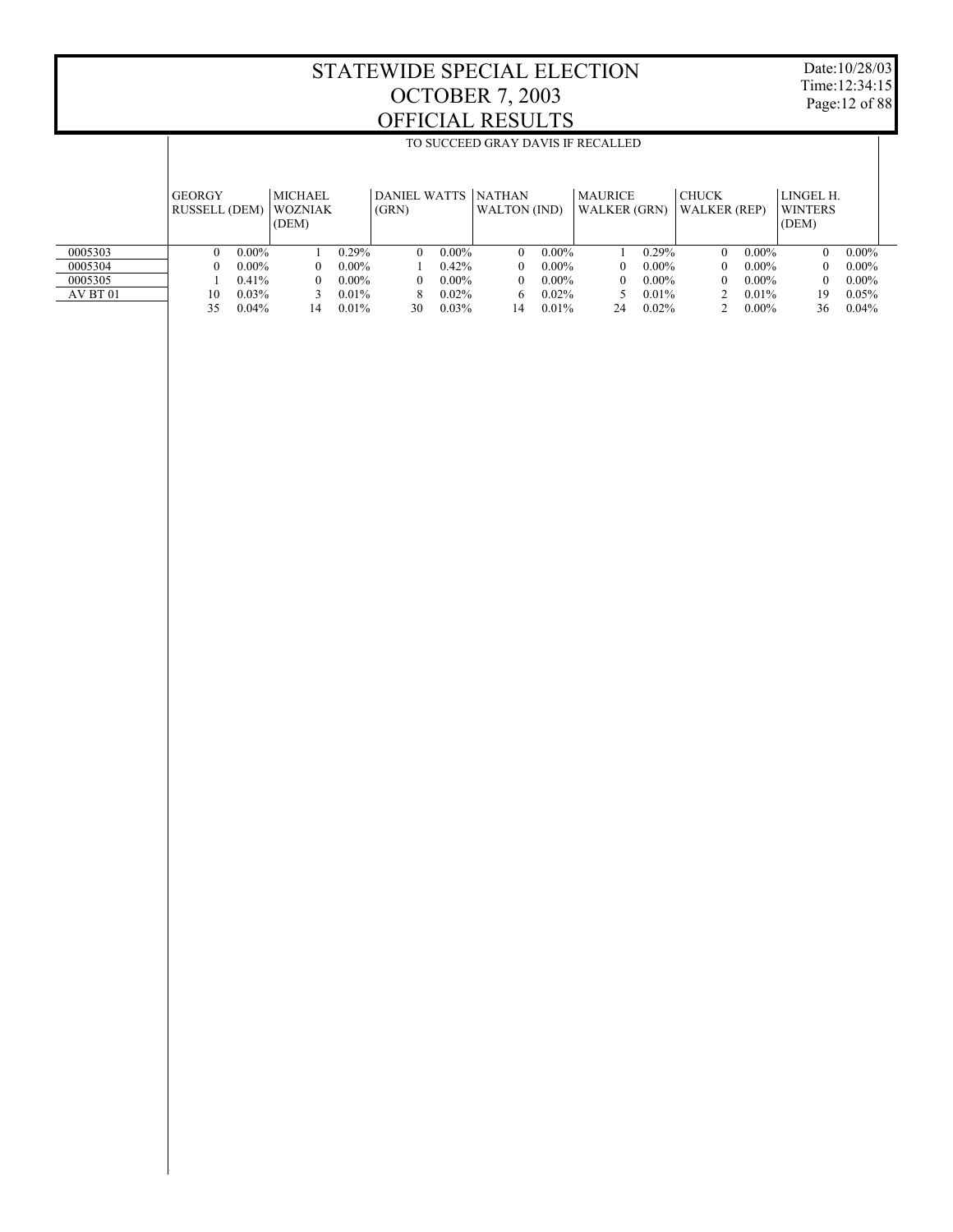TO SUCCEED GRAY DAVIS IF RECALLED

Date:10/28/03 Time:12:34:15 Page:13 of 88

|                    | C. T. WEBER<br>(PF)                                      | JIM WEIR (DEM)                                           | <b>BRYAN OUINN</b><br>(REP)                                  | <b>MICHAEL</b><br><b>JACKSON</b> (REP)                       | <b>JOHN JACK</b><br><b>MORTENSEN</b>                     | DARRYL L.<br>MOBLEY (IND)                                | JEFFREY L.<br>MOCK (REP)                                     |
|--------------------|----------------------------------------------------------|----------------------------------------------------------|--------------------------------------------------------------|--------------------------------------------------------------|----------------------------------------------------------|----------------------------------------------------------|--------------------------------------------------------------|
|                    |                                                          |                                                          |                                                              |                                                              | (DEM)                                                    |                                                          |                                                              |
| Jurisdiction Wide  |                                                          |                                                          |                                                              |                                                              |                                                          |                                                          |                                                              |
| 0001001            | $\boldsymbol{0}$                                         | $\mathbf{0}$                                             | $\boldsymbol{0}$                                             | $\boldsymbol{0}$                                             | $0.00\%$                                                 | $\boldsymbol{0}$                                         | $\boldsymbol{0}$                                             |
|                    | $0.00\%$                                                 | $0.00\%$                                                 | $0.00\%$                                                     | $0.00\%$                                                     | $\mathbf{0}$                                             | $0.00\%$                                                 | $0.00\%$                                                     |
| 0001002            | $\mathbf{0}$                                             | $\boldsymbol{0}$                                         | $\mathbf{0}$                                                 | $\boldsymbol{0}$                                             | $\mathbf{0}$                                             | $\mathbf{0}$                                             | $\overline{0}$                                               |
|                    | $0.00\%$                                                 | $0.00\%$                                                 | $0.00\%$                                                     | $0.00\%$                                                     | $0.00\%$                                                 | $0.00\%$                                                 | $0.00\%$                                                     |
| 0001003            | $\boldsymbol{0}$<br>$0.00\%$                             | $0.00\%$<br>$\mathbf{0}$<br>$\mathbf{0}$                 | $0.00\%$<br>$\boldsymbol{0}$<br>$\mathbf{0}$                 | $\boldsymbol{0}$<br>$0.00\%$                                 | $0.00\%$<br>$\mathbf{0}$                                 | $0.00\%$<br>$\boldsymbol{0}$<br>$\mathbf{0}$             | $0.00\%$<br>$\boldsymbol{0}$                                 |
| 0001004<br>0001005 | $\mathbf{0}$<br>$0.00\%$<br>$\mathbf{0}$<br>$0.00\%$     | $0.00\%$<br>$\boldsymbol{0}$<br>$0.00\%$                 | $0.00\%$<br>$\boldsymbol{0}$<br>$0.00\%$                     | $\boldsymbol{0}$<br>$0.00\%$<br>$\boldsymbol{0}$<br>$0.00\%$ | $0.00\%$<br>$\mathbf{0}$<br>$0.00\%$<br>$\mathbf{0}$     | $0.00\%$<br>$\mathbf{0}$<br>$0.00\%$                     | $0.00\%$<br>$\boldsymbol{0}$<br>$\mathbf{0}$<br>$0.00\%$     |
| 0001006            | $\mathbf{0}$                                             | $0.00\%$                                                 | $\mathbf{0}$                                                 | $\boldsymbol{0}$                                             | $\mathbf{0}$                                             | $0.00\%$                                                 | $\boldsymbol{0}$                                             |
|                    | $0.00\%$                                                 | $\mathbf{0}$                                             | $0.00\%$                                                     | $0.00\%$                                                     | $0.00\%$                                                 | $\mathbf{0}$                                             | $0.00\%$                                                     |
| 0001007            | $\mathbf{0}$                                             | $\boldsymbol{0}$                                         | $\boldsymbol{0}$                                             | $\boldsymbol{0}$                                             | $0.00\%$                                                 | $\mathbf{0}$                                             | $\mathbf{0}$                                                 |
|                    | $0.00\%$                                                 | $0.00\%$                                                 | $0.00\%$                                                     | $0.00\%$                                                     | $\mathbf{0}$                                             | $0.00\%$                                                 | $0.00\%$                                                     |
| 0001008            | $\theta$                                                 | $\mathbf{0}$                                             | $\mathbf{0}$                                                 | $\mathbf{0}$                                                 | $0.00\%$                                                 | $\mathbf{0}$                                             | $0.00\%$                                                     |
|                    | $0.00\%$                                                 | $0.00\%$                                                 | $0.00\%$                                                     | $0.00\%$                                                     | $\mathbf{0}$                                             | $0.00\%$                                                 | $\mathbf{0}$                                                 |
| 0001009            | $\mathbf{0}$                                             | $\boldsymbol{0}$                                         | $\boldsymbol{0}$                                             | $\boldsymbol{0}$                                             | $\boldsymbol{0}$                                         | $\mathbf{0}$                                             | $\mathbf{0}$                                                 |
|                    | $0.00\%$                                                 | $0.00\%$                                                 | $0.00\%$                                                     | $0.00\%$                                                     | $0.00\%$                                                 | $0.00\%$                                                 | $0.00\%$                                                     |
| 0001010            | $\mathbf{0}$                                             | $\mathbf{0}$                                             | $\mathbf{0}$                                                 | $\boldsymbol{0}$                                             | $\mathbf{0}$                                             | $0.00\%$                                                 | $\mathbf{0}$                                                 |
|                    | $0.00\%$                                                 | $0.00\%$                                                 | $0.00\%$                                                     | $0.00\%$                                                     | $0.00\%$                                                 | $\mathbf{0}$                                             | $0.00\%$                                                     |
| 0001011<br>0001012 | $\mathbf{0}$<br>$0.00\%$<br>0.25%<br>1                   | $\boldsymbol{0}$<br>$0.00\%$<br>$\mathbf{0}$<br>$0.00\%$ | $\boldsymbol{0}$<br>$0.00\%$<br>$\mathbf{0}$<br>$0.00\%$     | $\boldsymbol{0}$<br>$0.00\%$<br>$\mathbf{0}$<br>$0.00\%$     | $\mathbf{0}$<br>$0.00\%$<br>$\mathbf{0}$<br>$0.00\%$     | $\mathbf{0}$<br>$0.00\%$<br>$\mathbf{0}$<br>$0.00\%$     | $\boldsymbol{0}$<br>$0.00\%$<br>$\mathbf{0}$<br>$0.00\%$     |
| 0001013            | $\boldsymbol{0}$                                         | $\boldsymbol{0}$                                         | $\boldsymbol{0}$                                             | $\boldsymbol{0}$                                             | $0.00\%$                                                 | $\mathbf{0}$                                             | $\mathbf{0}$                                                 |
|                    | $0.00\%$                                                 | $0.00\%$                                                 | $0.00\%$                                                     | $0.00\%$                                                     | $\mathbf{0}$                                             | $0.00\%$                                                 | $0.00\%$                                                     |
| 0001014            | $\mathbf{0}$                                             | $\mathbf{0}$                                             | $\mathbf{0}$                                                 | $\boldsymbol{0}$                                             | 1                                                        | $0.00\%$                                                 | $\mathbf{0}$                                                 |
|                    | $0.00\%$                                                 | $0.00\%$                                                 | $0.00\%$                                                     | $0.00\%$                                                     | 0.27%                                                    | $\boldsymbol{0}$                                         | $0.00\%$                                                     |
| 0001015            | $\boldsymbol{0}$                                         | $\boldsymbol{0}$                                         | $\boldsymbol{0}$                                             | $\boldsymbol{0}$                                             | $0.00\%$                                                 | 1                                                        | $\boldsymbol{0}$                                             |
|                    | $0.00\%$                                                 | $0.00\%$                                                 | $0.00\%$                                                     | $0.00\%$                                                     | $\mathbf{0}$                                             | 0.23%                                                    | $0.00\%$                                                     |
| 0001016            | $\mathbf{0}$                                             | $\mathbf{0}$                                             | $\mathbf{0}$                                                 | $\mathbf{0}$                                                 | 0.00%                                                    | $\mathbf{0}$                                             | $\mathbf{0}$                                                 |
|                    | $0.00\%$                                                 | $0.00\%$                                                 | $0.00\%$                                                     | $0.00\%$                                                     | $\mathbf{0}$                                             | $0.00\%$                                                 | $0.00\%$                                                     |
| 0001017            | $\boldsymbol{0}$                                         | $\boldsymbol{0}$                                         | $\boldsymbol{0}$                                             | $\boldsymbol{0}$                                             | $\mathbf{0}$                                             | $0.00\%$                                                 | $\boldsymbol{0}$                                             |
|                    | $0.00\%$                                                 | $0.00\%$                                                 | $0.00\%$                                                     | $0.00\%$                                                     | $0.00\%$                                                 | $\mathbf{0}$                                             | $0.00\%$                                                     |
| 0001100            | $\mathbf{0}$                                             | $\mathbf{0}$                                             | $\mathbf{0}$                                                 | $\boldsymbol{0}$                                             | $\mathbf{0}$                                             | $0.00\%$                                                 | $\mathbf{0}$                                                 |
|                    | $0.00\%$                                                 | $0.00\%$                                                 | $0.00\%$                                                     | $0.00\%$                                                     | $0.00\%$                                                 | $\mathbf{0}$                                             | $0.00\%$                                                     |
| 0001101<br>0001102 | $\boldsymbol{0}$<br>$0.00\%$<br>$\theta$<br>$0.00\%$     | $\boldsymbol{0}$<br>$0.00\%$<br>$\mathbf{0}$<br>$0.00\%$ | $\boldsymbol{0}$<br>$0.00\%$<br>$\mathbf{0}$<br>$0.00\%$     | $\boldsymbol{0}$<br>$0.00\%$<br>$\mathbf{0}$<br>$0.00\%$     | $\mathbf{0}$<br>$0.00\%$<br>$\mathbf{0}$<br>$0.00\%$     | $\mathbf{0}$<br>$0.00\%$<br>$\mathbf{0}$<br>$0.00\%$     | $\boldsymbol{0}$<br>$0.00\%$<br>$\mathbf{0}$<br>$0.00\%$     |
| 0001103            | $\boldsymbol{0}$                                         | $\boldsymbol{0}$                                         | $\boldsymbol{0}$                                             | $\boldsymbol{0}$                                             | $\boldsymbol{0}$                                         | $\mathbf{0}$                                             | $\mathbf{0}$                                                 |
|                    | $0.00\%$                                                 | $0.00\%$                                                 | $0.00\%$                                                     | $0.00\%$                                                     | $0.00\%$                                                 | $0.00\%$                                                 | $0.00\%$                                                     |
| 0001106            | $\mathbf{0}$                                             | $\mathbf{0}$                                             | $\mathbf{0}$                                                 | $\boldsymbol{0}$                                             | $\mathbf{0}$                                             | $0.00\%$                                                 | $\boldsymbol{0}$                                             |
|                    | $0.00\%$                                                 | $0.00\%$                                                 | $0.00\%$                                                     | $0.00\%$                                                     | $0.00\%$                                                 | $\mathbf{0}$                                             | $0.00\%$                                                     |
| 0001107            | $\mathbf{0}$                                             | $\boldsymbol{0}$                                         | $\boldsymbol{0}$                                             | $\boldsymbol{0}$                                             | $0.00\%$                                                 | $\mathbf{0}$                                             | $\mathbf{0}$                                                 |
|                    | $0.00\%$                                                 | $0.00\%$                                                 | $0.00\%$                                                     | $0.00\%$                                                     | $\mathbf{0}$                                             | $0.00\%$                                                 | $0.00\%$                                                     |
| 0001110            | $\theta$                                                 | $\mathbf{0}$                                             | $\mathbf{0}$                                                 | $\mathbf{0}$                                                 | $0.00\%$                                                 | $\mathbf{0}$                                             | $\boldsymbol{0}$                                             |
|                    | $0.00\%$                                                 | $0.00\%$                                                 | $0.00\%$                                                     | $0.00\%$                                                     | $\mathbf{0}$                                             | $0.00\%$                                                 | $0.00\%$                                                     |
| 0001112            | $\boldsymbol{0}$                                         | $\boldsymbol{0}$                                         | $\boldsymbol{0}$                                             | $\boldsymbol{0}$                                             | $\boldsymbol{0}$                                         | $\mathbf{0}$                                             | $\mathbf{0}$                                                 |
|                    | $0.00\%$                                                 | $0.00\%$                                                 | $0.00\%$                                                     | $0.00\%$                                                     | $0.00\%$                                                 | $0.00\%$                                                 | $0.00\%$                                                     |
| 0001113            | $\mathbf{0}$                                             | 1                                                        | $\mathbf{0}$                                                 | $\mathbf{0}$                                                 | $\mathbf{0}$                                             | $0.00\%$                                                 | $\boldsymbol{0}$                                             |
|                    | $0.00\%$                                                 | 0.26%                                                    | $0.00\%$                                                     | $0.00\%$                                                     | $0.00\%$                                                 | $\mathbf{0}$                                             | $0.00\%$                                                     |
| 0001114<br>0001121 | $\mathbf{0}$<br>$0.00\%$<br>$\theta$<br>$0.00\%$         | $\boldsymbol{0}$<br>$0.00\%$<br>$\mathbf{0}$<br>$0.00\%$ | $\boldsymbol{0}$<br>$0.00\%$<br>$\mathbf{0}$<br>$0.00\%$     | $\boldsymbol{0}$<br>$0.00\%$<br>$\mathbf{0}$<br>$0.00\%$     | $\boldsymbol{0}$<br>$0.00\%$<br>$\mathbf{0}$<br>$0.00\%$ | $\mathbf{0}$<br>$0.00\%$<br>$\mathbf{0}$<br>$0.00\%$     | $\mathbf{0}$<br>$0.00\%$<br>$\mathbf{0}$<br>$0.00\%$         |
| 0001124            | $\boldsymbol{0}$                                         | $\mathbf{0}$                                             | $\boldsymbol{0}$                                             | $\boldsymbol{0}$                                             | $\mathbf{0}$                                             | $\mathbf{0}$                                             | $\mathbf{0}$                                                 |
|                    | $0.00\%$                                                 | $0.00\%$                                                 | $0.00\%$                                                     | $0.00\%$                                                     | $0.00\%$                                                 | $0.00\%$                                                 | $0.00\%$                                                     |
| 0001125            | $\mathbf{0}$                                             | $\mathbf{0}$                                             | $\mathbf{0}$                                                 | $\boldsymbol{0}$                                             | $\mathbf{0}$                                             | $\mathbf{0}$                                             | $\mathbf{0}$                                                 |
|                    | $0.00\%$                                                 | $0.00\%$                                                 | $0.00\%$                                                     | $0.00\%$                                                     | $0.00\%$                                                 | $0.00\%$                                                 | $0.00\%$                                                     |
| 0001210            | $\boldsymbol{0}$                                         | $\boldsymbol{0}$                                         | $\boldsymbol{0}$                                             | $\boldsymbol{0}$                                             | $\mathbf{0}$                                             | $\mathbf{0}$                                             | $\boldsymbol{0}$                                             |
|                    | $0.00\%$                                                 | $0.00\%$                                                 | $0.00\%$                                                     | $0.00\%$                                                     | $0.00\%$                                                 | $0.00\%$                                                 | $0.00\%$                                                     |
| 0001211            | $\mathbf{0}$                                             | $\mathbf{0}$                                             | $\mathbf{0}$                                                 | $\mathbf{0}$                                                 | $\mathbf{0}$                                             | $\mathbf{0}$                                             | $\mathbf{0}$                                                 |
|                    | $0.00\%$                                                 | $0.00\%$                                                 | $0.00\%$                                                     | $0.00\%$                                                     | $0.00\%$                                                 | $0.00\%$                                                 | $0.00\%$                                                     |
| 0001500            | $\boldsymbol{0}$                                         | $\boldsymbol{0}$                                         | $\boldsymbol{0}$                                             | $\boldsymbol{0}$                                             | $\mathbf{0}$                                             | $0.00\%$                                                 | $\boldsymbol{0}$                                             |
|                    | $0.00\%$                                                 | $0.00\%$                                                 | $0.00\%$                                                     | $0.00\%$                                                     | $0.00\%$                                                 | $\boldsymbol{0}$                                         | $0.00\%$                                                     |
| 0001604            | $\mathbf{0}$<br>$0.00\%$                                 | $\mathbf{0}$<br>$0.00\%$                                 | $\mathbf{0}$<br>$0.00\%$                                     | $\boldsymbol{0}$<br>$0.00\%$                                 | $\mathbf{0}$<br>$0.00\%$                                 | $\mathbf{0}$<br>$0.00\%$<br>$\mathbf{0}$                 | $\mathbf{0}$<br>$0.00\%$                                     |
| 0001605<br>0001701 | $\boldsymbol{0}$<br>$0.00\%$<br>$\mathbf{0}$<br>$0.00\%$ | $\boldsymbol{0}$<br>$0.00\%$<br>$\mathbf{0}$<br>$0.00\%$ | $\boldsymbol{0}$<br>$0.00\%$<br>$\mathbf{0}$<br>$0.00\%$     | $\boldsymbol{0}$<br>$0.00\%$<br>$\mathbf{0}$<br>$0.00\%$     | $\mathbf{0}$<br>$0.00\%$<br>$\mathbf{0}$<br>$0.00\%$     | $0.00\%$<br>$0.00\%$<br>$\mathbf{0}$                     | $\boldsymbol{0}$<br>$0.00\%$<br>$\mathbf{0}$<br>$0.00\%$     |
| 0002001            | $\boldsymbol{0}$                                         | $\mathbf{0}$                                             | $\boldsymbol{0}$                                             | $\boldsymbol{0}$                                             | $\mathbf{0}$                                             | $0.00\%$                                                 | $\mathbf{0}$                                                 |
|                    | $0.00\%$                                                 | $0.00\%$                                                 | $0.00\%$                                                     | $0.00\%$                                                     | $0.00\%$                                                 | $\mathbf{0}$                                             | $0.00\%$                                                     |
| 0002002            | $\mathbf{0}$                                             | $\mathbf{0}$                                             | $\mathbf{0}$                                                 | $\mathbf{0}$                                                 | $\mathbf{0}$                                             | $\mathbf{0}$                                             | $\mathbf{0}$                                                 |
|                    | $0.00\%$                                                 | $0.00\%$                                                 | $0.00\%$                                                     | $0.00\%$                                                     | $0.00\%$                                                 | $0.00\%$                                                 | $0.00\%$                                                     |
| 0002003            | $\mathbf{0}$                                             | $\mathbf{0}$                                             | $\boldsymbol{0}$                                             | $\boldsymbol{0}$                                             | $\mathbf{0}$                                             | $\mathbf{0}$                                             | $\boldsymbol{0}$                                             |
|                    | $0.00\%$                                                 | $0.00\%$                                                 | $0.00\%$                                                     | $0.00\%$                                                     | $0.00\%$                                                 | $0.00\%$                                                 | $0.00\%$                                                     |
| 0002004            | $\theta$                                                 | $\mathbf{0}$                                             | $\mathbf{0}$                                                 | $\mathbf{0}$                                                 | $\mathbf{0}$                                             | $\mathbf{0}$                                             | $\mathbf{0}$                                                 |
|                    | $0.00\%$                                                 | $0.00\%$                                                 | $0.00\%$                                                     | $0.00\%$                                                     | $0.00\%$                                                 | $0.00\%$                                                 | $0.00\%$                                                     |
| 0002005            | $\mathbf{0}$                                             | $\boldsymbol{0}$                                         | $\boldsymbol{0}$                                             | $\boldsymbol{0}$                                             | $\mathbf{0}$                                             | $\mathbf{0}$                                             | $\mathbf{0}$                                                 |
|                    | $0.00\%$                                                 | $0.00\%$                                                 | $0.00\%$                                                     | $0.00\%$                                                     | $0.00\%$                                                 | $0.00\%$                                                 | $0.00\%$                                                     |
| 0002006<br>0002007 | $\theta$<br>$0.00\%$<br>$\theta$<br>$0.00\%$             | $\mathbf{0}$<br>$0.00\%$<br>$\overline{2}$<br>0.58%      | $\mathbf{0}$<br>$0.00\%$<br>$\mathbf{0}$<br>$0.00\%$         | $\mathbf{0}$<br>$0.00\%$<br>$\mathbf{0}$<br>$0.00\%$         | $\mathbf{0}$<br>$0.00\%$<br>$\Omega$<br>$0.00\%$         | $\mathbf{0}$<br>$0.00\%$<br>$\mathbf{0}$<br>$0.00\%$     | $\theta$<br>$0.00\%$<br>$\theta$<br>$0.00\%$                 |
| 0002008            | $0.00\%$                                                 | $0.00\%$                                                 | $0.00\%$                                                     | $0.00\%$                                                     | $0.00\%$                                                 | $0.00\%$                                                 | $0.00\%$                                                     |
|                    | 0                                                        | $\bf{0}$                                                 | 0                                                            | 0                                                            | $\bf{0}$                                                 | 0                                                        | 0                                                            |
| 0002009            | $\boldsymbol{0}$                                         | $\mathbf{0}$                                             | $0.00\%$                                                     | $\boldsymbol{0}$                                             | $\mathbf{0}$                                             | $0.00\%$                                                 | $0.00\%$                                                     |
|                    | $0.00\%$                                                 | $0.00\%$                                                 | $\boldsymbol{0}$                                             | $0.00\%$                                                     | $0.00\%$                                                 | $\boldsymbol{0}$                                         | $\boldsymbol{0}$                                             |
| 0002010            | $\mathbf{0}$                                             | $\boldsymbol{0}$                                         | $\boldsymbol{0}$                                             | $\boldsymbol{0}$                                             | $\mathbf{0}$                                             | $\mathbf{0}$                                             | $\boldsymbol{0}$                                             |
|                    | $0.00\%$                                                 | $0.00\%$                                                 | $0.00\%$                                                     | $0.00\%$                                                     | $0.00\%$                                                 | $0.00\%$                                                 | $0.00\%$                                                     |
| 0002011            | $\boldsymbol{0}$                                         | $\mathbf{0}$                                             | $\boldsymbol{0}$                                             | $\boldsymbol{0}$                                             | $\mathbf{0}$                                             | $\boldsymbol{0}$                                         | $\boldsymbol{0}$                                             |
|                    | $0.00\%$                                                 | $0.00\%$                                                 | $0.00\%$                                                     | $0.00\%$                                                     | $0.00\%$                                                 | $0.00\%$                                                 | $0.00\%$                                                     |
| 0002012            | $\mathbf{0}$                                             | $\boldsymbol{0}$                                         | $\boldsymbol{0}$                                             | $\boldsymbol{0}$                                             | $\mathbf{0}$                                             | $0.00\%$                                                 | $\boldsymbol{0}$                                             |
|                    | $0.00\%$                                                 | $0.00\%$                                                 | $0.00\%$                                                     | $0.00\%$                                                     | $0.00\%$                                                 | 0                                                        | $0.00\%$                                                     |
| 0002013            | $\boldsymbol{0}$                                         | $\mathbf{0}$                                             | $\boldsymbol{0}$                                             | $\boldsymbol{0}$                                             | $\mathbf{0}$                                             | $\boldsymbol{0}$                                         | $\boldsymbol{0}$                                             |
|                    | $0.00\%$                                                 | $0.00\%$                                                 | $0.00\%$                                                     | $0.00\%$                                                     | $0.00\%$                                                 | $0.00\%$                                                 | $0.00\%$                                                     |
| 0002014<br>0002015 | $\mathbf{0}$<br>$0.00\%$<br>$\boldsymbol{0}$<br>$0.00\%$ | $\boldsymbol{0}$<br>$0.00\%$<br>$\mathbf{0}$<br>$0.00\%$ | $\boldsymbol{0}$<br>$0.00\%$<br>$\boldsymbol{0}$<br>$0.00\%$ | $\boldsymbol{0}$<br>$0.00\%$<br>$\boldsymbol{0}$<br>$0.00\%$ | $\mathbf{0}$<br>$0.00\%$<br>0.25%<br>1                   | $\mathbf{0}$<br>$0.00\%$<br>$\boldsymbol{0}$<br>$0.00\%$ | $\boldsymbol{0}$<br>$0.00\%$<br>$\boldsymbol{0}$<br>$0.00\%$ |
| 0002101            | 0.25%                                                    | $\boldsymbol{0}$<br>$0.00\%$                             | $\boldsymbol{0}$<br>$0.00\%$                                 | $\boldsymbol{0}$<br>$0.00\%$                                 | $\mathbf{0}$<br>$0.00\%$                                 | $0.00\%$<br>0                                            | $\boldsymbol{0}$<br>$0.00\%$                                 |
| 0002102            | 0.31%                                                    | $\mathbf{0}$                                             | $\boldsymbol{0}$                                             | $\boldsymbol{0}$                                             | $\mathbf{0}$                                             | $\boldsymbol{0}$                                         | $\boldsymbol{0}$                                             |
|                    | 1                                                        | $0.00\%$                                                 | $0.00\%$                                                     | $0.00\%$                                                     | $0.00\%$                                                 | $0.00\%$                                                 | $0.00\%$                                                     |
| 0002103            | $\mathbf{0}$                                             | $\boldsymbol{0}$                                         | $\boldsymbol{0}$                                             | $\boldsymbol{0}$                                             | $\mathbf{0}$                                             | $\mathbf{0}$                                             | $\boldsymbol{0}$                                             |
|                    | $0.00\%$                                                 | $0.00\%$                                                 | $0.00\%$                                                     | $0.00\%$                                                     | $0.00\%$                                                 | $0.00\%$                                                 | $0.00\%$                                                     |
| 0002104            | $\boldsymbol{0}$                                         | $\mathbf{0}$                                             | $\boldsymbol{0}$                                             | $\boldsymbol{0}$                                             | $\mathbf{0}$                                             | $\boldsymbol{0}$                                         | $\boldsymbol{0}$                                             |
|                    | $0.00\%$                                                 | $0.00\%$                                                 | $0.00\%$                                                     | $0.00\%$                                                     | $0.00\%$                                                 | $0.00\%$                                                 | $0.00\%$                                                     |
| 0002107            | $\mathbf{0}$                                             | $\boldsymbol{0}$                                         | $\mathbf{0}$                                                 | $\boldsymbol{0}$                                             | $\mathbf{0}$                                             | $\mathbf{0}$                                             | $\boldsymbol{0}$                                             |
|                    | $0.00\%$                                                 | $0.00\%$                                                 | $0.00\%$                                                     | $0.00\%$                                                     | $0.00\%$                                                 | $0.00\%$                                                 | $0.00\%$                                                     |
| 0002108            | $\boldsymbol{0}$                                         | $\mathbf{0}$                                             | $\boldsymbol{0}$                                             | $\boldsymbol{0}$                                             | $\mathbf{0}$                                             | $\boldsymbol{0}$                                         | $\boldsymbol{0}$                                             |
|                    | $0.00\%$                                                 | $0.00\%$                                                 | $0.00\%$                                                     | $0.00\%$                                                     | $0.00\%$                                                 | $0.00\%$                                                 | $0.00\%$                                                     |
| 0002109<br>0002112 | $\mathbf{0}$<br>$0.00\%$<br>$\boldsymbol{0}$<br>$0.00\%$ | $\mathbf{0}$<br>$0.00\%$<br>$\mathbf{0}$<br>$0.00\%$     | $\boldsymbol{0}$<br>$0.00\%$<br>$\boldsymbol{0}$<br>$0.00\%$ | $\boldsymbol{0}$<br>$0.00\%$<br>$\boldsymbol{0}$<br>$0.00\%$ | $\mathbf{0}$<br>$0.00\%$<br>$\mathbf{0}$<br>$0.00\%$     | $\mathbf{0}$<br>$0.00\%$<br>$\boldsymbol{0}$<br>$0.00\%$ | $\boldsymbol{0}$<br>$0.00\%$<br>$\boldsymbol{0}$<br>$0.00\%$ |
| 0002201            | $\mathbf{0}$                                             | $\boldsymbol{0}$                                         | $\boldsymbol{0}$                                             | $\boldsymbol{0}$                                             | $\mathbf{0}$                                             | $\boldsymbol{0}$                                         | $\boldsymbol{0}$                                             |
|                    | $0.00\%$                                                 | $0.00\%$                                                 | $0.00\%$                                                     | $0.00\%$                                                     | $0.00\%$                                                 | $0.00\%$                                                 | $0.00\%$                                                     |
| 0002205            | $\boldsymbol{0}$                                         | 0.22%                                                    | $\boldsymbol{0}$                                             | $\boldsymbol{0}$                                             | $\mathbf{0}$                                             | $\boldsymbol{0}$                                         | $\boldsymbol{0}$                                             |
|                    | $0.00\%$                                                 | 1                                                        | $0.00\%$                                                     | $0.00\%$                                                     | $0.00\%$                                                 | $0.00\%$                                                 | $0.00\%$                                                     |
| 0002206            | $\overline{0}$                                           | $\mathbf{0}$                                             | $\mathbf{0}$                                                 | $\mathbf{0}$                                                 | $\boldsymbol{0}$                                         | $\boldsymbol{0}$                                         | 0                                                            |
|                    | $0.00\%$                                                 | $0.00\%$                                                 | $0.00\%$                                                     | $0.00\%$                                                     | $0.00\%$                                                 | $0.00\%$                                                 | $0.00\%$                                                     |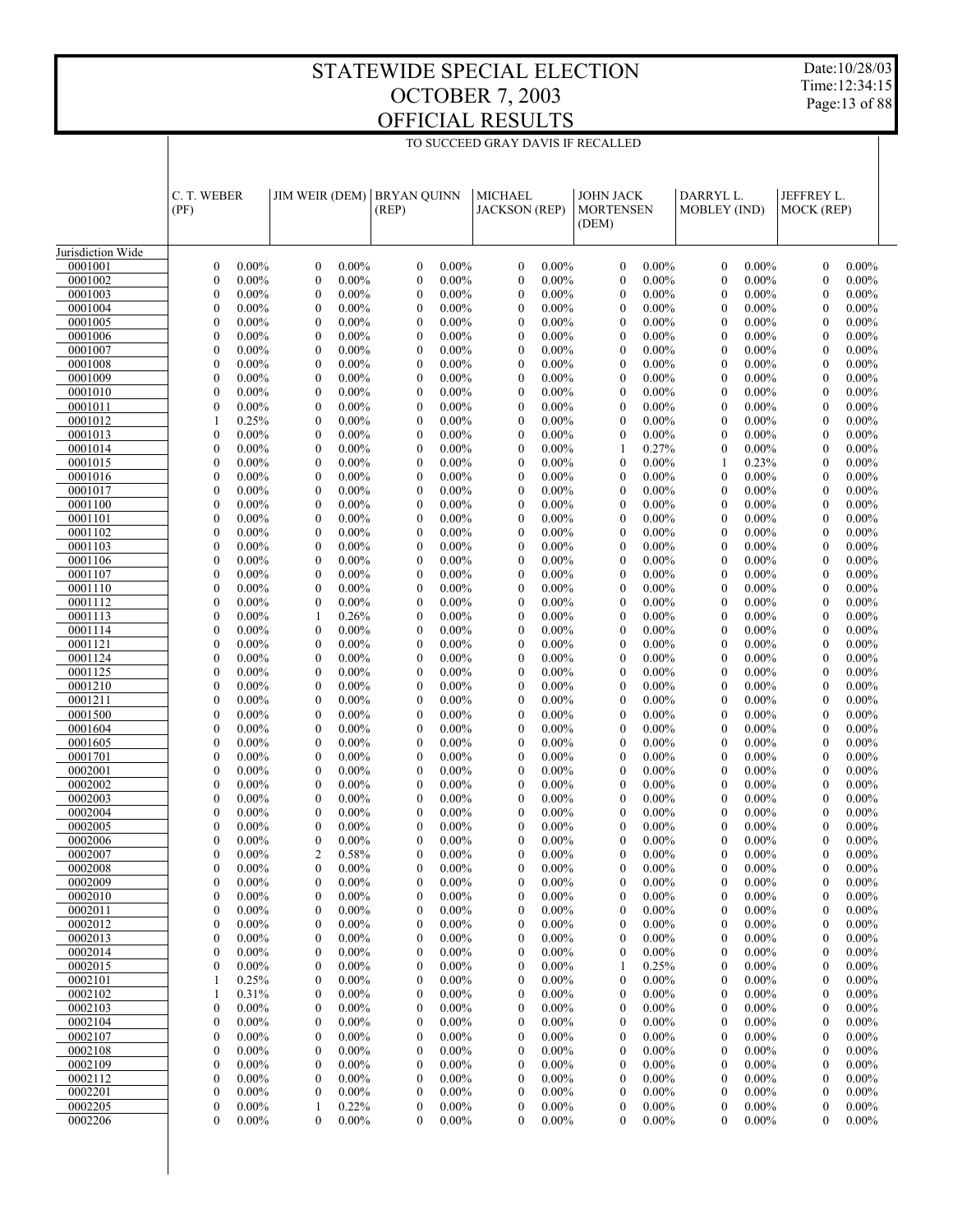Date:10/28/03 Time:12:34:15 Page:14 of 88

|                    | C. T. WEBER<br>(PF)                  |                      | <b>JIM WEIR (DEM)</b>                |                      | <b>BRYAN OUINN</b><br>(REP)          |                      | <b>MICHAEL</b><br><b>JACKSON</b> (REP) |                      | <b>JOHN JACK</b><br><b>MORTENSEN</b><br>(DEM) |                      | DARRYL L.<br><b>MOBLEY</b> (IND)     |                      | JEFFREY L.<br>MOCK (REP)             |                      |
|--------------------|--------------------------------------|----------------------|--------------------------------------|----------------------|--------------------------------------|----------------------|----------------------------------------|----------------------|-----------------------------------------------|----------------------|--------------------------------------|----------------------|--------------------------------------|----------------------|
| 0002207            | $\mathbf{0}$                         | $0.00\%$             | $\mathbf{0}$                         | $0.00\%$             | $\mathbf{0}$                         | $0.00\%$             | $\mathbf{0}$                           | $0.00\%$             | $\mathbf{0}$                                  | $0.00\%$             | $\mathbf{1}$                         | 0.20%                | $\mathbf{0}$                         | $0.00\%$             |
| 0002301            | $\boldsymbol{0}$                     | $0.00\%$             | 1                                    | 0.25%                | $\boldsymbol{0}$                     | $0.00\%$             | $\boldsymbol{0}$                       | $0.00\%$             | $\mathbf{0}$                                  | $0.00\%$             | $\mathbf{0}$                         | $0.00\%$             | $\boldsymbol{0}$                     | $0.00\%$             |
| 0002302            | $\overline{0}$                       | $0.00\%$             | $\mathbf{0}$                         | $0.00\%$             | $\mathbf{0}$                         | $0.00\%$             | $\mathbf{0}$                           | $0.00\%$             | $\mathbf{0}$                                  | $0.00\%$             | $\mathbf{0}$                         | $0.00\%$             | $\mathbf{0}$                         | $0.00\%$             |
| 0002303            | $\boldsymbol{0}$                     | $0.00\%$             | $\boldsymbol{0}$                     | $0.00\%$             | $\boldsymbol{0}$                     | $0.00\%$             | $\boldsymbol{0}$                       | $0.00\%$             | $\mathbf{0}$                                  | $0.00\%$             | $\mathbf{0}$                         | $0.00\%$             | $\boldsymbol{0}$                     | $0.00\%$             |
| 0002304            | $\overline{0}$                       | $0.00\%$             | $\mathbf{0}$                         | $0.00\%$             | $\mathbf{0}$                         | $0.00\%$             | $\mathbf{0}$                           | $0.00\%$             | $\mathbf{0}$                                  | $0.00\%$             | $\mathbf{0}$                         | $0.00\%$             | $\mathbf{0}$                         | $0.00\%$             |
| 0002305            | $\boldsymbol{0}$                     | $0.00\%$             | $\boldsymbol{0}$                     | $0.00\%$             | $\boldsymbol{0}$                     | $0.00\%$             | $\boldsymbol{0}$                       | $0.00\%$             | 1                                             | 0.24%                | $\mathbf{0}$                         | $0.00\%$             | $\boldsymbol{0}$                     | $0.00\%$             |
| 0002306            | $\overline{0}$                       | $0.00\%$             | $\mathbf{0}$                         | 0.00%                | $\mathbf{0}$                         | $0.00\%$             | $\mathbf{0}$                           | $0.00\%$             | $\boldsymbol{0}$                              | $0.00\%$             | $\mathbf{0}$                         | $0.00\%$             | $\mathbf{0}$                         | $0.00\%$             |
| 0002402            | $\mathbf{1}$                         | 0.28%                | $\boldsymbol{0}$                     | $0.00\%$             | $\boldsymbol{0}$                     | $0.00\%$             | $\boldsymbol{0}$                       | $0.00\%$             | $\mathbf{0}$                                  | $0.00\%$             | $\mathbf{0}$                         | $0.00\%$             | $\boldsymbol{0}$                     | $0.00\%$             |
| 0002504            | $\overline{0}$                       | $0.00\%$             | $\mathbf{0}$                         | $0.00\%$             | $\mathbf{0}$                         | $0.00\%$             | $\mathbf{0}$                           | $0.00\%$             | $\mathbf{0}$                                  | $0.00\%$             | $\mathbf{0}$                         | $0.00\%$             | $\mathbf{0}$                         | $0.00\%$             |
| 0002600            | $\boldsymbol{0}$                     | $0.00\%$             | $\mathbf{0}$                         | $0.00\%$             | $\boldsymbol{0}$                     | $0.00\%$             | $\boldsymbol{0}$                       | $0.00\%$             | $\mathbf{0}$                                  | $0.00\%$             | $\mathbf{0}$                         | $0.00\%$             | $\boldsymbol{0}$                     | $0.00\%$             |
| 0002601            | $\overline{0}$                       | $0.00\%$             | $\mathbf{0}$                         | $0.00\%$             | $\mathbf{0}$                         | $0.00\%$             | $\mathbf{0}$                           | $0.00\%$             | $\mathbf{0}$                                  | $0.00\%$             | $\mathbf{0}$                         | $0.00\%$             | $\mathbf{0}$                         | $0.00\%$             |
| 0002602<br>0002701 | $\boldsymbol{0}$<br>$\overline{0}$   | $0.00\%$<br>$0.00\%$ | $\mathbf{0}$<br>$\mathbf{0}$         | $0.00\%$<br>$0.00\%$ | $\boldsymbol{0}$<br>$\mathbf{0}$     | $0.00\%$<br>$0.00\%$ | $\boldsymbol{0}$<br>$\mathbf{0}$       | $0.00\%$<br>$0.00\%$ | $\mathbf{0}$<br>$\mathbf{0}$                  | $0.00\%$<br>$0.00\%$ | $\mathbf{0}$<br>$\mathbf{0}$         | $0.00\%$<br>$0.00\%$ | $\boldsymbol{0}$<br>$\mathbf{0}$     | $0.00\%$<br>$0.00\%$ |
| 0002800            | $\boldsymbol{0}$                     | $0.00\%$             | $\boldsymbol{0}$                     | $0.00\%$             | $\boldsymbol{0}$                     | $0.00\%$             | $\boldsymbol{0}$                       | $0.00\%$             | $\mathbf{0}$                                  | $0.00\%$             | $\mathbf{0}$                         | $0.00\%$             | $\boldsymbol{0}$                     | $0.00\%$             |
| 0002801            | $\overline{0}$                       | $0.00\%$             | 1                                    | 0.49%                | $\mathbf{0}$                         | $0.00\%$             | $\mathbf{0}$                           | $0.00\%$             | $\mathbf{0}$                                  | $0.00\%$             | $\mathbf{0}$                         | $0.00\%$             | $\mathbf{0}$                         | $0.00\%$             |
| 0002902            | $\boldsymbol{0}$                     | $0.00\%$             | $\boldsymbol{0}$                     | $0.00\%$             | $\boldsymbol{0}$                     | $0.00\%$             | $\boldsymbol{0}$                       | $0.00\%$             | $\mathbf{0}$                                  | $0.00\%$             | $\mathbf{0}$                         | $0.00\%$             | $\boldsymbol{0}$                     | $0.00\%$             |
| 0002907            | 1                                    | 0.33%                | $\mathbf{0}$                         | $0.00\%$             | $\mathbf{0}$                         | $0.00\%$             | $\mathbf{0}$                           | $0.00\%$             | $\mathbf{0}$                                  | $0.00\%$             | $\mathbf{0}$                         | $0.00\%$             | $\mathbf{0}$                         | $0.00\%$             |
| 0002908            | $\boldsymbol{0}$                     | $0.00\%$             | $\boldsymbol{0}$                     | $0.00\%$             | $\boldsymbol{0}$                     | $0.00\%$             | $\boldsymbol{0}$                       | $0.00\%$             | $\mathbf{0}$                                  | $0.00\%$             | $\mathbf{0}$                         | $0.00\%$             | $\boldsymbol{0}$                     | $0.00\%$             |
| 0003001            | $\overline{0}$                       | $0.00\%$             | $\mathbf{0}$                         | 0.00%                | $\mathbf{0}$                         | $0.00\%$             | $\mathbf{0}$                           | $0.00\%$             | $\mathbf{0}$                                  | $0.00\%$             | $\mathbf{0}$                         | $0.00\%$             | $\mathbf{0}$                         | $0.00\%$             |
| 0003002            | $\boldsymbol{0}$                     | $0.00\%$             | $\mathbf{0}$                         | $0.00\%$             | $\boldsymbol{0}$                     | $0.00\%$             | $\boldsymbol{0}$                       | $0.00\%$             | $\mathbf{0}$                                  | $0.00\%$             | $\mathbf{0}$                         | $0.00\%$             | $\boldsymbol{0}$                     | $0.00\%$             |
| 0003003            | $\overline{0}$                       | $0.00\%$             | $\mathbf{0}$                         | $0.00\%$             | $\mathbf{0}$                         | $0.00\%$             | $\mathbf{0}$                           | $0.00\%$             | $\mathbf{0}$                                  | $0.00\%$             | $\mathbf{0}$                         | $0.00\%$             | $\mathbf{0}$                         | $0.00\%$             |
| 0003004            | $\boldsymbol{0}$                     | $0.00\%$             | $\mathbf{0}$                         | $0.00\%$             | $\boldsymbol{0}$                     | $0.00\%$             | $\boldsymbol{0}$                       | $0.00\%$             | $\mathbf{0}$                                  | $0.00\%$             | $\mathbf{0}$                         | $0.00\%$             | $\boldsymbol{0}$                     | $0.00\%$             |
| 0003005            | $\overline{0}$                       | $0.00\%$             | $\mathbf{0}$                         | $0.00\%$             | $\mathbf{0}$                         | $0.00\%$             | $\mathbf{0}$                           | $0.00\%$             | $\mathbf{0}$                                  | $0.00\%$             | $\mathbf{0}$                         | $0.00\%$             | $\mathbf{0}$                         | $0.00\%$             |
| 0003006            | $\boldsymbol{0}$                     | $0.00\%$             | $\boldsymbol{0}$                     | $0.00\%$             | $\boldsymbol{0}$                     | $0.00\%$             | $\boldsymbol{0}$                       | $0.00\%$             | $\mathbf{0}$                                  | $0.00\%$             | $\mathbf{0}$                         | $0.00\%$             | $\boldsymbol{0}$                     | $0.00\%$             |
| 0003007            | $\overline{0}$                       | $0.00\%$             | $\mathbf{0}$                         | $0.00\%$             | $\mathbf{0}$                         | $0.00\%$             | $\mathbf{0}$                           | $0.00\%$             | $\mathbf{0}$                                  | $0.00\%$             | $\mathbf{0}$                         | $0.00\%$             | $\mathbf{0}$                         | $0.00\%$             |
| 0003008<br>0003009 | $\boldsymbol{0}$<br>$\boldsymbol{0}$ | $0.00\%$<br>$0.00\%$ | $\boldsymbol{0}$<br>$\mathbf{0}$     | $0.00\%$<br>0.00%    | $\boldsymbol{0}$<br>$\mathbf{0}$     | $0.00\%$<br>$0.00\%$ | $\boldsymbol{0}$<br>$\mathbf{0}$       | $0.00\%$<br>$0.00\%$ | 1<br>$\boldsymbol{0}$                         | 0.26%<br>$0.00\%$    | $\mathbf{0}$<br>$\mathbf{0}$         | $0.00\%$<br>$0.00\%$ | $\boldsymbol{0}$<br>$\mathbf{0}$     | $0.00\%$<br>$0.00\%$ |
| 0003010            | $\mathbf{1}$                         | 0.28%                | $\boldsymbol{0}$                     | $0.00\%$             | $\boldsymbol{0}$                     | $0.00\%$             | $\boldsymbol{0}$                       | $0.00\%$             | $\mathbf{0}$                                  | $0.00\%$             | $\mathbf{0}$                         | $0.00\%$             | $\boldsymbol{0}$                     | $0.00\%$             |
| 0003011            | $\overline{0}$                       | $0.00\%$             | $\mathbf{0}$                         | $0.00\%$             | $\mathbf{0}$                         | $0.00\%$             | $\mathbf{0}$                           | $0.00\%$             | $\mathbf{0}$                                  | $0.00\%$             | $\mathbf{0}$                         | $0.00\%$             | $\mathbf{0}$                         | $0.00\%$             |
| 0003012            | $\boldsymbol{0}$                     | $0.00\%$             | $\mathbf{0}$                         | $0.00\%$             | 1                                    | 0.23%                | $\boldsymbol{0}$                       | $0.00\%$             | $\mathbf{0}$                                  | $0.00\%$             | $\mathbf{0}$                         | $0.00\%$             | $\boldsymbol{0}$                     | $0.00\%$             |
| 0003013            | $\overline{0}$                       | $0.00\%$             | $\mathbf{0}$                         | $0.00\%$             | $\mathbf{0}$                         | $0.00\%$             | $\mathbf{0}$                           | $0.00\%$             | $\mathbf{0}$                                  | $0.00\%$             | $\mathbf{0}$                         | $0.00\%$             | $\mathbf{0}$                         | $0.00\%$             |
| 0003014            | $\boldsymbol{0}$                     | $0.00\%$             | $\boldsymbol{0}$                     | $0.00\%$             | $\boldsymbol{0}$                     | $0.00\%$             | $\boldsymbol{0}$                       | $0.00\%$             | $\mathbf{0}$                                  | $0.00\%$             | $\mathbf{0}$                         | $0.00\%$             | $\boldsymbol{0}$                     | $0.00\%$             |
| 0003015            | $\overline{0}$                       | $0.00\%$             | $\mathbf{0}$                         | $0.00\%$             | $\mathbf{0}$                         | $0.00\%$             | $\mathbf{0}$                           | $0.00\%$             | $\mathbf{0}$                                  | $0.00\%$             | $\mathbf{0}$                         | $0.00\%$             | $\mathbf{0}$                         | $0.00\%$             |
| 0003104            | $\boldsymbol{0}$                     | $0.00\%$             | 1                                    | 0.27%                | $\boldsymbol{0}$                     | $0.00\%$             | $\boldsymbol{0}$                       | $0.00\%$             | $\mathbf{0}$                                  | $0.00\%$             | $\mathbf{0}$                         | $0.00\%$             | $\boldsymbol{0}$                     | $0.00\%$             |
| 0003105            | $\overline{0}$                       | $0.00\%$             | $\mathbf{0}$                         | $0.00\%$             | $\mathbf{0}$                         | $0.00\%$             | $\mathbf{0}$                           | $0.00\%$             | $\mathbf{0}$                                  | $0.00\%$             | $\mathbf{0}$                         | $0.00\%$             | $\mathbf{0}$                         | $0.00\%$             |
| 0003106            | $\boldsymbol{0}$                     | $0.00\%$             | $\boldsymbol{0}$                     | $0.00\%$             | $\boldsymbol{0}$                     | $0.00\%$             | $\boldsymbol{0}$                       | $0.00\%$             | $\mathbf{0}$                                  | $0.00\%$             | $\mathbf{0}$                         | $0.00\%$             | $\boldsymbol{0}$                     | $0.00\%$             |
| 0003107            | $\overline{0}$                       | $0.00\%$             | $\mathbf{0}$                         | $0.00\%$             | $\mathbf{0}$                         | $0.00\%$             | $\mathbf{0}$                           | $0.00\%$             | $\mathbf{0}$                                  | $0.00\%$             | $\mathbf{0}$                         | $0.00\%$             | $\mathbf{0}$                         | $0.00\%$             |
| 0003201            | $\boldsymbol{0}$                     | $0.00\%$             | $\mathbf{0}$                         | $0.00\%$             | $\boldsymbol{0}$                     | $0.00\%$<br>$0.00\%$ | $\boldsymbol{0}$                       | $0.00\%$<br>$0.00\%$ | $\mathbf{0}$                                  | $0.00\%$<br>$0.00\%$ | $\mathbf{0}$                         | $0.00\%$             | $\boldsymbol{0}$                     | $0.00\%$             |
| 0003204<br>0003207 | $\overline{0}$<br>$\boldsymbol{0}$   | $0.00\%$<br>$0.00\%$ | $\mathbf{0}$<br>$\boldsymbol{0}$     | $0.00\%$<br>$0.00\%$ | $\mathbf{0}$<br>$\boldsymbol{0}$     | $0.00\%$             | $\mathbf{0}$<br>$\boldsymbol{0}$       | $0.00\%$             | $\mathbf{0}$<br>$\mathbf{0}$                  | $0.00\%$             | $\mathbf{0}$<br>$\mathbf{0}$         | $0.00\%$<br>$0.00\%$ | $\mathbf{0}$<br>$\boldsymbol{0}$     | $0.00\%$<br>$0.00\%$ |
| 0003209            | $\overline{0}$                       | $0.00\%$             | $\mathbf{0}$                         | $0.00\%$             | $\mathbf{0}$                         | $0.00\%$             | $\mathbf{0}$                           | $0.00\%$             | $\mathbf{0}$                                  | $0.00\%$             | $\mathbf{0}$                         | $0.00\%$             | $\mathbf{0}$                         | $0.00\%$             |
| 0003216            | $\mathbf{0}$                         | $0.00\%$             | $\mathbf{0}$                         | $0.00\%$             | $\boldsymbol{0}$                     | $0.00\%$             | $\boldsymbol{0}$                       | $0.00\%$             | $\mathbf{0}$                                  | $0.00\%$             | $\mathbf{0}$                         | $0.00\%$             | $\boldsymbol{0}$                     | $0.00\%$             |
| 0003301            | $\overline{0}$                       | $0.00\%$             | $\theta$                             | $0.00\%$             | $\theta$                             | $0.00\%$             | $\overline{0}$                         | $0.00\%$             | $\theta$                                      | $0.00\%$             | $\mathbf{0}$                         | $0.00\%$             | $\overline{0}$                       | $0.00\%$             |
| 0003302            | $\overline{0}$                       | $0.00\%$             | $\mathbf{0}$                         | $0.00\%$             | $\mathbf{0}$                         | $0.00\%$             | $\boldsymbol{0}$                       | $0.00\%$             | $\mathbf{0}$                                  | $0.00\%$             | $\mathbf{0}$                         | $0.00\%$             | $\mathbf{0}$                         | $0.00\%$             |
| 0003303            | 1                                    | 0.41%                | $\Omega$                             | $0.00\%$             | $\Omega$                             | $0.00\%$             | $\mathfrak{D}$                         | 0.82%                | $\Omega$                                      | $0.00\%$             | $\Omega$                             | $0.00\%$             | $\Omega$                             | $0.00\%$             |
| 0003304            | 0                                    | $0.00\%$             | $\boldsymbol{0}$                     | $0.00\%$             | $\boldsymbol{0}$                     | $0.00\%$             | $\boldsymbol{0}$                       | $0.00\%$             | $\boldsymbol{0}$                              | $0.00\%$             | $\boldsymbol{0}$                     | $0.00\%$             | $\boldsymbol{0}$                     | $0.00\%$             |
| 0003305            | 0                                    | $0.00\%$             | $\boldsymbol{0}$                     | $0.00\%$             | $\boldsymbol{0}$                     | $0.00\%$             | $\boldsymbol{0}$                       | $0.00\%$             | $\boldsymbol{0}$                              | $0.00\%$             | $\boldsymbol{0}$                     | $0.00\%$             | $\boldsymbol{0}$                     | $0.00\%$             |
| 0003306            | 1                                    | 0.39%                | $\boldsymbol{0}$                     | $0.00\%$             | $\boldsymbol{0}$                     | $0.00\%$             | $\boldsymbol{0}$                       | $0.00\%$             | $\boldsymbol{0}$                              | $0.00\%$             | $\boldsymbol{0}$                     | $0.00\%$             | $\boldsymbol{0}$                     | $0.00\%$             |
| 0003307            | 0                                    | $0.00\%$             | $\mathbf{0}$                         | $0.00\%$             | $\boldsymbol{0}$                     | $0.00\%$             | $\boldsymbol{0}$                       | $0.00\%$             | $\boldsymbol{0}$                              | $0.00\%$             | $\boldsymbol{0}$                     | $0.00\%$             | $\boldsymbol{0}$                     | $0.00\%$             |
| 0003401            | 0                                    | $0.00\%$             | $\boldsymbol{0}$                     | $0.00\%$             | 0                                    | $0.00\%$             | $\boldsymbol{0}$                       | $0.00\%$             | $\boldsymbol{0}$                              | $0.00\%$             | $\boldsymbol{0}$                     | $0.00\%$             | $\boldsymbol{0}$                     | $0.00\%$             |
| 0003402            | 0                                    | $0.00\%$             | $\boldsymbol{0}$                     | $0.00\%$             | $\boldsymbol{0}$                     | $0.00\%$             | $\boldsymbol{0}$                       | $0.00\%$             | $\boldsymbol{0}$                              | $0.00\%$             | $\boldsymbol{0}$                     | $0.00\%$             | $\boldsymbol{0}$                     | $0.00\%$             |
| 0003502            | 0                                    | $0.00\%$             | 1                                    | 0.27%                | $\boldsymbol{0}$                     | $0.00\%$             | $\boldsymbol{0}$                       | $0.00\%$             | $\boldsymbol{0}$                              | $0.00\%$             | $\boldsymbol{0}$                     | $0.00\%$             | $\boldsymbol{0}$                     | $0.00\%$             |
| 0003503            | $\overline{c}$                       | 0.50%                | $\boldsymbol{0}$                     | $0.00\%$             | $\boldsymbol{0}$                     | $0.00\%$             | $\boldsymbol{0}$                       | $0.00\%$             | $\boldsymbol{0}$                              | $0.00\%$             | $\boldsymbol{0}$                     | $0.00\%$             | $\boldsymbol{0}$                     | $0.00\%$             |
| 0003507<br>0003600 | $\boldsymbol{0}$<br>0                | $0.00\%$<br>$0.00\%$ | $\boldsymbol{0}$<br>$\boldsymbol{0}$ | $0.00\%$<br>$0.00\%$ | $\boldsymbol{0}$<br>$\boldsymbol{0}$ | $0.00\%$<br>$0.00\%$ | $\boldsymbol{0}$<br>$\boldsymbol{0}$   | $0.00\%$<br>$0.00\%$ | $\boldsymbol{0}$<br>$\boldsymbol{0}$          | $0.00\%$<br>$0.00\%$ | $\boldsymbol{0}$<br>$\boldsymbol{0}$ | $0.00\%$<br>$0.00\%$ | $\boldsymbol{0}$<br>$\boldsymbol{0}$ | $0.00\%$<br>$0.00\%$ |
| 0003601            | 0                                    | $0.00\%$             | 2                                    | 0.84%                | $\boldsymbol{0}$                     | $0.00\%$             | $\boldsymbol{0}$                       | $0.00\%$             | $\boldsymbol{0}$                              | $0.00\%$             | $\boldsymbol{0}$                     | $0.00\%$             | $\boldsymbol{0}$                     | $0.00\%$             |
| 0003602            | 1                                    | 0.39%                | 1                                    | 0.39%                | $\boldsymbol{0}$                     | $0.00\%$             | $\boldsymbol{0}$                       | $0.00\%$             | 1                                             | 0.39%                | $\boldsymbol{0}$                     | $0.00\%$             | $\boldsymbol{0}$                     | $0.00\%$             |
| 0003704            | 0                                    | $0.00\%$             | $\boldsymbol{0}$                     | $0.00\%$             | $\boldsymbol{0}$                     | $0.00\%$             | $\boldsymbol{0}$                       | $0.00\%$             | 1                                             | 0.35%                | $\boldsymbol{0}$                     | $0.00\%$             | $\boldsymbol{0}$                     | $0.00\%$             |
| 0003705            | 1                                    | 0.45%                | $\boldsymbol{0}$                     | $0.00\%$             | $\boldsymbol{0}$                     | $0.00\%$             | $\boldsymbol{0}$                       | $0.00\%$             | $\boldsymbol{0}$                              | $0.00\%$             | $\boldsymbol{0}$                     | $0.00\%$             | $\boldsymbol{0}$                     | $0.00\%$             |
| 0004001            | 0                                    | $0.00\%$             | $\boldsymbol{0}$                     | $0.00\%$             | $\boldsymbol{0}$                     | $0.00\%$             | $\boldsymbol{0}$                       | $0.00\%$             | $\boldsymbol{0}$                              | $0.00\%$             | 0                                    | $0.00\%$             | $\boldsymbol{0}$                     | $0.00\%$             |
| 0004002            | 0                                    | $0.00\%$             | $\boldsymbol{0}$                     | $0.00\%$             | $\boldsymbol{0}$                     | $0.00\%$             | $\boldsymbol{0}$                       | $0.00\%$             | $\boldsymbol{0}$                              | $0.00\%$             | $\boldsymbol{0}$                     | $0.00\%$             | $\boldsymbol{0}$                     | $0.00\%$             |
| 0004003            | 1                                    | 0.24%                | $\boldsymbol{0}$                     | $0.00\%$             | $\boldsymbol{0}$                     | $0.00\%$             | $\boldsymbol{0}$                       | $0.00\%$             | $\boldsymbol{0}$                              | $0.00\%$             | $\boldsymbol{0}$                     | $0.00\%$             | $\boldsymbol{0}$                     | $0.00\%$             |
| 0004004            | $\overline{0}$                       | $0.00\%$             | $\mathbf{0}$                         | $0.00\%$             | 0                                    | $0.00\%$             | 0                                      | $0.00\%$             | 0                                             | $0.00\%$             | $\mathbf{0}$                         | $0.00\%$             | 0                                    | $0.00\%$             |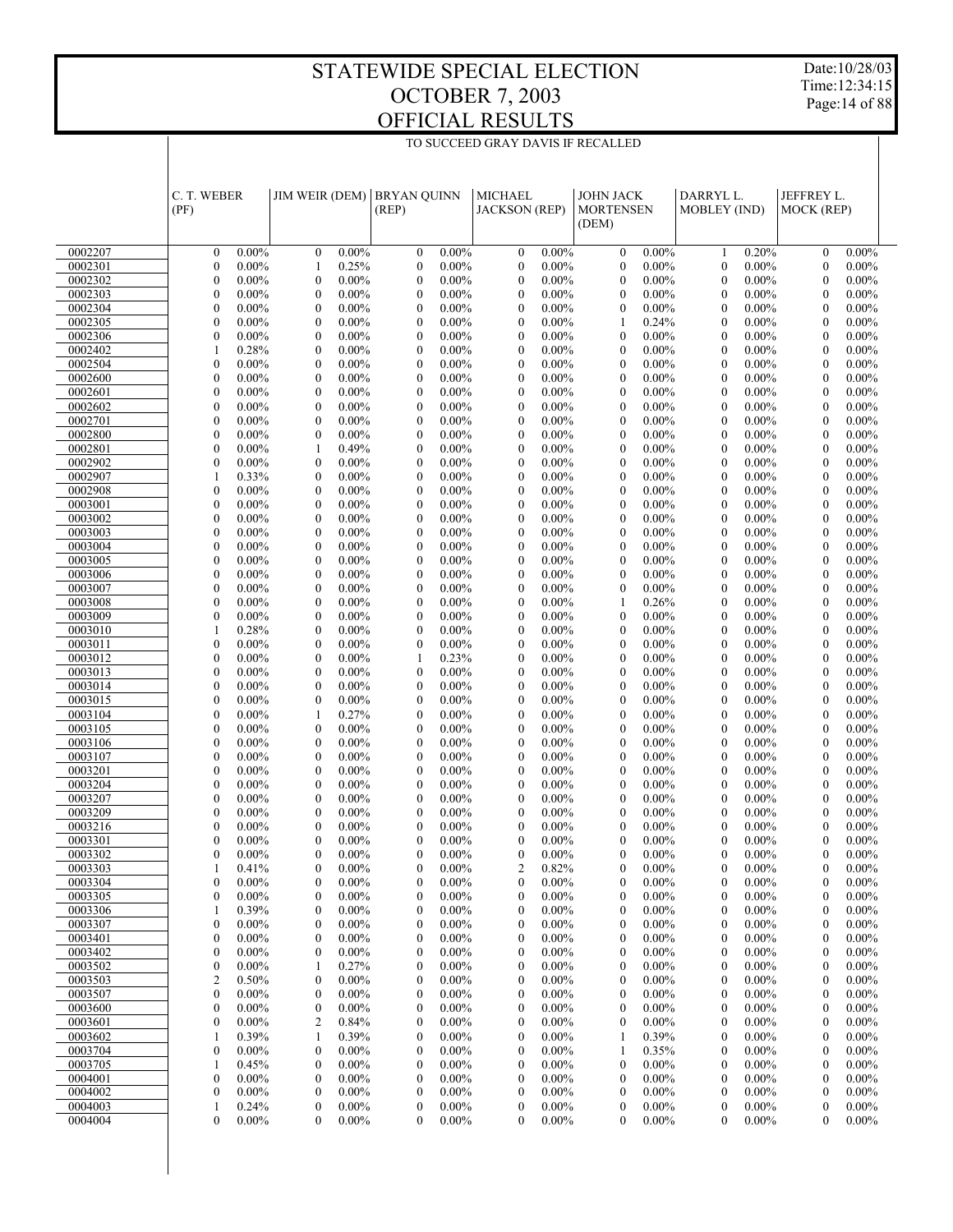Date:10/28/03 Time:12:34:16 Page:15 of 88

|                    | C. T. WEBER<br>(PF)                                    | <b>JIM WEIR (DEM)</b>                                    | <b>BRYAN OUINN</b><br>(REP)                                  | <b>MICHAEL</b><br><b>JACKSON</b> (REP)                       | <b>JOHN JACK</b><br><b>MORTENSEN</b><br>(DEM)                | DARRYL L.<br>MOBLEY (IND)                                    | JEFFREY L.<br>MOCK (REP)                                     |  |
|--------------------|--------------------------------------------------------|----------------------------------------------------------|--------------------------------------------------------------|--------------------------------------------------------------|--------------------------------------------------------------|--------------------------------------------------------------|--------------------------------------------------------------|--|
| 0004005            | $0.00\%$<br>$\mathbf{0}$                               | $\boldsymbol{0}$<br>$0.00\%$                             | $\boldsymbol{0}$<br>$0.00\%$                                 | 0.22%<br>1                                                   | $0.00\%$<br>$\mathbf{0}$                                     | $\boldsymbol{0}$<br>$0.00\%$                                 | $0.00\%$<br>$\mathbf{0}$                                     |  |
| 0004006            | 0.18%<br>1                                             | $\boldsymbol{0}$<br>$0.00\%$                             | $\boldsymbol{0}$<br>$0.00\%$                                 | $\boldsymbol{0}$<br>$0.00\%$                                 | $\mathbf{0}$<br>$0.00\%$                                     | $\mathbf{0}$<br>$0.00\%$                                     | $\mathbf{0}$<br>$0.00\%$                                     |  |
| 0004007            | $\overline{0}$<br>$0.00\%$                             | 1<br>0.25%                                               | $\boldsymbol{0}$<br>$0.00\%$                                 | $\mathbf{0}$<br>$0.00\%$                                     | $\mathbf{0}$<br>$0.00\%$                                     | $\mathbf{0}$<br>$0.00\%$                                     | $\mathbf{0}$<br>$0.00\%$                                     |  |
| 0004008            | $\mathbf{0}$<br>$0.00\%$                               | 1<br>0.22%                                               | $\boldsymbol{0}$<br>$0.00\%$                                 | $\mathbf{0}$<br>$0.00\%$                                     | $\mathbf{0}$<br>$0.00\%$                                     | $\mathbf{0}$<br>$0.00\%$                                     | $\mathbf{0}$<br>$0.00\%$                                     |  |
| 0004009            | $\overline{0}$<br>$0.00\%$                             | $\mathbf{0}$<br>$0.00\%$                                 | $\boldsymbol{0}$<br>$0.00\%$                                 | 1<br>0.27%                                                   | $\mathbf{0}$<br>$0.00\%$                                     | $\mathbf{0}$<br>$0.00\%$                                     | $\mathbf{0}$<br>$0.00\%$                                     |  |
| 0004010            | $\mathbf{0}$<br>$0.00\%$                               | $\mathbf{0}$<br>$0.00\%$                                 | $\boldsymbol{0}$<br>$0.00\%$                                 | $\mathbf{0}$<br>$0.00\%$                                     | $\boldsymbol{0}$<br>$0.00\%$                                 | $\mathbf{0}$<br>$0.00\%$                                     | $\mathbf{0}$<br>$0.00\%$                                     |  |
| 0004100            | $\overline{0}$<br>$0.00\%$<br>$\mathbf{0}$<br>$0.00\%$ | 1<br>0.26%<br>$\mathbf{0}$<br>$0.00\%$                   | $\boldsymbol{0}$<br>$0.00\%$                                 | $\mathbf{0}$<br>$0.00\%$<br>$\mathbf{0}$                     | $\overline{0}$<br>$0.00\%$<br>$\mathbf{0}$                   | $\mathbf{0}$<br>$0.00\%$<br>$\mathbf{0}$                     | $\mathbf{0}$<br>$0.00\%$<br>$\mathbf{0}$                     |  |
| 0004101<br>0004102 | $\overline{0}$<br>$0.00\%$                             | $\mathbf{0}$<br>$0.00\%$                                 | $\boldsymbol{0}$<br>$0.00\%$<br>$\boldsymbol{0}$<br>$0.00\%$ | $0.00\%$<br>$\mathbf{0}$<br>$0.00\%$                         | $0.00\%$<br>$\overline{0}$<br>$0.00\%$                       | $0.00\%$<br>$\mathbf{0}$<br>$0.00\%$                         | $0.00\%$<br>$\mathbf{0}$<br>$0.00\%$                         |  |
| 0004103            | $\mathbf{0}$<br>$0.00\%$                               | $\mathbf{0}$<br>$0.00\%$                                 | $\boldsymbol{0}$<br>$0.00\%$                                 | $\mathbf{0}$<br>$0.00\%$                                     | $\boldsymbol{0}$<br>$0.00\%$                                 | $\mathbf{0}$<br>$0.00\%$                                     | $\mathbf{0}$<br>$0.00\%$                                     |  |
| 0004200            | $\overline{0}$<br>$0.00\%$                             | $\mathbf{0}$<br>$0.00\%$                                 | $\boldsymbol{0}$<br>$0.00\%$                                 | $\mathbf{0}$<br>$0.00\%$                                     | $\overline{0}$<br>$0.00\%$                                   | $\mathbf{0}$<br>$0.00\%$                                     | $\mathbf{0}$<br>$0.00\%$                                     |  |
| 0004301            | $\mathbf{0}$<br>$0.00\%$                               | $\mathbf{0}$<br>$0.00\%$                                 | $\boldsymbol{0}$<br>$0.00\%$                                 | $\mathbf{0}$<br>$0.00\%$                                     | $\boldsymbol{0}$<br>$0.00\%$                                 | $\mathbf{0}$<br>$0.00\%$                                     | $\mathbf{0}$<br>$0.00\%$                                     |  |
| 0004302            | $\overline{0}$<br>$0.00\%$                             | $\mathbf{0}$<br>$0.00\%$                                 | $\boldsymbol{0}$<br>$0.00\%$                                 | $\mathbf{0}$<br>$0.00\%$                                     | $\overline{0}$<br>$0.00\%$                                   | $\mathbf{0}$<br>$0.00\%$                                     | $\mathbf{0}$<br>$0.00\%$                                     |  |
| 0004304            | $\mathbf{0}$<br>$0.00\%$                               | $\boldsymbol{0}$<br>$0.00\%$                             | $\boldsymbol{0}$<br>$0.00\%$                                 | $\mathbf{0}$<br>$0.00\%$                                     | $\boldsymbol{0}$<br>$0.00\%$                                 | $\mathbf{0}$<br>$0.00\%$                                     | $\mathbf{0}$<br>$0.00\%$                                     |  |
| 0004305            | $\overline{0}$<br>$0.00\%$                             | $\mathbf{0}$<br>$0.00\%$                                 | $\boldsymbol{0}$<br>$0.00\%$                                 | $\mathbf{0}$<br>$0.00\%$<br>$\mathbf{0}$                     | $\overline{0}$<br>$0.00\%$                                   | $\mathbf{0}$<br>$0.00\%$<br>$\mathbf{0}$                     | $\mathbf{0}$<br>$0.00\%$<br>$\mathbf{0}$                     |  |
| 0004400<br>0004401 | $\mathbf{0}$<br>$0.00\%$<br>$\overline{0}$<br>$0.00\%$ | $\boldsymbol{0}$<br>$0.00\%$<br>$\mathbf{0}$<br>$0.00\%$ | $\boldsymbol{0}$<br>$0.00\%$<br>$\boldsymbol{0}$<br>$0.00\%$ | $0.00\%$<br>$\mathbf{0}$<br>$0.00\%$                         | $\boldsymbol{0}$<br>$0.00\%$<br>$\mathbf{0}$<br>$0.00\%$     | $0.00\%$<br>$\mathbf{0}$<br>$0.00\%$                         | $0.00\%$<br>$\mathbf{0}$<br>$0.00\%$                         |  |
| 0004402            | $\mathbf{0}$<br>$0.00\%$                               | $\boldsymbol{0}$<br>$0.00\%$                             | $\boldsymbol{0}$<br>$0.00\%$                                 | $\mathbf{0}$<br>$0.00\%$                                     | $\boldsymbol{0}$<br>$0.00\%$                                 | $\mathbf{0}$<br>$0.00\%$                                     | $\mathbf{0}$<br>$0.00\%$                                     |  |
| 0004403            | $\overline{0}$<br>$0.00\%$                             | $\mathbf{0}$<br>$0.00\%$                                 | $\boldsymbol{0}$<br>$0.00\%$                                 | $\mathbf{0}$<br>$0.00\%$                                     | $\overline{0}$<br>$0.00\%$                                   | $\mathbf{0}$<br>$0.00\%$                                     | $\mathbf{0}$<br>$0.00\%$                                     |  |
| 0004501            | $\mathbf{0}$<br>$0.00\%$                               | 1<br>0.23%                                               | $\boldsymbol{0}$<br>$0.00\%$                                 | $\mathbf{0}$<br>$0.00\%$                                     | $\mathbf{0}$<br>$0.00\%$                                     | $\mathbf{0}$<br>$0.00\%$                                     | $\mathbf{0}$<br>$0.00\%$                                     |  |
| 0004502            | $\overline{0}$<br>$0.00\%$                             | $\mathbf{0}$<br>$0.00\%$                                 | $\boldsymbol{0}$<br>$0.00\%$                                 | $\mathbf{0}$<br>$0.00\%$                                     | $\overline{0}$<br>$0.00\%$                                   | $\mathbf{0}$<br>$0.00\%$                                     | $\mathbf{0}$<br>$0.00\%$                                     |  |
| 0004503            | $\mathbf{0}$<br>$0.00\%$                               | $\boldsymbol{0}$<br>$0.00\%$                             | $\boldsymbol{0}$<br>$0.00\%$                                 | $\mathbf{0}$<br>$0.00\%$                                     | $\boldsymbol{0}$<br>$0.00\%$                                 | $\mathbf{0}$<br>$0.00\%$                                     | $\mathbf{0}$<br>$0.00\%$                                     |  |
| 0004600<br>0004601 | $\overline{0}$<br>$0.00\%$<br>$\mathbf{0}$<br>$0.00\%$ | $\mathbf{0}$<br>$0.00\%$<br>$\boldsymbol{0}$<br>$0.00\%$ | $\mathbf{0}$<br>$0.00\%$<br>$\boldsymbol{0}$<br>$0.00\%$     | 1<br>0.32%<br>$\mathbf{0}$<br>$0.00\%$                       | $\overline{0}$<br>$0.00\%$<br>$\boldsymbol{0}$<br>$0.00\%$   | $\mathbf{0}$<br>$0.00\%$<br>$\mathbf{1}$                     | $\mathbf{0}$<br>$0.00\%$<br>$\mathbf{0}$<br>$0.00\%$         |  |
| 0004703            | $\overline{0}$<br>$0.00\%$                             | $\mathbf{0}$<br>$0.00\%$                                 | $\boldsymbol{0}$<br>$0.00\%$                                 | $\mathbf{0}$<br>$0.00\%$                                     | $\mathbf{0}$<br>$0.00\%$                                     | 0.28%<br>$\mathbf{0}$<br>$0.00\%$                            | $\mathbf{0}$<br>$0.00\%$                                     |  |
| 0004707            | $\mathbf{0}$<br>$0.00\%$                               | $\boldsymbol{0}$<br>$0.00\%$                             | $\boldsymbol{0}$<br>$0.00\%$                                 | $\mathbf{0}$<br>$0.00\%$                                     | $\boldsymbol{0}$<br>$0.00\%$                                 | $\mathbf{0}$<br>$0.00\%$                                     | $\mathbf{0}$<br>$0.00\%$                                     |  |
| 0004708            | $\overline{0}$<br>$0.00\%$                             | $\mathbf{0}$<br>$0.00\%$                                 | $\boldsymbol{0}$<br>$0.00\%$                                 | $\mathbf{0}$<br>$0.00\%$                                     | $\overline{0}$<br>$0.00\%$                                   | $\mathbf{0}$<br>$0.00\%$                                     | $\mathbf{0}$<br>$0.00\%$                                     |  |
| 0004709            | $\mathbf{0}$<br>$0.00\%$                               | $\boldsymbol{0}$<br>$0.00\%$                             | 1<br>0.24%                                                   | $\mathbf{0}$<br>$0.00\%$                                     | $\boldsymbol{0}$<br>$0.00\%$                                 | $\mathbf{0}$<br>$0.00\%$                                     | $\mathbf{0}$<br>$0.00\%$                                     |  |
| 0004800            | $\overline{0}$<br>$0.00\%$                             | $\mathbf{0}$<br>$0.00\%$                                 | $\boldsymbol{0}$<br>$0.00\%$                                 | $\mathbf{0}$<br>$0.00\%$                                     | $\mathbf{0}$<br>$0.00\%$                                     | $\mathbf{0}$<br>$0.00\%$                                     | $\mathbf{0}$<br>$0.00\%$                                     |  |
| 0004806            | $\mathbf{0}$<br>$0.00\%$                               | $\boldsymbol{0}$<br>$0.00\%$                             | $\boldsymbol{0}$<br>$0.00\%$                                 | $\mathbf{0}$<br>$0.00\%$<br>$\mathbf{0}$                     | $\boldsymbol{0}$<br>$0.00\%$<br>$\overline{0}$               | $\mathbf{0}$<br>$0.00\%$                                     | $\mathbf{0}$<br>$0.00\%$                                     |  |
| 0005001<br>0005101 | $\overline{0}$<br>$0.00\%$<br>$\mathbf{0}$<br>$0.00\%$ | $\mathbf{0}$<br>$0.00\%$<br>$\boldsymbol{0}$<br>$0.00\%$ | $\boldsymbol{0}$<br>$0.00\%$<br>$\boldsymbol{0}$<br>$0.00\%$ | $0.00\%$<br>$\mathbf{0}$<br>$0.00\%$                         | $0.00\%$<br>$\mathbf{0}$<br>$0.00\%$                         | $\mathbf{0}$<br>$0.00\%$<br>$\mathbf{0}$<br>$0.00\%$         | $\mathbf{0}$<br>$0.00\%$<br>$\mathbf{0}$<br>$0.00\%$         |  |
| 0005102            | $\overline{0}$<br>$0.00\%$                             | $\mathbf{0}$<br>$0.00\%$                                 | $\boldsymbol{0}$<br>$0.00\%$                                 | $\mathbf{0}$<br>$0.00\%$                                     | $\overline{0}$<br>$0.00\%$                                   | $\mathbf{0}$<br>$0.00\%$                                     | $\mathbf{0}$<br>$0.00\%$                                     |  |
| 0005103            | $\mathbf{0}$<br>$0.00\%$                               | $\mathbf{0}$<br>$0.00\%$                                 | $\boldsymbol{0}$<br>$0.00\%$                                 | $\mathbf{0}$<br>$0.00\%$                                     | $\mathbf{0}$<br>$0.00\%$                                     | $\mathbf{0}$<br>$0.00\%$                                     | $\mathbf{0}$<br>$0.00\%$                                     |  |
| 0005201            | $\overline{0}$<br>$0.00\%$                             | $\mathbf{0}$<br>$0.00\%$                                 | $\mathbf{0}$<br>$0.00\%$                                     | $\mathbf{0}$<br>$0.00\%$                                     | $\overline{0}$<br>$0.00\%$                                   | $\mathbf{0}$<br>$0.00\%$                                     | $\mathbf{0}$<br>$0.00\%$                                     |  |
| 0005202            | $\mathbf{0}$<br>$0.00\%$                               | $\boldsymbol{0}$<br>$0.00\%$                             | $\boldsymbol{0}$<br>$0.00\%$                                 | $\mathbf{0}$<br>$0.00\%$                                     | $\boldsymbol{0}$<br>$0.00\%$                                 | $\overline{0}$<br>$0.00\%$                                   | $\mathbf{0}$<br>$0.00\%$                                     |  |
| 0005203            | $\overline{0}$<br>$0.00\%$<br>$\mathbf{0}$             | $\mathbf{0}$<br>$0.00\%$<br>$\mathbf{0}$                 | $\boldsymbol{0}$<br>$0.00\%$                                 | $\mathbf{0}$<br>$0.00\%$<br>$\mathbf{0}$                     | $\mathbf{0}$<br>$0.00\%$                                     | $\mathbf{0}$<br>$0.00\%$<br>$\mathbf{0}$                     | $\mathbf{0}$<br>$0.00\%$<br>$\mathbf{0}$                     |  |
| 0005204<br>0005205 | $0.00\%$<br>$\overline{0}$<br>$0.00\%$                 | $0.00\%$<br>$\mathbf{0}$<br>$0.00\%$                     | 1<br>0.40%<br>$\mathbf{0}$<br>$0.00\%$                       | $0.00\%$<br>$\mathbf{0}$<br>$0.00\%$                         | $\boldsymbol{0}$<br>$0.00\%$<br>$\overline{0}$<br>$0.00\%$   | $0.00\%$<br>$\mathbf{0}$<br>$0.00\%$                         | $0.00\%$<br>$\mathbf{0}$<br>$0.00\%$                         |  |
| 0005206            | 0.33%<br>1                                             | $\boldsymbol{0}$<br>$0.00\%$                             | $\boldsymbol{0}$<br>$0.00\%$                                 | $\mathbf{0}$<br>$0.00\%$                                     | $\boldsymbol{0}$<br>$0.00\%$                                 | $\mathbf{0}$<br>$0.00\%$                                     | 1<br>0.33%                                                   |  |
| 0005207            | $\overline{0}$<br>$0.00\%$                             | $\mathbf{0}$<br>$0.00\%$                                 | $\boldsymbol{0}$<br>$0.00\%$                                 | $\mathbf{0}$<br>$0.00\%$                                     | $\mathbf{0}$<br>$0.00\%$                                     | $\mathbf{0}$<br>$0.00\%$                                     | $\mathbf{0}$<br>$0.00\%$                                     |  |
| 0005208            | 0<br>$0.00\%$                                          | $\mathbf{0}$<br>$0.00\%$                                 | $\boldsymbol{0}$<br>$0.00\%$                                 | $\mathbf{0}$<br>$0.00\%$                                     | $\mathbf{0}$<br>$0.00\%$                                     | $\mathbf{0}$<br>$0.00\%$                                     | $\mathbf{0}$<br>$0.00\%$                                     |  |
| 0005209            | $\overline{0}$<br>$0.00\%$                             | $\mathbf{0}$<br>$0.00\%$                                 | $\mathbf{0}$<br>$0.00\%$                                     | $\overline{0}$<br>$0.00\%$                                   | $\theta$<br>$0.00\%$                                         | $\mathbf{0}$<br>$0.00\%$                                     | $\theta$<br>$0.00\%$                                         |  |
| 0005211            | $\overline{0}$<br>$0.00\%$                             | $\mathbf{0}$<br>$0.00\%$                                 | $\boldsymbol{0}$<br>$0.00\%$                                 | $\mathbf{0}$<br>$0.00\%$                                     | $\mathbf{0}$<br>$0.00\%$                                     | $\mathbf{0}$<br>$0.00\%$                                     | $\mathbf{0}$<br>$0.00\%$                                     |  |
| 0005212            | $\boldsymbol{0}$<br>$0.00\%$                           | $\boldsymbol{0}$<br>$0.00\%$                             | 0<br>$0.00\%$                                                | $\boldsymbol{0}$<br>$0.00\%$                                 | 0<br>$0.00\%$                                                | 0.59%<br>1                                                   | $0.00\%$<br>$\boldsymbol{0}$                                 |  |
| 0005213<br>0005214 | $\boldsymbol{0}$<br>$0.00\%$<br>0<br>$0.00\%$          | 0.32%<br>1<br>$\boldsymbol{0}$<br>$0.00\%$               | $\boldsymbol{0}$<br>$0.00\%$<br>$\boldsymbol{0}$<br>$0.00\%$ | $0.00\%$<br>$\boldsymbol{0}$<br>$\boldsymbol{0}$<br>$0.00\%$ | $\boldsymbol{0}$<br>$0.00\%$<br>2<br>0.54%                   | $0.00\%$<br>$\boldsymbol{0}$<br>$\boldsymbol{0}$<br>$0.00\%$ | $\boldsymbol{0}$<br>$0.00\%$<br>$\boldsymbol{0}$<br>$0.00\%$ |  |
| 0005215            | 0<br>$0.00\%$                                          | $\boldsymbol{0}$<br>$0.00\%$                             | $\boldsymbol{0}$<br>$0.00\%$                                 | $0.00\%$<br>$\boldsymbol{0}$                                 | $\boldsymbol{0}$<br>$0.00\%$                                 | $0.00\%$<br>$\boldsymbol{0}$                                 | $\boldsymbol{0}$<br>$0.00\%$                                 |  |
| 0005216            | 0<br>$0.00\%$                                          | $\boldsymbol{0}$<br>$0.00\%$                             | $\boldsymbol{0}$<br>$0.00\%$                                 | $\boldsymbol{0}$<br>$0.00\%$                                 | $\boldsymbol{0}$<br>$0.00\%$                                 | $0.00\%$<br>$\boldsymbol{0}$                                 | $\boldsymbol{0}$<br>$0.00\%$                                 |  |
| 0005217            | 0<br>$0.00\%$                                          | $0.00\%$<br>0                                            | $\boldsymbol{0}$<br>$0.00\%$                                 | $0.00\%$<br>$\boldsymbol{0}$                                 | $\boldsymbol{0}$<br>$0.00\%$                                 | $0.00\%$<br>$\boldsymbol{0}$                                 | $\boldsymbol{0}$<br>$0.00\%$                                 |  |
| 0005218            | 0<br>$0.00\%$                                          | $\boldsymbol{0}$<br>$0.00\%$                             | $\boldsymbol{0}$<br>$0.00\%$                                 | $\boldsymbol{0}$<br>$0.00\%$                                 | $\boldsymbol{0}$<br>$0.00\%$                                 | $0.00\%$<br>$\boldsymbol{0}$                                 | $\boldsymbol{0}$<br>$0.00\%$                                 |  |
| 0005219            | 0<br>$0.00\%$                                          | $0.00\%$<br>0                                            | $\boldsymbol{0}$<br>$0.00\%$                                 | $0.00\%$<br>$\boldsymbol{0}$                                 | $\boldsymbol{0}$<br>$0.00\%$                                 | $0.00\%$<br>$\boldsymbol{0}$                                 | $\boldsymbol{0}$<br>$0.00\%$                                 |  |
| 0005220<br>0005221 | 0<br>$0.00\%$<br>0<br>$0.00\%$                         | $\boldsymbol{0}$<br>$0.00\%$<br>$0.00\%$<br>0            | $\boldsymbol{0}$<br>$0.00\%$<br>$\boldsymbol{0}$<br>$0.00\%$ | $\boldsymbol{0}$<br>$0.00\%$<br>$0.00\%$<br>$\boldsymbol{0}$ | $\boldsymbol{0}$<br>$0.00\%$<br>$\boldsymbol{0}$<br>$0.00\%$ | $\boldsymbol{0}$<br>$0.00\%$<br>$0.00\%$<br>$\boldsymbol{0}$ | $\boldsymbol{0}$<br>$0.00\%$<br>$\boldsymbol{0}$<br>$0.00\%$ |  |
| 0005222            | 0<br>$0.00\%$                                          | $\boldsymbol{0}$<br>$0.00\%$                             | $\boldsymbol{0}$<br>$0.00\%$                                 | $\boldsymbol{0}$<br>$0.00\%$                                 | $\boldsymbol{0}$<br>$0.00\%$                                 | $0.00\%$<br>$\boldsymbol{0}$                                 | $\boldsymbol{0}$<br>$0.00\%$                                 |  |
| 0005223            | 0<br>$0.00\%$                                          | $0.00\%$<br>0                                            | $\boldsymbol{0}$<br>$0.00\%$                                 | $0.00\%$<br>$\boldsymbol{0}$                                 | $\boldsymbol{0}$<br>$0.00\%$                                 | $0.00\%$<br>$\boldsymbol{0}$                                 | $\boldsymbol{0}$<br>$0.00\%$                                 |  |
| 0005224            | 0<br>$0.00\%$                                          | $\boldsymbol{0}$<br>$0.00\%$                             | $\boldsymbol{0}$<br>$0.00\%$                                 | $\boldsymbol{0}$<br>$0.00\%$                                 | $\boldsymbol{0}$<br>$0.00\%$                                 | $\boldsymbol{0}$<br>$0.00\%$                                 | $\boldsymbol{0}$<br>$0.00\%$                                 |  |
| 0005225            | $\boldsymbol{0}$<br>$0.00\%$                           | $0.00\%$<br>0                                            | $\boldsymbol{0}$<br>$0.00\%$                                 | $0.00\%$<br>$\boldsymbol{0}$                                 | $\boldsymbol{0}$<br>$0.00\%$                                 | $0.00\%$<br>$\boldsymbol{0}$                                 | $\boldsymbol{0}$<br>$0.00\%$                                 |  |
| 0005226            | 0.49%<br>1                                             | $\boldsymbol{0}$<br>$0.00\%$                             | $\boldsymbol{0}$<br>$0.00\%$                                 | $\boldsymbol{0}$<br>$0.00\%$                                 | $\boldsymbol{0}$<br>$0.00\%$                                 | $\boldsymbol{0}$<br>$0.00\%$                                 | $\boldsymbol{0}$<br>$0.00\%$                                 |  |
| 0005227<br>0005300 | 0<br>$0.00\%$<br>0<br>$0.00\%$                         | $0.00\%$<br>0<br>$\boldsymbol{0}$<br>$0.00\%$            | $\boldsymbol{0}$<br>$0.00\%$<br>$\boldsymbol{0}$<br>$0.00\%$ | 0.20%<br>1<br>$\boldsymbol{0}$<br>$0.00\%$                   | $\boldsymbol{0}$<br>$0.00\%$<br>1<br>0.48%                   | $0.00\%$<br>$\boldsymbol{0}$<br>$\boldsymbol{0}$<br>$0.00\%$ | $\boldsymbol{0}$<br>$0.00\%$<br>$\boldsymbol{0}$<br>$0.00\%$ |  |
| 0005301            | $\mathbf{0}$<br>$0.00\%$                               | $\boldsymbol{0}$<br>$0.00\%$                             | $\boldsymbol{0}$<br>$0.00\%$                                 | $\boldsymbol{0}$<br>$0.00\%$                                 | $\boldsymbol{0}$<br>$0.00\%$                                 | $0.00\%$<br>$\boldsymbol{0}$                                 | $\boldsymbol{0}$<br>$0.00\%$                                 |  |
| 0005302            | 0<br>$0.00\%$                                          | $\mathbf{0}$<br>$0.00\%$                                 | $\mathbf{0}$<br>$0.00\%$                                     | $\mathbf{0}$<br>$0.00\%$                                     | $\mathbf{0}$<br>$0.00\%$                                     | $\mathbf{0}$<br>$0.00\%$                                     | $\overline{0}$<br>$0.00\%$                                   |  |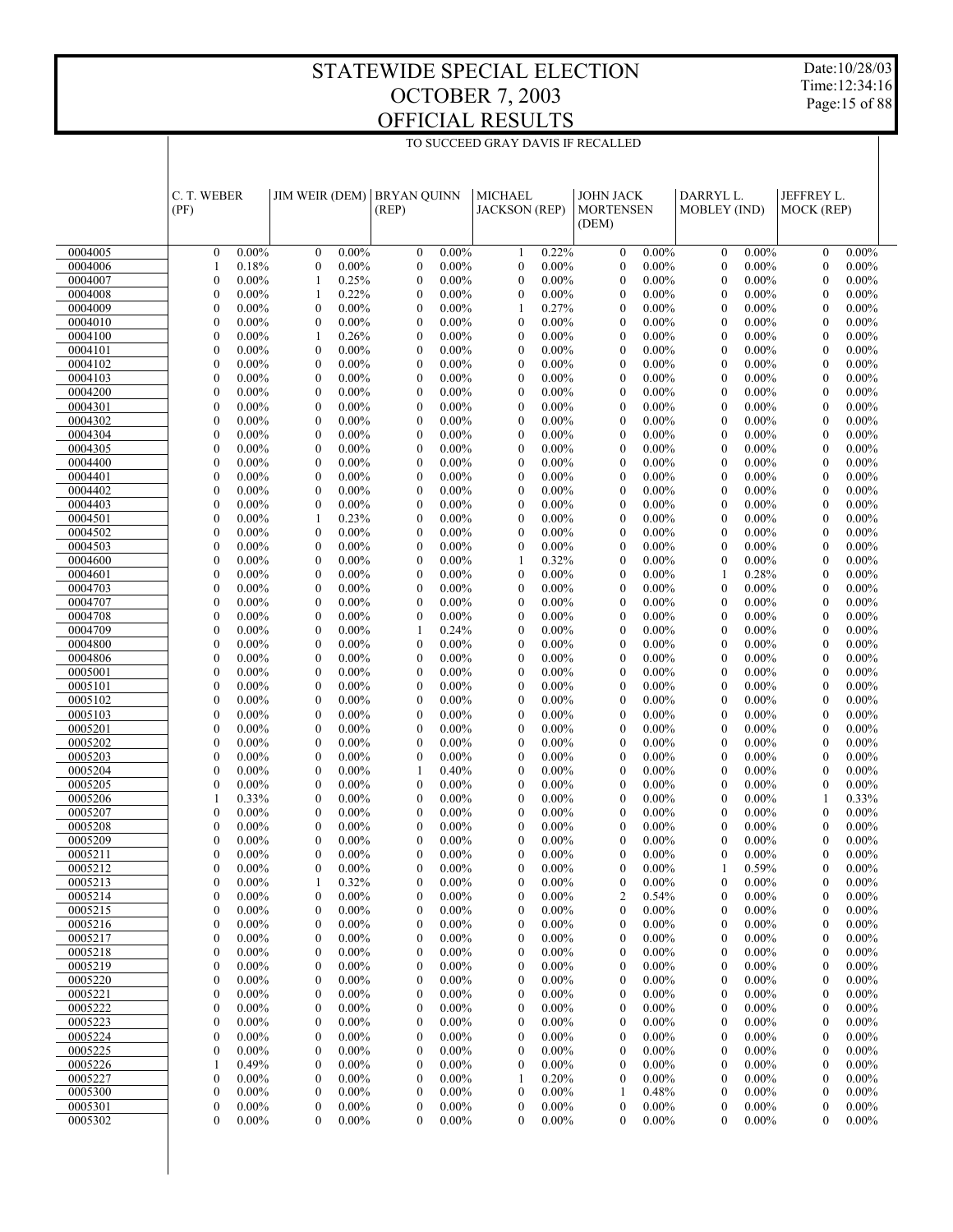$\mathbb{I}$ 

TO SUCCEED GRAY DAVIS IF RECALLED

Date:10/28/03 Time:12:34:17 Page:16 of 88

 $\overline{\phantom{a}}$ 

|          | C. T. WEBER<br>(PF) |          |          |          | JIM WEIR (DEM)   BRYAN QUINN<br>(REP) |          | <b>MICHAEL</b><br><b>JACKSON</b> (REP) |          | <b>JOHN JACK</b><br><b>MORTENSEN</b><br>(DEM) |          | DARRYL L<br>MOBLEY (IND) |          | <b>JEFFREY L.</b><br>MOCK (REP) |          |
|----------|---------------------|----------|----------|----------|---------------------------------------|----------|----------------------------------------|----------|-----------------------------------------------|----------|--------------------------|----------|---------------------------------|----------|
| 0005303  |                     | $0.00\%$ | $\Omega$ | $0.00\%$ | $\theta$                              | $0.00\%$ | 0                                      | $0.00\%$ | $\mathbf{0}$                                  | $0.00\%$ | 0                        | $0.00\%$ | $\theta$                        | $0.00\%$ |
| 0005304  |                     | $0.00\%$ |          | $0.00\%$ | $\theta$                              | $0.00\%$ |                                        | $0.00\%$ | $\mathbf{0}$                                  | $0.00\%$ |                          | $0.00\%$ | $\theta$                        | $0.00\%$ |
| 0005305  | 0                   | $0.00\%$ | $\Omega$ | $0.00\%$ | $\theta$                              | $0.00\%$ |                                        | $0.00\%$ | $\theta$                                      | $0.00\%$ | 0                        | $0.00\%$ | 0                               | $0.00\%$ |
| AV BT 01 | 6                   | $0.02\%$ |          | 0.02%    | $\theta$                              | $0.00\%$ |                                        | $0.00\%$ | $\theta$                                      | $0.00\%$ |                          | $0.00\%$ | $\theta$                        | $0.00\%$ |
|          | 22                  | 0.02%    | 23       | 0.02%    |                                       | $0.00\%$ |                                        | 0.01%    | 9                                             | 0.01%    |                          | 0.01%    |                                 | $0.00\%$ |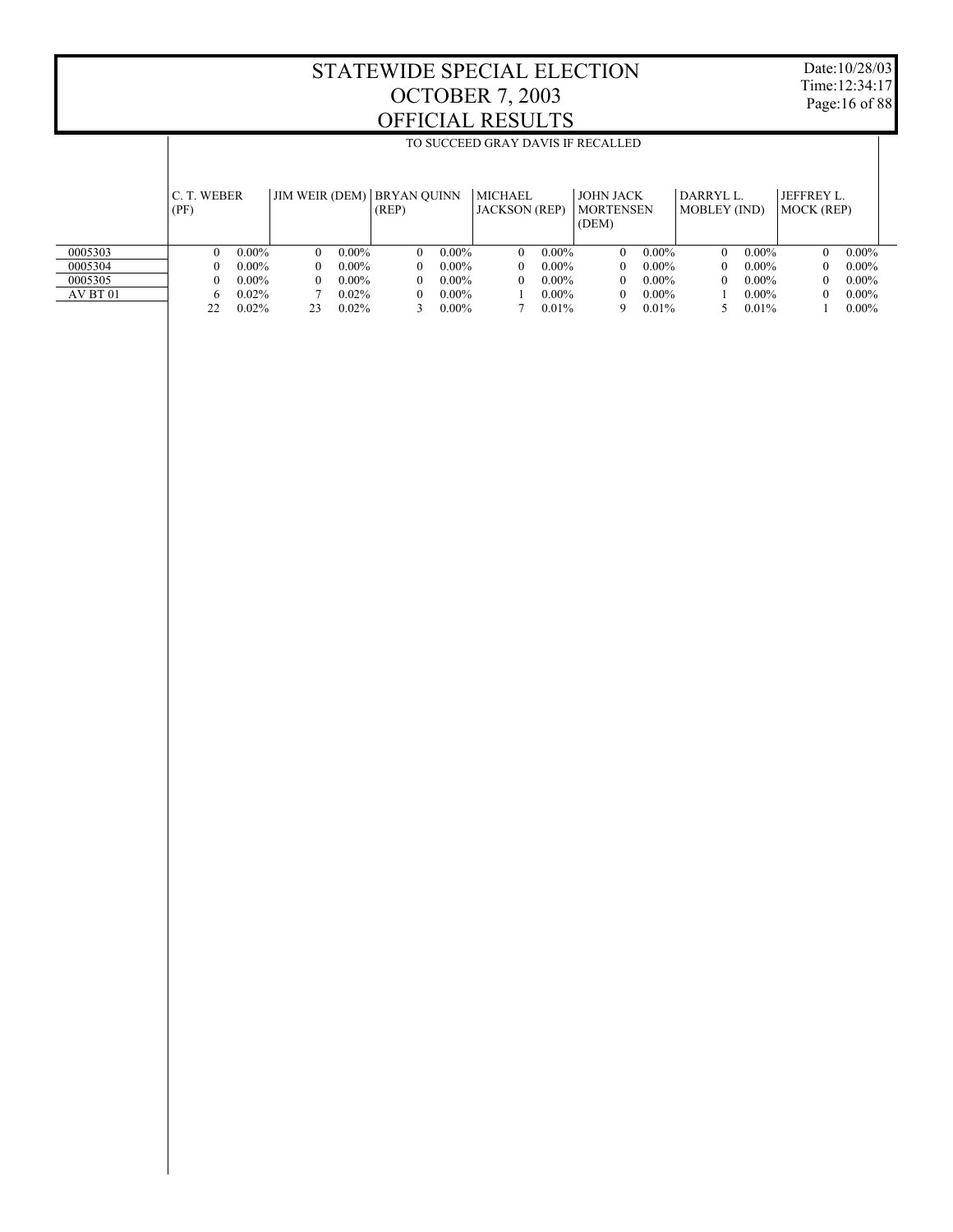$\overline{\phantom{a}}$ 

TO SUCCEED GRAY DAVIS IF RECALLED

Date:10/28/03 Time:12:34:17 Page:17 of 88

|                    | <b>BRUCE</b>                                                 | <b>GINO</b>                                                  | PAUL                                                         | ROBERT C.                                                    | <b>FRANK</b>                                                 | PAUL CHIP                                            | <b>DENNIS</b>                                                |  |
|--------------------|--------------------------------------------------------------|--------------------------------------------------------------|--------------------------------------------------------------|--------------------------------------------------------------|--------------------------------------------------------------|------------------------------------------------------|--------------------------------------------------------------|--|
|                    | <b>MARGOLIN</b>                                              | <b>MARTORANA</b>                                             | <b>MARIANO</b>                                               | <b>MANNHEIM</b>                                              | MACALUSO, JR.                                                | <b>MAILANDER</b>                                     | <b>MCMAHON</b>                                               |  |
|                    | (DEM)                                                        | (REP)                                                        | (DEM)                                                        | (DEM)                                                        | (DEM)                                                        | (DEM)                                                | (REP)                                                        |  |
| Jurisdiction Wide  |                                                              |                                                              |                                                              |                                                              |                                                              |                                                      |                                                              |  |
| 0001001            | $\boldsymbol{0}$<br>$0.00\%$                                 | $\mathbf{0}$<br>$0.00\%$                                     | $\boldsymbol{0}$<br>$0.00\%$                                 | $\boldsymbol{0}$<br>$0.00\%$                                 | $\mathbf{0}$<br>$0.00\%$                                     | $\mathbf{0}$<br>$0.00\%$                             | $\mathbf{0}$<br>$0.00\%$                                     |  |
| 0001002            | $\boldsymbol{0}$<br>$0.00\%$                                 | $\mathbf{0}$<br>$0.00\%$                                     | $\boldsymbol{0}$<br>$0.00\%$                                 | $\boldsymbol{0}$<br>$0.00\%$                                 | $\mathbf{0}$<br>$0.00\%$                                     | $0.00\%$<br>$\mathbf{0}$                             | $\mathbf{0}$<br>$0.00\%$                                     |  |
| 0001003<br>0001004 | $\boldsymbol{0}$<br>$0.00\%$<br>$\boldsymbol{0}$<br>$0.00\%$ | $\mathbf{0}$<br>$0.00\%$<br>$\mathbf{0}$<br>$0.00\%$         | $\boldsymbol{0}$<br>$0.00\%$<br>$\overline{2}$<br>0.47%      | $\boldsymbol{0}$<br>$0.00\%$<br>$\boldsymbol{0}$<br>$0.00\%$ | $0.00\%$<br>$\mathbf{0}$<br>$0.00\%$<br>$\mathbf{0}$         | 0.23%<br>1<br>$0.00\%$<br>$\mathbf{0}$               | $0.00\%$<br>$\mathbf{0}$<br>$0.00\%$<br>$\mathbf{0}$         |  |
| 0001005            | $0.00\%$<br>$\boldsymbol{0}$                                 | $\mathbf{0}$<br>$0.00\%$                                     | $\boldsymbol{0}$<br>$0.00\%$                                 | $\mathbf{0}$<br>$0.00\%$                                     | $\mathbf{0}$<br>$0.00\%$                                     | $0.00\%$<br>$\mathbf{0}$                             | $0.00\%$<br>$\mathbf{0}$                                     |  |
| 0001006            | $\boldsymbol{0}$<br>$0.00\%$                                 | $\mathbf{0}$<br>$0.00\%$                                     | $\boldsymbol{0}$<br>$0.00\%$                                 | $\boldsymbol{0}$<br>$0.00\%$                                 | $0.00\%$<br>$\mathbf{0}$                                     | $0.00\%$<br>$\mathbf{0}$                             | $0.00\%$<br>$\mathbf{0}$                                     |  |
| 0001007            | $\boldsymbol{0}$<br>$0.00\%$                                 | $\mathbf{0}$<br>$0.00\%$                                     | $\boldsymbol{0}$<br>$0.00\%$                                 | $\mathbf{0}$<br>$0.00\%$                                     | $\mathbf{0}$<br>$0.00\%$                                     | $0.00\%$<br>$\mathbf{0}$                             | $0.00\%$<br>$\mathbf{0}$                                     |  |
| 0001008<br>0001009 | $\boldsymbol{0}$<br>$0.00\%$<br>$0.00\%$<br>$\boldsymbol{0}$ | $\mathbf{0}$<br>$0.00\%$<br>$\mathbf{0}$<br>$0.00\%$         | $\boldsymbol{0}$<br>$0.00\%$<br>$\boldsymbol{0}$<br>$0.00\%$ | $\boldsymbol{0}$<br>$0.00\%$<br>$\boldsymbol{0}$<br>$0.00\%$ | $0.00\%$<br>$\mathbf{0}$<br>$\mathbf{1}$<br>0.24%            | $0.00\%$<br>$\mathbf{0}$<br>$0.00\%$<br>$\mathbf{0}$ | $0.00\%$<br>$\mathbf{0}$<br>$0.00\%$<br>$\mathbf{0}$         |  |
| 0001010            | $\boldsymbol{0}$<br>$0.00\%$                                 | $\mathbf{0}$<br>$0.00\%$                                     | $\boldsymbol{0}$<br>$0.00\%$                                 | 0.25%<br>1                                                   | $\mathbf{0}$<br>$0.00\%$                                     | $\mathbf{0}$<br>$0.00\%$                             | $0.00\%$<br>$\mathbf{0}$                                     |  |
| 0001011            | $\overline{c}$<br>0.51%                                      | $\mathbf{0}$<br>$0.00\%$                                     | $\boldsymbol{0}$<br>$0.00\%$                                 | $\boldsymbol{0}$<br>$0.00\%$                                 | $0.00\%$<br>$\mathbf{0}$                                     | $0.00\%$<br>$\mathbf{0}$                             | $0.00\%$<br>$\mathbf{0}$                                     |  |
| 0001012            | $\boldsymbol{0}$<br>$0.00\%$                                 | $\mathbf{0}$<br>$0.00\%$                                     | $\boldsymbol{0}$<br>$0.00\%$                                 | $\boldsymbol{0}$<br>$0.00\%$                                 | $0.00\%$<br>$\mathbf{0}$                                     | $0.00\%$<br>$\mathbf{0}$                             | $0.00\%$<br>$\mathbf{0}$                                     |  |
| 0001013<br>0001014 | $\overline{c}$<br>0.58%<br>$\boldsymbol{0}$<br>$0.00\%$      | $\mathbf{0}$<br>$0.00\%$<br>$\mathbf{0}$<br>$0.00\%$         | $\boldsymbol{0}$<br>$0.00\%$<br>$\boldsymbol{0}$<br>$0.00\%$ | $\mathbf{0}$<br>$0.00\%$<br>$\boldsymbol{0}$<br>$0.00\%$     | $\mathbf{0}$<br>$0.00\%$<br>$0.00\%$<br>$\mathbf{0}$         | $0.00\%$<br>$\mathbf{0}$<br>$\mathbf{0}$<br>$0.00\%$ | $0.00\%$<br>$\mathbf{0}$<br>$0.00\%$<br>$\mathbf{0}$         |  |
| 0001015            | $0.00\%$<br>$\boldsymbol{0}$                                 | $\mathbf{0}$<br>$0.00\%$                                     | $\boldsymbol{0}$<br>$0.00\%$                                 | $\boldsymbol{0}$<br>$0.00\%$                                 | $0.00\%$<br>$\mathbf{0}$                                     | $0.00\%$<br>$\mathbf{0}$                             | $0.00\%$<br>$\mathbf{0}$                                     |  |
| 0001016            | $\boldsymbol{0}$<br>$0.00\%$                                 | $\mathbf{0}$<br>$0.00\%$                                     | $\boldsymbol{0}$<br>$0.00\%$                                 | $\boldsymbol{0}$<br>$0.00\%$                                 | $0.00\%$<br>$\mathbf{0}$                                     | $0.00\%$<br>$\mathbf{0}$                             | $0.00\%$<br>$\mathbf{0}$                                     |  |
| 0001017            | $0.00\%$<br>$\boldsymbol{0}$                                 | $\mathbf{0}$<br>$0.00\%$                                     | $\boldsymbol{0}$<br>$0.00\%$                                 | $\mathbf{0}$<br>$0.00\%$                                     | $\mathbf{0}$<br>$0.00\%$                                     | $0.00\%$<br>$\mathbf{0}$                             | $0.00\%$<br>$\mathbf{0}$                                     |  |
| 0001100<br>0001101 | $\boldsymbol{0}$<br>$0.00\%$                                 | $\mathbf{0}$<br>$0.00\%$<br>$\mathbf{0}$                     | $\boldsymbol{0}$<br>$0.00\%$                                 | $\boldsymbol{0}$<br>$0.00\%$                                 | $0.00\%$<br>$\mathbf{0}$                                     | $\mathbf{0}$<br>$0.00\%$                             | $0.00\%$<br>$\mathbf{0}$                                     |  |
| 0001102            | $\boldsymbol{0}$<br>$0.00\%$<br>$\boldsymbol{0}$<br>$0.00\%$ | $0.00\%$<br>$\mathbf{0}$<br>$0.00\%$                         | $\boldsymbol{0}$<br>$0.00\%$<br>$\boldsymbol{0}$<br>$0.00\%$ | $\boldsymbol{0}$<br>$0.00\%$<br>$\boldsymbol{0}$<br>$0.00\%$ | $0.00\%$<br>$\mathbf{0}$<br>$0.00\%$<br>$\mathbf{0}$         | $0.00\%$<br>$\mathbf{0}$<br>$0.00\%$<br>$\theta$     | $0.00\%$<br>$\mathbf{0}$<br>$0.00\%$<br>$\mathbf{0}$         |  |
| 0001103            | $\boldsymbol{0}$<br>$0.00\%$                                 | $\mathbf{0}$<br>$0.00\%$                                     | $\boldsymbol{0}$<br>$0.00\%$                                 | $\mathbf{0}$<br>$0.00\%$                                     | $\mathbf{0}$<br>$0.00\%$                                     | $0.00\%$<br>$\mathbf{0}$                             | $0.00\%$<br>$\mathbf{0}$                                     |  |
| 0001106            | $\overline{c}$<br>0.57%                                      | $\mathbf{0}$<br>$0.00\%$                                     | $\boldsymbol{0}$<br>$0.00\%$                                 | $\boldsymbol{0}$<br>$0.00\%$                                 | $0.00\%$<br>$\mathbf{0}$                                     | $\mathbf{0}$<br>$0.00\%$                             | $0.00\%$<br>$\mathbf{0}$                                     |  |
| 0001107            | $\mathbf{1}$<br>0.39%                                        | $\mathbf{0}$<br>$0.00\%$                                     | $\boldsymbol{0}$<br>$0.00\%$                                 | $\boldsymbol{0}$<br>$0.00\%$                                 | $0.00\%$<br>$\mathbf{0}$                                     | $0.00\%$<br>$\mathbf{0}$                             | $0.00\%$<br>$\mathbf{0}$                                     |  |
| 0001110<br>0001112 | $\boldsymbol{0}$<br>$0.00\%$<br>$\boldsymbol{0}$<br>$0.00\%$ | $\mathbf{0}$<br>$0.00\%$<br>$\mathbf{0}$<br>$0.00\%$         | $\boldsymbol{0}$<br>$0.00\%$<br>$\boldsymbol{0}$<br>$0.00\%$ | $\boldsymbol{0}$<br>$0.00\%$<br>$\mathbf{0}$<br>$0.00\%$     | $0.00\%$<br>$\mathbf{0}$<br>$\mathbf{0}$<br>$0.00\%$         | $0.00\%$<br>$\theta$<br>$0.00\%$<br>$\mathbf{0}$     | $0.00\%$<br>$\mathbf{0}$<br>$0.00\%$<br>$\mathbf{0}$         |  |
| 0001113            | $\boldsymbol{0}$<br>$0.00\%$                                 | $\mathbf{0}$<br>$0.00\%$                                     | $\boldsymbol{0}$<br>$0.00\%$                                 | $\boldsymbol{0}$<br>$0.00\%$                                 | $0.00\%$<br>$\mathbf{0}$                                     | $0.00\%$<br>$\theta$                                 | $0.00\%$<br>$\mathbf{0}$                                     |  |
| 0001114            | $0.00\%$<br>$\boldsymbol{0}$                                 | $\mathbf{0}$<br>$0.00\%$                                     | $\boldsymbol{0}$<br>$0.00\%$                                 | $\boldsymbol{0}$<br>$0.00\%$                                 | $0.00\%$<br>$\mathbf{0}$                                     | $0.00\%$<br>$\mathbf{0}$                             | $0.00\%$<br>$\mathbf{0}$                                     |  |
| 0001121            | 0.24%<br>$\mathbf{1}$                                        | $\mathbf{0}$<br>$0.00\%$                                     | $\boldsymbol{0}$<br>$0.00\%$                                 | $\boldsymbol{0}$<br>$0.00\%$                                 | 1<br>0.24%                                                   | $0.00\%$<br>$\theta$                                 | $0.00\%$<br>$\mathbf{0}$                                     |  |
| 0001124<br>0001125 | $\boldsymbol{0}$<br>$0.00\%$<br>0.37%<br>1                   | $\mathbf{0}$<br>$0.00\%$<br>$\mathbf{0}$<br>$0.00\%$         | $\boldsymbol{0}$<br>$0.00\%$<br>$\boldsymbol{0}$<br>$0.00\%$ | $\mathbf{0}$<br>$0.00\%$<br>$\boldsymbol{0}$<br>$0.00\%$     | $\mathbf{0}$<br>$0.00\%$<br>$0.00\%$<br>$\mathbf{0}$         | $0.00\%$<br>$\mathbf{0}$<br>$0.00\%$<br>$\theta$     | $0.00\%$<br>$\mathbf{0}$<br>$0.00\%$<br>$\mathbf{0}$         |  |
| 0001210            | $\boldsymbol{0}$<br>$0.00\%$                                 | $\mathbf{0}$<br>$0.00\%$                                     | $\boldsymbol{0}$<br>$0.00\%$                                 | $\boldsymbol{0}$<br>$0.00\%$                                 | $0.00\%$<br>$\mathbf{0}$                                     | $0.00\%$<br>$\mathbf{0}$                             | $0.00\%$<br>$\mathbf{0}$                                     |  |
| 0001211            | $\boldsymbol{0}$<br>$0.00\%$                                 | $\mathbf{0}$<br>$0.00\%$                                     | $\boldsymbol{0}$<br>$0.00\%$                                 | $\boldsymbol{0}$<br>$0.00\%$                                 | $0.00\%$<br>$\mathbf{0}$                                     | $0.00\%$<br>$\theta$                                 | $0.00\%$<br>$\mathbf{0}$                                     |  |
| 0001500            | $\boldsymbol{0}$<br>$0.00\%$                                 | $\mathbf{0}$<br>$0.00\%$                                     | $\boldsymbol{0}$<br>$0.00\%$                                 | $\mathbf{0}$<br>$0.00\%$                                     | $\mathbf{0}$<br>$0.00\%$                                     | $0.00\%$<br>$\mathbf{0}$                             | $0.00\%$<br>$\mathbf{0}$                                     |  |
| 0001604<br>0001605 | $\boldsymbol{0}$<br>$0.00\%$<br>0.28%<br>1                   | $\mathbf{0}$<br>$0.00\%$<br>$\mathbf{0}$<br>$0.00\%$         | $\boldsymbol{0}$<br>$0.00\%$<br>$\boldsymbol{0}$<br>$0.00\%$ | $\boldsymbol{0}$<br>$0.00\%$<br>$\boldsymbol{0}$<br>$0.00\%$ | $0.00\%$<br>$\mathbf{0}$<br>$0.00\%$<br>$\mathbf{0}$         | $0.00\%$<br>$\theta$<br>$0.00\%$<br>$\mathbf{0}$     | $0.00\%$<br>$\mathbf{0}$<br>$0.00\%$<br>$\mathbf{0}$         |  |
| 0001701            | $\boldsymbol{0}$<br>$0.00\%$                                 | $\mathbf{0}$<br>$0.00\%$                                     | $\boldsymbol{0}$<br>$0.00\%$                                 | $\boldsymbol{0}$<br>$0.00\%$                                 | $0.00\%$<br>$\mathbf{0}$                                     | $0.00\%$<br>$\theta$                                 | $0.00\%$<br>$\mathbf{0}$                                     |  |
| 0002001            | 0.22%<br>1                                                   | $\mathbf{0}$<br>$0.00\%$                                     | $\boldsymbol{0}$<br>$0.00\%$                                 | $\mathbf{0}$<br>$0.00\%$                                     | $\mathbf{0}$<br>$0.00\%$                                     | $0.00\%$<br>$\mathbf{0}$                             | $0.00\%$<br>$\mathbf{0}$                                     |  |
| 0002002            | 0.32%<br>1                                                   | $\mathbf{0}$<br>$0.00\%$                                     | $\boldsymbol{0}$<br>$0.00\%$                                 | $\boldsymbol{0}$<br>$0.00\%$                                 | $0.00\%$<br>$\mathbf{0}$                                     | $\mathbf{0}$<br>$0.00\%$                             | $0.00\%$<br>$\mathbf{0}$                                     |  |
| 0002003<br>0002004 | $\boldsymbol{0}$<br>$0.00\%$<br>$\boldsymbol{0}$<br>$0.00\%$ | $\boldsymbol{0}$<br>$0.00\%$<br>$\mathbf{0}$                 | $\boldsymbol{0}$<br>$0.00\%$<br>$\mathbf{0}$<br>$0.00\%$     | $\boldsymbol{0}$<br>$0.00\%$<br>$\boldsymbol{0}$<br>$0.00\%$ | $0.00\%$<br>$\mathbf{0}$<br>$0.00\%$<br>$\mathbf{0}$         | $0.00\%$<br>$\boldsymbol{0}$<br>$\mathbf{0}$         | $0.00\%$<br>$\mathbf{0}$<br>$0.00\%$<br>$\mathbf{0}$         |  |
| 0002005            | $\overline{c}$<br>0.44%                                      | $0.00\%$<br>$\overline{0}$<br>$0.00\%$                       | $\mathbf{0}$<br>$0.00\%$                                     | $\mathbf{0}$<br>$0.00\%$                                     | $\mathbf{0}$<br>$0.00\%$                                     | $0.00\%$<br>$\mathbf{0}$<br>$0.00\%$                 | $\mathbf{0}$<br>$0.00\%$                                     |  |
| 0002006            | $\mathbf{0}$<br>$0.00\%$                                     | $\mathbf{0}$<br>$0.00\%$                                     | $\mathbf{0}$<br>$0.00\%$                                     | $\mathbf{0}$<br>$0.00\%$                                     | $0.00\%$<br>$\mathbf{0}$                                     | $0.00\%$<br>$\mathbf{0}$                             | $0.00\%$<br>$\mathbf{0}$                                     |  |
| 0002007            | 0.29%                                                        | $\mathbf{0}$<br>$0.00\%$                                     | $\boldsymbol{0}$<br>$0.00\%$                                 | $\boldsymbol{0}$<br>0.00%                                    | $\mathbf{0}$<br>0.00%                                        | $\boldsymbol{0}$<br>0.00%                            | $\boldsymbol{0}$<br>0.00%                                    |  |
| 0002008            | $\boldsymbol{0}$<br>$0.00\%$                                 | 0<br>$0.00\%$                                                | $\boldsymbol{0}$<br>$0.00\%$                                 | $0.00\%$<br>$\boldsymbol{0}$                                 | $0.00\%$<br>$\theta$                                         | $0.00\%$<br>0                                        | $0.00\%$<br>$\mathbf{0}$                                     |  |
| 0002009<br>0002010 | $\boldsymbol{0}$<br>$0.00\%$<br>$\boldsymbol{0}$<br>$0.00\%$ | 0<br>$0.00\%$<br>$\boldsymbol{0}$<br>$0.00\%$                | $\boldsymbol{0}$<br>$0.00\%$<br>$\boldsymbol{0}$<br>$0.00\%$ | $\boldsymbol{0}$<br>$0.00\%$<br>$0.00\%$<br>$\boldsymbol{0}$ | $\boldsymbol{0}$<br>$0.00\%$<br>$0.00\%$<br>$\boldsymbol{0}$ | $\mathbf{0}$<br>$0.00\%$<br>$0.00\%$<br>0            | $\boldsymbol{0}$<br>$0.00\%$<br>$0.00\%$<br>$\boldsymbol{0}$ |  |
| 0002011            | 0<br>$0.00\%$                                                | 0<br>$0.00\%$                                                | $\boldsymbol{0}$<br>$0.00\%$                                 | $\boldsymbol{0}$<br>$0.00\%$                                 | $0.00\%$<br>$\boldsymbol{0}$                                 | $0.00\%$<br>0                                        | $\boldsymbol{0}$<br>$0.00\%$                                 |  |
| 0002012            | $\boldsymbol{0}$<br>$0.00\%$                                 | $\boldsymbol{0}$<br>$0.00\%$                                 | $\boldsymbol{0}$<br>$0.00\%$                                 | $0.00\%$<br>$\boldsymbol{0}$                                 | $0.00\%$<br>$\boldsymbol{0}$                                 | $0.00\%$<br>0                                        | $0.00\%$<br>$\boldsymbol{0}$                                 |  |
| 0002013            | 0<br>$0.00\%$                                                | 0<br>$0.00\%$                                                | $\boldsymbol{0}$<br>$0.00\%$                                 | $\boldsymbol{0}$<br>$0.00\%$                                 | $0.00\%$<br>$\boldsymbol{0}$                                 | $0.00\%$<br>0                                        | $\boldsymbol{0}$<br>$0.00\%$                                 |  |
| 0002014<br>0002015 | 0.24%<br>1<br>$\overline{2}$<br>0.50%                        | $\boldsymbol{0}$<br>$0.00\%$<br>0<br>$0.00\%$                | $\boldsymbol{0}$<br>$0.00\%$<br>1<br>0.25%                   | $0.00\%$<br>$\boldsymbol{0}$<br>$\boldsymbol{0}$<br>$0.00\%$ | $0.00\%$<br>$\boldsymbol{0}$<br>$0.00\%$<br>$\boldsymbol{0}$ | 0.24%<br>$\boldsymbol{0}$<br>$0.00\%$                | $0.00\%$<br>$\boldsymbol{0}$<br>0.25%<br>1                   |  |
| 0002101            | $\boldsymbol{0}$<br>$0.00\%$                                 | $\boldsymbol{0}$<br>$0.00\%$                                 | $\boldsymbol{0}$<br>$0.00\%$                                 | $0.00\%$<br>$\boldsymbol{0}$                                 | $0.00\%$<br>$\boldsymbol{0}$                                 | $0.00\%$<br>0                                        | $0.00\%$<br>$\boldsymbol{0}$                                 |  |
| 0002102            | $\boldsymbol{0}$<br>$0.00\%$                                 | $\boldsymbol{0}$<br>$0.00\%$                                 | $\boldsymbol{0}$<br>$0.00\%$                                 | $\boldsymbol{0}$<br>$0.00\%$                                 | $\boldsymbol{0}$<br>$0.00\%$                                 | $0.00\%$<br>0                                        | $\boldsymbol{0}$<br>$0.00\%$                                 |  |
| 0002103            | $\boldsymbol{0}$<br>$0.00\%$                                 | $\boldsymbol{0}$<br>$0.00\%$                                 | $\boldsymbol{0}$<br>$0.00\%$                                 | $0.00\%$<br>$\boldsymbol{0}$                                 | $0.00\%$<br>$\boldsymbol{0}$                                 | $0.00\%$<br>0                                        | $0.00\%$<br>$\boldsymbol{0}$                                 |  |
| 0002104            | $\boldsymbol{0}$<br>$0.00\%$                                 | 0<br>$0.00\%$                                                | $\boldsymbol{0}$<br>$0.00\%$                                 | $\boldsymbol{0}$<br>$0.00\%$                                 | $0.00\%$<br>$\boldsymbol{0}$                                 | $0.00\%$<br>0                                        | 0.31%<br>1                                                   |  |
| 0002107<br>0002108 | $\boldsymbol{0}$<br>$0.00\%$<br>1<br>0.26%                   | $\boldsymbol{0}$<br>$0.00\%$<br>$\boldsymbol{0}$<br>$0.00\%$ | $\boldsymbol{0}$<br>$0.00\%$<br>$\boldsymbol{0}$<br>$0.00\%$ | $0.00\%$<br>$\boldsymbol{0}$<br>$\boldsymbol{0}$<br>$0.00\%$ | $0.00\%$<br>$\boldsymbol{0}$<br>$0.00\%$<br>$\boldsymbol{0}$ | $0.00\%$<br>0<br>$0.00\%$<br>0                       | $0.00\%$<br>$\boldsymbol{0}$<br>$\boldsymbol{0}$<br>$0.00\%$ |  |
| 0002109            | $\boldsymbol{0}$<br>$0.00\%$                                 | $\boldsymbol{0}$<br>$0.00\%$                                 | $\boldsymbol{0}$<br>$0.00\%$                                 | $0.00\%$<br>$\boldsymbol{0}$                                 | $0.00\%$<br>$\boldsymbol{0}$                                 | $0.00\%$<br>0                                        | $0.00\%$<br>$\boldsymbol{0}$                                 |  |
| 0002112            | $\boldsymbol{0}$<br>$0.00\%$                                 | 0<br>$0.00\%$                                                | $\boldsymbol{0}$<br>$0.00\%$                                 | $\boldsymbol{0}$<br>$0.00\%$                                 | $0.00\%$<br>$\boldsymbol{0}$                                 | $0.00\%$<br>0                                        | $\boldsymbol{0}$<br>$0.00\%$                                 |  |
| 0002201            | $\boldsymbol{0}$<br>$0.00\%$                                 | $\boldsymbol{0}$<br>$0.00\%$                                 | $\boldsymbol{0}$<br>$0.00\%$                                 | $0.00\%$<br>$\boldsymbol{0}$                                 | $0.00\%$<br>$\boldsymbol{0}$                                 | $0.00\%$<br>0                                        | $0.00\%$<br>$\boldsymbol{0}$                                 |  |
| 0002205<br>0002206 | 1<br>0.22%<br>$\boldsymbol{0}$<br>$0.00\%$                   | 0<br>$0.00\%$<br>0<br>$0.00\%$                               | $\boldsymbol{0}$<br>$0.00\%$<br>$\boldsymbol{0}$<br>$0.00\%$ | $\boldsymbol{0}$<br>$0.00\%$<br>$\mathbf{0}$<br>$0.00\%$     | $\boldsymbol{0}$<br>$0.00\%$<br>$0.00\%$<br>$\mathbf{0}$     | $\boldsymbol{0}$<br>$0.00\%$<br>$0.00\%$<br>$\theta$ | $\boldsymbol{0}$<br>$0.00\%$<br>$0.00\%$<br>$\mathbf{0}$     |  |
|                    |                                                              |                                                              |                                                              |                                                              |                                                              |                                                      |                                                              |  |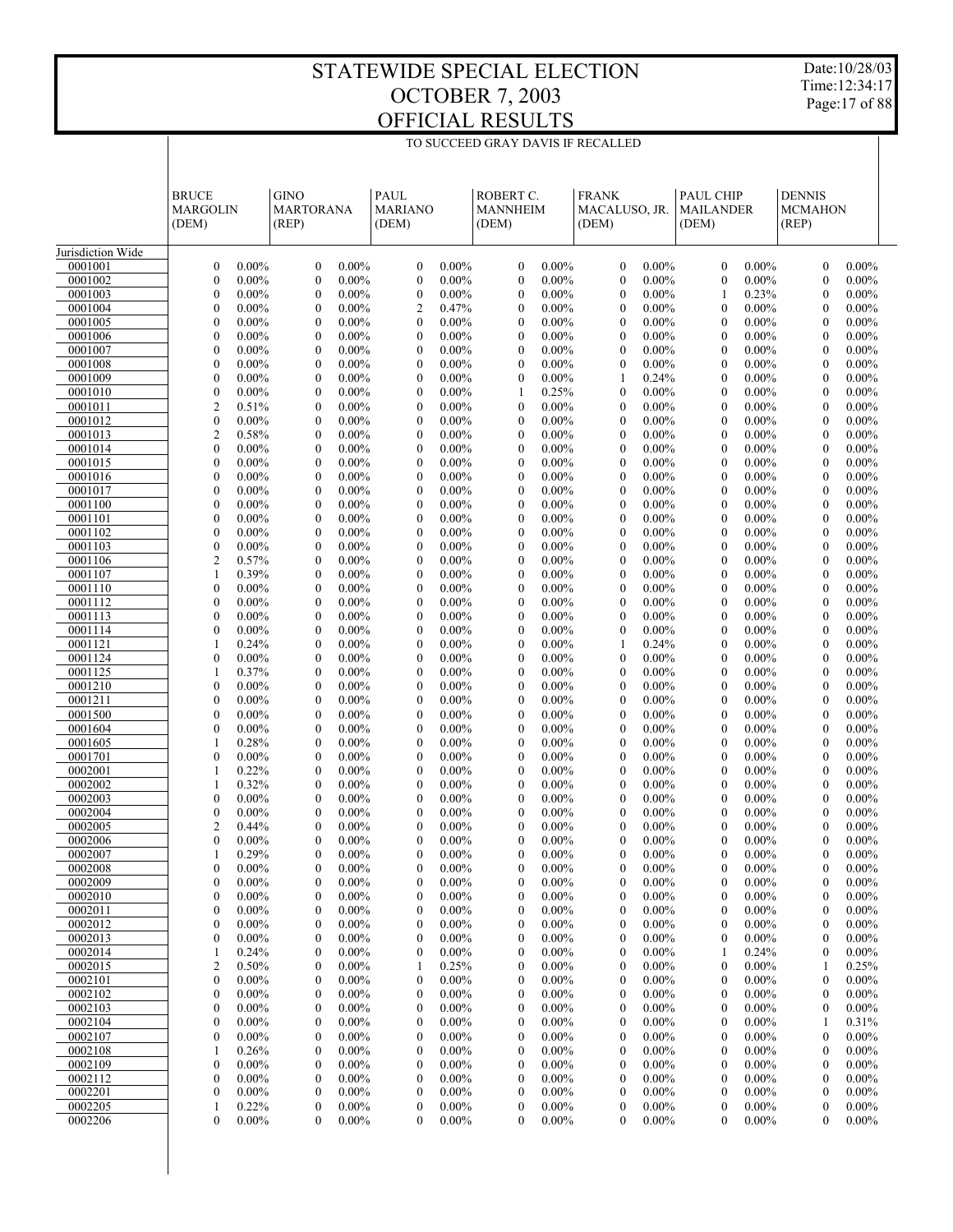TO SUCCEED GRAY DAVIS IF RECALLED

Date:10/28/03 Time:12:34:17 Page:18 of 88

|                    | <b>BRUCE</b>                                         | <b>GINO</b>                                                  | PAUL                                                         | ROBERT C.                                                    | <b>FRANK</b>                                             | <b>PAUL CHIP</b>                                             | <b>DENNIS</b>                                                |
|--------------------|------------------------------------------------------|--------------------------------------------------------------|--------------------------------------------------------------|--------------------------------------------------------------|----------------------------------------------------------|--------------------------------------------------------------|--------------------------------------------------------------|
|                    | MARGOLIN                                             | <b>MARTORANA</b>                                             | <b>MARIANO</b>                                               | <b>MANNHEIM</b>                                              | MACALUSO, JR.                                            | <b>MAILANDER</b>                                             | <b>MCMAHON</b>                                               |
|                    | (DEM)                                                | (REP)                                                        | (DEM)                                                        | (DEM)                                                        | (DEM)                                                    | (DEM)                                                        | (REP)                                                        |
| 0002207            | 3                                                    | $0.00\%$                                                     | $\boldsymbol{0}$                                             | $0.00\%$                                                     | $0.00\%$                                                 | $0.00\%$                                                     | $\boldsymbol{0}$                                             |
|                    | 0.61%                                                | $\boldsymbol{0}$                                             | $0.00\%$                                                     | $\boldsymbol{0}$                                             | $\mathbf{0}$                                             | $\boldsymbol{0}$                                             | $0.00\%$                                                     |
| 0002301            | 0.25%                                                | $\boldsymbol{0}$                                             | 1                                                            | $\boldsymbol{0}$                                             | $\mathbf{0}$                                             | $\boldsymbol{0}$                                             | $\boldsymbol{0}$                                             |
|                    | 1                                                    | $0.00\%$                                                     | 0.25%                                                        | $0.00\%$                                                     | $0.00\%$                                                 | $0.00\%$                                                     | $0.00\%$                                                     |
| 0002302            | $\mathbf{0}$                                         | $0.00\%$                                                     | $\boldsymbol{0}$                                             | $\mathbf{0}$                                                 | $0.00\%$                                                 | $\boldsymbol{0}$                                             | $\mathbf{0}$                                                 |
|                    | $0.00\%$                                             | $\boldsymbol{0}$                                             | $0.00\%$                                                     | $0.00\%$                                                     | $\mathbf{0}$                                             | $0.00\%$                                                     | $0.00\%$                                                     |
| 0002303            | $\overline{2}$<br>0.45%                              | $\boldsymbol{0}$<br>$0.00\%$                                 | $\mathbf{0}$<br>$0.00\%$                                     | $\mathbf{0}$<br>$0.00\%$<br>$\mathbf{0}$                     | $\mathbf{0}$<br>$0.00\%$                                 | $\boldsymbol{0}$<br>$0.00\%$                                 | $\mathbf{0}$<br>$0.00\%$<br>$\mathbf{0}$                     |
| 0002304<br>0002305 | 0.19%<br>1<br>3<br>0.73%                             | $0.00\%$<br>$\boldsymbol{0}$<br>$\mathbf{0}$<br>$0.00\%$     | $\boldsymbol{0}$<br>$0.00\%$<br>$\mathbf{0}$<br>$0.00\%$     | $0.00\%$<br>$\mathbf{0}$<br>$0.00\%$                         | $0.00\%$<br>$\mathbf{0}$<br>$\mathbf{0}$<br>$0.00\%$     | $\boldsymbol{0}$<br>$0.00\%$<br>$\boldsymbol{0}$<br>$0.00\%$ | $0.00\%$<br>$\mathbf{0}$<br>$0.00\%$                         |
| 0002306            | 0.30%                                                | $\boldsymbol{0}$                                             | $\boldsymbol{0}$                                             | $\mathbf{0}$                                                 | $0.00\%$                                                 | $\boldsymbol{0}$                                             | $\mathbf{0}$                                                 |
|                    | 1                                                    | $0.00\%$                                                     | $0.00\%$                                                     | $0.00\%$                                                     | $\mathbf{0}$                                             | $0.00\%$                                                     | $0.00\%$                                                     |
| 0002402            | $\mathbf{0}$                                         | $\boldsymbol{0}$                                             | $\boldsymbol{0}$                                             | $\mathbf{0}$                                                 | $\mathbf{0}$                                             | $\boldsymbol{0}$                                             | $\mathbf{0}$                                                 |
|                    | $0.00\%$                                             | $0.00\%$                                                     | $0.00\%$                                                     | $0.00\%$                                                     | $0.00\%$                                                 | $0.00\%$                                                     | $0.00\%$                                                     |
| 0002504            | $\mathbf{0}$                                         | $\boldsymbol{0}$                                             | $\boldsymbol{0}$                                             | $\mathbf{0}$                                                 | $0.00\%$                                                 | $\boldsymbol{0}$                                             | $\mathbf{0}$                                                 |
|                    | $0.00\%$                                             | $0.00\%$                                                     | $0.00\%$                                                     | $0.00\%$                                                     | $\mathbf{0}$                                             | $0.00\%$                                                     | $0.00\%$                                                     |
| 0002600            | 1                                                    | $\mathbf{0}$                                                 | $\boldsymbol{0}$                                             | $\mathbf{0}$                                                 | $\mathbf{0}$                                             | $\boldsymbol{0}$                                             | $\mathbf{0}$                                                 |
|                    | 0.34%                                                | $0.00\%$                                                     | $0.00\%$                                                     | $0.00\%$                                                     | $0.00\%$                                                 | $0.00\%$                                                     | $0.00\%$                                                     |
| 0002601<br>0002602 | $\mathbf{0}$<br>$0.00\%$<br>$\mathbf{0}$<br>$0.00\%$ | $\boldsymbol{0}$<br>$0.00\%$<br>$\mathbf{0}$<br>$0.00\%$     | $\boldsymbol{0}$<br>$0.00\%$<br>$\mathbf{0}$<br>$0.00\%$     | $\mathbf{0}$<br>$0.00\%$<br>$\mathbf{0}$<br>$0.00\%$         | $0.00\%$<br>$\mathbf{0}$<br>$\mathbf{0}$<br>$0.00\%$     | $\boldsymbol{0}$<br>$0.00\%$<br>$\boldsymbol{0}$<br>$0.00\%$ | $\mathbf{0}$<br>$0.00\%$<br>$\mathbf{0}$<br>$0.00\%$         |
| 0002701            | $\mathbf{0}$                                         | $\boldsymbol{0}$                                             | $\boldsymbol{0}$                                             | $\mathbf{0}$                                                 | $0.00\%$                                                 | $\boldsymbol{0}$                                             | $\mathbf{0}$                                                 |
|                    | $0.00\%$                                             | $0.00\%$                                                     | $0.00\%$                                                     | $0.00\%$                                                     | $\mathbf{0}$                                             | $0.00\%$                                                     | $0.00\%$                                                     |
| 0002800            | $\mathbf{0}$                                         | $\mathbf{0}$                                                 | $\boldsymbol{0}$                                             | $\mathbf{0}$                                                 | $\mathbf{0}$                                             | $\boldsymbol{0}$                                             | $\mathbf{0}$                                                 |
|                    | $0.00\%$                                             | $0.00\%$                                                     | $0.00\%$                                                     | $0.00\%$                                                     | $0.00\%$                                                 | $0.00\%$                                                     | $0.00\%$                                                     |
| 0002801            | 1                                                    | $\boldsymbol{0}$                                             | $\boldsymbol{0}$                                             | $\mathbf{0}$                                                 | $\mathbf{0}$                                             | $\boldsymbol{0}$                                             | $\mathbf{0}$                                                 |
|                    | 0.49%                                                | $0.00\%$                                                     | $0.00\%$                                                     | $0.00\%$                                                     | $0.00\%$                                                 | $0.00\%$                                                     | $0.00\%$                                                     |
| 0002902            | $\mathbf{0}$                                         | $\boldsymbol{0}$                                             | $\boldsymbol{0}$                                             | $\mathbf{0}$                                                 | $\mathbf{0}$                                             | $\boldsymbol{0}$                                             | $\mathbf{0}$                                                 |
|                    | $0.00\%$                                             | $0.00\%$                                                     | $0.00\%$                                                     | $0.00\%$                                                     | $0.00\%$                                                 | $0.00\%$                                                     | $0.00\%$                                                     |
| 0002907            | 1                                                    | $\boldsymbol{0}$                                             | $\overline{2}$                                               | $\mathbf{0}$                                                 | $0.00\%$                                                 | $\boldsymbol{0}$                                             | $\mathbf{0}$                                                 |
|                    | 0.33%                                                | $0.00\%$                                                     | 0.66%                                                        | $0.00\%$                                                     | $\mathbf{0}$                                             | $0.00\%$                                                     | $0.00\%$                                                     |
| 0002908            | $\mathbf{0}$<br>$0.00\%$<br>$\mathbf{0}$<br>$0.00\%$ | $\mathbf{0}$<br>$0.00\%$                                     | $\mathbf{0}$<br>$0.00\%$<br>$\boldsymbol{0}$                 | $\mathbf{0}$<br>$0.00\%$<br>$\mathbf{0}$                     | $\mathbf{0}$<br>$0.00\%$<br>$0.00\%$<br>$\mathbf{0}$     | $\boldsymbol{0}$<br>$0.00\%$<br>$\boldsymbol{0}$             | $\mathbf{0}$<br>$0.00\%$<br>$\mathbf{0}$                     |
| 0003001<br>0003002 | 3<br>0.81%                                           | $\boldsymbol{0}$<br>$0.00\%$<br>$\boldsymbol{0}$<br>$0.00\%$ | $0.00\%$<br>$\boldsymbol{0}$<br>$0.00\%$                     | $0.00\%$<br>$\mathbf{0}$<br>$0.00\%$                         | $\mathbf{0}$<br>$0.00\%$                                 | $0.00\%$<br>$\mathbf{1}$<br>0.27%                            | $0.00\%$<br>$\mathbf{0}$<br>$0.00\%$                         |
| 0003003            | $\mathbf{0}$                                         | $\boldsymbol{0}$                                             | $\boldsymbol{0}$                                             | $\mathbf{0}$                                                 | $0.00\%$                                                 | $\boldsymbol{0}$                                             | $\mathbf{0}$                                                 |
|                    | $0.00\%$                                             | $0.00\%$                                                     | $0.00\%$                                                     | $0.00\%$                                                     | $\mathbf{0}$                                             | $0.00\%$                                                     | $0.00\%$                                                     |
| 0003004            | $\overline{2}$                                       | $\boldsymbol{0}$                                             | $\boldsymbol{0}$                                             | $\mathbf{0}$                                                 | $\mathbf{0}$                                             | $\boldsymbol{0}$                                             | $\mathbf{0}$                                                 |
|                    | 0.43%                                                | $0.00\%$                                                     | $0.00\%$                                                     | $0.00\%$                                                     | $0.00\%$                                                 | $0.00\%$                                                     | $0.00\%$                                                     |
| 0003005            | 1                                                    | $\boldsymbol{0}$                                             | $\boldsymbol{0}$                                             | $\mathbf{0}$                                                 | $0.00\%$                                                 | $\boldsymbol{0}$                                             | $\mathbf{0}$                                                 |
|                    | 0.21%                                                | $0.00\%$                                                     | $0.00\%$                                                     | $0.00\%$                                                     | $\mathbf{0}$                                             | $0.00\%$                                                     | $0.00\%$                                                     |
| 0003006            | $\mathbf{0}$                                         | $\boldsymbol{0}$                                             | $\mathbf{0}$                                                 | $\mathbf{0}$                                                 | $\mathbf{0}$                                             | $\boldsymbol{0}$                                             | $\mathbf{0}$                                                 |
|                    | $0.00\%$                                             | $0.00\%$                                                     | $0.00\%$                                                     | $0.00\%$                                                     | $0.00\%$                                                 | $0.00\%$                                                     | $0.00\%$                                                     |
| 0003007<br>0003008 | $\overline{2}$<br>0.45%<br>$\mathbf{0}$<br>$0.00\%$  | $\boldsymbol{0}$<br>$0.00\%$<br>$\mathbf{0}$<br>$0.00\%$     | $\boldsymbol{0}$<br>$0.00\%$<br>$\boldsymbol{0}$<br>$0.00\%$ | $\mathbf{0}$<br>$0.00\%$<br>$\mathbf{0}$<br>$0.00\%$         | $0.00\%$<br>$\mathbf{0}$<br>$\mathbf{0}$<br>$0.00\%$     | $\boldsymbol{0}$<br>$0.00\%$<br>$\boldsymbol{0}$<br>$0.00\%$ | $\mathbf{0}$<br>$0.00\%$<br>$\mathbf{0}$<br>$0.00\%$         |
| 0003009            | 1                                                    | $\boldsymbol{0}$                                             | $\boldsymbol{0}$                                             | $\mathbf{0}$                                                 | $\mathbf{0}$                                             | $\boldsymbol{0}$                                             | $\mathbf{0}$                                                 |
|                    | 0.23%                                                | $0.00\%$                                                     | $0.00\%$                                                     | $0.00\%$                                                     | $0.00\%$                                                 | $0.00\%$                                                     | $0.00\%$                                                     |
| 0003010            | $\mathbf{0}$                                         | $\boldsymbol{0}$                                             | $\boldsymbol{0}$                                             | $\mathbf{0}$                                                 | $\mathbf{0}$                                             | $\boldsymbol{0}$                                             | $\mathbf{0}$                                                 |
|                    | $0.00\%$                                             | $0.00\%$                                                     | $0.00\%$                                                     | $0.00\%$                                                     | $0.00\%$                                                 | $0.00\%$                                                     | $0.00\%$                                                     |
| 0003011            | $\mathbf{0}$                                         | $\boldsymbol{0}$                                             | $\boldsymbol{0}$                                             | $\mathbf{0}$                                                 | 1                                                        | $\boldsymbol{0}$                                             | $\mathbf{0}$                                                 |
|                    | $0.00\%$                                             | $0.00\%$                                                     | $0.00\%$                                                     | $0.00\%$                                                     | 0.26%                                                    | $0.00\%$                                                     | $0.00\%$                                                     |
| 0003012            | $\mathbf{0}$                                         | $\mathbf{0}$                                                 | $\mathbf{0}$                                                 | $\mathbf{0}$                                                 | $\mathbf{0}$                                             | $\boldsymbol{0}$                                             | $\mathbf{0}$                                                 |
|                    | $0.00\%$                                             | $0.00\%$                                                     | $0.00\%$                                                     | $0.00\%$                                                     | $0.00\%$                                                 | $0.00\%$                                                     | $0.00\%$                                                     |
| 0003013            | $\mathbf{0}$                                         | $\boldsymbol{0}$                                             | $\boldsymbol{0}$                                             | $\mathbf{0}$                                                 | $0.00\%$                                                 | $\boldsymbol{0}$                                             | $\mathbf{0}$                                                 |
|                    | $0.00\%$                                             | $0.00\%$                                                     | $0.00\%$                                                     | $0.00\%$                                                     | $\mathbf{0}$                                             | $0.00\%$                                                     | $0.00\%$                                                     |
| 0003014<br>0003015 | $\mathbf{0}$<br>$0.00\%$<br>$\mathbf{0}$<br>$0.00\%$ | $\boldsymbol{0}$<br>$0.00\%$<br>$\boldsymbol{0}$<br>$0.00\%$ | $\boldsymbol{0}$<br>$0.00\%$<br>$\boldsymbol{0}$<br>$0.00\%$ | $\mathbf{0}$<br>$0.00\%$<br>$\mathbf{0}$<br>$0.00\%$         | $\mathbf{0}$<br>$0.00\%$<br>$0.00\%$<br>$\mathbf{0}$     | $\boldsymbol{0}$<br>$0.00\%$<br>$\boldsymbol{0}$<br>$0.00\%$ | $\mathbf{0}$<br>$0.00\%$<br>$\mathbf{0}$<br>$0.00\%$         |
| 0003104            | 1                                                    | $\boldsymbol{0}$                                             | $\boldsymbol{0}$                                             | $\mathbf{0}$                                                 | $\mathbf{0}$                                             | $\boldsymbol{0}$                                             | $\mathbf{0}$                                                 |
|                    | 0.27%                                                | $0.00\%$                                                     | $0.00\%$                                                     | $0.00\%$                                                     | $0.00\%$                                                 | $0.00\%$                                                     | $0.00\%$                                                     |
| 0003105            | 3                                                    | $\boldsymbol{0}$                                             | $\boldsymbol{0}$                                             | $\mathbf{0}$                                                 | $0.00\%$                                                 | $\boldsymbol{0}$                                             | 1                                                            |
|                    | 0.77%                                                | $0.00\%$                                                     | $0.00\%$                                                     | $0.00\%$                                                     | $\mathbf{0}$                                             | $0.00\%$                                                     | 0.26%                                                        |
| 0003106            | $\mathbf{0}$                                         | $\mathbf{0}$                                                 | $\mathbf{0}$                                                 | $\mathbf{0}$                                                 | $\mathbf{0}$                                             | $\boldsymbol{0}$                                             | $\mathbf{0}$                                                 |
|                    | $0.00\%$                                             | $0.00\%$                                                     | $0.00\%$                                                     | $0.00\%$                                                     | $0.00\%$                                                 | $0.00\%$                                                     | $0.00\%$                                                     |
| 0003107            | $\mathbf{0}$                                         | $\boldsymbol{0}$                                             | $\boldsymbol{0}$                                             | $\mathbf{0}$                                                 | $0.00\%$                                                 | $\boldsymbol{0}$                                             | $\mathbf{0}$                                                 |
|                    | $0.00\%$                                             | $0.00\%$                                                     | $0.00\%$                                                     | $0.00\%$                                                     | $\mathbf{0}$                                             | $0.00\%$                                                     | $0.00\%$                                                     |
| 0003201            | $\mathbf{0}$                                         | $\boldsymbol{0}$                                             | $\mathbf{0}$                                                 | $\mathbf{0}$                                                 | $\mathbf{0}$                                             | $\boldsymbol{0}$                                             | $\mathbf{0}$                                                 |
|                    | $0.00\%$                                             | $0.00\%$                                                     | $0.00\%$                                                     | $0.00\%$                                                     | $0.00\%$                                                 | $0.00\%$                                                     | $0.00\%$                                                     |
| 0003204<br>0003207 | 1<br>0.27%<br>$\mathbf{0}$<br>$0.00\%$               | $\boldsymbol{0}$<br>$0.00\%$<br>$\boldsymbol{0}$<br>$0.00\%$ | $\boldsymbol{0}$<br>$0.00\%$<br>$\boldsymbol{0}$<br>$0.00\%$ | $\mathbf{0}$<br>$0.00\%$<br>$\mathbf{0}$<br>$0.00\%$         | $\mathbf{0}$<br>$0.00\%$<br>$\mathbf{0}$<br>$0.00\%$     | $\boldsymbol{0}$<br>$0.00\%$<br>$\boldsymbol{0}$<br>$0.00\%$ | $\mathbf{0}$<br>$0.00\%$<br>$\boldsymbol{0}$<br>$0.00\%$     |
| 0003209            | $\mathbf{0}$                                         | $\boldsymbol{0}$                                             | $\mathbf{0}$                                                 | $\mathbf{0}$                                                 | $\mathbf{0}$                                             | $\boldsymbol{0}$                                             | $\mathbf{0}$                                                 |
|                    | $0.00\%$                                             | $0.00\%$                                                     | $0.00\%$                                                     | $0.00\%$                                                     | $0.00\%$                                                 | $0.00\%$                                                     | $0.00\%$                                                     |
| 0003216            | $\theta$                                             | $\mathbf{0}$                                                 | $\mathbf{0}$                                                 | $\mathbf{0}$                                                 | $\theta$                                                 | $\mathbf{0}$                                                 | $\overline{0}$                                               |
|                    | $0.00\%$                                             | $0.00\%$                                                     | $0.00\%$                                                     | $0.00\%$                                                     | $0.00\%$                                                 | $0.00\%$                                                     | $0.00\%$                                                     |
| 0003301            | $\mathbf{0}$                                         | $\mathbf{0}$                                                 | $\mathbf{0}$                                                 | $\mathbf{0}$                                                 | $\mathbf{0}$                                             | $\mathbf{0}$                                                 | $\overline{0}$                                               |
|                    | $0.00\%$                                             | $0.00\%$                                                     | $0.00\%$                                                     | $0.00\%$                                                     | $0.00\%$                                                 | $0.00\%$                                                     | $0.00\%$                                                     |
| 0003302            | $\overline{0}$                                       | $\overline{0}$                                               | 0                                                            | $\boldsymbol{0}$                                             | $0.00\%$                                                 | $\mathbf{0}$                                                 | $\mathbf{0}$                                                 |
|                    | $0.00\%$                                             | $0.00\%$                                                     | $0.00\%$                                                     | 0.00%                                                        | $\overline{0}$                                           | $0.00\%$                                                     | $0.00\%$                                                     |
| 0003303            | $0.00\%$<br>0<br>0<br>$0.00\%$                       | $0.00\%$<br>$\bf{0}$<br>$0.00\%$                             | $\boldsymbol{0}$<br>$0.00\%$<br>$\boldsymbol{0}$<br>$0.00\%$ | $\boldsymbol{0}$<br>$0.00\%$<br>$\boldsymbol{0}$<br>$0.00\%$ | $\mathbf{0}$<br>$0.00\%$<br>$\boldsymbol{0}$<br>$0.00\%$ | $0.00\%$<br>0<br>$\boldsymbol{0}$                            | $\boldsymbol{0}$<br>$0.00\%$<br>$\boldsymbol{0}$<br>$0.00\%$ |
| 0003304<br>0003305 | $\mathbf{0}$<br>$0.00\%$                             | $\boldsymbol{0}$<br>$0.00\%$<br>$\boldsymbol{0}$             | $\boldsymbol{0}$<br>$0.00\%$                                 | $0.00\%$<br>$\boldsymbol{0}$                                 | $0.00\%$<br>0                                            | $0.00\%$<br>$0.00\%$<br>0                                    | $\boldsymbol{0}$<br>$0.00\%$                                 |
| 0003306            | $0.00\%$                                             | $0.00\%$                                                     | 1                                                            | $\boldsymbol{0}$                                             | $0.00\%$                                                 | $\boldsymbol{0}$                                             | $\boldsymbol{0}$                                             |
|                    | 0                                                    | $\boldsymbol{0}$                                             | 0.39%                                                        | $0.00\%$                                                     | 0                                                        | $0.00\%$                                                     | $0.00\%$                                                     |
| 0003307            | $\mathbf{0}$                                         | $0.00\%$                                                     | $\boldsymbol{0}$                                             | $0.00\%$                                                     | $0.00\%$                                                 | $0.00\%$                                                     | $\boldsymbol{0}$                                             |
|                    | $0.00\%$                                             | $\boldsymbol{0}$                                             | $0.00\%$                                                     | $\boldsymbol{0}$                                             | 0                                                        | 0                                                            | $0.00\%$                                                     |
| 0003401            | 0                                                    | $0.00\%$                                                     | $\boldsymbol{0}$                                             | $\boldsymbol{0}$                                             | 0.34%                                                    | $0.00\%$                                                     | $\boldsymbol{0}$                                             |
|                    | $0.00\%$                                             | $\boldsymbol{0}$                                             | $0.00\%$                                                     | $0.00\%$                                                     | 1                                                        | 0                                                            | $0.00\%$                                                     |
| 0003402            | $\mathbf{0}$                                         | $0.00\%$                                                     | $0.00\%$                                                     | $0.00\%$                                                     | $\boldsymbol{0}$                                         | $0.00\%$                                                     | $\boldsymbol{0}$                                             |
|                    | $0.00\%$                                             | $\boldsymbol{0}$                                             | $\boldsymbol{0}$                                             | $\boldsymbol{0}$                                             | $0.00\%$                                                 | $\boldsymbol{0}$                                             | $0.00\%$                                                     |
| 0003502            | $\boldsymbol{0}$                                     | $0.00\%$                                                     | $\boldsymbol{0}$                                             | $\boldsymbol{0}$                                             | $\boldsymbol{0}$                                         | $\boldsymbol{0}$                                             | $\boldsymbol{0}$                                             |
|                    | $0.00\%$                                             | $\boldsymbol{0}$                                             | $0.00\%$                                                     | $0.00\%$                                                     | $0.00\%$                                                 | $0.00\%$                                                     | $0.00\%$                                                     |
| 0003503<br>0003507 | 2<br>0.50%<br>1<br>0.31%                             | $0.00\%$<br>$\boldsymbol{0}$<br>$0.00\%$<br>$\boldsymbol{0}$ | $\boldsymbol{0}$<br>$0.00\%$<br>$\boldsymbol{0}$<br>$0.00\%$ | $0.00\%$<br>$\boldsymbol{0}$<br>0.31%<br>1                   | $0.00\%$<br>0<br>$\boldsymbol{0}$<br>$0.00\%$            | $0.00\%$<br>0<br>$\boldsymbol{0}$<br>$0.00\%$                | $\boldsymbol{0}$<br>$0.00\%$<br>$\boldsymbol{0}$<br>$0.00\%$ |
| 0003600            | 0                                                    | $0.00\%$                                                     | $\boldsymbol{0}$                                             | $\boldsymbol{0}$                                             | $0.00\%$                                                 | $0.00\%$                                                     | $\boldsymbol{0}$                                             |
|                    | $0.00\%$                                             | $\boldsymbol{0}$                                             | $0.00\%$                                                     | $0.00\%$                                                     | 0                                                        | $\boldsymbol{0}$                                             | $0.00\%$                                                     |
| 0003601            | 3                                                    | $0.00\%$                                                     | 1                                                            | $\boldsymbol{0}$                                             | $\boldsymbol{0}$                                         | $\boldsymbol{0}$                                             | $\boldsymbol{0}$                                             |
|                    | 1.26%                                                | $\boldsymbol{0}$                                             | 0.42%                                                        | $0.00\%$                                                     | $0.00\%$                                                 | $0.00\%$                                                     | $0.00\%$                                                     |
| 0003602            | 0.39%                                                | $0.00\%$                                                     | $\boldsymbol{0}$                                             | $0.00\%$                                                     | $0.00\%$                                                 | $0.00\%$                                                     | $\boldsymbol{0}$                                             |
|                    | 1                                                    | $\boldsymbol{0}$                                             | $0.00\%$                                                     | $\boldsymbol{0}$                                             | 0                                                        | 0                                                            | $0.00\%$                                                     |
| 0003704            | 0                                                    | $0.00\%$                                                     | $\boldsymbol{0}$                                             | $\boldsymbol{0}$                                             | $\boldsymbol{0}$                                         | $\boldsymbol{0}$                                             | $\boldsymbol{0}$                                             |
|                    | $0.00\%$                                             | $\boldsymbol{0}$                                             | $0.00\%$                                                     | $0.00\%$                                                     | $0.00\%$                                                 | $0.00\%$                                                     | $0.00\%$                                                     |
| 0003705<br>0004001 | $\mathbf{0}$<br>$0.00\%$<br>$0.00\%$<br>0            | $0.00\%$<br>$\boldsymbol{0}$<br>$0.00\%$<br>$\boldsymbol{0}$ | $0.00\%$<br>$\boldsymbol{0}$<br>$\boldsymbol{0}$<br>$0.00\%$ | $0.00\%$<br>$\boldsymbol{0}$<br>$\boldsymbol{0}$<br>$0.00\%$ | $0.00\%$<br>0<br>$\boldsymbol{0}$<br>$0.00\%$            | $0.00\%$<br>$\boldsymbol{0}$<br>$\boldsymbol{0}$<br>$0.00\%$ | $\boldsymbol{0}$<br>$0.00\%$<br>$\boldsymbol{0}$<br>$0.00\%$ |
| 0004002            | 0.62%                                                | $0.00\%$                                                     | $\boldsymbol{0}$                                             | $0.00\%$                                                     | $0.00\%$                                                 | $0.00\%$                                                     | $\boldsymbol{0}$                                             |
|                    | 1                                                    | $\boldsymbol{0}$                                             | $0.00\%$                                                     | $\boldsymbol{0}$                                             | 0                                                        | 0                                                            | $0.00\%$                                                     |
| 0004003            | $\boldsymbol{0}$                                     | $0.00\%$                                                     | $\boldsymbol{0}$                                             | $\boldsymbol{0}$                                             | $\boldsymbol{0}$                                         | $\boldsymbol{0}$                                             | $\boldsymbol{0}$                                             |
|                    | $0.00\%$                                             | $\boldsymbol{0}$                                             | $0.00\%$                                                     | $0.00\%$                                                     | $0.00\%$                                                 | $0.00\%$                                                     | $0.00\%$                                                     |
| 0004004            | $\mathbf{0}$                                         | $0.00\%$                                                     | $\mathbf{0}$                                                 | $\mathbf{0}$                                                 | $\overline{0}$                                           | $\boldsymbol{0}$                                             | $\mathbf{0}$                                                 |
|                    | $0.00\%$                                             | $\mathbf{0}$                                                 | $0.00\%$                                                     | $0.00\%$                                                     | $0.00\%$                                                 | $0.00\%$                                                     | $0.00\%$                                                     |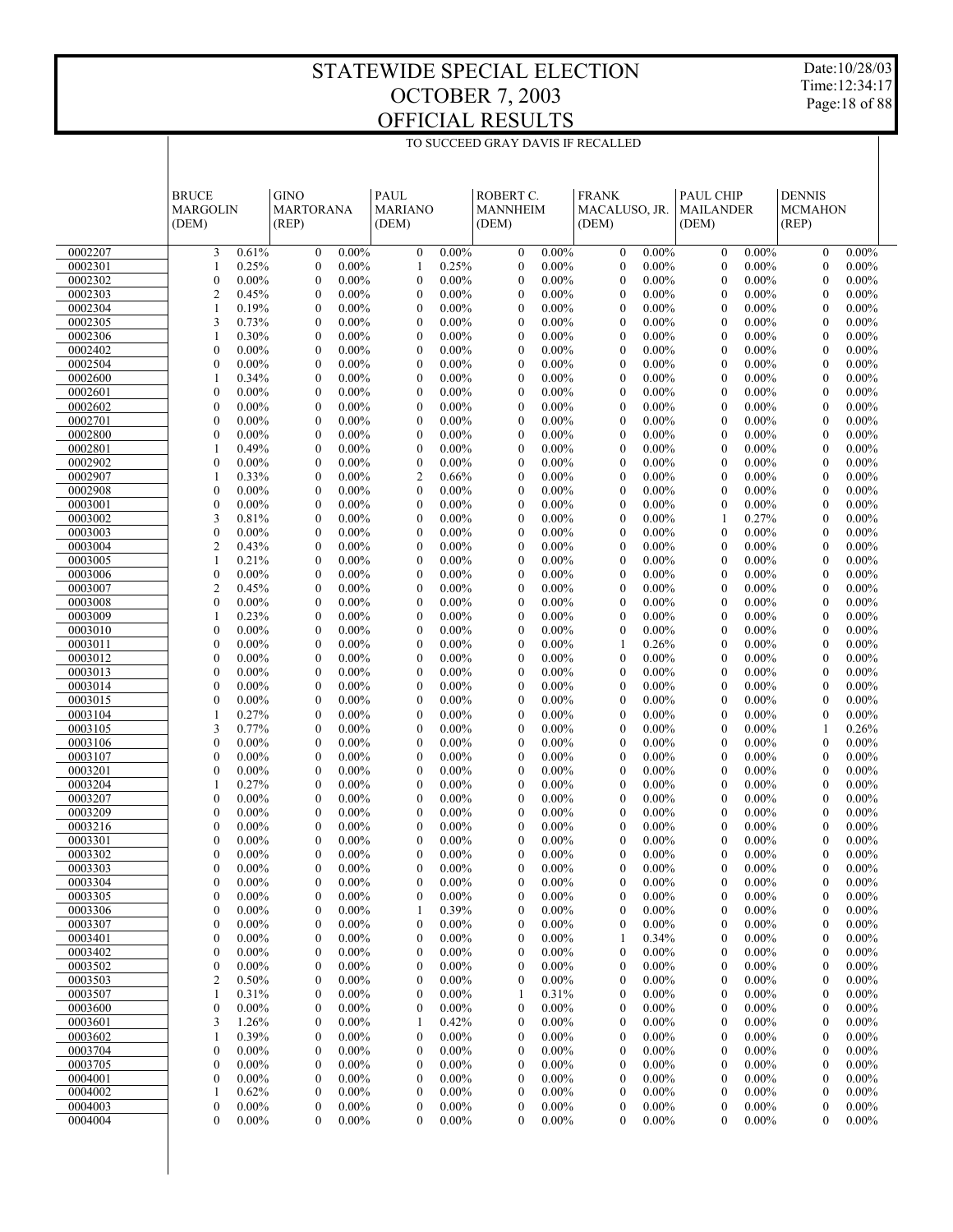TO SUCCEED GRAY DAVIS IF RECALLED

Date:10/28/03 Time:12:34:18 Page:19 of 88

|                    | <b>BRUCE</b>                                             | <b>GINO</b>                                                  | PAUL                                                         | ROBERT C.                                                    | <b>FRANK</b>                                             | PAUL CHIP                                            | <b>DENNIS</b>                                                |
|--------------------|----------------------------------------------------------|--------------------------------------------------------------|--------------------------------------------------------------|--------------------------------------------------------------|----------------------------------------------------------|------------------------------------------------------|--------------------------------------------------------------|
|                    | <b>MARGOLIN</b>                                          | <b>MARTORANA</b>                                             | <b>MARIANO</b>                                               | <b>MANNHEIM</b>                                              | MACALUSO, JR.                                            | <b>MAILANDER</b>                                     | <b>MCMAHON</b>                                               |
|                    | (DEM)                                                    | (REP)                                                        | (DEM)                                                        | (DEM)                                                        | (DEM)                                                    | (DEM)                                                | (REP)                                                        |
| 0004005            | 0.22%                                                    | $0.00\%$                                                     | $\boldsymbol{0}$                                             | $\boldsymbol{0}$                                             | $\mathbf{0}$                                             | $\mathbf{0}$                                         | $\boldsymbol{0}$                                             |
|                    | 1                                                        | $\boldsymbol{0}$                                             | $0.00\%$                                                     | $0.00\%$                                                     | $0.00\%$                                                 | $0.00\%$                                             | $0.00\%$                                                     |
| 0004006            | 0.18%                                                    | $0.00\%$                                                     | $\boldsymbol{0}$                                             | $\mathbf{0}$                                                 | $\boldsymbol{0}$                                         | $\mathbf{0}$                                         | $\boldsymbol{0}$                                             |
|                    | 1                                                        | $\boldsymbol{0}$                                             | $0.00\%$                                                     | $0.00\%$                                                     | $0.00\%$                                                 | $0.00\%$                                             | $0.00\%$                                                     |
| 0004007            | 0.25%                                                    | $0.00\%$                                                     | $\boldsymbol{0}$                                             | $\boldsymbol{0}$                                             | $\mathbf{1}$                                             | $0.00\%$                                             | $\boldsymbol{0}$                                             |
|                    | 1                                                        | $\boldsymbol{0}$                                             | $0.00\%$                                                     | $0.00\%$                                                     | 0.25%                                                    | $\mathbf{0}$                                         | $0.00\%$                                                     |
| 0004008            | $\mathbf{0}$                                             | $\boldsymbol{0}$                                             | $\mathbf{1}$                                                 | $\mathbf{0}$                                                 | $\mathbf{0}$                                             | $\mathbf{0}$                                         | $\boldsymbol{0}$                                             |
|                    | $0.00\%$                                                 | $0.00\%$                                                     | 0.22%                                                        | $0.00\%$                                                     | $0.00\%$                                                 | $0.00\%$                                             | $0.00\%$                                                     |
| 0004009            | $\boldsymbol{0}$                                         | $\boldsymbol{0}$                                             | $\boldsymbol{0}$                                             | $\boldsymbol{0}$                                             | $\mathbf{0}$                                             | $0.00\%$                                             | $\boldsymbol{0}$                                             |
|                    | $0.00\%$                                                 | $0.00\%$                                                     | $0.00\%$                                                     | $0.00\%$                                                     | $0.00\%$                                                 | $\mathbf{0}$                                         | $0.00\%$                                                     |
| 0004010<br>0004100 | $\mathbf{0}$<br>$0.00\%$<br>$\boldsymbol{0}$<br>$0.00\%$ | $\boldsymbol{0}$<br>$0.00\%$<br>$\boldsymbol{0}$<br>$0.00\%$ | $\boldsymbol{0}$<br>$0.00\%$<br>$0.00\%$<br>$\boldsymbol{0}$ | $\overline{0}$<br>$0.00\%$<br>$\mathbf{0}$<br>$0.00\%$       | $\mathbf{1}$<br>0.71%<br>$\boldsymbol{0}$<br>$0.00\%$    | $\mathbf{0}$<br>$0.00\%$<br>$0.00\%$<br>$\mathbf{0}$ | $\boldsymbol{0}$<br>$0.00\%$<br>$\boldsymbol{0}$<br>$0.00\%$ |
| 0004101            | $\overline{c}$                                           | $\boldsymbol{0}$                                             | $\boldsymbol{0}$                                             | $\overline{0}$                                               | $\mathbf{0}$                                             | $\mathbf{0}$                                         | $\boldsymbol{0}$                                             |
|                    | 0.83%                                                    | $0.00\%$                                                     | $0.00\%$                                                     | $0.00\%$                                                     | $0.00\%$                                                 | $0.00\%$                                             | $0.00\%$                                                     |
| 0004102            | 0.40%                                                    | $\boldsymbol{0}$                                             | $0.00\%$                                                     | $\mathbf{0}$                                                 | $\boldsymbol{0}$                                         | $0.00\%$                                             | $\boldsymbol{0}$                                             |
|                    | 1                                                        | $0.00\%$                                                     | $\boldsymbol{0}$                                             | $0.00\%$                                                     | $0.00\%$                                                 | $\mathbf{0}$                                         | $0.00\%$                                                     |
| 0004103            | $\mathbf{0}$                                             | $\mathbf{0}$                                                 | $\boldsymbol{0}$                                             | $\overline{0}$                                               | $\mathbf{0}$                                             | $\mathbf{0}$                                         | $\boldsymbol{0}$                                             |
|                    | $0.00\%$                                                 | $0.00\%$                                                     | $0.00\%$                                                     | $0.00\%$                                                     | $0.00\%$                                                 | $0.00\%$                                             | $0.00\%$                                                     |
| 0004200            | $\boldsymbol{0}$                                         | $\boldsymbol{0}$                                             | $\boldsymbol{0}$                                             | $\mathbf{0}$                                                 | $\boldsymbol{0}$                                         | $\mathbf{0}$                                         | $\boldsymbol{0}$                                             |
|                    | $0.00\%$                                                 | $0.00\%$                                                     | $0.00\%$                                                     | $0.00\%$                                                     | $0.00\%$                                                 | $0.00\%$                                             | $0.00\%$                                                     |
| 0004301            | $\mathbf{0}$                                             | $\boldsymbol{0}$                                             | $\boldsymbol{0}$                                             | $\overline{0}$                                               | $\mathbf{0}$                                             | $\mathbf{0}$                                         | $\boldsymbol{0}$                                             |
|                    | $0.00\%$                                                 | $0.00\%$                                                     | $0.00\%$                                                     | $0.00\%$                                                     | $0.00\%$                                                 | $0.00\%$                                             | $0.00\%$                                                     |
| 0004302            | $\boldsymbol{0}$<br>$0.00\%$                             | $\boldsymbol{0}$<br>$0.00\%$                                 | $0.00\%$<br>$\boldsymbol{0}$                                 | $\mathbf{0}$<br>$0.00\%$<br>$\overline{0}$                   | $\boldsymbol{0}$<br>$0.00\%$                             | $\mathbf{0}$<br>$0.00\%$                             | $\boldsymbol{0}$<br>$0.00\%$                                 |
| 0004304<br>0004305 | $\mathbf{0}$<br>$0.00\%$<br>$\boldsymbol{0}$<br>$0.00\%$ | $\boldsymbol{0}$<br>$0.00\%$<br>$0.00\%$<br>$\boldsymbol{0}$ | $\boldsymbol{0}$<br>$0.00\%$<br>$\boldsymbol{0}$<br>$0.00\%$ | $0.00\%$<br>$\mathbf{0}$<br>$0.00\%$                         | $\mathbf{0}$<br>$0.00\%$<br>$\boldsymbol{0}$<br>$0.00\%$ | $\mathbf{0}$<br>$0.00\%$<br>$\mathbf{0}$<br>$0.00\%$ | $\boldsymbol{0}$<br>$0.00\%$<br>$\boldsymbol{0}$<br>$0.00\%$ |
| 0004400            | $\overline{c}$                                           | $\boldsymbol{0}$                                             | $\boldsymbol{0}$                                             | $\overline{0}$                                               | $\mathbf{0}$                                             | $\mathbf{0}$                                         | $\boldsymbol{0}$                                             |
|                    | 0.52%                                                    | $0.00\%$                                                     | $0.00\%$                                                     | $0.00\%$                                                     | $0.00\%$                                                 | $0.00\%$                                             | $0.00\%$                                                     |
| 0004401            | $\mathbf{0}$                                             | $\boldsymbol{0}$                                             | $\boldsymbol{0}$                                             | $\mathbf{0}$                                                 | $\mathbf{0}$                                             | $\mathbf{0}$                                         | $\boldsymbol{0}$                                             |
|                    | $0.00\%$                                                 | $0.00\%$                                                     | $0.00\%$                                                     | $0.00\%$                                                     | $0.00\%$                                                 | $0.00\%$                                             | $0.00\%$                                                     |
| 0004402            | $\mathbf{0}$                                             | $\mathbf{0}$                                                 | $\mathbf{1}$                                                 | $\overline{0}$                                               | $\mathbf{1}$                                             | $\mathbf{0}$                                         | $\boldsymbol{0}$                                             |
|                    | $0.00\%$                                                 | $0.00\%$                                                     | 0.31%                                                        | $0.00\%$                                                     | 0.31%                                                    | $0.00\%$                                             | $0.00\%$                                                     |
| 0004403            | $\mathbf{0}$                                             | $0.00\%$                                                     | $\boldsymbol{0}$                                             | $\mathbf{0}$                                                 | $\mathbf{0}$                                             | $0.00\%$                                             | $\boldsymbol{0}$                                             |
|                    | $0.00\%$                                                 | $\boldsymbol{0}$                                             | $0.00\%$                                                     | $0.00\%$                                                     | $0.00\%$                                                 | $\mathbf{0}$                                         | $0.00\%$                                                     |
| 0004501            | $\mathbf{0}$                                             | $\boldsymbol{0}$                                             | $\boldsymbol{0}$                                             | $\overline{0}$                                               | $\mathbf{0}$                                             | $\mathbf{0}$                                         | $\boldsymbol{0}$                                             |
|                    | $0.00\%$                                                 | $0.00\%$                                                     | $0.00\%$                                                     | $0.00\%$                                                     | $0.00\%$                                                 | $0.00\%$                                             | $0.00\%$                                                     |
| 0004502<br>0004503 | 0.23%<br>1<br>$\boldsymbol{0}$<br>$0.00\%$               | $0.00\%$<br>$\boldsymbol{0}$<br>$\boldsymbol{0}$<br>$0.00\%$ | $0.00\%$<br>$\boldsymbol{0}$<br>$\boldsymbol{0}$<br>$0.00\%$ | $\mathbf{0}$<br>$0.00\%$<br>$\overline{0}$<br>$0.00\%$       | $\boldsymbol{0}$<br>$0.00\%$<br>$\mathbf{0}$<br>$0.00\%$ | $\mathbf{0}$<br>$0.00\%$<br>$\mathbf{0}$<br>$0.00\%$ | $\boldsymbol{0}$<br>$0.00\%$<br>$\boldsymbol{0}$<br>$0.00\%$ |
| 0004600            | $\overline{2}$                                           | $0.00\%$                                                     | $\boldsymbol{0}$                                             | $\mathbf{0}$                                                 | $\boldsymbol{0}$                                         | $\mathbf{0}$                                         | $\boldsymbol{0}$                                             |
|                    | 0.64%                                                    | $\boldsymbol{0}$                                             | $0.00\%$                                                     | $0.00\%$                                                     | $0.00\%$                                                 | $0.00\%$                                             | $0.00\%$                                                     |
| 0004601            | $\mathbf{0}$                                             | $\boldsymbol{0}$                                             | $\boldsymbol{0}$                                             | $\overline{0}$                                               | $\mathbf{0}$                                             | $\mathbf{0}$                                         | $\boldsymbol{0}$                                             |
|                    | $0.00\%$                                                 | $0.00\%$                                                     | $0.00\%$                                                     | $0.00\%$                                                     | $0.00\%$                                                 | $0.00\%$                                             | $0.00\%$                                                     |
| 0004703            | 1                                                        | $\boldsymbol{0}$                                             | $0.00\%$                                                     | $\mathbf{0}$                                                 | $\boldsymbol{0}$                                         | $\mathbf{0}$                                         | $\boldsymbol{0}$                                             |
|                    | 0.34%                                                    | $0.00\%$                                                     | $\boldsymbol{0}$                                             | $0.00\%$                                                     | $0.00\%$                                                 | $0.00\%$                                             | $0.00\%$                                                     |
| 0004707            | $\overline{0}$                                           | $\mathbf{0}$                                                 | $\boldsymbol{0}$                                             | $\overline{0}$                                               | $\mathbf{0}$                                             | 0.28%                                                | $\boldsymbol{0}$                                             |
|                    | $0.00\%$                                                 | $0.00\%$                                                     | $0.00\%$                                                     | $0.00\%$                                                     | $0.00\%$                                                 | $\mathbf{1}$                                         | $0.00\%$                                                     |
| 0004708            | 0.32%                                                    | $\boldsymbol{0}$                                             | $\boldsymbol{0}$                                             | $\mathbf{0}$                                                 | $\boldsymbol{0}$                                         | $\mathbf{0}$                                         | $\boldsymbol{0}$                                             |
|                    | 1                                                        | $0.00\%$                                                     | $0.00\%$                                                     | $0.00\%$                                                     | $0.00\%$                                                 | $0.00\%$                                             | $0.00\%$                                                     |
| 0004709            | $\mathbf{0}$<br>$0.00\%$                                 | $\boldsymbol{0}$<br>$0.00\%$                                 | $\boldsymbol{0}$<br>$0.00\%$                                 | $\overline{0}$<br>$0.00\%$<br>$\mathbf{0}$                   | $\mathbf{0}$<br>$0.00\%$                                 | $\mathbf{0}$<br>$0.00\%$                             | $\boldsymbol{0}$<br>$0.00\%$                                 |
| 0004800<br>0004806 | 0.80%<br>1<br>$\mathbf{0}$<br>$0.00\%$                   | $\boldsymbol{0}$<br>$0.00\%$<br>$\boldsymbol{0}$<br>$0.00\%$ | $0.00\%$<br>$\boldsymbol{0}$<br>$\boldsymbol{0}$<br>$0.00\%$ | $0.00\%$<br>$\overline{0}$<br>$0.00\%$                       | $\boldsymbol{0}$<br>$0.00\%$<br>$\mathbf{0}$<br>$0.00\%$ | $0.00\%$<br>$\mathbf{0}$<br>$\mathbf{0}$<br>$0.00\%$ | $\boldsymbol{0}$<br>$0.00\%$<br>$\boldsymbol{0}$<br>$0.00\%$ |
| 0005001            | $\boldsymbol{0}$                                         | $\boldsymbol{0}$                                             | $0.00\%$                                                     | $\boldsymbol{0}$                                             | $\boldsymbol{0}$                                         | $\mathbf{0}$                                         | $\boldsymbol{0}$                                             |
|                    | $0.00\%$                                                 | $0.00\%$                                                     | $\boldsymbol{0}$                                             | $0.00\%$                                                     | $0.00\%$                                                 | $0.00\%$                                             | $0.00\%$                                                     |
| 0005101            | $\mathbf{0}$                                             | $\boldsymbol{0}$                                             | $\boldsymbol{0}$                                             | $\overline{0}$                                               | $\mathbf{0}$                                             | $\mathbf{0}$                                         | $\boldsymbol{0}$                                             |
|                    | $0.00\%$                                                 | $0.00\%$                                                     | $0.00\%$                                                     | $0.00\%$                                                     | $0.00\%$                                                 | $0.00\%$                                             | $0.00\%$                                                     |
| 0005102            | $\boldsymbol{0}$                                         | $\boldsymbol{0}$                                             | $\boldsymbol{0}$                                             | $\mathbf{0}$                                                 | $\boldsymbol{0}$                                         | $\overline{0}$                                       | $\boldsymbol{0}$                                             |
|                    | $0.00\%$                                                 | $0.00\%$                                                     | $0.00\%$                                                     | $0.00\%$                                                     | $0.00\%$                                                 | $0.00\%$                                             | $0.00\%$                                                     |
| 0005103            | $\overline{c}$                                           | $\boldsymbol{0}$                                             | $\boldsymbol{0}$                                             | $\overline{0}$                                               | $\mathbf{0}$                                             | $\mathbf{0}$                                         | $\boldsymbol{0}$                                             |
|                    | 0.49%                                                    | $0.00\%$                                                     | $0.00\%$                                                     | $0.00\%$                                                     | $0.00\%$                                                 | $0.00\%$                                             | $0.00\%$                                                     |
| 0005201<br>0005202 | 0.29%<br>1<br>$\mathbf{0}$<br>$0.00\%$                   | $\boldsymbol{0}$<br>$0.00\%$<br>0.47%<br>1                   | $\boldsymbol{0}$<br>$0.00\%$<br>$\mathbf{1}$<br>0.47%        | $\mathbf{0}$<br>$0.00\%$<br>$\overline{0}$<br>$0.00\%$       | $\mathbf{0}$<br>$0.00\%$<br>$\mathbf{0}$<br>$0.00\%$     | $0.00\%$<br>$\mathbf{0}$<br>$\mathbf{0}$<br>$0.00\%$ | 1<br>0.29%<br>$\boldsymbol{0}$<br>$0.00\%$                   |
| 0005203            | 1                                                        | $\boldsymbol{0}$                                             | $\boldsymbol{0}$                                             | $\mathbf{0}$                                                 | $\mathbf{1}$                                             | $\mathbf{0}$                                         | $\boldsymbol{0}$                                             |
|                    | 0.34%                                                    | $0.00\%$                                                     | $0.00\%$                                                     | $0.00\%$                                                     | 0.34%                                                    | $0.00\%$                                             | $0.00\%$                                                     |
| 0005204            | $\mathbf{0}$                                             | $\boldsymbol{0}$                                             | $\boldsymbol{0}$                                             | $\overline{0}$                                               | $\mathbf{0}$                                             | $\mathbf{0}$                                         | $\boldsymbol{0}$                                             |
|                    | $0.00\%$                                                 | $0.00\%$                                                     | $0.00\%$                                                     | $0.00\%$                                                     | $0.00\%$                                                 | $0.00\%$                                             | $0.00\%$                                                     |
| 0005205            | $\boldsymbol{0}$                                         | $0.00\%$                                                     | $0.00\%$                                                     | $\boldsymbol{0}$                                             | $\boldsymbol{0}$                                         | $0.00\%$                                             | $\boldsymbol{0}$                                             |
|                    | $0.00\%$                                                 | $\boldsymbol{0}$                                             | $\boldsymbol{0}$                                             | $0.00\%$                                                     | $0.00\%$                                                 | $\mathbf{0}$                                         | $0.00\%$                                                     |
| 0005206            | $\overline{c}$                                           | $\boldsymbol{0}$                                             | $\boldsymbol{0}$                                             | $\boldsymbol{0}$                                             | $\mathbf{0}$                                             | $\mathbf{0}$                                         | $\boldsymbol{0}$                                             |
|                    | 0.67%                                                    | $0.00\%$                                                     | $0.00\%$                                                     | $0.00\%$                                                     | $0.00\%$                                                 | $0.00\%$                                             | $0.00\%$                                                     |
| 0005207            | $\mathbf{0}$                                             | $\boldsymbol{0}$                                             | $0.00\%$                                                     | $\boldsymbol{0}$                                             | $\mathbf{0}$                                             | $0.00\%$                                             | $\boldsymbol{0}$                                             |
|                    | $0.00\%$                                                 | $0.00\%$                                                     | $\boldsymbol{0}$                                             | $0.00\%$                                                     | $0.00\%$                                                 | $\mathbf{0}$                                         | $0.00\%$                                                     |
| 0005208            | $\overline{2}$<br>0.62%<br>$\overline{0}$                | $\theta$<br>$0.00\%$                                         | $\mathbf{0}$<br>$0.00\%$                                     | $\theta$<br>$0.00\%$<br>$\mathbf{0}$                         | $\theta$<br>$0.00\%$<br>$\mathbf{0}$                     | $\theta$<br>$0.00\%$<br>$\mathbf{0}$                 | $\mathbf{0}$<br>$0.00\%$<br>$\mathbf{0}$                     |
| 0005209<br>0005211 | $0.00\%$<br>$\overline{0}$<br>$0.00\%$                   | $\boldsymbol{0}$<br>$0.00\%$<br>$0.00\%$<br>$\mathbf{0}$     | $\boldsymbol{0}$<br>$0.00\%$<br>$0.00\%$<br>$\boldsymbol{0}$ | $0.00\%$<br>$\boldsymbol{0}$<br>$0.00\%$                     | $0.00\%$<br>0.00%<br>$\boldsymbol{0}$                    | $0.00\%$<br>$0.00\%$<br>$\overline{0}$               | $0.00\%$<br>1<br>0.31%                                       |
| 0005212            | $0.00\%$                                                 | $0.00\%$                                                     | $\boldsymbol{0}$                                             | $0.00\%$                                                     | $\boldsymbol{0}$                                         | $0.00\%$                                             | $\boldsymbol{0}$                                             |
|                    | 0                                                        | 0                                                            | $0.00\%$                                                     | $\boldsymbol{0}$                                             | $0.00\%$                                                 | $\mathbf{0}$                                         | $0.00\%$                                                     |
| 0005213            | 0.32%                                                    | $0.00\%$                                                     | $\boldsymbol{0}$                                             | $\mathbf{0}$                                                 | $\boldsymbol{0}$                                         | $0.00\%$                                             | $\boldsymbol{0}$                                             |
|                    | 1                                                        | 0                                                            | $0.00\%$                                                     | $0.00\%$                                                     | $0.00\%$                                                 | $\mathbf{0}$                                         | $0.00\%$                                                     |
| 0005214            | $\boldsymbol{0}$                                         | $0.00\%$                                                     | $0.00\%$                                                     | $0.00\%$                                                     | $0.00\%$                                                 | $0.00\%$                                             | $0.00\%$                                                     |
|                    | $0.00\%$                                                 | 0                                                            | $\boldsymbol{0}$                                             | $\boldsymbol{0}$                                             | $\bf{0}$                                                 | 0                                                    | $\bf{0}$                                                     |
| 0005215            | 3                                                        | $0.00\%$                                                     | $\boldsymbol{0}$                                             | $\boldsymbol{0}$                                             | $\boldsymbol{0}$                                         | $0.00\%$                                             | $\boldsymbol{0}$                                             |
|                    | 1.05%                                                    | 0                                                            | $0.00\%$                                                     | $0.00\%$                                                     | $0.00\%$                                                 | $\mathbf{0}$                                         | $0.00\%$                                                     |
| 0005216            | $\boldsymbol{0}$                                         | $0.00\%$                                                     | $\boldsymbol{0}$                                             | $0.00\%$                                                     | $\mathbf{0}$                                             | $0.00\%$                                             | $\boldsymbol{0}$                                             |
|                    | $0.00\%$                                                 | 0                                                            | $0.00\%$                                                     | $\boldsymbol{0}$                                             | $0.00\%$                                                 | 0                                                    | $0.00\%$                                                     |
| 0005217<br>0005218 | $\mathbf{0}$<br>$0.00\%$<br>0.25%<br>1                   | $0.00\%$<br>0<br>$0.00\%$<br>0                               | $\boldsymbol{0}$<br>$0.00\%$<br>$\boldsymbol{0}$<br>$0.00\%$ | $\boldsymbol{0}$<br>$0.00\%$<br>$\boldsymbol{0}$<br>$0.00\%$ | $\boldsymbol{0}$<br>$0.00\%$<br>0.25%<br>1               | $0.00\%$<br>$\mathbf{0}$<br>$0.00\%$<br>0            | $\boldsymbol{0}$<br>$0.00\%$<br>$\boldsymbol{0}$<br>$0.00\%$ |
| 0005219            | 0.54%                                                    | $0.00\%$                                                     | $\boldsymbol{0}$                                             | $\boldsymbol{0}$                                             | $\boldsymbol{0}$                                         | $0.00\%$                                             | $\boldsymbol{0}$                                             |
|                    | 1                                                        | 0                                                            | $0.00\%$                                                     | $0.00\%$                                                     | $0.00\%$                                                 | $\mathbf{0}$                                         | $0.00\%$                                                     |
| 0005220            | $\mathbf{0}$                                             | $0.00\%$                                                     | $\boldsymbol{0}$                                             | $\boldsymbol{0}$                                             | $\mathbf{0}$                                             | $0.00\%$                                             | $\boldsymbol{0}$                                             |
|                    | $0.00\%$                                                 | 0                                                            | $0.00\%$                                                     | $0.00\%$                                                     | $0.00\%$                                                 | 0                                                    | $0.00\%$                                                     |
| 0005221            | $0.00\%$                                                 | $0.00\%$                                                     | $\boldsymbol{0}$                                             | $\boldsymbol{0}$                                             | $\boldsymbol{0}$                                         | $0.00\%$                                             | $\boldsymbol{0}$                                             |
|                    | 0                                                        | 0                                                            | $0.00\%$                                                     | $0.00\%$                                                     | $0.00\%$                                                 | $\mathbf{0}$                                         | $0.00\%$                                                     |
| 0005222            | 0.25%                                                    | $0.00\%$                                                     | $\boldsymbol{0}$                                             | $\boldsymbol{0}$                                             | $0.00\%$                                                 | $0.00\%$                                             | $\boldsymbol{0}$                                             |
|                    | 1                                                        | 0                                                            | $0.00\%$                                                     | $0.00\%$                                                     | $\bf{0}$                                                 | 0                                                    | $0.00\%$                                                     |
| 0005223            | 0.20%                                                    | $0.00\%$                                                     | $\boldsymbol{0}$                                             | $\boldsymbol{0}$                                             | $\boldsymbol{0}$                                         | $0.00\%$                                             | $\boldsymbol{0}$                                             |
|                    | 1                                                        | 0                                                            | $0.00\%$                                                     | $0.00\%$                                                     | $0.00\%$                                                 | 0                                                    | $0.00\%$                                                     |
| 0005224<br>0005225 | $\boldsymbol{0}$<br>$0.00\%$<br>$\mathbf{0}$<br>$0.00\%$ | $0.00\%$<br>0<br>$0.00\%$<br>0                               | $\boldsymbol{0}$<br>$0.00\%$<br>$\boldsymbol{0}$<br>$0.00\%$ | $\boldsymbol{0}$<br>$0.00\%$<br>$\boldsymbol{0}$<br>$0.00\%$ | $\mathbf{0}$<br>$0.00\%$<br>$\boldsymbol{0}$<br>$0.00\%$ | $0.00\%$<br>0<br>$0.00\%$<br>$\mathbf{0}$            | $\boldsymbol{0}$<br>$0.00\%$<br>$\boldsymbol{0}$<br>$0.00\%$ |
| 0005226            | $0.00\%$                                                 | $0.00\%$                                                     | $\boldsymbol{0}$                                             | $\boldsymbol{0}$                                             | $0.00\%$                                                 | $0.00\%$                                             | $\boldsymbol{0}$                                             |
|                    | 0                                                        | 0                                                            | $0.00\%$                                                     | $0.00\%$                                                     | $\bf{0}$                                                 | 0                                                    | $0.00\%$                                                     |
| 0005227            | $\mathbf{0}$                                             | $0.00\%$                                                     | $\boldsymbol{0}$                                             | $\boldsymbol{0}$                                             | 0.20%                                                    | $0.00\%$                                             | $\boldsymbol{0}$                                             |
|                    | $0.00\%$                                                 | 0                                                            | $0.00\%$                                                     | $0.00\%$                                                     | 1                                                        | $\mathbf{0}$                                         | $0.00\%$                                                     |
| 0005300            | $\boldsymbol{0}$                                         | $0.00\%$                                                     | $\boldsymbol{0}$                                             | $\boldsymbol{0}$                                             | $\boldsymbol{0}$                                         | $0.00\%$                                             | $\boldsymbol{0}$                                             |
|                    | $0.00\%$                                                 | 0                                                            | $0.00\%$                                                     | $0.00\%$                                                     | $0.00\%$                                                 | 0                                                    | $0.00\%$                                                     |
| 0005301            | $0.00\%$                                                 | $0.00\%$                                                     | $\boldsymbol{0}$                                             | $\boldsymbol{0}$                                             | $\boldsymbol{0}$                                         | $0.00\%$                                             | $\boldsymbol{0}$                                             |
|                    | 0                                                        | 0                                                            | $0.00\%$                                                     | $0.00\%$                                                     | $0.00\%$                                                 | $\mathbf{0}$                                         | $0.00\%$                                                     |
| 0005302            | 0.40%                                                    | $0.00\%$                                                     | $0.00\%$                                                     | $0.00\%$                                                     | $0.00\%$                                                 | $0.00\%$                                             | $\mathbf{0}$                                                 |
|                    | 1                                                        | $\mathbf{0}$                                                 | $\mathbf{0}$                                                 | $\mathbf{0}$                                                 | $\boldsymbol{0}$                                         | $\overline{0}$                                       | $0.00\%$                                                     |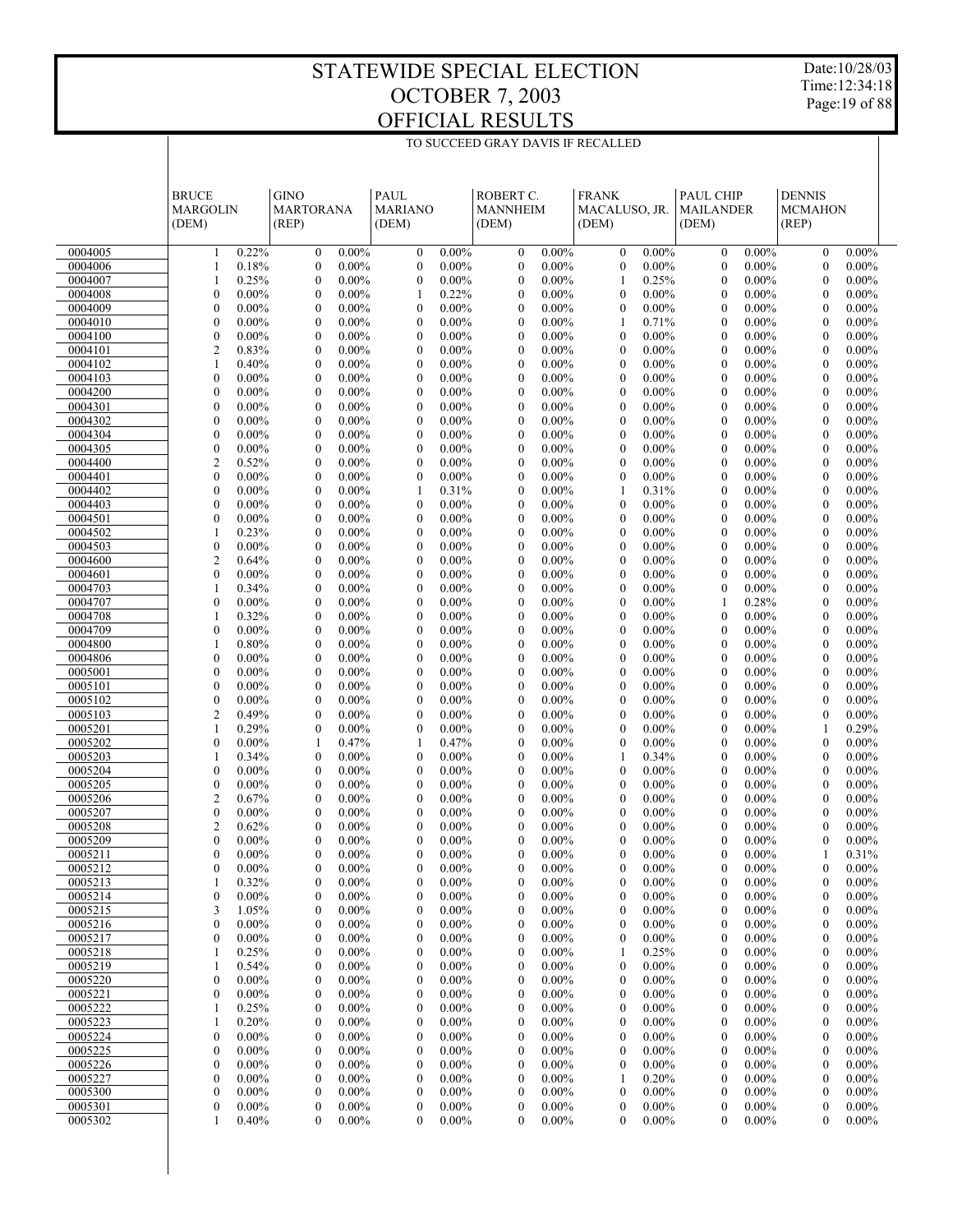T

Date:10/28/03 Time:12:34:18 Page:20 of 88

|          |                 |          |                  |          |                |          | TO SUCCEED GRAY DAVIS IF RECALLED |          |               |          |                  |          |                |          |
|----------|-----------------|----------|------------------|----------|----------------|----------|-----------------------------------|----------|---------------|----------|------------------|----------|----------------|----------|
|          |                 |          |                  |          |                |          |                                   |          |               |          |                  |          |                |          |
|          |                 |          |                  |          |                |          |                                   |          |               |          |                  |          |                |          |
|          | <b>BRUCE</b>    |          | <b>GINO</b>      |          | PAUL           |          | ROBERT C.                         |          | <b>FRANK</b>  |          | PAUL CHIP        |          | <b>DENNIS</b>  |          |
|          | <b>MARGOLIN</b> |          | <b>MARTORANA</b> |          | <b>MARIANO</b> |          | <b>MANNHEIM</b>                   |          | MACALUSO, JR. |          | <b>MAILANDER</b> |          | <b>MCMAHON</b> |          |
|          | (DEM)           |          | (REP)            |          | (DEM)          |          | (DEM)                             |          | (DEM)         |          | (DEM)            |          | (REP)          |          |
|          |                 |          |                  |          |                |          |                                   |          |               |          |                  |          |                |          |
| 0005303  | $\theta$        | $0.00\%$ | $\Omega$         | $0.00\%$ | $\theta$       | $0.00\%$ | $\Omega$                          | $0.00\%$ | $\Omega$      | $0.00\%$ | 0                | $0.00\%$ | 0              | $0.00\%$ |
| 0005304  | $\theta$        | $0.00\%$ | $\theta$         | $0.00\%$ | $\mathbf{0}$   | $0.00\%$ | $\Omega$                          | $0.00\%$ | $\theta$      | $0.00\%$ | 0                | $0.00\%$ | 0              | $0.00\%$ |
| 0005305  | $\theta$        | $0.00\%$ | $\theta$         | $0.00\%$ | $\mathbf{0}$   | $0.00\%$ | $\Omega$                          | $0.00\%$ | 0             | $0.00\%$ | 0                | $0.00\%$ | 0              | $0.00\%$ |
| AV BT 01 | 54              | 0.15%    | $\theta$         | $0.00\%$ | 4              | $0.01\%$ |                                   | $0.00\%$ |               | 0.01%    | 0                | $0.00\%$ | 0              | $0.00\%$ |
|          | 141             | 0.14%    |                  | $0.00\%$ | 15             | $0.02\%$ |                                   | $0.00\%$ | 12            | 0.01%    | 4                | $0.00\%$ |                | 0.01%    |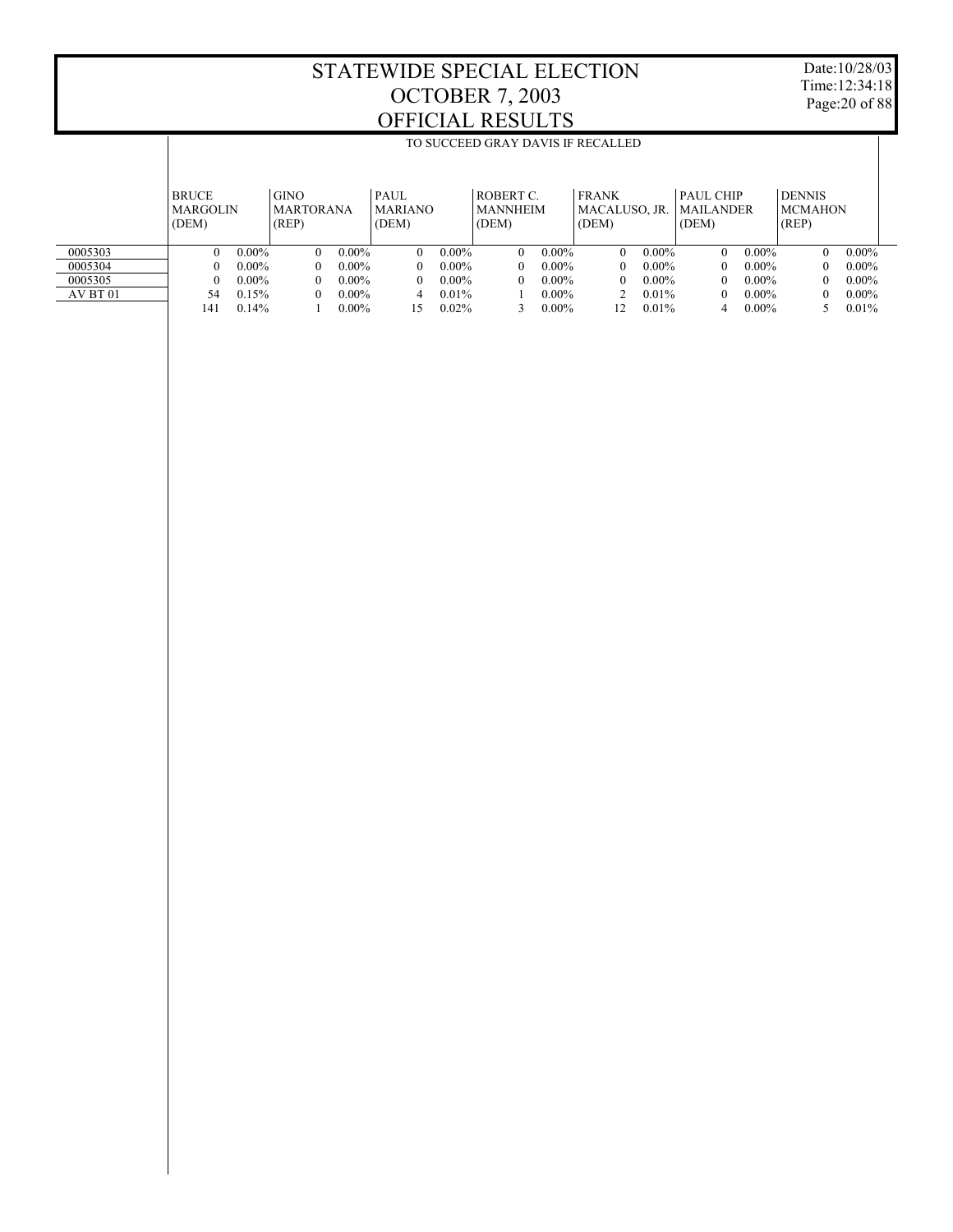Date:10/28/03 Time:12:34:19 Page:21 of 88

|                    | <b>MIKE</b><br><b>MCNEILLY</b><br>(REP)                      | MIKE P.<br><b>MCCARTHY</b><br>(IND)                          | <b>ROBERT</b><br><b>MCCLAIN</b> (IND)                        | <b>TOM</b><br><b>MCCLINTOCK</b><br>(REP) | <b>JOHATHAN</b><br>MILLER (DEM)                              | CARL A. MEHR<br>(REP)                                    | <b>SCOTT A.</b><br><b>MEDNICK</b><br>(DEM)                   |
|--------------------|--------------------------------------------------------------|--------------------------------------------------------------|--------------------------------------------------------------|------------------------------------------|--------------------------------------------------------------|----------------------------------------------------------|--------------------------------------------------------------|
| Jurisdiction Wide  |                                                              |                                                              |                                                              |                                          |                                                              |                                                          |                                                              |
| 0001001            | $0.00\%$                                                     | $0.00\%$                                                     | $0.00\%$                                                     | 10.82%                                   | $0.00\%$                                                     | $0.00\%$                                                 | 0.00%                                                        |
|                    | $\boldsymbol{0}$                                             | $\mathbf{0}$                                                 | $\boldsymbol{0}$                                             | 46                                       | $\boldsymbol{0}$                                             | $\mathbf{0}$                                             | $\mathbf{0}$                                                 |
| 0001002            | $0.00\%$                                                     | $0.00\%$                                                     | $0.00\%$                                                     | 10.63%                                   | 0.24%                                                        | $0.00\%$                                                 | $0.00\%$                                                     |
|                    | $\boldsymbol{0}$                                             | $\boldsymbol{0}$                                             | $\boldsymbol{0}$                                             | 44                                       | 1                                                            | $\mathbf{0}$                                             | $\theta$                                                     |
| 0001003            | $\mathbf{0}$                                                 | $\mathbf{0}$                                                 | $0.00\%$                                                     | 8.49%                                    | $\overline{0}$                                               | $0.00\%$                                                 | $\theta$                                                     |
|                    | $0.00\%$                                                     | $0.00\%$                                                     | $\mathbf{0}$                                                 | 37                                       | $0.00\%$                                                     | $\mathbf{0}$                                             | $0.00\%$                                                     |
| 0001004            | $0.00\%$                                                     | $\mathbf{0}$                                                 | $0.00\%$                                                     | 17.65%                                   | $0.00\%$                                                     | $0.00\%$                                                 | 0.00%                                                        |
|                    | $\boldsymbol{0}$                                             | $0.00\%$                                                     | $\mathbf{0}$                                                 | 75                                       | $\mathbf{0}$                                                 | $\mathbf{0}$                                             | $\mathbf{0}$                                                 |
| 0001005<br>0001006 | $0.00\%$<br>$\mathbf{0}$<br>$0.00\%$<br>$\boldsymbol{0}$     | $0.00\%$<br>$\mathbf{0}$<br>$0.00\%$<br>$\mathbf{0}$         | $0.00\%$<br>$\mathbf{0}$<br>$0.00\%$<br>$\boldsymbol{0}$     | 63<br>14.86%<br>33<br>9.40%              | 0.24%<br>1<br>0.28%<br>1                                     | $0.00\%$<br>$\mathbf{0}$<br>$0.00\%$<br>$\mathbf{0}$     | $\mathbf{0}$<br>$0.00\%$<br>0.00%<br>$\mathbf{0}$            |
| 0001007            | $\mathbf{0}$                                                 | 0.23%                                                        | $0.00\%$                                                     | 38                                       | $\overline{0}$                                               | $0.00\%$                                                 | $\mathbf{0}$                                                 |
|                    | $0.00\%$                                                     | 1                                                            | $\mathbf{0}$                                                 | 8.90%                                    | $0.00\%$                                                     | $\mathbf{0}$                                             | $0.00\%$                                                     |
| 0001008            | $\mathbf{0}$                                                 | $0.00\%$                                                     | $0.00\%$                                                     | 10.12%                                   | $0.00\%$                                                     | $0.00\%$                                                 | 0.00%                                                        |
|                    | $0.00\%$                                                     | $\mathbf{0}$                                                 | $\boldsymbol{0}$                                             | 35                                       | $\boldsymbol{0}$                                             | $\mathbf{0}$                                             | $\mathbf{0}$                                                 |
| 0001009            | $\mathbf{0}$                                                 | $0.00\%$                                                     | $\mathbf{0}$                                                 | 13.90%                                   | $\mathbf{0}$                                                 | $0.00\%$                                                 | $\mathbf{0}$                                                 |
|                    | $0.00\%$                                                     | $\mathbf{0}$                                                 | $0.00\%$                                                     | 57                                       | $0.00\%$                                                     | $\mathbf{0}$                                             | $0.00\%$                                                     |
| 0001010            | $0.00\%$                                                     | $\mathbf{0}$                                                 | $0.00\%$                                                     | 13.12%                                   | $0.00\%$                                                     | $0.00\%$                                                 | 0.00%                                                        |
|                    | $\boldsymbol{0}$                                             | $0.00\%$                                                     | $\boldsymbol{0}$                                             | 53                                       | $\boldsymbol{0}$                                             | $\mathbf{0}$                                             | $\mathbf{0}$                                                 |
| 0001011            | $\mathbf{0}$                                                 | $\mathbf{0}$                                                 | $\mathbf{0}$                                                 | 13.96%                                   | 0.25%                                                        | $0.00\%$                                                 | $\mathbf{0}$                                                 |
|                    | $0.00\%$                                                     | $0.00\%$                                                     | $0.00\%$                                                     | 55                                       | 1                                                            | $\mathbf{0}$                                             | $0.00\%$                                                     |
| 0001012            | $\mathbf{0}$                                                 | $\mathbf{0}$                                                 | $0.00\%$                                                     | 39                                       | $0.00\%$                                                     | $0.00\%$                                                 | 0.00%                                                        |
|                    | $0.00\%$                                                     | $0.00\%$                                                     | $\boldsymbol{0}$                                             | 9.87%                                    | $\mathbf{0}$                                                 | $\mathbf{0}$                                             | $\mathbf{0}$                                                 |
| 0001013            | $\mathbf{0}$                                                 | $0.00\%$                                                     | $\mathbf{0}$                                                 | 13.95%                                   | $\mathbf{0}$                                                 | $0.00\%$                                                 | $\mathbf{0}$                                                 |
|                    | $0.00\%$                                                     | $\mathbf{0}$                                                 | $0.00\%$                                                     | 48                                       | $0.00\%$                                                     | $\mathbf{0}$                                             | $0.00\%$                                                     |
| 0001014            | $\mathbf{0}$                                                 | $\mathbf{0}$                                                 | $0.00\%$                                                     | 14.25%                                   | $0.00\%$                                                     | $0.00\%$                                                 | 0.00%                                                        |
|                    | $0.00\%$                                                     | $0.00\%$                                                     | $\boldsymbol{0}$                                             | 53                                       | $\boldsymbol{0}$                                             | $\mathbf{0}$                                             | $\mathbf{0}$                                                 |
| 0001015            | $\mathbf{0}$                                                 | $\mathbf{0}$                                                 | $\mathbf{0}$                                                 | 16.63%                                   | $0.00\%$                                                     | $0.00\%$                                                 | $\mathbf{0}$                                                 |
|                    | $0.00\%$                                                     | $0.00\%$                                                     | $0.00\%$                                                     | 72                                       | 0                                                            | $\mathbf{0}$                                             | $0.00\%$                                                     |
| 0001016            | $\mathbf{0}$<br>$0.00\%$<br>$\mathbf{0}$<br>$0.00\%$         | $\mathbf{0}$<br>$0.00\%$<br>$\mathbf{0}$                     | $0.00\%$<br>$\mathbf{0}$<br>$\mathbf{0}$                     | 8.56%<br>34<br>9.09%                     | 0.25%<br>1<br>$0.00\%$<br>0                                  | $0.00\%$<br>$\mathbf{0}$<br>$0.00\%$<br>$\mathbf{0}$     | 0.00%<br>$\mathbf{0}$<br>$\mathbf{0}$                        |
| 0001017<br>0001100 | $\mathbf{0}$<br>$0.00\%$                                     | $0.00\%$<br>$\mathbf{0}$<br>$0.00\%$                         | $0.00\%$<br>$0.00\%$<br>$\boldsymbol{0}$                     | 28<br>5.08%<br>16                        | $0.00\%$<br>$\mathbf{0}$                                     | $0.00\%$<br>$\mathbf{0}$                                 | $0.00\%$<br>0.00%<br>$\mathbf{0}$                            |
| 0001101            | $\mathbf{0}$                                                 | $\mathbf{0}$                                                 | $\mathbf{0}$                                                 | 8.94%                                    | $0.00\%$                                                     | $0.00\%$                                                 | $\mathbf{0}$                                                 |
|                    | $0.00\%$                                                     | $0.00\%$                                                     | $0.00\%$                                                     | 21                                       | 0                                                            | $\mathbf{0}$                                             | $0.00\%$                                                     |
| 0001102            | $\mathbf{0}$                                                 | $\mathbf{0}$                                                 | $0.00\%$                                                     | 8.60%                                    | $0.00\%$                                                     | $0.00\%$                                                 | 0.00%                                                        |
|                    | $0.00\%$                                                     | $0.00\%$                                                     | $\mathbf{0}$                                                 | 40                                       | $\boldsymbol{0}$                                             | $\mathbf{0}$                                             | $\mathbf{0}$                                                 |
| 0001103            | $\mathbf{0}$                                                 | $0.00\%$                                                     | $\mathbf{0}$                                                 | 37                                       | $0.00\%$                                                     | $0.00\%$                                                 | $\mathbf{0}$                                                 |
|                    | $0.00\%$                                                     | $\mathbf{0}$                                                 | $0.00\%$                                                     | 8.06%                                    | 0                                                            | $\mathbf{0}$                                             | $0.00\%$                                                     |
| 0001106            | $0.00\%$                                                     | $\mathbf{0}$                                                 | $0.00\%$                                                     | 8.05%                                    | $0.00\%$                                                     | $0.00\%$                                                 | 0.00%                                                        |
|                    | $\boldsymbol{0}$                                             | $0.00\%$                                                     | $\boldsymbol{0}$                                             | 28                                       | $\mathbf{0}$                                                 | $\mathbf{0}$                                             | $\mathbf{0}$                                                 |
| 0001107            | $\mathbf{0}$                                                 | $\mathbf{0}$                                                 | $0.00\%$                                                     | 13.28%                                   | $0.00\%$                                                     | $0.00\%$                                                 | $\mathbf{0}$                                                 |
|                    | $0.00\%$                                                     | $0.00\%$                                                     | $\mathbf{0}$                                                 | 34                                       | 0                                                            | $\mathbf{0}$                                             | $0.00\%$                                                     |
| 0001110            | $\mathbf{0}$                                                 | $\mathbf{0}$                                                 | $0.00\%$                                                     | 12.10%                                   | $0.00\%$                                                     | $0.00\%$                                                 | 0.00%                                                        |
|                    | $0.00\%$                                                     | $0.00\%$                                                     | $\mathbf{0}$                                                 | 15                                       | $\boldsymbol{0}$                                             | $\mathbf{0}$                                             | $\mathbf{0}$                                                 |
| 0001112            | $\mathbf{0}$                                                 | $0.00\%$                                                     | $\mathbf{0}$                                                 | 12.95%                                   | $0.00\%$                                                     | $0.00\%$                                                 | $\mathbf{0}$                                                 |
|                    | $0.00\%$                                                     | $\mathbf{0}$                                                 | $0.00\%$                                                     | 47                                       | 0                                                            | $\mathbf{0}$                                             | $0.00\%$                                                     |
| 0001113            | $\mathbf{0}$                                                 | $\mathbf{0}$                                                 | 1                                                            | 11.90%                                   | $0.00\%$                                                     | $0.00\%$                                                 | 0.00%                                                        |
|                    | $0.00\%$                                                     | $0.00\%$                                                     | 0.26%                                                        | 45                                       | $\boldsymbol{0}$                                             | $\mathbf{0}$                                             | $\mathbf{0}$                                                 |
| 0001114            | $\mathbf{0}$                                                 | $\mathbf{0}$                                                 | $0.00\%$                                                     | 23                                       | $0.00\%$                                                     | $0.00\%$                                                 | $\mathbf{0}$                                                 |
|                    | $0.00\%$                                                     | $0.00\%$                                                     | $\mathbf{0}$                                                 | 13.86%                                   | 0                                                            | $\mathbf{0}$                                             | $0.00\%$                                                     |
| 0001121<br>0001124 | $\mathbf{0}$<br>$0.00\%$<br>$\mathbf{0}$<br>$0.00\%$         | $\mathbf{0}$<br>$0.00\%$<br>$0.00\%$<br>$\mathbf{0}$         | $0.00\%$<br>$\boldsymbol{0}$<br>$\mathbf{0}$<br>$0.00\%$     | 7.91%<br>33<br>11.55%<br>35              | $0.00\%$<br>$\boldsymbol{0}$<br>$0.00\%$<br>$\mathbf{0}$     | $0.00\%$<br>$\mathbf{0}$<br>$0.00\%$<br>$\mathbf{0}$     | 0.00%<br>$\mathbf{0}$<br>$\mathbf{0}$<br>$0.00\%$            |
| 0001125            | $\mathbf{0}$                                                 | $\mathbf{0}$                                                 | $0.00\%$                                                     | 25                                       | $0.00\%$                                                     | $0.00\%$                                                 | 0.00%                                                        |
|                    | $0.00\%$                                                     | $0.00\%$                                                     | $\boldsymbol{0}$                                             | 9.23%                                    | $\mathbf{0}$                                                 | $\mathbf{0}$                                             | $\mathbf{0}$                                                 |
| 0001210            | $\mathbf{0}$                                                 | $\mathbf{0}$                                                 | $\mathbf{0}$                                                 | 12.95%                                   | $0.00\%$                                                     | $0.00\%$                                                 | $\mathbf{0}$                                                 |
|                    | $0.00\%$                                                     | $0.00\%$                                                     | $0.00\%$                                                     | 54                                       | 0                                                            | $\mathbf{0}$                                             | $0.00\%$                                                     |
| 0001211            | $\mathbf{0}$                                                 | $\mathbf{0}$                                                 | $0.00\%$                                                     | 12.02%                                   | $0.00\%$                                                     | $0.00\%$                                                 | 0.00%                                                        |
|                    | $0.00\%$                                                     | $0.00\%$                                                     | $\boldsymbol{0}$                                             | 41                                       | $\mathbf{0}$                                                 | $\mathbf{0}$                                             | $\mathbf{0}$                                                 |
| 0001500            | $\mathbf{0}$                                                 | $0.00\%$                                                     | $\mathbf{0}$                                                 | 9.49%                                    | $0.00\%$                                                     | $0.00\%$                                                 | $\mathbf{0}$                                                 |
|                    | $0.00\%$                                                     | $\mathbf{0}$                                                 | $0.00\%$                                                     | 30                                       | 0                                                            | $\mathbf{0}$                                             | $0.00\%$                                                     |
| 0001604            | $\mathbf{0}$                                                 | $\mathbf{0}$                                                 | $0.00\%$                                                     | 13.50%                                   | $0.00\%$                                                     | $0.00\%$                                                 | 0.00%                                                        |
|                    | $0.00\%$                                                     | $0.00\%$                                                     | $\mathbf{0}$                                                 | 42                                       | $\mathbf{0}$                                                 | $\mathbf{0}$                                             | $\mathbf{0}$                                                 |
| 0001605            | $\mathbf{0}$                                                 | $\mathbf{0}$                                                 | $\mathbf{0}$                                                 | 40                                       | $0.00\%$                                                     | $0.00\%$                                                 | $\mathbf{0}$                                                 |
|                    | $0.00\%$                                                     | $0.00\%$                                                     | $0.00\%$                                                     | 11.11%                                   | 0                                                            | $\mathbf{0}$                                             | $0.00\%$                                                     |
| 0001701            | $\mathbf{0}$                                                 | $\mathbf{0}$                                                 | $\boldsymbol{0}$                                             | 11.76%                                   | $0.00\%$                                                     | $0.00\%$                                                 | 0.00%                                                        |
|                    | $0.00\%$                                                     | $0.00\%$                                                     | $0.00\%$                                                     | 14                                       | $\boldsymbol{0}$                                             | $\mathbf{0}$                                             | $\mathbf{0}$                                                 |
| 0002001            | $\mathbf{0}$                                                 | $0.00\%$                                                     | $\mathbf{0}$                                                 | 10.72%                                   | $0.00\%$                                                     | $0.00\%$                                                 | $\mathbf{0}$                                                 |
|                    | $0.00\%$                                                     | $\mathbf{0}$                                                 | $0.00\%$                                                     | 49                                       | 0                                                            | $\mathbf{0}$                                             | $0.00\%$                                                     |
| 0002002<br>0002003 | $0.00\%$<br>$\boldsymbol{0}$<br>$\mathbf{0}$<br>$0.00\%$     | $\mathbf{1}$<br>0.32%<br>$0.00\%$<br>$\mathbf{0}$            | $\boldsymbol{0}$<br>$0.00\%$<br>$\mathbf{0}$<br>$0.00\%$     | 5.10%<br>16<br>8.96%<br>37               | $0.00\%$<br>$\mathbf{0}$<br>$0.00\%$<br>0                    | $0.00\%$<br>$\mathbf{0}$<br>$0.00\%$<br>$\mathbf{0}$     | 0.00%<br>$\mathbf{0}$<br>$\mathbf{0}$<br>$0.00\%$            |
| 0002004            | $\boldsymbol{0}$                                             | $\mathbf{0}$                                                 | $\mathbf{0}$                                                 | 39                                       | $0.00\%$                                                     | $0.00\%$                                                 | 0.00%                                                        |
|                    | $0.00\%$                                                     | $0.00\%$                                                     | $0.00\%$                                                     | 9.49%                                    | $\boldsymbol{0}$                                             | $\mathbf{0}$                                             | $\boldsymbol{0}$                                             |
| 0002005            | $\mathbf{0}$                                                 | $\mathbf{0}$                                                 | $\mathbf{0}$                                                 | 48                                       | $0.00\%$                                                     | $0.00\%$                                                 | 0.00%                                                        |
|                    | $0.00\%$                                                     | $0.00\%$                                                     | $0.00\%$                                                     | 10.60%                                   | 0                                                            | $\mathbf{0}$                                             | $\mathbf{0}$                                                 |
| 0002006            | $\mathbf{0}$                                                 | $\mathbf{0}$                                                 | $\boldsymbol{0}$                                             | 6.93%                                    | $\mathbf{0}$                                                 | $0.00\%$                                                 | 0.00%                                                        |
|                    | $0.00\%$                                                     | $0.00\%$                                                     | $0.00\%$                                                     | 30                                       | $0.00\%$                                                     | $\mathbf{0}$                                             | $\mathbf{0}$                                                 |
| 0002007            | $\mathbf{0}$                                                 | $\mathbf{0}$                                                 | $\mathbf{0}$                                                 | 7.54%                                    | $\overline{0}$                                               | $0.00\%$                                                 | 0.00%                                                        |
|                    | $0.00\%$                                                     | $0.00\%$                                                     | $0.00\%$                                                     | 26                                       | $0.00\%$                                                     | $\mathbf{0}$                                             | $\mathbf{0}$                                                 |
| 0002008            | $\boldsymbol{0}$<br>$0.00\%$                                 | $0.27\%$                                                     | $\boldsymbol{0}$<br>$0.00\%$                                 | 46<br>12.64%                             | $\bf{0}$<br>$0.00\%$                                         | $\boldsymbol{0}$<br>$0.00\%$                             | $\boldsymbol{0}$<br>$0.00\%$                                 |
| 0002009            | $\boldsymbol{0}$                                             | $0.00\%$                                                     | $0.00\%$                                                     | 9.30%                                    | 0                                                            | $\boldsymbol{0}$                                         | $\boldsymbol{0}$                                             |
|                    | $0.00\%$                                                     | $\boldsymbol{0}$                                             | $\boldsymbol{0}$                                             | 44                                       | $0.00\%$                                                     | $0.00\%$                                                 | $0.00\%$                                                     |
| 0002010            | $0.00\%$                                                     | $0.00\%$                                                     | $\boldsymbol{0}$                                             | 10.32%                                   | $0.00\%$                                                     | $0.00\%$                                                 | $\boldsymbol{0}$                                             |
|                    | $\boldsymbol{0}$                                             | $\boldsymbol{0}$                                             | $0.00\%$                                                     | 36                                       | $\boldsymbol{0}$                                             | $\mathbf{0}$                                             | $0.00\%$                                                     |
| 0002011            | $\boldsymbol{0}$                                             | $0.00\%$                                                     | $0.00\%$                                                     | 6.25%                                    | 0                                                            | $\boldsymbol{0}$                                         | $\boldsymbol{0}$                                             |
|                    | $0.00\%$                                                     | $\boldsymbol{0}$                                             | $\boldsymbol{0}$                                             | 5                                        | $0.00\%$                                                     | $0.00\%$                                                 | $0.00\%$                                                     |
| 0002012            | $\boldsymbol{0}$                                             | $0.00\%$                                                     | $\boldsymbol{0}$                                             | 10                                       | $\boldsymbol{0}$                                             | $\mathbf{0}$                                             | $\boldsymbol{0}$                                             |
|                    | $0.00\%$                                                     | $\boldsymbol{0}$                                             | $0.00\%$                                                     | 10.10%                                   | $0.00\%$                                                     | $0.00\%$                                                 | $0.00\%$                                                     |
| 0002013<br>0002014 | $\boldsymbol{0}$<br>$0.00\%$<br>$\boldsymbol{0}$<br>$0.00\%$ | $0.00\%$<br>$\boldsymbol{0}$<br>$0.00\%$<br>$\boldsymbol{0}$ | $0.00\%$<br>$\boldsymbol{0}$<br>$\boldsymbol{0}$<br>$0.00\%$ | 8.15%<br>11<br>7.47%<br>31               | $\mathbf{0}$<br>$0.00\%$<br>$\boldsymbol{0}$<br>$0.00\%$     | $\boldsymbol{0}$<br>$0.00\%$<br>$0.00\%$<br>$\mathbf{0}$ | $\boldsymbol{0}$<br>$0.00\%$<br>$\boldsymbol{0}$<br>$0.00\%$ |
| 0002015            | $\boldsymbol{0}$                                             | $0.00\%$                                                     | $0.00\%$                                                     | 9.75%                                    | $\boldsymbol{0}$                                             | $0.00\%$                                                 | $\boldsymbol{0}$                                             |
|                    | $0.00\%$                                                     | $\boldsymbol{0}$                                             | $\boldsymbol{0}$                                             | 39                                       | $0.00\%$                                                     | $\boldsymbol{0}$                                         | $0.00\%$                                                     |
| 0002101            | $\boldsymbol{0}$                                             | $0.00\%$                                                     | $\boldsymbol{0}$                                             | 11.50%                                   | $0.00\%$                                                     | $0.00\%$                                                 | $\boldsymbol{0}$                                             |
|                    | $0.00\%$                                                     | $\boldsymbol{0}$                                             | $0.00\%$                                                     | 46                                       | $\boldsymbol{0}$                                             | $\mathbf{0}$                                             | $0.00\%$                                                     |
| 0002102            | $\boldsymbol{0}$                                             | $0.00\%$                                                     | $0.00\%$                                                     | 27                                       | 0.31%                                                        | $0.00\%$                                                 | $\boldsymbol{0}$                                             |
|                    | $0.00\%$                                                     | $\boldsymbol{0}$                                             | $\boldsymbol{0}$                                             | 8.46%                                    | 1                                                            | $\boldsymbol{0}$                                         | $0.00\%$                                                     |
| 0002103            | $\boldsymbol{0}$                                             | $0.00\%$                                                     | $\boldsymbol{0}$                                             | 28                                       | $\boldsymbol{0}$                                             | $\mathbf{0}$                                             | $\boldsymbol{0}$                                             |
|                    | $0.00\%$                                                     | $\boldsymbol{0}$                                             | $0.00\%$                                                     | 12.17%                                   | $0.00\%$                                                     | $0.00\%$                                                 | $0.00\%$                                                     |
| 0002104            | $\boldsymbol{0}$                                             | $0.00\%$                                                     | $0.00\%$                                                     | 12.23%                                   | $\boldsymbol{0}$                                             | $0.00\%$                                                 | $\boldsymbol{0}$                                             |
|                    | $0.00\%$                                                     | $\boldsymbol{0}$                                             | $\boldsymbol{0}$                                             | 39                                       | $0.00\%$                                                     | $\bf{0}$                                                 | $0.00\%$                                                     |
| 0002107            | $\boldsymbol{0}$                                             | $0.00\%$                                                     | $0.00\%$                                                     | 5.95%                                    | $0.00\%$                                                     | $\mathbf{0}$                                             | $0.00\%$                                                     |
|                    | $0.00\%$                                                     | $\boldsymbol{0}$                                             | $\boldsymbol{0}$                                             | 15                                       | $\boldsymbol{0}$                                             | $0.00\%$                                                 | $\boldsymbol{0}$                                             |
| 0002108            | $\boldsymbol{0}$                                             | $0.00\%$                                                     | $0.00\%$                                                     | 39                                       | $\mathbf{0}$                                                 | $\boldsymbol{0}$                                         | $\mathbf{0}$                                                 |
|                    | $0.00\%$                                                     | $\boldsymbol{0}$                                             | $\boldsymbol{0}$                                             | 10.26%                                   | $0.00\%$                                                     | $0.00\%$                                                 | $0.00\%$                                                     |
| 0002109            | $\boldsymbol{0}$                                             | $0.00\%$                                                     | $\boldsymbol{0}$                                             | 9.89%                                    | $\boldsymbol{0}$                                             | $\mathbf{0}$                                             | $\boldsymbol{0}$                                             |
|                    | $0.00\%$                                                     | $\boldsymbol{0}$                                             | $0.00\%$                                                     | 26                                       | $0.00\%$                                                     | $0.00\%$                                                 | $0.00\%$                                                     |
| 0002112            | $\boldsymbol{0}$<br>$0.00\%$                                 | $0.00\%$<br>$\boldsymbol{0}$                                 | $0.00\%$<br>$\boldsymbol{0}$                                 | 53<br>13.15%                             | 0<br>$0.00\%$                                                | $\bf{0}$<br>$0.00\%$<br>$0.00\%$                         | $\boldsymbol{0}$<br>$0.00\%$                                 |
| 0002201<br>0002205 | $\boldsymbol{0}$<br>$0.00\%$<br>$\mathbf{0}$<br>$0.00\%$     | $0.00\%$<br>$\boldsymbol{0}$<br>$\mathbf{0}$<br>$0.00\%$     | $\boldsymbol{0}$<br>$0.00\%$<br>$\mathbf{0}$<br>$0.00\%$     | 23<br>8.24%<br>37<br>8.01%               | $\boldsymbol{0}$<br>$0.00\%$<br>$\boldsymbol{0}$<br>$0.00\%$ | $\bf{0}$<br>$\boldsymbol{0}$<br>$0.00\%$                 | $\boldsymbol{0}$<br>$0.00\%$<br>0<br>0.00%                   |
|                    |                                                              |                                                              |                                                              |                                          |                                                              |                                                          |                                                              |

 $0 \quad 0.00\%$   $0 \quad 0.00\%$   $0 \quad 0.00\%$   $24 \quad 6.03\%$   $0 \quad 0.00\%$   $0 \quad 0.00\%$   $0 \quad 0.00\%$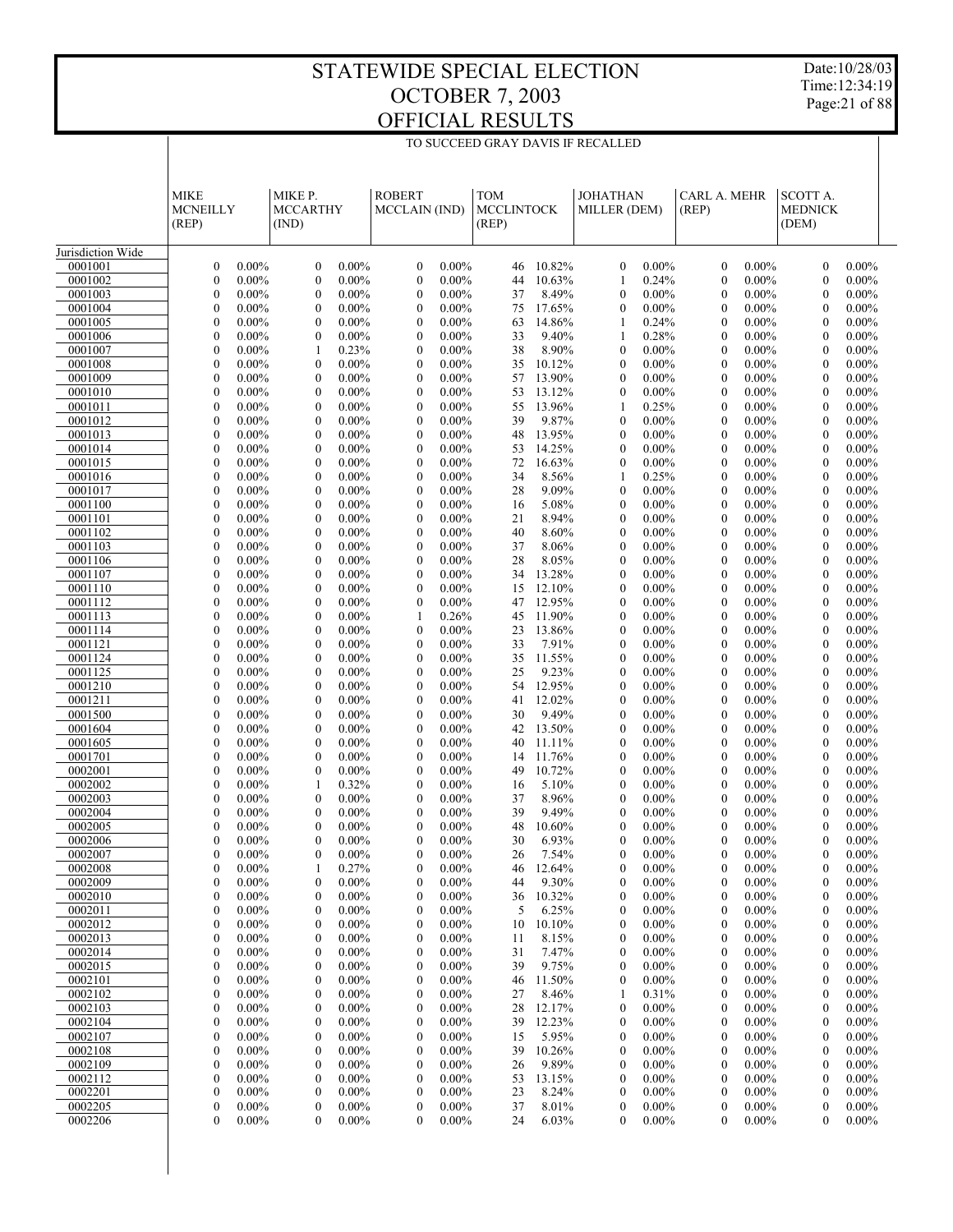Date:10/28/03 Time:12:34:19 Page:22 of 88

|                    | <b>MIKE</b><br><b>MCNEILLY</b><br>(REP)                      | MIKE P.<br><b>MCCARTHY</b><br>(IND)                          | <b>ROBERT</b><br>MCCLAIN (IND)                               | <b>TOM</b><br><b>MCCLINTOCK</b><br>(REP) | <b>JOHATHAN</b><br>MILLER (DEM)                      | <b>CARL A. MEHR</b><br>(REP)                                 | <b>SCOTT A.</b><br><b>MEDNICK</b><br>(DEM)                   |  |
|--------------------|--------------------------------------------------------------|--------------------------------------------------------------|--------------------------------------------------------------|------------------------------------------|------------------------------------------------------|--------------------------------------------------------------|--------------------------------------------------------------|--|
| 0002207            | $\mathbf{0}$<br>$0.00\%$                                     | $\mathbf{0}$<br>$0.00\%$                                     | $\mathbf{0}$<br>$0.00\%$                                     | 6.73%<br>33                              | $\mathbf{0}$<br>$0.00\%$                             | $\mathbf{0}$<br>$0.00\%$                                     | $0.00\%$<br>$\mathbf{0}$                                     |  |
| 0002301            | $\mathbf{0}$<br>$0.00\%$                                     | $\mathbf{0}$<br>$0.00\%$                                     | $\mathbf{0}$<br>$0.00\%$                                     | 20<br>5.01%                              | $\mathbf{0}$<br>$0.00\%$                             | $\mathbf{0}$<br>$0.00\%$                                     | $\overline{0}$<br>$0.00\%$                                   |  |
| 0002302            | $\mathbf{0}$<br>$0.00\%$                                     | $\mathbf{0}$<br>$0.00\%$                                     | $\mathbf{0}$<br>$0.00\%$                                     | 26<br>6.16%                              | $\mathbf{0}$<br>$0.00\%$                             | $\mathbf{0}$<br>$0.00\%$                                     | $\mathbf{0}$<br>$0.00\%$                                     |  |
| 0002303            | $\mathbf{0}$<br>$0.00\%$                                     | $\mathbf{0}$<br>$0.00\%$                                     | $\mathbf{0}$<br>$0.00\%$                                     | 22<br>4.99%                              | $\mathbf{0}$<br>$0.00\%$                             | $\mathbf{0}$<br>$0.00\%$                                     | $\overline{0}$<br>$0.00\%$                                   |  |
| 0002304            | $\mathbf{0}$<br>$0.00\%$                                     | $\mathbf{0}$<br>$0.00\%$                                     | $\mathbf{0}$<br>$0.00\%$                                     | 38<br>7.31%                              | $\mathbf{0}$<br>$0.00\%$                             | $\mathbf{0}$<br>$0.00\%$                                     | $\mathbf{0}$<br>$0.00\%$                                     |  |
| 0002305            | $\mathbf{0}$<br>$0.00\%$                                     | 0.24%<br>1                                                   | 0.24%<br>1                                                   | 28<br>6.78%                              | $\mathbf{0}$<br>$0.00\%$                             | $\mathbf{0}$<br>$0.00\%$                                     | $\overline{0}$<br>$0.00\%$                                   |  |
| 0002306            | $\mathbf{0}$<br>$0.00\%$                                     | $\mathbf{0}$<br>$0.00\%$                                     | $\mathbf{0}$<br>$0.00\%$                                     | 19<br>5.65%                              | $\mathbf{0}$<br>$0.00\%$                             | $\mathbf{0}$<br>$0.00\%$                                     | $\mathbf{0}$<br>$0.00\%$                                     |  |
| 0002402            | $\mathbf{0}$<br>$0.00\%$                                     | $\mathbf{0}$<br>$0.00\%$                                     | $\mathbf{0}$<br>$0.00\%$                                     | 9.97%<br>36                              | $\mathbf{0}$<br>$0.00\%$                             | $\mathbf{0}$<br>$0.00\%$                                     | $\overline{0}$<br>$0.00\%$                                   |  |
| 0002504            | $\mathbf{0}$<br>$0.00\%$                                     | $\mathbf{0}$<br>$0.00\%$                                     | $\mathbf{0}$<br>$0.00\%$                                     | 8.99%<br>16                              | $\mathbf{0}$<br>$0.00\%$                             | $\mathbf{0}$<br>$0.00\%$                                     | $\mathbf{0}$<br>$0.00\%$                                     |  |
| 0002600            | $\mathbf{0}$<br>$0.00\%$                                     | $\mathbf{0}$<br>$0.00\%$                                     | $\mathbf{0}$<br>$0.00\%$                                     | 27<br>9.15%                              | $\mathbf{0}$<br>$0.00\%$                             | $\mathbf{0}$<br>$0.00\%$                                     | $\overline{0}$<br>$0.00\%$                                   |  |
| 0002601<br>0002602 | $\mathbf{0}$<br>$0.00\%$<br>$\mathbf{0}$<br>$0.00\%$         | $\mathbf{0}$<br>$0.00\%$<br>$\mathbf{0}$<br>$0.00\%$         | $\mathbf{0}$<br>$0.00\%$<br>$\mathbf{0}$<br>$0.00\%$         | 35<br>16.91%<br>18<br>8.65%              | $\mathbf{0}$<br>$0.00\%$<br>$\mathbf{0}$<br>$0.00\%$ | $\mathbf{0}$<br>$0.00\%$<br>$\mathbf{0}$<br>$0.00\%$         | $\mathbf{0}$<br>$0.00\%$<br>$\overline{0}$<br>$0.00\%$       |  |
| 0002701            | $\mathbf{0}$<br>$0.00\%$                                     | $\mathbf{0}$<br>$0.00\%$                                     | $\mathbf{0}$<br>$0.00\%$                                     | 26<br>9.63%                              | $\mathbf{0}$<br>$0.00\%$                             | $\mathbf{0}$<br>$0.00\%$                                     | $\mathbf{0}$<br>$0.00\%$                                     |  |
| 0002800            | $\mathbf{0}$<br>$0.00\%$                                     | $\mathbf{0}$<br>$0.00\%$                                     | $\mathbf{0}$<br>$0.00\%$                                     | 27<br>12.16%                             | $\mathbf{0}$<br>$0.00\%$                             | $\mathbf{0}$<br>$0.00\%$                                     | $\overline{0}$<br>$0.00\%$                                   |  |
| 0002801            | $\mathbf{0}$<br>$0.00\%$                                     | $\mathbf{0}$<br>$0.00\%$                                     | $\mathbf{0}$<br>$0.00\%$                                     | 27<br>13.30%                             | $\mathbf{0}$<br>$0.00\%$                             | $\mathbf{0}$<br>$0.00\%$                                     | $\mathbf{0}$<br>$0.00\%$                                     |  |
| 0002902            | $\mathbf{0}$<br>$0.00\%$                                     | $\mathbf{0}$<br>$0.00\%$                                     | $\mathbf{0}$<br>$0.00\%$                                     | 24<br>9.88%                              | $\mathbf{0}$<br>$0.00\%$                             | $\mathbf{0}$<br>$0.00\%$                                     | $\overline{0}$<br>$0.00\%$                                   |  |
| 0002907            | $\mathbf{0}$<br>$0.00\%$                                     | $\mathbf{0}$<br>$0.00\%$                                     | $\mathbf{0}$<br>$0.00\%$                                     | 27<br>8.94%                              | $\mathbf{0}$<br>$0.00\%$                             | $\mathbf{0}$<br>$0.00\%$                                     | $\mathbf{0}$<br>$0.00\%$                                     |  |
| 0002908            | $\mathbf{0}$<br>$0.00\%$                                     | $\mathbf{0}$<br>$0.00\%$                                     | $\mathbf{0}$<br>$0.00\%$                                     | 21<br>5.65%                              | $\mathbf{0}$<br>$0.00\%$                             | $\mathbf{0}$<br>$0.00\%$                                     | $\overline{0}$<br>$0.00\%$                                   |  |
| 0003001            | $\mathbf{0}$<br>$0.00\%$                                     | $\mathbf{0}$<br>$0.00\%$                                     | $\mathbf{0}$<br>$0.00\%$                                     | 7.73%<br>31                              | $\mathbf{0}$<br>$0.00\%$                             | $\mathbf{0}$<br>$0.00\%$                                     | $\mathbf{0}$<br>$0.00\%$                                     |  |
| 0003002            | $\mathbf{0}$<br>$0.00\%$                                     | $\mathbf{0}$<br>$0.00\%$                                     | $\mathbf{0}$<br>$0.00\%$                                     | 43<br>11.59%                             | $\mathbf{0}$<br>$0.00\%$                             | $\mathbf{0}$<br>$0.00\%$                                     | $\overline{0}$<br>$0.00\%$                                   |  |
| 0003003            | $\mathbf{0}$<br>$0.00\%$                                     | $\mathbf{0}$<br>$0.00\%$                                     | $\mathbf{0}$<br>$0.00\%$                                     | 5.39%<br>24                              | $\mathbf{0}$<br>$0.00\%$                             | $\mathbf{0}$<br>$0.00\%$                                     | $\mathbf{1}$<br>0.22%                                        |  |
| 0003004<br>0003005 | $\mathbf{0}$<br>$0.00\%$<br>$\mathbf{0}$<br>$0.00\%$         | $\mathbf{0}$<br>$0.00\%$<br>$\mathbf{0}$<br>$0.00\%$         | $\mathbf{0}$<br>$0.00\%$<br>$\mathbf{0}$<br>$0.00\%$         | 33<br>7.05%<br>7.13%<br>34               | $\mathbf{0}$<br>$0.00\%$<br>$\mathbf{0}$<br>$0.00\%$ | $\mathbf{0}$<br>$0.00\%$<br>$\mathbf{0}$<br>$0.00\%$         | $\mathbf{0}$<br>$0.00\%$<br>$\mathbf{0}$<br>$0.00\%$         |  |
| 0003006            | $\mathbf{0}$<br>$0.00\%$                                     | $\mathbf{0}$<br>$0.00\%$                                     | $\mathbf{0}$<br>$0.00\%$                                     | 11.08%<br>44                             | $\mathbf{0}$<br>$0.00\%$                             | $\mathbf{0}$<br>$0.00\%$                                     | $\overline{0}$<br>$0.00\%$                                   |  |
| 0003007            | $\mathbf{0}$<br>$0.00\%$                                     | $\mathbf{0}$<br>$0.00\%$                                     | $\mathbf{0}$<br>$0.00\%$                                     | 22<br>4.93%                              | $\mathbf{0}$<br>$0.00\%$                             | $\mathbf{0}$<br>$0.00\%$                                     | $\mathbf{0}$<br>$0.00\%$                                     |  |
| 0003008            | $\mathbf{0}$<br>$0.00\%$                                     | $\mathbf{0}$<br>$0.00\%$                                     | $\mathbf{0}$<br>$0.00\%$                                     | 27<br>7.09%                              | $\mathbf{0}$<br>$0.00\%$                             | $\mathbf{0}$<br>$0.00\%$                                     | $\overline{0}$<br>$0.00\%$                                   |  |
| 0003009            | 0.23%<br>$\mathbf{1}$                                        | $\mathbf{0}$<br>$0.00\%$                                     | $\mathbf{0}$<br>$0.00\%$                                     | 28<br>6.53%                              | $\mathbf{0}$<br>$0.00\%$                             | $\mathbf{0}$<br>$0.00\%$                                     | $\mathbf{0}$<br>$0.00\%$                                     |  |
| 0003010            | $\mathbf{0}$<br>$0.00\%$                                     | $\mathbf{0}$<br>$0.00\%$                                     | $\mathbf{0}$<br>$0.00\%$                                     | 22<br>6.15%                              | $\mathbf{0}$<br>$0.00\%$                             | $\mathbf{0}$<br>$0.00\%$                                     | $\overline{0}$<br>$0.00\%$                                   |  |
| 0003011            | $\mathbf{0}$<br>$0.00\%$                                     | $\mathbf{0}$<br>$0.00\%$                                     | $\mathbf{0}$<br>$0.00\%$                                     | 6.86%<br>26                              | $\mathbf{0}$<br>$0.00\%$                             | $\mathbf{0}$<br>$0.00\%$                                     | $\mathbf{0}$<br>$0.00\%$                                     |  |
| 0003012            | $\mathbf{0}$<br>$0.00\%$                                     | $\mathbf{0}$<br>$0.00\%$                                     | $\mathbf{0}$<br>$0.00\%$                                     | 14.00%<br>62                             | $\mathbf{0}$<br>$0.00\%$                             | $\mathbf{0}$<br>$0.00\%$                                     | $\overline{0}$<br>$0.00\%$                                   |  |
| 0003013            | $\mathbf{0}$<br>$0.00\%$                                     | $\mathbf{0}$<br>$0.00\%$                                     | $\mathbf{0}$<br>$0.00\%$                                     | 48<br>12.40%                             | $\mathbf{0}$<br>$0.00\%$                             | $\mathbf{0}$<br>$0.00\%$                                     | $\mathbf{0}$<br>$0.00\%$                                     |  |
| 0003014            | $\mathbf{0}$<br>$0.00\%$                                     | $\mathbf{0}$<br>$0.00\%$                                     | $\mathbf{0}$<br>$0.00\%$                                     | 6<br>5.88%                               | $\mathbf{0}$<br>$0.00\%$                             | $\mathbf{0}$<br>$0.00\%$                                     | $\overline{0}$<br>$0.00\%$                                   |  |
| 0003015<br>0003104 | $\mathbf{0}$<br>$0.00\%$<br>$\mathbf{0}$<br>$0.00\%$         | $\mathbf{0}$<br>$0.00\%$<br>$\mathbf{0}$<br>$0.00\%$         | $\mathbf{0}$<br>$0.00\%$<br>$\mathbf{0}$<br>$0.00\%$         | 12.70%<br>31<br>23<br>6.20%              | $\mathbf{0}$<br>$0.00\%$<br>$\mathbf{0}$<br>$0.00\%$ | $\mathbf{0}$<br>$0.00\%$<br>$\mathbf{0}$<br>$0.00\%$         | $\mathbf{0}$<br>$0.00\%$<br>$\overline{0}$<br>$0.00\%$       |  |
| 0003105            | $\mathbf{0}$<br>$0.00\%$                                     | $\mathbf{0}$<br>$0.00\%$                                     | $\mathbf{0}$<br>$0.00\%$                                     | 28<br>7.20%                              | $\mathbf{0}$<br>$0.00\%$                             | $\mathbf{0}$<br>$0.00\%$                                     | $\mathbf{0}$<br>$0.00\%$                                     |  |
| 0003106            | $\mathbf{0}$<br>$0.00\%$                                     | $\mathbf{0}$<br>$0.00\%$                                     | 0.34%<br>1                                                   | 21<br>7.24%                              | $\mathbf{0}$<br>$0.00\%$                             | $\mathbf{0}$<br>$0.00\%$                                     | $\overline{0}$<br>$0.00\%$                                   |  |
| 0003107            | $\mathbf{0}$<br>$0.00\%$                                     | $\mathbf{0}$<br>$0.00\%$                                     | $\mathbf{0}$<br>$0.00\%$                                     | 10.18%<br>34                             | $\mathbf{0}$<br>$0.00\%$                             | $\mathbf{0}$<br>$0.00\%$                                     | $\mathbf{0}$<br>$0.00\%$                                     |  |
| 0003201            | $\mathbf{0}$<br>$0.00\%$                                     | $\mathbf{0}$<br>$0.00\%$                                     | $\mathbf{0}$<br>$0.00\%$                                     | 24<br>10.71%                             | $\mathbf{0}$<br>$0.00\%$                             | $\mathbf{0}$<br>$0.00\%$                                     | $\overline{0}$<br>$0.00\%$                                   |  |
| 0003204            | $\mathbf{0}$<br>$0.00\%$                                     | $\mathbf{0}$<br>$0.00\%$                                     | 0.27%<br>1                                                   | 21<br>5.66%                              | $\mathbf{0}$<br>$0.00\%$                             | $\mathbf{0}$<br>$0.00\%$                                     | $\mathbf{0}$<br>$0.00\%$                                     |  |
| 0003207            | $\mathbf{0}$<br>$0.00\%$                                     | $\mathbf{0}$<br>$0.00\%$                                     | $\mathbf{0}$<br>$0.00\%$                                     | 24<br>5.16%                              | $\mathbf{0}$<br>$0.00\%$                             | $\mathbf{0}$<br>$0.00\%$                                     | $\mathbf{0}$<br>$0.00\%$                                     |  |
| 0003209            | $\mathbf{0}$<br>$0.00\%$                                     | $\mathbf{0}$<br>$0.00\%$                                     | $\mathbf{0}$<br>$0.00\%$                                     | 20<br>10.20%                             | $\mathbf{0}$<br>$0.00\%$                             | $\mathbf{0}$<br>$0.00\%$                                     | $\mathbf{0}$<br>$0.00\%$                                     |  |
| 0003216            | $\mathbf{0}$<br>$0.00\%$                                     | $\mathbf{0}$<br>$0.00\%$                                     | $\mathbf{0}$<br>$0.00\%$                                     | 7.43%<br>13                              | $\mathbf{0}$<br>$0.00\%$                             | $\mathbf{0}$<br>$0.00\%$                                     | 0.57%<br>1                                                   |  |
| 0003301            | $\theta$<br>$0.00\%$<br>$\theta$                             | $\theta$<br>$0.00\%$<br>$\theta$                             | 0.30%<br>1<br>$\mathbf{0}$                                   | 36<br>10.78%<br>51                       | $\theta$<br>$0.00\%$<br>$\theta$                     | $\theta$<br>$0.00\%$<br>$\theta$                             | $\theta$<br>$0.00\%$<br>$\theta$                             |  |
| 0003302<br>0003303 | $0.00\%$<br>$\boldsymbol{0}$<br>0.00%                        | $0.00\%$<br>$\boldsymbol{0}$<br>$0.00\%$                     | $0.00\%$<br>$\mathbf{0}$<br>$0.00\%$                         | 13.53%<br>27 11.02%                      | $0.00\%$<br>$\boldsymbol{0}$<br>0.00%                | $0.00\%$<br>$\boldsymbol{0}$<br>0.00%                        | $0.00\%$<br>$\overline{0}$<br>$0.00\%$                       |  |
| 0003304            | $0.00\%$<br>$\mathbf{0}$                                     | $\boldsymbol{0}$<br>$0.00\%$                                 | $0.00\%$<br>$\boldsymbol{0}$                                 | 10.75%<br>40                             | $0.00\%$<br>$\boldsymbol{0}$                         | $\boldsymbol{0}$<br>$0.00\%$                                 | $0.00\%$<br>$\boldsymbol{0}$                                 |  |
| 0003305            | $\mathbf{0}$<br>$0.00\%$                                     | $0.00\%$<br>$\boldsymbol{0}$                                 | $\boldsymbol{0}$<br>$0.00\%$                                 | 12.57%<br>42                             | $0.00\%$<br>$\boldsymbol{0}$                         | $0.00\%$<br>$\boldsymbol{0}$                                 | $0.00\%$<br>$\boldsymbol{0}$                                 |  |
| 0003306            | $\boldsymbol{0}$<br>$0.00\%$                                 | 0.39%<br>1                                                   | $\boldsymbol{0}$<br>$0.00\%$                                 | 20<br>7.75%                              | $\boldsymbol{0}$<br>$0.00\%$                         | $\boldsymbol{0}$<br>$0.00\%$                                 | $0.00\%$<br>$\boldsymbol{0}$                                 |  |
| 0003307            | $0.00\%$<br>$\boldsymbol{0}$                                 | $\boldsymbol{0}$<br>$0.00\%$                                 | $0.00\%$<br>$\boldsymbol{0}$                                 | 38<br>10.00%                             | $0.00\%$<br>$\boldsymbol{0}$                         | $\boldsymbol{0}$<br>$0.00\%$                                 | $0.00\%$<br>$\boldsymbol{0}$                                 |  |
| 0003401            | $\boldsymbol{0}$<br>$0.00\%$                                 | $\boldsymbol{0}$<br>$0.00\%$                                 | $\boldsymbol{0}$<br>$0.00\%$                                 | 10.17%<br>30                             | $\boldsymbol{0}$<br>$0.00\%$                         | $\boldsymbol{0}$<br>$0.00\%$                                 | $0.00\%$<br>$\boldsymbol{0}$                                 |  |
| 0003402            | $\boldsymbol{0}$<br>$0.00\%$                                 | $\boldsymbol{0}$<br>$0.00\%$                                 | $0.00\%$<br>$\boldsymbol{0}$                                 | 11.30%<br>33                             | $0.00\%$<br>$\boldsymbol{0}$                         | $\boldsymbol{0}$<br>$0.00\%$                                 | $0.00\%$<br>$\boldsymbol{0}$                                 |  |
| 0003502            | $\boldsymbol{0}$<br>$0.00\%$                                 | $\boldsymbol{0}$<br>$0.00\%$                                 | $0.00\%$<br>$\boldsymbol{0}$                                 | 5.22%<br>19                              | $0.00\%$<br>$\boldsymbol{0}$                         | $\boldsymbol{0}$<br>$0.00\%$                                 | $0.00\%$<br>$\boldsymbol{0}$                                 |  |
| 0003503            | $\boldsymbol{0}$<br>$0.00\%$                                 | $\boldsymbol{0}$<br>$0.00\%$                                 | $0.00\%$<br>$\boldsymbol{0}$                                 | 6.93%<br>28                              | $0.00\%$<br>$\boldsymbol{0}$                         | $\boldsymbol{0}$<br>$0.00\%$                                 | $0.00\%$<br>$\boldsymbol{0}$                                 |  |
| 0003507            | $\boldsymbol{0}$<br>$0.00\%$                                 | $\boldsymbol{0}$<br>$0.00\%$                                 | $\boldsymbol{0}$<br>$0.00\%$                                 | 11.04%<br>36                             | $\boldsymbol{0}$<br>$0.00\%$                         | $\boldsymbol{0}$<br>$0.00\%$                                 | $0.00\%$<br>$\boldsymbol{0}$                                 |  |
| 0003600            | $\boldsymbol{0}$<br>$0.00\%$                                 | $\boldsymbol{0}$<br>$0.00\%$                                 | $0.00\%$<br>$\boldsymbol{0}$                                 | 5.09%<br>17                              | $0.00\%$<br>$\boldsymbol{0}$                         | $\boldsymbol{0}$<br>$0.00\%$                                 | $0.00\%$<br>$\boldsymbol{0}$                                 |  |
| 0003601<br>0003602 | $\boldsymbol{0}$<br>$0.00\%$<br>$0.00\%$<br>$\boldsymbol{0}$ | $\boldsymbol{0}$<br>$0.00\%$<br>$\boldsymbol{0}$<br>$0.00\%$ | $\boldsymbol{0}$<br>$0.00\%$<br>$0.00\%$<br>$\boldsymbol{0}$ | 2.94%<br>7<br>3.92%<br>10                | 0.42%<br>1<br>$0.00\%$<br>$\boldsymbol{0}$           | $\boldsymbol{0}$<br>$0.00\%$<br>$\boldsymbol{0}$<br>$0.00\%$ | $0.00\%$<br>$\boldsymbol{0}$<br>$0.00\%$<br>$\boldsymbol{0}$ |  |
| 0003704            | $\boldsymbol{0}$<br>$0.00\%$                                 | $\boldsymbol{0}$<br>$0.00\%$                                 | $\boldsymbol{0}$<br>$0.00\%$                                 | 9.03%<br>26                              | $\boldsymbol{0}$<br>$0.00\%$                         | $\boldsymbol{0}$<br>$0.00\%$                                 | $0.00\%$<br>$\boldsymbol{0}$                                 |  |
| 0003705            | $\boldsymbol{0}$<br>$0.00\%$                                 | $\boldsymbol{0}$<br>$0.00\%$                                 | $0.00\%$<br>$\boldsymbol{0}$                                 | 8.11%<br>18                              | $0.00\%$<br>$\boldsymbol{0}$                         | $\boldsymbol{0}$<br>$0.00\%$                                 | $0.00\%$<br>$\boldsymbol{0}$                                 |  |
| 0004001            | $\boldsymbol{0}$<br>$0.00\%$                                 | $\boldsymbol{0}$<br>$0.00\%$                                 | $\boldsymbol{0}$<br>$0.00\%$                                 | 4.04%<br>4                               | $\boldsymbol{0}$<br>$0.00\%$                         | $\boldsymbol{0}$<br>$0.00\%$                                 | $0.00\%$<br>$\boldsymbol{0}$                                 |  |
| 0004002            | $\boldsymbol{0}$<br>$0.00\%$                                 | $\boldsymbol{0}$<br>$0.00\%$                                 | $0.00\%$<br>$\boldsymbol{0}$                                 | 9.32%<br>15                              | $0.00\%$<br>$\boldsymbol{0}$                         | $\boldsymbol{0}$<br>$0.00\%$                                 | $0.00\%$<br>$\boldsymbol{0}$                                 |  |
| 0004003            | $\boldsymbol{0}$<br>$0.00\%$                                 | $\mathbf{0}$<br>$0.00\%$                                     | $\boldsymbol{0}$<br>$0.00\%$                                 | 15.42%<br>64                             | $\boldsymbol{0}$<br>$0.00\%$                         | $\mathbf{0}$<br>$0.00\%$                                     | $0.00\%$<br>$\boldsymbol{0}$                                 |  |
| 0004004            | $\mathbf{0}$<br>$0.00\%$                                     | $\mathbf{0}$<br>$0.00\%$                                     | $0.00\%$<br>0                                                | 18.18%<br>$\overline{4}$                 | $0.00\%$<br>$\boldsymbol{0}$                         | $\mathbf{0}$<br>$0.00\%$                                     | $0.00\%$<br>$\mathbf{0}$                                     |  |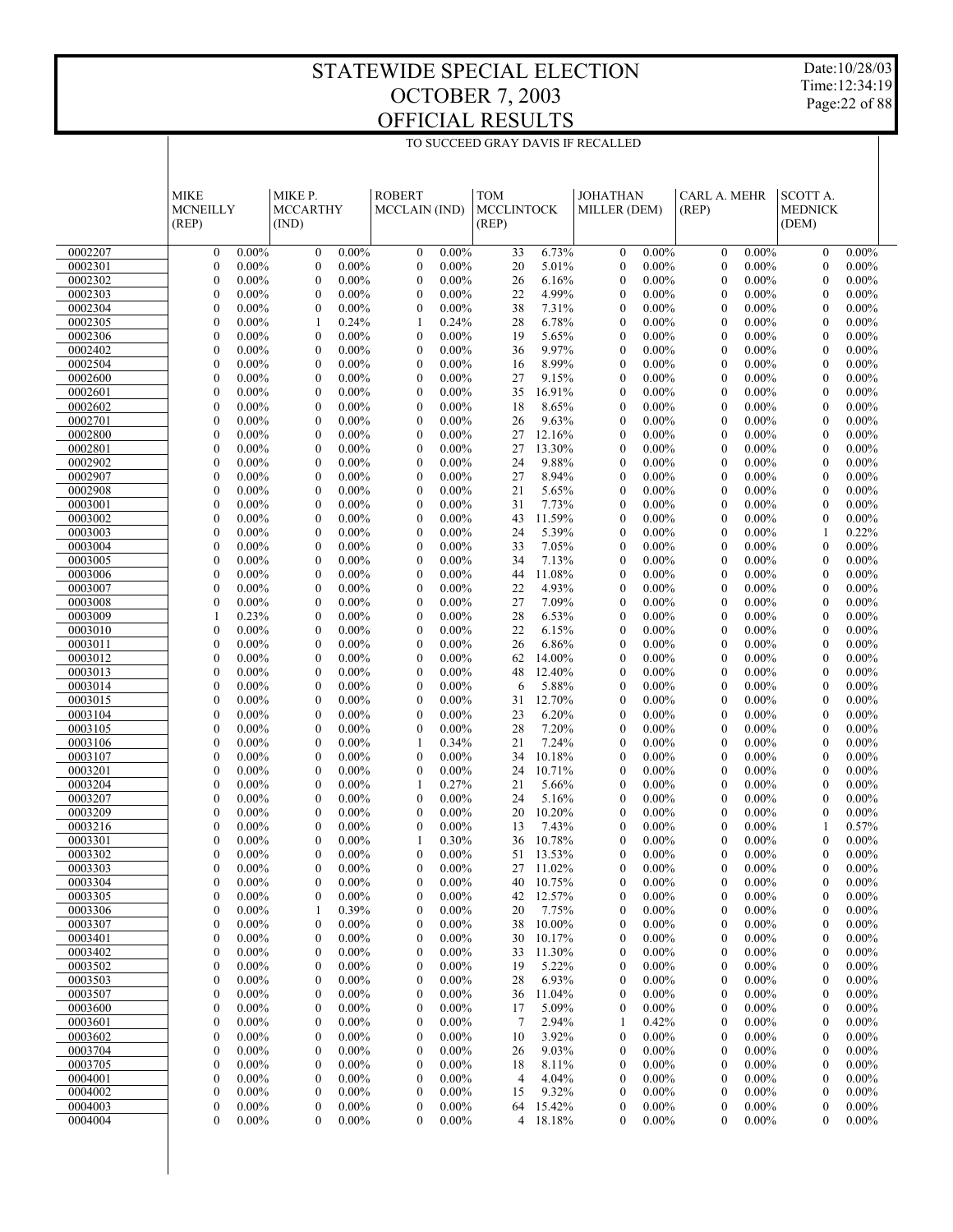Date:10/28/03 Time:12:34:19 Page:23 of 88

|                    | <b>MIKE</b><br><b>MCNEILLY</b><br>(REP)                   | MIKE P.<br><b>MCCARTHY</b><br>(IND)                          | <b>ROBERT</b><br>MCCLAIN (IND)                               | <b>TOM</b><br><b>MCCLINTOCK</b><br>(REP) | <b>JOHATHAN</b><br>MILLER (DEM)                              | CARL A. MEHR<br>(REP)                                        | SCOTT A.<br><b>MEDNICK</b><br>(DEM)                          |  |
|--------------------|-----------------------------------------------------------|--------------------------------------------------------------|--------------------------------------------------------------|------------------------------------------|--------------------------------------------------------------|--------------------------------------------------------------|--------------------------------------------------------------|--|
| 0004005            | $0.00\%$<br>$\boldsymbol{0}$                              | $0.00\%$<br>$\boldsymbol{0}$                                 | $0.00\%$<br>$\boldsymbol{0}$                                 | 7.80%<br>35                              | $0.00\%$<br>$\boldsymbol{0}$                                 | $0.00\%$<br>$\mathbf{0}$                                     | $0.00\%$<br>$\boldsymbol{0}$                                 |  |
| 0004006            | $\boldsymbol{0}$<br>$0.00\%$                              | $\boldsymbol{0}$<br>$0.00\%$                                 | $\boldsymbol{0}$<br>$0.00\%$                                 | 13<br>2.39%                              | $\boldsymbol{0}$<br>$0.00\%$                                 | $\boldsymbol{0}$<br>$0.00\%$                                 | $\boldsymbol{0}$<br>$0.00\%$                                 |  |
| 0004007            | $\boldsymbol{0}$<br>$0.00\%$                              | $\boldsymbol{0}$<br>$0.00\%$                                 | $\boldsymbol{0}$<br>$0.00\%$                                 | 30<br>7.58%                              | $\boldsymbol{0}$<br>$0.00\%$                                 | $\boldsymbol{0}$<br>$0.00\%$                                 | $\boldsymbol{0}$<br>$0.00\%$                                 |  |
| 0004008            | $\overline{0}$<br>0.00%                                   | $\mathbf{0}$<br>$0.00\%$                                     | $\mathbf{0}$<br>$0.00\%$                                     | 32<br>7.14%                              | $\boldsymbol{0}$<br>$0.00\%$                                 | $\mathbf{0}$<br>$0.00\%$                                     | $\mathbf{0}$<br>$0.00\%$                                     |  |
| 0004009            | $\boldsymbol{0}$<br>$0.00\%$                              | $\boldsymbol{0}$<br>$0.00\%$                                 | $\boldsymbol{0}$<br>$0.00\%$                                 | 12.57%<br>47                             | $\boldsymbol{0}$<br>$0.00\%$                                 | $\boldsymbol{0}$<br>$0.00\%$                                 | $\boldsymbol{0}$<br>$0.00\%$                                 |  |
| 0004010            | $\boldsymbol{0}$<br>0.00%                                 | $\mathbf{0}$<br>$0.00\%$                                     | $\boldsymbol{0}$<br>$0.00\%$                                 | 10<br>7.14%                              | $\boldsymbol{0}$<br>$0.00\%$                                 | $\mathbf{0}$<br>$0.00\%$                                     | $\mathbf{0}$<br>$0.00\%$                                     |  |
| 0004100            | $\boldsymbol{0}$<br>$0.00\%$                              | $\boldsymbol{0}$<br>$0.00\%$                                 | $\boldsymbol{0}$<br>$0.00\%$                                 | 21<br>5.50%                              | $\boldsymbol{0}$<br>$0.00\%$                                 | $\boldsymbol{0}$<br>$0.00\%$                                 | $\boldsymbol{0}$<br>$0.00\%$                                 |  |
| 0004101<br>0004102 | $\boldsymbol{0}$<br>0.00%<br>$\boldsymbol{0}$<br>$0.00\%$ | $\mathbf{0}$<br>$0.00\%$<br>$\boldsymbol{0}$<br>$0.00\%$     | $\boldsymbol{0}$<br>$0.00\%$<br>$\boldsymbol{0}$<br>$0.00\%$ | 27<br>11.20%<br>5.14%<br>13              | $\boldsymbol{0}$<br>$0.00\%$<br>$\boldsymbol{0}$<br>$0.00\%$ | $\mathbf{0}$<br>$0.00\%$<br>$\boldsymbol{0}$<br>$0.00\%$     | $\mathbf{0}$<br>$0.00\%$<br>$\boldsymbol{0}$<br>$0.00\%$     |  |
| 0004103            | $\boldsymbol{0}$<br>0.00%                                 | $\mathbf{0}$<br>$0.00\%$                                     | $\boldsymbol{0}$<br>$0.00\%$                                 | 25<br>7.79%                              | $\boldsymbol{0}$<br>$0.00\%$                                 | $\mathbf{0}$<br>$0.00\%$                                     | $\mathbf{0}$<br>$0.00\%$                                     |  |
| 0004200            | $\boldsymbol{0}$<br>$0.00\%$                              | $\boldsymbol{0}$<br>$0.00\%$                                 | $\boldsymbol{0}$<br>$0.00\%$                                 | 7.69%<br>14                              | $\boldsymbol{0}$<br>$0.00\%$                                 | $\boldsymbol{0}$<br>$0.00\%$                                 | $\boldsymbol{0}$<br>$0.00\%$                                 |  |
| 0004301            | $\boldsymbol{0}$<br>0.00%                                 | $\mathbf{0}$<br>$0.00\%$                                     | $\boldsymbol{0}$<br>$0.00\%$                                 | 10<br>6.71%                              | $\boldsymbol{0}$<br>$0.00\%$                                 | $\mathbf{0}$<br>$0.00\%$                                     | $\mathbf{0}$<br>$0.00\%$                                     |  |
| 0004302            | $\boldsymbol{0}$<br>$0.00\%$                              | $\boldsymbol{0}$<br>$0.00\%$                                 | $\boldsymbol{0}$<br>$0.00\%$                                 | 17<br>6.09%                              | $\boldsymbol{0}$<br>$0.00\%$                                 | $\boldsymbol{0}$<br>$0.00\%$                                 | $\boldsymbol{0}$<br>$0.00\%$                                 |  |
| 0004304            | $\boldsymbol{0}$<br>0.00%                                 | $\mathbf{0}$<br>$0.00\%$                                     | $\boldsymbol{0}$<br>$0.00\%$                                 | 12<br>5.08%                              | $\boldsymbol{0}$<br>$0.00\%$                                 | $\mathbf{0}$<br>$0.00\%$                                     | $\mathbf{0}$<br>$0.00\%$                                     |  |
| 0004305            | $\boldsymbol{0}$<br>$0.00\%$                              | $\boldsymbol{0}$<br>$0.00\%$                                 | $\boldsymbol{0}$<br>$0.00\%$                                 | 6.70%<br>15                              | $\boldsymbol{0}$<br>$0.00\%$                                 | $\boldsymbol{0}$<br>$0.00\%$                                 | $\boldsymbol{0}$<br>$0.00\%$                                 |  |
| 0004400<br>0004401 | $\overline{0}$<br>0.00%<br>$\boldsymbol{0}$<br>$0.00\%$   | $\mathbf{0}$<br>$0.00\%$<br>$\boldsymbol{0}$<br>$0.00\%$     | $\boldsymbol{0}$<br>$0.00\%$<br>$\boldsymbol{0}$<br>$0.00\%$ | 3.65%<br>14<br>6.57%<br>23               | $\boldsymbol{0}$<br>$0.00\%$<br>$\boldsymbol{0}$<br>$0.00\%$ | $\mathbf{0}$<br>$0.00\%$<br>$\boldsymbol{0}$<br>$0.00\%$     | $\mathbf{0}$<br>$0.00\%$<br>$\boldsymbol{0}$<br>$0.00\%$     |  |
| 0004402            | $\boldsymbol{0}$<br>0.00%                                 | $\mathbf{0}$<br>$0.00\%$                                     | $\boldsymbol{0}$<br>$0.00\%$                                 | 20<br>6.27%                              | $\boldsymbol{0}$<br>$0.00\%$                                 | $\mathbf{0}$<br>$0.00\%$                                     | $\mathbf{0}$<br>$0.00\%$                                     |  |
| 0004403            | $\boldsymbol{0}$<br>$0.00\%$                              | $\boldsymbol{0}$<br>$0.00\%$                                 | $\boldsymbol{0}$<br>$0.00\%$                                 | 22<br>8.15%                              | $\boldsymbol{0}$<br>$0.00\%$                                 | $\boldsymbol{0}$<br>$0.00\%$                                 | $\boldsymbol{0}$<br>$0.00\%$                                 |  |
| 0004501            | $\boldsymbol{0}$<br>0.00%                                 | $\mathbf{0}$<br>$0.00\%$                                     | $\boldsymbol{0}$<br>$0.00\%$                                 | 17.37%<br>74                             | $\boldsymbol{0}$<br>$0.00\%$                                 | $\mathbf{0}$<br>$0.00\%$                                     | $\mathbf{0}$<br>$0.00\%$                                     |  |
| 0004502            | $\boldsymbol{0}$<br>$0.00\%$                              | $\boldsymbol{0}$<br>$0.00\%$                                 | $\boldsymbol{0}$<br>$0.00\%$                                 | 85<br>19.50%                             | $\boldsymbol{0}$<br>$0.00\%$                                 | $\boldsymbol{0}$<br>$0.00\%$                                 | $\boldsymbol{0}$<br>$0.00\%$                                 |  |
| 0004503            | $\boldsymbol{0}$<br>0.00%                                 | $\mathbf{0}$<br>$0.00\%$                                     | $\boldsymbol{0}$<br>$0.00\%$                                 | 14.29%<br>45                             | $\boldsymbol{0}$<br>$0.00\%$                                 | $\mathbf{0}$<br>$0.00\%$                                     | $\mathbf{0}$<br>$0.00\%$                                     |  |
| 0004600<br>0004601 | $\boldsymbol{0}$<br>$0.00\%$<br>$\overline{0}$<br>0.00%   | $\boldsymbol{0}$<br>$0.00\%$<br>$\mathbf{0}$<br>$0.00\%$     | 0.32%<br>1<br>$\boldsymbol{0}$<br>$0.00\%$                   | 8.60%<br>27<br>51<br>14.13%              | 0.32%<br>1<br>$\mathbf{0}$<br>$0.00\%$                       | $\boldsymbol{0}$<br>$0.00\%$<br>$\mathbf{0}$<br>$0.00\%$     | $\boldsymbol{0}$<br>$0.00\%$<br>$\mathbf{0}$<br>$0.00\%$     |  |
| 0004703            | $\boldsymbol{0}$<br>$0.00\%$                              | $\boldsymbol{0}$<br>$0.00\%$                                 | $\boldsymbol{0}$<br>$0.00\%$                                 | 19<br>6.46%                              | $\boldsymbol{0}$<br>$0.00\%$                                 | $\boldsymbol{0}$<br>$0.00\%$                                 | $\boldsymbol{0}$<br>$0.00\%$                                 |  |
| 0004707            | $\boldsymbol{0}$<br>0.00%                                 | $\mathbf{0}$<br>$0.00\%$                                     | $\boldsymbol{0}$<br>$0.00\%$                                 | 10.83%<br>38                             | 0.28%<br>1                                                   | $\mathbf{0}$<br>$0.00\%$                                     | $\mathbf{0}$<br>$0.00\%$                                     |  |
| 0004708            | $\boldsymbol{0}$<br>$0.00\%$                              | $\boldsymbol{0}$<br>$0.00\%$                                 | $\boldsymbol{0}$<br>$0.00\%$                                 | 44<br>14.15%                             | $\boldsymbol{0}$<br>$0.00\%$                                 | $\boldsymbol{0}$<br>$0.00\%$                                 | $\boldsymbol{0}$<br>$0.00\%$                                 |  |
| 0004709            | $\boldsymbol{0}$<br>0.00%                                 | $\mathbf{0}$<br>$0.00\%$                                     | $\boldsymbol{0}$<br>$0.00\%$                                 | 9.71%<br>40                              | $\boldsymbol{0}$<br>$0.00\%$                                 | $\mathbf{0}$<br>$0.00\%$                                     | $\mathbf{0}$<br>$0.00\%$                                     |  |
| 0004800            | $\boldsymbol{0}$<br>$0.00\%$                              | $\boldsymbol{0}$<br>$0.00\%$                                 | $\boldsymbol{0}$<br>$0.00\%$                                 | 13.60%<br>17                             | $\boldsymbol{0}$<br>$0.00\%$                                 | $\boldsymbol{0}$<br>$0.00\%$                                 | $\boldsymbol{0}$<br>$0.00\%$                                 |  |
| 0004806<br>0005001 | $\boldsymbol{0}$<br>0.00%<br>$\boldsymbol{0}$<br>$0.00\%$ | $\mathbf{0}$<br>$0.00\%$<br>$\boldsymbol{0}$<br>$0.00\%$     | $\boldsymbol{0}$<br>$0.00\%$<br>$\boldsymbol{0}$<br>$0.00\%$ | 10.85%<br>23<br>51<br>12.26%             | $\boldsymbol{0}$<br>$0.00\%$<br>$\boldsymbol{0}$<br>$0.00\%$ | $\mathbf{0}$<br>$0.00\%$<br>$\boldsymbol{0}$<br>$0.00\%$     | $\mathbf{0}$<br>$0.00\%$<br>$\boldsymbol{0}$<br>$0.00\%$     |  |
| 0005101            | $\overline{0}$<br>0.00%                                   | $\mathbf{0}$<br>$0.00\%$                                     | $\boldsymbol{0}$<br>$0.00\%$                                 | 15.87%<br>53                             | $\boldsymbol{0}$<br>$0.00\%$                                 | $\mathbf{0}$<br>$0.00\%$                                     | $\mathbf{0}$<br>$0.00\%$                                     |  |
| 0005102            | $\boldsymbol{0}$<br>$0.00\%$                              | $\boldsymbol{0}$<br>$0.00\%$                                 | $\boldsymbol{0}$<br>$0.00\%$                                 | 14.29%<br>35                             | $\boldsymbol{0}$<br>$0.00\%$                                 | $\boldsymbol{0}$<br>$0.00\%$                                 | $\boldsymbol{0}$<br>$0.00\%$                                 |  |
| 0005103            | $\boldsymbol{0}$<br>$0.00\%$                              | $\mathbf{0}$<br>$0.00\%$                                     | $\mathbf{0}$<br>$0.00\%$                                     | 16.26%<br>66                             | $\boldsymbol{0}$<br>$0.00\%$                                 | $\mathbf{0}$<br>$0.00\%$                                     | $\overline{0}$<br>$0.00\%$                                   |  |
| 0005201            | $\boldsymbol{0}$<br>$0.00\%$                              | $\boldsymbol{0}$<br>$0.00\%$                                 | $\boldsymbol{0}$<br>$0.00\%$                                 | 12.36%<br>43                             | $\boldsymbol{0}$<br>$0.00\%$                                 | $\boldsymbol{0}$<br>$0.00\%$                                 | $\boldsymbol{0}$<br>$0.00\%$                                 |  |
| 0005202<br>0005203 | $\boldsymbol{0}$<br>0.00%<br>$\boldsymbol{0}$<br>$0.00\%$ | $\mathbf{0}$<br>$0.00\%$<br>$\boldsymbol{0}$<br>$0.00\%$     | 0.47%<br>1<br>0.34%<br>1                                     | 12.74%<br>27<br>16.44%<br>49             | $\boldsymbol{0}$<br>$0.00\%$<br>$\boldsymbol{0}$<br>$0.00\%$ | $\mathbf{0}$<br>$0.00\%$<br>$\boldsymbol{0}$<br>$0.00\%$     | $\overline{0}$<br>$0.00\%$<br>$\boldsymbol{0}$<br>$0.00\%$   |  |
| 0005204            | $\boldsymbol{0}$<br>$0.00\%$                              | $\mathbf{0}$<br>$0.00\%$                                     | $\boldsymbol{0}$<br>$0.00\%$                                 | 12.05%<br>30                             | $\boldsymbol{0}$<br>$0.00\%$                                 | $\mathbf{0}$<br>$0.00\%$                                     | $\overline{0}$<br>$0.00\%$                                   |  |
| 0005205            | $\boldsymbol{0}$<br>$0.00\%$                              | $\boldsymbol{0}$<br>$0.00\%$                                 | $\boldsymbol{0}$<br>$0.00\%$                                 | 17.38%<br>77                             | $\boldsymbol{0}$<br>$0.00\%$                                 | $\boldsymbol{0}$<br>$0.00\%$                                 | $\boldsymbol{0}$<br>$0.00\%$                                 |  |
| 0005206            | $\mathbf{0}$<br>0.00%                                     | $\mathbf{0}$<br>$0.00\%$                                     | $\boldsymbol{0}$<br>$0.00\%$                                 | 14.72%<br>44                             | $\boldsymbol{0}$<br>$0.00\%$                                 | $\mathbf{0}$<br>$0.00\%$                                     | $\overline{0}$<br>$0.00\%$                                   |  |
| 0005207            | $\boldsymbol{0}$<br>$0.00\%$                              | $\boldsymbol{0}$<br>$0.00\%$                                 | $\boldsymbol{0}$<br>$0.00\%$                                 | 18.70%<br>72                             | $\boldsymbol{0}$<br>$0.00\%$                                 | $\boldsymbol{0}$<br>$0.00\%$                                 | $\boldsymbol{0}$<br>$0.00\%$                                 |  |
| 0005208            | $\mathbf{0}$<br>$0.00\%$                                  | $\mathbf{0}$<br>$0.00\%$                                     | $\mathbf{0}$<br>$0.00\%$                                     | 12.04%<br>39                             | $\mathbf{0}$<br>$0.00\%$                                     | $\mathbf{0}$<br>$0.00\%$                                     | $\overline{0}$<br>$0.00\%$                                   |  |
| 0005209<br>0005211 | $\overline{0}$<br>$0.00\%$<br>$\theta$<br>$0.00\%$        | $\overline{0}$<br>$0.00\%$<br>$\overline{0}$<br>$0.00\%$     | $\overline{0}$<br>$0.00\%$<br>$\overline{0}$<br>$0.00\%$     | 17.50%<br>63<br>14.29%                   | $\mathbf{0}$<br>$0.00\%$<br>$\mathbf{0}$<br>$0.00\%$         | $\overline{0}$<br>$0.00\%$<br>$\mathbf{0}$<br>$0.00\%$       | $\overline{0}$<br>$0.00\%$<br>$\mathbf{0}$<br>$0.00\%$       |  |
| 0005212            | $\boldsymbol{0}$<br>0.00%                                 | $\boldsymbol{0}$<br>$0.00\%$                                 | $\mathbf{0}$<br>$0.00\%$                                     | 46<br>17<br>10.06%                       | 0.59%                                                        | 0.00%<br>$\boldsymbol{0}$                                    | $\overline{0}$<br>$0.00\%$                                   |  |
| 0005213            | $0.00\%$<br>0                                             | $0.00\%$<br>0                                                | $0.00\%$<br>0                                                | 10.54%<br>33                             | $0.00\%$<br>0                                                | $0.00\%$<br>0                                                | $\boldsymbol{0}$<br>$0.00\%$                                 |  |
| 0005214            | $0.00\%$<br>0                                             | $0.00\%$<br>0                                                | 0.27%<br>1                                                   | 11.65%<br>43                             | $0.00\%$<br>$\boldsymbol{0}$                                 | $0.00\%$<br>$\boldsymbol{0}$                                 | $0.00\%$<br>$\boldsymbol{0}$                                 |  |
| 0005215            | 0<br>$0.00\%$                                             | 0<br>$0.00\%$                                                | 0<br>$0.00\%$                                                | 14.34%<br>41                             | $\boldsymbol{0}$<br>$0.00\%$                                 | $\boldsymbol{0}$<br>$0.00\%$                                 | $\boldsymbol{0}$<br>$0.00\%$                                 |  |
| 0005216            | 0<br>$0.00\%$                                             | $\boldsymbol{0}$<br>$0.00\%$                                 | $0.00\%$<br>$\boldsymbol{0}$                                 | 11.26%<br>26                             | $0.00\%$<br>$\boldsymbol{0}$                                 | $\boldsymbol{0}$<br>$0.00\%$                                 | $0.00\%$<br>$\boldsymbol{0}$                                 |  |
| 0005217            | 0<br>$0.00\%$                                             | $\boldsymbol{0}$<br>$0.00\%$                                 | $\boldsymbol{0}$<br>$0.00\%$                                 | 15.77%<br>53                             | $\boldsymbol{0}$<br>$0.00\%$                                 | $\boldsymbol{0}$<br>$0.00\%$                                 | 0.30%<br>1                                                   |  |
| 0005218<br>0005219 | $0.00\%$<br>0<br>0<br>$0.00\%$                            | $\boldsymbol{0}$<br>$0.00\%$<br>$\boldsymbol{0}$<br>$0.00\%$ | $0.00\%$<br>$\boldsymbol{0}$<br>$\boldsymbol{0}$<br>$0.00\%$ | 19.85%<br>79<br>19<br>10.33%             | $0.00\%$<br>$\boldsymbol{0}$<br>$\boldsymbol{0}$<br>$0.00\%$ | $\boldsymbol{0}$<br>$0.00\%$<br>$\boldsymbol{0}$<br>$0.00\%$ | $\boldsymbol{0}$<br>$0.00\%$<br>$\boldsymbol{0}$<br>$0.00\%$ |  |
| 0005220            | $0.00\%$<br>0                                             | $\boldsymbol{0}$<br>$0.00\%$                                 | $0.00\%$<br>$\boldsymbol{0}$                                 | 13.64%<br>48                             | $0.00\%$<br>$\boldsymbol{0}$                                 | $\boldsymbol{0}$<br>$0.00\%$                                 | $0.00\%$<br>$\boldsymbol{0}$                                 |  |
| 0005221            | 0<br>$0.00\%$                                             | $\boldsymbol{0}$<br>$0.00\%$                                 | $\boldsymbol{0}$<br>$0.00\%$                                 | 11.32%<br>43                             | $\boldsymbol{0}$<br>$0.00\%$                                 | $\boldsymbol{0}$<br>$0.00\%$                                 | $\boldsymbol{0}$<br>$0.00\%$                                 |  |
| 0005222            | $0.00\%$<br>0                                             | $\boldsymbol{0}$<br>$0.00\%$                                 | $0.00\%$<br>$\boldsymbol{0}$                                 | 15.35%<br>62                             | $0.00\%$<br>$\boldsymbol{0}$                                 | $\boldsymbol{0}$<br>$0.00\%$                                 | $0.00\%$<br>$\boldsymbol{0}$                                 |  |
| 0005223            | 0<br>$0.00\%$                                             | $\boldsymbol{0}$<br>$0.00\%$                                 | 0<br>$0.00\%$                                                | 12.68%<br>63                             | $\boldsymbol{0}$<br>$0.00\%$                                 | $\boldsymbol{0}$<br>$0.00\%$                                 | $\boldsymbol{0}$<br>$0.00\%$                                 |  |
| 0005224<br>0005225 | 0<br>$0.00\%$<br>0<br>$0.00\%$                            | $\boldsymbol{0}$<br>$0.00\%$<br>$\boldsymbol{0}$<br>$0.00\%$ | 0.50%<br>$\overline{\mathbf{c}}$<br>0<br>$0.00\%$            | 16.00%<br>64<br>16.46%<br>39             | $0.00\%$<br>$\boldsymbol{0}$<br>$\boldsymbol{0}$<br>$0.00\%$ | $\boldsymbol{0}$<br>$0.00\%$<br>$\boldsymbol{0}$<br>$0.00\%$ | $0.00\%$<br>$\boldsymbol{0}$<br>$\boldsymbol{0}$<br>$0.00\%$ |  |
| 0005226            | $0.00\%$<br>0                                             | $\boldsymbol{0}$<br>$0.00\%$                                 | 0.49%<br>1                                                   | 15.69%<br>32                             | $0.00\%$<br>$\boldsymbol{0}$                                 | $\boldsymbol{0}$<br>$0.00\%$                                 | $0.00\%$<br>$\boldsymbol{0}$                                 |  |
| 0005227            | 0<br>$0.00\%$                                             | $\boldsymbol{0}$<br>$0.00\%$                                 | $\boldsymbol{0}$<br>$0.00\%$                                 | 13.36%<br>66                             | $\boldsymbol{0}$<br>$0.00\%$                                 | $\boldsymbol{0}$<br>$0.00\%$                                 | $\boldsymbol{0}$<br>$0.00\%$                                 |  |
| 0005300            | 0<br>$0.00\%$                                             | $\boldsymbol{0}$<br>$0.00\%$                                 | $\boldsymbol{0}$<br>$0.00\%$                                 | 15.71%<br>33                             | $\boldsymbol{0}$<br>$0.00\%$                                 | $\boldsymbol{0}$<br>$0.00\%$                                 | $0.00\%$<br>$\boldsymbol{0}$                                 |  |
| 0005301            | 0.31%<br>1                                                | $\boldsymbol{0}$<br>$0.00\%$                                 | $\boldsymbol{0}$<br>$0.00\%$                                 | 12.46%<br>40                             | $\boldsymbol{0}$<br>$0.00\%$                                 | $\boldsymbol{0}$<br>$0.00\%$                                 | $\boldsymbol{0}$<br>$0.00\%$                                 |  |
| 0005302            | 0<br>$0.00\%$                                             | 0<br>$0.00\%$                                                | $\mathbf{0}$<br>$0.00\%$                                     | 9.49%<br>24                              | $\boldsymbol{0}$<br>$0.00\%$                                 | $\theta$<br>$0.00\%$                                         | $0.00\%$<br>$\mathbf{0}$                                     |  |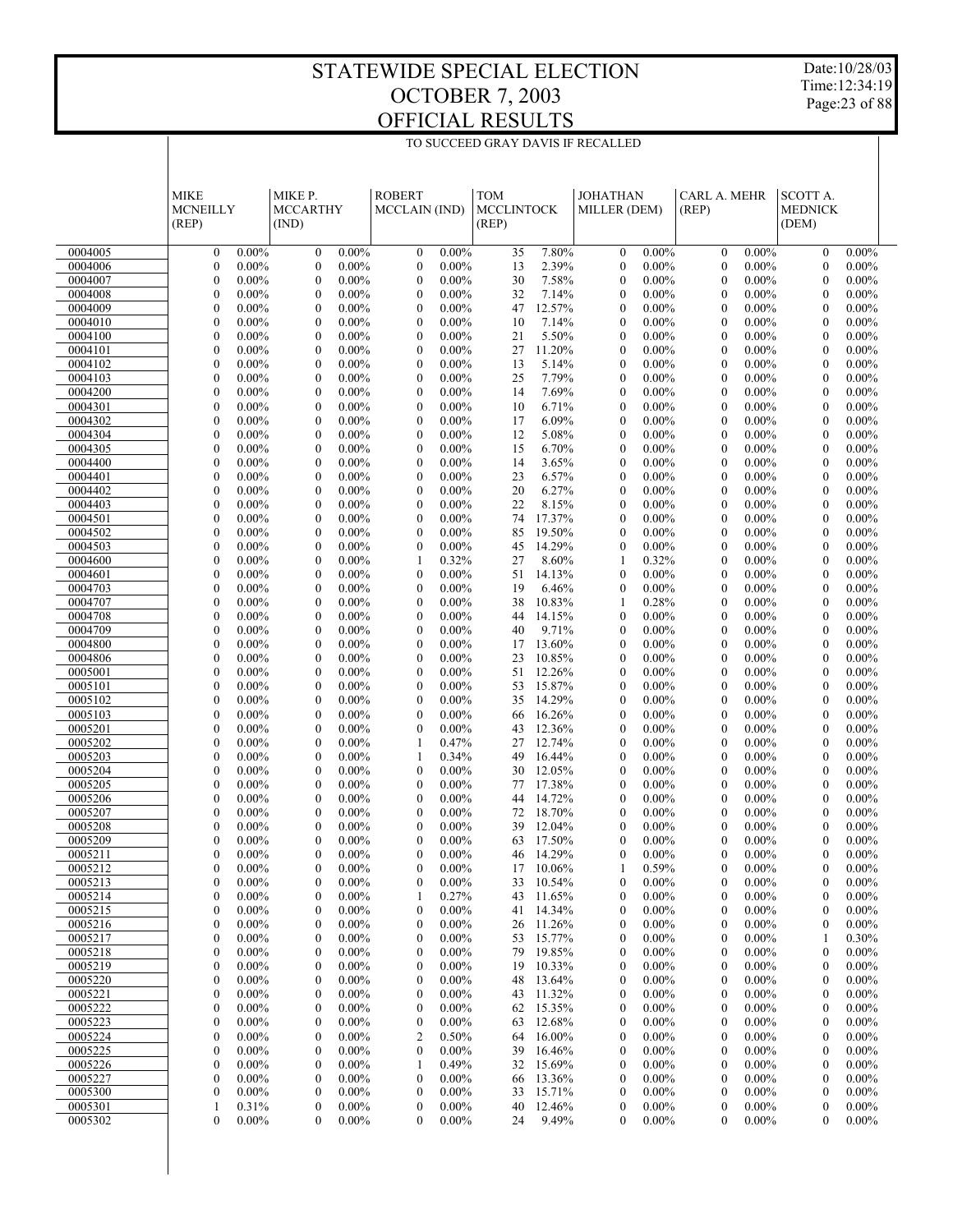Date:10/28/03 Time:12:34:20 Page:24 of 88

|          |                                |          |                            |          |                                       |          |                                 |        | TO SUCCEED GRAY DAVIS IF RECALLED |          |                       |          |                           |          |
|----------|--------------------------------|----------|----------------------------|----------|---------------------------------------|----------|---------------------------------|--------|-----------------------------------|----------|-----------------------|----------|---------------------------|----------|
|          |                                |          |                            |          |                                       |          |                                 |        |                                   |          |                       |          |                           |          |
|          | <b>MIKE</b><br><b>MCNEILLY</b> |          | MIKE P.<br><b>MCCARTHY</b> |          | <b>ROBERT</b><br><b>MCCLAIN</b> (IND) |          | <b>TOM</b><br><b>MCCLINTOCK</b> |        | <b>JOHATHAN</b><br>MILLER (DEM)   |          | CARL A. MEHR<br>(REP) |          | SCOTT A<br><b>MEDNICK</b> |          |
|          | (REP)                          |          | (IND)                      |          |                                       |          | (REP)                           |        |                                   |          |                       |          | (DEM)                     |          |
| 0005303  | $\Omega$                       | $0.00\%$ | $\theta$                   | $0.00\%$ | $\Omega$                              | $0.00\%$ | 30                              | 8.75%  | $\Omega$                          | $0.00\%$ | $\Omega$              | $0.00\%$ | $\theta$                  | $0.00\%$ |
| 0005304  | $\Omega$                       | $0.00\%$ | 0                          | $0.00\%$ | $\theta$                              | $0.00\%$ | 23                              | 9.75%  | $\Omega$                          | $0.00\%$ | 0                     | $0.00\%$ | $\Omega$                  | $0.00\%$ |
| 0005305  |                                | $0.00\%$ | 0                          | $0.00\%$ | $\theta$                              | $0.00\%$ | 21                              | 8.68%  | $\Omega$                          | $0.00\%$ | 0                     | $0.00\%$ | $\theta$                  | $0.00\%$ |
| AV BT 01 |                                | $0.00\%$ |                            | $0.01\%$ | 8                                     | 0.02%    | 3520                            | 9.93%  | 4                                 | $0.01\%$ | 0                     | $0.00\%$ | $\Omega$                  | $0.00\%$ |
|          |                                | $0.00\%$ | 10                         | 0.01%    | 20                                    | 0.02%    | 9955                            | 10.12% | 14                                | 0.01%    |                       | $0.00\%$ |                           | $0.00\%$ |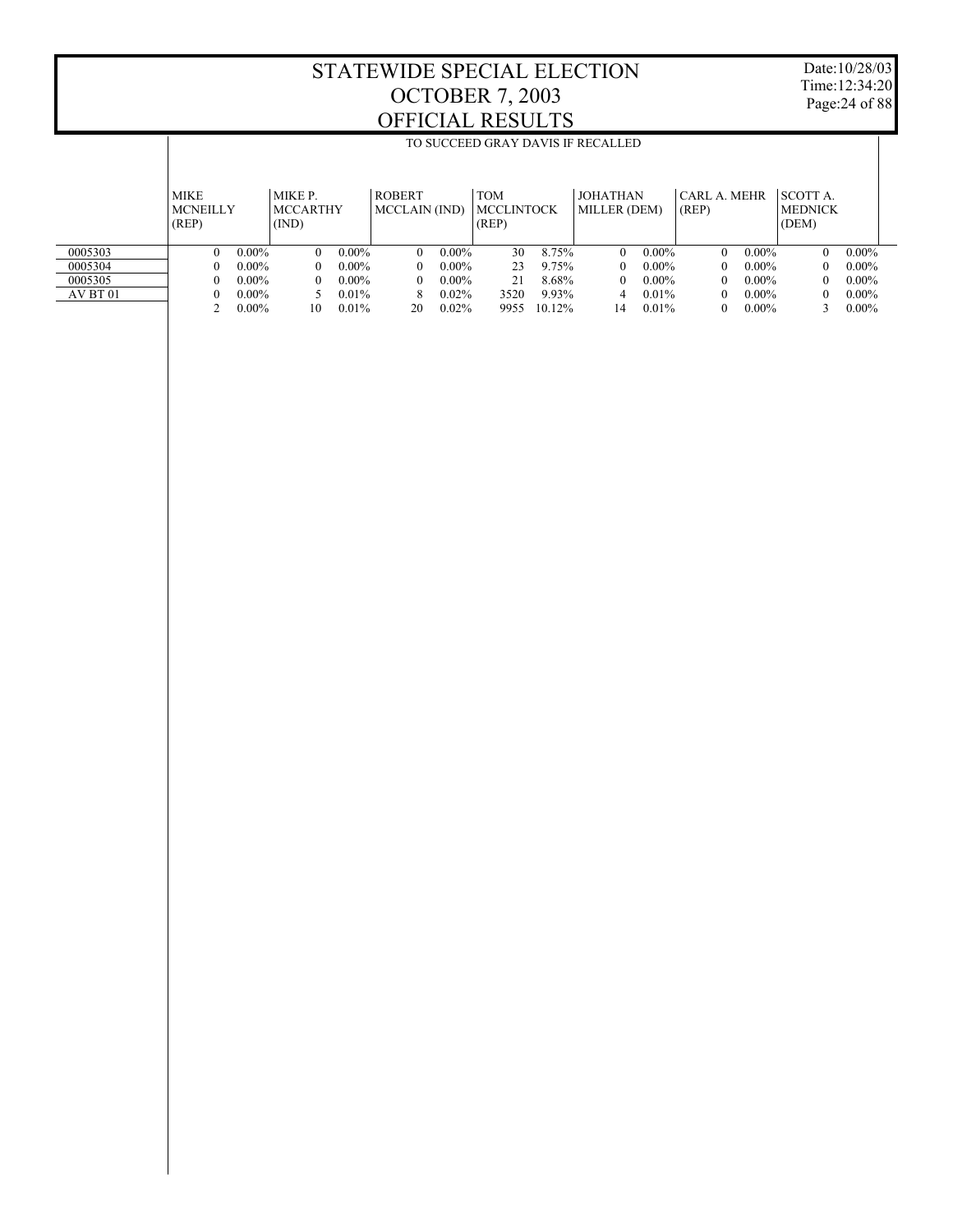TO SUCCEED GRAY DAVIS IF RECALLED

Date:10/28/03 Time:12:34:20 Page:25 of 88

|                    | DORENE L.                                                | VAN VO (REP)                                                 | PAUL W. VANN                                                 | <b>JAMES</b>                                                 | <b>BILL VAUGHN</b>                                           | <b>MARC VALDEZ</b>                                       | <b>MOHAMMAD</b>                                              |
|--------------------|----------------------------------------------------------|--------------------------------------------------------------|--------------------------------------------------------------|--------------------------------------------------------------|--------------------------------------------------------------|----------------------------------------------------------|--------------------------------------------------------------|
|                    | <b>MUSILLI (REP)</b>                                     |                                                              | (REP)                                                        | <b>VANDEVENTER</b><br>JR (REP)                               | (DEM)                                                        | (DEM)                                                    | ARIF (IND)                                                   |
| Jurisdiction Wide  |                                                          |                                                              |                                                              |                                                              |                                                              |                                                          |                                                              |
| 0001001            | $0.00\%$                                                 | $\boldsymbol{0}$                                             | $0.00\%$                                                     | $\boldsymbol{0}$                                             | $\boldsymbol{0}$                                             | $\mathbf{0}$                                             | $0.00\%$                                                     |
|                    | $\mathbf{0}$                                             | $0.00\%$                                                     | $\boldsymbol{0}$                                             | $0.00\%$                                                     | $0.00\%$                                                     | $0.00\%$                                                 | $\mathbf{0}$                                                 |
| 0001002            | $\mathbf{0}$                                             | $\boldsymbol{0}$                                             | $\boldsymbol{0}$                                             | $\boldsymbol{0}$                                             | $\mathbf{0}$                                                 | $\boldsymbol{0}$                                         | $\mathbf{0}$                                                 |
|                    | $0.00\%$                                                 | $0.00\%$                                                     | $0.00\%$                                                     | $0.00\%$                                                     | $0.00\%$                                                     | $0.00\%$                                                 | $0.00\%$                                                     |
| 0001003<br>0001004 | $\mathbf{0}$<br>$0.00\%$<br>$\mathbf{0}$<br>$0.00\%$     | $\boldsymbol{0}$<br>$0.00\%$<br>$\boldsymbol{0}$<br>$0.00\%$ | $\mathbf{0}$<br>$0.00\%$<br>$\boldsymbol{0}$<br>$0.00\%$     | $\mathbf{0}$<br>$0.00\%$<br>$\boldsymbol{0}$<br>$0.00\%$     | $\boldsymbol{0}$<br>$0.00\%$<br>$\mathbf{0}$<br>$0.00\%$     | $\mathbf{0}$<br>$0.00\%$<br>$0.00\%$<br>$\boldsymbol{0}$ | $\mathbf{0}$<br>$0.00\%$<br>$0.00\%$<br>$\mathbf{0}$         |
| 0001005            | $\mathbf{0}$                                             | $\boldsymbol{0}$                                             | $\boldsymbol{0}$                                             | $\mathbf{0}$                                                 | $\boldsymbol{0}$                                             | $\mathbf{0}$                                             | $\mathbf{0}$                                                 |
|                    | $0.00\%$                                                 | $0.00\%$                                                     | $0.00\%$                                                     | $0.00\%$                                                     | $0.00\%$                                                     | $0.00\%$                                                 | $0.00\%$                                                     |
| 0001006            | $\mathbf{0}$                                             | $\boldsymbol{0}$                                             | $\boldsymbol{0}$                                             | $\boldsymbol{0}$                                             | $\mathbf{0}$                                                 | $0.00\%$                                                 | $0.00\%$                                                     |
|                    | $0.00\%$                                                 | $0.00\%$                                                     | $0.00\%$                                                     | $0.00\%$                                                     | $0.00\%$                                                     | $\mathbf{0}$                                             | $\mathbf{0}$                                                 |
| 0001007            | $\mathbf{0}$                                             | $\boldsymbol{0}$                                             | $\boldsymbol{0}$                                             | $\mathbf{0}$                                                 | $\boldsymbol{0}$                                             | $\mathbf{0}$                                             | $\mathbf{0}$                                                 |
|                    | $0.00\%$                                                 | $0.00\%$                                                     | $0.00\%$                                                     | $0.00\%$                                                     | $0.00\%$                                                     | $0.00\%$                                                 | $0.00\%$                                                     |
| 0001008            | $\mathbf{0}$                                             | $\boldsymbol{0}$                                             | $\boldsymbol{0}$                                             | $\boldsymbol{0}$                                             | $\mathbf{0}$                                                 | $\mathbf{0}$                                             | $0.00\%$                                                     |
|                    | $0.00\%$                                                 | $0.00\%$                                                     | $0.00\%$                                                     | $0.00\%$                                                     | $0.00\%$                                                     | $0.00\%$                                                 | $\mathbf{0}$                                                 |
| 0001009<br>0001010 | $\mathbf{0}$<br>$0.00\%$<br>$\mathbf{0}$<br>$0.00\%$     | $\mathbf{0}$<br>$0.00\%$<br>$\boldsymbol{0}$<br>$0.00\%$     | $\boldsymbol{0}$<br>$0.00\%$<br>$\boldsymbol{0}$<br>$0.00\%$ | $\mathbf{0}$<br>$0.00\%$<br>$\boldsymbol{0}$<br>$0.00\%$     | $\boldsymbol{0}$<br>$0.00\%$<br>$\mathbf{0}$<br>$0.00\%$     | $\mathbf{0}$<br>$0.00\%$<br>0.25%<br>1                   | $\mathbf{0}$<br>$0.00\%$<br>0.25%<br>1                       |
| 0001011            | $\mathbf{0}$                                             | $\boldsymbol{0}$                                             | $\boldsymbol{0}$                                             | $\mathbf{0}$                                                 | $\boldsymbol{0}$                                             | $\mathbf{0}$                                             | $\mathbf{0}$                                                 |
|                    | $0.00\%$                                                 | $0.00\%$                                                     | $0.00\%$                                                     | $0.00\%$                                                     | $0.00\%$                                                     | $0.00\%$                                                 | $0.00\%$                                                     |
| 0001012            | 0.25%                                                    | $\boldsymbol{0}$                                             | $\boldsymbol{0}$                                             | $\boldsymbol{0}$                                             | $\mathbf{0}$                                                 | $0.00\%$                                                 | $0.00\%$                                                     |
|                    | 1                                                        | $0.00\%$                                                     | $0.00\%$                                                     | $0.00\%$                                                     | $0.00\%$                                                     | $\boldsymbol{0}$                                         | $\mathbf{0}$                                                 |
| 0001013            | $\mathbf{0}$                                             | 0.29%                                                        | $\boldsymbol{0}$                                             | $\mathbf{0}$                                                 | $\boldsymbol{0}$                                             | $\mathbf{0}$                                             | $\mathbf{0}$                                                 |
|                    | $0.00\%$                                                 | 1                                                            | $0.00\%$                                                     | $0.00\%$                                                     | $0.00\%$                                                     | $0.00\%$                                                 | $0.00\%$                                                     |
| 0001014            | $\mathbf{0}$                                             | $\boldsymbol{0}$                                             | $\boldsymbol{0}$                                             | $\boldsymbol{0}$                                             | $\mathbf{0}$                                                 | 0.27%                                                    | $0.00\%$                                                     |
|                    | $0.00\%$                                                 | $0.00\%$                                                     | $0.00\%$                                                     | $0.00\%$                                                     | $0.00\%$                                                     | 1                                                        | $\mathbf{0}$                                                 |
| 0001015<br>0001016 | $\mathbf{0}$<br>$0.00\%$<br>$\mathbf{0}$<br>$0.00\%$     | $\boldsymbol{0}$<br>$0.00\%$<br>$\boldsymbol{0}$<br>$0.00\%$ | $\boldsymbol{0}$<br>$0.00\%$<br>$\boldsymbol{0}$<br>$0.00\%$ | $\mathbf{0}$<br>$0.00\%$<br>$\boldsymbol{0}$<br>$0.00\%$     | $\mathbf{1}$<br>0.23%<br>$\mathbf{0}$<br>$0.00\%$            | $\mathbf{0}$<br>$0.00\%$<br>$0.00\%$<br>$\boldsymbol{0}$ | $0.00\%$<br>$\mathbf{0}$<br>$0.00\%$<br>$\boldsymbol{0}$     |
| 0001017            | $\mathbf{0}$                                             | $\mathbf{0}$                                                 | $\boldsymbol{0}$                                             | $\mathbf{0}$                                                 | $\boldsymbol{0}$                                             | $\mathbf{0}$                                             | $\mathbf{0}$                                                 |
|                    | $0.00\%$                                                 | $0.00\%$                                                     | $0.00\%$                                                     | $0.00\%$                                                     | $0.00\%$                                                     | $0.00\%$                                                 | $0.00\%$                                                     |
| 0001100            | 0.32%                                                    | $\boldsymbol{0}$                                             | $\boldsymbol{0}$                                             | $\boldsymbol{0}$                                             | $\mathbf{1}$                                                 | $0.00\%$                                                 | $0.00\%$                                                     |
|                    | 1                                                        | $0.00\%$                                                     | $0.00\%$                                                     | $0.00\%$                                                     | 0.32%                                                        | $\boldsymbol{0}$                                         | $\mathbf{0}$                                                 |
| 0001101            | $\mathbf{0}$                                             | $\boldsymbol{0}$                                             | $\boldsymbol{0}$                                             | $\mathbf{0}$                                                 | $\boldsymbol{0}$                                             | $\mathbf{0}$                                             | $0.00\%$                                                     |
|                    | $0.00\%$                                                 | $0.00\%$                                                     | $0.00\%$                                                     | $0.00\%$                                                     | $0.00\%$                                                     | $0.00\%$                                                 | $\mathbf{0}$                                                 |
| 0001102            | $\boldsymbol{0}$                                         | $\boldsymbol{0}$                                             | $\boldsymbol{0}$                                             | $\boldsymbol{0}$                                             | $\mathbf{0}$                                                 | $0.00\%$                                                 | $0.00\%$                                                     |
|                    | $0.00\%$                                                 | $0.00\%$                                                     | $0.00\%$                                                     | $0.00\%$                                                     | $0.00\%$                                                     | $\boldsymbol{0}$                                         | $\boldsymbol{0}$                                             |
| 0001103            | $\mathbf{0}$                                             | $\mathbf{0}$                                                 | $\boldsymbol{0}$                                             | $\mathbf{0}$                                                 | $\boldsymbol{0}$                                             | $\mathbf{0}$                                             | $\mathbf{0}$                                                 |
|                    | $0.00\%$                                                 | $0.00\%$                                                     | $0.00\%$                                                     | $0.00\%$                                                     | $0.00\%$                                                     | $0.00\%$                                                 | $0.00\%$                                                     |
| 0001106<br>0001107 | $\boldsymbol{0}$<br>$0.00\%$<br>$\mathbf{0}$<br>$0.00\%$ | $\boldsymbol{0}$<br>$0.00\%$<br>$\boldsymbol{0}$<br>$0.00\%$ | $\boldsymbol{0}$<br>$0.00\%$<br>$\boldsymbol{0}$<br>$0.00\%$ | $\boldsymbol{0}$<br>$0.00\%$<br>$\mathbf{0}$<br>$0.00\%$     | $\mathbf{0}$<br>$0.00\%$<br>$\boldsymbol{0}$<br>$0.00\%$     | $0.00\%$<br>$\boldsymbol{0}$<br>0.39%<br>1               | $0.00\%$<br>$\mathbf{0}$<br>$0.00\%$<br>$\mathbf{0}$         |
| 0001110            | $\mathbf{0}$                                             | $\boldsymbol{0}$                                             | $\boldsymbol{0}$                                             | $\boldsymbol{0}$                                             | $\mathbf{0}$                                                 | $\mathbf{0}$                                             | $0.00\%$                                                     |
|                    | $0.00\%$                                                 | $0.00\%$                                                     | $0.00\%$                                                     | $0.00\%$                                                     | $0.00\%$                                                     | $0.00\%$                                                 | $\mathbf{0}$                                                 |
| 0001112            | $\mathbf{0}$                                             | $\mathbf{0}$                                                 | $\boldsymbol{0}$                                             | $\mathbf{0}$                                                 | $\boldsymbol{0}$                                             | $\mathbf{0}$                                             | $\mathbf{0}$                                                 |
|                    | $0.00\%$                                                 | $0.00\%$                                                     | $0.00\%$                                                     | $0.00\%$                                                     | $0.00\%$                                                     | $0.00\%$                                                 | $0.00\%$                                                     |
| 0001113            | 0.26%                                                    | $\boldsymbol{0}$                                             | $\boldsymbol{0}$                                             | $\boldsymbol{0}$                                             | $\mathbf{0}$                                                 | $0.00\%$                                                 | $0.00\%$                                                     |
|                    | 1                                                        | $0.00\%$                                                     | $0.00\%$                                                     | $0.00\%$                                                     | $0.00\%$                                                     | $\mathbf{0}$                                             | $\mathbf{0}$                                                 |
| 0001114            | $\mathbf{0}$                                             | $\boldsymbol{0}$                                             | $\boldsymbol{0}$                                             | $\mathbf{0}$                                                 | $\boldsymbol{0}$                                             | $\mathbf{0}$                                             | $0.00\%$                                                     |
|                    | $0.00\%$                                                 | $0.00\%$                                                     | $0.00\%$                                                     | $0.00\%$                                                     | $0.00\%$                                                     | $0.00\%$                                                 | $\mathbf{0}$                                                 |
| 0001121<br>0001124 | $\boldsymbol{0}$<br>$0.00\%$<br>$\mathbf{0}$<br>$0.00\%$ | $\boldsymbol{0}$<br>$0.00\%$<br>$\mathbf{0}$<br>$0.00\%$     | $\boldsymbol{0}$<br>$0.00\%$<br>$\boldsymbol{0}$<br>$0.00\%$ | $\boldsymbol{0}$<br>$0.00\%$<br>$\mathbf{0}$<br>$0.00\%$     | $\mathbf{0}$<br>$0.00\%$<br>$\boldsymbol{0}$<br>$0.00\%$     | $0.00\%$<br>$\mathbf{0}$<br>$\mathbf{0}$<br>$0.00\%$     | $0.00\%$<br>$\mathbf{0}$<br>$\mathbf{0}$<br>$0.00\%$         |
| 0001125            | $\mathbf{0}$                                             | $\boldsymbol{0}$                                             | $\boldsymbol{0}$                                             | $\boldsymbol{0}$                                             | $\mathbf{0}$                                                 | $0.00\%$                                                 | $0.00\%$                                                     |
|                    | $0.00\%$                                                 | $0.00\%$                                                     | $0.00\%$                                                     | $0.00\%$                                                     | $0.00\%$                                                     | $\mathbf{0}$                                             | $\mathbf{0}$                                                 |
| 0001210            | $\mathbf{0}$                                             | $\boldsymbol{0}$                                             | $\boldsymbol{0}$                                             | $\mathbf{0}$                                                 | $\boldsymbol{0}$                                             | $\mathbf{0}$                                             | $0.00\%$                                                     |
|                    | $0.00\%$                                                 | $0.00\%$                                                     | $0.00\%$                                                     | $0.00\%$                                                     | $0.00\%$                                                     | $0.00\%$                                                 | $\mathbf{0}$                                                 |
| 0001211            | $\mathbf{0}$                                             | $\boldsymbol{0}$                                             | $\boldsymbol{0}$                                             | $\boldsymbol{0}$                                             | $\mathbf{0}$                                                 | $0.00\%$                                                 | $0.00\%$                                                     |
|                    | $0.00\%$                                                 | $0.00\%$                                                     | $0.00\%$                                                     | $0.00\%$                                                     | $0.00\%$                                                     | $\mathbf{0}$                                             | $\mathbf{0}$                                                 |
| 0001500            | $\mathbf{0}$                                             | $\mathbf{0}$                                                 | $\boldsymbol{0}$                                             | $\mathbf{0}$                                                 | $\boldsymbol{0}$                                             | $\mathbf{0}$                                             | $\mathbf{0}$                                                 |
|                    | $0.00\%$                                                 | $0.00\%$                                                     | $0.00\%$                                                     | $0.00\%$                                                     | $0.00\%$                                                     | $0.00\%$                                                 | $0.00\%$                                                     |
| 0001604<br>0001605 | $\mathbf{0}$<br>$0.00\%$<br>$\mathbf{0}$<br>$0.00\%$     | $\boldsymbol{0}$<br>$0.00\%$<br>$\boldsymbol{0}$<br>$0.00\%$ | $\boldsymbol{0}$<br>$0.00\%$<br>$\boldsymbol{0}$<br>$0.00\%$ | $\boldsymbol{0}$<br>$0.00\%$<br>$\mathbf{0}$<br>$0.00\%$     | $\mathbf{0}$<br>$0.00\%$<br>$\boldsymbol{0}$<br>$0.00\%$     | $0.00\%$<br>$\mathbf{0}$<br>$\mathbf{0}$<br>$0.00\%$     | $0.00\%$<br>$\mathbf{0}$<br>$0.00\%$<br>$\mathbf{0}$         |
| 0001701            | $0.00\%$                                                 | $\boldsymbol{0}$                                             | $\boldsymbol{0}$                                             | $\boldsymbol{0}$                                             | $\mathbf{0}$                                                 | $0.00\%$                                                 | $0.00\%$                                                     |
|                    | $\mathbf{0}$                                             | $0.00\%$                                                     | $0.00\%$                                                     | $0.00\%$                                                     | $0.00\%$                                                     | $\mathbf{0}$                                             | $\mathbf{0}$                                                 |
| 0002001            | $\mathbf{0}$                                             | $\mathbf{0}$                                                 | $\mathbf{0}$                                                 | $\mathbf{0}$                                                 | $\boldsymbol{0}$                                             | $\mathbf{0}$                                             | $\mathbf{0}$                                                 |
|                    | $0.00\%$                                                 | $0.00\%$                                                     | $0.00\%$                                                     | $0.00\%$                                                     | $0.00\%$                                                     | $0.00\%$                                                 | $0.00\%$                                                     |
| 0002002            | $0.00\%$                                                 | $\boldsymbol{0}$                                             | $\boldsymbol{0}$                                             | $\boldsymbol{0}$                                             | $\mathbf{0}$                                                 | $0.00\%$                                                 | $0.00\%$                                                     |
|                    | $\mathbf{0}$                                             | $0.00\%$                                                     | $0.00\%$                                                     | $0.00\%$                                                     | $0.00\%$                                                     | $\boldsymbol{0}$                                         | $\mathbf{0}$                                                 |
| 0002003            | $0.00\%$                                                 | $\boldsymbol{0}$                                             | $\mathbf{0}$                                                 | $\boldsymbol{0}$                                             | $\boldsymbol{0}$                                             | $0.00\%$                                                 | $0.00\%$                                                     |
|                    | $\mathbf{0}$                                             | $0.00\%$                                                     | $0.00\%$                                                     | $0.00\%$                                                     | $0.00\%$                                                     | $\mathbf{0}$                                             | $\mathbf{0}$                                                 |
| 0002004<br>0002005 | $0.00\%$<br>$\mathbf{0}$<br>$\theta$<br>$0.00\%$         | $\boldsymbol{0}$<br>$0.00\%$<br>$\mathbf{0}$<br>$0.00\%$     | $0.00\%$<br>$\boldsymbol{0}$<br>$\theta$<br>$0.00\%$         | $\boldsymbol{0}$<br>$0.00\%$<br>$\mathbf{0}$<br>$0.00\%$     | $\mathbf{0}$<br>$0.00\%$<br>$\mathbf{0}$<br>$0.00\%$         | $0.00\%$<br>$\mathbf{0}$<br>$\theta$<br>$0.00\%$         | $0.00\%$<br>$\mathbf{0}$<br>$\theta$<br>$0.00\%$             |
| 0002006            | $\mathbf{0}$                                             | $\boldsymbol{0}$                                             | $\boldsymbol{0}$                                             | $\boldsymbol{0}$                                             | $\boldsymbol{0}$                                             | $0.00\%$                                                 | $0.00\%$                                                     |
|                    | $0.00\%$                                                 | $0.00\%$                                                     | $0.00\%$                                                     | $0.00\%$                                                     | $0.00\%$                                                     | $\mathbf{0}$                                             | $\mathbf{0}$                                                 |
| 0002007            | $0.00\%$                                                 | $\overline{0}$                                               | 0                                                            | $\mathbf{0}$                                                 | $0.00\%$                                                     | $0.00\%$                                                 | $0.00\%$                                                     |
|                    | $\overline{0}$                                           | $0.00\%$                                                     | $0.00\%$                                                     | $0.00\%$                                                     | $\boldsymbol{0}$                                             | $\mathbf{0}$                                             | $\Omega$                                                     |
| 0002008            | $0.00\%$                                                 | $\boldsymbol{0}$                                             | $0.00\%$                                                     | $0.00\%$                                                     | $\mathbf{0}$                                                 | $\mathbf{0}$                                             | $0.00\%$                                                     |
|                    | $\boldsymbol{0}$                                         | $0.00\%$                                                     | $\boldsymbol{0}$                                             | $\boldsymbol{0}$                                             | $0.00\%$                                                     | $0.00\%$                                                 | $\mathbf{0}$                                                 |
| 0002009            | $\mathbf{0}$                                             | $\boldsymbol{0}$                                             | $\boldsymbol{0}$                                             | $\boldsymbol{0}$                                             | $\boldsymbol{0}$                                             | $\mathbf{0}$                                             | $0.00\%$                                                     |
|                    | $0.00\%$                                                 | $0.00\%$                                                     | $0.00\%$                                                     | $0.00\%$                                                     | $0.00\%$                                                     | $0.00\%$                                                 | $\boldsymbol{0}$                                             |
| 0002010<br>0002011 | $\mathbf{0}$<br>$0.00\%$<br>$\mathbf{0}$<br>$0.00\%$     | $\boldsymbol{0}$<br>$0.00\%$<br>$\boldsymbol{0}$<br>$0.00\%$ | $\boldsymbol{0}$<br>$0.00\%$<br>$\boldsymbol{0}$<br>$0.00\%$ | $\boldsymbol{0}$<br>$0.00\%$<br>$\boldsymbol{0}$<br>$0.00\%$ | $\boldsymbol{0}$<br>$0.00\%$<br>$\boldsymbol{0}$<br>$0.00\%$ | $0.00\%$<br>$\boldsymbol{0}$<br>$0.00\%$<br>$\mathbf{0}$ | $0.00\%$<br>$\boldsymbol{0}$<br>$\boldsymbol{0}$<br>$0.00\%$ |
| 0002012            | $\boldsymbol{0}$                                         | $\boldsymbol{0}$                                             | $\boldsymbol{0}$                                             | $\boldsymbol{0}$                                             | $\boldsymbol{0}$                                             | $0.00\%$                                                 | $\boldsymbol{0}$                                             |
|                    | $0.00\%$                                                 | $0.00\%$                                                     | $0.00\%$                                                     | $0.00\%$                                                     | $0.00\%$                                                     | $\boldsymbol{0}$                                         | $0.00\%$                                                     |
| 0002013            | $\mathbf{0}$                                             | $\boldsymbol{0}$                                             | $\boldsymbol{0}$                                             | $\boldsymbol{0}$                                             | $\mathbf{0}$                                                 | $0.00\%$                                                 | $\boldsymbol{0}$                                             |
|                    | $0.00\%$                                                 | $0.00\%$                                                     | $0.00\%$                                                     | $0.00\%$                                                     | $0.00\%$                                                     | $\mathbf{0}$                                             | $0.00\%$                                                     |
| 0002014            | $\boldsymbol{0}$                                         | $\boldsymbol{0}$                                             | $0.00\%$                                                     | $\boldsymbol{0}$                                             | $\boldsymbol{0}$                                             | $0.00\%$                                                 | $\boldsymbol{0}$                                             |
|                    | $0.00\%$                                                 | $0.00\%$                                                     | $\boldsymbol{0}$                                             | $0.00\%$                                                     | $0.00\%$                                                     | $\boldsymbol{0}$                                         | $0.00\%$                                                     |
| 0002015            | $\mathbf{0}$                                             | $\boldsymbol{0}$                                             | 1                                                            | $\boldsymbol{0}$                                             | $\boldsymbol{0}$                                             | $0.00\%$                                                 | $\boldsymbol{0}$                                             |
|                    | $0.00\%$                                                 | $0.00\%$                                                     | 0.25%                                                        | $0.00\%$                                                     | $0.00\%$                                                     | $\mathbf{0}$                                             | $0.00\%$                                                     |
| 0002101<br>0002102 | $\boldsymbol{0}$<br>$0.00\%$<br>$\mathbf{0}$<br>$0.00\%$ | $\boldsymbol{0}$<br>$0.00\%$<br>$\boldsymbol{0}$<br>$0.00\%$ | $0.00\%$<br>$\boldsymbol{0}$<br>$\boldsymbol{0}$<br>$0.00\%$ | $\boldsymbol{0}$<br>$0.00\%$<br>$\boldsymbol{0}$<br>$0.00\%$ | $\boldsymbol{0}$<br>$0.00\%$<br>$\boldsymbol{0}$<br>$0.00\%$ | $0.00\%$<br>$\boldsymbol{0}$<br>$0.00\%$<br>$\mathbf{0}$ | $0.00\%$<br>$\boldsymbol{0}$<br>$\boldsymbol{0}$<br>$0.00\%$ |
| 0002103            | $\boldsymbol{0}$                                         | $\boldsymbol{0}$                                             | $0.00\%$                                                     | $\boldsymbol{0}$                                             | $\boldsymbol{0}$                                             | $0.00\%$                                                 | $\boldsymbol{0}$                                             |
|                    | $0.00\%$                                                 | $0.00\%$                                                     | $\boldsymbol{0}$                                             | $0.00\%$                                                     | $0.00\%$                                                     | $\boldsymbol{0}$                                         | $0.00\%$                                                     |
| 0002104            | $\mathbf{0}$                                             | $\boldsymbol{0}$                                             | $\boldsymbol{0}$                                             | $\boldsymbol{0}$                                             | $\boldsymbol{0}$                                             | 0.31%                                                    | $\boldsymbol{0}$                                             |
|                    | $0.00\%$                                                 | $0.00\%$                                                     | $0.00\%$                                                     | $0.00\%$                                                     | $0.00\%$                                                     | 1                                                        | $0.00\%$                                                     |
| 0002107            | $\boldsymbol{0}$                                         | $\boldsymbol{0}$                                             | $\boldsymbol{0}$                                             | $\boldsymbol{0}$                                             | $\boldsymbol{0}$                                             | $0.00\%$                                                 | $0.00\%$                                                     |
|                    | $0.00\%$                                                 | $0.00\%$                                                     | $0.00\%$                                                     | $0.00\%$                                                     | $0.00\%$                                                     | $\boldsymbol{0}$                                         | $\boldsymbol{0}$                                             |
| 0002108            | $\mathbf{0}$                                             | $\boldsymbol{0}$                                             | $\boldsymbol{0}$                                             | $\boldsymbol{0}$                                             | $\mathbf{0}$                                                 | $0.00\%$                                                 | $\boldsymbol{0}$                                             |
|                    | $0.00\%$                                                 | $0.00\%$                                                     | $0.00\%$                                                     | $0.00\%$                                                     | $0.00\%$                                                     | $\mathbf{0}$                                             | $0.00\%$                                                     |
| 0002109            | $\boldsymbol{0}$<br>$0.00\%$<br>$\mathbf{0}$             | $\boldsymbol{0}$<br>$0.00\%$                                 | $\boldsymbol{0}$<br>$0.00\%$                                 | $\boldsymbol{0}$<br>$0.00\%$                                 | $\boldsymbol{0}$<br>$0.00\%$<br>$\mathbf{0}$                 | $0.00\%$<br>$\boldsymbol{0}$                             | $\boldsymbol{0}$<br>$0.00\%$                                 |
| 0002112<br>0002201 | $0.00\%$<br>$\boldsymbol{0}$<br>$0.00\%$                 | $\boldsymbol{0}$<br>$0.00\%$<br>$\boldsymbol{0}$<br>$0.00\%$ | $\boldsymbol{0}$<br>$0.00\%$<br>$\boldsymbol{0}$<br>$0.00\%$ | $\boldsymbol{0}$<br>$0.00\%$<br>$\boldsymbol{0}$<br>$0.00\%$ | $0.00\%$<br>$\boldsymbol{0}$<br>$0.00\%$                     | $0.00\%$<br>$\mathbf{0}$<br>$0.00\%$<br>$\boldsymbol{0}$ | $\boldsymbol{0}$<br>$0.00\%$<br>$\boldsymbol{0}$<br>$0.00\%$ |
| 0002205            | $\mathbf{0}$                                             | $\boldsymbol{0}$                                             | $\boldsymbol{0}$                                             | $\boldsymbol{0}$                                             | $\mathbf{0}$                                                 | $0.00\%$                                                 | $\boldsymbol{0}$                                             |
|                    | $0.00\%$                                                 | $0.00\%$                                                     | $0.00\%$                                                     | $0.00\%$                                                     | $0.00\%$                                                     | 0                                                        | $0.00\%$                                                     |
| 0002206            | $\mathbf{0}$                                             | $\mathbf{0}$                                                 | $0.00\%$                                                     | $0.00\%$                                                     | $\boldsymbol{0}$                                             | $\boldsymbol{0}$                                         | $0.00\%$                                                     |
|                    | $0.00\%$                                                 | $0.00\%$                                                     | $\boldsymbol{0}$                                             | $\mathbf{0}$                                                 | $0.00\%$                                                     | $0.00\%$                                                 | $\boldsymbol{0}$                                             |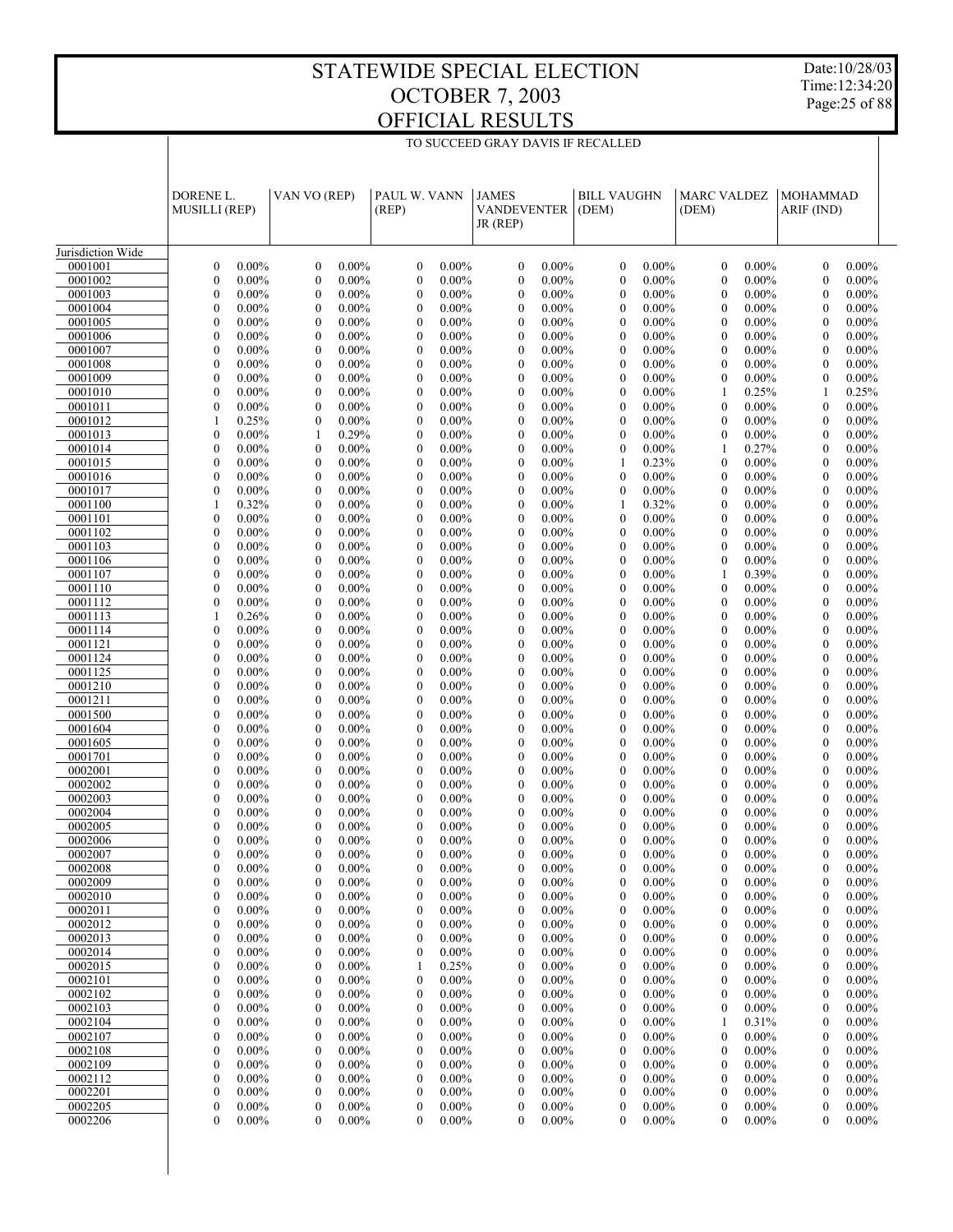TO SUCCEED GRAY DAVIS IF RECALLED

Date:10/28/03 Time:12:34:21 Page:26 of 88

|                    | DORENE L.<br><b>MUSILLI (REP)</b>                        | VAN VO (REP)                     |                      | PAUL W. VANN<br>(REP)                            |                      | <b>JAMES</b><br><b>VANDEVENTER</b><br>JR (REP)               | <b>BILL VAUGHN</b><br>(DEM)      |                      | <b>MARC VALDEZ</b><br>(DEM)      |                      | <b>MOHAMMAD</b><br>ARIF (IND)        |                      |
|--------------------|----------------------------------------------------------|----------------------------------|----------------------|--------------------------------------------------|----------------------|--------------------------------------------------------------|----------------------------------|----------------------|----------------------------------|----------------------|--------------------------------------|----------------------|
|                    |                                                          |                                  |                      |                                                  |                      |                                                              |                                  |                      |                                  |                      |                                      |                      |
| 0002207            | $0.00\%$<br>$\mathbf{0}$                                 | $\boldsymbol{0}$                 | $0.00\%$             | $\boldsymbol{0}$                                 | $0.00\%$             | $0.00\%$<br>$\boldsymbol{0}$                                 | $\mathbf{0}$                     | $0.00\%$             | 1                                | 0.20%                | $\mathbf{0}$                         | $0.00\%$             |
| 0002301            | $0.00\%$<br>$\mathbf{0}$                                 | $\boldsymbol{0}$                 | $0.00\%$             | $\boldsymbol{0}$                                 | $0.00\%$             | 0.00%<br>$\boldsymbol{0}$                                    | $\mathbf{1}$                     | 0.25%                | $\boldsymbol{0}$                 | $0.00\%$             | $\boldsymbol{0}$                     | $0.00\%$             |
| 0002302            | $\mathbf{0}$<br>$0.00\%$                                 | $\mathbf{0}$                     | $0.00\%$             | $\boldsymbol{0}$                                 | $0.00\%$             | $\boldsymbol{0}$<br>$0.00\%$                                 | $\mathbf{0}$                     | $0.00\%$             | $\mathbf{0}$                     | $0.00\%$             | $\mathbf{0}$                         | $0.00\%$             |
| 0002303            | $\mathbf{0}$<br>$0.00\%$                                 | $\boldsymbol{0}$                 | $0.00\%$             | $\boldsymbol{0}$<br>$0.00\%$                     |                      | 0.23%<br>1                                                   | $\mathbf{0}$                     | $0.00\%$             | $\boldsymbol{0}$                 | $0.00\%$             | $\boldsymbol{0}$                     | $0.00\%$             |
| 0002304<br>0002305 | $\mathbf{0}$<br>$0.00\%$<br>$\mathbf{0}$<br>$0.00\%$     | $\mathbf{0}$<br>$\boldsymbol{0}$ | $0.00\%$<br>$0.00\%$ | $\boldsymbol{0}$<br>$\boldsymbol{0}$<br>$0.00\%$ | $0.00\%$             | $\mathbf{0}$<br>$0.00\%$<br>$\boldsymbol{0}$<br>$0.00\%$     | $\mathbf{0}$<br>$\mathbf{0}$     | $0.00\%$<br>$0.00\%$ | $\mathbf{0}$<br>$\mathbf{0}$     | $0.00\%$<br>$0.00\%$ | $\mathbf{0}$<br>$\boldsymbol{0}$     | $0.00\%$<br>$0.00\%$ |
| 0002306            | 0.30%<br>1                                               | $\mathbf{0}$                     | $0.00\%$             | $\boldsymbol{0}$                                 | $0.00\%$             | $\mathbf{0}$<br>$0.00\%$                                     | $\mathbf{0}$                     | $0.00\%$             | $\mathbf{0}$                     | $0.00\%$             | $\mathbf{0}$                         | $0.00\%$             |
| 0002402            | $\mathbf{0}$<br>$0.00\%$                                 | $\boldsymbol{0}$                 | $0.00\%$             | $\boldsymbol{0}$<br>$0.00\%$                     |                      | $\boldsymbol{0}$<br>$0.00\%$                                 | $\boldsymbol{0}$                 | $0.00\%$             | $\boldsymbol{0}$                 | $0.00\%$             | $\boldsymbol{0}$                     | $0.00\%$             |
| 0002504            | $\mathbf{0}$<br>$0.00\%$                                 | $\mathbf{0}$                     | $0.00\%$             | $\boldsymbol{0}$                                 | $0.00\%$             | $\mathbf{0}$<br>$0.00\%$                                     | $\mathbf{0}$                     | $0.00\%$             | $\mathbf{0}$                     | $0.00\%$             | $\mathbf{0}$                         | $0.00\%$             |
| 0002600            | $\mathbf{0}$<br>$0.00\%$                                 | $\boldsymbol{0}$                 | $0.00\%$             | $\boldsymbol{0}$<br>$0.00\%$                     |                      | $\boldsymbol{0}$<br>$0.00\%$                                 | $\boldsymbol{0}$                 | 0.00%                | $\boldsymbol{0}$                 | $0.00\%$             | $\boldsymbol{0}$                     | $0.00\%$             |
| 0002601            | $\mathbf{0}$<br>$0.00\%$                                 | $\mathbf{0}$                     | $0.00\%$             | $\boldsymbol{0}$                                 | $0.00\%$             | $\mathbf{0}$<br>$0.00\%$                                     | $\mathbf{0}$                     | 0.00%                | $\mathbf{0}$                     | $0.00\%$             | $\mathbf{0}$                         | $0.00\%$             |
| 0002602            | $\mathbf{0}$<br>$0.00\%$                                 | $\boldsymbol{0}$                 | $0.00\%$             | $\boldsymbol{0}$<br>$0.00\%$                     |                      | $\boldsymbol{0}$<br>$0.00\%$                                 | $\boldsymbol{0}$                 | 0.00%                | $\boldsymbol{0}$                 | $0.00\%$             | $\boldsymbol{0}$                     | $0.00\%$             |
| 0002701<br>0002800 | $\mathbf{0}$<br>$0.00\%$<br>$\mathbf{0}$<br>$0.00\%$     | $\mathbf{0}$<br>$\boldsymbol{0}$ | $0.00\%$<br>$0.00\%$ | $\boldsymbol{0}$<br>$\boldsymbol{0}$<br>$0.00\%$ | $0.00\%$             | $\mathbf{0}$<br>$0.00\%$<br>$\boldsymbol{0}$<br>$0.00\%$     | $\mathbf{0}$<br>$\mathbf{0}$     | 0.00%<br>0.00%       | $\mathbf{0}$<br>$\mathbf{0}$     | $0.00\%$<br>$0.00\%$ | $\mathbf{0}$<br>$\boldsymbol{0}$     | $0.00\%$<br>$0.00\%$ |
| 0002801            | $\mathbf{0}$<br>$0.00\%$                                 | $\mathbf{0}$                     | $0.00\%$             | $\boldsymbol{0}$                                 | $0.00\%$             | $\mathbf{0}$<br>$0.00\%$                                     | $\mathbf{0}$                     | 0.00%                | $\mathbf{0}$                     | $0.00\%$             | $\mathbf{0}$                         | $0.00\%$             |
| 0002902            | $\mathbf{0}$<br>$0.00\%$                                 | $\boldsymbol{0}$                 | $0.00\%$             | $\boldsymbol{0}$<br>$0.00\%$                     |                      | $\boldsymbol{0}$<br>$0.00\%$                                 | $\boldsymbol{0}$                 | 0.00%                | $\boldsymbol{0}$                 | $0.00\%$             | $\boldsymbol{0}$                     | $0.00\%$             |
| 0002907            | $\mathbf{0}$<br>$0.00\%$                                 | $\mathbf{0}$                     | $0.00\%$             | $\boldsymbol{0}$                                 | $0.00\%$             | $\mathbf{0}$<br>$0.00\%$                                     | $\mathbf{0}$                     | 0.00%                | $\mathbf{0}$                     | $0.00\%$             | $\mathbf{0}$                         | $0.00\%$             |
| 0002908            | $\mathbf{0}$<br>$0.00\%$                                 | $\boldsymbol{0}$                 | $0.00\%$             | $\boldsymbol{0}$<br>$0.00\%$                     |                      | $\boldsymbol{0}$<br>$0.00\%$                                 | $\boldsymbol{0}$                 | $0.00\%$             | $\boldsymbol{0}$                 | $0.00\%$             | $\boldsymbol{0}$                     | $0.00\%$             |
| 0003001            | $\mathbf{0}$<br>$0.00\%$                                 | $\mathbf{0}$                     | $0.00\%$             | $\boldsymbol{0}$                                 | $0.00\%$             | $\mathbf{0}$<br>$0.00\%$                                     | $\mathbf{0}$                     | $0.00\%$             | 1                                | 0.25%                | $\mathbf{0}$                         | $0.00\%$             |
| 0003002            | $\mathbf{0}$<br>$0.00\%$                                 | $\boldsymbol{0}$                 | $0.00\%$             | $\boldsymbol{0}$<br>$0.00\%$                     |                      | $\boldsymbol{0}$<br>$0.00\%$                                 | $\boldsymbol{0}$                 | $0.00\%$             | $\mathbf{0}$                     | $0.00\%$             | $\boldsymbol{0}$                     | $0.00\%$             |
| 0003003<br>0003004 | $\mathbf{0}$<br>$0.00\%$<br>$\mathbf{0}$<br>$0.00\%$     | $\mathbf{0}$<br>$\boldsymbol{0}$ | $0.00\%$<br>$0.00\%$ | $\boldsymbol{0}$<br>$\boldsymbol{0}$<br>$0.00\%$ | $0.00\%$             | $\mathbf{0}$<br>$0.00\%$<br>$\boldsymbol{0}$<br>$0.00\%$     | $\mathbf{0}$<br>$\boldsymbol{0}$ | $0.00\%$<br>$0.00\%$ | $\mathbf{0}$<br>$\mathbf{0}$     | $0.00\%$<br>$0.00\%$ | $\mathbf{0}$<br>$\boldsymbol{0}$     | $0.00\%$<br>$0.00\%$ |
| 0003005            | $\mathbf{0}$<br>$0.00\%$                                 | $\mathbf{0}$                     | $0.00\%$             | $\boldsymbol{0}$                                 | $0.00\%$             | $\mathbf{0}$<br>$0.00\%$                                     | $\mathbf{0}$                     | $0.00\%$             | $\mathbf{0}$                     | $0.00\%$             | $\mathbf{0}$                         | $0.00\%$             |
| 0003006            | $\mathbf{0}$<br>$0.00\%$                                 | $\boldsymbol{0}$                 | $0.00\%$             | $\boldsymbol{0}$<br>$0.00\%$                     |                      | $\boldsymbol{0}$<br>$0.00\%$                                 | $\boldsymbol{0}$                 | $0.00\%$             | $\boldsymbol{0}$                 | $0.00\%$             | $\boldsymbol{0}$                     | $0.00\%$             |
| 0003007            | $\mathbf{0}$<br>$0.00\%$                                 | $\mathbf{0}$                     | $0.00\%$             | $\boldsymbol{0}$                                 | $0.00\%$             | $\mathbf{0}$<br>$0.00\%$                                     | $\mathbf{0}$                     | $0.00\%$             | $\mathbf{0}$                     | $0.00\%$             | $\mathbf{0}$                         | $0.00\%$             |
| 0003008            | $\mathbf{0}$<br>$0.00\%$                                 | $\boldsymbol{0}$                 | $0.00\%$             | $\boldsymbol{0}$<br>$0.00\%$                     |                      | $\boldsymbol{0}$<br>$0.00\%$                                 | $\boldsymbol{0}$                 | $0.00\%$             | $\boldsymbol{0}$                 | $0.00\%$             | $\boldsymbol{0}$                     | $0.00\%$             |
| 0003009            | $\mathbf{0}$<br>$0.00\%$                                 | $\mathbf{0}$                     | $0.00\%$             | $\boldsymbol{0}$                                 | $0.00\%$             | $\mathbf{0}$<br>$0.00\%$                                     | $\mathbf{0}$                     | $0.00\%$             | $\mathbf{0}$                     | $0.00\%$             | $\mathbf{0}$                         | $0.00\%$             |
| 0003010            | $\mathbf{0}$<br>$0.00\%$                                 | $\boldsymbol{0}$                 | $0.00\%$             | $\boldsymbol{0}$<br>$0.00\%$                     |                      | $\boldsymbol{0}$<br>$0.00\%$                                 | $\boldsymbol{0}$                 | $0.00\%$             | $\boldsymbol{0}$                 | $0.00\%$             | $\boldsymbol{0}$                     | $0.00\%$             |
| 0003011<br>0003012 | $\mathbf{0}$<br>$0.00\%$<br>$\mathbf{0}$<br>$0.00\%$     | $\mathbf{0}$<br>$\boldsymbol{0}$ | $0.00\%$<br>$0.00\%$ | $\boldsymbol{0}$<br>$\boldsymbol{0}$<br>$0.00\%$ | $0.00\%$             | $\mathbf{0}$<br>$0.00\%$<br>$\boldsymbol{0}$<br>$0.00\%$     | $\mathbf{0}$<br>$\boldsymbol{0}$ | $0.00\%$<br>$0.00\%$ | 1<br>$\mathbf{0}$                | 0.26%<br>$0.00\%$    | $\mathbf{0}$<br>$\boldsymbol{0}$     | $0.00\%$<br>$0.00\%$ |
| 0003013            | $\mathbf{0}$<br>$0.00\%$                                 | $\mathbf{0}$                     | $0.00\%$             | $\boldsymbol{0}$                                 | $0.00\%$             | $\mathbf{0}$<br>$0.00\%$                                     | $\mathbf{0}$                     | $0.00\%$             | $\mathbf{0}$                     | $0.00\%$             | $\mathbf{0}$                         | $0.00\%$             |
| 0003014            | $\mathbf{0}$<br>$0.00\%$                                 | $\boldsymbol{0}$                 | $0.00\%$             | $\boldsymbol{0}$<br>$0.00\%$                     |                      | $\boldsymbol{0}$<br>$0.00\%$                                 | $\boldsymbol{0}$                 | $0.00\%$             | $\boldsymbol{0}$                 | $0.00\%$             | $\boldsymbol{0}$                     | $0.00\%$             |
| 0003015            | $\mathbf{0}$<br>$0.00\%$                                 | $\mathbf{0}$                     | $0.00\%$             | $\boldsymbol{0}$                                 | $0.00\%$             | $\mathbf{0}$<br>$0.00\%$                                     | $\mathbf{0}$                     | $0.00\%$             | $\mathbf{0}$                     | $0.00\%$             | $\mathbf{0}$                         | $0.00\%$             |
| 0003104            | $\mathbf{0}$<br>$0.00\%$                                 | $\boldsymbol{0}$                 | $0.00\%$             | $\boldsymbol{0}$<br>$0.00\%$                     |                      | $\boldsymbol{0}$<br>$0.00\%$                                 | $\boldsymbol{0}$                 | $0.00\%$             | $\boldsymbol{0}$                 | $0.00\%$             | $\boldsymbol{0}$                     | $0.00\%$             |
| 0003105            | $\mathbf{0}$<br>$0.00\%$                                 | $\mathbf{0}$                     | $0.00\%$             | $\boldsymbol{0}$                                 | $0.00\%$             | $\mathbf{0}$<br>$0.00\%$                                     | $\mathbf{1}$                     | 0.26%                | $\mathbf{0}$                     | $0.00\%$             | $\mathbf{0}$                         | $0.00\%$             |
| 0003106<br>0003107 | $\mathbf{0}$<br>$0.00\%$<br>$\mathbf{0}$<br>$0.00\%$     | $\boldsymbol{0}$<br>$\mathbf{0}$ | $0.00\%$<br>$0.00\%$ | $\boldsymbol{0}$<br>$0.00\%$<br>$\boldsymbol{0}$ | $0.00\%$             | $\boldsymbol{0}$<br>$0.00\%$<br>$\mathbf{0}$<br>$0.00\%$     | $\mathbf{0}$<br>$\mathbf{0}$     | $0.00\%$<br>$0.00\%$ | $\boldsymbol{0}$<br>$\mathbf{0}$ | $0.00\%$<br>$0.00\%$ | $\boldsymbol{0}$<br>$\mathbf{0}$     | $0.00\%$<br>$0.00\%$ |
| 0003201            | $\mathbf{0}$<br>$0.00\%$                                 | $\boldsymbol{0}$                 | $0.00\%$             | $\boldsymbol{0}$<br>$0.00\%$                     |                      | $\boldsymbol{0}$<br>$0.00\%$                                 | $\boldsymbol{0}$                 | $0.00\%$             | $\mathbf{0}$                     | $0.00\%$             | $\boldsymbol{0}$                     | $0.00\%$             |
| 0003204            | $\mathbf{0}$<br>$0.00\%$                                 | $\mathbf{0}$                     | $0.00\%$             | $\boldsymbol{0}$                                 | $0.00\%$             | $\mathbf{0}$<br>$0.00\%$                                     | $\mathbf{0}$                     | $0.00\%$             | $\mathbf{0}$                     | $0.00\%$             | $\mathbf{0}$                         | $0.00\%$             |
| 0003207            | $\mathbf{0}$<br>$0.00\%$                                 | $\boldsymbol{0}$                 | $0.00\%$             | $\boldsymbol{0}$                                 | $0.00\%$             | $\boldsymbol{0}$<br>$0.00\%$                                 | $\boldsymbol{0}$                 | $0.00\%$             | $\boldsymbol{0}$                 | $0.00\%$             | $\boldsymbol{0}$                     | $0.00\%$             |
| 0003209            | $\mathbf{0}$<br>$0.00\%$                                 | $\mathbf{0}$                     | $0.00\%$             | $\boldsymbol{0}$                                 | $0.00\%$             | $\mathbf{0}$<br>$0.00\%$                                     | $\mathbf{0}$                     | $0.00\%$             | $\mathbf{0}$                     | $0.00\%$             | $\mathbf{0}$                         | $0.00\%$             |
| 0003216            | $0.00\%$<br>$\mathbf{0}$                                 | $\boldsymbol{0}$                 | $0.00\%$             | $\boldsymbol{0}$                                 | $0.00\%$             | $\boldsymbol{0}$<br>$0.00\%$                                 | $\mathbf{0}$                     | $0.00\%$             | $\mathbf{0}$                     | $0.00\%$             | $\mathbf{0}$                         | $0.00\%$             |
| 0003301            | $0.00\%$<br>$\theta$<br>$\theta$                         | $\theta$<br>$\Omega$             | $0.00\%$             | $\mathbf{0}$<br>$\Omega$                         | $0.00\%$             | $\overline{0}$<br>$0.00\%$<br>$\theta$                       | $\mathbf{0}$<br>$\Omega$         | $0.00\%$             | $\mathbf{0}$<br>$\theta$         | $0.00\%$             | $\mathbf{0}$<br>$\Omega$             | $0.00\%$             |
| 0003302<br>0003303 | $0.00\%$<br>$0.00\%$<br>0                                | 0                                | $0.00\%$<br>$0.00\%$ | $\boldsymbol{0}$                                 | $0.00\%$<br>$0.00\%$ | $0.00\%$<br>$0.00\%$<br>$\boldsymbol{0}$                     | $\mathbf{0}$                     | $0.00\%$<br>$0.00\%$ |                                  | $0.00\%$<br>0.41%    | $\boldsymbol{0}$                     | $0.00\%$<br>$0.00\%$ |
| 0003304            | 0.27%<br>1                                               | $\boldsymbol{0}$                 | $0.00\%$             | $\boldsymbol{0}$                                 | $0.00\%$             | $0.00\%$<br>$\boldsymbol{0}$                                 | $\boldsymbol{0}$                 | $0.00\%$             | $\mathbf{0}$                     | $0.00\%$             | $\boldsymbol{0}$                     | $0.00\%$             |
| 0003305            | 0<br>$0.00\%$                                            | $\mathbf{0}$                     | $0.00\%$             | $\boldsymbol{0}$                                 | $0.00\%$             | $\mathbf{0}$<br>$0.00\%$                                     | $\boldsymbol{0}$                 | $0.00\%$             | $\mathbf{0}$                     | $0.00\%$             | $\boldsymbol{0}$                     | $0.00\%$             |
| 0003306            | $\mathbf{0}$<br>$0.00\%$                                 | 0                                | $0.00\%$             | $\boldsymbol{0}$                                 | $0.00\%$             | $0.00\%$<br>$\boldsymbol{0}$                                 | $\boldsymbol{0}$                 | $0.00\%$             | 0                                | $0.00\%$             | $\boldsymbol{0}$                     | $0.00\%$             |
| 0003307            | $\mathbf{0}$<br>$0.00\%$                                 | $\boldsymbol{0}$                 | $0.00\%$             | $\boldsymbol{0}$                                 | $0.00\%$             | $\boldsymbol{0}$<br>$0.00\%$                                 | $\boldsymbol{0}$                 | $0.00\%$             | $\mathbf{0}$                     | $0.00\%$             | $\mathbf{1}$                         | 0.26%                |
| 0003401            | $\boldsymbol{0}$<br>$0.00\%$                             | 0                                | $0.00\%$             | $\boldsymbol{0}$                                 | $0.00\%$             | $\boldsymbol{0}$<br>$0.00\%$                                 | $\mathbf{0}$                     | $0.00\%$             | 0                                | $0.00\%$             | $\boldsymbol{0}$                     | $0.00\%$             |
| 0003402            | $\mathbf{0}$<br>$0.00\%$                                 | $\mathbf{0}$                     | $0.00\%$             | $\boldsymbol{0}$                                 | $0.00\%$<br>$0.00\%$ | $\mathbf{0}$<br>$0.00\%$<br>$0.00\%$                         | $\boldsymbol{0}$                 | $0.00\%$             | $\mathbf{0}$                     | $0.00\%$<br>$0.00\%$ | $\boldsymbol{0}$                     | $0.00\%$             |
| 0003502<br>0003503 | $\boldsymbol{0}$<br>$0.00\%$<br>$\mathbf{0}$<br>$0.00\%$ | 0<br>$\boldsymbol{0}$            | $0.00\%$<br>$0.00\%$ | $\boldsymbol{0}$<br>$\boldsymbol{0}$             | $0.00\%$             | $\boldsymbol{0}$<br>$\boldsymbol{0}$<br>$0.00\%$             | $\mathbf{0}$<br>$\boldsymbol{0}$ | $0.00\%$<br>$0.00\%$ | 0<br>$\mathbf{0}$                | $0.00\%$             | $\boldsymbol{0}$<br>$\boldsymbol{0}$ | $0.00\%$<br>$0.00\%$ |
| 0003507            | $\boldsymbol{0}$<br>$0.00\%$                             | $\boldsymbol{0}$                 | $0.00\%$             | $\boldsymbol{0}$                                 | $0.00\%$             | $0.00\%$<br>$\boldsymbol{0}$                                 | $\mathbf{0}$                     | $0.00\%$             | 0                                | $0.00\%$             | $\boldsymbol{0}$                     | $0.00\%$             |
| 0003600            | $\mathbf{0}$<br>$0.00\%$                                 | $\boldsymbol{0}$                 | $0.00\%$             | $\boldsymbol{0}$                                 | $0.00\%$             | $\mathbf{0}$<br>$0.00\%$                                     | $\boldsymbol{0}$                 | $0.00\%$             | $\mathbf{0}$                     | $0.00\%$             | $\boldsymbol{0}$                     | $0.00\%$             |
| 0003601            | $\boldsymbol{0}$<br>$0.00\%$                             | 1                                | 0.42%                | $\boldsymbol{0}$                                 | $0.00\%$             | $0.00\%$<br>$\boldsymbol{0}$                                 | $\mathbf{0}$                     | $0.00\%$             | 0                                | $0.00\%$             | $\boldsymbol{0}$                     | $0.00\%$             |
| 0003602            | $\mathbf{0}$<br>$0.00\%$                                 | $\boldsymbol{0}$                 | $0.00\%$             | $\boldsymbol{0}$                                 | $0.00\%$             | $\boldsymbol{0}$<br>$0.00\%$                                 | $\boldsymbol{0}$                 | $0.00\%$             | $\mathbf{0}$                     | $0.00\%$             | $\boldsymbol{0}$                     | $0.00\%$             |
| 0003704            | $\boldsymbol{0}$<br>$0.00\%$                             | 0                                | $0.00\%$             | $\boldsymbol{0}$                                 | $0.00\%$             | $\boldsymbol{0}$<br>$0.00\%$                                 | $\mathbf{0}$                     | $0.00\%$             | 0                                | $0.00\%$             | $\boldsymbol{0}$                     | $0.00\%$             |
| 0003705<br>0004001 | $\mathbf{0}$<br>$0.00\%$<br>$\boldsymbol{0}$<br>$0.00\%$ | $\mathbf{0}$<br>0                | $0.00\%$<br>$0.00\%$ | $\boldsymbol{0}$<br>$\boldsymbol{0}$             | $0.00\%$<br>$0.00\%$ | $\boldsymbol{0}$<br>$0.00\%$<br>$\boldsymbol{0}$<br>$0.00\%$ | $\boldsymbol{0}$<br>$\mathbf{0}$ | $0.00\%$<br>$0.00\%$ | $\mathbf{0}$<br>0                | $0.00\%$<br>$0.00\%$ | $\boldsymbol{0}$<br>$\boldsymbol{0}$ | $0.00\%$<br>$0.00\%$ |
| 0004002            | $\mathbf{0}$<br>$0.00\%$                                 | $\boldsymbol{0}$                 | $0.00\%$             | $\boldsymbol{0}$                                 | $0.00\%$             | $\mathbf{0}$<br>$0.00\%$                                     | $\boldsymbol{0}$                 | $0.00\%$             | 0                                | $0.00\%$             | $\boldsymbol{0}$                     | $0.00\%$             |
| 0004003            | $\boldsymbol{0}$<br>$0.00\%$                             | $\boldsymbol{0}$                 | $0.00\%$             | $\boldsymbol{0}$                                 | $0.00\%$             | $\boldsymbol{0}$<br>$0.00\%$                                 | $\boldsymbol{0}$                 | $0.00\%$             | $\mathbf{0}$                     | $0.00\%$             | $\boldsymbol{0}$                     | $0.00\%$             |
| 0004004            | $\mathbf{0}$<br>$0.00\%$                                 | $\overline{0}$                   | $0.00\%$             | $\mathbf{0}$                                     | $0.00\%$             | $\overline{0}$<br>$0.00\%$                                   | $\boldsymbol{0}$                 | $0.00\%$             | $\boldsymbol{0}$                 | $0.00\%$             | $\boldsymbol{0}$                     | $0.00\%$             |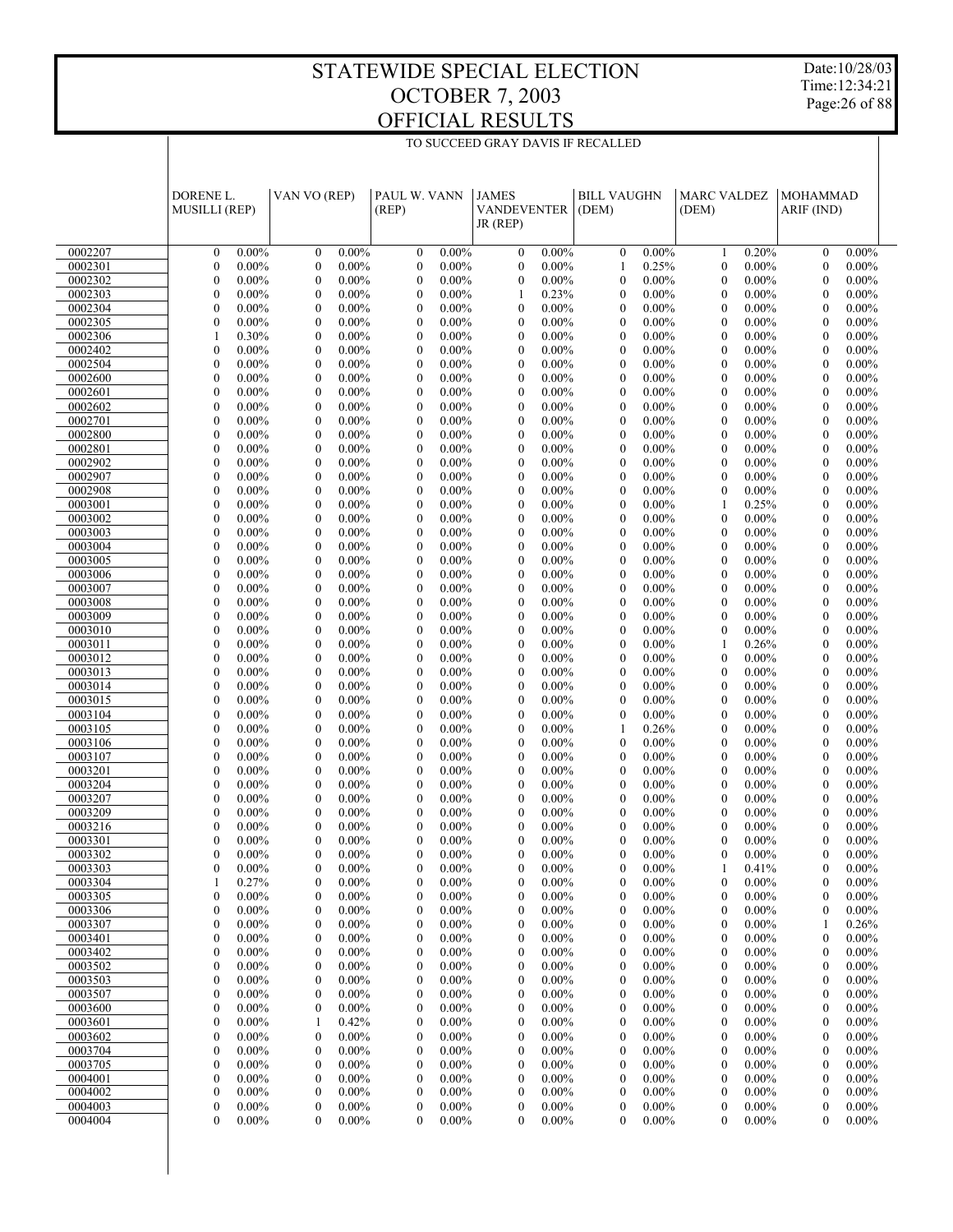Date:10/28/03 Time:12:34:21 Page:27 of 88

|                    | DORENE L.<br><b>MUSILLI (REP)</b>                            | VAN VO (REP)                                               | PAUL W. VANN<br>(REP)                                        | <b>JAMES</b><br><b>VANDEVENTER</b><br>$JR$ (REP)             | <b>BILL VAUGHN</b><br>(DEM)                                  | <b>MARC VALDEZ</b><br>(DEM)                                  | <b>MOHAMMAD</b><br>ARIF (IND)                                |  |
|--------------------|--------------------------------------------------------------|------------------------------------------------------------|--------------------------------------------------------------|--------------------------------------------------------------|--------------------------------------------------------------|--------------------------------------------------------------|--------------------------------------------------------------|--|
| 0004005            | $\mathbf{0}$<br>$0.00\%$                                     | $0.00\%$<br>$\mathbf{0}$                                   | $\mathbf{0}$<br>$0.00\%$                                     | $0.00\%$<br>$\theta$                                         | $0.00\%$<br>$\mathbf{0}$                                     | $0.00\%$<br>$\boldsymbol{0}$                                 | $\mathbf{0}$<br>$0.00\%$                                     |  |
| 0004006            | $\boldsymbol{0}$<br>$0.00\%$                                 | $\boldsymbol{0}$<br>$0.00\%$                               | $\boldsymbol{0}$<br>$0.00\%$                                 | $\boldsymbol{0}$<br>$0.00\%$                                 | $\boldsymbol{0}$<br>$0.00\%$                                 | $\boldsymbol{0}$<br>$0.00\%$                                 | $\boldsymbol{0}$<br>$0.00\%$                                 |  |
| 0004007            | $\mathbf{0}$<br>$0.00\%$                                     | $\mathbf{0}$<br>$0.00\%$                                   | $\mathbf{0}$<br>$0.00\%$                                     | $\mathbf{0}$<br>$0.00\%$                                     | $\mathbf{0}$<br>$0.00\%$                                     | $\mathbf{0}$<br>$0.00\%$                                     | $\mathbf{0}$<br>$0.00\%$                                     |  |
| 0004008            | $\boldsymbol{0}$<br>$0.00\%$                                 | $\boldsymbol{0}$<br>$0.00\%$                               | $\boldsymbol{0}$<br>$0.00\%$                                 | $\boldsymbol{0}$<br>$0.00\%$                                 | $\boldsymbol{0}$<br>$0.00\%$                                 | $\boldsymbol{0}$<br>$0.00\%$                                 | $\boldsymbol{0}$<br>$0.00\%$                                 |  |
| 0004009            | $\overline{0}$<br>$0.00\%$                                   | $\overline{0}$<br>$0.00\%$                                 | $\boldsymbol{0}$<br>$0.00\%$                                 | $\mathbf{0}$<br>$0.00\%$                                     | $\mathbf{0}$<br>$0.00\%$                                     | $\boldsymbol{0}$<br>$0.00\%$                                 | $\mathbf{0}$<br>$0.00\%$                                     |  |
| 0004010<br>0004100 | $\boldsymbol{0}$<br>0.00%<br>$\overline{0}$<br>$0.00\%$      | $\boldsymbol{0}$<br>$0.00\%$<br>$\overline{0}$<br>$0.00\%$ | $\boldsymbol{0}$<br>$0.00\%$<br>$\boldsymbol{0}$<br>$0.00\%$ | $\boldsymbol{0}$<br>$0.00\%$<br>$\mathbf{0}$<br>$0.00\%$     | $\boldsymbol{0}$<br>$0.00\%$<br>$\mathbf{1}$<br>0.26%        | $\boldsymbol{0}$<br>$0.00\%$<br>$\mathbf{0}$<br>$0.00\%$     | $\boldsymbol{0}$<br>$0.00\%$<br>$\mathbf{0}$<br>$0.00\%$     |  |
| 0004101            | $\boldsymbol{0}$<br>$0.00\%$                                 | $\boldsymbol{0}$<br>$0.00\%$                               | $\boldsymbol{0}$<br>$0.00\%$                                 | $\boldsymbol{0}$<br>$0.00\%$                                 | $\boldsymbol{0}$<br>$0.00\%$                                 | $\boldsymbol{0}$<br>$0.00\%$                                 | $\boldsymbol{0}$<br>$0.00\%$                                 |  |
| 0004102            | $\boldsymbol{0}$<br>$0.00\%$                                 | $\overline{0}$<br>$0.00\%$                                 | $\boldsymbol{0}$<br>$0.00\%$                                 | $\mathbf{0}$<br>$0.00\%$                                     | $\mathbf{0}$<br>$0.00\%$                                     | $\boldsymbol{0}$<br>$0.00\%$                                 | $\mathbf{0}$<br>$0.00\%$                                     |  |
| 0004103            | $\boldsymbol{0}$<br>0.00%                                    | $\boldsymbol{0}$<br>$0.00\%$                               | $\boldsymbol{0}$<br>$0.00\%$                                 | $\boldsymbol{0}$<br>$0.00\%$                                 | $\boldsymbol{0}$<br>$0.00\%$                                 | $\boldsymbol{0}$<br>$0.00\%$                                 | $\boldsymbol{0}$<br>$0.00\%$                                 |  |
| 0004200            | $\overline{0}$<br>$0.00\%$                                   | $\overline{0}$<br>$0.00\%$                                 | $\boldsymbol{0}$<br>$0.00\%$                                 | $\mathbf{0}$<br>$0.00\%$                                     | $\mathbf{0}$<br>$0.00\%$                                     | 0.55%<br>1                                                   | $\mathbf{0}$<br>$0.00\%$                                     |  |
| 0004301            | $\boldsymbol{0}$<br>$0.00\%$                                 | $\boldsymbol{0}$<br>$0.00\%$                               | $\boldsymbol{0}$<br>$0.00\%$                                 | $\boldsymbol{0}$<br>$0.00\%$                                 | $\boldsymbol{0}$<br>$0.00\%$                                 | $\boldsymbol{0}$<br>$0.00\%$                                 | $\boldsymbol{0}$<br>$0.00\%$                                 |  |
| 0004302            | $\overline{0}$<br>$0.00\%$                                   | $\overline{0}$<br>$0.00\%$                                 | $\boldsymbol{0}$<br>$0.00\%$                                 | $\mathbf{0}$<br>$0.00\%$                                     | $\mathbf{0}$<br>$0.00\%$                                     | $\boldsymbol{0}$<br>$0.00\%$                                 | $\mathbf{0}$<br>$0.00\%$                                     |  |
| 0004304            | $\boldsymbol{0}$<br>0.00%<br>$\overline{0}$<br>$0.00\%$      | $\boldsymbol{0}$<br>$0.00\%$<br>$\overline{0}$             | $\boldsymbol{0}$<br>$0.00\%$<br>$0.00\%$                     | $\boldsymbol{0}$<br>$0.00\%$<br>$\mathbf{0}$                 | $\boldsymbol{0}$<br>$0.00\%$<br>$\mathbf{0}$<br>$0.00\%$     | $\boldsymbol{0}$<br>$0.00\%$<br>$\overline{0}$               | $\boldsymbol{0}$<br>$0.00\%$<br>$\mathbf{0}$<br>$0.00\%$     |  |
| 0004305<br>0004400 | $\boldsymbol{0}$<br>$0.00\%$                                 | $0.00\%$<br>$\boldsymbol{0}$<br>$0.00\%$                   | $\boldsymbol{0}$<br>$\boldsymbol{0}$<br>$0.00\%$             | $0.00\%$<br>$\boldsymbol{0}$<br>$0.00\%$                     | $\boldsymbol{0}$<br>$0.00\%$                                 | $0.00\%$<br>$\boldsymbol{0}$<br>$0.00\%$                     | $\boldsymbol{0}$<br>$0.00\%$                                 |  |
| 0004401            | $\overline{0}$<br>$0.00\%$                                   | $\overline{0}$<br>$0.00\%$                                 | $\boldsymbol{0}$<br>$0.00\%$                                 | $\mathbf{0}$<br>$0.00\%$                                     | $\mathbf{0}$<br>$0.00\%$                                     | $\boldsymbol{0}$<br>$0.00\%$                                 | $\mathbf{0}$<br>$0.00\%$                                     |  |
| 0004402            | $\boldsymbol{0}$<br>0.00%                                    | $\boldsymbol{0}$<br>$0.00\%$                               | $\boldsymbol{0}$<br>$0.00\%$                                 | $\boldsymbol{0}$<br>$0.00\%$                                 | $\boldsymbol{0}$<br>$0.00\%$                                 | $\boldsymbol{0}$<br>$0.00\%$                                 | $\boldsymbol{0}$<br>$0.00\%$                                 |  |
| 0004403            | $\overline{0}$<br>$0.00\%$                                   | $\overline{0}$<br>$0.00\%$                                 | $\boldsymbol{0}$<br>$0.00\%$                                 | $\mathbf{0}$<br>$0.00\%$                                     | $\mathbf{0}$<br>$0.00\%$                                     | 0.37%<br>1                                                   | $\mathbf{0}$<br>$0.00\%$                                     |  |
| 0004501            | $\boldsymbol{0}$<br>$0.00\%$                                 | $\boldsymbol{0}$<br>$0.00\%$                               | $\boldsymbol{0}$<br>$0.00\%$                                 | $\boldsymbol{0}$<br>$0.00\%$                                 | $\boldsymbol{0}$<br>$0.00\%$                                 | $\boldsymbol{0}$<br>$0.00\%$                                 | $\mathbf{1}$<br>0.23%                                        |  |
| 0004502            | $\mathbf{0}$<br>$0.00\%$                                     | $\overline{0}$<br>$0.00\%$                                 | $\boldsymbol{0}$<br>$0.00\%$                                 | $\mathbf{0}$<br>$0.00\%$                                     | $\mathbf{0}$<br>$0.00\%$                                     | $\boldsymbol{0}$<br>$0.00\%$                                 | $\mathbf{0}$<br>$0.00\%$                                     |  |
| 0004503            | $\boldsymbol{0}$<br>0.00%                                    | $\boldsymbol{0}$<br>$0.00\%$                               | $\boldsymbol{0}$<br>$0.00\%$                                 | $\boldsymbol{0}$<br>$0.00\%$                                 | $\boldsymbol{0}$<br>$0.00\%$                                 | $\boldsymbol{0}$<br>$0.00\%$                                 | $\boldsymbol{0}$<br>$0.00\%$                                 |  |
| 0004600            | $\overline{0}$<br>$0.00\%$                                   | $\overline{0}$<br>$0.00\%$                                 | $\boldsymbol{0}$<br>$0.00\%$                                 | $\mathbf{0}$<br>$0.00\%$                                     | $\mathbf{0}$<br>$0.00\%$                                     | $\mathbf{0}$<br>$0.00\%$                                     | $\mathbf{0}$<br>$0.00\%$                                     |  |
| 0004601<br>0004703 | $\boldsymbol{0}$<br>$0.00\%$<br>$\overline{0}$<br>$0.00\%$   | $\overline{2}$<br>0.55%<br>$\overline{0}$<br>$0.00\%$      | $\boldsymbol{0}$<br>$0.00\%$<br>$\boldsymbol{0}$<br>$0.00\%$ | $\boldsymbol{0}$<br>$0.00\%$<br>$\mathbf{0}$<br>$0.00\%$     | $\boldsymbol{0}$<br>$0.00\%$<br>$\boldsymbol{0}$<br>$0.00\%$ | $\boldsymbol{0}$<br>$0.00\%$<br>$\boldsymbol{0}$<br>$0.00\%$ | $\boldsymbol{0}$<br>$0.00\%$<br>$\mathbf{0}$<br>$0.00\%$     |  |
| 0004707            | $\boldsymbol{0}$<br>0.00%                                    | 0.28%<br>1                                                 | $\boldsymbol{0}$<br>$0.00\%$                                 | $\boldsymbol{0}$<br>$0.00\%$                                 | $\boldsymbol{0}$<br>$0.00\%$                                 | $\boldsymbol{0}$<br>$0.00\%$                                 | $\boldsymbol{0}$<br>$0.00\%$                                 |  |
| 0004708            | $\overline{0}$<br>$0.00\%$                                   | $\overline{0}$<br>$0.00\%$                                 | $\boldsymbol{0}$<br>$0.00\%$                                 | $\mathbf{0}$<br>$0.00\%$                                     | $\mathbf{0}$<br>$0.00\%$                                     | $\mathbf{0}$<br>$0.00\%$                                     | $\mathbf{0}$<br>$0.00\%$                                     |  |
| 0004709            | $\boldsymbol{0}$<br>$0.00\%$                                 | $\boldsymbol{0}$<br>$0.00\%$                               | $\boldsymbol{0}$<br>$0.00\%$                                 | $\boldsymbol{0}$<br>$0.00\%$                                 | $\boldsymbol{0}$<br>$0.00\%$                                 | $\boldsymbol{0}$<br>$0.00\%$                                 | $\boldsymbol{0}$<br>$0.00\%$                                 |  |
| 0004800            | 0.80%<br>$\mathbf{1}$                                        | $\overline{0}$<br>$0.00\%$                                 | $\boldsymbol{0}$<br>$0.00\%$                                 | $\mathbf{0}$<br>$0.00\%$                                     | $\mathbf{0}$<br>$0.00\%$                                     | $\boldsymbol{0}$<br>$0.00\%$                                 | $\mathbf{0}$<br>$0.00\%$                                     |  |
| 0004806            | $\boldsymbol{0}$<br>0.00%                                    | $\boldsymbol{0}$<br>$0.00\%$                               | $\boldsymbol{0}$<br>$0.00\%$                                 | $\boldsymbol{0}$<br>$0.00\%$                                 | $\boldsymbol{0}$<br>$0.00\%$                                 | $\boldsymbol{0}$<br>$0.00\%$                                 | $\boldsymbol{0}$<br>$0.00\%$                                 |  |
| 0005001            | $\overline{0}$<br>$0.00\%$                                   | $\overline{0}$<br>$0.00\%$                                 | $\boldsymbol{0}$<br>$0.00\%$                                 | $\mathbf{0}$<br>$0.00\%$                                     | $\mathbf{0}$<br>$0.00\%$                                     | $\mathbf{0}$<br>$0.00\%$                                     | $\mathbf{0}$<br>$0.00\%$                                     |  |
| 0005101            | $\boldsymbol{0}$<br>$0.00\%$                                 | $\boldsymbol{0}$<br>$0.00\%$                               | $\boldsymbol{0}$<br>$0.00\%$                                 | $\boldsymbol{0}$<br>$0.00\%$                                 | $\boldsymbol{0}$<br>$0.00\%$                                 | $\boldsymbol{0}$<br>$0.00\%$                                 | $\boldsymbol{0}$<br>$0.00\%$                                 |  |
| 0005102<br>0005103 | $\overline{0}$<br>$0.00\%$<br>$\boldsymbol{0}$<br>0.00%      | $\overline{0}$<br>$0.00\%$<br>$\boldsymbol{0}$<br>$0.00\%$ | $\boldsymbol{0}$<br>$0.00\%$<br>$\boldsymbol{0}$<br>$0.00\%$ | $\mathbf{0}$<br>$0.00\%$<br>$\boldsymbol{0}$<br>$0.00\%$     | $\mathbf{0}$<br>$0.00\%$<br>$\boldsymbol{0}$<br>$0.00\%$     | $\boldsymbol{0}$<br>$0.00\%$<br>$\boldsymbol{0}$<br>$0.00\%$ | $\mathbf{0}$<br>$0.00\%$<br>$\boldsymbol{0}$<br>$0.00\%$     |  |
| 0005201            | $\overline{0}$<br>$0.00\%$                                   | $\overline{0}$<br>$0.00\%$                                 | $\boldsymbol{0}$<br>$0.00\%$                                 | $\mathbf{0}$<br>$0.00\%$                                     | $\mathbf{0}$<br>$0.00\%$                                     | $\overline{0}$<br>$0.00\%$                                   | $\mathbf{0}$<br>$0.00\%$                                     |  |
| 0005202            | $\boldsymbol{0}$<br>$0.00\%$                                 | $\boldsymbol{0}$<br>$0.00\%$                               | $\boldsymbol{0}$<br>$0.00\%$                                 | $\boldsymbol{0}$<br>$0.00\%$                                 | $\boldsymbol{0}$<br>$0.00\%$                                 | $\boldsymbol{0}$<br>$0.00\%$                                 | $\boldsymbol{0}$<br>$0.00\%$                                 |  |
| 0005203            | $\overline{0}$<br>$0.00\%$                                   | $\overline{0}$<br>$0.00\%$                                 | $\boldsymbol{0}$<br>$0.00\%$                                 | $\mathbf{0}$<br>$0.00\%$                                     | $\mathbf{0}$<br>$0.00\%$                                     | $\boldsymbol{0}$<br>$0.00\%$                                 | $\mathbf{0}$<br>$0.00\%$                                     |  |
| 0005204            | $\boldsymbol{0}$<br>0.00%                                    | $\boldsymbol{0}$<br>$0.00\%$                               | $\boldsymbol{0}$<br>$0.00\%$                                 | $\boldsymbol{0}$<br>$0.00\%$                                 | $\boldsymbol{0}$<br>$0.00\%$                                 | $\boldsymbol{0}$<br>$0.00\%$                                 | $\boldsymbol{0}$<br>$0.00\%$                                 |  |
| 0005205            | $\overline{0}$<br>$0.00\%$                                   | $\overline{0}$<br>$0.00\%$                                 | $\boldsymbol{0}$<br>$0.00\%$                                 | $\mathbf{0}$<br>$0.00\%$                                     | $\mathbf{0}$<br>$0.00\%$                                     | $\mathbf{0}$<br>$0.00\%$                                     | $\mathbf{0}$<br>$0.00\%$                                     |  |
| 0005206            | $\boldsymbol{0}$<br>$0.00\%$                                 | $\boldsymbol{0}$<br>$0.00\%$                               | $\boldsymbol{0}$<br>$0.00\%$                                 | $\boldsymbol{0}$<br>$0.00\%$                                 | $\boldsymbol{0}$<br>$0.00\%$                                 | $\boldsymbol{0}$<br>$0.00\%$                                 | $\boldsymbol{0}$<br>$0.00\%$                                 |  |
| 0005207<br>0005208 | $\overline{0}$<br>$0.00\%$<br>0.00%<br>$\boldsymbol{0}$      | $\overline{0}$<br>$0.00\%$<br>$\mathbf{0}$<br>$0.00\%$     | $\boldsymbol{0}$<br>$0.00\%$<br>1                            | $\mathbf{0}$<br>$0.00\%$<br>$\mathbf{0}$<br>$0.00\%$         | $\mathbf{0}$<br>$0.00\%$<br>$\boldsymbol{0}$<br>$0.00\%$     | $\boldsymbol{0}$<br>$0.00\%$<br>$\boldsymbol{0}$<br>$0.00\%$ | $\mathbf{0}$<br>$0.00\%$<br>$\boldsymbol{0}$<br>$0.00\%$     |  |
| 0005209            | $\overline{0}$<br>$0.00\%$                                   | $\theta$<br>$0.00\%$                                       | 0.31%<br>$\mathbf{0}$<br>$0.00\%$                            | $\theta$<br>$0.00\%$                                         | $\mathbf{0}$<br>$0.00\%$                                     | $\mathbf{0}$<br>$0.00\%$                                     | $\theta$<br>$0.00\%$                                         |  |
| 0005211            | $\mathbf{0}$<br>$0.00\%$                                     | $\mathbf{0}$<br>$0.00\%$                                   | $\boldsymbol{0}$<br>$0.00\%$                                 | $\mathbf{0}$<br>$0.00\%$                                     | $\mathbf{0}$<br>$0.00\%$                                     | $\boldsymbol{0}$<br>$0.00\%$                                 | $\mathbf{0}$<br>$0.00\%$                                     |  |
| 0005212            | $\boldsymbol{0}$<br>$0.00\%$                                 | $\boldsymbol{0}$<br>$0.00\%$                               | 0<br>$0.00\%$                                                | $\mathbf{0}$<br>0.00%                                        | $0.00\%$<br>$\boldsymbol{0}$                                 | $0.00\%$<br>$\boldsymbol{0}$                                 | $0.00\%$<br>$\bf{0}$                                         |  |
| 0005213            | $0.00\%$<br>$\boldsymbol{0}$                                 | 0<br>$0.00\%$                                              | $\boldsymbol{0}$<br>$0.00\%$                                 | $\boldsymbol{0}$<br>$0.00\%$                                 | $0.00\%$<br>$\boldsymbol{0}$                                 | $\boldsymbol{0}$<br>$0.00\%$                                 | $\boldsymbol{0}$<br>$0.00\%$                                 |  |
| 0005214            | 0<br>$0.00\%$                                                | 0<br>$0.00\%$                                              | $\boldsymbol{0}$<br>$0.00\%$                                 | $\boldsymbol{0}$<br>$0.00\%$                                 | $\boldsymbol{0}$<br>$0.00\%$                                 | $\boldsymbol{0}$<br>$0.00\%$                                 | $\boldsymbol{0}$<br>$0.00\%$                                 |  |
| 0005215            | $\boldsymbol{0}$<br>$0.00\%$                                 | $0.00\%$<br>$\boldsymbol{0}$                               | $\boldsymbol{0}$<br>$0.00\%$                                 | $0.00\%$<br>$\boldsymbol{0}$                                 | $\boldsymbol{0}$<br>$0.00\%$                                 | $\boldsymbol{0}$<br>$0.00\%$                                 | $\boldsymbol{0}$<br>$0.00\%$                                 |  |
| 0005216            | 0<br>$0.00\%$                                                | 0<br>$0.00\%$                                              | $\boldsymbol{0}$<br>$0.00\%$                                 | $\boldsymbol{0}$<br>$0.00\%$                                 | $\boldsymbol{0}$<br>$0.00\%$                                 | $\boldsymbol{0}$<br>$0.00\%$                                 | $\boldsymbol{0}$<br>$0.00\%$                                 |  |
| 0005217<br>0005218 | $\boldsymbol{0}$<br>$0.00\%$<br>$\boldsymbol{0}$<br>$0.00\%$ | $\boldsymbol{0}$<br>$0.00\%$<br>0<br>$0.00\%$              | $\boldsymbol{0}$<br>$0.00\%$<br>$\boldsymbol{0}$<br>$0.00\%$ | $\boldsymbol{0}$<br>$0.00\%$<br>$\boldsymbol{0}$<br>$0.00\%$ | $\boldsymbol{0}$<br>$0.00\%$<br>$\boldsymbol{0}$<br>$0.00\%$ | $\boldsymbol{0}$<br>$0.00\%$<br>$\boldsymbol{0}$<br>$0.00\%$ | $\boldsymbol{0}$<br>$0.00\%$<br>$\boldsymbol{0}$<br>$0.00\%$ |  |
| 0005219            | $\boldsymbol{0}$<br>$0.00\%$                                 | $\boldsymbol{0}$<br>$0.00\%$                               | $\boldsymbol{0}$<br>$0.00\%$                                 | $\boldsymbol{0}$<br>$0.00\%$                                 | $\boldsymbol{0}$<br>$0.00\%$                                 | $\boldsymbol{0}$<br>$0.00\%$                                 | $\boldsymbol{0}$<br>$0.00\%$                                 |  |
| 0005220            | 0.28%<br>1                                                   | 0<br>$0.00\%$                                              | $\boldsymbol{0}$<br>$0.00\%$                                 | $\boldsymbol{0}$<br>$0.00\%$                                 | $\boldsymbol{0}$<br>$0.00\%$                                 | $\boldsymbol{0}$<br>$0.00\%$                                 | $\boldsymbol{0}$<br>$0.00\%$                                 |  |
| 0005221            | $\boldsymbol{0}$<br>$0.00\%$                                 | $\boldsymbol{0}$<br>$0.00\%$                               | $\boldsymbol{0}$<br>$0.00\%$                                 | $\boldsymbol{0}$<br>$0.00\%$                                 | $\boldsymbol{0}$<br>$0.00\%$                                 | $\boldsymbol{0}$<br>$0.00\%$                                 | $\boldsymbol{0}$<br>$0.00\%$                                 |  |
| 0005222            | $\boldsymbol{0}$<br>$0.00\%$                                 | 0<br>$0.00\%$                                              | $\boldsymbol{0}$<br>$0.00\%$                                 | $\boldsymbol{0}$<br>$0.00\%$                                 | $\boldsymbol{0}$<br>$0.00\%$                                 | $\boldsymbol{0}$<br>$0.00\%$                                 | $\boldsymbol{0}$<br>$0.00\%$                                 |  |
| 0005223            | $\boldsymbol{0}$<br>$0.00\%$                                 | $\boldsymbol{0}$<br>$0.00\%$                               | $\boldsymbol{0}$<br>$0.00\%$                                 | $\boldsymbol{0}$<br>$0.00\%$                                 | $\boldsymbol{0}$<br>$0.00\%$                                 | $\boldsymbol{0}$<br>$0.00\%$                                 | $\boldsymbol{0}$<br>$0.00\%$                                 |  |
| 0005224            | 0<br>$0.00\%$                                                | 0<br>$0.00\%$                                              | $\boldsymbol{0}$<br>$0.00\%$                                 | $\boldsymbol{0}$<br>$0.00\%$                                 | $\boldsymbol{0}$<br>$0.00\%$                                 | $\boldsymbol{0}$<br>$0.00\%$                                 | $\boldsymbol{0}$<br>$0.00\%$                                 |  |
| 0005225            | $\boldsymbol{0}$<br>$0.00\%$                                 | $\boldsymbol{0}$<br>$0.00\%$                               | $\boldsymbol{0}$<br>$0.00\%$                                 | $\boldsymbol{0}$<br>$0.00\%$                                 | $\boldsymbol{0}$<br>$0.00\%$                                 | $\boldsymbol{0}$<br>$0.00\%$                                 | $\boldsymbol{0}$<br>$0.00\%$                                 |  |
| 0005226<br>0005227 | 0<br>$0.00\%$<br>$\boldsymbol{0}$<br>$0.00\%$                | 0<br>$0.00\%$<br>$\boldsymbol{0}$<br>$0.00\%$              | $\boldsymbol{0}$<br>$0.00\%$<br>$\boldsymbol{0}$<br>$0.00\%$ | $\boldsymbol{0}$<br>$0.00\%$<br>$0.00\%$<br>$\boldsymbol{0}$ | $\boldsymbol{0}$<br>$0.00\%$<br>$\boldsymbol{0}$<br>$0.00\%$ | $\boldsymbol{0}$<br>$0.00\%$<br>$\boldsymbol{0}$<br>$0.00\%$ | $\boldsymbol{0}$<br>$0.00\%$<br>$\boldsymbol{0}$<br>$0.00\%$ |  |
| 0005300            | 0<br>$0.00\%$                                                | 0<br>$0.00\%$                                              | $\boldsymbol{0}$<br>$0.00\%$                                 | $\boldsymbol{0}$<br>$0.00\%$                                 | $\boldsymbol{0}$<br>$0.00\%$                                 | $\boldsymbol{0}$<br>$0.00\%$                                 | $\boldsymbol{0}$<br>$0.00\%$                                 |  |
| 0005301            | $\boldsymbol{0}$<br>$0.00\%$                                 | $\boldsymbol{0}$<br>$0.00\%$                               | $\boldsymbol{0}$<br>$0.00\%$                                 | $\boldsymbol{0}$<br>$0.00\%$                                 | $\boldsymbol{0}$<br>$0.00\%$                                 | $\boldsymbol{0}$<br>$0.00\%$                                 | $\boldsymbol{0}$<br>$0.00\%$                                 |  |
| 0005302            | $\overline{0}$<br>$0.00\%$                                   | 0<br>$0.00\%$                                              | $\mathbf{0}$<br>$0.00\%$                                     | $\mathbf{0}$<br>$0.00\%$                                     | $\mathbf{0}$<br>$0.00\%$                                     | $\mathbf{0}$<br>$0.00\%$                                     | $\mathbf{0}$<br>$0.00\%$                                     |  |
|                    |                                                              |                                                            |                                                              |                                                              |                                                              |                                                              |                                                              |  |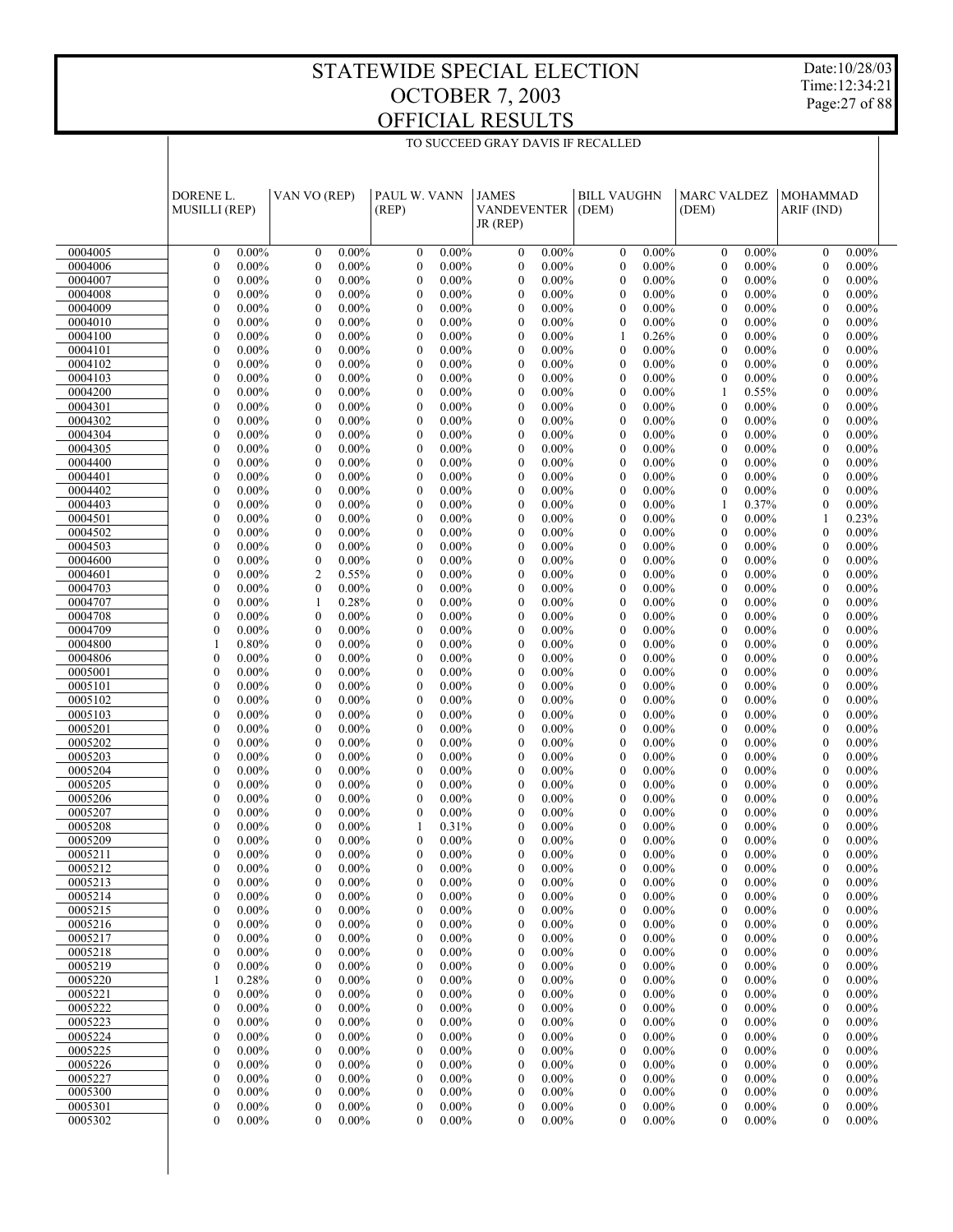$\mathbb{I}$ 

TO SUCCEED GRAY DAVIS IF RECALLED

Date:10/28/03 Time:12:34:22 Page:28 of 88

 $\mathbb{I}$ 

|          | DORENE L.<br><b>MUSILLI (REP)</b> |          | VAN VO (REP) |          | PAUL W. VANN<br>(REP) |          | <b>JAMES</b><br><b>VANDEVENTER</b><br>JR (REP) |          | <b>BILL VAUGHN</b><br>(DEM) |          | <b>MARC VALDEZ</b><br>(DEM) |          | <b>MOHAMMAD</b><br>ARIF (IND) |          |
|----------|-----------------------------------|----------|--------------|----------|-----------------------|----------|------------------------------------------------|----------|-----------------------------|----------|-----------------------------|----------|-------------------------------|----------|
| 0005303  |                                   | $0.00\%$ | $\Omega$     | $0.00\%$ | $\theta$              | $0.00\%$ | $\Omega$                                       | $0.00\%$ | $\Omega$                    | $0.00\%$ | $\theta$                    | $0.00\%$ | $\theta$                      | $0.00\%$ |
| 0005304  |                                   | $0.00\%$ |              | $0.00\%$ | 0                     | $0.00\%$ | 0                                              | $0.00\%$ | $\Omega$                    | $0.00\%$ | $\Omega$                    | $0.00\%$ | $\Omega$                      | $0.00\%$ |
| 0005305  |                                   | $0.00\%$ | $\theta$     | $0.00\%$ | $\theta$              | $0.00\%$ | $\Omega$                                       | $0.00\%$ | $\Omega$                    | $0.00\%$ |                             | 0.41%    | $\Omega$                      | $0.00\%$ |
| AV BT 01 |                                   | $0.01\%$ | 4            | 0.01%    |                       | $0.00\%$ |                                                | $0.00\%$ |                             | $0.00\%$ |                             | 0.01%    |                               | 0.01%    |
|          | 12                                | 0.01%    | q            | 0.01%    |                       | $0.00\%$ |                                                | $0.00\%$ | 6                           | 0.01%    | 14                          | 0.01%    |                               | 0.01%    |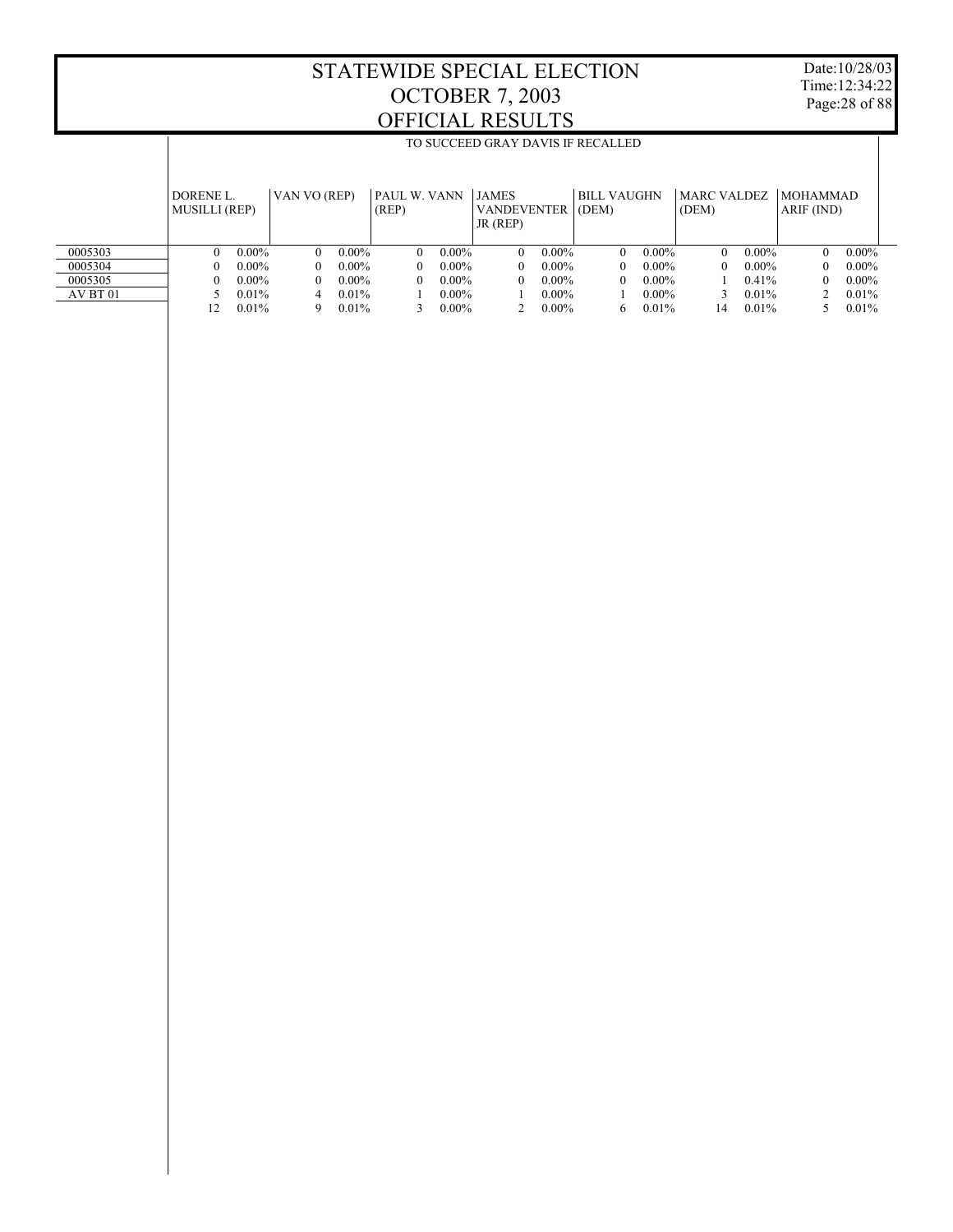TO SUCCEED GRAY DAVIS IF RECALLED

Date:10/28/03 Time:12:34:22 Page:29 of 88

|                    | ANGELYNE<br>(IND)                                            | <b>DOUGLAS</b><br><b>ANDERSON</b><br>(REP)                   | <b>IRIS ADAM</b><br>(LAW)                                    | <b>BROOKE</b><br>ADAMS (IND)                                 | ALEX-ST.<br><b>JAMES</b> (REP)                               | <b>JIM HOFFMANN</b><br>(REP)                                 | <b>KEN HAMIDI</b><br>(LIB)                            |
|--------------------|--------------------------------------------------------------|--------------------------------------------------------------|--------------------------------------------------------------|--------------------------------------------------------------|--------------------------------------------------------------|--------------------------------------------------------------|-------------------------------------------------------|
| Jurisdiction Wide  |                                                              |                                                              |                                                              |                                                              |                                                              |                                                              |                                                       |
| 0001001<br>0001002 | $0.00\%$<br>$\boldsymbol{0}$<br>0.24%<br>1                   | $\mathbf{0}$<br>$0.00\%$<br>$0.00\%$<br>$\mathbf{0}$         | $0.00\%$<br>$\boldsymbol{0}$<br>$0.00\%$<br>$\boldsymbol{0}$ | $0.00\%$<br>$\mathbf{0}$<br>$0.00\%$<br>$\boldsymbol{0}$     | $0.00\%$<br>$\mathbf{0}$<br>$0.00\%$<br>$\boldsymbol{0}$     | $0.00\%$<br>$\mathbf{0}$<br>$0.00\%$<br>$\boldsymbol{0}$     | 0.00%<br>$\mathbf{0}$<br>0.00%<br>$\boldsymbol{0}$    |
| 0001003            | $\mathbf{0}$                                                 | $\mathbf{0}$                                                 | $\mathbf{0}$                                                 | $\mathbf{0}$                                                 | $\mathbf{0}$                                                 | $0.00\%$                                                     | $\mathbf{0}$                                          |
|                    | $0.00\%$                                                     | $0.00\%$                                                     | $0.00\%$                                                     | $0.00\%$                                                     | $0.00\%$                                                     | $\mathbf{0}$                                                 | $0.00\%$                                              |
| 0001004            | $0.00\%$                                                     | $\mathbf{0}$                                                 | $\boldsymbol{0}$                                             | $0.00\%$                                                     | $0.00\%$                                                     | $0.00\%$                                                     | 0.00%                                                 |
|                    | $\boldsymbol{0}$                                             | $0.00\%$                                                     | $0.00\%$                                                     | $\boldsymbol{0}$                                             | $\boldsymbol{0}$                                             | $\mathbf{0}$                                                 | $\boldsymbol{0}$                                      |
| 0001005            | $\mathbf{0}$                                                 | $\mathbf{0}$                                                 | $\mathbf{0}$                                                 | $\mathbf{0}$                                                 | 0                                                            | $0.00\%$                                                     | $\mathbf{0}$                                          |
|                    | $0.00\%$                                                     | $0.00\%$                                                     | $0.00\%$                                                     | $0.00\%$                                                     | $0.00\%$                                                     | $\mathbf{0}$                                                 | $0.00\%$                                              |
| 0001006            | $0.00\%$                                                     | $\mathbf{0}$                                                 | $0.00\%$                                                     | 0.28%                                                        | $\boldsymbol{0}$                                             | $0.00\%$                                                     | $\overline{2}$                                        |
|                    | $\boldsymbol{0}$                                             | $0.00\%$                                                     | $\boldsymbol{0}$                                             | 1                                                            | $0.00\%$                                                     | $\mathbf{0}$                                                 | 0.57%                                                 |
| 0001007            | $\mathbf{0}$                                                 | $\mathbf{0}$                                                 | $\mathbf{0}$                                                 | $0.00\%$                                                     | $\overline{0}$                                               | $0.00\%$                                                     | $\mathbf{0}$                                          |
|                    | $0.00\%$                                                     | $0.00\%$                                                     | $0.00\%$                                                     | $\mathbf{0}$                                                 | $0.00\%$                                                     | $\mathbf{0}$                                                 | $0.00\%$                                              |
| 0001008            | $0.00\%$                                                     | $\mathbf{0}$                                                 | $\boldsymbol{0}$                                             | $0.00\%$                                                     | 0.29%                                                        | $0.00\%$                                                     | 0.00%                                                 |
|                    | $\boldsymbol{0}$                                             | $0.00\%$                                                     | $0.00\%$                                                     | $\boldsymbol{0}$                                             | 1                                                            | $\boldsymbol{0}$                                             | $\boldsymbol{0}$                                      |
| 0001009<br>0001010 | 0.24%<br>1<br>$\boldsymbol{0}$<br>$0.00\%$                   | $\mathbf{0}$<br>$0.00\%$<br>$\mathbf{0}$<br>$0.00\%$         | $\boldsymbol{0}$<br>$0.00\%$<br>$\boldsymbol{0}$<br>$0.00\%$ | $0.00\%$<br>$\mathbf{0}$<br>$0.00\%$<br>$\boldsymbol{0}$     | 0<br>$0.00\%$<br>$\boldsymbol{0}$<br>$0.00\%$                | 0.24%<br>1<br>$0.00\%$<br>$\mathbf{0}$                       | $\mathbf{0}$<br>$0.00\%$<br>0.00%<br>$\boldsymbol{0}$ |
| 0001011            | $\mathbf{0}$                                                 | $\mathbf{0}$                                                 | $\mathbf{0}$                                                 | $0.00\%$                                                     | $\overline{0}$                                               | $0.00\%$                                                     | $\mathbf{0}$                                          |
|                    | $0.00\%$                                                     | $0.00\%$                                                     | $0.00\%$                                                     | $\mathbf{0}$                                                 | $0.00\%$                                                     | $\mathbf{0}$                                                 | $0.00\%$                                              |
| 0001012            | $0.00\%$                                                     | $\mathbf{0}$                                                 | $\boldsymbol{0}$                                             | $0.00\%$                                                     | $0.00\%$                                                     | $0.00\%$                                                     | 0.00%                                                 |
|                    | $\boldsymbol{0}$                                             | $0.00\%$                                                     | $0.00\%$                                                     | $\boldsymbol{0}$                                             | $\boldsymbol{0}$                                             | $\mathbf{0}$                                                 | $\boldsymbol{0}$                                      |
| 0001013            | $\mathbf{0}$                                                 | $\mathbf{0}$                                                 | $\boldsymbol{0}$                                             | 0.29%                                                        | $\mathbf{0}$                                                 | $0.00\%$                                                     | $\mathbf{0}$                                          |
|                    | $0.00\%$                                                     | $0.00\%$                                                     | $0.00\%$                                                     | 1                                                            | $0.00\%$                                                     | $\mathbf{0}$                                                 | $0.00\%$                                              |
| 0001014            | $\boldsymbol{0}$                                             | $\mathbf{0}$                                                 | $\boldsymbol{0}$                                             | $0.00\%$                                                     | $\boldsymbol{0}$                                             | $0.00\%$                                                     | 0.00%                                                 |
|                    | $0.00\%$                                                     | $0.00\%$                                                     | $0.00\%$                                                     | $\boldsymbol{0}$                                             | $0.00\%$                                                     | $\boldsymbol{0}$                                             | $\boldsymbol{0}$                                      |
| 0001015            | $\mathbf{0}$                                                 | $\mathbf{0}$                                                 | $\mathbf{0}$                                                 | $0.00\%$                                                     | $\overline{0}$                                               | 0.23%                                                        | $\mathbf{0}$                                          |
|                    | $0.00\%$                                                     | $0.00\%$                                                     | $0.00\%$                                                     | $\mathbf{0}$                                                 | $0.00\%$                                                     | 1                                                            | $0.00\%$                                              |
| 0001016            | $\mathbf{0}$                                                 | $\mathbf{0}$                                                 | $\boldsymbol{0}$                                             | $0.00\%$                                                     | $\boldsymbol{0}$                                             | $0.00\%$                                                     | 0.00%                                                 |
|                    | $0.00\%$                                                     | $0.00\%$                                                     | $0.00\%$                                                     | $\boldsymbol{0}$                                             | $0.00\%$                                                     | $\mathbf{0}$                                                 | $\boldsymbol{0}$                                      |
| 0001017            | $\mathbf{0}$                                                 | $\mathbf{0}$                                                 | $\boldsymbol{0}$                                             | $\mathbf{0}$                                                 | 0                                                            | $0.00\%$                                                     | $\mathbf{0}$                                          |
|                    | $0.00\%$                                                     | $0.00\%$                                                     | $0.00\%$                                                     | $0.00\%$                                                     | $0.00\%$                                                     | $\mathbf{0}$                                                 | $0.00\%$                                              |
| 0001100<br>0001101 | $0.00\%$<br>$\boldsymbol{0}$<br>0.43%<br>1                   | $\mathbf{0}$<br>$0.00\%$<br>$\mathbf{0}$<br>$0.00\%$         | $0.00\%$<br>$\boldsymbol{0}$<br>0.43%<br>1                   | $0.00\%$<br>$\boldsymbol{0}$<br>$\mathbf{0}$<br>$0.00\%$     | $\boldsymbol{0}$<br>$0.00\%$<br>0<br>$0.00\%$                | 0.32%<br>1<br>$0.00\%$<br>$\boldsymbol{0}$                   | 0.00%<br>$\boldsymbol{0}$<br>$\mathbf{0}$<br>$0.00\%$ |
| 0001102            | $\mathbf{0}$                                                 | $\mathbf{0}$                                                 | $\boldsymbol{0}$                                             | $0.00\%$                                                     | $\boldsymbol{0}$                                             | 2                                                            | 0.00%                                                 |
|                    | $0.00\%$                                                     | $0.00\%$                                                     | $0.00\%$                                                     | $\boldsymbol{0}$                                             | $0.00\%$                                                     | 0.43%                                                        | $\boldsymbol{0}$                                      |
| 0001103            | $\mathbf{0}$                                                 | $\mathbf{0}$                                                 | $\mathbf{0}$                                                 | $\mathbf{0}$                                                 | 0                                                            | $0.00\%$                                                     | $\mathbf{0}$                                          |
|                    | $0.00\%$                                                     | $0.00\%$                                                     | $0.00\%$                                                     | $0.00\%$                                                     | $0.00\%$                                                     | $\mathbf{0}$                                                 | $0.00\%$                                              |
| 0001106            | $\boldsymbol{0}$                                             | $\mathbf{0}$                                                 | $0.00\%$                                                     | $0.00\%$                                                     | $\boldsymbol{0}$                                             | $0.00\%$                                                     | 0.00%                                                 |
|                    | $0.00\%$                                                     | $0.00\%$                                                     | $\boldsymbol{0}$                                             | $\boldsymbol{0}$                                             | $0.00\%$                                                     | $\boldsymbol{0}$                                             | $\boldsymbol{0}$                                      |
| 0001107            | $\mathbf{0}$                                                 | $\mathbf{0}$                                                 | $\mathbf{0}$                                                 | $\mathbf{0}$                                                 | $\overline{0}$                                               | $0.00\%$                                                     | $\mathbf{0}$                                          |
|                    | $0.00\%$                                                     | $0.00\%$                                                     | $0.00\%$                                                     | $0.00\%$                                                     | $0.00\%$                                                     | $\mathbf{0}$                                                 | $0.00\%$                                              |
| 0001110            | $0.00\%$                                                     | $\mathbf{0}$                                                 | $\boldsymbol{0}$                                             | $0.00\%$                                                     | $0.00\%$                                                     | $0.00\%$                                                     | 0.00%                                                 |
|                    | $\boldsymbol{0}$                                             | $0.00\%$                                                     | $0.00\%$                                                     | $\boldsymbol{0}$                                             | $\boldsymbol{0}$                                             | $\mathbf{0}$                                                 | $\boldsymbol{0}$                                      |
| 0001112            | $\mathbf{0}$                                                 | $\mathbf{0}$                                                 | $\boldsymbol{0}$                                             | $0.00\%$                                                     | 0                                                            | $0.00\%$                                                     | $\mathbf{0}$                                          |
|                    | $0.00\%$                                                     | $0.00\%$                                                     | $0.00\%$                                                     | $\mathbf{0}$                                                 | $0.00\%$                                                     | $\mathbf{0}$                                                 | $0.00\%$                                              |
| 0001113            | $\boldsymbol{0}$                                             | $\mathbf{0}$                                                 | $\boldsymbol{0}$                                             | $0.00\%$                                                     | $\boldsymbol{0}$                                             | $0.00\%$                                                     | 0.00%                                                 |
|                    | $0.00\%$                                                     | $0.00\%$                                                     | $0.00\%$                                                     | $\boldsymbol{0}$                                             | $0.00\%$                                                     | $\mathbf{0}$                                                 | $\boldsymbol{0}$                                      |
| 0001114<br>0001121 | $\mathbf{0}$<br>$0.00\%$<br>$\boldsymbol{0}$<br>$0.00\%$     | $\mathbf{0}$<br>$0.00\%$<br>$\mathbf{0}$<br>$0.00\%$         | $\mathbf{0}$<br>$0.00\%$<br>$\boldsymbol{0}$<br>$0.00\%$     | $0.00\%$<br>$\mathbf{0}$<br>$0.00\%$<br>$\boldsymbol{0}$     | $\overline{0}$<br>$0.00\%$<br>$\boldsymbol{0}$<br>$0.00\%$   | $0.00\%$<br>$\mathbf{0}$<br>$0.00\%$<br>$\mathbf{0}$         | $\mathbf{0}$<br>$0.00\%$<br>0.00%<br>$\boldsymbol{0}$ |
| 0001124            | $\mathbf{0}$                                                 | $\mathbf{0}$                                                 | $\mathbf{0}$                                                 | $0.00\%$                                                     | 0                                                            | $0.00\%$                                                     | $\mathbf{0}$                                          |
|                    | $0.00\%$                                                     | $0.00\%$                                                     | $0.00\%$                                                     | $\mathbf{0}$                                                 | $0.00\%$                                                     | $\mathbf{0}$                                                 | $0.00\%$                                              |
| 0001125            | $\boldsymbol{0}$                                             | $\mathbf{0}$                                                 | $\boldsymbol{0}$                                             | $0.00\%$                                                     | $\boldsymbol{0}$                                             | $0.00\%$                                                     | 0.00%                                                 |
|                    | $0.00\%$                                                     | $0.00\%$                                                     | $0.00\%$                                                     | $\boldsymbol{0}$                                             | $0.00\%$                                                     | $\mathbf{0}$                                                 | $\boldsymbol{0}$                                      |
| 0001210            | $\mathbf{0}$                                                 | $\mathbf{0}$                                                 | $\mathbf{0}$                                                 | $\mathbf{0}$                                                 | 0                                                            | $0.00\%$                                                     | $\mathbf{0}$                                          |
|                    | $0.00\%$                                                     | $0.00\%$                                                     | $0.00\%$                                                     | $0.00\%$                                                     | $0.00\%$                                                     | $\mathbf{0}$                                                 | $0.00\%$                                              |
| 0001211            | $\mathbf{0}$                                                 | $\mathbf{0}$                                                 | $\boldsymbol{0}$                                             | $0.00\%$                                                     | $\boldsymbol{0}$                                             | $0.00\%$                                                     | 0.00%                                                 |
|                    | $0.00\%$                                                     | $0.00\%$                                                     | $0.00\%$                                                     | $\boldsymbol{0}$                                             | $0.00\%$                                                     | $\mathbf{0}$                                                 | $\boldsymbol{0}$                                      |
| 0001500            | $\mathbf{0}$                                                 | $\mathbf{0}$                                                 | $\boldsymbol{0}$                                             | $\mathbf{0}$                                                 | 0                                                            | 0.32%                                                        | $\mathbf{0}$                                          |
|                    | $0.00\%$                                                     | $0.00\%$                                                     | $0.00\%$                                                     | $0.00\%$                                                     | $0.00\%$                                                     | 1                                                            | $0.00\%$                                              |
| 0001604            | $\boldsymbol{0}$                                             | $\mathbf{0}$                                                 | $0.00\%$                                                     | $0.00\%$                                                     | $\boldsymbol{0}$                                             | $0.00\%$                                                     | 0.00%                                                 |
|                    | $0.00\%$                                                     | $0.00\%$                                                     | $\boldsymbol{0}$                                             | $\boldsymbol{0}$                                             | $0.00\%$                                                     | $\mathbf{0}$                                                 | $\mathbf{0}$                                          |
| 0001605            | $\mathbf{0}$                                                 | $\mathbf{0}$                                                 | $\mathbf{0}$                                                 | $\mathbf{0}$                                                 | 0                                                            | $0.00\%$                                                     | 0.28%                                                 |
|                    | $0.00\%$                                                     | $0.00\%$                                                     | $0.00\%$                                                     | $0.00\%$                                                     | $0.00\%$                                                     | $\mathbf{0}$                                                 | 1                                                     |
| 0001701<br>0002001 | $0.00\%$<br>$\boldsymbol{0}$<br>$\mathbf{0}$<br>$0.00\%$     | $\mathbf{0}$<br>$0.00\%$<br>$\mathbf{0}$<br>$0.00\%$         | $\boldsymbol{0}$<br>$0.00\%$<br>$\boldsymbol{0}$<br>$0.00\%$ | $0.00\%$<br>$\boldsymbol{0}$<br>0.22%<br>1                   | $0.00\%$<br>$\boldsymbol{0}$<br>0<br>$0.00\%$                | $0.00\%$<br>$\mathbf{0}$<br>$\mathbf{0}$<br>$0.00\%$         | 0.00%<br>$\mathbf{0}$<br>$\mathbf{0}$<br>$0.00\%$     |
| 0002002            | $\boldsymbol{0}$                                             | $\mathbf{0}$                                                 | $\boldsymbol{0}$                                             | $0.00\%$                                                     | $0.00\%$                                                     | $0.00\%$                                                     | 0.32%                                                 |
|                    | $0.00\%$                                                     | $0.00\%$                                                     | $0.00\%$                                                     | $\boldsymbol{0}$                                             | $\boldsymbol{0}$                                             | $\boldsymbol{0}$                                             | 1                                                     |
| 0002003            | $\mathbf{0}$                                                 | $\mathbf{0}$                                                 | $\mathbf{0}$                                                 | $0.00\%$                                                     | 0                                                            | $\mathbf{0}$                                                 | $\mathbf{0}$                                          |
|                    | $0.00\%$                                                     | $0.00\%$                                                     | $0.00\%$                                                     | $\mathbf{0}$                                                 | $0.00\%$                                                     | $0.00\%$                                                     | $0.00\%$                                              |
| 0002004            | $\boldsymbol{0}$                                             | $\mathbf{0}$                                                 | $\boldsymbol{0}$                                             | 0.24%                                                        | $\boldsymbol{0}$                                             | $\boldsymbol{0}$                                             | 0.00%                                                 |
|                    | $0.00\%$                                                     | $0.00\%$                                                     | $0.00\%$                                                     | 1                                                            | $0.00\%$                                                     | $0.00\%$                                                     | $\boldsymbol{0}$                                      |
| 0002005            | $\mathbf{0}$                                                 | $\mathbf{0}$                                                 | $\mathbf{0}$                                                 | $0.00\%$                                                     | 0                                                            | $\mathbf{0}$                                                 | 0.00%                                                 |
|                    | $0.00\%$                                                     | $0.00\%$                                                     | $0.00\%$                                                     | 0                                                            | $0.00\%$                                                     | $0.00\%$                                                     | $\mathbf{0}$                                          |
| 0002006            | $\mathbf{0}$                                                 | $\mathbf{0}$                                                 | 1                                                            | $\mathbf{0}$                                                 | $\overline{0}$                                               | $\mathbf{0}$                                                 | 0.00%                                                 |
|                    | $0.00\%$                                                     | $0.00\%$                                                     | 0.23%                                                        | $0.00\%$                                                     | $0.00\%$                                                     | $0.00\%$                                                     | $\mathbf{0}$                                          |
| 0002007            | $\theta$                                                     | $\Omega$                                                     | $\mathbf{0}$                                                 | $\boldsymbol{0}$                                             | $\overline{0}$                                               | $\mathbf{0}$                                                 | $\mathbf{0}$                                          |
|                    | $0.00\%$                                                     | $0.00\%$                                                     | $0.00\%$                                                     | $0.00\%$                                                     | $0.00\%$                                                     | $0.00\%$                                                     | $0.00\%$                                              |
| 0002008<br>0002009 | $0.00\%$<br>$\boldsymbol{0}$<br>0.21%<br>1                   | $\boldsymbol{0}$<br>$0.00\%$<br>$0.00\%$<br>$\boldsymbol{0}$ | $\bf{0}$<br>$0.00\%$<br>$0.00\%$<br>$\boldsymbol{0}$         | $\boldsymbol{0}$<br>$0.00\%$<br>0.21%                        | $\boldsymbol{0}$<br>$0.00\%$<br>0<br>$0.00\%$                | $\boldsymbol{0}$<br>$0.00\%$<br>$\boldsymbol{0}$<br>$0.00\%$ | $\boldsymbol{0}$<br>0.00%<br>$0.00\%$<br>0            |
| 0002010            | 0.29%<br>1                                                   | $0.00\%$<br>$\boldsymbol{0}$                                 | $\boldsymbol{0}$<br>$0.00\%$                                 | 1<br>$0.00\%$<br>$\boldsymbol{0}$                            | $\boldsymbol{0}$<br>$0.00\%$                                 | $\boldsymbol{0}$<br>$0.00\%$                                 | $\boldsymbol{0}$<br>$0.00\%$                          |
| 0002011            | $\boldsymbol{0}$                                             | $0.00\%$                                                     | $0.00\%$                                                     | $0.00\%$                                                     | 0                                                            | $\boldsymbol{0}$                                             | $0.00\%$                                              |
|                    | $0.00\%$                                                     | $\boldsymbol{0}$                                             | $\boldsymbol{0}$                                             | $\mathbf{0}$                                                 | $0.00\%$                                                     | $0.00\%$                                                     | 0                                                     |
| 0002012            | $\boldsymbol{0}$                                             | $0.00\%$                                                     | $\boldsymbol{0}$                                             | $0.00\%$                                                     | $\boldsymbol{0}$                                             | $\boldsymbol{0}$                                             | 1.01%                                                 |
|                    | $0.00\%$                                                     | $\boldsymbol{0}$                                             | $0.00\%$                                                     | $\boldsymbol{0}$                                             | $0.00\%$                                                     | $0.00\%$                                                     | 1                                                     |
| 0002013            | $\boldsymbol{0}$                                             | $0.00\%$                                                     | $0.00\%$                                                     | $0.00\%$                                                     | $\mathbf{0}$                                                 | $0.00\%$                                                     | $0.00\%$                                              |
|                    | $0.00\%$                                                     | $\boldsymbol{0}$                                             | $\boldsymbol{0}$                                             | $\boldsymbol{0}$                                             | $0.00\%$                                                     | $\bf{0}$                                                     | $\mathbf{0}$                                          |
| 0002014            | $\boldsymbol{0}$                                             | $0.00\%$                                                     | $\boldsymbol{0}$                                             | $0.00\%$                                                     | $\boldsymbol{0}$                                             | $\mathbf{0}$                                                 | $0.00\%$                                              |
|                    | $0.00\%$                                                     | $\boldsymbol{0}$                                             | $0.00\%$                                                     | $\boldsymbol{0}$                                             | $0.00\%$                                                     | $0.00\%$                                                     | $\boldsymbol{0}$                                      |
| 0002015            | $\boldsymbol{0}$                                             | $0.00\%$                                                     | $0.00\%$                                                     | $0.00\%$                                                     | $\boldsymbol{0}$                                             | $0.00\%$                                                     | $0.00\%$                                              |
|                    | $0.00\%$                                                     | $\boldsymbol{0}$                                             | $\boldsymbol{0}$                                             | $\boldsymbol{0}$                                             | $0.00\%$                                                     | $\bf{0}$                                                     | $\boldsymbol{0}$                                      |
| 0002101            | $\boldsymbol{0}$                                             | $0.00\%$                                                     | $\boldsymbol{0}$                                             | $0.00\%$                                                     | $\boldsymbol{0}$                                             | $\mathbf{0}$                                                 | $0.00\%$                                              |
|                    | $0.00\%$                                                     | $\boldsymbol{0}$                                             | $0.00\%$                                                     | $\boldsymbol{0}$                                             | $0.00\%$                                                     | $0.00\%$                                                     | $\boldsymbol{0}$                                      |
| 0002102            | $\boldsymbol{0}$<br>$0.00\%$                                 | $0.00\%$<br>$\boldsymbol{0}$                                 | $0.00\%$<br>$\boldsymbol{0}$                                 | $0.00\%$<br>$\boldsymbol{0}$                                 | $\mathbf{0}$<br>$0.00\%$                                     | $\boldsymbol{0}$<br>$0.00\%$<br>$0.00\%$                     | $0.00\%$<br>$\mathbf{0}$                              |
| 0002103<br>0002104 | $\boldsymbol{0}$<br>$0.00\%$<br>$\boldsymbol{0}$<br>$0.00\%$ | $0.00\%$<br>$\boldsymbol{0}$<br>$0.00\%$<br>$\boldsymbol{0}$ | $\boldsymbol{0}$<br>$0.00\%$<br>$0.00\%$<br>$\boldsymbol{0}$ | $0.00\%$<br>$\boldsymbol{0}$<br>$0.00\%$<br>$\boldsymbol{0}$ | $\boldsymbol{0}$<br>$0.00\%$<br>$\boldsymbol{0}$<br>$0.00\%$ | $\mathbf{0}$<br>$\boldsymbol{0}$<br>$0.00\%$                 | $0.00\%$<br>0<br>0.31%<br>1                           |
| 0002107            | $\boldsymbol{0}$                                             | $0.00\%$                                                     | $\boldsymbol{0}$                                             | $0.00\%$                                                     | $\boldsymbol{0}$                                             | $\boldsymbol{0}$                                             | $0.00\%$                                              |
|                    | $0.00\%$                                                     | $\boldsymbol{0}$                                             | $0.00\%$                                                     | $\boldsymbol{0}$                                             | $0.00\%$                                                     | $0.00\%$                                                     | $\boldsymbol{0}$                                      |
| 0002108            | $\boldsymbol{0}$                                             | $0.00\%$                                                     | $0.00\%$                                                     | $0.00\%$                                                     | $\mathbf{0}$                                                 | $\boldsymbol{0}$                                             | 0.26%                                                 |
|                    | $0.00\%$                                                     | $\boldsymbol{0}$                                             | $\boldsymbol{0}$                                             | $\boldsymbol{0}$                                             | $0.00\%$                                                     | $0.00\%$                                                     | 1                                                     |
| 0002109            | $\boldsymbol{0}$                                             | $0.00\%$                                                     | $\boldsymbol{0}$                                             | $0.00\%$                                                     | $\boldsymbol{0}$                                             | $\mathbf{0}$                                                 | $0.00\%$                                              |
|                    | $0.00\%$                                                     | $\boldsymbol{0}$                                             | $0.00\%$                                                     | $\boldsymbol{0}$                                             | $0.00\%$                                                     | $0.00\%$                                                     | $\boldsymbol{0}$                                      |
| 0002112            | $\boldsymbol{0}$                                             | $0.00\%$                                                     | 0.25%                                                        | $0.00\%$                                                     | 0                                                            | $0.00\%$                                                     | $0.00\%$                                              |
|                    | $0.00\%$                                                     | $\boldsymbol{0}$                                             | 1                                                            | $\boldsymbol{0}$                                             | $0.00\%$                                                     | $\bf{0}$                                                     | $\boldsymbol{0}$                                      |
| 0002201            | $\boldsymbol{0}$                                             | $0.00\%$                                                     | $\boldsymbol{0}$                                             | $0.00\%$                                                     | $\boldsymbol{0}$                                             | $\boldsymbol{0}$                                             | $\boldsymbol{0}$                                      |
|                    | $0.00\%$                                                     | $\boldsymbol{0}$                                             | $0.00\%$                                                     | $\boldsymbol{0}$                                             | $0.00\%$                                                     | $0.00\%$                                                     | $0.00\%$                                              |
| 0002205            | $\boldsymbol{0}$                                             | $0.00\%$                                                     | $\boldsymbol{0}$                                             | $\boldsymbol{0}$                                             | 0                                                            | $\boldsymbol{0}$                                             | $0.00\%$                                              |
|                    | $0.00\%$                                                     | $\boldsymbol{0}$                                             | $0.00\%$                                                     | $0.00\%$                                                     | $0.00\%$                                                     | $0.00\%$                                                     | 0                                                     |
| 0002206            | $\mathbf{0}$                                                 | $0.00\%$                                                     | $\overline{0}$                                               | 2                                                            | $\mathbf{0}$                                                 | $0.00\%$                                                     | 0                                                     |
|                    | $0.00\%$                                                     | $\mathbf{0}$                                                 | $0.00\%$                                                     | 0.50%                                                        | $0.00\%$                                                     | $\mathbf{0}$                                                 | 0.00%                                                 |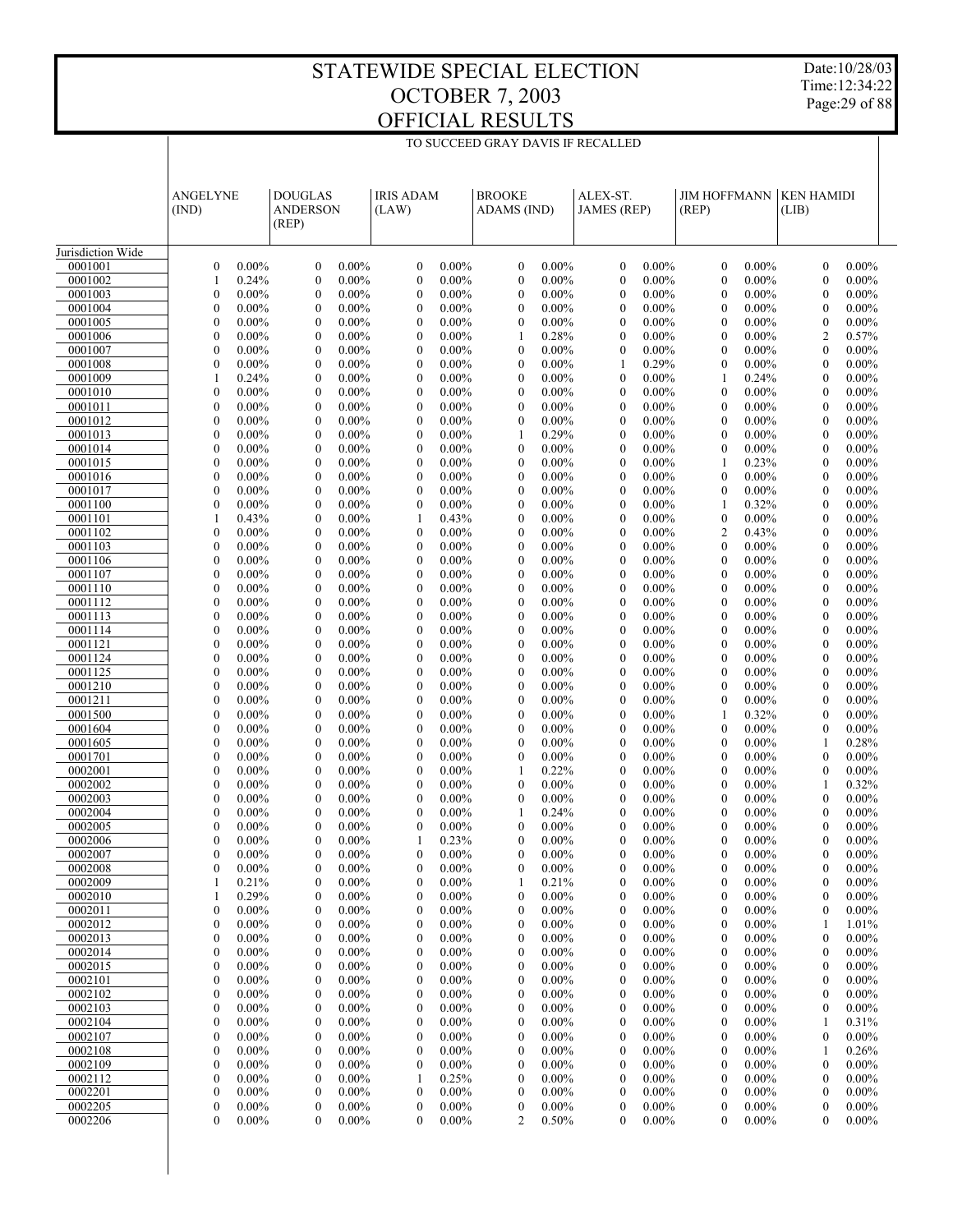Date:10/28/03 Time:12:34:22 Page:30 of 88

|                    | <b>ANGELYNE</b><br>(IND)                                 | <b>DOUGLAS</b><br><b>ANDERSON</b><br>(REP)           | <b>IRIS ADAM</b><br>(LAW)                                    | <b>BROOKE</b><br>ADAMS (IND)                                 | ALEX-ST.<br><b>JAMES</b> (REP)                               | <b>JIM HOFFMANN</b><br>(REP)                         | <b>KEN HAMIDI</b><br>(LIB)                                   |  |
|--------------------|----------------------------------------------------------|------------------------------------------------------|--------------------------------------------------------------|--------------------------------------------------------------|--------------------------------------------------------------|------------------------------------------------------|--------------------------------------------------------------|--|
| 0002207            | $0.00\%$<br>$\mathbf{0}$                                 | $0.00\%$<br>$\mathbf{0}$                             | $0.00\%$<br>$\mathbf{0}$                                     | 0.20%<br>1                                                   | $0.00\%$<br>$\mathbf{0}$                                     | $0.00\%$<br>$\mathbf{0}$                             | 0.20%<br>1                                                   |  |
| 0002301            | $\boldsymbol{0}$<br>$0.00\%$                             | $\boldsymbol{0}$<br>$0.00\%$                         | $\mathbf{0}$<br>$0.00\%$                                     | 0.25%<br>1                                                   | $\mathbf{0}$<br>$0.00\%$                                     | $\theta$<br>$0.00\%$                                 | $\mathbf{0}$<br>$0.00\%$                                     |  |
| 0002302            | $\mathbf{0}$<br>$0.00\%$                                 | $\mathbf{0}$<br>$0.00\%$                             | $\mathbf{0}$<br>$0.00\%$                                     | $\mathbf{0}$<br>$0.00\%$                                     | $\mathbf{0}$<br>$0.00\%$                                     | $\mathbf{0}$<br>$0.00\%$                             | $\mathbf{0}$<br>$0.00\%$                                     |  |
| 0002303            | $\mathbf{0}$<br>$0.00\%$                                 | $\mathbf{0}$<br>$0.00\%$                             | $\mathbf{0}$<br>$0.00\%$                                     | $\mathbf{0}$<br>$0.00\%$                                     | $\mathbf{0}$<br>$0.00\%$                                     | $\mathbf{0}$<br>$0.00\%$                             | $\mathbf{0}$<br>$0.00\%$                                     |  |
| 0002304            | $\mathbf{0}$<br>$0.00\%$                                 | $\mathbf{0}$<br>$0.00\%$                             | $\mathbf{0}$<br>$0.00\%$                                     | $\mathbf{0}$<br>$0.00\%$                                     | $\mathbf{0}$<br>$0.00\%$                                     | $\theta$<br>$0.00\%$                                 | $\mathbf{0}$<br>$0.00\%$                                     |  |
| 0002305            | $\boldsymbol{0}$<br>$0.00\%$                             | $\mathbf{0}$<br>$0.00\%$                             | $\mathbf{0}$<br>$0.00\%$                                     | $\mathbf{0}$<br>$0.00\%$                                     | $\mathbf{0}$<br>$0.00\%$                                     | $\mathbf{0}$<br>$0.00\%$                             | $\mathbf{0}$<br>$0.00\%$                                     |  |
| 0002306            | $\overline{0}$<br>$0.00\%$                               | $\mathbf{0}$<br>$0.00\%$                             | $\mathbf{0}$<br>$0.00\%$                                     | $\mathbf{0}$<br>$0.00\%$                                     | $\mathbf{0}$<br>$0.00\%$                                     | $\theta$<br>$0.00\%$                                 | $\mathbf{0}$<br>$0.00\%$                                     |  |
| 0002402<br>0002504 | $\mathbf{0}$<br>$0.00\%$<br>$\mathbf{0}$                 | $\mathbf{0}$<br>$0.00\%$<br>$\mathbf{0}$             | $\mathbf{0}$<br>$0.00\%$<br>$\mathbf{0}$                     | $\mathbf{0}$<br>$0.00\%$<br>$\mathbf{0}$                     | $\mathbf{0}$<br>$0.00\%$<br>$\mathbf{0}$                     | 1<br>0.28%<br>$\theta$                               | $\mathbf{0}$<br>$0.00\%$<br>$\mathbf{0}$                     |  |
| 0002600            | $0.00\%$<br>$\boldsymbol{0}$<br>$0.00\%$                 | $0.00\%$<br>$\mathbf{0}$<br>$0.00\%$                 | $0.00\%$<br>$\boldsymbol{0}$<br>$0.00\%$                     | $0.00\%$<br>$\mathbf{0}$<br>$0.00\%$                         | $0.00\%$<br>$\mathbf{0}$<br>$0.00\%$                         | $0.00\%$<br>$\mathbf{0}$<br>$0.00\%$                 | $0.00\%$<br>$\mathbf{0}$<br>$0.00\%$                         |  |
| 0002601            | $\overline{0}$<br>$0.00\%$                               | $\mathbf{0}$<br>$0.00\%$                             | $\mathbf{0}$<br>$0.00\%$                                     | $\mathbf{0}$<br>$0.00\%$                                     | $\mathbf{0}$<br>$0.00\%$                                     | $\theta$<br>$0.00\%$                                 | 1<br>0.48%                                                   |  |
| 0002602            | $\mathbf{0}$<br>$0.00\%$                                 | $\mathbf{0}$<br>$0.00\%$                             | $\mathbf{0}$<br>$0.00\%$                                     | $\mathbf{0}$<br>$0.00\%$                                     | $\mathbf{0}$<br>$0.00\%$                                     | $\mathbf{0}$<br>$0.00\%$                             | $\mathbf{0}$<br>$0.00\%$                                     |  |
| 0002701            | $\mathbf{0}$<br>$0.00\%$                                 | $\mathbf{0}$<br>$0.00\%$                             | $\mathbf{0}$<br>$0.00\%$                                     | $\mathbf{0}$<br>$0.00\%$                                     | $\mathbf{0}$<br>$0.00\%$                                     | $\theta$<br>$0.00\%$                                 | $\mathbf{0}$<br>$0.00\%$                                     |  |
| 0002800            | $\mathbf{0}$<br>$0.00\%$                                 | $\mathbf{0}$<br>$0.00\%$                             | $\mathbf{0}$<br>$0.00\%$                                     | $\mathbf{0}$<br>$0.00\%$                                     | $\mathbf{0}$<br>$0.00\%$                                     | $\mathbf{0}$<br>$0.00\%$                             | $\mathbf{0}$<br>$0.00\%$                                     |  |
| 0002801            | 0.49%<br>$\mathbf{1}$                                    | $\mathbf{0}$<br>$0.00\%$                             | $\mathbf{0}$<br>$0.00\%$                                     | $\mathbf{0}$<br>$0.00\%$                                     | $\mathbf{0}$<br>$0.00\%$                                     | $\theta$<br>$0.00\%$                                 | $\mathbf{0}$<br>$0.00\%$                                     |  |
| 0002902            | $\overline{0}$<br>$0.00\%$                               | $\mathbf{0}$<br>$0.00\%$                             | $\mathbf{0}$<br>$0.00\%$                                     | $\mathbf{0}$<br>$0.00\%$                                     | $\mathbf{0}$<br>$0.00\%$                                     | $\mathbf{0}$<br>$0.00\%$                             | $\mathbf{0}$<br>$0.00\%$                                     |  |
| 0002907            | $\overline{0}$<br>$0.00\%$                               | $\mathbf{0}$<br>$0.00\%$                             | $\mathbf{0}$<br>$0.00\%$                                     | $\mathbf{0}$<br>$0.00\%$                                     | $\mathbf{0}$<br>$0.00\%$                                     | $\theta$<br>$0.00\%$                                 | $\mathbf{0}$<br>$0.00\%$                                     |  |
| 0002908            | $\boldsymbol{0}$<br>$0.00\%$<br>$\overline{0}$           | $\mathbf{0}$<br>$0.00\%$<br>$\mathbf{0}$             | $\boldsymbol{0}$<br>$0.00\%$<br>$\mathbf{0}$                 | $\mathbf{0}$<br>$0.00\%$<br>$\mathbf{0}$                     | $\mathbf{0}$<br>$0.00\%$<br>$\mathbf{0}$                     | $\mathbf{0}$<br>$0.00\%$<br>$\theta$                 | $\mathbf{0}$<br>$0.00\%$<br>$\mathbf{0}$                     |  |
| 0003001<br>0003002 | $0.00\%$<br>$\mathbf{0}$<br>$0.00\%$                     | $0.00\%$<br>$\mathbf{0}$<br>$0.00\%$                 | $0.00\%$<br>$\boldsymbol{0}$<br>$0.00\%$                     | $0.00\%$<br>$\mathbf{0}$<br>$0.00\%$                         | $0.00\%$<br>$\mathbf{0}$<br>$0.00\%$                         | $0.00\%$<br>$\mathbf{0}$<br>$0.00\%$                 | $0.00\%$<br>$\mathbf{0}$<br>$0.00\%$                         |  |
| 0003003            | $\mathbf{0}$<br>$0.00\%$                                 | $\mathbf{0}$<br>$0.00\%$                             | $\mathbf{0}$<br>$0.00\%$                                     | $\mathbf{0}$<br>$0.00\%$                                     | $\mathbf{0}$<br>$0.00\%$                                     | $\theta$<br>$0.00\%$                                 | $\mathbf{0}$<br>$0.00\%$                                     |  |
| 0003004            | $\mathbf{1}$<br>0.21%                                    | $\mathbf{0}$<br>$0.00\%$                             | $\boldsymbol{0}$<br>$0.00\%$                                 | $\mathbf{0}$<br>$0.00\%$                                     | $\mathbf{0}$<br>$0.00\%$                                     | $\mathbf{0}$<br>$0.00\%$                             | $\mathbf{0}$<br>$0.00\%$                                     |  |
| 0003005            | $\overline{0}$<br>$0.00\%$                               | $\mathbf{0}$<br>$0.00\%$                             | $\mathbf{0}$<br>$0.00\%$                                     | $\mathbf{0}$<br>$0.00\%$                                     | $\mathbf{0}$<br>$0.00\%$                                     | $\theta$<br>$0.00\%$                                 | $\mathbf{0}$<br>$0.00\%$                                     |  |
| 0003006            | $\overline{0}$<br>$0.00\%$                               | $\mathbf{0}$<br>$0.00\%$                             | $\mathbf{0}$<br>$0.00\%$                                     | $\mathbf{0}$<br>$0.00\%$                                     | $\mathbf{0}$<br>$0.00\%$                                     | $\mathbf{0}$<br>$0.00\%$                             | $\mathbf{0}$<br>$0.00\%$                                     |  |
| 0003007            | $\mathbf{0}$<br>$0.00\%$                                 | $\mathbf{0}$<br>$0.00\%$                             | $\mathbf{0}$<br>$0.00\%$                                     | $\mathbf{0}$<br>$0.00\%$                                     | $\mathbf{0}$<br>$0.00\%$                                     | $\theta$<br>$0.00\%$                                 | $\mathbf{0}$<br>$0.00\%$                                     |  |
| 0003008            | $\mathbf{1}$<br>0.26%                                    | $\mathbf{0}$<br>$0.00\%$                             | $\mathbf{0}$<br>$0.00\%$                                     | $\mathbf{0}$<br>$0.00\%$                                     | $\mathbf{0}$<br>$0.00\%$                                     | $\mathbf{0}$<br>$0.00\%$                             | $\mathbf{0}$<br>$0.00\%$                                     |  |
| 0003009            | $\overline{0}$<br>$0.00\%$                               | $\mathbf{0}$<br>$0.00\%$                             | $\mathbf{0}$<br>$0.00\%$                                     | $\mathbf{0}$<br>$0.00\%$                                     | $\mathbf{0}$<br>$0.00\%$                                     | $\theta$<br>$0.00\%$                                 | $\mathbf{0}$<br>$0.00\%$                                     |  |
| 0003010            | $\mathbf{0}$<br>$0.00\%$<br>$\overline{0}$               | $\mathbf{0}$<br>$0.00\%$<br>$\mathbf{0}$             | 0.28%<br>1<br>$\mathbf{0}$                                   | $\mathbf{0}$<br>$0.00\%$<br>$\mathbf{0}$                     | $\mathbf{0}$<br>$0.00\%$<br>$\mathbf{0}$                     | $\mathbf{0}$<br>$0.00\%$<br>$\theta$                 | $\mathbf{0}$<br>$0.00\%$<br>$\mathbf{0}$                     |  |
| 0003011<br>0003012 | $0.00\%$<br>$\boldsymbol{0}$<br>$0.00\%$                 | $0.00\%$<br>$\mathbf{0}$<br>$0.00\%$                 | $0.00\%$<br>$\boldsymbol{0}$<br>$0.00\%$                     | $0.00\%$<br>$\mathbf{0}$<br>$0.00\%$                         | $0.00\%$<br>$\mathbf{0}$<br>$0.00\%$                         | $0.00\%$<br>$\mathbf{0}$<br>$0.00\%$                 | $0.00\%$<br>$\mathbf{0}$<br>$0.00\%$                         |  |
| 0003013            | $\overline{0}$<br>$0.00\%$                               | $\mathbf{0}$<br>$0.00\%$                             | $\mathbf{0}$<br>$0.00\%$                                     | $\mathbf{0}$<br>$0.00\%$                                     | $\mathbf{0}$<br>$0.00\%$                                     | $\theta$<br>$0.00\%$                                 | $\mathbf{0}$<br>$0.00\%$                                     |  |
| 0003014            | $\boldsymbol{0}$<br>$0.00\%$                             | $\mathbf{0}$<br>$0.00\%$                             | $\mathbf{0}$<br>$0.00\%$                                     | $\mathbf{0}$<br>$0.00\%$                                     | $\mathbf{0}$<br>$0.00\%$                                     | $\mathbf{0}$<br>$0.00\%$                             | $\mathbf{0}$<br>$0.00\%$                                     |  |
| 0003015            | $\mathbf{0}$<br>$0.00\%$                                 | $\mathbf{0}$<br>$0.00\%$                             | $\mathbf{0}$<br>$0.00\%$                                     | $\mathbf{0}$<br>$0.00\%$                                     | $\mathbf{0}$<br>$0.00\%$                                     | $\theta$<br>$0.00\%$                                 | $\mathbf{0}$<br>$0.00\%$                                     |  |
| 0003104            | $\mathbf{0}$<br>$0.00\%$                                 | $\mathbf{0}$<br>$0.00\%$                             | $\mathbf{0}$<br>$0.00\%$                                     | $\mathbf{0}$<br>$0.00\%$                                     | $\mathbf{0}$<br>$0.00\%$                                     | $\mathbf{0}$<br>$0.00\%$                             | $\mathbf{0}$<br>$0.00\%$                                     |  |
| 0003105            | $\overline{0}$<br>$0.00\%$                               | $\mathbf{0}$<br>$0.00\%$                             | $\mathbf{0}$<br>$0.00\%$                                     | 1<br>0.26%                                                   | $\mathbf{0}$<br>$0.00\%$                                     | $\theta$<br>$0.00\%$                                 | $\mathbf{0}$<br>$0.00\%$                                     |  |
| 0003106            | $\overline{0}$<br>$0.00\%$                               | $\mathbf{0}$<br>$0.00\%$                             | $\mathbf{0}$<br>$0.00\%$                                     | $\mathbf{0}$<br>$0.00\%$                                     | $\mathbf{0}$<br>$0.00\%$                                     | $\mathbf{0}$<br>$0.00\%$                             | $\mathbf{0}$<br>$0.00\%$                                     |  |
| 0003107            | $\mathbf{1}$<br>0.30%                                    | $\mathbf{0}$<br>$0.00\%$                             | $\mathbf{0}$<br>$0.00\%$                                     | $\mathbf{0}$<br>$0.00\%$                                     | $\mathbf{0}$<br>$0.00\%$                                     | $\theta$<br>$0.00\%$                                 | 1<br>0.30%                                                   |  |
| 0003201<br>0003204 | $\mathbf{0}$<br>$0.00\%$<br>$\overline{0}$<br>$0.00\%$   | $\mathbf{0}$<br>$0.00\%$<br>$\mathbf{0}$<br>$0.00\%$ | $\mathbf{0}$<br>$0.00\%$<br>$\mathbf{0}$<br>$0.00\%$         | $\mathbf{0}$<br>$0.00\%$<br>$\mathbf{0}$<br>$0.00\%$         | $\mathbf{0}$<br>$0.00\%$<br>$\mathbf{0}$<br>$0.00\%$         | $\mathbf{0}$<br>$0.00\%$<br>$\theta$<br>$0.00\%$     | $\mathbf{0}$<br>$0.00\%$<br>$\mathbf{0}$<br>$0.00\%$         |  |
| 0003207            | $\boldsymbol{0}$<br>$0.00\%$                             | $\mathbf{0}$<br>$0.00\%$                             | $\boldsymbol{0}$<br>$0.00\%$                                 | $\mathbf{0}$<br>$0.00\%$                                     | $\mathbf{0}$<br>$0.00\%$                                     | $\mathbf{0}$<br>$0.00\%$                             | $\mathbf{0}$<br>$0.00\%$                                     |  |
| 0003209            | $\mathbf{0}$<br>$0.00\%$                                 | $\mathbf{0}$<br>$0.00\%$                             | $\mathbf{0}$<br>$0.00\%$                                     | $\mathbf{0}$<br>$0.00\%$                                     | $\mathbf{0}$<br>$0.00\%$                                     | $\mathbf{0}$<br>$0.00\%$                             | $\mathbf{0}$<br>$0.00\%$                                     |  |
| 0003216            | $\mathbf{0}$<br>$0.00\%$                                 | $\mathbf{0}$<br>$0.00\%$                             | $\theta$<br>$0.00\%$                                         | $\mathbf{0}$<br>$0.00\%$                                     | $\mathbf{0}$<br>$0.00\%$                                     | $\mathbf{0}$<br>$0.00\%$                             | $\mathbf{0}$<br>$0.00\%$                                     |  |
| 0003301            | $\theta$<br>$0.00\%$                                     | $\theta$<br>$0.00\%$                                 | $\theta$<br>$0.00\%$                                         | $\mathbf{0}$<br>$0.00\%$                                     | $\theta$<br>$0.00\%$                                         | $\theta$<br>$0.00\%$                                 | $\mathbf{0}$<br>$0.00\%$                                     |  |
| 0003302            | $\mathbf{0}$<br>$0.00\%$                                 | $\mathbf{0}$<br>$0.00\%$                             | $\mathbf{0}$<br>$0.00\%$                                     | $\overline{2}$<br>0.53%                                      | $\mathbf{0}$<br>$0.00\%$                                     | $\mathbf{0}$<br>$0.00\%$                             | $\overline{2}$<br>0.53%                                      |  |
| 0003303            | $\boldsymbol{0}$<br>$0.00\%$                             | $\boldsymbol{0}$<br>$0.00\%$                         | $\boldsymbol{0}$<br>$0.00\%$                                 | 1<br>0.41%                                                   | $\mathbf{0}$<br>$0.00\%$                                     | 0.00%<br>$\boldsymbol{0}$                            | 0.00%<br>$\boldsymbol{0}$                                    |  |
| 0003304            | $\boldsymbol{0}$<br>$0.00\%$                             | $0.00\%$<br>0                                        | $\boldsymbol{0}$<br>$0.00\%$                                 | $0.00\%$<br>$\boldsymbol{0}$                                 | $\boldsymbol{0}$<br>$0.00\%$                                 | $0.00\%$<br>$\mathbf{0}$                             | $\boldsymbol{0}$<br>$0.00\%$                                 |  |
| 0003305<br>0003306 | $\mathbf{0}$<br>$0.00\%$<br>$\boldsymbol{0}$<br>$0.00\%$ | $\boldsymbol{0}$<br>$0.00\%$<br>$0.00\%$<br>0        | $\boldsymbol{0}$<br>$0.00\%$<br>$\boldsymbol{0}$<br>$0.00\%$ | $\boldsymbol{0}$<br>$0.00\%$<br>$0.00\%$<br>$\boldsymbol{0}$ | $\boldsymbol{0}$<br>$0.00\%$<br>$\boldsymbol{0}$<br>$0.00\%$ | $0.00\%$<br>$\mathbf{0}$<br>$0.00\%$<br>$\mathbf{0}$ | $\boldsymbol{0}$<br>$0.00\%$<br>$\boldsymbol{0}$<br>$0.00\%$ |  |
| 0003307            | $\boldsymbol{0}$<br>$0.00\%$                             | $\boldsymbol{0}$<br>$0.00\%$                         | $\boldsymbol{0}$<br>$0.00\%$                                 | $0.00\%$<br>$\boldsymbol{0}$                                 | $\boldsymbol{0}$<br>$0.00\%$                                 | $0.00\%$<br>$\mathbf{0}$                             | $\boldsymbol{0}$<br>$0.00\%$                                 |  |
| 0003401            | $\boldsymbol{0}$<br>$0.00\%$                             | $0.00\%$<br>0                                        | $\boldsymbol{0}$<br>$0.00\%$                                 | $0.00\%$<br>$\boldsymbol{0}$                                 | $\boldsymbol{0}$<br>$0.00\%$                                 | $0.00\%$<br>$\mathbf{0}$                             | 0.34%<br>-1                                                  |  |
| 0003402            | $\boldsymbol{0}$<br>$0.00\%$                             | 0.34%<br>1                                           | $\boldsymbol{0}$<br>$0.00\%$                                 | $0.00\%$<br>$\boldsymbol{0}$                                 | $\boldsymbol{0}$<br>$0.00\%$                                 | $0.00\%$<br>$\mathbf{0}$                             | $\boldsymbol{0}$<br>$0.00\%$                                 |  |
| 0003502            | $\boldsymbol{0}$<br>$0.00\%$                             | $0.00\%$<br>0                                        | $\boldsymbol{0}$<br>$0.00\%$                                 | $0.00\%$<br>$\boldsymbol{0}$                                 | $\boldsymbol{0}$<br>$0.00\%$                                 | $0.00\%$<br>$\mathbf{0}$                             | $\boldsymbol{0}$<br>$0.00\%$                                 |  |
| 0003503            | $\boldsymbol{0}$<br>$0.00\%$                             | $\boldsymbol{0}$<br>$0.00\%$                         | $\boldsymbol{0}$<br>$0.00\%$                                 | $\boldsymbol{0}$<br>$0.00\%$                                 | $\boldsymbol{0}$<br>$0.00\%$                                 | $0.00\%$<br>$\mathbf{0}$                             | $\boldsymbol{0}$<br>$0.00\%$                                 |  |
| 0003507            | $\boldsymbol{0}$<br>$0.00\%$                             | $0.00\%$<br>0                                        | $\boldsymbol{0}$<br>$0.00\%$                                 | $0.00\%$<br>$\boldsymbol{0}$                                 | $\boldsymbol{0}$<br>$0.00\%$                                 | $0.00\%$<br>$\mathbf{0}$                             | $\boldsymbol{0}$<br>$0.00\%$                                 |  |
| 0003600            | $\boldsymbol{0}$<br>$0.00\%$                             | $\boldsymbol{0}$<br>$0.00\%$                         | $\boldsymbol{0}$<br>$0.00\%$                                 | $\boldsymbol{0}$<br>$0.00\%$                                 | $\boldsymbol{0}$<br>$0.00\%$                                 | $0.00\%$<br>$\mathbf{0}$                             | $\boldsymbol{0}$<br>$0.00\%$                                 |  |
| 0003601            | $\boldsymbol{0}$<br>$0.00\%$<br>$\boldsymbol{0}$         | $0.00\%$<br>0                                        | $\boldsymbol{0}$<br>$0.00\%$                                 | $0.00\%$<br>$\boldsymbol{0}$                                 | $\boldsymbol{0}$<br>$0.00\%$<br>$0.00\%$                     | $0.00\%$<br>$\mathbf{0}$                             | $\boldsymbol{0}$<br>$0.00\%$                                 |  |
| 0003602<br>0003704 | $0.00\%$<br>$\boldsymbol{0}$<br>$0.00\%$                 | $\boldsymbol{0}$<br>$0.00\%$<br>$0.00\%$<br>0        | $\boldsymbol{0}$<br>$0.00\%$<br>$\boldsymbol{0}$<br>$0.00\%$ | $\boldsymbol{0}$<br>$0.00\%$<br>$0.00\%$<br>$\boldsymbol{0}$ | $\boldsymbol{0}$<br>$\boldsymbol{0}$<br>$0.00\%$             | $0.00\%$<br>$\mathbf{0}$<br>0.35%<br>-1              | $\boldsymbol{0}$<br>$0.00\%$<br>0.35%<br>-1                  |  |
| 0003705            | $\boldsymbol{0}$<br>$0.00\%$                             | $\boldsymbol{0}$<br>$0.00\%$                         | $\boldsymbol{0}$<br>$0.00\%$                                 | $\boldsymbol{0}$<br>$0.00\%$                                 | $\boldsymbol{0}$<br>$0.00\%$                                 | $0.00\%$<br>$\mathbf{0}$                             | $\boldsymbol{0}$<br>$0.00\%$                                 |  |
| 0004001            | $\boldsymbol{0}$<br>$0.00\%$                             | $0.00\%$<br>0                                        | $0.00\%$<br>$\boldsymbol{0}$                                 | $0.00\%$<br>$\boldsymbol{0}$                                 | $0.00\%$<br>$\boldsymbol{0}$                                 | $0.00\%$<br>$\mathbf{0}$                             | $\boldsymbol{0}$<br>$0.00\%$                                 |  |
| 0004002            | $\boldsymbol{0}$<br>$0.00\%$                             | $\boldsymbol{0}$<br>$0.00\%$                         | $\boldsymbol{0}$<br>$0.00\%$                                 | $\boldsymbol{0}$<br>$0.00\%$                                 | $\boldsymbol{0}$<br>$0.00\%$                                 | $0.00\%$<br>$\mathbf{0}$                             | $\boldsymbol{0}$<br>$0.00\%$                                 |  |
| 0004003            | $\boldsymbol{0}$<br>$0.00\%$                             | $\boldsymbol{0}$<br>$0.00\%$                         | $\boldsymbol{0}$<br>$0.00\%$                                 | $0.00\%$<br>$\boldsymbol{0}$                                 | $\boldsymbol{0}$<br>$0.00\%$                                 | $0.00\%$<br>$\mathbf{0}$                             | $\boldsymbol{0}$<br>$0.00\%$                                 |  |
| 0004004            | $\mathbf{0}$<br>$0.00\%$                                 | $\mathbf{0}$<br>$0.00\%$                             | $\mathbf{0}$<br>$0.00\%$                                     | $0.00\%$<br>$\mathbf{0}$                                     | $\overline{0}$<br>$0.00\%$                                   | $0.00\%$<br>$\mathbf{0}$                             | $\mathbf{0}$<br>$0.00\%$                                     |  |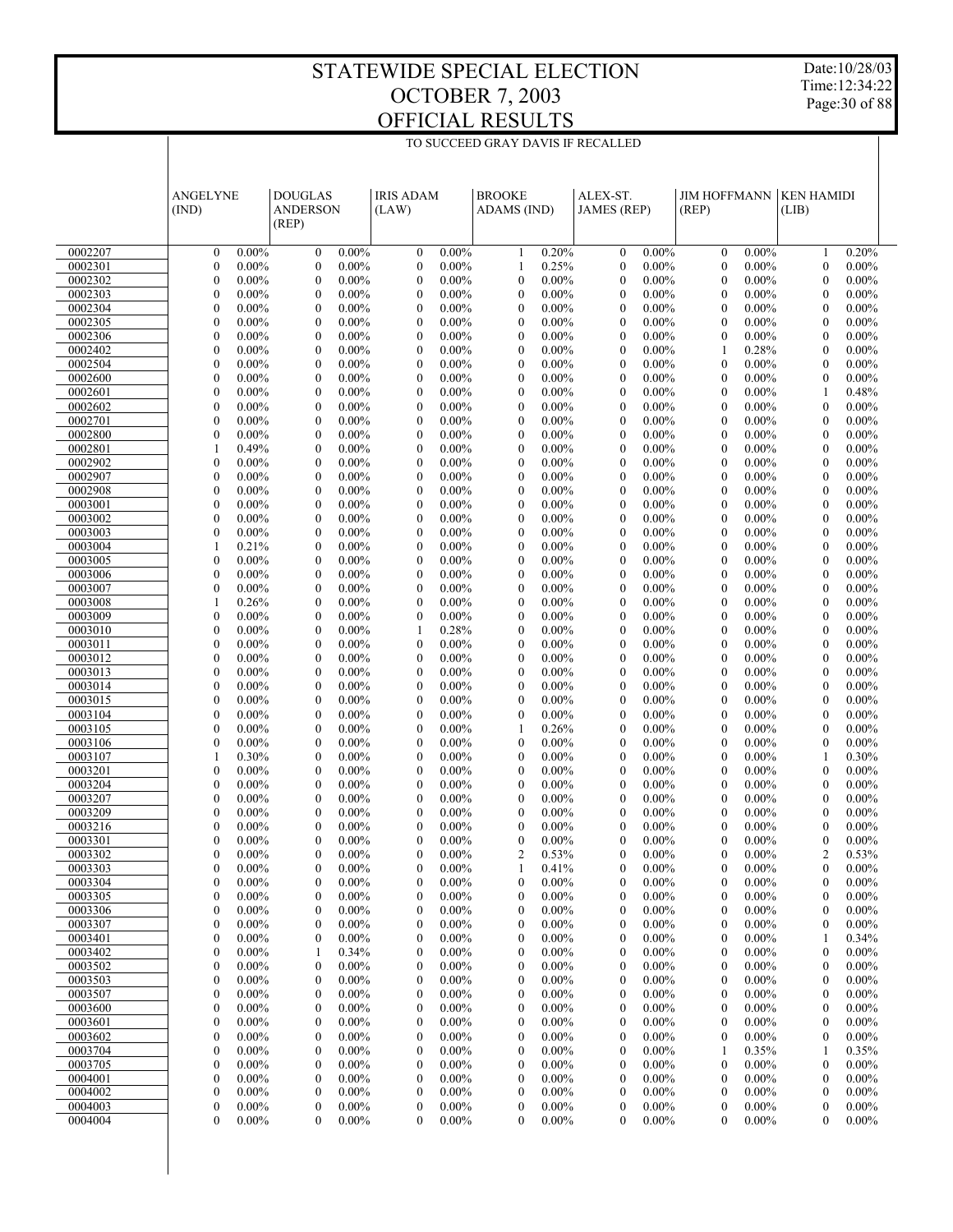Date:10/28/03 Time:12:34:23 Page:31 of 88

|                    | <b>ANGELYNE</b><br>(IND)             |                      | <b>IRIS ADAM</b><br><b>DOUGLAS</b><br><b>ANDERSON</b><br>(LAW)<br>(REP) |                                      | <b>BROOKE</b><br>ADAMS (IND) |                                      | ALEX-ST.<br><b>JAMES</b> (REP) |                                      | <b>JIM HOFFMANN</b><br>(REP) |                                      | <b>KEN HAMIDI</b><br>(LIB) |                                      |                      |  |
|--------------------|--------------------------------------|----------------------|-------------------------------------------------------------------------|--------------------------------------|------------------------------|--------------------------------------|--------------------------------|--------------------------------------|------------------------------|--------------------------------------|----------------------------|--------------------------------------|----------------------|--|
| 0004005            | $\mathbf{0}$                         | $0.00\%$             | $0.00\%$<br>$\boldsymbol{0}$                                            | $\mathbf{1}$                         | 0.22%                        | $\boldsymbol{0}$                     | $0.00\%$                       | $\mathbf{0}$                         | $0.00\%$                     | $\mathbf{0}$                         | $0.00\%$                   | $\mathbf{0}$                         | $0.00\%$             |  |
| 0004006            | 1                                    | 0.18%                | $\boldsymbol{0}$<br>$0.00\%$                                            | $\boldsymbol{0}$                     | $0.00\%$                     | $\boldsymbol{0}$                     | $0.00\%$                       | $\mathbf{0}$                         | 0.00%                        | $\theta$                             | $0.00\%$                   | $\mathbf{0}$                         | $0.00\%$             |  |
| 0004007            | $\mathbf{0}$                         | $0.00\%$             | $\boldsymbol{0}$<br>$0.00\%$                                            | $\boldsymbol{0}$                     | $0.00\%$                     | $\boldsymbol{0}$                     | $0.00\%$                       | $\mathbf{0}$                         | $0.00\%$                     | $\theta$                             | $0.00\%$                   | 1                                    | 0.25%                |  |
| 0004008            | $\boldsymbol{0}$                     | $0.00\%$             | $\boldsymbol{0}$<br>$0.00\%$                                            | $\boldsymbol{0}$                     | $0.00\%$                     | $\boldsymbol{0}$                     | $0.00\%$                       | $\mathbf{0}$                         | 0.00%                        | $\boldsymbol{0}$                     | $0.00\%$                   | $\boldsymbol{0}$                     | $0.00\%$             |  |
| 0004009            | $\overline{0}$                       | $0.00\%$             | $\mathbf{0}$<br>$0.00\%$                                                | $\boldsymbol{0}$                     | $0.00\%$                     | $\boldsymbol{0}$                     | $0.00\%$                       | $\boldsymbol{0}$                     | $0.00\%$                     | $\theta$                             | $0.00\%$                   | 1                                    | 0.27%                |  |
| 0004010            | $\boldsymbol{0}$                     | $0.00\%$             | $\boldsymbol{0}$<br>$0.00\%$                                            | $\boldsymbol{0}$                     | $0.00\%$                     | $\boldsymbol{0}$                     | $0.00\%$                       | $\mathbf{0}$                         | 0.00%                        | $\boldsymbol{0}$                     | $0.00\%$                   | $\mathbf{0}$                         | $0.00\%$             |  |
| 0004100            | $\overline{0}$                       | $0.00\%$             | $\mathbf{0}$<br>$0.00\%$                                                | $\boldsymbol{0}$                     | $0.00\%$                     | $\mathbf{0}$                         | $0.00\%$                       | $\mathbf{0}$                         | $0.00\%$                     | $\theta$                             | $0.00\%$                   | 1                                    | 0.26%                |  |
| 0004101            | $\mathbf{0}$                         | $0.00\%$             | $\boldsymbol{0}$<br>$0.00\%$                                            | $\boldsymbol{0}$                     | $0.00\%$                     | $\boldsymbol{0}$                     | $0.00\%$                       | $\mathbf{0}$                         | 0.00%                        | $\theta$                             | $0.00\%$                   | $\boldsymbol{0}$                     | $0.00\%$             |  |
| 0004102<br>0004103 | $\mathbf{0}$<br>$\boldsymbol{0}$     | $0.00\%$<br>$0.00\%$ | $\mathbf{0}$<br>$0.00\%$<br>$\boldsymbol{0}$<br>$0.00\%$                | $\boldsymbol{0}$<br>$\boldsymbol{0}$ | $0.00\%$<br>$0.00\%$         | $\boldsymbol{0}$<br>$\boldsymbol{0}$ | $0.00\%$<br>$0.00\%$           | $\mathbf{0}$<br>$\mathbf{0}$         | $0.00\%$<br>0.00%            | $\theta$<br>$\boldsymbol{0}$         | $0.00\%$<br>$0.00\%$       | $\mathbf{0}$<br>$\boldsymbol{0}$     | $0.00\%$<br>$0.00\%$ |  |
| 0004200            | $\mathbf{0}$                         | $0.00\%$             | $\mathbf{0}$<br>$0.00\%$                                                | $\boldsymbol{0}$                     | $0.00\%$                     | $\boldsymbol{0}$                     | $0.00\%$                       | $\mathbf{0}$                         | $0.00\%$                     | $\theta$                             | $0.00\%$                   | $\mathbf{0}$                         | $0.00\%$             |  |
| 0004301            | $\mathbf{0}$                         | $0.00\%$             | $\boldsymbol{0}$<br>$0.00\%$                                            | $\boldsymbol{0}$                     | $0.00\%$                     | $\boldsymbol{0}$                     | $0.00\%$                       | $\mathbf{0}$                         | 0.00%                        | $\boldsymbol{0}$                     | $0.00\%$                   | $\boldsymbol{0}$                     | $0.00\%$             |  |
| 0004302            | $\mathbf{1}$                         | 0.36%                | $\boldsymbol{0}$<br>$0.00\%$                                            | $\boldsymbol{0}$                     | $0.00\%$                     | $\boldsymbol{0}$                     | $0.00\%$                       | $\mathbf{0}$                         | $0.00\%$                     | $\theta$                             | $0.00\%$                   | $\mathbf{0}$                         | $0.00\%$             |  |
| 0004304            | $\boldsymbol{0}$                     | $0.00\%$             | $\boldsymbol{0}$<br>$0.00\%$                                            | $\boldsymbol{0}$                     | $0.00\%$                     | $\boldsymbol{0}$                     | $0.00\%$                       | $\mathbf{0}$                         | 0.00%                        | $\boldsymbol{0}$                     | $0.00\%$                   | $\boldsymbol{0}$                     | $0.00\%$             |  |
| 0004305            | $\overline{0}$                       | $0.00\%$             | $\mathbf{0}$<br>$0.00\%$                                                | $\boldsymbol{0}$                     | $0.00\%$                     | $\mathbf{0}$                         | $0.00\%$                       | $\mathbf{0}$                         | $0.00\%$                     | $\theta$                             | $0.00\%$                   | $\mathbf{0}$                         | $0.00\%$             |  |
| 0004400            | $\mathbf{0}$                         | $0.00\%$             | $\boldsymbol{0}$<br>$0.00\%$                                            | $\boldsymbol{0}$                     | $0.00\%$                     | $\boldsymbol{0}$                     | $0.00\%$                       | $\mathbf{0}$                         | 0.00%                        | $\theta$                             | $0.00\%$                   | $\boldsymbol{0}$                     | $0.00\%$             |  |
| 0004401            | $\mathbf{0}$                         | $0.00\%$             | $\mathbf{0}$<br>$0.00\%$                                                | $\boldsymbol{0}$                     | $0.00\%$                     | $\boldsymbol{0}$                     | $0.00\%$                       | $\mathbf{0}$                         | $0.00\%$                     | $\theta$                             | $0.00\%$                   | $\mathbf{0}$                         | $0.00\%$             |  |
| 0004402            | $\mathbf{1}$                         | 0.31%                | $\boldsymbol{0}$<br>$0.00\%$                                            | $\boldsymbol{0}$                     | $0.00\%$                     | $\mathbf{1}$                         | 0.31%                          | $\mathbf{0}$                         | 0.00%                        | $\boldsymbol{0}$                     | $0.00\%$                   | 1                                    | 0.31%                |  |
| 0004403            | $\overline{0}$                       | $0.00\%$             | $\mathbf{0}$<br>$0.00\%$                                                | $\boldsymbol{0}$                     | $0.00\%$                     | $\mathbf{0}$                         | $0.00\%$                       | $\mathbf{0}$                         | $0.00\%$                     | $\theta$                             | $0.00\%$                   | $\mathbf{0}$                         | $0.00\%$             |  |
| 0004501<br>0004502 | $\mathbf{0}$<br>$\mathbf{0}$         | $0.00\%$<br>$0.00\%$ | $\boldsymbol{0}$<br>$0.00\%$<br>$\boldsymbol{0}$<br>$0.00\%$            | $\boldsymbol{0}$<br>$\boldsymbol{0}$ | $0.00\%$<br>$0.00\%$         | $\boldsymbol{0}$<br>$\boldsymbol{0}$ | $0.00\%$<br>$0.00\%$           | $\mathbf{0}$<br>$\mathbf{0}$         | 0.00%<br>$0.00\%$            | $\boldsymbol{0}$<br>$\theta$         | $0.00\%$<br>$0.00\%$       | $\boldsymbol{0}$<br>$\mathbf{0}$     | $0.00\%$<br>$0.00\%$ |  |
| 0004503            | $\mathbf{1}$                         | 0.32%                | $\boldsymbol{0}$<br>$0.00\%$                                            | $\boldsymbol{0}$                     | $0.00\%$                     | $\boldsymbol{0}$                     | $0.00\%$                       | $\mathbf{0}$                         | 0.00%                        | $\boldsymbol{0}$                     | $0.00\%$                   | $\mathbf{0}$                         | $0.00\%$             |  |
| 0004600            | $\overline{0}$                       | $0.00\%$             | $\mathbf{0}$<br>$0.00\%$                                                | $\boldsymbol{0}$                     | $0.00\%$                     | $\boldsymbol{0}$                     | $0.00\%$                       | $\mathbf{0}$                         | $0.00\%$                     | $\theta$                             | $0.00\%$                   | 1                                    | 0.32%                |  |
| 0004601            | $\mathbf{0}$                         | $0.00\%$             | $\boldsymbol{0}$<br>$0.00\%$                                            | $\boldsymbol{0}$                     | $0.00\%$                     | $\boldsymbol{0}$                     | $0.00\%$                       | $\mathbf{0}$                         | 0.00%                        | $\boldsymbol{0}$                     | $0.00\%$                   | $\boldsymbol{0}$                     | $0.00\%$             |  |
| 0004703            | $\mathbf{0}$                         | $0.00\%$             | $\mathbf{0}$<br>$0.00\%$                                                | $\boldsymbol{0}$                     | $0.00\%$                     | $\boldsymbol{0}$                     | $0.00\%$                       | $\mathbf{0}$                         | $0.00\%$                     | $\theta$                             | $0.00\%$                   | $\mathbf{0}$                         | $0.00\%$             |  |
| 0004707            | $\boldsymbol{0}$                     | $0.00\%$             | $\boldsymbol{0}$<br>$0.00\%$                                            | $\boldsymbol{0}$                     | $0.00\%$                     | $\boldsymbol{0}$                     | $0.00\%$                       | $\mathbf{0}$                         | $0.00\%$                     | $\boldsymbol{0}$                     | $0.00\%$                   | $\boldsymbol{0}$                     | $0.00\%$             |  |
| 0004708            | $\overline{0}$                       | $0.00\%$             | $\mathbf{0}$<br>$0.00\%$                                                | $\boldsymbol{0}$                     | $0.00\%$                     | $\mathbf{0}$                         | $0.00\%$                       | $\mathbf{0}$                         | $0.00\%$                     | $\theta$                             | $0.00\%$                   | $\mathbf{0}$                         | $0.00\%$             |  |
| 0004709            | $\mathbf{0}$                         | $0.00\%$             | $\boldsymbol{0}$<br>$0.00\%$                                            | $\boldsymbol{0}$                     | $0.00\%$                     | $\boldsymbol{0}$                     | $0.00\%$                       | $\mathbf{0}$                         | $0.00\%$                     | $\boldsymbol{0}$                     | $0.00\%$                   | $\boldsymbol{0}$                     | $0.00\%$             |  |
| 0004800            | $\mathbf{0}$                         | $0.00\%$             | $\mathbf{0}$<br>$0.00\%$                                                | $\boldsymbol{0}$                     | $0.00\%$                     | $\boldsymbol{0}$                     | $0.00\%$                       | $\mathbf{0}$                         | $0.00\%$                     | $\theta$                             | $0.00\%$                   | $\mathbf{0}$                         | $0.00\%$             |  |
| 0004806            | $\boldsymbol{0}$<br>$\mathbf{0}$     | $0.00\%$             | $\boldsymbol{0}$<br>$0.00\%$<br>$\mathbf{0}$                            | $\boldsymbol{0}$                     | $0.00\%$<br>$0.00\%$         | $\boldsymbol{0}$<br>$\mathbf{0}$     | $0.00\%$                       | $\mathbf{0}$<br>$\mathbf{0}$         | $0.00\%$<br>$0.00\%$         | $\boldsymbol{0}$<br>$\theta$         | $0.00\%$                   | $\boldsymbol{0}$<br>$\mathbf{0}$     | $0.00\%$             |  |
| 0005001<br>0005101 | $\mathbf{1}$                         | $0.00\%$<br>0.30%    | $0.00\%$<br>$\boldsymbol{0}$<br>$0.00\%$                                | $\boldsymbol{0}$<br>$\boldsymbol{0}$ | $0.00\%$                     | $\boldsymbol{0}$                     | $0.00\%$<br>$0.00\%$           | $\mathbf{0}$                         | $0.00\%$                     | $\boldsymbol{0}$                     | $0.00\%$<br>$0.00\%$       | $\boldsymbol{0}$                     | $0.00\%$<br>$0.00\%$ |  |
| 0005102            | $\overline{0}$                       | $0.00\%$             | $\boldsymbol{0}$<br>$0.00\%$                                            | $\boldsymbol{0}$                     | $0.00\%$                     | $\boldsymbol{0}$                     | $0.00\%$                       | $\mathbf{0}$                         | $0.00\%$                     | $\theta$                             | $0.00\%$                   | $\mathbf{0}$                         | $0.00\%$             |  |
| 0005103            | $\boldsymbol{0}$                     | $0.00\%$             | $\boldsymbol{0}$<br>$0.00\%$                                            | $\boldsymbol{0}$                     | $0.00\%$                     | $\mathbf{1}$                         | 0.25%                          | $\mathbf{0}$                         | $0.00\%$                     | 1                                    | 0.25%                      | $\boldsymbol{0}$                     | $0.00\%$             |  |
| 0005201            | $\overline{0}$                       | $0.00\%$             | $\mathbf{0}$<br>$0.00\%$                                                | $\boldsymbol{0}$                     | $0.00\%$                     | $\boldsymbol{0}$                     | $0.00\%$                       | $\mathbf{0}$                         | $0.00\%$                     | $\theta$                             | $0.00\%$                   | $\mathbf{0}$                         | $0.00\%$             |  |
| 0005202            | $\mathbf{0}$                         | $0.00\%$             | $\boldsymbol{0}$<br>$0.00\%$                                            | $\boldsymbol{0}$                     | $0.00\%$                     | $\boldsymbol{0}$                     | $0.00\%$                       | $\mathbf{0}$                         | 0.00%                        | $\boldsymbol{0}$                     | $0.00\%$                   | $\boldsymbol{0}$                     | $0.00\%$             |  |
| 0005203            | $\overline{0}$                       | $0.00\%$             | $\mathbf{0}$<br>$0.00\%$                                                | $\boldsymbol{0}$                     | $0.00\%$                     | $\boldsymbol{0}$                     | $0.00\%$                       | $\mathbf{0}$                         | $0.00\%$                     | $\theta$                             | $0.00\%$                   | $\mathbf{0}$                         | $0.00\%$             |  |
| 0005204            | $\mathbf{0}$                         | $0.00\%$             | $\boldsymbol{0}$<br>$0.00\%$                                            | $\boldsymbol{0}$                     | $0.00\%$                     | $\boldsymbol{0}$                     | $0.00\%$                       | $\mathbf{0}$                         | 0.00%                        | $\theta$                             | $0.00\%$                   | $\boldsymbol{0}$                     | $0.00\%$             |  |
| 0005205            | $\mathbf{1}$                         | 0.23%                | $\mathbf{0}$<br>$0.00\%$                                                | $\boldsymbol{0}$                     | $0.00\%$                     | $\mathbf{0}$                         | $0.00\%$                       | $\mathbf{0}$                         | $0.00\%$                     | $\theta$                             | $0.00\%$                   | $\mathbf{0}$                         | $0.00\%$             |  |
| 0005206            | $\boldsymbol{0}$                     | $0.00\%$             | $\boldsymbol{0}$<br>$0.00\%$                                            | $\boldsymbol{0}$                     | $0.00\%$                     | $\boldsymbol{0}$                     | $0.00\%$                       | $\mathbf{0}$                         | 0.00%                        | $\boldsymbol{0}$                     | $0.00\%$                   | $\boldsymbol{0}$                     | $0.00\%$             |  |
| 0005207<br>0005208 | $\mathbf{0}$<br>$\mathbf{0}$         | $0.00\%$<br>$0.00\%$ | $\boldsymbol{0}$<br>$0.00\%$<br>$\boldsymbol{0}$<br>$0.00\%$            | $\boldsymbol{0}$<br>$\boldsymbol{0}$ | $0.00\%$<br>$0.00\%$         | $\boldsymbol{0}$<br>$\boldsymbol{0}$ | $0.00\%$<br>$0.00\%$           | $\mathbf{0}$<br>$\mathbf{0}$         | $0.00\%$<br>$0.00\%$         | $\theta$<br>$\theta$                 | $0.00\%$<br>$0.00\%$       | $\mathbf{0}$<br>$\mathbf{0}$         | $0.00\%$<br>$0.00\%$ |  |
| 0005209            | $\theta$                             | $0.00\%$             | $\mathbf{0}$<br>$0.00\%$                                                | $\mathbf{0}$                         | $0.00\%$                     | $\mathbf{0}$                         | $0.00\%$                       | $\mathbf{0}$                         | $0.00\%$                     | $\theta$                             | $0.00\%$                   | $\mathbf{1}$                         | 0.28%                |  |
| 0005211            | $\mathbf{0}$                         | $0.00\%$             | $\mathbf{0}$<br>$0.00\%$                                                | $\boldsymbol{0}$                     | $0.00\%$                     | 1                                    | 0.31%                          | $\boldsymbol{0}$                     | $0.00\%$                     | $\theta$                             | $0.00\%$                   | $\mathbf{0}$                         | $0.00\%$             |  |
| 0005212            | $\mathbf{0}$                         | $0.00\%$             | $\boldsymbol{0}$<br>$0.00\%$                                            | $\boldsymbol{0}$                     | $0.00\%$                     | $\mathbf{0}$                         | $0.00\%$                       | $\mathbf{0}$                         | $0.00\%$                     | $\boldsymbol{0}$                     | $0.00\%$                   | $\mathbf{0}$                         | 0.00%                |  |
| 0005213            | $\boldsymbol{0}$                     | $0.00\%$             | $0.00\%$<br>0                                                           | $\boldsymbol{0}$                     | $0.00\%$                     | $\boldsymbol{0}$                     | $0.00\%$                       | $\boldsymbol{0}$                     | $0.00\%$                     | $\boldsymbol{0}$                     | $0.00\%$                   | $\boldsymbol{0}$                     | $0.00\%$             |  |
| 0005214            | $\mathbf{0}$                         | $0.00\%$             | $\boldsymbol{0}$<br>$0.00\%$                                            | $\boldsymbol{0}$                     | $0.00\%$                     | $\boldsymbol{0}$                     | $0.00\%$                       | $\boldsymbol{0}$                     | $0.00\%$                     | $\boldsymbol{0}$                     | $0.00\%$                   | $\boldsymbol{0}$                     | $0.00\%$             |  |
| 0005215            | $\boldsymbol{0}$                     | $0.00\%$             | $0.00\%$<br>0                                                           | $\boldsymbol{0}$                     | $0.00\%$                     | $\boldsymbol{0}$                     | $0.00\%$                       | $\boldsymbol{0}$                     | $0.00\%$                     | $\boldsymbol{0}$                     | $0.00\%$                   | 1                                    | 0.35%                |  |
| 0005216            | $\boldsymbol{0}$                     | $0.00\%$             | $\boldsymbol{0}$<br>$0.00\%$                                            | $\boldsymbol{0}$                     | $0.00\%$                     | $\boldsymbol{0}$                     | $0.00\%$                       | $\boldsymbol{0}$                     | $0.00\%$                     | $\boldsymbol{0}$                     | $0.00\%$                   | -1                                   | 0.43%                |  |
| 0005217            | $\boldsymbol{0}$                     | $0.00\%$             | $0.00\%$<br>0                                                           | $\boldsymbol{0}$                     | $0.00\%$                     | $\boldsymbol{0}$                     | $0.00\%$                       | 1                                    | 0.30%                        | $\boldsymbol{0}$                     | $0.00\%$                   | $\boldsymbol{0}$                     | $0.00\%$             |  |
| 0005218            | $\boldsymbol{0}$                     | $0.00\%$             | $\boldsymbol{0}$<br>$0.00\%$                                            | $\boldsymbol{0}$                     | $0.00\%$                     | $\boldsymbol{0}$                     | $0.00\%$                       | $\mathbf{0}$                         | $0.00\%$                     | $\boldsymbol{0}$                     | $0.00\%$                   | $\boldsymbol{0}$                     | $0.00\%$             |  |
| 0005219            | $\boldsymbol{0}$<br>$\boldsymbol{0}$ | $0.00\%$<br>$0.00\%$ | $0.00\%$<br>0<br>$\boldsymbol{0}$<br>$0.00\%$                           | $\boldsymbol{0}$                     | $0.00\%$<br>$0.00\%$         | $\boldsymbol{0}$<br>-1               | $0.00\%$                       | $\boldsymbol{0}$<br>$\boldsymbol{0}$ | $0.00\%$<br>$0.00\%$         | $\boldsymbol{0}$<br>$\boldsymbol{0}$ | $0.00\%$<br>$0.00\%$       | $\boldsymbol{0}$<br>$\boldsymbol{0}$ | $0.00\%$             |  |
| 0005220<br>0005221 | $\boldsymbol{0}$                     | $0.00\%$             | $0.00\%$<br>0                                                           | $\boldsymbol{0}$<br>1                | 0.26%                        | $\boldsymbol{0}$                     | 0.28%<br>$0.00\%$              | $\boldsymbol{0}$                     | $0.00\%$                     | $\boldsymbol{0}$                     | $0.00\%$                   | $\boldsymbol{0}$                     | $0.00\%$<br>$0.00\%$ |  |
| 0005222            | $\boldsymbol{0}$                     | $0.00\%$             | $\boldsymbol{0}$<br>$0.00\%$                                            | $\boldsymbol{0}$                     | $0.00\%$                     | $\boldsymbol{0}$                     | $0.00\%$                       | $\mathbf{0}$                         | $0.00\%$                     | $\boldsymbol{0}$                     | $0.00\%$                   | $\boldsymbol{0}$                     | $0.00\%$             |  |
| 0005223            |                                      | 0.20%                | $0.00\%$<br>0                                                           | $\boldsymbol{0}$                     | $0.00\%$                     | $\boldsymbol{0}$                     | $0.00\%$                       | $\boldsymbol{0}$                     | $0.00\%$                     | $\boldsymbol{0}$                     | $0.00\%$                   | $\boldsymbol{0}$                     | $0.00\%$             |  |
| 0005224            | $\boldsymbol{0}$                     | $0.00\%$             | $\boldsymbol{0}$<br>$0.00\%$                                            | $\boldsymbol{0}$                     | $0.00\%$                     | $\boldsymbol{0}$                     | $0.00\%$                       | $\mathbf{0}$                         | $0.00\%$                     | $\boldsymbol{0}$                     | $0.00\%$                   | $\boldsymbol{0}$                     | $0.00\%$             |  |
| 0005225            | $\boldsymbol{0}$                     | $0.00\%$             | $0.00\%$<br>0                                                           | $\boldsymbol{0}$                     | $0.00\%$                     | $\boldsymbol{0}$                     | $0.00\%$                       | $\boldsymbol{0}$                     | $0.00\%$                     | $\boldsymbol{0}$                     | $0.00\%$                   | 1                                    | 0.42%                |  |
| 0005226            | $\boldsymbol{0}$                     | $0.00\%$             | $\boldsymbol{0}$<br>$0.00\%$                                            | $\boldsymbol{0}$                     | $0.00\%$                     | -1                                   | 0.49%                          | $\boldsymbol{0}$                     | $0.00\%$                     | $\boldsymbol{0}$                     | $0.00\%$                   | 1                                    | 0.49%                |  |
| 0005227            | $\boldsymbol{0}$                     | $0.00\%$             | $0.00\%$<br>0                                                           | $\boldsymbol{0}$                     | $0.00\%$                     | $\boldsymbol{0}$                     | $0.00\%$                       | $\boldsymbol{0}$                     | $0.00\%$                     | $\boldsymbol{0}$                     | $0.00\%$                   | -1                                   | 0.20%                |  |
| 0005300            | $\boldsymbol{0}$                     | $0.00\%$             | $\boldsymbol{0}$<br>$0.00\%$                                            | $\boldsymbol{0}$                     | $0.00\%$                     | $\boldsymbol{0}$                     | $0.00\%$                       | $\boldsymbol{0}$                     | $0.00\%$                     | $\mathbf{0}$                         | $0.00\%$                   | -1                                   | 0.48%                |  |
| 0005301            | $\boldsymbol{0}$                     | $0.00\%$             | $\boldsymbol{0}$<br>$0.00\%$                                            | $\boldsymbol{0}$                     | $0.00\%$                     | $\boldsymbol{0}$                     | $0.00\%$                       | $\boldsymbol{0}$                     | $0.00\%$                     | -1                                   | 0.31%                      | $\boldsymbol{0}$                     | $0.00\%$             |  |
| 0005302            | $\mathbf{0}$                         | $0.00\%$             | $\mathbf{0}$<br>$0.00\%$                                                | $\mathbf{0}$                         | $0.00\%$                     | $\mathbf{0}$                         | $0.00\%$                       | $\overline{0}$                       | $0.00\%$                     | $\mathbf{0}$                         | $0.00\%$                   | $\mathbf{0}$                         | $0.00\%$             |  |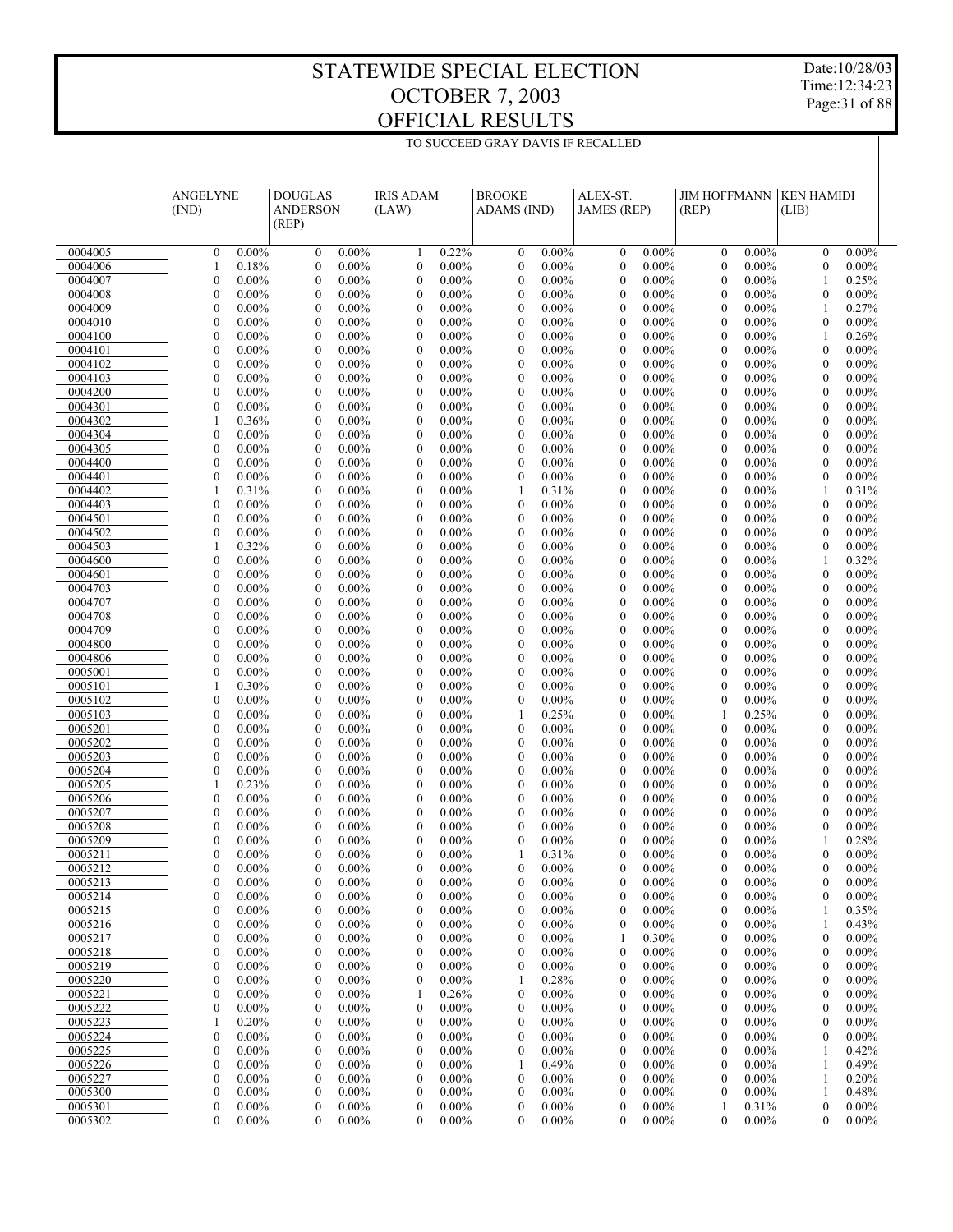Date:10/28/03 Time:12:34:23 Page:32 of 88

|          |                          |          |                                            |                                                                                                                                                           |          |          | TO SUCCEED GRAY DAVIS IF RECALLED |          |          |          |          |          |          |          |
|----------|--------------------------|----------|--------------------------------------------|-----------------------------------------------------------------------------------------------------------------------------------------------------------|----------|----------|-----------------------------------|----------|----------|----------|----------|----------|----------|----------|
|          |                          |          |                                            |                                                                                                                                                           |          |          |                                   |          |          |          |          |          |          |          |
|          | <b>ANGELYNE</b><br>(IND) |          | <b>DOUGLAS</b><br><b>ANDERSON</b><br>(REP) | <b>JIM HOFFMANN</b><br><b>KEN HAMIDI</b><br><b>BROOKE</b><br>ALEX-ST.<br><b>IRIS ADAM</b><br>(REP)<br>(LAW)<br>ADAMS (IND)<br><b>JAMES</b> (REP)<br>(LIB) |          |          |                                   |          |          |          |          |          |          |          |
| 0005303  | $\Omega$                 | $0.00\%$ | $\Omega$                                   | $0.00\%$                                                                                                                                                  | $\Omega$ | $0.00\%$ | $\Omega$                          | $0.00\%$ | $\Omega$ | $0.00\%$ | $\Omega$ | $0.00\%$ | $\theta$ | $0.00\%$ |
| 0005304  | $\Omega$                 | $0.00\%$ | $\Omega$                                   | $0.00\%$                                                                                                                                                  | $\Omega$ | $0.00\%$ | $\Omega$                          | $0.00\%$ | $\theta$ | $0.00\%$ | $\Omega$ | $0.00\%$ | 0        | $0.00\%$ |
| 0005305  | $\mathbf{0}$             | $0.00\%$ | $\Omega$                                   | $0.00\%$                                                                                                                                                  | $\theta$ | $0.00\%$ | $\Omega$                          | $0.00\%$ | $\theta$ | $0.00\%$ | $\Omega$ | $0.00\%$ | $\Omega$ | $0.00\%$ |
| AV BT 01 | 6                        | 0.02%    | $\Omega$                                   | $0.00\%$<br>$0.00\%$<br>$0.01\%$<br>$0.01\%$<br>$0.00\%$<br>$\Omega$<br>4                                                                                 |          |          |                                   |          |          |          |          | 16       | 0.05%    |          |
|          | 22                       | 0.02%    |                                            | $0.00\%$                                                                                                                                                  | 11       | 0.01%    | 22                                | 0.02%    |          | $0.00\%$ |          | 0.01%    | 42       | $0.04\%$ |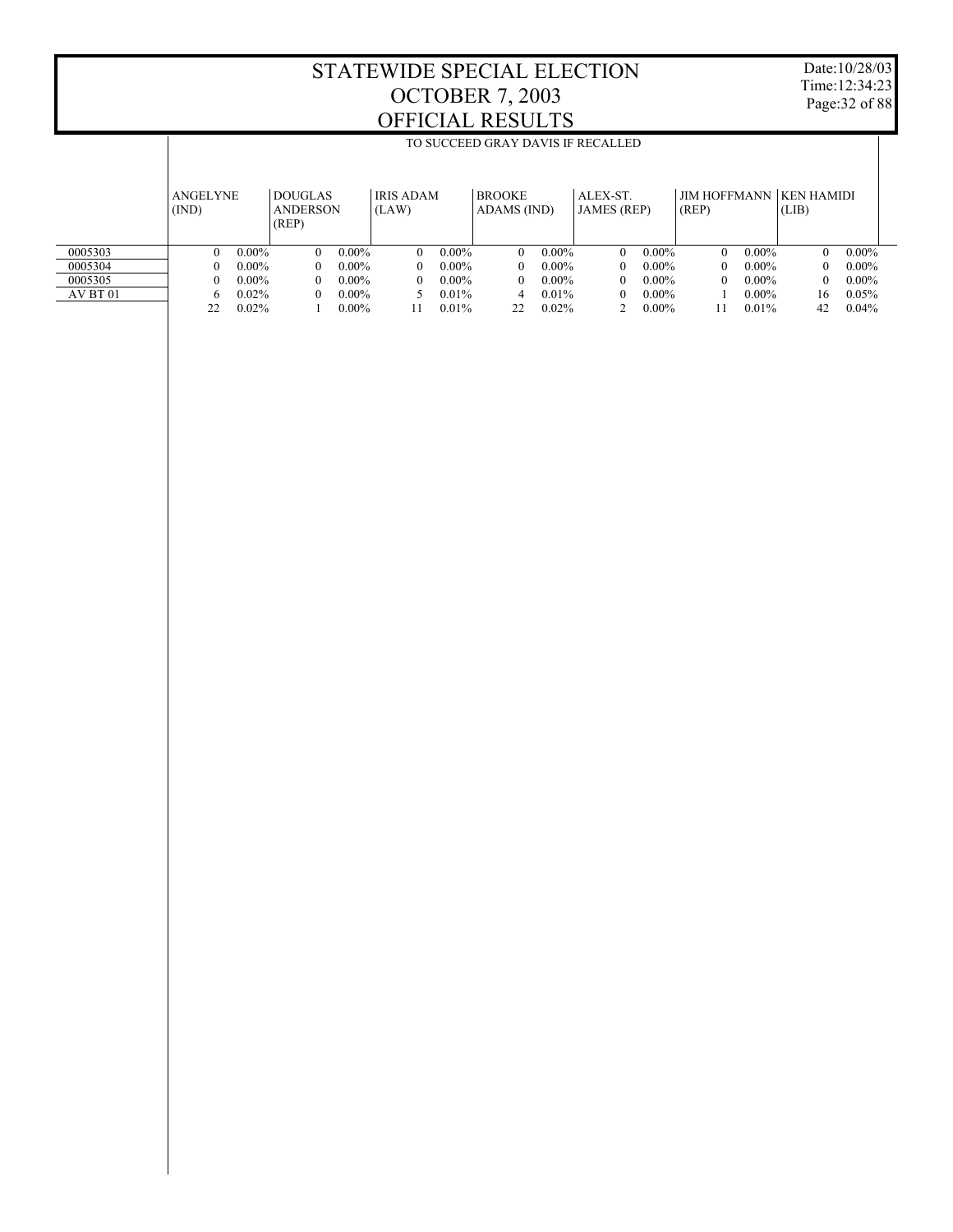TO SUCCEED GRAY DAVIS IF RECALLED

Date:10/28/03 Time:12:34:23 Page:33 of 88

|                    | <b>SARA ANN</b><br><b>HANLON</b> (IND)                       | <b>IVAN A. HALL</b><br>(GRN)                                 | <b>JOHN J. HICKEY</b><br>(LIB)                               | RALPH A.<br><b>HERNANDEZ</b><br>(DEM)                        | C. STEPHEN<br><b>HENDERSON</b><br>(IND)              | <b>ARIANNA</b><br><b>HUFFINGTON</b><br>(IND) | <b>ART BROWN</b><br>(DEM)                                    |
|--------------------|--------------------------------------------------------------|--------------------------------------------------------------|--------------------------------------------------------------|--------------------------------------------------------------|------------------------------------------------------|----------------------------------------------|--------------------------------------------------------------|
| Jurisdiction Wide  |                                                              |                                                              |                                                              |                                                              |                                                      |                                              |                                                              |
| 0001001            | $\boldsymbol{0}$                                             | $\mathbf{0}$                                                 | $\boldsymbol{0}$                                             | $\boldsymbol{0}$                                             | $\mathbf{0}$                                         | 0.71%                                        | $\boldsymbol{0}$                                             |
|                    | $0.00\%$                                                     | $0.00\%$                                                     | $0.00\%$                                                     | $0.00\%$                                                     | $0.00\%$                                             | 3                                            | $0.00\%$                                                     |
| 0001002            | $\boldsymbol{0}$                                             | $\boldsymbol{0}$                                             | $\boldsymbol{0}$                                             | $\boldsymbol{0}$                                             | $\mathbf{0}$                                         | 0.48%                                        | $\boldsymbol{0}$                                             |
|                    | 0.00%                                                        | $0.00\%$                                                     | $0.00\%$                                                     | $0.00\%$                                                     | $0.00\%$                                             | $\overline{\mathbf{c}}$                      | $0.00\%$                                                     |
| 0001003            | $\boldsymbol{0}$                                             | $\overline{0}$                                               | $\mathbf{0}$                                                 | $\boldsymbol{0}$                                             | $0.00\%$                                             | 3                                            | $\boldsymbol{0}$                                             |
|                    | 0.00%                                                        | $0.00\%$                                                     | $0.00\%$                                                     | $0.00\%$                                                     | $\mathbf{0}$                                         | 0.69%                                        | $0.00\%$                                                     |
| 0001004<br>0001005 | $\boldsymbol{0}$<br>0.00%<br>$\mathbf{0}$<br>$0.00\%$        | $\mathbf{0}$<br>$0.00\%$<br>$\overline{0}$<br>$0.00\%$       | $\boldsymbol{0}$<br>$0.00\%$<br>$\mathbf{0}$<br>$0.00\%$     | $\boldsymbol{0}$<br>$0.00\%$<br>$\boldsymbol{0}$<br>$0.00\%$ | $0.00\%$<br>$\mathbf{0}$<br>$0.00\%$<br>$\mathbf{0}$ | $0.00\%$<br>$\mathbf{0}$<br>0.94%<br>4       | $\boldsymbol{0}$<br>$0.00\%$<br>$\mathbf{0}$<br>$0.00\%$     |
| 0001006            | $\boldsymbol{0}$                                             | $\boldsymbol{0}$                                             | $\boldsymbol{0}$                                             | $\boldsymbol{0}$                                             | $0.00\%$                                             | 0.28%                                        | $\boldsymbol{0}$                                             |
|                    | 0.00%                                                        | $0.00\%$                                                     | $0.00\%$                                                     | $0.00\%$                                                     | $\mathbf{0}$                                         | 1                                            | $0.00\%$                                                     |
| 0001007            | $\mathbf{0}$                                                 | $\overline{0}$                                               | $\boldsymbol{0}$                                             | $\boldsymbol{0}$                                             | $0.00\%$                                             | 3                                            | $\boldsymbol{0}$                                             |
|                    | $0.00\%$                                                     | $0.00\%$                                                     | $0.00\%$                                                     | $0.00\%$                                                     | $\mathbf{0}$                                         | 0.70%                                        | $0.00\%$                                                     |
| 0001008            | $\boldsymbol{0}$                                             | $\boldsymbol{0}$                                             | $\boldsymbol{0}$                                             | $\boldsymbol{0}$                                             | $0.00\%$                                             | 0.29%                                        | $\boldsymbol{0}$                                             |
|                    | 0.00%                                                        | $0.00\%$                                                     | $0.00\%$                                                     | $0.00\%$                                                     | $\mathbf{0}$                                         | 1                                            | $0.00\%$                                                     |
| 0001009            | $\mathbf{0}$                                                 | $\overline{0}$                                               | $\mathbf{0}$                                                 | $\boldsymbol{0}$                                             | $0.00\%$                                             | $0.00\%$                                     | $\mathbf{0}$                                                 |
|                    | $0.00\%$                                                     | $0.00\%$                                                     | $0.00\%$                                                     | $0.00\%$                                                     | $\mathbf{0}$                                         | $\mathbf{0}$                                 | $0.00\%$                                                     |
| 0001010            | $\boldsymbol{0}$<br>0.00%<br>$\mathbf{0}$                    | $\boldsymbol{0}$<br>$0.00\%$<br>$\overline{0}$               | $\boldsymbol{0}$<br>$0.00\%$                                 | $\boldsymbol{0}$<br>$0.00\%$                                 | $0.00\%$<br>$\mathbf{0}$                             | 0.25%<br>1                                   | $\boldsymbol{0}$<br>$0.00\%$                                 |
| 0001011<br>0001012 | $0.00\%$<br>$\boldsymbol{0}$<br>0.00%                        | $0.00\%$<br>$\boldsymbol{0}$<br>$0.00\%$                     | $\boldsymbol{0}$<br>$0.00\%$<br>$\boldsymbol{0}$<br>$0.00\%$ | $\boldsymbol{0}$<br>$0.00\%$<br>$\boldsymbol{0}$<br>$0.00\%$ | $0.00\%$<br>$\mathbf{0}$<br>$0.00\%$<br>$\mathbf{0}$ | 0.25%<br>1<br>$0.00\%$<br>$\mathbf{0}$       | 0.25%<br>1<br>$\boldsymbol{0}$<br>$0.00\%$                   |
| 0001013            | $\mathbf{0}$<br>$0.00\%$                                     | $\overline{0}$<br>$0.00\%$                                   | $\mathbf{0}$<br>$0.00\%$                                     | $\boldsymbol{0}$<br>$0.00\%$                                 | $0.00\%$<br>$\mathbf{0}$                             | 0.29%                                        | $\mathbf{0}$<br>$0.00\%$                                     |
| 0001014            | $\boldsymbol{0}$                                             | $\boldsymbol{0}$                                             | $\boldsymbol{0}$                                             | $\boldsymbol{0}$                                             | $0.00\%$                                             | 0.27%                                        | $\boldsymbol{0}$                                             |
|                    | 0.00%                                                        | $0.00\%$                                                     | $0.00\%$                                                     | $0.00\%$                                                     | $\mathbf{0}$                                         | 1                                            | $0.00\%$                                                     |
| 0001015            | $\mathbf{0}$                                                 | $\overline{0}$                                               | $\boldsymbol{0}$                                             | $\boldsymbol{0}$                                             | $0.00\%$                                             | $\mathfrak{2}$                               | $\boldsymbol{0}$                                             |
|                    | $0.00\%$                                                     | $0.00\%$                                                     | $0.00\%$                                                     | $0.00\%$                                                     | $\mathbf{0}$                                         | 0.46%                                        | $0.00\%$                                                     |
| 0001016            | $\boldsymbol{0}$                                             | $\mathbf{0}$                                                 | $\boldsymbol{0}$                                             | $\boldsymbol{0}$                                             | $0.00\%$                                             | $0.00\%$                                     | $\boldsymbol{0}$                                             |
|                    | 0.00%                                                        | $0.00\%$                                                     | $0.00\%$                                                     | $0.00\%$                                                     | $\mathbf{0}$                                         | $\mathbf{0}$                                 | $0.00\%$                                                     |
| 0001017<br>0001100 | $\mathbf{0}$<br>$0.00\%$<br>$\boldsymbol{0}$<br>0.00%        | $\overline{0}$<br>$0.00\%$<br>$\boldsymbol{0}$<br>$0.00\%$   | $\mathbf{0}$<br>$0.00\%$<br>$\boldsymbol{0}$<br>$0.00\%$     | $\mathbf{0}$<br>$0.00\%$<br>$\boldsymbol{0}$<br>$0.00\%$     | $0.00\%$<br>$\mathbf{0}$<br>$0.00\%$<br>$\mathbf{0}$ | 3<br>0.97%<br>$0.00\%$<br>$\mathbf{0}$       | $\mathbf{0}$<br>$0.00\%$<br>$\boldsymbol{0}$<br>$0.00\%$     |
| 0001101            | $\mathbf{0}$                                                 | $\overline{0}$                                               | $\boldsymbol{0}$                                             | $\boldsymbol{0}$                                             | $0.00\%$                                             | 0.43%                                        | $\mathbf{0}$                                                 |
|                    | $0.00\%$                                                     | $0.00\%$                                                     | $0.00\%$                                                     | $0.00\%$                                                     | $\mathbf{0}$                                         | 1                                            | $0.00\%$                                                     |
| 0001102            | $\boldsymbol{0}$                                             | $\boldsymbol{0}$                                             | $\boldsymbol{0}$                                             | $\boldsymbol{0}$                                             | $0.00\%$                                             | 0.22%                                        | $\boldsymbol{0}$                                             |
|                    | 0.00%                                                        | $0.00\%$                                                     | $0.00\%$                                                     | $0.00\%$                                                     | $\mathbf{0}$                                         | 1                                            | $0.00\%$                                                     |
| 0001103            | $\mathbf{0}$                                                 | $\overline{0}$                                               | $\mathbf{0}$                                                 | $\boldsymbol{0}$                                             | $0.00\%$                                             | 2                                            | $\boldsymbol{0}$                                             |
|                    | $0.00\%$                                                     | $0.00\%$                                                     | $0.00\%$                                                     | $0.00\%$                                                     | $\mathbf{0}$                                         | 0.44%                                        | $0.00\%$                                                     |
| 0001106            | $\boldsymbol{0}$                                             | 0.29%                                                        | $\boldsymbol{0}$                                             | $\boldsymbol{0}$                                             | $0.00\%$                                             | $\mathfrak{2}$                               | $\boldsymbol{0}$                                             |
|                    | 0.00%                                                        | 1                                                            | $0.00\%$                                                     | $0.00\%$                                                     | $\mathbf{0}$                                         | 0.57%                                        | $0.00\%$                                                     |
| 0001107            | $\mathbf{0}$                                                 | $\overline{0}$                                               | $0.00\%$                                                     | 0.39%                                                        | $0.00\%$                                             | 0.39%                                        | $\boldsymbol{0}$                                             |
| 0001110            | $0.00\%$                                                     | $0.00\%$                                                     | $\boldsymbol{0}$                                             | 1                                                            | $\mathbf{0}$                                         | 1                                            | $0.00\%$                                                     |
| 0001112            | $\boldsymbol{0}$                                             | $\boldsymbol{0}$                                             | $\boldsymbol{0}$                                             | $\boldsymbol{0}$                                             | $0.00\%$                                             | $0.00\%$                                     | $\boldsymbol{0}$                                             |
|                    | $0.00\%$                                                     | $0.00\%$                                                     | $0.00\%$                                                     | $0.00\%$                                                     | $\mathbf{0}$                                         | $\boldsymbol{0}$                             | $0.00\%$                                                     |
|                    | $\mathbf{0}$                                                 | $\overline{0}$                                               | $\mathbf{0}$                                                 | $\boldsymbol{0}$                                             | $0.00\%$                                             | 3                                            | $\mathbf{0}$                                                 |
|                    | $0.00\%$                                                     | $0.00\%$                                                     | $0.00\%$                                                     | $0.00\%$                                                     | $\mathbf{0}$                                         | 0.83%                                        | $0.00\%$                                                     |
| 0001113            | $\boldsymbol{0}$                                             | $\boldsymbol{0}$                                             | $\boldsymbol{0}$                                             | $\boldsymbol{0}$                                             | $0.00\%$                                             | 3                                            | $\boldsymbol{0}$                                             |
|                    | $0.00\%$                                                     | $0.00\%$                                                     | $0.00\%$                                                     | $0.00\%$                                                     | $\mathbf{0}$                                         | 0.79%                                        | $0.00\%$                                                     |
| 0001114            | $\mathbf{0}$                                                 | $\overline{0}$                                               | $\boldsymbol{0}$                                             | $\boldsymbol{0}$                                             | $0.00\%$                                             | $0.00\%$                                     | $\boldsymbol{0}$                                             |
|                    | $0.00\%$                                                     | $0.00\%$                                                     | $0.00\%$                                                     | $0.00\%$                                                     | $\mathbf{0}$                                         | $\boldsymbol{0}$                             | $0.00\%$                                                     |
| 0001121            | $\boldsymbol{0}$                                             | $\boldsymbol{0}$                                             | $\boldsymbol{0}$                                             | $\boldsymbol{0}$                                             | $0.00\%$                                             | $\overline{2}$                               | $\boldsymbol{0}$                                             |
|                    | $0.00\%$                                                     | $0.00\%$                                                     | $0.00\%$                                                     | $0.00\%$                                                     | $\mathbf{0}$                                         | 0.48%                                        | $0.00\%$                                                     |
| 0001124            | $\mathbf{0}$                                                 | $\overline{0}$                                               | 0.33%                                                        | $\boldsymbol{0}$                                             | $0.00\%$                                             | 0.33%                                        | $\boldsymbol{0}$                                             |
|                    | $0.00\%$                                                     | $0.00\%$                                                     | 1                                                            | $0.00\%$                                                     | $\mathbf{0}$                                         | 1                                            | $0.00\%$                                                     |
| 0001125<br>0001210 | $\boldsymbol{0}$<br>$0.00\%$<br>$\mathbf{0}$<br>$0.00\%$     | $\boldsymbol{0}$<br>$0.00\%$<br>$\overline{0}$<br>$0.00\%$   | $\boldsymbol{0}$<br>$0.00\%$<br>$\boldsymbol{0}$<br>$0.00\%$ | $\boldsymbol{0}$<br>$0.00\%$<br>$\boldsymbol{0}$<br>$0.00\%$ | $0.00\%$<br>$\mathbf{0}$<br>$0.00\%$<br>$\mathbf{0}$ | $\overline{2}$<br>0.74%<br>3<br>0.72%        | $\boldsymbol{0}$<br>$0.00\%$<br>$\mathbf{0}$<br>$0.00\%$     |
| 0001211            | $\boldsymbol{0}$                                             | $\mathbf{0}$                                                 | $\boldsymbol{0}$                                             | $\boldsymbol{0}$                                             | $0.00\%$                                             | 0.29%                                        | $\mathbf{0}$                                                 |
|                    | $0.00\%$                                                     | $0.00\%$                                                     | $0.00\%$                                                     | $0.00\%$                                                     | $\mathbf{0}$                                         | 1                                            | $0.00\%$                                                     |
| 0001500            | $\mathbf{0}$                                                 | $\overline{0}$                                               | $\mathbf{0}$                                                 | $\boldsymbol{0}$                                             | $0.00\%$                                             | $0.00\%$                                     | 0.32%                                                        |
|                    | $0.00\%$                                                     | $0.00\%$                                                     | $0.00\%$                                                     | $0.00\%$                                                     | $\mathbf{0}$                                         | $\mathbf{0}$                                 | 1                                                            |
| 0001604            | $\boldsymbol{0}$                                             | $\boldsymbol{0}$                                             | $\boldsymbol{0}$                                             | $\boldsymbol{0}$                                             | $0.00\%$                                             | $0.00\%$                                     | $\boldsymbol{0}$                                             |
|                    | $0.00\%$                                                     | $0.00\%$                                                     | $0.00\%$                                                     | $0.00\%$                                                     | $\mathbf{0}$                                         | $\mathbf{0}$                                 | $0.00\%$                                                     |
| 0001605            | $\mathbf{0}$                                                 | 0.28%                                                        | $\mathbf{0}$                                                 | $\boldsymbol{0}$                                             | $0.00\%$                                             | $\mathfrak{2}$                               | $\mathbf{0}$                                                 |
|                    | $0.00\%$                                                     | 1                                                            | $0.00\%$                                                     | $0.00\%$                                                     | $\mathbf{0}$                                         | 0.56%                                        | $0.00\%$                                                     |
| 0001701            | $\boldsymbol{0}$<br>$0.00\%$<br>$\mathbf{1}$                 | $\mathbf{0}$<br>$0.00\%$<br>$\overline{0}$                   | $\boldsymbol{0}$<br>$0.00\%$                                 | $\boldsymbol{0}$<br>$0.00\%$                                 | $0.00\%$<br>$\mathbf{0}$                             | $0.00\%$<br>$\boldsymbol{0}$                 | $\boldsymbol{0}$<br>$0.00\%$                                 |
| 0002001<br>0002002 | 0.22%<br>$\boldsymbol{0}$<br>$0.00\%$                        | $0.00\%$<br>$\boldsymbol{0}$<br>$0.00\%$                     | 0.22%<br>1<br>$\boldsymbol{0}$<br>$0.00\%$                   | $\boldsymbol{0}$<br>$0.00\%$<br>$\boldsymbol{0}$<br>$0.00\%$ | $0.00\%$<br>$\mathbf{0}$<br>$0.00\%$<br>$\mathbf{0}$ | 5<br>1.09%<br>0.32%<br>1                     | $\mathbf{0}$<br>$0.00\%$<br>$\boldsymbol{0}$<br>$0.00\%$     |
| 0002003            | $\mathbf{0}$                                                 | $\overline{0}$                                               | $0.00\%$                                                     | $\boldsymbol{0}$                                             | $0.00\%$                                             | 2                                            | $\boldsymbol{0}$                                             |
|                    | $0.00\%$                                                     | $0.00\%$                                                     | $\mathbf{0}$                                                 | $0.00\%$                                                     | $\mathbf{0}$                                         | 0.48%                                        | $0.00\%$                                                     |
| 0002004            | $\boldsymbol{0}$                                             | $\boldsymbol{0}$                                             | $0.00\%$                                                     | $\boldsymbol{0}$                                             | $0.00\%$                                             | $\mathfrak{2}$                               | $\mathbf{0}$                                                 |
|                    | $0.00\%$                                                     | $0.00\%$                                                     | $\boldsymbol{0}$                                             | $0.00\%$                                                     | $\mathbf{0}$                                         | 0.49%                                        | $0.00\%$                                                     |
| 0002005            | 0                                                            | $\overline{0}$                                               | $\theta$                                                     | $\mathbf{0}$                                                 | $0.00\%$                                             | $\overline{2}$                               | 0.22%                                                        |
|                    | $0.00\%$                                                     | $0.00\%$                                                     | $0.00\%$                                                     | $0.00\%$                                                     | $\theta$                                             | 0.44%                                        | 1                                                            |
| 0002006            | $\mathbf{0}$<br>$0.00\%$<br>$\Omega$                         | $\mathbf{0}$<br>$0.00\%$                                     | $\boldsymbol{0}$<br>$0.00\%$                                 | $\mathbf{0}$<br>$0.00\%$                                     | $0.00\%$<br>$\mathbf{0}$                             | 0.23%<br>1                                   | $\mathbf{0}$<br>$0.00\%$                                     |
| 0002007<br>0002008 | $0.00\%$<br>$\boldsymbol{0}$<br>$0.00\%$                     | 0<br>$0.00\%$<br>0<br>$0.00\%$                               | 0.29%<br>$0.00\%$<br>$\boldsymbol{0}$                        | $\Omega$<br>$0.00\%$<br>$\boldsymbol{0}$<br>$0.00\%$         | 0<br>$0.00\%$<br>$\boldsymbol{0}$<br>$0.00\%$        | $0.58\%$<br>2<br>2<br>0.55%                  | $\theta$<br>$0.00\%$<br>$\boldsymbol{0}$<br>$0.00\%$         |
| 0002009            | $\boldsymbol{0}$                                             | 0                                                            | 0.21%                                                        | $\boldsymbol{0}$                                             | $\mathbf{0}$                                         | 4                                            | $\boldsymbol{0}$                                             |
|                    | $0.00\%$                                                     | $0.00\%$                                                     | 1                                                            | $0.00\%$                                                     | $0.00\%$                                             | 0.85%                                        | $0.00\%$                                                     |
| 0002010            | $\boldsymbol{0}$<br>$0.00\%$                                 | $\boldsymbol{0}$<br>$0.00\%$                                 | $\boldsymbol{0}$<br>$0.00\%$                                 | $\boldsymbol{0}$<br>$0.00\%$                                 | $0.00\%$<br>$\bf{0}$                                 | 0.29%                                        | $\boldsymbol{0}$<br>$0.00\%$                                 |
| 0002011            | $\mathbf{0}$<br>$0.00\%$                                     | 0<br>$0.00\%$                                                | $\boldsymbol{0}$<br>$0.00\%$                                 | $\boldsymbol{0}$<br>$0.00\%$                                 | $\mathbf{0}$<br>$0.00\%$                             | 1.25%                                        | $\boldsymbol{0}$<br>$0.00\%$                                 |
| 0002012            | $\boldsymbol{0}$                                             | $\boldsymbol{0}$                                             | $\boldsymbol{0}$                                             | $\boldsymbol{0}$                                             | $\mathbf{0}$                                         | 3.03%                                        | $\boldsymbol{0}$                                             |
|                    | $0.00\%$                                                     | $0.00\%$                                                     | $0.00\%$                                                     | $0.00\%$                                                     | $0.00\%$                                             | 3                                            | $0.00\%$                                                     |
| 0002013<br>0002014 | $\boldsymbol{0}$<br>$0.00\%$                                 | 0<br>$0.00\%$                                                | $\boldsymbol{0}$<br>$0.00\%$<br>$0.00\%$                     | $\boldsymbol{0}$<br>$0.00\%$                                 | $\mathbf{0}$<br>$0.00\%$                             | 0.74%<br>1<br>0.48%                          | $\boldsymbol{0}$<br>$0.00\%$                                 |
| 0002015            | $\boldsymbol{0}$<br>$0.00\%$<br>$\boldsymbol{0}$<br>$0.00\%$ | $\boldsymbol{0}$<br>$0.00\%$<br>$\boldsymbol{0}$<br>$0.00\%$ | $\boldsymbol{0}$<br>$\boldsymbol{0}$<br>$0.00\%$             | $\boldsymbol{0}$<br>$0.00\%$<br>$\boldsymbol{0}$<br>$0.00\%$ | $\mathbf{0}$<br>$0.00\%$<br>$\mathbf{0}$<br>$0.00\%$ | 2<br>0.25%<br>1                              | 0.24%<br>1<br>$\boldsymbol{0}$<br>$0.00\%$                   |
| 0002101            | $\boldsymbol{0}$<br>$0.00\%$                                 | $\boldsymbol{0}$<br>$0.00\%$                                 | $\boldsymbol{0}$<br>$0.00\%$                                 | 0.25%<br>1                                                   | $\mathbf{0}$<br>$0.00\%$                             | 0.25%                                        | $\boldsymbol{0}$<br>$0.00\%$                                 |
| 0002102            | $\boldsymbol{0}$                                             | $\boldsymbol{0}$                                             | $\boldsymbol{0}$                                             | $0.00\%$                                                     | $\mathbf{0}$                                         | $0.00\%$                                     | $\boldsymbol{0}$                                             |
|                    | $0.00\%$                                                     | $0.00\%$                                                     | $0.00\%$                                                     | $\boldsymbol{0}$                                             | $0.00\%$                                             | $\mathbf{0}$                                 | $0.00\%$                                                     |
| 0002103            | $\boldsymbol{0}$                                             | $\boldsymbol{0}$                                             | $\boldsymbol{0}$                                             | $\boldsymbol{0}$                                             | $\mathbf{0}$                                         | $0.00\%$                                     | $\boldsymbol{0}$                                             |
|                    | $0.00\%$                                                     | $0.00\%$                                                     | $0.00\%$                                                     | $0.00\%$                                                     | $0.00\%$                                             | 0                                            | $0.00\%$                                                     |
| 0002104            | $\boldsymbol{0}$                                             | 0                                                            | $\boldsymbol{0}$                                             | $\boldsymbol{0}$                                             | $\mathbf{0}$                                         | 2                                            | $\boldsymbol{0}$                                             |
|                    | $0.00\%$                                                     | $0.00\%$                                                     | $0.00\%$                                                     | $0.00\%$                                                     | $0.00\%$                                             | 0.63%                                        | $0.00\%$                                                     |
| 0002107<br>0002108 | $\boldsymbol{0}$<br>$0.00\%$<br>$\boldsymbol{0}$<br>$0.00\%$ | $\boldsymbol{0}$<br>$0.00\%$<br>0.26%<br>1                   | $\boldsymbol{0}$<br>$0.00\%$<br>$\boldsymbol{0}$<br>$0.00\%$ | $\boldsymbol{0}$<br>$0.00\%$<br>$\boldsymbol{0}$<br>$0.00\%$ | $\mathbf{0}$<br>$0.00\%$<br>$\mathbf{0}$<br>$0.00\%$ | 2<br>0.79%<br>3<br>0.79%                     | $\boldsymbol{0}$<br>$0.00\%$<br>$\boldsymbol{0}$<br>$0.00\%$ |
| 0002109            | $\boldsymbol{0}$                                             | $\boldsymbol{0}$                                             | $\boldsymbol{0}$                                             | $\boldsymbol{0}$                                             | $0.00\%$                                             | 2                                            | $\boldsymbol{0}$                                             |
|                    | $0.00\%$                                                     | $0.00\%$                                                     | $0.00\%$                                                     | $0.00\%$                                                     | $\bf{0}$                                             | 0.76%                                        | $0.00\%$                                                     |
| 0002112            | $\boldsymbol{0}$                                             | 0                                                            | $\boldsymbol{0}$                                             | $\boldsymbol{0}$                                             | $\mathbf{0}$                                         | 0.25%                                        | $\boldsymbol{0}$                                             |
|                    | $0.00\%$                                                     | $0.00\%$                                                     | $0.00\%$                                                     | $0.00\%$                                                     | $0.00\%$                                             | 1                                            | $0.00\%$                                                     |
| 0002201            | $\boldsymbol{0}$                                             | $\boldsymbol{0}$                                             | $\boldsymbol{0}$                                             | $\boldsymbol{0}$                                             | $\mathbf{0}$                                         | 1.43%                                        | $\boldsymbol{0}$                                             |
|                    | $0.00\%$                                                     | $0.00\%$                                                     | $0.00\%$                                                     | $0.00\%$                                                     | $0.00\%$                                             | 4                                            | $0.00\%$                                                     |
| 0002205            | $\boldsymbol{0}$                                             | $0.00\%$                                                     | $\boldsymbol{0}$                                             | $\boldsymbol{0}$                                             | $\mathbf{0}$                                         | 2                                            | $0.00\%$                                                     |
|                    | $0.00\%$                                                     | 0                                                            | $0.00\%$                                                     | $0.00\%$                                                     | $0.00\%$                                             | 0.43%                                        | $\boldsymbol{0}$                                             |
| 0002206            | $\boldsymbol{0}$                                             | 0.25%                                                        | $\boldsymbol{0}$                                             | $\boldsymbol{0}$                                             | $0.00\%$                                             | 2                                            | $\boldsymbol{0}$                                             |
|                    | $0.00\%$                                                     | 1                                                            | $0.00\%$                                                     | $0.00\%$                                                     | 0                                                    | 0.50%                                        | $0.00\%$                                                     |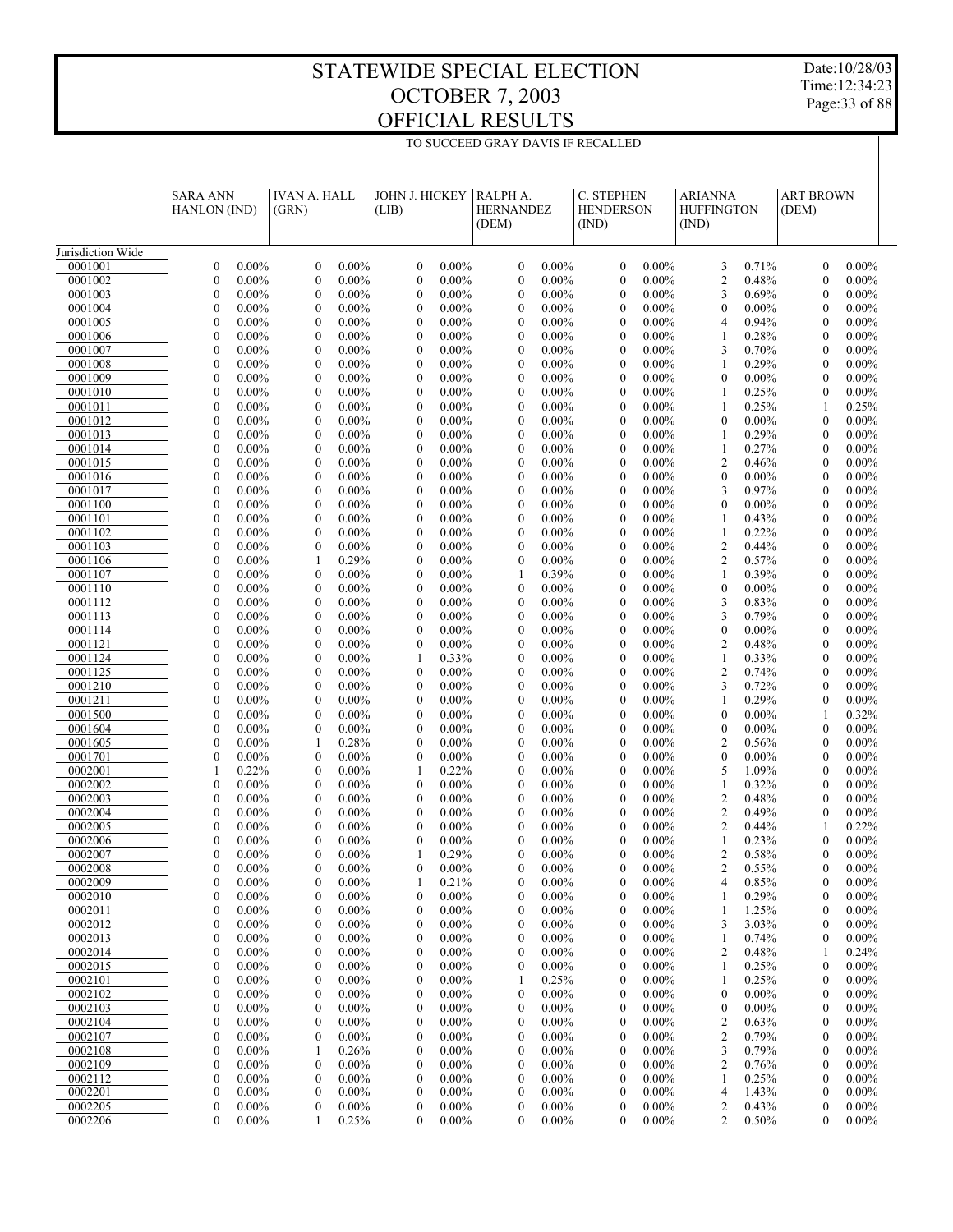Date:10/28/03 Time:12:34:24 Page:34 of 88

|                    | <b>SARA ANN</b><br>HANLON (IND)                          | <b>IVAN A. HALL</b><br>(GRN)                         | JOHN J. HICKEY<br>(LIB)                                      | RALPH A.<br><b>HERNANDEZ</b><br>(DEM)                  | C. STEPHEN<br><b>HENDERSON</b><br>(IND)                      | <b>ARIANNA</b><br><b>HUFFINGTON</b><br>(IND) | <b>ART BROWN</b><br>(DEM)                                    |  |
|--------------------|----------------------------------------------------------|------------------------------------------------------|--------------------------------------------------------------|--------------------------------------------------------|--------------------------------------------------------------|----------------------------------------------|--------------------------------------------------------------|--|
| 0002207            | $0.00\%$<br>$\mathbf{0}$                                 | $0.00\%$<br>$\mathbf{0}$                             | $0.00\%$<br>$\theta$                                         | $0.00\%$<br>$\mathbf{0}$                               | $0.00\%$<br>$\mathbf{0}$                                     | 5<br>1.02%                                   | $0.00\%$<br>$\theta$                                         |  |
| 0002301            | $\mathbf{0}$<br>$0.00\%$                                 | $\mathbf{0}$<br>$0.00\%$                             | $\mathbf{0}$<br>$0.00\%$                                     | $\mathbf{0}$<br>$0.00\%$                               | $\mathbf{0}$<br>$0.00\%$                                     | $\overline{4}$<br>1.00%                      | $\mathbf{0}$<br>$0.00\%$                                     |  |
| 0002302            | $\mathbf{0}$<br>$0.00\%$                                 | $\mathbf{0}$<br>$0.00\%$                             | $\mathbf{0}$<br>$0.00\%$                                     | $\mathbf{0}$<br>$0.00\%$                               | $\mathbf{0}$<br>$0.00\%$                                     | 5<br>1.18%                                   | $\mathbf{0}$<br>$0.00\%$                                     |  |
| 0002303            | $\mathbf{1}$<br>0.23%                                    | $\mathbf{0}$<br>$0.00\%$                             | $\mathbf{0}$<br>$0.00\%$                                     | 1<br>0.23%                                             | $\mathbf{0}$<br>$0.00\%$                                     | $\overline{7}$<br>1.59%                      | $\mathbf{0}$<br>$0.00\%$                                     |  |
| 0002304            | $\overline{0}$<br>$0.00\%$                               | $\mathbf{0}$<br>$0.00\%$                             | 1<br>0.19%                                                   | $\overline{0}$<br>$0.00\%$                             | $\mathbf{0}$<br>$0.00\%$                                     | 5<br>0.96%                                   | $\mathbf{0}$<br>$0.00\%$                                     |  |
| 0002305            | $\mathbf{0}$<br>$0.00\%$                                 | $\mathbf{0}$<br>$0.00\%$                             | $\mathbf{0}$<br>$0.00\%$                                     | $\overline{0}$<br>$0.00\%$                             | $\mathbf{0}$<br>$0.00\%$                                     | $\mathbf{1}$<br>0.24%                        | $\mathbf{0}$<br>$0.00\%$                                     |  |
| 0002306            | $\mathbf{0}$<br>$0.00\%$                                 | $\mathbf{0}$<br>$0.00\%$                             | $\mathbf{0}$<br>$0.00\%$                                     | $\mathbf{0}$<br>$0.00\%$                               | $\mathbf{0}$<br>$0.00\%$                                     | 3<br>0.89%                                   | $\mathbf{0}$<br>$0.00\%$                                     |  |
| 0002402            | $\mathbf{0}$<br>$0.00\%$                                 | $\mathbf{0}$<br>$0.00\%$                             | $\mathbf{0}$<br>$0.00\%$                                     | $\overline{0}$<br>$0.00\%$                             | $\mathbf{0}$<br>$0.00\%$                                     | 3<br>0.83%                                   | $\mathbf{0}$<br>$0.00\%$                                     |  |
| 0002504            | $\mathbf{0}$<br>$0.00\%$                                 | $\mathbf{0}$<br>$0.00\%$                             | $\mathbf{0}$<br>$0.00\%$                                     | $\mathbf{0}$<br>$0.00\%$                               | $\mathbf{0}$<br>$0.00\%$                                     | $\mathbf{0}$<br>$0.00\%$                     | $\mathbf{0}$<br>$0.00\%$                                     |  |
| 0002600            | $\mathbf{0}$<br>$0.00\%$                                 | $\mathbf{0}$<br>$0.00\%$                             | $\mathbf{0}$<br>$0.00\%$                                     | $\overline{0}$<br>$0.00\%$                             | $\mathbf{0}$<br>$0.00\%$                                     | $\mathbf{1}$<br>0.34%                        | $\mathbf{0}$<br>$0.00\%$                                     |  |
| 0002601            | $\mathbf{1}$<br>0.48%<br>$\overline{0}$                  | $\mathbf{0}$<br>$0.00\%$                             | $\mathbf{0}$<br>$0.00\%$                                     | $\mathbf{0}$<br>$0.00\%$                               | $\mathbf{0}$<br>$0.00\%$                                     | $\mathbf{0}$<br>$0.00\%$                     | $\mathbf{0}$<br>$0.00\%$                                     |  |
| 0002602<br>0002701 | $0.00\%$<br>$\mathbf{0}$<br>$0.00\%$                     | $\mathbf{0}$<br>$0.00\%$<br>$\mathbf{0}$<br>$0.00\%$ | $\mathbf{0}$<br>$0.00\%$<br>$\mathbf{0}$<br>$0.00\%$         | $\overline{0}$<br>$0.00\%$<br>$\mathbf{0}$<br>$0.00\%$ | $\mathbf{0}$<br>$0.00\%$<br>$\mathbf{0}$<br>$0.00\%$         | $\mathbf{0}$<br>$0.00\%$<br>1<br>0.37%       | $\mathbf{0}$<br>$0.00\%$<br>$\mathbf{0}$<br>$0.00\%$         |  |
| 0002800            | $\mathbf{0}$<br>$0.00\%$                                 | $\mathbf{0}$<br>$0.00\%$                             | $\mathbf{0}$<br>$0.00\%$                                     | $\overline{0}$<br>$0.00\%$                             | $\mathbf{0}$<br>$0.00\%$                                     | $\mathbf{0}$<br>$0.00\%$                     | $\mathbf{0}$<br>$0.00\%$                                     |  |
| 0002801            | $\mathbf{1}$<br>0.49%                                    | $\mathbf{0}$<br>$0.00\%$                             | $\mathbf{0}$<br>$0.00\%$                                     | $\mathbf{0}$<br>$0.00\%$                               | $\mathbf{0}$<br>$0.00\%$                                     | 1<br>0.49%                                   | $\mathbf{0}$<br>$0.00\%$                                     |  |
| 0002902            | $\mathbf{0}$<br>$0.00\%$                                 | $\mathbf{0}$<br>$0.00\%$                             | $\mathbf{0}$<br>$0.00\%$                                     | $\mathbf{0}$<br>$0.00\%$                               | $\mathbf{0}$<br>$0.00\%$                                     | $\mathbf{0}$<br>$0.00\%$                     | $\mathbf{0}$<br>$0.00\%$                                     |  |
| 0002907            | $\overline{0}$<br>$0.00\%$                               | 3<br>0.99%                                           | 1<br>0.33%                                                   | $\mathbf{0}$<br>$0.00\%$                               | $\mathbf{0}$<br>$0.00\%$                                     | 3<br>0.99%                                   | $\mathbf{0}$<br>$0.00\%$                                     |  |
| 0002908            | $\mathbf{0}$<br>$0.00\%$                                 | $\mathbf{0}$<br>$0.00\%$                             | $\mathbf{0}$<br>$0.00\%$                                     | 1<br>0.27%                                             | $\mathbf{0}$<br>$0.00\%$                                     | $\mathbf{1}$<br>0.27%                        | $\mathbf{0}$<br>$0.00\%$                                     |  |
| 0003001            | $\mathbf{0}$<br>$0.00\%$                                 | $\mathbf{0}$<br>$0.00\%$                             | $\mathbf{0}$<br>$0.00\%$                                     | $\mathbf{0}$<br>$0.00\%$                               | $\mathbf{0}$<br>$0.00\%$                                     | 3<br>0.75%                                   | $\mathbf{0}$<br>$0.00\%$                                     |  |
| 0003002            | $\mathbf{0}$<br>$0.00\%$                                 | $\mathbf{0}$<br>$0.00\%$                             | $\mathbf{0}$<br>$0.00\%$                                     | $\mathbf{0}$<br>$0.00\%$                               | $\mathbf{0}$<br>$0.00\%$                                     | 1<br>0.27%                                   | 1<br>0.27%                                                   |  |
| 0003003            | $\mathbf{0}$<br>$0.00\%$                                 | $\mathbf{0}$<br>$0.00\%$                             | $\mathbf{0}$<br>$0.00\%$                                     | $\mathbf{0}$<br>$0.00\%$                               | $\mathbf{0}$<br>$0.00\%$                                     | $\overline{2}$<br>0.45%                      | $\mathbf{0}$<br>$0.00\%$                                     |  |
| 0003004            | $\mathbf{0}$<br>$0.00\%$                                 | $\mathbf{0}$<br>$0.00\%$                             | $\mathbf{0}$<br>$0.00\%$                                     | $\mathbf{0}$<br>$0.00\%$                               | $\mathbf{0}$<br>$0.00\%$                                     | 6<br>1.28%                                   | 1<br>0.21%                                                   |  |
| 0003005            | $\mathbf{0}$<br>$0.00\%$                                 | $\mathbf{0}$<br>$0.00\%$                             | $\mathbf{0}$<br>$0.00\%$                                     | $\mathbf{0}$<br>$0.00\%$                               | $\mathbf{0}$<br>$0.00\%$                                     | 3<br>0.63%                                   | $\mathbf{0}$<br>$0.00\%$                                     |  |
| 0003006            | $\mathbf{0}$<br>$0.00\%$                                 | $\mathbf{0}$<br>$0.00\%$                             | $\boldsymbol{0}$<br>$0.00\%$                                 | $\mathbf{0}$<br>$0.00\%$                               | $\mathbf{0}$<br>$0.00\%$                                     | $\overline{2}$<br>0.50%                      | $\mathbf{0}$<br>$0.00\%$                                     |  |
| 0003007            | $\mathbf{0}$<br>$0.00\%$                                 | $\mathbf{0}$<br>$0.00\%$                             | $\mathbf{0}$<br>$0.00\%$                                     | $\mathbf{0}$<br>$0.00\%$                               | $\mathbf{0}$<br>$0.00\%$                                     | $\overline{2}$<br>0.45%                      | $\mathbf{0}$<br>$0.00\%$                                     |  |
| 0003008            | $\mathbf{0}$<br>$0.00\%$                                 | $\mathbf{0}$<br>$0.00\%$                             | $\mathbf{0}$<br>$0.00\%$                                     | $\mathbf{0}$<br>$0.00\%$                               | $\mathbf{0}$<br>$0.00\%$                                     | 5<br>1.31%                                   | $\theta$<br>$0.00\%$                                         |  |
| 0003009            | $\mathbf{0}$<br>$0.00\%$                                 | $\mathbf{0}$<br>$0.00\%$                             | $\mathbf{0}$<br>$0.00\%$                                     | $\mathbf{0}$<br>$0.00\%$                               | 1<br>0.23%                                                   | 1<br>0.23%                                   | $\mathbf{0}$<br>$0.00\%$                                     |  |
| 0003010            | $\mathbf{0}$<br>$0.00\%$                                 | $\mathbf{0}$<br>$0.00\%$                             | $\mathbf{0}$<br>$0.00\%$                                     | $\mathbf{0}$<br>$0.00\%$                               | $\mathbf{0}$<br>$0.00\%$                                     | 6<br>1.68%                                   | $\mathbf{0}$<br>$0.00\%$                                     |  |
| 0003011            | $\overline{0}$<br>$0.00\%$                               | $\mathbf{0}$<br>$0.00\%$                             | $\mathbf{0}$<br>$0.00\%$                                     | $\mathbf{0}$<br>$0.00\%$                               | $\mathbf{0}$<br>$0.00\%$                                     | 1<br>0.26%                                   | $\mathbf{0}$<br>$0.00\%$                                     |  |
| 0003012            | $\mathbf{0}$<br>$0.00\%$                                 | $\mathbf{0}$<br>$0.00\%$                             | $\mathbf{0}$<br>$0.00\%$                                     | $\mathbf{0}$<br>$0.00\%$                               | $\mathbf{0}$<br>$0.00\%$                                     | $\mathbf{0}$<br>$0.00\%$                     | $\mathbf{0}$<br>$0.00\%$                                     |  |
| 0003013            | $\overline{0}$<br>$0.00\%$                               | $\mathbf{0}$<br>$0.00\%$                             | $\mathbf{0}$<br>$0.00\%$                                     | $\mathbf{0}$<br>$0.00\%$                               | $\mathbf{0}$<br>$0.00\%$                                     | $\overline{2}$<br>0.52%                      | $\mathbf{0}$<br>$0.00\%$                                     |  |
| 0003014<br>0003015 | $\mathbf{0}$<br>$0.00\%$<br>$\mathbf{0}$<br>$0.00\%$     | $\mathbf{1}$<br>0.98%<br>$\overline{0}$<br>$0.00\%$  | $\boldsymbol{0}$<br>$0.00\%$<br>1<br>0.41%                   | $\mathbf{0}$<br>$0.00\%$<br>$\mathbf{0}$<br>$0.00\%$   | $\mathbf{0}$<br>$0.00\%$<br>$\mathbf{0}$<br>$0.00\%$         | 5<br>4.90%<br>1<br>0.41%                     | $\mathbf{0}$<br>$0.00\%$<br>$\mathbf{0}$<br>$0.00\%$         |  |
| 0003104            | $\mathbf{0}$<br>$0.00\%$                                 | $\mathbf{0}$<br>$0.00\%$                             | $\mathbf{0}$<br>$0.00\%$                                     | $\mathbf{0}$<br>$0.00\%$                               | $\mathbf{0}$<br>$0.00\%$                                     | $\overline{2}$<br>0.54%                      | $\theta$<br>$0.00\%$                                         |  |
| 0003105            | $\mathbf{0}$<br>$0.00\%$                                 | $\mathbf{0}$<br>$0.00\%$                             | $\mathbf{0}$<br>$0.00\%$                                     | $\mathbf{0}$<br>$0.00\%$                               | $\mathbf{0}$<br>$0.00\%$                                     | $\overline{c}$<br>0.51%                      | $\mathbf{0}$<br>$0.00\%$                                     |  |
| 0003106            | $\mathbf{0}$<br>$0.00\%$                                 | $\mathbf{0}$<br>$0.00\%$                             | $\mathbf{0}$<br>$0.00\%$                                     | $\mathbf{0}$<br>$0.00\%$                               | $\mathbf{0}$<br>$0.00\%$                                     | $\mathbf{0}$<br>$0.00\%$                     | $\mathbf{0}$<br>$0.00\%$                                     |  |
| 0003107            | $\mathbf{0}$<br>$0.00\%$                                 | $\mathbf{0}$<br>$0.00\%$                             | $\mathbf{0}$<br>$0.00\%$                                     | $\mathbf{0}$<br>$0.00\%$                               | $\mathbf{0}$<br>$0.00\%$                                     | 3<br>0.90%                                   | $\mathbf{0}$<br>$0.00\%$                                     |  |
| 0003201            | $\mathbf{0}$<br>$0.00\%$                                 | $\mathbf{0}$<br>$0.00\%$                             | $\mathbf{0}$<br>$0.00\%$                                     | $\mathbf{0}$<br>$0.00\%$                               | $\mathbf{0}$<br>$0.00\%$                                     | $\mathbf{1}$<br>0.45%                        | $\mathbf{0}$<br>$0.00\%$                                     |  |
| 0003204            | $\mathbf{0}$<br>$0.00\%$                                 | $\mathbf{0}$<br>$0.00\%$                             | $\mathbf{0}$<br>$0.00\%$                                     | $\mathbf{0}$<br>$0.00\%$                               | $\mathbf{0}$<br>$0.00\%$                                     | $\overline{4}$<br>1.08%                      | $\mathbf{0}$<br>$0.00\%$                                     |  |
| 0003207            | $\mathbf{0}$<br>$0.00\%$                                 | $\mathbf{0}$<br>$0.00\%$                             | $\boldsymbol{0}$<br>$0.00\%$                                 | $\mathbf{0}$<br>$0.00\%$                               | $\mathbf{0}$<br>$0.00\%$                                     | 3<br>0.65%                                   | $\mathbf{0}$<br>$0.00\%$                                     |  |
| 0003209            | $\mathbf{0}$<br>$0.00\%$                                 | $\mathbf{0}$<br>$0.00\%$                             | $\mathbf{0}$<br>$0.00\%$                                     | $\mathbf{0}$<br>$0.00\%$                               | $\mathbf{0}$<br>$0.00\%$                                     | $\mathbf{0}$<br>$0.00\%$                     | $\mathbf{0}$<br>$0.00\%$                                     |  |
| 0003216            | 0.57%<br>$\mathbf{1}$                                    | 0.57%<br>1                                           | $\mathbf{0}$<br>$0.00\%$                                     | $\mathbf{0}$<br>$0.00\%$                               | $\mathbf{0}$<br>$0.00\%$                                     | $\mathbf{0}$<br>$0.00\%$                     | $\mathbf{0}$<br>$0.00\%$                                     |  |
| 0003301            | $\theta$<br>$0.00\%$                                     | $\theta$<br>$0.00\%$                                 | $\theta$<br>$0.00\%$                                         | $\theta$<br>$0.00\%$                                   | $\mathbf{1}$<br>0.30%                                        | $\mathbf{1}$<br>0.30%                        | $\theta$<br>$0.00\%$                                         |  |
| 0003302            | $\mathbf{0}$<br>$0.00\%$                                 | $\mathbf{0}$<br>$0.00\%$                             | $\mathbf{0}$<br>$0.00\%$                                     | $\mathbf{0}$<br>$0.00\%$                               | $\mathbf{0}$<br>$0.00\%$                                     | 3<br>0.80%                                   | 1<br>0.27%                                                   |  |
| 0003303            | $\boldsymbol{0}$<br>$0.00\%$                             | 1<br>0.41%                                           | 0<br>$0.00\%$                                                | $\boldsymbol{0}$<br>$0.00\%$                           | $\overline{0}$<br>$0.00\%$                                   | 1<br>0.41%                                   | $0.00\%$<br>$\mathbf{0}$                                     |  |
| 0003304            | $\mathbf{0}$<br>$0.00\%$                                 | $0.00\%$<br>0                                        | $\boldsymbol{0}$<br>$0.00\%$                                 | $0.00\%$<br>0                                          | $\boldsymbol{0}$<br>$0.00\%$                                 | 0.81%<br>3                                   | $\boldsymbol{0}$<br>$0.00\%$                                 |  |
| 0003305<br>0003306 | $\mathbf{0}$<br>$0.00\%$                                 | $\boldsymbol{0}$<br>$0.00\%$                         | $\boldsymbol{0}$<br>$0.00\%$                                 | $\boldsymbol{0}$<br>$0.00\%$                           | $\boldsymbol{0}$<br>$0.00\%$                                 | 3<br>0.90%                                   | $\boldsymbol{0}$<br>$0.00\%$                                 |  |
|                    | $\boldsymbol{0}$<br>$0.00\%$<br>$\mathbf{0}$<br>$0.00\%$ | $0.00\%$<br>0<br>$\boldsymbol{0}$<br>$0.00\%$        | $\boldsymbol{0}$<br>$0.00\%$<br>$\boldsymbol{0}$<br>$0.00\%$ | $0.00\%$<br>0<br>$\boldsymbol{0}$<br>$0.00\%$          | $\boldsymbol{0}$<br>$0.00\%$<br>$\boldsymbol{0}$<br>$0.00\%$ | $\overline{2}$<br>0.78%                      | $\boldsymbol{0}$<br>$0.00\%$<br>$\boldsymbol{0}$<br>$0.00\%$ |  |
| 0003307<br>0003401 | $\boldsymbol{0}$<br>$0.00\%$                             | $0.00\%$<br>0                                        | $\boldsymbol{0}$<br>$0.00\%$                                 | $0.00\%$<br>0                                          | $\boldsymbol{0}$<br>$0.00\%$                                 | 0.26%<br>1<br>$0.00\%$<br>$\boldsymbol{0}$   | $\boldsymbol{0}$<br>$0.00\%$                                 |  |
| 0003402            | $\boldsymbol{0}$<br>$0.00\%$                             | $\boldsymbol{0}$<br>$0.00\%$                         | $\boldsymbol{0}$<br>$0.00\%$                                 | $\boldsymbol{0}$<br>$0.00\%$                           | $\boldsymbol{0}$<br>$0.00\%$                                 | 0.34%<br>1                                   | $\boldsymbol{0}$<br>$0.00\%$                                 |  |
| 0003502            | $\boldsymbol{0}$<br>$0.00\%$                             | $0.00\%$<br>0                                        | $\boldsymbol{0}$<br>$0.00\%$                                 | $0.00\%$<br>0                                          | $\boldsymbol{0}$<br>$0.00\%$                                 | $\overline{2}$<br>0.55%                      | $\boldsymbol{0}$<br>$0.00\%$                                 |  |
| 0003503            | $\mathbf{0}$<br>$0.00\%$                                 | $\boldsymbol{0}$<br>$0.00\%$                         | $\boldsymbol{0}$<br>$0.00\%$                                 | $\boldsymbol{0}$<br>$0.00\%$                           | $\boldsymbol{0}$<br>$0.00\%$                                 | 5<br>1.24%                                   | $\boldsymbol{0}$<br>$0.00\%$                                 |  |
| 0003507            | $\boldsymbol{0}$<br>$0.00\%$                             | $0.00\%$<br>0                                        | $\boldsymbol{0}$<br>$0.00\%$                                 | $0.00\%$<br>0                                          | $\boldsymbol{0}$<br>$0.00\%$                                 | 0.31%<br>-1                                  | $\boldsymbol{0}$<br>$0.00\%$                                 |  |
| 0003600            | $\boldsymbol{0}$<br>$0.00\%$                             | $\boldsymbol{0}$<br>$0.00\%$                         | $\boldsymbol{0}$<br>$0.00\%$                                 | $\boldsymbol{0}$<br>$0.00\%$                           | $\boldsymbol{0}$<br>$0.00\%$                                 | 1.20%<br>$\overline{4}$                      | $\boldsymbol{0}$<br>$0.00\%$                                 |  |
| 0003601            | $\boldsymbol{0}$<br>$0.00\%$                             | $0.00\%$<br>0                                        | 0.42%<br>1                                                   | $0.00\%$<br>0                                          | $\boldsymbol{0}$<br>$0.00\%$                                 | 0.42%<br>-1                                  | 0.42%<br>1                                                   |  |
| 0003602            | $\boldsymbol{0}$<br>$0.00\%$                             | $\boldsymbol{0}$<br>$0.00\%$                         | $\boldsymbol{0}$<br>$0.00\%$                                 | $\boldsymbol{0}$<br>$0.00\%$                           | $\boldsymbol{0}$<br>$0.00\%$                                 | $\overline{c}$<br>0.78%                      | 1<br>0.39%                                                   |  |
| 0003704            | $\boldsymbol{0}$<br>$0.00\%$                             | $0.00\%$<br>0                                        | $\boldsymbol{0}$<br>$0.00\%$                                 | $0.00\%$<br>0                                          | $\boldsymbol{0}$<br>$0.00\%$                                 | 0.35%<br>1                                   | $\boldsymbol{0}$<br>$0.00\%$                                 |  |
| 0003705            | $\boldsymbol{0}$<br>$0.00\%$                             | $\boldsymbol{0}$<br>$0.00\%$                         | $\boldsymbol{0}$<br>$0.00\%$                                 | $\boldsymbol{0}$<br>$0.00\%$                           | $\boldsymbol{0}$<br>$0.00\%$                                 | 0.45%<br>1                                   | 1<br>0.45%                                                   |  |
| 0004001            | $\boldsymbol{0}$<br>$0.00\%$                             | $0.00\%$<br>0                                        | $\boldsymbol{0}$<br>$0.00\%$                                 | $0.00\%$<br>0                                          | $0.00\%$<br>$\boldsymbol{0}$                                 | 5.05%<br>5                                   | $\boldsymbol{0}$<br>$0.00\%$                                 |  |
| 0004002            | $\boldsymbol{0}$<br>$0.00\%$                             | $\boldsymbol{0}$<br>$0.00\%$                         | $\boldsymbol{0}$<br>$0.00\%$                                 | $\boldsymbol{0}$<br>$0.00\%$                           | $\boldsymbol{0}$<br>$0.00\%$                                 | 0.62%<br>$\mathbf{1}$                        | $\boldsymbol{0}$<br>$0.00\%$                                 |  |
| 0004003            | $\boldsymbol{0}$<br>$0.00\%$                             | $\boldsymbol{0}$<br>$0.00\%$                         | $\boldsymbol{0}$<br>$0.00\%$                                 | $\boldsymbol{0}$<br>$0.00\%$                           | $\boldsymbol{0}$<br>$0.00\%$                                 | $\boldsymbol{0}$<br>$0.00\%$                 | $\boldsymbol{0}$<br>$0.00\%$                                 |  |
| 0004004            | $\mathbf{0}$<br>$0.00\%$                                 | $\mathbf{0}$<br>$0.00\%$                             | $\overline{0}$<br>$0.00\%$                                   | $\mathbf{0}$<br>$0.00\%$                               | $\overline{0}$<br>$0.00\%$                                   | $\mathbf{0}$<br>$0.00\%$                     | $\overline{0}$<br>$0.00\%$                                   |  |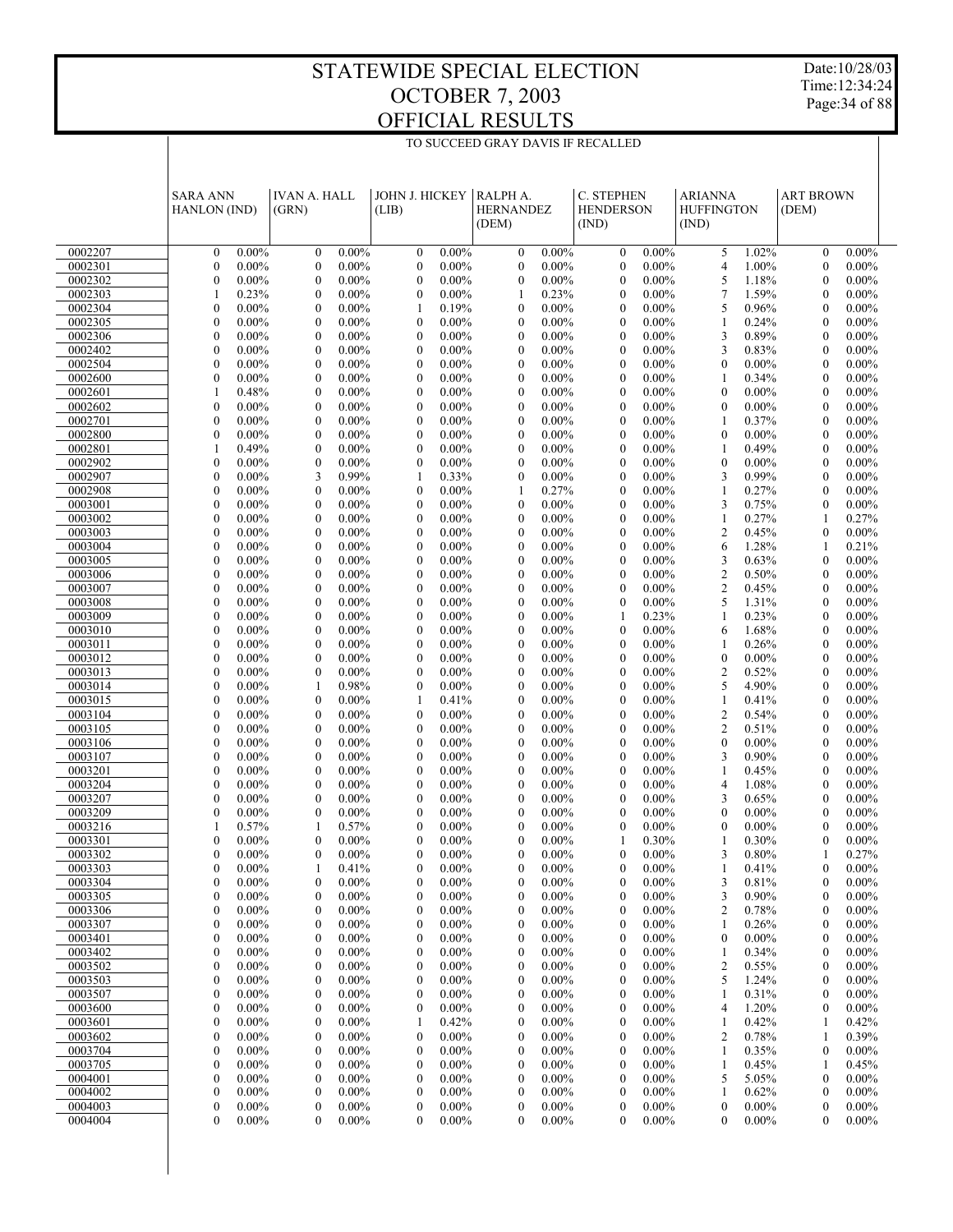Date:10/28/03 Time:12:34:25 Page:35 of 88

|                    | <b>SARA ANN</b><br>HANLON (IND)                      | <b>IVAN A. HALL</b><br>(GRN)                         | JOHN J. HICKEY<br>(LIB)                              | RALPH A.<br><b>HERNANDEZ</b><br>(DEM)                  | C. STEPHEN<br><b>HENDERSON</b><br>(IND)              | <b>ARIANNA</b><br><b>HUFFINGTON</b><br>(IND)                 | <b>ART BROWN</b><br>(DEM)                                    |  |
|--------------------|------------------------------------------------------|------------------------------------------------------|------------------------------------------------------|--------------------------------------------------------|------------------------------------------------------|--------------------------------------------------------------|--------------------------------------------------------------|--|
| 0004005            | $0.00\%$<br>$\mathbf{0}$                             | 0.22%<br>1                                           | $0.00\%$<br>$\mathbf{0}$                             | $0.00\%$<br>$\mathbf{0}$                               | $0.00\%$<br>$\mathbf{0}$                             | 1.34%<br>6                                                   | $0.00\%$<br>$\mathbf{0}$                                     |  |
| 0004006            | $\mathbf{0}$<br>$0.00\%$                             | $\mathbf{0}$<br>$0.00\%$                             | $\mathbf{0}$<br>$0.00\%$                             | $\mathbf{0}$<br>$0.00\%$                               | $\mathbf{0}$<br>$0.00\%$                             | 3<br>0.55%                                                   | $\mathbf{0}$<br>$0.00\%$                                     |  |
| 0004007            | $\mathbf{0}$<br>$0.00\%$                             | $\mathbf{0}$<br>$0.00\%$                             | $\mathbf{0}$<br>$0.00\%$                             | $\mathbf{0}$<br>$0.00\%$                               | $\mathbf{0}$<br>$0.00\%$                             | 3<br>0.76%                                                   | $\mathbf{0}$<br>$0.00\%$                                     |  |
| 0004008            | $\mathbf{0}$<br>$0.00\%$                             | $\mathbf{0}$<br>$0.00\%$                             | $0.00\%$<br>$\mathbf{0}$                             | $\mathbf{0}$<br>$0.00\%$                               | $0.00\%$<br>$\mathbf{0}$                             | 5<br>1.12%                                                   | $0.00\%$<br>$\mathbf{0}$                                     |  |
| 0004009            | $\mathbf{0}$<br>$0.00\%$                             | $\mathbf{0}$<br>$0.00\%$                             | $\mathbf{0}$<br>$0.00\%$                             | $\mathbf{0}$<br>$0.00\%$                               | $\mathbf{0}$<br>$0.00\%$                             | 0.27%<br>1                                                   | $\mathbf{0}$<br>$0.00\%$                                     |  |
| 0004010            | $\mathbf{0}$<br>$0.00\%$                             | $\mathbf{0}$<br>$0.00\%$                             | $0.00\%$<br>$\mathbf{0}$                             | $\overline{0}$<br>$0.00\%$                             | $0.00\%$<br>$\mathbf{0}$                             | 4.29%<br>6                                                   | $0.00\%$<br>$\mathbf{0}$                                     |  |
| 0004100            | $\mathbf{0}$<br>$0.00\%$                             | $\mathbf{0}$<br>$0.00\%$                             | $\mathbf{0}$<br>$0.00\%$                             | $\mathbf{0}$<br>$0.00\%$                               | $\mathbf{0}$<br>$0.00\%$                             | $\overline{2}$<br>0.52%                                      | $\mathbf{0}$<br>$0.00\%$                                     |  |
| 0004101            | $\mathbf{0}$<br>$0.00\%$                             | $\mathbf{0}$<br>$0.00\%$                             | $0.00\%$<br>$\mathbf{0}$                             | $\mathbf{0}$<br>$0.00\%$                               | $\mathbf{0}$<br>$0.00\%$                             | 3<br>1.24%                                                   | $\mathbf{0}$<br>$0.00\%$                                     |  |
| 0004102            | $\mathbf{0}$<br>$0.00\%$                             | $\mathbf{0}$<br>$0.00\%$                             | $\mathbf{0}$<br>$0.00\%$                             | $\mathbf{0}$<br>$0.00\%$                               | $\mathbf{0}$<br>$0.00\%$                             | $\mathbf{0}$<br>$0.00\%$                                     | $\mathbf{0}$<br>$0.00\%$                                     |  |
| 0004103<br>0004200 | $\mathbf{0}$<br>$0.00\%$<br>$\mathbf{0}$<br>$0.00\%$ | $\mathbf{0}$<br>$0.00\%$<br>$\mathbf{0}$<br>$0.00\%$ | $0.00\%$<br>$\mathbf{0}$<br>$\mathbf{0}$<br>$0.00\%$ | $\overline{0}$<br>$0.00\%$<br>$\mathbf{0}$<br>$0.00\%$ | $\mathbf{0}$<br>$0.00\%$<br>$\mathbf{0}$<br>$0.00\%$ | $\overline{2}$<br>0.62%<br>$\mathbf{1}$<br>0.55%             | $\mathbf{0}$<br>$0.00\%$<br>$\mathbf{0}$<br>$0.00\%$         |  |
| 0004301            | $\mathbf{0}$<br>$0.00\%$                             | $\mathbf{0}$<br>$0.00\%$                             | $\mathbf{0}$<br>$0.00\%$                             | $\overline{0}$<br>$0.00\%$                             | $\mathbf{0}$<br>$0.00\%$                             | 0.67%<br>1                                                   | $\mathbf{0}$<br>$0.00\%$                                     |  |
| 0004302            | $\mathbf{0}$<br>$0.00\%$                             | $\mathbf{0}$<br>$0.00\%$                             | $\mathbf{0}$<br>$0.00\%$                             | $\overline{0}$<br>$0.00\%$                             | $\mathbf{0}$<br>$0.00\%$                             | $\overline{2}$<br>0.72%                                      | $\mathbf{0}$<br>$0.00\%$                                     |  |
| 0004304            | $\mathbf{0}$<br>$0.00\%$                             | $\mathbf{0}$<br>$0.00\%$                             | $0.00\%$<br>$\mathbf{0}$                             | $\overline{0}$<br>$0.00\%$                             | $\mathbf{0}$<br>$0.00\%$                             | 0.42%<br>1                                                   | $\mathbf{0}$<br>$0.00\%$                                     |  |
| 0004305            | $\mathbf{0}$<br>$0.00\%$                             | $\mathbf{0}$<br>$0.00\%$                             | $\mathbf{0}$<br>$0.00\%$                             | $\overline{0}$<br>$0.00\%$                             | $\mathbf{0}$<br>$0.00\%$                             | 0.45%<br>1                                                   | $\mathbf{0}$<br>$0.00\%$                                     |  |
| 0004400            | $\mathbf{1}$<br>0.26%                                | $\mathbf{0}$<br>$0.00\%$                             | $0.00\%$<br>$\mathbf{0}$                             | $\mathbf{0}$<br>$0.00\%$                               | $\mathbf{0}$<br>$0.00\%$                             | $\theta$<br>$0.00\%$                                         | $\mathbf{0}$<br>$0.00\%$                                     |  |
| 0004401            | $\mathbf{0}$<br>$0.00\%$                             | $\mathbf{0}$<br>$0.00\%$                             | $\mathbf{0}$<br>$0.00\%$                             | $\mathbf{0}$<br>$0.00\%$                               | $\mathbf{0}$<br>$0.00\%$                             | $\overline{4}$<br>1.14%                                      | $\mathbf{0}$<br>$0.00\%$                                     |  |
| 0004402            | $\mathbf{0}$<br>$0.00\%$                             | $\mathbf{0}$<br>$0.00\%$                             | $0.00\%$<br>$\mathbf{0}$                             | $\overline{0}$<br>$0.00\%$                             | $\mathbf{0}$<br>$0.00\%$                             | 5<br>1.57%                                                   | $\mathbf{0}$<br>$0.00\%$                                     |  |
| 0004403            | $\mathbf{0}$<br>$0.00\%$                             | $\mathbf{0}$<br>$0.00\%$                             | $\mathbf{0}$<br>$0.00\%$                             | $\mathbf{0}$<br>$0.00\%$                               | $\mathbf{0}$<br>$0.00\%$                             | 3<br>1.11%                                                   | $\mathbf{0}$<br>$0.00\%$                                     |  |
| 0004501            | $\mathbf{0}$<br>$0.00\%$                             | $\mathbf{0}$<br>$0.00\%$                             | $\mathbf{0}$<br>$0.00\%$                             | $\overline{0}$<br>$0.00\%$                             | $\mathbf{0}$<br>$0.00\%$                             | $\theta$<br>$0.00\%$                                         | $\mathbf{0}$<br>$0.00\%$                                     |  |
| 0004502            | $\mathbf{0}$<br>$0.00\%$                             | $\mathbf{0}$<br>$0.00\%$                             | $\mathbf{0}$<br>$0.00\%$                             | $\overline{0}$<br>$0.00\%$                             | $\mathbf{1}$<br>0.23%                                | $\overline{4}$<br>0.92%                                      | $\mathbf{0}$<br>$0.00\%$                                     |  |
| 0004503            | $\mathbf{0}$<br>$0.00\%$                             | $\mathbf{0}$<br>$0.00\%$                             | $\mathbf{0}$<br>$0.00\%$                             | $\overline{0}$<br>$0.00\%$                             | $\mathbf{0}$<br>$0.00\%$                             | $\overline{2}$<br>0.63%                                      | $\mathbf{0}$<br>$0.00\%$                                     |  |
| 0004600            | $\mathbf{0}$<br>$0.00\%$                             | $\mathbf{0}$<br>$0.00\%$                             | $\mathbf{0}$<br>$0.00\%$                             | $\overline{0}$<br>$0.00\%$                             | $\mathbf{0}$<br>$0.00\%$                             | $\mathbf{1}$<br>0.32%                                        | $\mathbf{0}$<br>$0.00\%$                                     |  |
| 0004601<br>0004703 | $\mathbf{0}$<br>$0.00\%$<br>$\mathbf{0}$<br>$0.00\%$ | $\mathbf{0}$<br>$0.00\%$<br>$\mathbf{0}$<br>$0.00\%$ | 0.28%<br>1<br>$\mathbf{0}$<br>$0.00\%$               | $\mathbf{0}$<br>$0.00\%$<br>$\mathbf{0}$<br>$0.00\%$   | $\mathbf{0}$<br>$0.00\%$<br>$\mathbf{0}$<br>$0.00\%$ | 3<br>0.83%<br>$\overline{2}$<br>0.68%                        | $\mathbf{0}$<br>$0.00\%$<br>$\mathbf{0}$<br>$0.00\%$         |  |
| 0004707            | $\mathbf{0}$<br>$0.00\%$                             | $\mathbf{0}$<br>$0.00\%$                             | $\mathbf{0}$<br>$0.00\%$                             | $\overline{0}$<br>$0.00\%$                             | $\mathbf{0}$<br>$0.00\%$                             | 0.28%<br>1                                                   | $\mathbf{0}$<br>$0.00\%$                                     |  |
| 0004708            | $\mathbf{0}$<br>$0.00\%$                             | $\mathbf{0}$<br>$0.00\%$                             | $\mathbf{0}$<br>$0.00\%$                             | $\mathbf{0}$<br>$0.00\%$                               | $\mathbf{0}$<br>$0.00\%$                             | 0.32%<br>1                                                   | $\mathbf{0}$<br>$0.00\%$                                     |  |
| 0004709            | $\mathbf{0}$<br>$0.00\%$                             | $\mathbf{0}$<br>$0.00\%$                             | 1<br>0.24%                                           | $\overline{0}$<br>$0.00\%$                             | $\mathbf{0}$<br>$0.00\%$                             | $\overline{2}$<br>0.49%                                      | $\mathbf{0}$<br>$0.00\%$                                     |  |
| 0004800            | $\mathbf{0}$<br>$0.00\%$                             | $\mathbf{0}$<br>$0.00\%$                             | $\mathbf{0}$<br>$0.00\%$                             | $\overline{0}$<br>$0.00\%$                             | $\mathbf{0}$<br>$0.00\%$                             | $\mathbf{0}$<br>$0.00\%$                                     | $\mathbf{0}$<br>$0.00\%$                                     |  |
| 0004806            | $\mathbf{0}$<br>$0.00\%$                             | $\mathbf{0}$<br>$0.00\%$                             | $0.00\%$<br>$\mathbf{0}$                             | $\overline{0}$<br>$0.00\%$                             | $\mathbf{0}$<br>$0.00\%$                             | 3<br>1.42%                                                   | $\mathbf{0}$<br>$0.00\%$                                     |  |
| 0005001            | $\mathbf{0}$<br>$0.00\%$                             | $\mathbf{0}$<br>$0.00\%$                             | $\mathbf{0}$<br>$0.00\%$                             | $\overline{0}$<br>$0.00\%$                             | $\mathbf{0}$<br>$0.00\%$                             | 3<br>0.72%                                                   | $\mathbf{0}$<br>$0.00\%$                                     |  |
| 0005101            | $\mathbf{0}$<br>$0.00\%$                             | $\mathbf{0}$<br>$0.00\%$                             | $0.00\%$<br>$\mathbf{0}$                             | $\overline{0}$<br>$0.00\%$                             | $\mathbf{0}$<br>$0.00\%$                             | 0.30%<br>$\mathbf{1}$                                        | $\mathbf{0}$<br>$0.00\%$                                     |  |
| 0005102            | $\mathbf{0}$<br>$0.00\%$                             | $\mathbf{0}$<br>$0.00\%$                             | $\mathbf{0}$<br>$0.00\%$                             | $\mathbf{0}$<br>$0.00\%$                               | $\mathbf{0}$<br>$0.00\%$                             | $\overline{2}$<br>0.82%                                      | $\mathbf{0}$<br>$0.00\%$                                     |  |
| 0005103            | $\mathbf{0}$<br>$0.00\%$                             | $\mathbf{0}$<br>$0.00\%$                             | $0.00\%$<br>$\mathbf{0}$                             | $\overline{0}$<br>$0.00\%$                             | $\mathbf{0}$<br>$0.00\%$                             | 0.25%<br>$\mathbf{1}$                                        | $\mathbf{0}$<br>$0.00\%$                                     |  |
| 0005201            | $\mathbf{0}$<br>$0.00\%$                             | $\mathbf{0}$<br>$0.00\%$                             | $\mathbf{0}$<br>$0.00\%$                             | $\mathbf{0}$<br>$0.00\%$                               | $\mathbf{0}$<br>$0.00\%$                             | 0.29%<br>1                                                   | $\mathbf{1}$<br>0.29%                                        |  |
| 0005202            | $\mathbf{0}$<br>$0.00\%$                             | $\mathbf{0}$<br>$0.00\%$                             | $\mathbf{0}$<br>$0.00\%$                             | $\overline{0}$<br>$0.00\%$                             | $\mathbf{0}$<br>$0.00\%$                             | 0.47%<br>1                                                   | $\mathbf{0}$<br>$0.00\%$                                     |  |
| 0005203<br>0005204 | $\mathbf{0}$<br>$0.00\%$<br>$\mathbf{0}$<br>$0.00\%$ | $\mathbf{0}$<br>$0.00\%$<br>$\mathbf{0}$<br>$0.00\%$ | $\mathbf{0}$<br>$0.00\%$<br>0.40%<br>1               | $\mathbf{0}$<br>$0.00\%$<br>$\overline{0}$<br>$0.00\%$ | $\mathbf{0}$<br>$0.00\%$<br>$\mathbf{0}$<br>$0.00\%$ | $\overline{2}$<br>0.67%<br>$\overline{2}$<br>0.80%           | $\mathbf{0}$<br>$0.00\%$<br>$0.00\%$<br>$\mathbf{0}$         |  |
| 0005205            | $\mathbf{0}$<br>$0.00\%$                             | $\mathbf{0}$<br>$0.00\%$                             | $\mathbf{0}$<br>$0.00\%$                             | $\overline{0}$<br>$0.00\%$                             | $\mathbf{0}$<br>$0.00\%$                             | $\mathbf{1}$<br>0.23%                                        | $\mathbf{0}$<br>$0.00\%$                                     |  |
| 0005206            | $\mathbf{0}$<br>$0.00\%$                             | $\mathbf{0}$<br>$0.00\%$                             | $0.00\%$<br>$\mathbf{0}$                             | $\mathbf{0}$<br>$0.00\%$                               | $\mathbf{0}$<br>$0.00\%$                             | $\overline{2}$<br>0.67%                                      | $\mathbf{0}$<br>$0.00\%$                                     |  |
| 0005207            | $\mathbf{0}$<br>$0.00\%$                             | $\mathbf{0}$<br>$0.00\%$                             | $\mathbf{0}$<br>$0.00\%$                             | $\mathbf{0}$<br>$0.00\%$                               | $\mathbf{0}$<br>$0.00\%$                             | $\mathbf{1}$<br>0.26%                                        | $\mathbf{0}$<br>$0.00\%$                                     |  |
| 0005208            | $\mathbf{0}$<br>$0.00\%$                             | $\mathbf{0}$<br>$0.00\%$                             | 1<br>0.31%                                           | $\mathbf{0}$<br>$0.00\%$                               | $\mathbf{0}$<br>$0.00\%$                             | 1.23%<br>$\overline{4}$                                      | $\mathbf{0}$<br>$0.00\%$                                     |  |
| 0005209            | $\theta$<br>$0.00\%$                                 | $\theta$<br>$0.00\%$                                 | $\theta$<br>$0.00\%$                                 | $\theta$<br>$0.00\%$                                   | $\theta$<br>$0.00\%$                                 | 0.28%<br>$\mathbf{1}$                                        | 0.28%<br>1                                                   |  |
| 0005211            | $\mathbf{1}$<br>0.31%                                | $\mathbf{0}$<br>$0.00\%$                             | $\mathbf{0}$<br>$0.00\%$                             | $\mathbf{0}$<br>$0.00\%$                               | $\mathbf{0}$<br>$0.00\%$                             | $\mathbf{0}$<br>$0.00\%$                                     | $\mathbf{0}$<br>$0.00\%$                                     |  |
| 0005212            | $\boldsymbol{0}$<br>$0.00\%$                         | $\boldsymbol{0}$<br>$0.00\%$                         | $0.00\%$<br>0                                        | $\boldsymbol{0}$<br>0.00%                              | 0.00%<br>$\boldsymbol{0}$                            | $\overline{c}$<br>1.18%                                      | $\boldsymbol{0}$<br>$0.00\%$                                 |  |
| 0005213            | $\mathbf{0}$<br>$0.00\%$                             | $0.00\%$<br>0                                        | $\boldsymbol{0}$<br>$0.00\%$                         | $0.00\%$<br>0                                          | $\boldsymbol{0}$<br>$0.00\%$                         | 2<br>0.64%                                                   | $\boldsymbol{0}$<br>$0.00\%$                                 |  |
| 0005214            | $0.00\%$<br>$\boldsymbol{0}$                         | $0.00\%$<br>$\boldsymbol{0}$                         | $0.00\%$<br>$\boldsymbol{0}$                         | $0.00\%$<br>$\boldsymbol{0}$                           | $0.00\%$<br>$\boldsymbol{0}$                         | 0.27%<br>1                                                   | $\boldsymbol{0}$<br>$0.00\%$                                 |  |
| 0005215            | $\boldsymbol{0}$<br>$0.00\%$                         | $0.00\%$<br>0                                        | $\boldsymbol{0}$<br>$0.00\%$                         | $0.00\%$<br>0                                          | $\boldsymbol{0}$<br>$0.00\%$                         | $\overline{c}$<br>0.70%                                      | $\boldsymbol{0}$<br>$0.00\%$                                 |  |
| 0005216            | $\boldsymbol{0}$<br>$0.00\%$                         | $\boldsymbol{0}$<br>$0.00\%$                         | $\boldsymbol{0}$<br>$0.00\%$                         | $\boldsymbol{0}$<br>$0.00\%$                           | $\boldsymbol{0}$<br>$0.00\%$                         | $\overline{c}$<br>0.87%                                      | $\boldsymbol{0}$<br>$0.00\%$                                 |  |
| 0005217            | $\boldsymbol{0}$<br>$0.00\%$<br>$0.00\%$             | $0.00\%$<br>0                                        | $\boldsymbol{0}$<br>$0.00\%$<br>$0.00\%$             | $0.00\%$<br>0                                          | $\boldsymbol{0}$<br>$0.00\%$<br>$0.00\%$             | $\boldsymbol{0}$<br>$0.00\%$                                 | $\boldsymbol{0}$<br>$0.00\%$                                 |  |
| 0005218<br>0005219 | $\boldsymbol{0}$<br>$\boldsymbol{0}$<br>$0.00\%$     | $\boldsymbol{0}$<br>$0.00\%$<br>$0.00\%$<br>0        | $\boldsymbol{0}$<br>$\boldsymbol{0}$<br>$0.00\%$     | $\boldsymbol{0}$<br>$0.00\%$<br>$0.00\%$<br>0          | $\boldsymbol{0}$<br>$\boldsymbol{0}$<br>$0.00\%$     | $\boldsymbol{0}$<br>$0.00\%$<br>$0.00\%$<br>$\boldsymbol{0}$ | $\boldsymbol{0}$<br>$0.00\%$<br>$\boldsymbol{0}$<br>$0.00\%$ |  |
| 0005220            | $\boldsymbol{0}$<br>$0.00\%$                         | $\boldsymbol{0}$<br>$0.00\%$                         | $\boldsymbol{0}$<br>$0.00\%$                         | $\boldsymbol{0}$<br>$0.00\%$                           | $\boldsymbol{0}$<br>$0.00\%$                         | 1.14%<br>$\overline{4}$                                      | $\boldsymbol{0}$<br>$0.00\%$                                 |  |
| 0005221            | $\boldsymbol{0}$<br>$0.00\%$                         | $0.00\%$<br>0                                        | $\boldsymbol{0}$<br>$0.00\%$                         | $0.00\%$<br>0                                          | $\boldsymbol{0}$<br>$0.00\%$                         | $0.00\%$<br>$\boldsymbol{0}$                                 | $\boldsymbol{0}$<br>$0.00\%$                                 |  |
| 0005222            | $\boldsymbol{0}$<br>$0.00\%$                         | $\boldsymbol{0}$<br>$0.00\%$                         | $0.00\%$<br>$\boldsymbol{0}$                         | $\boldsymbol{0}$<br>$0.00\%$                           | $0.00\%$<br>$\boldsymbol{0}$                         | 0.25%<br>1                                                   | $\boldsymbol{0}$<br>$0.00\%$                                 |  |
| 0005223            | $\boldsymbol{0}$<br>$0.00\%$                         | 0.20%<br>1                                           | $\overline{\mathbf{c}}$<br>0.40%                     | $0.00\%$<br>0                                          | $\boldsymbol{0}$<br>$0.00\%$                         | 3<br>0.60%                                                   | $\boldsymbol{0}$<br>$0.00\%$                                 |  |
| 0005224            | $\boldsymbol{0}$<br>$0.00\%$                         | $\boldsymbol{0}$<br>$0.00\%$                         | $\boldsymbol{0}$<br>$0.00\%$                         | $\boldsymbol{0}$<br>$0.00\%$                           | $\boldsymbol{0}$<br>$0.00\%$                         | $\mathbf{1}$<br>0.25%                                        | $\boldsymbol{0}$<br>$0.00\%$                                 |  |
| 0005225            | $\boldsymbol{0}$<br>$0.00\%$                         | $0.00\%$<br>0                                        | $\boldsymbol{0}$<br>$0.00\%$                         | $0.00\%$<br>0                                          | $\boldsymbol{0}$<br>$0.00\%$                         | 0.42%                                                        | $\boldsymbol{0}$<br>$0.00\%$                                 |  |
| 0005226            | $0.00\%$<br>$\boldsymbol{0}$                         | $\boldsymbol{0}$<br>$0.00\%$                         | $\boldsymbol{0}$<br>$0.00\%$                         | $\boldsymbol{0}$<br>$0.00\%$                           | $\boldsymbol{0}$<br>$0.00\%$                         | $\boldsymbol{0}$<br>$0.00\%$                                 | $\boldsymbol{0}$<br>$0.00\%$                                 |  |
| 0005227            | $\boldsymbol{0}$<br>$0.00\%$                         | $0.00\%$<br>0                                        | $\boldsymbol{0}$<br>$0.00\%$                         | $0.00\%$<br>0                                          | $\boldsymbol{0}$<br>$0.00\%$                         | 0.81%<br>$\overline{4}$                                      | $\boldsymbol{0}$<br>$0.00\%$                                 |  |
| 0005300            | $\boldsymbol{0}$<br>$0.00\%$                         | $\boldsymbol{0}$<br>$0.00\%$                         | $\boldsymbol{0}$<br>$0.00\%$                         | $\boldsymbol{0}$<br>$0.00\%$                           | $\boldsymbol{0}$<br>$0.00\%$                         | $\boldsymbol{0}$<br>$0.00\%$                                 | $\boldsymbol{0}$<br>$0.00\%$                                 |  |
| 0005301            | $\boldsymbol{0}$<br>$0.00\%$                         | $\boldsymbol{0}$<br>$0.00\%$                         | $\boldsymbol{0}$<br>$0.00\%$                         | $\boldsymbol{0}$<br>$0.00\%$                           | $\boldsymbol{0}$<br>$0.00\%$                         | $\overline{c}$<br>0.62%                                      | $\boldsymbol{0}$<br>$0.00\%$                                 |  |
| 0005302            | $\boldsymbol{0}$<br>$0.00\%$                         | $\mathbf{0}$<br>$0.00\%$                             | 0<br>$0.00\%$                                        | $\mathbf{0}$<br>$0.00\%$                               | $0.00\%$<br>$\mathbf{0}$                             | $\overline{c}$<br>0.79%                                      | $0.00\%$<br>$\boldsymbol{0}$                                 |  |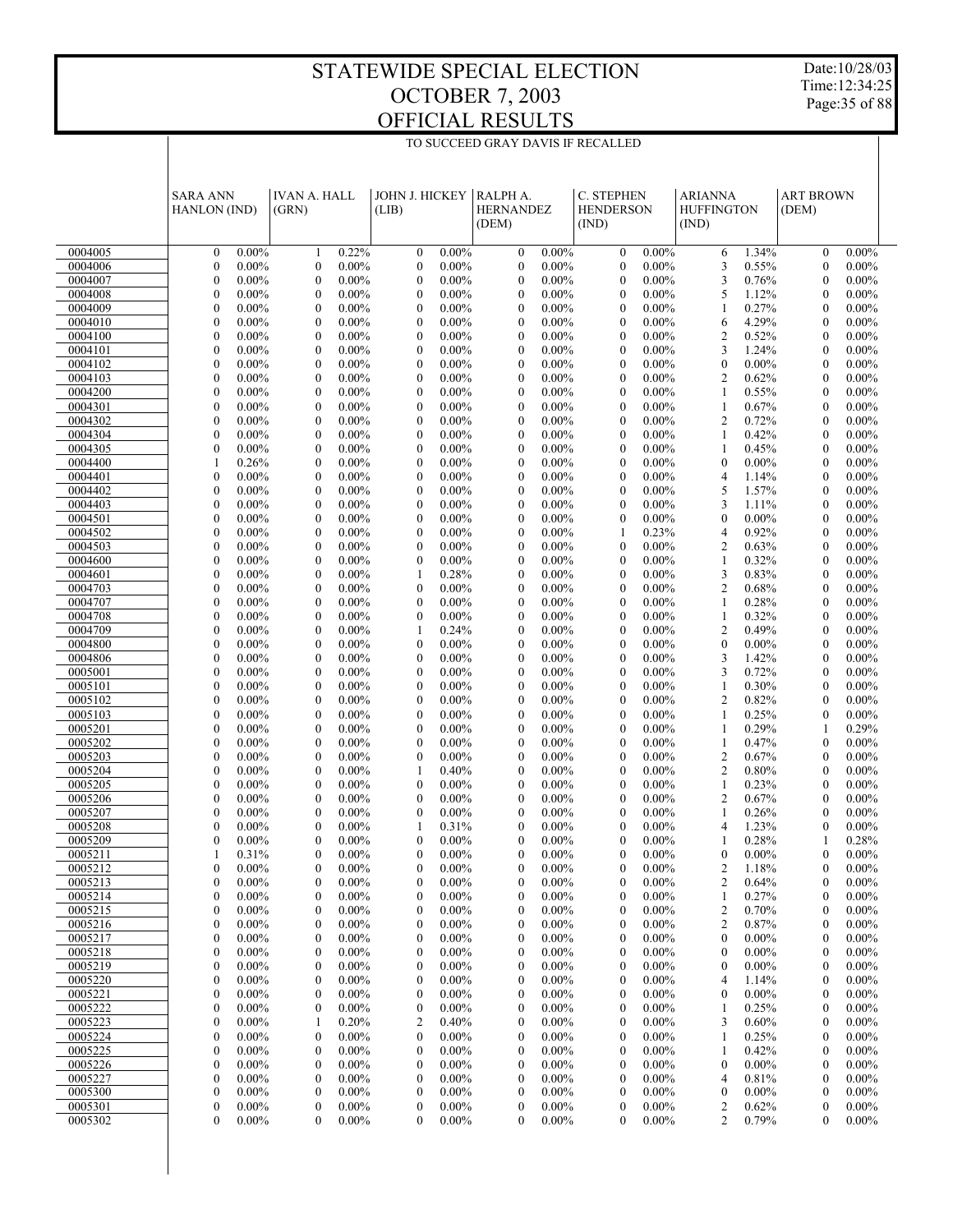T

Date:10/28/03 Time:12:34:25 Page:36 of 88

Τ

|          |                                        | TO SUCCEED GRAY DAVIS IF RECALLED |                              |                                                                          |                           |          |                                       |          |                                                |          |                                              |       |                           |          |  |
|----------|----------------------------------------|-----------------------------------|------------------------------|--------------------------------------------------------------------------|---------------------------|----------|---------------------------------------|----------|------------------------------------------------|----------|----------------------------------------------|-------|---------------------------|----------|--|
|          | <b>SARA ANN</b><br><b>HANLON</b> (IND) |                                   | <b>IVAN A. HALL</b><br>(GRN) |                                                                          | JOHN J. HICKEY  <br>(LIB) |          | RALPH A.<br><b>HERNANDEZ</b><br>(DEM) |          | <b>C. STEPHEN</b><br><b>HENDERSON</b><br>(IND) |          | <b>ARIANNA</b><br><b>HUFFINGTON</b><br>(IND) |       | <b>ART BROWN</b><br>(DEM) |          |  |
|          |                                        |                                   |                              |                                                                          |                           |          |                                       |          |                                                |          |                                              |       |                           |          |  |
| 0005303  | 0                                      | $0.00\%$                          | $\Omega$                     | $0.00\%$                                                                 | $\theta$                  | $0.00\%$ | $\Omega$                              | $0.00\%$ | $\Omega$                                       | $0.00\%$ | 4                                            | 1.17% | $\Omega$                  | $0.00\%$ |  |
| 0005304  | 0                                      | $0.00\%$                          | 0                            | $0.00\%$                                                                 | $\theta$                  | $0.00\%$ | $\theta$                              | $0.00\%$ | $\Omega$                                       | $0.00\%$ |                                              | 0.42% | 0                         | $0.00\%$ |  |
| 0005305  | 0                                      | $0.00\%$                          | $\Omega$                     | $0.00\%$                                                                 | $\left($                  | $0.00\%$ | $\theta$                              | $0.00\%$ | $\Omega$                                       | $0.00\%$ |                                              | 0.41% | 0                         | $0.00\%$ |  |
| AV BT 01 |                                        | $0.02\%$                          |                              | $0.02\%$<br>$0.02\%$<br>$0.01\%$<br>0.01%<br>849<br>2.40%<br>0<br>4<br>4 |                           |          |                                       |          |                                                |          | $0.00\%$                                     |       |                           |          |  |
|          | 14                                     | 0.01%                             | 19                           | 0.01%<br>0.02%<br>0.02%<br>0.01%<br>1204<br>1.22%<br>12<br>21<br>8       |                           |          |                                       |          |                                                |          |                                              | 0.01% |                           |          |  |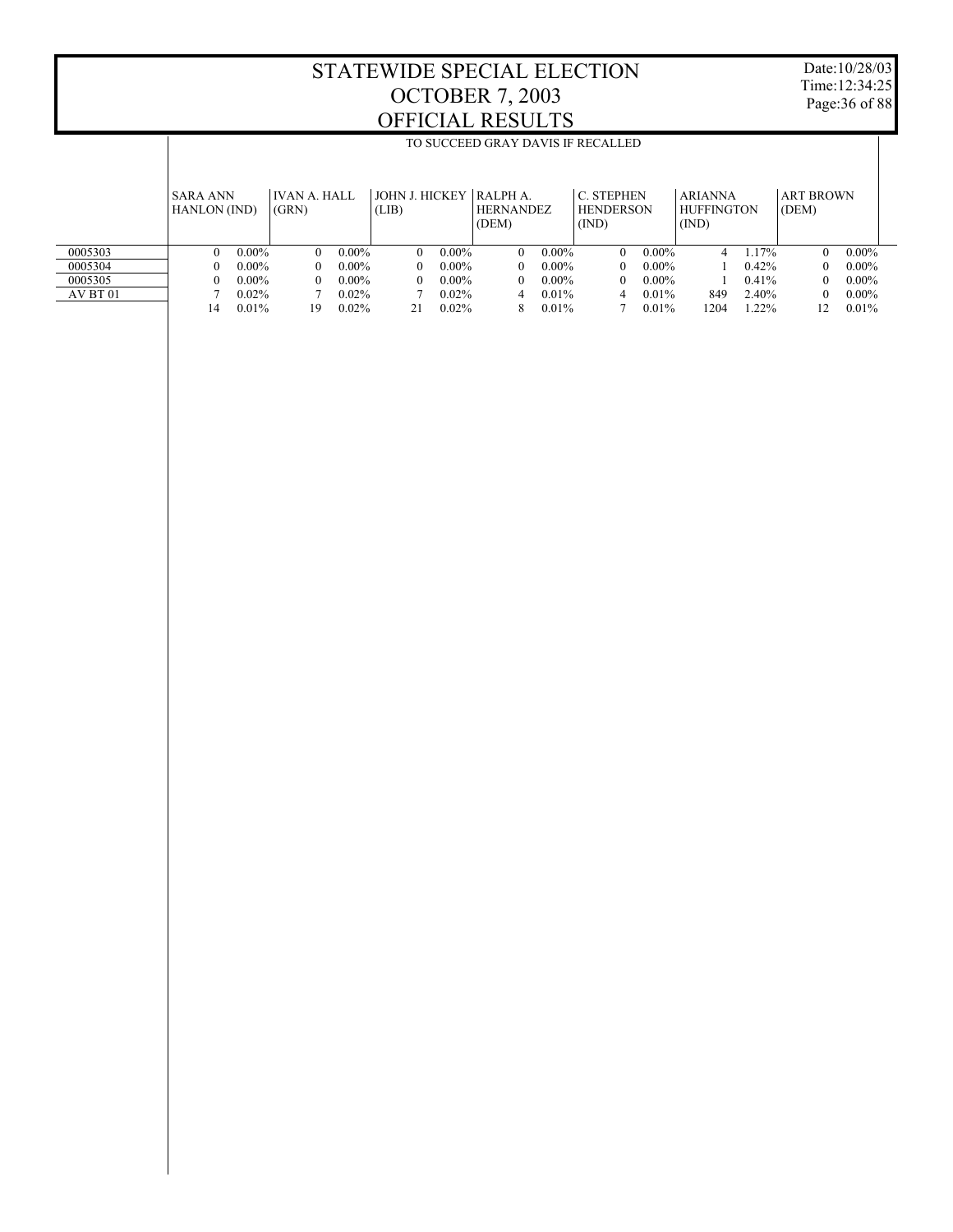Date:10/28/03 Time:12:34:25 Page:37 of 88

| Jurisdiction Wide<br>0001001<br>$\boldsymbol{0}$<br>$0.00\%$<br>$\mathbf{0}$<br>$0.00\%$<br>$\mathbf{0}$<br>$0.00\%$<br>$\boldsymbol{0}$<br>$0.00\%$<br>$0.00\%$<br>$\mathbf{0}$<br>$0.00\%$<br>$\mathbf{0}$<br>$0.00\%$<br>$\mathbf{0}$<br>0001002<br>$\boldsymbol{0}$<br>$0.00\%$<br>$\mathbf{0}$<br>$0.00\%$<br>$\mathbf{1}$<br>0.24%<br>$\boldsymbol{0}$<br>$0.00\%$<br>$\mathbf{0}$<br>$0.00\%$<br>$\mathbf{0}$<br>$0.00\%$<br>$\mathbf{0}$<br>$0.00\%$<br>$\boldsymbol{0}$<br>$0.00\%$<br>$\mathbf{0}$<br>$0.00\%$<br>$\mathbf{0}$<br>$0.00\%$<br>$\mathbf{0}$<br>$0.00\%$<br>$0.00\%$<br>$0.00\%$<br>$0.00\%$<br>0001003<br>$\mathbf{0}$<br>$\mathbf{0}$<br>$\mathbf{0}$<br>0001004<br>$\boldsymbol{0}$<br>$0.00\%$<br>$\mathbf{0}$<br>$0.00\%$<br>$\mathbf{0}$<br>$0.00\%$<br>$\boldsymbol{0}$<br>$0.00\%$<br>$\mathbf{0}$<br>$0.00\%$<br>$0.00\%$<br>$\mathbf{0}$<br>$0.00\%$<br>$\mathbf{0}$<br>0001005<br>$\boldsymbol{0}$<br>$0.00\%$<br>$\mathbf{0}$<br>$0.00\%$<br>$\overline{0}$<br>$0.00\%$<br>3<br>0.71%<br>$0.00\%$<br>$0.00\%$<br>$0.00\%$<br>$\mathbf{0}$<br>$\mathbf{0}$<br>$\mathbf{0}$<br>0001006<br>$\boldsymbol{0}$<br>$0.00\%$<br>0.28%<br>$\mathbf{0}$<br>$0.00\%$<br>$\boldsymbol{0}$<br>$0.00\%$<br>$\mathbf{0}$<br>$0.00\%$<br>$0.00\%$<br>$\mathbf{0}$<br>$0.00\%$<br>1<br>$\mathbf{0}$<br>0.23%<br>$\mathbf{0}$<br>$0.00\%$<br>$\mathbf{0}$<br>$0.00\%$<br>0.23%<br>$\mathbf{0}$<br>$0.00\%$<br>$0.00\%$<br>$0.00\%$<br>0001007<br>1<br>1<br>$\mathbf{0}$<br>$\mathbf{0}$<br>0001008<br>$\boldsymbol{0}$<br>$0.00\%$<br>$\mathbf{0}$<br>$0.00\%$<br>$\mathbf{0}$<br>$0.00\%$<br>$\boldsymbol{0}$<br>$0.00\%$<br>$\mathbf{0}$<br>$0.00\%$<br>$0.00\%$<br>$\mathbf{0}$<br>$0.00\%$<br>$\mathbf{0}$<br>0001009<br>$\boldsymbol{0}$<br>$0.00\%$<br>$\mathbf{0}$<br>$0.00\%$<br>$\mathbf{0}$<br>$0.00\%$<br>0.24%<br>$0.00\%$<br>$0.00\%$<br>$0.00\%$<br>1<br>$\mathbf{0}$<br>$\mathbf{0}$<br>$\mathbf{0}$<br>0001010<br>$\boldsymbol{0}$<br>$0.00\%$<br>$\mathbf{0}$<br>$0.00\%$<br>$\mathbf{0}$<br>$0.00\%$<br>$\mathbf{0}$<br>$0.00\%$<br>$\mathbf{0}$<br>$0.00\%$<br>$\mathbf{0}$<br>$0.00\%$<br>$\mathbf{0}$<br>$0.00\%$<br>$\boldsymbol{0}$<br>$0.00\%$<br>$\mathbf{0}$<br>$0.00\%$<br>$\mathbf{0}$<br>$0.00\%$<br>$\mathbf{0}$<br>$0.00\%$<br>$\mathbf{0}$<br>$0.00\%$<br>$0.00\%$<br>$0.00\%$<br>0001011<br>$\mathbf{0}$<br>$\mathbf{0}$<br>0001012<br>$\boldsymbol{0}$<br>$0.00\%$<br>$\mathbf{0}$<br>$0.00\%$<br>$\mathbf{0}$<br>$0.00\%$<br>$\mathbf{0}$<br>$0.00\%$<br>$\mathbf{0}$<br>$0.00\%$<br>$\mathbf{0}$<br>$0.00\%$<br>$\mathbf{0}$<br>$0.00\%$<br>0001013<br>$\boldsymbol{0}$<br>$0.00\%$<br>0.29%<br>$\mathbf{0}$<br>$0.00\%$<br>$\mathbf{0}$<br>$0.00\%$<br>$0.00\%$<br>$0.00\%$<br>$0.00\%$<br>$\mathbf{1}$<br>$\mathbf{0}$<br>$\mathbf{0}$<br>$\mathbf{0}$<br>0001014<br>$\boldsymbol{0}$<br>$0.00\%$<br>$\mathbf{0}$<br>$0.00\%$<br>$\mathbf{0}$<br>$0.00\%$<br>$\boldsymbol{0}$<br>$0.00\%$<br>$\mathbf{0}$<br>$0.00\%$<br>$\mathbf{0}$<br>$0.00\%$<br>$\mathbf{0}$<br>$0.00\%$<br>$\boldsymbol{0}$<br>$0.00\%$<br>$\mathbf{0}$<br>$0.00\%$<br>$\mathbf{0}$<br>$0.00\%$<br>0.23%<br>$\mathbf{0}$<br>$0.00\%$<br>$0.00\%$<br>$\theta$<br>$0.00\%$<br>0001015<br>1<br>$\mathbf{0}$<br>0001016<br>$\boldsymbol{0}$<br>$0.00\%$<br>$\mathbf{0}$<br>$0.00\%$<br>$\mathbf{0}$<br>$0.00\%$<br>$\mathbf{0}$<br>$0.00\%$<br>$\mathbf{0}$<br>$0.00\%$<br>$\mathbf{0}$<br>$0.00\%$<br>$\mathbf{0}$<br>$0.00\%$<br>0001017<br>$\boldsymbol{0}$<br>$0.00\%$<br>$\mathbf{0}$<br>$0.00\%$<br>$\mathbf{0}$<br>$0.00\%$<br>$\mathbf{0}$<br>$0.00\%$<br>$0.00\%$<br>$0.00\%$<br>$0.00\%$<br>$\mathbf{0}$<br>$\mathbf{0}$<br>$\mathbf{0}$<br>0001100<br>$\boldsymbol{0}$<br>$0.00\%$<br>$\mathbf{0}$<br>$0.00\%$<br>$\mathbf{0}$<br>$0.00\%$<br>$\mathbf{0}$<br>$0.00\%$<br>$\mathbf{0}$<br>$0.00\%$<br>$\mathbf{0}$<br>$0.00\%$<br>$\mathbf{0}$<br>$0.00\%$<br>0001101<br>$\boldsymbol{0}$<br>$0.00\%$<br>$\mathbf{0}$<br>$0.00\%$<br>$\mathbf{0}$<br>$0.00\%$<br>$\mathbf{0}$<br>$0.00\%$<br>$\mathbf{0}$<br>$0.00\%$<br>$0.00\%$<br>$\mathbf{0}$<br>$0.00\%$<br>$\mathbf{0}$<br>$\overline{c}$<br>0001102<br>0.43%<br>$\mathbf{0}$<br>$0.00\%$<br>$\mathbf{0}$<br>$0.00\%$<br>$\mathbf{0}$<br>$0.00\%$<br>$\mathbf{0}$<br>$0.00\%$<br>$\mathbf{0}$<br>$0.00\%$<br>$\mathbf{0}$<br>$0.00\%$<br>0001103<br>$\boldsymbol{0}$<br>$0.00\%$<br>$\mathbf{0}$<br>$0.00\%$<br>$\mathbf{0}$<br>$0.00\%$<br>$\mathbf{0}$<br>$0.00\%$<br>$0.00\%$<br>$0.00\%$<br>$0.00\%$<br>$\mathbf{0}$<br>$\mathbf{0}$<br>$\mathbf{0}$<br>0001106<br>$\boldsymbol{0}$<br>$0.00\%$<br>$\mathbf{0}$<br>$0.00\%$<br>$\mathbf{0}$<br>$0.00\%$<br>$\mathbf{1}$<br>0.29%<br>$\mathbf{0}$<br>$0.00\%$<br>$\mathbf{0}$<br>$0.00\%$<br>$\mathbf{0}$<br>$0.00\%$<br>0001107<br>$\boldsymbol{0}$<br>$0.00\%$<br>$\mathbf{0}$<br>$0.00\%$<br>$\mathbf{0}$<br>$0.00\%$<br>$\mathbf{0}$<br>$0.00\%$<br>$\mathbf{0}$<br>$0.00\%$<br>$0.00\%$<br>$0.00\%$<br>$\mathbf{0}$<br>$\mathbf{0}$<br>0001110<br>$\boldsymbol{0}$<br>$0.00\%$<br>$\mathbf{0}$<br>$0.00\%$<br>$\mathbf{0}$<br>$0.00\%$<br>$\boldsymbol{0}$<br>$0.00\%$<br>$\mathbf{0}$<br>$0.00\%$<br>$0.00\%$<br>$\mathbf{0}$<br>$0.00\%$<br>$\mathbf{0}$<br>0001112<br>$\boldsymbol{0}$<br>$0.00\%$<br>$\mathbf{0}$<br>$0.00\%$<br>$\mathbf{0}$<br>$0.00\%$<br>3<br>0.83%<br>$0.00\%$<br>$0.00\%$<br>$0.00\%$<br>$\mathbf{0}$<br>$\mathbf{0}$<br>$\mathbf{0}$<br>0001113<br>$\boldsymbol{0}$<br>$0.00\%$<br>$\mathbf{0}$<br>$0.00\%$<br>$\mathbf{0}$<br>$0.00\%$<br>$\mathbf{1}$<br>0.26%<br>$\mathbf{0}$<br>$0.00\%$<br>$\mathbf{0}$<br>$0.00\%$<br>$\mathbf{0}$<br>$0.00\%$<br>0001114<br>$\boldsymbol{0}$<br>$0.00\%$<br>$\mathbf{0}$<br>$0.00\%$<br>$\mathbf{0}$<br>$0.00\%$<br>$\mathbf{0}$<br>$0.00\%$<br>$0.00\%$<br>$0.00\%$<br>$0.00\%$<br>$\mathbf{0}$<br>$\mathbf{0}$<br>$\mathbf{0}$<br>0001121<br>$\boldsymbol{0}$<br>$0.00\%$<br>$\mathbf{0}$<br>$0.00\%$<br>$\mathbf{0}$<br>$0.00\%$<br>$\mathbf{1}$<br>0.24%<br>$\mathbf{0}$<br>$0.00\%$<br>$0.00\%$<br>$\mathbf{0}$<br>$0.00\%$<br>$\mathbf{0}$<br>0001124<br>$\boldsymbol{0}$<br>$0.00\%$<br>0.33%<br>$\mathbf{0}$<br>$0.00\%$<br>$\mathbf{0}$<br>$0.00\%$<br>$0.00\%$<br>$0.00\%$<br>$0.00\%$<br>$\mathbf{1}$<br>$\mathbf{0}$<br>$\mathbf{0}$<br>$\mathbf{0}$<br>0001125<br>$\boldsymbol{0}$<br>$0.00\%$<br>0.37%<br>$\mathbf{0}$<br>$0.00\%$<br>$\boldsymbol{0}$<br>$0.00\%$<br>$\mathbf{0}$<br>$0.00\%$<br>$0.00\%$<br>$\mathbf{0}$<br>$0.00\%$<br>1<br>$\mathbf{0}$<br>0001210<br>$\boldsymbol{0}$<br>$0.00\%$<br>$\mathbf{0}$<br>$0.00\%$<br>$\mathbf{0}$<br>$0.00\%$<br>0.24%<br>$\mathbf{0}$<br>$0.00\%$<br>$0.00\%$<br>$0.00\%$<br>1<br>$\mathbf{0}$<br>$\mathbf{0}$<br>0001211<br>$\boldsymbol{0}$<br>$0.00\%$<br>$\mathbf{0}$<br>$0.00\%$<br>$\mathbf{0}$<br>$0.00\%$<br>$\mathbf{0}$<br>$0.00\%$<br>$\mathbf{0}$<br>$0.00\%$<br>$0.00\%$<br>$\mathbf{0}$<br>$0.00\%$<br>$\mathbf{0}$<br>0001500<br>$\boldsymbol{0}$<br>$0.00\%$<br>0.32%<br>$\mathbf{0}$<br>$0.00\%$<br>$\mathbf{0}$<br>$0.00\%$<br>$0.00\%$<br>$0.00\%$<br>$0.00\%$<br>$\mathbf{1}$<br>$\mathbf{0}$<br>$\mathbf{0}$<br>$\mathbf{0}$<br>0001604<br>$\boldsymbol{0}$<br>$0.00\%$<br>0.32%<br>$\mathbf{0}$<br>$0.00\%$<br>$\mathbf{0}$<br>$0.00\%$<br>$\mathbf{0}$<br>$0.00\%$<br>$\mathbf{0}$<br>$0.00\%$<br>$\mathbf{0}$<br>$0.00\%$<br>$\mathbf{1}$<br>0001605<br>$\boldsymbol{0}$<br>$0.00\%$<br>$\mathbf{0}$<br>$0.00\%$<br>$\mathbf{0}$<br>$0.00\%$<br>$\mathbf{0}$<br>$0.00\%$<br>$\mathbf{0}$<br>$0.00\%$<br>$0.00\%$<br>$0.00\%$<br>$\mathbf{0}$<br>$\mathbf{0}$<br>0001701<br>$\boldsymbol{0}$<br>$0.00\%$<br>$\mathbf{0}$<br>$0.00\%$<br>$\mathbf{0}$<br>$0.00\%$<br>$\boldsymbol{0}$<br>$0.00\%$<br>$\mathbf{0}$<br>$0.00\%$<br>$0.00\%$<br>$\mathbf{0}$<br>$0.00\%$<br>$\mathbf{0}$<br>0002001<br>$\boldsymbol{0}$<br>$0.00\%$<br>$\mathbf{0}$<br>$0.00\%$<br>$\mathbf{0}$<br>$0.00\%$<br>0.22%<br>$0.00\%$<br>$0.00\%$<br>$0.00\%$<br>1<br>$\mathbf{0}$<br>$\mathbf{0}$<br>$\mathbf{0}$<br>0002002<br>$\boldsymbol{0}$<br>$0.00\%$<br>$\mathbf{0}$<br>$0.00\%$<br>$\mathbf{0}$<br>$0.00\%$<br>$\mathbf{0}$<br>$0.00\%$<br>$\mathbf{0}$<br>$0.00\%$<br>$\mathbf{0}$<br>$0.00\%$<br>$\mathbf{0}$<br>$0.00\%$<br>0002003<br>0.24%<br>$\mathbf{0}$<br>$0.00\%$<br>$\mathbf{0}$<br>$0.00\%$<br>$\mathbf{0}$<br>$0.00\%$<br>$0.00\%$<br>$0.00\%$<br>$0.00\%$<br>1<br>$\mathbf{0}$<br>$\mathbf{0}$<br>$\mathbf{0}$<br>0002004<br>$\boldsymbol{0}$<br>$0.00\%$<br>$\mathbf{0}$<br>$0.00\%$<br>$\mathbf{0}$<br>$0.00\%$<br>$\mathbf{0}$<br>$0.00\%$<br>$\mathbf{0}$<br>$0.00\%$<br>$0.00\%$<br>$\mathbf{0}$<br>$0.00\%$<br>$\mathbf{0}$<br>0002005<br>$\mathbf{0}$<br>$0.00\%$<br>$\mathbf{0}$<br>$0.00\%$<br>$\mathbf{0}$<br>$0.00\%$<br>$\mathbf{0}$<br>$0.00\%$<br>$0.00\%$<br>$0.00\%$<br>$0.00\%$<br>$\mathbf{0}$<br>$\Omega$<br>$\theta$<br>0002006<br>$\theta$<br>$0.00\%$<br>$\mathbf{1}$<br>0.23%<br>$\theta$<br>$0.00\%$<br>$\mathbf{0}$<br>$0.00\%$<br>$\theta$<br>$0.00\%$<br>$\theta$<br>$0.00\%$<br>$\theta$<br>$0.00\%$<br>$\theta$<br>$0.00\%$<br>$\theta$<br>$0.00\%$<br>$\theta$<br>$0.00\%$<br>$\mathbf{1}$<br>0.29%<br>$0.00\%$<br>$0.00\%$<br>$0.00\%$<br>0002007<br>$\Omega$<br>$\theta$<br>$\theta$<br>0002008<br>$\boldsymbol{0}$<br>$0.00\%$<br>$\boldsymbol{0}$<br>$0.00\%$<br>$\boldsymbol{0}$<br>$0.00\%$<br>$\mathbf{0}$<br>0.00%<br>$\boldsymbol{0}$<br>$0.00\%$<br>$\overline{0}$<br>$0.00\%$<br>$\overline{0}$<br>0.00%<br>$0.00\%$<br>$0.00\%$<br>0002009<br>$\boldsymbol{0}$<br>$0.00\%$<br>0.21%<br>$\boldsymbol{0}$<br>$\boldsymbol{0}$<br>$0.00\%$<br>$0.00\%$<br>$\mathbf{0}$<br>$0.00\%$<br>$\mathbf{0}$<br>$\mathbf{0}$<br>1<br>$\boldsymbol{0}$<br>$0.00\%$<br>$\boldsymbol{0}$<br>$0.00\%$<br>$0.00\%$<br>$0.00\%$<br>$0.00\%$<br>$0.00\%$<br>$0.00\%$<br>0002010<br>$\boldsymbol{0}$<br>$\boldsymbol{0}$<br>$\boldsymbol{0}$<br>$\boldsymbol{0}$<br>$\boldsymbol{0}$<br>$\boldsymbol{0}$<br>$0.00\%$<br>$0.00\%$<br>$0.00\%$<br>$0.00\%$<br>$0.00\%$<br>0002011<br>$0.00\%$<br>$\boldsymbol{0}$<br>$\boldsymbol{0}$<br>$\boldsymbol{0}$<br>$0.00\%$<br>$\boldsymbol{0}$<br>$\boldsymbol{0}$<br>$\boldsymbol{0}$<br>$\boldsymbol{0}$<br>$0.00\%$<br>$0.00\%$<br>$0.00\%$<br>$0.00\%$<br>$0.00\%$<br>$0.00\%$<br>$0.00\%$<br>0002012<br>$\boldsymbol{0}$<br>$\boldsymbol{0}$<br>$\boldsymbol{0}$<br>$\boldsymbol{0}$<br>$\boldsymbol{0}$<br>$\boldsymbol{0}$<br>$\boldsymbol{0}$<br>$0.00\%$<br>0002013<br>$0.00\%$<br>$\boldsymbol{0}$<br>$0.00\%$<br>$\boldsymbol{0}$<br>$0.00\%$<br>$0.00\%$<br>$0.00\%$<br>$\boldsymbol{0}$<br>$0.00\%$<br>$\boldsymbol{0}$<br>$\bf{0}$<br>$\boldsymbol{0}$<br>$\boldsymbol{0}$<br>$0.00\%$<br>$0.00\%$<br>$0.00\%$<br>$0.00\%$<br>$0.00\%$<br>$0.00\%$<br>$0.00\%$<br>0002014<br>$\boldsymbol{0}$<br>$\boldsymbol{0}$<br>$\boldsymbol{0}$<br>$\boldsymbol{0}$<br>$\boldsymbol{0}$<br>$\boldsymbol{0}$<br>$\boldsymbol{0}$<br>$0.00\%$<br>$0.00\%$<br>$0.00\%$<br>$0.00\%$<br>0002015<br>$\boldsymbol{0}$<br>$0.00\%$<br>$\boldsymbol{0}$<br>$0.00\%$<br>$0.00\%$<br>$\boldsymbol{0}$<br>$\boldsymbol{0}$<br>$\bf{0}$<br>$\boldsymbol{0}$<br>$\boldsymbol{0}$<br>$0.00\%$<br>$0.00\%$<br>$0.00\%$<br>0.25%<br>$0.00\%$<br>$0.00\%$<br>$0.00\%$<br>0002101<br>$\boldsymbol{0}$<br>$\boldsymbol{0}$<br>$\boldsymbol{0}$<br>$\boldsymbol{0}$<br>$\boldsymbol{0}$<br>1<br>$\boldsymbol{0}$<br>$0.00\%$<br>$0.00\%$<br>$0.00\%$<br>0002102<br>$0.00\%$<br>$\boldsymbol{0}$<br>$0.00\%$<br>$\boldsymbol{0}$<br>$\boldsymbol{0}$<br>$0.00\%$<br>$0.00\%$<br>$\boldsymbol{0}$<br>$\bf{0}$<br>$\boldsymbol{0}$<br>$\boldsymbol{0}$<br>$0.00\%$<br>$0.00\%$<br>$0.00\%$<br>$0.00\%$<br>$0.00\%$<br>$0.00\%$<br>$0.00\%$<br>0002103<br>$\boldsymbol{0}$<br>$\boldsymbol{0}$<br>$\boldsymbol{0}$<br>$\boldsymbol{0}$<br>$\boldsymbol{0}$<br>$\boldsymbol{0}$<br>$\boldsymbol{0}$<br>$0.00\%$<br>$0.00\%$<br>$0.00\%$<br>$0.00\%$<br>0002104<br>$\boldsymbol{0}$<br>$0.00\%$<br>$\boldsymbol{0}$<br>$0.00\%$<br>$0.00\%$<br>$\boldsymbol{0}$<br>$\boldsymbol{0}$<br>$\bf{0}$<br>$\boldsymbol{0}$<br>$\boldsymbol{0}$<br>$0.00\%$<br>$0.00\%$<br>$0.00\%$<br>$0.00\%$<br>$0.00\%$<br>$0.00\%$<br>$0.00\%$<br>0002107<br>$\boldsymbol{0}$<br>$\boldsymbol{0}$<br>$\boldsymbol{0}$<br>$\boldsymbol{0}$<br>$\boldsymbol{0}$<br>$\boldsymbol{0}$<br>$\boldsymbol{0}$<br>$0.00\%$<br>$0.00\%$<br>0002108<br>$0.00\%$<br>$\boldsymbol{0}$<br>$0.00\%$<br>$\boldsymbol{0}$<br>$0.00\%$<br>$0.00\%$<br>$0.00\%$<br>$\boldsymbol{0}$<br>$\boldsymbol{0}$<br>$\bf{0}$<br>$\boldsymbol{0}$<br>$\boldsymbol{0}$<br>$0.00\%$<br>$0.00\%$<br>$0.00\%$<br>$0.00\%$<br>$0.00\%$<br>$0.00\%$<br>$0.00\%$<br>0002109<br>$\boldsymbol{0}$<br>$\boldsymbol{0}$<br>$\boldsymbol{0}$<br>$\boldsymbol{0}$<br>$\boldsymbol{0}$<br>$\boldsymbol{0}$<br>$\boldsymbol{0}$<br>$0.00\%$<br>$0.00\%$<br>0002112<br>$0.00\%$<br>$\boldsymbol{0}$<br>$0.00\%$<br>$\boldsymbol{0}$<br>$\boldsymbol{0}$<br>$0.00\%$<br>$0.00\%$<br>$0.00\%$<br>$\boldsymbol{0}$<br>$\bf{0}$<br>$\boldsymbol{0}$<br>0002201<br>$\boldsymbol{0}$<br>$0.00\%$<br>$0.00\%$<br>$0.00\%$<br>$0.00\%$<br>$0.00\%$<br>$0.00\%$<br>$0.00\%$<br>$\boldsymbol{0}$<br>$\boldsymbol{0}$<br>$\boldsymbol{0}$<br>$\boldsymbol{0}$<br>$\boldsymbol{0}$<br>$\boldsymbol{0}$<br>$\boldsymbol{0}$<br>0.22%<br>0002205<br>$0.00\%$<br>$\boldsymbol{0}$<br>$0.00\%$<br>$\boldsymbol{0}$<br>$0.00\%$<br>$0.00\%$<br>$\mathbf{0}$<br>$0.00\%$<br>$\mathbf{0}$<br>$0.00\%$<br>1<br>$\mathbf{0}$<br>0002206<br>$\overline{0}$<br>$0.00\%$<br>$0.00\%$<br>$0.00\%$<br>$0.00\%$<br>$0.00\%$<br>$0.00\%$<br>$0.00\%$<br>$\mathbf{0}$<br>$\boldsymbol{0}$<br>$\boldsymbol{0}$<br>0<br>0<br>0 | <b>JOEL BRITTON</b><br>(IND) | <b>AUDIE BOCK</b><br>(DEM) | VIK S. BAJWA<br>(DEM) | <b>BADI</b><br><b>BADIOZAMANI</b><br>(IND) | <b>VIP BHOLA</b><br>(REP) | JOHN W.<br><b>BEARD (REP)</b> | <b>ED BEYER</b><br>(REP) |  |
|-----------------------------------------------------------------------------------------------------------------------------------------------------------------------------------------------------------------------------------------------------------------------------------------------------------------------------------------------------------------------------------------------------------------------------------------------------------------------------------------------------------------------------------------------------------------------------------------------------------------------------------------------------------------------------------------------------------------------------------------------------------------------------------------------------------------------------------------------------------------------------------------------------------------------------------------------------------------------------------------------------------------------------------------------------------------------------------------------------------------------------------------------------------------------------------------------------------------------------------------------------------------------------------------------------------------------------------------------------------------------------------------------------------------------------------------------------------------------------------------------------------------------------------------------------------------------------------------------------------------------------------------------------------------------------------------------------------------------------------------------------------------------------------------------------------------------------------------------------------------------------------------------------------------------------------------------------------------------------------------------------------------------------------------------------------------------------------------------------------------------------------------------------------------------------------------------------------------------------------------------------------------------------------------------------------------------------------------------------------------------------------------------------------------------------------------------------------------------------------------------------------------------------------------------------------------------------------------------------------------------------------------------------------------------------------------------------------------------------------------------------------------------------------------------------------------------------------------------------------------------------------------------------------------------------------------------------------------------------------------------------------------------------------------------------------------------------------------------------------------------------------------------------------------------------------------------------------------------------------------------------------------------------------------------------------------------------------------------------------------------------------------------------------------------------------------------------------------------------------------------------------------------------------------------------------------------------------------------------------------------------------------------------------------------------------------------------------------------------------------------------------------------------------------------------------------------------------------------------------------------------------------------------------------------------------------------------------------------------------------------------------------------------------------------------------------------------------------------------------------------------------------------------------------------------------------------------------------------------------------------------------------------------------------------------------------------------------------------------------------------------------------------------------------------------------------------------------------------------------------------------------------------------------------------------------------------------------------------------------------------------------------------------------------------------------------------------------------------------------------------------------------------------------------------------------------------------------------------------------------------------------------------------------------------------------------------------------------------------------------------------------------------------------------------------------------------------------------------------------------------------------------------------------------------------------------------------------------------------------------------------------------------------------------------------------------------------------------------------------------------------------------------------------------------------------------------------------------------------------------------------------------------------------------------------------------------------------------------------------------------------------------------------------------------------------------------------------------------------------------------------------------------------------------------------------------------------------------------------------------------------------------------------------------------------------------------------------------------------------------------------------------------------------------------------------------------------------------------------------------------------------------------------------------------------------------------------------------------------------------------------------------------------------------------------------------------------------------------------------------------------------------------------------------------------------------------------------------------------------------------------------------------------------------------------------------------------------------------------------------------------------------------------------------------------------------------------------------------------------------------------------------------------------------------------------------------------------------------------------------------------------------------------------------------------------------------------------------------------------------------------------------------------------------------------------------------------------------------------------------------------------------------------------------------------------------------------------------------------------------------------------------------------------------------------------------------------------------------------------------------------------------------------------------------------------------------------------------------------------------------------------------------------------------------------------------------------------------------------------------------------------------------------------------------------------------------------------------------------------------------------------------------------------------------------------------------------------------------------------------------------------------------------------------------------------------------------------------------------------------------------------------------------------------------------------------------------------------------------------------------------------------------------------------------------------------------------------------------------------------------------------------------------------------------------------------------------------------------------------------------------------------------------------------------------------------------------------------------------------------------------------------------------------------------------------------------------------------------------------------------------------------------------------------------------------------------------------------------------------------------------------------------------------------------------------------------------------------------------------------------------------------------------------------------------------------------------------------------------------------------------------------------------------------------------------------------------------------------------------------------------------------------------------------------------------------------------------------------------------------------------------------------------------------------------------------------------------------------------------------------------------------------------------------------------------------------------------------------------------------------------------------------------------------------------------------------------------------------------------------------------------------------------------------------------------------------------------------------------------------------------------------------------------------------------------------------------------------------------------------------------------------------------------------------------------------------------------------------------------------------------------------------------------------------------------------------------------------------------------------------------------------------------------------------------------------------------------------------------------------------------------------------------------------------------------------------------------------------------------------------------------------------------------------------------------------------------------------------------------------------------------------------------------------------------------------------------------------------------------------------------------------------------------------------------------------------------------------------------------------------------------------------------------------------------------------------------------------------------------------------------------------------------------------------------------------------------------------------------------------------------------------------------------------------------------------------------------------------------------------------------------------------------------------------------------------------------------------------------------------------------------------------------------------------------------------------------------------------------------------------------------------------------------------------------------------------------------------------------------------------------------------------------------------------------------------------------------------------------------------------------------------------------------------------------------------------------------------------------------------------------------------------------------------------------------------------------------------------------------------------------------------------------------------------------------------------------------------------------------------------------------------------------------------------------------------------------------------------------------------------------------------------------------------------------------------------------------------------------------------------------------------------------------------------------------------------------------------------------------------------------------------------------------------------------------------------------------------------------------------------------------------------------------------------------------------------------------------------------------------------------------------------------------------------------------------------------------------------------------------------------------------------------------------------------------------------------------------------------------------------------------------------------------------------------------------------------------------------------------------------------------------------------------------------------------------------------------------------------------------------------------------------------------------------------------------------------------------------------------------------------------------------------------------------------------------------------------------------------------------------------------------------------------------------------------------------------------------------------------------------------------------------------------------------------------------------------------------------------------------------------------------------------------------------------------|------------------------------|----------------------------|-----------------------|--------------------------------------------|---------------------------|-------------------------------|--------------------------|--|
|                                                                                                                                                                                                                                                                                                                                                                                                                                                                                                                                                                                                                                                                                                                                                                                                                                                                                                                                                                                                                                                                                                                                                                                                                                                                                                                                                                                                                                                                                                                                                                                                                                                                                                                                                                                                                                                                                                                                                                                                                                                                                                                                                                                                                                                                                                                                                                                                                                                                                                                                                                                                                                                                                                                                                                                                                                                                                                                                                                                                                                                                                                                                                                                                                                                                                                                                                                                                                                                                                                                                                                                                                                                                                                                                                                                                                                                                                                                                                                                                                                                                                                                                                                                                                                                                                                                                                                                                                                                                                                                                                                                                                                                                                                                                                                                                                                                                                                                                                                                                                                                                                                                                                                                                                                                                                                                                                                                                                                                                                                                                                                                                                                                                                                                                                                                                                                                                                                                                                                                                                                                                                                                                                                                                                                                                                                                                                                                                                                                                                                                                                                                                                                                                                                                                                                                                                                                                                                                                                                                                                                                                                                                                                                                                                                                                                                                                                                                                                                                                                                                                                                                                                                                                                                                                                                                                                                                                                                                                                                                                                                                                                                                                                                                                                                                                                                                                                                                                                                                                                                                                                                                                                                                                                                                                                                                                                                                                                                                                                                                                                                                                                                                                                                                                                                                                                                                                                                                                                                                                                                                                                                                                                                                                                                                                                                                                                                                                                                                                                                                                                                                                                                                                                                                                                                                                                                                                                                                                                                                                                                                                                                                                                                                                                                                                                                                                                                                                                                                                                                                                                                                                                                                                                                                                                                                                                                                                                                                                                                                                                                                                                                                                                                                                                                                                                                                                                                                                                                                                                                                                                                                                                                                                                                                                                                                                                                                                                                                                                                                                                                                                                                                                                                                                                                                                                                                                                                                                                                                                                                                                                                                                                                                                                                                                                                                                                                                                                                                                                                                                                                                                                                                                                                                                                   |                              |                            |                       |                                            |                           |                               |                          |  |
|                                                                                                                                                                                                                                                                                                                                                                                                                                                                                                                                                                                                                                                                                                                                                                                                                                                                                                                                                                                                                                                                                                                                                                                                                                                                                                                                                                                                                                                                                                                                                                                                                                                                                                                                                                                                                                                                                                                                                                                                                                                                                                                                                                                                                                                                                                                                                                                                                                                                                                                                                                                                                                                                                                                                                                                                                                                                                                                                                                                                                                                                                                                                                                                                                                                                                                                                                                                                                                                                                                                                                                                                                                                                                                                                                                                                                                                                                                                                                                                                                                                                                                                                                                                                                                                                                                                                                                                                                                                                                                                                                                                                                                                                                                                                                                                                                                                                                                                                                                                                                                                                                                                                                                                                                                                                                                                                                                                                                                                                                                                                                                                                                                                                                                                                                                                                                                                                                                                                                                                                                                                                                                                                                                                                                                                                                                                                                                                                                                                                                                                                                                                                                                                                                                                                                                                                                                                                                                                                                                                                                                                                                                                                                                                                                                                                                                                                                                                                                                                                                                                                                                                                                                                                                                                                                                                                                                                                                                                                                                                                                                                                                                                                                                                                                                                                                                                                                                                                                                                                                                                                                                                                                                                                                                                                                                                                                                                                                                                                                                                                                                                                                                                                                                                                                                                                                                                                                                                                                                                                                                                                                                                                                                                                                                                                                                                                                                                                                                                                                                                                                                                                                                                                                                                                                                                                                                                                                                                                                                                                                                                                                                                                                                                                                                                                                                                                                                                                                                                                                                                                                                                                                                                                                                                                                                                                                                                                                                                                                                                                                                                                                                                                                                                                                                                                                                                                                                                                                                                                                                                                                                                                                                                                                                                                                                                                                                                                                                                                                                                                                                                                                                                                                                                                                                                                                                                                                                                                                                                                                                                                                                                                                                                                                                                                                                                                                                                                                                                                                                                                                                                                                                                                                                                                                   |                              |                            |                       |                                            |                           |                               |                          |  |
|                                                                                                                                                                                                                                                                                                                                                                                                                                                                                                                                                                                                                                                                                                                                                                                                                                                                                                                                                                                                                                                                                                                                                                                                                                                                                                                                                                                                                                                                                                                                                                                                                                                                                                                                                                                                                                                                                                                                                                                                                                                                                                                                                                                                                                                                                                                                                                                                                                                                                                                                                                                                                                                                                                                                                                                                                                                                                                                                                                                                                                                                                                                                                                                                                                                                                                                                                                                                                                                                                                                                                                                                                                                                                                                                                                                                                                                                                                                                                                                                                                                                                                                                                                                                                                                                                                                                                                                                                                                                                                                                                                                                                                                                                                                                                                                                                                                                                                                                                                                                                                                                                                                                                                                                                                                                                                                                                                                                                                                                                                                                                                                                                                                                                                                                                                                                                                                                                                                                                                                                                                                                                                                                                                                                                                                                                                                                                                                                                                                                                                                                                                                                                                                                                                                                                                                                                                                                                                                                                                                                                                                                                                                                                                                                                                                                                                                                                                                                                                                                                                                                                                                                                                                                                                                                                                                                                                                                                                                                                                                                                                                                                                                                                                                                                                                                                                                                                                                                                                                                                                                                                                                                                                                                                                                                                                                                                                                                                                                                                                                                                                                                                                                                                                                                                                                                                                                                                                                                                                                                                                                                                                                                                                                                                                                                                                                                                                                                                                                                                                                                                                                                                                                                                                                                                                                                                                                                                                                                                                                                                                                                                                                                                                                                                                                                                                                                                                                                                                                                                                                                                                                                                                                                                                                                                                                                                                                                                                                                                                                                                                                                                                                                                                                                                                                                                                                                                                                                                                                                                                                                                                                                                                                                                                                                                                                                                                                                                                                                                                                                                                                                                                                                                                                                                                                                                                                                                                                                                                                                                                                                                                                                                                                                                                                                                                                                                                                                                                                                                                                                                                                                                                                                                                                                                   |                              |                            |                       |                                            |                           |                               |                          |  |
|                                                                                                                                                                                                                                                                                                                                                                                                                                                                                                                                                                                                                                                                                                                                                                                                                                                                                                                                                                                                                                                                                                                                                                                                                                                                                                                                                                                                                                                                                                                                                                                                                                                                                                                                                                                                                                                                                                                                                                                                                                                                                                                                                                                                                                                                                                                                                                                                                                                                                                                                                                                                                                                                                                                                                                                                                                                                                                                                                                                                                                                                                                                                                                                                                                                                                                                                                                                                                                                                                                                                                                                                                                                                                                                                                                                                                                                                                                                                                                                                                                                                                                                                                                                                                                                                                                                                                                                                                                                                                                                                                                                                                                                                                                                                                                                                                                                                                                                                                                                                                                                                                                                                                                                                                                                                                                                                                                                                                                                                                                                                                                                                                                                                                                                                                                                                                                                                                                                                                                                                                                                                                                                                                                                                                                                                                                                                                                                                                                                                                                                                                                                                                                                                                                                                                                                                                                                                                                                                                                                                                                                                                                                                                                                                                                                                                                                                                                                                                                                                                                                                                                                                                                                                                                                                                                                                                                                                                                                                                                                                                                                                                                                                                                                                                                                                                                                                                                                                                                                                                                                                                                                                                                                                                                                                                                                                                                                                                                                                                                                                                                                                                                                                                                                                                                                                                                                                                                                                                                                                                                                                                                                                                                                                                                                                                                                                                                                                                                                                                                                                                                                                                                                                                                                                                                                                                                                                                                                                                                                                                                                                                                                                                                                                                                                                                                                                                                                                                                                                                                                                                                                                                                                                                                                                                                                                                                                                                                                                                                                                                                                                                                                                                                                                                                                                                                                                                                                                                                                                                                                                                                                                                                                                                                                                                                                                                                                                                                                                                                                                                                                                                                                                                                                                                                                                                                                                                                                                                                                                                                                                                                                                                                                                                                                                                                                                                                                                                                                                                                                                                                                                                                                                                                                                                   |                              |                            |                       |                                            |                           |                               |                          |  |
|                                                                                                                                                                                                                                                                                                                                                                                                                                                                                                                                                                                                                                                                                                                                                                                                                                                                                                                                                                                                                                                                                                                                                                                                                                                                                                                                                                                                                                                                                                                                                                                                                                                                                                                                                                                                                                                                                                                                                                                                                                                                                                                                                                                                                                                                                                                                                                                                                                                                                                                                                                                                                                                                                                                                                                                                                                                                                                                                                                                                                                                                                                                                                                                                                                                                                                                                                                                                                                                                                                                                                                                                                                                                                                                                                                                                                                                                                                                                                                                                                                                                                                                                                                                                                                                                                                                                                                                                                                                                                                                                                                                                                                                                                                                                                                                                                                                                                                                                                                                                                                                                                                                                                                                                                                                                                                                                                                                                                                                                                                                                                                                                                                                                                                                                                                                                                                                                                                                                                                                                                                                                                                                                                                                                                                                                                                                                                                                                                                                                                                                                                                                                                                                                                                                                                                                                                                                                                                                                                                                                                                                                                                                                                                                                                                                                                                                                                                                                                                                                                                                                                                                                                                                                                                                                                                                                                                                                                                                                                                                                                                                                                                                                                                                                                                                                                                                                                                                                                                                                                                                                                                                                                                                                                                                                                                                                                                                                                                                                                                                                                                                                                                                                                                                                                                                                                                                                                                                                                                                                                                                                                                                                                                                                                                                                                                                                                                                                                                                                                                                                                                                                                                                                                                                                                                                                                                                                                                                                                                                                                                                                                                                                                                                                                                                                                                                                                                                                                                                                                                                                                                                                                                                                                                                                                                                                                                                                                                                                                                                                                                                                                                                                                                                                                                                                                                                                                                                                                                                                                                                                                                                                                                                                                                                                                                                                                                                                                                                                                                                                                                                                                                                                                                                                                                                                                                                                                                                                                                                                                                                                                                                                                                                                                                                                                                                                                                                                                                                                                                                                                                                                                                                                                                                                                   |                              |                            |                       |                                            |                           |                               |                          |  |
|                                                                                                                                                                                                                                                                                                                                                                                                                                                                                                                                                                                                                                                                                                                                                                                                                                                                                                                                                                                                                                                                                                                                                                                                                                                                                                                                                                                                                                                                                                                                                                                                                                                                                                                                                                                                                                                                                                                                                                                                                                                                                                                                                                                                                                                                                                                                                                                                                                                                                                                                                                                                                                                                                                                                                                                                                                                                                                                                                                                                                                                                                                                                                                                                                                                                                                                                                                                                                                                                                                                                                                                                                                                                                                                                                                                                                                                                                                                                                                                                                                                                                                                                                                                                                                                                                                                                                                                                                                                                                                                                                                                                                                                                                                                                                                                                                                                                                                                                                                                                                                                                                                                                                                                                                                                                                                                                                                                                                                                                                                                                                                                                                                                                                                                                                                                                                                                                                                                                                                                                                                                                                                                                                                                                                                                                                                                                                                                                                                                                                                                                                                                                                                                                                                                                                                                                                                                                                                                                                                                                                                                                                                                                                                                                                                                                                                                                                                                                                                                                                                                                                                                                                                                                                                                                                                                                                                                                                                                                                                                                                                                                                                                                                                                                                                                                                                                                                                                                                                                                                                                                                                                                                                                                                                                                                                                                                                                                                                                                                                                                                                                                                                                                                                                                                                                                                                                                                                                                                                                                                                                                                                                                                                                                                                                                                                                                                                                                                                                                                                                                                                                                                                                                                                                                                                                                                                                                                                                                                                                                                                                                                                                                                                                                                                                                                                                                                                                                                                                                                                                                                                                                                                                                                                                                                                                                                                                                                                                                                                                                                                                                                                                                                                                                                                                                                                                                                                                                                                                                                                                                                                                                                                                                                                                                                                                                                                                                                                                                                                                                                                                                                                                                                                                                                                                                                                                                                                                                                                                                                                                                                                                                                                                                                                                                                                                                                                                                                                                                                                                                                                                                                                                                                                                                                   |                              |                            |                       |                                            |                           |                               |                          |  |
|                                                                                                                                                                                                                                                                                                                                                                                                                                                                                                                                                                                                                                                                                                                                                                                                                                                                                                                                                                                                                                                                                                                                                                                                                                                                                                                                                                                                                                                                                                                                                                                                                                                                                                                                                                                                                                                                                                                                                                                                                                                                                                                                                                                                                                                                                                                                                                                                                                                                                                                                                                                                                                                                                                                                                                                                                                                                                                                                                                                                                                                                                                                                                                                                                                                                                                                                                                                                                                                                                                                                                                                                                                                                                                                                                                                                                                                                                                                                                                                                                                                                                                                                                                                                                                                                                                                                                                                                                                                                                                                                                                                                                                                                                                                                                                                                                                                                                                                                                                                                                                                                                                                                                                                                                                                                                                                                                                                                                                                                                                                                                                                                                                                                                                                                                                                                                                                                                                                                                                                                                                                                                                                                                                                                                                                                                                                                                                                                                                                                                                                                                                                                                                                                                                                                                                                                                                                                                                                                                                                                                                                                                                                                                                                                                                                                                                                                                                                                                                                                                                                                                                                                                                                                                                                                                                                                                                                                                                                                                                                                                                                                                                                                                                                                                                                                                                                                                                                                                                                                                                                                                                                                                                                                                                                                                                                                                                                                                                                                                                                                                                                                                                                                                                                                                                                                                                                                                                                                                                                                                                                                                                                                                                                                                                                                                                                                                                                                                                                                                                                                                                                                                                                                                                                                                                                                                                                                                                                                                                                                                                                                                                                                                                                                                                                                                                                                                                                                                                                                                                                                                                                                                                                                                                                                                                                                                                                                                                                                                                                                                                                                                                                                                                                                                                                                                                                                                                                                                                                                                                                                                                                                                                                                                                                                                                                                                                                                                                                                                                                                                                                                                                                                                                                                                                                                                                                                                                                                                                                                                                                                                                                                                                                                                                                                                                                                                                                                                                                                                                                                                                                                                                                                                                                                                   |                              |                            |                       |                                            |                           |                               |                          |  |
|                                                                                                                                                                                                                                                                                                                                                                                                                                                                                                                                                                                                                                                                                                                                                                                                                                                                                                                                                                                                                                                                                                                                                                                                                                                                                                                                                                                                                                                                                                                                                                                                                                                                                                                                                                                                                                                                                                                                                                                                                                                                                                                                                                                                                                                                                                                                                                                                                                                                                                                                                                                                                                                                                                                                                                                                                                                                                                                                                                                                                                                                                                                                                                                                                                                                                                                                                                                                                                                                                                                                                                                                                                                                                                                                                                                                                                                                                                                                                                                                                                                                                                                                                                                                                                                                                                                                                                                                                                                                                                                                                                                                                                                                                                                                                                                                                                                                                                                                                                                                                                                                                                                                                                                                                                                                                                                                                                                                                                                                                                                                                                                                                                                                                                                                                                                                                                                                                                                                                                                                                                                                                                                                                                                                                                                                                                                                                                                                                                                                                                                                                                                                                                                                                                                                                                                                                                                                                                                                                                                                                                                                                                                                                                                                                                                                                                                                                                                                                                                                                                                                                                                                                                                                                                                                                                                                                                                                                                                                                                                                                                                                                                                                                                                                                                                                                                                                                                                                                                                                                                                                                                                                                                                                                                                                                                                                                                                                                                                                                                                                                                                                                                                                                                                                                                                                                                                                                                                                                                                                                                                                                                                                                                                                                                                                                                                                                                                                                                                                                                                                                                                                                                                                                                                                                                                                                                                                                                                                                                                                                                                                                                                                                                                                                                                                                                                                                                                                                                                                                                                                                                                                                                                                                                                                                                                                                                                                                                                                                                                                                                                                                                                                                                                                                                                                                                                                                                                                                                                                                                                                                                                                                                                                                                                                                                                                                                                                                                                                                                                                                                                                                                                                                                                                                                                                                                                                                                                                                                                                                                                                                                                                                                                                                                                                                                                                                                                                                                                                                                                                                                                                                                                                                                                                                   |                              |                            |                       |                                            |                           |                               |                          |  |
|                                                                                                                                                                                                                                                                                                                                                                                                                                                                                                                                                                                                                                                                                                                                                                                                                                                                                                                                                                                                                                                                                                                                                                                                                                                                                                                                                                                                                                                                                                                                                                                                                                                                                                                                                                                                                                                                                                                                                                                                                                                                                                                                                                                                                                                                                                                                                                                                                                                                                                                                                                                                                                                                                                                                                                                                                                                                                                                                                                                                                                                                                                                                                                                                                                                                                                                                                                                                                                                                                                                                                                                                                                                                                                                                                                                                                                                                                                                                                                                                                                                                                                                                                                                                                                                                                                                                                                                                                                                                                                                                                                                                                                                                                                                                                                                                                                                                                                                                                                                                                                                                                                                                                                                                                                                                                                                                                                                                                                                                                                                                                                                                                                                                                                                                                                                                                                                                                                                                                                                                                                                                                                                                                                                                                                                                                                                                                                                                                                                                                                                                                                                                                                                                                                                                                                                                                                                                                                                                                                                                                                                                                                                                                                                                                                                                                                                                                                                                                                                                                                                                                                                                                                                                                                                                                                                                                                                                                                                                                                                                                                                                                                                                                                                                                                                                                                                                                                                                                                                                                                                                                                                                                                                                                                                                                                                                                                                                                                                                                                                                                                                                                                                                                                                                                                                                                                                                                                                                                                                                                                                                                                                                                                                                                                                                                                                                                                                                                                                                                                                                                                                                                                                                                                                                                                                                                                                                                                                                                                                                                                                                                                                                                                                                                                                                                                                                                                                                                                                                                                                                                                                                                                                                                                                                                                                                                                                                                                                                                                                                                                                                                                                                                                                                                                                                                                                                                                                                                                                                                                                                                                                                                                                                                                                                                                                                                                                                                                                                                                                                                                                                                                                                                                                                                                                                                                                                                                                                                                                                                                                                                                                                                                                                                                                                                                                                                                                                                                                                                                                                                                                                                                                                                                                                                   |                              |                            |                       |                                            |                           |                               |                          |  |
|                                                                                                                                                                                                                                                                                                                                                                                                                                                                                                                                                                                                                                                                                                                                                                                                                                                                                                                                                                                                                                                                                                                                                                                                                                                                                                                                                                                                                                                                                                                                                                                                                                                                                                                                                                                                                                                                                                                                                                                                                                                                                                                                                                                                                                                                                                                                                                                                                                                                                                                                                                                                                                                                                                                                                                                                                                                                                                                                                                                                                                                                                                                                                                                                                                                                                                                                                                                                                                                                                                                                                                                                                                                                                                                                                                                                                                                                                                                                                                                                                                                                                                                                                                                                                                                                                                                                                                                                                                                                                                                                                                                                                                                                                                                                                                                                                                                                                                                                                                                                                                                                                                                                                                                                                                                                                                                                                                                                                                                                                                                                                                                                                                                                                                                                                                                                                                                                                                                                                                                                                                                                                                                                                                                                                                                                                                                                                                                                                                                                                                                                                                                                                                                                                                                                                                                                                                                                                                                                                                                                                                                                                                                                                                                                                                                                                                                                                                                                                                                                                                                                                                                                                                                                                                                                                                                                                                                                                                                                                                                                                                                                                                                                                                                                                                                                                                                                                                                                                                                                                                                                                                                                                                                                                                                                                                                                                                                                                                                                                                                                                                                                                                                                                                                                                                                                                                                                                                                                                                                                                                                                                                                                                                                                                                                                                                                                                                                                                                                                                                                                                                                                                                                                                                                                                                                                                                                                                                                                                                                                                                                                                                                                                                                                                                                                                                                                                                                                                                                                                                                                                                                                                                                                                                                                                                                                                                                                                                                                                                                                                                                                                                                                                                                                                                                                                                                                                                                                                                                                                                                                                                                                                                                                                                                                                                                                                                                                                                                                                                                                                                                                                                                                                                                                                                                                                                                                                                                                                                                                                                                                                                                                                                                                                                                                                                                                                                                                                                                                                                                                                                                                                                                                                                                                                   |                              |                            |                       |                                            |                           |                               |                          |  |
|                                                                                                                                                                                                                                                                                                                                                                                                                                                                                                                                                                                                                                                                                                                                                                                                                                                                                                                                                                                                                                                                                                                                                                                                                                                                                                                                                                                                                                                                                                                                                                                                                                                                                                                                                                                                                                                                                                                                                                                                                                                                                                                                                                                                                                                                                                                                                                                                                                                                                                                                                                                                                                                                                                                                                                                                                                                                                                                                                                                                                                                                                                                                                                                                                                                                                                                                                                                                                                                                                                                                                                                                                                                                                                                                                                                                                                                                                                                                                                                                                                                                                                                                                                                                                                                                                                                                                                                                                                                                                                                                                                                                                                                                                                                                                                                                                                                                                                                                                                                                                                                                                                                                                                                                                                                                                                                                                                                                                                                                                                                                                                                                                                                                                                                                                                                                                                                                                                                                                                                                                                                                                                                                                                                                                                                                                                                                                                                                                                                                                                                                                                                                                                                                                                                                                                                                                                                                                                                                                                                                                                                                                                                                                                                                                                                                                                                                                                                                                                                                                                                                                                                                                                                                                                                                                                                                                                                                                                                                                                                                                                                                                                                                                                                                                                                                                                                                                                                                                                                                                                                                                                                                                                                                                                                                                                                                                                                                                                                                                                                                                                                                                                                                                                                                                                                                                                                                                                                                                                                                                                                                                                                                                                                                                                                                                                                                                                                                                                                                                                                                                                                                                                                                                                                                                                                                                                                                                                                                                                                                                                                                                                                                                                                                                                                                                                                                                                                                                                                                                                                                                                                                                                                                                                                                                                                                                                                                                                                                                                                                                                                                                                                                                                                                                                                                                                                                                                                                                                                                                                                                                                                                                                                                                                                                                                                                                                                                                                                                                                                                                                                                                                                                                                                                                                                                                                                                                                                                                                                                                                                                                                                                                                                                                                                                                                                                                                                                                                                                                                                                                                                                                                                                                                                                                   |                              |                            |                       |                                            |                           |                               |                          |  |
|                                                                                                                                                                                                                                                                                                                                                                                                                                                                                                                                                                                                                                                                                                                                                                                                                                                                                                                                                                                                                                                                                                                                                                                                                                                                                                                                                                                                                                                                                                                                                                                                                                                                                                                                                                                                                                                                                                                                                                                                                                                                                                                                                                                                                                                                                                                                                                                                                                                                                                                                                                                                                                                                                                                                                                                                                                                                                                                                                                                                                                                                                                                                                                                                                                                                                                                                                                                                                                                                                                                                                                                                                                                                                                                                                                                                                                                                                                                                                                                                                                                                                                                                                                                                                                                                                                                                                                                                                                                                                                                                                                                                                                                                                                                                                                                                                                                                                                                                                                                                                                                                                                                                                                                                                                                                                                                                                                                                                                                                                                                                                                                                                                                                                                                                                                                                                                                                                                                                                                                                                                                                                                                                                                                                                                                                                                                                                                                                                                                                                                                                                                                                                                                                                                                                                                                                                                                                                                                                                                                                                                                                                                                                                                                                                                                                                                                                                                                                                                                                                                                                                                                                                                                                                                                                                                                                                                                                                                                                                                                                                                                                                                                                                                                                                                                                                                                                                                                                                                                                                                                                                                                                                                                                                                                                                                                                                                                                                                                                                                                                                                                                                                                                                                                                                                                                                                                                                                                                                                                                                                                                                                                                                                                                                                                                                                                                                                                                                                                                                                                                                                                                                                                                                                                                                                                                                                                                                                                                                                                                                                                                                                                                                                                                                                                                                                                                                                                                                                                                                                                                                                                                                                                                                                                                                                                                                                                                                                                                                                                                                                                                                                                                                                                                                                                                                                                                                                                                                                                                                                                                                                                                                                                                                                                                                                                                                                                                                                                                                                                                                                                                                                                                                                                                                                                                                                                                                                                                                                                                                                                                                                                                                                                                                                                                                                                                                                                                                                                                                                                                                                                                                                                                                                                                                   |                              |                            |                       |                                            |                           |                               |                          |  |
|                                                                                                                                                                                                                                                                                                                                                                                                                                                                                                                                                                                                                                                                                                                                                                                                                                                                                                                                                                                                                                                                                                                                                                                                                                                                                                                                                                                                                                                                                                                                                                                                                                                                                                                                                                                                                                                                                                                                                                                                                                                                                                                                                                                                                                                                                                                                                                                                                                                                                                                                                                                                                                                                                                                                                                                                                                                                                                                                                                                                                                                                                                                                                                                                                                                                                                                                                                                                                                                                                                                                                                                                                                                                                                                                                                                                                                                                                                                                                                                                                                                                                                                                                                                                                                                                                                                                                                                                                                                                                                                                                                                                                                                                                                                                                                                                                                                                                                                                                                                                                                                                                                                                                                                                                                                                                                                                                                                                                                                                                                                                                                                                                                                                                                                                                                                                                                                                                                                                                                                                                                                                                                                                                                                                                                                                                                                                                                                                                                                                                                                                                                                                                                                                                                                                                                                                                                                                                                                                                                                                                                                                                                                                                                                                                                                                                                                                                                                                                                                                                                                                                                                                                                                                                                                                                                                                                                                                                                                                                                                                                                                                                                                                                                                                                                                                                                                                                                                                                                                                                                                                                                                                                                                                                                                                                                                                                                                                                                                                                                                                                                                                                                                                                                                                                                                                                                                                                                                                                                                                                                                                                                                                                                                                                                                                                                                                                                                                                                                                                                                                                                                                                                                                                                                                                                                                                                                                                                                                                                                                                                                                                                                                                                                                                                                                                                                                                                                                                                                                                                                                                                                                                                                                                                                                                                                                                                                                                                                                                                                                                                                                                                                                                                                                                                                                                                                                                                                                                                                                                                                                                                                                                                                                                                                                                                                                                                                                                                                                                                                                                                                                                                                                                                                                                                                                                                                                                                                                                                                                                                                                                                                                                                                                                                                                                                                                                                                                                                                                                                                                                                                                                                                                                                                                                   |                              |                            |                       |                                            |                           |                               |                          |  |
|                                                                                                                                                                                                                                                                                                                                                                                                                                                                                                                                                                                                                                                                                                                                                                                                                                                                                                                                                                                                                                                                                                                                                                                                                                                                                                                                                                                                                                                                                                                                                                                                                                                                                                                                                                                                                                                                                                                                                                                                                                                                                                                                                                                                                                                                                                                                                                                                                                                                                                                                                                                                                                                                                                                                                                                                                                                                                                                                                                                                                                                                                                                                                                                                                                                                                                                                                                                                                                                                                                                                                                                                                                                                                                                                                                                                                                                                                                                                                                                                                                                                                                                                                                                                                                                                                                                                                                                                                                                                                                                                                                                                                                                                                                                                                                                                                                                                                                                                                                                                                                                                                                                                                                                                                                                                                                                                                                                                                                                                                                                                                                                                                                                                                                                                                                                                                                                                                                                                                                                                                                                                                                                                                                                                                                                                                                                                                                                                                                                                                                                                                                                                                                                                                                                                                                                                                                                                                                                                                                                                                                                                                                                                                                                                                                                                                                                                                                                                                                                                                                                                                                                                                                                                                                                                                                                                                                                                                                                                                                                                                                                                                                                                                                                                                                                                                                                                                                                                                                                                                                                                                                                                                                                                                                                                                                                                                                                                                                                                                                                                                                                                                                                                                                                                                                                                                                                                                                                                                                                                                                                                                                                                                                                                                                                                                                                                                                                                                                                                                                                                                                                                                                                                                                                                                                                                                                                                                                                                                                                                                                                                                                                                                                                                                                                                                                                                                                                                                                                                                                                                                                                                                                                                                                                                                                                                                                                                                                                                                                                                                                                                                                                                                                                                                                                                                                                                                                                                                                                                                                                                                                                                                                                                                                                                                                                                                                                                                                                                                                                                                                                                                                                                                                                                                                                                                                                                                                                                                                                                                                                                                                                                                                                                                                                                                                                                                                                                                                                                                                                                                                                                                                                                                                                                                   |                              |                            |                       |                                            |                           |                               |                          |  |
|                                                                                                                                                                                                                                                                                                                                                                                                                                                                                                                                                                                                                                                                                                                                                                                                                                                                                                                                                                                                                                                                                                                                                                                                                                                                                                                                                                                                                                                                                                                                                                                                                                                                                                                                                                                                                                                                                                                                                                                                                                                                                                                                                                                                                                                                                                                                                                                                                                                                                                                                                                                                                                                                                                                                                                                                                                                                                                                                                                                                                                                                                                                                                                                                                                                                                                                                                                                                                                                                                                                                                                                                                                                                                                                                                                                                                                                                                                                                                                                                                                                                                                                                                                                                                                                                                                                                                                                                                                                                                                                                                                                                                                                                                                                                                                                                                                                                                                                                                                                                                                                                                                                                                                                                                                                                                                                                                                                                                                                                                                                                                                                                                                                                                                                                                                                                                                                                                                                                                                                                                                                                                                                                                                                                                                                                                                                                                                                                                                                                                                                                                                                                                                                                                                                                                                                                                                                                                                                                                                                                                                                                                                                                                                                                                                                                                                                                                                                                                                                                                                                                                                                                                                                                                                                                                                                                                                                                                                                                                                                                                                                                                                                                                                                                                                                                                                                                                                                                                                                                                                                                                                                                                                                                                                                                                                                                                                                                                                                                                                                                                                                                                                                                                                                                                                                                                                                                                                                                                                                                                                                                                                                                                                                                                                                                                                                                                                                                                                                                                                                                                                                                                                                                                                                                                                                                                                                                                                                                                                                                                                                                                                                                                                                                                                                                                                                                                                                                                                                                                                                                                                                                                                                                                                                                                                                                                                                                                                                                                                                                                                                                                                                                                                                                                                                                                                                                                                                                                                                                                                                                                                                                                                                                                                                                                                                                                                                                                                                                                                                                                                                                                                                                                                                                                                                                                                                                                                                                                                                                                                                                                                                                                                                                                                                                                                                                                                                                                                                                                                                                                                                                                                                                                                                                                   |                              |                            |                       |                                            |                           |                               |                          |  |
|                                                                                                                                                                                                                                                                                                                                                                                                                                                                                                                                                                                                                                                                                                                                                                                                                                                                                                                                                                                                                                                                                                                                                                                                                                                                                                                                                                                                                                                                                                                                                                                                                                                                                                                                                                                                                                                                                                                                                                                                                                                                                                                                                                                                                                                                                                                                                                                                                                                                                                                                                                                                                                                                                                                                                                                                                                                                                                                                                                                                                                                                                                                                                                                                                                                                                                                                                                                                                                                                                                                                                                                                                                                                                                                                                                                                                                                                                                                                                                                                                                                                                                                                                                                                                                                                                                                                                                                                                                                                                                                                                                                                                                                                                                                                                                                                                                                                                                                                                                                                                                                                                                                                                                                                                                                                                                                                                                                                                                                                                                                                                                                                                                                                                                                                                                                                                                                                                                                                                                                                                                                                                                                                                                                                                                                                                                                                                                                                                                                                                                                                                                                                                                                                                                                                                                                                                                                                                                                                                                                                                                                                                                                                                                                                                                                                                                                                                                                                                                                                                                                                                                                                                                                                                                                                                                                                                                                                                                                                                                                                                                                                                                                                                                                                                                                                                                                                                                                                                                                                                                                                                                                                                                                                                                                                                                                                                                                                                                                                                                                                                                                                                                                                                                                                                                                                                                                                                                                                                                                                                                                                                                                                                                                                                                                                                                                                                                                                                                                                                                                                                                                                                                                                                                                                                                                                                                                                                                                                                                                                                                                                                                                                                                                                                                                                                                                                                                                                                                                                                                                                                                                                                                                                                                                                                                                                                                                                                                                                                                                                                                                                                                                                                                                                                                                                                                                                                                                                                                                                                                                                                                                                                                                                                                                                                                                                                                                                                                                                                                                                                                                                                                                                                                                                                                                                                                                                                                                                                                                                                                                                                                                                                                                                                                                                                                                                                                                                                                                                                                                                                                                                                                                                                                                                                   |                              |                            |                       |                                            |                           |                               |                          |  |
|                                                                                                                                                                                                                                                                                                                                                                                                                                                                                                                                                                                                                                                                                                                                                                                                                                                                                                                                                                                                                                                                                                                                                                                                                                                                                                                                                                                                                                                                                                                                                                                                                                                                                                                                                                                                                                                                                                                                                                                                                                                                                                                                                                                                                                                                                                                                                                                                                                                                                                                                                                                                                                                                                                                                                                                                                                                                                                                                                                                                                                                                                                                                                                                                                                                                                                                                                                                                                                                                                                                                                                                                                                                                                                                                                                                                                                                                                                                                                                                                                                                                                                                                                                                                                                                                                                                                                                                                                                                                                                                                                                                                                                                                                                                                                                                                                                                                                                                                                                                                                                                                                                                                                                                                                                                                                                                                                                                                                                                                                                                                                                                                                                                                                                                                                                                                                                                                                                                                                                                                                                                                                                                                                                                                                                                                                                                                                                                                                                                                                                                                                                                                                                                                                                                                                                                                                                                                                                                                                                                                                                                                                                                                                                                                                                                                                                                                                                                                                                                                                                                                                                                                                                                                                                                                                                                                                                                                                                                                                                                                                                                                                                                                                                                                                                                                                                                                                                                                                                                                                                                                                                                                                                                                                                                                                                                                                                                                                                                                                                                                                                                                                                                                                                                                                                                                                                                                                                                                                                                                                                                                                                                                                                                                                                                                                                                                                                                                                                                                                                                                                                                                                                                                                                                                                                                                                                                                                                                                                                                                                                                                                                                                                                                                                                                                                                                                                                                                                                                                                                                                                                                                                                                                                                                                                                                                                                                                                                                                                                                                                                                                                                                                                                                                                                                                                                                                                                                                                                                                                                                                                                                                                                                                                                                                                                                                                                                                                                                                                                                                                                                                                                                                                                                                                                                                                                                                                                                                                                                                                                                                                                                                                                                                                                                                                                                                                                                                                                                                                                                                                                                                                                                                                                                                                   |                              |                            |                       |                                            |                           |                               |                          |  |
|                                                                                                                                                                                                                                                                                                                                                                                                                                                                                                                                                                                                                                                                                                                                                                                                                                                                                                                                                                                                                                                                                                                                                                                                                                                                                                                                                                                                                                                                                                                                                                                                                                                                                                                                                                                                                                                                                                                                                                                                                                                                                                                                                                                                                                                                                                                                                                                                                                                                                                                                                                                                                                                                                                                                                                                                                                                                                                                                                                                                                                                                                                                                                                                                                                                                                                                                                                                                                                                                                                                                                                                                                                                                                                                                                                                                                                                                                                                                                                                                                                                                                                                                                                                                                                                                                                                                                                                                                                                                                                                                                                                                                                                                                                                                                                                                                                                                                                                                                                                                                                                                                                                                                                                                                                                                                                                                                                                                                                                                                                                                                                                                                                                                                                                                                                                                                                                                                                                                                                                                                                                                                                                                                                                                                                                                                                                                                                                                                                                                                                                                                                                                                                                                                                                                                                                                                                                                                                                                                                                                                                                                                                                                                                                                                                                                                                                                                                                                                                                                                                                                                                                                                                                                                                                                                                                                                                                                                                                                                                                                                                                                                                                                                                                                                                                                                                                                                                                                                                                                                                                                                                                                                                                                                                                                                                                                                                                                                                                                                                                                                                                                                                                                                                                                                                                                                                                                                                                                                                                                                                                                                                                                                                                                                                                                                                                                                                                                                                                                                                                                                                                                                                                                                                                                                                                                                                                                                                                                                                                                                                                                                                                                                                                                                                                                                                                                                                                                                                                                                                                                                                                                                                                                                                                                                                                                                                                                                                                                                                                                                                                                                                                                                                                                                                                                                                                                                                                                                                                                                                                                                                                                                                                                                                                                                                                                                                                                                                                                                                                                                                                                                                                                                                                                                                                                                                                                                                                                                                                                                                                                                                                                                                                                                                                                                                                                                                                                                                                                                                                                                                                                                                                                                                                                                   |                              |                            |                       |                                            |                           |                               |                          |  |
|                                                                                                                                                                                                                                                                                                                                                                                                                                                                                                                                                                                                                                                                                                                                                                                                                                                                                                                                                                                                                                                                                                                                                                                                                                                                                                                                                                                                                                                                                                                                                                                                                                                                                                                                                                                                                                                                                                                                                                                                                                                                                                                                                                                                                                                                                                                                                                                                                                                                                                                                                                                                                                                                                                                                                                                                                                                                                                                                                                                                                                                                                                                                                                                                                                                                                                                                                                                                                                                                                                                                                                                                                                                                                                                                                                                                                                                                                                                                                                                                                                                                                                                                                                                                                                                                                                                                                                                                                                                                                                                                                                                                                                                                                                                                                                                                                                                                                                                                                                                                                                                                                                                                                                                                                                                                                                                                                                                                                                                                                                                                                                                                                                                                                                                                                                                                                                                                                                                                                                                                                                                                                                                                                                                                                                                                                                                                                                                                                                                                                                                                                                                                                                                                                                                                                                                                                                                                                                                                                                                                                                                                                                                                                                                                                                                                                                                                                                                                                                                                                                                                                                                                                                                                                                                                                                                                                                                                                                                                                                                                                                                                                                                                                                                                                                                                                                                                                                                                                                                                                                                                                                                                                                                                                                                                                                                                                                                                                                                                                                                                                                                                                                                                                                                                                                                                                                                                                                                                                                                                                                                                                                                                                                                                                                                                                                                                                                                                                                                                                                                                                                                                                                                                                                                                                                                                                                                                                                                                                                                                                                                                                                                                                                                                                                                                                                                                                                                                                                                                                                                                                                                                                                                                                                                                                                                                                                                                                                                                                                                                                                                                                                                                                                                                                                                                                                                                                                                                                                                                                                                                                                                                                                                                                                                                                                                                                                                                                                                                                                                                                                                                                                                                                                                                                                                                                                                                                                                                                                                                                                                                                                                                                                                                                                                                                                                                                                                                                                                                                                                                                                                                                                                                                                                                                   |                              |                            |                       |                                            |                           |                               |                          |  |
|                                                                                                                                                                                                                                                                                                                                                                                                                                                                                                                                                                                                                                                                                                                                                                                                                                                                                                                                                                                                                                                                                                                                                                                                                                                                                                                                                                                                                                                                                                                                                                                                                                                                                                                                                                                                                                                                                                                                                                                                                                                                                                                                                                                                                                                                                                                                                                                                                                                                                                                                                                                                                                                                                                                                                                                                                                                                                                                                                                                                                                                                                                                                                                                                                                                                                                                                                                                                                                                                                                                                                                                                                                                                                                                                                                                                                                                                                                                                                                                                                                                                                                                                                                                                                                                                                                                                                                                                                                                                                                                                                                                                                                                                                                                                                                                                                                                                                                                                                                                                                                                                                                                                                                                                                                                                                                                                                                                                                                                                                                                                                                                                                                                                                                                                                                                                                                                                                                                                                                                                                                                                                                                                                                                                                                                                                                                                                                                                                                                                                                                                                                                                                                                                                                                                                                                                                                                                                                                                                                                                                                                                                                                                                                                                                                                                                                                                                                                                                                                                                                                                                                                                                                                                                                                                                                                                                                                                                                                                                                                                                                                                                                                                                                                                                                                                                                                                                                                                                                                                                                                                                                                                                                                                                                                                                                                                                                                                                                                                                                                                                                                                                                                                                                                                                                                                                                                                                                                                                                                                                                                                                                                                                                                                                                                                                                                                                                                                                                                                                                                                                                                                                                                                                                                                                                                                                                                                                                                                                                                                                                                                                                                                                                                                                                                                                                                                                                                                                                                                                                                                                                                                                                                                                                                                                                                                                                                                                                                                                                                                                                                                                                                                                                                                                                                                                                                                                                                                                                                                                                                                                                                                                                                                                                                                                                                                                                                                                                                                                                                                                                                                                                                                                                                                                                                                                                                                                                                                                                                                                                                                                                                                                                                                                                                                                                                                                                                                                                                                                                                                                                                                                                                                                                                                                   |                              |                            |                       |                                            |                           |                               |                          |  |
|                                                                                                                                                                                                                                                                                                                                                                                                                                                                                                                                                                                                                                                                                                                                                                                                                                                                                                                                                                                                                                                                                                                                                                                                                                                                                                                                                                                                                                                                                                                                                                                                                                                                                                                                                                                                                                                                                                                                                                                                                                                                                                                                                                                                                                                                                                                                                                                                                                                                                                                                                                                                                                                                                                                                                                                                                                                                                                                                                                                                                                                                                                                                                                                                                                                                                                                                                                                                                                                                                                                                                                                                                                                                                                                                                                                                                                                                                                                                                                                                                                                                                                                                                                                                                                                                                                                                                                                                                                                                                                                                                                                                                                                                                                                                                                                                                                                                                                                                                                                                                                                                                                                                                                                                                                                                                                                                                                                                                                                                                                                                                                                                                                                                                                                                                                                                                                                                                                                                                                                                                                                                                                                                                                                                                                                                                                                                                                                                                                                                                                                                                                                                                                                                                                                                                                                                                                                                                                                                                                                                                                                                                                                                                                                                                                                                                                                                                                                                                                                                                                                                                                                                                                                                                                                                                                                                                                                                                                                                                                                                                                                                                                                                                                                                                                                                                                                                                                                                                                                                                                                                                                                                                                                                                                                                                                                                                                                                                                                                                                                                                                                                                                                                                                                                                                                                                                                                                                                                                                                                                                                                                                                                                                                                                                                                                                                                                                                                                                                                                                                                                                                                                                                                                                                                                                                                                                                                                                                                                                                                                                                                                                                                                                                                                                                                                                                                                                                                                                                                                                                                                                                                                                                                                                                                                                                                                                                                                                                                                                                                                                                                                                                                                                                                                                                                                                                                                                                                                                                                                                                                                                                                                                                                                                                                                                                                                                                                                                                                                                                                                                                                                                                                                                                                                                                                                                                                                                                                                                                                                                                                                                                                                                                                                                                                                                                                                                                                                                                                                                                                                                                                                                                                                                                                                   |                              |                            |                       |                                            |                           |                               |                          |  |
|                                                                                                                                                                                                                                                                                                                                                                                                                                                                                                                                                                                                                                                                                                                                                                                                                                                                                                                                                                                                                                                                                                                                                                                                                                                                                                                                                                                                                                                                                                                                                                                                                                                                                                                                                                                                                                                                                                                                                                                                                                                                                                                                                                                                                                                                                                                                                                                                                                                                                                                                                                                                                                                                                                                                                                                                                                                                                                                                                                                                                                                                                                                                                                                                                                                                                                                                                                                                                                                                                                                                                                                                                                                                                                                                                                                                                                                                                                                                                                                                                                                                                                                                                                                                                                                                                                                                                                                                                                                                                                                                                                                                                                                                                                                                                                                                                                                                                                                                                                                                                                                                                                                                                                                                                                                                                                                                                                                                                                                                                                                                                                                                                                                                                                                                                                                                                                                                                                                                                                                                                                                                                                                                                                                                                                                                                                                                                                                                                                                                                                                                                                                                                                                                                                                                                                                                                                                                                                                                                                                                                                                                                                                                                                                                                                                                                                                                                                                                                                                                                                                                                                                                                                                                                                                                                                                                                                                                                                                                                                                                                                                                                                                                                                                                                                                                                                                                                                                                                                                                                                                                                                                                                                                                                                                                                                                                                                                                                                                                                                                                                                                                                                                                                                                                                                                                                                                                                                                                                                                                                                                                                                                                                                                                                                                                                                                                                                                                                                                                                                                                                                                                                                                                                                                                                                                                                                                                                                                                                                                                                                                                                                                                                                                                                                                                                                                                                                                                                                                                                                                                                                                                                                                                                                                                                                                                                                                                                                                                                                                                                                                                                                                                                                                                                                                                                                                                                                                                                                                                                                                                                                                                                                                                                                                                                                                                                                                                                                                                                                                                                                                                                                                                                                                                                                                                                                                                                                                                                                                                                                                                                                                                                                                                                                                                                                                                                                                                                                                                                                                                                                                                                                                                                                                                                   |                              |                            |                       |                                            |                           |                               |                          |  |
|                                                                                                                                                                                                                                                                                                                                                                                                                                                                                                                                                                                                                                                                                                                                                                                                                                                                                                                                                                                                                                                                                                                                                                                                                                                                                                                                                                                                                                                                                                                                                                                                                                                                                                                                                                                                                                                                                                                                                                                                                                                                                                                                                                                                                                                                                                                                                                                                                                                                                                                                                                                                                                                                                                                                                                                                                                                                                                                                                                                                                                                                                                                                                                                                                                                                                                                                                                                                                                                                                                                                                                                                                                                                                                                                                                                                                                                                                                                                                                                                                                                                                                                                                                                                                                                                                                                                                                                                                                                                                                                                                                                                                                                                                                                                                                                                                                                                                                                                                                                                                                                                                                                                                                                                                                                                                                                                                                                                                                                                                                                                                                                                                                                                                                                                                                                                                                                                                                                                                                                                                                                                                                                                                                                                                                                                                                                                                                                                                                                                                                                                                                                                                                                                                                                                                                                                                                                                                                                                                                                                                                                                                                                                                                                                                                                                                                                                                                                                                                                                                                                                                                                                                                                                                                                                                                                                                                                                                                                                                                                                                                                                                                                                                                                                                                                                                                                                                                                                                                                                                                                                                                                                                                                                                                                                                                                                                                                                                                                                                                                                                                                                                                                                                                                                                                                                                                                                                                                                                                                                                                                                                                                                                                                                                                                                                                                                                                                                                                                                                                                                                                                                                                                                                                                                                                                                                                                                                                                                                                                                                                                                                                                                                                                                                                                                                                                                                                                                                                                                                                                                                                                                                                                                                                                                                                                                                                                                                                                                                                                                                                                                                                                                                                                                                                                                                                                                                                                                                                                                                                                                                                                                                                                                                                                                                                                                                                                                                                                                                                                                                                                                                                                                                                                                                                                                                                                                                                                                                                                                                                                                                                                                                                                                                                                                                                                                                                                                                                                                                                                                                                                                                                                                                                                                                   |                              |                            |                       |                                            |                           |                               |                          |  |
|                                                                                                                                                                                                                                                                                                                                                                                                                                                                                                                                                                                                                                                                                                                                                                                                                                                                                                                                                                                                                                                                                                                                                                                                                                                                                                                                                                                                                                                                                                                                                                                                                                                                                                                                                                                                                                                                                                                                                                                                                                                                                                                                                                                                                                                                                                                                                                                                                                                                                                                                                                                                                                                                                                                                                                                                                                                                                                                                                                                                                                                                                                                                                                                                                                                                                                                                                                                                                                                                                                                                                                                                                                                                                                                                                                                                                                                                                                                                                                                                                                                                                                                                                                                                                                                                                                                                                                                                                                                                                                                                                                                                                                                                                                                                                                                                                                                                                                                                                                                                                                                                                                                                                                                                                                                                                                                                                                                                                                                                                                                                                                                                                                                                                                                                                                                                                                                                                                                                                                                                                                                                                                                                                                                                                                                                                                                                                                                                                                                                                                                                                                                                                                                                                                                                                                                                                                                                                                                                                                                                                                                                                                                                                                                                                                                                                                                                                                                                                                                                                                                                                                                                                                                                                                                                                                                                                                                                                                                                                                                                                                                                                                                                                                                                                                                                                                                                                                                                                                                                                                                                                                                                                                                                                                                                                                                                                                                                                                                                                                                                                                                                                                                                                                                                                                                                                                                                                                                                                                                                                                                                                                                                                                                                                                                                                                                                                                                                                                                                                                                                                                                                                                                                                                                                                                                                                                                                                                                                                                                                                                                                                                                                                                                                                                                                                                                                                                                                                                                                                                                                                                                                                                                                                                                                                                                                                                                                                                                                                                                                                                                                                                                                                                                                                                                                                                                                                                                                                                                                                                                                                                                                                                                                                                                                                                                                                                                                                                                                                                                                                                                                                                                                                                                                                                                                                                                                                                                                                                                                                                                                                                                                                                                                                                                                                                                                                                                                                                                                                                                                                                                                                                                                                                                                                   |                              |                            |                       |                                            |                           |                               |                          |  |
|                                                                                                                                                                                                                                                                                                                                                                                                                                                                                                                                                                                                                                                                                                                                                                                                                                                                                                                                                                                                                                                                                                                                                                                                                                                                                                                                                                                                                                                                                                                                                                                                                                                                                                                                                                                                                                                                                                                                                                                                                                                                                                                                                                                                                                                                                                                                                                                                                                                                                                                                                                                                                                                                                                                                                                                                                                                                                                                                                                                                                                                                                                                                                                                                                                                                                                                                                                                                                                                                                                                                                                                                                                                                                                                                                                                                                                                                                                                                                                                                                                                                                                                                                                                                                                                                                                                                                                                                                                                                                                                                                                                                                                                                                                                                                                                                                                                                                                                                                                                                                                                                                                                                                                                                                                                                                                                                                                                                                                                                                                                                                                                                                                                                                                                                                                                                                                                                                                                                                                                                                                                                                                                                                                                                                                                                                                                                                                                                                                                                                                                                                                                                                                                                                                                                                                                                                                                                                                                                                                                                                                                                                                                                                                                                                                                                                                                                                                                                                                                                                                                                                                                                                                                                                                                                                                                                                                                                                                                                                                                                                                                                                                                                                                                                                                                                                                                                                                                                                                                                                                                                                                                                                                                                                                                                                                                                                                                                                                                                                                                                                                                                                                                                                                                                                                                                                                                                                                                                                                                                                                                                                                                                                                                                                                                                                                                                                                                                                                                                                                                                                                                                                                                                                                                                                                                                                                                                                                                                                                                                                                                                                                                                                                                                                                                                                                                                                                                                                                                                                                                                                                                                                                                                                                                                                                                                                                                                                                                                                                                                                                                                                                                                                                                                                                                                                                                                                                                                                                                                                                                                                                                                                                                                                                                                                                                                                                                                                                                                                                                                                                                                                                                                                                                                                                                                                                                                                                                                                                                                                                                                                                                                                                                                                                                                                                                                                                                                                                                                                                                                                                                                                                                                                                                                                   |                              |                            |                       |                                            |                           |                               |                          |  |
|                                                                                                                                                                                                                                                                                                                                                                                                                                                                                                                                                                                                                                                                                                                                                                                                                                                                                                                                                                                                                                                                                                                                                                                                                                                                                                                                                                                                                                                                                                                                                                                                                                                                                                                                                                                                                                                                                                                                                                                                                                                                                                                                                                                                                                                                                                                                                                                                                                                                                                                                                                                                                                                                                                                                                                                                                                                                                                                                                                                                                                                                                                                                                                                                                                                                                                                                                                                                                                                                                                                                                                                                                                                                                                                                                                                                                                                                                                                                                                                                                                                                                                                                                                                                                                                                                                                                                                                                                                                                                                                                                                                                                                                                                                                                                                                                                                                                                                                                                                                                                                                                                                                                                                                                                                                                                                                                                                                                                                                                                                                                                                                                                                                                                                                                                                                                                                                                                                                                                                                                                                                                                                                                                                                                                                                                                                                                                                                                                                                                                                                                                                                                                                                                                                                                                                                                                                                                                                                                                                                                                                                                                                                                                                                                                                                                                                                                                                                                                                                                                                                                                                                                                                                                                                                                                                                                                                                                                                                                                                                                                                                                                                                                                                                                                                                                                                                                                                                                                                                                                                                                                                                                                                                                                                                                                                                                                                                                                                                                                                                                                                                                                                                                                                                                                                                                                                                                                                                                                                                                                                                                                                                                                                                                                                                                                                                                                                                                                                                                                                                                                                                                                                                                                                                                                                                                                                                                                                                                                                                                                                                                                                                                                                                                                                                                                                                                                                                                                                                                                                                                                                                                                                                                                                                                                                                                                                                                                                                                                                                                                                                                                                                                                                                                                                                                                                                                                                                                                                                                                                                                                                                                                                                                                                                                                                                                                                                                                                                                                                                                                                                                                                                                                                                                                                                                                                                                                                                                                                                                                                                                                                                                                                                                                                                                                                                                                                                                                                                                                                                                                                                                                                                                                                                                                   |                              |                            |                       |                                            |                           |                               |                          |  |
|                                                                                                                                                                                                                                                                                                                                                                                                                                                                                                                                                                                                                                                                                                                                                                                                                                                                                                                                                                                                                                                                                                                                                                                                                                                                                                                                                                                                                                                                                                                                                                                                                                                                                                                                                                                                                                                                                                                                                                                                                                                                                                                                                                                                                                                                                                                                                                                                                                                                                                                                                                                                                                                                                                                                                                                                                                                                                                                                                                                                                                                                                                                                                                                                                                                                                                                                                                                                                                                                                                                                                                                                                                                                                                                                                                                                                                                                                                                                                                                                                                                                                                                                                                                                                                                                                                                                                                                                                                                                                                                                                                                                                                                                                                                                                                                                                                                                                                                                                                                                                                                                                                                                                                                                                                                                                                                                                                                                                                                                                                                                                                                                                                                                                                                                                                                                                                                                                                                                                                                                                                                                                                                                                                                                                                                                                                                                                                                                                                                                                                                                                                                                                                                                                                                                                                                                                                                                                                                                                                                                                                                                                                                                                                                                                                                                                                                                                                                                                                                                                                                                                                                                                                                                                                                                                                                                                                                                                                                                                                                                                                                                                                                                                                                                                                                                                                                                                                                                                                                                                                                                                                                                                                                                                                                                                                                                                                                                                                                                                                                                                                                                                                                                                                                                                                                                                                                                                                                                                                                                                                                                                                                                                                                                                                                                                                                                                                                                                                                                                                                                                                                                                                                                                                                                                                                                                                                                                                                                                                                                                                                                                                                                                                                                                                                                                                                                                                                                                                                                                                                                                                                                                                                                                                                                                                                                                                                                                                                                                                                                                                                                                                                                                                                                                                                                                                                                                                                                                                                                                                                                                                                                                                                                                                                                                                                                                                                                                                                                                                                                                                                                                                                                                                                                                                                                                                                                                                                                                                                                                                                                                                                                                                                                                                                                                                                                                                                                                                                                                                                                                                                                                                                                                                                                                   |                              |                            |                       |                                            |                           |                               |                          |  |
|                                                                                                                                                                                                                                                                                                                                                                                                                                                                                                                                                                                                                                                                                                                                                                                                                                                                                                                                                                                                                                                                                                                                                                                                                                                                                                                                                                                                                                                                                                                                                                                                                                                                                                                                                                                                                                                                                                                                                                                                                                                                                                                                                                                                                                                                                                                                                                                                                                                                                                                                                                                                                                                                                                                                                                                                                                                                                                                                                                                                                                                                                                                                                                                                                                                                                                                                                                                                                                                                                                                                                                                                                                                                                                                                                                                                                                                                                                                                                                                                                                                                                                                                                                                                                                                                                                                                                                                                                                                                                                                                                                                                                                                                                                                                                                                                                                                                                                                                                                                                                                                                                                                                                                                                                                                                                                                                                                                                                                                                                                                                                                                                                                                                                                                                                                                                                                                                                                                                                                                                                                                                                                                                                                                                                                                                                                                                                                                                                                                                                                                                                                                                                                                                                                                                                                                                                                                                                                                                                                                                                                                                                                                                                                                                                                                                                                                                                                                                                                                                                                                                                                                                                                                                                                                                                                                                                                                                                                                                                                                                                                                                                                                                                                                                                                                                                                                                                                                                                                                                                                                                                                                                                                                                                                                                                                                                                                                                                                                                                                                                                                                                                                                                                                                                                                                                                                                                                                                                                                                                                                                                                                                                                                                                                                                                                                                                                                                                                                                                                                                                                                                                                                                                                                                                                                                                                                                                                                                                                                                                                                                                                                                                                                                                                                                                                                                                                                                                                                                                                                                                                                                                                                                                                                                                                                                                                                                                                                                                                                                                                                                                                                                                                                                                                                                                                                                                                                                                                                                                                                                                                                                                                                                                                                                                                                                                                                                                                                                                                                                                                                                                                                                                                                                                                                                                                                                                                                                                                                                                                                                                                                                                                                                                                                                                                                                                                                                                                                                                                                                                                                                                                                                                                                                                                   |                              |                            |                       |                                            |                           |                               |                          |  |
|                                                                                                                                                                                                                                                                                                                                                                                                                                                                                                                                                                                                                                                                                                                                                                                                                                                                                                                                                                                                                                                                                                                                                                                                                                                                                                                                                                                                                                                                                                                                                                                                                                                                                                                                                                                                                                                                                                                                                                                                                                                                                                                                                                                                                                                                                                                                                                                                                                                                                                                                                                                                                                                                                                                                                                                                                                                                                                                                                                                                                                                                                                                                                                                                                                                                                                                                                                                                                                                                                                                                                                                                                                                                                                                                                                                                                                                                                                                                                                                                                                                                                                                                                                                                                                                                                                                                                                                                                                                                                                                                                                                                                                                                                                                                                                                                                                                                                                                                                                                                                                                                                                                                                                                                                                                                                                                                                                                                                                                                                                                                                                                                                                                                                                                                                                                                                                                                                                                                                                                                                                                                                                                                                                                                                                                                                                                                                                                                                                                                                                                                                                                                                                                                                                                                                                                                                                                                                                                                                                                                                                                                                                                                                                                                                                                                                                                                                                                                                                                                                                                                                                                                                                                                                                                                                                                                                                                                                                                                                                                                                                                                                                                                                                                                                                                                                                                                                                                                                                                                                                                                                                                                                                                                                                                                                                                                                                                                                                                                                                                                                                                                                                                                                                                                                                                                                                                                                                                                                                                                                                                                                                                                                                                                                                                                                                                                                                                                                                                                                                                                                                                                                                                                                                                                                                                                                                                                                                                                                                                                                                                                                                                                                                                                                                                                                                                                                                                                                                                                                                                                                                                                                                                                                                                                                                                                                                                                                                                                                                                                                                                                                                                                                                                                                                                                                                                                                                                                                                                                                                                                                                                                                                                                                                                                                                                                                                                                                                                                                                                                                                                                                                                                                                                                                                                                                                                                                                                                                                                                                                                                                                                                                                                                                                                                                                                                                                                                                                                                                                                                                                                                                                                                                                                                                   |                              |                            |                       |                                            |                           |                               |                          |  |
|                                                                                                                                                                                                                                                                                                                                                                                                                                                                                                                                                                                                                                                                                                                                                                                                                                                                                                                                                                                                                                                                                                                                                                                                                                                                                                                                                                                                                                                                                                                                                                                                                                                                                                                                                                                                                                                                                                                                                                                                                                                                                                                                                                                                                                                                                                                                                                                                                                                                                                                                                                                                                                                                                                                                                                                                                                                                                                                                                                                                                                                                                                                                                                                                                                                                                                                                                                                                                                                                                                                                                                                                                                                                                                                                                                                                                                                                                                                                                                                                                                                                                                                                                                                                                                                                                                                                                                                                                                                                                                                                                                                                                                                                                                                                                                                                                                                                                                                                                                                                                                                                                                                                                                                                                                                                                                                                                                                                                                                                                                                                                                                                                                                                                                                                                                                                                                                                                                                                                                                                                                                                                                                                                                                                                                                                                                                                                                                                                                                                                                                                                                                                                                                                                                                                                                                                                                                                                                                                                                                                                                                                                                                                                                                                                                                                                                                                                                                                                                                                                                                                                                                                                                                                                                                                                                                                                                                                                                                                                                                                                                                                                                                                                                                                                                                                                                                                                                                                                                                                                                                                                                                                                                                                                                                                                                                                                                                                                                                                                                                                                                                                                                                                                                                                                                                                                                                                                                                                                                                                                                                                                                                                                                                                                                                                                                                                                                                                                                                                                                                                                                                                                                                                                                                                                                                                                                                                                                                                                                                                                                                                                                                                                                                                                                                                                                                                                                                                                                                                                                                                                                                                                                                                                                                                                                                                                                                                                                                                                                                                                                                                                                                                                                                                                                                                                                                                                                                                                                                                                                                                                                                                                                                                                                                                                                                                                                                                                                                                                                                                                                                                                                                                                                                                                                                                                                                                                                                                                                                                                                                                                                                                                                                                                                                                                                                                                                                                                                                                                                                                                                                                                                                                                                                                                   |                              |                            |                       |                                            |                           |                               |                          |  |
|                                                                                                                                                                                                                                                                                                                                                                                                                                                                                                                                                                                                                                                                                                                                                                                                                                                                                                                                                                                                                                                                                                                                                                                                                                                                                                                                                                                                                                                                                                                                                                                                                                                                                                                                                                                                                                                                                                                                                                                                                                                                                                                                                                                                                                                                                                                                                                                                                                                                                                                                                                                                                                                                                                                                                                                                                                                                                                                                                                                                                                                                                                                                                                                                                                                                                                                                                                                                                                                                                                                                                                                                                                                                                                                                                                                                                                                                                                                                                                                                                                                                                                                                                                                                                                                                                                                                                                                                                                                                                                                                                                                                                                                                                                                                                                                                                                                                                                                                                                                                                                                                                                                                                                                                                                                                                                                                                                                                                                                                                                                                                                                                                                                                                                                                                                                                                                                                                                                                                                                                                                                                                                                                                                                                                                                                                                                                                                                                                                                                                                                                                                                                                                                                                                                                                                                                                                                                                                                                                                                                                                                                                                                                                                                                                                                                                                                                                                                                                                                                                                                                                                                                                                                                                                                                                                                                                                                                                                                                                                                                                                                                                                                                                                                                                                                                                                                                                                                                                                                                                                                                                                                                                                                                                                                                                                                                                                                                                                                                                                                                                                                                                                                                                                                                                                                                                                                                                                                                                                                                                                                                                                                                                                                                                                                                                                                                                                                                                                                                                                                                                                                                                                                                                                                                                                                                                                                                                                                                                                                                                                                                                                                                                                                                                                                                                                                                                                                                                                                                                                                                                                                                                                                                                                                                                                                                                                                                                                                                                                                                                                                                                                                                                                                                                                                                                                                                                                                                                                                                                                                                                                                                                                                                                                                                                                                                                                                                                                                                                                                                                                                                                                                                                                                                                                                                                                                                                                                                                                                                                                                                                                                                                                                                                                                                                                                                                                                                                                                                                                                                                                                                                                                                                                                                                   |                              |                            |                       |                                            |                           |                               |                          |  |
|                                                                                                                                                                                                                                                                                                                                                                                                                                                                                                                                                                                                                                                                                                                                                                                                                                                                                                                                                                                                                                                                                                                                                                                                                                                                                                                                                                                                                                                                                                                                                                                                                                                                                                                                                                                                                                                                                                                                                                                                                                                                                                                                                                                                                                                                                                                                                                                                                                                                                                                                                                                                                                                                                                                                                                                                                                                                                                                                                                                                                                                                                                                                                                                                                                                                                                                                                                                                                                                                                                                                                                                                                                                                                                                                                                                                                                                                                                                                                                                                                                                                                                                                                                                                                                                                                                                                                                                                                                                                                                                                                                                                                                                                                                                                                                                                                                                                                                                                                                                                                                                                                                                                                                                                                                                                                                                                                                                                                                                                                                                                                                                                                                                                                                                                                                                                                                                                                                                                                                                                                                                                                                                                                                                                                                                                                                                                                                                                                                                                                                                                                                                                                                                                                                                                                                                                                                                                                                                                                                                                                                                                                                                                                                                                                                                                                                                                                                                                                                                                                                                                                                                                                                                                                                                                                                                                                                                                                                                                                                                                                                                                                                                                                                                                                                                                                                                                                                                                                                                                                                                                                                                                                                                                                                                                                                                                                                                                                                                                                                                                                                                                                                                                                                                                                                                                                                                                                                                                                                                                                                                                                                                                                                                                                                                                                                                                                                                                                                                                                                                                                                                                                                                                                                                                                                                                                                                                                                                                                                                                                                                                                                                                                                                                                                                                                                                                                                                                                                                                                                                                                                                                                                                                                                                                                                                                                                                                                                                                                                                                                                                                                                                                                                                                                                                                                                                                                                                                                                                                                                                                                                                                                                                                                                                                                                                                                                                                                                                                                                                                                                                                                                                                                                                                                                                                                                                                                                                                                                                                                                                                                                                                                                                                                                                                                                                                                                                                                                                                                                                                                                                                                                                                                                                                                   |                              |                            |                       |                                            |                           |                               |                          |  |
|                                                                                                                                                                                                                                                                                                                                                                                                                                                                                                                                                                                                                                                                                                                                                                                                                                                                                                                                                                                                                                                                                                                                                                                                                                                                                                                                                                                                                                                                                                                                                                                                                                                                                                                                                                                                                                                                                                                                                                                                                                                                                                                                                                                                                                                                                                                                                                                                                                                                                                                                                                                                                                                                                                                                                                                                                                                                                                                                                                                                                                                                                                                                                                                                                                                                                                                                                                                                                                                                                                                                                                                                                                                                                                                                                                                                                                                                                                                                                                                                                                                                                                                                                                                                                                                                                                                                                                                                                                                                                                                                                                                                                                                                                                                                                                                                                                                                                                                                                                                                                                                                                                                                                                                                                                                                                                                                                                                                                                                                                                                                                                                                                                                                                                                                                                                                                                                                                                                                                                                                                                                                                                                                                                                                                                                                                                                                                                                                                                                                                                                                                                                                                                                                                                                                                                                                                                                                                                                                                                                                                                                                                                                                                                                                                                                                                                                                                                                                                                                                                                                                                                                                                                                                                                                                                                                                                                                                                                                                                                                                                                                                                                                                                                                                                                                                                                                                                                                                                                                                                                                                                                                                                                                                                                                                                                                                                                                                                                                                                                                                                                                                                                                                                                                                                                                                                                                                                                                                                                                                                                                                                                                                                                                                                                                                                                                                                                                                                                                                                                                                                                                                                                                                                                                                                                                                                                                                                                                                                                                                                                                                                                                                                                                                                                                                                                                                                                                                                                                                                                                                                                                                                                                                                                                                                                                                                                                                                                                                                                                                                                                                                                                                                                                                                                                                                                                                                                                                                                                                                                                                                                                                                                                                                                                                                                                                                                                                                                                                                                                                                                                                                                                                                                                                                                                                                                                                                                                                                                                                                                                                                                                                                                                                                                                                                                                                                                                                                                                                                                                                                                                                                                                                                                                                                   |                              |                            |                       |                                            |                           |                               |                          |  |
|                                                                                                                                                                                                                                                                                                                                                                                                                                                                                                                                                                                                                                                                                                                                                                                                                                                                                                                                                                                                                                                                                                                                                                                                                                                                                                                                                                                                                                                                                                                                                                                                                                                                                                                                                                                                                                                                                                                                                                                                                                                                                                                                                                                                                                                                                                                                                                                                                                                                                                                                                                                                                                                                                                                                                                                                                                                                                                                                                                                                                                                                                                                                                                                                                                                                                                                                                                                                                                                                                                                                                                                                                                                                                                                                                                                                                                                                                                                                                                                                                                                                                                                                                                                                                                                                                                                                                                                                                                                                                                                                                                                                                                                                                                                                                                                                                                                                                                                                                                                                                                                                                                                                                                                                                                                                                                                                                                                                                                                                                                                                                                                                                                                                                                                                                                                                                                                                                                                                                                                                                                                                                                                                                                                                                                                                                                                                                                                                                                                                                                                                                                                                                                                                                                                                                                                                                                                                                                                                                                                                                                                                                                                                                                                                                                                                                                                                                                                                                                                                                                                                                                                                                                                                                                                                                                                                                                                                                                                                                                                                                                                                                                                                                                                                                                                                                                                                                                                                                                                                                                                                                                                                                                                                                                                                                                                                                                                                                                                                                                                                                                                                                                                                                                                                                                                                                                                                                                                                                                                                                                                                                                                                                                                                                                                                                                                                                                                                                                                                                                                                                                                                                                                                                                                                                                                                                                                                                                                                                                                                                                                                                                                                                                                                                                                                                                                                                                                                                                                                                                                                                                                                                                                                                                                                                                                                                                                                                                                                                                                                                                                                                                                                                                                                                                                                                                                                                                                                                                                                                                                                                                                                                                                                                                                                                                                                                                                                                                                                                                                                                                                                                                                                                                                                                                                                                                                                                                                                                                                                                                                                                                                                                                                                                                                                                                                                                                                                                                                                                                                                                                                                                                                                                                                                                   |                              |                            |                       |                                            |                           |                               |                          |  |
|                                                                                                                                                                                                                                                                                                                                                                                                                                                                                                                                                                                                                                                                                                                                                                                                                                                                                                                                                                                                                                                                                                                                                                                                                                                                                                                                                                                                                                                                                                                                                                                                                                                                                                                                                                                                                                                                                                                                                                                                                                                                                                                                                                                                                                                                                                                                                                                                                                                                                                                                                                                                                                                                                                                                                                                                                                                                                                                                                                                                                                                                                                                                                                                                                                                                                                                                                                                                                                                                                                                                                                                                                                                                                                                                                                                                                                                                                                                                                                                                                                                                                                                                                                                                                                                                                                                                                                                                                                                                                                                                                                                                                                                                                                                                                                                                                                                                                                                                                                                                                                                                                                                                                                                                                                                                                                                                                                                                                                                                                                                                                                                                                                                                                                                                                                                                                                                                                                                                                                                                                                                                                                                                                                                                                                                                                                                                                                                                                                                                                                                                                                                                                                                                                                                                                                                                                                                                                                                                                                                                                                                                                                                                                                                                                                                                                                                                                                                                                                                                                                                                                                                                                                                                                                                                                                                                                                                                                                                                                                                                                                                                                                                                                                                                                                                                                                                                                                                                                                                                                                                                                                                                                                                                                                                                                                                                                                                                                                                                                                                                                                                                                                                                                                                                                                                                                                                                                                                                                                                                                                                                                                                                                                                                                                                                                                                                                                                                                                                                                                                                                                                                                                                                                                                                                                                                                                                                                                                                                                                                                                                                                                                                                                                                                                                                                                                                                                                                                                                                                                                                                                                                                                                                                                                                                                                                                                                                                                                                                                                                                                                                                                                                                                                                                                                                                                                                                                                                                                                                                                                                                                                                                                                                                                                                                                                                                                                                                                                                                                                                                                                                                                                                                                                                                                                                                                                                                                                                                                                                                                                                                                                                                                                                                                                                                                                                                                                                                                                                                                                                                                                                                                                                                                                                                   |                              |                            |                       |                                            |                           |                               |                          |  |
|                                                                                                                                                                                                                                                                                                                                                                                                                                                                                                                                                                                                                                                                                                                                                                                                                                                                                                                                                                                                                                                                                                                                                                                                                                                                                                                                                                                                                                                                                                                                                                                                                                                                                                                                                                                                                                                                                                                                                                                                                                                                                                                                                                                                                                                                                                                                                                                                                                                                                                                                                                                                                                                                                                                                                                                                                                                                                                                                                                                                                                                                                                                                                                                                                                                                                                                                                                                                                                                                                                                                                                                                                                                                                                                                                                                                                                                                                                                                                                                                                                                                                                                                                                                                                                                                                                                                                                                                                                                                                                                                                                                                                                                                                                                                                                                                                                                                                                                                                                                                                                                                                                                                                                                                                                                                                                                                                                                                                                                                                                                                                                                                                                                                                                                                                                                                                                                                                                                                                                                                                                                                                                                                                                                                                                                                                                                                                                                                                                                                                                                                                                                                                                                                                                                                                                                                                                                                                                                                                                                                                                                                                                                                                                                                                                                                                                                                                                                                                                                                                                                                                                                                                                                                                                                                                                                                                                                                                                                                                                                                                                                                                                                                                                                                                                                                                                                                                                                                                                                                                                                                                                                                                                                                                                                                                                                                                                                                                                                                                                                                                                                                                                                                                                                                                                                                                                                                                                                                                                                                                                                                                                                                                                                                                                                                                                                                                                                                                                                                                                                                                                                                                                                                                                                                                                                                                                                                                                                                                                                                                                                                                                                                                                                                                                                                                                                                                                                                                                                                                                                                                                                                                                                                                                                                                                                                                                                                                                                                                                                                                                                                                                                                                                                                                                                                                                                                                                                                                                                                                                                                                                                                                                                                                                                                                                                                                                                                                                                                                                                                                                                                                                                                                                                                                                                                                                                                                                                                                                                                                                                                                                                                                                                                                                                                                                                                                                                                                                                                                                                                                                                                                                                                                                                                                   |                              |                            |                       |                                            |                           |                               |                          |  |
|                                                                                                                                                                                                                                                                                                                                                                                                                                                                                                                                                                                                                                                                                                                                                                                                                                                                                                                                                                                                                                                                                                                                                                                                                                                                                                                                                                                                                                                                                                                                                                                                                                                                                                                                                                                                                                                                                                                                                                                                                                                                                                                                                                                                                                                                                                                                                                                                                                                                                                                                                                                                                                                                                                                                                                                                                                                                                                                                                                                                                                                                                                                                                                                                                                                                                                                                                                                                                                                                                                                                                                                                                                                                                                                                                                                                                                                                                                                                                                                                                                                                                                                                                                                                                                                                                                                                                                                                                                                                                                                                                                                                                                                                                                                                                                                                                                                                                                                                                                                                                                                                                                                                                                                                                                                                                                                                                                                                                                                                                                                                                                                                                                                                                                                                                                                                                                                                                                                                                                                                                                                                                                                                                                                                                                                                                                                                                                                                                                                                                                                                                                                                                                                                                                                                                                                                                                                                                                                                                                                                                                                                                                                                                                                                                                                                                                                                                                                                                                                                                                                                                                                                                                                                                                                                                                                                                                                                                                                                                                                                                                                                                                                                                                                                                                                                                                                                                                                                                                                                                                                                                                                                                                                                                                                                                                                                                                                                                                                                                                                                                                                                                                                                                                                                                                                                                                                                                                                                                                                                                                                                                                                                                                                                                                                                                                                                                                                                                                                                                                                                                                                                                                                                                                                                                                                                                                                                                                                                                                                                                                                                                                                                                                                                                                                                                                                                                                                                                                                                                                                                                                                                                                                                                                                                                                                                                                                                                                                                                                                                                                                                                                                                                                                                                                                                                                                                                                                                                                                                                                                                                                                                                                                                                                                                                                                                                                                                                                                                                                                                                                                                                                                                                                                                                                                                                                                                                                                                                                                                                                                                                                                                                                                                                                                                                                                                                                                                                                                                                                                                                                                                                                                                                                                                                   |                              |                            |                       |                                            |                           |                               |                          |  |
|                                                                                                                                                                                                                                                                                                                                                                                                                                                                                                                                                                                                                                                                                                                                                                                                                                                                                                                                                                                                                                                                                                                                                                                                                                                                                                                                                                                                                                                                                                                                                                                                                                                                                                                                                                                                                                                                                                                                                                                                                                                                                                                                                                                                                                                                                                                                                                                                                                                                                                                                                                                                                                                                                                                                                                                                                                                                                                                                                                                                                                                                                                                                                                                                                                                                                                                                                                                                                                                                                                                                                                                                                                                                                                                                                                                                                                                                                                                                                                                                                                                                                                                                                                                                                                                                                                                                                                                                                                                                                                                                                                                                                                                                                                                                                                                                                                                                                                                                                                                                                                                                                                                                                                                                                                                                                                                                                                                                                                                                                                                                                                                                                                                                                                                                                                                                                                                                                                                                                                                                                                                                                                                                                                                                                                                                                                                                                                                                                                                                                                                                                                                                                                                                                                                                                                                                                                                                                                                                                                                                                                                                                                                                                                                                                                                                                                                                                                                                                                                                                                                                                                                                                                                                                                                                                                                                                                                                                                                                                                                                                                                                                                                                                                                                                                                                                                                                                                                                                                                                                                                                                                                                                                                                                                                                                                                                                                                                                                                                                                                                                                                                                                                                                                                                                                                                                                                                                                                                                                                                                                                                                                                                                                                                                                                                                                                                                                                                                                                                                                                                                                                                                                                                                                                                                                                                                                                                                                                                                                                                                                                                                                                                                                                                                                                                                                                                                                                                                                                                                                                                                                                                                                                                                                                                                                                                                                                                                                                                                                                                                                                                                                                                                                                                                                                                                                                                                                                                                                                                                                                                                                                                                                                                                                                                                                                                                                                                                                                                                                                                                                                                                                                                                                                                                                                                                                                                                                                                                                                                                                                                                                                                                                                                                                                                                                                                                                                                                                                                                                                                                                                                                                                                                                                                                   |                              |                            |                       |                                            |                           |                               |                          |  |
|                                                                                                                                                                                                                                                                                                                                                                                                                                                                                                                                                                                                                                                                                                                                                                                                                                                                                                                                                                                                                                                                                                                                                                                                                                                                                                                                                                                                                                                                                                                                                                                                                                                                                                                                                                                                                                                                                                                                                                                                                                                                                                                                                                                                                                                                                                                                                                                                                                                                                                                                                                                                                                                                                                                                                                                                                                                                                                                                                                                                                                                                                                                                                                                                                                                                                                                                                                                                                                                                                                                                                                                                                                                                                                                                                                                                                                                                                                                                                                                                                                                                                                                                                                                                                                                                                                                                                                                                                                                                                                                                                                                                                                                                                                                                                                                                                                                                                                                                                                                                                                                                                                                                                                                                                                                                                                                                                                                                                                                                                                                                                                                                                                                                                                                                                                                                                                                                                                                                                                                                                                                                                                                                                                                                                                                                                                                                                                                                                                                                                                                                                                                                                                                                                                                                                                                                                                                                                                                                                                                                                                                                                                                                                                                                                                                                                                                                                                                                                                                                                                                                                                                                                                                                                                                                                                                                                                                                                                                                                                                                                                                                                                                                                                                                                                                                                                                                                                                                                                                                                                                                                                                                                                                                                                                                                                                                                                                                                                                                                                                                                                                                                                                                                                                                                                                                                                                                                                                                                                                                                                                                                                                                                                                                                                                                                                                                                                                                                                                                                                                                                                                                                                                                                                                                                                                                                                                                                                                                                                                                                                                                                                                                                                                                                                                                                                                                                                                                                                                                                                                                                                                                                                                                                                                                                                                                                                                                                                                                                                                                                                                                                                                                                                                                                                                                                                                                                                                                                                                                                                                                                                                                                                                                                                                                                                                                                                                                                                                                                                                                                                                                                                                                                                                                                                                                                                                                                                                                                                                                                                                                                                                                                                                                                                                                                                                                                                                                                                                                                                                                                                                                                                                                                                                                                   |                              |                            |                       |                                            |                           |                               |                          |  |
|                                                                                                                                                                                                                                                                                                                                                                                                                                                                                                                                                                                                                                                                                                                                                                                                                                                                                                                                                                                                                                                                                                                                                                                                                                                                                                                                                                                                                                                                                                                                                                                                                                                                                                                                                                                                                                                                                                                                                                                                                                                                                                                                                                                                                                                                                                                                                                                                                                                                                                                                                                                                                                                                                                                                                                                                                                                                                                                                                                                                                                                                                                                                                                                                                                                                                                                                                                                                                                                                                                                                                                                                                                                                                                                                                                                                                                                                                                                                                                                                                                                                                                                                                                                                                                                                                                                                                                                                                                                                                                                                                                                                                                                                                                                                                                                                                                                                                                                                                                                                                                                                                                                                                                                                                                                                                                                                                                                                                                                                                                                                                                                                                                                                                                                                                                                                                                                                                                                                                                                                                                                                                                                                                                                                                                                                                                                                                                                                                                                                                                                                                                                                                                                                                                                                                                                                                                                                                                                                                                                                                                                                                                                                                                                                                                                                                                                                                                                                                                                                                                                                                                                                                                                                                                                                                                                                                                                                                                                                                                                                                                                                                                                                                                                                                                                                                                                                                                                                                                                                                                                                                                                                                                                                                                                                                                                                                                                                                                                                                                                                                                                                                                                                                                                                                                                                                                                                                                                                                                                                                                                                                                                                                                                                                                                                                                                                                                                                                                                                                                                                                                                                                                                                                                                                                                                                                                                                                                                                                                                                                                                                                                                                                                                                                                                                                                                                                                                                                                                                                                                                                                                                                                                                                                                                                                                                                                                                                                                                                                                                                                                                                                                                                                                                                                                                                                                                                                                                                                                                                                                                                                                                                                                                                                                                                                                                                                                                                                                                                                                                                                                                                                                                                                                                                                                                                                                                                                                                                                                                                                                                                                                                                                                                                                                                                                                                                                                                                                                                                                                                                                                                                                                                                                                                                   |                              |                            |                       |                                            |                           |                               |                          |  |
|                                                                                                                                                                                                                                                                                                                                                                                                                                                                                                                                                                                                                                                                                                                                                                                                                                                                                                                                                                                                                                                                                                                                                                                                                                                                                                                                                                                                                                                                                                                                                                                                                                                                                                                                                                                                                                                                                                                                                                                                                                                                                                                                                                                                                                                                                                                                                                                                                                                                                                                                                                                                                                                                                                                                                                                                                                                                                                                                                                                                                                                                                                                                                                                                                                                                                                                                                                                                                                                                                                                                                                                                                                                                                                                                                                                                                                                                                                                                                                                                                                                                                                                                                                                                                                                                                                                                                                                                                                                                                                                                                                                                                                                                                                                                                                                                                                                                                                                                                                                                                                                                                                                                                                                                                                                                                                                                                                                                                                                                                                                                                                                                                                                                                                                                                                                                                                                                                                                                                                                                                                                                                                                                                                                                                                                                                                                                                                                                                                                                                                                                                                                                                                                                                                                                                                                                                                                                                                                                                                                                                                                                                                                                                                                                                                                                                                                                                                                                                                                                                                                                                                                                                                                                                                                                                                                                                                                                                                                                                                                                                                                                                                                                                                                                                                                                                                                                                                                                                                                                                                                                                                                                                                                                                                                                                                                                                                                                                                                                                                                                                                                                                                                                                                                                                                                                                                                                                                                                                                                                                                                                                                                                                                                                                                                                                                                                                                                                                                                                                                                                                                                                                                                                                                                                                                                                                                                                                                                                                                                                                                                                                                                                                                                                                                                                                                                                                                                                                                                                                                                                                                                                                                                                                                                                                                                                                                                                                                                                                                                                                                                                                                                                                                                                                                                                                                                                                                                                                                                                                                                                                                                                                                                                                                                                                                                                                                                                                                                                                                                                                                                                                                                                                                                                                                                                                                                                                                                                                                                                                                                                                                                                                                                                                                                                                                                                                                                                                                                                                                                                                                                                                                                                                                                                                   |                              |                            |                       |                                            |                           |                               |                          |  |
|                                                                                                                                                                                                                                                                                                                                                                                                                                                                                                                                                                                                                                                                                                                                                                                                                                                                                                                                                                                                                                                                                                                                                                                                                                                                                                                                                                                                                                                                                                                                                                                                                                                                                                                                                                                                                                                                                                                                                                                                                                                                                                                                                                                                                                                                                                                                                                                                                                                                                                                                                                                                                                                                                                                                                                                                                                                                                                                                                                                                                                                                                                                                                                                                                                                                                                                                                                                                                                                                                                                                                                                                                                                                                                                                                                                                                                                                                                                                                                                                                                                                                                                                                                                                                                                                                                                                                                                                                                                                                                                                                                                                                                                                                                                                                                                                                                                                                                                                                                                                                                                                                                                                                                                                                                                                                                                                                                                                                                                                                                                                                                                                                                                                                                                                                                                                                                                                                                                                                                                                                                                                                                                                                                                                                                                                                                                                                                                                                                                                                                                                                                                                                                                                                                                                                                                                                                                                                                                                                                                                                                                                                                                                                                                                                                                                                                                                                                                                                                                                                                                                                                                                                                                                                                                                                                                                                                                                                                                                                                                                                                                                                                                                                                                                                                                                                                                                                                                                                                                                                                                                                                                                                                                                                                                                                                                                                                                                                                                                                                                                                                                                                                                                                                                                                                                                                                                                                                                                                                                                                                                                                                                                                                                                                                                                                                                                                                                                                                                                                                                                                                                                                                                                                                                                                                                                                                                                                                                                                                                                                                                                                                                                                                                                                                                                                                                                                                                                                                                                                                                                                                                                                                                                                                                                                                                                                                                                                                                                                                                                                                                                                                                                                                                                                                                                                                                                                                                                                                                                                                                                                                                                                                                                                                                                                                                                                                                                                                                                                                                                                                                                                                                                                                                                                                                                                                                                                                                                                                                                                                                                                                                                                                                                                                                                                                                                                                                                                                                                                                                                                                                                                                                                                                                                                   |                              |                            |                       |                                            |                           |                               |                          |  |
|                                                                                                                                                                                                                                                                                                                                                                                                                                                                                                                                                                                                                                                                                                                                                                                                                                                                                                                                                                                                                                                                                                                                                                                                                                                                                                                                                                                                                                                                                                                                                                                                                                                                                                                                                                                                                                                                                                                                                                                                                                                                                                                                                                                                                                                                                                                                                                                                                                                                                                                                                                                                                                                                                                                                                                                                                                                                                                                                                                                                                                                                                                                                                                                                                                                                                                                                                                                                                                                                                                                                                                                                                                                                                                                                                                                                                                                                                                                                                                                                                                                                                                                                                                                                                                                                                                                                                                                                                                                                                                                                                                                                                                                                                                                                                                                                                                                                                                                                                                                                                                                                                                                                                                                                                                                                                                                                                                                                                                                                                                                                                                                                                                                                                                                                                                                                                                                                                                                                                                                                                                                                                                                                                                                                                                                                                                                                                                                                                                                                                                                                                                                                                                                                                                                                                                                                                                                                                                                                                                                                                                                                                                                                                                                                                                                                                                                                                                                                                                                                                                                                                                                                                                                                                                                                                                                                                                                                                                                                                                                                                                                                                                                                                                                                                                                                                                                                                                                                                                                                                                                                                                                                                                                                                                                                                                                                                                                                                                                                                                                                                                                                                                                                                                                                                                                                                                                                                                                                                                                                                                                                                                                                                                                                                                                                                                                                                                                                                                                                                                                                                                                                                                                                                                                                                                                                                                                                                                                                                                                                                                                                                                                                                                                                                                                                                                                                                                                                                                                                                                                                                                                                                                                                                                                                                                                                                                                                                                                                                                                                                                                                                                                                                                                                                                                                                                                                                                                                                                                                                                                                                                                                                                                                                                                                                                                                                                                                                                                                                                                                                                                                                                                                                                                                                                                                                                                                                                                                                                                                                                                                                                                                                                                                                                                                                                                                                                                                                                                                                                                                                                                                                                                                                                                                                   |                              |                            |                       |                                            |                           |                               |                          |  |
|                                                                                                                                                                                                                                                                                                                                                                                                                                                                                                                                                                                                                                                                                                                                                                                                                                                                                                                                                                                                                                                                                                                                                                                                                                                                                                                                                                                                                                                                                                                                                                                                                                                                                                                                                                                                                                                                                                                                                                                                                                                                                                                                                                                                                                                                                                                                                                                                                                                                                                                                                                                                                                                                                                                                                                                                                                                                                                                                                                                                                                                                                                                                                                                                                                                                                                                                                                                                                                                                                                                                                                                                                                                                                                                                                                                                                                                                                                                                                                                                                                                                                                                                                                                                                                                                                                                                                                                                                                                                                                                                                                                                                                                                                                                                                                                                                                                                                                                                                                                                                                                                                                                                                                                                                                                                                                                                                                                                                                                                                                                                                                                                                                                                                                                                                                                                                                                                                                                                                                                                                                                                                                                                                                                                                                                                                                                                                                                                                                                                                                                                                                                                                                                                                                                                                                                                                                                                                                                                                                                                                                                                                                                                                                                                                                                                                                                                                                                                                                                                                                                                                                                                                                                                                                                                                                                                                                                                                                                                                                                                                                                                                                                                                                                                                                                                                                                                                                                                                                                                                                                                                                                                                                                                                                                                                                                                                                                                                                                                                                                                                                                                                                                                                                                                                                                                                                                                                                                                                                                                                                                                                                                                                                                                                                                                                                                                                                                                                                                                                                                                                                                                                                                                                                                                                                                                                                                                                                                                                                                                                                                                                                                                                                                                                                                                                                                                                                                                                                                                                                                                                                                                                                                                                                                                                                                                                                                                                                                                                                                                                                                                                                                                                                                                                                                                                                                                                                                                                                                                                                                                                                                                                                                                                                                                                                                                                                                                                                                                                                                                                                                                                                                                                                                                                                                                                                                                                                                                                                                                                                                                                                                                                                                                                                                                                                                                                                                                                                                                                                                                                                                                                                                                                                                                                   |                              |                            |                       |                                            |                           |                               |                          |  |
|                                                                                                                                                                                                                                                                                                                                                                                                                                                                                                                                                                                                                                                                                                                                                                                                                                                                                                                                                                                                                                                                                                                                                                                                                                                                                                                                                                                                                                                                                                                                                                                                                                                                                                                                                                                                                                                                                                                                                                                                                                                                                                                                                                                                                                                                                                                                                                                                                                                                                                                                                                                                                                                                                                                                                                                                                                                                                                                                                                                                                                                                                                                                                                                                                                                                                                                                                                                                                                                                                                                                                                                                                                                                                                                                                                                                                                                                                                                                                                                                                                                                                                                                                                                                                                                                                                                                                                                                                                                                                                                                                                                                                                                                                                                                                                                                                                                                                                                                                                                                                                                                                                                                                                                                                                                                                                                                                                                                                                                                                                                                                                                                                                                                                                                                                                                                                                                                                                                                                                                                                                                                                                                                                                                                                                                                                                                                                                                                                                                                                                                                                                                                                                                                                                                                                                                                                                                                                                                                                                                                                                                                                                                                                                                                                                                                                                                                                                                                                                                                                                                                                                                                                                                                                                                                                                                                                                                                                                                                                                                                                                                                                                                                                                                                                                                                                                                                                                                                                                                                                                                                                                                                                                                                                                                                                                                                                                                                                                                                                                                                                                                                                                                                                                                                                                                                                                                                                                                                                                                                                                                                                                                                                                                                                                                                                                                                                                                                                                                                                                                                                                                                                                                                                                                                                                                                                                                                                                                                                                                                                                                                                                                                                                                                                                                                                                                                                                                                                                                                                                                                                                                                                                                                                                                                                                                                                                                                                                                                                                                                                                                                                                                                                                                                                                                                                                                                                                                                                                                                                                                                                                                                                                                                                                                                                                                                                                                                                                                                                                                                                                                                                                                                                                                                                                                                                                                                                                                                                                                                                                                                                                                                                                                                                                                                                                                                                                                                                                                                                                                                                                                                                                                                                                                                                   |                              |                            |                       |                                            |                           |                               |                          |  |
|                                                                                                                                                                                                                                                                                                                                                                                                                                                                                                                                                                                                                                                                                                                                                                                                                                                                                                                                                                                                                                                                                                                                                                                                                                                                                                                                                                                                                                                                                                                                                                                                                                                                                                                                                                                                                                                                                                                                                                                                                                                                                                                                                                                                                                                                                                                                                                                                                                                                                                                                                                                                                                                                                                                                                                                                                                                                                                                                                                                                                                                                                                                                                                                                                                                                                                                                                                                                                                                                                                                                                                                                                                                                                                                                                                                                                                                                                                                                                                                                                                                                                                                                                                                                                                                                                                                                                                                                                                                                                                                                                                                                                                                                                                                                                                                                                                                                                                                                                                                                                                                                                                                                                                                                                                                                                                                                                                                                                                                                                                                                                                                                                                                                                                                                                                                                                                                                                                                                                                                                                                                                                                                                                                                                                                                                                                                                                                                                                                                                                                                                                                                                                                                                                                                                                                                                                                                                                                                                                                                                                                                                                                                                                                                                                                                                                                                                                                                                                                                                                                                                                                                                                                                                                                                                                                                                                                                                                                                                                                                                                                                                                                                                                                                                                                                                                                                                                                                                                                                                                                                                                                                                                                                                                                                                                                                                                                                                                                                                                                                                                                                                                                                                                                                                                                                                                                                                                                                                                                                                                                                                                                                                                                                                                                                                                                                                                                                                                                                                                                                                                                                                                                                                                                                                                                                                                                                                                                                                                                                                                                                                                                                                                                                                                                                                                                                                                                                                                                                                                                                                                                                                                                                                                                                                                                                                                                                                                                                                                                                                                                                                                                                                                                                                                                                                                                                                                                                                                                                                                                                                                                                                                                                                                                                                                                                                                                                                                                                                                                                                                                                                                                                                                                                                                                                                                                                                                                                                                                                                                                                                                                                                                                                                                                                                                                                                                                                                                                                                                                                                                                                                                                                                                                                                                   |                              |                            |                       |                                            |                           |                               |                          |  |
|                                                                                                                                                                                                                                                                                                                                                                                                                                                                                                                                                                                                                                                                                                                                                                                                                                                                                                                                                                                                                                                                                                                                                                                                                                                                                                                                                                                                                                                                                                                                                                                                                                                                                                                                                                                                                                                                                                                                                                                                                                                                                                                                                                                                                                                                                                                                                                                                                                                                                                                                                                                                                                                                                                                                                                                                                                                                                                                                                                                                                                                                                                                                                                                                                                                                                                                                                                                                                                                                                                                                                                                                                                                                                                                                                                                                                                                                                                                                                                                                                                                                                                                                                                                                                                                                                                                                                                                                                                                                                                                                                                                                                                                                                                                                                                                                                                                                                                                                                                                                                                                                                                                                                                                                                                                                                                                                                                                                                                                                                                                                                                                                                                                                                                                                                                                                                                                                                                                                                                                                                                                                                                                                                                                                                                                                                                                                                                                                                                                                                                                                                                                                                                                                                                                                                                                                                                                                                                                                                                                                                                                                                                                                                                                                                                                                                                                                                                                                                                                                                                                                                                                                                                                                                                                                                                                                                                                                                                                                                                                                                                                                                                                                                                                                                                                                                                                                                                                                                                                                                                                                                                                                                                                                                                                                                                                                                                                                                                                                                                                                                                                                                                                                                                                                                                                                                                                                                                                                                                                                                                                                                                                                                                                                                                                                                                                                                                                                                                                                                                                                                                                                                                                                                                                                                                                                                                                                                                                                                                                                                                                                                                                                                                                                                                                                                                                                                                                                                                                                                                                                                                                                                                                                                                                                                                                                                                                                                                                                                                                                                                                                                                                                                                                                                                                                                                                                                                                                                                                                                                                                                                                                                                                                                                                                                                                                                                                                                                                                                                                                                                                                                                                                                                                                                                                                                                                                                                                                                                                                                                                                                                                                                                                                                                                                                                                                                                                                                                                                                                                                                                                                                                                                                                                                                   |                              |                            |                       |                                            |                           |                               |                          |  |
|                                                                                                                                                                                                                                                                                                                                                                                                                                                                                                                                                                                                                                                                                                                                                                                                                                                                                                                                                                                                                                                                                                                                                                                                                                                                                                                                                                                                                                                                                                                                                                                                                                                                                                                                                                                                                                                                                                                                                                                                                                                                                                                                                                                                                                                                                                                                                                                                                                                                                                                                                                                                                                                                                                                                                                                                                                                                                                                                                                                                                                                                                                                                                                                                                                                                                                                                                                                                                                                                                                                                                                                                                                                                                                                                                                                                                                                                                                                                                                                                                                                                                                                                                                                                                                                                                                                                                                                                                                                                                                                                                                                                                                                                                                                                                                                                                                                                                                                                                                                                                                                                                                                                                                                                                                                                                                                                                                                                                                                                                                                                                                                                                                                                                                                                                                                                                                                                                                                                                                                                                                                                                                                                                                                                                                                                                                                                                                                                                                                                                                                                                                                                                                                                                                                                                                                                                                                                                                                                                                                                                                                                                                                                                                                                                                                                                                                                                                                                                                                                                                                                                                                                                                                                                                                                                                                                                                                                                                                                                                                                                                                                                                                                                                                                                                                                                                                                                                                                                                                                                                                                                                                                                                                                                                                                                                                                                                                                                                                                                                                                                                                                                                                                                                                                                                                                                                                                                                                                                                                                                                                                                                                                                                                                                                                                                                                                                                                                                                                                                                                                                                                                                                                                                                                                                                                                                                                                                                                                                                                                                                                                                                                                                                                                                                                                                                                                                                                                                                                                                                                                                                                                                                                                                                                                                                                                                                                                                                                                                                                                                                                                                                                                                                                                                                                                                                                                                                                                                                                                                                                                                                                                                                                                                                                                                                                                                                                                                                                                                                                                                                                                                                                                                                                                                                                                                                                                                                                                                                                                                                                                                                                                                                                                                                                                                                                                                                                                                                                                                                                                                                                                                                                                                                                                                   |                              |                            |                       |                                            |                           |                               |                          |  |
|                                                                                                                                                                                                                                                                                                                                                                                                                                                                                                                                                                                                                                                                                                                                                                                                                                                                                                                                                                                                                                                                                                                                                                                                                                                                                                                                                                                                                                                                                                                                                                                                                                                                                                                                                                                                                                                                                                                                                                                                                                                                                                                                                                                                                                                                                                                                                                                                                                                                                                                                                                                                                                                                                                                                                                                                                                                                                                                                                                                                                                                                                                                                                                                                                                                                                                                                                                                                                                                                                                                                                                                                                                                                                                                                                                                                                                                                                                                                                                                                                                                                                                                                                                                                                                                                                                                                                                                                                                                                                                                                                                                                                                                                                                                                                                                                                                                                                                                                                                                                                                                                                                                                                                                                                                                                                                                                                                                                                                                                                                                                                                                                                                                                                                                                                                                                                                                                                                                                                                                                                                                                                                                                                                                                                                                                                                                                                                                                                                                                                                                                                                                                                                                                                                                                                                                                                                                                                                                                                                                                                                                                                                                                                                                                                                                                                                                                                                                                                                                                                                                                                                                                                                                                                                                                                                                                                                                                                                                                                                                                                                                                                                                                                                                                                                                                                                                                                                                                                                                                                                                                                                                                                                                                                                                                                                                                                                                                                                                                                                                                                                                                                                                                                                                                                                                                                                                                                                                                                                                                                                                                                                                                                                                                                                                                                                                                                                                                                                                                                                                                                                                                                                                                                                                                                                                                                                                                                                                                                                                                                                                                                                                                                                                                                                                                                                                                                                                                                                                                                                                                                                                                                                                                                                                                                                                                                                                                                                                                                                                                                                                                                                                                                                                                                                                                                                                                                                                                                                                                                                                                                                                                                                                                                                                                                                                                                                                                                                                                                                                                                                                                                                                                                                                                                                                                                                                                                                                                                                                                                                                                                                                                                                                                                                                                                                                                                                                                                                                                                                                                                                                                                                                                                                                                                   |                              |                            |                       |                                            |                           |                               |                          |  |
|                                                                                                                                                                                                                                                                                                                                                                                                                                                                                                                                                                                                                                                                                                                                                                                                                                                                                                                                                                                                                                                                                                                                                                                                                                                                                                                                                                                                                                                                                                                                                                                                                                                                                                                                                                                                                                                                                                                                                                                                                                                                                                                                                                                                                                                                                                                                                                                                                                                                                                                                                                                                                                                                                                                                                                                                                                                                                                                                                                                                                                                                                                                                                                                                                                                                                                                                                                                                                                                                                                                                                                                                                                                                                                                                                                                                                                                                                                                                                                                                                                                                                                                                                                                                                                                                                                                                                                                                                                                                                                                                                                                                                                                                                                                                                                                                                                                                                                                                                                                                                                                                                                                                                                                                                                                                                                                                                                                                                                                                                                                                                                                                                                                                                                                                                                                                                                                                                                                                                                                                                                                                                                                                                                                                                                                                                                                                                                                                                                                                                                                                                                                                                                                                                                                                                                                                                                                                                                                                                                                                                                                                                                                                                                                                                                                                                                                                                                                                                                                                                                                                                                                                                                                                                                                                                                                                                                                                                                                                                                                                                                                                                                                                                                                                                                                                                                                                                                                                                                                                                                                                                                                                                                                                                                                                                                                                                                                                                                                                                                                                                                                                                                                                                                                                                                                                                                                                                                                                                                                                                                                                                                                                                                                                                                                                                                                                                                                                                                                                                                                                                                                                                                                                                                                                                                                                                                                                                                                                                                                                                                                                                                                                                                                                                                                                                                                                                                                                                                                                                                                                                                                                                                                                                                                                                                                                                                                                                                                                                                                                                                                                                                                                                                                                                                                                                                                                                                                                                                                                                                                                                                                                                                                                                                                                                                                                                                                                                                                                                                                                                                                                                                                                                                                                                                                                                                                                                                                                                                                                                                                                                                                                                                                                                                                                                                                                                                                                                                                                                                                                                                                                                                                                                                                                                   |                              |                            |                       |                                            |                           |                               |                          |  |
|                                                                                                                                                                                                                                                                                                                                                                                                                                                                                                                                                                                                                                                                                                                                                                                                                                                                                                                                                                                                                                                                                                                                                                                                                                                                                                                                                                                                                                                                                                                                                                                                                                                                                                                                                                                                                                                                                                                                                                                                                                                                                                                                                                                                                                                                                                                                                                                                                                                                                                                                                                                                                                                                                                                                                                                                                                                                                                                                                                                                                                                                                                                                                                                                                                                                                                                                                                                                                                                                                                                                                                                                                                                                                                                                                                                                                                                                                                                                                                                                                                                                                                                                                                                                                                                                                                                                                                                                                                                                                                                                                                                                                                                                                                                                                                                                                                                                                                                                                                                                                                                                                                                                                                                                                                                                                                                                                                                                                                                                                                                                                                                                                                                                                                                                                                                                                                                                                                                                                                                                                                                                                                                                                                                                                                                                                                                                                                                                                                                                                                                                                                                                                                                                                                                                                                                                                                                                                                                                                                                                                                                                                                                                                                                                                                                                                                                                                                                                                                                                                                                                                                                                                                                                                                                                                                                                                                                                                                                                                                                                                                                                                                                                                                                                                                                                                                                                                                                                                                                                                                                                                                                                                                                                                                                                                                                                                                                                                                                                                                                                                                                                                                                                                                                                                                                                                                                                                                                                                                                                                                                                                                                                                                                                                                                                                                                                                                                                                                                                                                                                                                                                                                                                                                                                                                                                                                                                                                                                                                                                                                                                                                                                                                                                                                                                                                                                                                                                                                                                                                                                                                                                                                                                                                                                                                                                                                                                                                                                                                                                                                                                                                                                                                                                                                                                                                                                                                                                                                                                                                                                                                                                                                                                                                                                                                                                                                                                                                                                                                                                                                                                                                                                                                                                                                                                                                                                                                                                                                                                                                                                                                                                                                                                                                                                                                                                                                                                                                                                                                                                                                                                                                                                                                                                                   |                              |                            |                       |                                            |                           |                               |                          |  |
|                                                                                                                                                                                                                                                                                                                                                                                                                                                                                                                                                                                                                                                                                                                                                                                                                                                                                                                                                                                                                                                                                                                                                                                                                                                                                                                                                                                                                                                                                                                                                                                                                                                                                                                                                                                                                                                                                                                                                                                                                                                                                                                                                                                                                                                                                                                                                                                                                                                                                                                                                                                                                                                                                                                                                                                                                                                                                                                                                                                                                                                                                                                                                                                                                                                                                                                                                                                                                                                                                                                                                                                                                                                                                                                                                                                                                                                                                                                                                                                                                                                                                                                                                                                                                                                                                                                                                                                                                                                                                                                                                                                                                                                                                                                                                                                                                                                                                                                                                                                                                                                                                                                                                                                                                                                                                                                                                                                                                                                                                                                                                                                                                                                                                                                                                                                                                                                                                                                                                                                                                                                                                                                                                                                                                                                                                                                                                                                                                                                                                                                                                                                                                                                                                                                                                                                                                                                                                                                                                                                                                                                                                                                                                                                                                                                                                                                                                                                                                                                                                                                                                                                                                                                                                                                                                                                                                                                                                                                                                                                                                                                                                                                                                                                                                                                                                                                                                                                                                                                                                                                                                                                                                                                                                                                                                                                                                                                                                                                                                                                                                                                                                                                                                                                                                                                                                                                                                                                                                                                                                                                                                                                                                                                                                                                                                                                                                                                                                                                                                                                                                                                                                                                                                                                                                                                                                                                                                                                                                                                                                                                                                                                                                                                                                                                                                                                                                                                                                                                                                                                                                                                                                                                                                                                                                                                                                                                                                                                                                                                                                                                                                                                                                                                                                                                                                                                                                                                                                                                                                                                                                                                                                                                                                                                                                                                                                                                                                                                                                                                                                                                                                                                                                                                                                                                                                                                                                                                                                                                                                                                                                                                                                                                                                                                                                                                                                                                                                                                                                                                                                                                                                                                                                                                                                   |                              |                            |                       |                                            |                           |                               |                          |  |
|                                                                                                                                                                                                                                                                                                                                                                                                                                                                                                                                                                                                                                                                                                                                                                                                                                                                                                                                                                                                                                                                                                                                                                                                                                                                                                                                                                                                                                                                                                                                                                                                                                                                                                                                                                                                                                                                                                                                                                                                                                                                                                                                                                                                                                                                                                                                                                                                                                                                                                                                                                                                                                                                                                                                                                                                                                                                                                                                                                                                                                                                                                                                                                                                                                                                                                                                                                                                                                                                                                                                                                                                                                                                                                                                                                                                                                                                                                                                                                                                                                                                                                                                                                                                                                                                                                                                                                                                                                                                                                                                                                                                                                                                                                                                                                                                                                                                                                                                                                                                                                                                                                                                                                                                                                                                                                                                                                                                                                                                                                                                                                                                                                                                                                                                                                                                                                                                                                                                                                                                                                                                                                                                                                                                                                                                                                                                                                                                                                                                                                                                                                                                                                                                                                                                                                                                                                                                                                                                                                                                                                                                                                                                                                                                                                                                                                                                                                                                                                                                                                                                                                                                                                                                                                                                                                                                                                                                                                                                                                                                                                                                                                                                                                                                                                                                                                                                                                                                                                                                                                                                                                                                                                                                                                                                                                                                                                                                                                                                                                                                                                                                                                                                                                                                                                                                                                                                                                                                                                                                                                                                                                                                                                                                                                                                                                                                                                                                                                                                                                                                                                                                                                                                                                                                                                                                                                                                                                                                                                                                                                                                                                                                                                                                                                                                                                                                                                                                                                                                                                                                                                                                                                                                                                                                                                                                                                                                                                                                                                                                                                                                                                                                                                                                                                                                                                                                                                                                                                                                                                                                                                                                                                                                                                                                                                                                                                                                                                                                                                                                                                                                                                                                                                                                                                                                                                                                                                                                                                                                                                                                                                                                                                                                                                                                                                                                                                                                                                                                                                                                                                                                                                                                                                                                                   |                              |                            |                       |                                            |                           |                               |                          |  |
|                                                                                                                                                                                                                                                                                                                                                                                                                                                                                                                                                                                                                                                                                                                                                                                                                                                                                                                                                                                                                                                                                                                                                                                                                                                                                                                                                                                                                                                                                                                                                                                                                                                                                                                                                                                                                                                                                                                                                                                                                                                                                                                                                                                                                                                                                                                                                                                                                                                                                                                                                                                                                                                                                                                                                                                                                                                                                                                                                                                                                                                                                                                                                                                                                                                                                                                                                                                                                                                                                                                                                                                                                                                                                                                                                                                                                                                                                                                                                                                                                                                                                                                                                                                                                                                                                                                                                                                                                                                                                                                                                                                                                                                                                                                                                                                                                                                                                                                                                                                                                                                                                                                                                                                                                                                                                                                                                                                                                                                                                                                                                                                                                                                                                                                                                                                                                                                                                                                                                                                                                                                                                                                                                                                                                                                                                                                                                                                                                                                                                                                                                                                                                                                                                                                                                                                                                                                                                                                                                                                                                                                                                                                                                                                                                                                                                                                                                                                                                                                                                                                                                                                                                                                                                                                                                                                                                                                                                                                                                                                                                                                                                                                                                                                                                                                                                                                                                                                                                                                                                                                                                                                                                                                                                                                                                                                                                                                                                                                                                                                                                                                                                                                                                                                                                                                                                                                                                                                                                                                                                                                                                                                                                                                                                                                                                                                                                                                                                                                                                                                                                                                                                                                                                                                                                                                                                                                                                                                                                                                                                                                                                                                                                                                                                                                                                                                                                                                                                                                                                                                                                                                                                                                                                                                                                                                                                                                                                                                                                                                                                                                                                                                                                                                                                                                                                                                                                                                                                                                                                                                                                                                                                                                                                                                                                                                                                                                                                                                                                                                                                                                                                                                                                                                                                                                                                                                                                                                                                                                                                                                                                                                                                                                                                                                                                                                                                                                                                                                                                                                                                                                                                                                                                                                                                   |                              |                            |                       |                                            |                           |                               |                          |  |
|                                                                                                                                                                                                                                                                                                                                                                                                                                                                                                                                                                                                                                                                                                                                                                                                                                                                                                                                                                                                                                                                                                                                                                                                                                                                                                                                                                                                                                                                                                                                                                                                                                                                                                                                                                                                                                                                                                                                                                                                                                                                                                                                                                                                                                                                                                                                                                                                                                                                                                                                                                                                                                                                                                                                                                                                                                                                                                                                                                                                                                                                                                                                                                                                                                                                                                                                                                                                                                                                                                                                                                                                                                                                                                                                                                                                                                                                                                                                                                                                                                                                                                                                                                                                                                                                                                                                                                                                                                                                                                                                                                                                                                                                                                                                                                                                                                                                                                                                                                                                                                                                                                                                                                                                                                                                                                                                                                                                                                                                                                                                                                                                                                                                                                                                                                                                                                                                                                                                                                                                                                                                                                                                                                                                                                                                                                                                                                                                                                                                                                                                                                                                                                                                                                                                                                                                                                                                                                                                                                                                                                                                                                                                                                                                                                                                                                                                                                                                                                                                                                                                                                                                                                                                                                                                                                                                                                                                                                                                                                                                                                                                                                                                                                                                                                                                                                                                                                                                                                                                                                                                                                                                                                                                                                                                                                                                                                                                                                                                                                                                                                                                                                                                                                                                                                                                                                                                                                                                                                                                                                                                                                                                                                                                                                                                                                                                                                                                                                                                                                                                                                                                                                                                                                                                                                                                                                                                                                                                                                                                                                                                                                                                                                                                                                                                                                                                                                                                                                                                                                                                                                                                                                                                                                                                                                                                                                                                                                                                                                                                                                                                                                                                                                                                                                                                                                                                                                                                                                                                                                                                                                                                                                                                                                                                                                                                                                                                                                                                                                                                                                                                                                                                                                                                                                                                                                                                                                                                                                                                                                                                                                                                                                                                                                                                                                                                                                                                                                                                                                                                                                                                                                                                                                                                                   |                              |                            |                       |                                            |                           |                               |                          |  |
|                                                                                                                                                                                                                                                                                                                                                                                                                                                                                                                                                                                                                                                                                                                                                                                                                                                                                                                                                                                                                                                                                                                                                                                                                                                                                                                                                                                                                                                                                                                                                                                                                                                                                                                                                                                                                                                                                                                                                                                                                                                                                                                                                                                                                                                                                                                                                                                                                                                                                                                                                                                                                                                                                                                                                                                                                                                                                                                                                                                                                                                                                                                                                                                                                                                                                                                                                                                                                                                                                                                                                                                                                                                                                                                                                                                                                                                                                                                                                                                                                                                                                                                                                                                                                                                                                                                                                                                                                                                                                                                                                                                                                                                                                                                                                                                                                                                                                                                                                                                                                                                                                                                                                                                                                                                                                                                                                                                                                                                                                                                                                                                                                                                                                                                                                                                                                                                                                                                                                                                                                                                                                                                                                                                                                                                                                                                                                                                                                                                                                                                                                                                                                                                                                                                                                                                                                                                                                                                                                                                                                                                                                                                                                                                                                                                                                                                                                                                                                                                                                                                                                                                                                                                                                                                                                                                                                                                                                                                                                                                                                                                                                                                                                                                                                                                                                                                                                                                                                                                                                                                                                                                                                                                                                                                                                                                                                                                                                                                                                                                                                                                                                                                                                                                                                                                                                                                                                                                                                                                                                                                                                                                                                                                                                                                                                                                                                                                                                                                                                                                                                                                                                                                                                                                                                                                                                                                                                                                                                                                                                                                                                                                                                                                                                                                                                                                                                                                                                                                                                                                                                                                                                                                                                                                                                                                                                                                                                                                                                                                                                                                                                                                                                                                                                                                                                                                                                                                                                                                                                                                                                                                                                                                                                                                                                                                                                                                                                                                                                                                                                                                                                                                                                                                                                                                                                                                                                                                                                                                                                                                                                                                                                                                                                                                                                                                                                                                                                                                                                                                                                                                                                                                                                                                                                   |                              |                            |                       |                                            |                           |                               |                          |  |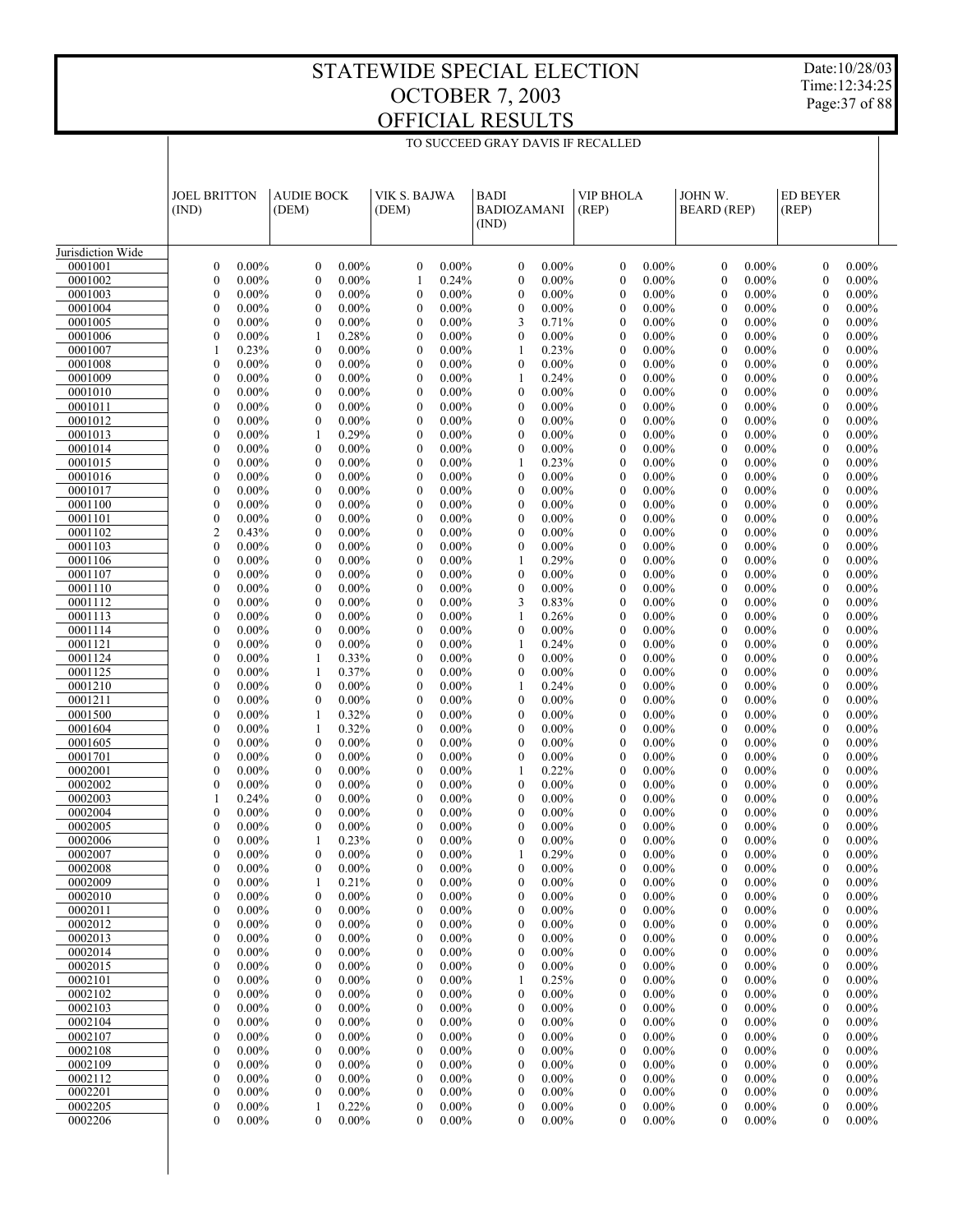Date:10/28/03 Time:12:34:26 Page:38 of 88

|                    | <b>JOEL BRITTON</b><br>(IND)                                 | <b>AUDIE BOCK</b><br>(DEM)                                   | VIK S. BAJWA<br>(DEM)                                        | <b>BADI</b><br><b>BADIOZAMANI</b><br>(IND)                   | <b>VIP BHOLA</b><br>(REP)                                    | JOHN W.<br><b>BEARD</b> (REP)                                | <b>ED BEYER</b><br>(REP)                                     |
|--------------------|--------------------------------------------------------------|--------------------------------------------------------------|--------------------------------------------------------------|--------------------------------------------------------------|--------------------------------------------------------------|--------------------------------------------------------------|--------------------------------------------------------------|
| 0002207            | $0.00\%$                                                     | $0.00\%$                                                     | $0.00\%$                                                     | $\boldsymbol{0}$                                             | $0.00\%$                                                     | $0.00\%$                                                     | $0.00\%$                                                     |
|                    | $\boldsymbol{0}$                                             | $\mathbf{0}$                                                 | $\boldsymbol{0}$                                             | $0.00\%$                                                     | $\mathbf{0}$                                                 | $\boldsymbol{0}$                                             | $\mathbf{0}$                                                 |
| 0002301            | $\boldsymbol{0}$                                             | $\mathbf{0}$                                                 | $\boldsymbol{0}$                                             | $\boldsymbol{0}$                                             | $\mathbf{0}$                                                 | $0.00\%$                                                     | $\boldsymbol{0}$                                             |
|                    | $0.00\%$                                                     | $0.00\%$                                                     | $0.00\%$                                                     | $0.00\%$                                                     | $0.00\%$                                                     | $\boldsymbol{0}$                                             | $0.00\%$                                                     |
| 0002302            | $\boldsymbol{0}$                                             | $\mathbf{0}$                                                 | $\boldsymbol{0}$                                             | $\boldsymbol{0}$                                             | $\mathbf{0}$                                                 | $\mathbf{0}$                                                 | $\mathbf{0}$                                                 |
|                    | $0.00\%$                                                     | $0.00\%$                                                     | $0.00\%$                                                     | $0.00\%$                                                     | $0.00\%$                                                     | $0.00\%$                                                     | $0.00\%$                                                     |
| 0002303            | $\boldsymbol{0}$                                             | $\boldsymbol{0}$                                             | $\boldsymbol{0}$                                             | 0.23%                                                        | $\boldsymbol{0}$                                             | $\mathbf{0}$                                                 | $\boldsymbol{0}$                                             |
|                    | $0.00\%$                                                     | $0.00\%$                                                     | $0.00\%$                                                     | 1                                                            | $0.00\%$                                                     | $0.00\%$                                                     | $0.00\%$                                                     |
| 0002304            | $\boldsymbol{0}$                                             | $\mathbf{0}$                                                 | $\boldsymbol{0}$                                             | $\mathbf{0}$                                                 | $\mathbf{0}$                                                 | $\mathbf{0}$                                                 | $\mathbf{0}$                                                 |
|                    | $0.00\%$                                                     | $0.00\%$                                                     | $0.00\%$                                                     | $0.00\%$                                                     | $0.00\%$                                                     | $0.00\%$                                                     | $0.00\%$                                                     |
| 0002305            | $\boldsymbol{0}$                                             | $\boldsymbol{0}$                                             | $\boldsymbol{0}$                                             | $\boldsymbol{0}$                                             | $\boldsymbol{0}$                                             | $\mathbf{0}$                                                 | $\boldsymbol{0}$                                             |
|                    | $0.00\%$                                                     | $0.00\%$                                                     | $0.00\%$                                                     | $0.00\%$                                                     | $0.00\%$                                                     | $0.00\%$                                                     | $0.00\%$                                                     |
| 0002306            | $\boldsymbol{0}$                                             | $\mathbf{0}$                                                 | $\boldsymbol{0}$                                             | $\mathbf{0}$                                                 | $\mathbf{0}$                                                 | $\mathbf{0}$                                                 | $\mathbf{0}$                                                 |
|                    | $0.00\%$                                                     | $0.00\%$                                                     | $0.00\%$                                                     | $0.00\%$                                                     | $0.00\%$                                                     | $0.00\%$                                                     | $0.00\%$                                                     |
| 0002402            | $\boldsymbol{0}$                                             | $\boldsymbol{0}$                                             | $\boldsymbol{0}$                                             | $\boldsymbol{0}$                                             | $\boldsymbol{0}$                                             | $\mathbf{0}$                                                 | $\boldsymbol{0}$                                             |
|                    | $0.00\%$                                                     | $0.00\%$                                                     | $0.00\%$                                                     | $0.00\%$                                                     | $0.00\%$                                                     | $0.00\%$                                                     | $0.00\%$                                                     |
| 0002504            | $\boldsymbol{0}$                                             | $\mathbf{0}$                                                 | $\boldsymbol{0}$                                             | $\mathbf{0}$                                                 | $\mathbf{0}$                                                 | $\mathbf{0}$                                                 | $\mathbf{0}$                                                 |
|                    | $0.00\%$                                                     | $0.00\%$                                                     | $0.00\%$                                                     | $0.00\%$                                                     | $0.00\%$                                                     | $0.00\%$                                                     | $0.00\%$                                                     |
| 0002600<br>0002601 | $\boldsymbol{0}$<br>$0.00\%$<br>$\boldsymbol{0}$<br>$0.00\%$ | $\boldsymbol{0}$<br>$0.00\%$<br>$\mathbf{0}$<br>$0.00\%$     | $\boldsymbol{0}$<br>$0.00\%$<br>$\boldsymbol{0}$<br>$0.00\%$ | $\boldsymbol{0}$<br>$0.00\%$<br>$\mathbf{0}$<br>$0.00\%$     | $\boldsymbol{0}$<br>$0.00\%$<br>$\mathbf{0}$<br>$0.00\%$     | $\boldsymbol{0}$<br>$0.00\%$<br>$\mathbf{0}$<br>$0.00\%$     | $\boldsymbol{0}$<br>$0.00\%$<br>$\mathbf{0}$<br>$0.00\%$     |
| 0002602            | $\boldsymbol{0}$                                             | 0.48%                                                        | $\boldsymbol{0}$                                             | $\boldsymbol{0}$                                             | $\boldsymbol{0}$                                             | $\mathbf{0}$                                                 | $\boldsymbol{0}$                                             |
|                    | $0.00\%$                                                     | 1                                                            | $0.00\%$                                                     | $0.00\%$                                                     | $0.00\%$                                                     | $0.00\%$                                                     | $0.00\%$                                                     |
| 0002701            | $\boldsymbol{0}$                                             | $\mathbf{0}$                                                 | $\boldsymbol{0}$                                             | $\mathbf{0}$                                                 | $\mathbf{0}$                                                 | $\mathbf{0}$                                                 | $\mathbf{0}$                                                 |
|                    | $0.00\%$                                                     | $0.00\%$                                                     | $0.00\%$                                                     | $0.00\%$                                                     | $0.00\%$                                                     | $0.00\%$                                                     | $0.00\%$                                                     |
| 0002800            | $\boldsymbol{0}$                                             | $\boldsymbol{0}$                                             | $\boldsymbol{0}$                                             | $\boldsymbol{0}$                                             | $\boldsymbol{0}$                                             | $\mathbf{0}$                                                 | $\boldsymbol{0}$                                             |
|                    | $0.00\%$                                                     | $0.00\%$                                                     | $0.00\%$                                                     | $0.00\%$                                                     | $0.00\%$                                                     | $0.00\%$                                                     | $0.00\%$                                                     |
| 0002801            | $\boldsymbol{0}$                                             | $\mathbf{0}$                                                 | $\boldsymbol{0}$                                             | $\boldsymbol{0}$                                             | $\mathbf{0}$                                                 | $\mathbf{0}$                                                 | $\mathbf{0}$                                                 |
|                    | $0.00\%$                                                     | $0.00\%$                                                     | $0.00\%$                                                     | $0.00\%$                                                     | $0.00\%$                                                     | $0.00\%$                                                     | $0.00\%$                                                     |
| 0002902            | $\boldsymbol{0}$                                             | $\boldsymbol{0}$                                             | $\boldsymbol{0}$                                             | 0.41%                                                        | $\boldsymbol{0}$                                             | $\mathbf{0}$                                                 | $\boldsymbol{0}$                                             |
|                    | $0.00\%$                                                     | $0.00\%$                                                     | $0.00\%$                                                     | 1                                                            | $0.00\%$                                                     | $0.00\%$                                                     | $0.00\%$                                                     |
| 0002907            | $\boldsymbol{0}$                                             | $\boldsymbol{0}$                                             | $\boldsymbol{0}$                                             | $\mathbf{0}$                                                 | $\mathbf{0}$                                                 | $\mathbf{0}$                                                 | $\mathbf{0}$                                                 |
|                    | $0.00\%$                                                     | $0.00\%$                                                     | $0.00\%$                                                     | $0.00\%$                                                     | $0.00\%$                                                     | $0.00\%$                                                     | $0.00\%$                                                     |
| 0002908            | $\boldsymbol{0}$                                             | $\overline{c}$                                               | $\boldsymbol{0}$                                             | $\boldsymbol{0}$                                             | $\boldsymbol{0}$                                             | $\boldsymbol{0}$                                             | $\boldsymbol{0}$                                             |
|                    | $0.00\%$                                                     | 0.54%                                                        | $0.00\%$                                                     | $0.00\%$                                                     | $0.00\%$                                                     | $0.00\%$                                                     | $0.00\%$                                                     |
| 0003001            | $\boldsymbol{0}$                                             | 0.25%                                                        | $\boldsymbol{0}$                                             | $\mathbf{0}$                                                 | $\mathbf{0}$                                                 | $\mathbf{0}$                                                 | $\mathbf{0}$                                                 |
|                    | $0.00\%$                                                     | 1                                                            | $0.00\%$                                                     | $0.00\%$                                                     | $0.00\%$                                                     | $0.00\%$                                                     | $0.00\%$                                                     |
| 0003002<br>0003003 | $\boldsymbol{0}$<br>$0.00\%$<br>$\boldsymbol{0}$<br>$0.00\%$ | $\boldsymbol{0}$<br>$0.00\%$<br>$\mathbf{0}$<br>$0.00\%$     | $\boldsymbol{0}$<br>$0.00\%$<br>$\boldsymbol{0}$<br>$0.00\%$ | $\boldsymbol{0}$<br>$0.00\%$<br>$\mathbf{0}$<br>$0.00\%$     | $\boldsymbol{0}$<br>$0.00\%$<br>$\mathbf{0}$<br>$0.00\%$     | $\mathbf{0}$<br>$0.00\%$<br>$\mathbf{0}$<br>$0.00\%$         | $\boldsymbol{0}$<br>$0.00\%$<br>$\mathbf{0}$<br>$0.00\%$     |
| 0003004            | $\boldsymbol{0}$                                             | $\boldsymbol{0}$                                             | $\boldsymbol{0}$                                             | $\boldsymbol{0}$                                             | $\boldsymbol{0}$                                             | $\mathbf{0}$                                                 | $\boldsymbol{0}$                                             |
|                    | $0.00\%$                                                     | $0.00\%$                                                     | $0.00\%$                                                     | $0.00\%$                                                     | $0.00\%$                                                     | $0.00\%$                                                     | $0.00\%$                                                     |
| 0003005            | $\boldsymbol{0}$                                             | $\mathbf{0}$                                                 | $\boldsymbol{0}$                                             | $\mathbf{0}$                                                 | $\mathbf{0}$                                                 | $\mathbf{0}$                                                 | $\mathbf{0}$                                                 |
|                    | $0.00\%$                                                     | $0.00\%$                                                     | $0.00\%$                                                     | $0.00\%$                                                     | $0.00\%$                                                     | $0.00\%$                                                     | $0.00\%$                                                     |
| 0003006            | $\boldsymbol{0}$                                             | $\boldsymbol{0}$                                             | $\boldsymbol{0}$                                             | $\boldsymbol{0}$                                             | $\boldsymbol{0}$                                             | $\mathbf{0}$                                                 | $\boldsymbol{0}$                                             |
|                    | $0.00\%$                                                     | $0.00\%$                                                     | $0.00\%$                                                     | $0.00\%$                                                     | $0.00\%$                                                     | $0.00\%$                                                     | $0.00\%$                                                     |
| 0003007            | $\boldsymbol{0}$                                             | $\mathbf{0}$                                                 | $\boldsymbol{0}$                                             | $\mathbf{0}$                                                 | $\mathbf{0}$                                                 | $\mathbf{0}$                                                 | $\mathbf{0}$                                                 |
|                    | $0.00\%$                                                     | $0.00\%$                                                     | $0.00\%$                                                     | $0.00\%$                                                     | $0.00\%$                                                     | $0.00\%$                                                     | $0.00\%$                                                     |
| 0003008            | $\boldsymbol{0}$                                             | $\boldsymbol{0}$                                             | $\boldsymbol{0}$                                             | $\boldsymbol{0}$                                             | $\boldsymbol{0}$                                             | $\boldsymbol{0}$                                             | $\boldsymbol{0}$                                             |
|                    | $0.00\%$                                                     | $0.00\%$                                                     | $0.00\%$                                                     | $0.00\%$                                                     | $0.00\%$                                                     | $0.00\%$                                                     | $0.00\%$                                                     |
| 0003009            | $\boldsymbol{0}$                                             | 0.23%                                                        | $\boldsymbol{0}$                                             | $\mathbf{0}$                                                 | $\mathbf{0}$                                                 | $\mathbf{0}$                                                 | $\mathbf{0}$                                                 |
|                    | $0.00\%$                                                     | 1                                                            | $0.00\%$                                                     | $0.00\%$                                                     | $0.00\%$                                                     | $0.00\%$                                                     | $0.00\%$                                                     |
| 0003010            | $\boldsymbol{0}$                                             | $\boldsymbol{0}$                                             | $\boldsymbol{0}$                                             | $\boldsymbol{0}$                                             | $\boldsymbol{0}$                                             | $\boldsymbol{0}$                                             | $\boldsymbol{0}$                                             |
|                    | $0.00\%$                                                     | $0.00\%$                                                     | $0.00\%$                                                     | $0.00\%$                                                     | $0.00\%$                                                     | $0.00\%$                                                     | $0.00\%$                                                     |
| 0003011            | $\boldsymbol{0}$                                             | $\mathbf{0}$                                                 | $\boldsymbol{0}$                                             | $\boldsymbol{0}$                                             | $\mathbf{0}$                                                 | $\mathbf{0}$                                                 | $\mathbf{0}$                                                 |
|                    | $0.00\%$                                                     | $0.00\%$                                                     | $0.00\%$                                                     | $0.00\%$                                                     | $0.00\%$                                                     | $0.00\%$                                                     | $0.00\%$                                                     |
| 0003012            | $\boldsymbol{0}$<br>$0.00\%$<br>$0.00\%$                     | $\boldsymbol{0}$<br>$0.00\%$                                 | $\boldsymbol{0}$<br>$0.00\%$                                 | 0.23%<br>1<br>$\mathbf{0}$                                   | $\boldsymbol{0}$<br>$0.00\%$<br>$\mathbf{0}$                 | $\mathbf{0}$<br>$0.00\%$<br>$\mathbf{0}$                     | $\boldsymbol{0}$<br>$0.00\%$<br>$\mathbf{0}$<br>$0.00\%$     |
| 0003013<br>0003014 | $\boldsymbol{0}$<br>$\boldsymbol{0}$<br>$0.00\%$             | 0.26%<br>1<br>0.98%<br>1                                     | $\boldsymbol{0}$<br>$0.00\%$<br>$\boldsymbol{0}$<br>$0.00\%$ | $0.00\%$<br>$\boldsymbol{0}$<br>$0.00\%$                     | $0.00\%$<br>$\boldsymbol{0}$<br>$0.00\%$                     | $0.00\%$<br>$\mathbf{0}$<br>$0.00\%$                         | $\boldsymbol{0}$<br>$0.00\%$                                 |
| 0003015            | $\boldsymbol{0}$                                             | $\boldsymbol{0}$                                             | $\boldsymbol{0}$                                             | $\overline{2}$                                               | $\mathbf{0}$                                                 | $\mathbf{0}$                                                 | $\mathbf{0}$                                                 |
|                    | $0.00\%$                                                     | $0.00\%$                                                     | $0.00\%$                                                     | 0.82%                                                        | $0.00\%$                                                     | $0.00\%$                                                     | $0.00\%$                                                     |
| 0003104            | $\boldsymbol{0}$                                             | $\boldsymbol{0}$                                             | $\boldsymbol{0}$                                             | 0.27%                                                        | $\boldsymbol{0}$                                             | $\boldsymbol{0}$                                             | $\boldsymbol{0}$                                             |
|                    | $0.00\%$                                                     | $0.00\%$                                                     | $0.00\%$                                                     | 1                                                            | $0.00\%$                                                     | $0.00\%$                                                     | $0.00\%$                                                     |
| 0003105            | $\boldsymbol{0}$                                             | $\mathbf{0}$                                                 | $\boldsymbol{0}$                                             | 0.26%                                                        | $\mathbf{0}$                                                 | $\mathbf{0}$                                                 | $\mathbf{0}$                                                 |
|                    | $0.00\%$                                                     | $0.00\%$                                                     | $0.00\%$                                                     | 1                                                            | $0.00\%$                                                     | $0.00\%$                                                     | $0.00\%$                                                     |
| 0003106            | $\boldsymbol{0}$                                             | $\boldsymbol{0}$                                             | $\boldsymbol{0}$                                             | $\boldsymbol{0}$                                             | $\boldsymbol{0}$                                             | $\boldsymbol{0}$                                             | $\boldsymbol{0}$                                             |
|                    | $0.00\%$                                                     | $0.00\%$                                                     | $0.00\%$                                                     | $0.00\%$                                                     | $0.00\%$                                                     | $0.00\%$                                                     | $0.00\%$                                                     |
| 0003107            | $\boldsymbol{0}$                                             | $\mathbf{0}$                                                 | $\boldsymbol{0}$                                             | $\mathbf{0}$                                                 | $\mathbf{0}$                                                 | $\mathbf{0}$                                                 | $\mathbf{0}$                                                 |
|                    | $0.00\%$                                                     | $0.00\%$                                                     | $0.00\%$                                                     | $0.00\%$                                                     | $0.00\%$                                                     | $0.00\%$                                                     | $0.00\%$                                                     |
| 0003201            | $\boldsymbol{0}$                                             | $\boldsymbol{0}$                                             | $\boldsymbol{0}$                                             | $\boldsymbol{0}$                                             | $\boldsymbol{0}$                                             | $\mathbf{0}$                                                 | $\boldsymbol{0}$                                             |
|                    | $0.00\%$                                                     | $0.00\%$                                                     | $0.00\%$                                                     | $0.00\%$                                                     | $0.00\%$                                                     | $0.00\%$                                                     | $0.00\%$                                                     |
| 0003204            | $\boldsymbol{0}$                                             | $\mathbf{0}$                                                 | $\boldsymbol{0}$                                             | $\mathbf{0}$                                                 | $\mathbf{0}$                                                 | $\mathbf{0}$                                                 | $\mathbf{0}$                                                 |
|                    | $0.00\%$                                                     | $0.00\%$                                                     | $0.00\%$                                                     | $0.00\%$                                                     | $0.00\%$                                                     | $0.00\%$                                                     | $0.00\%$                                                     |
| 0003207<br>0003209 | $\boldsymbol{0}$<br>$0.00\%$<br>$\boldsymbol{0}$<br>$0.00\%$ | $\boldsymbol{0}$<br>$0.00\%$<br>0.51%<br>1                   | $\boldsymbol{0}$<br>$0.00\%$<br>$\boldsymbol{0}$<br>$0.00\%$ | $\boldsymbol{0}$<br>$0.00\%$<br>$\mathbf{0}$<br>$0.00\%$     | $\boldsymbol{0}$<br>$0.00\%$<br>$\mathbf{0}$<br>$0.00\%$     | $\mathbf{0}$<br>$0.00\%$<br>$\mathbf{0}$<br>$0.00\%$         | $\boldsymbol{0}$<br>$0.00\%$<br>$\mathbf{0}$<br>$0.00\%$     |
| 0003216            | $\boldsymbol{0}$                                             | $\boldsymbol{0}$                                             | $\boldsymbol{0}$                                             | $\mathbf{0}$                                                 | $\mathbf{0}$                                                 | 0.57%                                                        | $\mathbf{0}$                                                 |
|                    | $0.00\%$                                                     | $0.00\%$                                                     | $0.00\%$                                                     | $0.00\%$                                                     | $0.00\%$                                                     | $\mathbf{1}$                                                 | $0.00\%$                                                     |
| 0003301            | $\theta$                                                     | $\mathbf{0}$                                                 | $\mathbf{0}$                                                 | $\overline{0}$                                               | $\theta$                                                     | $\theta$                                                     | $\theta$                                                     |
|                    | $0.00\%$                                                     | $0.00\%$                                                     | $0.00\%$                                                     | $0.00\%$                                                     | $0.00\%$                                                     | $0.00\%$                                                     | $0.00\%$                                                     |
| 0003302            | $\boldsymbol{0}$                                             | 0.27%                                                        | $\boldsymbol{0}$                                             | 0.27%                                                        | $\mathbf{0}$                                                 | $\mathbf{0}$                                                 | $\mathbf{0}$                                                 |
|                    | $0.00\%$                                                     | 1                                                            | $0.00\%$                                                     | 1                                                            | $0.00\%$                                                     | $0.00\%$                                                     | $0.00\%$                                                     |
| 0003303            | $\boldsymbol{0}$                                             | $\mathbf{0}$                                                 | $0.00\%$                                                     | $\mathbf{0}$                                                 | $0.00\%$                                                     | $\boldsymbol{0}$                                             | $0.00\%$                                                     |
|                    | 0.00%                                                        | 0.00%                                                        | 0                                                            | $0.00\%$                                                     | $\overline{0}$                                               | $0.00\%$                                                     | $\overline{0}$                                               |
| 0003304            | $\boldsymbol{0}$                                             | 0.27%                                                        | $0.00\%$                                                     | $\boldsymbol{0}$                                             | $0.00\%$                                                     | $\boldsymbol{0}$                                             | $0.00\%$                                                     |
|                    | $0.00\%$                                                     | 1                                                            | $\boldsymbol{0}$                                             | $0.00\%$                                                     | $\boldsymbol{0}$                                             | $0.00\%$                                                     | $\boldsymbol{0}$                                             |
| 0003305            | $\boldsymbol{0}$                                             | $\boldsymbol{0}$                                             | $\boldsymbol{0}$                                             | 0                                                            | $\boldsymbol{0}$                                             | $\boldsymbol{0}$                                             | $\boldsymbol{0}$                                             |
|                    | $0.00\%$                                                     | $0.00\%$                                                     | $0.00\%$                                                     | $0.00\%$                                                     | $0.00\%$                                                     | $0.00\%$                                                     | $0.00\%$                                                     |
| 0003306            | $\boldsymbol{0}$                                             | $\boldsymbol{0}$                                             | $\boldsymbol{0}$                                             | $\boldsymbol{0}$                                             | $\boldsymbol{0}$                                             | $\boldsymbol{0}$                                             | $0.00\%$                                                     |
|                    | $0.00\%$                                                     | $0.00\%$                                                     | $0.00\%$                                                     | $0.00\%$                                                     | $0.00\%$                                                     | $0.00\%$                                                     | $\boldsymbol{0}$                                             |
| 0003307            | $\overline{0}$                                               | $\boldsymbol{0}$                                             | $\boldsymbol{0}$                                             | 0.26%                                                        | $\boldsymbol{0}$                                             | $\boldsymbol{0}$                                             | $\boldsymbol{0}$                                             |
|                    | $0.00\%$                                                     | $0.00\%$                                                     | $0.00\%$                                                     | 1                                                            | $0.00\%$                                                     | $0.00\%$                                                     | $0.00\%$                                                     |
| 0003401            | $\boldsymbol{0}$                                             | 0.34%                                                        | $\boldsymbol{0}$                                             | $\boldsymbol{0}$                                             | $0.00\%$                                                     | $\boldsymbol{0}$                                             | $0.00\%$                                                     |
|                    | $0.00\%$                                                     | 1                                                            | $0.00\%$                                                     | $0.00\%$                                                     | $\boldsymbol{0}$                                             | $0.00\%$                                                     | $\boldsymbol{0}$                                             |
| 0003402<br>0003502 | $\overline{0}$<br>$0.00\%$<br>$\boldsymbol{0}$<br>$0.00\%$   | $\boldsymbol{0}$<br>$0.00\%$<br>0.27%<br>1                   | $\boldsymbol{0}$<br>$0.00\%$<br>$\boldsymbol{0}$<br>$0.00\%$ | $\boldsymbol{0}$<br>$0.00\%$<br>$\boldsymbol{0}$<br>$0.00\%$ | $\boldsymbol{0}$<br>$0.00\%$<br>$0.00\%$<br>$\boldsymbol{0}$ | $\boldsymbol{0}$<br>$0.00\%$<br>$\boldsymbol{0}$<br>$0.00\%$ | $\boldsymbol{0}$<br>$0.00\%$<br>$0.00\%$<br>$\boldsymbol{0}$ |
| 0003503            | $\overline{0}$                                               | $\boldsymbol{0}$                                             | $\boldsymbol{0}$                                             | $\boldsymbol{0}$                                             | $\boldsymbol{0}$                                             | $\boldsymbol{0}$                                             | $\boldsymbol{0}$                                             |
|                    | $0.00\%$                                                     | $0.00\%$                                                     | $0.00\%$                                                     | $0.00\%$                                                     | $0.00\%$                                                     | $0.00\%$                                                     | $0.00\%$                                                     |
| 0003507            | $\boldsymbol{0}$                                             | $\overline{c}$                                               | $\boldsymbol{0}$                                             | $\boldsymbol{0}$                                             | $0.00\%$                                                     | $\boldsymbol{0}$                                             | $0.00\%$                                                     |
|                    | $0.00\%$                                                     | 0.61%                                                        | $0.00\%$                                                     | $0.00\%$                                                     | $\boldsymbol{0}$                                             | $0.00\%$                                                     | $\boldsymbol{0}$                                             |
| 0003600            | $\overline{0}$                                               | $\boldsymbol{0}$                                             | $\boldsymbol{0}$                                             | $\boldsymbol{0}$                                             | $\boldsymbol{0}$                                             | $\boldsymbol{0}$                                             | $\boldsymbol{0}$                                             |
|                    | $0.00\%$                                                     | $0.00\%$                                                     | $0.00\%$                                                     | $0.00\%$                                                     | $0.00\%$                                                     | $0.00\%$                                                     | $0.00\%$                                                     |
| 0003601            | $\boldsymbol{0}$                                             | $\boldsymbol{0}$                                             | $\boldsymbol{0}$                                             | 0.42%                                                        | $\boldsymbol{0}$                                             | $\boldsymbol{0}$                                             | $0.00\%$                                                     |
|                    | $0.00\%$                                                     | $0.00\%$                                                     | $0.00\%$                                                     | 1                                                            | $0.00\%$                                                     | $0.00\%$                                                     | $\boldsymbol{0}$                                             |
| 0003602            | $\overline{0}$                                               | $\boldsymbol{0}$                                             | $\boldsymbol{0}$                                             | $\boldsymbol{0}$                                             | $\boldsymbol{0}$                                             | $\boldsymbol{0}$                                             | $\boldsymbol{0}$                                             |
|                    | $0.00\%$                                                     | $0.00\%$                                                     | $0.00\%$                                                     | $0.00\%$                                                     | $0.00\%$                                                     | $0.00\%$                                                     | $0.00\%$                                                     |
| 0003704            | $\boldsymbol{0}$                                             | $\boldsymbol{0}$                                             | $\boldsymbol{0}$                                             | $\boldsymbol{0}$                                             | $0.00\%$                                                     | $\boldsymbol{0}$                                             | $0.00\%$                                                     |
|                    | $0.00\%$                                                     | $0.00\%$                                                     | $0.00\%$                                                     | $0.00\%$                                                     | $\boldsymbol{0}$                                             | $0.00\%$                                                     | $\boldsymbol{0}$                                             |
| 0003705            | $\overline{0}$                                               | $\boldsymbol{0}$                                             | $\boldsymbol{0}$                                             | $\boldsymbol{0}$                                             | $\boldsymbol{0}$                                             | $\boldsymbol{0}$                                             | $\boldsymbol{0}$                                             |
|                    | $0.00\%$                                                     | $0.00\%$                                                     | $0.00\%$                                                     | $0.00\%$                                                     | $0.00\%$                                                     | $0.00\%$                                                     | $0.00\%$                                                     |
| 0004001            | $\boldsymbol{0}$<br>$0.00\%$<br>$\overline{0}$               | $\boldsymbol{0}$<br>$0.00\%$                                 | $\boldsymbol{0}$<br>$0.00\%$                                 | $\boldsymbol{0}$<br>$0.00\%$                                 | $\boldsymbol{0}$<br>$0.00\%$                                 | $\boldsymbol{0}$<br>$0.00\%$                                 | $0.00\%$<br>$\boldsymbol{0}$                                 |
| 0004002<br>0004003 | $0.00\%$<br>$\boldsymbol{0}$<br>$0.00\%$                     | $\boldsymbol{0}$<br>$0.00\%$<br>$\boldsymbol{0}$<br>$0.00\%$ | $\boldsymbol{0}$<br>$0.00\%$<br>$\boldsymbol{0}$<br>$0.00\%$ | 0<br>$0.00\%$<br>$\boldsymbol{0}$<br>$0.00\%$                | $\boldsymbol{0}$<br>$0.00\%$<br>$\boldsymbol{0}$<br>$0.00\%$ | $\boldsymbol{0}$<br>$0.00\%$<br>$\boldsymbol{0}$<br>$0.00\%$ | $\boldsymbol{0}$<br>$0.00\%$<br>$\boldsymbol{0}$<br>$0.00\%$ |
| 0004004            | $\overline{0}$                                               | $\mathbf{0}$                                                 | $\boldsymbol{0}$                                             | 0                                                            | $\overline{0}$                                               | $\mathbf{0}$                                                 | $\mathbf{0}$                                                 |
|                    | $0.00\%$                                                     | $0.00\%$                                                     | $0.00\%$                                                     | $0.00\%$                                                     | $0.00\%$                                                     | $0.00\%$                                                     | $0.00\%$                                                     |
|                    |                                                              |                                                              |                                                              |                                                              |                                                              |                                                              |                                                              |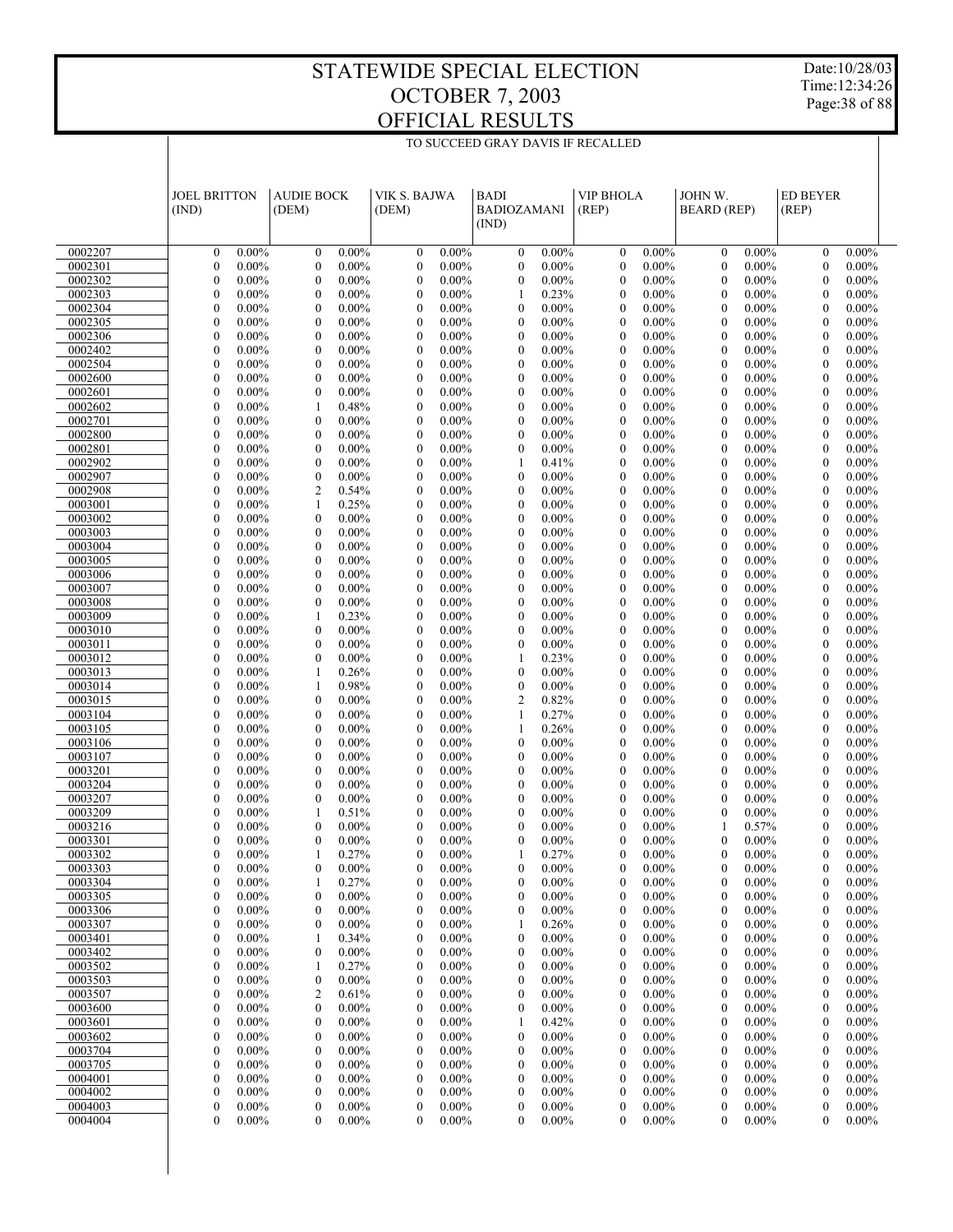Date:10/28/03 Time:12:34:26 Page:39 of 88

|                    | <b>JOEL BRITTON</b><br>(IND)         |                      | <b>AUDIE BOCK</b><br>(DEM)         |                      | VIK S. BAJWA<br>(DEM)                |                      | <b>BADI</b><br><b>BADIOZAMANI</b><br>(IND) |                      | <b>VIP BHOLA</b><br>(REP)            |                      | JOHN W.<br><b>BEARD</b> (REP)        |                      | <b>ED BEYER</b><br>(REP)             |                      |
|--------------------|--------------------------------------|----------------------|------------------------------------|----------------------|--------------------------------------|----------------------|--------------------------------------------|----------------------|--------------------------------------|----------------------|--------------------------------------|----------------------|--------------------------------------|----------------------|
| 0004005            | $\boldsymbol{0}$                     | $0.00\%$             | $\mathbf{0}$                       | $0.00\%$             | $\boldsymbol{0}$                     | $0.00\%$             | $\boldsymbol{0}$                           | $0.00\%$             | $\mathbf{0}$                         | $0.00\%$             | $\boldsymbol{0}$                     | $0.00\%$             | $\mathbf{0}$                         | $0.00\%$             |
| 0004006            | $\boldsymbol{0}$                     | $0.00\%$             | $\mathbf{0}$                       | $0.00\%$             | $\boldsymbol{0}$                     | $0.00\%$             | $\boldsymbol{0}$                           | $0.00\%$             | $\mathbf{0}$                         | $0.00\%$             | $\mathbf{0}$                         | $0.00\%$             | $\boldsymbol{0}$                     | $0.00\%$             |
| 0004007            | $\boldsymbol{0}$                     | $0.00\%$             | $\mathbf{0}$                       | $0.00\%$             | $\boldsymbol{0}$                     | $0.00\%$             | $\mathbf{0}$                               | $0.00\%$             | $\mathbf{0}$                         | $0.00\%$             | $\overline{0}$                       | $0.00\%$             | $\mathbf{0}$                         | $0.00\%$             |
| 0004008            | $\boldsymbol{0}$                     | $0.00\%$             | $\boldsymbol{0}$                   | $0.00\%$             | $\boldsymbol{0}$                     | $0.00\%$             | $\boldsymbol{0}$                           | $0.00\%$             | $\mathbf{0}$                         | $0.00\%$             | $\mathbf{0}$                         | $0.00\%$             | $\boldsymbol{0}$                     | $0.00\%$             |
| 0004009            | $\boldsymbol{0}$                     | $0.00\%$             | $\mathbf{0}$                       | $0.00\%$             | $\boldsymbol{0}$                     | $0.00\%$             | $\mathbf{0}$                               | $0.00\%$             | $\overline{0}$                       | $0.00\%$             | $\overline{0}$                       | $0.00\%$             | $\overline{0}$                       | $0.00\%$             |
| 0004010            | $\boldsymbol{0}$                     | $0.00\%$             | $\boldsymbol{0}$                   | $0.00\%$             | $\boldsymbol{0}$                     | $0.00\%$             | $\boldsymbol{0}$                           | $0.00\%$             | $\mathbf{0}$                         | $0.00\%$             | $\mathbf{0}$                         | $0.00\%$             | $\boldsymbol{0}$                     | $0.00\%$             |
| 0004100            | $\boldsymbol{0}$<br>$\boldsymbol{0}$ | $0.00\%$<br>$0.00\%$ | 1<br>$\boldsymbol{0}$              | 0.26%                | $\boldsymbol{0}$<br>$\boldsymbol{0}$ | $0.00\%$<br>$0.00\%$ | $\mathbf{0}$<br>$\boldsymbol{0}$           | $0.00\%$             | $\overline{0}$<br>$\mathbf{0}$       | $0.00\%$<br>$0.00\%$ | $\overline{0}$<br>$\boldsymbol{0}$   | $0.00\%$             | $\overline{0}$<br>$\boldsymbol{0}$   | $0.00\%$<br>$0.00\%$ |
| 0004101<br>0004102 | $\boldsymbol{0}$                     | $0.00\%$             | $\mathbf{0}$                       | $0.00\%$<br>$0.00\%$ | $\boldsymbol{0}$                     | $0.00\%$             | $\mathbf{0}$                               | $0.00\%$<br>$0.00\%$ | $\overline{0}$                       | $0.00\%$             | $\overline{0}$                       | $0.00\%$<br>$0.00\%$ | $\overline{0}$                       | $0.00\%$             |
| 0004103            | $\boldsymbol{0}$                     | $0.00\%$             | $\boldsymbol{0}$                   | $0.00\%$             | $\boldsymbol{0}$                     | $0.00\%$             | $\boldsymbol{0}$                           | $0.00\%$             | $\mathbf{0}$                         | $0.00\%$             | $\mathbf{0}$                         | $0.00\%$             | $\boldsymbol{0}$                     | $0.00\%$             |
| 0004200            | $\boldsymbol{0}$                     | $0.00\%$             | $\mathbf{0}$                       | $0.00\%$             | $\boldsymbol{0}$                     | $0.00\%$             | $\mathbf{0}$                               | $0.00\%$             | $\mathbf{0}$                         | $0.00\%$             | $\overline{0}$                       | $0.00\%$             | $\overline{0}$                       | $0.00\%$             |
| 0004301            | $\mathbf{0}$                         | $0.00\%$             | $\boldsymbol{0}$                   | $0.00\%$             | $\boldsymbol{0}$                     | $0.00\%$             | $\boldsymbol{0}$                           | $0.00\%$             | $\mathbf{0}$                         | $0.00\%$             | $\mathbf{0}$                         | $0.00\%$             | $\boldsymbol{0}$                     | $0.00\%$             |
| 0004302            | 1                                    | 0.36%                | $\mathbf{0}$                       | $0.00\%$             | $\boldsymbol{0}$                     | $0.00\%$             | $\mathbf{0}$                               | $0.00\%$             | $\mathbf{0}$                         | $0.00\%$             | $\overline{0}$                       | $0.00\%$             | $\overline{0}$                       | $0.00\%$             |
| 0004304            | $\boldsymbol{0}$                     | $0.00\%$             | $\boldsymbol{0}$                   | $0.00\%$             | $\boldsymbol{0}$                     | $0.00\%$             | $\boldsymbol{0}$                           | $0.00\%$             | $\mathbf{0}$                         | $0.00\%$             | $\mathbf{0}$                         | $0.00\%$             | $\boldsymbol{0}$                     | $0.00\%$             |
| 0004305            | $\mathbf{0}$                         | $0.00\%$             | $\mathbf{0}$                       | $0.00\%$             | $\boldsymbol{0}$                     | $0.00\%$             | $\mathbf{0}$                               | $0.00\%$             | $\overline{0}$                       | $0.00\%$             | $\overline{0}$                       | $0.00\%$             | $\overline{0}$                       | $0.00\%$             |
| 0004400            | $\boldsymbol{0}$                     | $0.00\%$             | $\boldsymbol{0}$                   | $0.00\%$             | $\boldsymbol{0}$                     | $0.00\%$             | $\boldsymbol{0}$                           | $0.00\%$             | $\mathbf{0}$<br>$\overline{0}$       | $0.00\%$             | $\boldsymbol{0}$<br>$\overline{0}$   | $0.00\%$             | $\boldsymbol{0}$<br>$\overline{0}$   | $0.00\%$             |
| 0004401<br>0004402 | $\boldsymbol{0}$<br>$\boldsymbol{0}$ | $0.00\%$<br>$0.00\%$ | $\mathbf{0}$<br>$\boldsymbol{0}$   | $0.00\%$<br>$0.00\%$ | $\boldsymbol{0}$<br>$\boldsymbol{0}$ | $0.00\%$<br>$0.00\%$ | $\mathbf{0}$<br>$\boldsymbol{0}$           | $0.00\%$<br>$0.00\%$ | $\mathbf{0}$                         | $0.00\%$<br>$0.00\%$ | $\mathbf{0}$                         | $0.00\%$<br>$0.00\%$ | $\boldsymbol{0}$                     | $0.00\%$<br>$0.00\%$ |
| 0004403            | $\boldsymbol{0}$                     | $0.00\%$             | $\mathbf{0}$                       | $0.00\%$             | $\boldsymbol{0}$                     | $0.00\%$             | $\mathbf{0}$                               | $0.00\%$             | $\mathbf{0}$                         | $0.00\%$             | $\overline{0}$                       | $0.00\%$             | $\overline{0}$                       | $0.00\%$             |
| 0004501            | $\boldsymbol{0}$                     | $0.00\%$             | $\boldsymbol{0}$                   | $0.00\%$             | $\boldsymbol{0}$                     | $0.00\%$             | $\boldsymbol{0}$                           | $0.00\%$             | $\mathbf{0}$                         | $0.00\%$             | $\mathbf{0}$                         | $0.00\%$             | $\boldsymbol{0}$                     | $0.00\%$             |
| 0004502            | $\boldsymbol{0}$                     | $0.00\%$             | $\mathbf{0}$                       | $0.00\%$             | $\boldsymbol{0}$                     | $0.00\%$             | $\mathbf{0}$                               | $0.00\%$             | $\mathbf{0}$                         | $0.00\%$             | $\overline{0}$                       | $0.00\%$             | $\overline{0}$                       | $0.00\%$             |
| 0004503            | $\boldsymbol{0}$                     | $0.00\%$             | $\boldsymbol{0}$                   | $0.00\%$             | $\boldsymbol{0}$                     | $0.00\%$             | $\boldsymbol{0}$                           | $0.00\%$             | $\mathbf{0}$                         | $0.00\%$             | $\mathbf{0}$                         | $0.00\%$             | $\boldsymbol{0}$                     | $0.00\%$             |
| 0004600            | $\mathbf{0}$                         | $0.00\%$             | $\mathbf{0}$                       | $0.00\%$             | $\boldsymbol{0}$                     | $0.00\%$             | $\mathbf{0}$                               | $0.00\%$             | $\overline{0}$                       | $0.00\%$             | $\overline{0}$                       | $0.00\%$             | $\overline{0}$                       | $0.00\%$             |
| 0004601            | $\boldsymbol{0}$                     | $0.00\%$             | $\boldsymbol{0}$                   | $0.00\%$             | $\boldsymbol{0}$                     | $0.00\%$             | $\boldsymbol{0}$                           | $0.00\%$             | $\mathbf{0}$                         | $0.00\%$             | $\boldsymbol{0}$                     | $0.00\%$             | $\boldsymbol{0}$                     | $0.00\%$             |
| 0004703            | $\boldsymbol{0}$                     | $0.00\%$             | $\mathbf{0}$                       | $0.00\%$             | $\boldsymbol{0}$                     | $0.00\%$             | 1                                          | 0.34%                | $\overline{0}$                       | $0.00\%$             | $\overline{0}$                       | $0.00\%$             | $\overline{0}$                       | $0.00\%$             |
| 0004707<br>0004708 | $\boldsymbol{0}$<br>$\boldsymbol{0}$ | $0.00\%$<br>$0.00\%$ | $\boldsymbol{0}$<br>1              | $0.00\%$<br>0.32%    | $\boldsymbol{0}$<br>$\boldsymbol{0}$ | $0.00\%$<br>$0.00\%$ | $\boldsymbol{0}$<br>$\mathbf{0}$           | $0.00\%$<br>$0.00\%$ | $\mathbf{0}$<br>$\mathbf{0}$         | $0.00\%$<br>$0.00\%$ | $\mathbf{0}$<br>$\overline{0}$       | $0.00\%$<br>$0.00\%$ | $\boldsymbol{0}$<br>$\overline{0}$   | $0.00\%$<br>$0.00\%$ |
| 0004709            | $\boldsymbol{0}$                     | $0.00\%$             | $\boldsymbol{0}$                   | $0.00\%$             | $\boldsymbol{0}$                     | $0.00\%$             | $\boldsymbol{0}$                           | $0.00\%$             | $\mathbf{0}$                         | $0.00\%$             | $\mathbf{0}$                         | $0.00\%$             | $\boldsymbol{0}$                     | $0.00\%$             |
| 0004800            | $\boldsymbol{0}$                     | $0.00\%$             | $\mathbf{1}$                       | 0.80%                | $\boldsymbol{0}$                     | $0.00\%$             | $\mathbf{0}$                               | $0.00\%$             | $\mathbf{0}$                         | $0.00\%$             | $\overline{0}$                       | $0.00\%$             | $\overline{0}$                       | $0.00\%$             |
| 0004806            | $\boldsymbol{0}$                     | $0.00\%$             | $\boldsymbol{0}$                   | $0.00\%$             | $\boldsymbol{0}$                     | $0.00\%$             | $\boldsymbol{0}$                           | $0.00\%$             | $\mathbf{0}$                         | $0.00\%$             | $\mathbf{0}$                         | $0.00\%$             | $\boldsymbol{0}$                     | $0.00\%$             |
| 0005001            | $\mathbf{0}$                         | $0.00\%$             | $\mathbf{1}$                       | 0.24%                | $\boldsymbol{0}$                     | $0.00\%$             | $\mathbf{0}$                               | $0.00\%$             | $\overline{0}$                       | $0.00\%$             | $\overline{0}$                       | $0.00\%$             | $\overline{0}$                       | $0.00\%$             |
| 0005101            | $\boldsymbol{0}$                     | $0.00\%$             | $\boldsymbol{0}$                   | $0.00\%$             | $\boldsymbol{0}$                     | $0.00\%$             | $\boldsymbol{0}$                           | $0.00\%$             | $\mathbf{0}$                         | $0.00\%$             | $\boldsymbol{0}$                     | $0.00\%$             | $\boldsymbol{0}$                     | $0.00\%$             |
| 0005102            | $\boldsymbol{0}$                     | $0.00\%$             | $\mathbf{0}$                       | $0.00\%$             | $\boldsymbol{0}$                     | $0.00\%$             | $\mathbf{0}$                               | $0.00\%$             | $\overline{0}$                       | $0.00\%$             | $\overline{0}$                       | $0.00\%$             | $\overline{0}$                       | $0.00\%$             |
| 0005103            | $\boldsymbol{0}$                     | $0.00\%$             | $\boldsymbol{0}$                   | $0.00\%$             | $\boldsymbol{0}$                     | $0.00\%$             | $\boldsymbol{0}$                           | $0.00\%$             | $\mathbf{0}$                         | $0.00\%$             | $\mathbf{0}$                         | $0.00\%$             | $\boldsymbol{0}$                     | $0.00\%$             |
| 0005201<br>0005202 | $\boldsymbol{0}$<br>$\boldsymbol{0}$ | $0.00\%$<br>$0.00\%$ | $\mathbf{0}$<br>$\boldsymbol{0}$   | $0.00\%$<br>$0.00\%$ | $\boldsymbol{0}$<br>$\boldsymbol{0}$ | $0.00\%$<br>$0.00\%$ | $\mathbf{0}$<br>$\boldsymbol{0}$           | $0.00\%$<br>$0.00\%$ | $\overline{0}$<br>$\mathbf{0}$       | $0.00\%$<br>$0.00\%$ | $\overline{0}$<br>$\mathbf{0}$       | $0.00\%$<br>$0.00\%$ | $\overline{0}$<br>1                  | $0.00\%$<br>0.47%    |
| 0005203            | $\boldsymbol{0}$                     | $0.00\%$             | $\mathbf{0}$                       | $0.00\%$             | $\boldsymbol{0}$                     | $0.00\%$             | $\mathbf{0}$                               | $0.00\%$             | $\mathbf{0}$                         | $0.00\%$             | $\overline{0}$                       | $0.00\%$             | $\mathbf{0}$                         | $0.00\%$             |
| 0005204            | $\boldsymbol{0}$                     | $0.00\%$             | 1                                  | 0.40%                | $\boldsymbol{0}$                     | $0.00\%$             | $\boldsymbol{0}$                           | $0.00\%$             | $\mathbf{0}$                         | $0.00\%$             | $\mathbf{0}$                         | $0.00\%$             | $\boldsymbol{0}$                     | $0.00\%$             |
| 0005205            | $\boldsymbol{0}$                     | $0.00\%$             | $\mathbf{1}$                       | 0.23%                | $\boldsymbol{0}$                     | $0.00\%$             | $\overline{2}$                             | 0.45%                | $\overline{0}$                       | $0.00\%$             | $\overline{0}$                       | $0.00\%$             | $\overline{0}$                       | $0.00\%$             |
| 0005206            | $\boldsymbol{0}$                     | $0.00\%$             | $\boldsymbol{0}$                   | $0.00\%$             | $\boldsymbol{0}$                     | $0.00\%$             | $\boldsymbol{0}$                           | $0.00\%$             | $\mathbf{0}$                         | $0.00\%$             | $\boldsymbol{0}$                     | $0.00\%$             | $\boldsymbol{0}$                     | $0.00\%$             |
| 0005207            | $\boldsymbol{0}$                     | $0.00\%$             | $\mathbf{0}$                       | $0.00\%$             | $\boldsymbol{0}$                     | $0.00\%$             | $\mathbf{0}$                               | $0.00\%$             | $\mathbf{0}$                         | $0.00\%$             | $\overline{0}$                       | $0.00\%$             | $\mathbf{0}$                         | $0.00\%$             |
| 0005208            | $\boldsymbol{0}$                     | $0.00\%$             | $\boldsymbol{0}$                   | $0.00\%$             | $\boldsymbol{0}$                     | $0.00\%$             | $\boldsymbol{0}$                           | $0.00\%$             | $\mathbf{0}$                         | $0.00\%$             | $\mathbf{0}$                         | $0.00\%$             | $\mathbf{0}$                         | $0.00\%$             |
| 0005209<br>0005211 | $\theta$<br>$\boldsymbol{0}$         | $0.00\%$<br>$0.00\%$ | $\overline{0}$<br>$\boldsymbol{0}$ | $0.00\%$<br>$0.00\%$ | $\theta$<br>$\boldsymbol{0}$         | $0.00\%$<br>$0.00\%$ | $\overline{0}$<br>$\mathbf{0}$             | $0.00\%$<br>$0.00\%$ | $\theta$<br>$\mathbf{0}$             | $0.00\%$<br>$0.00\%$ | $\theta$<br>$\mathbf{0}$             | $0.00\%$<br>$0.00\%$ | $\theta$<br>$\mathbf{0}$             | $0.00\%$<br>$0.00\%$ |
| 0005212            | $\boldsymbol{0}$                     | $0.00\%$             | $\boldsymbol{0}$                   | $0.00\%$             | $\overline{0}$                       | $0.00\%$             | 1                                          | 0.59%                | $\overline{0}$                       | $0.00\%$             | $\boldsymbol{0}$                     | $0.00\%$             | $\overline{0}$                       | $0.00\%$             |
| 0005213            | $\boldsymbol{0}$                     | $0.00\%$             | $\boldsymbol{0}$                   | $0.00\%$             | $\boldsymbol{0}$                     | $0.00\%$             | $\boldsymbol{0}$                           | $0.00\%$             | $\boldsymbol{0}$                     | $0.00\%$             | $\boldsymbol{0}$                     | $0.00\%$             | $\boldsymbol{0}$                     | $0.00\%$             |
| 0005214            | $\boldsymbol{0}$                     | $0.00\%$             | $\boldsymbol{0}$                   | $0.00\%$             | $\boldsymbol{0}$                     | $0.00\%$             | $\boldsymbol{0}$                           | $0.00\%$             | $\boldsymbol{0}$                     | $0.00\%$             | $\boldsymbol{0}$                     | $0.00\%$             | $\boldsymbol{0}$                     | $0.00\%$             |
| 0005215            | $\boldsymbol{0}$                     | $0.00\%$             | 0                                  | $0.00\%$             | 1                                    | 0.35%                | $\boldsymbol{0}$                           | $0.00\%$             | $\boldsymbol{0}$                     | $0.00\%$             | $\boldsymbol{0}$                     | $0.00\%$             | $\boldsymbol{0}$                     | $0.00\%$             |
| 0005216            | $\overline{0}$                       | $0.00\%$             | $\boldsymbol{0}$                   | $0.00\%$             | $\boldsymbol{0}$                     | $0.00\%$             | $\boldsymbol{0}$                           | $0.00\%$             | $\boldsymbol{0}$                     | $0.00\%$             | $\boldsymbol{0}$                     | $0.00\%$             | $\boldsymbol{0}$                     | $0.00\%$             |
| 0005217            | $\boldsymbol{0}$                     | $0.00\%$             | 0                                  | $0.00\%$             | $\boldsymbol{0}$                     | $0.00\%$             | $\boldsymbol{0}$                           | $0.00\%$             | $\boldsymbol{0}$                     | $0.00\%$             | 0                                    | $0.00\%$             | $\boldsymbol{0}$                     | $0.00\%$             |
| 0005218            | $\boldsymbol{0}$                     | $0.00\%$             | $\boldsymbol{0}$                   | $0.00\%$             | $\boldsymbol{0}$                     | $0.00\%$             | 1                                          | 0.25%                | $\boldsymbol{0}$                     | $0.00\%$             | $\boldsymbol{0}$                     | $0.00\%$             | $\boldsymbol{0}$                     | $0.00\%$             |
| 0005219            | $\boldsymbol{0}$<br>$\overline{0}$   | $0.00\%$             | $\boldsymbol{0}$                   | $0.00\%$             | $\boldsymbol{0}$                     | $0.00\%$             | $\overline{c}$                             | 1.09%                | $\boldsymbol{0}$                     | $0.00\%$             | $\boldsymbol{0}$                     | $0.00\%$             | $\boldsymbol{0}$                     | $0.00\%$             |
| 0005220<br>0005221 | $\boldsymbol{0}$                     | $0.00\%$<br>$0.00\%$ | $\boldsymbol{0}$<br>1              | $0.00\%$<br>0.26%    | $\boldsymbol{0}$<br>$\boldsymbol{0}$ | $0.00\%$<br>$0.00\%$ | $\boldsymbol{0}$<br>$\boldsymbol{0}$       | $0.00\%$<br>$0.00\%$ | $\boldsymbol{0}$<br>$\boldsymbol{0}$ | $0.00\%$<br>$0.00\%$ | $\boldsymbol{0}$<br>$\boldsymbol{0}$ | $0.00\%$<br>$0.00\%$ | $\boldsymbol{0}$<br>$\boldsymbol{0}$ | $0.00\%$<br>$0.00\%$ |
| 0005222            | $\boldsymbol{0}$                     | $0.00\%$             | $\boldsymbol{0}$                   | $0.00\%$             | $\boldsymbol{0}$                     | $0.00\%$             | $\boldsymbol{0}$                           | $0.00\%$             | $\boldsymbol{0}$                     | $0.00\%$             | $\boldsymbol{0}$                     | $0.00\%$             | $\boldsymbol{0}$                     | $0.00\%$             |
| 0005223            | $\boldsymbol{0}$                     | $0.00\%$             | $\boldsymbol{0}$                   | $0.00\%$             | $\boldsymbol{0}$                     | $0.00\%$             | $\boldsymbol{0}$                           | $0.00\%$             | $\boldsymbol{0}$                     | $0.00\%$             | $\boldsymbol{0}$                     | $0.00\%$             | $\boldsymbol{0}$                     | $0.00\%$             |
| 0005224            | $\overline{0}$                       | $0.00\%$             | $\boldsymbol{0}$                   | $0.00\%$             | $\boldsymbol{0}$                     | $0.00\%$             | $\boldsymbol{0}$                           | $0.00\%$             | $\boldsymbol{0}$                     | $0.00\%$             | $\boldsymbol{0}$                     | $0.00\%$             | $\boldsymbol{0}$                     | $0.00\%$             |
| 0005225            | $\boldsymbol{0}$                     | $0.00\%$             | $\boldsymbol{0}$                   | $0.00\%$             | $\boldsymbol{0}$                     | $0.00\%$             | $\boldsymbol{0}$                           | $0.00\%$             | $\boldsymbol{0}$                     | $0.00\%$             | 0                                    | $0.00\%$             | $\boldsymbol{0}$                     | $0.00\%$             |
| 0005226            | $\boldsymbol{0}$                     | $0.00\%$             | $\boldsymbol{0}$                   | $0.00\%$             | $\boldsymbol{0}$                     | $0.00\%$             | $\boldsymbol{0}$                           | $0.00\%$             | $\boldsymbol{0}$                     | $0.00\%$             | $\boldsymbol{0}$                     | $0.00\%$             | $\boldsymbol{0}$                     | $0.00\%$             |
| 0005227            | $\boldsymbol{0}$                     | $0.00\%$             | $\boldsymbol{0}$                   | $0.00\%$             | $\boldsymbol{0}$                     | $0.00\%$             | 2                                          | 0.40%                | $\boldsymbol{0}$                     | $0.00\%$             | $\boldsymbol{0}$                     | $0.00\%$             | $\boldsymbol{0}$                     | $0.00\%$             |
| 0005300            | $\boldsymbol{0}$                     | $0.00\%$             | $\boldsymbol{0}$                   | $0.00\%$             | $\boldsymbol{0}$                     | $0.00\%$             | $\boldsymbol{0}$                           | $0.00\%$             | $\boldsymbol{0}$                     | $0.00\%$             | $\boldsymbol{0}$                     | $0.00\%$             | $\boldsymbol{0}$                     | $0.00\%$             |
| 0005301            | $\boldsymbol{0}$<br>$\overline{0}$   | $0.00\%$<br>$0.00\%$ | $\boldsymbol{0}$<br>0              | $0.00\%$             | $\boldsymbol{0}$<br>$\mathbf{0}$     | $0.00\%$<br>$0.00\%$ | $\boldsymbol{0}$<br>1                      | $0.00\%$             | $\boldsymbol{0}$<br>$\mathbf{0}$     | $0.00\%$             | $\boldsymbol{0}$<br>$\mathbf{0}$     | $0.00\%$             | $\boldsymbol{0}$<br>$\mathbf{0}$     | $0.00\%$             |
| 0005302            |                                      |                      |                                    | $0.00\%$             |                                      |                      |                                            | 0.40%                |                                      | $0.00\%$             |                                      | $0.00\%$             |                                      | $0.00\%$             |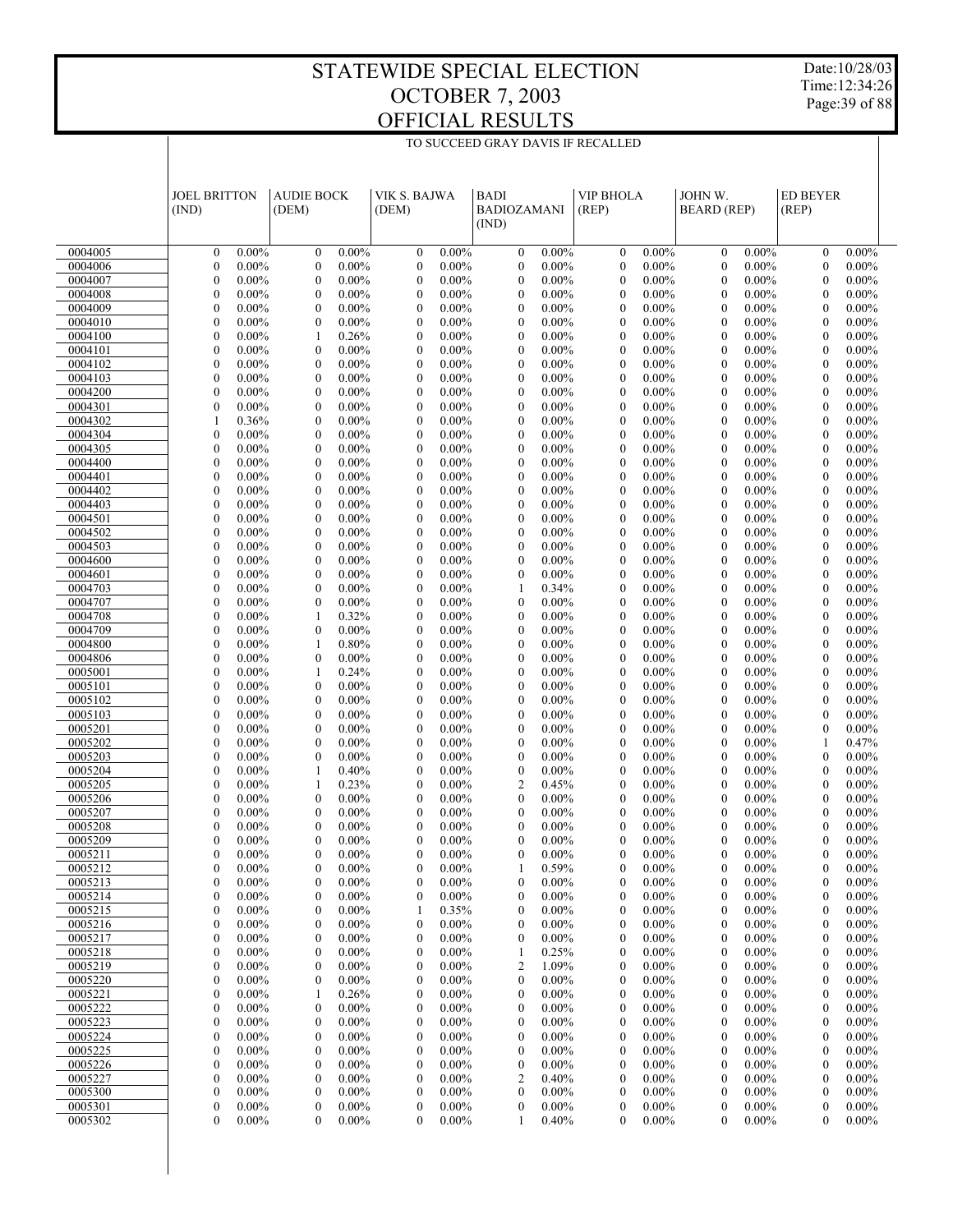Date:10/28/03 Time:12:34:27 Page:40 of 88

|          |                     |          |                   |          |              |          |                    |          | TO SUCCEED GRAY DAVIS IF RECALLED |          |             |          |                 |          |
|----------|---------------------|----------|-------------------|----------|--------------|----------|--------------------|----------|-----------------------------------|----------|-------------|----------|-----------------|----------|
|          |                     |          |                   |          |              |          |                    |          |                                   |          |             |          |                 |          |
|          | <b>JOEL BRITTON</b> |          | <b>AUDIE BOCK</b> |          | VIK S. BAJWA |          | <b>BADI</b>        |          | <b>VIP BHOLA</b>                  |          | JOHN W.     |          | <b>ED BEYER</b> |          |
|          | (IND)               |          | (DEM)             |          | (DEM)        |          | <b>BADIOZAMANI</b> |          | (REP)                             |          | BEARD (REP) |          | (REP)           |          |
|          |                     |          |                   |          |              |          | (IND)              |          |                                   |          |             |          |                 |          |
| 0005303  | $\theta$            | $0.00\%$ | $\Omega$          | $0.00\%$ | $\Omega$     | $0.00\%$ | $\Omega$           | $0.00\%$ | $\Omega$                          | $0.00\%$ | $\Omega$    | $0.00\%$ | $\theta$        | $0.00\%$ |
| 0005304  | 0                   | $0.00\%$ |                   | $0.42\%$ | $\theta$     | $0.00\%$ | $\Omega$           | $0.00\%$ | $\Omega$                          | $0.00\%$ | $\Omega$    | $0.00\%$ | $\Omega$        | $0.00\%$ |
| 0005305  | 0                   | $0.00\%$ | 0                 | $0.00\%$ | 0            | $0.00\%$ | $\Omega$           | $0.00\%$ | $\Omega$                          | $0.00\%$ | $\Omega$    | $0.00\%$ | 0               | $0.00\%$ |
| AV BT 01 |                     | $0.00\%$ | 20                | 0.06%    |              | $0.00\%$ | 18                 | 0.05%    | $\Omega$                          | $0.00\%$ |             | $0.00\%$ |                 | $0.00\%$ |
|          | 6                   | 0.01%    | 51                | 0.05%    |              | $0.00\%$ | 54                 | 0.05%    | $\Omega$                          | $0.00\%$ |             | $0.00\%$ |                 | $0.00\%$ |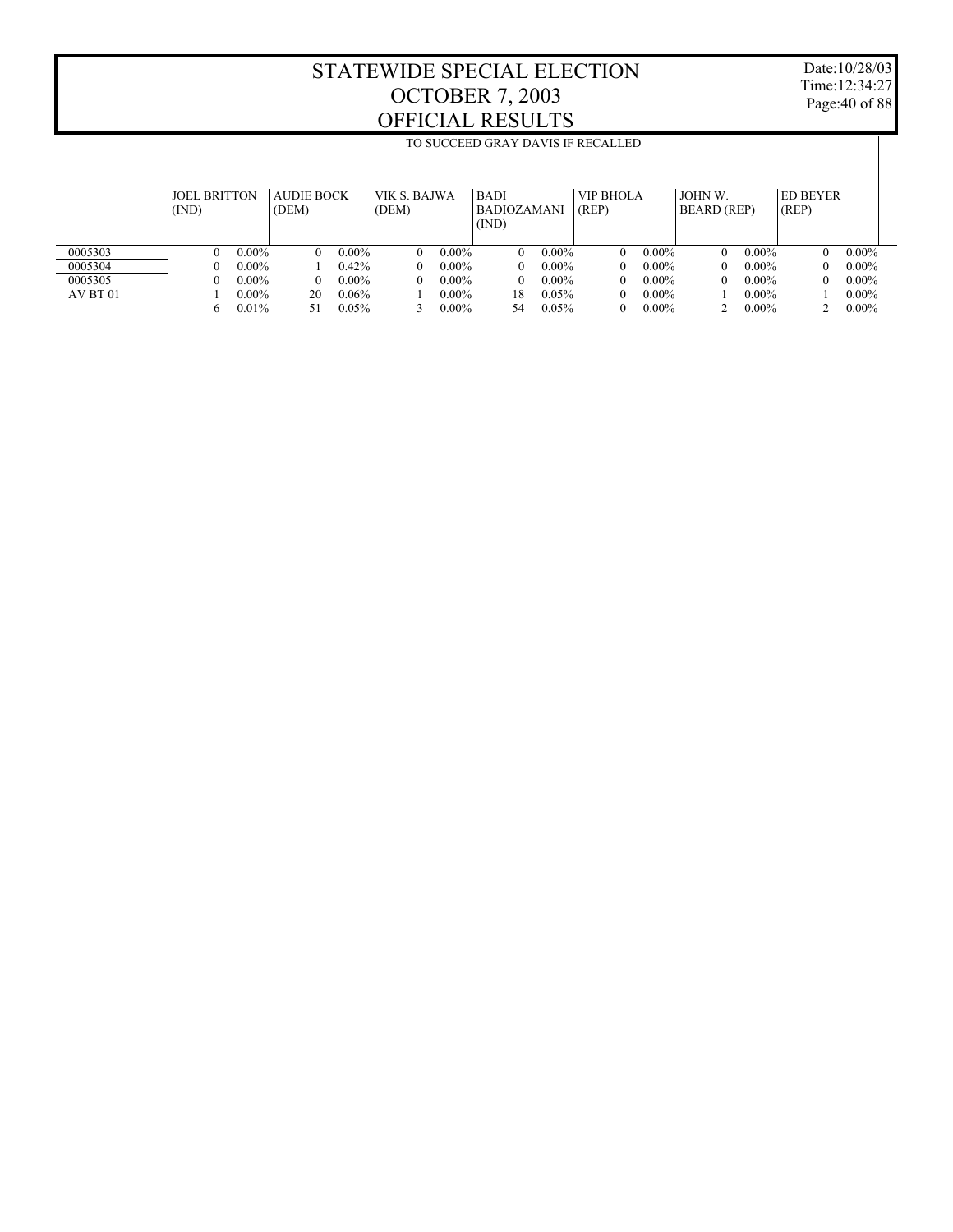Date:10/28/03 Time:12:34:27 Page:41 of 88

|                    |                                      |                      |                   |                      |                                      |                      | TO SUCCEED GRAY DAVIS IF RECALLED           |                      |                              |                      |                              |                      |                                      |                      |  |
|--------------------|--------------------------------------|----------------------|-------------------|----------------------|--------------------------------------|----------------------|---------------------------------------------|----------------------|------------------------------|----------------------|------------------------------|----------------------|--------------------------------------|----------------------|--|
|                    |                                      |                      |                   |                      |                                      |                      |                                             |                      |                              |                      |                              |                      |                                      |                      |  |
|                    | JOHN C.                              |                      | CRUZ M.           |                      | <b>CHERYL</b>                        |                      | B. E. SMITH                                 |                      | <b>DAVID</b>                 |                      | JAMIE R.                     |                      | <b>LAWRENCE S.</b>                   |                      |  |
|                    | <b>BURTON</b> (IND)                  |                      | <b>BUSTAMANTE</b> |                      | <b>BLY-CHESTER</b>                   |                      | (IND)                                       |                      | <b>RONALD SAMS</b>           |                      | <b>SAFFORD (REP)</b>         |                      | <b>STRAUSS (DEM)</b>                 |                      |  |
|                    |                                      |                      | (DEM)             |                      | (REP)                                |                      |                                             |                      | (REP)                        |                      |                              |                      |                                      |                      |  |
| Jurisdiction Wide  |                                      |                      |                   |                      |                                      |                      |                                             |                      |                              |                      |                              |                      |                                      |                      |  |
| 0001001            | $\boldsymbol{0}$                     | 0.00%                |                   | 203 47.76%           | $\boldsymbol{0}$                     | $0.00\%$             | $\boldsymbol{0}$                            | $0.00\%$             | $\boldsymbol{0}$             | $0.00\%$             | $\mathbf{0}$                 | $0.00\%$             | $\boldsymbol{0}$                     | $0.00\%$             |  |
| 0001002            | 1                                    | 0.24%                |                   | 216 52.17%           | 1                                    | 0.24%                | $\boldsymbol{0}$                            | $0.00\%$             | $\mathbf{0}$                 | $0.00\%$             | $\mathbf{0}$                 | $0.00\%$             | $\mathbf{0}$                         | $0.00\%$             |  |
| 0001003            | $\boldsymbol{0}$                     | $0.00\%$             | 245               | 56.19%<br>41.41%     | $\boldsymbol{0}$<br>$\mathbf{0}$     | $0.00\%$<br>$0.00\%$ | $\boldsymbol{0}$<br>$\boldsymbol{0}$        | $0.00\%$<br>$0.00\%$ | $\mathbf{0}$<br>$\mathbf{0}$ | $0.00\%$<br>$0.00\%$ | $\mathbf{0}$<br>$\mathbf{0}$ | $0.00\%$<br>$0.00\%$ | $\boldsymbol{0}$                     | $0.00\%$             |  |
| 0001004<br>0001005 | 1<br>$\boldsymbol{0}$                | 0.24%<br>$0.00\%$    | 176<br>158        | 37.26%               | $\boldsymbol{0}$                     | $0.00\%$             | $\boldsymbol{0}$                            | $0.00\%$             | $\mathbf{0}$                 | $0.00\%$             | $\mathbf{0}$                 | $0.00\%$             | $\boldsymbol{0}$<br>1                | $0.00\%$<br>0.24%    |  |
| 0001006            | $\overline{c}$                       | 0.57%                | 177               | 50.43%               | $\mathbf{0}$                         | $0.00\%$             | $\boldsymbol{0}$                            | $0.00\%$             | $\mathbf{0}$                 | $0.00\%$             | $\mathbf{0}$                 | $0.00\%$             | $\mathbf{0}$                         | $0.00\%$             |  |
| 0001007            | $\boldsymbol{0}$                     | 0.00%                | 226               | 52.93%               | $\boldsymbol{0}$                     | $0.00\%$             | $\boldsymbol{0}$                            | $0.00\%$             | $\mathbf{0}$                 | $0.00\%$             | $\mathbf{0}$                 | $0.00\%$             | $\boldsymbol{0}$                     | $0.00\%$             |  |
| 0001008<br>0001009 | $\boldsymbol{0}$<br>1                | 0.00%<br>0.24%       | 154               | 182 52.60%<br>37.56% | $\boldsymbol{0}$<br>$\boldsymbol{0}$ | $0.00\%$<br>$0.00\%$ | $\boldsymbol{0}$<br>$\boldsymbol{0}$        | $0.00\%$<br>$0.00\%$ | $\mathbf{0}$<br>$\mathbf{0}$ | $0.00\%$<br>$0.00\%$ | $\mathbf{0}$<br>$\mathbf{0}$ | $0.00\%$<br>$0.00\%$ | $\mathbf{0}$<br>$\boldsymbol{0}$     | $0.00\%$<br>$0.00\%$ |  |
| 0001010            | $\boldsymbol{0}$                     | 0.00%                | 122               | 30.20%               | $\mathbf{0}$                         | $0.00\%$             | 1                                           | 0.25%                | $\mathbf{0}$                 | $0.00\%$             | $\mathbf{0}$                 | $0.00\%$             | $\mathbf{0}$                         | $0.00\%$             |  |
| 0001011            | $\boldsymbol{0}$                     | 0.00%                | 135               | 34.26%               | $\boldsymbol{0}$                     | $0.00\%$             | $\boldsymbol{0}$                            | $0.00\%$             | $\mathbf{0}$                 | $0.00\%$             | $\mathbf{0}$                 | $0.00\%$             | $\boldsymbol{0}$                     | $0.00\%$             |  |
| 0001012            | $\mathbf{0}$                         | 0.00%                |                   | 232 58.73%           | $\mathbf{0}$                         | $0.00\%$             | 1                                           | 0.25%                | $\mathbf{0}$                 | $0.00\%$             | $\mathbf{0}$                 | $0.00\%$             | $\mathbf{0}$                         | $0.00\%$             |  |
| 0001013<br>0001014 | $\boldsymbol{0}$<br>$\mathbf{0}$     | $0.00\%$<br>$0.00\%$ | 180<br>174        | 52.33%<br>46.77%     | $\boldsymbol{0}$<br>$\boldsymbol{0}$ | $0.00\%$<br>$0.00\%$ | $\boldsymbol{0}$<br>$\boldsymbol{0}$        | $0.00\%$<br>$0.00\%$ | $\mathbf{0}$<br>$\mathbf{0}$ | $0.00\%$<br>$0.00\%$ | $\mathbf{0}$<br>$\mathbf{0}$ | $0.00\%$<br>$0.00\%$ | $\boldsymbol{0}$<br>$\mathbf{0}$     | $0.00\%$<br>$0.00\%$ |  |
| 0001015            | $\boldsymbol{0}$                     | $0.00\%$             | 188               | 43.42%               | $\boldsymbol{0}$                     | $0.00\%$             | $\boldsymbol{0}$                            | $0.00\%$             | $\mathbf{0}$                 | $0.00\%$             | $\mathbf{0}$                 | $0.00\%$             | $\boldsymbol{0}$                     | $0.00\%$             |  |
| 0001016            | $\boldsymbol{0}$                     | $0.00\%$             | 223               | 56.17%               | $\mathbf{0}$                         | $0.00\%$             | $\boldsymbol{0}$                            | $0.00\%$             | $\mathbf{0}$                 | $0.00\%$             | $\mathbf{0}$                 | $0.00\%$             | $\mathbf{0}$                         | $0.00\%$             |  |
| 0001017            | $\boldsymbol{0}$                     | $0.00\%$             | 111               | 36.04%               | $\boldsymbol{0}$                     | $0.00\%$             | 1                                           | 0.32%                | $\mathbf{0}$                 | $0.00\%$             | $\mathbf{0}$                 | $0.00\%$             | $\boldsymbol{0}$                     | $0.00\%$             |  |
| 0001100<br>0001101 | $\boldsymbol{0}$<br>$\boldsymbol{0}$ | $0.00\%$<br>$0.00\%$ | 187<br>143        | 59.37%<br>60.85%     | 1<br>$\boldsymbol{0}$                | 0.32%<br>$0.00\%$    | $\boldsymbol{0}$<br>$\boldsymbol{0}$        | $0.00\%$<br>$0.00\%$ | $\mathbf{0}$<br>$\mathbf{0}$ | $0.00\%$<br>$0.00\%$ | $\mathbf{0}$<br>$\mathbf{0}$ | $0.00\%$<br>$0.00\%$ | $\mathbf{0}$<br>$\boldsymbol{0}$     | $0.00\%$<br>$0.00\%$ |  |
| 0001102            | $\mathbf{0}$                         | $0.00\%$             | 247               | 53.12%               | $\boldsymbol{0}$                     | $0.00\%$             | $\boldsymbol{0}$                            | $0.00\%$             | $\mathbf{0}$                 | $0.00\%$             | $\mathbf{0}$                 | $0.00\%$             | $\mathbf{0}$                         | $0.00\%$             |  |
| 0001103            | $\boldsymbol{0}$                     | $0.00\%$             | 254               | 55.34%               | $\boldsymbol{0}$                     | $0.00\%$             | $\boldsymbol{0}$                            | $0.00\%$             | $\mathbf{0}$                 | $0.00\%$             | $\mathbf{0}$                 | $0.00\%$             | $\boldsymbol{0}$                     | $0.00\%$             |  |
| 0001106            | 1                                    | 0.29%                | 179               | 51.44%               | $\mathbf{0}$                         | $0.00\%$             | $\boldsymbol{0}$                            | $0.00\%$             | $\mathbf{0}$                 | $0.00\%$             | $\mathbf{0}$                 | $0.00\%$             | $\mathbf{0}$                         | $0.00\%$             |  |
| 0001107<br>0001110 | $\boldsymbol{0}$<br>$\boldsymbol{0}$ | $0.00\%$<br>$0.00\%$ | 132<br>44         | 51.56%<br>35.48%     | $\boldsymbol{0}$<br>$\mathbf{0}$     | $0.00\%$<br>$0.00\%$ | $\boldsymbol{0}$<br>$\boldsymbol{0}$        | $0.00\%$<br>$0.00\%$ | $\mathbf{0}$<br>$\mathbf{0}$ | $0.00\%$<br>$0.00\%$ | $\mathbf{0}$<br>$\mathbf{0}$ | $0.00\%$<br>$0.00\%$ | $\boldsymbol{0}$<br>$\mathbf{0}$     | $0.00\%$<br>$0.00\%$ |  |
| 0001112            | 1                                    | 0.28%                | 167               | 46.01%               | $\boldsymbol{0}$                     | $0.00\%$             | $\boldsymbol{0}$                            | $0.00\%$             | $\mathbf{0}$                 | $0.00\%$             | $\mathbf{0}$                 | $0.00\%$             | $\boldsymbol{0}$                     | $0.00\%$             |  |
| 0001113            | $\boldsymbol{0}$                     | $0.00\%$             | 166               | 43.92%               | 1                                    | 0.26%                | $\boldsymbol{0}$                            | $0.00\%$             | $\mathbf{0}$                 | $0.00\%$             | $\mathbf{0}$                 | $0.00\%$             | $\mathbf{0}$                         | $0.00\%$             |  |
| 0001114            | $\boldsymbol{0}$                     | $0.00\%$             | 89                | 53.61%               | $\boldsymbol{0}$                     | $0.00\%$             | $\boldsymbol{0}$                            | $0.00\%$             | $\mathbf{0}$                 | $0.00\%$             | $\mathbf{0}$                 | $0.00\%$             | $\boldsymbol{0}$                     | $0.00\%$             |  |
| 0001121<br>0001124 | $\mathbf{0}$<br>$\boldsymbol{0}$     | $0.00\%$<br>$0.00\%$ | 222<br>146        | 53.24%<br>48.18%     | 1<br>$\boldsymbol{0}$                | 0.24%<br>$0.00\%$    | $\boldsymbol{0}$<br>$\boldsymbol{0}$        | $0.00\%$<br>$0.00\%$ | $\mathbf{0}$<br>$\mathbf{0}$ | $0.00\%$<br>$0.00\%$ | $\mathbf{0}$<br>$\mathbf{0}$ | $0.00\%$<br>$0.00\%$ | $\mathbf{0}$<br>$\boldsymbol{0}$     | $0.00\%$<br>$0.00\%$ |  |
| 0001125            | $\mathbf{0}$                         | $0.00\%$             | 149               | 54.98%               | $\overline{c}$                       | 0.74%                | $\boldsymbol{0}$                            | $0.00\%$             | $\mathbf{0}$                 | $0.00\%$             | $\mathbf{0}$                 | $0.00\%$             | $\mathbf{0}$                         | $0.00\%$             |  |
| 0001210            | $\boldsymbol{0}$                     | $0.00\%$             | 159               | 38.13%               | $\boldsymbol{0}$                     | $0.00\%$             | $\boldsymbol{0}$                            | $0.00\%$             | $\mathbf{0}$                 | $0.00\%$             | $\mathbf{0}$                 | $0.00\%$             | $\boldsymbol{0}$                     | $0.00\%$             |  |
| 0001211            | 1                                    | 0.29%                | 121               | 35.48%               | 1                                    | 0.29%                | $\boldsymbol{0}$                            | $0.00\%$             | $\mathbf{0}$                 | $0.00\%$             | $\mathbf{0}$                 | $0.00\%$             | $\mathbf{0}$                         | $0.00\%$             |  |
| 0001500<br>0001604 | 1<br>$\boldsymbol{0}$                | 0.32%<br>0.00%       | 156<br>156        | 49.37%<br>50.16%     | 1<br>$\boldsymbol{0}$                | 0.32%<br>$0.00\%$    | $\boldsymbol{0}$<br>$\boldsymbol{0}$        | $0.00\%$<br>$0.00\%$ | $\mathbf{0}$<br>$\mathbf{0}$ | $0.00\%$<br>$0.00\%$ | $\mathbf{0}$<br>$\mathbf{0}$ | $0.00\%$<br>$0.00\%$ | $\boldsymbol{0}$<br>$\mathbf{0}$     | $0.00\%$<br>$0.00\%$ |  |
| 0001605            | $\boldsymbol{0}$                     | 0.00%                | 166               | 46.11%               | $\boldsymbol{0}$                     | $0.00\%$             | $\boldsymbol{0}$                            | $0.00\%$             | $\mathbf{0}$                 | $0.00\%$             | $\mathbf{0}$                 | $0.00\%$             | $\boldsymbol{0}$                     | $0.00\%$             |  |
| 0001701            | $\boldsymbol{0}$                     | 0.00%                | 35                | 29.41%               | $\boldsymbol{0}$                     | $0.00\%$             | 1                                           | 0.84%                | $\mathbf{0}$                 | $0.00\%$             | $\mathbf{0}$                 | $0.00\%$             | $\mathbf{0}$                         | $0.00\%$             |  |
| 0002001            | 1                                    | 0.22%                | 198               | 43.33%               | $\boldsymbol{0}$                     | $0.00\%$             | $\boldsymbol{0}$                            | $0.00\%$             | $\mathbf{0}$                 | $0.00\%$             | $\mathbf{0}$                 | $0.00\%$             | $\boldsymbol{0}$                     | $0.00\%$             |  |
| 0002002<br>0002003 | $\boldsymbol{0}$<br>$\boldsymbol{0}$ | 0.00%<br>$0.00\%$    | 192<br>231        | 61.15%<br>55.93%     | $\mathbf{0}$<br>$\boldsymbol{0}$     | $0.00\%$<br>$0.00\%$ | $\boldsymbol{0}$<br>$\boldsymbol{0}$        | $0.00\%$<br>$0.00\%$ | $\mathbf{0}$<br>$\mathbf{0}$ | $0.00\%$<br>$0.00\%$ | $\mathbf{0}$<br>$\mathbf{0}$ | $0.00\%$<br>$0.00\%$ | $\mathbf{0}$<br>$\boldsymbol{0}$     | $0.00\%$<br>$0.00\%$ |  |
| 0002004            | $\mathbf{0}$                         | $0.00\%$             |                   | 236 57.42%           | $\mathbf{0}$                         | $0.00\%$             | $\mathbf{0}$                                | $0.00\%$             | $\mathbf{0}$                 | $0.00\%$             | $\Omega$                     | $0.00\%$             | $\boldsymbol{0}$                     | $0.00\%$             |  |
| 0002005            | $\mathbf{0}$                         | $0.00\%$             | 263               | 58.06%               | $\mathbf{0}$                         | $0.00\%$             | $\mathbf{0}$                                | $0.00\%$             | $\theta$                     | $0.00\%$             | $\Omega$                     | $0.00\%$             | 1                                    | 0.22%                |  |
| 0002006            | $\boldsymbol{0}$                     | $0.00\%$             | 245               | 56.58%               | $\boldsymbol{0}$                     | $0.00\%$             | $\boldsymbol{0}$                            | $0.00\%$             | $\mathbf{0}$                 | $0.00\%$             | $\mathbf{0}$                 | $0.00\%$             | 0                                    | $0.00\%$             |  |
| 0002007            | $\boldsymbol{0}$                     | $0.00\%$             | 121               | 35.07%<br>39.84%     | $\boldsymbol{0}$                     | $0.00\%$             | $\boldsymbol{0}$                            | $0.00\%$             | 0                            | $0.00\%$             | 0                            | $0.00\%$             | $\boldsymbol{0}$                     | $0.00\%$             |  |
| 0002008<br>0002009 | $\mathbf{0}$<br>$\boldsymbol{0}$     | $0.00\%$<br>$0.00\%$ | 145<br>257        | 54.33%               | $\boldsymbol{0}$<br>1                | $0.00\%$<br>0.21%    | $\boldsymbol{0}$<br>$\boldsymbol{0}$        | $0.00\%$<br>$0.00\%$ | 0<br>$\boldsymbol{0}$        | $0.00\%$<br>$0.00\%$ | 0<br>0                       | $0.00\%$<br>$0.00\%$ | 0<br>1                               | $0.00\%$<br>0.21%    |  |
| 0002010            | 1                                    | 0.29%                | 124               | 35.53%               | $\boldsymbol{0}$                     | $0.00\%$             | $\boldsymbol{0}$                            | $0.00\%$             | $\bf{0}$                     | $0.00\%$             | 0                            | $0.00\%$             | $\boldsymbol{0}$                     | $0.00\%$             |  |
| 0002011            | $\boldsymbol{0}$                     | $0.00\%$             | 62                | 77.50%               | $\boldsymbol{0}$                     | $0.00\%$             | $\boldsymbol{0}$                            | $0.00\%$             | $\boldsymbol{0}$             | $0.00\%$             | 0                            | $0.00\%$             | $\boldsymbol{0}$                     | $0.00\%$             |  |
| 0002012            | $\boldsymbol{0}$                     | $0.00\%$             | 59                | 59.60%               | $\boldsymbol{0}$                     | $0.00\%$             | $\boldsymbol{0}$                            | $0.00\%$             | $\bf{0}$                     | $0.00\%$             | 0                            | $0.00\%$             | $\boldsymbol{0}$                     | $0.00\%$             |  |
| 0002013<br>0002014 | $\boldsymbol{0}$<br>1                | $0.00\%$<br>0.24%    | 72<br>246         | 53.33%<br>59.28%     | $\boldsymbol{0}$<br>$\boldsymbol{0}$ | $0.00\%$<br>$0.00\%$ | $\boldsymbol{0}$<br>$\overline{\mathbf{c}}$ | $0.00\%$<br>0.48%    | $\boldsymbol{0}$<br>$\bf{0}$ | $0.00\%$<br>$0.00\%$ | 0<br>0                       | $0.00\%$<br>$0.00\%$ | $\boldsymbol{0}$<br>1                | $0.00\%$<br>0.24%    |  |
| 0002015            | $\boldsymbol{0}$                     | $0.00\%$             | 209               | 52.25%               | $\boldsymbol{0}$                     | $0.00\%$             | $\boldsymbol{0}$                            | $0.00\%$             | $\boldsymbol{0}$             | $0.00\%$             | 0                            | $0.00\%$             | $\boldsymbol{0}$                     | $0.00\%$             |  |
| 0002101            | $\boldsymbol{0}$                     | $0.00\%$             | 226               | 56.50%               | $\boldsymbol{0}$                     | $0.00\%$             | $\boldsymbol{0}$                            | $0.00\%$             | $\bf{0}$                     | $0.00\%$             | 0                            | $0.00\%$             | 1                                    | 0.25%                |  |
| 0002102            | $\boldsymbol{0}$                     | $0.00\%$             | 167               | 52.35%               | 1                                    | 0.31%                | $\boldsymbol{0}$                            | $0.00\%$             | $\mathbf{0}$                 | $0.00\%$             | 0                            | $0.00\%$             | $\boldsymbol{0}$                     | $0.00\%$             |  |
| 0002103<br>0002104 | $\boldsymbol{0}$<br>$\boldsymbol{0}$ | $0.00\%$<br>$0.00\%$ | 87<br>140         | 37.83%<br>43.89%     | $\boldsymbol{0}$<br>$\boldsymbol{0}$ | $0.00\%$<br>$0.00\%$ | $\boldsymbol{0}$<br>$\boldsymbol{0}$        | $0.00\%$<br>$0.00\%$ | $\bf{0}$<br>$\mathbf{0}$     | $0.00\%$<br>$0.00\%$ | 0<br>0                       | $0.00\%$<br>$0.00\%$ | $\boldsymbol{0}$<br>$\boldsymbol{0}$ | $0.00\%$<br>$0.00\%$ |  |
| 0002107            | $\boldsymbol{0}$                     | $0.00\%$             | 140               | 55.56%               | $\boldsymbol{0}$                     | $0.00\%$             | $\boldsymbol{0}$                            | $0.00\%$             | $\bf{0}$                     | $0.00\%$             | 0                            | $0.00\%$             | $\boldsymbol{0}$                     | $0.00\%$             |  |
| 0002108            | 1                                    | 0.26%                | 196               | 51.58%               | $\boldsymbol{0}$                     | $0.00\%$             | 1                                           | 0.26%                | $\boldsymbol{0}$             | $0.00\%$             | 0                            | $0.00\%$             | $\boldsymbol{0}$                     | $0.00\%$             |  |
| 0002109            | $\boldsymbol{0}$                     | $0.00\%$             | 121               | 46.01%               | $\boldsymbol{0}$                     | $0.00\%$             | $\boldsymbol{0}$                            | $0.00\%$             | 1                            | 0.38%                | 0                            | $0.00\%$             | $\boldsymbol{0}$                     | $0.00\%$             |  |
| 0002112            | $\boldsymbol{0}$                     | $0.00\%$             | 214               | 53.10%<br>54.84%     | $\boldsymbol{0}$                     | $0.00\%$             | $\boldsymbol{0}$                            | $0.00\%$             | $\mathbf{0}$                 | $0.00\%$             | 0                            | $0.00\%$             | $\boldsymbol{0}$                     | $0.00\%$             |  |
| 0002201<br>0002205 | $\boldsymbol{0}$<br>$\boldsymbol{0}$ | $0.00\%$<br>$0.00\%$ | 153<br>279        | 60.39%               | $\boldsymbol{0}$<br>$\boldsymbol{0}$ | $0.00\%$<br>$0.00\%$ | $\boldsymbol{0}$<br>$\boldsymbol{0}$        | $0.00\%$<br>$0.00\%$ | $\mathbf{0}$<br>$\mathbf{0}$ | $0.00\%$<br>$0.00\%$ | 0<br>0                       | $0.00\%$<br>$0.00\%$ | $\boldsymbol{0}$<br>$\boldsymbol{0}$ | $0.00\%$<br>$0.00\%$ |  |
| 0002206            | 1                                    | 0.25%                | 251               | 63.07%               | $\boldsymbol{0}$                     | $0.00\%$             | $\boldsymbol{0}$                            | $0.00\%$             | $\boldsymbol{0}$             | $0.00\%$             | 0                            | $0.00\%$             | $\boldsymbol{0}$                     | $0.00\%$             |  |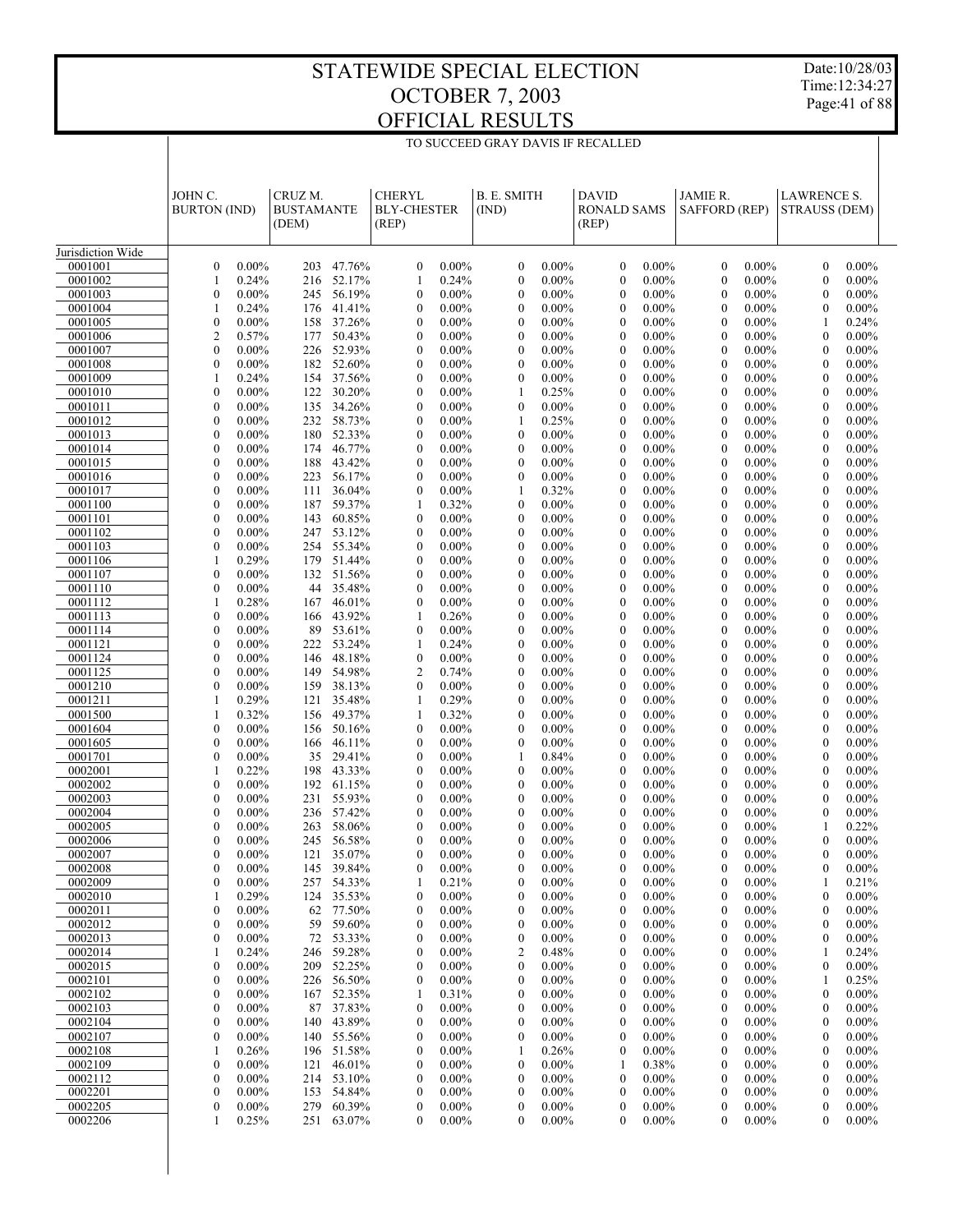$\overline{\phantom{a}}$ 

TO SUCCEED GRAY DAVIS IF RECALLED

Date:10/28/03 Time:12:34:28 Page:42 of 88

 $\overline{\phantom{a}}$ 

|                    | JOHN C.                                              | CRUZ M.           |                          | <b>CHERYL</b>                        |                      | <b>B. E. SMITH</b>                   |                      | <b>DAVID</b>                 |                      | JAMIE R.                             |                      | <b>LAWRENCE S.</b>                   |                      |  |
|--------------------|------------------------------------------------------|-------------------|--------------------------|--------------------------------------|----------------------|--------------------------------------|----------------------|------------------------------|----------------------|--------------------------------------|----------------------|--------------------------------------|----------------------|--|
|                    | <b>BURTON</b> (IND)                                  | <b>BUSTAMANTE</b> |                          | <b>BLY-CHESTER</b>                   |                      | (IND)                                |                      | <b>RONALD SAMS</b>           |                      | <b>SAFFORD (REP)</b>                 |                      | <b>STRAUSS (DEM)</b>                 |                      |  |
|                    |                                                      | (DEM)             |                          | (REP)                                |                      |                                      |                      | (REP)                        |                      |                                      |                      |                                      |                      |  |
| 0002207            | 0.20%<br>1                                           |                   | 310 63.27%               | $\boldsymbol{0}$                     | $0.00\%$             | $\mathbf{0}$                         | $0.00\%$             | $\mathbf{0}$                 | $0.00\%$             | $\mathbf{0}$                         | $0.00\%$             | $\mathbf{0}$                         | $0.00\%$             |  |
| 0002301            | $0.00\%$<br>$\mathbf{0}$                             |                   | 271 67.92%               | $\boldsymbol{0}$                     | $0.00\%$             | $\boldsymbol{0}$                     | $0.00\%$             | $\mathbf{0}$                 | $0.00\%$             | $\boldsymbol{0}$                     | $0.00\%$             | $\mathbf{0}$                         | $0.00\%$             |  |
| 0002302            | 1<br>0.24%                                           |                   | 260 61.61%               | $\boldsymbol{0}$                     | $0.00\%$             | 1                                    | 0.24%                | $\mathbf{0}$                 | $0.00\%$             | $\mathbf{0}$                         | $0.00\%$             | $\mathbf{0}$                         | $0.00\%$             |  |
| 0002303<br>0002304 | $0.00\%$<br>$\mathbf{0}$<br>$0.00\%$<br>$\mathbf{0}$ | 292               | 66.21%<br>318 61.15%     | $\boldsymbol{0}$<br>$\boldsymbol{0}$ | $0.00\%$<br>$0.00\%$ | $\mathbf{0}$<br>$\mathbf{0}$         | $0.00\%$<br>$0.00\%$ | $\mathbf{0}$<br>$\mathbf{0}$ | $0.00\%$<br>$0.00\%$ | $\mathbf{0}$<br>$\mathbf{0}$         | $0.00\%$<br>$0.00\%$ | $\mathbf{0}$<br>$\mathbf{0}$         | $0.00\%$<br>$0.00\%$ |  |
| 0002305            | $0.00\%$<br>$\mathbf{0}$                             | 275               | 66.59%                   | $\boldsymbol{0}$                     | $0.00\%$             | $\mathbf{0}$                         | $0.00\%$             | $\mathbf{0}$                 | $0.00\%$             | $\mathbf{0}$                         | $0.00\%$             | $\mathbf{0}$                         | $0.00\%$             |  |
| 0002306            | $0.00\%$<br>$\mathbf{0}$                             | 189               | 56.25%                   | $\boldsymbol{0}$                     | $0.00\%$             | $\mathbf{0}$                         | $0.00\%$             | $\mathbf{0}$                 | $0.00\%$             | $\mathbf{0}$                         | $0.00\%$             | $\mathbf{0}$                         | $0.00\%$             |  |
| 0002402            | $0.00\%$<br>$\mathbf{0}$                             | 114               | 31.58%                   | $\boldsymbol{0}$                     | $0.00\%$             | $\mathbf{0}$                         | $0.00\%$             | $\mathbf{0}$                 | $0.00\%$             | $\mathbf{0}$                         | $0.00\%$             | $\mathbf{0}$                         | $0.00\%$             |  |
| 0002504            | $0.00\%$<br>$\mathbf{0}$                             |                   | 85 47.75%                | $\boldsymbol{0}$                     | $0.00\%$             | $\mathbf{0}$                         | $0.00\%$             | $\mathbf{0}$                 | $0.00\%$             | $\mathbf{0}$                         | $0.00\%$             | $\mathbf{0}$                         | $0.00\%$             |  |
| 0002600<br>0002601 | $0.00\%$<br>$\mathbf{0}$<br>$0.00\%$<br>$\mathbf{0}$ | 108               | 36.61%<br>62 29.95%      | $\boldsymbol{0}$                     | $0.00\%$<br>$0.00\%$ | $\mathbf{0}$<br>$\mathbf{0}$         | $0.00\%$             | $\mathbf{0}$<br>$\mathbf{0}$ | $0.00\%$<br>$0.00\%$ | $\mathbf{0}$<br>$\mathbf{0}$         | $0.00\%$             | $\mathbf{0}$<br>$\mathbf{0}$         | $0.00\%$             |  |
| 0002602            | $0.00\%$<br>$\mathbf{0}$                             | 98                | 47.12%                   | $\boldsymbol{0}$<br>$\boldsymbol{0}$ | $0.00\%$             | $\mathbf{0}$                         | $0.00\%$<br>$0.00\%$ | $\mathbf{0}$                 | $0.00\%$             | $\mathbf{0}$                         | $0.00\%$<br>$0.00\%$ | $\mathbf{0}$                         | $0.00\%$<br>$0.00\%$ |  |
| 0002701            | $0.00\%$<br>$\mathbf{0}$                             |                   | 142 52.59%               | $\boldsymbol{0}$                     | $0.00\%$             | $\mathbf{0}$                         | $0.00\%$             | $\mathbf{0}$                 | $0.00\%$             | $\mathbf{0}$                         | $0.00\%$             | $\mathbf{0}$                         | $0.00\%$             |  |
| 0002800            | $0.00\%$<br>$\mathbf{0}$                             | 88                | 39.64%                   | $\boldsymbol{0}$                     | $0.00\%$             | $\mathbf{0}$                         | $0.00\%$             | $\mathbf{0}$                 | $0.00\%$             | $\mathbf{0}$                         | $0.00\%$             | $\mathbf{0}$                         | $0.00\%$             |  |
| 0002801            | $0.00\%$<br>$\mathbf{0}$                             | 94                | 46.31%                   | $\boldsymbol{0}$                     | $0.00\%$             | $\mathbf{0}$                         | $0.00\%$             | $\mathbf{0}$                 | $0.00\%$             | $\mathbf{0}$                         | $0.00\%$             | $\mathbf{0}$                         | $0.00\%$             |  |
| 0002902            | $\mathbf{0}$<br>$0.00\%$                             | 139               | 57.20%                   | $\boldsymbol{0}$                     | $0.00\%$             | $\mathbf{0}$                         | $0.00\%$             | $\mathbf{0}$                 | $0.00\%$             | $\mathbf{0}$                         | $0.00\%$             | $\mathbf{0}$                         | $0.00\%$             |  |
| 0002907<br>0002908 | 0.33%<br>1<br>$0.00\%$<br>$\mathbf{0}$               |                   | 173 57.28%<br>250 67.20% | $\boldsymbol{0}$<br>$\boldsymbol{0}$ | $0.00\%$<br>$0.00\%$ | $\mathbf{0}$<br>$\mathbf{0}$         | $0.00\%$<br>$0.00\%$ | $\mathbf{0}$<br>$\mathbf{0}$ | $0.00\%$<br>$0.00\%$ | $\mathbf{0}$<br>$\mathbf{0}$         | $0.00\%$<br>$0.00\%$ | $\mathbf{0}$<br>$\mathbf{0}$         | $0.00\%$<br>$0.00\%$ |  |
| 0003001            | $0.00\%$<br>$\mathbf{0}$                             |                   | 215 53.62%               | $\boldsymbol{0}$                     | $0.00\%$             | $\mathbf{0}$                         | $0.00\%$             | $\mathbf{0}$                 | $0.00\%$             | $\mathbf{0}$                         | $0.00\%$             | $\mathbf{0}$                         | $0.00\%$             |  |
| 0003002            | $0.00\%$<br>$\mathbf{0}$                             |                   | 176 47.44%               | $\boldsymbol{0}$                     | $0.00\%$             | $\mathbf{0}$                         | $0.00\%$             | $\mathbf{0}$                 | $0.00\%$             | $\mathbf{0}$                         | $0.00\%$             | $\mathbf{0}$                         | $0.00\%$             |  |
| 0003003            | $0.00\%$<br>$\mathbf{0}$                             |                   | 295 66.29%               | $\boldsymbol{0}$                     | $0.00\%$             | $\mathbf{0}$                         | $0.00\%$             | $\mathbf{0}$                 | $0.00\%$             | $\mathbf{0}$                         | $0.00\%$             | $\mathbf{0}$                         | $0.00\%$             |  |
| 0003004            | $0.00\%$<br>$\mathbf{0}$                             |                   | 280 59.83%               | 1                                    | 0.21%                | $\mathbf{0}$                         | $0.00\%$             | $\mathbf{0}$                 | $0.00\%$             | $\mathbf{0}$                         | $0.00\%$             | $\mathbf{0}$                         | $0.00\%$             |  |
| 0003005            | $0.00\%$<br>$\mathbf{0}$                             |                   | 283 59.33%               | 2                                    | 0.42%                | $\mathbf{0}$                         | $0.00\%$             | $\mathbf{0}$                 | $0.00\%$             | $\mathbf{0}$                         | $0.00\%$             | $\mathbf{0}$                         | $0.00\%$             |  |
| 0003006<br>0003007 | $0.00\%$<br>$\mathbf{0}$<br>$\overline{c}$<br>0.45%  | 207               | 52.14%<br>254 56.95%     | $\boldsymbol{0}$<br>$\boldsymbol{0}$ | $0.00\%$<br>$0.00\%$ | $\mathbf{0}$<br>$\mathbf{0}$         | $0.00\%$<br>$0.00\%$ | $\mathbf{0}$<br>$\mathbf{0}$ | $0.00\%$<br>$0.00\%$ | $\mathbf{0}$<br>$\mathbf{0}$         | $0.00\%$<br>$0.00\%$ | $\mathbf{0}$<br>$\mathbf{0}$         | $0.00\%$<br>$0.00\%$ |  |
| 0003008            | $\mathbf{0}$<br>$0.00\%$                             |                   | 216 56.69%               | 1                                    | 0.26%                | $\mathbf{0}$                         | $0.00\%$             | $\mathbf{0}$                 | $0.00\%$             | $\mathbf{0}$                         | $0.00\%$             | $\mathbf{0}$                         | $0.00\%$             |  |
| 0003009            | 0.23%<br>1                                           |                   | 267 62.24%               | $\boldsymbol{0}$                     | $0.00\%$             | $\mathbf{0}$                         | $0.00\%$             | $\mathbf{0}$                 | $0.00\%$             | $\mathbf{0}$                         | $0.00\%$             | $\mathbf{0}$                         | $0.00\%$             |  |
| 0003010            | 0.28%<br>1                                           |                   | 187 52.23%               | $\boldsymbol{0}$                     | $0.00\%$             | $\mathbf{0}$                         | $0.00\%$             | $\mathbf{0}$                 | $0.00\%$             | $\mathbf{0}$                         | $0.00\%$             | $\mathbf{0}$                         | $0.00\%$             |  |
| 0003011            | 0.26%<br>1                                           |                   | 209 55.15%               | $\boldsymbol{0}$                     | $0.00\%$             | $\mathbf{0}$                         | $0.00\%$             | $\mathbf{0}$                 | $0.00\%$             | $\mathbf{0}$                         | $0.00\%$             | $\mathbf{0}$                         | $0.00\%$             |  |
| 0003012            | $\mathbf{0}$<br>$0.00\%$                             |                   | 194 43.79%               | $\boldsymbol{0}$                     | $0.00\%$             | $\mathbf{0}$                         | $0.00\%$             | $\mathbf{0}$                 | $0.00\%$             | $\mathbf{0}$                         | $0.00\%$             | $\mathbf{0}$                         | $0.00\%$             |  |
| 0003013<br>0003014 | $0.00\%$<br>$\mathbf{0}$<br>0.98%<br>1               | 57                | 173 44.70%<br>55.88%     | $\boldsymbol{0}$<br>$\boldsymbol{0}$ | $0.00\%$<br>$0.00\%$ | $\mathbf{0}$<br>$\mathbf{0}$         | $0.00\%$<br>$0.00\%$ | $\mathbf{0}$<br>$\mathbf{0}$ | $0.00\%$<br>$0.00\%$ | $\mathbf{0}$<br>$\mathbf{0}$         | $0.00\%$<br>$0.00\%$ | $\mathbf{0}$<br>$\mathbf{0}$         | $0.00\%$<br>$0.00\%$ |  |
| 0003015            | $0.00\%$<br>$\mathbf{0}$                             | 90                | 36.89%                   | $\boldsymbol{0}$                     | $0.00\%$             | $\mathbf{0}$                         | $0.00\%$             | $\mathbf{0}$                 | $0.00\%$             | $\mathbf{0}$                         | $0.00\%$             | $\mathbf{0}$                         | $0.00\%$             |  |
| 0003104            | $0.00\%$<br>$\mathbf{0}$                             | 195               | 52.56%                   | $\boldsymbol{0}$                     | $0.00\%$             | $\mathbf{0}$                         | $0.00\%$             | $\mathbf{0}$                 | $0.00\%$             | $\mathbf{0}$                         | $0.00\%$             | $\mathbf{0}$                         | $0.00\%$             |  |
| 0003105            | $0.00\%$<br>$\mathbf{0}$                             |                   | 212 54.50%               | $\boldsymbol{0}$                     | $0.00\%$             | $\mathbf{0}$                         | $0.00\%$             | $\mathbf{0}$                 | $0.00\%$             | $\mathbf{0}$                         | $0.00\%$             | $\mathbf{0}$                         | $0.00\%$             |  |
| 0003106            | $\mathbf{0}$<br>$0.00\%$                             |                   | 166 57.24%               | $\boldsymbol{0}$                     | $0.00\%$             | $\mathbf{0}$                         | $0.00\%$             | $\mathbf{0}$                 | $0.00\%$             | $\mathbf{0}$                         | $0.00\%$             | $\mathbf{0}$                         | $0.00\%$             |  |
| 0003107<br>0003201 | 1<br>0.30%<br>$\mathbf{0}$<br>$0.00\%$               | 163<br>101        | 48.80%<br>45.09%         | $\boldsymbol{0}$<br>$\boldsymbol{0}$ | $0.00\%$<br>$0.00\%$ | $\mathbf{0}$<br>$\mathbf{0}$         | $0.00\%$<br>$0.00\%$ | $\mathbf{0}$<br>$\mathbf{0}$ | $0.00\%$<br>$0.00\%$ | $\mathbf{0}$<br>$\mathbf{0}$         | $0.00\%$<br>$0.00\%$ | $\mathbf{0}$<br>$\mathbf{0}$         | $0.00\%$<br>$0.00\%$ |  |
| 0003204            | $0.00\%$<br>$\mathbf{0}$                             |                   | 239 64.42%               | $\boldsymbol{0}$                     | $0.00\%$             | $\mathbf{0}$                         | $0.00\%$             | $\mathbf{0}$                 | $0.00\%$             | $\boldsymbol{0}$                     | $0.00\%$             | $\mathbf{0}$                         | $0.00\%$             |  |
| 0003207            | $\mathbf{0}$<br>$0.00\%$                             |                   | 291 62.58%               | $\boldsymbol{0}$                     | $0.00\%$             | $\mathbf{0}$                         | $0.00\%$             | $\mathbf{0}$                 | $0.00\%$             | $\mathbf{0}$                         | $0.00\%$             | $\mathbf{0}$                         | $0.00\%$             |  |
| 0003209            | $\mathbf{0}$<br>$0.00\%$                             |                   | 102 52.04%               | $\mathbf{0}$                         | $0.00\%$             | $\mathbf{0}$                         | $0.00\%$             | $\mathbf{0}$                 | $0.00\%$             | $\mathbf{0}$                         | $0.00\%$             | $\mathbf{0}$                         | $0.00\%$             |  |
| 0003216            | 1<br>0.57%                                           |                   | 112 64.00%               | $\mathbf{0}$                         | $0.00\%$             | $\overline{0}$                       | $0.00\%$             | $\mathbf{0}$                 | $0.00\%$             | $\mathbf{0}$                         | $0.00\%$             | $\mathbf{0}$                         | $0.00\%$             |  |
| 0003301            | $\overline{0}$<br>$0.00\%$<br>$\overline{0}$         |                   | 123 36.83%               | $\mathbf{0}$                         | $0.00\%$             | $\mathbf{0}$                         | $0.00\%$             | $\mathbf{0}$                 | $0.00\%$             | $\mathbf{0}$                         | $0.00\%$             | $\mathbf{0}$                         | $0.00\%$<br>$0.00\%$ |  |
| 0003302<br>0003303 | $0.00\%$<br>$0.00\%$<br>0                            |                   | 142 37.67%<br>100 40.82% | $\mathbf{0}$<br>0                    | 0.00%<br>$0.00\%$    | $\boldsymbol{0}$<br>0                | 0.00%<br>$0.00\%$    | 0<br>$\boldsymbol{0}$        | $0.00\%$<br>$0.00\%$ | $\boldsymbol{0}$<br>$\boldsymbol{0}$ | 0.00%<br>$0.00\%$    | $\overline{0}$<br>$\mathbf{0}$       | $0.00\%$             |  |
| 0003304            | $0.00\%$<br>$\theta$                                 | 153               | 41.13%                   | $\boldsymbol{0}$                     | $0.00\%$             | 0                                    | $0.00\%$             | $\boldsymbol{0}$             | $0.00\%$             | $\boldsymbol{0}$                     | $0.00\%$             | $\boldsymbol{0}$                     | $0.00\%$             |  |
| 0003305            | $0.00\%$<br>0                                        |                   | 132 39.52%               | $\boldsymbol{0}$                     | $0.00\%$             | $\boldsymbol{0}$                     | $0.00\%$             | $\boldsymbol{0}$             | $0.00\%$             | $\boldsymbol{0}$                     | $0.00\%$             | $\boldsymbol{0}$                     | $0.00\%$             |  |
| 0003306            | $0.00\%$<br>0                                        | 115               | 44.57%                   | $\boldsymbol{0}$                     | $0.00\%$             | 0                                    | $0.00\%$             | $\boldsymbol{0}$             | $0.00\%$             | $\boldsymbol{0}$                     | $0.00\%$             | $\boldsymbol{0}$                     | $0.00\%$             |  |
| 0003307            | $0.00\%$<br>$\theta$                                 | 140               | 36.84%                   | $\boldsymbol{0}$                     | $0.00\%$             | $\boldsymbol{0}$                     | $0.00\%$             | 0                            | $0.00\%$             | $\boldsymbol{0}$                     | $0.00\%$             | $\bf{0}$                             | $0.00\%$             |  |
| 0003401<br>0003402 | $0.00\%$<br>0<br>$\theta$                            | 78                | 26.44%<br>96 32.88%      | $\boldsymbol{0}$                     | $0.00\%$             | $\boldsymbol{0}$                     | $0.00\%$<br>$0.00\%$ | $\boldsymbol{0}$             | $0.00\%$             | $\boldsymbol{0}$                     | $0.00\%$             | $\boldsymbol{0}$                     | $0.00\%$             |  |
| 0003502            | $0.00\%$<br>$0.00\%$<br>0                            |                   | 211 57.97%               | 1<br>$\boldsymbol{0}$                | 0.34%<br>$0.00\%$    | $\boldsymbol{0}$<br>$\boldsymbol{0}$ | $0.00\%$             | 0<br>$\boldsymbol{0}$        | $0.00\%$<br>$0.00\%$ | $\boldsymbol{0}$<br>$\boldsymbol{0}$ | $0.00\%$<br>$0.00\%$ | $\boldsymbol{0}$<br>$\boldsymbol{0}$ | $0.00\%$<br>$0.00\%$ |  |
| 0003503            | $0.00\%$<br>$\theta$                                 |                   | 220 54.46%               | $\boldsymbol{0}$                     | $0.00\%$             | $\boldsymbol{0}$                     | $0.00\%$             | 0                            | $0.00\%$             | $\boldsymbol{0}$                     | $0.00\%$             | $\bf{0}$                             | $0.00\%$             |  |
| 0003507            | $0.00\%$<br>0                                        | 188               | 57.67%                   | $\boldsymbol{0}$                     | $0.00\%$             | $\boldsymbol{0}$                     | $0.00\%$             | $\boldsymbol{0}$             | $0.00\%$             | $\boldsymbol{0}$                     | $0.00\%$             | $\boldsymbol{0}$                     | $0.00\%$             |  |
| 0003600            | 0.30%<br>1                                           |                   | 211 63.17%               | 1                                    | 0.30%                | $\boldsymbol{0}$                     | $0.00\%$             | 0                            | $0.00\%$             | $\boldsymbol{0}$                     | $0.00\%$             | $\boldsymbol{0}$                     | $0.00\%$             |  |
| 0003601            | $0.00\%$<br>0                                        | 153               | 64.29%                   | $\boldsymbol{0}$                     | $0.00\%$             | $\boldsymbol{0}$                     | $0.00\%$             | $\boldsymbol{0}$             | $0.00\%$             | $\boldsymbol{0}$                     | $0.00\%$             | $\boldsymbol{0}$                     | $0.00\%$             |  |
| 0003602<br>0003704 | 2<br>0.78%<br>$\mathbf{0}$<br>$0.00\%$               | 124               | 183 71.76%<br>43.06%     | $\boldsymbol{0}$<br>$\boldsymbol{0}$ | $0.00\%$<br>$0.00\%$ | $\boldsymbol{0}$<br>$\boldsymbol{0}$ | $0.00\%$<br>$0.00\%$ | 0<br>$\boldsymbol{0}$        | $0.00\%$<br>$0.00\%$ | $\boldsymbol{0}$<br>$\boldsymbol{0}$ | $0.00\%$<br>$0.00\%$ | $\bf{0}$<br>$\boldsymbol{0}$         | $0.00\%$<br>$0.00\%$ |  |
| 0003705            | $0.00\%$<br>0                                        |                   | 122 54.95%               | $\boldsymbol{0}$                     | $0.00\%$             | $\boldsymbol{0}$                     | $0.00\%$             | 0                            | $0.00\%$             | $\boldsymbol{0}$                     | $0.00\%$             | $\boldsymbol{0}$                     | $0.00\%$             |  |
| 0004001            | $0.00\%$<br>0                                        |                   | 52 52.53%                | $\boldsymbol{0}$                     | $0.00\%$             | $\boldsymbol{0}$                     | $0.00\%$             | $\boldsymbol{0}$             | $0.00\%$             | $\boldsymbol{0}$                     | $0.00\%$             | $\boldsymbol{0}$                     | $0.00\%$             |  |
| 0004002            | $0.00\%$<br>0                                        |                   | 53 32.92%                | $\boldsymbol{0}$                     | $0.00\%$             | $\boldsymbol{0}$                     | $0.00\%$             | $\boldsymbol{0}$             | $0.00\%$             | $\boldsymbol{0}$                     | $0.00\%$             | $\bf{0}$                             | $0.00\%$             |  |
| 0004003            | $0.00\%$<br>0                                        |                   | 121 29.16%               | $\boldsymbol{0}$                     | $0.00\%$             | $\boldsymbol{0}$                     | $0.00\%$             | $\boldsymbol{0}$             | $0.00\%$             | $\boldsymbol{0}$                     | $0.00\%$             | $\boldsymbol{0}$                     | $0.00\%$             |  |
| 0004004            | $\mathbf{0}$<br>$0.00\%$                             |                   | 11 50.00%                | $\boldsymbol{0}$                     | $0.00\%$             | $\mathbf{0}$                         | $0.00\%$             | $\mathbf{0}$                 | $0.00\%$             | $\mathbf{0}$                         | $0.00\%$             | $\mathbf{0}$                         | $0.00\%$             |  |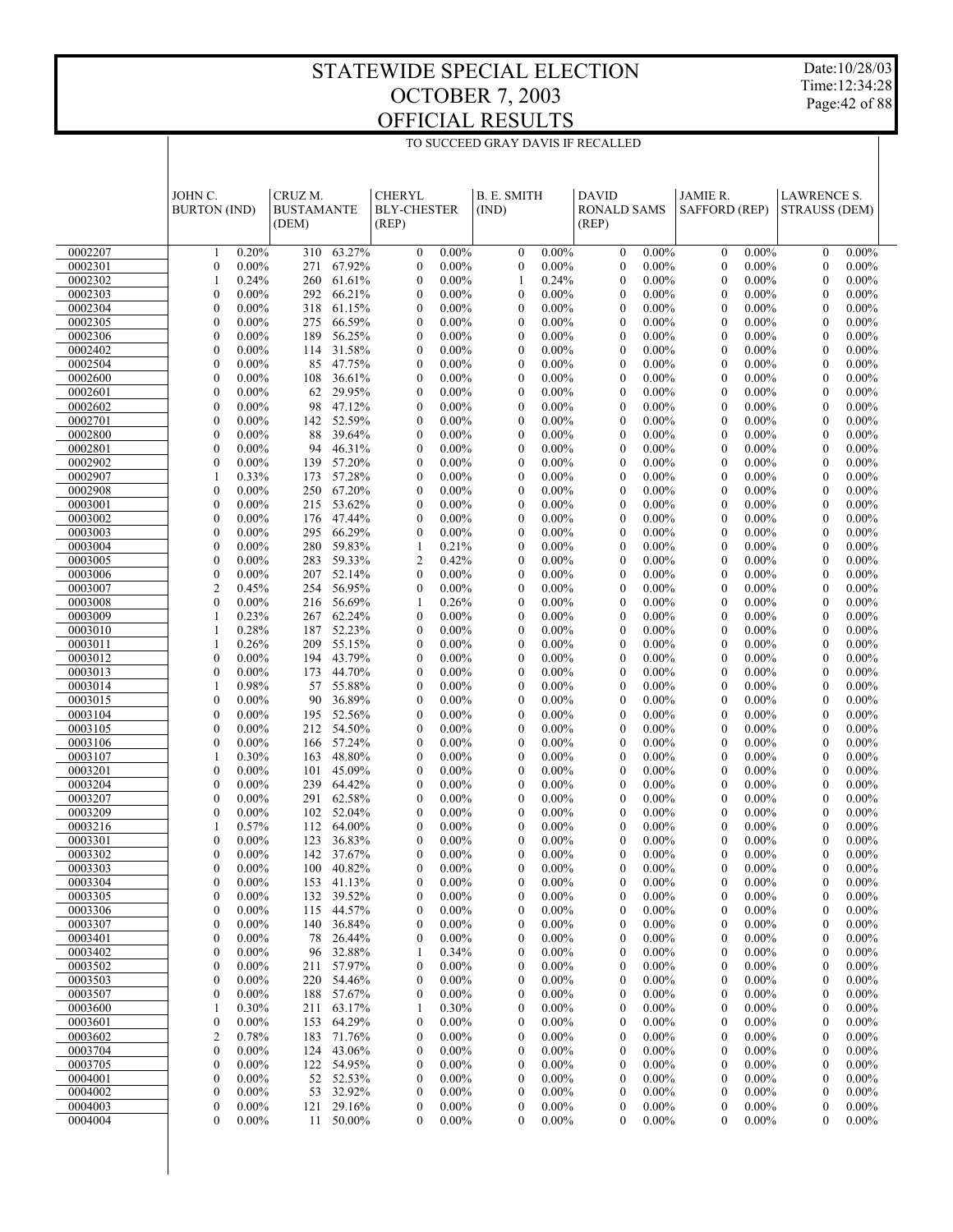$\overline{\phantom{a}}$ 

TO SUCCEED GRAY DAVIS IF RECALLED

Date:10/28/03 Time:12:34:28 Page:43 of 88

|                    | JOHN C.                              |                      | CRUZ M.           |                          | <b>CHERYL</b>                        |                      | <b>B. E. SMITH</b>                          |                      | <b>DAVID</b>                         |                      | JAMIE R.                     |                      | <b>LAWRENCE S.</b>               |                      |  |
|--------------------|--------------------------------------|----------------------|-------------------|--------------------------|--------------------------------------|----------------------|---------------------------------------------|----------------------|--------------------------------------|----------------------|------------------------------|----------------------|----------------------------------|----------------------|--|
|                    | <b>BURTON</b> (IND)                  |                      | <b>BUSTAMANTE</b> |                          | <b>BLY-CHESTER</b>                   |                      | (IND)                                       |                      | <b>RONALD SAMS</b>                   |                      | SAFFORD (REP)                |                      | <b>STRAUSS (DEM)</b>             |                      |  |
|                    |                                      |                      | (DEM)             |                          | (REP)                                |                      |                                             |                      | (REP)                                |                      |                              |                      |                                  |                      |  |
| 0004005            | $\mathbf{0}$                         | $0.00\%$             |                   | 261 58.13%               | 1                                    | 0.22%                | $\boldsymbol{0}$                            | $0.00\%$             | $\boldsymbol{0}$                     | $0.00\%$             | $\mathbf{0}$                 | $0.00\%$             | $\mathbf{0}$                     | $0.00\%$             |  |
| 0004006            | $\mathbf{0}$                         | $0.00\%$             | 428               | 78.53%                   | $\boldsymbol{0}$                     | $0.00\%$             | $\boldsymbol{0}$                            | $0.00\%$             | $\boldsymbol{0}$                     | $0.00\%$             | $\mathbf{0}$                 | $0.00\%$             | $\mathbf{0}$                     | $0.00\%$             |  |
| 0004007            | $\mathbf{0}$                         | $0.00\%$             |                   | 229 57.83%               | $\mathbf{0}$                         | $0.00\%$             | $\boldsymbol{0}$                            | $0.00\%$             | $\mathbf{0}$                         | $0.00\%$             | $\mathbf{0}$                 | $0.00\%$             | $\mathbf{0}$                     | $0.00\%$             |  |
| 0004008<br>0004009 | $\mathbf{0}$<br>$\mathbf{0}$         | $0.00\%$<br>$0.00\%$ |                   | 241 53.79%<br>176 47.06% | $\mathbf{0}$<br>$\mathbf{0}$         | $0.00\%$<br>$0.00\%$ | $\mathbf{0}$<br>$\mathbf{0}$                | $0.00\%$<br>$0.00\%$ | $\boldsymbol{0}$<br>$\mathbf{0}$     | $0.00\%$<br>$0.00\%$ | $\mathbf{0}$<br>$\mathbf{0}$ | $0.00\%$<br>$0.00\%$ | $\mathbf{0}$<br>$\mathbf{0}$     | $0.00\%$<br>$0.00\%$ |  |
| 0004010            | $\mathbf{0}$                         | $0.00\%$             | 79                | 56.43%                   | $\boldsymbol{0}$                     | $0.00\%$             | $\mathbf{0}$                                | $0.00\%$             | $\boldsymbol{0}$                     | $0.00\%$             | $\mathbf{0}$                 | $0.00\%$             | $\mathbf{0}$                     | $0.00\%$             |  |
| 0004100            | $\mathbf{0}$                         | $0.00\%$             |                   | 274 71.73%               | $\boldsymbol{0}$                     | $0.00\%$             | $\mathbf{0}$                                | $0.00\%$             | $\mathbf{0}$                         | $0.00\%$             | $\mathbf{0}$                 | $0.00\%$             | $\mathbf{0}$                     | $0.00\%$             |  |
| 0004101            | 1                                    | 0.41%                | 89                | 36.93%                   | $\boldsymbol{0}$                     | $0.00\%$             | $\mathbf{0}$                                | $0.00\%$             | $\boldsymbol{0}$                     | $0.00\%$             | $\mathbf{0}$                 | $0.00\%$             | $\mathbf{0}$                     | $0.00\%$             |  |
| 0004102            | $\mathbf{0}$                         | $0.00\%$             | 179               | 70.75%                   | $\boldsymbol{0}$                     | $0.00\%$             | $\mathbf{0}$                                | $0.00\%$             | $\boldsymbol{0}$                     | $0.00\%$             | $\mathbf{0}$                 | $0.00\%$             | $\mathbf{0}$                     | $0.00\%$             |  |
| 0004103<br>0004200 | $\mathbf{0}$<br>$\mathbf{0}$         | $0.00\%$<br>$0.00\%$ | 208               | 64.80%<br>101 55.49%     | $\boldsymbol{0}$<br>$\boldsymbol{0}$ | $0.00\%$<br>$0.00\%$ | $\mathbf{0}$<br>$\mathbf{0}$                | $0.00\%$<br>$0.00\%$ | $\boldsymbol{0}$<br>$\mathbf{0}$     | $0.00\%$<br>$0.00\%$ | $\mathbf{0}$<br>$\mathbf{0}$ | $0.00\%$<br>$0.00\%$ | $\mathbf{0}$<br>$\mathbf{0}$     | $0.00\%$<br>$0.00\%$ |  |
| 0004301            | $\mathbf{0}$                         | $0.00\%$             | 109               | 73.15%                   | $\mathbf{0}$                         | $0.00\%$             | $\mathbf{0}$                                | $0.00\%$             | $\boldsymbol{0}$                     | $0.00\%$             | $\mathbf{0}$                 | $0.00\%$             | $\mathbf{0}$                     | $0.00\%$             |  |
| 0004302            | $\mathbf{0}$                         | $0.00\%$             |                   | 155 55.56%               | $\boldsymbol{0}$                     | $0.00\%$             | $\mathbf{0}$                                | $0.00\%$             | $\boldsymbol{0}$                     | $0.00\%$             | $\mathbf{0}$                 | $0.00\%$             | $\mathbf{0}$                     | $0.00\%$             |  |
| 0004304            | $\mathbf{0}$                         | $0.00\%$             | 156               | 66.10%                   | $\mathbf{0}$                         | $0.00\%$             | $\mathbf{0}$                                | $0.00\%$             | $\boldsymbol{0}$                     | $0.00\%$             | $\mathbf{0}$                 | $0.00\%$             | $\mathbf{0}$                     | $0.00\%$             |  |
| 0004305            | 1                                    | 0.45%                | 127               | 56.70%                   | $\mathbf{0}$                         | $0.00\%$             | $\mathbf{0}$                                | $0.00\%$             | $\mathbf{0}$                         | $0.00\%$             | $\mathbf{0}$                 | $0.00\%$             | $\mathbf{0}$                     | $0.00\%$             |  |
| 0004400            | $\mathbf{0}$                         | $0.00\%$             |                   | 266 69.27%               | $\boldsymbol{0}$                     | $0.00\%$             | $\mathbf{0}$                                | $0.00\%$             | $\boldsymbol{0}$                     | $0.00\%$             | $\mathbf{0}$                 | $0.00\%$             | $\mathbf{0}$                     | $0.00\%$             |  |
| 0004401<br>0004402 | $\mathbf{0}$<br>$\mathbf{0}$         | $0.00\%$<br>$0.00\%$ | 183               | 232 66.29%<br>57.37%     | $\boldsymbol{0}$<br>$\boldsymbol{0}$ | $0.00\%$<br>$0.00\%$ | $\mathbf{0}$<br>$\mathbf{0}$                | $0.00\%$<br>$0.00\%$ | $\boldsymbol{0}$<br>$\boldsymbol{0}$ | $0.00\%$<br>$0.00\%$ | $\mathbf{0}$<br>$\mathbf{0}$ | $0.00\%$<br>$0.00\%$ | $\mathbf{0}$<br>$\boldsymbol{0}$ | $0.00\%$<br>$0.00\%$ |  |
| 0004403            | $\mathbf{0}$                         | $0.00\%$             |                   | 171 63.33%               | $\boldsymbol{0}$                     | $0.00\%$             | $\mathbf{0}$                                | $0.00\%$             | $\boldsymbol{0}$                     | $0.00\%$             | $\mathbf{0}$                 | $0.00\%$             | $\overline{c}$                   | 0.74%                |  |
| 0004501            | $\mathbf{1}$                         | 0.23%                | 175               | 41.08%                   | $\boldsymbol{0}$                     | $0.00\%$             | $\mathbf{0}$                                | $0.00\%$             | $\boldsymbol{0}$                     | $0.00\%$             | $\mathbf{0}$                 | $0.00\%$             | $\mathbf{0}$                     | $0.00\%$             |  |
| 0004502            | $\mathbf{0}$                         | $0.00\%$             |                   | 145 33.26%               | $\boldsymbol{0}$                     | $0.00\%$             | 1                                           | 0.23%                | $\boldsymbol{0}$                     | $0.00\%$             | $\mathbf{0}$                 | $0.00\%$             | $\mathbf{0}$                     | $0.00\%$             |  |
| 0004503            | $\mathbf{0}$                         | $0.00\%$             |                   | 105 33.33%               | $\boldsymbol{0}$                     | $0.00\%$             | $\mathbf{0}$                                | $0.00\%$             | $\boldsymbol{0}$                     | $0.00\%$             | $\mathbf{0}$                 | $0.00\%$             | $\mathbf{0}$                     | $0.00\%$             |  |
| 0004600<br>0004601 | $\mathbf{0}$<br>1                    | $0.00\%$<br>0.28%    |                   | 187 59.55%<br>189 52.35% | $\boldsymbol{0}$<br>$\boldsymbol{0}$ | $0.00\%$<br>$0.00\%$ | $\mathbf{0}$<br>$\mathbf{0}$                | $0.00\%$<br>$0.00\%$ | $\mathbf{0}$<br>$\boldsymbol{0}$     | $0.00\%$<br>$0.00\%$ | $\mathbf{0}$<br>$\mathbf{0}$ | $0.00\%$<br>$0.00\%$ | $\mathbf{0}$<br>$\mathbf{0}$     | $0.00\%$<br>$0.00\%$ |  |
| 0004703            | $\mathbf{0}$                         | $0.00\%$             |                   | 157 53.40%               | $\boldsymbol{0}$                     | $0.00\%$             | $\mathbf{0}$                                | $0.00\%$             | $\boldsymbol{0}$                     | $0.00\%$             | $\mathbf{0}$                 | $0.00\%$             | $\mathbf{0}$                     | $0.00\%$             |  |
| 0004707            | $\mathbf{0}$                         | $0.00\%$             | 159               | 45.30%                   | 1                                    | 0.28%                | $\mathbf{0}$                                | $0.00\%$             | $\boldsymbol{0}$                     | $0.00\%$             | $\mathbf{0}$                 | $0.00\%$             | $\mathbf{0}$                     | $0.00\%$             |  |
| 0004708            | $\mathbf{0}$                         | $0.00\%$             |                   | 130 41.80%               | $\mathbf{0}$                         | $0.00\%$             | $\mathbf{0}$                                | $0.00\%$             | $\mathbf{0}$                         | $0.00\%$             | $\mathbf{0}$                 | $0.00\%$             | $\mathbf{0}$                     | $0.00\%$             |  |
| 0004709            | $\mathbf{0}$                         | $0.00\%$             |                   | 220 53.40%               | $\mathbf{0}$                         | $0.00\%$             | $\mathbf{0}$                                | $0.00\%$             | $\boldsymbol{0}$                     | $0.00\%$             | $\mathbf{0}$                 | $0.00\%$             | $\mathbf{0}$                     | $0.00\%$             |  |
| 0004800<br>0004806 | $\mathbf{0}$<br>$\mathbf{0}$         | $0.00\%$<br>$0.00\%$ |                   | 52 41.60%<br>102 48.11%  | $\boldsymbol{0}$<br>$\boldsymbol{0}$ | $0.00\%$<br>$0.00\%$ | $\mathbf{0}$<br>$\mathbf{0}$                | $0.00\%$<br>$0.00\%$ | $\mathbf{0}$<br>$\boldsymbol{0}$     | $0.00\%$<br>$0.00\%$ | $\mathbf{0}$<br>$\mathbf{0}$ | $0.00\%$<br>$0.00\%$ | $\mathbf{0}$<br>$\mathbf{0}$     | $0.00\%$<br>$0.00\%$ |  |
| 0005001            | $\mathbf{0}$                         | $0.00\%$             |                   | 171 41.11%               | $\mathbf{0}$                         | $0.00\%$             | $\mathbf{0}$                                | $0.00\%$             | $\mathbf{0}$                         | $0.00\%$             | $\mathbf{0}$                 | $0.00\%$             | $\mathbf{0}$                     | $0.00\%$             |  |
| 0005101            | $\mathbf{0}$                         | $0.00\%$             |                   | 126 37.72%               | $\mathbf{0}$                         | $0.00\%$             | $\mathbf{0}$                                | $0.00\%$             | $\boldsymbol{0}$                     | $0.00\%$             | $\mathbf{0}$                 | $0.00\%$             | $\mathbf{0}$                     | $0.00\%$             |  |
| 0005102            | $\mathbf{0}$                         | $0.00\%$             | 98                | 40.00%                   | $\boldsymbol{0}$                     | $0.00\%$             | $\mathbf{0}$                                | $0.00\%$             | $\boldsymbol{0}$                     | $0.00\%$             | $\mathbf{0}$                 | $0.00\%$             | $\mathbf{0}$                     | $0.00\%$             |  |
| 0005103            | $\mathbf{0}$                         | $0.00\%$             |                   | 155 38.18%               | 1                                    | 0.25%                | $\mathbf{0}$                                | $0.00\%$             | $\boldsymbol{0}$                     | $0.00\%$             | $\mathbf{0}$                 | $0.00\%$             | $\mathbf{0}$                     | $0.00\%$             |  |
| 0005201<br>0005202 | $\mathbf{0}$<br>$\mathbf{0}$         | $0.00\%$<br>$0.00\%$ | 103               | 149 42.82%<br>48.58%     | $\boldsymbol{0}$<br>$\boldsymbol{0}$ | $0.00\%$<br>$0.00\%$ | $\mathbf{0}$<br>$\mathbf{0}$                | $0.00\%$<br>$0.00\%$ | $\mathbf{0}$<br>$\boldsymbol{0}$     | $0.00\%$<br>$0.00\%$ | $\mathbf{0}$<br>$\mathbf{0}$ | $0.00\%$<br>$0.00\%$ | $\mathbf{0}$<br>$\mathbf{0}$     | $0.00\%$<br>$0.00\%$ |  |
| 0005203            | $\mathbf{0}$                         | $0.00\%$             |                   | 105 35.23%               | $\boldsymbol{0}$                     | $0.00\%$             | $\mathbf{0}$                                | $0.00\%$             | $\boldsymbol{0}$                     | $0.00\%$             | $\mathbf{0}$                 | $0.00\%$             | $\mathbf{0}$                     | $0.00\%$             |  |
| 0005204            | $\mathbf{0}$                         | $0.00\%$             | 103               | 41.37%                   | $\boldsymbol{0}$                     | $0.00\%$             | 1                                           | 0.40%                | $\boldsymbol{0}$                     | $0.00\%$             | $\mathbf{0}$                 | $0.00\%$             | $\mathbf{0}$                     | $0.00\%$             |  |
| 0005205            | $\mathbf{0}$                         | $0.00\%$             |                   | 138 31.15%               | $\boldsymbol{0}$                     | $0.00\%$             | $\boldsymbol{0}$                            | $0.00\%$             | $\mathbf{0}$                         | $0.00\%$             | $\mathbf{0}$                 | $0.00\%$             | $\mathbf{0}$                     | $0.00\%$             |  |
| 0005206            | $\mathbf{0}$                         | $0.00\%$             | 129               | 43.14%                   | 1                                    | 0.33%                | $\boldsymbol{0}$                            | $0.00\%$             | $\boldsymbol{0}$                     | $0.00\%$             | $\mathbf{0}$                 | $0.00\%$             | $\mathbf{0}$                     | $0.00\%$             |  |
| 0005207            | $\mathbf{0}$<br>$\mathbf{0}$         | $0.00\%$             |                   | 129 33.51%<br>112 34.57% | $\mathbf{0}$<br>$\mathbf{0}$         | $0.00\%$<br>$0.00\%$ | $\mathbf{0}$<br>$\mathbf{0}$                | $0.00\%$<br>$0.00\%$ | $\mathbf{0}$<br>$\mathbf{0}$         | $0.00\%$             | $\mathbf{0}$<br>$\mathbf{0}$ | $0.00\%$             | $\mathbf{0}$<br>$\mathbf{0}$     | $0.00\%$             |  |
| 0005208<br>0005209 | $\mathbf{0}$                         | $0.00\%$<br>$0.00\%$ |                   | 128 35.56%               | $\mathbf{0}$                         | $0.00\%$             | $\mathbf{0}$                                | $0.00\%$             | $\mathbf{0}$                         | $0.00\%$<br>$0.00\%$ | $\mathbf{0}$                 | $0.00\%$<br>$0.00\%$ | $\mathbf{0}$                     | $0.00\%$<br>$0.00\%$ |  |
| 0005211            | $\boldsymbol{0}$                     | $0.00\%$             |                   | 125 38.82%               | $\overline{0}$                       | $0.00\%$             | $\boldsymbol{0}$                            | 0.00%                | $\boldsymbol{0}$                     | 0.00%                | $\boldsymbol{0}$             | $0.00\%$             | $\boldsymbol{0}$                 | 0.00%                |  |
| 0005212            | $\theta$                             | $0.00\%$             |                   | 93 55.03%                | 0                                    | $0.00\%$             | $\boldsymbol{0}$                            | $0.00\%$             | $\boldsymbol{0}$                     | $0.00\%$             | $\boldsymbol{0}$             | $0.00\%$             | $\bf{0}$                         | $0.00\%$             |  |
| 0005213            | 1                                    | 0.32%                |                   | 154 49.20%               | 0                                    | $0.00\%$             | $\boldsymbol{0}$                            | $0.00\%$             | $\boldsymbol{0}$                     | $0.00\%$             | $\boldsymbol{0}$             | $0.00\%$             | $\boldsymbol{0}$                 | $0.00\%$             |  |
| 0005214            | $\mathbf{0}$                         | $0.00\%$             |                   | 152 41.19%               | 0                                    | $0.00\%$             | $\boldsymbol{0}$                            | $0.00\%$             | $\boldsymbol{0}$                     | $0.00\%$             | 0                            | $0.00\%$             | $\boldsymbol{0}$                 | $0.00\%$             |  |
| 0005215<br>0005216 | $\boldsymbol{0}$<br>$\boldsymbol{0}$ | $0.00\%$<br>$0.00\%$ | 104               | 36.36%<br>95 41.13%      | 0<br>0                               | $0.00\%$<br>$0.00\%$ | $\overline{\mathbf{c}}$<br>$\boldsymbol{0}$ | 0.70%<br>$0.00\%$    | $\boldsymbol{0}$<br>$\boldsymbol{0}$ | $0.00\%$<br>$0.00\%$ | 0<br>0                       | $0.00\%$<br>$0.00\%$ | $\bf{0}$<br>$\boldsymbol{0}$     | $0.00\%$<br>$0.00\%$ |  |
| 0005217            | $\boldsymbol{0}$                     | $0.00\%$             | 117               | 34.82%                   | 0                                    | $0.00\%$             | $\boldsymbol{0}$                            | $0.00\%$             | $\boldsymbol{0}$                     | $0.00\%$             | 0                            | $0.00\%$             | $\bf{0}$                         | $0.00\%$             |  |
| 0005218            | $\boldsymbol{0}$                     | $0.00\%$             |                   | 124 31.16%               | 0                                    | $0.00\%$             | $\boldsymbol{0}$                            | $0.00\%$             | $\boldsymbol{0}$                     | $0.00\%$             | 0                            | $0.00\%$             | -1                               | 0.25%                |  |
| 0005219            | $\boldsymbol{0}$                     | $0.00\%$             | 53                | 28.80%                   | 0                                    | $0.00\%$             | $\boldsymbol{0}$                            | $0.00\%$             | $\boldsymbol{0}$                     | $0.00\%$             | 0                            | $0.00\%$             | $\bf{0}$                         | $0.00\%$             |  |
| 0005220            | $\boldsymbol{0}$                     | $0.00\%$             |                   | 137 38.92%               | 0                                    | $0.00\%$             | $\boldsymbol{0}$                            | $0.00\%$             | $\boldsymbol{0}$                     | $0.00\%$             | 0                            | $0.00\%$             | $\bf{0}$                         | $0.00\%$             |  |
| 0005221<br>0005222 | $\boldsymbol{0}$<br>$\boldsymbol{0}$ | $0.00\%$<br>$0.00\%$ | 164<br>162        | 43.16%<br>40.10%         | 0<br>1                               | $0.00\%$<br>0.25%    | $\boldsymbol{0}$<br>$\boldsymbol{0}$        | $0.00\%$<br>$0.00\%$ | $\boldsymbol{0}$<br>$\boldsymbol{0}$ | $0.00\%$<br>$0.00\%$ | 0<br>0                       | $0.00\%$<br>$0.00\%$ | 1<br>$\bf{0}$                    | 0.26%<br>$0.00\%$    |  |
| 0005223            | 0                                    | $0.00\%$             | 180               | 36.22%                   | 1                                    | 0.20%                | $\boldsymbol{0}$                            | $0.00\%$             | $\boldsymbol{0}$                     | $0.00\%$             | 0                            | $0.00\%$             | $\bf{0}$                         | $0.00\%$             |  |
| 0005224            | $\theta$                             | $0.00\%$             | 123               | 30.75%                   | 1                                    | 0.25%                | $\boldsymbol{0}$                            | $0.00\%$             | $\boldsymbol{0}$                     | $0.00\%$             | 0                            | $0.00\%$             | $\boldsymbol{0}$                 | $0.00\%$             |  |
| 0005225            | 1                                    | 0.42%                | 51                | 21.52%                   | 0                                    | $0.00\%$             | $\boldsymbol{0}$                            | $0.00\%$             | $\boldsymbol{0}$                     | $0.00\%$             | 0                            | $0.00\%$             | $\bf{0}$                         | $0.00\%$             |  |
| 0005226            | -1                                   | 0.49%                |                   | 96 47.06%                | 0                                    | $0.00\%$             | $\boldsymbol{0}$                            | $0.00\%$             | $\boldsymbol{0}$                     | $0.00\%$             | 0                            | $0.00\%$             | $\boldsymbol{0}$                 | $0.00\%$             |  |
| 0005227<br>0005300 | 0<br>1                               | $0.00\%$<br>0.48%    | 182<br>63         | 36.84%<br>30.00%         | 0<br>0                               | $0.00\%$<br>$0.00\%$ | $\boldsymbol{0}$<br>$\boldsymbol{0}$        | $0.00\%$<br>$0.00\%$ | $\boldsymbol{0}$<br>$\boldsymbol{0}$ | $0.00\%$<br>$0.00\%$ | 0<br>0                       | $0.00\%$<br>$0.00\%$ | $\bf{0}$<br>$\boldsymbol{0}$     | $0.00\%$<br>$0.00\%$ |  |
| 0005301            | 1                                    | 0.31%                |                   | 102 31.78%               | 0                                    | $0.00\%$             | $\boldsymbol{0}$                            | $0.00\%$             | $\boldsymbol{0}$                     | $0.00\%$             | $\boldsymbol{0}$             | $0.00\%$             | $\boldsymbol{0}$                 | $0.00\%$             |  |
| 0005302            | $\mathbf{0}$                         | $0.00\%$             |                   | 68 26.88%                | 1                                    | 0.40%                | $\mathbf{0}$                                | $0.00\%$             | $\mathbf{0}$                         | $0.00\%$             | $\mathbf{0}$                 | $0.00\%$             | $\mathbf{0}$                     | $0.00\%$             |  |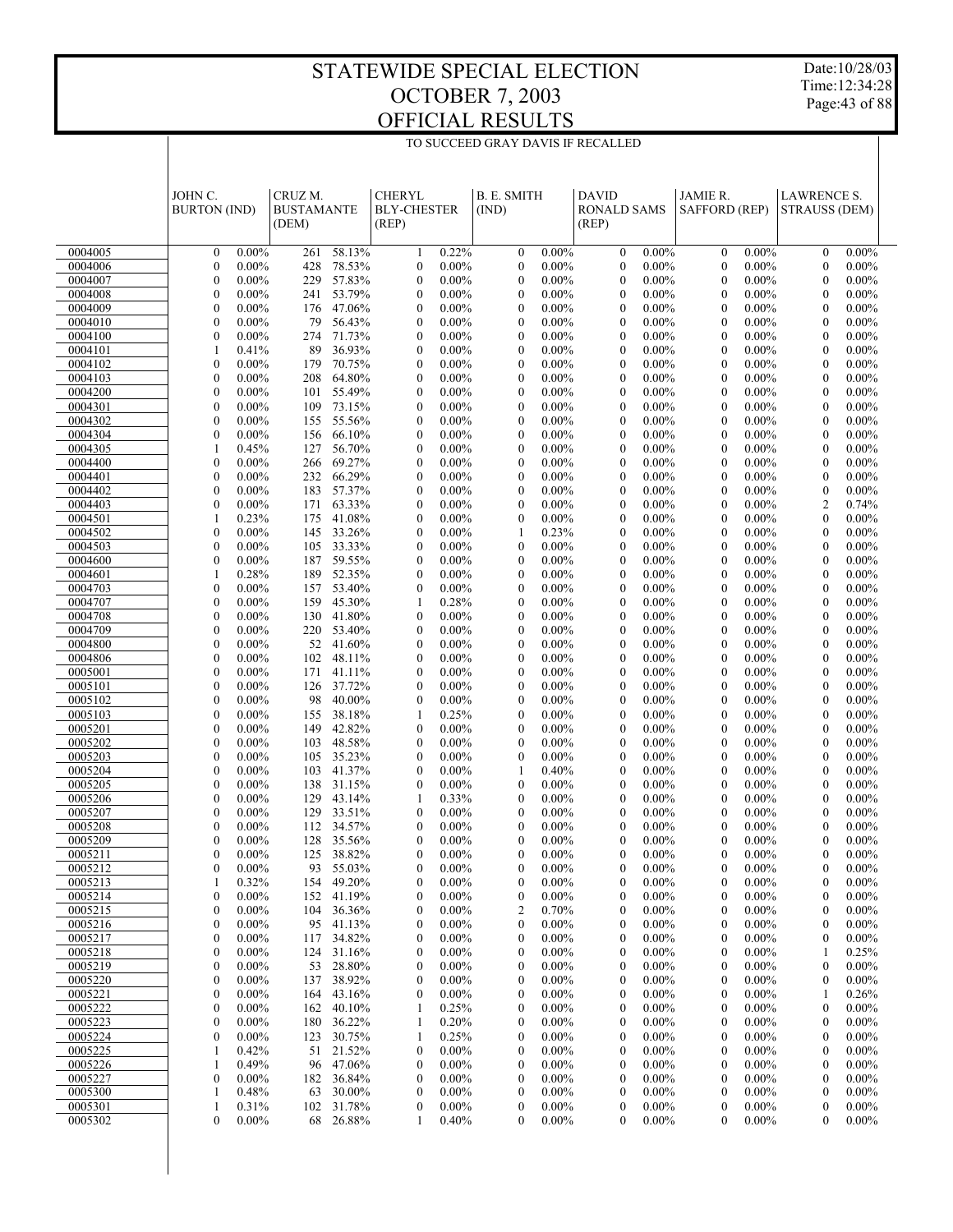T

Date:10/28/03 Time:12:34:29 Page:44 of 88

|          |                     |          |                   |        |                    |          | TO SUCCEED GRAY DAVIS IF RECALLED |          |              |          |                      |          |                    |          |  |
|----------|---------------------|----------|-------------------|--------|--------------------|----------|-----------------------------------|----------|--------------|----------|----------------------|----------|--------------------|----------|--|
|          |                     |          |                   |        |                    |          |                                   |          |              |          |                      |          |                    |          |  |
|          |                     |          |                   |        |                    |          |                                   |          |              |          |                      |          |                    |          |  |
|          | JOHN C.             |          | CRUZ M.           |        | <b>CHERYL</b>      |          | <b>B.E. SMITH</b>                 |          | <b>DAVID</b> |          | <b>JAMIE R</b>       |          | <b>LAWRENCE S.</b> |          |  |
|          | <b>BURTON</b> (IND) |          | <b>BUSTAMANTE</b> |        | <b>BLY-CHESTER</b> |          | (IND)                             |          | RONALD SAMS  |          | <b>SAFFORD (REP)</b> |          | STRAUSS (DEM)      |          |  |
|          |                     |          | (DEM)             |        | (REP)              |          |                                   |          | (REP)        |          |                      |          |                    |          |  |
|          |                     |          |                   |        |                    |          |                                   |          |              |          |                      |          |                    |          |  |
| 0005303  | $\theta$            | $0.00\%$ | 90.               | 26.24% | 0                  | $0.00\%$ | $\Omega$                          | $0.00\%$ | 0            | $0.00\%$ | $\Omega$             | $0.00\%$ | 0                  | $0.00\%$ |  |
| 0005304  | $\Omega$            | $0.00\%$ | 98.               | 41.53% |                    | $0.00\%$ | $\Omega$                          | $0.00\%$ | 0            | $0.00\%$ | $\Omega$             | $0.00\%$ | 0                  | $0.00\%$ |  |
| 0005305  | $\Omega$            | $0.00\%$ | 82.               | 33.88% | 0                  | $0.00\%$ | $\Omega$                          | $0.00\%$ | 0            | $0.00\%$ | $^{\circ}$           | $0.00\%$ | 0                  | $0.00\%$ |  |
| AV BT 01 | 28                  | $0.08\%$ | 15904             | 44.89% | 16                 | $0.05\%$ | 4                                 | $0.01\%$ | 0            | $0.00\%$ | $^{\circ}$           | $0.00\%$ | 8                  | $0.02\%$ |  |
|          | 65                  | $0.07\%$ | 46784             | 47.55% | 40                 | $0.04\%$ | 16                                | 0.02%    |              | $0.00\%$ | $\theta$             | $0.00\%$ | 17                 | 0.02%    |  |
|          |                     |          |                   |        |                    |          |                                   |          |              |          |                      |          |                    |          |  |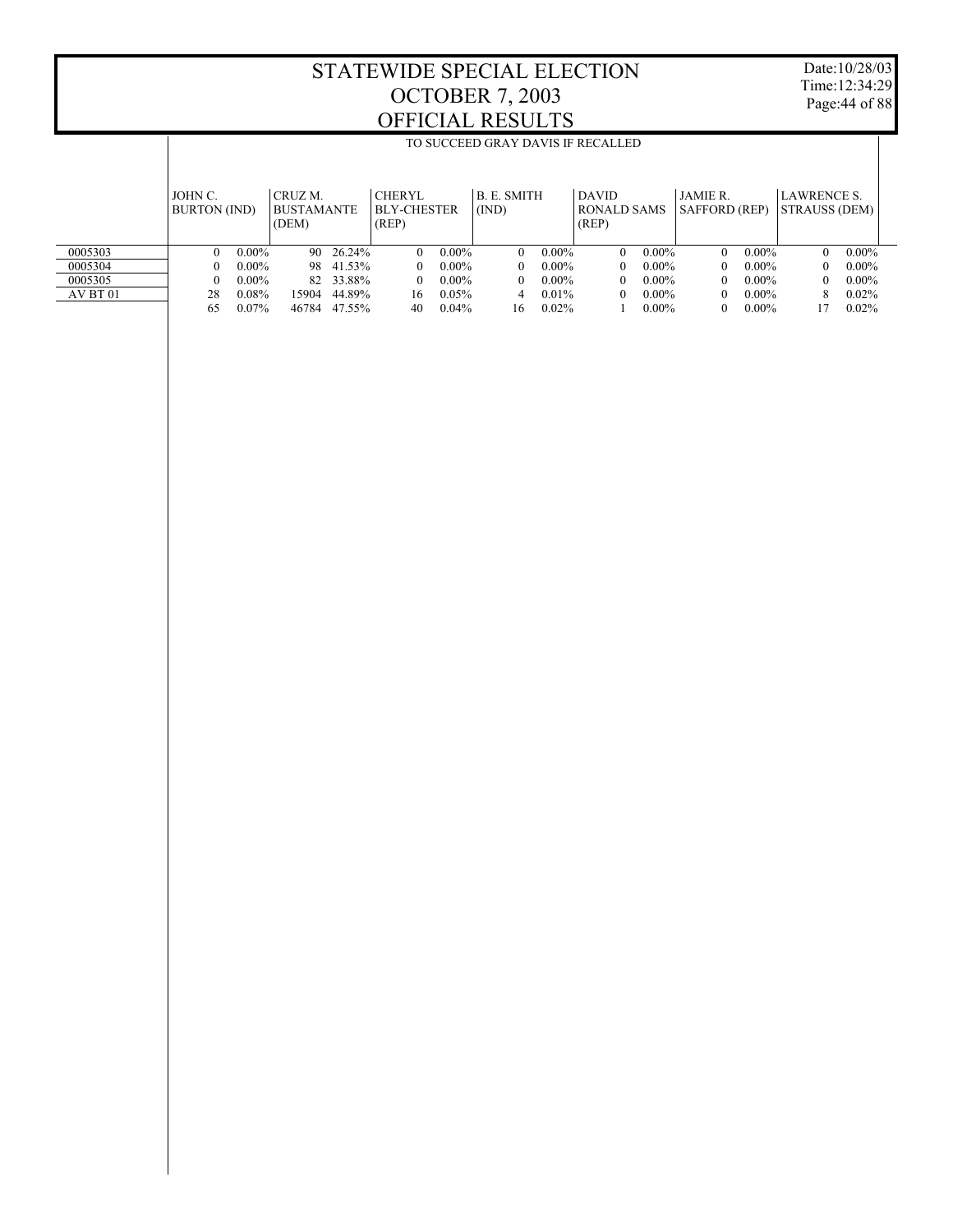Date:10/28/03 Time:12:34:29 Page:45 of 88

|                    | <b>ARNOLD</b><br><b>SCHWARZENEG</b><br>(REP) |                  | <b>GEORGE</b><br><b>SCHWARTZMAN</b><br>(IND) |                      | <b>MIKE SCHMIER</b><br>(DEM)         |                      | DARRIN H.<br><b>SCHEIDLE</b><br>(DEM) |                      | <b>BILL SIMON</b><br>(REP)           |                      | RICHARD J.<br><b>SIMMONS (IND)</b> |                      | <b>CHRISTOPHER</b><br>SPROUL (DEM) |                      |  |
|--------------------|----------------------------------------------|------------------|----------------------------------------------|----------------------|--------------------------------------|----------------------|---------------------------------------|----------------------|--------------------------------------|----------------------|------------------------------------|----------------------|------------------------------------|----------------------|--|
| Jurisdiction Wide  |                                              |                  |                                              |                      |                                      |                      |                                       |                      |                                      |                      |                                    |                      |                                    |                      |  |
| 0001001            | 122                                          | 28.71%           | $\boldsymbol{0}$                             | $0.00\%$             | $\mathbf{0}$                         | $0.00\%$             | $\mathbf{0}$                          | $0.00\%$             | 1                                    | 0.24%                | $\mathbf{0}$                       | $0.00\%$             | $\mathbf{0}$                       | $0.00\%$             |  |
| 0001002            | 108                                          | 26.09%           | 1                                            | 0.24%                | $\boldsymbol{0}$                     | $0.00\%$             | $\mathbf{0}$                          | $0.00\%$             | $\mathbf{0}$                         | 0.00%                | $\mathbf{0}$                       | $0.00\%$             | $\overline{0}$                     | $0.00\%$             |  |
| 0001003            | 117                                          | 26.83%           | $\mathbf{0}$                                 | $0.00\%$             | $\boldsymbol{0}$                     | $0.00\%$             | $\mathbf{0}$                          | $0.00\%$             | $\mathbf{0}$                         | 0.00%                | $\mathbf{0}$                       | $0.00\%$             | $\Omega$                           | $0.00\%$             |  |
| 0001004            | 147                                          | 34.59%           | $\mathbf{0}$                                 | $0.00\%$             | $\boldsymbol{0}$                     | $0.00\%$             | $\mathbf{0}$                          | $0.00\%$             | 1                                    | 0.24%                | 1                                  | 0.24%                | $\mathbf{0}$                       | $0.00\%$             |  |
| 0001005            | 175                                          | 41.27%           | 1                                            | 0.24%                | $\boldsymbol{0}$                     | $0.00\%$             | $\mathbf{0}$                          | $0.00\%$             | $\mathbf{0}$                         | 0.00%                | $\mathbf{0}$                       | $0.00\%$             | $\Omega$                           | $0.00\%$             |  |
| 0001006            | 94                                           | 26.78%           | 1                                            | 0.28%                | $\boldsymbol{0}$                     | $0.00\%$             | $\mathbf{0}$                          | $0.00\%$             | $\mathbf{0}$                         | 0.00%                | $\mathbf{0}$                       | $0.00\%$             | $\mathbf{0}$                       | $0.00\%$             |  |
| 0001007<br>0001008 | 113<br>100                                   | 26.46%<br>28.90% | 1<br>$\overline{2}$                          | 0.23%<br>0.58%       | $\boldsymbol{0}$<br>$\boldsymbol{0}$ | $0.00\%$<br>$0.00\%$ | $\mathbf{0}$<br>$\mathbf{0}$          | $0.00\%$<br>$0.00\%$ | $\theta$<br>$\mathbf{0}$             | 0.00%<br>0.00%       | $\mathbf{0}$<br>$\mathbf{0}$       | $0.00\%$<br>$0.00\%$ | $\Omega$<br>$\mathbf{0}$           | $0.00\%$<br>$0.00\%$ |  |
| 0001009            | 155                                          | 37.80%           | $\mathbf{0}$                                 | $0.00\%$             | $\boldsymbol{0}$                     | $0.00\%$             | $\mathbf{0}$                          | $0.00\%$             | $\mathbf{0}$                         | 0.00%                | $\mathbf{0}$                       | $0.00\%$             | $\Omega$                           | $0.00\%$             |  |
| 0001010            | 204                                          | 50.50%           | $\mathbf{0}$                                 | $0.00\%$             | $\boldsymbol{0}$                     | $0.00\%$             | $\mathbf{0}$                          | $0.00\%$             | $\mathbf{0}$                         | 0.00%                | $\mathbf{0}$                       | $0.00\%$             | $\mathbf{0}$                       | $0.00\%$             |  |
| 0001011            | 169                                          | 42.89%           | 1                                            | 0.25%                | $\boldsymbol{0}$                     | $0.00\%$             | $\mathbf{0}$                          | $0.00\%$             | $\theta$                             | 0.00%                | $\mathbf{0}$                       | $0.00\%$             | $\Omega$                           | $0.00\%$             |  |
| 0001012            | 90                                           | 22.78%           | $\mathbf{0}$                                 | $0.00\%$             | $\boldsymbol{0}$                     | $0.00\%$             | $\mathbf{0}$                          | $0.00\%$             | $\mathbf{0}$                         | 0.00%                | $\mathbf{0}$                       | $0.00\%$             | $\mathbf{0}$                       | $0.00\%$             |  |
| 0001013            | 72                                           | 20.93%           | $\mathbf{0}$                                 | $0.00\%$             | $\boldsymbol{0}$                     | $0.00\%$             | $\mathbf{0}$                          | $0.00\%$             | $\mathbf{0}$                         | 0.00%                | $\mathbf{0}$                       | $0.00\%$             | $\Omega$                           | $0.00\%$             |  |
| 0001014            | 110                                          | 29.57%           | $\mathbf{0}$                                 | $0.00\%$             | $\boldsymbol{0}$                     | $0.00\%$             | $\mathbf{0}$                          | $0.00\%$             | $\mathbf{0}$                         | 0.00%                | 1                                  | 0.27%                | $\mathbf{0}$                       | $0.00\%$             |  |
| 0001015            | 130                                          | 30.02%           | $\mathbf{0}$                                 | $0.00\%$             | $\boldsymbol{0}$                     | $0.00\%$             | $\mathbf{0}$                          | $0.00\%$             | $\theta$                             | 0.00%                | $\mathbf{0}$                       | $0.00\%$             | $\Omega$                           | $0.00\%$             |  |
| 0001016            | 108                                          | 27.20%           | $\mathbf{0}$                                 | $0.00\%$             | $\boldsymbol{0}$                     | $0.00\%$             | $\mathbf{0}$                          | $0.00\%$             | $\mathbf{0}$                         | 0.00%                | $\mathbf{0}$                       | $0.00\%$             | $\mathbf{0}$                       | $0.00\%$             |  |
| 0001017<br>0001100 | 143<br>69                                    | 46.43%<br>21.90% | 1<br>1                                       | 0.32%<br>0.32%       | $\boldsymbol{0}$<br>$\boldsymbol{0}$ | $0.00\%$<br>$0.00\%$ | $\mathbf{0}$<br>$\mathbf{0}$          | $0.00\%$<br>$0.00\%$ | $\mathbf{0}$<br>1                    | 0.00%<br>0.32%       | $\mathbf{0}$<br>$\mathbf{0}$       | $0.00\%$<br>$0.00\%$ | $\Omega$<br>$\mathbf{0}$           | $0.00\%$<br>$0.00\%$ |  |
| 0001101            | 51                                           | 21.70%           | 1                                            | 0.43%                | $\boldsymbol{0}$                     | $0.00\%$             | $\mathbf{0}$                          | $0.00\%$             | $\mathbf{1}$                         | 0.43%                | $\mathbf{0}$                       | $0.00\%$             | $\Omega$                           | $0.00\%$             |  |
| 0001102            | 124                                          | 26.67%           | $\mathbf{0}$                                 | $0.00\%$             | $\boldsymbol{0}$                     | $0.00\%$             | $\theta$                              | $0.00\%$             | $\mathbf{0}$                         | 0.00%                | $\mathbf{0}$                       | $0.00\%$             | $\mathbf{0}$                       | $0.00\%$             |  |
| 0001103            | 105                                          | 22.88%           | 1                                            | 0.22%                | $\boldsymbol{0}$                     | $0.00\%$             | $\mathbf{0}$                          | $0.00\%$             | $\mathbf{0}$                         | 0.00%                | $\mathbf{0}$                       | $0.00\%$             | $\Omega$                           | $0.00\%$             |  |
| 0001106            | 91                                           | 26.15%           | 1                                            | 0.29%                | $\boldsymbol{0}$                     | $0.00\%$             | $\mathbf{0}$                          | $0.00\%$             | 1                                    | 0.29%                | $\mathbf{0}$                       | $0.00\%$             | $\mathbf{0}$                       | $0.00\%$             |  |
| 0001107            | 55                                           | 21.48%           | $\mathbf{0}$                                 | $0.00\%$             | $\boldsymbol{0}$                     | $0.00\%$             | $\mathbf{0}$                          | $0.00\%$             | $\theta$                             | 0.00%                | $\theta$                           | $0.00\%$             | $\Omega$                           | $0.00\%$             |  |
| 0001110            | 56                                           | 45.16%           | $\mathbf{0}$                                 | $0.00\%$             | $\boldsymbol{0}$                     | $0.00\%$             | $\mathbf{0}$                          | $0.00\%$             | $\mathbf{0}$                         | 0.00%                | $\mathbf{0}$                       | $0.00\%$             | $\mathbf{0}$                       | $0.00\%$             |  |
| 0001112            | 107                                          | 29.48%           | 1                                            | 0.28%                | $\boldsymbol{0}$                     | $0.00\%$             | $\mathbf{0}$                          | $0.00\%$             | 1                                    | 0.28%                | $\mathbf{0}$                       | $0.00\%$             | $\Omega$                           | $0.00\%$             |  |
| 0001113            | 119                                          | 31.48%           | 1                                            | 0.26%                | $\boldsymbol{0}$                     | $0.00\%$             | $\mathbf{0}$                          | $0.00\%$             | $\mathbf{0}$                         | 0.00%                | $\mathbf{0}$                       | $0.00\%$             | $\mathbf{0}$                       | $0.00\%$             |  |
| 0001114            | 40                                           | 24.10%           | $\mathbf{0}$                                 | $0.00\%$             | $\boldsymbol{0}$                     | $0.00\%$             | $\mathbf{0}$                          | $0.00\%$             | $\theta$                             | 0.00%                | $\theta$                           | $0.00\%$             | $\Omega$                           | $0.00\%$             |  |
| 0001121<br>0001124 | 116<br>90                                    | 27.82%<br>29.70% | $\mathbf{0}$<br>1                            | $0.00\%$<br>0.33%    | $\boldsymbol{0}$<br>$\boldsymbol{0}$ | $0.00\%$<br>$0.00\%$ | $\mathbf{0}$<br>$\mathbf{0}$          | $0.00\%$<br>$0.00\%$ | $\mathbf{0}$<br>$\mathbf{0}$         | 0.00%<br>0.00%       | $\mathbf{0}$<br>$\mathbf{0}$       | $0.00\%$<br>$0.00\%$ | $\mathbf{0}$<br>$\Omega$           | $0.00\%$<br>$0.00\%$ |  |
| 0001125            | 64                                           | 23.62%           | 1                                            | 0.37%                | $\boldsymbol{0}$                     | $0.00\%$             | $\mathbf{0}$                          | $0.00\%$             | $\mathbf{0}$                         | 0.00%                | $\mathbf{0}$                       | $0.00\%$             | $\mathbf{0}$                       | $0.00\%$             |  |
| 0001210            | 180                                          | 43.17%           | $\mathbf{0}$                                 | $0.00\%$             | $\mathbf{1}$                         | 0.24%                | $\mathbf{0}$                          | $0.00\%$             | $\theta$                             | 0.00%                | $\theta$                           | $0.00\%$             | $\Omega$                           | $0.00\%$             |  |
| 0001211            | 164                                          | 48.09%           | $\mathbf{0}$                                 | $0.00\%$             | $\boldsymbol{0}$                     | $0.00\%$             | $\mathbf{0}$                          | $0.00\%$             | $\mathbf{0}$                         | 0.00%                | $\mathbf{0}$                       | $0.00\%$             | $\mathbf{0}$                       | $0.00\%$             |  |
| 0001500            | 100                                          | 31.65%           | $\mathbf{0}$                                 | $0.00\%$             | $\boldsymbol{0}$                     | $0.00\%$             | $\mathbf{0}$                          | $0.00\%$             | $\mathbf{0}$                         | 0.00%                | $\mathbf{0}$                       | $0.00\%$             | $\Omega$                           | $0.00\%$             |  |
| 0001604            | 86                                           | 27.65%           | $\mathbf{0}$                                 | $0.00\%$             | $\boldsymbol{0}$                     | $0.00\%$             | $\mathbf{0}$                          | $0.00\%$             | $\mathbf{0}$                         | 0.00%                | $\mathbf{0}$                       | $0.00\%$             | $\mathbf{0}$                       | $0.00\%$             |  |
| 0001605            | 121                                          | 33.61%           | $\mathbf{0}$                                 | $0.00\%$             | $\boldsymbol{0}$                     | $0.00\%$             | $\mathbf{0}$                          | $0.00\%$             | $\theta$                             | 0.00%                | $\theta$                           | $0.00\%$             | 1                                  | 0.28%                |  |
| 0001701            | 55                                           | 46.22%           | 1                                            | 0.84%                | $\boldsymbol{0}$                     | $0.00\%$             | $\mathbf{0}$                          | $0.00\%$             | $\mathbf{0}$                         | 0.00%                | $\mathbf{0}$                       | $0.00\%$             | $\mathbf{0}$                       | $0.00\%$             |  |
| 0002001            | 158                                          | 34.57%           | $\mathbf{0}$                                 | $0.00\%$             | $\boldsymbol{0}$                     | $0.00\%$             | $\mathbf{0}$                          | $0.00\%$             | $\mathbf{0}$                         | 0.00%                | $\mathbf{0}$                       | $0.00\%$             | $\Omega$                           | $0.00\%$             |  |
| 0002002<br>0002003 | 70<br>101                                    | 22.29%<br>24.46% | $\overline{2}$<br>$\mathbf{0}$               | 0.64%<br>$0.00\%$    | $\boldsymbol{0}$<br>$\boldsymbol{0}$ | $0.00\%$<br>$0.00\%$ | $\mathbf{0}$<br>$\mathbf{0}$          | $0.00\%$<br>$0.00\%$ | 1<br>$\mathbf{0}$                    | 0.32%<br>0.00%       | $\mathbf{0}$<br>$\mathbf{0}$       | $0.00\%$<br>$0.00\%$ | $\mathbf{0}$<br>$\Omega$           | $0.00\%$<br>$0.00\%$ |  |
| 0002004            | 83                                           | 20.19%           | 1                                            | 0.24%                | $\boldsymbol{0}$                     | $0.00\%$             | $\mathbf{0}$                          | $0.00\%$             | $\mathbf{0}$                         | 0.00%                | $\mathbf{0}$                       | $0.00\%$             | $\mathbf{0}$                       | $0.00\%$             |  |
| 0002005            | 93                                           | 20.53%           | $\mathbf{0}$                                 | $0.00\%$             | $\mathbf{0}$                         | $0.00\%$             | $\mathbf{0}$                          | $0.00\%$             | $\Omega$                             | 0.00%                | $\mathbf{0}$                       | $0.00\%$             | $\theta$                           | $0.00\%$             |  |
| 0002006            | 96                                           | 22.17%           | $\mathbf{1}$                                 | 0.23%                | $\mathbf{0}$                         | $0.00\%$             | $\theta$                              | $0.00\%$             | $\theta$                             | $0.00\%$             | $\mathbf{0}$                       | $0.00\%$             | $\theta$                           | $0.00\%$             |  |
| 0002007            | 162                                          | 46.96%           | $\mathbf{0}$                                 | $0.00\%$             | $\mathbf{0}$                         | $0.00\%$             | $\theta$                              | $0.00\%$             | $\theta$                             | $0.00\%$             | $\theta$                           | $0.00\%$             | $\theta$                           | $0.00\%$             |  |
| 0002008            | 140                                          | 38.46%           |                                              | $0.27\%$             | $\boldsymbol{0}$                     | $0.00\%$             | $\theta$                              | $0.00\%$             |                                      | 0.27%                | $\bf{0}$                           | $0.00\%$             | 0                                  | $0.00\%$             |  |
| 0002009            | 117                                          | 24.74%           | $\boldsymbol{0}$                             | $0.00\%$             | $\boldsymbol{0}$                     | $0.00\%$             | $\boldsymbol{0}$                      | $0.00\%$             | 0                                    | $0.00\%$             | 0                                  | $0.00\%$             | 0                                  | $0.00\%$             |  |
| 0002010            | 157                                          | 44.99%           | $\overline{c}$                               | 0.57%                | $\boldsymbol{0}$                     | $0.00\%$             | $\boldsymbol{0}$                      | $0.00\%$             | $\boldsymbol{0}$                     | $0.00\%$             | 0                                  | $0.00\%$             | 0                                  | $0.00\%$             |  |
| 0002011            | 8                                            | 10.00%           | $\boldsymbol{0}$                             | $0.00\%$             | $\boldsymbol{0}$                     | $0.00\%$             | $\boldsymbol{0}$                      | $0.00\%$             | $\boldsymbol{0}$                     | $0.00\%$             | 0                                  | $0.00\%$             | 0                                  | $0.00\%$             |  |
| 0002012<br>0002013 | 17<br>32                                     | 17.17%<br>23.70% | $\boldsymbol{0}$<br>$\boldsymbol{0}$         | $0.00\%$<br>$0.00\%$ | $\boldsymbol{0}$<br>$\boldsymbol{0}$ | $0.00\%$<br>$0.00\%$ | $\boldsymbol{0}$<br>$\theta$          | $0.00\%$<br>$0.00\%$ | $\boldsymbol{0}$<br>$\boldsymbol{0}$ | $0.00\%$<br>$0.00\%$ | 0<br>0                             | $0.00\%$<br>$0.00\%$ | $\theta$<br>0                      | $0.00\%$<br>$0.00\%$ |  |
| 0002014            | 73                                           | 17.59%           | $\boldsymbol{0}$                             | $0.00\%$             | $\boldsymbol{0}$                     | $0.00\%$             | $\boldsymbol{0}$                      | $0.00\%$             | $\boldsymbol{0}$                     | $0.00\%$             | 0                                  | $0.00\%$             | $\boldsymbol{0}$                   | $0.00\%$             |  |
| 0002015            | 107                                          | 26.75%           | $\boldsymbol{0}$                             | $0.00\%$             | $\boldsymbol{0}$                     | $0.00\%$             | $\boldsymbol{0}$                      | $0.00\%$             | $\boldsymbol{0}$                     | $0.00\%$             | 0                                  | $0.00\%$             | $\mathbf{0}$                       | $0.00\%$             |  |
| 0002101            | 98                                           | 24.50%           | $\boldsymbol{0}$                             | $0.00\%$             | $\boldsymbol{0}$                     | $0.00\%$             | $\boldsymbol{0}$                      | $0.00\%$             | $\boldsymbol{0}$                     | $0.00\%$             | 0                                  | $0.00\%$             | $\boldsymbol{0}$                   | $0.00\%$             |  |
| 0002102            | 91                                           | 28.53%           | $\boldsymbol{0}$                             | $0.00\%$             | $\boldsymbol{0}$                     | $0.00\%$             | $\theta$                              | $0.00\%$             | $\boldsymbol{0}$                     | $0.00\%$             | 0                                  | $0.00\%$             | 0                                  | $0.00\%$             |  |
| 0002103            | 106                                          | 46.09%           | $\boldsymbol{0}$                             | $0.00\%$             | $\boldsymbol{0}$                     | $0.00\%$             | $\boldsymbol{0}$                      | $0.00\%$             | -1                                   | 0.43%                | 0                                  | $0.00\%$             | $\boldsymbol{0}$                   | $0.00\%$             |  |
| 0002104            | 124                                          | 38.87%           | $\boldsymbol{0}$                             | $0.00\%$             | $\boldsymbol{0}$                     | $0.00\%$             | $\boldsymbol{0}$                      | $0.00\%$             | $\boldsymbol{0}$                     | $0.00\%$             | 0                                  | $0.00\%$             | $\mathbf{0}$                       | $0.00\%$             |  |
| 0002107            | 77                                           | 30.56%           | $\boldsymbol{0}$                             | $0.00\%$             | $\boldsymbol{0}$                     | $0.00\%$             | $\boldsymbol{0}$                      | $0.00\%$             | $\boldsymbol{0}$                     | $0.00\%$             | 0                                  | $0.00\%$             | $\boldsymbol{0}$                   | $0.00\%$             |  |
| 0002108            | 104                                          | 27.37%           | $\boldsymbol{0}$                             | $0.00\%$             | $\boldsymbol{0}$                     | $0.00\%$             | $\theta$                              | $0.00\%$             | 1                                    | 0.26%                | 0                                  | $0.00\%$             | 0                                  | $0.00\%$             |  |
| 0002109            | 83                                           | 31.56%           | $\boldsymbol{0}$                             | $0.00\%$             | $\boldsymbol{0}$                     | $0.00\%$             | $\boldsymbol{0}$                      | $0.00\%$             | $\boldsymbol{0}$                     | $0.00\%$             | 0                                  | $0.00\%$             | $\boldsymbol{0}$                   | $0.00\%$             |  |
| 0002112<br>0002201 | 106<br>64                                    | 26.30%<br>22.94% | $\boldsymbol{0}$<br>$\boldsymbol{0}$         | $0.00\%$<br>$0.00\%$ | $\boldsymbol{0}$<br>$\boldsymbol{0}$ | $0.00\%$<br>$0.00\%$ | $\boldsymbol{0}$<br>$\boldsymbol{0}$  | $0.00\%$<br>$0.00\%$ | $\boldsymbol{0}$<br>$\boldsymbol{0}$ | $0.00\%$<br>$0.00\%$ | 0<br>0                             | $0.00\%$<br>$0.00\%$ | $\mathbf{0}$<br>$\boldsymbol{0}$   | $0.00\%$<br>$0.00\%$ |  |
| 0002205            | 89                                           | 19.26%           | $\boldsymbol{0}$                             | $0.00\%$             | $\boldsymbol{0}$                     | $0.00\%$             | $\theta$                              | $0.00\%$             | $\boldsymbol{0}$                     | $0.00\%$             | 0                                  | $0.00\%$             | 0                                  | $0.00\%$             |  |
| 0002206            |                                              | 74 18.59%        | $\mathbf{0}$                                 | $0.00\%$             | $\mathbf{0}$                         | $0.00\%$             | $\theta$                              | $0.00\%$             | 0                                    | $0.00\%$             | 0                                  | $0.00\%$             | $\mathbf{0}$                       | $0.00\%$             |  |
|                    |                                              |                  |                                              |                      |                                      |                      |                                       |                      |                                      |                      |                                    |                      |                                    |                      |  |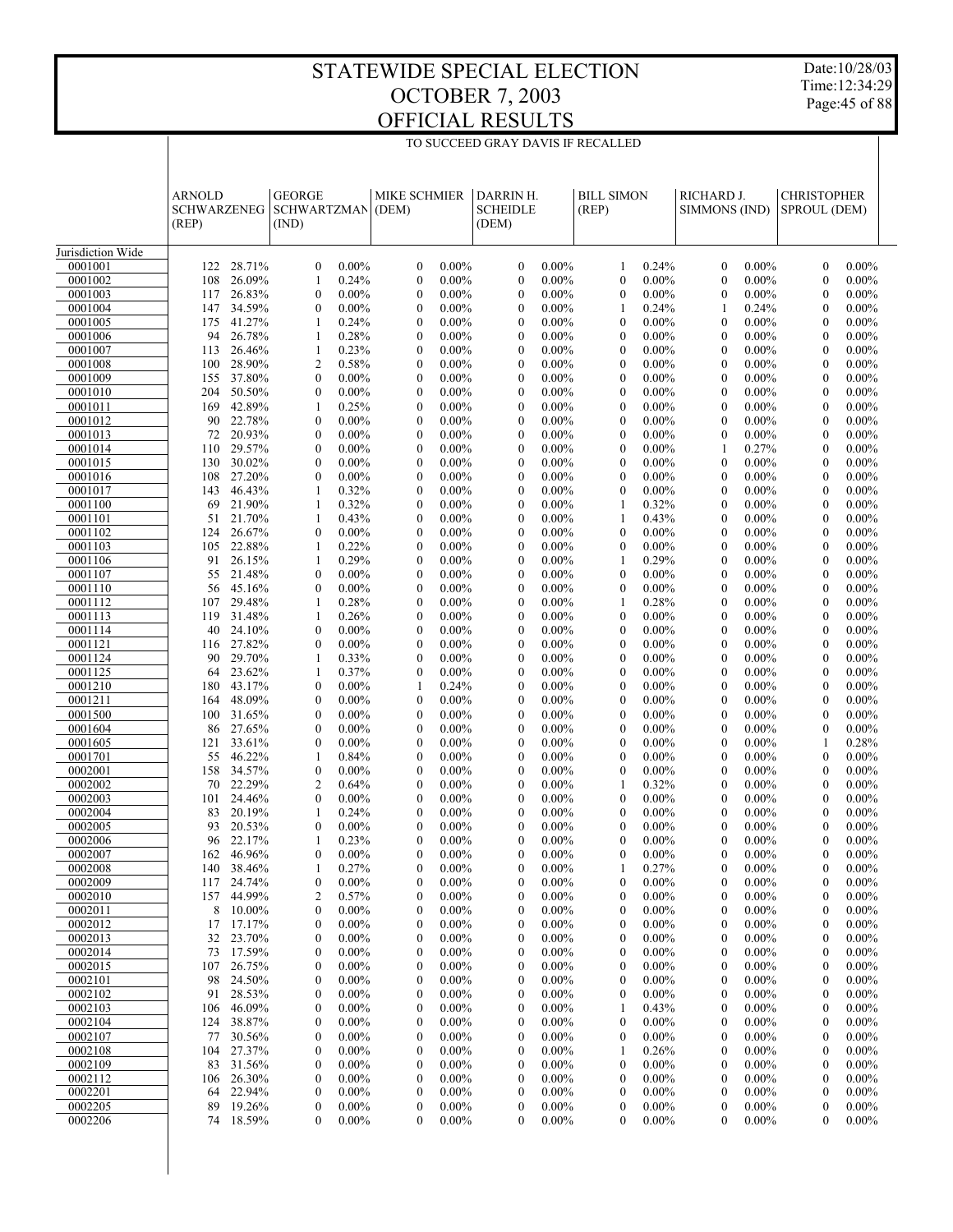Date:10/28/03 Time:12:34:29 Page:46 of 88

|                    | <b>ARNOLD</b><br><b>SCHWARZENEG</b><br>(REP) |                  | <b>GEORGE</b><br><b>SCHWARTZMAN</b><br>(IND) |                      | <b>MIKE SCHMIER</b><br>(DEM)   |                      | DARRIN H.<br><b>SCHEIDLE</b><br>(DEM) |                      | <b>BILL SIMON</b><br>(REP)     |                      | RICHARD J.<br>SIMMONS (IND)  |                      | <b>CHRISTOPHER</b><br>SPROUL (DEM) |                      |  |
|--------------------|----------------------------------------------|------------------|----------------------------------------------|----------------------|--------------------------------|----------------------|---------------------------------------|----------------------|--------------------------------|----------------------|------------------------------|----------------------|------------------------------------|----------------------|--|
| 0002207            | 84                                           | 17.14%           | $\mathbf{0}$                                 | $0.00\%$             | $\mathbf{0}$                   | $0.00\%$             | $\mathbf{0}$                          | $0.00\%$             | $\mathbf{0}$                   | $0.00\%$             | $\mathbf{0}$                 | $0.00\%$             | $\mathbf{0}$                       | $0.00\%$             |  |
| 0002301            | 57                                           | 14.29%           | $\mathbf{0}$                                 | $0.00\%$             | $\mathbf{0}$                   | $0.00\%$             | $\mathbf{0}$                          | $0.00\%$             | $\mathbf{0}$                   | $0.00\%$             | $\mathbf{0}$                 | $0.00\%$             | $\mathbf{0}$                       | $0.00\%$             |  |
| 0002302            | 70                                           | 16.59%           | $\mathbf{1}$                                 | 0.24%                | $\mathbf{0}$                   | $0.00\%$             | 1                                     | 0.24%                | 1                              | 0.24%                | $\mathbf{0}$                 | $0.00\%$             | $\mathbf{0}$                       | $0.00\%$             |  |
| 0002303            | 52                                           | 11.79%           | $\mathbf{0}$                                 | $0.00\%$             | $\mathbf{0}$                   | $0.00\%$             | $\mathbf{0}$                          | $0.00\%$             | $\mathbf{0}$                   | $0.00\%$             | $\mathbf{0}$                 | $0.00\%$             | $\overline{0}$                     | $0.00\%$             |  |
| 0002304            | 81                                           | 15.58%           | $\mathbf{1}$                                 | 0.19%                | $\mathbf{0}$                   | $0.00\%$             | $\overline{0}$                        | $0.00\%$             | $\mathbf{0}$                   | $0.00\%$             | $\mathbf{0}$                 | $0.00\%$             | 1                                  | 0.19%                |  |
| 0002305            | 50                                           | 12.11%           | $\mathbf{0}$                                 | $0.00\%$             | $\mathbf{0}$                   | $0.00\%$             | $\mathbf{0}$                          | $0.00\%$             | $\boldsymbol{0}$               | $0.00\%$             | $\mathbf{0}$                 | $0.00\%$             | $\mathbf{0}$                       | $0.00\%$             |  |
| 0002306            | 75                                           | 22.32%           | $\mathbf{0}$<br>$\mathbf{0}$                 | $0.00\%$             | $\mathbf{0}$                   | $0.00\%$             | $\overline{0}$                        | $0.00\%$             | $\overline{2}$<br>$\mathbf{0}$ | 0.60%                | $\mathbf{0}$                 | $0.00\%$             | $\mathbf{0}$                       | $0.00\%$             |  |
| 0002402<br>0002504 | 180<br>70                                    | 49.86%<br>39.33% | $\mathbf{0}$                                 | $0.00\%$<br>$0.00\%$ | $\theta$<br>$\overline{0}$     | $0.00\%$<br>$0.00\%$ | $\theta$<br>$\overline{0}$            | $0.00\%$<br>$0.00\%$ | $\mathbf{0}$                   | $0.00\%$<br>$0.00\%$ | $\mathbf{0}$<br>$\mathbf{0}$ | $0.00\%$<br>$0.00\%$ | $\mathbf{0}$<br>$\mathbf{0}$       | $0.00\%$<br>$0.00\%$ |  |
| 0002600            | 142                                          | 48.14%           | $\mathbf{0}$                                 | $0.00\%$             | $\theta$                       | $0.00\%$             | $\theta$                              | $0.00\%$             | $\mathbf{0}$                   | $0.00\%$             | $\mathbf{0}$                 | $0.00\%$             | $\mathbf{0}$                       | $0.00\%$             |  |
| 0002601            | 97                                           | 46.86%           | $\mathbf{1}$                                 | 0.48%                | $\overline{0}$                 | $0.00\%$             | $\overline{0}$                        | $0.00\%$             | 1                              | 0.48%                | $\mathbf{0}$                 | $0.00\%$             | $\mathbf{0}$                       | $0.00\%$             |  |
| 0002602            | 73                                           | 35.10%           | $\mathbf{0}$                                 | $0.00\%$             | $\theta$                       | $0.00\%$             | $\mathbf{0}$                          | $0.00\%$             | $\mathbf{0}$                   | $0.00\%$             | $\mathbf{0}$                 | $0.00\%$             | $\overline{0}$                     | $0.00\%$             |  |
| 0002701            | 62                                           | 22.96%           | $\mathbf{0}$                                 | $0.00\%$             | $\overline{0}$                 | $0.00\%$             | $\overline{0}$                        | $0.00\%$             | $\mathbf{0}$                   | $0.00\%$             | $\mathbf{0}$                 | $0.00\%$             | $\mathbf{0}$                       | $0.00\%$             |  |
| 0002800            | 88                                           | 39.64%           | $\mathbf{0}$                                 | $0.00\%$             | $\theta$                       | $0.00\%$             | $\mathbf{0}$                          | $0.00\%$             | $\mathbf{0}$                   | $0.00\%$             | $\mathbf{0}$                 | $0.00\%$             | $\mathbf{0}$                       | $0.00\%$             |  |
| 0002801            | 63                                           | 31.03%           | $\mathbf{0}$                                 | $0.00\%$             | $\mathbf{0}$                   | $0.00\%$             | $\overline{0}$                        | $0.00\%$             | 1                              | 0.49%                | $\mathbf{0}$                 | $0.00\%$             | $\mathbf{0}$                       | $0.00\%$             |  |
| 0002902            | 50                                           | 20.58%           | $\mathbf{0}$                                 | $0.00\%$             | $\theta$                       | $0.00\%$             | $\mathbf{0}$                          | $0.00\%$             | $\mathbf{0}$                   | $0.00\%$             | $\mathbf{0}$                 | $0.00\%$             | $\mathbf{0}$                       | $0.00\%$             |  |
| 0002907            | 53                                           | 17.55%           | $\mathbf{0}$                                 | $0.00\%$             | $\overline{0}$                 | $0.00\%$             | $\overline{0}$                        | $0.00\%$             | $\mathbf{0}$                   | $0.00\%$             | $\mathbf{0}$                 | $0.00\%$             | $\mathbf{0}$                       | $0.00\%$             |  |
| 0002908            | 48                                           | 12.90%           | $\mathbf{0}$                                 | $0.00\%$             | $\mathbf{0}$                   | $0.00\%$             | $\mathbf{0}$                          | $0.00\%$             | $\mathbf{0}$                   | $0.00\%$             | $\mathbf{0}$                 | $0.00\%$             | $\mathbf{0}$                       | $0.00\%$             |  |
| 0003001<br>0003002 | 121<br>112                                   | 30.17%<br>30.19% | $\mathbf{0}$<br>1                            | $0.00\%$<br>0.27%    | $\mathbf{0}$<br>$\mathbf{0}$   | $0.00\%$<br>$0.00\%$ | $\overline{0}$<br>$\mathbf{0}$        | $0.00\%$<br>$0.00\%$ | $\mathbf{0}$<br>$\mathbf{0}$   | $0.00\%$<br>$0.00\%$ | $\mathbf{0}$<br>$\mathbf{0}$ | $0.00\%$<br>$0.00\%$ | $\mathbf{0}$<br>$\mathbf{0}$       | $0.00\%$<br>$0.00\%$ |  |
| 0003003            | 76                                           | 17.08%           | $\mathbf{0}$                                 | $0.00\%$             | $\overline{0}$                 | $0.00\%$             | $\overline{0}$                        | $0.00\%$             | $\mathbf{0}$                   | $0.00\%$             | $\mathbf{0}$                 | $0.00\%$             | 1                                  | 0.22%                |  |
| 0003004            | 92                                           | 19.66%           | 1                                            | 0.21%                | $\mathbf{0}$                   | $0.00\%$             | $\mathbf{0}$                          | $0.00\%$             | $\mathbf{1}$                   | 0.21%                | $\mathbf{0}$                 | $0.00\%$             | $\mathbf{0}$                       | $0.00\%$             |  |
| 0003005            | 107                                          | 22.43%           | $\mathbf{0}$                                 | $0.00\%$             | $\mathbf{0}$                   | $0.00\%$             | $\overline{0}$                        | $0.00\%$             | $\mathbf{0}$                   | $0.00\%$             | $\mathbf{0}$                 | $0.00\%$             | $\mathbf{0}$                       | $0.00\%$             |  |
| 0003006            | 112                                          | 28.21%           | 1                                            | 0.25%                | $\mathbf{0}$                   | $0.00\%$             | $\mathbf{0}$                          | $0.00\%$             | $\mathbf{1}$                   | 0.25%                | $\mathbf{0}$                 | $0.00\%$             | $\mathbf{0}$                       | $0.00\%$             |  |
| 0003007            | 123                                          | 27.58%           | $\mathbf{0}$                                 | $0.00\%$             | $\overline{0}$                 | $0.00\%$             | $\overline{0}$                        | $0.00\%$             | $\mathbf{0}$                   | $0.00\%$             | $\mathbf{0}$                 | $0.00\%$             | $\mathbf{0}$                       | $0.00\%$             |  |
| 0003008            | 99                                           | 25.98%           | $\mathbf{0}$                                 | $0.00\%$             | $\mathbf{0}$                   | $0.00\%$             | 1                                     | 0.26%                | $\mathbf{0}$                   | $0.00\%$             | $\mathbf{0}$                 | $0.00\%$             | $\mathbf{0}$                       | $0.00\%$             |  |
| 0003009            | 85                                           | 19.81%           | $\mathbf{0}$                                 | $0.00\%$             | $\mathbf{0}$                   | $0.00\%$             | $\overline{0}$                        | $0.00\%$             | $\mathbf{0}$                   | $0.00\%$             | $\mathbf{0}$                 | $0.00\%$             | $\mathbf{0}$                       | $0.00\%$             |  |
| 0003010            | 99                                           | 27.65%           | $\mathbf{0}$                                 | $0.00\%$             | $\mathbf{0}$                   | $0.00\%$             | $\mathbf{0}$                          | $0.00\%$             | $\mathbf{0}$                   | $0.00\%$             | $\mathbf{0}$                 | $0.00\%$             | $\mathbf{0}$                       | $0.00\%$             |  |
| 0003011            | 107                                          | 28.23%           | $\mathbf{0}$                                 | $0.00\%$             | $\overline{0}$                 | $0.00\%$             | $\overline{0}$                        | $0.00\%$             | $\mathbf{0}$                   | $0.00\%$             | $\mathbf{0}$                 | $0.00\%$             | $\mathbf{0}$                       | $0.00\%$             |  |
| 0003012            | 166                                          | 37.47%           | $\mathbf{0}$                                 | $0.00\%$             | $\mathbf{0}$                   | $0.00\%$             | $\mathbf{0}$                          | $0.00\%$             | $\mathbf{0}$                   | $0.00\%$             | $\mathbf{0}$                 | $0.00\%$             | $\mathbf{0}$                       | $0.00\%$             |  |
| 0003013<br>0003014 | 132<br>25                                    | 34.11%<br>24.51% | $\mathbf{1}$<br>$\mathbf{0}$                 | 0.26%<br>$0.00\%$    | $\overline{0}$<br>$\mathbf{0}$ | $0.00\%$<br>$0.00\%$ | $\overline{0}$<br>$\mathbf{0}$        | $0.00\%$<br>$0.00\%$ | $\mathbf{0}$<br>$\mathbf{0}$   | $0.00\%$<br>$0.00\%$ | $\mathbf{0}$<br>$\mathbf{0}$ | $0.00\%$<br>$0.00\%$ | $\mathbf{0}$<br>$\mathbf{0}$       | $0.00\%$<br>$0.00\%$ |  |
| 0003015            | 101                                          | 41.39%           | $\mathbf{1}$                                 | 0.41%                | $\mathbf{0}$                   | $0.00\%$             | $\overline{0}$                        | $0.00\%$             | $\mathbf{0}$                   | $0.00\%$             | $\mathbf{0}$                 | $0.00\%$             | $\mathbf{0}$                       | $0.00\%$             |  |
| 0003104            |                                              | 102 27.49%       | 1                                            | 0.27%                | $\mathbf{0}$                   | $0.00\%$             | $\mathbf{0}$                          | $0.00\%$             | $\mathbf{0}$                   | $0.00\%$             | $\mathbf{0}$                 | $0.00\%$             | 1                                  | 0.27%                |  |
| 0003105            | 97                                           | 24.94%           | $\mathbf{0}$                                 | $0.00\%$             | $\mathbf{0}$                   | $0.00\%$             | $\overline{0}$                        | $0.00\%$             | $\mathbf{0}$                   | $0.00\%$             | $\mathbf{0}$                 | $0.00\%$             | $\mathbf{0}$                       | $0.00\%$             |  |
| 0003106            | 91                                           | 31.38%           | $\mathbf{0}$                                 | $0.00\%$             | $\mathbf{0}$                   | $0.00\%$             | $\mathbf{0}$                          | $0.00\%$             | $\mathbf{0}$                   | $0.00\%$             | $\mathbf{0}$                 | $0.00\%$             | $\mathbf{0}$                       | $0.00\%$             |  |
| 0003107            | 97                                           | 29.04%           | $\mathbf{0}$                                 | $0.00\%$             | $\overline{0}$                 | $0.00\%$             | $\overline{0}$                        | $0.00\%$             | $\mathbf{0}$                   | $0.00\%$             | $\mathbf{0}$                 | $0.00\%$             | $\mathbf{0}$                       | $0.00\%$             |  |
| 0003201            | 76                                           | 33.93%           | $\mathbf{0}$                                 | $0.00\%$             | $\mathbf{0}$                   | $0.00\%$             | $\mathbf{0}$                          | $0.00\%$             | $\mathbf{0}$                   | $0.00\%$             | $\mathbf{0}$                 | $0.00\%$             | $\mathbf{0}$                       | $0.00\%$             |  |
| 0003204            | 71                                           | 19.14%           | $\mathbf{0}$                                 | $0.00\%$             | $\mathbf{0}$                   | $0.00\%$             | $\overline{0}$                        | $0.00\%$             | $\mathbf{0}$                   | $0.00\%$             | $\mathbf{0}$                 | $0.00\%$             | $\mathbf{0}$                       | $0.00\%$             |  |
| 0003207            | 105                                          | 22.58%           | $\mathbf{0}$                                 | $0.00\%$             | $\mathbf{0}$                   | $0.00\%$             | $\mathbf{0}$                          | $0.00\%$             | $\mathbf{1}$                   | 0.22%                | $\mathbf{0}$                 | $0.00\%$             | $\mathbf{0}$                       | $0.00\%$             |  |
| 0003209<br>0003216 | 56<br>31                                     | 28.57%<br>17.71% | $\mathbf{0}$<br>$\mathbf{0}$                 | $0.00\%$<br>$0.00\%$ | $\mathbf{0}$<br>$\mathbf{0}$   | $0.00\%$<br>$0.00\%$ | $\overline{0}$<br>$\mathbf{0}$        | $0.00\%$<br>$0.00\%$ | $\mathbf{0}$<br>1              | $0.00\%$<br>0.57%    | $\mathbf{0}$<br>$\mathbf{0}$ | $0.00\%$<br>$0.00\%$ | $\mathbf{0}$<br>$\mathbf{0}$       | $0.00\%$<br>$0.00\%$ |  |
| 0003301            | 147                                          | 44.01%           | $\theta$                                     | $0.00\%$             | $\theta$                       | $0.00\%$             |                                       | 0.30%                | $\theta$                       | $0.00\%$             | $\theta$                     | $0.00\%$             | $\theta$                           | $0.00\%$             |  |
| 0003302            | 152                                          | 40.32%           | $\mathbf{0}$                                 | $0.00\%$             | 1                              | 0.27%                | $\mathbf{0}$                          | $0.00\%$             | $\mathbf{0}$                   | $0.00\%$             | $\mathbf{0}$                 | $0.00\%$             | $\mathbf{0}$                       | $0.00\%$             |  |
| 0003303            |                                              | 90 36.73%        | $\boldsymbol{0}$                             | $0.00\%$             | $\mathbf{0}$                   | $0.00\%$             | 0                                     | 0.00%                | $\boldsymbol{0}$               | $0.00\%$             | $\boldsymbol{0}$             | $0.00\%$             | $\boldsymbol{0}$                   | $0.00\%$             |  |
| 0003304            |                                              | 156 41.94%       | 0                                            | $0.00\%$             | 1                              | 0.27%                | 0                                     | $0.00\%$             | 1                              | 0.27%                | 0                            | $0.00\%$             | $\boldsymbol{0}$                   | $0.00\%$             |  |
| 0003305            |                                              | 133 39.82%       | $\boldsymbol{0}$                             | $0.00\%$             | $\boldsymbol{0}$               | $0.00\%$             | $\boldsymbol{0}$                      | $0.00\%$             | $\boldsymbol{0}$               | $0.00\%$             | $\boldsymbol{0}$             | $0.00\%$             | $\boldsymbol{0}$                   | $0.00\%$             |  |
| 0003306            |                                              | 93 36.05%        | 0                                            | $0.00\%$             | 0                              | $0.00\%$             | 0                                     | $0.00\%$             | $\overline{c}$                 | 0.78%                | 0                            | $0.00\%$             | $\boldsymbol{0}$                   | $0.00\%$             |  |
| 0003307            | 162                                          | 42.63%           | 0                                            | $0.00\%$             | $\boldsymbol{0}$               | $0.00\%$             | 0                                     | $0.00\%$             | $\boldsymbol{0}$               | $0.00\%$             | 0                            | $0.00\%$             | $\boldsymbol{0}$                   | $0.00\%$             |  |
| 0003401            | 166                                          | 56.27%           | 0                                            | $0.00\%$             | $\overline{2}$                 | 0.68%                | 0                                     | $0.00\%$             | $\boldsymbol{0}$               | $0.00\%$             | 0                            | $0.00\%$             | 0                                  | $0.00\%$             |  |
| 0003402            | 148                                          | 50.68%           | 0                                            | $0.00\%$             | $\boldsymbol{0}$               | $0.00\%$             | 0                                     | $0.00\%$             | 1                              | 0.34%                | 0                            | $0.00\%$             | $\boldsymbol{0}$                   | $0.00\%$             |  |
| 0003502            |                                              | 84 23.08%        | 0<br>$\boldsymbol{0}$                        | $0.00\%$<br>$0.00\%$ | 0<br>$\boldsymbol{0}$          | $0.00\%$<br>$0.00\%$ | 0                                     | $0.00\%$<br>$0.00\%$ | 0<br>1                         | $0.00\%$<br>0.25%    | 0<br>0                       | $0.00\%$<br>$0.00\%$ | 0<br>$\boldsymbol{0}$              | $0.00\%$<br>$0.00\%$ |  |
| 0003503<br>0003507 | 106<br>57                                    | 26.24%<br>17.48% | 0                                            | $0.00\%$             | 1                              | 0.31%                | 0<br>0                                | $0.00\%$             | $\boldsymbol{0}$               | $0.00\%$             | 0                            | $0.00\%$             | $\boldsymbol{0}$                   | $0.00\%$             |  |
| 0003600            | 51                                           | 15.27%           | $\boldsymbol{0}$                             | $0.00\%$             | $\boldsymbol{0}$               | $0.00\%$             | 0                                     | $0.00\%$             | $\boldsymbol{0}$               | $0.00\%$             | 0                            | $0.00\%$             | $\boldsymbol{0}$                   | $0.00\%$             |  |
| 0003601            |                                              | 34 14.29%        | 2                                            | 0.84%                | 0                              | $0.00\%$             | 0                                     | $0.00\%$             | 1                              | 0.42%                | 0                            | $0.00\%$             | 0                                  | $0.00\%$             |  |
| 0003602            | 32                                           | 12.55%           | $\boldsymbol{0}$                             | $0.00\%$             | $\boldsymbol{0}$               | $0.00\%$             | 0                                     | $0.00\%$             | $\boldsymbol{0}$               | $0.00\%$             | 0                            | $0.00\%$             | $\boldsymbol{0}$                   | $0.00\%$             |  |
| 0003704            |                                              | 100 34.72%       | 1                                            | 0.35%                | $\boldsymbol{0}$               | $0.00\%$             | 0                                     | $0.00\%$             | 0                              | $0.00\%$             | 0                            | $0.00\%$             | 1                                  | 0.35%                |  |
| 0003705            | 43                                           | 19.37%           | 0                                            | $0.00\%$             | 1                              | 0.45%                | 0                                     | $0.00\%$             | $\boldsymbol{0}$               | $0.00\%$             | 0                            | $0.00\%$             | $\boldsymbol{0}$                   | $0.00\%$             |  |
| 0004001            | 21                                           | 21.21%           | 0                                            | $0.00\%$             | $\boldsymbol{0}$               | $0.00\%$             | 0                                     | $0.00\%$             | 0                              | $0.00\%$             | 0                            | $0.00\%$             | 0                                  | $0.00\%$             |  |
| 0004002            | 80                                           | 49.69%           | $\boldsymbol{0}$                             | $0.00\%$             | $\boldsymbol{0}$               | $0.00\%$             | $\boldsymbol{0}$                      | $0.00\%$             | $\boldsymbol{0}$               | $0.00\%$             | 0                            | $0.00\%$             | $\boldsymbol{0}$                   | $0.00\%$             |  |
| 0004003            |                                              | 200 48.19%       | 1                                            | 0.24%                | $\boldsymbol{0}$               | $0.00\%$             | 0                                     | $0.00\%$             | $\boldsymbol{0}$               | $0.00\%$             | 0                            | $0.00\%$             | $\boldsymbol{0}$                   | $0.00\%$             |  |
| 0004004            |                                              | 4 18.18%         | $\mathbf{0}$                                 | $0.00\%$             | $\overline{0}$                 | $0.00\%$             | $\mathbf{0}$                          | $0.00\%$             | $\mathbf{0}$                   | $0.00\%$             | $\theta$                     | $0.00\%$             | $\mathbf{0}$                       | $0.00\%$             |  |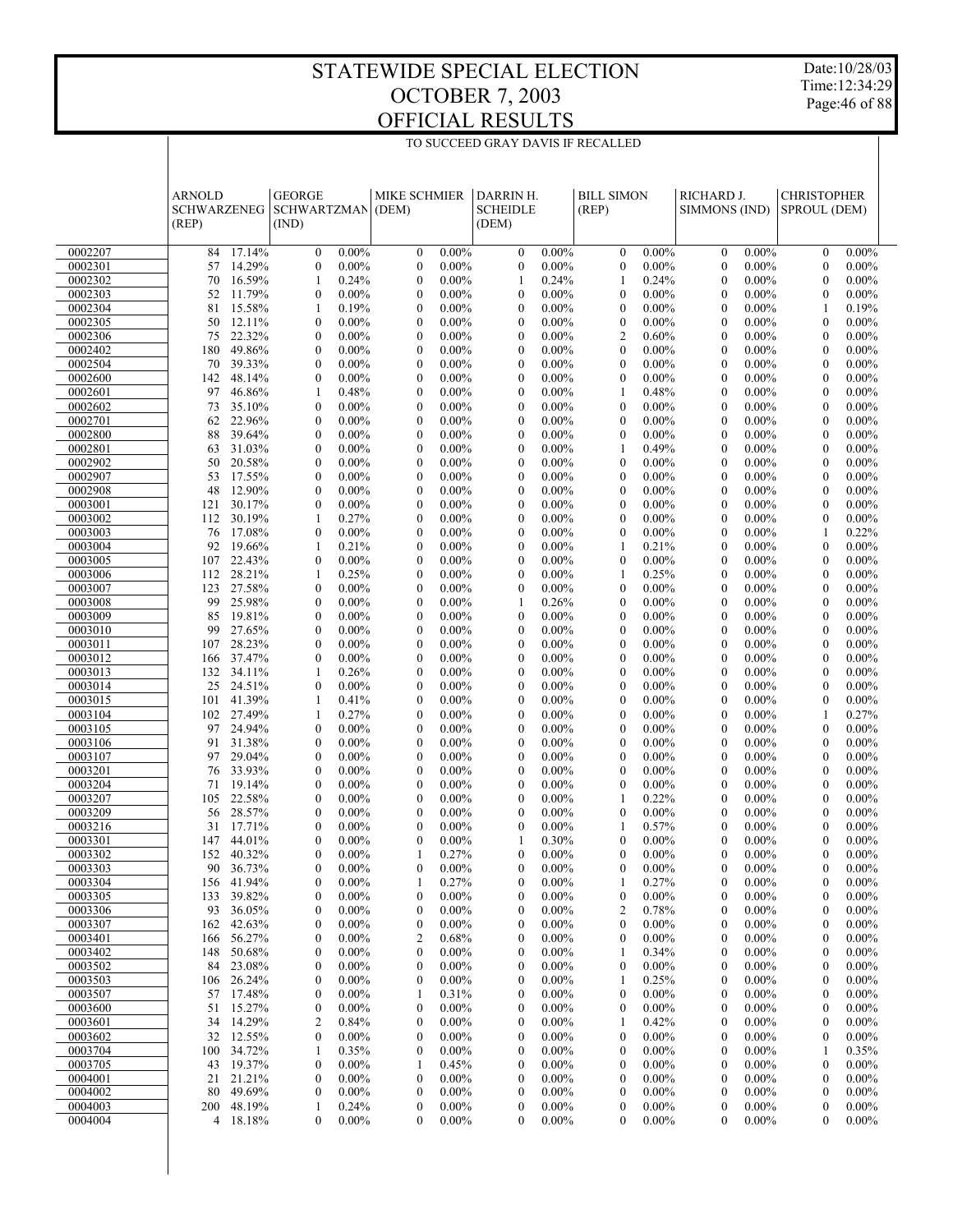Date:10/28/03 Time:12:34:30 Page:47 of 88

|                    | <b>ARNOLD</b><br><b>SCHWARZENEG</b><br>(REP) |                         | <b>GEORGE</b><br><b>SCHWARTZMAN</b><br>(IND) |                      | <b>MIKE SCHMIER</b><br>(DEM) |                      | DARRIN H.<br><b>SCHEIDLE</b><br>(DEM) |                      | <b>BILL SIMON</b><br>(REP)   |                      | RICHARD J.<br>SIMMONS (IND)  |                      | <b>CHRISTOPHER</b><br>SPROUL (DEM) |                      |  |
|--------------------|----------------------------------------------|-------------------------|----------------------------------------------|----------------------|------------------------------|----------------------|---------------------------------------|----------------------|------------------------------|----------------------|------------------------------|----------------------|------------------------------------|----------------------|--|
| 0004005            | 90                                           | 20.04%                  | $\mathbf{0}$                                 | $0.00\%$             | $\mathbf{0}$                 | $0.00\%$             | $\mathbf{0}$                          | $0.00\%$             | $\mathbf{0}$                 | $0.00\%$             | $\mathbf{0}$                 | $0.00\%$             | $\mathbf{0}$                       | $0.00\%$             |  |
| 0004006            | 35                                           | 6.42%                   | $\mathbf{0}$                                 | $0.00\%$             | $\mathbf{0}$                 | $0.00\%$             | $\mathbf{0}$                          | $0.00\%$             | $\mathbf{0}$                 | $0.00\%$             | $\mathbf{0}$                 | $0.00\%$             | $\mathbf{0}$                       | $0.00\%$             |  |
| 0004007            | 90                                           | 22.73%                  | $\mathbf{0}$                                 | $0.00\%$             | 1                            | 0.25%                | $\mathbf{0}$                          | $0.00\%$             | $\mathbf{1}$                 | 0.25%                | $\mathbf{0}$                 | $0.00\%$             | $\mathbf{0}$                       | $0.00\%$             |  |
| 0004008            | 111                                          | 24.78%                  | $\mathbf{0}$                                 | $0.00\%$             | $\theta$                     | $0.00\%$             | $\theta$                              | $0.00\%$             | $\mathbf{0}$                 | $0.00\%$             | $\mathbf{0}$                 | $0.00\%$             | $\overline{2}$                     | 0.45%                |  |
| 0004009            | 116                                          | 31.02%                  | $\mathbf{0}$                                 | $0.00\%$             | $\theta$                     | $0.00\%$             | $\mathbf{0}$                          | $0.00\%$             | $\mathbf{1}$                 | 0.27%                | $\mathbf{0}$                 | $0.00\%$             | $\mathbf{0}$                       | $0.00\%$             |  |
| 0004010            | 29                                           | 20.71%                  | $\mathbf{0}$                                 | $0.00\%$             | $\theta$                     | $0.00\%$             | $\theta$                              | $0.00\%$             | $\mathbf{0}$                 | $0.00\%$             | $\mathbf{0}$                 | $0.00\%$             | $\mathbf{0}$                       | $0.00\%$             |  |
| 0004100<br>0004101 | 46<br>91                                     | 12.04%<br>37.76%        | $\mathbf{0}$<br>$\mathbf{0}$                 | $0.00\%$<br>$0.00\%$ | $\theta$<br>$\theta$         | $0.00\%$<br>$0.00\%$ | $\overline{0}$<br>$\theta$            | $0.00\%$<br>$0.00\%$ | $\mathbf{0}$<br>$\mathbf{0}$ | $0.00\%$<br>$0.00\%$ | $\mathbf{0}$<br>$\mathbf{0}$ | $0.00\%$<br>$0.00\%$ | $\mathbf{0}$<br>$\mathbf{0}$       | $0.00\%$<br>$0.00\%$ |  |
| 0004102            | 29                                           | 11.46%                  | $\mathbf{0}$                                 | $0.00\%$             | $\theta$                     | $0.00\%$             | $\mathbf{0}$                          | $0.00\%$             | $\mathbf{1}$                 | 0.40%                | $\mathbf{0}$                 | $0.00\%$             | $\mathbf{0}$                       | $0.00\%$             |  |
| 0004103            | 42                                           | 13.08%                  | $\mathbf{1}$                                 | 0.31%                | $\theta$                     | $0.00\%$             | $\theta$                              | $0.00\%$             | $\mathbf{0}$                 | $0.00\%$             | $\mathbf{0}$                 | $0.00\%$             | $\mathbf{0}$                       | $0.00\%$             |  |
| 0004200            | 52                                           | 28.57%                  | $\mathbf{0}$                                 | $0.00\%$             | $\mathbf{0}$                 | $0.00\%$             | $\overline{0}$                        | $0.00\%$             | $\mathbf{0}$                 | $0.00\%$             | $\mathbf{0}$                 | $0.00\%$             | $\mathbf{0}$                       | $0.00\%$             |  |
| 0004301            | 17                                           | 11.41%                  | $\mathbf{0}$                                 | $0.00\%$             | $\theta$                     | $0.00\%$             | $\theta$                              | $0.00\%$             | $\mathbf{0}$                 | $0.00\%$             | $\mathbf{0}$                 | $0.00\%$             | $\mathbf{0}$                       | $0.00\%$             |  |
| 0004302            | 68                                           | 24.37%                  | $\mathbf{0}$                                 | $0.00\%$             | $\mathbf{0}$                 | $0.00\%$             | $\overline{0}$                        | $0.00\%$             | $\mathbf{0}$                 | $0.00\%$             | $\mathbf{0}$                 | $0.00\%$             | $\mathbf{0}$                       | $0.00\%$             |  |
| 0004304            | 45                                           | 19.07%                  | $\mathbf{0}$                                 | $0.00\%$             | 1                            | 0.42%                | $\theta$                              | $0.00\%$             | $\mathbf{0}$                 | $0.00\%$             | $\mathbf{0}$                 | $0.00\%$             | $\mathbf{0}$                       | $0.00\%$             |  |
| 0004305            | 51                                           | 22.77%                  | $\mathbf{0}$                                 | $0.00\%$             | $\mathbf{0}$                 | $0.00\%$             | $\overline{0}$                        | $0.00\%$             | $\mathbf{0}$                 | $0.00\%$             | $\mathbf{0}$                 | $0.00\%$             | $\mathbf{0}$                       | $0.00\%$             |  |
| 0004400            | 44                                           | 11.46%                  | $\mathbf{0}$                                 | $0.00\%$             | $\theta$                     | $0.00\%$             | $\theta$                              | $0.00\%$             | $\mathbf{0}$                 | $0.00\%$             | $\mathbf{0}$                 | $0.00\%$             | $\mathbf{0}$                       | $0.00\%$             |  |
| 0004401            | 39                                           | 11.14%                  | $\mathbf{0}$                                 | $0.00\%$             | $\theta$                     | $0.00\%$             | $\mathbf{0}$                          | $0.00\%$             | $\mathbf{0}$                 | $0.00\%$             | $\mathbf{0}$                 | $0.00\%$             | $\mathbf{0}$                       | $0.00\%$             |  |
| 0004402            | 67                                           | 21.00%                  | $\mathbf{0}$                                 | $0.00\%$             | $\theta$                     | $0.00\%$             | $\theta$                              | $0.00\%$             | $\mathbf{0}$                 | $0.00\%$             | $\mathbf{0}$                 | $0.00\%$             | $\mathbf{0}$                       | $0.00\%$             |  |
| 0004403            | 41<br>141                                    | 15.19%<br>33.10%        | $\mathbf{0}$<br>$\mathbf{0}$                 | $0.00\%$             | $\theta$<br>$\theta$         | $0.00\%$             | $\overline{0}$<br>$\theta$            | $0.00\%$             | $\mathbf{0}$<br>$\mathbf{0}$ | $0.00\%$<br>$0.00\%$ | $\mathbf{0}$<br>$\mathbf{0}$ | $0.00\%$             | $\mathbf{0}$<br>1                  | $0.00\%$<br>0.23%    |  |
| 0004501<br>0004502 | 173                                          | 39.68%                  | $\mathbf{1}$                                 | $0.00\%$<br>0.23%    | $\theta$                     | $0.00\%$<br>$0.00\%$ | $\overline{0}$                        | $0.00\%$<br>$0.00\%$ | $\mathbf{0}$                 | $0.00\%$             | $\mathbf{0}$                 | $0.00\%$<br>$0.00\%$ | $\mathbf{0}$                       | $0.00\%$             |  |
| 0004503            | 134                                          | 42.54%                  | $\mathbf{1}$                                 | 0.32%                | $\theta$                     | $0.00\%$             | $\theta$                              | $0.00\%$             | $\mathbf{0}$                 | $0.00\%$             | $\mathbf{0}$                 | $0.00\%$             | $\mathbf{0}$                       | $0.00\%$             |  |
| 0004600            | 64                                           | 20.38%                  | $\mathbf{0}$                                 | $0.00\%$             | $\theta$                     | $0.00\%$             | $\overline{0}$                        | $0.00\%$             | $\mathbf{0}$                 | $0.00\%$             | $\mathbf{0}$                 | $0.00\%$             | $\mathbf{0}$                       | $0.00\%$             |  |
| 0004601            | 82                                           | 22.71%                  | $\mathbf{0}$                                 | $0.00\%$             | $\theta$                     | $0.00\%$             | $\theta$                              | $0.00\%$             | $\mathbf{0}$                 | $0.00\%$             | $\mathbf{0}$                 | $0.00\%$             | $\mathbf{0}$                       | $0.00\%$             |  |
| 0004703            | 78                                           | 26.53%                  | $\mathbf{0}$                                 | $0.00\%$             | $\theta$                     | $0.00\%$             | $\mathbf{0}$                          | $0.00\%$             | $\mathbf{0}$                 | $0.00\%$             | $\mathbf{0}$                 | $0.00\%$             | $\mathbf{0}$                       | $0.00\%$             |  |
| 0004707            | 129                                          | 36.75%                  | $\mathbf{0}$                                 | $0.00\%$             | $\theta$                     | $0.00\%$             | $\theta$                              | $0.00\%$             | $\mathbf{0}$                 | $0.00\%$             | $\mathbf{0}$                 | $0.00\%$             | 1                                  | 0.28%                |  |
| 0004708            | 107                                          | 34.41%                  | $\mathbf{1}$                                 | 0.32%                | $\mathbf{0}$                 | $0.00\%$             | $\overline{0}$                        | $0.00\%$             | $\mathbf{0}$                 | $0.00\%$             | $\mathbf{0}$                 | $0.00\%$             | $\mathbf{0}$                       | $0.00\%$             |  |
| 0004709            | 120                                          | 29.13%                  | $\mathbf{0}$                                 | $0.00\%$             | $\theta$                     | $0.00\%$             | $\theta$                              | $0.00\%$             | $\mathbf{1}$                 | 0.24%                | $\mathbf{0}$                 | $0.00\%$             | $\mathbf{0}$                       | $0.00\%$             |  |
| 0004800            | 47                                           | 37.60%                  | $\mathbf{0}$                                 | $0.00\%$             | 1                            | 0.80%                | $\overline{0}$                        | $0.00\%$             | $\mathbf{0}$                 | $0.00\%$             | $\mathbf{0}$                 | $0.00\%$             | $\mathbf{0}$                       | $0.00\%$             |  |
| 0004806            | 66                                           | 31.13%                  | $\mathbf{1}$                                 | 0.47%                | $\mathbf{0}$                 | $0.00\%$             | $\mathbf{0}$                          | $0.00\%$             | $\mathbf{0}$                 | $0.00\%$             | $\mathbf{0}$                 | $0.00\%$             | $\mathbf{0}$                       | $0.00\%$             |  |
| 0005001            | 150                                          | 36.06%                  | $\mathbf{0}$                                 | $0.00\%$             | $\mathbf{0}$                 | $0.00\%$             | $\overline{0}$                        | $0.00\%$             | $\mathbf{0}$                 | $0.00\%$             | $\mathbf{0}$                 | $0.00\%$             | $\mathbf{0}$                       | $0.00\%$             |  |
| 0005101            | 134                                          | 40.12%                  | $\mathbf{0}$<br>$\mathbf{0}$                 | $0.00\%$             | $\mathbf{0}$                 | $0.00\%$             | $\mathbf{0}$                          | $0.00\%$             | $\mathbf{0}$<br>$\mathbf{0}$ | $0.00\%$             | $\mathbf{0}$                 | $0.00\%$             | $\mathbf{0}$<br>$\mathbf{0}$       | $0.00\%$             |  |
| 0005102<br>0005103 | 88<br>136                                    | 35.92%<br>33.50%        | $\mathbf{1}$                                 | $0.00\%$<br>0.25%    | $\mathbf{0}$<br>$\mathbf{0}$ | $0.00\%$<br>$0.00\%$ | $\mathbf{0}$<br>$\mathbf{0}$          | $0.00\%$<br>$0.00\%$ | $\mathbf{0}$                 | $0.00\%$<br>$0.00\%$ | $\mathbf{0}$<br>$\mathbf{0}$ | $0.00\%$<br>$0.00\%$ | $\mathbf{0}$                       | $0.00\%$<br>$0.00\%$ |  |
| 0005201            | 119                                          | 34.20%                  | $\mathbf{0}$                                 | $0.00\%$             | $\mathbf{0}$                 | $0.00\%$             | $\overline{0}$                        | $0.00\%$             | $\mathbf{0}$                 | $0.00\%$             | $\mathbf{0}$                 | $0.00\%$             | $\mathbf{0}$                       | $0.00\%$             |  |
| 0005202            | 57                                           | 26.89%                  | $\mathbf{0}$                                 | $0.00\%$             | $\mathbf{0}$                 | $0.00\%$             | $\mathbf{0}$                          | $0.00\%$             | $\mathbf{0}$                 | $0.00\%$             | $\mathbf{0}$                 | $0.00\%$             | $\mathbf{0}$                       | $0.00\%$             |  |
| 0005203            | 111                                          | 37.25%                  | $\mathbf{0}$                                 | $0.00\%$             | $\mathbf{0}$                 | $0.00\%$             | $\overline{0}$                        | $0.00\%$             | $\mathbf{0}$                 | $0.00\%$             | $\mathbf{0}$                 | $0.00\%$             | 1                                  | 0.34%                |  |
| 0005204            | 92                                           | 36.95%                  | $\mathbf{0}$                                 | $0.00\%$             | $\mathbf{0}$                 | $0.00\%$             | $\mathbf{0}$                          | $0.00\%$             | $\mathbf{0}$                 | $0.00\%$             | $\mathbf{0}$                 | $0.00\%$             | 1                                  | 0.40%                |  |
| 0005205            | 188                                          | 42.44%                  | $\mathbf{0}$                                 | $0.00\%$             | $\mathbf{0}$                 | $0.00\%$             | $\overline{0}$                        | $0.00\%$             | $\overline{2}$               | 0.45%                | $\mathbf{0}$                 | $0.00\%$             | $\mathbf{0}$                       | $0.00\%$             |  |
| 0005206            | 85                                           | 28.43%                  | $\mathbf{0}$                                 | $0.00\%$             | $\mathbf{0}$                 | $0.00\%$             | $\mathbf{0}$                          | $0.00\%$             | $\mathbf{0}$                 | $0.00\%$             | $\mathbf{0}$                 | $0.00\%$             | $\mathbf{0}$                       | $0.00\%$             |  |
| 0005207            | 151                                          | 39.22%                  | $\mathbf{0}$                                 | $0.00\%$             | $\mathbf{0}$                 | $0.00\%$             | $\mathbf{0}$                          | $0.00\%$             | $\mathbf{0}$                 | $0.00\%$             | $\mathbf{0}$                 | $0.00\%$             | $\mathbf{0}$                       | $0.00\%$             |  |
| 0005208            | 147                                          | 45.37%                  | $\mathbf{0}$                                 | $0.00\%$             | $\mathbf{0}$                 | $0.00\%$             | $\mathbf{0}$                          | $0.00\%$             | $\mathbf{1}$                 | 0.31%                | $\mathbf{0}$                 | $0.00\%$             | $\mathbf{0}$                       | $0.00\%$             |  |
| 0005209            | 141                                          | 39.17%                  | $\theta$                                     | $0.00\%$             | $\theta$                     | $0.00\%$             | $\theta$                              | $0.00\%$             | $\theta$                     | $0.00\%$             | $\theta$                     | $0.00\%$             | $\theta$                           | $0.00\%$             |  |
| 0005211            |                                              | 116 36.02%<br>41 24.26% | $\mathbf{0}$                                 | $0.00\%$             | $\mathbf{0}$                 | $0.00\%$             | $\mathbf{0}$                          | $0.00\%$             | $\mathbf{0}$                 | $0.00\%$             | $\mathbf{0}$                 | $0.00\%$             | $\mathbf{0}$                       | $0.00\%$             |  |
| 0005212<br>0005213 |                                              | 94 30.03%               | 0<br>0                                       | 0.00%<br>$0.00\%$    | 0<br>0                       | $0.00\%$<br>$0.00\%$ | 0<br>0                                | 0.00%<br>$0.00\%$    | 0<br>0                       | 0.00%<br>$0.00\%$    | $\boldsymbol{0}$<br>0        | 0.00%<br>$0.00\%$    | 0<br>$\boldsymbol{0}$              | 0.00%<br>$0.00\%$    |  |
| 0005214            | 129                                          | 34.96%                  | 1                                            | 0.27%                | $\boldsymbol{0}$             | $0.00\%$             | $\boldsymbol{0}$                      | $0.00\%$             | 1                            | 0.27%                |                              | 0.27%                | $\boldsymbol{0}$                   | $0.00\%$             |  |
| 0005215            | 103                                          | 36.01%                  | 0                                            | $0.00\%$             | 0                            | $0.00\%$             | 0                                     | $0.00\%$             | $\boldsymbol{0}$             | $0.00\%$             | 0                            | $0.00\%$             | $\boldsymbol{0}$                   | $0.00\%$             |  |
| 0005216            | 79                                           | 34.20%                  | $\boldsymbol{0}$                             | $0.00\%$             | $\boldsymbol{0}$             | $0.00\%$             | 1                                     | 0.43%                | $\boldsymbol{0}$             | $0.00\%$             | 0                            | $0.00\%$             | $\boldsymbol{0}$                   | $0.00\%$             |  |
| 0005217            | 138                                          | 41.07%                  | 0                                            | $0.00\%$             | 0                            | $0.00\%$             | 0                                     | $0.00\%$             | 1                            | 0.30%                | 0                            | $0.00\%$             | 0                                  | $0.00\%$             |  |
| 0005218            | 155                                          | 38.94%                  | 0                                            | $0.00\%$             | $\boldsymbol{0}$             | $0.00\%$             | $\boldsymbol{0}$                      | $0.00\%$             | 1                            | 0.25%                | 0                            | $0.00\%$             | $\boldsymbol{0}$                   | $0.00\%$             |  |
| 0005219            | 92                                           | 50.00%                  | 0                                            | $0.00\%$             | 0                            | $0.00\%$             | 0                                     | $0.00\%$             | $\boldsymbol{0}$             | $0.00\%$             | 0                            | $0.00\%$             | 0                                  | $0.00\%$             |  |
| 0005220            | 138                                          | 39.20%                  | $\boldsymbol{0}$                             | $0.00\%$             | $\boldsymbol{0}$             | $0.00\%$             | 0                                     | $0.00\%$             | $\boldsymbol{0}$             | $0.00\%$             | 0                            | $0.00\%$             | $\boldsymbol{0}$                   | $0.00\%$             |  |
| 0005221            | 142                                          | 37.37%                  | 0                                            | $0.00\%$             | $\boldsymbol{0}$             | $0.00\%$             | 0                                     | $0.00\%$             | 0                            | $0.00\%$             | 0                            | $0.00\%$             | 0                                  | $0.00\%$             |  |
| 0005222            | 159                                          | 39.36%                  | 0                                            | $0.00\%$             | $\boldsymbol{0}$             | $0.00\%$             | 0                                     | $0.00\%$             | 1                            | 0.25%                | 0                            | $0.00\%$             | $\boldsymbol{0}$                   | $0.00\%$             |  |
| 0005223            |                                              | 210 42.25%              | 1                                            | 0.20%                | 0                            | $0.00\%$             | 0                                     | $0.00\%$             | 0                            | $0.00\%$             | 0                            | $0.00\%$             | 0                                  | $0.00\%$             |  |
| 0005224            | 180                                          | 45.00%                  | $\boldsymbol{0}$                             | $0.00\%$             | $\boldsymbol{0}$             | $0.00\%$             | 0                                     | $0.00\%$             | $\boldsymbol{0}$             | $0.00\%$             | 0                            | $0.00\%$             | $\boldsymbol{0}$                   | $0.00\%$             |  |
| 0005225<br>0005226 | 55                                           | 136 57.38%<br>26.96%    | 0<br>0                                       | $0.00\%$<br>$0.00\%$ | 0<br>$\boldsymbol{0}$        | $0.00\%$<br>$0.00\%$ | 0<br>0                                | $0.00\%$<br>$0.00\%$ | 0<br>$\boldsymbol{0}$        | $0.00\%$<br>$0.00\%$ | 0<br>0                       | $0.00\%$<br>$0.00\%$ | 0<br>$\boldsymbol{0}$              | $0.00\%$<br>$0.00\%$ |  |
| 0005227            | 203                                          | 41.09%                  | 1                                            | 0.20%                | 0                            | $0.00\%$             | 0                                     | $0.00\%$             | 0                            | $0.00\%$             | 0                            | $0.00\%$             | 0                                  | $0.00\%$             |  |
| 0005300            | 97                                           | 46.19%                  | $\boldsymbol{0}$                             | $0.00\%$             | $\boldsymbol{0}$             | $0.00\%$             | $\boldsymbol{0}$                      | $0.00\%$             | $\boldsymbol{0}$             | $0.00\%$             | 0                            | $0.00\%$             | $\boldsymbol{0}$                   | $0.00\%$             |  |
| 0005301            | 143                                          | 44.55%                  | 0                                            | $0.00\%$             | $\boldsymbol{0}$             | $0.00\%$             | 0                                     | $0.00\%$             | $\boldsymbol{0}$             | $0.00\%$             | 0                            | $0.00\%$             | $\boldsymbol{0}$                   | $0.00\%$             |  |
| 0005302            |                                              | 146 57.71%              | $\mathbf{0}$                                 | $0.00\%$             | 0                            | $0.00\%$             | 0                                     | $0.00\%$             | $\boldsymbol{0}$             | $0.00\%$             | $\theta$                     | $0.00\%$             | 1                                  | 0.40%                |  |
|                    |                                              |                         |                                              |                      |                              |                      |                                       |                      |                              |                      |                              |                      |                                    |                      |  |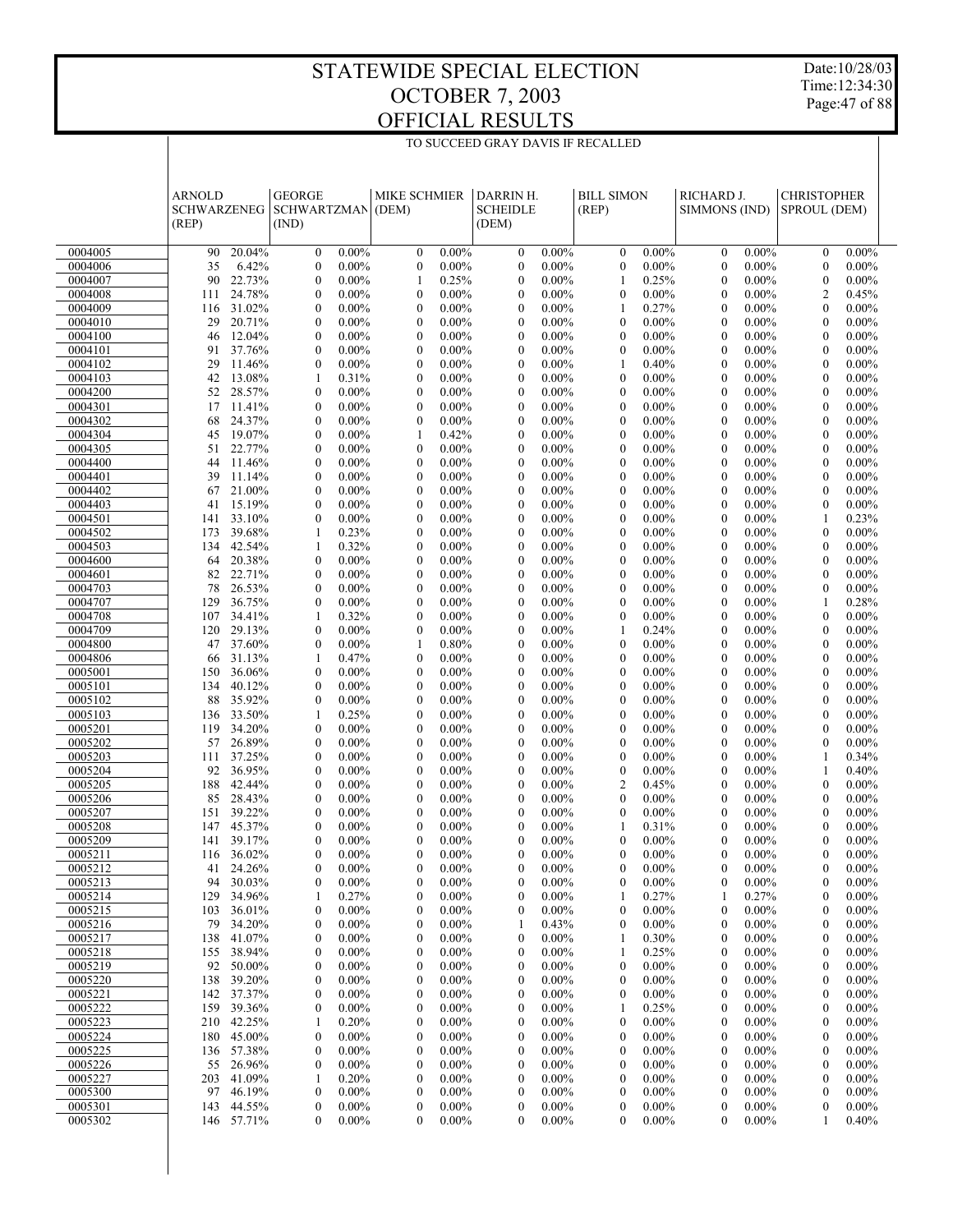$\overline{\phantom{a}}$ 

Date:10/28/03 Time:12:34:31 Page:48 of 88

 $\overline{\phantom{a}}$ 

|          | <b>ARNOLD</b><br>(REP) |        | <b>GEORGE</b><br>SCHWARZENEG   SCHWARTZMAN (DEM)<br>(IND) |          | MIKE SCHMIER |          | <b>DARRIN H</b><br><b>SCHEIDLE</b><br>(DEM) |          | <b>BILL SIMON</b><br>(REP) |          | RICHARD J.<br>SIMMONS (IND) |          | <b>CHRISTOPHER</b><br>SPROUL (DEM) |          |
|----------|------------------------|--------|-----------------------------------------------------------|----------|--------------|----------|---------------------------------------------|----------|----------------------------|----------|-----------------------------|----------|------------------------------------|----------|
| 0005303  | 191                    | 55.69% | $\Omega$                                                  | $0.00\%$ | $\Omega$     | $0.00\%$ | $\Omega$                                    | $0.00\%$ | $\Omega$                   | $0.00\%$ | $\Omega$                    | $0.00\%$ |                                    | $0.00\%$ |
| 0005304  | 87                     | 36.86% | $^{\circ}$                                                | $0.00\%$ | $\Omega$     | $0.00\%$ | $\Omega$                                    | $0.00\%$ | $\Omega$                   | $0.00\%$ | $\Omega$                    | $0.00\%$ |                                    | $0.00\%$ |
| 0005305  | 120                    | 49.59% | $^{\circ}$                                                | $0.00\%$ | $\Omega$     | $0.00\%$ | $\Omega$                                    | $0.00\%$ | $\Omega$                   | $0.00\%$ | $\Omega$                    | $0.00\%$ |                                    | $0.00\%$ |
| AV BT 01 | 2407                   | 35.02% | 49                                                        | 0.14%    |              | 0.01%    |                                             | $0.00\%$ | 36                         | $0.10\%$ | 4                           | 0.01%    | 8                                  | $0.02\%$ |
|          | 31321                  | 31.83% | 95                                                        | 0.10%    | 15           | 0.02%    |                                             | 0.01%    | 72                         | 0.07%    |                             | 0.01%    | 20                                 | $0.02\%$ |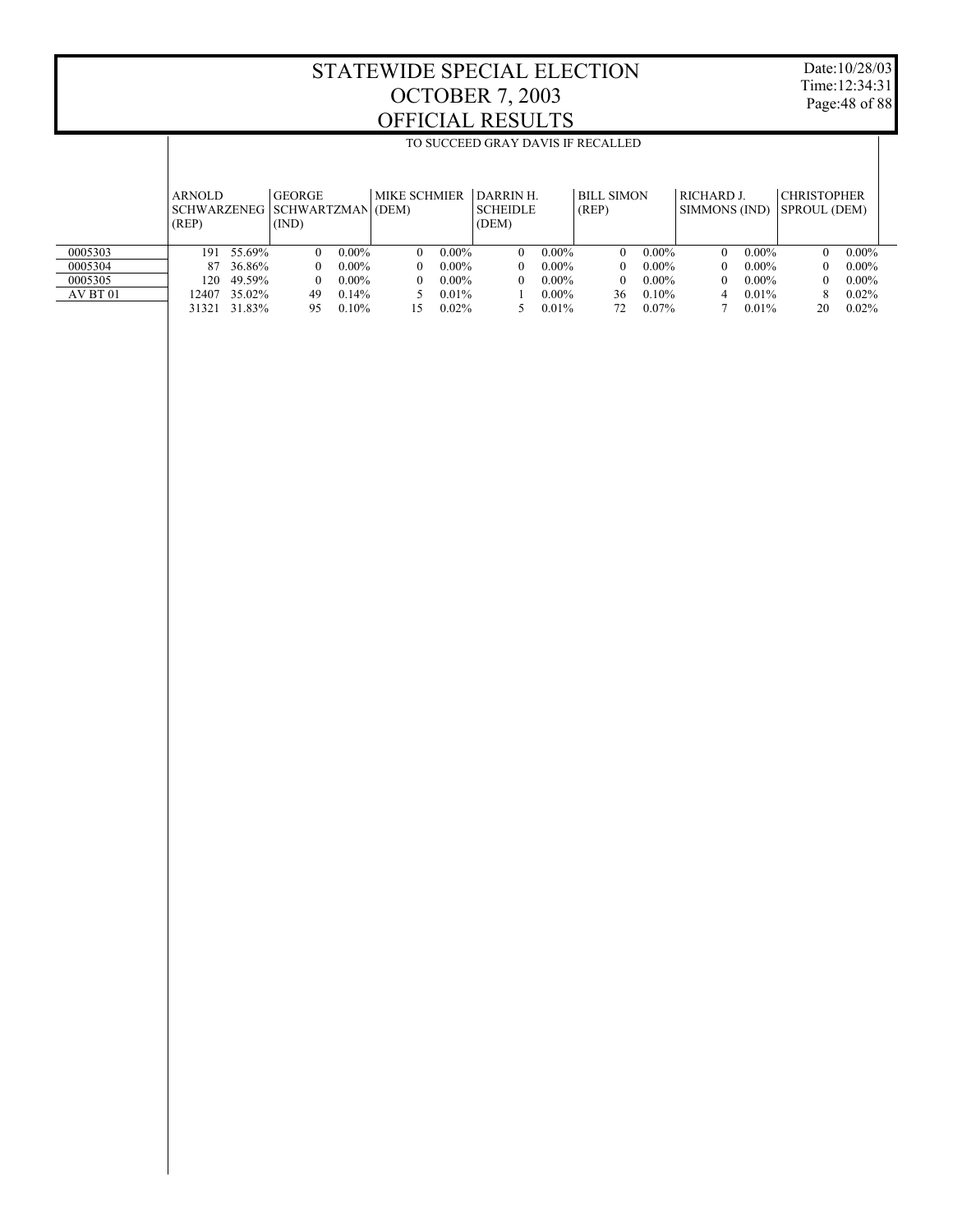Date:10/28/03 Time:12:34:31 Page:49 of 88

|                    | RANDALL D.<br><b>SPRAGUE (REP)</b>   |                      | <b>TIM</b><br><b>SYLVESTER</b><br>(DEM) |                      | <b>JACK LOYD</b><br><b>GRISHAM (IND)</b> |                      | JAMES H.<br><b>GREEN (DEM)</b>   |                      | <b>GARRETT</b><br><b>GURENER</b><br>(DEM) |                      | <b>GEROLD LEE</b><br><b>GORMAN</b><br>(DEM) |                      | <b>RICH GOSSE</b><br>(REP)         |                      |
|--------------------|--------------------------------------|----------------------|-----------------------------------------|----------------------|------------------------------------------|----------------------|----------------------------------|----------------------|-------------------------------------------|----------------------|---------------------------------------------|----------------------|------------------------------------|----------------------|
| Jurisdiction Wide  |                                      |                      |                                         |                      |                                          |                      |                                  |                      |                                           |                      |                                             |                      |                                    |                      |
| 0001001            | $\mathbf{0}$                         | $0.00\%$             | $\boldsymbol{0}$                        | $0.00\%$             | $\mathbf{0}$                             | $0.00\%$             | $\mathbf{0}$                     | $0.00\%$             | $\mathbf{0}$                              | $0.00\%$             | $\mathbf{0}$                                | $0.00\%$             | $\mathbf{0}$                       | $0.00\%$             |
| 0001002            | $\mathbf{0}$                         | $0.00\%$             | $\mathbf{0}$                            | $0.00\%$             | $\boldsymbol{0}$                         | $0.00\%$             | $\mathbf{0}$                     | $0.00\%$             | $\mathbf{0}$                              | $0.00\%$             | $\mathbf{0}$                                | $0.00\%$             | $\overline{0}$                     | $0.00\%$             |
| 0001003            | $\mathbf{0}$                         | $0.00\%$             | $\mathbf{0}$                            | $0.00\%$             | $\boldsymbol{0}$                         | $0.00\%$             | $\mathbf{0}$                     | $0.00\%$             | $\mathbf{0}$                              | $0.00\%$             | $\mathbf{0}$                                | $0.00\%$             | $\theta$                           | $0.00\%$             |
| 0001004            | $\mathbf{0}$                         | $0.00\%$             | $\mathbf{0}$                            | $0.00\%$             | $\boldsymbol{0}$                         | $0.00\%$             | $\mathbf{0}$                     | $0.00\%$             | $\mathbf{0}$                              | $0.00\%$             | $\mathbf{0}$                                | $0.00\%$             | $\mathbf{0}$                       | $0.00\%$             |
| 0001005            | $\mathbf{0}$                         | $0.00\%$             | $\mathbf{0}$                            | $0.00\%$             | $\boldsymbol{0}$                         | $0.00\%$             | $\mathbf{0}$                     | $0.00\%$             | 1                                         | 0.24%                | 1                                           | 0.24%                | $\overline{0}$                     | $0.00\%$             |
| 0001006            | $\boldsymbol{0}$                     | $0.00\%$             | $\mathbf{0}$                            | $0.00\%$             | $\boldsymbol{0}$                         | $0.00\%$             | $\mathbf{0}$                     | $0.00\%$             | $\boldsymbol{0}$                          | $0.00\%$             | $\mathbf{0}$                                | $0.00\%$             | $\mathbf{0}$                       | $0.00\%$             |
| 0001007            | $\mathbf{0}$                         | $0.00\%$             | $\mathbf{0}$                            | $0.00\%$             | $\boldsymbol{0}$                         | $0.00\%$             | $\mathbf{0}$                     | $0.00\%$             | $\mathbf{1}$                              | 0.23%                | $\mathbf{0}$                                | $0.00\%$             | $\overline{0}$                     | $0.00\%$             |
| 0001008            | $\boldsymbol{0}$<br>$\mathbf{0}$     | $0.00\%$<br>$0.00\%$ | $\mathbf{0}$<br>$\mathbf{0}$            | $0.00\%$<br>$0.00\%$ | $\boldsymbol{0}$<br>$\boldsymbol{0}$     | $0.00\%$<br>$0.00\%$ | $\mathbf{0}$<br>$\mathbf{0}$     | $0.00\%$<br>$0.00\%$ | $\mathbf{0}$<br>$\mathbf{0}$              | $0.00\%$<br>$0.00\%$ | $\mathbf{0}$<br>$\mathbf{0}$                | $0.00\%$<br>$0.00\%$ | 1<br>$\overline{0}$                | 0.29%<br>$0.00\%$    |
| 0001009<br>0001010 | $\boldsymbol{0}$                     | $0.00\%$             | $\mathbf{0}$                            | $0.00\%$             | $\boldsymbol{0}$                         | $0.00\%$             | $\mathbf{0}$                     | $0.00\%$             | $\boldsymbol{0}$                          | $0.00\%$             | $\mathbf{0}$                                | $0.00\%$             | $\mathbf{0}$                       | $0.00\%$             |
| 0001011            | $\mathbf{0}$                         | $0.00\%$             | $\mathbf{1}$                            | 0.25%                | $\boldsymbol{0}$                         | $0.00\%$             | $\mathbf{0}$                     | $0.00\%$             | $\mathbf{1}$                              | 0.25%                | $\mathbf{0}$                                | $0.00\%$             | $\theta$                           | $0.00\%$             |
| 0001012            | $\mathbf{0}$                         | $0.00\%$             | $\mathbf{0}$                            | $0.00\%$             | 1                                        | 0.25%                | $\mathbf{0}$                     | $0.00\%$             | $\mathbf{0}$                              | $0.00\%$             | $\mathbf{0}$                                | $0.00\%$             | $\mathbf{0}$                       | $0.00\%$             |
| 0001013            | $\mathbf{1}$                         | 0.29%                | $\mathbf{0}$                            | $0.00\%$             | $\boldsymbol{0}$                         | $0.00\%$             | $\mathbf{0}$                     | $0.00\%$             | $\mathbf{0}$                              | $0.00\%$             | $\mathbf{0}$                                | $0.00\%$             | $\Omega$                           | $0.00\%$             |
| 0001014            | $\boldsymbol{0}$                     | $0.00\%$             | $\mathbf{0}$                            | $0.00\%$             | $\boldsymbol{0}$                         | $0.00\%$             | $\mathbf{0}$                     | $0.00\%$             | $\mathbf{0}$                              | $0.00\%$             | $\mathbf{0}$                                | $0.00\%$             | $\mathbf{0}$                       | $0.00\%$             |
| 0001015            | $\mathbf{0}$                         | $0.00\%$             | $\mathbf{0}$                            | $0.00\%$             | $\boldsymbol{0}$                         | $0.00\%$             | $\mathbf{0}$                     | $0.00\%$             | $\mathbf{0}$                              | $0.00\%$             | 2                                           | 0.46%                | $\theta$                           | $0.00\%$             |
| 0001016            | $\boldsymbol{0}$                     | $0.00\%$             | $\mathbf{0}$                            | $0.00\%$             | $\boldsymbol{0}$                         | $0.00\%$             | $\mathbf{0}$                     | $0.00\%$             | $\mathbf{0}$                              | $0.00\%$             | $\mathbf{0}$                                | $0.00\%$             | $\mathbf{0}$                       | $0.00\%$             |
| 0001017            | $\mathbf{0}$                         | $0.00\%$             | $\mathbf{0}$                            | $0.00\%$             | $\boldsymbol{0}$                         | $0.00\%$             | 1                                | 0.32%                | $\mathbf{0}$                              | $0.00\%$             | $\mathbf{0}$                                | $0.00\%$             | $\overline{0}$                     | $0.00\%$             |
| 0001100            | $\boldsymbol{0}$                     | $0.00\%$             | $\mathbf{0}$                            | $0.00\%$             | $\boldsymbol{0}$                         | $0.00\%$             | $\mathbf{0}$                     | $0.00\%$             | $\mathbf{0}$                              | $0.00\%$             | $\mathbf{0}$                                | $0.00\%$             | $\mathbf{0}$                       | $0.00\%$             |
| 0001101            | $\mathbf{0}$                         | $0.00\%$             | $\mathbf{0}$                            | $0.00\%$             | $\boldsymbol{0}$                         | $0.00\%$             | $\mathbf{0}$                     | $0.00\%$             | $\mathbf{0}$                              | $0.00\%$             | $\mathbf{0}$                                | $0.00\%$             | $\theta$                           | $0.00\%$             |
| 0001102            | $\mathbf{0}$                         | $0.00\%$             | $\mathbf{0}$                            | $0.00\%$             | $\boldsymbol{0}$                         | $0.00\%$             | $\mathbf{0}$                     | $0.00\%$             | $\mathbf{0}$                              | $0.00\%$             | $\mathbf{0}$                                | $0.00\%$             | $\mathbf{0}$                       | $0.00\%$             |
| 0001103            | $\mathbf{0}$                         | $0.00\%$             | $\mathbf{0}$                            | $0.00\%$             | $\boldsymbol{0}$                         | $0.00\%$             | $\mathbf{0}$                     | $0.00\%$             | $\mathbf{0}$                              | $0.00\%$             | $\mathbf{0}$                                | $0.00\%$             | $\overline{0}$                     | $0.00\%$             |
| 0001106            | $\boldsymbol{0}$                     | $0.00\%$             | $\mathbf{0}$                            | $0.00\%$             | $\boldsymbol{0}$                         | $0.00\%$             | $\mathbf{0}$                     | $0.00\%$             | $\mathbf{0}$                              | $0.00\%$             | $\mathbf{0}$                                | $0.00\%$             | $\mathbf{0}$                       | $0.00\%$             |
| 0001107<br>0001110 | $\mathbf{0}$<br>$\mathbf{0}$         | $0.00\%$<br>$0.00\%$ | $\mathbf{0}$<br>$\mathbf{0}$            | $0.00\%$<br>$0.00\%$ | $\boldsymbol{0}$<br>$\boldsymbol{0}$     | $0.00\%$<br>$0.00\%$ | $\mathbf{0}$<br>$\mathbf{0}$     | $0.00\%$<br>$0.00\%$ | $\mathbf{0}$<br>1                         | $0.00\%$<br>0.81%    | $\mathbf{0}$<br>$\mathbf{0}$                | $0.00\%$<br>$0.00\%$ | 1<br>$\mathbf{0}$                  | 0.39%<br>$0.00\%$    |
| 0001112            | $\mathbf{0}$                         | $0.00\%$             | $\mathbf{0}$                            | $0.00\%$             | $\boldsymbol{0}$                         | $0.00\%$             | $\mathbf{0}$                     | $0.00\%$             | $\mathbf{0}$                              | $0.00\%$             | $\mathbf{0}$                                | $0.00\%$             | $\Omega$                           | $0.00\%$             |
| 0001113            | $\boldsymbol{0}$                     | $0.00\%$             | $\mathbf{0}$                            | $0.00\%$             | $\boldsymbol{0}$                         | $0.00\%$             | $\mathbf{0}$                     | $0.00\%$             | $\mathbf{0}$                              | $0.00\%$             | 1                                           | 0.26%                | $\mathbf{0}$                       | $0.00\%$             |
| 0001114            | $\mathbf{0}$                         | $0.00\%$             | $\mathbf{0}$                            | $0.00\%$             | $\boldsymbol{0}$                         | $0.00\%$             | $\mathbf{0}$                     | $0.00\%$             | $\mathbf{0}$                              | $0.00\%$             | $\mathbf{0}$                                | $0.00\%$             | $\theta$                           | $0.00\%$             |
| 0001121            | $\boldsymbol{0}$                     | $0.00\%$             | $\mathbf{0}$                            | $0.00\%$             | $\boldsymbol{0}$                         | $0.00\%$             | $\mathbf{0}$                     | $0.00\%$             | 1                                         | 0.24%                | $\mathbf{0}$                                | $0.00\%$             | $\mathbf{0}$                       | $0.00\%$             |
| 0001124            | $\mathbf{0}$                         | $0.00\%$             | $\mathbf{0}$                            | $0.00\%$             | $\boldsymbol{0}$                         | $0.00\%$             | $\mathbf{1}$                     | 0.33%                | $\mathbf{0}$                              | $0.00\%$             | $\mathbf{0}$                                | $0.00\%$             | $\Omega$                           | $0.00\%$             |
| 0001125            | $\boldsymbol{0}$                     | $0.00\%$             | $\mathbf{0}$                            | $0.00\%$             | $\boldsymbol{0}$                         | $0.00\%$             | $\mathbf{0}$                     | $0.00\%$             | $\mathbf{0}$                              | $0.00\%$             | $\mathbf{0}$                                | $0.00\%$             | $\mathbf{0}$                       | $0.00\%$             |
| 0001210            | $\mathbf{0}$                         | $0.00\%$             | $\mathbf{0}$                            | $0.00\%$             | $\boldsymbol{0}$                         | $0.00\%$             | $\mathbf{0}$                     | $0.00\%$             | $\mathbf{0}$                              | $0.00\%$             | $\mathbf{0}$                                | $0.00\%$             | $\theta$                           | $0.00\%$             |
| 0001211            | $\boldsymbol{0}$                     | $0.00\%$             | $\mathbf{0}$                            | $0.00\%$             | $\boldsymbol{0}$                         | $0.00\%$             | $\mathbf{0}$                     | $0.00\%$             | 1                                         | 0.29%                | $\mathbf{0}$                                | $0.00\%$             | $\mathbf{0}$                       | $0.00\%$             |
| 0001500            | $\mathbf{0}$                         | $0.00\%$             | $\mathbf{0}$                            | $0.00\%$             | $\boldsymbol{0}$                         | $0.00\%$             | $\mathbf{0}$                     | $0.00\%$             | $\mathbf{0}$                              | $0.00\%$             | $\mathbf{0}$                                | $0.00\%$             | 3                                  | 0.95%                |
| 0001604            | $\boldsymbol{0}$                     | $0.00\%$             | $\mathbf{0}$                            | $0.00\%$             | $\boldsymbol{0}$                         | $0.00\%$             | $\mathbf{0}$                     | $0.00\%$             | $\mathbf{0}$                              | $0.00\%$             | $\mathbf{0}$                                | $0.00\%$             | $\overline{0}$                     | $0.00\%$             |
| 0001605<br>0001701 | $\mathbf{0}$<br>$\mathbf{0}$         | $0.00\%$<br>$0.00\%$ | $\mathbf{0}$<br>$\mathbf{0}$            | $0.00\%$<br>$0.00\%$ | $\boldsymbol{0}$<br>$\boldsymbol{0}$     | $0.00\%$<br>$0.00\%$ | $\mathbf{0}$<br>$\mathbf{0}$     | $0.00\%$<br>$0.00\%$ | $\mathbf{0}$<br>$\mathbf{0}$              | $0.00\%$<br>$0.00\%$ | $\mathbf{0}$<br>$\mathbf{0}$                | $0.00\%$<br>$0.00\%$ | $\theta$<br>$\mathbf{0}$           | $0.00\%$<br>$0.00\%$ |
| 0002001            | $\mathbf{0}$                         | $0.00\%$             | $\mathbf{0}$                            | $0.00\%$             | $\boldsymbol{0}$                         | $0.00\%$             | $\mathbf{0}$                     | $0.00\%$             | $\mathbf{0}$                              | $0.00\%$             | $\mathbf{0}$                                | $0.00\%$             | $\overline{0}$                     | $0.00\%$             |
| 0002002            | $\boldsymbol{0}$                     | $0.00\%$             | $\mathbf{0}$                            | $0.00\%$             | $\boldsymbol{0}$                         | $0.00\%$             | $\mathbf{0}$                     | $0.00\%$             | $\mathbf{0}$                              | $0.00\%$             | $\mathbf{0}$                                | $0.00\%$             | $\mathbf{0}$                       | $0.00\%$             |
| 0002003            | $\mathbf{0}$                         | $0.00\%$             | $\mathbf{0}$                            | $0.00\%$             | $\boldsymbol{0}$                         | $0.00\%$             | $\mathbf{0}$                     | $0.00\%$             | $\mathbf{0}$                              | $0.00\%$             | $\mathbf{0}$                                | $0.00\%$             | $\overline{0}$                     | $0.00\%$             |
| 0002004            | $\boldsymbol{0}$                     | $0.00\%$             | $\mathbf{0}$                            | $0.00\%$             | $\boldsymbol{0}$                         | $0.00\%$             | $\mathbf{0}$                     | $0.00\%$             | $\mathbf{0}$                              | $0.00\%$             | $\mathbf{0}$                                | $0.00\%$             | $\mathbf{0}$                       | $0.00\%$             |
| 0002005            | $\mathbf{0}$                         | $0.00\%$             | $\mathbf{0}$                            | $0.00\%$             | $\mathbf{0}$                             | $0.00\%$             | $\mathbf{0}$                     | $0.00\%$             | $\mathbf{0}$                              | $0.00\%$             | $\mathbf{0}$                                | $0.00\%$             | $\Omega$                           | $0.00\%$             |
| 0002006            | $\boldsymbol{0}$                     | $0.00\%$             | $\boldsymbol{0}$                        | $0.00\%$             | $\mathbf{0}$                             | $0.00\%$             | $\mathbf{0}$                     | $0.00\%$             | $\mathbf{0}$                              | $0.00\%$             | $\mathbf{0}$                                | $0.00\%$             | $\theta$                           | $0.00\%$             |
| 0002007            | $\mathbf{0}$                         | $0.00\%$             | $\mathbf{0}$                            | $0.00\%$             | $\mathbf{0}$                             | $0.00\%$             | 0                                | $0.00\%$             | $\overline{2}$                            | 0.58%                | $\theta$                                    | $0.00\%$             | $\theta$                           | $0.00\%$             |
| 0002008            | $\boldsymbol{0}$                     | $0.00\%$             | $\theta$                                | $0.00\%$             | $\boldsymbol{0}$                         | $0.00\%$             | $\bf{0}$                         | $0.00\%$             |                                           | 0.27%                | $\theta$                                    | $0.00\%$             | 0                                  | $0.00\%$             |
| 0002009            | $\boldsymbol{0}$                     | $0.00\%$             | $\boldsymbol{0}$                        | $0.00\%$             | $\boldsymbol{0}$                         | $0.00\%$             | $\mathbf{0}$                     | $0.00\%$             | $\boldsymbol{0}$                          | $0.00\%$             | $\mathbf{0}$                                | $0.00\%$             | 0                                  | $0.00\%$             |
| 0002010            | $\boldsymbol{0}$                     | $0.00\%$             | $\boldsymbol{0}$                        | $0.00\%$             | $\boldsymbol{0}$                         | $0.00\%$             | $\boldsymbol{0}$                 | $0.00\%$             | $\boldsymbol{0}$                          | $0.00\%$             | $\boldsymbol{0}$                            | $0.00\%$             | $\boldsymbol{0}$                   | $0.00\%$             |
| 0002011            | $\boldsymbol{0}$                     | $0.00\%$             | $\boldsymbol{0}$                        | $0.00\%$             | $\boldsymbol{0}$                         | $0.00\%$             | $\boldsymbol{0}$                 | $0.00\%$             | $\boldsymbol{0}$                          | $0.00\%$             | $\boldsymbol{0}$                            | $0.00\%$             | $\overline{0}$                     | $0.00\%$             |
| 0002012            | $\boldsymbol{0}$                     | $0.00\%$             | $\boldsymbol{0}$                        | $0.00\%$<br>$0.00\%$ | $\boldsymbol{0}$                         | $0.00\%$             | $\boldsymbol{0}$                 | $0.00\%$             | $\boldsymbol{0}$                          | $0.00\%$<br>$0.00\%$ | $\boldsymbol{0}$                            | $0.00\%$             | $\boldsymbol{0}$                   | $0.00\%$             |
| 0002013<br>0002014 | $\boldsymbol{0}$<br>$\boldsymbol{0}$ | $0.00\%$<br>$0.00\%$ | $\boldsymbol{0}$<br>$\boldsymbol{0}$    | $0.00\%$             | $\boldsymbol{0}$<br>$\boldsymbol{0}$     | $0.00\%$<br>$0.00\%$ | $\mathbf{0}$<br>$\boldsymbol{0}$ | $0.00\%$<br>$0.00\%$ | $\boldsymbol{0}$<br>$\boldsymbol{0}$      | $0.00\%$             | $\boldsymbol{0}$<br>$\boldsymbol{0}$        | $0.00\%$<br>$0.00\%$ | $\overline{0}$<br>$\boldsymbol{0}$ | $0.00\%$<br>$0.00\%$ |
| 0002015            | $\mathbf{0}$                         | $0.00\%$             | $\boldsymbol{0}$                        | $0.00\%$             | $\boldsymbol{0}$                         | $0.00\%$             | $\boldsymbol{0}$                 | $0.00\%$             | $\boldsymbol{0}$                          | $0.00\%$             | $\boldsymbol{0}$                            | $0.00\%$             | $\overline{0}$                     | $0.00\%$             |
| 0002101            | $\boldsymbol{0}$                     | $0.00\%$             | $\boldsymbol{0}$                        | $0.00\%$             | $\boldsymbol{0}$                         | $0.00\%$             | $\boldsymbol{0}$                 | $0.00\%$             | $\boldsymbol{0}$                          | $0.00\%$             | $\boldsymbol{0}$                            | $0.00\%$             | $\boldsymbol{0}$                   | $0.00\%$             |
| 0002102            | $\mathbf{0}$                         | $0.00\%$             | $\boldsymbol{0}$                        | $0.00\%$             | $\boldsymbol{0}$                         | $0.00\%$             | $\boldsymbol{0}$                 | $0.00\%$             | $\boldsymbol{0}$                          | $0.00\%$             | $\boldsymbol{0}$                            | $0.00\%$             | $\overline{0}$                     | $0.00\%$             |
| 0002103            | $\boldsymbol{0}$                     | $0.00\%$             | $\boldsymbol{0}$                        | $0.00\%$             | $\boldsymbol{0}$                         | $0.00\%$             | $\boldsymbol{0}$                 | $0.00\%$             | $\boldsymbol{0}$                          | $0.00\%$             | $\boldsymbol{0}$                            | $0.00\%$             | $\boldsymbol{0}$                   | $0.00\%$             |
| 0002104            | $\mathbf{0}$                         | $0.00\%$             | $\boldsymbol{0}$                        | $0.00\%$             | $\boldsymbol{0}$                         | $0.00\%$             | $\boldsymbol{0}$                 | $0.00\%$             | $\boldsymbol{0}$                          | $0.00\%$             | $\boldsymbol{0}$                            | $0.00\%$             | $\overline{0}$                     | $0.00\%$             |
| 0002107            | $\boldsymbol{0}$                     | $0.00\%$             | $\boldsymbol{0}$                        | $0.00\%$             | $\boldsymbol{0}$                         | $0.00\%$             | $\boldsymbol{0}$                 | $0.00\%$             | $\boldsymbol{0}$                          | $0.00\%$             | $\boldsymbol{0}$                            | $0.00\%$             | $\boldsymbol{0}$                   | $0.00\%$             |
| 0002108            | $\mathbf{0}$                         | $0.00\%$             | $\boldsymbol{0}$                        | $0.00\%$             | 1                                        | 0.26%                | $\mathbf{0}$                     | $0.00\%$             | $\boldsymbol{0}$                          | $0.00\%$             | $\boldsymbol{0}$                            | $0.00\%$             | $\overline{0}$                     | $0.00\%$             |
| 0002109            | $\boldsymbol{0}$                     | $0.00\%$             | $\boldsymbol{0}$                        | $0.00\%$             | $\boldsymbol{0}$                         | $0.00\%$             | $\boldsymbol{0}$                 | $0.00\%$             | $\boldsymbol{0}$                          | $0.00\%$             | $\boldsymbol{0}$                            | $0.00\%$             | $\boldsymbol{0}$                   | $0.00\%$             |
| 0002112            | $\mathbf{0}$                         | $0.00\%$             | $\boldsymbol{0}$                        | $0.00\%$             | $\boldsymbol{0}$                         | $0.00\%$             | $\boldsymbol{0}$                 | $0.00\%$             | $\boldsymbol{0}$                          | $0.00\%$             | $\boldsymbol{0}$                            | $0.00\%$             | $\overline{0}$                     | $0.00\%$             |
| 0002201            | $\boldsymbol{0}$                     | $0.00\%$             | $\boldsymbol{0}$                        | $0.00\%$             | $\boldsymbol{0}$                         | $0.00\%$             | $\boldsymbol{0}$                 | $0.00\%$             | $\boldsymbol{0}$                          | $0.00\%$             | $\boldsymbol{0}$                            | $0.00\%$             | $\boldsymbol{0}$                   | $0.00\%$             |
| 0002205            | $\mathbf{0}$<br>$\mathbf{0}$         | $0.00\%$             | $\boldsymbol{0}$                        | $0.00\%$             | $\boldsymbol{0}$                         | $0.00\%$             | $\mathbf{0}$                     | $0.00\%$             | $\boldsymbol{0}$                          | $0.00\%$             | 0                                           | $0.00\%$             | $\overline{0}$                     | $0.00\%$             |
| 0002206            |                                      | $0.00\%$             | $\mathbf{0}$                            | $0.00\%$             | $\boldsymbol{0}$                         | $0.00\%$             | $\mathbf{0}$                     | $0.00\%$             | $\boldsymbol{0}$                          | $0.00\%$             | 0                                           | $0.00\%$             | $\overline{0}$                     | $0.00\%$             |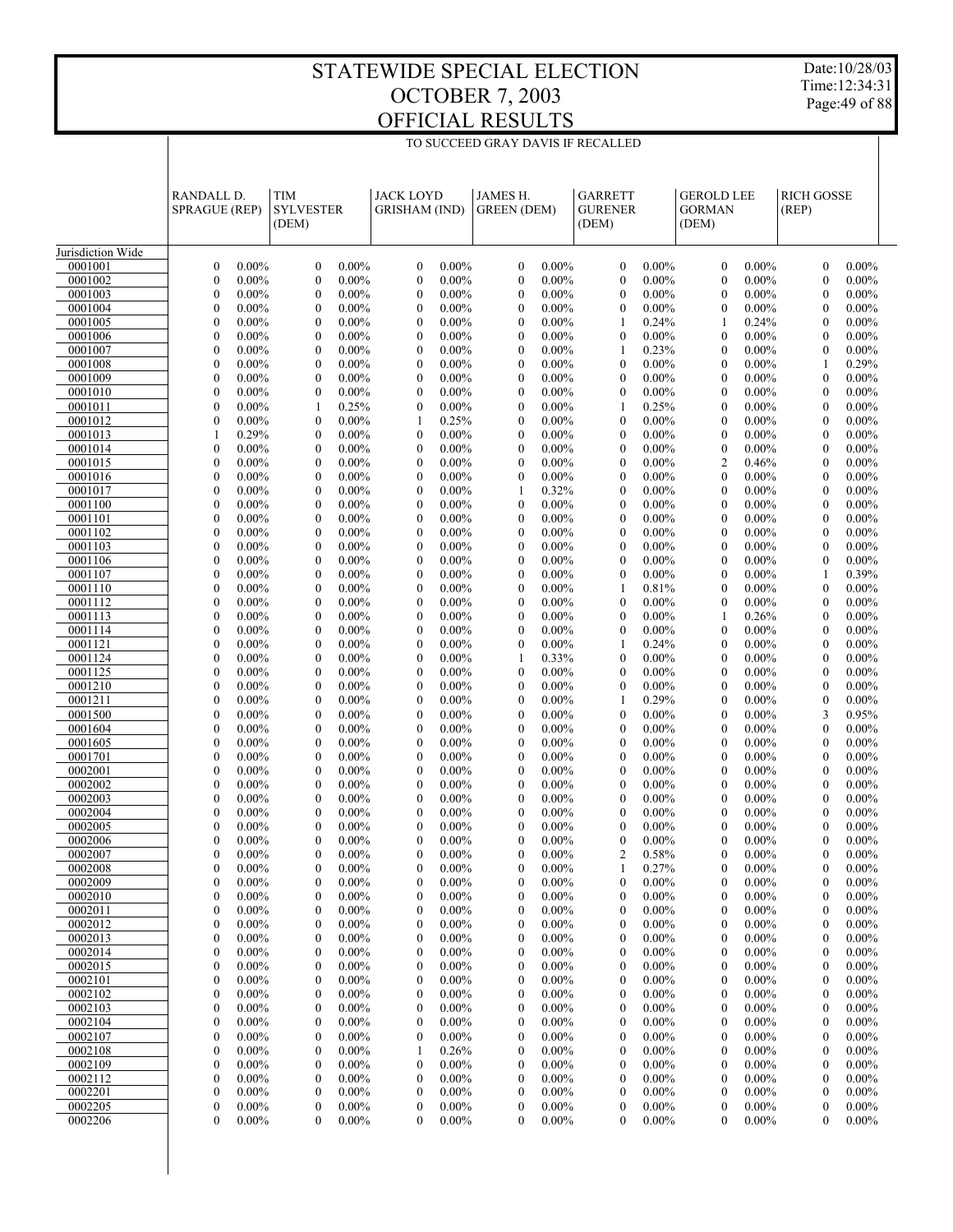Date:10/28/03 Time:12:34:31 Page:50 of 88

|                    | <b>RANDALL D.</b><br><b>SPRAGUE (REP)</b> |                      | <b>TIM</b><br><b>SYLVESTER</b><br>(DEM) |                      | <b>JACK LOYD</b><br><b>GRISHAM (IND)</b> |                      | <b>JAMES H.</b><br><b>GREEN</b> (DEM) |                      | <b>GARRETT</b><br><b>GURENER</b><br>(DEM) |                      | <b>GEROLD LEE</b><br><b>GORMAN</b><br>(DEM) |                      | <b>RICH GOSSE</b><br>(REP)           |                      |  |
|--------------------|-------------------------------------------|----------------------|-----------------------------------------|----------------------|------------------------------------------|----------------------|---------------------------------------|----------------------|-------------------------------------------|----------------------|---------------------------------------------|----------------------|--------------------------------------|----------------------|--|
| 0002207            | $\boldsymbol{0}$                          | $0.00\%$             | $\boldsymbol{0}$                        | $0.00\%$             | 1                                        | 0.20%                | $\boldsymbol{0}$                      | $0.00\%$             | $\mathbf{0}$                              | $0.00\%$             | $\mathbf{0}$                                | $0.00\%$             | $\boldsymbol{0}$                     | $0.00\%$             |  |
| 0002301            | $\mathbf{0}$                              | $0.00\%$             | $\mathbf{0}$                            | $0.00\%$             | $\mathbf{0}$                             | $0.00\%$             | $\boldsymbol{0}$                      | $0.00\%$             | $\boldsymbol{0}$                          | $0.00\%$             | $\mathbf{0}$                                | $0.00\%$             | $\boldsymbol{0}$                     | $0.00\%$             |  |
| 0002302            | $\mathbf{0}$                              | $0.00\%$             | $\mathbf{0}$                            | $0.00\%$             | $\boldsymbol{0}$                         | $0.00\%$             | $\boldsymbol{0}$                      | $0.00\%$             | $\boldsymbol{0}$                          | $0.00\%$             | $\boldsymbol{0}$                            | $0.00\%$             | $\boldsymbol{0}$                     | $0.00\%$             |  |
| 0002303            | $\mathbf{0}$                              | $0.00\%$             | $\mathbf{0}$                            | $0.00\%$             | $\mathbf{0}$                             | $0.00\%$             | $\mathbf{0}$                          | $0.00\%$             | $\boldsymbol{0}$                          | $0.00\%$             | $\mathbf{0}$                                | $0.00\%$             | 1                                    | 0.23%                |  |
| 0002304            | $\mathbf{0}$                              | $0.00\%$             | $\mathbf{0}$                            | $0.00\%$             | $\boldsymbol{0}$                         | $0.00\%$             | $\boldsymbol{0}$                      | $0.00\%$             | 1                                         | 0.19%                | $\boldsymbol{0}$                            | $0.00\%$             | $\boldsymbol{0}$                     | $0.00\%$             |  |
| 0002305            | $\boldsymbol{0}$                          | $0.00\%$             | $\mathbf{0}$                            | $0.00\%$             | $\boldsymbol{0}$                         | $0.00\%$             | $\mathbf{0}$                          | $0.00\%$             | $\overline{c}$                            | 0.48%                | $\mathbf{0}$                                | $0.00\%$             | $\boldsymbol{0}$                     | $0.00\%$             |  |
| 0002306            | $\boldsymbol{0}$                          | $0.00\%$             | $\mathbf{0}$                            | $0.00\%$             | $\boldsymbol{0}$                         | $0.00\%$             | $\boldsymbol{0}$                      | $0.00\%$             | $\boldsymbol{0}$                          | $0.00\%$             | $\boldsymbol{0}$                            | $0.00\%$             | $\boldsymbol{0}$                     | $0.00\%$             |  |
| 0002402<br>0002504 | $\mathbf{0}$<br>$\mathbf{0}$              | $0.00\%$<br>$0.00\%$ | $\mathbf{0}$<br>$\mathbf{0}$            | $0.00\%$<br>$0.00\%$ | $\mathbf{0}$<br>$\boldsymbol{0}$         | $0.00\%$<br>$0.00\%$ | $\mathbf{0}$<br>$\boldsymbol{0}$      | $0.00\%$<br>$0.00\%$ | $\boldsymbol{0}$<br>$\boldsymbol{0}$      | $0.00\%$<br>$0.00\%$ | $\mathbf{0}$<br>$\boldsymbol{0}$            | $0.00\%$<br>$0.00\%$ | $\mathbf{0}$<br>$\boldsymbol{0}$     | $0.00\%$<br>$0.00\%$ |  |
| 0002600            | $\boldsymbol{0}$                          | $0.00\%$             | $\mathbf{0}$                            | $0.00\%$             | $\boldsymbol{0}$                         | $0.00\%$             | $\mathbf{0}$                          | $0.00\%$             | $\boldsymbol{0}$                          | $0.00\%$             | $\boldsymbol{0}$                            | $0.00\%$             | $\boldsymbol{0}$                     | $0.00\%$             |  |
| 0002601            | $\boldsymbol{0}$                          | $0.00\%$             | $\mathbf{0}$                            | $0.00\%$             | $\boldsymbol{0}$                         | $0.00\%$             | $\boldsymbol{0}$                      | $0.00\%$             | $\boldsymbol{0}$                          | $0.00\%$             | $\boldsymbol{0}$                            | $0.00\%$             | $\boldsymbol{0}$                     | $0.00\%$             |  |
| 0002602            | $\mathbf{0}$                              | $0.00\%$             | $\mathbf{0}$                            | $0.00\%$             | $\boldsymbol{0}$                         | $0.00\%$             | $\mathbf{0}$                          | $0.00\%$             | $\boldsymbol{0}$                          | $0.00\%$             | $\mathbf{0}$                                | $0.00\%$             | $\boldsymbol{0}$                     | $0.00\%$             |  |
| 0002701            | $\mathbf{0}$                              | $0.00\%$             | $\mathbf{0}$                            | $0.00\%$             | $\boldsymbol{0}$                         | $0.00\%$             | $\boldsymbol{0}$                      | $0.00\%$             | $\boldsymbol{0}$                          | $0.00\%$             | $\boldsymbol{0}$                            | $0.00\%$             | $\boldsymbol{0}$                     | $0.00\%$             |  |
| 0002800            | $\boldsymbol{0}$                          | $0.00\%$             | $\mathbf{0}$                            | $0.00\%$             | $\boldsymbol{0}$                         | $0.00\%$             | $\mathbf{0}$                          | $0.00\%$             | $\boldsymbol{0}$                          | $0.00\%$             | $\mathbf{0}$                                | $0.00\%$             | $\boldsymbol{0}$                     | $0.00\%$             |  |
| 0002801            | $\boldsymbol{0}$                          | $0.00\%$             | $\mathbf{0}$                            | $0.00\%$             | $\boldsymbol{0}$                         | $0.00\%$             | $\boldsymbol{0}$                      | $0.00\%$             | $\boldsymbol{0}$                          | $0.00\%$             | $\boldsymbol{0}$                            | $0.00\%$             | $\boldsymbol{0}$                     | $0.00\%$             |  |
| 0002902            | $\boldsymbol{0}$                          | $0.00\%$             | $\mathbf{0}$                            | $0.00\%$             | $\mathbf{0}$                             | $0.00\%$             | $\mathbf{0}$                          | $0.00\%$             | $\boldsymbol{0}$                          | $0.00\%$             | $\mathbf{0}$                                | $0.00\%$             | $\boldsymbol{0}$                     | $0.00\%$             |  |
| 0002907            | 1                                         | 0.33%                | $\mathbf{0}$<br>$\mathbf{0}$            | $0.00\%$             | $\boldsymbol{0}$                         | $0.00\%$             | $\boldsymbol{0}$<br>$\mathbf{0}$      | $0.00\%$             | $\boldsymbol{0}$                          | $0.00\%$             | $\boldsymbol{0}$                            | $0.00\%$             | 1                                    | 0.33%                |  |
| 0002908<br>0003001 | $\boldsymbol{0}$<br>$\boldsymbol{0}$      | $0.00\%$<br>$0.00\%$ | $\mathbf{0}$                            | $0.00\%$<br>$0.00\%$ | $\boldsymbol{0}$<br>$\boldsymbol{0}$     | $0.00\%$<br>$0.00\%$ | $\boldsymbol{0}$                      | $0.00\%$<br>$0.00\%$ | $\boldsymbol{0}$<br>$\boldsymbol{0}$      | $0.00\%$<br>$0.00\%$ | $\boldsymbol{0}$<br>$\boldsymbol{0}$        | $0.00\%$<br>$0.00\%$ | $\boldsymbol{0}$<br>$\boldsymbol{0}$ | $0.00\%$<br>$0.00\%$ |  |
| 0003002            | $\mathbf{0}$                              | $0.00\%$             | $\mathbf{0}$                            | $0.00\%$             | $\boldsymbol{0}$                         | $0.00\%$             | $\mathbf{0}$                          | $0.00\%$             | $\boldsymbol{0}$                          | $0.00\%$             | $\mathbf{0}$                                | $0.00\%$             | $\boldsymbol{0}$                     | $0.00\%$             |  |
| 0003003            | $\mathbf{0}$                              | $0.00\%$             | $\mathbf{0}$                            | $0.00\%$             | $\boldsymbol{0}$                         | $0.00\%$             | $\boldsymbol{0}$                      | $0.00\%$             | 1                                         | 0.22%                | $\boldsymbol{0}$                            | $0.00\%$             | $\boldsymbol{0}$                     | $0.00\%$             |  |
| 0003004            | $\boldsymbol{0}$                          | $0.00\%$             | $\mathbf{0}$                            | $0.00\%$             | $\boldsymbol{0}$                         | $0.00\%$             | $\mathbf{0}$                          | $0.00\%$             | $\boldsymbol{0}$                          | $0.00\%$             | $\mathbf{0}$                                | $0.00\%$             | $\boldsymbol{0}$                     | $0.00\%$             |  |
| 0003005            | $\boldsymbol{0}$                          | $0.00\%$             | $\mathbf{0}$                            | $0.00\%$             | $\boldsymbol{0}$                         | $0.00\%$             | $\boldsymbol{0}$                      | $0.00\%$             | $\boldsymbol{0}$                          | $0.00\%$             | $\boldsymbol{0}$                            | $0.00\%$             | $\boldsymbol{0}$                     | $0.00\%$             |  |
| 0003006            | $\mathbf{0}$                              | $0.00\%$             | $\mathbf{0}$                            | $0.00\%$             | $\mathbf{0}$                             | $0.00\%$             | $\mathbf{0}$                          | $0.00\%$             | $\boldsymbol{0}$                          | $0.00\%$             | $\mathbf{0}$                                | $0.00\%$             | $\mathbf{0}$                         | $0.00\%$             |  |
| 0003007            | $\mathbf{0}$                              | $0.00\%$             | $\mathbf{0}$                            | $0.00\%$             | $\boldsymbol{0}$                         | $0.00\%$             | $\boldsymbol{0}$                      | $0.00\%$             | $\boldsymbol{0}$                          | $0.00\%$             | $\boldsymbol{0}$                            | $0.00\%$             | $\boldsymbol{0}$                     | $0.00\%$             |  |
| 0003008            | $\boldsymbol{0}$                          | $0.00\%$             | $\mathbf{0}$                            | $0.00\%$             | $\boldsymbol{0}$                         | $0.00\%$             | $\mathbf{0}$                          | $0.00\%$             | $\boldsymbol{0}$                          | $0.00\%$             | $\boldsymbol{0}$                            | $0.00\%$             | $\boldsymbol{0}$                     | $0.00\%$             |  |
| 0003009            | $\boldsymbol{0}$                          | $0.00\%$             | $\mathbf{0}$                            | $0.00\%$             | $\boldsymbol{0}$                         | $0.00\%$             | $\boldsymbol{0}$                      | $0.00\%$             | $\boldsymbol{0}$                          | $0.00\%$             | $\boldsymbol{0}$                            | $0.00\%$             | $\boldsymbol{0}$                     | $0.00\%$             |  |
| 0003010<br>0003011 | $\boldsymbol{0}$<br>$\mathbf{0}$          | $0.00\%$<br>$0.00\%$ | $\mathbf{0}$<br>$\mathbf{0}$            | $0.00\%$<br>$0.00\%$ | 1<br>$\boldsymbol{0}$                    | 0.28%<br>$0.00\%$    | $\mathbf{0}$<br>$\boldsymbol{0}$      | $0.00\%$<br>$0.00\%$ | $\boldsymbol{0}$<br>$\boldsymbol{0}$      | $0.00\%$<br>$0.00\%$ | $\mathbf{0}$<br>$\boldsymbol{0}$            | $0.00\%$<br>$0.00\%$ | $\boldsymbol{0}$<br>$\boldsymbol{0}$ | $0.00\%$<br>$0.00\%$ |  |
| 0003012            | $\boldsymbol{0}$                          | $0.00\%$             | $\mathbf{0}$                            | $0.00\%$             | $\boldsymbol{0}$                         | $0.00\%$             | $\mathbf{0}$                          | $0.00\%$             | 3                                         | 0.68%                | $\mathbf{0}$                                | $0.00\%$             | $\boldsymbol{0}$                     | $0.00\%$             |  |
| 0003013            | $\boldsymbol{0}$                          | $0.00\%$             | $\mathbf{0}$                            | $0.00\%$             | $\boldsymbol{0}$                         | $0.00\%$             | $\boldsymbol{0}$                      | $0.00\%$             | $\boldsymbol{0}$                          | $0.00\%$             | $\boldsymbol{0}$                            | $0.00\%$             | $\boldsymbol{0}$                     | $0.00\%$             |  |
| 0003014            | $\mathbf{0}$                              | $0.00\%$             | $\mathbf{0}$                            | $0.00\%$             | $\mathbf{0}$                             | $0.00\%$             | $\mathbf{0}$                          | $0.00\%$             | $\boldsymbol{0}$                          | $0.00\%$             | $\mathbf{0}$                                | $0.00\%$             | $\mathbf{0}$                         | $0.00\%$             |  |
| 0003015            | $\mathbf{0}$                              | $0.00\%$             | $\mathbf{0}$                            | $0.00\%$             | $\boldsymbol{0}$                         | $0.00\%$             | $\boldsymbol{0}$                      | $0.00\%$             | $\boldsymbol{0}$                          | $0.00\%$             | $\boldsymbol{0}$                            | $0.00\%$             | $\boldsymbol{0}$                     | $0.00\%$             |  |
| 0003104            | $\boldsymbol{0}$                          | $0.00\%$             | $\mathbf{0}$                            | $0.00\%$             | $\boldsymbol{0}$                         | $0.00\%$             | $\boldsymbol{0}$                      | $0.00\%$             | $\boldsymbol{0}$                          | $0.00\%$             | $\mathbf{0}$                                | $0.00\%$             | $\boldsymbol{0}$                     | $0.00\%$             |  |
| 0003105            | $\boldsymbol{0}$                          | $0.00\%$             | $\mathbf{0}$                            | $0.00\%$             | $\boldsymbol{0}$                         | $0.00\%$             | 1                                     | 0.26%                | $\boldsymbol{0}$                          | $0.00\%$             | $\boldsymbol{0}$                            | $0.00\%$             | $\boldsymbol{0}$                     | $0.00\%$             |  |
| 0003106            | $\mathbf{0}$                              | $0.00\%$             | $\mathbf{0}$                            | $0.00\%$             | $\mathbf{0}$                             | $0.00\%$             | $\overline{0}$                        | $0.00\%$             | 1                                         | 0.34%                | $\mathbf{0}$                                | $0.00\%$             | $\boldsymbol{0}$                     | $0.00\%$             |  |
| 0003107<br>0003201 | $\mathbf{0}$<br>$\boldsymbol{0}$          | $0.00\%$<br>$0.00\%$ | $\mathbf{0}$<br>$\mathbf{0}$            | $0.00\%$<br>$0.00\%$ | $\boldsymbol{0}$<br>$\mathbf{0}$         | $0.00\%$<br>$0.00\%$ | $\boldsymbol{0}$<br>$\mathbf{0}$      | $0.00\%$<br>$0.00\%$ | $\boldsymbol{0}$<br>$\boldsymbol{0}$      | $0.00\%$<br>$0.00\%$ | $\boldsymbol{0}$<br>$\mathbf{0}$            | $0.00\%$<br>$0.00\%$ | $\boldsymbol{0}$<br>$\boldsymbol{0}$ | $0.00\%$<br>$0.00\%$ |  |
| 0003204            | $\boldsymbol{0}$                          | $0.00\%$             | $\mathbf{0}$                            | $0.00\%$             | $\boldsymbol{0}$                         | $0.00\%$             | $\boldsymbol{0}$                      | $0.00\%$             | 1                                         | 0.27%                | $\boldsymbol{0}$                            | $0.00\%$             | $\boldsymbol{0}$                     | $0.00\%$             |  |
| 0003207            | $\mathbf{0}$                              | $0.00\%$             | $\mathbf{0}$                            | $0.00\%$             | 1                                        | 0.22%                | $\mathbf{0}$                          | $0.00\%$             | $\boldsymbol{0}$                          | $0.00\%$             | $\mathbf{0}$                                | $0.00\%$             | $\mathbf{0}$                         | $0.00\%$             |  |
| 0003209            | $\mathbf{0}$                              | $0.00\%$             | $\mathbf{0}$                            | $0.00\%$             | $\boldsymbol{0}$                         | $0.00\%$             | $\boldsymbol{0}$                      | $0.00\%$             | $\boldsymbol{0}$                          | $0.00\%$             | $\boldsymbol{0}$                            | $0.00\%$             | $\boldsymbol{0}$                     | $0.00\%$             |  |
| 0003216            | $\mathbf{0}$                              | $0.00\%$             | $\mathbf{0}$                            | $0.00\%$             | $\mathbf{0}$                             | $0.00\%$             | $\overline{0}$                        | $0.00\%$             | $\mathbf{0}$                              | $0.00\%$             | $\mathbf{0}$                                | $0.00\%$             | $\mathbf{0}$                         | $0.00\%$             |  |
| 0003301            | $\mathbf{0}$                              | $0.00\%$             | $\mathbf{0}$                            | $0.00\%$             | $\overline{0}$                           | $0.00\%$             | $\overline{0}$                        | $0.00\%$             | $\mathbf{0}$                              | $0.00\%$             | $\mathbf{0}$                                | $0.00\%$             | $\overline{0}$                       | $0.00\%$             |  |
| 0003302            | $\mathbf{0}$                              | $0.00\%$             | $\mathbf{0}$                            | $0.00\%$             | $\mathbf{0}$                             | $0.00\%$             | $\mathbf{0}$                          | $0.00\%$             | $\mathbf{0}$                              | $0.00\%$             | $\mathbf{0}$                                | $0.00\%$             | $\mathbf{0}$                         | $0.00\%$             |  |
| 0003303            | $\boldsymbol{0}$                          | $0.00\%$             | $\boldsymbol{0}$                        | $0.00\%$             | 0                                        | $0.00\%$             | $\boldsymbol{0}$                      | $0.00\%$             | $\boldsymbol{0}$                          | $0.00\%$             | $\boldsymbol{0}$                            | $0.00\%$             | $\boldsymbol{0}$                     | $0.00\%$             |  |
| 0003304            | $\mathbf{0}$                              | $0.00\%$<br>$0.00\%$ | $\boldsymbol{0}$                        | $0.00\%$             | $\boldsymbol{0}$                         | $0.00\%$<br>$0.00\%$ | $\boldsymbol{0}$                      | $0.00\%$             | $\boldsymbol{0}$                          | $0.00\%$             | 0                                           | $0.00\%$             | $\boldsymbol{0}$                     | $0.00\%$             |  |
| 0003305<br>0003306 | $\boldsymbol{0}$<br>$\boldsymbol{0}$      | $0.00\%$             | $\boldsymbol{0}$<br>$\boldsymbol{0}$    | $0.00\%$<br>$0.00\%$ | $\boldsymbol{0}$<br>$\boldsymbol{0}$     | $0.00\%$             | $\boldsymbol{0}$<br>$\boldsymbol{0}$  | $0.00\%$<br>$0.00\%$ | $\boldsymbol{0}$<br>$\boldsymbol{0}$      | $0.00\%$<br>$0.00\%$ | $\boldsymbol{0}$<br>$\boldsymbol{0}$        | $0.00\%$<br>$0.00\%$ | $\boldsymbol{0}$<br>$\boldsymbol{0}$ | $0.00\%$<br>$0.00\%$ |  |
| 0003307            | $\boldsymbol{0}$                          | $0.00\%$             | $\boldsymbol{0}$                        | $0.00\%$             | $\boldsymbol{0}$                         | $0.00\%$             | $\boldsymbol{0}$                      | $0.00\%$             | $\boldsymbol{0}$                          | $0.00\%$             | $\boldsymbol{0}$                            | $0.00\%$             | 1                                    | 0.26%                |  |
| 0003401            | $\boldsymbol{0}$                          | $0.00\%$             | $\boldsymbol{0}$                        | $0.00\%$             | $\boldsymbol{0}$                         | $0.00\%$             | $\boldsymbol{0}$                      | $0.00\%$             | $\boldsymbol{0}$                          | $0.00\%$             | $\boldsymbol{0}$                            | $0.00\%$             | $\boldsymbol{0}$                     | $0.00\%$             |  |
| 0003402            | $\boldsymbol{0}$                          | $0.00\%$             | $\boldsymbol{0}$                        | $0.00\%$             | $\boldsymbol{0}$                         | $0.00\%$             | $\boldsymbol{0}$                      | $0.00\%$             | $\boldsymbol{0}$                          | $0.00\%$             | $\boldsymbol{0}$                            | $0.00\%$             | $\boldsymbol{0}$                     | $0.00\%$             |  |
| 0003502            | $\boldsymbol{0}$                          | $0.00\%$             | $\boldsymbol{0}$                        | $0.00\%$             | $\boldsymbol{0}$                         | $0.00\%$             | 1                                     | 0.27%                | $\boldsymbol{0}$                          | $0.00\%$             | $\boldsymbol{0}$                            | $0.00\%$             | $\boldsymbol{0}$                     | $0.00\%$             |  |
| 0003503            | $\boldsymbol{0}$                          | $0.00\%$             | $\boldsymbol{0}$                        | $0.00\%$             | $\boldsymbol{0}$                         | $0.00\%$             | $\boldsymbol{0}$                      | $0.00\%$             | 1                                         | 0.25%                | $\boldsymbol{0}$                            | $0.00\%$             | $\boldsymbol{0}$                     | $0.00\%$             |  |
| 0003507            | $\boldsymbol{0}$                          | $0.00\%$             | $\boldsymbol{0}$                        | $0.00\%$             | $\boldsymbol{0}$                         | $0.00\%$             | $\boldsymbol{0}$                      | $0.00\%$             | $\boldsymbol{0}$                          | $0.00\%$             | $\boldsymbol{0}$                            | $0.00\%$             | $\boldsymbol{0}$                     | $0.00\%$             |  |
| 0003600            | $\boldsymbol{0}$                          | $0.00\%$             | $\boldsymbol{0}$                        | $0.00\%$             | $\boldsymbol{0}$                         | $0.00\%$             | $\boldsymbol{0}$                      | $0.00\%$             | $\boldsymbol{0}$                          | $0.00\%$             | $\boldsymbol{0}$                            | $0.00\%$             | $\boldsymbol{0}$                     | $0.00\%$             |  |
| 0003601            | $\boldsymbol{0}$<br>$\boldsymbol{0}$      | $0.00\%$             | $\boldsymbol{0}$                        | $0.00\%$             | 1                                        | 0.42%                | $\boldsymbol{0}$                      | $0.00\%$             | $\boldsymbol{0}$                          | $0.00\%$             | $\boldsymbol{0}$                            | $0.00\%$             | $\boldsymbol{0}$                     | $0.00\%$             |  |
| 0003602<br>0003704 | $\boldsymbol{0}$                          | $0.00\%$<br>$0.00\%$ | $\boldsymbol{0}$<br>$\boldsymbol{0}$    | $0.00\%$<br>$0.00\%$ | $\boldsymbol{0}$<br>$\boldsymbol{0}$     | $0.00\%$<br>$0.00\%$ | $\boldsymbol{0}$<br>$\boldsymbol{0}$  | $0.00\%$<br>$0.00\%$ | $\boldsymbol{0}$<br>$\boldsymbol{0}$      | $0.00\%$<br>$0.00\%$ | $\boldsymbol{0}$<br>$\boldsymbol{0}$        | $0.00\%$<br>$0.00\%$ | $\boldsymbol{0}$<br>$\boldsymbol{0}$ | $0.00\%$<br>$0.00\%$ |  |
| 0003705            | $\boldsymbol{0}$                          | $0.00\%$             | $\boldsymbol{0}$                        | $0.00\%$             | $\boldsymbol{0}$                         | $0.00\%$             | $\boldsymbol{0}$                      | $0.00\%$             | $\boldsymbol{0}$                          | $0.00\%$             | $\boldsymbol{0}$                            | $0.00\%$             | $\boldsymbol{0}$                     | $0.00\%$             |  |
| 0004001            | $\boldsymbol{0}$                          | $0.00\%$             | $\boldsymbol{0}$                        | $0.00\%$             | $\boldsymbol{0}$                         | $0.00\%$             | $\boldsymbol{0}$                      | $0.00\%$             | $\boldsymbol{0}$                          | $0.00\%$             | $\boldsymbol{0}$                            | $0.00\%$             | $\boldsymbol{0}$                     | $0.00\%$             |  |
| 0004002            | $\boldsymbol{0}$                          | $0.00\%$             | $\boldsymbol{0}$                        | $0.00\%$             | $\boldsymbol{0}$                         | $0.00\%$             | $\boldsymbol{0}$                      | $0.00\%$             | $\boldsymbol{0}$                          | $0.00\%$             | $\boldsymbol{0}$                            | $0.00\%$             | $\boldsymbol{0}$                     | $0.00\%$             |  |
| 0004003            | $\boldsymbol{0}$                          | $0.00\%$             | $\boldsymbol{0}$                        | $0.00\%$             | $\boldsymbol{0}$                         | $0.00\%$             | $\boldsymbol{0}$                      | $0.00\%$             | $\boldsymbol{0}$                          | $0.00\%$             | $\boldsymbol{0}$                            | $0.00\%$             | $\boldsymbol{0}$                     | $0.00\%$             |  |
| 0004004            | $\boldsymbol{0}$                          | $0.00\%$             | $\boldsymbol{0}$                        | $0.00\%$             | 0                                        | $0.00\%$             | $\boldsymbol{0}$                      | $0.00\%$             | $\boldsymbol{0}$                          | $0.00\%$             | $\boldsymbol{0}$                            | $0.00\%$             | $\boldsymbol{0}$                     | $0.00\%$             |  |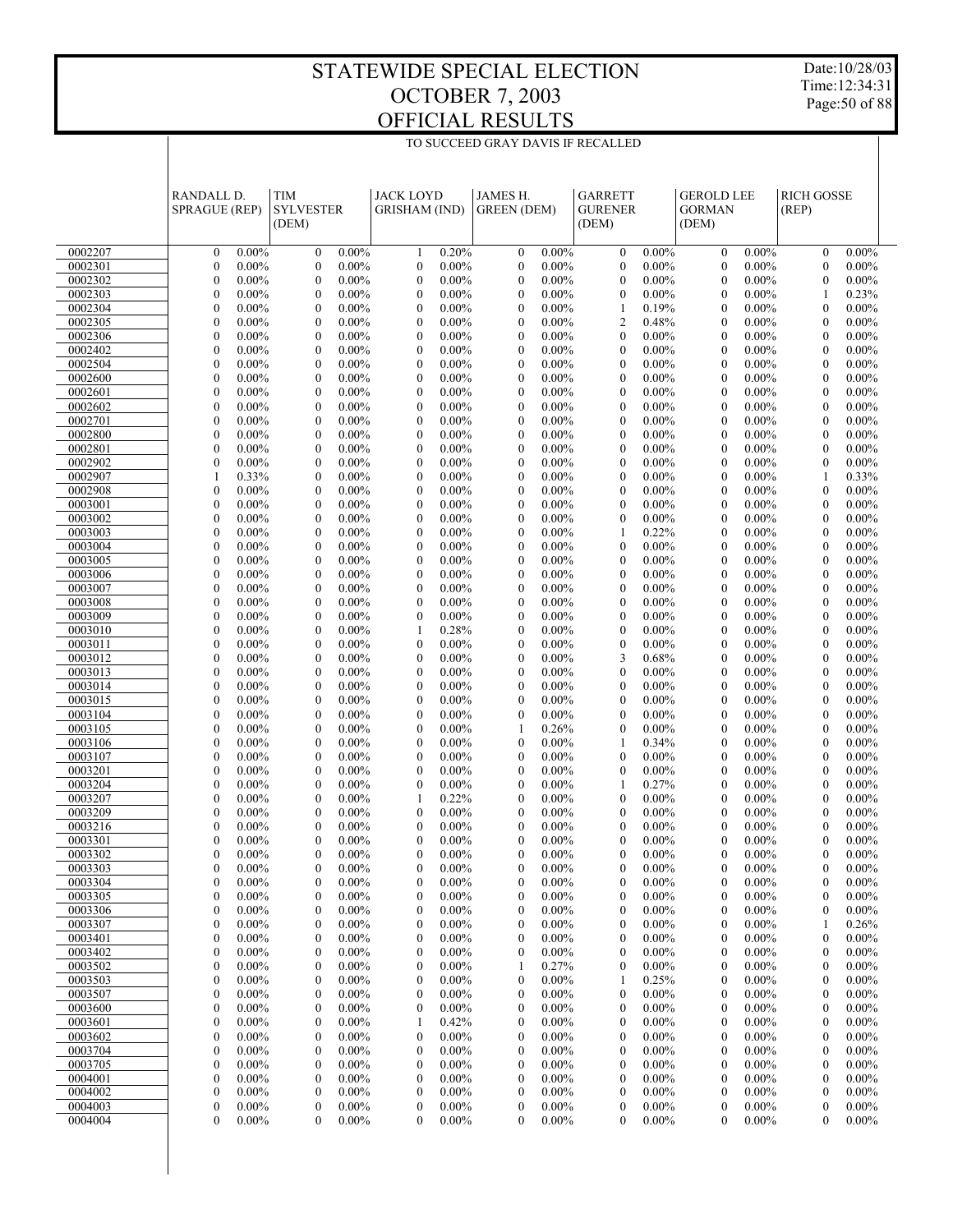Date:10/28/03 Time:12:34:31 Page:51 of 88

|                    | RANDALL D.<br><b>SPRAGUE (REP)</b>   |                      | <b>TIM</b><br><b>SYLVESTER</b><br>(DEM) |                      | <b>JACK LOYD</b><br><b>GRISHAM</b> (IND) |                      | JAMES H.<br><b>GREEN</b> (DEM)       |                      | <b>GARRETT</b><br><b>GURENER</b><br>(DEM) |                      | <b>GEROLD LEE</b><br><b>GORMAN</b><br>(DEM) |                      | <b>RICH GOSSE</b><br>(REP)           |                      |  |
|--------------------|--------------------------------------|----------------------|-----------------------------------------|----------------------|------------------------------------------|----------------------|--------------------------------------|----------------------|-------------------------------------------|----------------------|---------------------------------------------|----------------------|--------------------------------------|----------------------|--|
| 0004005            | $\boldsymbol{0}$                     | $0.00\%$             | $\boldsymbol{0}$                        | $0.00\%$             | $\boldsymbol{0}$                         | $0.00\%$             | $\boldsymbol{0}$                     | $0.00\%$             | $\mathbf{0}$                              | 0.00%                | $\mathbf{0}$                                | $0.00\%$             | $\mathbf{0}$                         | $0.00\%$             |  |
| 0004006            | $\boldsymbol{0}$                     | $0.00\%$             | $\boldsymbol{0}$                        | $0.00\%$             | $\boldsymbol{0}$                         | $0.00\%$             | $\boldsymbol{0}$                     | $0.00\%$             | $\mathbf{0}$                              | 0.00%                | $\theta$                                    | $0.00\%$             | $\mathbf{0}$                         | $0.00\%$             |  |
| 0004007            | $\mathbf{0}$                         | $0.00\%$             | $\boldsymbol{0}$                        | $0.00\%$             | $\boldsymbol{0}$                         | $0.00\%$             | $\boldsymbol{0}$                     | $0.00\%$             | $\mathbf{0}$                              | $0.00\%$             | $\theta$                                    | $0.00\%$             | $\mathbf{0}$                         | $0.00\%$             |  |
| 0004008            | $\mathbf{0}$                         | $0.00\%$             | $\boldsymbol{0}$                        | $0.00\%$             | $\boldsymbol{0}$                         | $0.00\%$             | $\boldsymbol{0}$                     | $0.00\%$             | $\mathbf{0}$                              | 0.00%                | $\boldsymbol{0}$                            | $0.00\%$             | $\boldsymbol{0}$                     | $0.00\%$             |  |
| 0004009            | $\overline{0}$                       | $0.00\%$             | $\mathbf{0}$                            | $0.00\%$             | $\boldsymbol{0}$                         | $0.00\%$             | $\boldsymbol{0}$                     | $0.00\%$             | $\boldsymbol{0}$                          | $0.00\%$             | $\theta$                                    | $0.00\%$             | $\mathbf{0}$                         | $0.00\%$             |  |
| 0004010            | $\boldsymbol{0}$                     | $0.00\%$             | $\boldsymbol{0}$                        | $0.00\%$             | $\boldsymbol{0}$                         | $0.00\%$             | $\boldsymbol{0}$                     | $0.00\%$             | $\mathbf{0}$                              | 0.00%                | $\boldsymbol{0}$                            | $0.00\%$             | $\boldsymbol{0}$                     | $0.00\%$             |  |
| 0004100            | $\mathbf{0}$                         | $0.00\%$             | $\overline{0}$                          | $0.00\%$             | $\boldsymbol{0}$                         | $0.00\%$             | $\mathbf{0}$                         | $0.00\%$             | $\mathbf{0}$                              | $0.00\%$             | $\theta$                                    | $0.00\%$             | $\mathbf{0}$                         | $0.00\%$             |  |
| 0004101            | $\mathbf{0}$                         | $0.00\%$             | $\boldsymbol{0}$                        | $0.00\%$             | $\boldsymbol{0}$                         | $0.00\%$             | $\boldsymbol{0}$                     | $0.00\%$             | $\mathbf{0}$                              | 0.00%                | $\theta$                                    | $0.00\%$             | $\boldsymbol{0}$                     | $0.00\%$             |  |
| 0004102            | $\mathbf{0}$                         | $0.00\%$             | $\boldsymbol{0}$                        | $0.00\%$             | $\boldsymbol{0}$                         | $0.00\%$             | $\boldsymbol{0}$                     | $0.00\%$             | $\boldsymbol{0}$                          | $0.00\%$             | $\theta$                                    | $0.00\%$             | $\mathbf{0}$                         | $0.00\%$             |  |
| 0004103            | $\mathbf{0}$                         | $0.00\%$             | $\boldsymbol{0}$                        | $0.00\%$             | $\boldsymbol{0}$                         | $0.00\%$             | $\boldsymbol{0}$                     | $0.00\%$             | $\mathbf{0}$                              | 0.00%                | $\boldsymbol{0}$                            | $0.00\%$             | $\boldsymbol{0}$                     | $0.00\%$             |  |
| 0004200            | $\mathbf{0}$                         | $0.00\%$             | $\overline{0}$                          | $0.00\%$             | $\boldsymbol{0}$                         | $0.00\%$             | $\boldsymbol{0}$                     | $0.00\%$             | $\mathbf{0}$                              | $0.00\%$             | $\theta$                                    | $0.00\%$             | $\mathbf{0}$                         | $0.00\%$             |  |
| 0004301            | $\mathbf{0}$                         | $0.00\%$             | $\boldsymbol{0}$                        | $0.00\%$             | $\boldsymbol{0}$                         | $0.00\%$             | $\boldsymbol{0}$                     | $0.00\%$             | $\mathbf{0}$                              | 0.00%                | $\boldsymbol{0}$                            | $0.00\%$             | $\boldsymbol{0}$                     | $0.00\%$             |  |
| 0004302            | $\mathbf{0}$                         | $0.00\%$             | $\boldsymbol{0}$                        | $0.00\%$             | $\boldsymbol{0}$                         | $0.00\%$             | $\boldsymbol{0}$                     | $0.00\%$             | $\boldsymbol{0}$                          | $0.00\%$             | $\theta$                                    | $0.00\%$             | $\mathbf{0}$                         | $0.00\%$             |  |
| 0004304<br>0004305 | $\boldsymbol{0}$<br>$\overline{0}$   | $0.00\%$<br>$0.00\%$ | $\boldsymbol{0}$<br>$\overline{0}$      | $0.00\%$<br>$0.00\%$ | $\boldsymbol{0}$<br>$\boldsymbol{0}$     | $0.00\%$<br>$0.00\%$ | $\boldsymbol{0}$<br>$\boldsymbol{0}$ | $0.00\%$<br>$0.00\%$ | $\mathbf{0}$<br>$\mathbf{0}$              | 0.00%<br>$0.00\%$    | $\boldsymbol{0}$<br>$\theta$                | $0.00\%$<br>$0.00\%$ | $\boldsymbol{0}$<br>$\mathbf{0}$     | $0.00\%$<br>$0.00\%$ |  |
| 0004400            | $\mathbf{0}$                         | $0.00\%$             | $\boldsymbol{0}$                        | $0.00\%$             | $\boldsymbol{0}$                         | $0.00\%$             | $\mathbf{1}$                         | 0.26%                | $\mathbf{0}$                              | 0.00%                | $\theta$                                    | $0.00\%$             | $\boldsymbol{0}$                     | $0.00\%$             |  |
| 0004401            | $\mathbf{0}$                         | $0.00\%$             | $\mathbf{0}$                            | $0.00\%$             | $\boldsymbol{0}$                         | $0.00\%$             | $\boldsymbol{0}$                     | $0.00\%$             | $\boldsymbol{0}$                          | $0.00\%$             | $\theta$                                    | $0.00\%$             | $\mathbf{0}$                         | $0.00\%$             |  |
| 0004402            | $\mathbf{0}$                         | $0.00\%$             | $\boldsymbol{0}$                        | $0.00\%$             | $\boldsymbol{0}$                         | $0.00\%$             | $\boldsymbol{0}$                     | $0.00\%$             | $\mathbf{0}$                              | 0.00%                | $\boldsymbol{0}$                            | $0.00\%$             | $\boldsymbol{0}$                     | $0.00\%$             |  |
| 0004403            | $\mathbf{0}$                         | $0.00\%$             | $\overline{0}$                          | $0.00\%$             | $\boldsymbol{0}$                         | $0.00\%$             | $\boldsymbol{0}$                     | $0.00\%$             | $\mathbf{0}$                              | $0.00\%$             | $\theta$                                    | $0.00\%$             | $\mathbf{0}$                         | $0.00\%$             |  |
| 0004501            | $\mathbf{0}$                         | $0.00\%$             | $\boldsymbol{0}$                        | $0.00\%$             | $\boldsymbol{0}$                         | $0.00\%$             | $\boldsymbol{0}$                     | $0.00\%$             | $\mathbf{0}$                              | 0.00%                | $\boldsymbol{0}$                            | $0.00\%$             | $\boldsymbol{0}$                     | $0.00\%$             |  |
| 0004502            | $\mathbf{0}$                         | $0.00\%$             | $\boldsymbol{0}$                        | $0.00\%$             | $\boldsymbol{0}$                         | $0.00\%$             | $\boldsymbol{0}$                     | $0.00\%$             | $\boldsymbol{0}$                          | $0.00\%$             | $\theta$                                    | $0.00\%$             | $\mathbf{0}$                         | $0.00\%$             |  |
| 0004503            | $\boldsymbol{0}$                     | $0.00\%$             | $\boldsymbol{0}$                        | $0.00\%$             | $\boldsymbol{0}$                         | $0.00\%$             | $\boldsymbol{0}$                     | $0.00\%$             | $\mathbf{0}$                              | 0.00%                | $\boldsymbol{0}$                            | $0.00\%$             | $\boldsymbol{0}$                     | $0.00\%$             |  |
| 0004600            | $\mathbf{0}$                         | $0.00\%$             | $\overline{0}$                          | $0.00\%$             | $\boldsymbol{0}$                         | $0.00\%$             | $\boldsymbol{0}$                     | $0.00\%$             | $\mathbf{0}$                              | $0.00\%$             | $\theta$                                    | $0.00\%$             | $\mathbf{0}$                         | $0.00\%$             |  |
| 0004601            | $\mathbf{0}$                         | $0.00\%$             | $\boldsymbol{0}$                        | $0.00\%$             | $\boldsymbol{0}$                         | $0.00\%$             | $\boldsymbol{0}$                     | $0.00\%$             | $\mathbf{0}$                              | 0.00%                | $\boldsymbol{0}$                            | $0.00\%$             | $\boldsymbol{0}$                     | $0.00\%$             |  |
| 0004703            | $\mathbf{0}$                         | $0.00\%$             | $\mathbf{0}$                            | $0.00\%$             | $\boldsymbol{0}$                         | $0.00\%$             | $\boldsymbol{0}$                     | $0.00\%$             | $\mathbf{1}$                              | 0.34%                | $\theta$                                    | $0.00\%$             | $\mathbf{0}$                         | $0.00\%$             |  |
| 0004707            | $\boldsymbol{0}$                     | $0.00\%$             | $\boldsymbol{0}$                        | $0.00\%$             | $\boldsymbol{0}$                         | $0.00\%$             | $\boldsymbol{0}$                     | $0.00\%$             | $\mathbf{0}$                              | 0.00%                | $\boldsymbol{0}$                            | $0.00\%$             | $\boldsymbol{0}$                     | $0.00\%$             |  |
| 0004708            | $\overline{0}$                       | $0.00\%$             | $\overline{0}$                          | $0.00\%$             | $\boldsymbol{0}$                         | $0.00\%$             | $\mathbf{0}$                         | $0.00\%$             | $\mathbf{0}$                              | $0.00\%$             | $\theta$                                    | $0.00\%$             | $\mathbf{0}$                         | $0.00\%$             |  |
| 0004709            | $\mathbf{0}$                         | $0.00\%$             | $\boldsymbol{0}$                        | $0.00\%$             | $\boldsymbol{0}$                         | $0.00\%$             | $\boldsymbol{0}$                     | $0.00\%$             | $\mathbf{0}$                              | 0.00%                | $\boldsymbol{0}$                            | $0.00\%$             | $\boldsymbol{0}$                     | $0.00\%$             |  |
| 0004800            | $\mathbf{0}$                         | $0.00\%$             | $\boldsymbol{0}$                        | $0.00\%$             | $\boldsymbol{0}$                         | $0.00\%$             | $\boldsymbol{0}$                     | $0.00\%$             | $\mathbf{0}$                              | $0.00\%$             | $\theta$                                    | $0.00\%$             | $\mathbf{0}$                         | $0.00\%$             |  |
| 0004806            | $\boldsymbol{0}$<br>$\mathbf{0}$     | $0.00\%$<br>$0.00\%$ | $\boldsymbol{0}$<br>$\mathbf{0}$        | $0.00\%$             | $\boldsymbol{0}$                         | $0.00\%$<br>$0.00\%$ | $\boldsymbol{0}$<br>$\mathbf{0}$     | $0.00\%$             | $\mathbf{0}$<br>$\mathbf{0}$              | 0.00%<br>$0.00\%$    | $\boldsymbol{0}$<br>$\theta$                | $0.00\%$             | $\boldsymbol{0}$<br>$\mathbf{0}$     | $0.00\%$             |  |
| 0005001<br>0005101 | $\mathbf{0}$                         | $0.00\%$             | $\boldsymbol{0}$                        | $0.00\%$<br>$0.00\%$ | $\boldsymbol{0}$<br>$\boldsymbol{0}$     | $0.00\%$             | $\boldsymbol{0}$                     | $0.00\%$<br>$0.00\%$ | $\mathbf{0}$                              | 0.00%                | $\boldsymbol{0}$                            | $0.00\%$<br>$0.00\%$ | $\boldsymbol{0}$                     | $0.00\%$<br>$0.00\%$ |  |
| 0005102            | $\mathbf{0}$                         | $0.00\%$             | $\boldsymbol{0}$                        | $0.00\%$             | $\boldsymbol{0}$                         | $0.00\%$             | $\boldsymbol{0}$                     | $0.00\%$             | $\boldsymbol{0}$                          | $0.00\%$             | $\theta$                                    | $0.00\%$             | $\mathbf{0}$                         | $0.00\%$             |  |
| 0005103            | $\boldsymbol{0}$                     | $0.00\%$             | $\boldsymbol{0}$                        | $0.00\%$             | $\boldsymbol{0}$                         | $0.00\%$             | $\boldsymbol{0}$                     | $0.00\%$             | $\mathbf{0}$                              | 0.00%                | $\boldsymbol{0}$                            | $0.00\%$             | $\boldsymbol{0}$                     | $0.00\%$             |  |
| 0005201            | $\mathbf{0}$                         | $0.00\%$             | $\mathbf{0}$                            | $0.00\%$             | $\boldsymbol{0}$                         | $0.00\%$             | 1                                    | 0.29%                | $\mathbf{0}$                              | $0.00\%$             | $\theta$                                    | $0.00\%$             | $\mathbf{0}$                         | $0.00\%$             |  |
| 0005202            | $\mathbf{1}$                         | 0.47%                | $\boldsymbol{0}$                        | $0.00\%$             | $\boldsymbol{0}$                         | $0.00\%$             | $\boldsymbol{0}$                     | $0.00\%$             | $\mathbf{0}$                              | 0.00%                | $\boldsymbol{0}$                            | $0.00\%$             | $\boldsymbol{0}$                     | $0.00\%$             |  |
| 0005203            | $\mathbf{0}$                         | $0.00\%$             | $\boldsymbol{0}$                        | $0.00\%$             | $\boldsymbol{0}$                         | $0.00\%$             | $\boldsymbol{0}$                     | $0.00\%$             | $\boldsymbol{0}$                          | $0.00\%$             | $\theta$                                    | $0.00\%$             | $\mathbf{0}$                         | $0.00\%$             |  |
| 0005204            | $\boldsymbol{0}$                     | $0.00\%$             | $\mathbf{1}$                            | 0.40%                | $\boldsymbol{0}$                         | $0.00\%$             | $\boldsymbol{0}$                     | $0.00\%$             | $\mathbf{0}$                              | 0.00%                | $\theta$                                    | $0.00\%$             | $\boldsymbol{0}$                     | $0.00\%$             |  |
| 0005205            | $\mathbf{0}$                         | $0.00\%$             | $\mathbf{0}$                            | $0.00\%$             | $\boldsymbol{0}$                         | $0.00\%$             | $\mathbf{0}$                         | $0.00\%$             | $\mathbf{0}$                              | $0.00\%$             | $\theta$                                    | $0.00\%$             | $\mathbf{0}$                         | $0.00\%$             |  |
| 0005206            | $\boldsymbol{0}$                     | $0.00\%$             | $\boldsymbol{0}$                        | $0.00\%$             | 1                                        | 0.33%                | $\boldsymbol{0}$                     | $0.00\%$             | $\mathbf{0}$                              | 0.00%                | $\boldsymbol{0}$                            | $0.00\%$             | $\boldsymbol{0}$                     | $0.00\%$             |  |
| 0005207            | $\mathbf{0}$                         | $0.00\%$             | $\boldsymbol{0}$                        | $0.00\%$             | $\boldsymbol{0}$                         | $0.00\%$             | $\boldsymbol{0}$                     | $0.00\%$             | $\mathbf{0}$                              | $0.00\%$             | $\theta$                                    | $0.00\%$             | $\mathbf{0}$                         | $0.00\%$             |  |
| 0005208            | $\mathbf{0}$                         | $0.00\%$             | $\boldsymbol{0}$                        | $0.00\%$             | $\boldsymbol{0}$                         | $0.00\%$             | $\boldsymbol{0}$                     | $0.00\%$             | $\mathbf{0}$                              | $0.00\%$             | $\theta$                                    | $0.00\%$             | -1                                   | 0.31%                |  |
| 0005209            | $\theta$                             | $0.00\%$             | $\overline{0}$                          | $0.00\%$             | $\mathbf{0}$                             | $0.00\%$             | $\mathbf{0}$                         | $0.00\%$             | $\mathbf{0}$                              | $0.00\%$             | $\theta$                                    | $0.00\%$             | $\theta$                             | $0.00\%$             |  |
| 0005211            | $\mathbf{1}$<br>$\overline{0}$       | 0.31%                | $\mathbf{0}$                            | $0.00\%$             | $\boldsymbol{0}$                         | $0.00\%$             | $\boldsymbol{0}$                     | $0.00\%$             | $\boldsymbol{0}$                          | $0.00\%$             | $\mathbf{0}$                                | $0.00\%$             | $\boldsymbol{0}$                     | $0.00\%$             |  |
| 0005212<br>0005213 | $\boldsymbol{0}$                     | $0.00\%$<br>$0.00\%$ | $\boldsymbol{0}$<br>0                   | $0.00\%$<br>$0.00\%$ | $\boldsymbol{0}$<br>$\boldsymbol{0}$     | $0.00\%$<br>$0.00\%$ | $\boldsymbol{0}$<br>$\boldsymbol{0}$ | $0.00\%$<br>$0.00\%$ | $\mathbf{0}$<br>$\boldsymbol{0}$          | $0.00\%$<br>$0.00\%$ | $\boldsymbol{0}$<br>$\boldsymbol{0}$        | $0.00\%$<br>$0.00\%$ | $\mathbf{0}$<br>$\boldsymbol{0}$     | $0.00\%$<br>$0.00\%$ |  |
| 0005214            | $\mathbf{0}$                         | $0.00\%$             | $\boldsymbol{0}$                        | $0.00\%$             | $\boldsymbol{0}$                         | $0.00\%$             | $\boldsymbol{0}$                     | $0.00\%$             | $\boldsymbol{0}$                          | $0.00\%$             | $\boldsymbol{0}$                            | $0.00\%$             | $\boldsymbol{0}$                     | $0.00\%$             |  |
| 0005215            | $\boldsymbol{0}$                     | $0.00\%$             | 0                                       | $0.00\%$             | $\boldsymbol{0}$                         | $0.00\%$             | $\boldsymbol{0}$                     | $0.00\%$             | $\boldsymbol{0}$                          | $0.00\%$             | $\boldsymbol{0}$                            | $0.00\%$             | -1                                   | 0.35%                |  |
| 0005216            | $\boldsymbol{0}$                     | $0.00\%$             | $\boldsymbol{0}$                        | $0.00\%$             | $\boldsymbol{0}$                         | $0.00\%$             | $\boldsymbol{0}$                     | $0.00\%$             | $\boldsymbol{0}$                          | $0.00\%$             | $\boldsymbol{0}$                            | $0.00\%$             | $\boldsymbol{0}$                     | $0.00\%$             |  |
| 0005217            | $\boldsymbol{0}$                     | $0.00\%$             | 0                                       | $0.00\%$             | $\boldsymbol{0}$                         | $0.00\%$             | $\boldsymbol{0}$                     | $0.00\%$             | $\boldsymbol{0}$                          | $0.00\%$             | $\boldsymbol{0}$                            | $0.00\%$             | $\boldsymbol{0}$                     | $0.00\%$             |  |
| 0005218            | $\boldsymbol{0}$                     | $0.00\%$             | $\boldsymbol{0}$                        | $0.00\%$             | $\boldsymbol{0}$                         | $0.00\%$             | $\boldsymbol{0}$                     | $0.00\%$             | $\mathbf{0}$                              | $0.00\%$             | $\boldsymbol{0}$                            | $0.00\%$             | $\boldsymbol{0}$                     | $0.00\%$             |  |
| 0005219            | $\boldsymbol{0}$                     | $0.00\%$             | 0                                       | $0.00\%$             | $\boldsymbol{0}$                         | $0.00\%$             | $\boldsymbol{0}$                     | $0.00\%$             | $\boldsymbol{0}$                          | $0.00\%$             | $\boldsymbol{0}$                            | $0.00\%$             | $\boldsymbol{0}$                     | $0.00\%$             |  |
| 0005220            | $\boldsymbol{0}$                     | $0.00\%$             | $\boldsymbol{0}$                        | $0.00\%$             | $\boldsymbol{0}$                         | $0.00\%$             | $\boldsymbol{0}$                     | $0.00\%$             | $\mathbf{0}$                              | $0.00\%$             | $\boldsymbol{0}$                            | $0.00\%$             | $\boldsymbol{0}$                     | $0.00\%$             |  |
| 0005221            | $\boldsymbol{0}$                     | $0.00\%$             | 0                                       | $0.00\%$             | $\boldsymbol{0}$                         | $0.00\%$             | $\boldsymbol{0}$                     | $0.00\%$             | $\boldsymbol{0}$                          | $0.00\%$             | $\boldsymbol{0}$                            | $0.00\%$             | $\boldsymbol{0}$                     | $0.00\%$             |  |
| 0005222            | $\boldsymbol{0}$                     | $0.00\%$             | $\boldsymbol{0}$                        | $0.00\%$             | $\boldsymbol{0}$                         | $0.00\%$             | -1                                   | 0.25%                | $\mathbf{0}$                              | $0.00\%$             | $\boldsymbol{0}$                            | $0.00\%$             | $\boldsymbol{0}$                     | $0.00\%$             |  |
| 0005223            | $\boldsymbol{0}$                     | $0.00\%$             | $\boldsymbol{0}$                        | $0.00\%$             | $\boldsymbol{0}$                         | $0.00\%$             | $\boldsymbol{0}$                     | $0.00\%$             | $\boldsymbol{0}$                          | $0.00\%$             | $\boldsymbol{0}$                            | $0.00\%$             | $\boldsymbol{0}$                     | $0.00\%$             |  |
| 0005224            | $\boldsymbol{0}$                     | $0.00\%$             | $\boldsymbol{0}$                        | $0.00\%$             | $\boldsymbol{0}$                         | $0.00\%$             | $\boldsymbol{0}$                     | $0.00\%$             | $\mathbf{0}$                              | $0.00\%$             | $\boldsymbol{0}$                            | $0.00\%$             | $\boldsymbol{0}$                     | $0.00\%$             |  |
| 0005225            | $\boldsymbol{0}$                     | $0.00\%$             | 0                                       | $0.00\%$             | $\boldsymbol{0}$                         | $0.00\%$             | $\boldsymbol{0}$                     | $0.00\%$             | $\mathbf{0}$                              | $0.00\%$             | $\boldsymbol{0}$                            | $0.00\%$             | $\boldsymbol{0}$                     | $0.00\%$             |  |
| 0005226            | $\boldsymbol{0}$                     | $0.00\%$             | $\boldsymbol{0}$                        | $0.00\%$             | $\boldsymbol{0}$                         | $0.00\%$             | $\boldsymbol{0}$                     | $0.00\%$             | $\mathbf{0}$                              | $0.00\%$             | $\boldsymbol{0}$                            | $0.00\%$             | $\boldsymbol{0}$                     | $0.00\%$             |  |
| 0005227            | $\boldsymbol{0}$<br>$\boldsymbol{0}$ | $0.00\%$<br>$0.00\%$ | 0<br>$\boldsymbol{0}$                   | $0.00\%$<br>$0.00\%$ | $\boldsymbol{0}$<br>$\boldsymbol{0}$     | $0.00\%$<br>$0.00\%$ | $\boldsymbol{0}$<br>$\boldsymbol{0}$ | $0.00\%$<br>$0.00\%$ | $\boldsymbol{0}$<br>$\boldsymbol{0}$      | $0.00\%$<br>$0.00\%$ | $\boldsymbol{0}$                            | $0.00\%$<br>$0.00\%$ | $\boldsymbol{0}$<br>$\boldsymbol{0}$ | $0.00\%$             |  |
| 0005300<br>0005301 | $\boldsymbol{0}$                     | $0.00\%$             | $\boldsymbol{0}$                        | $0.00\%$             | $\boldsymbol{0}$                         | $0.00\%$             | $\boldsymbol{0}$                     | $0.00\%$             | $\boldsymbol{0}$                          | $0.00\%$             | $\mathbf{0}$<br>-1                          | 0.31%                | $\boldsymbol{0}$                     | $0.00\%$<br>$0.00\%$ |  |
| 0005302            | $\mathbf{0}$                         | $0.00\%$             | $\mathbf{0}$                            | $0.00\%$             | $\mathbf{0}$                             | $0.00\%$             | $\mathbf{0}$                         | $0.00\%$             | $\overline{0}$                            | $0.00\%$             | $\mathbf{0}$                                | $0.00\%$             | $\mathbf{0}$                         | $0.00\%$             |  |
|                    |                                      |                      |                                         |                      |                                          |                      |                                      |                      |                                           |                      |                                             |                      |                                      |                      |  |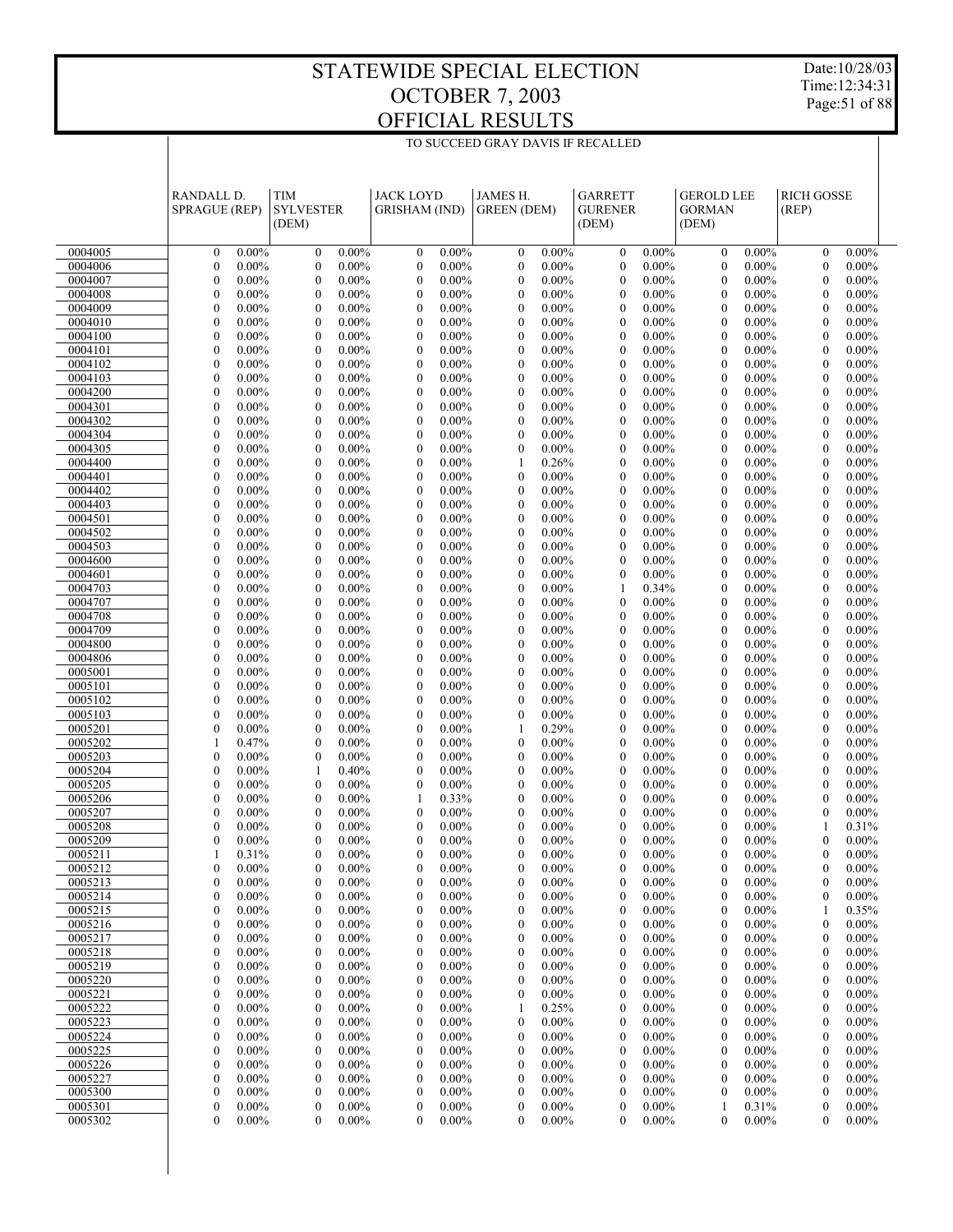Date:10/28/03 Time:12:34:32 Page:52 of 88

|          |                                    | TO SUCCEED GRAY DAVIS IF RECALLED |                                         |          |                                          |          |                                       |          |                                           |          |                                             |          |                            |          |
|----------|------------------------------------|-----------------------------------|-----------------------------------------|----------|------------------------------------------|----------|---------------------------------------|----------|-------------------------------------------|----------|---------------------------------------------|----------|----------------------------|----------|
|          |                                    |                                   |                                         |          |                                          |          |                                       |          |                                           |          |                                             |          |                            |          |
|          | RANDALL D.<br><b>SPRAGUE (REP)</b> |                                   | <b>TIM</b><br><b>SYLVESTER</b><br>(DEM) |          | <b>JACK LOYD</b><br><b>GRISHAM</b> (IND) |          | <b>JAMES H.</b><br><b>GREEN</b> (DEM) |          | <b>GARRETT</b><br><b>GURENER</b><br>(DEM) |          | <b>GEROLD LEE</b><br><b>GORMAN</b><br>(DEM) |          | <b>RICH GOSSE</b><br>(REP) |          |
| 0005303  | $\Omega$                           | $0.00\%$                          | $\theta$                                | $0.00\%$ | $\theta$                                 | $0.00\%$ | $\theta$                              | $0.00\%$ | $\theta$                                  | $0.00\%$ | $\Omega$                                    | $0.00\%$ | $\Omega$                   | $0.00\%$ |
| 0005304  | 0                                  | $0.00\%$                          | $\theta$                                | $0.00\%$ | $\theta$                                 | $0.00\%$ | 0                                     | $0.00\%$ | 0                                         | $0.00\%$ | $^{\circ}$                                  | $0.00\%$ |                            | $0.00\%$ |
| 0005305  | 0                                  | $0.00\%$                          | $\theta$                                | $0.00\%$ | $\theta$                                 | $0.00\%$ | 0                                     | $0.00\%$ | 0                                         | $0.00\%$ | $^{\circ}$                                  | $0.00\%$ |                            | $0.00\%$ |
| AV BT 01 |                                    | $0.01\%$                          | $\theta$                                | $0.00\%$ |                                          | $0.01\%$ | 9                                     | $0.03\%$ |                                           | $0.02\%$ | 0                                           | $0.00\%$ | 6                          | $0.02\%$ |
|          | 6                                  | $0.01\%$                          |                                         | $0.00\%$ | 9                                        | 0.01%    | 16                                    | 0.02%    | 27                                        | 0.03%    |                                             | $0.01\%$ | 16                         | $0.02\%$ |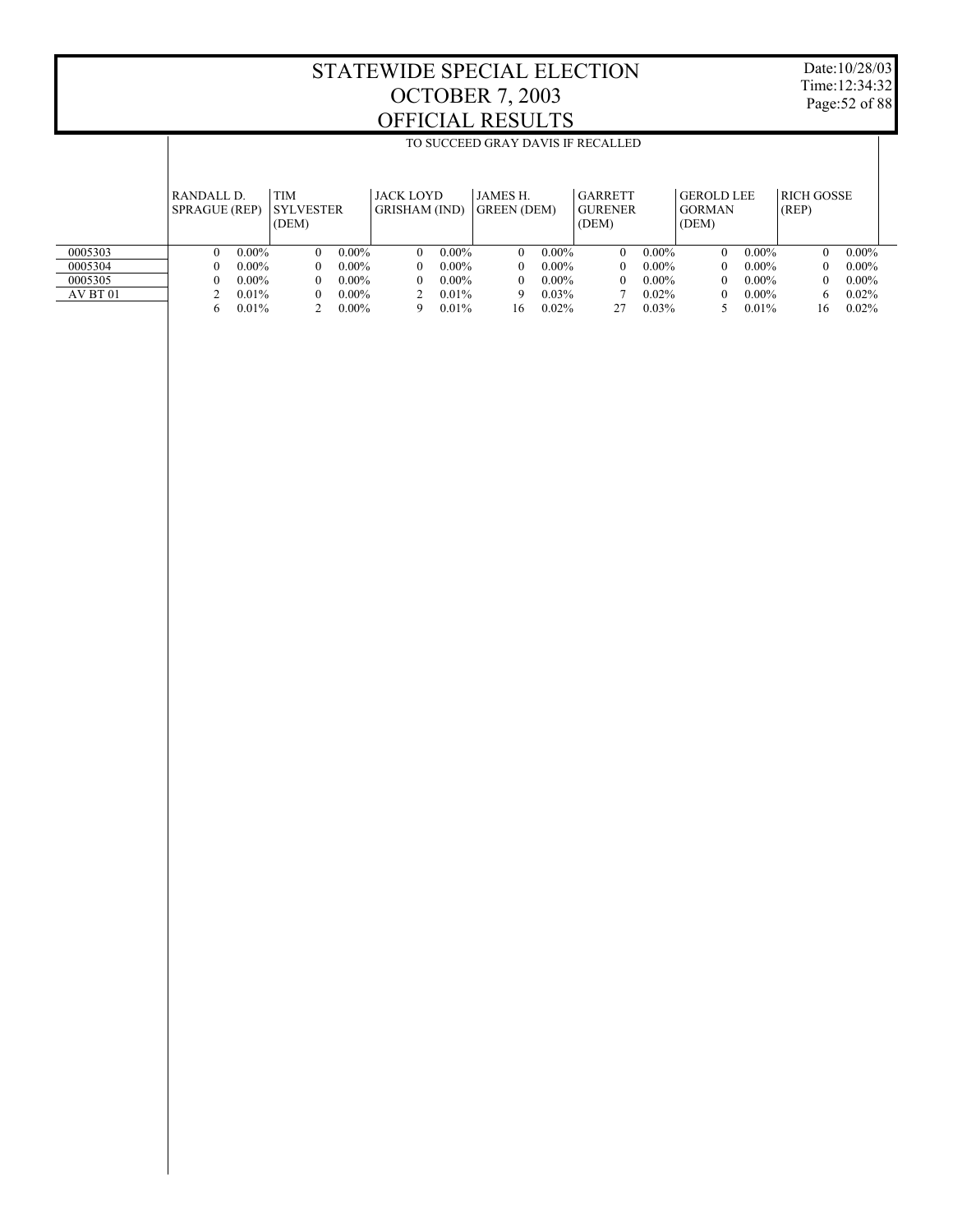Date:10/28/03 Time:12:34:32 Page:53 of 88

| TO SUCCEED GRAY DAVIS IF RECALLED |  |
|-----------------------------------|--|

|                    | LEO<br><b>GALLAGHER</b><br>(IND)                             | <b>JOE GUZZARDI</b><br>(DEM)                                 | <b>JON</b><br>ZELLHOEFER<br>(REP)                            | <b>PAUL NAVE</b><br>(DEM)                                    | ROBERT C.<br>NEWMAN, II<br>(REP)                             | <b>BRIAN TRACY</b><br>(IND)                                  | A. LAVAR<br>TAYLOR (DEM)                                     |  |
|--------------------|--------------------------------------------------------------|--------------------------------------------------------------|--------------------------------------------------------------|--------------------------------------------------------------|--------------------------------------------------------------|--------------------------------------------------------------|--------------------------------------------------------------|--|
| Jurisdiction Wide  |                                                              |                                                              |                                                              |                                                              |                                                              |                                                              |                                                              |  |
| 0001001            | $\boldsymbol{0}$<br>$0.00\%$                                 | $\mathbf{0}$<br>$0.00\%$                                     | $\boldsymbol{0}$<br>$0.00\%$                                 | 0.24%<br>1                                                   | $\boldsymbol{0}$<br>$0.00\%$                                 | $\mathbf{0}$<br>$0.00\%$                                     | $\boldsymbol{0}$<br>$0.00\%$                                 |  |
| 0001002            | 0.24%<br>1                                                   | $\boldsymbol{0}$<br>$0.00\%$                                 | $\boldsymbol{0}$<br>$0.00\%$                                 | $0.00\%$<br>$\boldsymbol{0}$                                 | $\boldsymbol{0}$<br>$0.00\%$                                 | $\overline{2}$<br>0.48%                                      | $\boldsymbol{0}$<br>$0.00\%$                                 |  |
| 0001003<br>0001004 | $\boldsymbol{0}$<br>0.00%<br>$\boldsymbol{0}$<br>0.00%       | $\mathbf{0}$<br>$0.00\%$<br>$\boldsymbol{0}$<br>$0.00\%$     | $\mathbf{0}$<br>$0.00\%$<br>$\boldsymbol{0}$<br>$0.00\%$     | 0.23%<br>1<br>$\overline{0}$<br>$0.00\%$                     | $\mathbf{0}$<br>$0.00\%$<br>$\mathbf{0}$<br>$0.00\%$         | $\mathbf{0}$<br>$0.00\%$<br>$\boldsymbol{0}$<br>$0.00\%$     | $\mathbf{0}$<br>$0.00\%$<br>$\boldsymbol{0}$<br>$0.00\%$     |  |
| 0001005            | $\boldsymbol{0}$<br>0.00%                                    | $\mathbf{0}$<br>$0.00\%$                                     | $\mathbf{0}$<br>$0.00\%$                                     | $\boldsymbol{0}$<br>$0.00\%$                                 | $\mathbf{0}$<br>$0.00\%$                                     | $\mathbf{0}$<br>$0.00\%$                                     | $\boldsymbol{0}$<br>$0.00\%$                                 |  |
| 0001006            | $\boldsymbol{0}$<br>0.00%                                    | 0.28%<br>1                                                   | $\boldsymbol{0}$<br>$0.00\%$                                 | $\overline{c}$<br>0.57%                                      | $\mathbf{0}$<br>$0.00\%$                                     | $\boldsymbol{0}$<br>$0.00\%$                                 | $\boldsymbol{0}$<br>$0.00\%$                                 |  |
| 0001007            | $\boldsymbol{0}$<br>0.00%                                    | $\mathbf{0}$<br>$0.00\%$                                     | $\mathbf{0}$<br>$0.00\%$                                     | 0.23%<br>1                                                   | $\mathbf{0}$<br>$0.00\%$                                     | $\mathbf{0}$<br>$0.00\%$                                     | $\mathbf{0}$<br>$0.00\%$                                     |  |
| 0001008            | $\boldsymbol{0}$<br>0.00%                                    | $\boldsymbol{0}$<br>$0.00\%$                                 | $\boldsymbol{0}$<br>$0.00\%$                                 | $\mathbf{0}$<br>$0.00\%$                                     | $\mathbf{0}$<br>$0.00\%$                                     | $\boldsymbol{0}$<br>$0.00\%$                                 | $\boldsymbol{0}$<br>$0.00\%$                                 |  |
| 0001009            | $\boldsymbol{0}$<br>0.00%                                    | $\mathbf{0}$<br>$0.00\%$                                     | $\mathbf{0}$<br>$0.00\%$                                     | $\overline{c}$<br>0.49%                                      | $\mathbf{0}$<br>$0.00\%$                                     | $\boldsymbol{0}$<br>$0.00\%$                                 | $\boldsymbol{0}$<br>$0.00\%$                                 |  |
| 0001010            | $\boldsymbol{0}$<br>0.00%                                    | $\boldsymbol{0}$<br>$0.00\%$                                 | $\boldsymbol{0}$<br>$0.00\%$                                 | $\mathbf{0}$<br>$0.00\%$                                     | $\mathbf{0}$<br>$0.00\%$                                     | $\boldsymbol{0}$<br>$0.00\%$                                 | $\boldsymbol{0}$<br>$0.00\%$                                 |  |
| 0001011            | $\boldsymbol{0}$<br>$0.00\%$                                 | $\mathbf{0}$<br>$0.00\%$                                     | $\mathbf{0}$<br>$0.00\%$                                     | 0.25%<br>1                                                   | $\mathbf{0}$<br>$0.00\%$                                     | $\mathbf{0}$<br>$0.00\%$                                     | $\mathbf{0}$<br>$0.00\%$                                     |  |
| 0001012<br>0001013 | $\boldsymbol{0}$<br>0.00%<br>$\boldsymbol{0}$<br>$0.00\%$    | $\boldsymbol{0}$<br>$0.00\%$<br>$\mathbf{0}$<br>$0.00\%$     | $\boldsymbol{0}$<br>$0.00\%$<br>$\mathbf{0}$<br>$0.00\%$     | $\overline{c}$<br>0.51%<br>$\overline{c}$<br>0.58%           | $\mathbf{0}$<br>$0.00\%$<br>$\mathbf{0}$<br>$0.00\%$         | $\boldsymbol{0}$<br>$0.00\%$<br>$\mathbf{0}$<br>$0.00\%$     | $\boldsymbol{0}$<br>$0.00\%$<br>$\boldsymbol{0}$<br>$0.00\%$ |  |
| 0001014            | $\boldsymbol{0}$<br>0.00%                                    | $\boldsymbol{0}$<br>$0.00\%$                                 | $\boldsymbol{0}$<br>$0.00\%$                                 | 0.27%<br>1                                                   | $\mathbf{0}$<br>$0.00\%$                                     | $\boldsymbol{0}$<br>$0.00\%$                                 | $\boldsymbol{0}$<br>$0.00\%$                                 |  |
| 0001015            | $\boldsymbol{0}$<br>$0.00\%$                                 | $\mathbf{0}$<br>$0.00\%$                                     | $\mathbf{0}$<br>$0.00\%$                                     | 3<br>0.69%                                                   | $\mathbf{0}$<br>$0.00\%$                                     | $\mathbf{0}$<br>$0.00\%$                                     | $\mathbf{0}$<br>$0.00\%$                                     |  |
| 0001016            | $\boldsymbol{0}$<br>0.00%                                    | $\boldsymbol{0}$<br>$0.00\%$                                 | $\boldsymbol{0}$<br>$0.00\%$                                 | $\overline{0}$<br>$0.00\%$                                   | $\mathbf{0}$<br>$0.00\%$                                     | $\boldsymbol{0}$<br>$0.00\%$                                 | $\boldsymbol{0}$<br>$0.00\%$                                 |  |
| 0001017            | $\boldsymbol{0}$<br>0.00%                                    | $\mathbf{0}$<br>$0.00\%$                                     | $\mathbf{0}$<br>$0.00\%$                                     | $\overline{0}$<br>$0.00\%$                                   | $\mathbf{0}$<br>$0.00\%$                                     | $\mathbf{0}$<br>$0.00\%$                                     | $\mathbf{0}$<br>$0.00\%$                                     |  |
| 0001100            | $\boldsymbol{0}$<br>0.00%                                    | $\boldsymbol{0}$<br>$0.00\%$                                 | $\boldsymbol{0}$<br>$0.00\%$                                 | 0.32%<br>1                                                   | $\mathbf{0}$<br>$0.00\%$                                     | $\boldsymbol{0}$<br>$0.00\%$                                 | $\boldsymbol{0}$<br>$0.00\%$                                 |  |
| 0001101            | $\boldsymbol{0}$<br>0.00%                                    | $\mathbf{0}$<br>$0.00\%$                                     | $\mathbf{0}$<br>$0.00\%$                                     | $\overline{0}$<br>$0.00\%$                                   | $\mathbf{0}$<br>$0.00\%$                                     | $\overline{0}$<br>$0.00\%$                                   | $\mathbf{0}$<br>$0.00\%$                                     |  |
| 0001102            | $\boldsymbol{0}$<br>0.00%                                    | $\boldsymbol{0}$<br>$0.00\%$                                 | $\boldsymbol{0}$<br>$0.00\%$                                 | 3<br>0.65%                                                   | $\mathbf{0}$<br>$0.00\%$                                     | $\boldsymbol{0}$<br>$0.00\%$                                 | $\boldsymbol{0}$<br>$0.00\%$                                 |  |
| 0001103<br>0001106 | $\boldsymbol{0}$<br>0.00%<br>$\boldsymbol{0}$<br>0.00%       | $\mathbf{0}$<br>$0.00\%$<br>$\boldsymbol{0}$<br>$0.00\%$     | $\mathbf{0}$<br>$0.00\%$<br>$\boldsymbol{0}$<br>$0.00\%$     | $\overline{4}$<br>0.87%<br>0.29%<br>1                        | $\mathbf{0}$<br>$0.00\%$<br>$\mathbf{0}$<br>$0.00\%$         | $\mathbf{0}$<br>$0.00\%$<br>$\boldsymbol{0}$<br>$0.00\%$     | $\mathbf{0}$<br>$0.00\%$<br>$\boldsymbol{0}$<br>$0.00\%$     |  |
| 0001107            | $\boldsymbol{0}$<br>0.00%                                    | $\mathbf{0}$<br>$0.00\%$                                     | $\mathbf{0}$<br>$0.00\%$                                     | 3<br>1.17%                                                   | $\mathbf{0}$<br>$0.00\%$                                     | $\boldsymbol{0}$<br>$0.00\%$                                 | $\mathbf{0}$<br>$0.00\%$                                     |  |
| 0001110            | $\boldsymbol{0}$<br>0.00%                                    | $\boldsymbol{0}$<br>$0.00\%$                                 | $\boldsymbol{0}$<br>$0.00\%$                                 | $\mathbf{0}$<br>$0.00\%$                                     | $\mathbf{0}$<br>$0.00\%$                                     | $\boldsymbol{0}$<br>$0.00\%$                                 | $\boldsymbol{0}$<br>$0.00\%$                                 |  |
| 0001112            | $\boldsymbol{0}$<br>0.00%                                    | $\mathbf{0}$<br>$0.00\%$                                     | $\mathbf{0}$<br>$0.00\%$                                     | 0.28%<br>1                                                   | $\mathbf{0}$<br>$0.00\%$                                     | $\boldsymbol{0}$<br>$0.00\%$                                 | $\boldsymbol{0}$<br>$0.00\%$                                 |  |
| 0001113            | $\boldsymbol{0}$<br>0.00%                                    | $\boldsymbol{0}$<br>$0.00\%$                                 | $\boldsymbol{0}$<br>$0.00\%$                                 | $\overline{0}$<br>$0.00\%$                                   | $\mathbf{0}$<br>$0.00\%$                                     | $\boldsymbol{0}$<br>$0.00\%$                                 | $\boldsymbol{0}$<br>$0.00\%$                                 |  |
| 0001114            | $\boldsymbol{0}$<br>0.00%                                    | $\mathbf{0}$<br>$0.00\%$                                     | $\mathbf{0}$<br>$0.00\%$                                     | $\overline{0}$<br>$0.00\%$                                   | $\mathbf{0}$<br>$0.00\%$                                     | $\boldsymbol{0}$<br>$0.00\%$                                 | $\mathbf{0}$<br>$0.00\%$                                     |  |
| 0001121            | $\boldsymbol{0}$<br>0.00%                                    | $\boldsymbol{0}$<br>$0.00\%$                                 | $\boldsymbol{0}$<br>$0.00\%$                                 | $\overline{0}$<br>$0.00\%$                                   | $\mathbf{0}$<br>$0.00\%$                                     | $\boldsymbol{0}$<br>$0.00\%$                                 | $\boldsymbol{0}$<br>$0.00\%$                                 |  |
| 0001124            | 0.33%<br>1                                                   | $\mathbf{0}$<br>$0.00\%$                                     | $\mathbf{0}$<br>$0.00\%$                                     | $\overline{0}$<br>$0.00\%$                                   | $\mathbf{0}$<br>$0.00\%$                                     | $\mathbf{0}$<br>$0.00\%$                                     | $\boldsymbol{0}$<br>$0.00\%$                                 |  |
| 0001125<br>0001210 | $\overline{c}$<br>0.74%<br>$\mathbf{0}$<br>0.00%             | $\boldsymbol{0}$<br>$0.00\%$<br>$\mathbf{0}$<br>$0.00\%$     | $\boldsymbol{0}$<br>$0.00\%$<br>$\mathbf{0}$<br>$0.00\%$     | $\overline{0}$<br>$0.00\%$<br>$\overline{0}$<br>$0.00\%$     | $\mathbf{0}$<br>$0.00\%$<br>$\mathbf{0}$<br>$0.00\%$         | $\boldsymbol{0}$<br>$0.00\%$<br>$\mathbf{0}$<br>$0.00\%$     | $\boldsymbol{0}$<br>$0.00\%$<br>$\mathbf{0}$<br>$0.00\%$     |  |
| 0001211            | $\boldsymbol{0}$<br>0.00%                                    | $\boldsymbol{0}$<br>$0.00\%$                                 | $\boldsymbol{0}$<br>$0.00\%$                                 | 0.29%<br>1                                                   | $\mathbf{0}$<br>$0.00\%$                                     | $\boldsymbol{0}$<br>$0.00\%$                                 | $\boldsymbol{0}$<br>$0.00\%$                                 |  |
| 0001500            | 0.32%<br>1                                                   | $\mathbf{0}$<br>$0.00\%$                                     | $\mathbf{0}$<br>$0.00\%$                                     | $\overline{0}$<br>$0.00\%$                                   | $\mathbf{0}$<br>$0.00\%$                                     | $\mathbf{0}$<br>$0.00\%$                                     | $\mathbf{0}$<br>$0.00\%$                                     |  |
| 0001604            | $\boldsymbol{0}$<br>0.00%                                    | $\boldsymbol{0}$<br>$0.00\%$                                 | $\boldsymbol{0}$<br>$0.00\%$                                 | 0.32%<br>1                                                   | $\mathbf{0}$<br>$0.00\%$                                     | $\boldsymbol{0}$<br>$0.00\%$                                 | $\boldsymbol{0}$<br>$0.00\%$                                 |  |
| 0001605            | $\boldsymbol{0}$<br>0.00%                                    | $\mathbf{0}$<br>$0.00\%$                                     | $\mathbf{0}$<br>$0.00\%$                                     | $\overline{0}$<br>$0.00\%$                                   | $\mathbf{0}$<br>$0.00\%$                                     | $\mathbf{0}$<br>$0.00\%$                                     | $\mathbf{0}$<br>$0.00\%$                                     |  |
| 0001701            | $\boldsymbol{0}$<br>0.00%                                    | $\boldsymbol{0}$<br>$0.00\%$                                 | $\boldsymbol{0}$<br>$0.00\%$                                 | 0.84%<br>1                                                   | $\mathbf{0}$<br>$0.00\%$                                     | $\boldsymbol{0}$<br>$0.00\%$                                 | $\boldsymbol{0}$<br>$0.00\%$                                 |  |
| 0002001            | 0.22%<br>1                                                   | $\mathbf{0}$<br>$0.00\%$                                     | $\mathbf{0}$<br>$0.00\%$                                     | 0.22%<br>1                                                   | $\mathbf{0}$<br>$0.00\%$                                     | $\mathbf{0}$<br>$0.00\%$                                     | $\mathbf{0}$<br>$0.00\%$                                     |  |
| 0002002            | $\boldsymbol{0}$<br>0.00%                                    | $\boldsymbol{0}$<br>$0.00\%$<br>$\mathbf{0}$                 | $\boldsymbol{0}$<br>$0.00\%$<br>$\mathbf{0}$                 | $\overline{0}$<br>$0.00\%$<br>$\mathbf{0}$                   | $\mathbf{0}$<br>$0.00\%$                                     | $\boldsymbol{0}$<br>$0.00\%$                                 | $\boldsymbol{0}$<br>$0.00\%$<br>$\mathbf{0}$                 |  |
| 0002003<br>0002004 | $\boldsymbol{0}$<br>0.00%<br>$\boldsymbol{0}$<br>0.00%       | $0.00\%$<br>$\boldsymbol{0}$<br>$0.00\%$                     | $0.00\%$<br>$\boldsymbol{0}$<br>$0.00\%$                     | $0.00\%$<br>0.24%<br>1                                       | $\boldsymbol{0}$<br>$0.00\%$<br>$\mathbf{0}$<br>$0.00\%$     | $\boldsymbol{0}$<br>$0.00\%$<br>$\boldsymbol{0}$<br>$0.00\%$ | $0.00\%$<br>$\boldsymbol{0}$<br>$0.00\%$                     |  |
| 0002005            | $\mathbf{0}$<br>$0.00\%$                                     | $\mathbf{0}$<br>$0.00\%$                                     | $\mathbf{0}$<br>$0.00\%$                                     | 3<br>0.66%                                                   | $\mathbf{0}$<br>$0.00\%$                                     | $\boldsymbol{0}$<br>$0.00\%$                                 | $0.00\%$<br>$\mathbf{0}$                                     |  |
| 0002006            | $\mathbf{0}$<br>$0.00\%$                                     | $\mathbf{0}$<br>$0.00\%$                                     | $\mathbf{0}$<br>$0.00\%$                                     | $\overline{c}$<br>0.46%                                      | $\mathbf{0}$<br>$0.00\%$                                     | $\mathbf{0}$<br>$0.00\%$                                     | $\mathbf{0}$<br>$0.00\%$                                     |  |
| 0002007            | $\mathbf{0}$<br>$0.00\%$                                     | $\mathbf{0}$<br>$0.00\%$                                     | $\mathbf{0}$<br>$0.00\%$                                     | $\theta$<br>$0.00\%$                                         | $\mathbf{0}$<br>$0.00\%$                                     | $\mathbf{0}$<br>$0.00\%$                                     | $\mathbf{0}$<br>$0.00\%$                                     |  |
| 0002008            | $\boldsymbol{0}$<br>0.00%                                    | $\boldsymbol{0}$<br>$0.00\%$                                 | $\mathbf{0}$<br>$0.00\%$                                     | $\boldsymbol{0}$<br>$0.00\%$                                 | $\mathbf{0}$<br>$0.00\%$                                     | $\boldsymbol{0}$<br>$0.00\%$                                 | $\boldsymbol{0}$<br>$0.00\%$                                 |  |
| 0002009            | $\boldsymbol{0}$<br>$0.00\%$                                 | $0.00\%$<br>0                                                | $0.00\%$<br>$\boldsymbol{0}$                                 | $0.00\%$<br>0                                                | $\boldsymbol{0}$<br>$0.00\%$                                 | $0.00\%$<br>$\boldsymbol{0}$                                 | $\boldsymbol{0}$<br>$0.00\%$                                 |  |
| 0002010            | $\boldsymbol{0}$<br>$0.00\%$                                 | $0.00\%$<br>$\boldsymbol{0}$                                 | $0.00\%$<br>$\boldsymbol{0}$                                 | 0.29%<br>1                                                   | $0.00\%$<br>$\boldsymbol{0}$                                 | $0.00\%$<br>$\boldsymbol{0}$                                 | $0.00\%$<br>$\boldsymbol{0}$                                 |  |
| 0002011<br>0002012 | $\boldsymbol{0}$<br>$0.00\%$<br>$\boldsymbol{0}$<br>$0.00\%$ | $\boldsymbol{0}$<br>$0.00\%$<br>$\boldsymbol{0}$<br>$0.00\%$ | $\boldsymbol{0}$<br>$0.00\%$<br>$\boldsymbol{0}$<br>$0.00\%$ | $0.00\%$<br>0<br>1.01%<br>1                                  | $\boldsymbol{0}$<br>$0.00\%$<br>$\boldsymbol{0}$<br>$0.00\%$ | $\boldsymbol{0}$<br>$0.00\%$<br>$\boldsymbol{0}$<br>$0.00\%$ | $\boldsymbol{0}$<br>$0.00\%$<br>$\boldsymbol{0}$<br>$0.00\%$ |  |
| 0002013            | $\boldsymbol{0}$<br>$0.00\%$                                 | $\boldsymbol{0}$<br>$0.00\%$                                 | $\boldsymbol{0}$<br>$0.00\%$                                 | 2<br>1.48%                                                   | $\boldsymbol{0}$<br>$0.00\%$                                 | $0.00\%$<br>$\boldsymbol{0}$                                 | $\boldsymbol{0}$<br>$0.00\%$                                 |  |
| 0002014            | $\overline{c}$<br>0.48%                                      | $\boldsymbol{0}$<br>$0.00\%$                                 | $0.00\%$<br>$\boldsymbol{0}$                                 | $\overline{c}$<br>0.48%                                      | $0.00\%$<br>$\boldsymbol{0}$                                 | $\boldsymbol{0}$<br>$0.00\%$                                 | $\boldsymbol{0}$<br>$0.00\%$                                 |  |
| 0002015            | $\boldsymbol{0}$<br>$0.00\%$                                 | $\boldsymbol{0}$<br>$0.00\%$                                 | $\boldsymbol{0}$<br>$0.00\%$                                 | $\boldsymbol{0}$<br>$0.00\%$                                 | $\boldsymbol{0}$<br>$0.00\%$                                 | $0.00\%$<br>$\boldsymbol{0}$                                 | $\boldsymbol{0}$<br>$0.00\%$                                 |  |
| 0002101            | $\boldsymbol{0}$<br>$0.00\%$                                 | $\boldsymbol{0}$<br>$0.00\%$                                 | $0.00\%$<br>$\boldsymbol{0}$                                 | $\boldsymbol{0}$<br>$0.00\%$                                 | $\boldsymbol{0}$<br>$0.00\%$                                 | $0.00\%$<br>$\boldsymbol{0}$                                 | $\boldsymbol{0}$<br>$0.00\%$                                 |  |
| 0002102            | $\boldsymbol{0}$<br>$0.00\%$                                 | $\boldsymbol{0}$<br>$0.00\%$                                 | $\boldsymbol{0}$<br>$0.00\%$                                 | $\boldsymbol{0}$<br>$0.00\%$                                 | $\boldsymbol{0}$<br>$0.00\%$                                 | 0.31%<br>-1                                                  | $\boldsymbol{0}$<br>$0.00\%$                                 |  |
| 0002103            | $\boldsymbol{0}$<br>$0.00\%$                                 | $\boldsymbol{0}$<br>$0.00\%$                                 | $0.00\%$<br>$\boldsymbol{0}$                                 | $\boldsymbol{0}$<br>$0.00\%$                                 | $\boldsymbol{0}$<br>$0.00\%$                                 | $\boldsymbol{0}$<br>$0.00\%$                                 | $\boldsymbol{0}$<br>$0.00\%$                                 |  |
| 0002104            | $\boldsymbol{0}$<br>$0.00\%$                                 | $\boldsymbol{0}$<br>$0.00\%$                                 | $\boldsymbol{0}$<br>$0.00\%$                                 | $\boldsymbol{0}$<br>$0.00\%$                                 | $\boldsymbol{0}$<br>$0.00\%$                                 | $\boldsymbol{0}$<br>$0.00\%$                                 | $\boldsymbol{0}$<br>$0.00\%$                                 |  |
| 0002107            | $\boldsymbol{0}$<br>$0.00\%$                                 | $\boldsymbol{0}$<br>$0.00\%$                                 | $0.00\%$<br>$\boldsymbol{0}$                                 | $\boldsymbol{0}$<br>$0.00\%$                                 | $\boldsymbol{0}$<br>$0.00\%$<br>$0.00\%$                     | $0.00\%$<br>$\boldsymbol{0}$                                 | $\boldsymbol{0}$<br>$0.00\%$                                 |  |
| 0002108<br>0002109 | $\boldsymbol{0}$<br>$0.00\%$<br>$\boldsymbol{0}$<br>$0.00\%$ | $\boldsymbol{0}$<br>$0.00\%$<br>$\boldsymbol{0}$<br>$0.00\%$ | $\boldsymbol{0}$<br>$0.00\%$<br>$\boldsymbol{0}$<br>$0.00\%$ | $\boldsymbol{0}$<br>$0.00\%$<br>$\boldsymbol{0}$<br>$0.00\%$ | $\boldsymbol{0}$<br>$\boldsymbol{0}$<br>$0.00\%$             | $0.00\%$<br>$\boldsymbol{0}$<br>$\boldsymbol{0}$<br>$0.00\%$ | $\boldsymbol{0}$<br>$0.00\%$<br>$\boldsymbol{0}$<br>$0.00\%$ |  |
| 0002112            | $\boldsymbol{0}$<br>$0.00\%$                                 | $\boldsymbol{0}$<br>$0.00\%$                                 | $\boldsymbol{0}$<br>$0.00\%$                                 | 0.25%<br>1                                                   | $\boldsymbol{0}$<br>$0.00\%$                                 | $0.00\%$<br>$\boldsymbol{0}$                                 | $\boldsymbol{0}$<br>$0.00\%$                                 |  |
| 0002201            | $\boldsymbol{0}$<br>$0.00\%$                                 | $\boldsymbol{0}$<br>$0.00\%$                                 | $\boldsymbol{0}$<br>$0.00\%$                                 | 0.36%<br>1                                                   | $\boldsymbol{0}$<br>$0.00\%$                                 | $\boldsymbol{0}$<br>$0.00\%$                                 | $\boldsymbol{0}$<br>$0.00\%$                                 |  |
| 0002205            | $\boldsymbol{0}$<br>$0.00\%$                                 | $\boldsymbol{0}$<br>$0.00\%$                                 | $\boldsymbol{0}$<br>$0.00\%$                                 | $\boldsymbol{0}$<br>$0.00\%$                                 | $\boldsymbol{0}$<br>$0.00\%$                                 | $\boldsymbol{0}$<br>$0.00\%$                                 | $\boldsymbol{0}$<br>$0.00\%$                                 |  |
| 0002206            | $\mathbf{0}$<br>$0.00\%$                                     | 0<br>$0.00\%$                                                | $\boldsymbol{0}$<br>$0.00\%$                                 | $\boldsymbol{0}$<br>$0.00\%$                                 | $\boldsymbol{0}$<br>$0.00\%$                                 | $\boldsymbol{0}$<br>$0.00\%$                                 | $\bf{0}$<br>$0.00\%$                                         |  |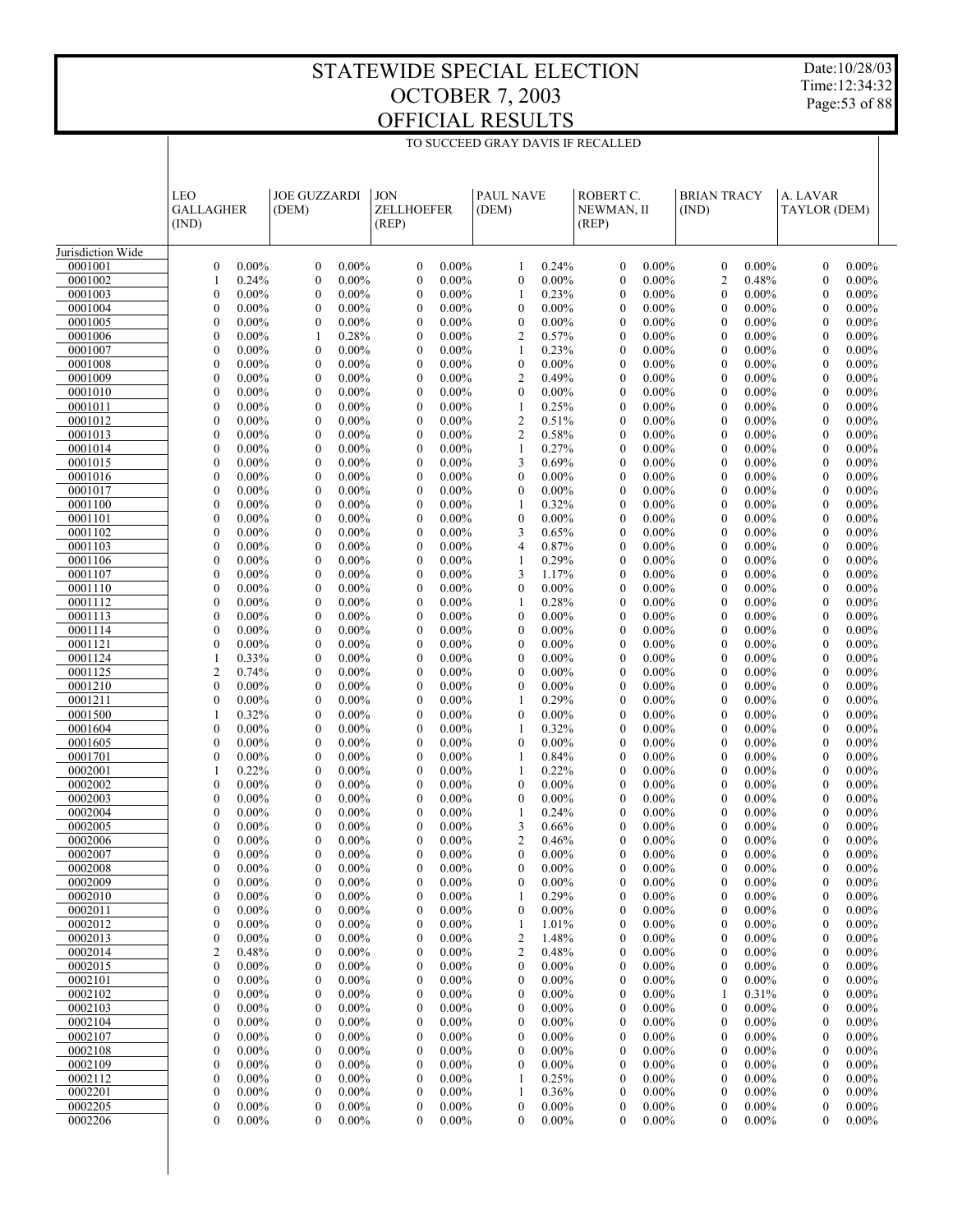Date:10/28/03 Time:12:34:33 Page:54 of 88

|                    | <b>LEO</b><br><b>GALLAGHER</b><br>(IND)                | <b>JOE GUZZARDI</b><br>(DEM)                         | <b>JON</b><br><b>ZELLHOEFER</b><br>(REP)                     | <b>PAUL NAVE</b><br>(DEM)                                    | ROBERT C.<br>NEWMAN, II<br>(REP)                     | <b>BRIAN TRACY</b><br>(IND)                          | A. LAVAR<br>TAYLOR (DEM)                                     |
|--------------------|--------------------------------------------------------|------------------------------------------------------|--------------------------------------------------------------|--------------------------------------------------------------|------------------------------------------------------|------------------------------------------------------|--------------------------------------------------------------|
| 0002207            | 0.20%                                                  | $0.00\%$                                             | $0.00\%$                                                     | 0.20%                                                        | $0.00\%$                                             | $0.00\%$                                             | 0.20%                                                        |
|                    | 1                                                      | $\boldsymbol{0}$                                     | $\boldsymbol{0}$                                             | 1                                                            | $\mathbf{0}$                                         | $\boldsymbol{0}$                                     | 1                                                            |
| 0002301            | $\mathbf{0}$                                           | $\mathbf{0}$                                         | $\mathbf{0}$                                                 | $\boldsymbol{0}$                                             | $\mathbf{0}$                                         | $\mathbf{0}$                                         | $\boldsymbol{0}$                                             |
|                    | $0.00\%$                                               | $0.00\%$                                             | $0.00\%$                                                     | $0.00\%$                                                     | $0.00\%$                                             | $0.00\%$                                             | $0.00\%$                                                     |
| 0002302            | $\mathbf{0}$                                           | $\mathbf{0}$                                         | $\mathbf{0}$                                                 | $\mathbf{0}$                                                 | $\mathbf{0}$                                         | $\mathbf{0}$                                         | $\mathbf{0}$                                                 |
|                    | $0.00\%$                                               | $0.00\%$                                             | $0.00\%$                                                     | $0.00\%$                                                     | $0.00\%$                                             | $0.00\%$                                             | $0.00\%$                                                     |
| 0002303            | $\mathbf{0}$                                           | $\mathbf{0}$                                         | $\boldsymbol{0}$                                             | 1                                                            | $\mathbf{0}$                                         | $\mathbf{0}$                                         | $\boldsymbol{0}$                                             |
|                    | $0.00\%$                                               | $0.00\%$                                             | $0.00\%$                                                     | 0.23%                                                        | $0.00\%$                                             | $0.00\%$                                             | $0.00\%$                                                     |
| 0002304            | 0.19%                                                  | $\mathbf{0}$                                         | $\mathbf{0}$                                                 | $\mathbf{0}$                                                 | $\mathbf{0}$                                         | $\mathbf{0}$                                         | $\mathbf{0}$                                                 |
|                    | 1                                                      | $0.00\%$                                             | $0.00\%$                                                     | $0.00\%$                                                     | $0.00\%$                                             | $0.00\%$                                             | $0.00\%$                                                     |
| 0002305            | 3                                                      | $\mathbf{0}$                                         | $\boldsymbol{0}$                                             | 1                                                            | $\mathbf{0}$                                         | $\mathbf{0}$                                         | $\boldsymbol{0}$                                             |
|                    | 0.73%                                                  | $0.00\%$                                             | $0.00\%$                                                     | 0.24%                                                        | $0.00\%$                                             | $0.00\%$                                             | $0.00\%$                                                     |
| 0002306            | $\mathbf{0}$<br>$0.00\%$<br>$\mathbf{0}$               | $\mathbf{0}$<br>$0.00\%$<br>$\mathbf{0}$             | $\boldsymbol{0}$<br>$0.00\%$<br>$\boldsymbol{0}$<br>$0.00\%$ | 1<br>0.30%<br>$\mathbf{0}$                                   | $\mathbf{0}$<br>$0.00\%$<br>$\mathbf{0}$             | $\mathbf{0}$<br>$0.00\%$<br>$\mathbf{0}$             | $\mathbf{0}$<br>$0.00\%$<br>$\boldsymbol{0}$                 |
| 0002402<br>0002504 | $0.00\%$<br>$\overline{0}$<br>$0.00\%$                 | $0.00\%$<br>$\mathbf{0}$<br>$0.00\%$                 | $\boldsymbol{0}$<br>$0.00\%$                                 | $0.00\%$<br>1<br>0.56%                                       | $0.00\%$<br>$\mathbf{0}$<br>$0.00\%$                 | $0.00\%$<br>$\mathbf{0}$<br>$0.00\%$                 | $0.00\%$<br>$\mathbf{0}$<br>$0.00\%$                         |
| 0002600            | $\mathbf{0}$                                           | $\mathbf{0}$                                         | $\boldsymbol{0}$                                             | $\mathbf{0}$                                                 | $\mathbf{0}$                                         | $\mathbf{0}$                                         | $\boldsymbol{0}$                                             |
|                    | $0.00\%$                                               | $0.00\%$                                             | $0.00\%$                                                     | $0.00\%$                                                     | $0.00\%$                                             | $0.00\%$                                             | $0.00\%$                                                     |
| 0002601            | $\overline{0}$                                         | $\mathbf{0}$                                         | $\mathbf{0}$                                                 | $\mathbf{0}$                                                 | $\mathbf{0}$                                         | $\mathbf{0}$                                         | $\mathbf{0}$                                                 |
|                    | $0.00\%$                                               | $0.00\%$                                             | $0.00\%$                                                     | $0.00\%$                                                     | $0.00\%$                                             | $0.00\%$                                             | $0.00\%$                                                     |
| 0002602            | $\mathbf{0}$                                           | $\mathbf{0}$                                         | $\boldsymbol{0}$                                             | $\mathbf{0}$                                                 | $\mathbf{0}$                                         | $\mathbf{0}$                                         | $\boldsymbol{0}$                                             |
|                    | $0.00\%$                                               | $0.00\%$                                             | $0.00\%$                                                     | $0.00\%$                                                     | $0.00\%$                                             | $0.00\%$                                             | $0.00\%$                                                     |
| 0002701            | $\overline{0}$                                         | $\mathbf{0}$                                         | $\boldsymbol{0}$                                             | 1                                                            | $\mathbf{0}$                                         | $\mathbf{0}$                                         | $\mathbf{0}$                                                 |
|                    | $0.00\%$                                               | $0.00\%$                                             | $0.00\%$                                                     | 0.37%                                                        | $0.00\%$                                             | $0.00\%$                                             | $0.00\%$                                                     |
| 0002800            | $\mathbf{0}$                                           | $\mathbf{0}$                                         | $\boldsymbol{0}$                                             | $\mathbf{0}$                                                 | $\mathbf{0}$                                         | $\mathbf{0}$                                         | $\boldsymbol{0}$                                             |
|                    | $0.00\%$                                               | $0.00\%$                                             | $0.00\%$                                                     | $0.00\%$                                                     | $0.00\%$                                             | $0.00\%$                                             | $0.00\%$                                                     |
| 0002801            | $\overline{0}$                                         | $\mathbf{0}$                                         | $\mathbf{0}$                                                 | $\mathbf{0}$                                                 | $\mathbf{0}$                                         | $\mathbf{0}$                                         | $\mathbf{0}$                                                 |
|                    | $0.00\%$                                               | $0.00\%$                                             | $0.00\%$                                                     | $0.00\%$                                                     | $0.00\%$                                             | $0.00\%$                                             | $0.00\%$                                                     |
| 0002902            | $\mathbf{0}$                                           | $\mathbf{0}$                                         | $\boldsymbol{0}$                                             | $\mathbf{0}$                                                 | $\mathbf{0}$                                         | $\mathbf{0}$                                         | $\boldsymbol{0}$                                             |
|                    | $0.00\%$                                               | $0.00\%$                                             | $0.00\%$                                                     | $0.00\%$                                                     | $0.00\%$                                             | $0.00\%$                                             | $0.00\%$                                                     |
| 0002907<br>0002908 | $\overline{0}$<br>$0.00\%$<br>$\mathbf{0}$<br>$0.00\%$ | $\mathbf{0}$<br>$0.00\%$<br>$\mathbf{0}$<br>$0.00\%$ | $\boldsymbol{0}$<br>$0.00\%$<br>$\boldsymbol{0}$<br>$0.00\%$ | 1<br>0.33%<br>1<br>0.27%                                     | $\mathbf{0}$<br>$0.00\%$<br>$\mathbf{0}$<br>$0.00\%$ | $\mathbf{0}$<br>$0.00\%$<br>$\mathbf{0}$<br>$0.00\%$ | $\mathbf{0}$<br>$0.00\%$<br>$\boldsymbol{0}$<br>$0.00\%$     |
| 0003001            | $\overline{0}$                                         | $\mathbf{0}$                                         | $\mathbf{0}$                                                 | $\mathbf{0}$                                                 | $\mathbf{0}$                                         | $\mathbf{0}$                                         | $\mathbf{0}$                                                 |
|                    | $0.00\%$                                               | $0.00\%$                                             | $0.00\%$                                                     | $0.00\%$                                                     | $0.00\%$                                             | $0.00\%$                                             | $0.00\%$                                                     |
| 0003002            | 1                                                      | $\mathbf{0}$                                         | $\boldsymbol{0}$                                             | 1                                                            | $\mathbf{0}$                                         | $\mathbf{0}$                                         | $\boldsymbol{0}$                                             |
|                    | 0.27%                                                  | $0.00\%$                                             | $0.00\%$                                                     | 0.27%                                                        | $0.00\%$                                             | $0.00\%$                                             | $0.00\%$                                                     |
| 0003003            | 1                                                      | $\mathbf{0}$                                         | $\boldsymbol{0}$                                             | $\mathbf{0}$                                                 | $\mathbf{0}$                                         | $\mathbf{0}$                                         | $\mathbf{0}$                                                 |
|                    | 0.22%                                                  | $0.00\%$                                             | $0.00\%$                                                     | $0.00\%$                                                     | $0.00\%$                                             | $0.00\%$                                             | $0.00\%$                                                     |
| 0003004            | $\mathbf{0}$                                           | $\mathbf{0}$                                         | $\boldsymbol{0}$                                             | $\mathbf{0}$                                                 | $\mathbf{0}$                                         | $\mathbf{0}$                                         | $\boldsymbol{0}$                                             |
|                    | $0.00\%$                                               | $0.00\%$                                             | $0.00\%$                                                     | $0.00\%$                                                     | $0.00\%$                                             | $0.00\%$                                             | $0.00\%$                                                     |
| 0003005            | $\overline{0}$                                         | 1                                                    | $\mathbf{0}$                                                 | $\mathbf{0}$                                                 | $\mathbf{0}$                                         | $\mathbf{0}$                                         | $\mathbf{0}$                                                 |
|                    | $0.00\%$                                               | 0.21%                                                | $0.00\%$                                                     | $0.00\%$                                                     | $0.00\%$                                             | $0.00\%$                                             | $0.00\%$                                                     |
| 0003006            | $\mathbf{0}$                                           | $\mathbf{0}$                                         | $\boldsymbol{0}$                                             | $\mathbf{0}$                                                 | $\mathbf{0}$                                         | $\mathbf{0}$                                         | $\boldsymbol{0}$                                             |
|                    | $0.00\%$                                               | $0.00\%$                                             | $0.00\%$                                                     | $0.00\%$                                                     | $0.00\%$                                             | $0.00\%$                                             | $0.00\%$                                                     |
| 0003007            | $\overline{0}$                                         | $\mathbf{0}$                                         | $\boldsymbol{0}$                                             | $\mathbf{0}$                                                 | $\mathbf{0}$                                         | $\mathbf{0}$                                         | $\mathbf{0}$                                                 |
|                    | $0.00\%$                                               | $0.00\%$                                             | $0.00\%$                                                     | $0.00\%$                                                     | $0.00\%$                                             | $0.00\%$                                             | $0.00\%$                                                     |
| 0003008            | $\mathbf{0}$                                           | $\mathbf{0}$                                         | $\boldsymbol{0}$                                             | 1                                                            | $\mathbf{0}$                                         | $\mathbf{0}$                                         | $\boldsymbol{0}$                                             |
|                    | $0.00\%$                                               | $0.00\%$                                             | $0.00\%$                                                     | 0.26%                                                        | $0.00\%$                                             | $0.00\%$                                             | $0.00\%$                                                     |
|                    | 1                                                      | $\mathbf{0}$                                         | $\mathbf{0}$                                                 | $\mathbf{0}$                                                 | $\mathbf{0}$                                         | $\mathbf{0}$                                         | $\mathbf{0}$                                                 |
| 0003009<br>0003010 | 0.23%<br>1<br>0.28%                                    | $0.00\%$<br>$\mathbf{0}$<br>$0.00\%$                 | $0.00\%$<br>$\boldsymbol{0}$<br>$0.00\%$                     | $0.00\%$<br>$\boldsymbol{0}$<br>$0.00\%$                     | $0.00\%$<br>$\mathbf{0}$<br>$0.00\%$                 | $0.00\%$<br>$\mathbf{0}$<br>$0.00\%$                 | $0.00\%$<br>$\boldsymbol{0}$<br>$0.00\%$                     |
| 0003011            | $\mathbf{0}$                                           | $\mathbf{0}$                                         | $\boldsymbol{0}$                                             | $\overline{2}$                                               | $\mathbf{0}$                                         | $\mathbf{0}$                                         | $\mathbf{0}$                                                 |
|                    | $0.00\%$                                               | $0.00\%$                                             | $0.00\%$                                                     | 0.53%                                                        | $0.00\%$                                             | $0.00\%$                                             | $0.00\%$                                                     |
| 0003012            | $\mathbf{0}$                                           | 1                                                    | $\boldsymbol{0}$                                             | $\mathbf{0}$                                                 | $\mathbf{0}$                                         | $\mathbf{0}$                                         | $\boldsymbol{0}$                                             |
|                    | $0.00\%$                                               | 0.23%                                                | $0.00\%$                                                     | $0.00\%$                                                     | $0.00\%$                                             | $0.00\%$                                             | $0.00\%$                                                     |
| 0003013            | $\overline{0}$                                         | $\mathbf{0}$                                         | $\mathbf{0}$                                                 | $\mathbf{0}$                                                 | $\mathbf{0}$                                         | $\mathbf{0}$                                         | $\mathbf{0}$                                                 |
|                    | $0.00\%$                                               | $0.00\%$                                             | $0.00\%$                                                     | $0.00\%$                                                     | $0.00\%$                                             | $0.00\%$                                             | $0.00\%$                                                     |
| 0003014            | $\mathbf{0}$                                           | $\mathbf{0}$                                         | $\boldsymbol{0}$                                             | $\mathbf{0}$                                                 | $\mathbf{0}$                                         | $\mathbf{0}$                                         | $\boldsymbol{0}$                                             |
|                    | $0.00\%$                                               | $0.00\%$                                             | $0.00\%$                                                     | $0.00\%$                                                     | $0.00\%$                                             | $0.00\%$                                             | $0.00\%$                                                     |
| 0003015            | $\overline{0}$                                         | $\mathbf{0}$                                         | $\boldsymbol{0}$                                             | $\mathbf{0}$                                                 | $\mathbf{0}$                                         | $\mathbf{0}$                                         | $\mathbf{0}$                                                 |
|                    | $0.00\%$                                               | $0.00\%$                                             | $0.00\%$                                                     | $0.00\%$                                                     | $0.00\%$                                             | $0.00\%$                                             | $0.00\%$                                                     |
| 0003104            | $\mathbf{0}$                                           | $\mathbf{0}$                                         | $\boldsymbol{0}$                                             | 1                                                            | $\mathbf{0}$                                         | $\mathbf{0}$                                         | $\boldsymbol{0}$                                             |
|                    | $0.00\%$                                               | $0.00\%$                                             | $0.00\%$                                                     | 0.27%                                                        | $0.00\%$                                             | $0.00\%$                                             | $0.00\%$                                                     |
| 0003105            | $\mathbf{0}$                                           | $\mathbf{0}$                                         | $\boldsymbol{0}$                                             | $\mathbf{0}$                                                 | $\mathbf{0}$                                         | 1                                                    | $\mathbf{0}$                                                 |
|                    | $0.00\%$                                               | $0.00\%$                                             | $0.00\%$                                                     | $0.00\%$                                                     | $0.00\%$                                             | 0.26%                                                | $0.00\%$                                                     |
| 0003106<br>0003107 | $\mathbf{0}$<br>$0.00\%$<br>$\mathbf{0}$<br>$0.00\%$   | $\mathbf{0}$<br>$0.00\%$<br>$\mathbf{0}$<br>$0.00\%$ | $\boldsymbol{0}$<br>$0.00\%$<br>$\boldsymbol{0}$<br>$0.00\%$ | $\mathbf{0}$<br>$0.00\%$<br>1<br>0.30%                       | $\mathbf{0}$<br>$0.00\%$<br>$\mathbf{0}$<br>$0.00\%$ | $\mathbf{0}$<br>$0.00\%$<br>$\mathbf{0}$<br>$0.00\%$ | $\boldsymbol{0}$<br>$0.00\%$<br>$\mathbf{0}$<br>$0.00\%$     |
| 0003201            | $\mathbf{0}$                                           | $\mathbf{0}$                                         | $\boldsymbol{0}$                                             | $\mathbf{0}$                                                 | $\mathbf{0}$                                         | $\mathbf{0}$                                         | $\boldsymbol{0}$                                             |
|                    | $0.00\%$                                               | $0.00\%$                                             | $0.00\%$                                                     | $0.00\%$                                                     | $0.00\%$                                             | $0.00\%$                                             | $0.00\%$                                                     |
| 0003204            | $\mathbf{0}$                                           | $\mathbf{0}$                                         | $\mathbf{0}$                                                 | $\mathbf{0}$                                                 | $\mathbf{0}$                                         | $\mathbf{0}$                                         | $\mathbf{0}$                                                 |
|                    | $0.00\%$                                               | $0.00\%$                                             | $0.00\%$                                                     | $0.00\%$                                                     | $0.00\%$                                             | $0.00\%$                                             | $0.00\%$                                                     |
| 0003207            | $\mathbf{0}$                                           | $\mathbf{0}$                                         | $\boldsymbol{0}$                                             | $\mathbf{0}$                                                 | $\mathbf{0}$                                         | $\mathbf{0}$                                         | $\boldsymbol{0}$                                             |
|                    | $0.00\%$                                               | $0.00\%$                                             | $0.00\%$                                                     | $0.00\%$                                                     | $0.00\%$                                             | $0.00\%$                                             | $0.00\%$                                                     |
| 0003209            | $\mathbf{0}$                                           | $\mathbf{0}$                                         | $\boldsymbol{0}$                                             | 1                                                            | $\mathbf{0}$                                         | $\mathbf{0}$                                         | $\mathbf{0}$                                                 |
|                    | $0.00\%$                                               | $0.00\%$                                             | $0.00\%$                                                     | 0.51%                                                        | $0.00\%$                                             | $0.00\%$                                             | $0.00\%$                                                     |
| 0003216            | $\mathbf{0}$                                           | $\mathbf{0}$                                         | $\boldsymbol{0}$                                             | $\mathbf{0}$                                                 | $\mathbf{0}$                                         | $\mathbf{0}$                                         | $\mathbf{0}$                                                 |
|                    | $0.00\%$                                               | $0.00\%$                                             | $0.00\%$                                                     | $0.00\%$                                                     | $0.00\%$                                             | $0.00\%$                                             | $0.00\%$                                                     |
| 0003301            | $\mathbf{0}$                                           | $\theta$                                             | $\mathbf{0}$                                                 | $\mathbf{0}$                                                 | $\overline{0}$                                       | $\theta$                                             | $\overline{0}$                                               |
|                    | $0.00\%$                                               | $0.00\%$                                             | $0.00\%$                                                     | $0.00\%$                                                     | $0.00\%$                                             | $0.00\%$                                             | $0.00\%$                                                     |
| 0003302            | $\mathbf{0}$                                           | $\mathbf{0}$                                         | $\boldsymbol{0}$                                             | $\mathbf{0}$                                                 | $\mathbf{0}$                                         | $\mathbf{0}$                                         | $\boldsymbol{0}$                                             |
|                    | $0.00\%$                                               | $0.00\%$                                             | $0.00\%$                                                     | $0.00\%$                                                     | $0.00\%$                                             | $0.00\%$                                             | $0.00\%$                                                     |
| 0003303            | $\boldsymbol{0}$<br>$0.00\%$<br>$\boldsymbol{0}$       | $\boldsymbol{0}$<br>$0.00\%$                         | $\mathbf{0}$<br>$0.00\%$<br>$\boldsymbol{0}$                 | $\boldsymbol{0}$<br>$0.00\%$                                 | $\boldsymbol{0}$<br>$0.00\%$<br>$\boldsymbol{0}$     | $\boldsymbol{0}$<br>$0.00\%$                         | $\mathbf{0}$<br>$0.00\%$<br>$\boldsymbol{0}$                 |
| 0003304<br>0003305 | $0.00\%$<br>0<br>$0.00\%$                              | $0.00\%$<br>$\boldsymbol{0}$<br>0<br>$0.00\%$        | $0.00\%$<br>$\boldsymbol{0}$<br>$0.00\%$                     | $0.00\%$<br>$\boldsymbol{0}$<br>$\boldsymbol{0}$<br>$0.00\%$ | $0.00\%$<br>0.30%<br>1                               | $0.00\%$<br>$\boldsymbol{0}$<br>0<br>$0.00\%$        | $0.00\%$<br>$\boldsymbol{0}$<br>$0.00\%$                     |
| 0003306            | $\overline{0}$                                         | $0.00\%$                                             | $\boldsymbol{0}$                                             | $\boldsymbol{0}$                                             | $\boldsymbol{0}$                                     | $0.00\%$                                             | $\boldsymbol{0}$                                             |
|                    | $0.00\%$                                               | $\boldsymbol{0}$                                     | $0.00\%$                                                     | $0.00\%$                                                     | $0.00\%$                                             | $\boldsymbol{0}$                                     | $0.00\%$                                                     |
| 0003307            | 0.26%                                                  | 0                                                    | $\boldsymbol{0}$                                             | $\boldsymbol{0}$                                             | 0                                                    | 0                                                    | $\boldsymbol{0}$                                             |
|                    | 1                                                      | $0.00\%$                                             | $0.00\%$                                                     | $0.00\%$                                                     | $0.00\%$                                             | $0.00\%$                                             | $0.00\%$                                                     |
| 0003401            | 0                                                      | $0.00\%$                                             | $\boldsymbol{0}$                                             | $0.00\%$                                                     | $\boldsymbol{0}$                                     | $0.00\%$                                             | $\boldsymbol{0}$                                             |
|                    | $0.00\%$                                               | $\boldsymbol{0}$                                     | $0.00\%$                                                     | $\boldsymbol{0}$                                             | $0.00\%$                                             | $\boldsymbol{0}$                                     | $0.00\%$                                                     |
| 0003402            | 0                                                      | 0                                                    | $\boldsymbol{0}$                                             | $\boldsymbol{0}$                                             | 0                                                    | 0                                                    | $\boldsymbol{0}$                                             |
|                    | $0.00\%$                                               | $0.00\%$                                             | $0.00\%$                                                     | $0.00\%$                                                     | $0.00\%$                                             | $0.00\%$                                             | $0.00\%$                                                     |
| 0003502            | $\overline{0}$                                         | $0.00\%$                                             | $\boldsymbol{0}$                                             | $\boldsymbol{0}$                                             | $\boldsymbol{0}$                                     | $0.00\%$                                             | $\boldsymbol{0}$                                             |
|                    | $0.00\%$                                               | $\boldsymbol{0}$                                     | $0.00\%$                                                     | $0.00\%$                                                     | $0.00\%$                                             | $\boldsymbol{0}$                                     | $0.00\%$                                                     |
| 0003503            | 0                                                      | 0                                                    | $\boldsymbol{0}$                                             | $\boldsymbol{0}$                                             | 0                                                    | 0                                                    | $\boldsymbol{0}$                                             |
|                    | $0.00\%$                                               | $0.00\%$                                             | $0.00\%$                                                     | $0.00\%$                                                     | $0.00\%$                                             | $0.00\%$                                             | $0.00\%$                                                     |
| 0003507            | 0.31%                                                  | $0.00\%$                                             | $\boldsymbol{0}$                                             | $\boldsymbol{0}$                                             | $\boldsymbol{0}$                                     | $0.00\%$                                             | $\boldsymbol{0}$                                             |
|                    | 1                                                      | $\boldsymbol{0}$                                     | $0.00\%$                                                     | $0.00\%$                                                     | $0.00\%$                                             | $\boldsymbol{0}$                                     | $0.00\%$                                                     |
| 0003600<br>0003601 | 0<br>$0.00\%$<br>$\overline{0}$<br>$0.00\%$            | 0<br>$0.00\%$<br>$0.00\%$<br>$\boldsymbol{0}$        | $\boldsymbol{0}$<br>$0.00\%$<br>$\boldsymbol{0}$<br>$0.00\%$ | $\boldsymbol{0}$<br>$0.00\%$<br>1.26%                        | 0<br>$0.00\%$<br>$\boldsymbol{0}$<br>$0.00\%$        | 0<br>$0.00\%$<br>$0.00\%$<br>$\boldsymbol{0}$        | $\boldsymbol{0}$<br>$0.00\%$<br>$\boldsymbol{0}$<br>$0.00\%$ |
| 0003602            | 0<br>$0.00\%$                                          | 0<br>$0.00\%$                                        | $\boldsymbol{0}$<br>$0.00\%$                                 | 3<br>$\boldsymbol{0}$<br>$0.00\%$                            | 0<br>$0.00\%$                                        | 0<br>$0.00\%$                                        | $\boldsymbol{0}$<br>$0.00\%$                                 |
| 0003704            | 0                                                      | $0.00\%$                                             | $\boldsymbol{0}$                                             | $\boldsymbol{0}$                                             | $\boldsymbol{0}$                                     | $0.00\%$                                             | $\boldsymbol{0}$                                             |
|                    | $0.00\%$                                               | $\boldsymbol{0}$                                     | $0.00\%$                                                     | $0.00\%$                                                     | $0.00\%$                                             | $\boldsymbol{0}$                                     | $0.00\%$                                                     |
| 0003705            | 0                                                      | 0                                                    | $\boldsymbol{0}$                                             | 0.45%                                                        | 0                                                    | 0                                                    | $\boldsymbol{0}$                                             |
|                    | $0.00\%$                                               | $0.00\%$                                             | $0.00\%$                                                     | 1                                                            | $0.00\%$                                             | $0.00\%$                                             | $0.00\%$                                                     |
| 0004001            | $\overline{0}$                                         | $0.00\%$                                             | $\boldsymbol{0}$                                             | 1.01%                                                        | $\boldsymbol{0}$                                     | $0.00\%$                                             | $\boldsymbol{0}$                                             |
|                    | $0.00\%$                                               | $\boldsymbol{0}$                                     | $0.00\%$                                                     | 1                                                            | $0.00\%$                                             | $\boldsymbol{0}$                                     | $0.00\%$                                                     |
| 0004002            | 0                                                      | 0                                                    | $\boldsymbol{0}$                                             | $\boldsymbol{0}$                                             | $\boldsymbol{0}$                                     | 0                                                    | $\boldsymbol{0}$                                             |
|                    | $0.00\%$                                               | $0.00\%$                                             | $0.00\%$                                                     | $0.00\%$                                                     | $0.00\%$                                             | $0.00\%$                                             | $0.00\%$                                                     |
| 0004003            | $\boldsymbol{0}$                                       | $\boldsymbol{0}$                                     | $\boldsymbol{0}$                                             | 0.24%                                                        | $\boldsymbol{0}$                                     | $\boldsymbol{0}$                                     | $\boldsymbol{0}$                                             |
|                    | $0.00\%$                                               | $0.00\%$                                             | $0.00\%$                                                     | 1                                                            | $0.00\%$                                             | $0.00\%$                                             | $0.00\%$                                                     |
| 0004004            | $\overline{0}$                                         | 0                                                    | $\mathbf{0}$                                                 | $\mathbf{0}$                                                 | 0                                                    | 0                                                    | $\mathbf{0}$                                                 |
|                    | $0.00\%$                                               | $0.00\%$                                             | $0.00\%$                                                     | $0.00\%$                                                     | $0.00\%$                                             | $0.00\%$                                             | $0.00\%$                                                     |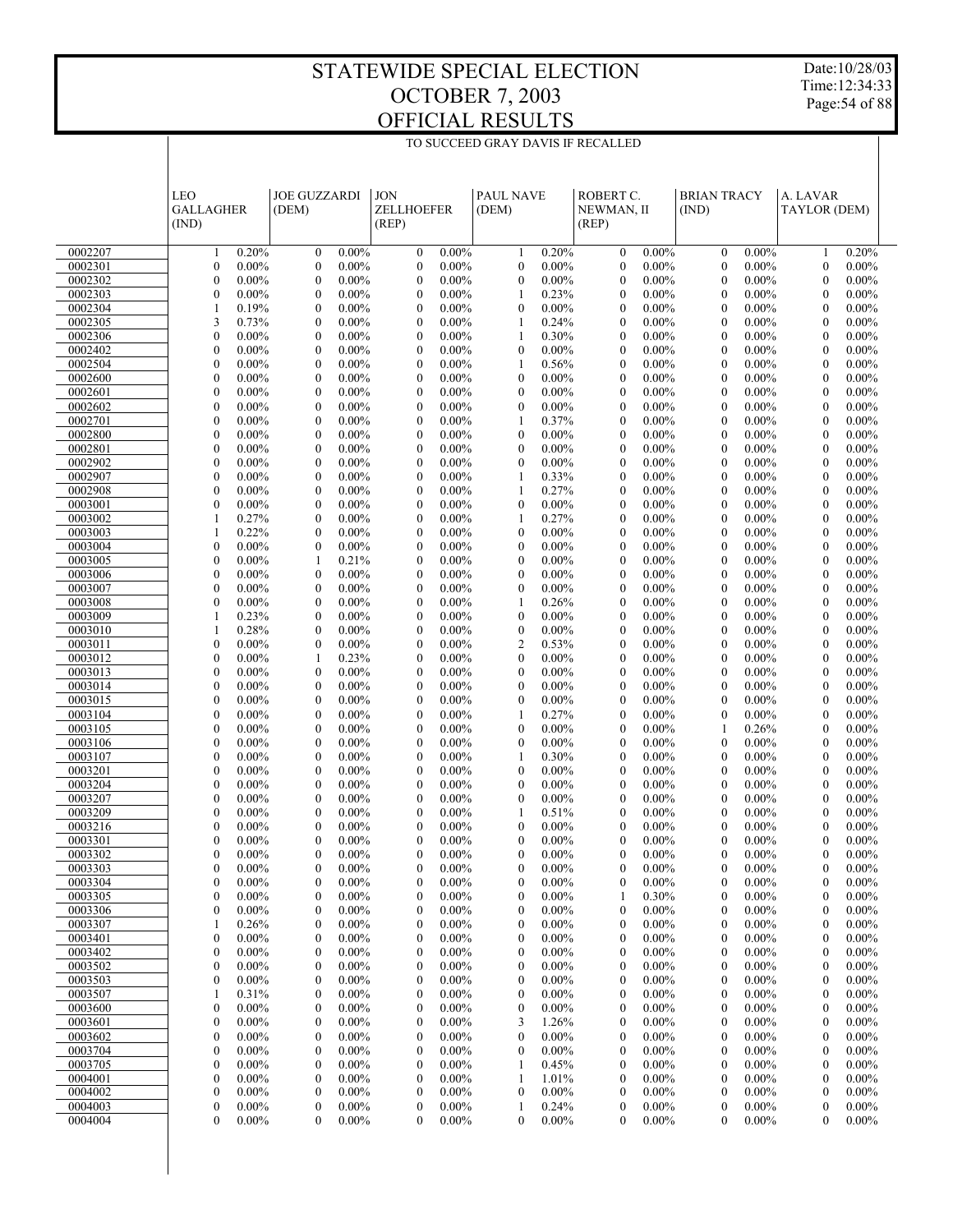Date:10/28/03 Time:12:34:34 Page:55 of 88

|                    | LEO<br><b>GALLAGHER</b><br>(IND)                             | <b>JOE GUZZARDI</b><br>(DEM)                         | <b>JON</b><br><b>ZELLHOEFER</b><br>(REP)                     | <b>PAUL NAVE</b><br>(DEM)                            | ROBERT C.<br>NEWMAN, II<br>(REP)                             | <b>BRIAN TRACY</b><br>(IND)                            | A. LAVAR<br>TAYLOR (DEM)                                     |
|--------------------|--------------------------------------------------------------|------------------------------------------------------|--------------------------------------------------------------|------------------------------------------------------|--------------------------------------------------------------|--------------------------------------------------------|--------------------------------------------------------------|
| 0004005            | $0.00\%$                                                     | $0.00\%$                                             | $0.00\%$                                                     | $0.00\%$                                             | $0.00\%$                                                     | $0.00\%$                                               | $0.00\%$                                                     |
|                    | $\boldsymbol{0}$                                             | $\boldsymbol{0}$                                     | $\boldsymbol{0}$                                             | $\boldsymbol{0}$                                     | $\mathbf{0}$                                                 | $\boldsymbol{0}$                                       | $\mathbf{0}$                                                 |
| 0004006            | $\boldsymbol{0}$                                             | $\mathbf{0}$                                         | $\overline{0}$                                               | $\boldsymbol{0}$                                     | $\mathbf{0}$                                                 | $\mathbf{0}$                                           | $\mathbf{0}$                                                 |
|                    | $0.00\%$                                                     | $0.00\%$                                             | $0.00\%$                                                     | $0.00\%$                                             | $0.00\%$                                                     | $0.00\%$                                               | $0.00\%$                                                     |
| 0004007            | $\mathbf{0}$                                                 | $\mathbf{0}$                                         | $\mathbf{0}$                                                 | $\mathbf{0}$                                         | $\mathbf{0}$                                                 | $\mathbf{0}$                                           | $\mathbf{0}$                                                 |
|                    | $0.00\%$                                                     | $0.00\%$                                             | $0.00\%$                                                     | $0.00\%$                                             | $0.00\%$                                                     | $0.00\%$                                               | $0.00\%$                                                     |
| 0004008            | $\boldsymbol{0}$                                             | $\mathbf{0}$                                         | $\boldsymbol{0}$                                             | $\mathbf{0}$                                         | $\mathbf{0}$                                                 | $\mathbf{0}$                                           | $\mathbf{0}$                                                 |
|                    | $0.00\%$                                                     | $0.00\%$                                             | $0.00\%$                                                     | $0.00\%$                                             | $0.00\%$                                                     | $0.00\%$                                               | $0.00\%$                                                     |
| 0004009            | $\mathbf{0}$                                                 | $\mathbf{0}$                                         | $\mathbf{0}$                                                 | $\mathbf{0}$                                         | $\mathbf{0}$                                                 | $\mathbf{1}$                                           | $\overline{0}$                                               |
|                    | $0.00\%$                                                     | $0.00\%$                                             | $0.00\%$                                                     | $0.00\%$                                             | $0.00\%$                                                     | 0.27%                                                  | $0.00\%$                                                     |
| 0004010            | $\boldsymbol{0}$                                             | $\mathbf{0}$                                         | $\boldsymbol{0}$                                             | $\mathbf{0}$                                         | $\boldsymbol{0}$                                             | $\mathbf{0}$                                           | $\mathbf{0}$                                                 |
|                    | $0.00\%$                                                     | $0.00\%$                                             | $0.00\%$                                                     | $0.00\%$                                             | $0.00\%$                                                     | $0.00\%$                                               | $0.00\%$                                                     |
| 0004100            | $\boldsymbol{0}$                                             | $\overline{0}$                                       | $\mathbf{0}$                                                 | $\mathbf{0}$                                         | $\mathbf{0}$                                                 | $\overline{0}$                                         | $\overline{0}$                                               |
|                    | $0.00\%$                                                     | $0.00\%$                                             | $0.00\%$                                                     | $0.00\%$                                             | $0.00\%$                                                     | $0.00\%$                                               | $0.00\%$                                                     |
| 0004101            | $\mathbf{1}$                                                 | $\mathbf{0}$                                         | $\boldsymbol{0}$                                             | $\mathbf{0}$                                         | $\boldsymbol{0}$                                             | $\mathbf{0}$                                           | $\mathbf{0}$                                                 |
|                    | 0.41%                                                        | $0.00\%$                                             | $0.00\%$                                                     | $0.00\%$                                             | $0.00\%$                                                     | $0.00\%$                                               | $0.00\%$                                                     |
| 0004102<br>0004103 | $\mathbf{0}$<br>$0.00\%$<br>$\boldsymbol{0}$<br>$0.00\%$     | $\mathbf{0}$<br>$0.00\%$<br>$\mathbf{0}$<br>$0.00\%$ | $\boldsymbol{0}$<br>$0.00\%$<br>$\boldsymbol{0}$<br>$0.00\%$ | $\mathbf{0}$<br>$0.00\%$<br>$\mathbf{0}$<br>$0.00\%$ | $\mathbf{0}$<br>$0.00\%$<br>$\boldsymbol{0}$<br>$0.00\%$     | $\mathbf{0}$<br>$0.00\%$<br>$\mathbf{0}$<br>$0.00\%$   | $\overline{0}$<br>$0.00\%$<br>$\mathbf{0}$<br>$0.00\%$       |
| 0004200            | $\mathbf{0}$                                                 | $\overline{0}$                                       | $\mathbf{0}$                                                 | $\mathbf{0}$                                         | $\mathbf{0}$                                                 | $\overline{0}$                                         | $\overline{0}$                                               |
|                    | $0.00\%$                                                     | $0.00\%$                                             | $0.00\%$                                                     | $0.00\%$                                             | $0.00\%$                                                     | $0.00\%$                                               | $0.00\%$                                                     |
| 0004301            | $\boldsymbol{0}$                                             | $\mathbf{0}$                                         | $\boldsymbol{0}$                                             | $\mathbf{0}$                                         | $\mathbf{0}$                                                 | $\mathbf{0}$                                           | $\mathbf{0}$                                                 |
|                    | $0.00\%$                                                     | $0.00\%$                                             | $0.00\%$                                                     | $0.00\%$                                             | $0.00\%$                                                     | $0.00\%$                                               | $0.00\%$                                                     |
| 0004302            | $\mathbf{0}$                                                 | $\mathbf{0}$                                         | $\mathbf{0}$                                                 | $\mathbf{0}$                                         | $\mathbf{0}$                                                 | $\mathbf{0}$                                           | $\overline{0}$                                               |
|                    | $0.00\%$                                                     | $0.00\%$                                             | $0.00\%$                                                     | $0.00\%$                                             | $0.00\%$                                                     | $0.00\%$                                               | $0.00\%$                                                     |
| 0004304            | $\boldsymbol{0}$                                             | $\mathbf{0}$                                         | $\boldsymbol{0}$                                             | $\mathbf{0}$                                         | $\boldsymbol{0}$                                             | $\mathbf{1}$                                           | $\mathbf{0}$                                                 |
|                    | $0.00\%$                                                     | $0.00\%$                                             | $0.00\%$                                                     | $0.00\%$                                             | $0.00\%$                                                     | 0.42%                                                  | $0.00\%$                                                     |
| 0004305            | $\mathbf{0}$                                                 | $\overline{0}$                                       | $\mathbf{0}$                                                 | $\mathbf{0}$                                         | $\mathbf{0}$                                                 | $\overline{0}$                                         | $\overline{0}$                                               |
|                    | $0.00\%$                                                     | $0.00\%$                                             | $0.00\%$                                                     | $0.00\%$                                             | $0.00\%$                                                     | $0.00\%$                                               | $0.00\%$                                                     |
| 0004400            | $\boldsymbol{0}$                                             | $\mathbf{0}$                                         | $\boldsymbol{0}$                                             | $\mathbf{0}$                                         | $\boldsymbol{0}$                                             | $\mathbf{0}$                                           | $\mathbf{0}$                                                 |
|                    | $0.00\%$                                                     | $0.00\%$                                             | $0.00\%$                                                     | $0.00\%$                                             | $0.00\%$                                                     | $0.00\%$                                               | $0.00\%$                                                     |
| 0004401            | $\boldsymbol{0}$                                             | $\mathbf{0}$                                         | $\boldsymbol{0}$                                             | $\mathbf{0}$                                         | $\mathbf{0}$                                                 | $\mathbf{0}$                                           | $\mathbf{0}$                                                 |
|                    | $0.00\%$                                                     | $0.00\%$                                             | $0.00\%$                                                     | $0.00\%$                                             | $0.00\%$                                                     | $0.00\%$                                               | $0.00\%$                                                     |
| 0004402            | $\mathbf{1}$                                                 | $\mathbf{0}$                                         | $\boldsymbol{0}$                                             | $\mathbf{0}$                                         | $\boldsymbol{0}$                                             | $\mathbf{0}$                                           | $\mathbf{0}$                                                 |
|                    | 0.31%                                                        | $0.00\%$                                             | $0.00\%$                                                     | $0.00\%$                                             | $0.00\%$                                                     | $0.00\%$                                               | $0.00\%$                                                     |
| 0004403<br>0004501 | $\mathbf{0}$<br>$0.00\%$<br>$\boldsymbol{0}$<br>$0.00\%$     | $\mathbf{0}$<br>$0.00\%$<br>$\mathbf{0}$<br>$0.00\%$ | $\boldsymbol{0}$<br>$0.00\%$<br>1<br>0.23%                   | $\mathbf{0}$<br>$0.00\%$<br>1<br>0.23%               | $\mathbf{0}$<br>$0.00\%$<br>$\mathbf{0}$<br>$0.00\%$         | $\overline{0}$<br>$0.00\%$<br>$\mathbf{0}$<br>$0.00\%$ | $\overline{0}$<br>$0.00\%$<br>$\mathbf{0}$<br>$0.00\%$       |
| 0004502            | $\mathbf{0}$                                                 | $\mathbf{0}$                                         | $\mathbf{0}$                                                 | 1                                                    | $\mathbf{0}$                                                 | $\overline{0}$                                         | $\overline{0}$                                               |
|                    | $0.00\%$                                                     | $0.00\%$                                             | $0.00\%$                                                     | 0.23%                                                | $0.00\%$                                                     | $0.00\%$                                               | $0.00\%$                                                     |
| 0004503            | $\boldsymbol{0}$                                             | $\mathbf{0}$                                         | $\boldsymbol{0}$                                             | $\mathbf{0}$                                         | $\boldsymbol{0}$                                             | $\mathbf{0}$                                           | $\mathbf{0}$                                                 |
|                    | $0.00\%$                                                     | $0.00\%$                                             | $0.00\%$                                                     | $0.00\%$                                             | $0.00\%$                                                     | $0.00\%$                                               | $0.00\%$                                                     |
| 0004600            | $\boldsymbol{0}$                                             | $\overline{0}$                                       | $\mathbf{0}$                                                 | $\mathbf{0}$                                         | $\mathbf{0}$                                                 | $\overline{0}$                                         | $\overline{0}$                                               |
|                    | $0.00\%$                                                     | $0.00\%$                                             | $0.00\%$                                                     | $0.00\%$                                             | $0.00\%$                                                     | $0.00\%$                                               | $0.00\%$                                                     |
| 0004601            | $\mathbf{1}$                                                 | $\mathbf{0}$                                         | $\boldsymbol{0}$                                             | $\mathbf{0}$                                         | $\boldsymbol{0}$                                             | $\mathbf{0}$                                           | $\mathbf{0}$                                                 |
|                    | 0.28%                                                        | $0.00\%$                                             | $0.00\%$                                                     | $0.00\%$                                             | $0.00\%$                                                     | $0.00\%$                                               | $0.00\%$                                                     |
| 0004703            | 0.34%                                                        | $\mathbf{0}$                                         | $\boldsymbol{0}$                                             | $\mathbf{0}$                                         | $\mathbf{0}$                                                 | $\mathbf{0}$                                           | $\mathbf{0}$                                                 |
|                    | 1                                                            | $0.00\%$                                             | $0.00\%$                                                     | $0.00\%$                                             | $0.00\%$                                                     | $0.00\%$                                               | $0.00\%$                                                     |
| 0004707            | $\boldsymbol{0}$                                             | $\mathbf{0}$                                         | $\boldsymbol{0}$                                             | $\mathbf{0}$                                         | $\boldsymbol{0}$                                             | $\mathbf{0}$                                           | $\mathbf{0}$                                                 |
|                    | $0.00\%$                                                     | $0.00\%$                                             | $0.00\%$                                                     | $0.00\%$                                             | $0.00\%$                                                     | $0.00\%$                                               | $0.00\%$                                                     |
| 0004708            | $\overline{0}$                                               | $\mathbf{0}$                                         | $\mathbf{0}$                                                 | $\mathbf{0}$                                         | $\mathbf{0}$                                                 | $\overline{0}$                                         | $\overline{0}$                                               |
|                    | $0.00\%$                                                     | $0.00\%$                                             | $0.00\%$                                                     | $0.00\%$                                             | $0.00\%$                                                     | $0.00\%$                                               | $0.00\%$                                                     |
| 0004709            | $\boldsymbol{0}$<br>$0.00\%$                                 | $\mathbf{0}$<br>$0.00\%$                             | $\boldsymbol{0}$<br>$0.00\%$                                 | $\mathbf{0}$<br>$0.00\%$                             | $\boldsymbol{0}$<br>$0.00\%$<br>$\mathbf{0}$                 | $\mathbf{1}$<br>0.24%<br>$\overline{0}$                | $\mathbf{0}$<br>$0.00\%$<br>$\overline{0}$                   |
| 0004800<br>0004806 | $\mathbf{0}$<br>$0.00\%$<br>$\boldsymbol{0}$<br>$0.00\%$     | $\mathbf{0}$<br>$0.00\%$<br>$\mathbf{0}$<br>$0.00\%$ | $\mathbf{0}$<br>$0.00\%$<br>$\boldsymbol{0}$<br>$0.00\%$     | $\mathbf{0}$<br>$0.00\%$<br>$\mathbf{0}$<br>$0.00\%$ | $0.00\%$<br>$\mathbf{0}$<br>$0.00\%$                         | $0.00\%$<br>$\mathbf{0}$<br>$0.00\%$                   | $0.00\%$<br>$\mathbf{0}$<br>$0.00\%$                         |
| 0005001            | $\mathbf{0}$                                                 | 1                                                    | $\mathbf{0}$                                                 | $\mathbf{0}$                                         | $\mathbf{0}$                                                 | $\overline{0}$                                         | $\overline{0}$                                               |
|                    | $0.00\%$                                                     | 0.24%                                                | $0.00\%$                                                     | $0.00\%$                                             | $0.00\%$                                                     | $0.00\%$                                               | $0.00\%$                                                     |
| 0005101            | $\boldsymbol{0}$                                             | $\mathbf{0}$                                         | $\boldsymbol{0}$                                             | 1                                                    | $\boldsymbol{0}$                                             | $\mathbf{0}$                                           | $\mathbf{0}$                                                 |
|                    | $0.00\%$                                                     | $0.00\%$                                             | $0.00\%$                                                     | 0.30%                                                | $0.00\%$                                                     | $0.00\%$                                               | $0.00\%$                                                     |
| 0005102            | $\mathbf{0}$                                                 | $\mathbf{0}$                                         | $\boldsymbol{0}$                                             | $\boldsymbol{0}$                                     | $\mathbf{0}$                                                 | $\mathbf{0}$                                           | $\mathbf{0}$                                                 |
|                    | $0.00\%$                                                     | $0.00\%$                                             | $0.00\%$                                                     | $0.00\%$                                             | $0.00\%$                                                     | $0.00\%$                                               | $0.00\%$                                                     |
| 0005103            | $\boldsymbol{0}$                                             | $\mathbf{0}$                                         | $\boldsymbol{0}$                                             | $\overline{2}$                                       | $\boldsymbol{0}$                                             | $\mathbf{0}$                                           | $\mathbf{0}$                                                 |
|                    | $0.00\%$                                                     | $0.00\%$                                             | $0.00\%$                                                     | 0.49%                                                | $0.00\%$                                                     | $0.00\%$                                               | $0.00\%$                                                     |
| 0005201            | 1                                                            | $\mathbf{0}$                                         | $\mathbf{0}$                                                 | $\mathbf{0}$                                         | $\mathbf{0}$                                                 | $\mathbf{1}$                                           | $\overline{0}$                                               |
|                    | 0.29%                                                        | $0.00\%$                                             | $0.00\%$                                                     | $0.00\%$                                             | $0.00\%$                                                     | 0.29%                                                  | $0.00\%$                                                     |
| 0005202            | $\boldsymbol{0}$                                             | $\mathbf{0}$                                         | $\boldsymbol{0}$                                             | $\mathbf{0}$                                         | $\boldsymbol{0}$                                             | $\mathbf{0}$                                           | $\mathbf{0}$                                                 |
|                    | $0.00\%$                                                     | $0.00\%$                                             | $0.00\%$                                                     | $0.00\%$                                             | $0.00\%$                                                     | $0.00\%$                                               | $0.00\%$                                                     |
| 0005203            | $\mathbf{0}$                                                 | $\mathbf{0}$                                         | $\mathbf{0}$                                                 | 1                                                    | $\mathbf{0}$                                                 | $\overline{0}$                                         | $\overline{0}$                                               |
|                    | $0.00\%$                                                     | $0.00\%$                                             | $0.00\%$                                                     | 0.34%                                                | $0.00\%$                                                     | $0.00\%$                                               | $0.00\%$                                                     |
| 0005204<br>0005205 | $\boldsymbol{0}$<br>$0.00\%$<br>$\mathbf{0}$<br>$0.00\%$     | $\mathbf{0}$<br>$0.00\%$<br>$\mathbf{0}$<br>$0.00\%$ | $\boldsymbol{0}$<br>$0.00\%$<br>$\mathbf{0}$<br>$0.00\%$     | $\mathbf{0}$<br>$0.00\%$<br>$\mathbf{0}$<br>$0.00\%$ | $\mathbf{0}$<br>$0.00\%$<br>$\mathbf{0}$<br>$0.00\%$         | $\mathbf{0}$<br>$0.00\%$<br>$\overline{0}$<br>$0.00\%$ | $\mathbf{0}$<br>$0.00\%$<br>$\overline{0}$<br>$0.00\%$       |
| 0005206            | $\boldsymbol{0}$                                             | $\mathbf{0}$                                         | $\boldsymbol{0}$                                             | $\boldsymbol{0}$                                     | $\boldsymbol{0}$                                             | $\mathbf{0}$                                           | $\mathbf{0}$                                                 |
|                    | $0.00\%$                                                     | $0.00\%$                                             | $0.00\%$                                                     | $0.00\%$                                             | $0.00\%$                                                     | $0.00\%$                                               | $0.00\%$                                                     |
| 0005207            | 1                                                            | $\mathbf{0}$                                         | $\mathbf{0}$                                                 | $\overline{2}$                                       | $\mathbf{0}$                                                 | $\mathbf{0}$                                           | $\mathbf{0}$                                                 |
|                    | 0.26%                                                        | $0.00\%$                                             | $0.00\%$                                                     | 0.52%                                                | $0.00\%$                                                     | $0.00\%$                                               | $0.00\%$                                                     |
| 0005208            | $\mathbf{0}$                                                 | $\mathbf{0}$                                         | $\mathbf{0}$                                                 | $\mathbf{0}$                                         | $\mathbf{0}$                                                 | $\mathbf{0}$                                           | $\mathbf{0}$                                                 |
|                    | $0.00\%$                                                     | $0.00\%$                                             | $0.00\%$                                                     | $0.00\%$                                             | $0.00\%$                                                     | $0.00\%$                                               | $0.00\%$                                                     |
| 0005209            | $\theta$                                                     | $\overline{0}$                                       | $\mathbf{0}$                                                 | $\overline{0}$                                       | $\theta$                                                     | $\theta$                                               | $\theta$                                                     |
|                    | $0.00\%$                                                     | $0.00\%$                                             | $0.00\%$                                                     | $0.00\%$                                             | $0.00\%$                                                     | $0.00\%$                                               | $0.00\%$                                                     |
| 0005211            | $\mathbf{0}$                                                 | $\mathbf{0}$                                         | $\boldsymbol{0}$                                             | $\mathbf{0}$                                         | $\mathbf{0}$                                                 | $\mathbf{0}$                                           | $\mathbf{0}$                                                 |
|                    | $0.00\%$                                                     | $0.00\%$                                             | $0.00\%$                                                     | $0.00\%$                                             | $0.00\%$                                                     | $0.00\%$                                               | $0.00\%$                                                     |
| 0005212            | $\boldsymbol{0}$                                             | $\boldsymbol{0}$                                     | $\overline{0}$                                               | $\boldsymbol{0}$                                     | $\boldsymbol{0}$                                             | $\boldsymbol{0}$                                       | $\boldsymbol{0}$                                             |
|                    | $0.00\%$                                                     | $0.00\%$                                             | $0.00\%$                                                     | $0.00\%$                                             | $0.00\%$                                                     | 0.00%                                                  | $0.00\%$                                                     |
| 0005213            | $\boldsymbol{0}$                                             | $0.00\%$                                             | $\boldsymbol{0}$                                             | $\boldsymbol{0}$                                     | $\boldsymbol{0}$                                             | $\boldsymbol{0}$                                       | $\boldsymbol{0}$                                             |
|                    | $0.00\%$                                                     | 0                                                    | $0.00\%$                                                     | $0.00\%$                                             | $0.00\%$                                                     | $0.00\%$                                               | $0.00\%$                                                     |
| 0005214<br>0005215 | $\boldsymbol{0}$<br>$0.00\%$<br>$\boldsymbol{0}$<br>$0.00\%$ | $\boldsymbol{0}$<br>$0.00\%$<br>$0.00\%$<br>0        | $\boldsymbol{0}$<br>$0.00\%$<br>$\boldsymbol{0}$<br>$0.00\%$ | 0.27%<br>1<br>0.35%<br>1                             | $\boldsymbol{0}$<br>$0.00\%$<br>$\boldsymbol{0}$<br>$0.00\%$ | $\boldsymbol{0}$<br>$0.00\%$<br>0.35%                  | $\boldsymbol{0}$<br>$0.00\%$<br>$\boldsymbol{0}$<br>$0.00\%$ |
| 0005216            | $\overline{0}$                                               | $\boldsymbol{0}$                                     | $\boldsymbol{0}$                                             | $\boldsymbol{0}$                                     | $\boldsymbol{0}$                                             | $\boldsymbol{0}$                                       | $\boldsymbol{0}$                                             |
|                    | $0.00\%$                                                     | $0.00\%$                                             | $0.00\%$                                                     | $0.00\%$                                             | $0.00\%$                                                     | $0.00\%$                                               | $0.00\%$                                                     |
| 0005217            | $\boldsymbol{0}$                                             | $0.00\%$                                             | $\boldsymbol{0}$                                             | $0.00\%$                                             | $\boldsymbol{0}$                                             | $0.00\%$                                               | $\boldsymbol{0}$                                             |
|                    | $0.00\%$                                                     | 0                                                    | $0.00\%$                                                     | $\boldsymbol{0}$                                     | $0.00\%$                                                     | 0                                                      | $0.00\%$                                                     |
| 0005218            | $\boldsymbol{0}$                                             | $\boldsymbol{0}$                                     | $\boldsymbol{0}$                                             | $\boldsymbol{0}$                                     | $\boldsymbol{0}$                                             | $\boldsymbol{0}$                                       | $\boldsymbol{0}$                                             |
|                    | $0.00\%$                                                     | $0.00\%$                                             | $0.00\%$                                                     | $0.00\%$                                             | $0.00\%$                                                     | $0.00\%$                                               | $0.00\%$                                                     |
| 0005219            | $\boldsymbol{0}$                                             | $\boldsymbol{0}$                                     | $\boldsymbol{0}$                                             | $0.00\%$                                             | $\boldsymbol{0}$                                             | $0.00\%$                                               | $\boldsymbol{0}$                                             |
|                    | $0.00\%$                                                     | $0.00\%$                                             | $0.00\%$                                                     | $\boldsymbol{0}$                                     | $0.00\%$                                                     | 0                                                      | $0.00\%$                                                     |
| 0005220            | 0.28%                                                        | $\boldsymbol{0}$                                     | $\boldsymbol{0}$                                             | $\boldsymbol{0}$                                     | $\boldsymbol{0}$                                             | $\boldsymbol{0}$                                       | $\boldsymbol{0}$                                             |
|                    | 1                                                            | $0.00\%$                                             | $0.00\%$                                                     | $0.00\%$                                             | $0.00\%$                                                     | $0.00\%$                                               | $0.00\%$                                                     |
| 0005221            | $\boldsymbol{0}$                                             | $0.00\%$                                             | $\boldsymbol{0}$                                             | $0.00\%$                                             | $\boldsymbol{0}$                                             | $0.00\%$                                               | $\boldsymbol{0}$                                             |
|                    | $0.00\%$                                                     | 0                                                    | $0.00\%$                                                     | $\boldsymbol{0}$                                     | $0.00\%$                                                     | 0                                                      | $0.00\%$                                                     |
| 0005222            | $\boldsymbol{0}$                                             | $\boldsymbol{0}$                                     | $\boldsymbol{0}$                                             | 0.25%                                                | $\boldsymbol{0}$                                             | $\boldsymbol{0}$                                       | $\boldsymbol{0}$                                             |
|                    | $0.00\%$                                                     | $0.00\%$                                             | $0.00\%$                                                     | 1                                                    | $0.00\%$                                                     | $0.00\%$                                               | $0.00\%$                                                     |
| 0005223            | $\overline{2}$                                               | $\boldsymbol{0}$                                     | $\boldsymbol{0}$                                             | $\boldsymbol{0}$                                     | $\boldsymbol{0}$                                             | $0.00\%$                                               | $\boldsymbol{0}$                                             |
|                    | 0.40%                                                        | $0.00\%$                                             | $0.00\%$                                                     | $0.00\%$                                             | $0.00\%$                                                     | 0                                                      | $0.00\%$                                                     |
| 0005224<br>0005225 | $\boldsymbol{0}$<br>$0.00\%$<br>$\boldsymbol{0}$<br>$0.00\%$ | $\boldsymbol{0}$<br>$0.00\%$<br>$0.00\%$<br>0        | $\boldsymbol{0}$<br>$0.00\%$<br>$\boldsymbol{0}$<br>$0.00\%$ | 0.25%<br>1<br>$\boldsymbol{0}$<br>$0.00\%$           | $\boldsymbol{0}$<br>$0.00\%$<br>$\boldsymbol{0}$<br>$0.00\%$ | $\boldsymbol{0}$<br>$0.00\%$<br>$0.00\%$<br>0          | $\boldsymbol{0}$<br>$0.00\%$<br>$\boldsymbol{0}$<br>$0.00\%$ |
| 0005226            | $\boldsymbol{0}$                                             | $\boldsymbol{0}$                                     | $\boldsymbol{0}$                                             | $\boldsymbol{0}$                                     | $\boldsymbol{0}$                                             | $\boldsymbol{0}$                                       | $\boldsymbol{0}$                                             |
|                    | $0.00\%$                                                     | $0.00\%$                                             | $0.00\%$                                                     | $0.00\%$                                             | $0.00\%$                                                     | $0.00\%$                                               | $0.00\%$                                                     |
| 0005227            | $\boldsymbol{0}$                                             | $\boldsymbol{0}$                                     | $\boldsymbol{0}$                                             | 2                                                    | $\boldsymbol{0}$                                             | $0.00\%$                                               | $\boldsymbol{0}$                                             |
|                    | $0.00\%$                                                     | $0.00\%$                                             | $0.00\%$                                                     | 0.40%                                                | $0.00\%$                                                     | 0                                                      | $0.00\%$                                                     |
| 0005300            | $\boldsymbol{0}$                                             | $\boldsymbol{0}$                                     | $\boldsymbol{0}$                                             | 0.48%                                                | $\boldsymbol{0}$                                             | $\boldsymbol{0}$                                       | $\boldsymbol{0}$                                             |
|                    | $0.00\%$                                                     | $0.00\%$                                             | $0.00\%$                                                     | 1                                                    | $0.00\%$                                                     | $0.00\%$                                               | $0.00\%$                                                     |
| 0005301            | $\boldsymbol{0}$                                             | 0.31%                                                | $\boldsymbol{0}$                                             | 3                                                    | $\boldsymbol{0}$                                             | $\boldsymbol{0}$                                       | $\boldsymbol{0}$                                             |
|                    | $0.00\%$                                                     | 1                                                    | $0.00\%$                                                     | 0.93%                                                | $0.00\%$                                                     | $0.00\%$                                               | $0.00\%$                                                     |
| 0005302            | $\overline{0}$                                               | $\mathbf{0}$                                         | $\mathbf{0}$                                                 | $\mathbf{0}$                                         | $\mathbf{0}$                                                 | $\mathbf{0}$                                           | $\mathbf{0}$                                                 |
|                    | $0.00\%$                                                     | $0.00\%$                                             | $0.00\%$                                                     | $0.00\%$                                             | $0.00\%$                                                     | $0.00\%$                                               | $0.00\%$                                                     |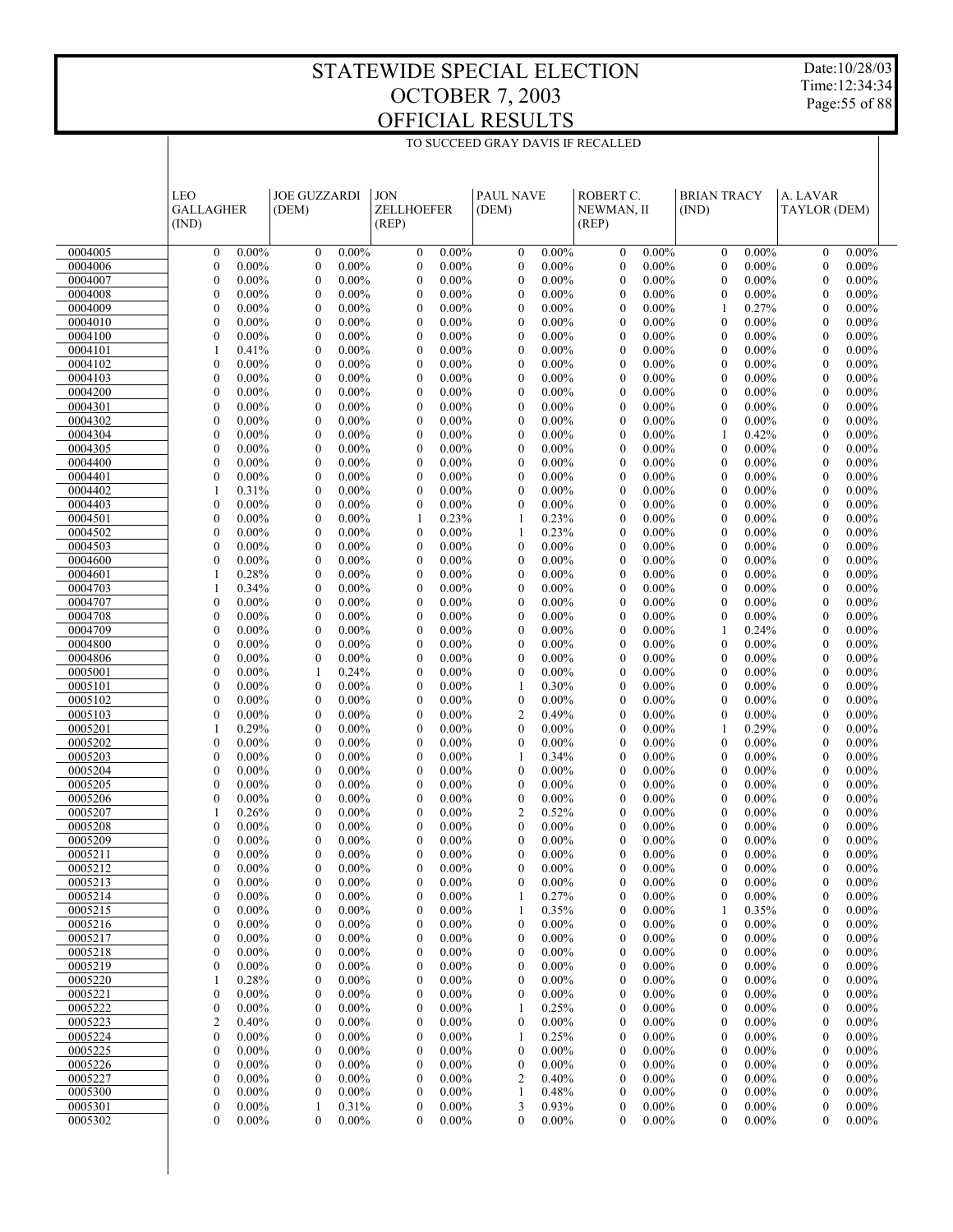T

Date:10/28/03 Time:12:34:34 Page:56 of 88

T

|          |                  | TO SUCCEED GRAY DAVIS IF RECALLED |                     |          |                   |          |                  |          |            |          |                    |          |              |          |
|----------|------------------|-----------------------------------|---------------------|----------|-------------------|----------|------------------|----------|------------|----------|--------------------|----------|--------------|----------|
|          |                  |                                   |                     |          |                   |          |                  |          |            |          |                    |          |              |          |
|          |                  |                                   |                     |          |                   |          |                  |          |            |          |                    |          |              |          |
|          | LEO              |                                   | <b>JOE GUZZARDI</b> |          | <b>JON</b>        |          | <b>PAUL NAVE</b> |          | ROBERT C   |          | <b>BRIAN TRACY</b> |          | A. LAVAR     |          |
|          | <b>GALLAGHER</b> |                                   | (DEM)               |          | <b>ZELLHOEFER</b> |          | (DEM)            |          | NEWMAN, II |          | (IND)              |          | TAYLOR (DEM) |          |
|          | (IND)            |                                   |                     |          | (REP)             |          |                  |          | (REP)      |          |                    |          |              |          |
|          |                  |                                   |                     |          |                   |          |                  |          |            |          |                    |          |              |          |
| 0005303  | 0                | $0.00\%$                          | $\Omega$            | $0.00\%$ | $\Omega$          | $0.00\%$ |                  | $0.29\%$ | 0          | $0.00\%$ | $\Omega$           | $0.00\%$ | $\theta$     | $0.00\%$ |
| 0005304  | 0                | $0.00\%$                          | 0                   | $0.00\%$ | 0                 | $0.00\%$ |                  | $0.00\%$ | 0          | $0.00\%$ |                    | 0.42%    | $\mathbf{0}$ | $0.00\%$ |
| 0005305  | 0                | $0.00\%$                          | 0                   | $0.00\%$ | $\theta$          | $0.00\%$ |                  | 0.41%    | 0          | $0.00\%$ | $\Omega$           | $0.00\%$ | $\theta$     | $0.00\%$ |
| AV BT 01 | 19               | 0.05%                             |                     | $0.00\%$ |                   | $0.00\%$ | 58               | 0.16%    |            | $0.00\%$ |                    | $0.01\%$ |              | $0.00\%$ |
|          | 47               | 0.05%                             | 6                   | 0.01%    |                   | $0.00\%$ | 146              | 0.15%    |            | $0.00\%$ | 12                 | 0.01%    |              | $0.00\%$ |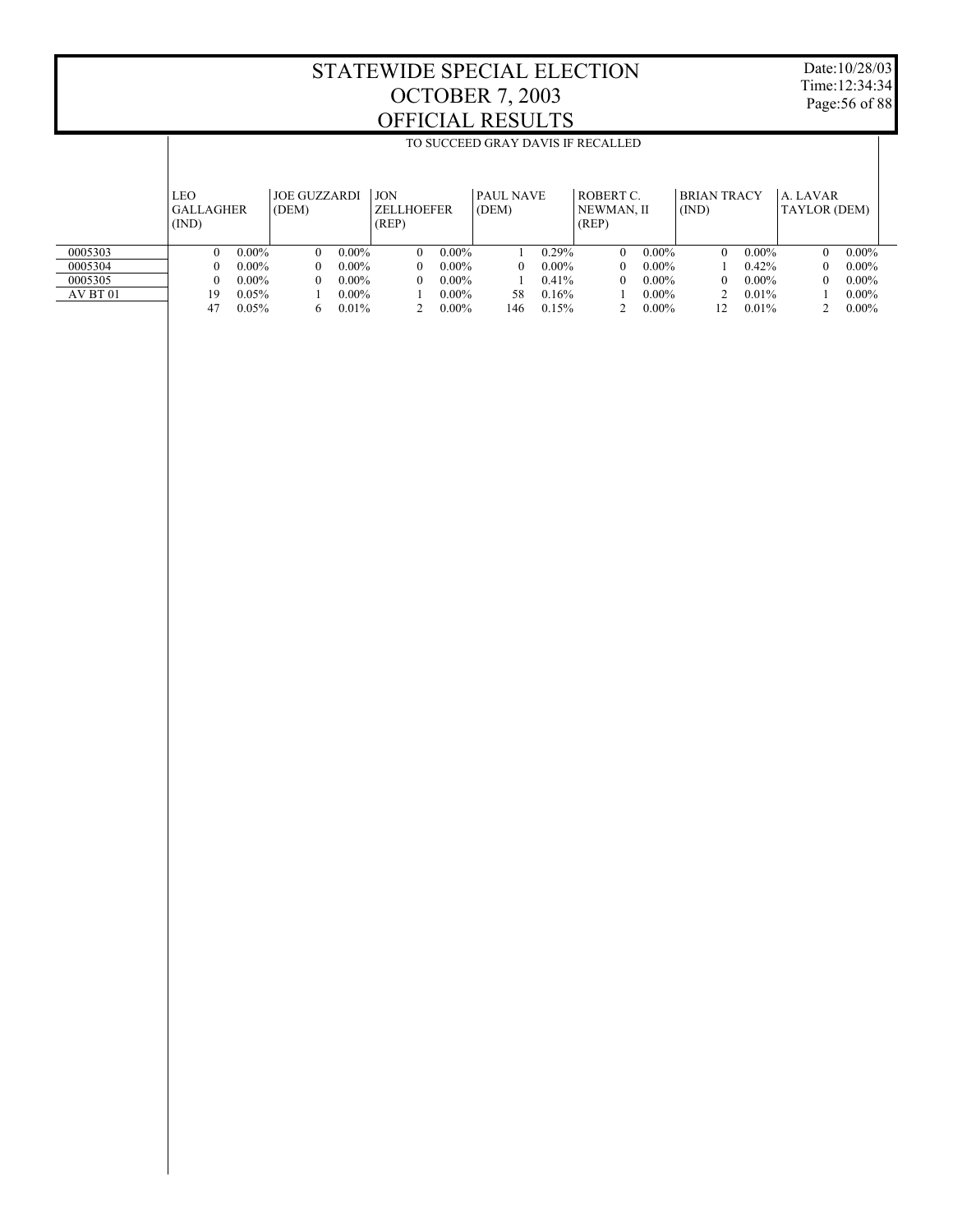TO SUCCEED GRAY DAVIS IF RECALLED

Date:10/28/03 Time:12:34:34 Page:57 of 88

|                    | <b>WILLIAM</b><br><b>TSANGARES</b><br>(REP)                  | PATRICIA G.<br>TILLEY (IND)                                  | <b>DIANE BEALL</b><br>TEMPLIN (AIP)                          | <b>MARY COOK</b><br>(IND)                                    | GARY<br><b>COLEMAN</b><br>(IND)                       | <b>TODD CARSON</b><br>(REP)                              | PETER MIGUEL<br>CAMEJO (GRN) |
|--------------------|--------------------------------------------------------------|--------------------------------------------------------------|--------------------------------------------------------------|--------------------------------------------------------------|-------------------------------------------------------|----------------------------------------------------------|------------------------------|
| Jurisdiction Wide  |                                                              |                                                              |                                                              |                                                              |                                                       |                                                          |                              |
| 0001001            | $0.00\%$                                                     | $0.00\%$                                                     | $\boldsymbol{0}$                                             | $0.00\%$                                                     | $\overline{c}$                                        | $\mathbf{0}$                                             | 9.88%                        |
|                    | $\boldsymbol{0}$                                             | $\boldsymbol{0}$                                             | $0.00\%$                                                     | $\boldsymbol{0}$                                             | 0.47%                                                 | $0.00\%$                                                 | 42                           |
| 0001002            | $\boldsymbol{0}$                                             | $\boldsymbol{0}$                                             | $\boldsymbol{0}$                                             | $\mathbf{1}$                                                 | $0.00\%$                                              | $\boldsymbol{0}$                                         | 29                           |
|                    | $0.00\%$                                                     | $0.00\%$                                                     | $0.00\%$                                                     | 0.24%                                                        | $\boldsymbol{0}$                                      | $0.00\%$                                                 | 7.00%                        |
| 0001003            | $\boldsymbol{0}$                                             | $\mathbf{0}$                                                 | $\boldsymbol{0}$                                             | 0.23%                                                        | 0.23%                                                 | $\mathbf{0}$                                             | 27                           |
|                    | $0.00\%$                                                     | $0.00\%$                                                     | $0.00\%$                                                     | 1                                                            | 1                                                     | $0.00\%$                                                 | 6.19%                        |
| 0001004            | $\boldsymbol{0}$                                             | $\boldsymbol{0}$                                             | $\boldsymbol{0}$                                             | 0.24%                                                        | $\boldsymbol{0}$                                      | $0.00\%$                                                 | 4.00%                        |
|                    | $0.00\%$                                                     | $0.00\%$                                                     | $0.00\%$                                                     | 1                                                            | $0.00\%$                                              | $\mathbf{0}$                                             | 17                           |
| 0001005            | $\boldsymbol{0}$                                             | $\mathbf{0}$                                                 | $\boldsymbol{0}$                                             | $\mathbf{1}$                                                 | $\mathbf{0}$                                          | $\mathbf{0}$                                             | 2.36%                        |
|                    | $0.00\%$                                                     | $0.00\%$                                                     | $0.00\%$                                                     | 0.24%                                                        | $0.00\%$                                              | $0.00\%$                                                 | 10                           |
| 0001006<br>0001007 | $\boldsymbol{0}$<br>$0.00\%$<br>$\boldsymbol{0}$<br>$0.00\%$ | $\boldsymbol{0}$<br>$0.00\%$<br>$\mathbf{0}$<br>$0.00\%$     | $\boldsymbol{0}$<br>$0.00\%$<br>$\boldsymbol{0}$<br>$0.00\%$ | 3<br>0.85%<br>$\boldsymbol{0}$<br>$0.00\%$                   | $\boldsymbol{0}$<br>$0.00\%$<br>$\mathbf{1}$<br>0.23% | $0.00\%$<br>$\mathbf{0}$<br>$\boldsymbol{0}$<br>$0.00\%$ | 27<br>7.69%<br>32<br>7.49%   |
| 0001008            | $\boldsymbol{0}$                                             | $\boldsymbol{0}$                                             | $\boldsymbol{0}$                                             | $\boldsymbol{0}$                                             | $\boldsymbol{0}$                                      | 0.29%                                                    | 17                           |
|                    | $0.00\%$                                                     | $0.00\%$                                                     | $0.00\%$                                                     | $0.00\%$                                                     | $0.00\%$                                              | $\mathbf{1}$                                             | 4.91%                        |
| 0001009            | $\boldsymbol{0}$                                             | $\mathbf{0}$                                                 | $\boldsymbol{0}$                                             | $\overline{c}$                                               | $\boldsymbol{0}$                                      | $\mathbf{0}$                                             | 29                           |
|                    | $0.00\%$                                                     | $0.00\%$                                                     | $0.00\%$                                                     | 0.49%                                                        | $0.00\%$                                              | $0.00\%$                                                 | 7.07%                        |
| 0001010            | $\boldsymbol{0}$                                             | 0.25%                                                        | $\boldsymbol{0}$                                             | $\boldsymbol{0}$                                             | $\mathbf{1}$                                          | $0.00\%$                                                 | 2.97%                        |
|                    | $0.00\%$                                                     | 1                                                            | $0.00\%$                                                     | $0.00\%$                                                     | 0.25%                                                 | $\boldsymbol{0}$                                         | 12                           |
| 0001011            | $\boldsymbol{0}$                                             | $\mathbf{0}$                                                 | $\boldsymbol{0}$                                             | $\boldsymbol{0}$                                             | $\overline{2}$                                        | $\mathbf{0}$                                             | 19                           |
|                    | $0.00\%$                                                     | $0.00\%$                                                     | $0.00\%$                                                     | $0.00\%$                                                     | 0.51%                                                 | $0.00\%$                                                 | 4.82%                        |
| 0001012            | $\boldsymbol{0}$                                             | $\boldsymbol{0}$                                             | $\boldsymbol{0}$                                             | $\boldsymbol{0}$                                             | $\mathbf{1}$                                          | $\boldsymbol{0}$                                         | 21                           |
|                    | $0.00\%$                                                     | $0.00\%$                                                     | $0.00\%$                                                     | $0.00\%$                                                     | 0.25%                                                 | $0.00\%$                                                 | 5.32%                        |
| 0001013            | $\boldsymbol{0}$                                             | $\mathbf{0}$                                                 | $\boldsymbol{0}$                                             | $\boldsymbol{0}$                                             | 0.29%                                                 | $\mathbf{0}$                                             | 29                           |
|                    | $0.00\%$                                                     | $0.00\%$                                                     | $0.00\%$                                                     | $0.00\%$                                                     | $\mathbf{1}$                                          | $0.00\%$                                                 | 8.43%                        |
|                    | $\boldsymbol{0}$                                             | $\boldsymbol{0}$                                             | $\boldsymbol{0}$                                             | $\mathbf{1}$                                                 | $\mathbf{1}$                                          | $0.00\%$                                                 | 5.91%                        |
|                    | $0.00\%$                                                     | $0.00\%$                                                     | $0.00\%$                                                     | 0.27%                                                        | 0.27%                                                 | $\boldsymbol{0}$                                         | 22                           |
| 0001014            | $\boldsymbol{0}$                                             | $\mathbf{0}$                                                 | $\boldsymbol{0}$                                             | $\boldsymbol{0}$                                             | $\boldsymbol{0}$                                      | $\mathbf{0}$                                             | 30                           |
| 0001015            | $0.00\%$                                                     | $0.00\%$                                                     | $0.00\%$                                                     | $0.00\%$                                                     | $0.00\%$                                              | $0.00\%$                                                 | 6.93%                        |
| 0001016            | $\boldsymbol{0}$                                             | $\boldsymbol{0}$                                             | $\boldsymbol{0}$                                             | $\boldsymbol{0}$                                             | 0.25%                                                 | $\boldsymbol{0}$                                         | 24                           |
|                    | $0.00\%$                                                     | $0.00\%$                                                     | $0.00\%$                                                     | $0.00\%$                                                     | 1                                                     | $0.00\%$                                                 | 6.05%                        |
| 0001017            | $\boldsymbol{0}$                                             | $\mathbf{0}$                                                 | $\boldsymbol{0}$                                             | $\mathbf{1}$                                                 | $\boldsymbol{0}$                                      | $\mathbf{0}$                                             | 11                           |
|                    | $0.00\%$                                                     | $0.00\%$                                                     | $0.00\%$                                                     | 0.32%                                                        | $0.00\%$                                              | $0.00\%$                                                 | 3.57%                        |
| 0001100            | $\boldsymbol{0}$                                             | $\boldsymbol{0}$                                             | $\boldsymbol{0}$                                             | $\boldsymbol{0}$                                             | $\boldsymbol{0}$                                      | $\boldsymbol{0}$                                         | 32                           |
|                    | $0.00\%$                                                     | $0.00\%$                                                     | $0.00\%$                                                     | $0.00\%$                                                     | $0.00\%$                                              | $0.00\%$                                                 | 10.16%                       |
| 0001101            | $\boldsymbol{0}$                                             | $\mathbf{0}$                                                 | $\boldsymbol{0}$                                             | $\mathbf{1}$                                                 | $\boldsymbol{0}$                                      | $\mathbf{0}$                                             | 13                           |
|                    | $0.00\%$                                                     | $0.00\%$                                                     | $0.00\%$                                                     | 0.43%                                                        | $0.00\%$                                              | $0.00\%$                                                 | 5.53%                        |
| 0001102            | $\boldsymbol{0}$                                             | $\boldsymbol{0}$                                             | $\boldsymbol{0}$                                             | $\boldsymbol{0}$                                             | $\overline{2}$                                        | $\boldsymbol{0}$                                         | 35                           |
|                    | $0.00\%$                                                     | $0.00\%$                                                     | $0.00\%$                                                     | $0.00\%$                                                     | 0.43%                                                 | $0.00\%$                                                 | 7.53%                        |
| 0001103<br>0001106 | $\boldsymbol{0}$<br>$0.00\%$<br>$\boldsymbol{0}$<br>$0.00\%$ | $\mathbf{0}$<br>$0.00\%$<br>$\boldsymbol{0}$<br>$0.00\%$     | $\boldsymbol{0}$<br>$0.00\%$<br>$\boldsymbol{0}$<br>$0.00\%$ | $\mathbf{1}$<br>0.22%<br>$\mathbf{1}$<br>0.29%               | $\mathbf{1}$<br>0.22%<br>$\mathbf{1}$<br>0.29%        | $\mathbf{0}$<br>$0.00\%$<br>$\boldsymbol{0}$<br>$0.00\%$ | 45<br>9.80%<br>28<br>8.05%   |
| 0001107            | $\boldsymbol{0}$                                             | $\mathbf{0}$                                                 | $\boldsymbol{0}$                                             | $\boldsymbol{0}$                                             | $\boldsymbol{0}$                                      | $\mathbf{0}$                                             | 25                           |
|                    | $0.00\%$                                                     | $0.00\%$                                                     | $0.00\%$                                                     | $0.00\%$                                                     | $0.00\%$                                              | $0.00\%$                                                 | 9.77%                        |
| 0001110            | $\boldsymbol{0}$                                             | $\boldsymbol{0}$                                             | $\boldsymbol{0}$                                             | $\boldsymbol{0}$                                             | $\boldsymbol{0}$                                      | $\boldsymbol{0}$                                         | 6                            |
|                    | $0.00\%$                                                     | $0.00\%$                                                     | $0.00\%$                                                     | $0.00\%$                                                     | $0.00\%$                                              | $0.00\%$                                                 | 4.84%                        |
| 0001112            | $\boldsymbol{0}$                                             | $\mathbf{0}$                                                 | $\boldsymbol{0}$                                             | $\overline{c}$                                               | $\boldsymbol{0}$                                      | $\mathbf{0}$                                             | 19                           |
|                    | $0.00\%$                                                     | $0.00\%$                                                     | $0.00\%$                                                     | 0.55%                                                        | $0.00\%$                                              | $0.00\%$                                                 | 5.23%                        |
| 0001113            | $\boldsymbol{0}$                                             | $\boldsymbol{0}$                                             | 0.26%                                                        | $\overline{c}$                                               | $\boldsymbol{0}$                                      | $\boldsymbol{0}$                                         | 26                           |
|                    | $0.00\%$                                                     | $0.00\%$                                                     | 1                                                            | 0.53%                                                        | $0.00\%$                                              | $0.00\%$                                                 | 6.88%                        |
| 0001114            | $\boldsymbol{0}$                                             | $\mathbf{0}$                                                 | $\boldsymbol{0}$                                             | $\boldsymbol{0}$                                             | $\boldsymbol{0}$                                      | $\mathbf{0}$                                             | 8.43%                        |
|                    | $0.00\%$                                                     | $0.00\%$                                                     | $0.00\%$                                                     | $0.00\%$                                                     | $0.00\%$                                              | $0.00\%$                                                 | 14                           |
| 0001121            | $\boldsymbol{0}$<br>$0.00\%$                                 | $\boldsymbol{0}$<br>$0.00\%$<br>$\mathbf{0}$                 | $\boldsymbol{0}$<br>$0.00\%$                                 | $\boldsymbol{0}$<br>$0.00\%$<br>$\mathbf{1}$                 | $\overline{2}$<br>0.48%                               | $\boldsymbol{0}$<br>$0.00\%$<br>$\mathbf{0}$             | 26<br>6.24%                  |
| 0001124<br>0001125 | $\boldsymbol{0}$<br>$0.00\%$<br>$\boldsymbol{0}$<br>$0.00\%$ | $0.00\%$<br>$\boldsymbol{0}$<br>$0.00\%$                     | $\boldsymbol{0}$<br>$0.00\%$<br>$\boldsymbol{0}$<br>$0.00\%$ | 0.33%<br>$\boldsymbol{0}$<br>$0.00\%$                        | $\mathbf{1}$<br>0.33%<br>3<br>1.11%                   | $0.00\%$<br>$0.00\%$<br>$\boldsymbol{0}$                 | 19<br>6.27%<br>18<br>6.64%   |
| 0001210            | $\boldsymbol{0}$                                             | $\mathbf{0}$                                                 | $\boldsymbol{0}$                                             | $\boldsymbol{0}$                                             | $\mathbf{1}$                                          | $\mathbf{0}$                                             | 12                           |
|                    | $0.00\%$                                                     | $0.00\%$                                                     | $0.00\%$                                                     | $0.00\%$                                                     | 0.24%                                                 | $0.00\%$                                                 | 2.88%                        |
| 0001211            | $\boldsymbol{0}$                                             | $\boldsymbol{0}$                                             | $\boldsymbol{0}$                                             | $\boldsymbol{0}$                                             | $\boldsymbol{0}$                                      | $\boldsymbol{0}$                                         | 6                            |
|                    | $0.00\%$                                                     | $0.00\%$                                                     | $0.00\%$                                                     | $0.00\%$                                                     | $0.00\%$                                              | $0.00\%$                                                 | 1.76%                        |
| 0001500            | $\boldsymbol{0}$                                             | $\mathbf{0}$                                                 | $\boldsymbol{0}$                                             | $\boldsymbol{0}$                                             | $\boldsymbol{0}$                                      | $\mathbf{0}$                                             | 21                           |
|                    | $0.00\%$                                                     | $0.00\%$                                                     | $0.00\%$                                                     | $0.00\%$                                                     | $0.00\%$                                              | $0.00\%$                                                 | 6.65%                        |
| 0001604            | $\boldsymbol{0}$                                             | $\boldsymbol{0}$                                             | $\boldsymbol{0}$                                             | $\mathbf{1}$                                                 | 0.32%                                                 | $0.00\%$                                                 | 17                           |
|                    | $0.00\%$                                                     | $0.00\%$                                                     | $0.00\%$                                                     | 0.32%                                                        | 1                                                     | $\boldsymbol{0}$                                         | 5.47%                        |
| 0001605            | $\boldsymbol{0}$                                             | $\mathbf{0}$                                                 | $\boldsymbol{0}$                                             | $\mathbf{1}$                                                 | $\boldsymbol{0}$                                      | $\mathbf{0}$                                             | 22                           |
|                    | $0.00\%$                                                     | $0.00\%$                                                     | $0.00\%$                                                     | 0.28%                                                        | $0.00\%$                                              | $0.00\%$                                                 | 6.11%                        |
| 0001701<br>0002001 | $\boldsymbol{0}$<br>$0.00\%$<br>$\boldsymbol{0}$<br>$0.00\%$ | $\boldsymbol{0}$<br>$0.00\%$<br>$\mathbf{0}$<br>$0.00\%$     | $\boldsymbol{0}$<br>$0.00\%$<br>$\boldsymbol{0}$<br>$0.00\%$ | $\boldsymbol{0}$<br>$0.00\%$<br>$\boldsymbol{0}$<br>$0.00\%$ | $\boldsymbol{0}$<br>$0.00\%$<br>$\mathbf{1}$<br>0.22% | $\boldsymbol{0}$<br>$0.00\%$<br>$\mathbf{0}$<br>$0.00\%$ | 9<br>7.56%<br>35<br>7.66%    |
| 0002002            | $\boldsymbol{0}$                                             | $\boldsymbol{0}$                                             | $\boldsymbol{0}$                                             | 0.32%                                                        | 0.32%                                                 | $0.00\%$                                                 | 7.64%                        |
|                    | $0.00\%$                                                     | $0.00\%$                                                     | $0.00\%$                                                     | 1                                                            | 1                                                     | $\mathbf{0}$                                             | 24                           |
| 0002003            | $\boldsymbol{0}$                                             | $\mathbf{0}$                                                 | $\boldsymbol{0}$                                             | $\boldsymbol{0}$                                             | $\boldsymbol{0}$                                      | $\mathbf{0}$                                             | 8.72%                        |
|                    | $0.00\%$                                                     | $0.00\%$                                                     | $0.00\%$                                                     | $0.00\%$                                                     | $0.00\%$                                              | $0.00\%$                                                 | 36                           |
| 0002004            | $\boldsymbol{0}$                                             | $\boldsymbol{0}$                                             | $\boldsymbol{0}$                                             | $\sqrt{2}$                                                   | 3                                                     | $0.00\%$                                                 | 39                           |
|                    | $0.00\%$                                                     | $0.00\%$                                                     | $0.00\%$                                                     | 0.49%                                                        | 0.73%                                                 | $\mathbf{0}$                                             | 9.49%                        |
| 0002005            | $\overline{0}$                                               | 0.22%                                                        | $\mathbf{0}$                                                 | $\mathfrak{2}$                                               | $\mathbf{0}$                                          | $\mathbf{0}$                                             | 5.52%                        |
|                    | $0.00\%$                                                     | 1                                                            | $0.00\%$                                                     | 0.44%                                                        | $0.00\%$                                              | $0.00\%$                                                 | 25                           |
| 0002006            | $\boldsymbol{0}$<br>$0.00\%$                                 | $\mathbf{1}$<br>0.23%                                        | $\boldsymbol{0}$<br>$0.00\%$                                 | $\mathfrak{2}$<br>0.46%                                      | $\boldsymbol{0}$<br>$0.00\%$                          | $\mathbf{0}$<br>$0.00\%$                                 | 46 10.62%                    |
| 0002007            | $\boldsymbol{0}$<br>$0.00\%$<br>$0.00\%$                     | $\overline{0}$<br>$0.00\%$                                   | $0.00\%$<br>0<br>$0.00\%$                                    | $\boldsymbol{0}$<br>$0.00\%$                                 | $0.00\%$<br>$\bf{0}$                                  | $0.00\%$<br>$\mathbf{0}$<br>$\mathbf{0}$                 | 20<br>5.80%<br>5.49%         |
| 0002008<br>0002009 | $\boldsymbol{0}$<br>$\boldsymbol{0}$<br>$0.00\%$             | $\boldsymbol{0}$<br>$0.00\%$<br>$\boldsymbol{0}$<br>$0.00\%$ | $\boldsymbol{0}$<br>$\boldsymbol{0}$<br>$0.00\%$             | $\boldsymbol{0}$<br>$0.00\%$<br>0.85%<br>4                   | $\mathbf{0}$<br>$0.00\%$<br>$\mathbf{0}$<br>$0.00\%$  | $0.00\%$<br>$0.00\%$<br>$\mathbf{0}$                     | 20<br>33<br>6.98%            |
| 0002010            | $\boldsymbol{0}$                                             | $0.00\%$                                                     | $\boldsymbol{0}$                                             | $0.00\%$                                                     | $\mathbf{0}$                                          | $0.00\%$                                                 | 19                           |
|                    | $0.00\%$                                                     | $\boldsymbol{0}$                                             | $0.00\%$                                                     | 0                                                            | $0.00\%$                                              | $\mathbf{0}$                                             | 5.44%                        |
| 0002011            | $\boldsymbol{0}$                                             | $\boldsymbol{0}$                                             | $\boldsymbol{0}$                                             | $\boldsymbol{0}$                                             | $\mathbf{0}$                                          | $0.00\%$                                                 | 4                            |
|                    | $0.00\%$                                                     | $0.00\%$                                                     | $0.00\%$                                                     | $0.00\%$                                                     | $0.00\%$                                              | $\mathbf{0}$                                             | 5.00%                        |
| 0002012            | $\boldsymbol{0}$                                             | $\boldsymbol{0}$                                             | $\boldsymbol{0}$                                             | 1.01%                                                        | $\boldsymbol{0}$                                      | $0.00\%$                                                 | 6.06%                        |
|                    | $0.00\%$                                                     | $0.00\%$                                                     | $0.00\%$                                                     | 1                                                            | $0.00\%$                                              | $\mathbf{0}$                                             | 6                            |
| 0002013            | $\boldsymbol{0}$                                             | $\boldsymbol{0}$                                             | $\boldsymbol{0}$                                             | 0                                                            | $\mathbf{0}$                                          | $0.00\%$                                                 | 9                            |
|                    | $0.00\%$                                                     | $0.00\%$                                                     | $0.00\%$                                                     | $0.00\%$                                                     | $0.00\%$                                              | $\mathbf{0}$                                             | 6.67%                        |
| 0002014            | $\boldsymbol{0}$                                             | $\boldsymbol{0}$                                             | $\boldsymbol{0}$                                             | 0.48%                                                        | $\boldsymbol{0}$                                      | $0.00\%$                                                 | 40                           |
|                    | $0.00\%$                                                     | $0.00\%$                                                     | $0.00\%$                                                     | 2                                                            | $0.00\%$                                              | $\mathbf{0}$                                             | 9.64%                        |
| 0002015            | $\boldsymbol{0}$                                             | $\boldsymbol{0}$                                             | $\boldsymbol{0}$                                             | $\overline{\mathbf{c}}$                                      | $\overline{2}$                                        | $0.00\%$                                                 | 6.75%                        |
|                    | $0.00\%$                                                     | $0.00\%$                                                     | $0.00\%$                                                     | 0.50%                                                        | 0.50%                                                 | $\mathbf{0}$                                             | 27                           |
| 0002101<br>0002102 | $\boldsymbol{0}$<br>$0.00\%$<br>$\boldsymbol{0}$<br>$0.00\%$ | 0.25%<br>1<br>$\boldsymbol{0}$<br>$0.00\%$                   | $\boldsymbol{0}$<br>$0.00\%$<br>$\boldsymbol{0}$<br>$0.00\%$ | 0.25%<br>1<br>$0.00\%$<br>$\boldsymbol{0}$                   | $\overline{2}$<br>0.50%<br>$\mathbf{0}$<br>$0.00\%$   | $0.00\%$<br>$\mathbf{0}$<br>$0.00\%$<br>$\boldsymbol{0}$ | 4.00%<br>16<br>23<br>7.21%   |
| 0002103            | $\boldsymbol{0}$                                             | $\boldsymbol{0}$                                             | $\boldsymbol{0}$                                             | $0.00\%$                                                     | $\boldsymbol{0}$                                      | $0.00\%$                                                 | 2.61%                        |
|                    | $0.00\%$                                                     | $0.00\%$                                                     | $0.00\%$                                                     | $\boldsymbol{0}$                                             | $0.00\%$                                              | $\mathbf{0}$                                             | 6                            |
| 0002104            | $\boldsymbol{0}$                                             | $\boldsymbol{0}$                                             | $\boldsymbol{0}$                                             | 0.31%                                                        | 1                                                     | $0.00\%$                                                 | 1.88%                        |
|                    | $0.00\%$                                                     | $0.00\%$                                                     | $0.00\%$                                                     | 1                                                            | 0.31%                                                 | $\mathbf{0}$                                             | 6                            |
| 0002107            | $\boldsymbol{0}$                                             | $\boldsymbol{0}$                                             | $\boldsymbol{0}$                                             | $0.00\%$                                                     | $\boldsymbol{0}$                                      | $0.00\%$                                                 | 5.56%                        |
|                    | $0.00\%$                                                     | $0.00\%$                                                     | $0.00\%$                                                     | 0                                                            | $0.00\%$                                              | $\mathbf{0}$                                             | 14                           |
| 0002108            | $\boldsymbol{0}$                                             | $\boldsymbol{0}$                                             | $\boldsymbol{0}$                                             | 0.26%                                                        | 1                                                     | $0.00\%$                                                 | 21                           |
|                    | $0.00\%$                                                     | $0.00\%$                                                     | $0.00\%$                                                     | 1                                                            | 0.26%                                                 | $\boldsymbol{0}$                                         | 5.53%                        |
| 0002109            | $\boldsymbol{0}$                                             | $\boldsymbol{0}$                                             | $\boldsymbol{0}$                                             | $\boldsymbol{0}$                                             | $\boldsymbol{0}$                                      | $0.00\%$                                                 | 25                           |
|                    | $0.00\%$                                                     | $0.00\%$                                                     | $0.00\%$                                                     | $0.00\%$                                                     | $0.00\%$                                              | $\mathbf{0}$                                             | 9.51%                        |
| 0002112<br>0002201 | $\boldsymbol{0}$<br>$0.00\%$<br>$\boldsymbol{0}$<br>$0.00\%$ | $\boldsymbol{0}$<br>$0.00\%$<br>$\boldsymbol{0}$<br>$0.00\%$ | $\boldsymbol{0}$<br>$0.00\%$<br>$\boldsymbol{0}$<br>$0.00\%$ | $\boldsymbol{0}$<br>$0.00\%$<br>0.36%<br>1                   | 0.25%<br>$\mathbf{1}$<br>$\overline{2}$<br>0.72%      | $0.00\%$<br>$\mathbf{0}$<br>$0.00\%$<br>$\mathbf{0}$     | 25<br>6.20%<br>8.96%<br>25   |
| 0002205            | $\boldsymbol{0}$                                             | $\boldsymbol{0}$                                             | $\boldsymbol{0}$                                             | 0.22%                                                        | 0.22%                                                 | $0.00\%$                                                 | 37                           |
|                    | $0.00\%$                                                     | $0.00\%$                                                     | $0.00\%$                                                     | 1                                                            | 1                                                     | $\mathbf{0}$                                             | 8.01%                        |
| 0002206            | $\boldsymbol{0}$                                             | $0.00\%$                                                     | $0.00\%$                                                     | 0.25%                                                        | $0.00\%$                                              | $0.00\%$                                                 | 8.79%                        |
|                    | $0.00\%$                                                     | $\mathbf{0}$                                                 | $\boldsymbol{0}$                                             | 1                                                            | $\bf{0}$                                              | 0                                                        | 35                           |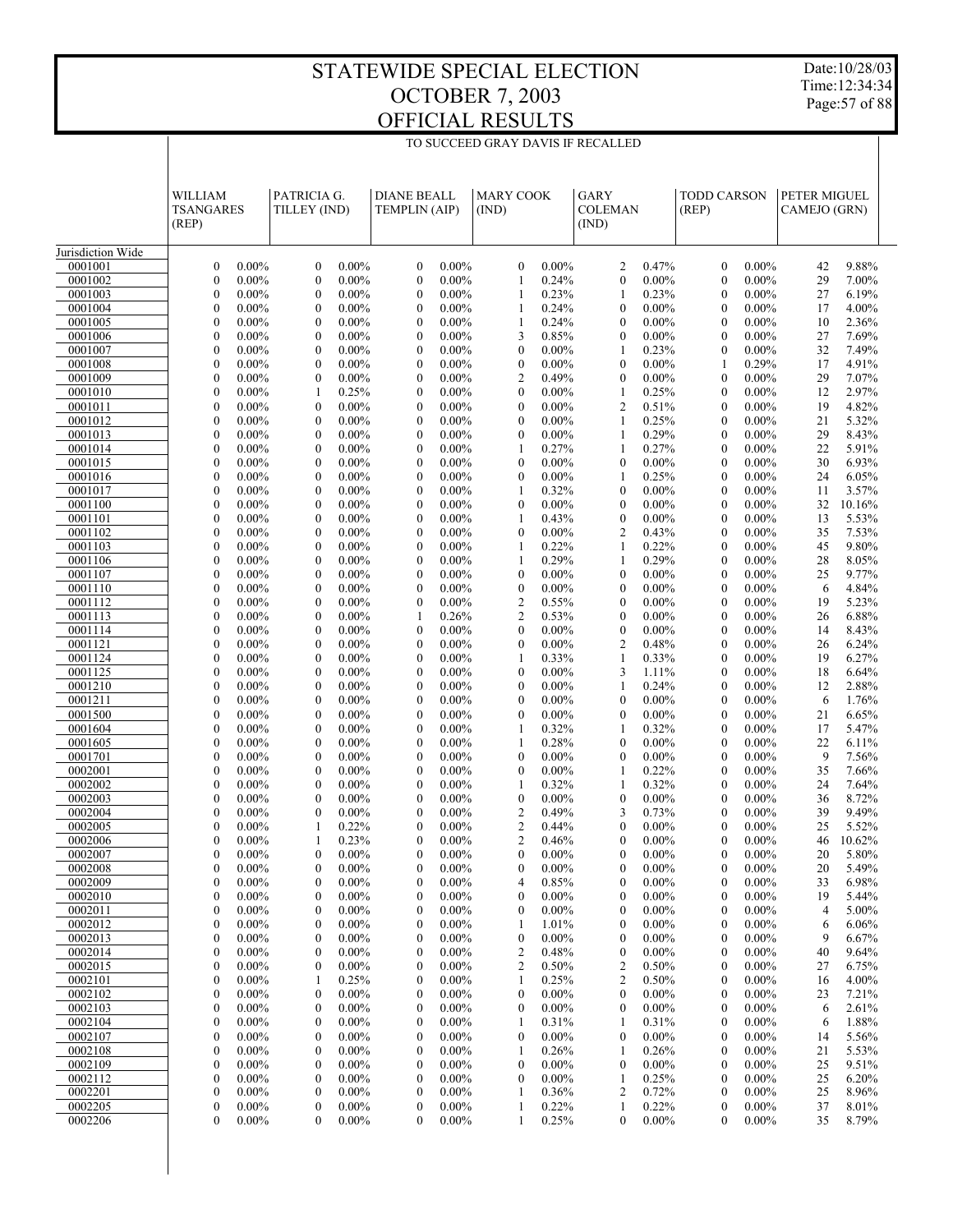TO SUCCEED GRAY DAVIS IF RECALLED

Date:10/28/03 Time:12:34:35 Page:58 of 88

|                    | WILLIAM                                                    | PATRICIA G.                                                  | <b>DIANE BEALL</b>                                           | <b>MARY COOK</b>                                             | GARY                                                         | <b>TODD CARSON</b>                                           | PETER MIGUEL                           |
|--------------------|------------------------------------------------------------|--------------------------------------------------------------|--------------------------------------------------------------|--------------------------------------------------------------|--------------------------------------------------------------|--------------------------------------------------------------|----------------------------------------|
|                    | <b>TSANGARES</b>                                           | TILLEY (IND)                                                 | <b>TEMPLIN (AIP)</b>                                         | (IND)                                                        | <b>COLEMAN</b>                                               | (REP)                                                        | CAMEJO (GRN)                           |
|                    | (REP)                                                      |                                                              |                                                              |                                                              | (IND)                                                        |                                                              |                                        |
| 0002207            | $\boldsymbol{0}$                                           | $0.00\%$                                                     | $\mathbf{0}$                                                 | $\mathbf{1}$                                                 | 0.20%                                                        | $0.00\%$                                                     | 7.55%                                  |
|                    | $0.00\%$                                                   | $\mathbf{0}$                                                 | $0.00\%$                                                     | 0.20%                                                        | 1                                                            | $\mathbf{0}$                                                 | 37                                     |
| 0002301            | $0.00\%$                                                   | $0.00\%$                                                     | $0.00\%$                                                     | $0.00\%$                                                     | $0.00\%$                                                     | $\boldsymbol{0}$                                             | 8.02%                                  |
|                    | $\boldsymbol{0}$                                           | $\boldsymbol{0}$                                             | $\boldsymbol{0}$                                             | $\boldsymbol{0}$                                             | $\boldsymbol{0}$                                             | $0.00\%$                                                     | 32                                     |
| 0002302            | $\overline{0}$                                             | $\mathbf{0}$                                                 | $\boldsymbol{0}$                                             | $\boldsymbol{0}$                                             | 0.24%                                                        | $\boldsymbol{0}$                                             | 10.90%                                 |
|                    | $0.00\%$                                                   | $0.00\%$                                                     | $0.00\%$                                                     | $0.00\%$                                                     | 1                                                            | $0.00\%$                                                     | 46                                     |
| 0002303            | $\boldsymbol{0}$                                           | $\boldsymbol{0}$                                             | $\boldsymbol{0}$                                             | $\overline{c}$                                               | $\overline{c}$                                               | $\boldsymbol{0}$                                             | 10.43%                                 |
|                    | $0.00\%$                                                   | $0.00\%$                                                     | $0.00\%$                                                     | 0.45%                                                        | 0.45%                                                        | $0.00\%$                                                     | 46                                     |
| 0002304            | $\overline{0}$<br>$0.00\%$                                 | $\mathbf{0}$<br>$0.00\%$                                     | $\mathbf{0}$<br>$0.00\%$                                     | 0.19%<br>1<br>$\boldsymbol{0}$                               | $\overline{c}$<br>0.38%<br>$\mathbf{0}$                      | $\mathbf{0}$<br>$0.00\%$                                     | 11.54%<br>60                           |
| 0002305<br>0002306 | $\boldsymbol{0}$<br>$0.00\%$<br>$\overline{0}$<br>$0.00\%$ | $\boldsymbol{0}$<br>$0.00\%$<br>$\mathbf{0}$<br>$0.00\%$     | $\boldsymbol{0}$<br>$0.00\%$<br>$\boldsymbol{0}$<br>$0.00\%$ | $0.00\%$<br>$\overline{c}$<br>0.60%                          | $0.00\%$<br>$\overline{2}$<br>0.60%                          | $\boldsymbol{0}$<br>$0.00\%$<br>$\boldsymbol{0}$<br>$0.00\%$ | 39<br>9.44%<br>11.01%<br>37            |
| 0002402            | $\boldsymbol{0}$                                           | $\boldsymbol{0}$                                             | $\boldsymbol{0}$                                             | $\mathbf{1}$                                                 | $\mathbf{0}$                                                 | $\boldsymbol{0}$                                             | 4.71%                                  |
|                    | $0.00\%$                                                   | $0.00\%$                                                     | $0.00\%$                                                     | 0.28%                                                        | $0.00\%$                                                     | $0.00\%$                                                     | 17                                     |
| 0002504            | $\overline{0}$                                             | $\mathbf{0}$                                                 | $\boldsymbol{0}$                                             | $\mathbf{0}$                                                 | $\mathbf{0}$                                                 | $\boldsymbol{0}$                                             | 2.25%                                  |
|                    | $0.00\%$                                                   | $0.00\%$                                                     | $0.00\%$                                                     | $0.00\%$                                                     | $0.00\%$                                                     | $0.00\%$                                                     | 4                                      |
| 0002600            | $\boldsymbol{0}$                                           | $\boldsymbol{0}$                                             | $\boldsymbol{0}$                                             | $\boldsymbol{0}$                                             | $\boldsymbol{0}$                                             | $\boldsymbol{0}$                                             | 4.07%                                  |
|                    | $0.00\%$                                                   | $0.00\%$                                                     | $0.00\%$                                                     | $0.00\%$                                                     | $0.00\%$                                                     | $0.00\%$                                                     | 12                                     |
| 0002601            | $\overline{0}$                                             | $\mathbf{0}$                                                 | $\boldsymbol{0}$                                             | $\mathbf{0}$                                                 | 0.48%                                                        | $\boldsymbol{0}$                                             | 3                                      |
|                    | $0.00\%$                                                   | $0.00\%$                                                     | $0.00\%$                                                     | $0.00\%$                                                     | $\mathbf{1}$                                                 | $0.00\%$                                                     | 1.45%                                  |
| 0002602            | $\boldsymbol{0}$                                           | $\boldsymbol{0}$                                             | $\boldsymbol{0}$                                             | $\boldsymbol{0}$                                             | $\mathbf{0}$                                                 | $\boldsymbol{0}$                                             | 6.73%                                  |
|                    | $0.00\%$                                                   | $0.00\%$                                                     | $0.00\%$                                                     | $0.00\%$                                                     | $0.00\%$                                                     | $0.00\%$                                                     | 14                                     |
| 0002701<br>0002800 | $\overline{0}$<br>$0.00\%$<br>$\boldsymbol{0}$<br>$0.00\%$ | $\mathbf{0}$<br>$0.00\%$<br>$\boldsymbol{0}$<br>$0.00\%$     | $\mathbf{0}$<br>$0.00\%$<br>$\boldsymbol{0}$<br>$0.00\%$     | 0.37%<br>$\mathbf{1}$<br>$\boldsymbol{0}$<br>$0.00\%$        | $\mathbf{0}$<br>$0.00\%$<br>$\mathbf{1}$<br>0.45%            | $\boldsymbol{0}$<br>$0.00\%$<br>$\boldsymbol{0}$<br>$0.00\%$ | 10.00%<br>27<br>6.76%<br>15            |
| 0002801            | $\overline{0}$                                             | $\mathbf{0}$                                                 | $\boldsymbol{0}$                                             | $\boldsymbol{0}$                                             | $\mathbf{0}$                                                 | $\boldsymbol{0}$                                             | 8                                      |
|                    | 0.00%                                                      | $0.00\%$                                                     | $0.00\%$                                                     | $0.00\%$                                                     | $0.00\%$                                                     | $0.00\%$                                                     | 3.94%                                  |
| 0002902            | $\boldsymbol{0}$                                           | $\boldsymbol{0}$                                             | $\boldsymbol{0}$                                             | $\overline{2}$                                               | $\mathbf{0}$                                                 | $\boldsymbol{0}$                                             | 23                                     |
|                    | $0.00\%$                                                   | $0.00\%$                                                     | $0.00\%$                                                     | 0.82%                                                        | $0.00\%$                                                     | $0.00\%$                                                     | 9.47%                                  |
| 0002907            | $\overline{0}$                                             | $\mathbf{0}$                                                 | $\mathbf{0}$                                                 | $\boldsymbol{0}$                                             | $\mathbf{0}$                                                 | 1                                                            | 8.61%                                  |
|                    | $0.00\%$                                                   | $0.00\%$                                                     | $0.00\%$                                                     | $0.00\%$                                                     | $0.00\%$                                                     | 0.33%                                                        | 26                                     |
| 0002908            | $\boldsymbol{0}$                                           | $\boldsymbol{0}$                                             | $\boldsymbol{0}$                                             | $\overline{2}$                                               | $\mathbf{0}$                                                 | $\boldsymbol{0}$                                             | 38                                     |
|                    | $0.00\%$                                                   | $0.00\%$                                                     | $0.00\%$                                                     | 0.54%                                                        | $0.00\%$                                                     | $0.00\%$                                                     | 10.22%                                 |
| 0003001            | 0.25%                                                      | $\mathbf{0}$                                                 | $\boldsymbol{0}$                                             | $\mathbf{0}$                                                 | $\overline{c}$                                               | $\mathbf{0}$                                                 | 21                                     |
|                    | 1                                                          | $0.00\%$                                                     | $0.00\%$                                                     | $0.00\%$                                                     | 0.50%                                                        | $0.00\%$                                                     | 5.24%                                  |
| 0003002            | $\boldsymbol{0}$                                           | $\boldsymbol{0}$                                             | $\boldsymbol{0}$                                             | $\boldsymbol{0}$                                             | $\mathbf{0}$                                                 | $\boldsymbol{0}$                                             | 24                                     |
|                    | $0.00\%$                                                   | $0.00\%$                                                     | $0.00\%$                                                     | $0.00\%$                                                     | $0.00\%$                                                     | $0.00\%$                                                     | 6.47%                                  |
| 0003003<br>0003004 | $\overline{0}$<br>$0.00\%$<br>$\boldsymbol{0}$<br>$0.00\%$ | $\mathbf{0}$<br>$0.00\%$<br>$\boldsymbol{0}$<br>$0.00\%$     | $\boldsymbol{0}$<br>$0.00\%$<br>$\boldsymbol{0}$<br>$0.00\%$ | $\mathbf{0}$<br>$0.00\%$<br>0.21%<br>1                       | $\mathbf{0}$<br>$0.00\%$<br>$\overline{4}$<br>0.85%          | $\boldsymbol{0}$<br>$0.00\%$<br>$\boldsymbol{0}$<br>$0.00\%$ | 8.31%<br>37<br>33<br>7.05%             |
| 0003005            | $\overline{0}$                                             | $\mathbf{0}$                                                 | $\boldsymbol{0}$                                             | $\mathbf{0}$                                                 | $\mathbf{0}$                                                 | $\boldsymbol{0}$                                             | 6.92%                                  |
|                    | $0.00\%$                                                   | $0.00\%$                                                     | $0.00\%$                                                     | $0.00\%$                                                     | $0.00\%$                                                     | $0.00\%$                                                     | 33                                     |
| 0003006            | $\boldsymbol{0}$                                           | $\boldsymbol{0}$                                             | $\boldsymbol{0}$                                             | $\boldsymbol{0}$                                             | $\mathbf{0}$                                                 | $\boldsymbol{0}$                                             | 19                                     |
|                    | $0.00\%$                                                   | $0.00\%$                                                     | $0.00\%$                                                     | $0.00\%$                                                     | $0.00\%$                                                     | $0.00\%$                                                     | 4.79%                                  |
| 0003007            | $\overline{0}$                                             | $\mathbf{0}$                                                 | $\mathbf{0}$                                                 | $\mathbf{0}$                                                 | $\mathbf{0}$                                                 | $\mathbf{0}$                                                 | 39                                     |
|                    | $0.00\%$                                                   | $0.00\%$                                                     | $0.00\%$                                                     | $0.00\%$                                                     | $0.00\%$                                                     | $0.00\%$                                                     | 8.74%                                  |
| 0003008            | $\boldsymbol{0}$                                           | $\boldsymbol{0}$                                             | $\boldsymbol{0}$                                             | $\boldsymbol{0}$                                             | 0.26%                                                        | $\boldsymbol{0}$                                             | 21                                     |
|                    | $0.00\%$                                                   | $0.00\%$                                                     | $0.00\%$                                                     | $0.00\%$                                                     | $\mathbf{1}$                                                 | $0.00\%$                                                     | 5.51%                                  |
| 0003009            | $\overline{0}$                                             | $\mathbf{0}$                                                 | $\boldsymbol{0}$                                             | 0.23%                                                        | 0.23%                                                        | $\boldsymbol{0}$                                             | 29                                     |
|                    | 0.00%                                                      | $0.00\%$                                                     | $0.00\%$                                                     | 1                                                            | 1                                                            | $0.00\%$                                                     | 6.76%                                  |
| 0003010            | $\boldsymbol{0}$                                           | $\boldsymbol{0}$                                             | $\boldsymbol{0}$                                             | $\boldsymbol{0}$                                             | $\mathbf{0}$                                                 | $\boldsymbol{0}$                                             | 30                                     |
|                    | $0.00\%$                                                   | $0.00\%$                                                     | $0.00\%$                                                     | $0.00\%$                                                     | $0.00\%$                                                     | $0.00\%$                                                     | 8.38%                                  |
| 0003011<br>0003012 | $\overline{0}$<br>$0.00\%$<br>$\boldsymbol{0}$<br>$0.00\%$ | $\mathbf{0}$<br>$0.00\%$<br>$\boldsymbol{0}$<br>$0.00\%$     | $\mathbf{0}$<br>$0.00\%$<br>$\boldsymbol{0}$<br>$0.00\%$     | $\overline{c}$<br>0.53%<br>$\boldsymbol{0}$<br>$0.00\%$      | 2<br>0.53%<br>$\mathbf{0}$<br>$0.00\%$                       | $\mathbf{0}$<br>$0.00\%$<br>$\boldsymbol{0}$<br>$0.00\%$     | 21<br>5.54%<br>$\overline{7}$<br>1.58% |
| 0003013            | $\overline{0}$                                             | $\mathbf{0}$                                                 | $\boldsymbol{0}$                                             | $\mathbf{0}$                                                 | $\mathbf{0}$                                                 | $\boldsymbol{0}$                                             | 23                                     |
|                    | $0.00\%$                                                   | $0.00\%$                                                     | $0.00\%$                                                     | $0.00\%$                                                     | $0.00\%$                                                     | $0.00\%$                                                     | 5.94%                                  |
| 0003014            | $\boldsymbol{0}$                                           | $\boldsymbol{0}$                                             | $\boldsymbol{0}$                                             | $\boldsymbol{0}$                                             | $\mathbf{0}$                                                 | $\boldsymbol{0}$                                             | $\overline{4}$                         |
|                    | $0.00\%$                                                   | $0.00\%$                                                     | $0.00\%$                                                     | $0.00\%$                                                     | $0.00\%$                                                     | $0.00\%$                                                     | 3.92%                                  |
| 0003015            | $\overline{0}$                                             | $\mathbf{0}$                                                 | $\mathbf{0}$                                                 | $\boldsymbol{0}$                                             | $\mathbf{0}$                                                 | $\boldsymbol{0}$                                             | 6.56%                                  |
|                    | $0.00\%$                                                   | $0.00\%$                                                     | $0.00\%$                                                     | $0.00\%$                                                     | $0.00\%$                                                     | $0.00\%$                                                     | 16                                     |
| 0003104            | $\boldsymbol{0}$                                           | 1                                                            | $\boldsymbol{0}$                                             | $\overline{c}$                                               | 0.27%                                                        | $\boldsymbol{0}$                                             | 33                                     |
|                    | $0.00\%$                                                   | 0.27%                                                        | $0.00\%$                                                     | 0.54%                                                        | 1                                                            | $0.00\%$                                                     | 8.89%                                  |
| 0003105            | $\overline{0}$                                             | $\mathbf{0}$                                                 | $\boldsymbol{0}$                                             | $\mathbf{0}$                                                 | $\mathbf{0}$                                                 | $\boldsymbol{0}$                                             | 9.00%                                  |
|                    | $0.00\%$                                                   | $0.00\%$                                                     | $0.00\%$                                                     | $0.00\%$                                                     | $0.00\%$                                                     | $0.00\%$                                                     | 35                                     |
| 0003106            | $\boldsymbol{0}$                                           | $\boldsymbol{0}$                                             | $\boldsymbol{0}$                                             | $\mathbf{1}$                                                 | 0.34%                                                        | $\boldsymbol{0}$                                             | 7                                      |
|                    | $0.00\%$                                                   | $0.00\%$                                                     | $0.00\%$                                                     | 0.34%                                                        | $\mathbf{1}$                                                 | $0.00\%$                                                     | 2.41%                                  |
| 0003107<br>0003201 | $\overline{0}$<br>$0.00\%$<br>$\boldsymbol{0}$<br>$0.00\%$ | $\mathbf{0}$<br>$0.00\%$<br>$\boldsymbol{0}$<br>$0.00\%$     | $\mathbf{0}$<br>$0.00\%$<br>$\boldsymbol{0}$<br>$0.00\%$     | $\mathbf{0}$<br>$0.00\%$<br>$\boldsymbol{0}$<br>$0.00\%$     | $\mathbf{0}$<br>$0.00\%$<br>$\boldsymbol{0}$<br>$0.00\%$     | $\mathbf{0}$<br>$0.00\%$<br>$\boldsymbol{0}$<br>$0.00\%$     | 7.19%<br>24<br>6.70%<br>15             |
| 0003204            | $\overline{0}$                                             | $\mathbf{0}$                                                 | $\boldsymbol{0}$                                             | $\mathbf{0}$                                                 | 0.27%                                                        | $\boldsymbol{0}$                                             | 7.01%                                  |
|                    | $0.00\%$                                                   | $0.00\%$                                                     | $0.00\%$                                                     | $0.00\%$                                                     | 1                                                            | $0.00\%$                                                     | 26                                     |
| 0003207            | $\boldsymbol{0}$                                           | $\boldsymbol{0}$                                             | $\boldsymbol{0}$                                             | 0.22%                                                        | $\mathbf{1}$                                                 | $\boldsymbol{0}$                                             | 29                                     |
|                    | $0.00\%$                                                   | $0.00\%$                                                     | $0.00\%$                                                     | 1                                                            | 0.22%                                                        | $0.00\%$                                                     | 6.24%                                  |
| 0003209            | $\overline{0}$                                             | $\mathbf{0}$                                                 | $\boldsymbol{0}$                                             | $\mathbf{0}$                                                 | $\mathbf{0}$                                                 | $\boldsymbol{0}$                                             | 6.63%                                  |
|                    | $0.00\%$                                                   | $0.00\%$                                                     | $0.00\%$                                                     | $0.00\%$                                                     | $0.00\%$                                                     | $0.00\%$                                                     | 13                                     |
| 0003216            | $\overline{0}$                                             | $\boldsymbol{0}$                                             | $\boldsymbol{0}$                                             | $\boldsymbol{0}$                                             | $\mathbf{0}$                                                 | $\boldsymbol{0}$                                             | 9                                      |
|                    | $0.00\%$                                                   | $0.00\%$                                                     | $0.00\%$                                                     | $0.00\%$                                                     | $0.00\%$                                                     | $0.00\%$                                                     | 5.14%                                  |
| 0003301            | $\overline{0}$                                             | $\theta$                                                     | $\overline{0}$                                               | $\mathbf{0}$                                                 | $\mathbf{0}$                                                 | $\mathbf{0}$                                                 | 18                                     |
|                    | $0.00\%$                                                   | $0.00\%$                                                     | $0.00\%$                                                     | $0.00\%$                                                     | $0.00\%$                                                     | $0.00\%$                                                     | 5.39%                                  |
| 0003302            | $\overline{0}$                                             | $\mathbf{0}$                                                 | $\mathbf{0}$                                                 | $\mathbf{0}$                                                 | 3                                                            | $\mathbf{0}$                                                 | 3.98%                                  |
|                    | $0.00\%$                                                   | $0.00\%$                                                     | $0.00\%$                                                     | $0.00\%$                                                     | 0.80%                                                        | $0.00\%$                                                     | 15                                     |
| 0003303<br>0003304 | $0.00\%$<br>0<br>$0.00\%$<br>0                             | $0.00\%$<br>$\boldsymbol{0}$<br>$0.00\%$<br>$\boldsymbol{0}$ | $0.00\%$<br>0<br>$0.00\%$<br>$\boldsymbol{0}$                | 0.41%<br>$0.00\%$<br>$\boldsymbol{0}$                        | $0.00\%$<br>0<br>0.27%<br>1                                  | 0.00%<br>0<br>$0.00\%$<br>$\boldsymbol{0}$                   | 6.12%<br>15<br>2.42%<br>9              |
| 0003305            | 0                                                          | $\boldsymbol{0}$                                             | $\boldsymbol{0}$                                             | 0.30%                                                        | $0.00\%$                                                     | $0.00\%$                                                     | 4.49%                                  |
|                    | $0.00\%$                                                   | $0.00\%$                                                     | $0.00\%$                                                     | -1                                                           | $\boldsymbol{0}$                                             | 0                                                            | 15                                     |
| 0003306            | 0                                                          | $\boldsymbol{0}$                                             | $0.00\%$                                                     | $\boldsymbol{0}$                                             | 0.39%                                                        | $\boldsymbol{0}$                                             | 5.81%                                  |
|                    | $0.00\%$                                                   | $0.00\%$                                                     | $\boldsymbol{0}$                                             | $0.00\%$                                                     | 1                                                            | $0.00\%$                                                     | 15                                     |
| 0003307            | 0                                                          | $\boldsymbol{0}$                                             | $\boldsymbol{0}$                                             | 0.26%                                                        | $\boldsymbol{0}$                                             | $0.00\%$                                                     | 5.26%                                  |
|                    | $0.00\%$                                                   | $0.00\%$                                                     | $0.00\%$                                                     | -1                                                           | $0.00\%$                                                     | 0                                                            | 20                                     |
| 0003401            | 0                                                          | $\boldsymbol{0}$                                             | $0.00\%$                                                     | 0.34%                                                        | $0.00\%$                                                     | $\boldsymbol{0}$                                             | 3.39%                                  |
|                    | $0.00\%$                                                   | $0.00\%$                                                     | $\boldsymbol{0}$                                             | 1                                                            | $\boldsymbol{0}$                                             | $0.00\%$                                                     | 10                                     |
| 0003402            | 0                                                          | $\boldsymbol{0}$                                             | $\boldsymbol{0}$                                             | $\boldsymbol{0}$                                             | $0.00\%$                                                     | $0.00\%$                                                     | 2.40%                                  |
|                    | $0.00\%$                                                   | $0.00\%$                                                     | $0.00\%$                                                     | $0.00\%$                                                     | 0                                                            | 0                                                            | 7                                      |
| 0003502            | 0                                                          | $\boldsymbol{0}$                                             | $0.00\%$                                                     | 0.27%                                                        | 0.27%                                                        | $\boldsymbol{0}$                                             | 8.52%                                  |
|                    | $0.00\%$                                                   | $0.00\%$                                                     | $\boldsymbol{0}$                                             | -1                                                           | 1                                                            | $0.00\%$                                                     | 31                                     |
| 0003503<br>0003507 | 0.25%<br>1<br>0<br>$0.00\%$                                | $\boldsymbol{0}$<br>$0.00\%$<br>$\boldsymbol{0}$<br>$0.00\%$ | $\boldsymbol{0}$<br>$0.00\%$<br>$\boldsymbol{0}$<br>$0.00\%$ | 0.25%<br>-1<br>$\boldsymbol{0}$<br>$0.00\%$                  | 0.25%<br>1<br>0.31%<br>1                                     | $0.00\%$<br>0<br>$\boldsymbol{0}$<br>$0.00\%$                | 5.69%<br>23<br>8.59%<br>28             |
| 0003600            | 0                                                          | $\boldsymbol{0}$                                             | $\boldsymbol{0}$                                             | $0.00\%$                                                     | 1.50%                                                        | $0.00\%$                                                     | 12.28%                                 |
|                    | $0.00\%$                                                   | $0.00\%$                                                     | $0.00\%$                                                     | $\boldsymbol{0}$                                             | 5                                                            | 0                                                            | 41                                     |
| 0003601            | 0                                                          | $\boldsymbol{0}$                                             | $0.00\%$                                                     | 0.42%                                                        | 2.52%                                                        | $\boldsymbol{0}$                                             | 4.20%                                  |
|                    | $0.00\%$                                                   | $0.00\%$                                                     | $\boldsymbol{0}$                                             | 1                                                            | 6                                                            | $0.00\%$                                                     | 10                                     |
| 0003602            | 0                                                          | $\boldsymbol{0}$                                             | $\boldsymbol{0}$                                             | $\boldsymbol{0}$                                             | $0.00\%$                                                     | $0.00\%$                                                     | 19                                     |
|                    | $0.00\%$                                                   | $0.00\%$                                                     | $0.00\%$                                                     | $0.00\%$                                                     | 0                                                            | 0                                                            | 7.45%                                  |
| 0003704            | 0                                                          | $\boldsymbol{0}$                                             | $\boldsymbol{0}$                                             | 0.35%                                                        | $0.00\%$                                                     | $\boldsymbol{0}$                                             | 8.68%                                  |
|                    | $0.00\%$                                                   | $0.00\%$                                                     | $0.00\%$                                                     | -1                                                           | $\boldsymbol{0}$                                             | $0.00\%$                                                     | 25                                     |
| 0003705            | 0                                                          | $\boldsymbol{0}$                                             | $\boldsymbol{0}$                                             | $\boldsymbol{0}$                                             | 0.45%                                                        | $0.00\%$                                                     | 11.26%                                 |
|                    | $0.00\%$                                                   | $0.00\%$                                                     | $0.00\%$                                                     | $0.00\%$                                                     | 1                                                            | 0                                                            | 25                                     |
| 0004001            | 0                                                          | $\boldsymbol{0}$                                             | $\boldsymbol{0}$                                             | $\boldsymbol{0}$                                             | $0.00\%$                                                     | $\boldsymbol{0}$                                             | 15.15%                                 |
|                    | $0.00\%$                                                   | $0.00\%$                                                     | $0.00\%$                                                     | $0.00\%$                                                     | $\boldsymbol{0}$                                             | $0.00\%$                                                     | 15                                     |
| 0004002<br>0004003 | 0<br>$0.00\%$<br>0<br>$0.00\%$                             | $\boldsymbol{0}$<br>$0.00\%$<br>$\boldsymbol{0}$<br>$0.00\%$ | $\boldsymbol{0}$<br>$0.00\%$<br>$\boldsymbol{0}$<br>$0.00\%$ | $\boldsymbol{0}$<br>$0.00\%$<br>$\boldsymbol{0}$<br>$0.00\%$ | $\boldsymbol{0}$<br>$0.00\%$<br>$\boldsymbol{0}$<br>$0.00\%$ | $0.00\%$<br>0<br>$\boldsymbol{0}$<br>$0.00\%$                | 6.21%<br>10<br>4.58%<br>19             |
| 0004004            | $\overline{0}$                                             | $\boldsymbol{0}$                                             | $\boldsymbol{0}$                                             | $\boldsymbol{0}$                                             | $\boldsymbol{0}$                                             | $\boldsymbol{0}$                                             | 3                                      |
|                    | $0.00\%$                                                   | $0.00\%$                                                     | $0.00\%$                                                     | $0.00\%$                                                     | $0.00\%$                                                     | $0.00\%$                                                     | 13.64%                                 |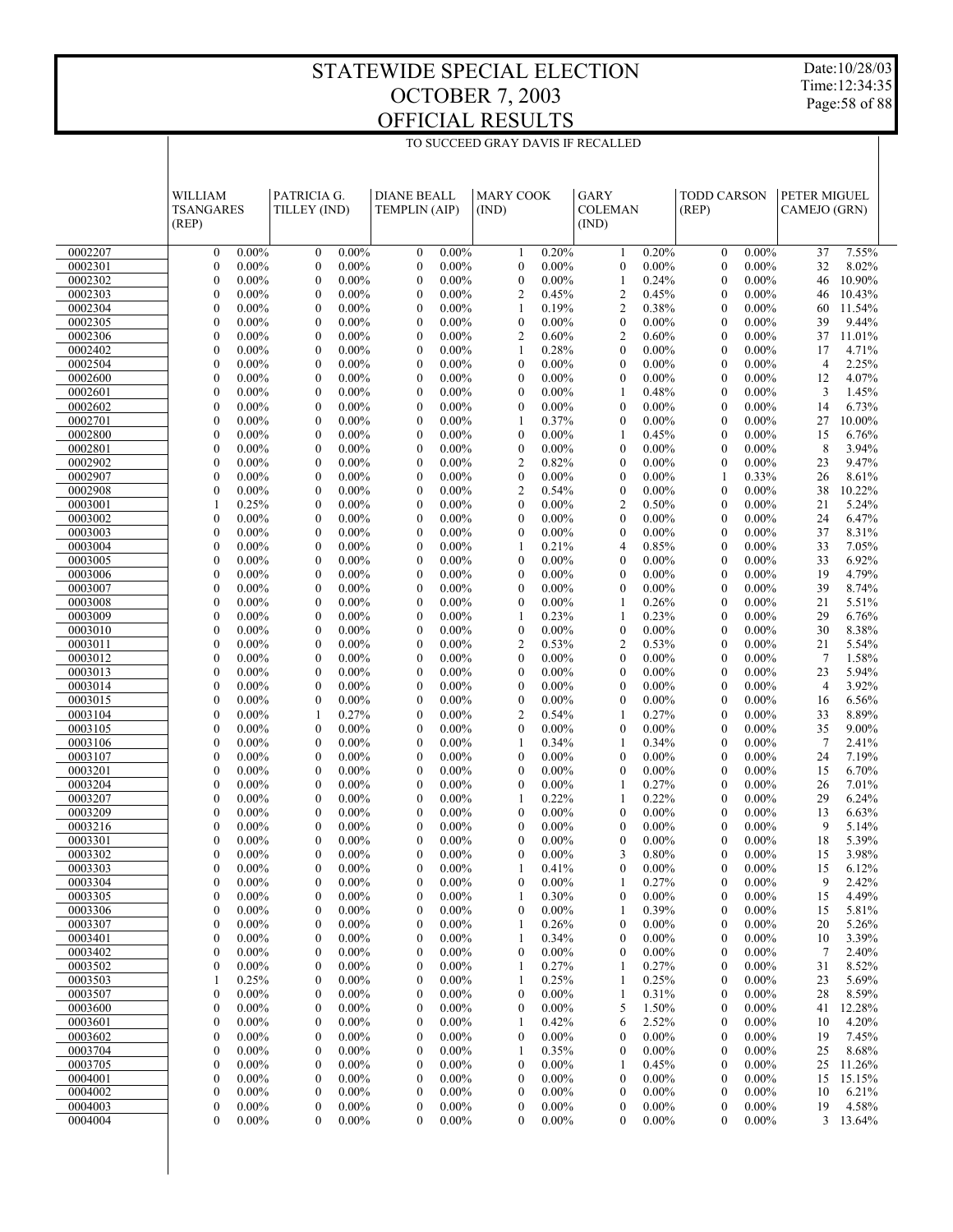TO SUCCEED GRAY DAVIS IF RECALLED

Date:10/28/03 Time:12:34:35 Page:59 of 88

|                    | WILLIAM<br>TSANGARES<br>(REP)                        | PATRICIA G.<br>TILLEY (IND)                                  | <b>DIANE BEALL</b><br><b>TEMPLIN (AIP)</b>                   | <b>MARY COOK</b><br>(IND)                                    | <b>GARY</b><br><b>COLEMAN</b><br>(IND)                       | <b>TODD CARSON</b><br>(REP)                                  | PETER MIGUEL<br>CAMEJO (GRN) |
|--------------------|------------------------------------------------------|--------------------------------------------------------------|--------------------------------------------------------------|--------------------------------------------------------------|--------------------------------------------------------------|--------------------------------------------------------------|------------------------------|
| 0004005            | $\mathbf{0}$                                         | $0.00\%$                                                     | $\boldsymbol{0}$                                             | $\overline{c}$                                               | 0.22%                                                        | $0.00\%$                                                     | 9.35%                        |
|                    | $0.00\%$                                             | $\mathbf{0}$                                                 | $0.00\%$                                                     | 0.45%                                                        | 1                                                            | $\boldsymbol{0}$                                             | 42                           |
| 0004006            | $0.00\%$                                             | $0.00\%$                                                     | $\mathbf{0}$                                                 | $\mathbf{1}$                                                 | $0.00\%$                                                     | $\boldsymbol{0}$                                             | 56                           |
|                    | $\mathbf{0}$                                         | $\boldsymbol{0}$                                             | $0.00\%$                                                     | 0.18%                                                        | $\mathbf{0}$                                                 | $0.00\%$                                                     | 10.28%                       |
| 0004007            | $\mathbf{0}$                                         | $0.00\%$                                                     | $\boldsymbol{0}$                                             | $\mathbf{1}$                                                 | $0.00\%$                                                     | $0.00\%$                                                     | 29                           |
|                    | $0.00\%$                                             | $\boldsymbol{0}$                                             | $0.00\%$                                                     | 0.25%                                                        | $\mathbf{0}$                                                 | $\boldsymbol{0}$                                             | 7.32%                        |
| 0004008            | $\mathbf{0}$                                         | $\mathbf{0}$                                                 | $\mathbf{0}$                                                 | $\overline{c}$                                               | 0.22%                                                        | $\boldsymbol{0}$                                             | 43                           |
|                    | $0.00\%$                                             | $0.00\%$                                                     | $0.00\%$                                                     | 0.45%                                                        | 1                                                            | $0.00\%$                                                     | 9.60%                        |
| 0004009            | $\mathbf{0}$                                         | $\boldsymbol{0}$                                             | $\boldsymbol{0}$                                             | $\boldsymbol{0}$                                             | $\mathbf{0}$                                                 | $\boldsymbol{0}$                                             | 21                           |
|                    | $0.00\%$                                             | $0.00\%$                                                     | $0.00\%$                                                     | $0.00\%$                                                     | $0.00\%$                                                     | $0.00\%$                                                     | 5.61%                        |
| 0004010<br>0004100 | $\mathbf{0}$<br>$0.00\%$<br>$\mathbf{0}$<br>$0.00\%$ | $\boldsymbol{0}$<br>$0.00\%$<br>$\boldsymbol{0}$<br>$0.00\%$ | $\boldsymbol{0}$<br>$0.00\%$<br>$\boldsymbol{0}$<br>$0.00\%$ | $\boldsymbol{0}$<br>$0.00\%$<br>$\boldsymbol{0}$<br>$0.00\%$ | $\mathbf{0}$<br>$0.00\%$<br>$0.00\%$<br>$\mathbf{0}$         | $\boldsymbol{0}$<br>$0.00\%$<br>$\boldsymbol{0}$             | 7.86%<br>11<br>30<br>7.85%   |
| 0004101            | $\mathbf{0}$<br>$0.00\%$                             | $\mathbf{0}$<br>$0.00\%$                                     | $\mathbf{0}$<br>$0.00\%$                                     | $\mathbf{1}$<br>0.41%                                        | 1<br>0.41%                                                   | $0.00\%$<br>$\boldsymbol{0}$<br>$0.00\%$                     | 20<br>8.30%                  |
| 0004102            | $0.00\%$                                             | $\boldsymbol{0}$                                             | $\boldsymbol{0}$                                             | $\mathbf{0}$                                                 | $\mathbf{0}$                                                 | $\boldsymbol{0}$                                             | 28                           |
|                    | $\mathbf{0}$                                         | $0.00\%$                                                     | $0.00\%$                                                     | $0.00\%$                                                     | $0.00\%$                                                     | $0.00\%$                                                     | 11.07%                       |
| 0004103            | $\mathbf{0}$                                         | $\boldsymbol{0}$                                             | $\boldsymbol{0}$                                             | 0.31%                                                        | $\mathbf{0}$                                                 | $\boldsymbol{0}$                                             | 36                           |
|                    | $0.00\%$                                             | $0.00\%$                                                     | $0.00\%$                                                     | 1                                                            | $0.00\%$                                                     | $0.00\%$                                                     | 11.21%                       |
| 0004200            | $\mathbf{0}$                                         | $\boldsymbol{0}$                                             | $\boldsymbol{0}$                                             | 1                                                            | $\boldsymbol{0}$                                             | $\boldsymbol{0}$                                             | 8                            |
|                    | $0.00\%$                                             | $0.00\%$                                                     | $0.00\%$                                                     | 0.55%                                                        | $0.00\%$                                                     | $0.00\%$                                                     | 4.40%                        |
| 0004301            | $\mathbf{0}$                                         | $\boldsymbol{0}$                                             | $\boldsymbol{0}$                                             | 1                                                            | $\mathbf{0}$                                                 | $\boldsymbol{0}$                                             | 7.38%                        |
|                    | $0.00\%$                                             | $0.00\%$                                                     | $0.00\%$                                                     | 0.67%                                                        | $0.00\%$                                                     | $0.00\%$                                                     | 11                           |
| 0004302            | $0.00\%$                                             | $\boldsymbol{0}$                                             | $\boldsymbol{0}$                                             | $\boldsymbol{0}$                                             | 1                                                            | $\boldsymbol{0}$                                             | 28                           |
|                    | $\mathbf{0}$                                         | $0.00\%$                                                     | $0.00\%$                                                     | $0.00\%$                                                     | 0.36%                                                        | $0.00\%$                                                     | 10.04%                       |
| 0004304            | $\mathbf{0}$                                         | $\mathbf{0}$                                                 | $\boldsymbol{0}$                                             | $\boldsymbol{0}$                                             | 0.42%                                                        | $\boldsymbol{0}$                                             | 17                           |
|                    | $0.00\%$                                             | $0.00\%$                                                     | $0.00\%$                                                     | $0.00\%$                                                     | 1                                                            | $0.00\%$                                                     | 7.20%                        |
| 0004305<br>0004400 | $\mathbf{0}$<br>$0.00\%$<br>$\mathbf{0}$<br>$0.00\%$ | $\boldsymbol{0}$<br>$0.00\%$<br>$\mathbf{0}$<br>$0.00\%$     | $\boldsymbol{0}$<br>$0.00\%$<br>$\boldsymbol{0}$<br>$0.00\%$ | $\boldsymbol{0}$<br>$0.00\%$<br>$\boldsymbol{0}$<br>$0.00\%$ | 0.45%<br>1<br>2<br>0.52%                                     | $\boldsymbol{0}$<br>$0.00\%$<br>$\boldsymbol{0}$<br>$0.00\%$ | 25<br>11.16%<br>11.98%<br>46 |
| 0004401            | $\mathbf{0}$                                         | $\boldsymbol{0}$                                             | $\boldsymbol{0}$                                             | $\boldsymbol{2}$                                             | $0.00\%$                                                     | $\boldsymbol{0}$                                             | 13.43%                       |
|                    | $0.00\%$                                             | $0.00\%$                                                     | $0.00\%$                                                     | 0.57%                                                        | $\mathbf{0}$                                                 | $0.00\%$                                                     | 47                           |
| 0004402            | $\mathbf{0}$                                         | $\boldsymbol{0}$                                             | $\boldsymbol{0}$                                             | $\boldsymbol{0}$                                             | 1                                                            | $\boldsymbol{0}$                                             | 10.97%                       |
|                    | $0.00\%$                                             | $0.00\%$                                                     | $0.00\%$                                                     | $0.00\%$                                                     | 0.31%                                                        | $0.00\%$                                                     | 35                           |
| 0004403            | $\mathbf{0}$                                         | $\boldsymbol{0}$                                             | $\boldsymbol{0}$                                             | $\boldsymbol{0}$                                             | $0.00\%$                                                     | $\boldsymbol{0}$                                             | 26                           |
|                    | $0.00\%$                                             | $0.00\%$                                                     | $0.00\%$                                                     | $0.00\%$                                                     | $\mathbf{0}$                                                 | $0.00\%$                                                     | 9.63%                        |
| 0004501            | $\mathbf{0}$                                         | $\mathbf{0}$                                                 | $\boldsymbol{0}$                                             | $\mathbf{1}$                                                 | $\mathbf{0}$                                                 | $\boldsymbol{0}$                                             | 5.63%                        |
|                    | $0.00\%$                                             | $0.00\%$                                                     | $0.00\%$                                                     | 0.23%                                                        | $0.00\%$                                                     | $0.00\%$                                                     | 24                           |
| 0004502            | $0.00\%$                                             | $\boldsymbol{0}$                                             | 1                                                            | $\boldsymbol{0}$                                             | $0.00\%$                                                     | $0.00\%$                                                     | 2.98%                        |
|                    | $\mathbf{0}$                                         | $0.00\%$                                                     | 0.23%                                                        | $0.00\%$                                                     | $\mathbf{0}$                                                 | $\boldsymbol{0}$                                             | 13                           |
| 0004503            | $\mathbf{0}$<br>$0.00\%$                             | $\mathbf{0}$<br>$0.00\%$                                     | $\boldsymbol{0}$<br>$0.00\%$                                 | $\boldsymbol{0}$<br>$0.00\%$                                 | 0.32%<br>1<br>$\mathbf{0}$                                   | $\boldsymbol{0}$<br>$0.00\%$                                 | 7.30%<br>23                  |
| 0004600<br>0004601 | $\mathbf{0}$<br>$0.00\%$<br>$\mathbf{0}$<br>$0.00\%$ | $\boldsymbol{0}$<br>$0.00\%$<br>$\boldsymbol{0}$<br>$0.00\%$ | $\boldsymbol{0}$<br>$0.00\%$<br>$\boldsymbol{0}$<br>$0.00\%$ | $\boldsymbol{2}$<br>0.64%<br>$\mathfrak z$<br>0.83%          | $0.00\%$<br>$\mathbf{0}$<br>$0.00\%$                         | $\boldsymbol{0}$<br>$0.00\%$<br>$\boldsymbol{0}$<br>$0.00\%$ | 4.78%<br>15<br>4.43%<br>16   |
| 0004703            | $\mathbf{0}$                                         | $\boldsymbol{0}$                                             | $\boldsymbol{0}$                                             | $\sqrt{2}$                                                   | 0.34%                                                        | $\boldsymbol{0}$                                             | 8.50%                        |
|                    | $0.00\%$                                             | $0.00\%$                                                     | $0.00\%$                                                     | 0.68%                                                        | 1                                                            | $0.00\%$                                                     | 25                           |
| 0004707            | $\mathbf{0}$                                         | $\mathbf{0}$                                                 | $\boldsymbol{0}$                                             | $\sqrt{2}$                                                   | $\mathbf{0}$                                                 | $\boldsymbol{0}$                                             | 11                           |
|                    | $0.00\%$                                             | $0.00\%$                                                     | $0.00\%$                                                     | 0.57%                                                        | $0.00\%$                                                     | $0.00\%$                                                     | 3.13%                        |
| 0004708            | $\mathbf{0}$                                         | $\boldsymbol{0}$                                             | $\boldsymbol{0}$                                             | $\mathbf{1}$                                                 | $0.00\%$                                                     | $\boldsymbol{0}$                                             | 19                           |
|                    | $0.00\%$                                             | $0.00\%$                                                     | $0.00\%$                                                     | 0.32%                                                        | $\mathbf{0}$                                                 | $0.00\%$                                                     | 6.11%                        |
| 0004709            | $\mathbf{0}$                                         | $\mathbf{0}$                                                 | $\mathbf{0}$                                                 | $\mathbf{1}$                                                 | 1                                                            | $\boldsymbol{0}$                                             | 21                           |
|                    | $0.00\%$                                             | $0.00\%$                                                     | $0.00\%$                                                     | 0.24%                                                        | 0.24%                                                        | $0.00\%$                                                     | 5.10%                        |
| 0004800            | $\mathbf{0}$                                         | $\boldsymbol{0}$                                             | $\boldsymbol{0}$                                             | $\boldsymbol{0}$                                             | $\mathbf{0}$                                                 | $\boldsymbol{0}$                                             | 5                            |
|                    | $0.00\%$                                             | $0.00\%$                                                     | $0.00\%$                                                     | $0.00\%$                                                     | $0.00\%$                                                     | $0.00\%$                                                     | 4.00%                        |
| 0004806<br>0005001 | $\mathbf{0}$<br>$0.00\%$<br>$\mathbf{0}$<br>$0.00\%$ | $\boldsymbol{0}$<br>$0.00\%$<br>$\boldsymbol{0}$<br>$0.00\%$ | $\boldsymbol{0}$<br>$0.00\%$<br>$\boldsymbol{0}$<br>$0.00\%$ | $\boldsymbol{0}$<br>$0.00\%$<br>$\boldsymbol{0}$<br>$0.00\%$ | $0.00\%$<br>$\mathbf{0}$<br>$\mathbf{0}$<br>$0.00\%$         | $\boldsymbol{0}$<br>$0.00\%$<br>$\boldsymbol{0}$<br>$0.00\%$ | 15<br>7.08%<br>28<br>6.73%   |
| 0005101            | $\mathbf{0}$                                         | $\mathbf{0}$                                                 | $\boldsymbol{0}$                                             | $\overline{c}$                                               | $\mathbf{0}$                                                 | $\boldsymbol{0}$                                             | 3.89%                        |
|                    | $0.00\%$                                             | $0.00\%$                                                     | $0.00\%$                                                     | 0.60%                                                        | $0.00\%$                                                     | $0.00\%$                                                     | 13                           |
| 0005102            | $\mathbf{0}$                                         | $\boldsymbol{0}$                                             | $\boldsymbol{0}$                                             | 0.41%                                                        | 1                                                            | $\boldsymbol{0}$                                             | 11                           |
|                    | $0.00\%$                                             | $0.00\%$                                                     | $0.00\%$                                                     | 1                                                            | 0.41%                                                        | $0.00\%$                                                     | 4.49%                        |
| 0005103            | $\mathbf{0}$                                         | $\mathbf{0}$                                                 | $\boldsymbol{0}$                                             | $\boldsymbol{0}$                                             | $\mathbf{0}$                                                 | $\boldsymbol{0}$                                             | 26                           |
|                    | $0.00\%$                                             | $0.00\%$                                                     | $0.00\%$                                                     | $0.00\%$                                                     | $0.00\%$                                                     | $0.00\%$                                                     | 6.40%                        |
| 0005201            | $\mathbf{0}$                                         | $\boldsymbol{0}$                                             | $\boldsymbol{0}$                                             | 0.29%                                                        | $0.00\%$                                                     | $\boldsymbol{0}$                                             | 24                           |
|                    | $0.00\%$                                             | $0.00\%$                                                     | $0.00\%$                                                     | 1                                                            | $\mathbf{0}$                                                 | $0.00\%$                                                     | 6.90%                        |
| 0005202            | $\mathbf{0}$                                         | $\mathbf{0}$                                                 | $\boldsymbol{0}$                                             | $\mathbf{1}$                                                 | $\mathbf{0}$                                                 | $\boldsymbol{0}$                                             | 11                           |
|                    | $0.00\%$                                             | $0.00\%$                                                     | $0.00\%$                                                     | 0.47%                                                        | $0.00\%$                                                     | $0.00\%$                                                     | 5.19%                        |
| 0005203<br>0005204 | $\mathbf{0}$<br>$0.00\%$<br>$\mathbf{0}$<br>$0.00\%$ | $\boldsymbol{0}$<br>$0.00\%$<br>$\boldsymbol{0}$<br>$0.00\%$ | $\boldsymbol{0}$<br>$0.00\%$<br>$\boldsymbol{0}$<br>$0.00\%$ | $\boldsymbol{2}$<br>0.67%<br>$\mathbf{1}$<br>0.40%           | $0.00\%$<br>$\mathbf{0}$<br>0.40%<br>1                       | $\boldsymbol{0}$<br>$0.00\%$<br>$\boldsymbol{0}$<br>$0.00\%$ | 11<br>3.69%<br>6<br>2.41%    |
| 0005205            | $\mathbf{0}$                                         | $\boldsymbol{0}$                                             | $\boldsymbol{0}$                                             | 0.23%                                                        | 1                                                            | $\boldsymbol{0}$                                             | 28                           |
|                    | $0.00\%$                                             | $0.00\%$                                                     | $0.00\%$                                                     | 1                                                            | 0.23%                                                        | $0.00\%$                                                     | 6.32%                        |
| 0005206            | $\mathbf{0}$                                         | $\mathbf{0}$                                                 | $\boldsymbol{0}$                                             | $\boldsymbol{0}$                                             | $\mathbf{1}$                                                 | $\boldsymbol{0}$                                             | 22                           |
|                    | $0.00\%$                                             | $0.00\%$                                                     | $0.00\%$                                                     | $0.00\%$                                                     | 0.33%                                                        | $0.00\%$                                                     | 7.36%                        |
| 0005207            | $\mathbf{0}$                                         | $\boldsymbol{0}$                                             | $\boldsymbol{0}$                                             | $\boldsymbol{0}$                                             | $\mathbf{0}$                                                 | $\boldsymbol{0}$                                             | 5.97%                        |
|                    | $0.00\%$                                             | $0.00\%$                                                     | $0.00\%$                                                     | $0.00\%$                                                     | $0.00\%$                                                     | $0.00\%$                                                     | 23                           |
| 0005208            | 0                                                    | $\mathbf{0}$                                                 | $\mathbf{0}$                                                 | $\boldsymbol{0}$                                             | 1                                                            | $\boldsymbol{0}$                                             | 3.40%                        |
|                    | $0.00\%$                                             | $0.00\%$                                                     | $0.00\%$                                                     | $0.00\%$                                                     | 0.31%                                                        | $0.00\%$                                                     | 11                           |
| 0005209            | 0                                                    | $\mathbf{0}$                                                 | $\mathbf{0}$                                                 | 1                                                            | $\overline{c}$                                               | $\boldsymbol{0}$                                             | 16                           |
|                    | $0.00\%$                                             | $0.00\%$                                                     | $0.00\%$                                                     | 0.28%                                                        | 0.56%                                                        | $0.00\%$                                                     | 4.44%                        |
| 0005211            | 0                                                    | $\mathbf{0}$                                                 | $\mathbf{0}$                                                 | 1                                                            | $\overline{c}$                                               | $\boldsymbol{0}$                                             | 23                           |
|                    | $0.00\%$                                             | $0.00\%$                                                     | $0.00\%$                                                     | 0.31%                                                        | 0.62%                                                        | $0.00\%$                                                     | 7.14%                        |
| 0005212<br>0005213 | $\mathbf{0}$<br>$0.00\%$<br>$0.00\%$<br>$\mathbf{0}$ | $\boldsymbol{0}$<br>$0.00\%$<br>$0.00\%$<br>$\bf{0}$         | $\boldsymbol{0}$<br>$0.00\%$<br>$\boldsymbol{0}$<br>$0.00\%$ | 0.59%<br>$\boldsymbol{0}$<br>$0.00\%$                        | 0<br>$0.00\%$<br>0.32%<br>1                                  | 0<br>$0.00\%$<br>$0.00\%$<br>0                               | 10<br>5.92%<br>5.11%<br>16   |
| 0005214            | $\mathbf{0}$                                         | $0.00\%$                                                     | $\boldsymbol{0}$                                             | $\overline{c}$                                               | 3                                                            | $0.00\%$                                                     | 23                           |
|                    | $0.00\%$                                             | $\boldsymbol{0}$                                             | $0.00\%$                                                     | 0.54%                                                        | 0.81%                                                        | 0                                                            | 6.23%                        |
| 0005215            | 0                                                    | $0.00\%$                                                     | $\boldsymbol{0}$                                             | $\boldsymbol{0}$                                             | 0.35%                                                        | $\boldsymbol{0}$                                             | 5.59%                        |
|                    | $0.00\%$                                             | $\boldsymbol{0}$                                             | $0.00\%$                                                     | $0.00\%$                                                     | 1                                                            | $0.00\%$                                                     | 16                           |
| 0005216            | $\mathbf{0}$                                         | $0.00\%$                                                     | $\boldsymbol{0}$                                             | 0.43%                                                        | $0.00\%$                                                     | $0.00\%$                                                     | 8.66%                        |
|                    | $0.00\%$                                             | $\boldsymbol{0}$                                             | $0.00\%$                                                     | $\mathbf{1}$                                                 | 0                                                            | $\boldsymbol{0}$                                             | 20                           |
| 0005217            | $\mathbf{0}$                                         | $0.00\%$                                                     | $\boldsymbol{0}$                                             | 0.30%                                                        | $\boldsymbol{0}$                                             | $\boldsymbol{0}$                                             | 19                           |
|                    | $0.00\%$                                             | $\boldsymbol{0}$                                             | $0.00\%$                                                     | 1                                                            | $0.00\%$                                                     | $0.00\%$                                                     | 5.65%                        |
| 0005218            | $\mathbf{0}$                                         | $0.00\%$                                                     | $\boldsymbol{0}$                                             | 0.25%                                                        | 0.25%                                                        | $0.00\%$                                                     | 23                           |
|                    | $0.00\%$                                             | $\boldsymbol{0}$                                             | $0.00\%$                                                     | 1                                                            | 1                                                            | $\boldsymbol{0}$                                             | 5.78%                        |
| 0005219<br>0005220 | $\mathbf{0}$<br>$0.00\%$<br>$\mathbf{0}$<br>$0.00\%$ | $\boldsymbol{0}$<br>$0.00\%$<br>$0.00\%$<br>$\boldsymbol{0}$ | $\boldsymbol{0}$<br>$0.00\%$<br>$\boldsymbol{0}$<br>$0.00\%$ | $\boldsymbol{0}$<br>$0.00\%$<br>0.28%<br>$\mathbf{1}$        | $\boldsymbol{0}$<br>$0.00\%$<br>$0.00\%$<br>$\boldsymbol{0}$ | $\boldsymbol{0}$<br>$0.00\%$<br>$0.00\%$<br>$\boldsymbol{0}$ | 13<br>7.07%<br>3.98%         |
| 0005221            | $\mathbf{0}$<br>$0.00\%$                             | $\boldsymbol{0}$<br>$0.00\%$                                 | $\boldsymbol{0}$<br>$0.00\%$                                 | 0.26%<br>1                                                   | 0.26%<br>1                                                   | $\boldsymbol{0}$<br>$0.00\%$                                 | 14<br>20<br>5.26%            |
| 0005222            | $\boldsymbol{0}$                                     | $0.00\%$                                                     | $\boldsymbol{0}$                                             | $\boldsymbol{0}$                                             | $\boldsymbol{0}$                                             | $0.00\%$                                                     | 2.72%                        |
|                    | $0.00\%$                                             | $\boldsymbol{0}$                                             | $0.00\%$                                                     | $0.00\%$                                                     | $0.00\%$                                                     | $\boldsymbol{0}$                                             | 11                           |
| 0005223            | $\mathbf{0}$                                         | $0.00\%$                                                     | $\boldsymbol{0}$                                             | $\boldsymbol{0}$                                             | 0.20%                                                        | $\boldsymbol{0}$                                             | 23                           |
|                    | $0.00\%$                                             | $\boldsymbol{0}$                                             | $0.00\%$                                                     | $0.00\%$                                                     | 1                                                            | $0.00\%$                                                     | 4.63%                        |
| 0005224            | $\mathbf{0}$                                         | $0.00\%$                                                     | $\boldsymbol{0}$                                             | 0.25%                                                        | $\boldsymbol{0}$                                             | $0.00\%$                                                     | 23                           |
|                    | $0.00\%$                                             | $\boldsymbol{0}$                                             | $0.00\%$                                                     | 1                                                            | $0.00\%$                                                     | $\boldsymbol{0}$                                             | 5.75%                        |
| 0005225            | 0                                                    | $\boldsymbol{0}$                                             | $\boldsymbol{0}$                                             | $\boldsymbol{0}$                                             | $\boldsymbol{0}$                                             | $\boldsymbol{0}$                                             | $\overline{4}$               |
|                    | $0.00\%$                                             | $0.00\%$                                                     | $0.00\%$                                                     | $0.00\%$                                                     | $0.00\%$                                                     | $0.00\%$                                                     | 1.69%                        |
| 0005226<br>0005227 | $\mathbf{0}$<br>$0.00\%$<br>$\mathbf{0}$<br>$0.00\%$ | $0.00\%$<br>$\boldsymbol{0}$<br>$\boldsymbol{0}$<br>$0.00\%$ | 0.49%<br>1<br>$\boldsymbol{0}$<br>$0.00\%$                   | 0.49%<br>1<br>$\boldsymbol{0}$<br>$0.00\%$                   | $0.00\%$<br>$\boldsymbol{0}$<br>3<br>0.61%                   | $0.00\%$<br>$\boldsymbol{0}$<br>$\boldsymbol{0}$<br>$0.00\%$ | 9<br>4.41%<br>4.25%<br>21    |
| 0005300            | $\boldsymbol{0}$                                     | $0.00\%$                                                     | $\boldsymbol{0}$                                             | $\boldsymbol{0}$                                             | 0.48%                                                        | $0.00\%$                                                     | 4.76%                        |
|                    | $0.00\%$                                             | $\boldsymbol{0}$                                             | $0.00\%$                                                     | $0.00\%$                                                     | 1                                                            | $\boldsymbol{0}$                                             | 10                           |
| 0005301            | 0                                                    | $\boldsymbol{0}$                                             | $\boldsymbol{0}$                                             | $\boldsymbol{0}$                                             | $\boldsymbol{0}$                                             | $\boldsymbol{0}$                                             | 19                           |
|                    | $0.00\%$                                             | $0.00\%$                                                     | $0.00\%$                                                     | $0.00\%$                                                     | $0.00\%$                                                     | $0.00\%$                                                     | 5.92%                        |
| 0005302            | 0                                                    | $\mathbf{0}$                                                 | $\mathbf{0}$                                                 | 2                                                            | $\mathbf{0}$                                                 | $\mathbf{0}$                                                 | 6                            |
|                    | $0.00\%$                                             | $0.00\%$                                                     | $0.00\%$                                                     | 0.79%                                                        | $0.00\%$                                                     | $0.00\%$                                                     | 2.37%                        |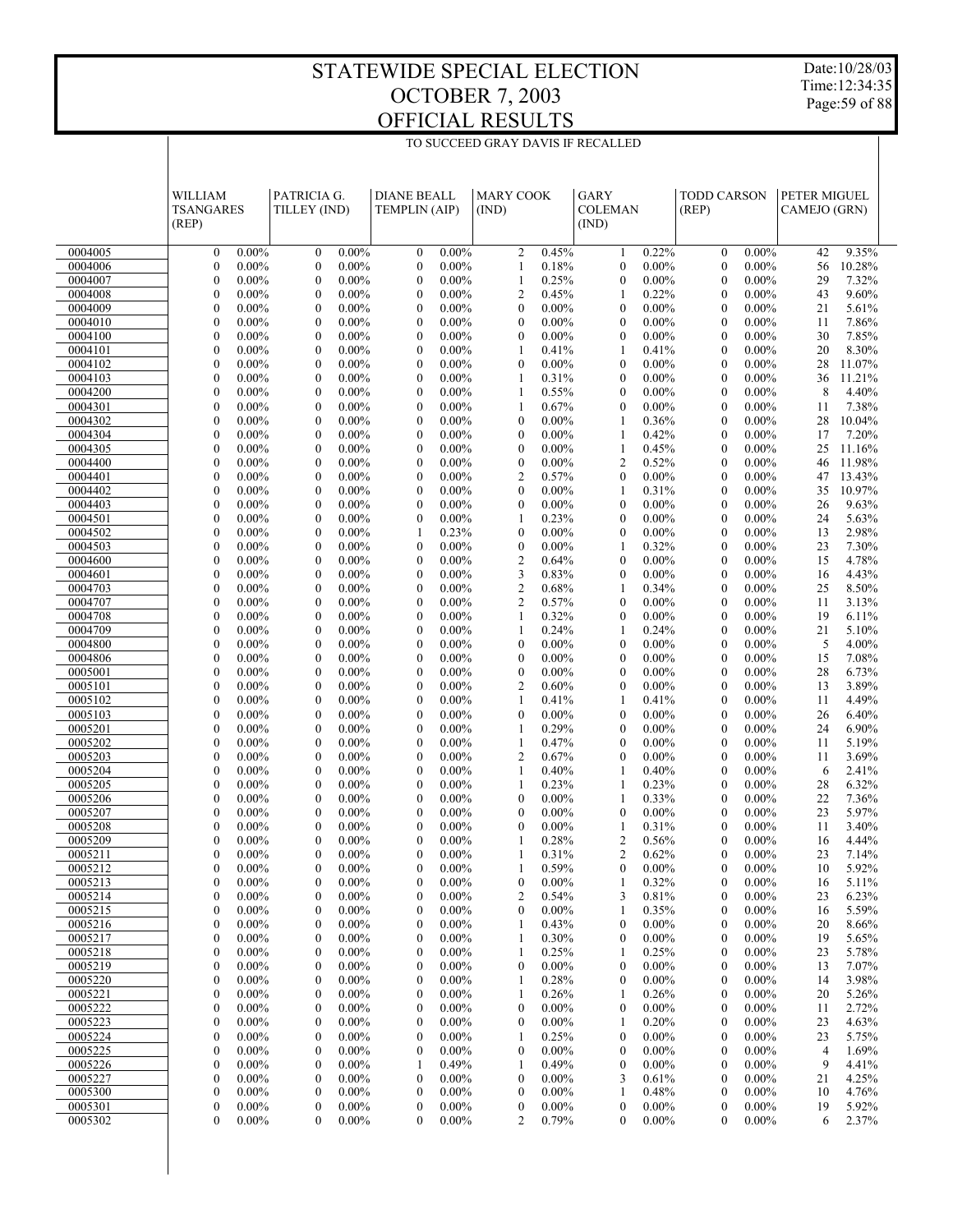Date:10/28/03 Time:12:34:36 Page:60 of 88

|          |                                             | TO SUCCEED GRAY DAVIS IF RECALLED |                             |          |                                            |          |                           |          |                                 |          |                             |          |                              |       |
|----------|---------------------------------------------|-----------------------------------|-----------------------------|----------|--------------------------------------------|----------|---------------------------|----------|---------------------------------|----------|-----------------------------|----------|------------------------------|-------|
|          |                                             |                                   |                             |          |                                            |          |                           |          |                                 |          |                             |          |                              |       |
|          | <b>WILLIAM</b><br><b>TSANGARES</b><br>(REP) |                                   | PATRICIA G.<br>TILLEY (IND) |          | <b>DIANE BEALL</b><br><b>TEMPLIN (AIP)</b> |          | <b>MARY COOK</b><br>(IND) |          | GARY<br><b>COLEMAN</b><br>(IND) |          | <b>TODD CARSON</b><br>(REP) |          | PETER MIGUEL<br>CAMEJO (GRN) |       |
| 0005303  | $\Omega$                                    | $0.00\%$                          | $\Omega$                    | $0.00\%$ | $\theta$                                   | $0.00\%$ | $\Omega$                  | $0.00\%$ | $\Omega$                        | $0.00\%$ | $\Omega$                    | $0.00\%$ | 18                           | 5.25% |
| 0005304  | $^{0}$                                      | $0.00\%$                          | $\Omega$                    | $0.00\%$ | $\theta$                                   | $0.00\%$ |                           | $0.42\%$ | $\theta$                        | $0.00\%$ | $\Omega$                    | $0.00\%$ | 20                           | 8.47% |
| 0005305  | $\mathbf{0}$                                | $0.00\%$                          | $\Omega$                    | $0.00\%$ | $\Omega$                                   | $0.00\%$ | $\Omega$                  | $0.00\%$ |                                 | 1.24%    | $\Omega$                    | $0.00\%$ | 11                           | 4.55% |
| AV BT 01 | 0                                           | $0.00\%$                          |                             | $0.01\%$ |                                            | $0.01\%$ | 41                        | 0.12%    | 29                              | 0.08%    | $\Omega$                    | $0.00\%$ | 1379                         | 3.89% |
|          |                                             | $0.00\%$                          |                             | 0.01%    | 8                                          | 0.01%    | 160                       | 0.16%    | 147                             | 0.15%    |                             | $0.00\%$ | 5539                         | 5.63% |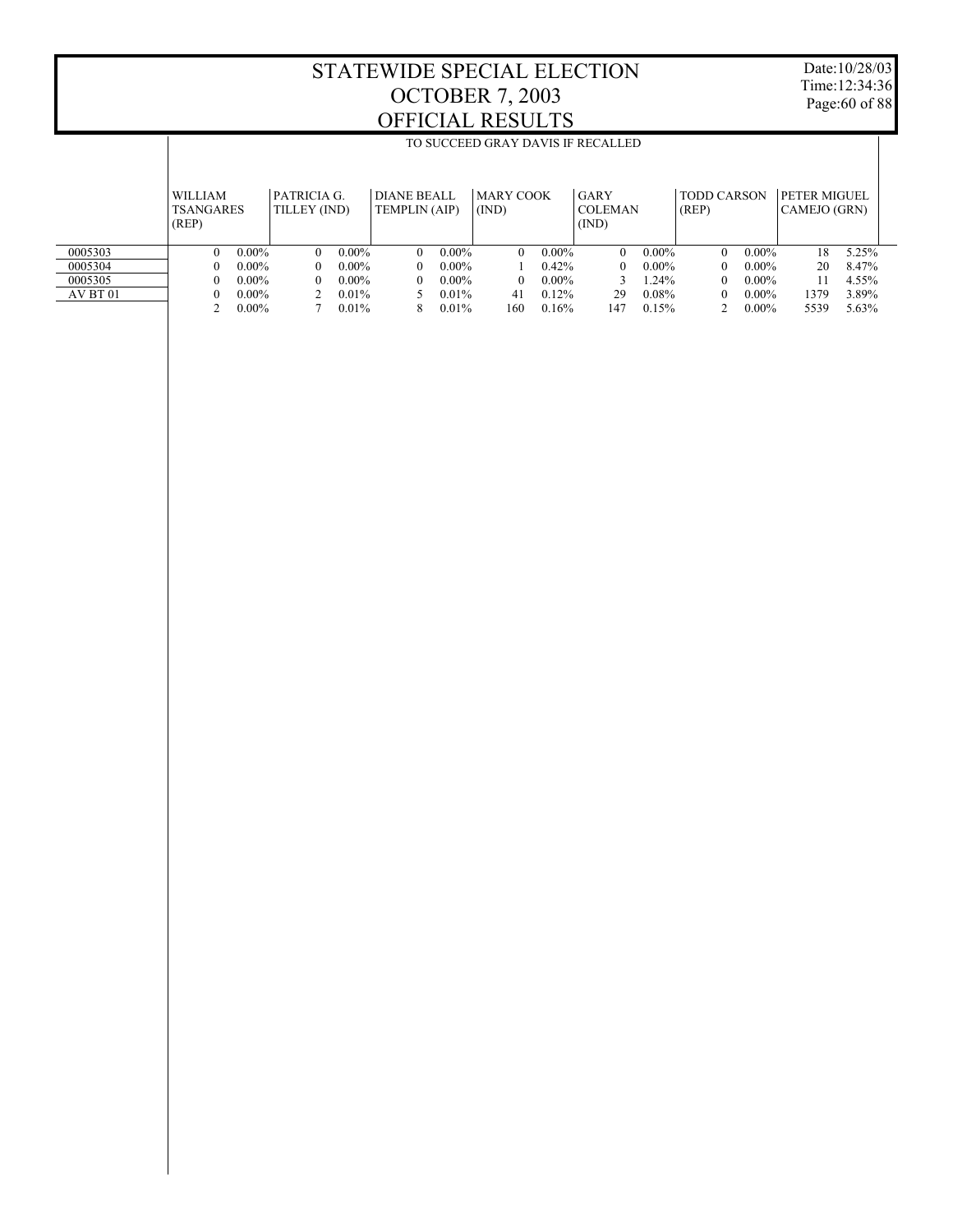Date:10/28/03 Time:12:34:36 Page:61 of 88

|                    | WILLIAM S.<br><b>CHAMBERS</b><br>(REP)                       | <b>MICHAEL</b><br>CHELI (IND)                                | <b>ROBERT</b><br><b>CULLENBINE</b><br>(DEM)                  | D. CLEMENTS<br>(REP)                                         | S ISSA (REP)                                                 | <b>BOB EDWARDS</b><br>(DEM)                          | <b>ERIC</b><br><b>KOREVAAR</b><br>(DEM)                      |
|--------------------|--------------------------------------------------------------|--------------------------------------------------------------|--------------------------------------------------------------|--------------------------------------------------------------|--------------------------------------------------------------|------------------------------------------------------|--------------------------------------------------------------|
| Jurisdiction Wide  |                                                              |                                                              |                                                              |                                                              |                                                              |                                                      |                                                              |
| 0001001            | $\mathbf{0}$                                                 | $\boldsymbol{0}$                                             | $\boldsymbol{0}$                                             | $\mathbf{0}$                                                 | $\mathbf{0}$                                                 | $\mathbf{0}$                                         | $0.00\%$                                                     |
|                    | $0.00\%$                                                     | $0.00\%$                                                     | $0.00\%$                                                     | $0.00\%$                                                     | $0.00\%$                                                     | $0.00\%$                                             | $\mathbf{0}$                                                 |
| 0001002            | $\mathbf{0}$                                                 | $0.00\%$                                                     | $\boldsymbol{0}$                                             | $\mathbf{0}$                                                 | $\mathbf{0}$                                                 | $\mathbf{0}$                                         | $\mathbf{0}$                                                 |
|                    | $0.00\%$                                                     | $\mathbf{0}$                                                 | $0.00\%$                                                     | $0.00\%$                                                     | $0.00\%$                                                     | $0.00\%$                                             | $0.00\%$                                                     |
| 0001003            | $\mathbf{0}$                                                 | $\mathbf{0}$                                                 | $\boldsymbol{0}$                                             | $0.00\%$                                                     | $\mathbf{0}$                                                 | $0.00\%$                                             | $0.00\%$                                                     |
|                    | $0.00\%$                                                     | $0.00\%$                                                     | $0.00\%$                                                     | $\mathbf{0}$                                                 | 0.00%                                                        | $\mathbf{0}$                                         | $\theta$                                                     |
|                    | $\mathbf{0}$                                                 | $\mathbf{0}$                                                 | $\boldsymbol{0}$                                             | $\mathbf{0}$                                                 | $\mathbf{0}$                                                 | $\mathbf{0}$                                         | $\theta$                                                     |
|                    | $0.00\%$                                                     | $0.00\%$                                                     | $0.00\%$                                                     | $0.00\%$                                                     | 0.00%                                                        | $0.00\%$                                             | $0.00\%$                                                     |
| 0001004            | $\mathbf{0}$                                                 | $\mathbf{0}$                                                 | $\boldsymbol{0}$                                             | $0.00\%$                                                     | 0.00%                                                        | $0.00\%$                                             | $0.00\%$                                                     |
| 0001005            | $0.00\%$                                                     | $0.00\%$                                                     | $0.00\%$                                                     | $\mathbf{0}$                                                 | $\mathbf{0}$                                                 | $\mathbf{0}$                                         | $\theta$                                                     |
| 0001006            | $\mathbf{0}$                                                 | $\mathbf{0}$                                                 | $\boldsymbol{0}$                                             | $\mathbf{0}$                                                 | $\mathbf{0}$                                                 | $\mathbf{0}$                                         | $\mathbf{0}$                                                 |
|                    | $0.00\%$                                                     | $0.00\%$                                                     | $0.00\%$                                                     | $0.00\%$                                                     | 0.00%                                                        | $0.00\%$                                             | $0.00\%$                                                     |
| 0001007            | $\mathbf{0}$                                                 | $\mathbf{0}$                                                 | $\boldsymbol{0}$                                             | $\mathbf{0}$                                                 | $\mathbf{0}$                                                 | $\mathbf{0}$                                         | 0.23%                                                        |
|                    | $0.00\%$                                                     | $0.00\%$                                                     | $0.00\%$                                                     | $0.00\%$                                                     | 0.00%                                                        | $0.00\%$                                             | 1                                                            |
| 0001008            | $\mathbf{0}$                                                 | $\mathbf{0}$                                                 | $\boldsymbol{0}$                                             | $\mathbf{0}$                                                 | $\mathbf{0}$                                                 | $\mathbf{0}$                                         | $\mathbf{0}$                                                 |
|                    | $0.00\%$                                                     | $0.00\%$                                                     | $0.00\%$                                                     | $0.00\%$                                                     | 0.00%                                                        | $0.00\%$                                             | $0.00\%$                                                     |
| 0001009            | $\mathbf{0}$                                                 | $\mathbf{0}$                                                 | $\boldsymbol{0}$                                             | $0.00\%$                                                     | 0.00%                                                        | $0.00\%$                                             | $0.00\%$                                                     |
|                    | $0.00\%$                                                     | $0.00\%$                                                     | $0.00\%$                                                     | $\mathbf{0}$                                                 | $\mathbf{0}$                                                 | $\mathbf{0}$                                         | $\theta$                                                     |
| 0001010            | $\mathbf{0}$                                                 | $\mathbf{0}$                                                 | $\boldsymbol{0}$                                             | $\mathbf{0}$                                                 | $\mathbf{0}$                                                 | $\mathbf{0}$                                         | $\mathbf{0}$                                                 |
|                    | $0.00\%$                                                     | $0.00\%$                                                     | $0.00\%$                                                     | $0.00\%$                                                     | 0.00%                                                        | $0.00\%$                                             | $0.00\%$                                                     |
| 0001011<br>0001012 | $\mathbf{0}$<br>$0.00\%$<br>$\mathbf{0}$<br>$0.00\%$         | $\mathbf{0}$<br>$0.00\%$<br>$\mathbf{0}$<br>$0.00\%$         | $\boldsymbol{0}$<br>$0.00\%$<br>$\boldsymbol{0}$<br>$0.00\%$ | $\mathbf{0}$<br>$0.00\%$<br>$\mathbf{0}$<br>$0.00\%$         | $\mathbf{0}$<br>0.00%<br>$\mathbf{0}$<br>0.00%               | $0.00\%$<br>$\mathbf{0}$<br>$\mathbf{0}$<br>$0.00\%$ | $0.00\%$<br>$\theta$<br>$\mathbf{0}$<br>$0.00\%$             |
| 0001013            | $\mathbf{0}$                                                 | $\mathbf{0}$                                                 | $\boldsymbol{0}$                                             | $0.00\%$                                                     | 0.00%                                                        | $0.00\%$                                             | $0.00\%$                                                     |
|                    | $0.00\%$                                                     | $0.00\%$                                                     | $0.00\%$                                                     | $\mathbf{0}$                                                 | $\mathbf{0}$                                                 | $\mathbf{0}$                                         | $\theta$                                                     |
| 0001014            | $\mathbf{0}$                                                 | $\mathbf{0}$                                                 | $\boldsymbol{0}$                                             | $\mathbf{0}$                                                 | $\mathbf{0}$                                                 | $\mathbf{0}$                                         | $\mathbf{0}$                                                 |
|                    | $0.00\%$                                                     | $0.00\%$                                                     | $0.00\%$                                                     | $0.00\%$                                                     | 0.00%                                                        | $0.00\%$                                             | $0.00\%$                                                     |
| 0001015            | $\mathbf{0}$                                                 | $\mathbf{0}$                                                 | $\boldsymbol{0}$                                             | $\mathbf{0}$                                                 | $\mathbf{0}$                                                 | $0.00\%$                                             | $0.00\%$                                                     |
|                    | $0.00\%$                                                     | $0.00\%$                                                     | $0.00\%$                                                     | $0.00\%$                                                     | 0.00%                                                        | $\mathbf{0}$                                         | $\theta$                                                     |
| 0001016            | $\overline{0}$                                               | $\mathbf{0}$                                                 | $\boldsymbol{0}$                                             | $\mathbf{0}$                                                 | $\mathbf{0}$                                                 | $\mathbf{0}$                                         | $\mathbf{0}$                                                 |
|                    | $0.00\%$                                                     | $0.00\%$                                                     | $0.00\%$                                                     | $0.00\%$                                                     | 0.00%                                                        | $0.00\%$                                             | $0.00\%$                                                     |
| 0001017            | $\mathbf{0}$                                                 | $\mathbf{0}$                                                 | $\boldsymbol{0}$                                             | $0.00\%$                                                     | 0.00%                                                        | $0.00\%$                                             | $0.00\%$                                                     |
|                    | $0.00\%$                                                     | $0.00\%$                                                     | $0.00\%$                                                     | $\mathbf{0}$                                                 | $\mathbf{0}$                                                 | $\mathbf{0}$                                         | $\theta$                                                     |
| 0001100<br>0001101 | $\mathbf{0}$<br>$0.00\%$<br>$\mathbf{0}$<br>$0.00\%$         | $\mathbf{0}$<br>$0.00\%$<br>$\mathbf{0}$<br>$0.00\%$         | $\boldsymbol{0}$<br>$0.00\%$<br>$\boldsymbol{0}$<br>$0.00\%$ | $\mathbf{0}$<br>$0.00\%$<br>$\mathbf{0}$<br>$0.00\%$         | $\mathbf{0}$<br>0.00%<br>$\mathbf{0}$<br>0.00%               | $\mathbf{0}$<br>$0.00\%$<br>$0.00\%$<br>$\mathbf{0}$ | $\mathbf{0}$<br>$0.00\%$<br>$0.00\%$<br>$\theta$             |
| 0001102            | $\overline{0}$                                               | $\mathbf{0}$                                                 | $\boldsymbol{0}$                                             | $\mathbf{0}$                                                 | $\mathbf{0}$                                                 | $\mathbf{0}$                                         | $\mathbf{0}$                                                 |
|                    | $0.00\%$                                                     | $0.00\%$                                                     | $0.00\%$                                                     | $0.00\%$                                                     | 0.00%                                                        | $0.00\%$                                             | $0.00\%$                                                     |
| 0001103            | $\mathbf{0}$                                                 | $\mathbf{0}$                                                 | $\boldsymbol{0}$                                             | $0.00\%$                                                     | 0.00%                                                        | $0.00\%$                                             | $0.00\%$                                                     |
|                    | $0.00\%$                                                     | $0.00\%$                                                     | $0.00\%$                                                     | $\mathbf{0}$                                                 | $\mathbf{0}$                                                 | $\mathbf{0}$                                         | $\theta$                                                     |
| 0001106            | $\mathbf{0}$                                                 | $\mathbf{0}$                                                 | $\boldsymbol{0}$                                             | $\mathbf{0}$                                                 | $\mathbf{0}$                                                 | $\mathbf{0}$                                         | $\mathbf{0}$                                                 |
|                    | $0.00\%$                                                     | $0.00\%$                                                     | $0.00\%$                                                     | $0.00\%$                                                     | 0.00%                                                        | $0.00\%$                                             | $0.00\%$                                                     |
| 0001107            | $\mathbf{0}$                                                 | $\mathbf{0}$                                                 | $\boldsymbol{0}$                                             | $\mathbf{0}$                                                 | $\mathbf{0}$                                                 | $0.00\%$                                             | $0.00\%$                                                     |
|                    | $0.00\%$                                                     | $0.00\%$                                                     | $0.00\%$                                                     | $0.00\%$                                                     | 0.00%                                                        | $\mathbf{0}$                                         | $\theta$                                                     |
| 0001110            | $\overline{0}$                                               | $\mathbf{0}$                                                 | $\boldsymbol{0}$                                             | $\mathbf{0}$                                                 | $\mathbf{0}$                                                 | $\mathbf{0}$                                         | $\mathbf{0}$                                                 |
|                    | $0.00\%$                                                     | $0.00\%$                                                     | $0.00\%$                                                     | $0.00\%$                                                     | 0.00%                                                        | $0.00\%$                                             | $0.00\%$                                                     |
| 0001112            | $\mathbf{0}$                                                 | $\mathbf{0}$                                                 | $\boldsymbol{0}$                                             | $0.00\%$                                                     | 0.00%                                                        | $0.00\%$                                             | $0.00\%$                                                     |
|                    | $0.00\%$                                                     | $0.00\%$                                                     | $0.00\%$                                                     | $\mathbf{0}$                                                 | $\mathbf{0}$                                                 | $\mathbf{0}$                                         | $\theta$                                                     |
| 0001113<br>0001114 | $\mathbf{0}$<br>$0.00\%$<br>$\mathbf{0}$<br>$0.00\%$         | $\mathbf{0}$<br>$0.00\%$<br>$\mathbf{0}$<br>$0.00\%$         | $\boldsymbol{0}$<br>$0.00\%$<br>$\boldsymbol{0}$<br>$0.00\%$ | $\mathbf{0}$<br>$0.00\%$<br>$\mathbf{0}$<br>$0.00\%$         | $\mathbf{0}$<br>0.00%<br>$\mathbf{0}$<br>0.00%               | $\mathbf{0}$<br>$0.00\%$<br>$0.00\%$<br>$\mathbf{0}$ | $\mathbf{0}$<br>$0.00\%$<br>$0.00\%$<br>$\theta$             |
| 0001121            | $\overline{0}$                                               | $\mathbf{0}$                                                 | $\boldsymbol{0}$                                             | $\mathbf{0}$                                                 | $\mathbf{0}$                                                 | $\mathbf{0}$                                         | $\theta$                                                     |
|                    | $0.00\%$                                                     | $0.00\%$                                                     | $0.00\%$                                                     | $0.00\%$                                                     | 0.00%                                                        | $0.00\%$                                             | $0.00\%$                                                     |
| 0001124            | $\mathbf{0}$                                                 | $\mathbf{0}$                                                 | $\boldsymbol{0}$                                             | $0.00\%$                                                     | 0.00%                                                        | $0.00\%$                                             | $0.00\%$                                                     |
|                    | $0.00\%$                                                     | $0.00\%$                                                     | $0.00\%$                                                     | $\mathbf{0}$                                                 | $\mathbf{0}$                                                 | $\mathbf{0}$                                         | $\theta$                                                     |
| 0001125            | $\mathbf{0}$                                                 | $\mathbf{0}$                                                 | $\boldsymbol{0}$                                             | $\mathbf{0}$                                                 | $\mathbf{0}$                                                 | $\mathbf{0}$                                         | $\mathbf{0}$                                                 |
|                    | $0.00\%$                                                     | $0.00\%$                                                     | $0.00\%$                                                     | $0.00\%$                                                     | 0.00%                                                        | $0.00\%$                                             | $0.00\%$                                                     |
| 0001210            | $\mathbf{0}$                                                 | $\mathbf{0}$                                                 | $\boldsymbol{0}$                                             | $\mathbf{0}$                                                 | $\mathbf{0}$                                                 | $0.00\%$                                             | $0.00\%$                                                     |
|                    | $0.00\%$                                                     | $0.00\%$                                                     | $0.00\%$                                                     | $0.00\%$                                                     | 0.00%                                                        | $\mathbf{0}$                                         | $\theta$                                                     |
| 0001211            | $\overline{0}$                                               | $\mathbf{0}$                                                 | $\boldsymbol{0}$                                             | $\mathbf{0}$                                                 | $\mathbf{0}$                                                 | $\mathbf{0}$                                         | $\mathbf{0}$                                                 |
|                    | $0.00\%$                                                     | $0.00\%$                                                     | $0.00\%$                                                     | $0.00\%$                                                     | 0.00%                                                        | $0.00\%$                                             | $0.00\%$                                                     |
| 0001500            | $\mathbf{0}$                                                 | $\mathbf{0}$                                                 | $\boldsymbol{0}$                                             | $\mathbf{0}$                                                 | 0.00%                                                        | $0.00\%$                                             | $0.00\%$                                                     |
|                    | $0.00\%$                                                     | $0.00\%$                                                     | $0.00\%$                                                     | $0.00\%$                                                     | $\mathbf{0}$                                                 | $\mathbf{0}$                                         | $\theta$                                                     |
| 0001604<br>0001605 | $\mathbf{0}$<br>$0.00\%$<br>$\mathbf{0}$<br>$0.00\%$         | $\mathbf{0}$<br>$0.00\%$<br>$\mathbf{0}$<br>$0.00\%$         | $\boldsymbol{0}$<br>$0.00\%$<br>$\boldsymbol{0}$<br>$0.00\%$ | $\mathbf{0}$<br>$0.00\%$<br>$\mathbf{0}$<br>$0.00\%$         | $\mathbf{0}$<br>0.00%<br>$\mathbf{0}$<br>0.00%               | $\mathbf{0}$<br>$0.00\%$<br>$0.00\%$<br>$\mathbf{0}$ | $\mathbf{0}$<br>$0.00\%$<br>$0.00\%$<br>$\theta$             |
| 0001701            | $\overline{0}$                                               | $\mathbf{0}$                                                 | $\boldsymbol{0}$                                             | $\mathbf{0}$                                                 | $\mathbf{0}$                                                 | $\mathbf{0}$                                         | $\mathbf{0}$                                                 |
|                    | $0.00\%$                                                     | $0.00\%$                                                     | $0.00\%$                                                     | $0.00\%$                                                     | 0.00%                                                        | $0.00\%$                                             | $0.00\%$                                                     |
| 0002001            | $\mathbf{0}$                                                 | $\mathbf{0}$                                                 | $\boldsymbol{0}$                                             | $0.00\%$                                                     | 0.00%                                                        | $0.00\%$                                             | $0.00\%$                                                     |
|                    | $0.00\%$                                                     | $0.00\%$                                                     | $0.00\%$                                                     | $\mathbf{0}$                                                 | $\mathbf{0}$                                                 | $\mathbf{0}$                                         | $\theta$                                                     |
| 0002002            | $\mathbf{0}$                                                 | $\mathbf{0}$                                                 | $\boldsymbol{0}$                                             | $\mathbf{0}$                                                 | $\mathbf{0}$                                                 | 0.32%                                                | $\mathbf{0}$                                                 |
|                    | $0.00\%$                                                     | $0.00\%$                                                     | $0.00\%$                                                     | $0.00\%$                                                     | 0.00%                                                        | 1                                                    | $0.00\%$                                                     |
| 0002003            | $\mathbf{0}$                                                 | $\mathbf{0}$                                                 | $\boldsymbol{0}$                                             | $0.00\%$                                                     | $\mathbf{0}$                                                 | $\mathbf{0}$                                         | $0.00\%$                                                     |
|                    | $0.00\%$                                                     | $0.00\%$                                                     | $0.00\%$                                                     | $\mathbf{0}$                                                 | 0.00%                                                        | $0.00\%$                                             | $\theta$                                                     |
| 0002004            | $\mathbf{0}$                                                 | $\mathbf{0}$                                                 | $\boldsymbol{0}$                                             | $\mathbf{0}$                                                 | $\mathbf{0}$                                                 | $\mathbf{0}$                                         | $\mathbf{0}$                                                 |
|                    | $0.00\%$                                                     | $0.00\%$                                                     | $0.00\%$                                                     | $0.00\%$                                                     | 0.00%                                                        | $0.00\%$                                             | $0.00\%$                                                     |
| 0002005            | $\mathbf{0}$                                                 | $\mathbf{0}$                                                 | $\boldsymbol{0}$                                             | $\mathbf{0}$                                                 | $\mathbf{0}$                                                 | $\mathbf{0}$                                         | $0.00\%$                                                     |
|                    | $0.00\%$                                                     | $0.00\%$                                                     | $0.00\%$                                                     | $0.00\%$                                                     | $0.00\%$                                                     | $0.00\%$                                             | $\theta$                                                     |
| 0002006<br>0002007 | $\theta$<br>$0.00\%$<br>$\theta$<br>$0.00\%$                 | $\mathbf{0}$<br>$0.00\%$<br>$\mathbf{0}$<br>$0.00\%$         | $\mathbf{0}$<br>$0.00\%$<br>$\mathbf{0}$<br>$0.00\%$         | $\mathbf{0}$<br>$0.00\%$<br>$\theta$<br>$0.00\%$             | $\overline{0}$<br>$0.00\%$<br>$\theta$<br>$0.00\%$           | $\mathbf{0}$<br>$0.00\%$<br>$\theta$<br>$0.00\%$     | $\theta$<br>$0.00\%$<br>$0.00\%$<br>$\Omega$                 |
| 0002008            | $\boldsymbol{0}$                                             | $\boldsymbol{0}$                                             | $\mathbf{0}$                                                 | $\boldsymbol{0}$                                             | $\mathbf{0}$                                                 | $\boldsymbol{0}$                                     | $\overline{0}$                                               |
|                    | $0.00\%$                                                     | $0.00\%$                                                     | 0.00%                                                        | 0.00%                                                        | 0.00%                                                        | 0.00%                                                | 0.00%                                                        |
| 0002009            | $0.00\%$                                                     | $0.00\%$                                                     | $0.00\%$                                                     | $0.00\%$                                                     | $0.00\%$                                                     | $0.00\%$                                             | $0.00\%$                                                     |
|                    | 0                                                            | $\boldsymbol{0}$                                             | $\boldsymbol{0}$                                             | $\boldsymbol{0}$                                             | 0                                                            | 0                                                    | 0                                                            |
| 0002010            | $\boldsymbol{0}$                                             | $0.00\%$                                                     | $0.00\%$                                                     | $0.00\%$                                                     | $\boldsymbol{0}$                                             | $0.00\%$                                             | $0.00\%$                                                     |
|                    | $0.00\%$                                                     | $\boldsymbol{0}$                                             | $\boldsymbol{0}$                                             | $\boldsymbol{0}$                                             | $0.00\%$                                                     | 0                                                    | $\boldsymbol{0}$                                             |
| 0002011            | $\boldsymbol{0}$                                             | $\boldsymbol{0}$                                             | $\boldsymbol{0}$                                             | $0.00\%$                                                     | $0.00\%$                                                     | $0.00\%$                                             | $0.00\%$                                                     |
|                    | $0.00\%$                                                     | $0.00\%$                                                     | $0.00\%$                                                     | $\boldsymbol{0}$                                             | $\boldsymbol{0}$                                             | 0                                                    | 0                                                            |
| 0002012            | $\boldsymbol{0}$                                             | $\boldsymbol{0}$                                             | $\boldsymbol{0}$                                             | $0.00\%$                                                     | $\boldsymbol{0}$                                             | $0.00\%$                                             | $\boldsymbol{0}$                                             |
|                    | $0.00\%$                                                     | $0.00\%$                                                     | $0.00\%$                                                     | $\boldsymbol{0}$                                             | $0.00\%$                                                     | 0                                                    | $0.00\%$                                                     |
| 0002013            | $\boldsymbol{0}$                                             | $0.00\%$                                                     | $\boldsymbol{0}$                                             | $0.00\%$                                                     | $\boldsymbol{0}$                                             | $0.00\%$                                             | $0.00\%$                                                     |
|                    | $0.00\%$                                                     | $\boldsymbol{0}$                                             | $0.00\%$                                                     | $\boldsymbol{0}$                                             | $0.00\%$                                                     | 0                                                    | $\mathbf{0}$                                                 |
| 0002014<br>0002015 | $\boldsymbol{0}$<br>$0.00\%$<br>$\boldsymbol{0}$<br>$0.00\%$ | $\boldsymbol{0}$<br>$0.00\%$<br>$\boldsymbol{0}$<br>$0.00\%$ | $0.00\%$<br>$\boldsymbol{0}$<br>$\boldsymbol{0}$<br>$0.00\%$ | $0.00\%$<br>$\boldsymbol{0}$<br>$0.00\%$<br>$\boldsymbol{0}$ | $\boldsymbol{0}$<br>$0.00\%$<br>$\boldsymbol{0}$<br>$0.00\%$ | $0.00\%$<br>0<br>$0.00\%$<br>0                       | $\boldsymbol{0}$<br>$0.00\%$<br>$0.00\%$<br>$\boldsymbol{0}$ |
| 0002101            | $\boldsymbol{0}$                                             | $\boldsymbol{0}$                                             | $0.00\%$                                                     | $\boldsymbol{0}$                                             | $\boldsymbol{0}$                                             | $\boldsymbol{0}$                                     | $\boldsymbol{0}$                                             |
|                    | $0.00\%$                                                     | $0.00\%$                                                     | $\boldsymbol{0}$                                             | $0.00\%$                                                     | $0.00\%$                                                     | $0.00\%$                                             | $0.00\%$                                                     |
| 0002102            | $\boldsymbol{0}$                                             | $\boldsymbol{0}$                                             | $\boldsymbol{0}$                                             | $0.00\%$                                                     | $\boldsymbol{0}$                                             | $0.00\%$                                             | $0.00\%$                                                     |
|                    | $0.00\%$                                                     | $0.00\%$                                                     | $0.00\%$                                                     | $\boldsymbol{0}$                                             | $0.00\%$                                                     | 0                                                    | $\mathbf{0}$                                                 |
| 0002103            | $\boldsymbol{0}$                                             | $\boldsymbol{0}$                                             | $0.00\%$                                                     | $0.00\%$                                                     | $\mathbf{0}$                                                 | $0.00\%$                                             | $\boldsymbol{0}$                                             |
|                    | $0.00\%$                                                     | $0.00\%$                                                     | $\boldsymbol{0}$                                             | $\boldsymbol{0}$                                             | $0.00\%$                                                     | 0                                                    | $0.00\%$                                                     |
| 0002104            | $\boldsymbol{0}$                                             | $\boldsymbol{0}$                                             | $\boldsymbol{0}$                                             | $0.00\%$                                                     | $\boldsymbol{0}$                                             | $0.00\%$                                             | $0.00\%$                                                     |
|                    | $0.00\%$                                                     | $0.00\%$                                                     | $0.00\%$                                                     | $\boldsymbol{0}$                                             | $0.00\%$                                                     | 0                                                    | $\boldsymbol{0}$                                             |
| 0002107            | $\boldsymbol{0}$                                             | $0.00\%$                                                     | $0.00\%$                                                     | $\boldsymbol{0}$                                             | $\boldsymbol{0}$                                             | $\boldsymbol{0}$                                     | $0.00\%$                                                     |
|                    | $0.00\%$                                                     | $\boldsymbol{0}$                                             | $\boldsymbol{0}$                                             | $0.00\%$                                                     | $0.00\%$                                                     | $0.00\%$                                             | $\boldsymbol{0}$                                             |
| 0002108            | $\boldsymbol{0}$                                             | $\boldsymbol{0}$                                             | $\boldsymbol{0}$                                             | $0.00\%$                                                     | $\boldsymbol{0}$                                             | $0.00\%$                                             | $0.00\%$                                                     |
|                    | $0.00\%$                                                     | $0.00\%$                                                     | $0.00\%$                                                     | $\boldsymbol{0}$                                             | $0.00\%$                                                     | 0                                                    | $\mathbf{0}$                                                 |
| 0002109<br>0002112 | 1<br>0.38%<br>$\boldsymbol{0}$<br>$0.00\%$                   | $\boldsymbol{0}$<br>$0.00\%$<br>$\boldsymbol{0}$<br>$0.00\%$ | $0.00\%$<br>$\boldsymbol{0}$<br>$\boldsymbol{0}$<br>$0.00\%$ | $0.00\%$<br>$\boldsymbol{0}$<br>$0.00\%$<br>$\boldsymbol{0}$ | $\boldsymbol{0}$<br>$0.00\%$<br>$\boldsymbol{0}$<br>$0.00\%$ | $0.00\%$<br>0<br>$0.00\%$<br>0                       | $\boldsymbol{0}$<br>$0.00\%$<br>$0.00\%$<br>$\mathbf{0}$     |
| 0002201            | $\boldsymbol{0}$                                             | $\boldsymbol{0}$                                             | $\boldsymbol{0}$                                             | $\boldsymbol{0}$                                             | $\boldsymbol{0}$                                             | $\boldsymbol{0}$                                     | $\boldsymbol{0}$                                             |
|                    | $0.00\%$                                                     | $0.00\%$                                                     | $0.00\%$                                                     | $0.00\%$                                                     | $0.00\%$                                                     | $0.00\%$                                             | $0.00\%$                                                     |
| 0002205            | $\boldsymbol{0}$                                             | $\boldsymbol{0}$                                             | $\boldsymbol{0}$                                             | $0.00\%$                                                     | $\boldsymbol{0}$                                             | $0.00\%$                                             | $0.00\%$                                                     |
|                    | $0.00\%$                                                     | $0.00\%$                                                     | $0.00\%$                                                     | $\boldsymbol{0}$                                             | $0.00\%$                                                     | 0                                                    | 0                                                            |
| 0002206            | $\boldsymbol{0}$                                             | $\boldsymbol{0}$                                             | $\boldsymbol{0}$                                             | $0.00\%$                                                     | 0                                                            | $\boldsymbol{0}$                                     | $0.00\%$                                                     |
|                    | $0.00\%$                                                     | $0.00\%$                                                     | $0.00\%$                                                     | $\mathbf{0}$                                                 | $0.00\%$                                                     | $0.00\%$                                             | $\overline{0}$                                               |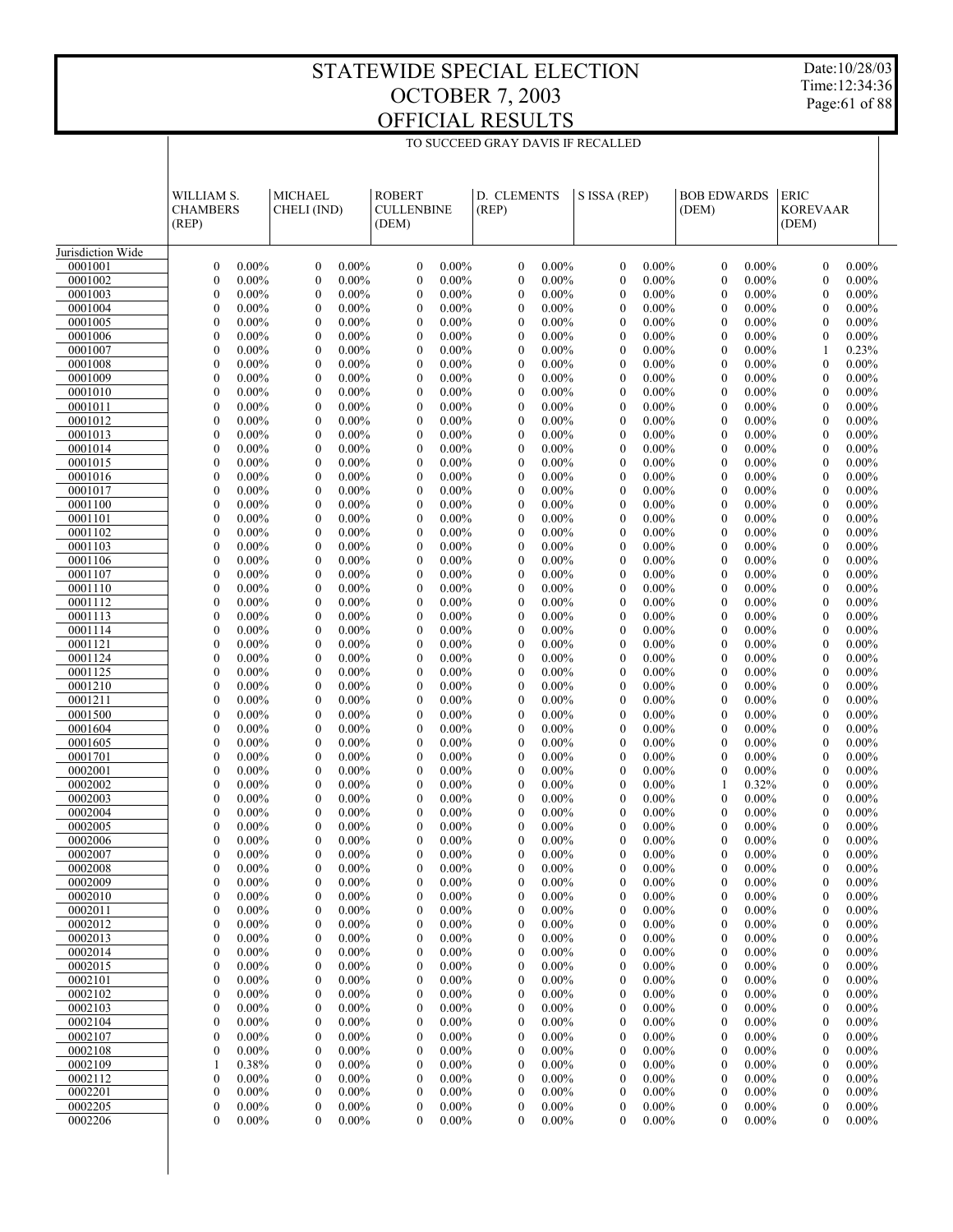Date:10/28/03 Time:12:34:37 Page:62 of 88

|                    | WILLIAM S.<br><b>CHAMBERS</b><br>(REP)           | <b>MICHAEL</b><br>CHELI (IND)                            | <b>ROBERT</b><br><b>CULLENBINE</b><br>(DEM)                  | D. CLEMENTS<br>(REP)                                         | S ISSA (REP)                                      | <b>BOB EDWARDS</b><br>(DEM)                                  | <b>ERIC</b><br><b>KOREVAAR</b><br>(DEM)                  |  |
|--------------------|--------------------------------------------------|----------------------------------------------------------|--------------------------------------------------------------|--------------------------------------------------------------|---------------------------------------------------|--------------------------------------------------------------|----------------------------------------------------------|--|
| 0002207            | $0.00\%$<br>$\mathbf{0}$                         | $0.00\%$<br>$\mathbf{0}$                                 | $0.00\%$<br>$\mathbf{0}$                                     | $0.00\%$<br>$\mathbf{0}$                                     | 0.00%<br>$\mathbf{0}$                             | $\mathbf{0}$<br>$0.00\%$                                     | $\mathbf{0}$<br>$0.00\%$                                 |  |
| 0002301            | $\boldsymbol{0}$<br>$0.00\%$                     | $\boldsymbol{0}$<br>$0.00\%$                             | $\boldsymbol{0}$<br>$0.00\%$                                 | $\boldsymbol{0}$<br>$0.00\%$                                 | $\mathbf{0}$<br>$0.00\%$                          | $\boldsymbol{0}$<br>$0.00\%$                                 | $\boldsymbol{0}$<br>$0.00\%$                             |  |
| 0002302            | $\boldsymbol{0}$<br>$0.00\%$                     | $\mathbf{0}$<br>$0.00\%$                                 | $\mathbf{0}$<br>$0.00\%$                                     | $\mathbf{0}$<br>$0.00\%$                                     | $\mathbf{0}$<br>$0.00\%$                          | $\theta$<br>$0.00\%$                                         | $\mathbf{0}$<br>$0.00\%$                                 |  |
| 0002303            | $\boldsymbol{0}$<br>$0.00\%$                     | $\boldsymbol{0}$<br>$0.00\%$                             | $\boldsymbol{0}$<br>$0.00\%$                                 | $\boldsymbol{0}$<br>$0.00\%$                                 | $\mathbf{0}$<br>0.00%                             | $0.00\%$<br>$\boldsymbol{0}$                                 | $0.00\%$<br>$\boldsymbol{0}$                             |  |
| 0002304            | $\boldsymbol{0}$<br>$0.00\%$                     | 0.19%<br>1                                               | $\boldsymbol{0}$<br>$0.00\%$                                 | $\boldsymbol{0}$<br>$0.00\%$                                 | $\mathbf{0}$<br>0.00%                             | $\boldsymbol{0}$<br>$0.00\%$                                 | $\mathbf{0}$<br>$0.00\%$                                 |  |
| 0002305            | $\boldsymbol{0}$<br>$0.00\%$                     | $\boldsymbol{0}$<br>$0.00\%$                             | $\boldsymbol{0}$<br>$0.00\%$                                 | $\boldsymbol{0}$<br>$0.00\%$                                 | $\mathbf{0}$<br>0.00%                             | $\boldsymbol{0}$<br>$0.00\%$                                 | $\boldsymbol{0}$<br>$0.00\%$                             |  |
| 0002306            | $\boldsymbol{0}$<br>$0.00\%$                     | $\mathbf{0}$<br>$0.00\%$                                 | $\boldsymbol{0}$<br>$0.00\%$                                 | $\mathbf{0}$<br>$0.00\%$                                     | $\mathbf{0}$<br>$0.00\%$                          | $\theta$<br>$0.00\%$                                         | $\mathbf{0}$<br>$0.00\%$                                 |  |
| 0002402            | 0.28%<br>$\mathbf{1}$                            | $\boldsymbol{0}$<br>$0.00\%$                             | $\boldsymbol{0}$<br>$0.00\%$                                 | $\boldsymbol{0}$<br>$0.00\%$                                 | $\mathbf{0}$<br>0.00%                             | $\boldsymbol{0}$<br>$0.00\%$                                 | $\boldsymbol{0}$<br>$0.00\%$                             |  |
| 0002504            | $\boldsymbol{0}$<br>$0.00\%$                     | $\mathbf{0}$<br>$0.00\%$                                 | $\boldsymbol{0}$<br>$0.00\%$                                 | $\boldsymbol{0}$<br>$0.00\%$                                 | $\mathbf{0}$<br>0.00%                             | $\boldsymbol{0}$<br>$0.00\%$                                 | $\mathbf{0}$<br>$0.00\%$                                 |  |
| 0002600            | $\boldsymbol{0}$<br>$0.00\%$                     | $\boldsymbol{0}$<br>$0.00\%$                             | $\boldsymbol{0}$<br>$0.00\%$                                 | $\boldsymbol{0}$<br>$0.00\%$                                 | $\mathbf{0}$<br>0.00%                             | $\boldsymbol{0}$<br>$0.00\%$                                 | $\boldsymbol{0}$<br>$0.00\%$                             |  |
| 0002601            | $\boldsymbol{0}$<br>$0.00\%$                     | $\mathbf{0}$<br>$0.00\%$                                 | $\boldsymbol{0}$<br>$0.00\%$                                 | $\mathbf{0}$<br>$0.00\%$                                     | $\mathbf{0}$<br>$0.00\%$                          | $\theta$<br>$0.00\%$                                         | $\mathbf{0}$<br>$0.00\%$                                 |  |
| 0002602            | $\boldsymbol{0}$<br>$0.00\%$                     | $\boldsymbol{0}$<br>$0.00\%$                             | $\boldsymbol{0}$<br>$0.00\%$                                 | $\boldsymbol{0}$<br>$0.00\%$                                 | $\mathbf{0}$<br>0.00%                             | $\boldsymbol{0}$<br>$0.00\%$                                 | $\boldsymbol{0}$<br>$0.00\%$                             |  |
| 0002701            | $\boldsymbol{0}$<br>$0.00\%$                     | $\mathbf{0}$<br>$0.00\%$                                 | $\boldsymbol{0}$<br>$0.00\%$                                 | $\boldsymbol{0}$<br>$0.00\%$                                 | $\mathbf{0}$<br>$0.00\%$                          | $\boldsymbol{0}$<br>$0.00\%$                                 | $\mathbf{0}$<br>$0.00\%$                                 |  |
| 0002800            | $\boldsymbol{0}$<br>$0.00\%$                     | $\boldsymbol{0}$<br>$0.00\%$                             | $\boldsymbol{0}$<br>$0.00\%$                                 | $\boldsymbol{0}$<br>$0.00\%$                                 | $\mathbf{0}$<br>0.00%                             | $\boldsymbol{0}$<br>$0.00\%$                                 | $\boldsymbol{0}$<br>$0.00\%$                             |  |
| 0002801            | $\boldsymbol{0}$<br>$0.00\%$                     | $\mathbf{0}$<br>$0.00\%$                                 | $\boldsymbol{0}$<br>$0.00\%$                                 | $\mathbf{0}$<br>$0.00\%$                                     | $\mathbf{0}$<br>$0.00\%$                          | $\theta$<br>$0.00\%$                                         | $\mathbf{0}$<br>$0.00\%$                                 |  |
| 0002902            | $\boldsymbol{0}$<br>$0.00\%$                     | $\boldsymbol{0}$<br>$0.00\%$                             | $\boldsymbol{0}$<br>$0.00\%$                                 | $\boldsymbol{0}$<br>$0.00\%$                                 | $\mathbf{0}$<br>0.00%                             | $\boldsymbol{0}$<br>$0.00\%$                                 | $\boldsymbol{0}$<br>$0.00\%$                             |  |
| 0002907            | $\boldsymbol{0}$<br>$0.00\%$                     | $\mathbf{0}$<br>$0.00\%$                                 | $\boldsymbol{0}$<br>$0.00\%$                                 | $\boldsymbol{0}$<br>$0.00\%$                                 | $\mathbf{0}$<br>0.00%                             | $\boldsymbol{0}$<br>$0.00\%$                                 | $\mathbf{0}$<br>$0.00\%$                                 |  |
| 0002908            | $\boldsymbol{0}$<br>$0.00\%$                     | $\boldsymbol{0}$<br>$0.00\%$                             | $\boldsymbol{0}$<br>$0.00\%$                                 | $\boldsymbol{0}$<br>$0.00\%$                                 | $\mathbf{0}$<br>0.00%                             | $\boldsymbol{0}$<br>$0.00\%$                                 | $\boldsymbol{0}$<br>$0.00\%$                             |  |
| 0003001            | $\boldsymbol{0}$<br>$0.00\%$                     | $\boldsymbol{0}$<br>$0.00\%$                             | $\boldsymbol{0}$<br>$0.00\%$                                 | $\mathbf{0}$<br>$0.00\%$                                     | $\mathbf{0}$<br>$0.00\%$                          | $\theta$<br>$0.00\%$                                         | $\boldsymbol{0}$<br>$0.00\%$                             |  |
| 0003002<br>0003003 | $\boldsymbol{0}$<br>$0.00\%$<br>$0.00\%$         | 0.27%<br>1                                               | $\boldsymbol{0}$<br>$0.00\%$                                 | $\boldsymbol{0}$<br>$0.00\%$                                 | $\mathbf{0}$<br>0.00%                             | $\boldsymbol{0}$<br>$0.00\%$                                 | 0.27%<br>1                                               |  |
| 0003004            | $\boldsymbol{0}$<br>$\boldsymbol{0}$<br>$0.00\%$ | $\mathbf{0}$<br>$0.00\%$<br>$\boldsymbol{0}$<br>$0.00\%$ | $\boldsymbol{0}$<br>$0.00\%$<br>$\boldsymbol{0}$<br>$0.00\%$ | $\boldsymbol{0}$<br>$0.00\%$<br>$\boldsymbol{0}$<br>$0.00\%$ | $\mathbf{0}$<br>$0.00\%$<br>$\mathbf{0}$<br>0.00% | $\boldsymbol{0}$<br>$0.00\%$<br>$\boldsymbol{0}$<br>$0.00\%$ | $\mathbf{0}$<br>$0.00\%$<br>$\boldsymbol{0}$<br>$0.00\%$ |  |
| 0003005            | $\boldsymbol{0}$<br>$0.00\%$                     | $\mathbf{0}$<br>$0.00\%$                                 | $\boldsymbol{0}$<br>$0.00\%$                                 | $\mathbf{0}$<br>$0.00\%$                                     | 0.21%<br>1                                        | $\theta$<br>$0.00\%$                                         | $\mathbf{0}$<br>$0.00\%$                                 |  |
| 0003006            | 0.25%<br>$\mathbf{1}$                            | $\boldsymbol{0}$<br>$0.00\%$                             | $\boldsymbol{0}$<br>$0.00\%$                                 | $\boldsymbol{0}$<br>$0.00\%$                                 | $\mathbf{0}$<br>0.00%                             | $\boldsymbol{0}$<br>$0.00\%$                                 | $\boldsymbol{0}$<br>$0.00\%$                             |  |
| 0003007            | $\boldsymbol{0}$<br>$0.00\%$                     | $\mathbf{0}$<br>$0.00\%$                                 | $\boldsymbol{0}$<br>$0.00\%$                                 | $\boldsymbol{0}$<br>$0.00\%$                                 | $\mathbf{0}$<br>0.00%                             | $\boldsymbol{0}$<br>$0.00\%$                                 | $\mathbf{0}$<br>$0.00\%$                                 |  |
| 0003008            | $\boldsymbol{0}$<br>$0.00\%$                     | $\boldsymbol{0}$<br>$0.00\%$                             | $\boldsymbol{0}$<br>$0.00\%$                                 | $\boldsymbol{0}$<br>$0.00\%$                                 | $\mathbf{0}$<br>0.00%                             | $\boldsymbol{0}$<br>$0.00\%$                                 | $\boldsymbol{0}$<br>$0.00\%$                             |  |
| 0003009            | $\boldsymbol{0}$<br>$0.00\%$                     | $\mathbf{0}$<br>$0.00\%$                                 | $\boldsymbol{0}$<br>$0.00\%$                                 | $\mathbf{0}$<br>$0.00\%$                                     | $\mathbf{0}$<br>$0.00\%$                          | $\theta$<br>$0.00\%$                                         | $\mathbf{0}$<br>$0.00\%$                                 |  |
| 0003010            | $\boldsymbol{0}$<br>$0.00\%$                     | $\boldsymbol{0}$<br>$0.00\%$                             | $\boldsymbol{0}$<br>$0.00\%$                                 | $\boldsymbol{0}$<br>$0.00\%$                                 | $\mathbf{0}$<br>0.00%                             | $\boldsymbol{0}$<br>$0.00\%$                                 | $\boldsymbol{0}$<br>$0.00\%$                             |  |
| 0003011            | $\boldsymbol{0}$<br>$0.00\%$                     | $\mathbf{0}$<br>$0.00\%$                                 | $\boldsymbol{0}$<br>$0.00\%$                                 | $\boldsymbol{0}$<br>$0.00\%$                                 | $\mathbf{0}$<br>$0.00\%$                          | 0.26%<br>1                                                   | $\mathbf{0}$<br>$0.00\%$                                 |  |
| 0003012            | $\boldsymbol{0}$<br>$0.00\%$                     | $\boldsymbol{0}$<br>$0.00\%$                             | $\boldsymbol{0}$<br>$0.00\%$                                 | $\boldsymbol{0}$<br>$0.00\%$                                 | $\mathbf{0}$<br>0.00%                             | $\boldsymbol{0}$<br>$0.00\%$                                 | $\boldsymbol{0}$<br>$0.00\%$                             |  |
| 0003013            | $\boldsymbol{0}$<br>$0.00\%$                     | $\mathbf{0}$<br>$0.00\%$                                 | $\mathbf{0}$<br>$0.00\%$                                     | $\mathbf{0}$<br>$0.00\%$                                     | $\mathbf{0}$<br>$0.00\%$                          | $\theta$<br>$0.00\%$                                         | $\mathbf{0}$<br>$0.00\%$                                 |  |
| 0003014            | $\boldsymbol{0}$<br>$0.00\%$                     | $\boldsymbol{0}$<br>$0.00\%$                             | $\boldsymbol{0}$<br>$0.00\%$                                 | $\boldsymbol{0}$<br>$0.00\%$                                 | $\mathbf{0}$<br>0.00%                             | $\boldsymbol{0}$<br>$0.00\%$                                 | $\boldsymbol{0}$<br>$0.00\%$                             |  |
| 0003015            | $\boldsymbol{0}$<br>$0.00\%$                     | $\mathbf{0}$<br>$0.00\%$                                 | $\boldsymbol{0}$<br>$0.00\%$                                 | $\boldsymbol{0}$<br>$0.00\%$                                 | $\mathbf{0}$<br>$0.00\%$                          | $\boldsymbol{0}$<br>$0.00\%$                                 | $\mathbf{0}$<br>$0.00\%$                                 |  |
| 0003104            | $\boldsymbol{0}$<br>$0.00\%$                     | $\boldsymbol{0}$<br>$0.00\%$                             | $\boldsymbol{0}$<br>$0.00\%$                                 | $\boldsymbol{0}$<br>$0.00\%$                                 | $\mathbf{0}$<br>0.00%                             | $\boldsymbol{0}$<br>$0.00\%$                                 | $\boldsymbol{0}$<br>$0.00\%$                             |  |
| 0003105            | $\boldsymbol{0}$<br>$0.00\%$                     | $\mathbf{0}$<br>$0.00\%$                                 | $\mathbf{0}$<br>$0.00\%$                                     | $\mathbf{0}$<br>$0.00\%$                                     | $\mathbf{0}$<br>$0.00\%$                          | $\theta$<br>$0.00\%$                                         | $\mathbf{0}$<br>$0.00\%$                                 |  |
| 0003106            | $\boldsymbol{0}$<br>$0.00\%$                     | $\boldsymbol{0}$<br>$0.00\%$                             | $\boldsymbol{0}$<br>$0.00\%$                                 | $\boldsymbol{0}$<br>$0.00\%$                                 | $\mathbf{0}$<br>0.00%                             | $\boldsymbol{0}$<br>$0.00\%$                                 | $\boldsymbol{0}$<br>$0.00\%$                             |  |
| 0003107            | $\boldsymbol{0}$<br>$0.00\%$                     | $\mathbf{0}$<br>$0.00\%$                                 | 0.30%<br>1                                                   | $\boldsymbol{0}$<br>$0.00\%$                                 | $\mathbf{0}$<br>$0.00\%$                          | $\boldsymbol{0}$<br>$0.00\%$                                 | $\mathbf{0}$<br>$0.00\%$                                 |  |
| 0003201            | $\boldsymbol{0}$<br>$0.00\%$                     | $\boldsymbol{0}$<br>$0.00\%$                             | $\boldsymbol{0}$<br>$0.00\%$                                 | $\boldsymbol{0}$<br>$0.00\%$                                 | $\mathbf{0}$<br>$0.00\%$                          | $\boldsymbol{0}$<br>$0.00\%$                                 | $\boldsymbol{0}$<br>$0.00\%$                             |  |
| 0003204            | $\boldsymbol{0}$<br>$0.00\%$                     | $\mathbf{0}$<br>$0.00\%$                                 | $\mathbf{0}$<br>$0.00\%$                                     | $\mathbf{0}$<br>$0.00\%$                                     | $\mathbf{0}$<br>$0.00\%$                          | $\theta$<br>$0.00\%$                                         | $\mathbf{0}$<br>$0.00\%$                                 |  |
| 0003207            | $\boldsymbol{0}$<br>$0.00\%$                     | $\boldsymbol{0}$<br>$0.00\%$                             | $\boldsymbol{0}$<br>$0.00\%$                                 | $\boldsymbol{0}$<br>$0.00\%$                                 | $\mathbf{0}$<br>$0.00\%$                          | $\boldsymbol{0}$<br>$0.00\%$                                 | $\boldsymbol{0}$<br>$0.00\%$                             |  |
| 0003209            | $\boldsymbol{0}$<br>$0.00\%$                     | $\mathbf{0}$<br>$0.00\%$                                 | $\boldsymbol{0}$<br>$0.00\%$                                 | $\boldsymbol{0}$<br>$0.00\%$                                 | $\mathbf{0}$<br>$0.00\%$                          | $\theta$<br>$0.00\%$                                         | $\mathbf{0}$<br>$0.00\%$                                 |  |
| 0003216            | $\boldsymbol{0}$<br>$0.00\%$                     | $\mathbf{0}$<br>$0.00\%$                                 | $\boldsymbol{0}$<br>$0.00\%$                                 | $\boldsymbol{0}$<br>$0.00\%$                                 | $\mathbf{0}$<br>$0.00\%$                          | $\theta$<br>$0.00\%$                                         | $0.00\%$<br>$\mathbf{0}$                                 |  |
| 0003301            | $\mathbf{0}$<br>$0.00\%$                         | $\mathbf{0}$<br>$0.00\%$                                 | $\mathbf{0}$<br>$0.00\%$                                     | $\mathbf{0}$<br>$0.00\%$                                     | $\mathbf{0}$<br>$0.00\%$                          | $\theta$<br>$0.00\%$                                         | $\theta$<br>$0.00\%$                                     |  |
| 0003302<br>0003303 | $\mathbf{0}$<br>$0.00\%$<br>$\Omega$             | $\mathbf{0}$<br>$0.00\%$<br>$\Omega$                     | $\boldsymbol{0}$<br>$0.00\%$<br>$\theta$                     | $\mathbf{0}$<br>$0.00\%$<br>$\Omega$                         | $\mathbf{0}$<br>$0.00\%$<br>$\Omega$              | $\mathbf{0}$<br>$0.00\%$<br>$\Omega$                         | $\mathbf{0}$<br>$0.00\%$<br>$\Omega$                     |  |
| 0003304            | $0.00\%$<br>$0.00\%$<br>$\boldsymbol{0}$         | $0.00\%$<br>$\boldsymbol{0}$<br>$0.00\%$                 | $0.00\%$<br>$\boldsymbol{0}$<br>$0.00\%$                     | $0.00\%$<br>$\boldsymbol{0}$<br>$0.00\%$                     | $0.00\%$<br>$\boldsymbol{0}$<br>$0.00\%$          | $0.00\%$<br>$\boldsymbol{0}$<br>$0.00\%$                     | $0.00\%$<br>$0.00\%$<br>$\boldsymbol{0}$                 |  |
| 0003305            | $\boldsymbol{0}$<br>$0.00\%$                     | $\boldsymbol{0}$<br>$0.00\%$                             | $\boldsymbol{0}$<br>$0.00\%$                                 | $\boldsymbol{0}$<br>$0.00\%$                                 | $\boldsymbol{0}$<br>$0.00\%$                      | $\boldsymbol{0}$<br>$0.00\%$                                 | $\boldsymbol{0}$<br>$0.00\%$                             |  |
| 0003306            | $\boldsymbol{0}$<br>$0.00\%$                     | $\boldsymbol{0}$<br>$0.00\%$                             | $\boldsymbol{0}$<br>$0.00\%$                                 | $\boldsymbol{0}$<br>$0.00\%$                                 | $\boldsymbol{0}$<br>$0.00\%$                      | $0.00\%$<br>$\boldsymbol{0}$                                 | $\boldsymbol{0}$<br>$0.00\%$                             |  |
| 0003307            | $\boldsymbol{0}$<br>$0.00\%$                     | $\boldsymbol{0}$<br>$0.00\%$                             | $\boldsymbol{0}$<br>$0.00\%$                                 | $\boldsymbol{0}$<br>$0.00\%$                                 | 1<br>0.26%                                        | $\boldsymbol{0}$<br>$0.00\%$                                 | $\boldsymbol{0}$<br>$0.00\%$                             |  |
| 0003401            | $\boldsymbol{0}$<br>$0.00\%$                     | $0.00\%$<br>0                                            | $\boldsymbol{0}$<br>$0.00\%$                                 | $0.00\%$<br>$\boldsymbol{0}$                                 | $\boldsymbol{0}$<br>$0.00\%$                      | $0.00\%$<br>$\boldsymbol{0}$                                 | $\boldsymbol{0}$<br>$0.00\%$                             |  |
| 0003402            | $\boldsymbol{0}$<br>$0.00\%$                     | $\boldsymbol{0}$<br>$0.00\%$                             | $\boldsymbol{0}$<br>$0.00\%$                                 | $\boldsymbol{0}$<br>$0.00\%$                                 | $0.00\%$<br>$\boldsymbol{0}$                      | $0.00\%$<br>$\boldsymbol{0}$                                 | $\boldsymbol{0}$<br>$0.00\%$                             |  |
| 0003502            | $\boldsymbol{0}$<br>$0.00\%$                     | $\boldsymbol{0}$<br>$0.00\%$                             | $\boldsymbol{0}$<br>$0.00\%$                                 | $\boldsymbol{0}$<br>$0.00\%$                                 | $\boldsymbol{0}$<br>$0.00\%$                      | $0.00\%$<br>$\boldsymbol{0}$                                 | $\boldsymbol{0}$<br>$0.00\%$                             |  |
| 0003503            | $\boldsymbol{0}$<br>$0.00\%$                     | $\boldsymbol{0}$<br>$0.00\%$                             | $\boldsymbol{0}$<br>$0.00\%$                                 | $\boldsymbol{0}$<br>$0.00\%$                                 | $\boldsymbol{0}$<br>$0.00\%$                      | $\boldsymbol{0}$<br>$0.00\%$                                 | $\boldsymbol{0}$<br>$0.00\%$                             |  |
| 0003507            | $\boldsymbol{0}$<br>$0.00\%$                     | $\boldsymbol{0}$<br>$0.00\%$                             | $\boldsymbol{0}$<br>$0.00\%$                                 | $\boldsymbol{0}$<br>$0.00\%$                                 | $\boldsymbol{0}$<br>$0.00\%$                      | $0.00\%$<br>$\boldsymbol{0}$                                 | $\boldsymbol{0}$<br>$0.00\%$                             |  |
| 0003600            | $\boldsymbol{0}$<br>$0.00\%$                     | $\boldsymbol{0}$<br>$0.00\%$                             | $\boldsymbol{0}$<br>$0.00\%$                                 | $\boldsymbol{0}$<br>$0.00\%$                                 | $\boldsymbol{0}$<br>$0.00\%$                      | $0.00\%$<br>$\boldsymbol{0}$                                 | $\boldsymbol{0}$<br>$0.00\%$                             |  |
| 0003601            | $\boldsymbol{0}$<br>$0.00\%$                     | $\boldsymbol{0}$<br>$0.00\%$                             | $\boldsymbol{0}$<br>$0.00\%$                                 | $\boldsymbol{0}$<br>$0.00\%$                                 | $\boldsymbol{0}$<br>$0.00\%$                      | $0.00\%$<br>$\boldsymbol{0}$                                 | $\boldsymbol{0}$<br>$0.00\%$                             |  |
| 0003602            | $\boldsymbol{0}$<br>$0.00\%$                     | $\boldsymbol{0}$<br>$0.00\%$                             | $\boldsymbol{0}$<br>$0.00\%$                                 | $\boldsymbol{0}$<br>$0.00\%$                                 | $\boldsymbol{0}$<br>$0.00\%$                      | $\boldsymbol{0}$<br>$0.00\%$                                 | $\boldsymbol{0}$<br>$0.00\%$                             |  |
| 0003704            | $\boldsymbol{0}$<br>$0.00\%$                     | $0.00\%$<br>$\boldsymbol{0}$                             | $\boldsymbol{0}$<br>$0.00\%$                                 | $\boldsymbol{0}$<br>$0.00\%$                                 | $\boldsymbol{0}$<br>$0.00\%$                      | $0.00\%$<br>$\boldsymbol{0}$                                 | $\boldsymbol{0}$<br>$0.00\%$                             |  |
| 0003705            | $\boldsymbol{0}$<br>$0.00\%$                     | $\boldsymbol{0}$<br>$0.00\%$                             | $\boldsymbol{0}$<br>$0.00\%$                                 | $\boldsymbol{0}$<br>$0.00\%$                                 | $\boldsymbol{0}$<br>$0.00\%$                      | $0.00\%$<br>$\boldsymbol{0}$                                 | $\boldsymbol{0}$<br>$0.00\%$                             |  |
| 0004001            | $\boldsymbol{0}$<br>$0.00\%$                     | $0.00\%$<br>0                                            | $\boldsymbol{0}$<br>$0.00\%$                                 | $0.00\%$<br>$\boldsymbol{0}$                                 | $\boldsymbol{0}$<br>$0.00\%$                      | $0.00\%$<br>$\boldsymbol{0}$                                 | $\boldsymbol{0}$<br>$0.00\%$                             |  |
| 0004002            | $\boldsymbol{0}$<br>$0.00\%$                     | $\boldsymbol{0}$<br>$0.00\%$                             | $\boldsymbol{0}$<br>$0.00\%$                                 | $\boldsymbol{0}$<br>$0.00\%$                                 | $\boldsymbol{0}$<br>$0.00\%$                      | $0.00\%$<br>$\boldsymbol{0}$                                 | $\boldsymbol{0}$<br>$0.00\%$                             |  |
| 0004003            | $\boldsymbol{0}$<br>$0.00\%$                     | $\boldsymbol{0}$<br>$0.00\%$                             | $\boldsymbol{0}$<br>$0.00\%$                                 | $\boldsymbol{0}$<br>$0.00\%$                                 | $\boldsymbol{0}$<br>$0.00\%$                      | $\boldsymbol{0}$<br>$0.00\%$                                 | $\boldsymbol{0}$<br>$0.00\%$                             |  |
| 0004004            | $\boldsymbol{0}$<br>$0.00\%$                     | $\boldsymbol{0}$<br>$0.00\%$                             | $\boldsymbol{0}$<br>$0.00\%$                                 | $\boldsymbol{0}$<br>$0.00\%$                                 | $\boldsymbol{0}$<br>$0.00\%$                      | $\boldsymbol{0}$<br>$0.00\%$                                 | $\bf{0}$<br>$0.00\%$                                     |  |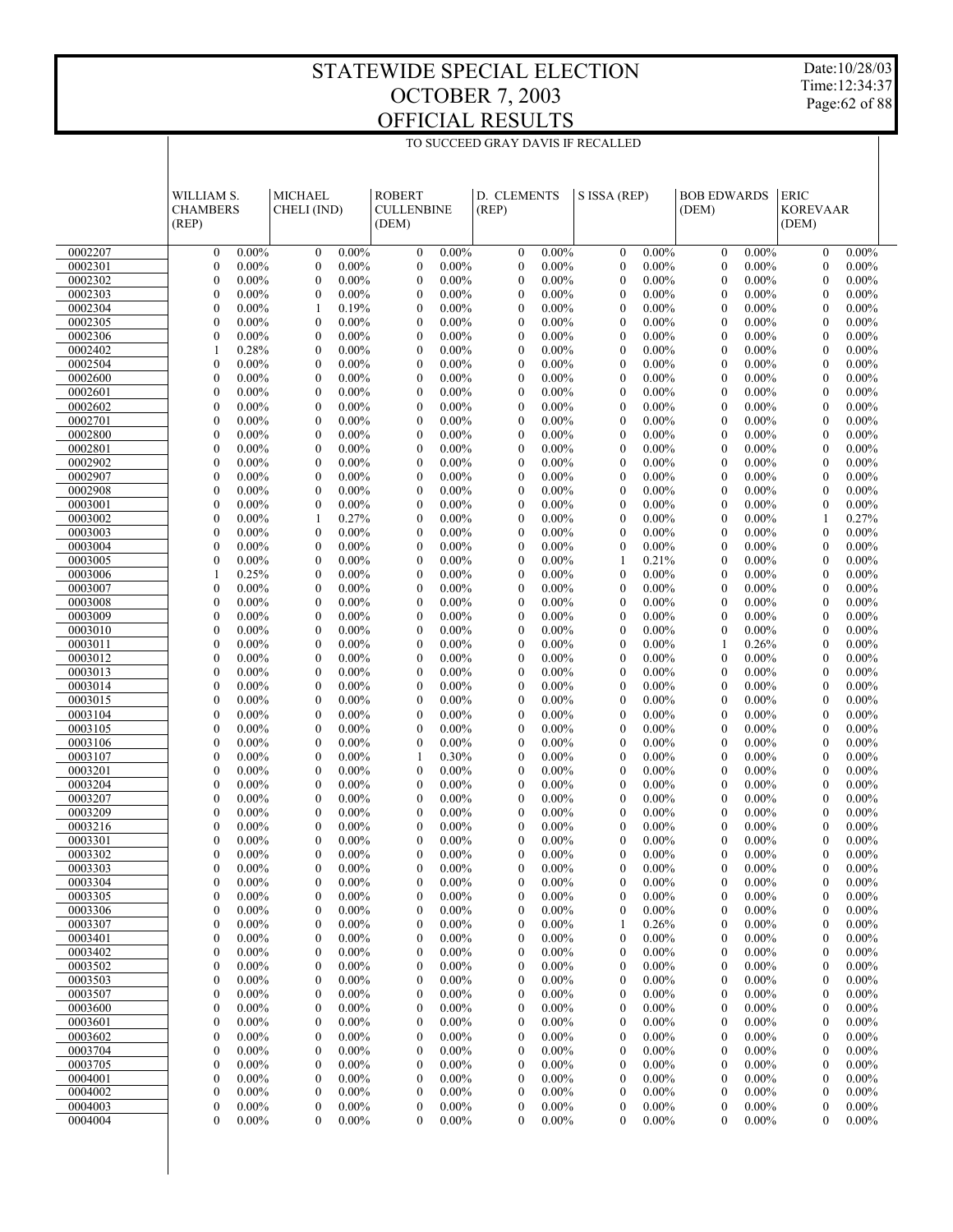Date:10/28/03 Time:12:34:37 Page:63 of 88

|                    | WILLIAM S.<br><b>CHAMBERS</b><br>(REP)           | <b>MICHAEL</b><br>CHELI (IND)                | <b>ROBERT</b><br><b>CULLENBINE</b><br>(DEM)      | D. CLEMENTS<br>(REP)                                         | S ISSA (REP)                             | <b>BOB EDWARDS</b><br>(DEM)                                  | <b>ERIC</b><br><b>KOREVAAR</b><br>(DEM)      |  |
|--------------------|--------------------------------------------------|----------------------------------------------|--------------------------------------------------|--------------------------------------------------------------|------------------------------------------|--------------------------------------------------------------|----------------------------------------------|--|
| 0004005            | $0.00\%$<br>$\mathbf{0}$                         | $0.00\%$<br>$\mathbf{0}$                     | $0.00\%$<br>$\mathbf{0}$                         | $0.00\%$<br>$\mathbf{0}$                                     | 0.00%<br>$\mathbf{0}$                    | $\mathbf{0}$<br>$0.00\%$                                     | $\mathbf{0}$<br>$0.00\%$                     |  |
| 0004006            | $\boldsymbol{0}$<br>$0.00\%$                     | $\boldsymbol{0}$<br>$0.00\%$                 | $\boldsymbol{0}$<br>$0.00\%$                     | $\boldsymbol{0}$<br>$0.00\%$                                 | $\mathbf{0}$<br>$0.00\%$                 | $\boldsymbol{0}$<br>$0.00\%$                                 | $\boldsymbol{0}$<br>$0.00\%$                 |  |
| 0004007            | $\boldsymbol{0}$<br>$0.00\%$                     | $\mathbf{0}$<br>$0.00\%$                     | $\mathbf{0}$<br>$0.00\%$                         | $\mathbf{0}$<br>$0.00\%$                                     | $\mathbf{0}$<br>$0.00\%$                 | $\theta$<br>$0.00\%$                                         | $0.00\%$<br>$\mathbf{0}$                     |  |
| 0004008            | $\boldsymbol{0}$<br>$0.00\%$                     | $\boldsymbol{0}$<br>$0.00\%$                 | $\boldsymbol{0}$<br>$0.00\%$                     | $\boldsymbol{0}$<br>$0.00\%$                                 | $\mathbf{0}$<br>0.00%                    | $0.00\%$<br>$\boldsymbol{0}$                                 | $0.00\%$<br>$\boldsymbol{0}$                 |  |
| 0004009            | $\boldsymbol{0}$<br>$0.00\%$                     | $\mathbf{0}$<br>$0.00\%$                     | $\boldsymbol{0}$<br>$0.00\%$                     | $\boldsymbol{0}$<br>$0.00\%$                                 | $\mathbf{0}$<br>0.00%                    | 0.27%<br>1                                                   | $\mathbf{0}$<br>$0.00\%$                     |  |
| 0004010            | $\boldsymbol{0}$<br>$0.00\%$                     | $\boldsymbol{0}$<br>$0.00\%$                 | $\boldsymbol{0}$<br>$0.00\%$                     | $\boldsymbol{0}$<br>$0.00\%$                                 | $\mathbf{0}$<br>0.00%                    | $\boldsymbol{0}$<br>$0.00\%$                                 | $\boldsymbol{0}$<br>$0.00\%$                 |  |
| 0004100            | $\boldsymbol{0}$<br>$0.00\%$                     | $\mathbf{0}$<br>$0.00\%$                     | $\boldsymbol{0}$<br>$0.00\%$                     | $\mathbf{0}$<br>$0.00\%$                                     | 0.26%<br>1                               | $\theta$<br>$0.00\%$                                         | $\mathbf{0}$<br>$0.00\%$                     |  |
| 0004101            | $\boldsymbol{0}$<br>$0.00\%$                     | $\boldsymbol{0}$<br>$0.00\%$                 | 0.41%<br>1                                       | $\boldsymbol{0}$<br>$0.00\%$                                 | $\mathbf{0}$<br>0.00%                    | $\boldsymbol{0}$<br>$0.00\%$                                 | $\boldsymbol{0}$<br>$0.00\%$                 |  |
| 0004102            | $\boldsymbol{0}$<br>$0.00\%$                     | $\mathbf{0}$<br>$0.00\%$                     | $\boldsymbol{0}$<br>$0.00\%$                     | $\boldsymbol{0}$<br>$0.00\%$                                 | $\mathbf{0}$<br>0.00%                    | $\boldsymbol{0}$<br>$0.00\%$                                 | $\mathbf{0}$<br>$0.00\%$                     |  |
| 0004103            | $\boldsymbol{0}$<br>$0.00\%$                     | $\boldsymbol{0}$<br>$0.00\%$                 | $\boldsymbol{0}$<br>$0.00\%$                     | $\boldsymbol{0}$<br>$0.00\%$                                 | $\mathbf{0}$<br>0.00%                    | $\boldsymbol{0}$<br>$0.00\%$                                 | $\boldsymbol{0}$<br>$0.00\%$                 |  |
| 0004200            | $\boldsymbol{0}$<br>$0.00\%$                     | $\mathbf{0}$<br>$0.00\%$                     | $\mathbf{0}$<br>$0.00\%$                         | $\mathbf{0}$<br>$0.00\%$                                     | $\mathbf{0}$<br>$0.00\%$                 | $\theta$<br>$0.00\%$                                         | $\mathbf{0}$<br>$0.00\%$                     |  |
| 0004301            | $\boldsymbol{0}$<br>$0.00\%$                     | $\boldsymbol{0}$<br>$0.00\%$                 | $\boldsymbol{0}$<br>$0.00\%$                     | $\boldsymbol{0}$<br>$0.00\%$                                 | $\mathbf{0}$<br>0.00%                    | $\boldsymbol{0}$<br>$0.00\%$                                 | $\boldsymbol{0}$<br>$0.00\%$                 |  |
| 0004302            | $\boldsymbol{0}$<br>$0.00\%$                     | $\mathbf{0}$<br>$0.00\%$                     | $\boldsymbol{0}$<br>$0.00\%$                     | $\boldsymbol{0}$<br>$0.00\%$                                 | $\mathbf{0}$<br>$0.00\%$                 | $\boldsymbol{0}$<br>$0.00\%$                                 | $\mathbf{0}$<br>$0.00\%$                     |  |
| 0004304            | $\boldsymbol{0}$<br>$0.00\%$                     | $\boldsymbol{0}$<br>$0.00\%$                 | $\boldsymbol{0}$<br>$0.00\%$                     | $\boldsymbol{0}$<br>$0.00\%$                                 | $\mathbf{0}$<br>0.00%                    | $\boldsymbol{0}$<br>$0.00\%$                                 | $\boldsymbol{0}$<br>$0.00\%$                 |  |
| 0004305            | $\boldsymbol{0}$<br>$0.00\%$                     | $\mathbf{0}$<br>$0.00\%$                     | $\boldsymbol{0}$<br>$0.00\%$                     | $\boldsymbol{0}$<br>$0.00\%$                                 | $\mathbf{0}$<br>$0.00\%$                 | $\theta$<br>$0.00\%$                                         | $\mathbf{0}$<br>$0.00\%$                     |  |
| 0004400            | $\boldsymbol{0}$<br>$0.00\%$                     | $\boldsymbol{0}$<br>$0.00\%$                 | $\boldsymbol{0}$<br>$0.00\%$                     | $\boldsymbol{0}$<br>$0.00\%$                                 | $\mathbf{0}$<br>0.00%                    | $\boldsymbol{0}$<br>$0.00\%$                                 | $\boldsymbol{0}$<br>$0.00\%$                 |  |
| 0004401            | $\boldsymbol{0}$<br>$0.00\%$                     | $\mathbf{0}$<br>$0.00\%$                     | $\boldsymbol{0}$<br>$0.00\%$                     | $\boldsymbol{0}$<br>$0.00\%$                                 | $\mathbf{0}$<br>0.00%                    | $\boldsymbol{0}$<br>$0.00\%$                                 | $\mathbf{0}$<br>$0.00\%$                     |  |
| 0004402            | $\boldsymbol{0}$<br>$0.00\%$                     | $\boldsymbol{0}$<br>$0.00\%$                 | $\boldsymbol{0}$<br>$0.00\%$                     | $\boldsymbol{0}$<br>$0.00\%$                                 | $\mathbf{0}$<br>0.00%                    | $\boldsymbol{0}$<br>$0.00\%$                                 | $\boldsymbol{0}$<br>$0.00\%$                 |  |
| 0004403            | $\boldsymbol{0}$<br>$0.00\%$                     | $\mathbf{0}$<br>$0.00\%$                     | $\boldsymbol{0}$<br>$0.00\%$                     | $\mathbf{0}$<br>$0.00\%$                                     | $\mathbf{0}$<br>$0.00\%$                 | $\theta$<br>$0.00\%$                                         | $\mathbf{0}$<br>$0.00\%$                     |  |
| 0004501            | $\boldsymbol{0}$<br>$0.00\%$<br>$0.00\%$         | $\boldsymbol{0}$<br>$0.00\%$<br>$\mathbf{0}$ | $\boldsymbol{0}$<br>$0.00\%$<br>$0.00\%$         | $\boldsymbol{0}$<br>$0.00\%$                                 | $\mathbf{0}$<br>0.00%<br>$0.00\%$        | $\boldsymbol{0}$<br>$0.00\%$                                 | $\boldsymbol{0}$<br>$0.00\%$<br>$\mathbf{0}$ |  |
| 0004502<br>0004503 | $\boldsymbol{0}$<br>$\boldsymbol{0}$<br>$0.00\%$ | $0.00\%$<br>$\boldsymbol{0}$<br>$0.00\%$     | $\boldsymbol{0}$<br>$\boldsymbol{0}$<br>$0.00\%$ | $\boldsymbol{0}$<br>$0.00\%$<br>$\boldsymbol{0}$<br>$0.00\%$ | $\mathbf{0}$<br>$\mathbf{0}$<br>0.00%    | $\boldsymbol{0}$<br>$0.00\%$<br>$\boldsymbol{0}$<br>$0.00\%$ | $0.00\%$<br>$\boldsymbol{0}$<br>$0.00\%$     |  |
| 0004600            | $\boldsymbol{0}$<br>$0.00\%$                     | $\mathbf{0}$<br>$0.00\%$                     | $\boldsymbol{0}$<br>$0.00\%$                     | $\mathbf{0}$<br>$0.00\%$                                     | $\mathbf{0}$<br>$0.00\%$                 | $\theta$<br>$0.00\%$                                         | $\mathbf{0}$<br>$0.00\%$                     |  |
| 0004601            | $\boldsymbol{0}$<br>$0.00\%$                     | $\boldsymbol{0}$<br>$0.00\%$                 | $\boldsymbol{0}$<br>$0.00\%$                     | $\boldsymbol{0}$<br>$0.00\%$                                 | $\mathbf{0}$<br>0.00%                    | $\boldsymbol{0}$<br>$0.00\%$                                 | $\boldsymbol{0}$<br>$0.00\%$                 |  |
| 0004703            | $\boldsymbol{0}$<br>$0.00\%$                     | $\mathbf{0}$<br>$0.00\%$                     | $\boldsymbol{0}$<br>$0.00\%$                     | $\boldsymbol{0}$<br>$0.00\%$                                 | $\mathbf{0}$<br>$0.00\%$                 | $\boldsymbol{0}$<br>$0.00\%$                                 | $\mathbf{0}$<br>$0.00\%$                     |  |
| 0004707            | $\boldsymbol{0}$<br>$0.00\%$                     | $\boldsymbol{0}$<br>$0.00\%$                 | $\boldsymbol{0}$<br>$0.00\%$                     | $\boldsymbol{0}$<br>$0.00\%$                                 | $\mathbf{0}$<br>0.00%                    | $\boldsymbol{0}$<br>$0.00\%$                                 | $\boldsymbol{0}$<br>$0.00\%$                 |  |
| 0004708            | $\boldsymbol{0}$<br>$0.00\%$                     | 0.32%<br>1                                   | $\boldsymbol{0}$<br>$0.00\%$                     | $\mathbf{0}$<br>$0.00\%$                                     | $\mathbf{0}$<br>$0.00\%$                 | $\theta$<br>$0.00\%$                                         | $\mathbf{0}$<br>$0.00\%$                     |  |
| 0004709            | $\boldsymbol{0}$<br>$0.00\%$                     | $\boldsymbol{0}$<br>$0.00\%$                 | $\boldsymbol{0}$<br>$0.00\%$                     | $\boldsymbol{0}$<br>$0.00\%$                                 | $\mathbf{0}$<br>0.00%                    | $\boldsymbol{0}$<br>$0.00\%$                                 | $\boldsymbol{0}$<br>$0.00\%$                 |  |
| 0004800            | $\boldsymbol{0}$<br>$0.00\%$                     | $\mathbf{0}$<br>$0.00\%$                     | $\boldsymbol{0}$<br>$0.00\%$                     | $\boldsymbol{0}$<br>$0.00\%$                                 | $\mathbf{0}$<br>$0.00\%$                 | $\boldsymbol{0}$<br>$0.00\%$                                 | $\mathbf{0}$<br>$0.00\%$                     |  |
| 0004806            | $\boldsymbol{0}$<br>$0.00\%$                     | $\boldsymbol{0}$<br>$0.00\%$                 | $\boldsymbol{0}$<br>$0.00\%$                     | $\boldsymbol{0}$<br>$0.00\%$                                 | $\mathbf{0}$<br>0.00%                    | $\boldsymbol{0}$<br>$0.00\%$                                 | $\boldsymbol{0}$<br>$0.00\%$                 |  |
| 0005001            | $\boldsymbol{0}$<br>$0.00\%$                     | $\mathbf{0}$<br>$0.00\%$                     | $\boldsymbol{0}$<br>$0.00\%$                     | $\mathbf{0}$<br>$0.00\%$                                     | $\mathbf{0}$<br>$0.00\%$                 | $\theta$<br>$0.00\%$                                         | $\mathbf{0}$<br>$0.00\%$                     |  |
| 0005101            | $\boldsymbol{0}$<br>$0.00\%$                     | $\boldsymbol{0}$<br>$0.00\%$                 | $\boldsymbol{0}$<br>$0.00\%$                     | $\boldsymbol{0}$<br>$0.00\%$                                 | $\mathbf{0}$<br>0.00%                    | $\boldsymbol{0}$<br>$0.00\%$                                 | $\boldsymbol{0}$<br>$0.00\%$                 |  |
| 0005102            | $\boldsymbol{0}$<br>$0.00\%$                     | $\mathbf{0}$<br>$0.00\%$                     | $\boldsymbol{0}$<br>$0.00\%$                     | $\boldsymbol{0}$<br>$0.00\%$                                 | $\mathbf{0}$<br>$0.00\%$                 | $\boldsymbol{0}$<br>$0.00\%$                                 | $\mathbf{0}$<br>$0.00\%$                     |  |
| 0005103            | $\boldsymbol{0}$<br>$0.00\%$                     | $\boldsymbol{0}$<br>$0.00\%$                 | $\boldsymbol{0}$<br>$0.00\%$                     | $\boldsymbol{0}$<br>$0.00\%$                                 | $\mathbf{0}$<br>0.00%                    | $\boldsymbol{0}$<br>$0.00\%$                                 | $\boldsymbol{0}$<br>$0.00\%$                 |  |
| 0005201            | $\boldsymbol{0}$<br>$0.00\%$                     | $\mathbf{0}$<br>$0.00\%$                     | $\boldsymbol{0}$<br>$0.00\%$                     | $\mathbf{0}$<br>$0.00\%$                                     | $\mathbf{0}$<br>$0.00\%$                 | $\theta$<br>$0.00\%$                                         | $\mathbf{0}$<br>$0.00\%$                     |  |
| 0005202            | $\boldsymbol{0}$<br>$0.00\%$                     | $\boldsymbol{0}$<br>$0.00\%$                 | $\boldsymbol{0}$<br>$0.00\%$                     | $\boldsymbol{0}$<br>$0.00\%$                                 | $\mathbf{0}$<br>0.00%                    | $\boldsymbol{0}$<br>$0.00\%$                                 | $\boldsymbol{0}$<br>$0.00\%$                 |  |
| 0005203            | $\boldsymbol{0}$<br>$0.00\%$                     | 0.34%<br>1                                   | $\boldsymbol{0}$<br>$0.00\%$                     | $\boldsymbol{0}$<br>$0.00\%$                                 | $\mathbf{0}$<br>$0.00\%$                 | $\boldsymbol{0}$<br>$0.00\%$                                 | $\mathbf{0}$<br>$0.00\%$                     |  |
| 0005204            | $\boldsymbol{0}$<br>$0.00\%$                     | $\overline{c}$<br>0.80%                      | $\boldsymbol{0}$<br>$0.00\%$                     | $\boldsymbol{0}$<br>$0.00\%$                                 | $\mathbf{0}$<br>0.00%                    | $\boldsymbol{0}$<br>$0.00\%$                                 | $\boldsymbol{0}$<br>$0.00\%$                 |  |
| 0005205            | $\boldsymbol{0}$<br>$0.00\%$                     | $\mathbf{0}$<br>$0.00\%$                     | $\mathbf{0}$<br>$0.00\%$                         | $\mathbf{0}$<br>$0.00\%$                                     | $\mathbf{0}$<br>$0.00\%$                 | $\theta$<br>$0.00\%$                                         | 0.23%<br>1                                   |  |
| 0005206            | $\boldsymbol{0}$<br>$0.00\%$                     | $\boldsymbol{0}$<br>$0.00\%$                 | $\boldsymbol{0}$<br>$0.00\%$                     | $\boldsymbol{0}$<br>$0.00\%$                                 | $\mathbf{0}$<br>0.00%                    | $\boldsymbol{0}$<br>$0.00\%$                                 | $\boldsymbol{0}$<br>$0.00\%$                 |  |
| 0005207            | $\boldsymbol{0}$<br>$0.00\%$                     | $\mathbf{0}$<br>$0.00\%$                     | $\boldsymbol{0}$<br>$0.00\%$                     | $\boldsymbol{0}$<br>$0.00\%$                                 | $\mathbf{0}$<br>$0.00\%$                 | $\theta$<br>$0.00\%$                                         | $\mathbf{0}$<br>$0.00\%$                     |  |
| 0005208            | $\boldsymbol{0}$<br>$0.00\%$                     | $\mathbf{0}$<br>$0.00\%$                     | $\boldsymbol{0}$<br>$0.00\%$                     | $\boldsymbol{0}$<br>$0.00\%$                                 | $\mathbf{0}$<br>0.00%                    | $\theta$<br>$0.00\%$                                         | $0.00\%$<br>$\mathbf{0}$                     |  |
| 0005209            | $\mathbf{0}$<br>$0.00\%$                         | $\mathbf{0}$<br>$0.00\%$                     | $\mathbf{0}$<br>$0.00\%$                         | $\mathbf{0}$<br>$0.00\%$                                     | $\mathbf{0}$<br>0.00%                    | $\theta$<br>$0.00\%$                                         | $\theta$<br>$0.00\%$                         |  |
| 0005211<br>0005212 | $\mathbf{0}$<br>$0.00\%$<br>$\Omega$             | $\mathbf{0}$<br>$0.00\%$<br>$\Omega$         | $\boldsymbol{0}$<br>$0.00\%$<br>$\theta$         | $\mathbf{0}$<br>$0.00\%$<br>$\Omega$                         | $\boldsymbol{0}$<br>0.00%<br>$\Omega$    | $\mathbf{0}$<br>$0.00\%$<br>$\Omega$                         | $\mathbf{0}$<br>$0.00\%$<br>$\Omega$         |  |
| 0005213            | $0.00\%$<br>$\boldsymbol{0}$<br>$0.00\%$         | $0.00\%$<br>$\boldsymbol{0}$<br>$0.00\%$     | $0.00\%$<br>$\boldsymbol{0}$<br>$0.00\%$         | $0.00\%$<br>$\boldsymbol{0}$<br>$0.00\%$                     | $0.00\%$<br>$\boldsymbol{0}$<br>$0.00\%$ | $0.00\%$<br>$\boldsymbol{0}$<br>$0.00\%$                     | $0.00\%$<br>$\boldsymbol{0}$<br>$0.00\%$     |  |
| 0005214            | $\boldsymbol{0}$<br>$0.00\%$                     | $\boldsymbol{0}$<br>$0.00\%$                 | $\boldsymbol{0}$<br>$0.00\%$                     | $\boldsymbol{0}$<br>$0.00\%$                                 | $\boldsymbol{0}$<br>$0.00\%$             | $\boldsymbol{0}$<br>$0.00\%$                                 | $\boldsymbol{0}$<br>$0.00\%$                 |  |
| 0005215            | $\boldsymbol{0}$<br>$0.00\%$                     | $\boldsymbol{0}$<br>$0.00\%$                 | $\boldsymbol{0}$<br>$0.00\%$                     | $\boldsymbol{0}$<br>$0.00\%$                                 | $\boldsymbol{0}$<br>$0.00\%$             | $0.00\%$<br>$\boldsymbol{0}$                                 | $\boldsymbol{0}$<br>$0.00\%$                 |  |
| 0005216            | $\boldsymbol{0}$<br>$0.00\%$                     | $\boldsymbol{0}$<br>$0.00\%$                 | $\boldsymbol{0}$<br>$0.00\%$                     | $\boldsymbol{0}$<br>$0.00\%$                                 | $\boldsymbol{0}$<br>$0.00\%$             | $\boldsymbol{0}$<br>$0.00\%$                                 | $\boldsymbol{0}$<br>$0.00\%$                 |  |
| 0005217            | $\boldsymbol{0}$<br>$0.00\%$                     | $0.00\%$<br>0                                | $\boldsymbol{0}$<br>$0.00\%$                     | $0.00\%$<br>$\boldsymbol{0}$                                 | $\boldsymbol{0}$<br>$0.00\%$             | $0.00\%$<br>$\boldsymbol{0}$                                 | $\boldsymbol{0}$<br>$0.00\%$                 |  |
| 0005218            | $\boldsymbol{0}$<br>$0.00\%$                     | $\boldsymbol{0}$<br>$0.00\%$                 | $\boldsymbol{0}$<br>$0.00\%$                     | $\boldsymbol{0}$<br>$0.00\%$                                 | $\boldsymbol{0}$<br>$0.00\%$             | $0.00\%$<br>$\boldsymbol{0}$                                 | $\boldsymbol{0}$<br>$0.00\%$                 |  |
| 0005219            | $\boldsymbol{0}$<br>$0.00\%$                     | $\boldsymbol{0}$<br>$0.00\%$                 | $\boldsymbol{0}$<br>$0.00\%$                     | $\boldsymbol{0}$<br>$0.00\%$                                 | $\boldsymbol{0}$<br>$0.00\%$             | $\boldsymbol{0}$<br>$0.00\%$                                 | $\boldsymbol{0}$<br>$0.00\%$                 |  |
| 0005220            | $\boldsymbol{0}$<br>$0.00\%$                     | $\boldsymbol{0}$<br>$0.00\%$                 | $\boldsymbol{0}$<br>$0.00\%$                     | $\boldsymbol{0}$<br>$0.00\%$                                 | $\boldsymbol{0}$<br>$0.00\%$             | $\boldsymbol{0}$<br>$0.00\%$                                 | $\boldsymbol{0}$<br>$0.00\%$                 |  |
| 0005221            | $\boldsymbol{0}$<br>$0.00\%$                     | $\boldsymbol{0}$<br>$0.00\%$                 | $\boldsymbol{0}$<br>$0.00\%$                     | $\boldsymbol{0}$<br>$0.00\%$                                 | $\boldsymbol{0}$<br>$0.00\%$             | $0.00\%$<br>$\boldsymbol{0}$                                 | $\boldsymbol{0}$<br>$0.00\%$                 |  |
| 0005222            | $\boldsymbol{0}$<br>$0.00\%$                     | $0.00\%$<br>0                                | $\boldsymbol{0}$<br>$0.00\%$                     | $\boldsymbol{0}$<br>$0.00\%$                                 | $\boldsymbol{0}$<br>$0.00\%$             | $\boldsymbol{0}$<br>$0.00\%$                                 | $\boldsymbol{0}$<br>$0.00\%$                 |  |
| 0005223            | $\boldsymbol{0}$<br>$0.00\%$                     | 0.20%<br>1                                   | $\boldsymbol{0}$<br>$0.00\%$                     | $\boldsymbol{0}$<br>$0.00\%$                                 | $\boldsymbol{0}$<br>$0.00\%$             | $0.00\%$<br>$\boldsymbol{0}$                                 | $\boldsymbol{0}$<br>$0.00\%$                 |  |
| 0005224            | $\boldsymbol{0}$<br>$0.00\%$                     | $0.00\%$<br>0                                | $\boldsymbol{0}$<br>$0.00\%$                     | $\boldsymbol{0}$<br>$0.00\%$                                 | $\boldsymbol{0}$<br>$0.00\%$             | $\boldsymbol{0}$<br>$0.00\%$                                 | $\boldsymbol{0}$<br>$0.00\%$                 |  |
| 0005225            | $\boldsymbol{0}$<br>$0.00\%$                     | $0.00\%$<br>$\boldsymbol{0}$                 | $\boldsymbol{0}$<br>$0.00\%$                     | $\boldsymbol{0}$<br>$0.00\%$                                 | $\boldsymbol{0}$<br>$0.00\%$             | $0.00\%$<br>$\boldsymbol{0}$                                 | $\boldsymbol{0}$<br>$0.00\%$                 |  |
| 0005226            | $\boldsymbol{0}$<br>$0.00\%$                     | $\boldsymbol{0}$<br>$0.00\%$                 | $\boldsymbol{0}$<br>$0.00\%$                     | $\boldsymbol{0}$<br>$0.00\%$                                 | $\boldsymbol{0}$<br>$0.00\%$             | $0.00\%$<br>$\boldsymbol{0}$                                 | $\boldsymbol{0}$<br>$0.00\%$                 |  |
| 0005227            | $\boldsymbol{0}$<br>$0.00\%$                     | $0.00\%$<br>0                                | $\boldsymbol{0}$<br>$0.00\%$                     | $0.00\%$<br>$\boldsymbol{0}$                                 | $\boldsymbol{0}$<br>$0.00\%$             | $0.00\%$<br>$\boldsymbol{0}$                                 | $\boldsymbol{0}$<br>$0.00\%$                 |  |
| 0005300            | $\boldsymbol{0}$<br>$0.00\%$                     | $\boldsymbol{0}$<br>$0.00\%$                 | $\boldsymbol{0}$<br>$0.00\%$                     | $\boldsymbol{0}$<br>$0.00\%$                                 | 1<br>0.48%                               | $0.00\%$<br>$\boldsymbol{0}$                                 | $\boldsymbol{0}$<br>$0.00\%$                 |  |
| 0005301            | $\boldsymbol{0}$<br>$0.00\%$                     | $\boldsymbol{0}$<br>$0.00\%$                 | $\boldsymbol{0}$<br>$0.00\%$                     | $\boldsymbol{0}$<br>$0.00\%$                                 | $\boldsymbol{0}$<br>$0.00\%$             | $\boldsymbol{0}$<br>$0.00\%$                                 | $\boldsymbol{0}$<br>$0.00\%$                 |  |
| 0005302            | $\boldsymbol{0}$<br>$0.00\%$                     | $\boldsymbol{0}$<br>$0.00\%$                 | $\boldsymbol{0}$<br>$0.00\%$                     | $\boldsymbol{0}$<br>$0.00\%$                                 | $\boldsymbol{0}$<br>$0.00\%$             | $\boldsymbol{0}$<br>$0.00\%$                                 | $\bf{0}$<br>$0.00\%$                         |  |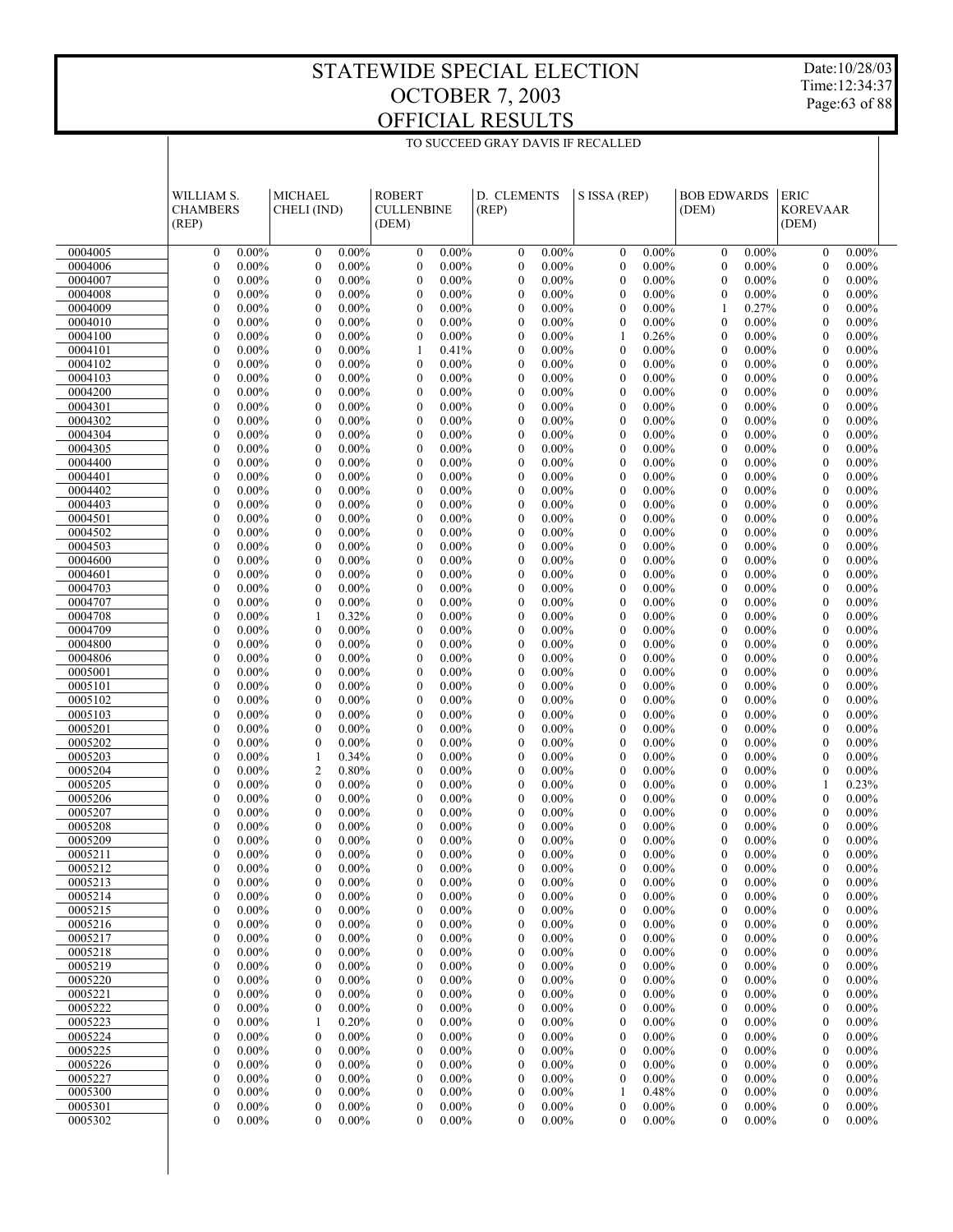$\overline{\phantom{a}}$ 

TO SUCCEED GRAY DAVIS IF RECALLED

Date:10/28/03 Time:12:34:38 Page:64 of 88

 $\overline{1}$ 

|          | WILLIAM S.<br><b>CHAMBERS</b><br>(REP) |          | <b>MICHAEL</b><br>CHELI (IND) |          | <b>ROBERT</b><br><b>CULLENBINE</b><br>(DEM) |          | D. CLEMENTS<br>(REP) |          | S ISSA (REP) |          | <b>BOB EDWARDS</b><br>(DEM) |          | <b>ERIC</b><br><b>KOREVAAR</b><br>(DEM) |          |
|----------|----------------------------------------|----------|-------------------------------|----------|---------------------------------------------|----------|----------------------|----------|--------------|----------|-----------------------------|----------|-----------------------------------------|----------|
| 0005303  |                                        | $0.00\%$ | $\Omega$                      | $0.00\%$ | $\theta$                                    | $0.00\%$ | 0                    | $0.00\%$ | 0            | $0.00\%$ | 0                           | $0.00\%$ | 0                                       | $0.00\%$ |
| 0005304  |                                        | $0.00\%$ | 0                             | $0.00\%$ | $\Omega$                                    | $0.00\%$ | 0                    | $0.00\%$ | 0            | $0.00\%$ | 0                           | $0.00\%$ |                                         | 0.42%    |
| 0005305  |                                        | $0.00\%$ | $\Omega$                      | $0.00\%$ | $\Omega$                                    | $0.00\%$ | 0                    | $0.00\%$ | 0            | $0.00\%$ | 0                           | $0.00\%$ | 0                                       | $0.00\%$ |
| AV BT 01 | h                                      | $0.02\%$ |                               | $0.01\%$ |                                             | $0.00\%$ | 0                    | $0.00\%$ | 4            | 0.01%    |                             | 0.01%    |                                         | 0.01%    |
|          | q                                      | 0.01%    | 10                            | 0.01%    |                                             | $0.00\%$ | 0                    | $0.00\%$ | 8            | 0.01%    | 8                           | 0.01%    | 8                                       | 0.01%    |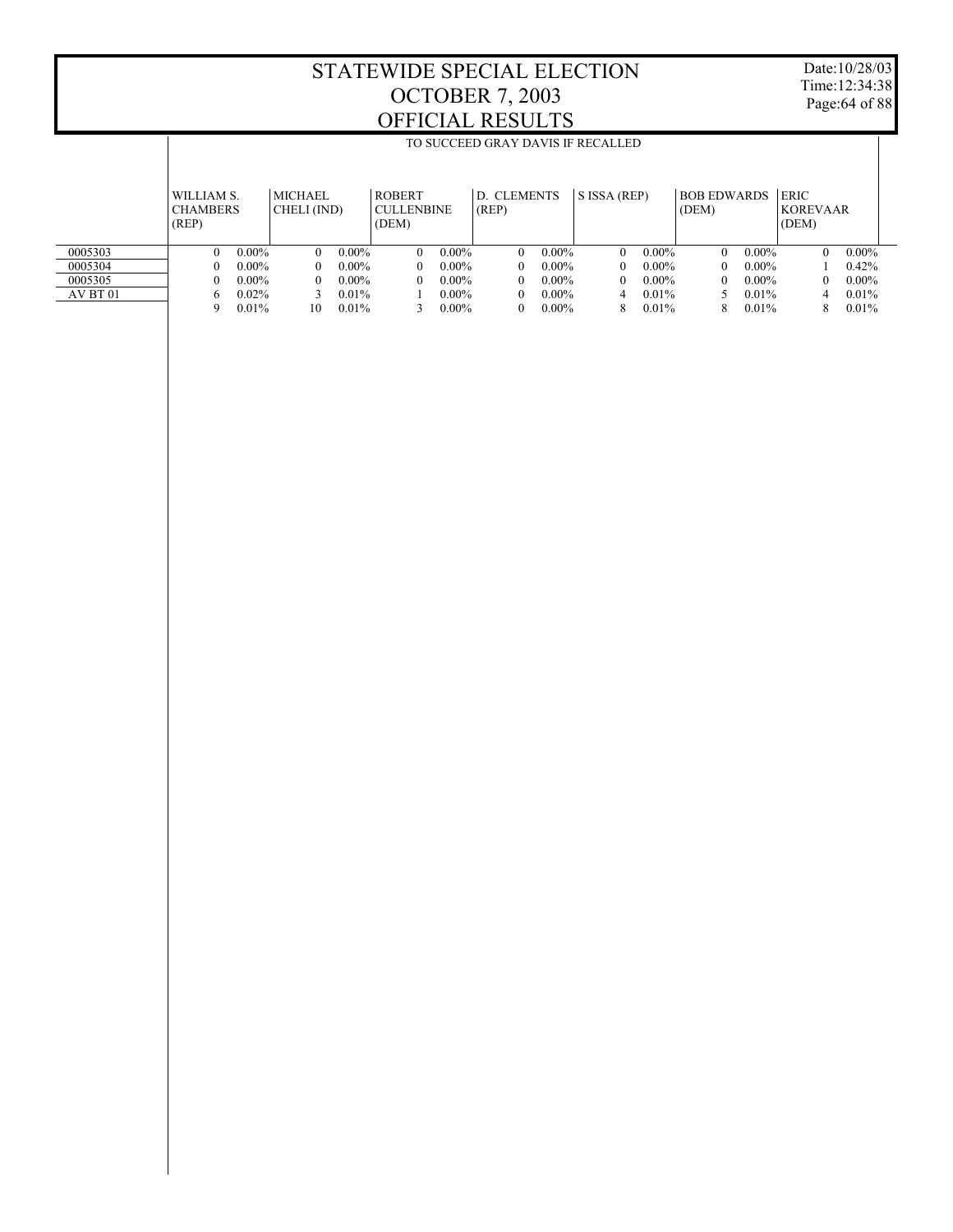Date:10/28/03 Time:12:34:38 Page:65 of 88

|                    | TO SUCCEED GRAY DAVIS IF RECALLED    |                      |                                      |                      |                                      |                      |                                      |                      |                                                     |                      |                                         |                      |                                       |                   |
|--------------------|--------------------------------------|----------------------|--------------------------------------|----------------------|--------------------------------------|----------------------|--------------------------------------|----------------------|-----------------------------------------------------|----------------------|-----------------------------------------|----------------------|---------------------------------------|-------------------|
|                    | STEPHEN L.<br><b>KNAPP</b> (REP)     |                      | KELLY P.<br><b>KIMBALL</b><br>(DEM)  |                      | D.E.<br><b>KESSINGER</b><br>(DEM)    |                      | EDWARD T.<br><b>KENNEDY</b><br>(DEM) |                      | <b>TREK</b><br><b>THUNDER</b><br><b>KELLY (IND)</b> |                      | <b>JERRY</b><br><b>KUNZMAN</b><br>(IND) |                      | PETER V.<br><b>UEBERROTH</b><br>(REP) |                   |
| Jurisdiction Wide  |                                      |                      |                                      |                      |                                      |                      |                                      |                      |                                                     |                      |                                         |                      |                                       |                   |
| 0001001            | $\boldsymbol{0}$                     | $0.00\%$             | $\boldsymbol{0}$                     | $0.00\%$             | $\boldsymbol{0}$                     | $0.00\%$             | $\boldsymbol{0}$                     | $0.00\%$             | $\boldsymbol{0}$                                    | $0.00\%$             | $\boldsymbol{0}$                        | $0.00\%$             | 1                                     | 0.24%             |
| 0001002            | $\boldsymbol{0}$                     | $0.00\%$             | $\mathbf{0}$                         | $0.00\%$             | $\mathbf{0}$                         | $0.00\%$             | $\boldsymbol{0}$                     | $0.00\%$             | $\boldsymbol{0}$                                    | $0.00\%$             | $\boldsymbol{0}$                        | $0.00\%$             | $\overline{2}$                        | 0.48%             |
| 0001003            | $\boldsymbol{0}$                     | $0.00\%$             | $\boldsymbol{0}$<br>$\mathbf{0}$     | $0.00\%$             | $\boldsymbol{0}$<br>$\overline{0}$   | $0.00\%$             | $\boldsymbol{0}$<br>$\mathbf{0}$     | $0.00\%$             | $\boldsymbol{0}$                                    | $0.00\%$             | $\boldsymbol{0}$                        | $0.00\%$             | $\mathbf{0}$                          | $0.00\%$          |
| 0001004<br>0001005 | $\boldsymbol{0}$<br>$\boldsymbol{0}$ | $0.00\%$<br>$0.00\%$ | $\boldsymbol{0}$                     | $0.00\%$<br>$0.00\%$ | $\boldsymbol{0}$                     | $0.00\%$<br>$0.00\%$ | $\boldsymbol{0}$                     | $0.00\%$<br>$0.00\%$ | $\boldsymbol{0}$<br>$\boldsymbol{0}$                | $0.00\%$<br>$0.00\%$ | $\boldsymbol{0}$<br>$\boldsymbol{0}$    | $0.00\%$<br>$0.00\%$ | $\mathbf{0}$<br>$\overline{2}$        | $0.00\%$<br>0.47% |
| 0001006            | $\boldsymbol{0}$                     | $0.00\%$             | $\mathbf{0}$                         | $0.00\%$             | $\boldsymbol{0}$                     | $0.00\%$             | $\mathbf{0}$                         | $0.00\%$             | $\boldsymbol{0}$                                    | $0.00\%$             | $\theta$                                | $0.00\%$             | 1                                     | 0.28%             |
| 0001007            | $\boldsymbol{0}$                     | $0.00\%$             | $\boldsymbol{0}$                     | $0.00\%$             | $\boldsymbol{0}$                     | $0.00\%$             | $\boldsymbol{0}$                     | $0.00\%$             | $\boldsymbol{0}$                                    | $0.00\%$             | $\boldsymbol{0}$                        | $0.00\%$             | $\mathbf{0}$                          | $0.00\%$          |
| 0001008            | $\boldsymbol{0}$                     | $0.00\%$             | $\mathbf{0}$                         | $0.00\%$             | $\boldsymbol{0}$                     | $0.00\%$             | $\mathbf{0}$                         | $0.00\%$             | $\boldsymbol{0}$                                    | $0.00\%$             | $\boldsymbol{0}$                        | $0.00\%$             | $\mathbf{1}$                          | 0.29%             |
| 0001009            | $\boldsymbol{0}$                     | $0.00\%$             | $\boldsymbol{0}$                     | $0.00\%$             | $\boldsymbol{0}$                     | $0.00\%$             | $\boldsymbol{0}$                     | $0.00\%$             | $\boldsymbol{0}$                                    | $0.00\%$             | $\boldsymbol{0}$                        | $0.00\%$             | $\overline{c}$                        | 0.49%             |
| 0001010            | $\boldsymbol{0}$                     | $0.00\%$             | $\mathbf{0}$                         | $0.00\%$             | $\boldsymbol{0}$                     | $0.00\%$             | 1                                    | 0.25%                | $\boldsymbol{0}$                                    | $0.00\%$             | $\theta$                                | $0.00\%$             | 1                                     | 0.25%             |
| 0001011<br>0001012 | $\boldsymbol{0}$<br>$\boldsymbol{0}$ | $0.00\%$<br>$0.00\%$ | $\boldsymbol{0}$<br>$\mathbf{0}$     | $0.00\%$<br>$0.00\%$ | $\boldsymbol{0}$<br>$\boldsymbol{0}$ | $0.00\%$<br>$0.00\%$ | $\boldsymbol{0}$<br>$\mathbf{0}$     | $0.00\%$<br>$0.00\%$ | 1<br>$\boldsymbol{0}$                               | 0.25%<br>$0.00\%$    | $\boldsymbol{0}$<br>$\boldsymbol{0}$    | $0.00\%$<br>$0.00\%$ | $\mathbf{1}$<br>$\mathbf{0}$          | 0.25%<br>$0.00\%$ |
| 0001013            | $\boldsymbol{0}$                     | $0.00\%$             | $\boldsymbol{0}$                     | $0.00\%$             | $\boldsymbol{0}$                     | $0.00\%$             | $\boldsymbol{0}$                     | $0.00\%$             | $\boldsymbol{0}$                                    | $0.00\%$             | $\boldsymbol{0}$                        | $0.00\%$             | $\mathbf{1}$                          | 0.29%             |
| 0001014            | $\boldsymbol{0}$                     | $0.00\%$             | $\mathbf{0}$                         | $0.00\%$             | $\boldsymbol{0}$                     | $0.00\%$             | $\mathbf{0}$                         | $0.00\%$             | $\boldsymbol{0}$                                    | $0.00\%$             | $\theta$                                | $0.00\%$             | 3                                     | 0.81%             |
| 0001015            | $\boldsymbol{0}$                     | $0.00\%$             | $\boldsymbol{0}$                     | $0.00\%$             | $\boldsymbol{0}$                     | $0.00\%$             | $\boldsymbol{0}$                     | $0.00\%$             | $\boldsymbol{0}$                                    | $0.00\%$             | $\boldsymbol{0}$                        | $0.00\%$             | $\mathbf{1}$                          | 0.23%             |
| 0001016            | $\boldsymbol{0}$                     | $0.00\%$             | $\mathbf{0}$                         | $0.00\%$             | $\boldsymbol{0}$                     | $0.00\%$             | $\mathbf{0}$                         | $0.00\%$             | $\boldsymbol{0}$                                    | $0.00\%$             | $\boldsymbol{0}$                        | $0.00\%$             | 1                                     | 0.25%             |
| 0001017            | $\boldsymbol{0}$                     | $0.00\%$             | $\boldsymbol{0}$                     | $0.00\%$             | $\boldsymbol{0}$                     | $0.00\%$             | $\boldsymbol{0}$                     | $0.00\%$             | $\boldsymbol{0}$                                    | $0.00\%$             | $\boldsymbol{0}$                        | $0.00\%$             | $\mathbf{1}$                          | 0.32%             |
| 0001100            | $\boldsymbol{0}$                     | $0.00\%$             | $\mathbf{0}$                         | $0.00\%$             | $\boldsymbol{0}$                     | $0.00\%$             | $\mathbf{0}$                         | $0.00\%$             | $\boldsymbol{0}$                                    | $0.00\%$             | $\theta$                                | $0.00\%$             | 1                                     | 0.32%             |
| 0001101<br>0001102 | $\boldsymbol{0}$<br>$\boldsymbol{0}$ | $0.00\%$<br>$0.00\%$ | 1<br>$\mathbf{0}$                    | 0.43%<br>$0.00\%$    | $\boldsymbol{0}$<br>$\boldsymbol{0}$ | $0.00\%$<br>$0.00\%$ | $\boldsymbol{0}$<br>$\mathbf{0}$     | $0.00\%$<br>$0.00\%$ | $\boldsymbol{0}$<br>$\boldsymbol{0}$                | $0.00\%$<br>$0.00\%$ | $\boldsymbol{0}$<br>$\boldsymbol{0}$    | $0.00\%$<br>$0.00\%$ | $\mathbf{0}$<br>4                     | $0.00\%$<br>0.86% |
| 0001103            | $\boldsymbol{0}$                     | $0.00\%$             | $\boldsymbol{0}$                     | $0.00\%$             | $\boldsymbol{0}$                     | $0.00\%$             | $\boldsymbol{0}$                     | $0.00\%$             | 1                                                   | 0.22%                | $\boldsymbol{0}$                        | $0.00\%$             | 4                                     | 0.87%             |
| 0001106            | $\boldsymbol{0}$                     | $0.00\%$             | 1                                    | 0.29%                | $\boldsymbol{0}$                     | $0.00\%$             | $\mathbf{0}$                         | $0.00\%$             | $\boldsymbol{0}$                                    | $0.00\%$             | $\theta$                                | $0.00\%$             | $\mathbf{0}$                          | $0.00\%$          |
| 0001107            | $\boldsymbol{0}$                     | $0.00\%$             | $\boldsymbol{0}$                     | $0.00\%$             | $\boldsymbol{0}$                     | $0.00\%$             | $\boldsymbol{0}$                     | $0.00\%$             | $\boldsymbol{0}$                                    | $0.00\%$             | $\boldsymbol{0}$                        | $0.00\%$             | $\mathbf{0}$                          | $0.00\%$          |
| 0001110            | $\boldsymbol{0}$                     | $0.00\%$             | $\mathbf{0}$                         | $0.00\%$             | $\boldsymbol{0}$                     | $0.00\%$             | $\mathbf{0}$                         | $0.00\%$             | $\boldsymbol{0}$                                    | $0.00\%$             | $\boldsymbol{0}$                        | $0.00\%$             | $\boldsymbol{0}$                      | $0.00\%$          |
| 0001112            | $\boldsymbol{0}$                     | $0.00\%$             | $\boldsymbol{0}$                     | $0.00\%$             | $\boldsymbol{0}$                     | $0.00\%$             | $\boldsymbol{0}$                     | $0.00\%$             | $\boldsymbol{0}$                                    | $0.00\%$             | $\boldsymbol{0}$                        | $0.00\%$             | $\overline{c}$                        | 0.55%             |
| 0001113            | $\boldsymbol{0}$                     | $0.00\%$             | $\mathbf{0}$                         | $0.00\%$             | $\boldsymbol{0}$                     | $0.00\%$             | $\mathbf{0}$                         | $0.00\%$             | $\boldsymbol{0}$                                    | $0.00\%$             | $\theta$                                | $0.00\%$             | $\mathbf{0}$                          | $0.00\%$          |
| 0001114<br>0001121 | $\boldsymbol{0}$<br>$\boldsymbol{0}$ | $0.00\%$<br>$0.00\%$ | $\boldsymbol{0}$<br>$\mathbf{0}$     | $0.00\%$<br>$0.00\%$ | $\boldsymbol{0}$<br>$\boldsymbol{0}$ | $0.00\%$<br>$0.00\%$ | $\boldsymbol{0}$<br>$\mathbf{0}$     | $0.00\%$<br>$0.00\%$ | $\boldsymbol{0}$<br>$\boldsymbol{0}$                | $0.00\%$<br>$0.00\%$ | $\boldsymbol{0}$<br>$\boldsymbol{0}$    | $0.00\%$<br>$0.00\%$ | $\mathbf{0}$<br>1                     | $0.00\%$<br>0.24% |
| 0001124            | $\boldsymbol{0}$                     | $0.00\%$             | $\boldsymbol{0}$                     | $0.00\%$             | $\boldsymbol{0}$                     | $0.00\%$             | $\boldsymbol{0}$                     | $0.00\%$             | $\boldsymbol{0}$                                    | $0.00\%$             | $\boldsymbol{0}$                        | $0.00\%$             | $\mathbf{1}$                          | 0.33%             |
| 0001125            | $\boldsymbol{0}$                     | $0.00\%$             | $\mathbf{0}$                         | $0.00\%$             | $\boldsymbol{0}$                     | $0.00\%$             | $\mathbf{0}$                         | $0.00\%$             | $\boldsymbol{0}$                                    | $0.00\%$             | $\theta$                                | $0.00\%$             | $\mathbf{0}$                          | $0.00\%$          |
| 0001210            | $\boldsymbol{0}$                     | $0.00\%$             | $\boldsymbol{0}$                     | $0.00\%$             | $\boldsymbol{0}$                     | $0.00\%$             | $\boldsymbol{0}$                     | $0.00\%$             | $\boldsymbol{0}$                                    | $0.00\%$             | $\boldsymbol{0}$                        | $0.00\%$             | $\mathbf{1}$                          | 0.24%             |
| 0001211            | $\boldsymbol{0}$                     | $0.00\%$             | $\mathbf{0}$                         | $0.00\%$             | $\boldsymbol{0}$                     | $0.00\%$             | $\mathbf{0}$                         | $0.00\%$             | $\boldsymbol{0}$                                    | $0.00\%$             | $\boldsymbol{0}$                        | $0.00\%$             | $\overline{c}$                        | 0.59%             |
| 0001500            | $\boldsymbol{0}$                     | $0.00\%$             | $\boldsymbol{0}$                     | $0.00\%$             | $\boldsymbol{0}$                     | $0.00\%$             | $\boldsymbol{0}$                     | $0.00\%$             | $\boldsymbol{0}$                                    | $0.00\%$             | $\boldsymbol{0}$                        | $0.00\%$             | $\boldsymbol{0}$                      | $0.00\%$          |
| 0001604<br>0001605 | $\boldsymbol{0}$<br>$\boldsymbol{0}$ | $0.00\%$<br>$0.00\%$ | $\mathbf{0}$<br>$\boldsymbol{0}$     | $0.00\%$<br>$0.00\%$ | $\boldsymbol{0}$<br>$\boldsymbol{0}$ | $0.00\%$<br>$0.00\%$ | 1<br>$\boldsymbol{0}$                | 0.32%<br>$0.00\%$    | $\boldsymbol{0}$<br>$\boldsymbol{0}$                | $0.00\%$<br>$0.00\%$ | $\theta$<br>$\boldsymbol{0}$            | $0.00\%$<br>$0.00\%$ | $\boldsymbol{2}$<br>$\mathbf{1}$      | 0.64%<br>0.28%    |
| 0001701            | $\boldsymbol{0}$                     | $0.00\%$             | $\mathbf{0}$                         | $0.00\%$             | $\boldsymbol{0}$                     | $0.00\%$             | $\mathbf{0}$                         | $0.00\%$             | $\boldsymbol{0}$                                    | $0.00\%$             | $\boldsymbol{0}$                        | $0.00\%$             | 1                                     | 0.84%             |
| 0002001            | $\boldsymbol{0}$                     | $0.00\%$             | $\boldsymbol{0}$                     | $0.00\%$             | $\boldsymbol{0}$                     | $0.00\%$             | $\boldsymbol{0}$                     | $0.00\%$             | $\boldsymbol{0}$                                    | $0.00\%$             | $\boldsymbol{0}$                        | $0.00\%$             | $\overline{c}$                        | 0.44%             |
| 0002002            | $\boldsymbol{0}$                     | $0.00\%$             | $\mathbf{0}$                         | $0.00\%$             | $\mathbf{0}$                         | $0.00\%$             | $\mathbf{0}$                         | $0.00\%$             | $\boldsymbol{0}$                                    | $0.00\%$             | $\theta$                                | $0.00\%$             | $\theta$                              | $0.00\%$          |
| 0002003            | $\boldsymbol{0}$                     | $0.00\%$             | $\boldsymbol{0}$                     | $0.00\%$             | $\boldsymbol{0}$                     | $0.00\%$             | $\boldsymbol{0}$                     | $0.00\%$             | $\boldsymbol{0}$                                    | $0.00\%$             | $\boldsymbol{0}$                        | $0.00\%$             | $\mathbf{1}$                          | 0.24%             |
| 0002004            | $\mathbf{0}$                         | $0.00\%$             | $\mathbf{0}$                         | $0.00\%$             | $\overline{0}$                       | $0.00\%$             | $\mathbf{0}$                         | $0.00\%$             | $\mathbf{0}$                                        | $0.00\%$             | $\theta$                                | $0.00\%$             | $\overline{2}$                        | 0.49%             |
| 0002005            | $\mathbf{0}$                         | $0.00\%$             | $\mathbf{0}$                         | $0.00\%$             | $\overline{0}$                       | $0.00\%$             | $\mathbf{0}$                         | $0.00\%$             | $\mathbf{0}$                                        | $0.00\%$             | $\mathbf{0}$                            | $0.00\%$             | 3                                     | 0.66%             |
| 0002006<br>0002007 | 0<br>$\boldsymbol{0}$                | $0.00\%$<br>$0.00\%$ | $\boldsymbol{0}$<br>$\boldsymbol{0}$ | $0.00\%$<br>$0.00\%$ | $\boldsymbol{0}$<br>0                | $0.00\%$<br>$0.00\%$ | $\boldsymbol{0}$<br>$\boldsymbol{0}$ | $0.00\%$<br>$0.00\%$ | 0<br>$\boldsymbol{0}$                               | $0.00\%$<br>$0.00\%$ | $\boldsymbol{0}$<br>$\boldsymbol{0}$    | $0.00\%$<br>$0.00\%$ | 4<br>$\overline{c}$                   | 0.92%<br>0.58%    |
| 0002008            | $\boldsymbol{0}$                     | $0.00\%$             | $\boldsymbol{0}$                     | $0.00\%$             | 0                                    | $0.00\%$             | 1                                    | 0.27%                | $\boldsymbol{0}$                                    | $0.00\%$             | $\boldsymbol{0}$                        | $0.00\%$             | 3                                     | 0.82%             |
| 0002009            | $\boldsymbol{0}$                     | $0.00\%$             | 1                                    | 0.21%                | $\boldsymbol{0}$                     | $0.00\%$             | $\boldsymbol{0}$                     | $0.00\%$             | $\boldsymbol{0}$                                    | $0.00\%$             | $\boldsymbol{0}$                        | $0.00\%$             | 1                                     | 0.21%             |
| 0002010            | $\boldsymbol{0}$                     | $0.00\%$             | $\boldsymbol{0}$                     | $0.00\%$             | $\boldsymbol{0}$                     | $0.00\%$             | $\boldsymbol{0}$                     | $0.00\%$             | $\boldsymbol{0}$                                    | $0.00\%$             | $\boldsymbol{0}$                        | $0.00\%$             | 5                                     | 1.43%             |
| 0002011            | $\boldsymbol{0}$                     | $0.00\%$             | $\boldsymbol{0}$                     | $0.00\%$             | $\boldsymbol{0}$                     | $0.00\%$             | $\boldsymbol{0}$                     | $0.00\%$             | $\boldsymbol{0}$                                    | $0.00\%$             | $\boldsymbol{0}$                        | $0.00\%$             | $\boldsymbol{0}$                      | $0.00\%$          |
| 0002012            | $\boldsymbol{0}$                     | $0.00\%$             | $\boldsymbol{0}$                     | $0.00\%$             | $\boldsymbol{0}$                     | $0.00\%$             | $\boldsymbol{0}$                     | $0.00\%$             | $\boldsymbol{0}$                                    | $0.00\%$             | $\boldsymbol{0}$                        | $0.00\%$             | $\boldsymbol{0}$                      | $0.00\%$          |
| 0002013            | $\boldsymbol{0}$                     | $0.00\%$             | $\boldsymbol{0}$                     | $0.00\%$             | $\boldsymbol{0}$                     | $0.00\%$             | $\boldsymbol{0}$                     | $0.00\%$             | $\boldsymbol{0}$                                    | $0.00\%$             | $\boldsymbol{0}$                        | $0.00\%$             | $\overline{c}$                        | 1.48%             |
| 0002014<br>0002015 | $\boldsymbol{0}$<br>$\boldsymbol{0}$ | $0.00\%$<br>$0.00\%$ | $\boldsymbol{0}$<br>$\boldsymbol{0}$ | $0.00\%$<br>$0.00\%$ | $\boldsymbol{0}$<br>$\boldsymbol{0}$ | $0.00\%$<br>$0.00\%$ | $\boldsymbol{0}$<br>$\boldsymbol{0}$ | $0.00\%$<br>$0.00\%$ | 1<br>$\boldsymbol{0}$                               | 0.24%<br>$0.00\%$    | $\boldsymbol{0}$<br>$\boldsymbol{0}$    | $0.00\%$<br>$0.00\%$ | 1<br>$\mathbf{1}$                     | 0.24%<br>0.25%    |
| 0002101            | $\boldsymbol{0}$                     | $0.00\%$             | $\boldsymbol{0}$                     | $0.00\%$             | $\boldsymbol{0}$                     | $0.00\%$             | $\boldsymbol{0}$                     | $0.00\%$             | $\boldsymbol{0}$                                    | $0.00\%$             | $\boldsymbol{0}$                        | $0.00\%$             | 1                                     | 0.25%             |
| 0002102            | $\boldsymbol{0}$                     | $0.00\%$             | $\boldsymbol{0}$                     | $0.00\%$             | $\boldsymbol{0}$                     | $0.00\%$             | $\boldsymbol{0}$                     | $0.00\%$             | $\boldsymbol{0}$                                    | $0.00\%$             | $\boldsymbol{0}$                        | $0.00\%$             | $\overline{4}$                        | 1.25%             |
| 0002103            | $\boldsymbol{0}$                     | $0.00\%$             | $\boldsymbol{0}$                     | $0.00\%$             | $\boldsymbol{0}$                     | $0.00\%$             | $\boldsymbol{0}$                     | $0.00\%$             | $\boldsymbol{0}$                                    | $0.00\%$             | $\boldsymbol{0}$                        | $0.00\%$             | -1                                    | 0.43%             |
| 0002104            | $\boldsymbol{0}$                     | $0.00\%$             | $\boldsymbol{0}$                     | $0.00\%$             | $\boldsymbol{0}$                     | $0.00\%$             | $\boldsymbol{0}$                     | $0.00\%$             | $\boldsymbol{0}$                                    | $0.00\%$             | $\boldsymbol{0}$                        | $0.00\%$             | $\overline{c}$                        | 0.63%             |
| 0002107            | $\boldsymbol{0}$                     | $0.00\%$             | $\boldsymbol{0}$                     | $0.00\%$             | $\boldsymbol{0}$                     | $0.00\%$             | $\boldsymbol{0}$                     | $0.00\%$             | 1                                                   | 0.40%                | $\boldsymbol{0}$                        | $0.00\%$             | $\overline{c}$                        | 0.79%             |
| 0002108            | $\boldsymbol{0}$                     | $0.00\%$             | $\boldsymbol{0}$                     | $0.00\%$             | $\boldsymbol{0}$                     | $0.00\%$             | $\boldsymbol{0}$                     | $0.00\%$             | 1                                                   | 0.26%                | $\boldsymbol{0}$                        | $0.00\%$             | 1                                     | 0.26%             |
| 0002109<br>0002112 | $\boldsymbol{0}$<br>$\boldsymbol{0}$ | $0.00\%$<br>$0.00\%$ | $\boldsymbol{0}$<br>$\boldsymbol{0}$ | $0.00\%$<br>$0.00\%$ | $\boldsymbol{0}$<br>$\boldsymbol{0}$ | $0.00\%$<br>$0.00\%$ | $\boldsymbol{0}$<br>$\boldsymbol{0}$ | $0.00\%$<br>$0.00\%$ | $\boldsymbol{0}$<br>$\boldsymbol{0}$                | $0.00\%$<br>$0.00\%$ | $\boldsymbol{0}$<br>$\boldsymbol{0}$    | $0.00\%$<br>$0.00\%$ | 1<br>$\boldsymbol{0}$                 | 0.38%<br>$0.00\%$ |
| 0002201            | $\boldsymbol{0}$                     | $0.00\%$             | $\boldsymbol{0}$                     | $0.00\%$             | $\boldsymbol{0}$                     | $0.00\%$             | $\boldsymbol{0}$                     | $0.00\%$             | $\boldsymbol{0}$                                    | $0.00\%$             | $\boldsymbol{0}$                        | $0.00\%$             | 3                                     | 1.08%             |
| 0002205            | $\boldsymbol{0}$                     | $0.00\%$             | $\boldsymbol{0}$                     | $0.00\%$             | $\boldsymbol{0}$                     | $0.00\%$             | $\boldsymbol{0}$                     | $0.00\%$             | $\boldsymbol{0}$                                    | $0.00\%$             | $\boldsymbol{0}$                        | $0.00\%$             | 4                                     | 0.87%             |
| 0002206            | $\boldsymbol{0}$                     | $0.00\%$             | $\mathbf{0}$                         | $0.00\%$             | 0                                    | $0.00\%$             | $\overline{0}$                       | $0.00\%$             | $\boldsymbol{0}$                                    | $0.00\%$             | $\mathbf{0}$                            | $0.00\%$             | $\boldsymbol{0}$                      | $0.00\%$          |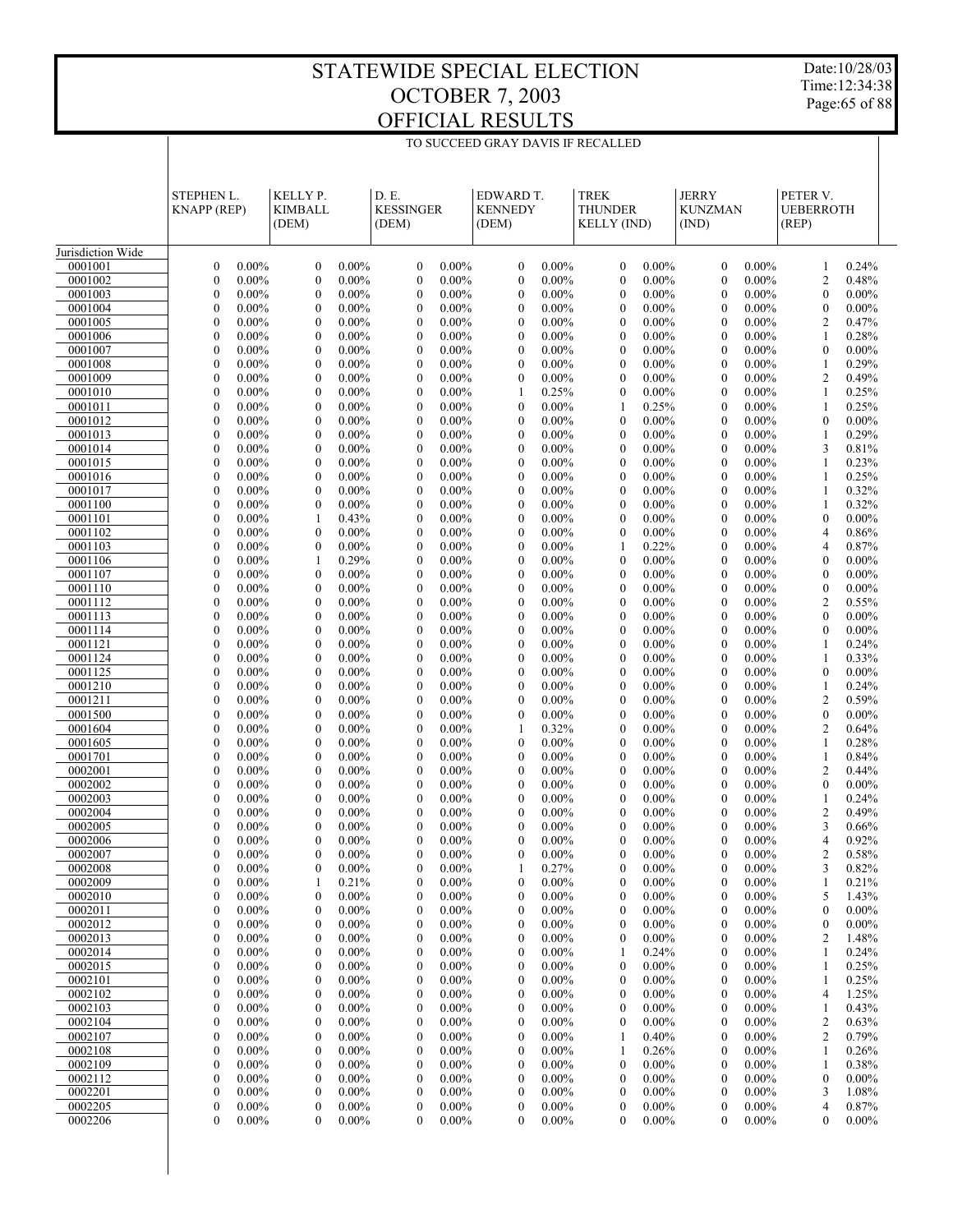Date:10/28/03 Time:12:34:38 Page:66 of 88

|                    | <b>STEPHEN L.</b><br><b>KNAPP</b> (REP)                      | KELLY P.<br><b>KIMBALL</b><br>(DEM)                          | D.E.<br><b>KESSINGER</b><br>(DEM)                            | EDWARD T.<br><b>KENNEDY</b><br>(DEM)                         | <b>TREK</b><br><b>THUNDER</b><br><b>KELLY (IND)</b>          | <b>JERRY</b><br><b>KUNZMAN</b><br>(IND)                      | PETER V.<br><b>UEBERROTH</b><br>(REP)                   |  |
|--------------------|--------------------------------------------------------------|--------------------------------------------------------------|--------------------------------------------------------------|--------------------------------------------------------------|--------------------------------------------------------------|--------------------------------------------------------------|---------------------------------------------------------|--|
| 0002207            | $\boldsymbol{0}$<br>$0.00\%$                                 | $\boldsymbol{0}$<br>$0.00\%$                                 | $\boldsymbol{0}$<br>$0.00\%$                                 | $\boldsymbol{0}$<br>$0.00\%$                                 | 0.00%<br>$\mathbf{0}$                                        | $\mathbf{0}$<br>$0.00\%$                                     | 0.41%<br>$\overline{2}$                                 |  |
| 0002301            | $\boldsymbol{0}$<br>$0.00\%$                                 | $\boldsymbol{0}$<br>$0.00\%$                                 | $\boldsymbol{0}$<br>$0.00\%$                                 | $\boldsymbol{0}$<br>$0.00\%$                                 | $\boldsymbol{0}$<br>$0.00\%$                                 | $\boldsymbol{0}$<br>$0.00\%$                                 | 0.25%<br>1                                              |  |
| 0002302            | $\boldsymbol{0}$<br>$0.00\%$                                 | $\boldsymbol{0}$<br>$0.00\%$                                 | $0.00\%$<br>$\boldsymbol{0}$                                 | $\boldsymbol{0}$<br>$0.00\%$                                 | $\mathbf{0}$<br>0.00%                                        | $\boldsymbol{0}$<br>$0.00\%$                                 | $0.00\%$<br>$\boldsymbol{0}$                            |  |
| 0002303            | $\boldsymbol{0}$<br>$0.00\%$                                 | $\mathbf{0}$<br>$0.00\%$                                     | $\boldsymbol{0}$<br>$0.00\%$                                 | $\mathbf{0}$<br>$0.00\%$                                     | $\mathbf{0}$<br>$0.00\%$                                     | $\mathbf{0}$<br>$0.00\%$                                     | $0.00\%$<br>$\mathbf{0}$                                |  |
| 0002304            | $\mathbf{0}$<br>$0.00\%$                                     | $\boldsymbol{0}$<br>$0.00\%$                                 | $\boldsymbol{0}$<br>$0.00\%$                                 | $\boldsymbol{0}$<br>$0.00\%$                                 | $\mathbf{0}$<br>$0.00\%$                                     | $0.00\%$<br>$\mathbf{0}$                                     | $0.00\%$<br>$\boldsymbol{0}$                            |  |
| 0002305            | $\boldsymbol{0}$<br>$0.00\%$                                 | $\boldsymbol{0}$<br>$0.00\%$                                 | $\boldsymbol{0}$<br>$0.00\%$                                 | $\boldsymbol{0}$<br>$0.00\%$                                 | $\boldsymbol{0}$<br>$0.00\%$                                 | 1<br>0.24%                                                   | 1<br>0.24%                                              |  |
| 0002306            | $\boldsymbol{0}$<br>$0.00\%$                                 | $\boldsymbol{0}$<br>$0.00\%$                                 | $\boldsymbol{0}$<br>$0.00\%$                                 | $\boldsymbol{0}$<br>$0.00\%$                                 | $\mathbf{0}$<br>$0.00\%$                                     | $\boldsymbol{0}$<br>$0.00\%$                                 | 0.30%<br>1                                              |  |
| 0002402            | $\boldsymbol{0}$<br>$0.00\%$                                 | $\mathbf{0}$<br>$0.00\%$                                     | $\boldsymbol{0}$<br>$0.00\%$                                 | $\mathbf{0}$<br>$0.00\%$                                     | $\mathbf{0}$<br>$0.00\%$                                     | $\mathbf{0}$<br>$0.00\%$                                     | 2<br>0.55%                                              |  |
| 0002504            | $\mathbf{0}$<br>$0.00\%$                                     | $\boldsymbol{0}$<br>$0.00\%$                                 | $\boldsymbol{0}$<br>$0.00\%$                                 | $\boldsymbol{0}$<br>$0.00\%$                                 | $\mathbf{0}$<br>0.00%                                        | $\theta$<br>$0.00\%$                                         | 0.56%<br>1                                              |  |
| 0002600            | $\boldsymbol{0}$<br>$0.00\%$<br>$\mathbf{0}$                 | $\mathbf{0}$<br>$0.00\%$<br>$\boldsymbol{0}$                 | $\boldsymbol{0}$<br>$0.00\%$<br>$\boldsymbol{0}$<br>$0.00\%$ | $\boldsymbol{0}$<br>$0.00\%$<br>$\boldsymbol{0}$             | $\mathbf{0}$<br>$0.00\%$<br>0.48%                            | $\mathbf{0}$<br>$0.00\%$<br>$\theta$<br>$0.00\%$             | 3<br>1.02%<br>3<br>1.45%                                |  |
| 0002601<br>0002602 | $0.00\%$<br>$\boldsymbol{0}$<br>$0.00\%$                     | $0.00\%$<br>$\mathbf{0}$<br>$0.00\%$                         | $\boldsymbol{0}$<br>$0.00\%$                                 | $0.00\%$<br>$\mathbf{0}$<br>$0.00\%$                         | 1<br>$\mathbf{0}$<br>0.00%                                   | $\mathbf{0}$<br>$0.00\%$                                     | 3<br>1.44%                                              |  |
| 0002701            | $\mathbf{0}$<br>$0.00\%$                                     | $\boldsymbol{0}$<br>$0.00\%$                                 | $\boldsymbol{0}$<br>$0.00\%$                                 | $\boldsymbol{0}$<br>$0.00\%$                                 | $\mathbf{0}$<br>$0.00\%$                                     | $\theta$<br>$0.00\%$                                         | $\overline{4}$<br>1.48%                                 |  |
| 0002800            | $\boldsymbol{0}$<br>$0.00\%$                                 | $\boldsymbol{0}$<br>$0.00\%$                                 | $\boldsymbol{0}$<br>$0.00\%$                                 | $\boldsymbol{0}$<br>$0.00\%$                                 | $\mathbf{0}$<br>$0.00\%$                                     | $\mathbf{0}$<br>$0.00\%$                                     | $0.00\%$<br>$\boldsymbol{0}$                            |  |
| 0002801            | $\boldsymbol{0}$<br>$0.00\%$                                 | $\boldsymbol{0}$<br>$0.00\%$                                 | $\boldsymbol{0}$<br>$0.00\%$                                 | $\boldsymbol{0}$<br>$0.00\%$                                 | $\mathbf{0}$<br>$0.00\%$                                     | $\theta$<br>$0.00\%$                                         | $\boldsymbol{0}$<br>$0.00\%$                            |  |
| 0002902            | $\boldsymbol{0}$<br>$0.00\%$                                 | $\mathbf{0}$<br>$0.00\%$                                     | $\boldsymbol{0}$<br>$0.00\%$                                 | $\mathbf{0}$<br>$0.00\%$                                     | $\boldsymbol{0}$<br>$0.00\%$                                 | $\mathbf{0}$<br>$0.00\%$                                     | $\overline{2}$<br>0.82%                                 |  |
| 0002907            | $\mathbf{0}$<br>$0.00\%$                                     | $\boldsymbol{0}$<br>$0.00\%$                                 | $\boldsymbol{0}$<br>$0.00\%$                                 | $\boldsymbol{0}$<br>$0.00\%$                                 | $\mathbf{0}$<br>$0.00\%$                                     | $\theta$<br>$0.00\%$                                         | $0.00\%$<br>$\boldsymbol{0}$                            |  |
| 0002908            | $\boldsymbol{0}$<br>$0.00\%$                                 | $\mathbf{0}$<br>$0.00\%$                                     | $\boldsymbol{0}$<br>$0.00\%$                                 | $\mathbf{0}$<br>$0.00\%$                                     | $\mathbf{0}$<br>$0.00\%$                                     | $\mathbf{0}$<br>$0.00\%$                                     | 1<br>0.27%                                              |  |
| 0003001            | $\mathbf{0}$<br>$0.00\%$                                     | $\boldsymbol{0}$<br>$0.00\%$                                 | $\boldsymbol{0}$<br>$0.00\%$                                 | $\boldsymbol{0}$<br>$0.00\%$                                 | $\mathbf{0}$<br>$0.00\%$                                     | $\theta$<br>$0.00\%$                                         | 0.25%<br>1                                              |  |
| 0003002            | $\boldsymbol{0}$<br>$0.00\%$<br>$\mathbf{0}$                 | $\mathbf{0}$<br>$0.00\%$                                     | $\boldsymbol{0}$<br>$0.00\%$                                 | $\mathbf{0}$<br>$0.00\%$                                     | $\mathbf{0}$<br>$0.00\%$                                     | $\mathbf{0}$<br>$0.00\%$<br>$\theta$                         | $\boldsymbol{0}$<br>$0.00\%$                            |  |
| 0003003<br>0003004 | $0.00\%$<br>$\boldsymbol{0}$<br>$0.00\%$                     | $\boldsymbol{0}$<br>$0.00\%$<br>$\boldsymbol{0}$<br>$0.00\%$ | $\boldsymbol{0}$<br>$0.00\%$<br>$\boldsymbol{0}$<br>$0.00\%$ | $\boldsymbol{0}$<br>$0.00\%$<br>$\boldsymbol{0}$<br>$0.00\%$ | $\mathbf{0}$<br>$0.00\%$<br>$\mathbf{0}$<br>$0.00\%$         | $0.00\%$<br>$\mathbf{0}$<br>$0.00\%$                         | 3<br>0.67%<br>$\tau$<br>1.50%                           |  |
| 0003005            | $\boldsymbol{0}$<br>$0.00\%$                                 | $\boldsymbol{0}$<br>$0.00\%$                                 | $\boldsymbol{0}$<br>$0.00\%$                                 | $\boldsymbol{0}$<br>$0.00\%$                                 | $\mathbf{0}$<br>$0.00\%$                                     | $\theta$<br>$0.00\%$                                         | 0.21%<br>1                                              |  |
| 0003006            | $\boldsymbol{0}$<br>$0.00\%$                                 | $\mathbf{0}$<br>$0.00\%$                                     | $\boldsymbol{0}$<br>$0.00\%$                                 | $\mathbf{0}$<br>$0.00\%$                                     | $\mathbf{0}$<br>$0.00\%$                                     | $\mathbf{0}$<br>$0.00\%$                                     | $\overline{2}$<br>0.50%                                 |  |
| 0003007            | $\mathbf{0}$<br>$0.00\%$                                     | $\boldsymbol{0}$<br>$0.00\%$                                 | $\boldsymbol{0}$<br>$0.00\%$                                 | $\boldsymbol{0}$<br>$0.00\%$                                 | $\mathbf{0}$<br>$0.00\%$                                     | $\boldsymbol{0}$<br>$0.00\%$                                 | $0.00\%$<br>$\boldsymbol{0}$                            |  |
| 0003008            | $\boldsymbol{0}$<br>$0.00\%$                                 | $\boldsymbol{0}$<br>$0.00\%$                                 | $\boldsymbol{0}$<br>$0.00\%$                                 | $\boldsymbol{0}$<br>$0.00\%$                                 | $\mathbf{0}$<br>$0.00\%$                                     | $\mathbf{0}$<br>$0.00\%$                                     | 3<br>0.79%                                              |  |
| 0003009            | $\boldsymbol{0}$<br>$0.00\%$                                 | $\boldsymbol{0}$<br>$0.00\%$                                 | $\boldsymbol{0}$<br>$0.00\%$                                 | $\boldsymbol{0}$<br>$0.00\%$                                 | 3<br>0.70%                                                   | $\theta$<br>$0.00\%$                                         | $\sqrt{2}$<br>0.47%                                     |  |
| 0003010            | $\mathbf{0}$<br>$0.00\%$                                     | 1<br>0.28%                                                   | $\boldsymbol{0}$<br>$0.00\%$                                 | $\mathbf{0}$<br>$0.00\%$                                     | $\mathbf{0}$<br>$0.00\%$                                     | $\mathbf{0}$<br>$0.00\%$                                     | 3<br>0.84%                                              |  |
| 0003011            | $\mathbf{0}$<br>$0.00\%$                                     | $\boldsymbol{0}$<br>$0.00\%$                                 | $\boldsymbol{0}$<br>$0.00\%$                                 | $\boldsymbol{0}$<br>$0.00\%$                                 | $\mathbf{0}$<br>$0.00\%$                                     | $\theta$<br>$0.00\%$                                         | 1<br>0.26%                                              |  |
| 0003012            | $\boldsymbol{0}$<br>$0.00\%$<br>$\mathbf{0}$                 | $\mathbf{0}$<br>$0.00\%$                                     | $\boldsymbol{0}$<br>$0.00\%$                                 | $\mathbf{0}$<br>$0.00\%$                                     | $\mathbf{0}$<br>$0.00\%$                                     | $\mathbf{0}$<br>$0.00\%$<br>$\theta$                         | 5<br>1.13%                                              |  |
| 0003013<br>0003014 | $0.00\%$<br>$\boldsymbol{0}$<br>$0.00\%$                     | $\boldsymbol{0}$<br>$0.00\%$<br>$\mathbf{0}$<br>$0.00\%$     | $\boldsymbol{0}$<br>$0.00\%$<br>$\boldsymbol{0}$<br>$0.00\%$ | $\boldsymbol{0}$<br>$0.00\%$<br>$\mathbf{0}$<br>$0.00\%$     | $\mathbf{0}$<br>$0.00\%$<br>$\mathbf{0}$<br>$0.00\%$         | $0.00\%$<br>$\mathbf{0}$<br>$0.00\%$                         | 3<br>0.78%<br>0.98%<br>1                                |  |
| 0003015            | $\mathbf{0}$<br>$0.00\%$                                     | $\boldsymbol{0}$<br>$0.00\%$                                 | $\boldsymbol{0}$<br>$0.00\%$                                 | $\boldsymbol{0}$<br>$0.00\%$                                 | $\mathbf{0}$<br>$0.00\%$                                     | $\boldsymbol{0}$<br>$0.00\%$                                 | 1<br>0.41%                                              |  |
| 0003104            | $\boldsymbol{0}$<br>$0.00\%$                                 | $\boldsymbol{0}$<br>$0.00\%$                                 | $\boldsymbol{0}$<br>$0.00\%$                                 | 1<br>0.27%                                                   | $\boldsymbol{0}$<br>$0.00\%$                                 | $\mathbf{0}$<br>$0.00\%$                                     | 3<br>0.81%                                              |  |
| 0003105            | $\boldsymbol{0}$<br>$0.00\%$                                 | $\boldsymbol{0}$<br>$0.00\%$                                 | $\boldsymbol{0}$<br>$0.00\%$                                 | $\boldsymbol{0}$<br>$0.00\%$                                 | $\mathbf{0}$<br>$0.00\%$                                     | $\theta$<br>$0.00\%$                                         | 1<br>0.26%                                              |  |
| 0003106            | $\boldsymbol{0}$<br>$0.00\%$                                 | $\mathbf{0}$<br>$0.00\%$                                     | $\boldsymbol{0}$<br>$0.00\%$                                 | $\mathbf{0}$<br>$0.00\%$                                     | $\boldsymbol{0}$<br>$0.00\%$                                 | $\mathbf{0}$<br>$0.00\%$                                     | $\boldsymbol{0}$<br>$0.00\%$                            |  |
| 0003107            | $\mathbf{0}$<br>$0.00\%$                                     | $\boldsymbol{0}$<br>$0.00\%$                                 | $\boldsymbol{0}$<br>$0.00\%$                                 | $\boldsymbol{0}$<br>$0.00\%$                                 | $\mathbf{0}$<br>$0.00\%$                                     | $\theta$<br>$0.00\%$                                         | 3<br>0.90%                                              |  |
| 0003201            | $\boldsymbol{0}$<br>$0.00\%$                                 | $\mathbf{0}$<br>$0.00\%$                                     | $\boldsymbol{0}$<br>$0.00\%$                                 | $\mathbf{0}$<br>$0.00\%$                                     | $\boldsymbol{0}$<br>$0.00\%$                                 | $\mathbf{0}$<br>$0.00\%$                                     | 5<br>2.23%                                              |  |
| 0003204            | $\boldsymbol{0}$<br>$0.00\%$                                 | $\boldsymbol{0}$<br>$0.00\%$<br>$\mathbf{0}$                 | $\boldsymbol{0}$<br>$0.00\%$                                 | $\boldsymbol{0}$<br>$0.00\%$<br>$\mathbf{0}$                 | $\mathbf{0}$<br>$0.00\%$                                     | $\theta$<br>$0.00\%$<br>$\mathbf{0}$                         | 3<br>0.81%                                              |  |
| 0003207<br>0003209 | $\boldsymbol{0}$<br>$0.00\%$<br>$\mathbf{0}$<br>$0.00\%$     | $0.00\%$<br>$\boldsymbol{0}$<br>$0.00\%$                     | $\boldsymbol{0}$<br>$0.00\%$<br>$\boldsymbol{0}$<br>$0.00\%$ | $0.00\%$<br>$\boldsymbol{0}$<br>$0.00\%$                     | $\boldsymbol{0}$<br>$0.00\%$<br>$\mathbf{0}$<br>$0.00\%$     | $0.00\%$<br>$\boldsymbol{0}$<br>$0.00\%$                     | $\overline{2}$<br>0.43%<br>$0.00\%$<br>$\boldsymbol{0}$ |  |
| 0003216            | $\mathbf{0}$<br>$0.00\%$                                     | $\mathbf{0}$<br>$0.00\%$                                     | $\mathbf{0}$<br>$0.00\%$                                     | $\mathbf{0}$<br>$0.00\%$                                     | $\mathbf{0}$<br>$0.00\%$                                     | $\mathbf{0}$<br>$0.00\%$                                     | 1<br>0.57%                                              |  |
| 0003301            | $\mathbf{0}$<br>$0.00\%$                                     | $\mathbf{0}$<br>$0.00\%$                                     | $\mathbf{0}$<br>$0.00\%$                                     | $\mathbf{0}$<br>$0.00\%$                                     | $\mathbf{0}$<br>$0.00\%$                                     | $\theta$<br>$0.00\%$                                         | $\overline{4}$<br>1.20%                                 |  |
| 0003302            | $\mathbf{0}$<br>$0.00\%$                                     | $\mathbf{0}$<br>$0.00\%$                                     | $\mathbf{0}$<br>$0.00\%$                                     | $\mathbf{0}$<br>$0.00\%$                                     | $\mathbf{0}$<br>$0.00\%$                                     | $\mathbf{0}$<br>$0.00\%$                                     | $\overline{c}$<br>0.53%                                 |  |
| 0003303            | $\boldsymbol{0}$<br>$0.00\%$                                 | $\boldsymbol{0}$<br>$0.00\%$                                 | $\boldsymbol{0}$<br>$0.00\%$                                 | $\boldsymbol{0}$<br>$0.00\%$                                 | $\boldsymbol{0}$<br>$0.00\%$                                 | $\mathbf{0}$<br>$0.00\%$                                     | 2<br>0.82%                                              |  |
| 0003304            | $0.00\%$<br>0                                                | $0.00\%$<br>0                                                | $0.00\%$<br>$\boldsymbol{0}$                                 | $0.00\%$<br>$\boldsymbol{0}$                                 | $0.00\%$<br>$\boldsymbol{0}$                                 | $0.00\%$<br>$\bf{0}$                                         | 0.27%<br>1                                              |  |
| 0003305            | $\boldsymbol{0}$<br>$0.00\%$                                 | $\boldsymbol{0}$<br>$0.00\%$                                 | $\boldsymbol{0}$<br>$0.00\%$                                 | $\boldsymbol{0}$<br>$0.00\%$                                 | $\boldsymbol{0}$<br>$0.00\%$                                 | $\boldsymbol{0}$<br>$0.00\%$                                 | 3<br>0.90%                                              |  |
| 0003306            | $\boldsymbol{0}$<br>$0.00\%$                                 | $0.00\%$<br>0                                                | $\boldsymbol{0}$<br>$0.00\%$                                 | $0.00\%$<br>$\boldsymbol{0}$                                 | $\boldsymbol{0}$<br>$0.00\%$                                 | $0.00\%$<br>$\boldsymbol{0}$                                 | 2<br>0.78%                                              |  |
| 0003307            | $\boldsymbol{0}$<br>$0.00\%$                                 | $\boldsymbol{0}$<br>$0.00\%$                                 | $\boldsymbol{0}$<br>$0.00\%$                                 | $\boldsymbol{0}$<br>$0.00\%$                                 | $\boldsymbol{0}$<br>$0.00\%$                                 | $0.00\%$<br>$\boldsymbol{0}$                                 | 1.58%<br>6                                              |  |
| 0003401<br>0003402 | $\boldsymbol{0}$<br>$0.00\%$<br>$\boldsymbol{0}$<br>$0.00\%$ | $0.00\%$<br>0<br>$\boldsymbol{0}$<br>$0.00\%$                | $\boldsymbol{0}$<br>$0.00\%$<br>$\boldsymbol{0}$<br>$0.00\%$ | $0.00\%$<br>$\boldsymbol{0}$<br>$\boldsymbol{0}$<br>$0.00\%$ | $\boldsymbol{0}$<br>$0.00\%$<br>$\boldsymbol{0}$<br>$0.00\%$ | $0.00\%$<br>$\boldsymbol{0}$<br>$0.00\%$<br>$\boldsymbol{0}$ | 2<br>0.68%<br>3<br>1.03%                                |  |
| 0003502            | $\boldsymbol{0}$<br>$0.00\%$                                 | $0.00\%$<br>0                                                | $\boldsymbol{0}$<br>$0.00\%$                                 | $0.00\%$<br>$\boldsymbol{0}$                                 | $\boldsymbol{0}$<br>$0.00\%$                                 | $0.00\%$<br>$\boldsymbol{0}$                                 | 4<br>1.10%                                              |  |
| 0003503            | $\boldsymbol{0}$<br>$0.00\%$                                 | $\boldsymbol{0}$<br>$0.00\%$                                 | $\boldsymbol{0}$<br>$0.00\%$                                 | $\boldsymbol{0}$<br>$0.00\%$                                 | $\boldsymbol{0}$<br>$0.00\%$                                 | $0.00\%$<br>$\boldsymbol{0}$                                 | 7<br>1.73%                                              |  |
| 0003507            | $\boldsymbol{0}$<br>$0.00\%$                                 | $0.00\%$<br>0                                                | $\boldsymbol{0}$<br>$0.00\%$                                 | $0.00\%$<br>$\boldsymbol{0}$                                 | $\boldsymbol{0}$<br>$0.00\%$                                 | $0.00\%$<br>$\boldsymbol{0}$                                 | 0.31%<br>$\mathbf{1}$                                   |  |
| 0003600            | $\boldsymbol{0}$<br>$0.00\%$                                 | $\boldsymbol{0}$<br>$0.00\%$                                 | $\boldsymbol{0}$<br>$0.00\%$                                 | $\boldsymbol{0}$<br>$0.00\%$                                 | $\boldsymbol{0}$<br>$0.00\%$                                 | $0.00\%$<br>$\boldsymbol{0}$                                 | 0.30%<br>$\mathbf{1}$                                   |  |
| 0003601            | $\boldsymbol{0}$<br>$0.00\%$                                 | $0.00\%$<br>0                                                | $\boldsymbol{0}$<br>$0.00\%$                                 | $\overline{\mathbf{c}}$<br>0.84%                             | $\boldsymbol{0}$<br>$0.00\%$                                 | $0.00\%$<br>$\boldsymbol{0}$                                 | $\boldsymbol{0}$<br>$0.00\%$                            |  |
| 0003602            | $\boldsymbol{0}$<br>$0.00\%$                                 | $\boldsymbol{0}$<br>$0.00\%$                                 | $\boldsymbol{0}$<br>$0.00\%$                                 | $\boldsymbol{0}$<br>$0.00\%$                                 | $\boldsymbol{0}$<br>$0.00\%$                                 | $0.00\%$<br>$\boldsymbol{0}$                                 | $\boldsymbol{0}$<br>$0.00\%$                            |  |
| 0003704            | $\boldsymbol{0}$<br>$0.00\%$                                 | $0.00\%$<br>0                                                | $\boldsymbol{0}$<br>$0.00\%$                                 | $0.00\%$<br>$\boldsymbol{0}$                                 | $\boldsymbol{0}$<br>$0.00\%$                                 | $0.00\%$<br>$\boldsymbol{0}$                                 | 2<br>0.69%                                              |  |
| 0003705            | $\boldsymbol{0}$<br>$0.00\%$                                 | $\boldsymbol{0}$<br>$0.00\%$                                 | $\boldsymbol{0}$<br>$0.00\%$                                 | $\boldsymbol{0}$<br>$0.00\%$                                 | 1<br>0.45%                                                   | $0.00\%$<br>$\boldsymbol{0}$                                 | 0.45%<br>-1                                             |  |
| 0004001            | $\boldsymbol{0}$<br>$0.00\%$<br>$0.00\%$                     | $\boldsymbol{0}$<br>$0.00\%$                                 | $\boldsymbol{0}$<br>$0.00\%$<br>$0.00\%$                     | $0.00\%$<br>$\boldsymbol{0}$<br>$\boldsymbol{0}$             | $\boldsymbol{0}$<br>$0.00\%$<br>$0.00\%$                     | $0.00\%$<br>$\boldsymbol{0}$                                 | $\boldsymbol{0}$<br>$0.00\%$                            |  |
| 0004002<br>0004003 | $\boldsymbol{0}$<br>$\boldsymbol{0}$<br>$0.00\%$             | $\boldsymbol{0}$<br>$0.00\%$<br>$\boldsymbol{0}$<br>$0.00\%$ | $\boldsymbol{0}$<br>$\boldsymbol{0}$<br>$0.00\%$             | $0.00\%$<br>$\boldsymbol{0}$<br>$0.00\%$                     | $\boldsymbol{0}$<br>$\boldsymbol{0}$<br>$0.00\%$             | $0.00\%$<br>$\boldsymbol{0}$<br>$0.00\%$<br>$\boldsymbol{0}$ | $\boldsymbol{0}$<br>$0.00\%$<br>3<br>0.72%              |  |
| 0004004            | $\boldsymbol{0}$<br>$0.00\%$                                 | $\boldsymbol{0}$<br>$0.00\%$                                 | $\boldsymbol{0}$<br>$0.00\%$                                 | $\boldsymbol{0}$<br>$0.00\%$                                 | $\boldsymbol{0}$<br>$0.00\%$                                 | $0.00\%$<br>$\boldsymbol{0}$                                 | $\boldsymbol{0}$<br>$0.00\%$                            |  |
|                    |                                                              |                                                              |                                                              |                                                              |                                                              |                                                              |                                                         |  |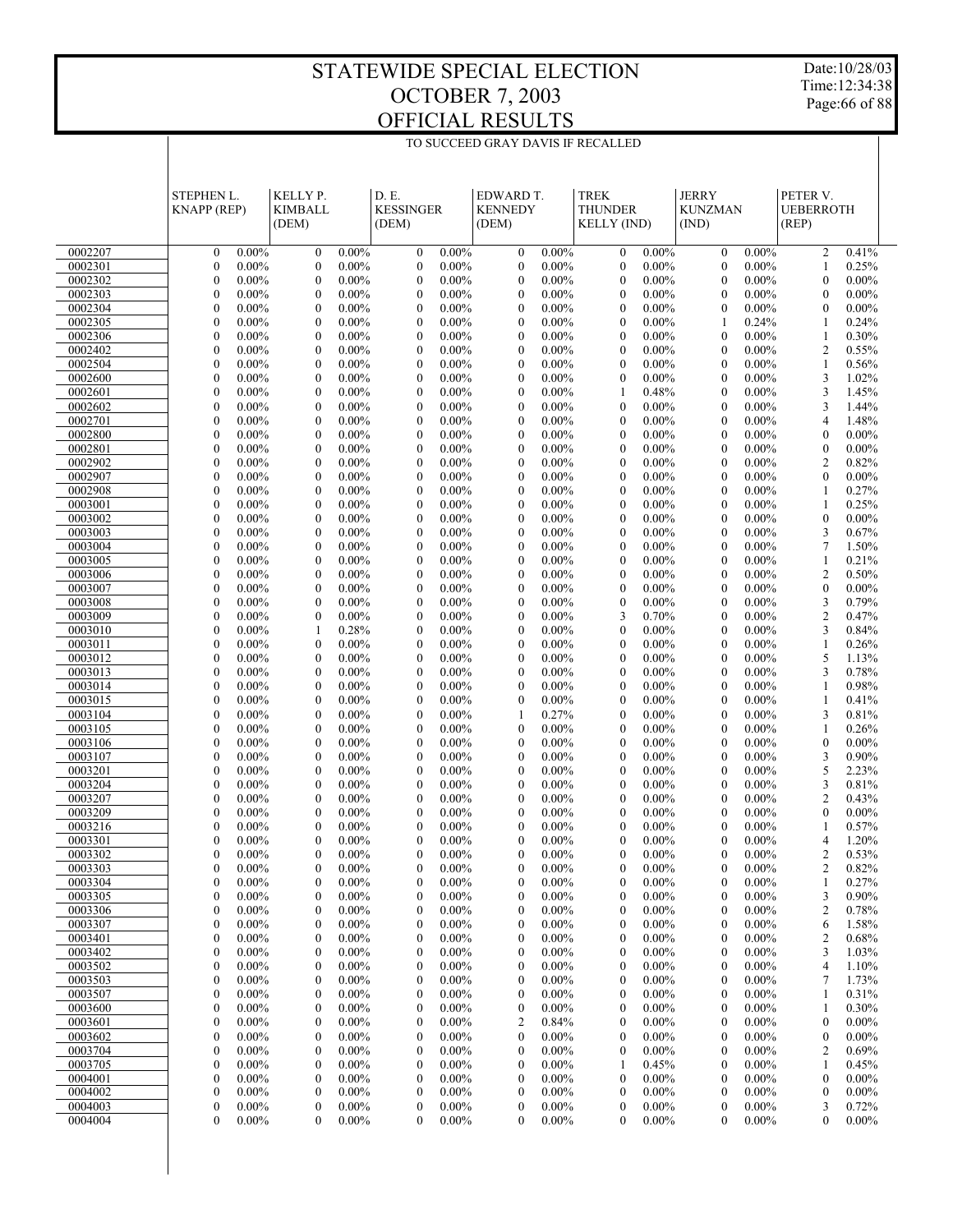Date:10/28/03 Time:12:34:39 Page:67 of 88

|                    | <b>STEPHEN L.</b><br><b>KNAPP</b> (REP)                      | KELLY P.<br><b>KIMBALL</b><br>(DEM)                          | D.E.<br><b>KESSINGER</b><br>(DEM)                            | EDWARD T.<br><b>KENNEDY</b><br>(DEM)                         | <b>TREK</b><br><b>THUNDER</b><br><b>KELLY</b> (IND)          | <b>JERRY</b><br><b>KUNZMAN</b><br>(IND)                      | PETER V.<br><b>UEBERROTH</b><br>(REP)                        |  |
|--------------------|--------------------------------------------------------------|--------------------------------------------------------------|--------------------------------------------------------------|--------------------------------------------------------------|--------------------------------------------------------------|--------------------------------------------------------------|--------------------------------------------------------------|--|
|                    |                                                              |                                                              |                                                              |                                                              |                                                              |                                                              |                                                              |  |
| 0004005            | $\mathbf{0}$<br>$0.00\%$                                     | $\boldsymbol{0}$<br>$0.00\%$                                 | $\boldsymbol{0}$<br>$0.00\%$                                 | $\boldsymbol{0}$<br>$0.00\%$                                 | $\mathbf{0}$<br>$0.00\%$                                     | $\boldsymbol{0}$<br>$0.00\%$                                 | 0.22%<br>1                                                   |  |
| 0004006            | $\boldsymbol{0}$<br>$0.00\%$                                 | $\mathbf{0}$<br>$0.00\%$                                     | $\boldsymbol{0}$<br>$0.00\%$                                 | $\boldsymbol{0}$<br>$0.00\%$                                 | $\boldsymbol{0}$<br>$0.00\%$                                 | $\mathbf{0}$<br>$0.00\%$                                     | 0.18%<br>1                                                   |  |
| 0004007            | $\boldsymbol{0}$<br>$0.00\%$                                 | $\mathbf{0}$<br>$0.00\%$                                     | $\boldsymbol{0}$<br>$0.00\%$                                 | $\boldsymbol{0}$<br>$0.00\%$                                 | $\boldsymbol{0}$<br>$0.00\%$                                 | $\mathbf{0}$<br>$0.00\%$                                     | 3<br>0.76%                                                   |  |
| 0004008            | $\boldsymbol{0}$<br>$0.00\%$                                 | $\mathbf{0}$<br>$0.00\%$                                     | $\mathbf{0}$<br>$0.00\%$                                     | $\boldsymbol{0}$<br>$0.00\%$                                 | $\boldsymbol{0}$<br>$0.00\%$                                 | $\mathbf{0}$<br>$0.00\%$                                     | 3<br>0.67%                                                   |  |
| 0004009            | $\boldsymbol{0}$<br>$0.00\%$                                 | $\mathbf{0}$<br>$0.00\%$                                     | $\boldsymbol{0}$<br>$0.00\%$                                 | 1<br>0.27%                                                   | $\boldsymbol{0}$<br>$0.00\%$                                 | $\mathbf{0}$<br>$0.00\%$                                     | 3<br>0.80%                                                   |  |
| 0004010<br>0004100 | $\boldsymbol{0}$<br>$0.00\%$<br>$\boldsymbol{0}$<br>$0.00\%$ | $\mathbf{0}$<br>$0.00\%$<br>$\mathbf{0}$<br>$0.00\%$         | $\boldsymbol{0}$<br>$0.00\%$<br>$\boldsymbol{0}$<br>$0.00\%$ | $\overline{0}$<br>$0.00\%$<br>$\boldsymbol{0}$<br>$0.00\%$   | $\boldsymbol{0}$<br>$0.00\%$<br>$\boldsymbol{0}$<br>$0.00\%$ | $\mathbf{0}$<br>$0.00\%$<br>$\mathbf{0}$<br>$0.00\%$         | $\overline{c}$<br>1.43%<br>0.26%<br>1                        |  |
| 0004101            | $\mathbf{0}$<br>$0.00\%$                                     | $\mathbf{0}$<br>$0.00\%$                                     | $\mathbf{0}$<br>$0.00\%$                                     | $\overline{0}$<br>$0.00\%$                                   | $\boldsymbol{0}$<br>$0.00\%$                                 | $\mathbf{0}$<br>$0.00\%$                                     | $\boldsymbol{0}$<br>$0.00\%$                                 |  |
| 0004102            | $\mathbf{0}$<br>$0.00\%$                                     | $\mathbf{0}$<br>$0.00\%$                                     | $\boldsymbol{0}$<br>$0.00\%$                                 | $\boldsymbol{0}$<br>$0.00\%$                                 | $\boldsymbol{0}$<br>$0.00\%$                                 | $\mathbf{0}$<br>$0.00\%$                                     | 0.40%<br>1                                                   |  |
| 0004103            | $\boldsymbol{0}$<br>$0.00\%$                                 | $\mathbf{0}$<br>$0.00\%$                                     | $\boldsymbol{0}$<br>$0.00\%$                                 | $\overline{0}$<br>$0.00\%$                                   | $\boldsymbol{0}$<br>$0.00\%$                                 | $\mathbf{0}$<br>$0.00\%$                                     | $\boldsymbol{0}$<br>$0.00\%$                                 |  |
| 0004200            | $\boldsymbol{0}$<br>$0.00\%$                                 | $\mathbf{0}$<br>$0.00\%$                                     | $\boldsymbol{0}$<br>$0.00\%$                                 | $\boldsymbol{0}$<br>$0.00\%$                                 | $\boldsymbol{0}$<br>$0.00\%$                                 | $\mathbf{0}$<br>$0.00\%$                                     | 0.55%<br>1                                                   |  |
| 0004301            | $\boldsymbol{0}$<br>$0.00\%$                                 | $\mathbf{0}$<br>$0.00\%$                                     | $\mathbf{0}$<br>$0.00\%$                                     | $\overline{0}$<br>$0.00\%$                                   | $\boldsymbol{0}$<br>$0.00\%$                                 | $\mathbf{0}$<br>$0.00\%$                                     | $\boldsymbol{0}$<br>$0.00\%$                                 |  |
| 0004302            | $\mathbf{0}$<br>$0.00\%$                                     | $\mathbf{0}$<br>$0.00\%$                                     | $\boldsymbol{0}$<br>$0.00\%$                                 | $\boldsymbol{0}$<br>$0.00\%$                                 | $\boldsymbol{0}$<br>$0.00\%$                                 | $\mathbf{0}$<br>$0.00\%$                                     | 0.36%<br>1                                                   |  |
| 0004304            | $\boldsymbol{0}$<br>$0.00\%$                                 | $\mathbf{0}$<br>$0.00\%$                                     | $\boldsymbol{0}$<br>$0.00\%$                                 | $\boldsymbol{0}$<br>$0.00\%$                                 | $\boldsymbol{0}$<br>$0.00\%$                                 | $\mathbf{0}$<br>$0.00\%$                                     | $\boldsymbol{0}$<br>$0.00\%$                                 |  |
| 0004305            | $\boldsymbol{0}$<br>$0.00\%$                                 | $\mathbf{0}$<br>$0.00\%$                                     | $\boldsymbol{0}$<br>$0.00\%$                                 | $\boldsymbol{0}$<br>$0.00\%$                                 | $\boldsymbol{0}$<br>$0.00\%$                                 | $\mathbf{0}$<br>$0.00\%$                                     | 0.45%<br>1                                                   |  |
| 0004400            | $\boldsymbol{0}$<br>$0.00\%$                                 | $\mathbf{0}$<br>$0.00\%$                                     | $\mathbf{0}$<br>$0.00\%$                                     | $\overline{0}$<br>$0.00\%$                                   | $\boldsymbol{0}$<br>$0.00\%$                                 | $\mathbf{0}$<br>$0.00\%$                                     | 0.26%<br>1                                                   |  |
| 0004401            | $\mathbf{0}$<br>$0.00\%$<br>$\boldsymbol{0}$                 | $\mathbf{0}$<br>$0.00\%$<br>$\mathbf{0}$                     | $\boldsymbol{0}$<br>$0.00\%$<br>$\boldsymbol{0}$             | $\boldsymbol{0}$<br>$0.00\%$<br>$\overline{0}$               | $\boldsymbol{0}$<br>$0.00\%$<br>$\boldsymbol{0}$<br>$0.00\%$ | $\mathbf{0}$<br>$0.00\%$<br>$\mathbf{0}$                     | 0.29%<br>1<br>0.31%                                          |  |
| 0004402<br>0004403 | $0.00\%$<br>$\boldsymbol{0}$<br>$0.00\%$                     | $0.00\%$<br>$\mathbf{0}$<br>$0.00\%$                         | $0.00\%$<br>$\boldsymbol{0}$<br>$0.00\%$                     | $0.00\%$<br>$\boldsymbol{0}$<br>$0.00\%$                     | $\boldsymbol{0}$<br>$0.00\%$                                 | $0.00\%$<br>$\mathbf{0}$<br>$0.00\%$                         | 1<br>$\overline{2}$<br>0.74%                                 |  |
| 0004501            | $\mathbf{0}$<br>$0.00\%$                                     | $\mathbf{0}$<br>$0.00\%$                                     | $\mathbf{0}$<br>$0.00\%$                                     | $\overline{0}$<br>$0.00\%$                                   | $\boldsymbol{0}$<br>$0.00\%$                                 | $\mathbf{0}$<br>$0.00\%$                                     | 0.23%<br>1                                                   |  |
| 0004502            | $\mathbf{0}$<br>$0.00\%$                                     | $\mathbf{0}$<br>$0.00\%$                                     | $\boldsymbol{0}$<br>$0.00\%$                                 | $\boldsymbol{0}$<br>$0.00\%$                                 | $\boldsymbol{0}$<br>$0.00\%$                                 | $\mathbf{0}$<br>$0.00\%$                                     | $\boldsymbol{0}$<br>$0.00\%$                                 |  |
| 0004503            | $\boldsymbol{0}$<br>$0.00\%$                                 | $\mathbf{0}$<br>$0.00\%$                                     | $\boldsymbol{0}$<br>$0.00\%$                                 | $\overline{0}$<br>$0.00\%$                                   | $\boldsymbol{0}$<br>$0.00\%$                                 | $\mathbf{0}$<br>$0.00\%$                                     | $\boldsymbol{0}$<br>$0.00\%$                                 |  |
| 0004600            | $\boldsymbol{0}$<br>$0.00\%$                                 | $\mathbf{0}$<br>$0.00\%$                                     | $\boldsymbol{0}$<br>$0.00\%$                                 | $\boldsymbol{0}$<br>$0.00\%$                                 | $\boldsymbol{0}$<br>$0.00\%$                                 | $\mathbf{0}$<br>$0.00\%$                                     | $\boldsymbol{0}$<br>$0.00\%$                                 |  |
| 0004601            | $\boldsymbol{0}$<br>$0.00\%$                                 | $\mathbf{0}$<br>$0.00\%$                                     | $\mathbf{0}$<br>$0.00\%$                                     | 0.28%<br>1                                                   | $\boldsymbol{0}$<br>$0.00\%$                                 | $\mathbf{0}$<br>$0.00\%$                                     | 0.28%<br>1                                                   |  |
| 0004703            | $\mathbf{0}$<br>$0.00\%$                                     | $\mathbf{0}$<br>$0.00\%$                                     | $\boldsymbol{0}$<br>$0.00\%$                                 | $\boldsymbol{0}$<br>$0.00\%$                                 | $\boldsymbol{0}$<br>$0.00\%$                                 | $\mathbf{0}$<br>$0.00\%$                                     | $\boldsymbol{0}$<br>$0.00\%$                                 |  |
| 0004707            | $\boldsymbol{0}$<br>$0.00\%$                                 | $\mathbf{0}$<br>$0.00\%$                                     | $\boldsymbol{0}$<br>$0.00\%$                                 | $\mathbf{0}$<br>$0.00\%$                                     | $\boldsymbol{0}$<br>$0.00\%$                                 | $\mathbf{0}$<br>$0.00\%$                                     | 3<br>0.85%                                                   |  |
| 0004708            | $\boldsymbol{0}$<br>$0.00\%$                                 | $\mathbf{0}$<br>$0.00\%$                                     | $\boldsymbol{0}$<br>$0.00\%$                                 | $\boldsymbol{0}$<br>$0.00\%$                                 | 1<br>0.32%                                                   | $\mathbf{0}$<br>$0.00\%$                                     | 0.32%<br>1                                                   |  |
| 0004709            | $\mathbf{0}$<br>$0.00\%$                                     | $\mathbf{0}$<br>$0.00\%$                                     | $\mathbf{0}$<br>$0.00\%$                                     | $\overline{0}$<br>$0.00\%$                                   | $\boldsymbol{0}$<br>$0.00\%$                                 | $\mathbf{0}$<br>$0.00\%$                                     | 0.24%<br>1                                                   |  |
| 0004800<br>0004806 | $\mathbf{0}$<br>$0.00\%$<br>$\boldsymbol{0}$<br>$0.00\%$     | $\mathbf{0}$<br>$0.00\%$<br>$\mathbf{0}$<br>$0.00\%$         | $\boldsymbol{0}$<br>$0.00\%$<br>$\mathbf{0}$<br>$0.00\%$     | $\boldsymbol{0}$<br>$0.00\%$<br>$\mathbf{0}$<br>$0.00\%$     | $\boldsymbol{0}$<br>$0.00\%$<br>$\boldsymbol{0}$<br>$0.00\%$ | $\mathbf{0}$<br>$0.00\%$<br>$\mathbf{0}$<br>$0.00\%$         | $\boldsymbol{0}$<br>$0.00\%$<br>$\boldsymbol{0}$<br>$0.00\%$ |  |
| 0005001            | $\boldsymbol{0}$<br>$0.00\%$                                 | $\mathbf{0}$<br>$0.00\%$                                     | $\boldsymbol{0}$<br>$0.00\%$                                 | $\overline{c}$<br>0.48%                                      | $\boldsymbol{0}$<br>$0.00\%$                                 | $\mathbf{0}$<br>$0.00\%$                                     | 0.24%<br>1                                                   |  |
| 0005101            | $\boldsymbol{0}$<br>$0.00\%$                                 | $\mathbf{0}$<br>$0.00\%$                                     | $\mathbf{0}$<br>$0.00\%$                                     | $\overline{0}$<br>$0.00\%$                                   | $\boldsymbol{0}$<br>$0.00\%$                                 | $\mathbf{0}$<br>$0.00\%$                                     | 0.30%<br>1                                                   |  |
| 0005102            | $\mathbf{0}$<br>$0.00\%$                                     | $\mathbf{0}$<br>$0.00\%$                                     | $\boldsymbol{0}$<br>$0.00\%$                                 | $\boldsymbol{0}$<br>$0.00\%$                                 | $\boldsymbol{0}$<br>$0.00\%$                                 | $\mathbf{0}$<br>$0.00\%$                                     | $\overline{c}$<br>0.82%                                      |  |
| 0005103            | $\boldsymbol{0}$<br>$0.00\%$                                 | $\mathbf{0}$<br>$0.00\%$                                     | $\boldsymbol{0}$<br>$0.00\%$                                 | $\overline{0}$<br>$0.00\%$                                   | $\boldsymbol{0}$<br>$0.00\%$                                 | $\mathbf{0}$<br>$0.00\%$                                     | 3<br>0.74%                                                   |  |
| 0005201            | $\boldsymbol{0}$<br>$0.00\%$                                 | $\mathbf{0}$<br>$0.00\%$                                     | $\boldsymbol{0}$<br>$0.00\%$                                 | $\boldsymbol{0}$<br>$0.00\%$                                 | $\boldsymbol{0}$<br>$0.00\%$                                 | $\mathbf{0}$<br>$0.00\%$                                     | 0.29%<br>1                                                   |  |
| 0005202            | $\mathbf{0}$<br>$0.00\%$                                     | $\mathbf{0}$<br>$0.00\%$                                     | $\mathbf{0}$<br>$0.00\%$                                     | $\boldsymbol{0}$<br>$0.00\%$                                 | $\boldsymbol{0}$<br>$0.00\%$                                 | 3<br>1.42%                                                   | $\boldsymbol{0}$<br>$0.00\%$                                 |  |
| 0005203            | $\mathbf{0}$<br>$0.00\%$                                     | $\mathbf{0}$<br>$0.00\%$                                     | $\boldsymbol{0}$<br>$0.00\%$                                 | 1<br>0.34%                                                   | 1<br>0.34%                                                   | $\boldsymbol{0}$<br>$0.00\%$                                 | 3<br>1.01%                                                   |  |
| 0005204            | $\boldsymbol{0}$<br>$0.00\%$                                 | $\mathbf{0}$<br>$0.00\%$                                     | $\mathbf{0}$<br>$0.00\%$                                     | $\overline{0}$<br>$0.00\%$                                   | $\boldsymbol{0}$<br>$0.00\%$                                 | $\mathbf{0}$<br>$0.00\%$                                     | 0.40%<br>1                                                   |  |
| 0005205<br>0005206 | $\boldsymbol{0}$<br>$0.00\%$<br>$\boldsymbol{0}$<br>$0.00\%$ | $\mathbf{0}$<br>$0.00\%$<br>$\mathbf{0}$<br>$0.00\%$         | $\boldsymbol{0}$<br>$0.00\%$<br>$\mathbf{0}$<br>$0.00\%$     | $\boldsymbol{0}$<br>$0.00\%$<br>$\overline{0}$<br>$0.00\%$   | $\boldsymbol{0}$<br>$0.00\%$<br>$\boldsymbol{0}$<br>$0.00\%$ | $\mathbf{0}$<br>$0.00\%$<br>$\mathbf{0}$<br>$0.00\%$         | $\boldsymbol{0}$<br>$0.00\%$<br>5<br>1.67%                   |  |
| 0005207            | $\boldsymbol{0}$<br>$0.00\%$                                 | $\mathbf{0}$<br>$0.00\%$                                     | $\boldsymbol{0}$<br>$0.00\%$                                 | $\boldsymbol{0}$<br>$0.00\%$                                 | $\boldsymbol{0}$<br>$0.00\%$                                 | $\mathbf{0}$<br>$0.00\%$                                     | $\boldsymbol{0}$<br>$0.00\%$                                 |  |
| 0005208            | $\mathbf{0}$<br>$0.00\%$                                     | $\mathbf{0}$<br>$0.00\%$                                     | $\mathbf{0}$<br>$0.00\%$                                     | $\overline{0}$<br>$0.00\%$                                   | $\mathbf{0}$<br>$0.00\%$                                     | $\mathbf{0}$<br>$0.00\%$                                     | $\boldsymbol{0}$<br>$0.00\%$                                 |  |
| 0005209            | $\mathbf{0}$<br>$0.00\%$                                     | $\mathbf{0}$<br>$0.00\%$                                     | $\mathbf{0}$<br>$0.00\%$                                     | $\overline{0}$<br>$0.00\%$                                   | $\mathbf{0}$<br>$0.00\%$                                     | $\mathbf{0}$<br>$0.00\%$                                     | 3<br>0.83%                                                   |  |
| 0005211            | $\mathbf{0}$<br>$0.00\%$                                     | $\mathbf{0}$<br>$0.00\%$                                     | $\mathbf{0}$<br>$0.00\%$                                     | $\mathbf{0}$<br>$0.00\%$                                     | $\mathbf{0}$<br>$0.00\%$                                     | $\mathbf{1}$<br>0.31%                                        | $\mathbf{0}$<br>$0.00\%$                                     |  |
| 0005212            | $\boldsymbol{0}$<br>$0.00\%$                                 | $\boldsymbol{0}$<br>$0.00\%$                                 | $\boldsymbol{0}$<br>$0.00\%$                                 | $\boldsymbol{0}$<br>$0.00\%$                                 | $\boldsymbol{0}$<br>$0.00\%$                                 | $\boldsymbol{0}$<br>$0.00\%$                                 | $\boldsymbol{0}$<br>$0.00\%$                                 |  |
| 0005213            | $\boldsymbol{0}$<br>$0.00\%$                                 | $0.00\%$<br>$\boldsymbol{0}$                                 | $\boldsymbol{0}$<br>$0.00\%$                                 | 0<br>$0.00\%$                                                | $0.00\%$<br>0                                                | $\boldsymbol{0}$<br>$0.00\%$                                 | 2<br>0.64%                                                   |  |
| 0005214            | $0.00\%$<br>$\boldsymbol{0}$                                 | $\boldsymbol{0}$<br>$0.00\%$                                 | $0.00\%$<br>$\boldsymbol{0}$                                 | 0.27%<br>1                                                   | $\boldsymbol{0}$<br>$0.00\%$                                 | $\boldsymbol{0}$<br>$0.00\%$                                 | $\overline{c}$<br>0.54%                                      |  |
| 0005215            | $\boldsymbol{0}$<br>$0.00\%$                                 | $\boldsymbol{0}$<br>$0.00\%$                                 | $\boldsymbol{0}$<br>$0.00\%$                                 | $\boldsymbol{0}$<br>$0.00\%$                                 | $\boldsymbol{0}$<br>$0.00\%$                                 | $\boldsymbol{0}$<br>$0.00\%$                                 | 3<br>1.05%                                                   |  |
| 0005216            | $\boldsymbol{0}$<br>$0.00\%$                                 | $\boldsymbol{0}$<br>$0.00\%$                                 | $\boldsymbol{0}$<br>$0.00\%$                                 | $\boldsymbol{0}$<br>$0.00\%$                                 | $\boldsymbol{0}$<br>$0.00\%$                                 | $\boldsymbol{0}$<br>$0.00\%$                                 | $\boldsymbol{0}$<br>$0.00\%$                                 |  |
| 0005217            | $\boldsymbol{0}$<br>$0.00\%$                                 | $\boldsymbol{0}$<br>$0.00\%$                                 | $\boldsymbol{0}$<br>$0.00\%$                                 | $\boldsymbol{0}$<br>$0.00\%$                                 | $\boldsymbol{0}$<br>$0.00\%$                                 | $\boldsymbol{0}$<br>$0.00\%$                                 | $\boldsymbol{0}$<br>$0.00\%$                                 |  |
| 0005218<br>0005219 | $\boldsymbol{0}$<br>$0.00\%$<br>$\boldsymbol{0}$<br>$0.00\%$ | $\boldsymbol{0}$<br>$0.00\%$<br>$\boldsymbol{0}$<br>$0.00\%$ | $\boldsymbol{0}$<br>$0.00\%$<br>$\boldsymbol{0}$<br>$0.00\%$ | $\boldsymbol{0}$<br>$0.00\%$<br>$\boldsymbol{0}$<br>$0.00\%$ | 0.25%<br>1<br>$\boldsymbol{0}$<br>$0.00\%$                   | $\boldsymbol{0}$<br>$0.00\%$<br>$\boldsymbol{0}$<br>$0.00\%$ | 5<br>1.26%<br>$\boldsymbol{0}$<br>$0.00\%$                   |  |
| 0005220            | $\boldsymbol{0}$<br>$0.00\%$                                 | $\boldsymbol{0}$<br>$0.00\%$                                 | $\boldsymbol{0}$<br>$0.00\%$                                 | $\boldsymbol{0}$<br>$0.00\%$                                 | $\boldsymbol{0}$<br>$0.00\%$                                 | $\boldsymbol{0}$<br>$0.00\%$                                 | 4<br>1.14%                                                   |  |
| 0005221            | $\boldsymbol{0}$<br>$0.00\%$                                 | $\boldsymbol{0}$<br>$0.00\%$                                 | $\boldsymbol{0}$<br>$0.00\%$                                 | $\boldsymbol{0}$<br>$0.00\%$                                 | $\boldsymbol{0}$<br>$0.00\%$                                 | $\boldsymbol{0}$<br>$0.00\%$                                 | $\overline{4}$<br>1.05%                                      |  |
| 0005222            | $\boldsymbol{0}$<br>$0.00\%$                                 | $\boldsymbol{0}$<br>$0.00\%$                                 | $\boldsymbol{0}$<br>$0.00\%$                                 | $\boldsymbol{0}$<br>$0.00\%$                                 | $\boldsymbol{0}$<br>$0.00\%$                                 | $\boldsymbol{0}$<br>$0.00\%$                                 | 0.25%<br>1                                                   |  |
| 0005223            | $\boldsymbol{0}$<br>$0.00\%$                                 | $\boldsymbol{0}$<br>$0.00\%$                                 | $\boldsymbol{0}$<br>$0.00\%$                                 | $\boldsymbol{0}$<br>$0.00\%$                                 | $\boldsymbol{0}$<br>$0.00\%$                                 | $\boldsymbol{0}$<br>$0.00\%$                                 | 0.20%<br>1                                                   |  |
| 0005224            | $\boldsymbol{0}$<br>$0.00\%$                                 | $\boldsymbol{0}$<br>$0.00\%$                                 | $\boldsymbol{0}$<br>$0.00\%$                                 | $\boldsymbol{0}$<br>$0.00\%$                                 | $\boldsymbol{0}$<br>$0.00\%$                                 | $\boldsymbol{0}$<br>$0.00\%$                                 | 0.25%<br>1                                                   |  |
| 0005225            | $\boldsymbol{0}$<br>$0.00\%$                                 | $\boldsymbol{0}$<br>$0.00\%$                                 | $\boldsymbol{0}$<br>$0.00\%$                                 | $\boldsymbol{0}$<br>$0.00\%$                                 | $\boldsymbol{0}$<br>$0.00\%$                                 | $\boldsymbol{0}$<br>$0.00\%$                                 | 3<br>1.27%                                                   |  |
| 0005226            | $\boldsymbol{0}$<br>$0.00\%$                                 | $\boldsymbol{0}$<br>$0.00\%$                                 | $\boldsymbol{0}$<br>$0.00\%$                                 | 0.49%<br>1                                                   | $\boldsymbol{0}$<br>$0.00\%$                                 | $\boldsymbol{0}$<br>$0.00\%$                                 | $\boldsymbol{0}$<br>$0.00\%$                                 |  |
| 0005227            | $\boldsymbol{0}$<br>$0.00\%$                                 | $\boldsymbol{0}$<br>$0.00\%$                                 | $\boldsymbol{0}$<br>$0.00\%$                                 | $\boldsymbol{0}$<br>$0.00\%$                                 | $\boldsymbol{0}$<br>$0.00\%$                                 | $\boldsymbol{0}$<br>$0.00\%$                                 | 2<br>0.40%                                                   |  |
| 0005300            | $\boldsymbol{0}$<br>$0.00\%$                                 | $\boldsymbol{0}$<br>$0.00\%$                                 | $\boldsymbol{0}$<br>$0.00\%$                                 | $\boldsymbol{0}$<br>$0.00\%$                                 | $\boldsymbol{0}$<br>$0.00\%$                                 | $\boldsymbol{0}$<br>$0.00\%$                                 | 0.48%<br>1                                                   |  |
| 0005301            | $\boldsymbol{0}$<br>$0.00\%$                                 | $\boldsymbol{0}$<br>$0.00\%$                                 | $\boldsymbol{0}$<br>$0.00\%$                                 | $\boldsymbol{0}$<br>$0.00\%$                                 | $\boldsymbol{0}$<br>$0.00\%$                                 | $\boldsymbol{0}$<br>$0.00\%$                                 | 3<br>0.93%                                                   |  |
| 0005302            | 0<br>$0.00\%$                                                | 0<br>$0.00\%$                                                | 0<br>$0.00\%$                                                | $\boldsymbol{0}$<br>$0.00\%$                                 | $\boldsymbol{0}$<br>$0.00\%$                                 | $\boldsymbol{0}$<br>$0.00\%$                                 | $\boldsymbol{0}$<br>$0.00\%$                                 |  |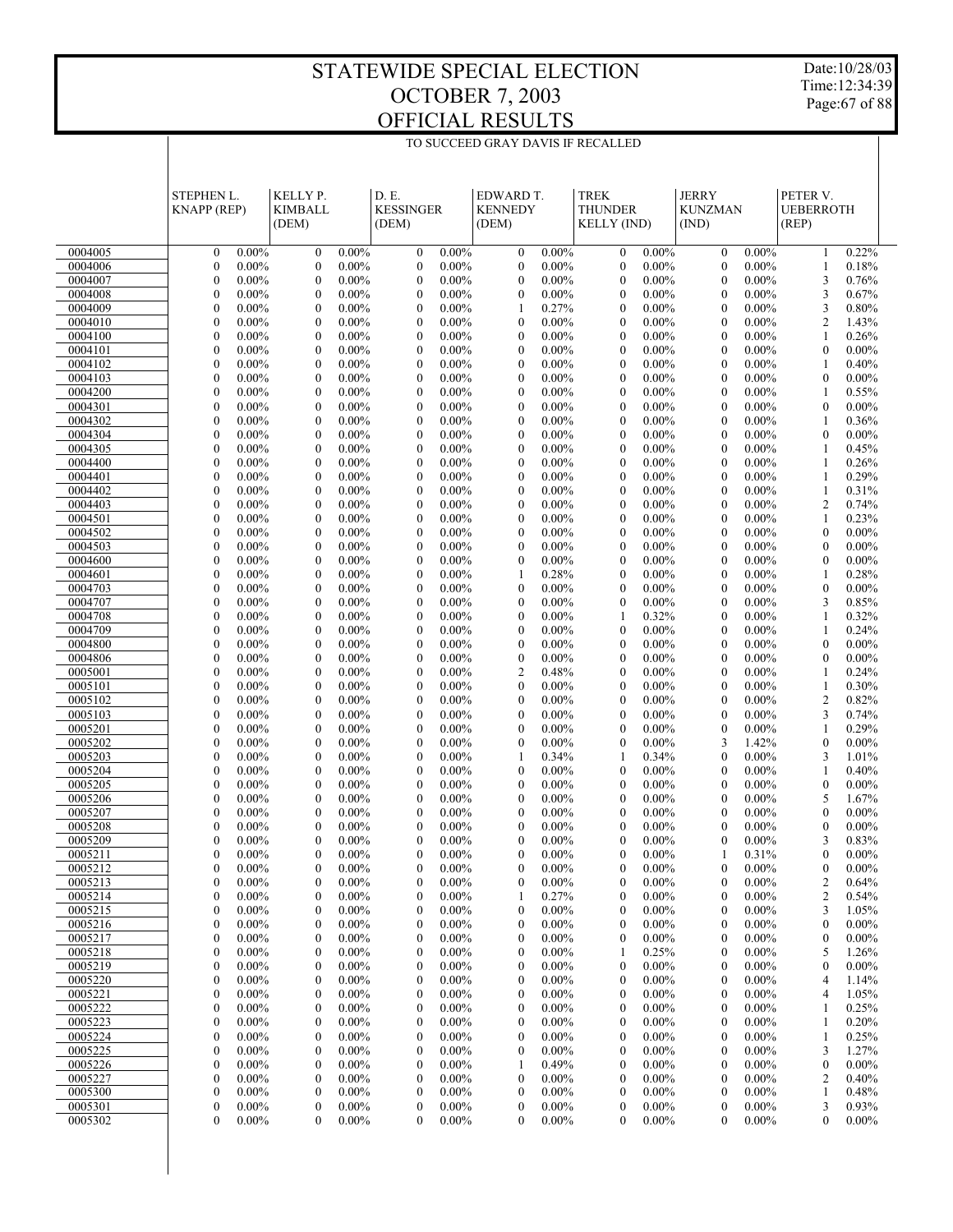Date:10/28/03 Time:12:34:39 Page:68 of 88

|          |                    | TO SUCCEED GRAY DAVIS IF RECALLED |                      |                      |                        |                        |                      |  |  |
|----------|--------------------|-----------------------------------|----------------------|----------------------|------------------------|------------------------|----------------------|--|--|
|          |                    |                                   |                      |                      |                        |                        |                      |  |  |
|          |                    |                                   |                      |                      |                        |                        |                      |  |  |
|          | <b>STEPHEN L.</b>  | KELLY P.                          | D. E.                | EDWARD T.            | <b>TREK</b>            | <b>JERRY</b>           | PETER V.             |  |  |
|          | <b>KNAPP</b> (REP) | KIMBALL                           | KESSINGER            | <b>KENNEDY</b>       | <b>THUNDER</b>         | <b>KUNZMAN</b>         | <b>UEBERROTH</b>     |  |  |
|          |                    | (DEM)                             | (DEM)                | (DEM)                | <b>KELLY (IND)</b>     | (IND)                  | (REP)                |  |  |
|          |                    |                                   |                      |                      |                        |                        |                      |  |  |
| 0005303  | $0.00\%$<br>0      | $0.00\%$<br>$\Omega$              | $0.00\%$<br>$\Omega$ | $0.00\%$<br>$\Omega$ | $0.00\%$<br>$\Omega$   | $0.00\%$<br>$\Omega$   | 0.87%                |  |  |
| 0005304  | $0.00\%$           | $0.00\%$<br>$^{\circ}$            | $0.00\%$<br>$\theta$ | $0.00\%$<br>$\Omega$ | $0.00\%$<br>$^{\circ}$ | $0.00\%$<br>$^{\circ}$ | $0.00\%$<br>$\Omega$ |  |  |
| 0005305  | $0.00\%$           | $0.00\%$<br>$^{\circ}$            | $0.00\%$<br>$\Omega$ | $0.00\%$<br>$\Omega$ | $0.00\%$<br>$^{\circ}$ | $0.00\%$<br>$^{\circ}$ | 0.41%                |  |  |
| AV BT 01 | $0.00\%$           | $0.01\%$                          | $0.00\%$<br>$\Omega$ | $0.03\%$<br>11       | $0.02\%$<br>6          | $0.00\%$               | $0.73\%$<br>259      |  |  |
|          | $0.00\%$           | $0.01\%$<br>6.                    | $0.00\%$<br>$\theta$ | 0.02%<br>24          | 0.02%<br>19            | 0.01%<br>6             | 548<br>0.56%         |  |  |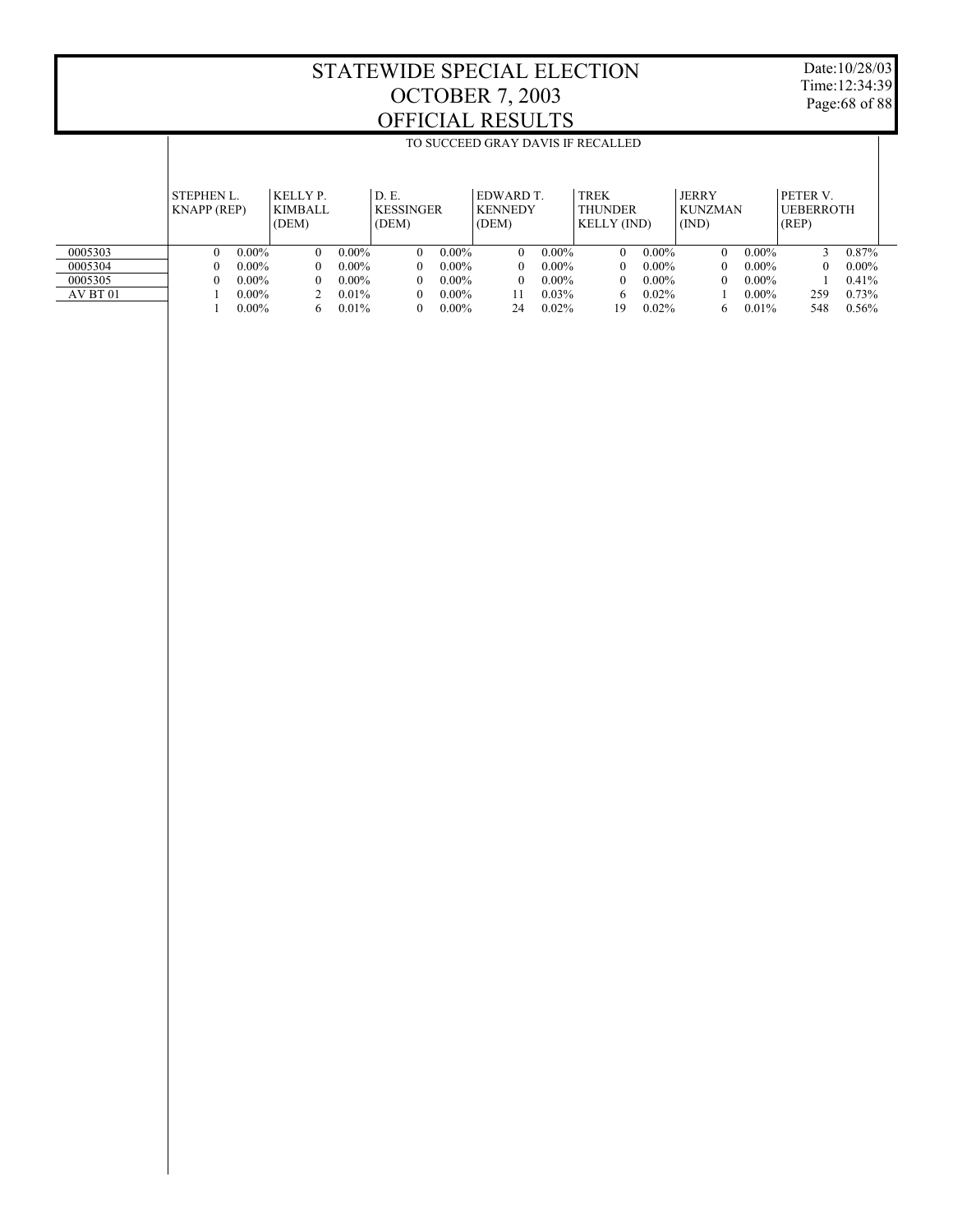TO SUCCEED GRAY DAVIS IF RECALLED

Date:10/28/03 Time:12:34:39 Page:69 of 88

|                    | <b>BILL PRADY</b>                                        | <b>DARIN PRICE</b>                                           | <b>GREGORY J.</b>                                            | <b>LEONARD</b>                                               | <b>RONALD JASON   CHARLES</b>                                | PINEDA, JR                                               | <b>HEATHER</b>                                               |
|--------------------|----------------------------------------------------------|--------------------------------------------------------------|--------------------------------------------------------------|--------------------------------------------------------------|--------------------------------------------------------------|----------------------------------------------------------|--------------------------------------------------------------|
|                    | (DEM)                                                    | (LAW)                                                        | PAWLIK (REP)                                                 | PADILLA (IND)                                                | PALMIER (DEM)                                                | (DEM)                                                    | PETERS (REP)                                                 |
| Jurisdiction Wide  |                                                          |                                                              |                                                              |                                                              |                                                              |                                                          |                                                              |
| 0001001            | $0.00\%$                                                 | $0.00\%$                                                     | $\boldsymbol{0}$                                             | $\boldsymbol{0}$                                             | $0.00\%$                                                     | $0.00\%$                                                 | $\boldsymbol{0}$                                             |
|                    | $\boldsymbol{0}$                                         | $\boldsymbol{0}$                                             | $0.00\%$                                                     | $0.00\%$                                                     | $\mathbf{0}$                                                 | $\mathbf{0}$                                             | $0.00\%$                                                     |
| 0001002            | $\boldsymbol{0}$                                         | $\boldsymbol{0}$                                             | $\boldsymbol{0}$                                             | $\boldsymbol{0}$                                             | $\boldsymbol{0}$                                             | $\boldsymbol{0}$                                         | $\boldsymbol{0}$                                             |
|                    | $0.00\%$                                                 | $0.00\%$                                                     | $0.00\%$                                                     | $0.00\%$                                                     | $0.00\%$                                                     | $0.00\%$                                                 | $0.00\%$                                                     |
| 0001003            | $\mathbf{0}$                                             | $\boldsymbol{0}$                                             | $\boldsymbol{0}$                                             | $\boldsymbol{0}$                                             | $\mathbf{0}$                                                 | $0.00\%$                                                 | $\boldsymbol{0}$                                             |
|                    | $0.00\%$                                                 | $0.00\%$                                                     | $0.00\%$                                                     | $0.00\%$                                                     | $0.00\%$                                                     | $\mathbf{0}$                                             | $0.00\%$                                                     |
| 0001004            | $0.00\%$                                                 | $0.00\%$                                                     | $\boldsymbol{0}$                                             | $\boldsymbol{0}$                                             | $\boldsymbol{0}$                                             | $0.00\%$                                                 | $\boldsymbol{0}$                                             |
|                    | $\boldsymbol{0}$                                         | $\mathbf{0}$                                                 | $0.00\%$                                                     | $0.00\%$                                                     | $0.00\%$                                                     | $\boldsymbol{0}$                                         | $0.00\%$                                                     |
| 0001005<br>0001006 | $\mathbf{0}$<br>$0.00\%$<br>$\boldsymbol{0}$<br>$0.00\%$ | $\mathbf{0}$<br>$0.00\%$<br>$0.00\%$<br>$\mathbf{0}$         | $\boldsymbol{0}$<br>$0.00\%$<br>$\boldsymbol{0}$<br>$0.00\%$ | $\boldsymbol{0}$<br>$0.00\%$<br>$\boldsymbol{0}$<br>$0.00\%$ | $\mathbf{0}$<br>$0.00\%$<br>$\mathbf{0}$<br>$0.00\%$         | $\mathbf{0}$<br>$0.00\%$<br>$0.00\%$<br>$\mathbf{0}$     | $\boldsymbol{0}$<br>$0.00\%$<br>$\boldsymbol{0}$<br>$0.00\%$ |
| 0001007            | $\mathbf{0}$                                             | $\mathbf{0}$                                                 | $\boldsymbol{0}$                                             | $\boldsymbol{0}$                                             | $\mathbf{0}$                                                 | $0.00\%$                                                 | $\boldsymbol{0}$                                             |
|                    | $0.00\%$                                                 | $0.00\%$                                                     | $0.00\%$                                                     | $0.00\%$                                                     | $0.00\%$                                                     | $\mathbf{0}$                                             | $0.00\%$                                                     |
| 0001008            | $0.00\%$                                                 | $0.00\%$                                                     | $\boldsymbol{0}$                                             | $\boldsymbol{0}$                                             | $\boldsymbol{0}$                                             | $0.00\%$                                                 | $\boldsymbol{0}$                                             |
|                    | $\boldsymbol{0}$                                         | $\mathbf{0}$                                                 | $0.00\%$                                                     | $0.00\%$                                                     | $0.00\%$                                                     | $\boldsymbol{0}$                                         | $0.00\%$                                                     |
| 0001009            | $\mathbf{0}$                                             | $\mathbf{0}$                                                 | $\boldsymbol{0}$                                             | $\boldsymbol{0}$                                             | $\mathbf{0}$                                                 | $0.00\%$                                                 | $\boldsymbol{0}$                                             |
|                    | $0.00\%$                                                 | $0.00\%$                                                     | $0.00\%$                                                     | $0.00\%$                                                     | $0.00\%$                                                     | $\mathbf{0}$                                             | $0.00\%$                                                     |
| 0001010            | $\boldsymbol{0}$                                         | $\mathbf{0}$                                                 | $\boldsymbol{0}$                                             | $\boldsymbol{0}$                                             | $\mathbf{0}$                                                 | $0.00\%$                                                 | $\boldsymbol{0}$                                             |
|                    | $0.00\%$                                                 | $0.00\%$                                                     | $0.00\%$                                                     | $0.00\%$                                                     | $0.00\%$                                                     | $\mathbf{0}$                                             | $0.00\%$                                                     |
| 0001011            | $\mathbf{0}$                                             | $\mathbf{0}$                                                 | $\boldsymbol{0}$                                             | $\boldsymbol{0}$                                             | $\mathbf{0}$                                                 | $0.00\%$                                                 | $\boldsymbol{0}$                                             |
|                    | $0.00\%$                                                 | $0.00\%$                                                     | $0.00\%$                                                     | $0.00\%$                                                     | $0.00\%$                                                     | $\mathbf{0}$                                             | $0.00\%$                                                     |
| 0001012<br>0001013 | $0.00\%$<br>$\boldsymbol{0}$<br>$\mathbf{0}$<br>$0.00\%$ | $\mathbf{0}$<br>$0.00\%$<br>$\mathbf{0}$<br>$0.00\%$         | $\boldsymbol{0}$<br>$0.00\%$<br>$\boldsymbol{0}$<br>$0.00\%$ | $\boldsymbol{0}$<br>$0.00\%$<br>$\boldsymbol{0}$<br>$0.00\%$ | $\boldsymbol{0}$<br>$0.00\%$<br>$\mathbf{0}$<br>$0.00\%$     | $0.00\%$<br>$\boldsymbol{0}$<br>$0.00\%$<br>$\mathbf{0}$ | $\boldsymbol{0}$<br>$0.00\%$<br>$\boldsymbol{0}$<br>$0.00\%$ |
| 0001014            | $\boldsymbol{0}$                                         | $\mathbf{0}$                                                 | $\boldsymbol{0}$                                             | $\boldsymbol{0}$                                             | $\boldsymbol{0}$                                             | $0.00\%$                                                 | $\boldsymbol{0}$                                             |
|                    | $0.00\%$                                                 | $0.00\%$                                                     | $0.00\%$                                                     | $0.00\%$                                                     | $0.00\%$                                                     | $\mathbf{0}$                                             | $0.00\%$                                                     |
| 0001015            | $\mathbf{0}$                                             | $\boldsymbol{0}$                                             | $\boldsymbol{0}$                                             | $\boldsymbol{0}$                                             | $\boldsymbol{0}$                                             | $0.00\%$                                                 | $\boldsymbol{0}$                                             |
|                    | $0.00\%$                                                 | $0.00\%$                                                     | $0.00\%$                                                     | $0.00\%$                                                     | $0.00\%$                                                     | $\mathbf{0}$                                             | $0.00\%$                                                     |
| 0001016            | $0.00\%$                                                 | $0.00\%$                                                     | $\boldsymbol{0}$                                             | $\boldsymbol{0}$                                             | 0.25%                                                        | $0.00\%$                                                 | $\boldsymbol{0}$                                             |
|                    | $\boldsymbol{0}$                                         | $\mathbf{0}$                                                 | $0.00\%$                                                     | $0.00\%$                                                     | 1                                                            | $\boldsymbol{0}$                                         | $0.00\%$                                                     |
| 0001017            | $\mathbf{0}$                                             | $\mathbf{0}$                                                 | $\boldsymbol{0}$                                             | $\boldsymbol{0}$                                             | $\mathbf{0}$                                                 | $0.00\%$                                                 | $\boldsymbol{0}$                                             |
|                    | $0.00\%$                                                 | $0.00\%$                                                     | $0.00\%$                                                     | $0.00\%$                                                     | $0.00\%$                                                     | $\mathbf{0}$                                             | $0.00\%$                                                     |
| 0001100            | $\boldsymbol{0}$                                         | $0.00\%$                                                     | $\boldsymbol{0}$                                             | $\boldsymbol{0}$                                             | $\mathbf{0}$                                                 | $0.00\%$                                                 | $\boldsymbol{0}$                                             |
|                    | $0.00\%$                                                 | $\mathbf{0}$                                                 | $0.00\%$                                                     | $0.00\%$                                                     | $0.00\%$                                                     | $\mathbf{0}$                                             | $0.00\%$                                                     |
| 0001101<br>0001102 | $\mathbf{0}$<br>$0.00\%$<br>$\boldsymbol{0}$<br>$0.00\%$ | $\mathbf{0}$<br>$0.00\%$<br>$0.00\%$<br>$\mathbf{0}$         | $\boldsymbol{0}$<br>$0.00\%$<br>$\boldsymbol{0}$<br>$0.00\%$ | $\boldsymbol{0}$<br>$0.00\%$<br>$\boldsymbol{0}$<br>$0.00\%$ | $\mathbf{0}$<br>$0.00\%$<br>$\mathbf{0}$<br>$0.00\%$         | $0.00\%$<br>$\mathbf{0}$<br>$0.00\%$<br>$\boldsymbol{0}$ | $\boldsymbol{0}$<br>$0.00\%$<br>$\boldsymbol{0}$<br>$0.00\%$ |
| 0001103            | $\mathbf{0}$                                             | $\mathbf{0}$                                                 | $\boldsymbol{0}$                                             | $\boldsymbol{0}$                                             | $\mathbf{0}$                                                 | $0.00\%$                                                 | $\boldsymbol{0}$                                             |
|                    | $0.00\%$                                                 | $0.00\%$                                                     | $0.00\%$                                                     | $0.00\%$                                                     | $0.00\%$                                                     | $\mathbf{0}$                                             | $0.00\%$                                                     |
| 0001106            | $\boldsymbol{0}$                                         | $0.00\%$                                                     | $\boldsymbol{0}$                                             | $\boldsymbol{0}$                                             | $\mathbf{0}$                                                 | $0.00\%$                                                 | $\boldsymbol{0}$                                             |
|                    | $0.00\%$                                                 | $\mathbf{0}$                                                 | $0.00\%$                                                     | $0.00\%$                                                     | $0.00\%$                                                     | $\mathbf{0}$                                             | $0.00\%$                                                     |
| 0001107            | $\mathbf{0}$                                             | $\mathbf{0}$                                                 | $\boldsymbol{0}$                                             | $\boldsymbol{0}$                                             | $\mathbf{0}$                                                 | $0.00\%$                                                 | $\boldsymbol{0}$                                             |
|                    | $0.00\%$                                                 | $0.00\%$                                                     | $0.00\%$                                                     | $0.00\%$                                                     | $0.00\%$                                                     | $\mathbf{0}$                                             | $0.00\%$                                                     |
| 0001110            | $0.00\%$                                                 | $0.00\%$                                                     | $\boldsymbol{0}$                                             | $\boldsymbol{0}$                                             | $\boldsymbol{0}$                                             | $0.00\%$                                                 | $\boldsymbol{0}$                                             |
|                    | $\boldsymbol{0}$                                         | $\mathbf{0}$                                                 | $0.00\%$                                                     | $0.00\%$                                                     | $0.00\%$                                                     | $\mathbf{0}$                                             | $0.00\%$                                                     |
| 0001112            | $\mathbf{0}$                                             | $\mathbf{0}$                                                 | $\boldsymbol{0}$                                             | $\boldsymbol{0}$                                             | $\mathbf{0}$                                                 | $0.00\%$                                                 | $\boldsymbol{0}$                                             |
|                    | $0.00\%$                                                 | $0.00\%$                                                     | $0.00\%$                                                     | $0.00\%$                                                     | $0.00\%$                                                     | $\mathbf{0}$                                             | $0.00\%$                                                     |
| 0001113            | $\boldsymbol{0}$<br>$0.00\%$<br>$\mathbf{0}$             | $\mathbf{0}$<br>$0.00\%$<br>$\mathbf{0}$                     | $\boldsymbol{0}$<br>$0.00\%$                                 | $\boldsymbol{0}$<br>$0.00\%$                                 | $\boldsymbol{0}$<br>$0.00\%$<br>$\mathbf{0}$                 | $0.00\%$<br>$\mathbf{0}$                                 | $\boldsymbol{0}$<br>$0.00\%$                                 |
| 0001114<br>0001121 | $0.00\%$<br>$0.00\%$<br>$\boldsymbol{0}$                 | $0.00\%$<br>$\mathbf{0}$<br>$0.00\%$                         | $\boldsymbol{0}$<br>$0.00\%$<br>$\boldsymbol{0}$<br>$0.00\%$ | $\boldsymbol{0}$<br>$0.00\%$<br>$\boldsymbol{0}$<br>$0.00\%$ | $0.00\%$<br>$\boldsymbol{0}$<br>$0.00\%$                     | $0.00\%$<br>$\mathbf{0}$<br>$0.00\%$<br>$\boldsymbol{0}$ | $\boldsymbol{0}$<br>$0.00\%$<br>$\boldsymbol{0}$<br>$0.00\%$ |
| 0001124            | $\mathbf{0}$                                             | $\mathbf{0}$                                                 | $\boldsymbol{0}$                                             | $\boldsymbol{0}$                                             | $\mathbf{1}$                                                 | $\mathbf{0}$                                             | $\boldsymbol{0}$                                             |
|                    | $0.00\%$                                                 | $0.00\%$                                                     | $0.00\%$                                                     | $0.00\%$                                                     | 0.33%                                                        | $0.00\%$                                                 | $0.00\%$                                                     |
| 0001125            | $\boldsymbol{0}$                                         | $\mathbf{0}$                                                 | $\boldsymbol{0}$                                             | $\boldsymbol{0}$                                             | $\boldsymbol{0}$                                             | $0.00\%$                                                 | $\boldsymbol{0}$                                             |
|                    | $0.00\%$                                                 | $0.00\%$                                                     | $0.00\%$                                                     | $0.00\%$                                                     | $0.00\%$                                                     | $\boldsymbol{0}$                                         | $0.00\%$                                                     |
| 0001210            | $\mathbf{0}$                                             | $\mathbf{0}$                                                 | $\boldsymbol{0}$                                             | $\boldsymbol{0}$                                             | $\mathbf{0}$                                                 | $0.00\%$                                                 | $\boldsymbol{0}$                                             |
|                    | $0.00\%$                                                 | $0.00\%$                                                     | $0.00\%$                                                     | $0.00\%$                                                     | $0.00\%$                                                     | $\mathbf{0}$                                             | $0.00\%$                                                     |
| 0001211            | $0.00\%$                                                 | $0.00\%$                                                     | $\boldsymbol{0}$                                             | $\boldsymbol{0}$                                             | $\boldsymbol{0}$                                             | $0.00\%$                                                 | $\boldsymbol{0}$                                             |
|                    | $\boldsymbol{0}$                                         | $\mathbf{0}$                                                 | $0.00\%$                                                     | $0.00\%$                                                     | $0.00\%$                                                     | $\boldsymbol{0}$                                         | $0.00\%$                                                     |
| 0001500            | $\mathbf{0}$                                             | $\mathbf{0}$                                                 | $\boldsymbol{0}$                                             | $\boldsymbol{0}$                                             | $\mathbf{0}$                                                 | $0.00\%$                                                 | $\boldsymbol{0}$                                             |
|                    | $0.00\%$                                                 | $0.00\%$                                                     | $0.00\%$                                                     | $0.00\%$                                                     | $0.00\%$                                                     | $\mathbf{0}$                                             | $0.00\%$                                                     |
| 0001604<br>0001605 | $\boldsymbol{0}$<br>$0.00\%$<br>$\mathbf{0}$<br>$0.00\%$ | $0.00\%$<br>$\mathbf{0}$<br>$\mathbf{0}$<br>$0.00\%$         | $\boldsymbol{0}$<br>$0.00\%$<br>$\boldsymbol{0}$<br>$0.00\%$ | $\boldsymbol{0}$<br>$0.00\%$<br>$\boldsymbol{0}$<br>$0.00\%$ | $\mathbf{0}$<br>$0.00\%$<br>$\mathbf{0}$<br>$0.00\%$         | $0.00\%$<br>$\mathbf{0}$<br>$0.00\%$<br>$\mathbf{0}$     | $\boldsymbol{0}$<br>$0.00\%$<br>$\boldsymbol{0}$<br>$0.00\%$ |
| 0001701            | $0.00\%$                                                 | $0.00\%$                                                     | $\boldsymbol{0}$                                             | $\boldsymbol{0}$                                             | $\boldsymbol{0}$                                             | $0.00\%$                                                 | $\boldsymbol{0}$                                             |
|                    | $\boldsymbol{0}$                                         | $\mathbf{0}$                                                 | $0.00\%$                                                     | $0.00\%$                                                     | $0.00\%$                                                     | $\mathbf{0}$                                             | $0.00\%$                                                     |
| 0002001            | $\mathbf{0}$                                             | $\mathbf{0}$                                                 | $\boldsymbol{0}$                                             | $\boldsymbol{0}$                                             | $\mathbf{0}$                                                 | $0.00\%$                                                 | $\boldsymbol{0}$                                             |
|                    | $0.00\%$                                                 | $0.00\%$                                                     | $0.00\%$                                                     | $0.00\%$                                                     | $0.00\%$                                                     | $\mathbf{0}$                                             | $0.00\%$                                                     |
| 0002002            | $0.00\%$                                                 | $\mathbf{0}$                                                 | $\boldsymbol{0}$                                             | $\boldsymbol{0}$                                             | $\boldsymbol{0}$                                             | $0.00\%$                                                 | $\boldsymbol{0}$                                             |
|                    | $\boldsymbol{0}$                                         | $0.00\%$                                                     | $0.00\%$                                                     | $0.00\%$                                                     | $0.00\%$                                                     | $\mathbf{0}$                                             | $0.00\%$                                                     |
| 0002003            | $0.00\%$                                                 | $\boldsymbol{0}$                                             | $\boldsymbol{0}$                                             | $\boldsymbol{0}$                                             | $\mathbf{0}$                                                 | $\mathbf{0}$                                             | $\boldsymbol{0}$                                             |
|                    | $\mathbf{0}$                                             | $0.00\%$                                                     | $0.00\%$                                                     | $0.00\%$                                                     | $0.00\%$                                                     | $0.00\%$                                                 | $0.00\%$                                                     |
| 0002004            | $\mathbf{0}$                                             | $\boldsymbol{0}$                                             | $\boldsymbol{0}$                                             | $\boldsymbol{0}$                                             | $\mathbf{0}$                                                 | $0.00\%$                                                 | $\boldsymbol{0}$                                             |
|                    | $0.00\%$                                                 | $0.00\%$                                                     | $0.00\%$                                                     | $0.00\%$                                                     | $0.00\%$                                                     | $\mathbf{0}$                                             | $0.00\%$                                                     |
| 0002005<br>0002006 | $\Omega$<br>$0.00\%$<br>$\mathbf{0}$<br>$0.00\%$         | $\mathbf{0}$<br>$0.00\%$<br>$\boldsymbol{0}$<br>$0.00\%$     | $\mathbf{0}$<br>$0.00\%$<br>$\boldsymbol{0}$<br>$0.00\%$     | $\mathbf{0}$<br>$0.00\%$<br>$\boldsymbol{0}$<br>$0.00\%$     | $\theta$<br>$0.00\%$<br>$\mathbf{0}$<br>$0.00\%$             | $\theta$<br>$0.00\%$<br>$\mathbf{0}$<br>$0.00\%$         | $\mathbf{0}$<br>$0.00\%$<br>$\boldsymbol{0}$<br>$0.00\%$     |
| 0002007            | $\mathbf{0}$                                             | $\boldsymbol{0}$                                             | 0                                                            | $\boldsymbol{0}$                                             | $0.00\%$                                                     | $0.00\%$                                                 | $\overline{0}$                                               |
|                    | $0.00\%$                                                 | $0.00\%$                                                     | $0.00\%$                                                     | $0.00\%$                                                     | $\overline{0}$                                               | $\overline{0}$                                           | $0.00\%$                                                     |
| 0002008            | $0.00\%$                                                 | $\boldsymbol{0}$                                             | $\boldsymbol{0}$                                             | 0.27%                                                        | $\boldsymbol{0}$                                             | $0.00\%$                                                 | $\boldsymbol{0}$                                             |
|                    | 0                                                        | $0.00\%$                                                     | $0.00\%$                                                     | 1                                                            | $0.00\%$                                                     | 0                                                        | $0.00\%$                                                     |
| 0002009            | $\mathbf{0}$                                             | $\boldsymbol{0}$                                             | $\boldsymbol{0}$                                             | $\boldsymbol{0}$                                             | $\boldsymbol{0}$                                             | $0.00\%$                                                 | $\boldsymbol{0}$                                             |
|                    | $0.00\%$                                                 | $0.00\%$                                                     | $0.00\%$                                                     | $0.00\%$                                                     | $0.00\%$                                                     | 0                                                        | $0.00\%$                                                     |
| 0002010            | $0.00\%$                                                 | $0.00\%$                                                     | $\boldsymbol{0}$                                             | $0.00\%$                                                     | $0.00\%$                                                     | $0.00\%$                                                 | $0.00\%$                                                     |
|                    | 0                                                        | $\boldsymbol{0}$                                             | $0.00\%$                                                     | $\boldsymbol{0}$                                             | $\boldsymbol{0}$                                             | $\mathbf{0}$                                             | $\boldsymbol{0}$                                             |
| 0002011            | $0.00\%$                                                 | $0.00\%$                                                     | $\boldsymbol{0}$                                             | $\boldsymbol{0}$                                             | $\boldsymbol{0}$                                             | $0.00\%$                                                 | $\boldsymbol{0}$                                             |
|                    | 0                                                        | $\boldsymbol{0}$                                             | $0.00\%$                                                     | $0.00\%$                                                     | $0.00\%$                                                     | $\mathbf{0}$                                             | $0.00\%$                                                     |
| 0002012            | $\boldsymbol{0}$                                         | $0.00\%$                                                     | $\boldsymbol{0}$                                             | $0.00\%$                                                     | $0.00\%$                                                     | $0.00\%$                                                 | $\boldsymbol{0}$                                             |
|                    | $0.00\%$                                                 | $\boldsymbol{0}$                                             | $0.00\%$                                                     | $\boldsymbol{0}$                                             | $\boldsymbol{0}$                                             | 0                                                        | $0.00\%$                                                     |
| 0002013<br>0002014 | $\mathbf{0}$<br>$0.00\%$<br>$0.00\%$<br>0                | $0.00\%$<br>$\boldsymbol{0}$<br>$0.00\%$<br>$\boldsymbol{0}$ | $\boldsymbol{0}$<br>$0.00\%$<br>$\boldsymbol{0}$<br>$0.00\%$ | $\boldsymbol{0}$<br>$0.00\%$<br>$\boldsymbol{0}$<br>$0.00\%$ | $\boldsymbol{0}$<br>$0.00\%$<br>$0.00\%$<br>$\boldsymbol{0}$ | $0.00\%$<br>$\mathbf{0}$<br>$0.00\%$<br>0                | $\boldsymbol{0}$<br>$0.00\%$<br>$\boldsymbol{0}$<br>$0.00\%$ |
| 0002015            | $\mathbf{0}$                                             | $\boldsymbol{0}$                                             | $\boldsymbol{0}$                                             | $\boldsymbol{0}$                                             | $\boldsymbol{0}$                                             | $0.00\%$                                                 | $\boldsymbol{0}$                                             |
|                    | $0.00\%$                                                 | $0.00\%$                                                     | $0.00\%$                                                     | $0.00\%$                                                     | $0.00\%$                                                     | $\mathbf{0}$                                             | $0.00\%$                                                     |
| 0002101            | $\boldsymbol{0}$                                         | $0.00\%$                                                     | $\boldsymbol{0}$                                             | $0.00\%$                                                     | $\boldsymbol{0}$                                             | $0.00\%$                                                 | $\boldsymbol{0}$                                             |
|                    | $0.00\%$                                                 | $\boldsymbol{0}$                                             | $0.00\%$                                                     | $\boldsymbol{0}$                                             | $0.00\%$                                                     | $\theta$                                                 | $0.00\%$                                                     |
| 0002102            | $\mathbf{0}$                                             | $0.00\%$                                                     | $\boldsymbol{0}$                                             | $\boldsymbol{0}$                                             | $\boldsymbol{0}$                                             | $0.00\%$                                                 | $\boldsymbol{0}$                                             |
|                    | $0.00\%$                                                 | $\boldsymbol{0}$                                             | $0.00\%$                                                     | $0.00\%$                                                     | $0.00\%$                                                     | $\mathbf{0}$                                             | $0.00\%$                                                     |
| 0002103            | $0.00\%$                                                 | $0.00\%$                                                     | $\boldsymbol{0}$                                             | $\boldsymbol{0}$                                             | $\boldsymbol{0}$                                             | $0.00\%$                                                 | $\boldsymbol{0}$                                             |
|                    | 0                                                        | $\bf{0}$                                                     | $0.00\%$                                                     | $0.00\%$                                                     | $0.00\%$                                                     | $\mathbf{0}$                                             | $0.00\%$                                                     |
| 0002104            | $\mathbf{0}$                                             | $\boldsymbol{0}$                                             | $\boldsymbol{0}$                                             | $\boldsymbol{0}$                                             | $\boldsymbol{0}$                                             | $0.00\%$                                                 | $\boldsymbol{0}$                                             |
|                    | $0.00\%$                                                 | $0.00\%$                                                     | $0.00\%$                                                     | $0.00\%$                                                     | $0.00\%$                                                     | $\mathbf{0}$                                             | $0.00\%$                                                     |
| 0002107<br>0002108 | $\boldsymbol{0}$<br>$0.00\%$<br>$\mathbf{0}$             | $0.00\%$<br>$\bf{0}$                                         | $\boldsymbol{0}$<br>$0.00\%$                                 | $0.00\%$<br>$\boldsymbol{0}$                                 | $\boldsymbol{0}$<br>$0.00\%$                                 | $0.00\%$<br>0                                            | $\boldsymbol{0}$<br>$0.00\%$                                 |
| 0002109            | $0.00\%$<br>$0.00\%$<br>0                                | $0.00\%$<br>$\boldsymbol{0}$<br>$0.00\%$<br>$\bf{0}$         | $\boldsymbol{0}$<br>$0.00\%$<br>$\boldsymbol{0}$<br>$0.00\%$ | $\boldsymbol{0}$<br>$0.00\%$<br>$\boldsymbol{0}$<br>$0.00\%$ | $\boldsymbol{0}$<br>$0.00\%$<br>$0.00\%$<br>$\boldsymbol{0}$ | $0.00\%$<br>$\mathbf{0}$<br>$0.00\%$<br>0                | $\boldsymbol{0}$<br>$0.00\%$<br>$\boldsymbol{0}$<br>$0.00\%$ |
| 0002112            | $\mathbf{0}$                                             | $\boldsymbol{0}$                                             | $\boldsymbol{0}$                                             | $\boldsymbol{0}$                                             | $\boldsymbol{0}$                                             | $0.00\%$                                                 | $\boldsymbol{0}$                                             |
|                    | $0.00\%$                                                 | $0.00\%$                                                     | $0.00\%$                                                     | $0.00\%$                                                     | $0.00\%$                                                     | 0                                                        | $0.00\%$                                                     |
| 0002201            | $\boldsymbol{0}$                                         | $0.00\%$                                                     | $\boldsymbol{0}$                                             | $0.00\%$                                                     | $\boldsymbol{0}$                                             | $0.00\%$                                                 | $\boldsymbol{0}$                                             |
|                    | $0.00\%$                                                 | $\boldsymbol{0}$                                             | $0.00\%$                                                     | $\boldsymbol{0}$                                             | $0.00\%$                                                     | 0                                                        | $0.00\%$                                                     |
| 0002205            | $\boldsymbol{0}$                                         | $\boldsymbol{0}$                                             | $\boldsymbol{0}$                                             | $\boldsymbol{0}$                                             | $\boldsymbol{0}$                                             | $0.00\%$                                                 | 0.22%                                                        |
|                    | $0.00\%$                                                 | $0.00\%$                                                     | $0.00\%$                                                     | $0.00\%$                                                     | $0.00\%$                                                     | 0                                                        | 1                                                            |
| 0002206            | $\mathbf{0}$                                             | $0.00\%$                                                     | $\boldsymbol{0}$                                             | $\mathbf{0}$                                                 | $\boldsymbol{0}$                                             | $0.00\%$                                                 | $\boldsymbol{0}$                                             |
|                    | $0.00\%$                                                 | $\mathbf{0}$                                                 | $0.00\%$                                                     | $0.00\%$                                                     | $0.00\%$                                                     | 0                                                        | $0.00\%$                                                     |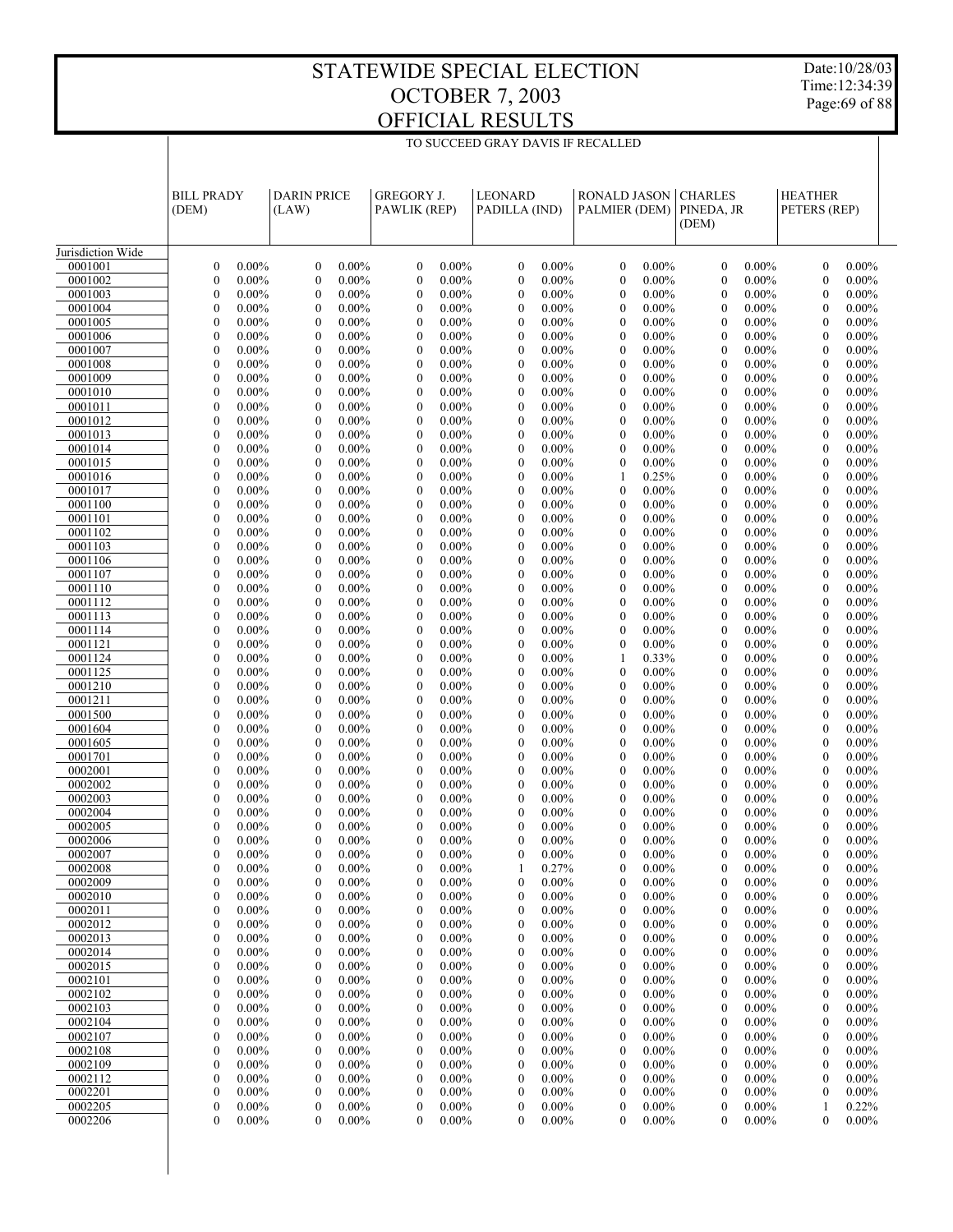Date:10/28/03 Time:12:34:40 Page:70 of 88

|                    | <b>BILL PRADY</b><br>(DEM)                                   | <b>DARIN PRICE</b><br>(LAW)                                  | <b>GREGORY J.</b><br>PAWLIK (REP)                            | <b>LEONARD</b><br>PADILLA (IND)                            | <b>RONALD JASON</b><br>PALMIER (DEM)                         | <b>CHARLES</b><br>PINEDA, JR<br>(DEM)                        | <b>HEATHER</b><br>PETERS (REP)                               |  |
|--------------------|--------------------------------------------------------------|--------------------------------------------------------------|--------------------------------------------------------------|------------------------------------------------------------|--------------------------------------------------------------|--------------------------------------------------------------|--------------------------------------------------------------|--|
| 0002207            | $0.00\%$<br>$\mathbf{0}$                                     | $0.00\%$<br>$\boldsymbol{0}$                                 | $0.00\%$<br>$\boldsymbol{0}$                                 | $0.00\%$<br>$\boldsymbol{0}$                               | $0.00\%$<br>$\boldsymbol{0}$                                 | $0.00\%$<br>$\boldsymbol{0}$                                 | $0.00\%$<br>$\boldsymbol{0}$                                 |  |
| 0002301            | $\mathbf{0}$<br>$0.00\%$                                     | $\boldsymbol{0}$<br>$0.00\%$                                 | $\boldsymbol{0}$<br>$0.00\%$                                 | $\boldsymbol{0}$<br>$0.00\%$                               | $\boldsymbol{0}$<br>$0.00\%$                                 | $0.00\%$<br>$\mathbf{0}$                                     | $\boldsymbol{0}$<br>$0.00\%$                                 |  |
| 0002302            | $\overline{0}$<br>$0.00\%$                                   | $\overline{0}$<br>$0.00\%$                                   | $\mathbf{0}$<br>$0.00\%$                                     | $\mathbf{0}$<br>$0.00\%$                                   | $\boldsymbol{0}$<br>$0.00\%$                                 | $\mathbf{0}$<br>$0.00\%$                                     | $\mathbf{0}$<br>$0.00\%$                                     |  |
| 0002303            | $\overline{0}$<br>$0.00\%$                                   | $\mathbf{0}$<br>$0.00\%$                                     | $\boldsymbol{0}$<br>$0.00\%$                                 | $\boldsymbol{0}$<br>$0.00\%$                               | $\mathbf{0}$<br>$0.00\%$                                     | $\mathbf{0}$<br>$0.00\%$                                     | $\boldsymbol{0}$<br>$0.00\%$                                 |  |
| 0002304            | $\overline{0}$<br>$0.00\%$                                   | $\overline{0}$<br>$0.00\%$                                   | $\mathbf{0}$<br>$0.00\%$                                     | $\overline{0}$<br>$0.00\%$                                 | $\boldsymbol{0}$<br>$0.00\%$                                 | $\mathbf{0}$<br>$0.00\%$                                     | $\boldsymbol{0}$<br>$0.00\%$                                 |  |
| 0002305            | $\boldsymbol{0}$<br>$0.00\%$                                 | $\mathbf{0}$<br>$0.00\%$                                     | $\boldsymbol{0}$<br>$0.00\%$                                 | $\boldsymbol{0}$<br>$0.00\%$                               | $\mathbf{0}$<br>$0.00\%$                                     | $\mathbf{0}$<br>$0.00\%$                                     | $\boldsymbol{0}$<br>$0.00\%$                                 |  |
| 0002306            | $\overline{0}$<br>$0.00\%$                                   | $\overline{0}$<br>$0.00\%$                                   | $\overline{0}$<br>$0.00\%$                                   | $\overline{0}$<br>$0.00\%$                                 | $\boldsymbol{0}$<br>$0.00\%$                                 | $\mathbf{0}$<br>$0.00\%$                                     | $\mathbf{0}$<br>$0.00\%$                                     |  |
| 0002402<br>0002504 | $\mathbf{0}$<br>$0.00\%$<br>$\overline{0}$                   | $\boldsymbol{0}$<br>$0.00\%$<br>$\overline{0}$               | $\boldsymbol{0}$<br>$0.00\%$<br>$\mathbf{0}$                 | $\boldsymbol{0}$<br>$0.00\%$<br>$\overline{0}$             | $\mathbf{0}$<br>$0.00\%$<br>$0.00\%$                         | $\mathbf{0}$<br>$0.00\%$                                     | $\boldsymbol{0}$<br>$0.00\%$<br>$0.00\%$                     |  |
| 0002600            | $0.00\%$<br>$\boldsymbol{0}$<br>$0.00\%$                     | $0.00\%$<br>$\boldsymbol{0}$<br>$0.00\%$                     | $0.00\%$<br>$\boldsymbol{0}$<br>$0.00\%$                     | $0.00\%$<br>$\boldsymbol{0}$<br>$0.00\%$                   | $\boldsymbol{0}$<br>$\mathbf{0}$<br>$0.00\%$                 | $\mathbf{0}$<br>$0.00\%$<br>$\mathbf{0}$<br>$0.00\%$         | $\boldsymbol{0}$<br>$\boldsymbol{0}$<br>$0.00\%$             |  |
| 0002601            | $\overline{0}$<br>$0.00\%$                                   | $\overline{0}$<br>$0.00\%$                                   | $\overline{0}$<br>$0.00\%$                                   | $\overline{0}$<br>$0.00\%$                                 | $\boldsymbol{0}$<br>$0.00\%$                                 | $\mathbf{0}$<br>$0.00\%$                                     | $\mathbf{0}$<br>$0.00\%$                                     |  |
| 0002602            | $\mathbf{0}$<br>$0.00\%$                                     | $\mathbf{0}$<br>$0.00\%$                                     | $\boldsymbol{0}$<br>$0.00\%$                                 | $\boldsymbol{0}$<br>$0.00\%$                               | $\mathbf{0}$<br>$0.00\%$                                     | $\mathbf{0}$<br>$0.00\%$                                     | $\boldsymbol{0}$<br>$0.00\%$                                 |  |
| 0002701            | $\overline{0}$<br>$0.00\%$                                   | $\overline{0}$<br>$0.00\%$                                   | $\mathbf{0}$<br>$0.00\%$                                     | $\overline{0}$<br>$0.00\%$                                 | $\boldsymbol{0}$<br>$0.00\%$                                 | $\mathbf{0}$<br>$0.00\%$                                     | $\boldsymbol{0}$<br>$0.00\%$                                 |  |
| 0002800            | $\mathbf{0}$<br>$0.00\%$                                     | $\mathbf{0}$<br>$0.00\%$                                     | $\boldsymbol{0}$<br>$0.00\%$                                 | $\boldsymbol{0}$<br>$0.00\%$                               | $\mathbf{0}$<br>$0.00\%$                                     | $\mathbf{0}$<br>$0.00\%$                                     | $\boldsymbol{0}$<br>$0.00\%$                                 |  |
| 0002801            | $\mathbf{0}$<br>$0.00\%$                                     | $\mathbf{0}$<br>$0.00\%$                                     | $\mathbf{0}$<br>$0.00\%$                                     | $\overline{0}$<br>$0.00\%$                                 | $\boldsymbol{0}$<br>$0.00\%$                                 | $\mathbf{0}$<br>$0.00\%$                                     | $\mathbf{0}$<br>$0.00\%$                                     |  |
| 0002902            | $\mathbf{0}$<br>$0.00\%$                                     | $\mathbf{0}$<br>$0.00\%$                                     | $\boldsymbol{0}$<br>$0.00\%$                                 | $\boldsymbol{0}$<br>$0.00\%$                               | $\mathbf{0}$<br>$0.00\%$                                     | $\mathbf{0}$<br>$0.00\%$                                     | $\boldsymbol{0}$<br>$0.00\%$                                 |  |
| 0002907            | $\mathbf{0}$<br>$0.00\%$                                     | $\mathbf{1}$<br>0.33%                                        | $\mathbf{0}$<br>$0.00\%$                                     | $\overline{0}$<br>$0.00\%$                                 | $\boldsymbol{0}$<br>$0.00\%$                                 | $\mathbf{0}$<br>$0.00\%$                                     | $\boldsymbol{0}$<br>$0.00\%$                                 |  |
| 0002908            | $\boldsymbol{0}$<br>$0.00\%$<br>$\mathbf{0}$                 | $\boldsymbol{0}$<br>$0.00\%$<br>$\mathbf{0}$                 | $\boldsymbol{0}$<br>$0.00\%$<br>$\mathbf{0}$                 | $\boldsymbol{0}$<br>$0.00\%$<br>$\overline{0}$             | 0.27%<br>1                                                   | $\mathbf{0}$<br>$0.00\%$                                     | 0.27%<br>1                                                   |  |
| 0003001<br>0003002 | $0.00\%$<br>$\mathbf{0}$<br>$0.00\%$                         | $0.00\%$<br>$\mathbf{0}$<br>$0.00\%$                         | $0.00\%$<br>$\boldsymbol{0}$<br>$0.00\%$                     | $0.00\%$<br>$\boldsymbol{0}$<br>$0.00\%$                   | $\boldsymbol{0}$<br>$0.00\%$<br>$\mathbf{0}$<br>$0.00\%$     | $\mathbf{0}$<br>$0.00\%$<br>0.27%<br>$\mathbf{1}$            | $\boldsymbol{0}$<br>$0.00\%$<br>$\boldsymbol{0}$<br>$0.00\%$ |  |
| 0003003            | $\mathbf{0}$<br>$0.00\%$                                     | $\mathbf{0}$<br>$0.00\%$                                     | $\mathbf{0}$<br>$0.00\%$                                     | $\mathbf{0}$<br>$0.00\%$                                   | $\boldsymbol{0}$<br>$0.00\%$                                 | $\mathbf{0}$<br>$0.00\%$                                     | $\boldsymbol{0}$<br>$0.00\%$                                 |  |
| 0003004            | $\mathbf{0}$<br>$0.00\%$                                     | $\mathbf{0}$<br>$0.00\%$                                     | $\boldsymbol{0}$<br>$0.00\%$                                 | $\mathbf{0}$<br>$0.00\%$                                   | $\mathbf{0}$<br>$0.00\%$                                     | $\mathbf{0}$<br>$0.00\%$                                     | $\boldsymbol{0}$<br>$0.00\%$                                 |  |
| 0003005            | $\mathbf{0}$<br>$0.00\%$                                     | $\mathbf{0}$<br>$0.00\%$                                     | $\mathbf{0}$<br>$0.00\%$                                     | 0.21%<br>1                                                 | $\boldsymbol{0}$<br>$0.00\%$                                 | $\mathbf{0}$<br>$0.00\%$                                     | $\mathbf{0}$<br>$0.00\%$                                     |  |
| 0003006            | $\mathbf{0}$<br>$0.00\%$                                     | $\boldsymbol{0}$<br>$0.00\%$                                 | $\boldsymbol{0}$<br>$0.00\%$                                 | $\boldsymbol{0}$<br>$0.00\%$                               | 0.25%<br>1                                                   | $\mathbf{0}$<br>$0.00\%$                                     | $\boldsymbol{0}$<br>$0.00\%$                                 |  |
| 0003007            | $\mathbf{0}$<br>$0.00\%$                                     | $\mathbf{0}$<br>$0.00\%$                                     | $\mathbf{0}$<br>$0.00\%$                                     | $\mathbf{0}$<br>$0.00\%$                                   | $\boldsymbol{0}$<br>$0.00\%$                                 | $\mathbf{0}$<br>$0.00\%$                                     | $\boldsymbol{0}$<br>$0.00\%$                                 |  |
| 0003008            | $\boldsymbol{0}$<br>$0.00\%$                                 | $\boldsymbol{0}$<br>$0.00\%$                                 | $\boldsymbol{0}$<br>$0.00\%$                                 | $\boldsymbol{0}$<br>$0.00\%$                               | $\mathbf{0}$<br>$0.00\%$                                     | $\mathbf{0}$<br>$0.00\%$                                     | $\boldsymbol{0}$<br>$0.00\%$                                 |  |
| 0003009            | $\mathbf{0}$<br>$0.00\%$                                     | $\mathbf{0}$<br>$0.00\%$                                     | $\mathbf{0}$<br>$0.00\%$                                     | $\overline{0}$<br>$0.00\%$                                 | $\boldsymbol{0}$<br>$0.00\%$                                 | $\mathbf{0}$<br>$0.00\%$                                     | $\mathbf{0}$<br>$0.00\%$                                     |  |
| 0003010            | $\mathbf{0}$<br>$0.00\%$                                     | $\boldsymbol{0}$<br>$0.00\%$                                 | $\boldsymbol{0}$<br>$0.00\%$                                 | $\boldsymbol{0}$<br>$0.00\%$                               | $\mathbf{0}$<br>$0.00\%$                                     | $\mathbf{0}$<br>$0.00\%$                                     | $\boldsymbol{0}$<br>$0.00\%$                                 |  |
| 0003011            | $\mathbf{0}$<br>$0.00\%$<br>$\mathbf{0}$                     | $\mathbf{0}$<br>$0.00\%$                                     | $\mathbf{0}$<br>$0.00\%$                                     | $\overline{0}$<br>$0.00\%$                                 | $\boldsymbol{0}$<br>$0.00\%$                                 | $\mathbf{0}$<br>$0.00\%$                                     | $\boldsymbol{0}$<br>$0.00\%$                                 |  |
| 0003012<br>0003013 | $0.00\%$<br>$\mathbf{1}$<br>0.26%                            | $\mathbf{0}$<br>$0.00\%$<br>$\mathbf{0}$<br>$0.00\%$         | $\boldsymbol{0}$<br>$0.00\%$<br>$\mathbf{0}$<br>$0.00\%$     | $\boldsymbol{0}$<br>$0.00\%$<br>$\overline{0}$<br>$0.00\%$ | $\mathbf{0}$<br>$0.00\%$<br>$\boldsymbol{0}$<br>$0.00\%$     | $\mathbf{0}$<br>$0.00\%$<br>$\mathbf{0}$<br>$0.00\%$         | $\boldsymbol{0}$<br>$0.00\%$<br>$\mathbf{0}$<br>$0.00\%$     |  |
| 0003014            | $\mathbf{0}$<br>$0.00\%$                                     | $\boldsymbol{0}$<br>$0.00\%$                                 | $\boldsymbol{0}$<br>$0.00\%$                                 | $\boldsymbol{0}$<br>$0.00\%$                               | $\mathbf{0}$<br>$0.00\%$                                     | $\mathbf{0}$<br>$0.00\%$                                     | $\boldsymbol{0}$<br>$0.00\%$                                 |  |
| 0003015            | $\mathbf{0}$<br>$0.00\%$                                     | $\mathbf{0}$<br>$0.00\%$                                     | $\mathbf{0}$<br>$0.00\%$                                     | $\overline{0}$<br>$0.00\%$                                 | $\boldsymbol{0}$<br>$0.00\%$                                 | $\mathbf{0}$<br>$0.00\%$                                     | $\boldsymbol{0}$<br>$0.00\%$                                 |  |
| 0003104            | $\boldsymbol{0}$<br>$0.00\%$                                 | $\boldsymbol{0}$<br>$0.00\%$                                 | $\boldsymbol{0}$<br>$0.00\%$                                 | $\boldsymbol{0}$<br>$0.00\%$                               | $\mathbf{0}$<br>$0.00\%$                                     | $\mathbf{0}$<br>$0.00\%$                                     | $\boldsymbol{0}$<br>$0.00\%$                                 |  |
| 0003105            | $\mathbf{0}$<br>$0.00\%$                                     | $\mathbf{0}$<br>$0.00\%$                                     | $\mathbf{0}$<br>$0.00\%$                                     | $\overline{0}$<br>$0.00\%$                                 | $\boldsymbol{0}$<br>$0.00\%$                                 | $\mathbf{0}$<br>$0.00\%$                                     | $\boldsymbol{0}$<br>$0.00\%$                                 |  |
| 0003106            | $\mathbf{0}$<br>$0.00\%$                                     | $\boldsymbol{0}$<br>$0.00\%$                                 | $\boldsymbol{0}$<br>$0.00\%$                                 | $\boldsymbol{0}$<br>$0.00\%$                               | $\mathbf{0}$<br>$0.00\%$                                     | $\mathbf{0}$<br>$0.00\%$                                     | $\boldsymbol{0}$<br>$0.00\%$                                 |  |
| 0003107            | $\overline{0}$<br>$0.00\%$                                   | $\overline{0}$<br>$0.00\%$                                   | $\mathbf{0}$<br>$0.00\%$                                     | $\overline{0}$<br>$0.00\%$                                 | $\boldsymbol{0}$<br>$0.00\%$                                 | $\mathbf{0}$<br>$0.00\%$                                     | $\boldsymbol{0}$<br>$0.00\%$                                 |  |
| 0003201            | $\mathbf{0}$<br>$0.00\%$                                     | $\mathbf{0}$<br>$0.00\%$                                     | $\boldsymbol{0}$<br>$0.00\%$                                 | $\boldsymbol{0}$<br>$0.00\%$                               | $\mathbf{0}$<br>$0.00\%$                                     | $\mathbf{0}$<br>$0.00\%$                                     | $\boldsymbol{0}$<br>$0.00\%$                                 |  |
| 0003204<br>0003207 | $\overline{0}$<br>$0.00\%$<br>$\boldsymbol{0}$<br>$0.00\%$   | $\overline{0}$<br>$0.00\%$<br>$\boldsymbol{0}$               | $\overline{0}$<br>$0.00\%$<br>$\boldsymbol{0}$<br>$0.00\%$   | $\overline{0}$<br>$0.00\%$<br>$\boldsymbol{0}$<br>$0.00\%$ | $\boldsymbol{0}$<br>$0.00\%$<br>$\mathbf{0}$<br>$0.00\%$     | $\mathbf{0}$<br>$0.00\%$<br>$\mathbf{0}$<br>$0.00\%$         | $\mathbf{0}$<br>$0.00\%$<br>$\boldsymbol{0}$<br>$0.00\%$     |  |
| 0003209            | $\mathbf{0}$<br>$0.00\%$                                     | $0.00\%$<br>$\overline{0}$<br>$0.00\%$                       | $\mathbf{0}$<br>$0.00\%$                                     | $\overline{0}$<br>$0.00\%$                                 | $\boldsymbol{0}$<br>$0.00\%$                                 | $\mathbf{0}$<br>$0.00\%$                                     | $\boldsymbol{0}$<br>$0.00\%$                                 |  |
| 0003216            | $\mathbf{0}$<br>$0.00\%$                                     | $\mathbf{0}$<br>$0.00\%$                                     | $\mathbf{0}$<br>$0.00\%$                                     | $\overline{0}$<br>$0.00\%$                                 | $\mathbf{0}$<br>$0.00\%$                                     | $\mathbf{0}$<br>$0.00\%$                                     | $\boldsymbol{0}$<br>$0.00\%$                                 |  |
| 0003301            | $\theta$<br>$0.00\%$                                         | $\theta$<br>$0.00\%$                                         | $\theta$<br>$0.00\%$                                         | $\theta$<br>$0.00\%$                                       | $\mathbf{0}$<br>$0.00\%$                                     | $\mathbf{0}$<br>$0.00\%$                                     | $\mathbf{0}$<br>$0.00\%$                                     |  |
| 0003302            | $\mathbf{0}$<br>$0.00\%$                                     | $\overline{0}$<br>$0.00\%$                                   | $\mathbf{0}$<br>$0.00\%$                                     | $\mathbf{0}$<br>$0.00\%$                                   | $\boldsymbol{0}$<br>$0.00\%$                                 | $\boldsymbol{0}$<br>$0.00\%$                                 | $\boldsymbol{0}$<br>$0.00\%$                                 |  |
| 0003303            | $\mathbf{0}$<br>$0.00\%$                                     | $\boldsymbol{0}$<br>$0.00\%$                                 | $\overline{0}$<br>$0.00\%$                                   | $\boldsymbol{0}$<br>$0.00\%$                               | $\boldsymbol{0}$<br>$0.00\%$                                 | $\boldsymbol{0}$<br>$0.00\%$                                 | $\mathbf{0}$<br>$0.00\%$                                     |  |
| 0003304            | $\boldsymbol{0}$<br>$0.00\%$                                 | $\boldsymbol{0}$<br>$0.00\%$                                 | $\boldsymbol{0}$<br>$0.00\%$                                 | $\boldsymbol{0}$<br>$0.00\%$                               | $\boldsymbol{0}$<br>$0.00\%$                                 | $\boldsymbol{0}$<br>$0.00\%$                                 | $0.00\%$<br>$\boldsymbol{0}$                                 |  |
| 0003305            | $\mathbf{0}$<br>$0.00\%$                                     | $\boldsymbol{0}$<br>$0.00\%$                                 | $\boldsymbol{0}$<br>$0.00\%$                                 | $\boldsymbol{0}$<br>$0.00\%$                               | $\boldsymbol{0}$<br>$0.00\%$                                 | $\boldsymbol{0}$<br>$0.00\%$                                 | $\boldsymbol{0}$<br>$0.00\%$                                 |  |
| 0003306            | $\boldsymbol{0}$<br>$0.00\%$                                 | $\boldsymbol{0}$<br>$0.00\%$                                 | $\boldsymbol{0}$<br>$0.00\%$                                 | 0.39%<br>-1                                                | $\boldsymbol{0}$<br>$0.00\%$                                 | $\boldsymbol{0}$<br>$0.00\%$                                 | $\boldsymbol{0}$<br>$0.00\%$                                 |  |
| 0003307            | $\boldsymbol{0}$<br>$0.00\%$<br>$\boldsymbol{0}$             | $\boldsymbol{0}$<br>$0.00\%$                                 | $\boldsymbol{0}$<br>$0.00\%$                                 | $\boldsymbol{0}$<br>$0.00\%$                               | $\boldsymbol{0}$<br>$0.00\%$                                 | $\boldsymbol{0}$<br>$0.00\%$                                 | $\boldsymbol{0}$<br>$0.00\%$<br>$0.00\%$                     |  |
| 0003401<br>0003402 | $0.00\%$<br>$\boldsymbol{0}$<br>$0.00\%$                     | $0.00\%$<br>0<br>$\boldsymbol{0}$<br>$0.00\%$                | $\boldsymbol{0}$<br>$0.00\%$<br>$\boldsymbol{0}$<br>$0.00\%$ | $0.00\%$<br>0<br>$\boldsymbol{0}$<br>$0.00\%$              | $\boldsymbol{0}$<br>$0.00\%$<br>$\boldsymbol{0}$<br>$0.00\%$ | $0.00\%$<br>$\boldsymbol{0}$<br>$\boldsymbol{0}$<br>$0.00\%$ | $\boldsymbol{0}$<br>$\boldsymbol{0}$<br>$0.00\%$             |  |
| 0003502            | $\boldsymbol{0}$<br>$0.00\%$                                 | $\boldsymbol{0}$<br>$0.00\%$                                 | $\boldsymbol{0}$<br>$0.00\%$                                 | $0.00\%$<br>0                                              | $\boldsymbol{0}$<br>$0.00\%$                                 | $0.00\%$<br>$\boldsymbol{0}$                                 | $0.00\%$<br>$\boldsymbol{0}$                                 |  |
| 0003503            | $\boldsymbol{0}$<br>$0.00\%$                                 | $\boldsymbol{0}$<br>$0.00\%$                                 | $\boldsymbol{0}$<br>$0.00\%$                                 | $\boldsymbol{0}$<br>$0.00\%$                               | $\boldsymbol{0}$<br>$0.00\%$                                 | $\boldsymbol{0}$<br>$0.00\%$                                 | $\boldsymbol{0}$<br>$0.00\%$                                 |  |
| 0003507            | $\boldsymbol{0}$<br>$0.00\%$                                 | $\boldsymbol{0}$<br>$0.00\%$                                 | $\boldsymbol{0}$<br>$0.00\%$                                 | $0.00\%$<br>0                                              | $\boldsymbol{0}$<br>$0.00\%$                                 | $0.00\%$<br>$\boldsymbol{0}$                                 | $\boldsymbol{0}$<br>$0.00\%$                                 |  |
| 0003600            | $\boldsymbol{0}$<br>$0.00\%$                                 | $\boldsymbol{0}$<br>$0.00\%$                                 | $\boldsymbol{0}$<br>$0.00\%$                                 | $\boldsymbol{0}$<br>$0.00\%$                               | $\boldsymbol{0}$<br>$0.00\%$                                 | $\boldsymbol{0}$<br>$0.00\%$                                 | $\boldsymbol{0}$<br>$0.00\%$                                 |  |
| 0003601            | $\boldsymbol{0}$<br>$0.00\%$                                 | $\boldsymbol{0}$<br>$0.00\%$                                 | $\boldsymbol{0}$<br>$0.00\%$                                 | $\boldsymbol{0}$<br>$0.00\%$                               | $\boldsymbol{0}$<br>$0.00\%$                                 | $\boldsymbol{0}$<br>$0.00\%$                                 | $0.00\%$<br>$\boldsymbol{0}$                                 |  |
| 0003602            | $\boldsymbol{0}$<br>$0.00\%$                                 | $\boldsymbol{0}$<br>$0.00\%$                                 | $\boldsymbol{0}$<br>$0.00\%$                                 | $\boldsymbol{0}$<br>$0.00\%$                               | $\boldsymbol{0}$<br>$0.00\%$                                 | $\boldsymbol{0}$<br>$0.00\%$                                 | $\boldsymbol{0}$<br>$0.00\%$                                 |  |
| 0003704            | $\boldsymbol{0}$<br>$0.00\%$                                 | $0.00\%$<br>0                                                | $\boldsymbol{0}$<br>$0.00\%$                                 | $0.00\%$<br>0                                              | $\boldsymbol{0}$<br>$0.00\%$                                 | $0.00\%$<br>$\boldsymbol{0}$                                 | $\boldsymbol{0}$<br>$0.00\%$                                 |  |
| 0003705            | $\boldsymbol{0}$<br>$0.00\%$                                 | $\boldsymbol{0}$<br>$0.00\%$                                 | $\boldsymbol{0}$<br>$0.00\%$                                 | $\boldsymbol{0}$<br>$0.00\%$                               | $\boldsymbol{0}$<br>$0.00\%$                                 | $\boldsymbol{0}$<br>$0.00\%$                                 | $\boldsymbol{0}$<br>$0.00\%$                                 |  |
| 0004001<br>0004002 | $\boldsymbol{0}$<br>$0.00\%$<br>$\boldsymbol{0}$<br>$0.00\%$ | $\boldsymbol{0}$<br>$0.00\%$<br>$\boldsymbol{0}$<br>$0.00\%$ | $\boldsymbol{0}$<br>$0.00\%$<br>$\boldsymbol{0}$<br>$0.00\%$ | $0.00\%$<br>0<br>$\boldsymbol{0}$<br>$0.00\%$              | $\boldsymbol{0}$<br>$0.00\%$<br>$\boldsymbol{0}$<br>$0.00\%$ | $0.00\%$<br>$\boldsymbol{0}$<br>$\boldsymbol{0}$<br>$0.00\%$ | $\boldsymbol{0}$<br>$0.00\%$<br>$\boldsymbol{0}$<br>$0.00\%$ |  |
| 0004003            | $\boldsymbol{0}$<br>$0.00\%$                                 | $\boldsymbol{0}$<br>$0.00\%$                                 | $\boldsymbol{0}$<br>$0.00\%$                                 | $\boldsymbol{0}$<br>$0.00\%$                               | $\boldsymbol{0}$<br>$0.00\%$                                 | $\boldsymbol{0}$<br>$0.00\%$                                 | 0.24%<br>1                                                   |  |
| 0004004            | $\mathbf{0}$<br>$0.00\%$                                     | $\mathbf{0}$<br>$0.00\%$                                     | $\overline{0}$<br>$0.00\%$                                   | $\mathbf{0}$<br>$0.00\%$                                   | $\mathbf{0}$<br>$0.00\%$                                     | $\mathbf{0}$<br>$0.00\%$                                     | $\boldsymbol{0}$<br>$0.00\%$                                 |  |
|                    |                                                              |                                                              |                                                              |                                                            |                                                              |                                                              |                                                              |  |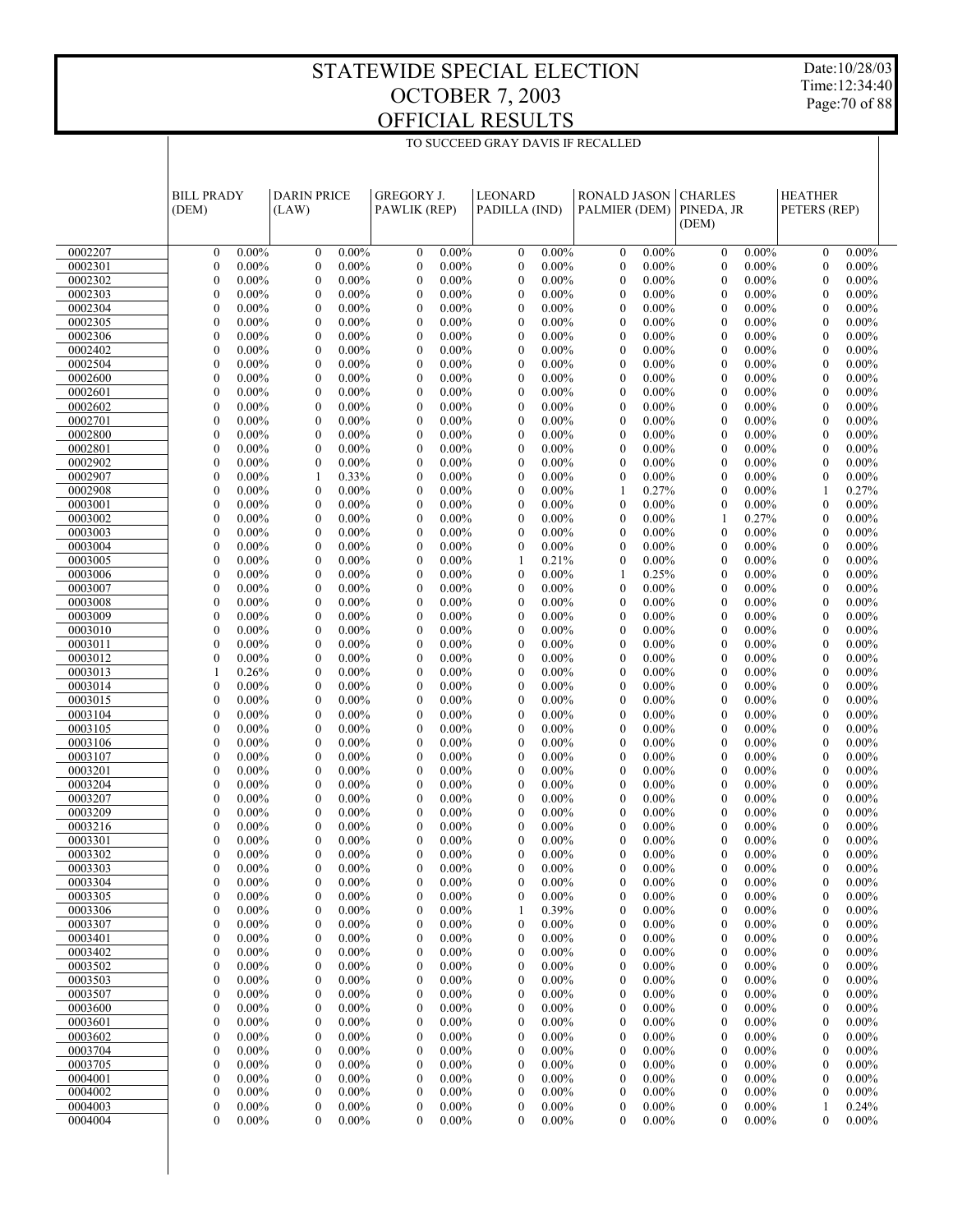Date:10/28/03 Time:12:34:41 Page:71 of 88

|                    | <b>BILL PRADY</b><br>(DEM)                               | <b>DARIN PRICE</b><br>(LAW)                                  | <b>GREGORY J.</b><br>PAWLIK (REP)                            | <b>LEONARD</b><br>PADILLA (IND)                              | <b>RONALD JASON</b><br>PALMIER (DEM)                       | <b>CHARLES</b><br>PINEDA, JR<br>(DEM)                    | <b>HEATHER</b><br>PETERS (REP)                           |  |
|--------------------|----------------------------------------------------------|--------------------------------------------------------------|--------------------------------------------------------------|--------------------------------------------------------------|------------------------------------------------------------|----------------------------------------------------------|----------------------------------------------------------|--|
| 0004005            | $0.00\%$<br>$\mathbf{0}$                                 | $0.00\%$<br>$\boldsymbol{0}$                                 | $0.00\%$<br>$\boldsymbol{0}$                                 | $0.00\%$<br>$\boldsymbol{0}$                                 | $\mathbf{0}$<br>$0.00\%$                                   | $\mathbf{0}$<br>$0.00\%$                                 | $\mathbf{0}$<br>$0.00\%$                                 |  |
| 0004006            | $\boldsymbol{0}$<br>$0.00\%$                             | $\boldsymbol{0}$<br>$0.00\%$                                 | $\boldsymbol{0}$<br>$0.00\%$                                 | $0.00\%$<br>$\boldsymbol{0}$                                 | $\mathbf{0}$<br>$0.00\%$                                   | $\theta$<br>$0.00\%$                                     | $\mathbf{0}$<br>$0.00\%$                                 |  |
| 0004007            | $\mathbf{0}$<br>$0.00\%$                                 | $\mathbf{0}$<br>$0.00\%$                                     | $\boldsymbol{0}$<br>$0.00\%$                                 | $\mathbf{0}$<br>$0.00\%$                                     | $\mathbf{0}$<br>$0.00\%$                                   | $\theta$<br>$0.00\%$                                     | $\mathbf{0}$<br>$0.00\%$                                 |  |
| 0004008            | $\mathbf{0}$<br>$0.00\%$                                 | $\boldsymbol{0}$<br>$0.00\%$                                 | $\boldsymbol{0}$<br>$0.00\%$                                 | $\boldsymbol{0}$<br>$0.00\%$                                 | $\mathbf{0}$<br>$0.00\%$                                   | $\theta$<br>$0.00\%$                                     | 0.22%<br>$\mathbf{1}$                                    |  |
| 0004009            | $\overline{0}$<br>$0.00\%$                               | $\mathbf{0}$<br>$0.00\%$                                     | $\boldsymbol{0}$<br>$0.00\%$                                 | $\boldsymbol{0}$<br>$0.00\%$                                 | $\boldsymbol{0}$<br>$0.00\%$                               | $\theta$<br>$0.00\%$                                     | $\mathbf{0}$<br>$0.00\%$                                 |  |
| 0004010            | $\boldsymbol{0}$<br>$0.00\%$                             | $\boldsymbol{0}$<br>$0.00\%$                                 | $\boldsymbol{0}$<br>$0.00\%$                                 | $\boldsymbol{0}$<br>$0.00\%$                                 | $\mathbf{0}$<br>$0.00\%$                                   | $\theta$<br>$0.00\%$                                     | $\boldsymbol{0}$<br>$0.00\%$                             |  |
| 0004100            | $\overline{0}$<br>$0.00\%$                               | $\mathbf{0}$<br>$0.00\%$                                     | $\boldsymbol{0}$<br>$0.00\%$                                 | $\mathbf{0}$<br>$0.00\%$                                     | $\mathbf{0}$<br>$0.00\%$                                   | $\theta$<br>$0.00\%$                                     | $\mathbf{0}$<br>$0.00\%$                                 |  |
| 0004101            | $\mathbf{0}$<br>$0.00\%$<br>$\mathbf{0}$<br>$0.00\%$     | $\boldsymbol{0}$<br>$0.00\%$                                 | $\boldsymbol{0}$<br>$0.00\%$<br>$0.00\%$                     | $\boldsymbol{0}$<br>$0.00\%$                                 | $\mathbf{0}$<br>$0.00\%$<br>$0.00\%$                       | $\theta$<br>$0.00\%$<br>$\theta$                         | $\boldsymbol{0}$<br>$0.00\%$<br>$\mathbf{0}$             |  |
| 0004102<br>0004103 | $\boldsymbol{0}$<br>$0.00\%$                             | $\boldsymbol{0}$<br>$0.00\%$<br>0.31%<br>1                   | $\boldsymbol{0}$<br>$\boldsymbol{0}$<br>$0.00\%$             | $\boldsymbol{0}$<br>$0.00\%$<br>$\boldsymbol{0}$<br>$0.00\%$ | $\boldsymbol{0}$<br>$\mathbf{0}$<br>0.00%                  | $0.00\%$<br>$\boldsymbol{0}$<br>$0.00\%$                 | $0.00\%$<br>$\boldsymbol{0}$<br>$0.00\%$                 |  |
| 0004200            | $\mathbf{0}$<br>$0.00\%$                                 | $\overline{0}$<br>$0.00\%$                                   | $\boldsymbol{0}$<br>$0.00\%$                                 | $\mathbf{0}$<br>$0.00\%$                                     | $\mathbf{0}$<br>0.00%                                      | $\theta$<br>$0.00\%$                                     | $\mathbf{0}$<br>$0.00\%$                                 |  |
| 0004301            | $\mathbf{0}$<br>$0.00\%$                                 | $\boldsymbol{0}$<br>$0.00\%$                                 | $\boldsymbol{0}$<br>$0.00\%$                                 | $\boldsymbol{0}$<br>$0.00\%$                                 | $\mathbf{0}$<br>0.00%                                      | $\boldsymbol{0}$<br>$0.00\%$                             | $\boldsymbol{0}$<br>$0.00\%$                             |  |
| 0004302            | $\mathbf{0}$<br>$0.00\%$                                 | $\mathbf{0}$<br>$0.00\%$                                     | $\boldsymbol{0}$<br>$0.00\%$                                 | $\boldsymbol{0}$<br>$0.00\%$                                 | $\boldsymbol{0}$<br>$0.00\%$                               | $\theta$<br>$0.00\%$                                     | $\mathbf{0}$<br>$0.00\%$                                 |  |
| 0004304            | $\boldsymbol{0}$<br>$0.00\%$                             | $\boldsymbol{0}$<br>$0.00\%$                                 | $\boldsymbol{0}$<br>$0.00\%$                                 | $\boldsymbol{0}$<br>$0.00\%$                                 | $\mathbf{0}$<br>0.00%                                      | $\boldsymbol{0}$<br>$0.00\%$                             | $\boldsymbol{0}$<br>$0.00\%$                             |  |
| 0004305            | $\overline{0}$<br>$0.00\%$                               | $\mathbf{0}$<br>$0.00\%$                                     | $\boldsymbol{0}$<br>$0.00\%$                                 | $\mathbf{0}$<br>$0.00\%$                                     | $\boldsymbol{0}$<br>$0.00\%$                               | $\theta$<br>$0.00\%$                                     | $\mathbf{0}$<br>$0.00\%$                                 |  |
| 0004400            | $\mathbf{0}$<br>$0.00\%$                                 | $\boldsymbol{0}$<br>$0.00\%$                                 | $\boldsymbol{0}$<br>$0.00\%$                                 | $\boldsymbol{0}$<br>$0.00\%$                                 | $\mathbf{0}$<br>$0.00\%$                                   | $\theta$<br>$0.00\%$                                     | $\boldsymbol{0}$<br>$0.00\%$                             |  |
| 0004401            | $\mathbf{0}$<br>$0.00\%$                                 | $\mathbf{0}$<br>$0.00\%$                                     | $\boldsymbol{0}$<br>$0.00\%$                                 | $\boldsymbol{0}$<br>$0.00\%$                                 | $\boldsymbol{0}$<br>$0.00\%$                               | $\theta$<br>$0.00\%$                                     | $\mathbf{0}$<br>$0.00\%$                                 |  |
| 0004402            | $\boldsymbol{0}$<br>$0.00\%$                             | $\boldsymbol{0}$<br>$0.00\%$                                 | $\boldsymbol{0}$<br>$0.00\%$                                 | $\boldsymbol{0}$<br>$0.00\%$                                 | $\mathbf{0}$<br>$0.00\%$                                   | $\boldsymbol{0}$<br>$0.00\%$                             | $\boldsymbol{0}$<br>$0.00\%$                             |  |
| 0004403<br>0004501 | $\mathbf{0}$<br>$0.00\%$<br>$\mathbf{0}$<br>$0.00\%$     | $\mathbf{0}$<br>$0.00\%$<br>$\boldsymbol{0}$                 | $\boldsymbol{0}$<br>$0.00\%$<br>$\boldsymbol{0}$<br>$0.00\%$ | $\mathbf{0}$<br>$0.00\%$<br>$\boldsymbol{0}$<br>$0.00\%$     | $\mathbf{0}$<br>$0.00\%$<br>$\mathbf{0}$<br>$0.00\%$       | $\theta$<br>$0.00\%$<br>$\boldsymbol{0}$                 | $\mathbf{0}$<br>$0.00\%$<br>$\boldsymbol{0}$<br>$0.00\%$ |  |
| 0004502            | $\mathbf{0}$<br>$0.00\%$                                 | $0.00\%$<br>1<br>0.23%                                       | $\boldsymbol{0}$<br>$0.00\%$                                 | $\boldsymbol{0}$<br>$0.00\%$                                 | $\mathbf{0}$<br>$0.00\%$                                   | $0.00\%$<br>$\theta$<br>$0.00\%$                         | $\mathbf{0}$<br>$0.00\%$                                 |  |
| 0004503            | $\boldsymbol{0}$<br>$0.00\%$                             | $\boldsymbol{0}$<br>$0.00\%$                                 | $\boldsymbol{0}$<br>$0.00\%$                                 | $\boldsymbol{0}$<br>$0.00\%$                                 | $\mathbf{0}$<br>$0.00\%$                                   | $\boldsymbol{0}$<br>$0.00\%$                             | $\boldsymbol{0}$<br>$0.00\%$                             |  |
| 0004600            | $\mathbf{0}$<br>$0.00\%$                                 | $\boldsymbol{0}$<br>$0.00\%$                                 | $\boldsymbol{0}$<br>$0.00\%$                                 | 0.32%<br>1                                                   | $\mathbf{0}$<br>$0.00\%$                                   | $\theta$<br>$0.00\%$                                     | $\mathbf{0}$<br>$0.00\%$                                 |  |
| 0004601            | $\mathbf{0}$<br>$0.00\%$                                 | 0.28%<br>1                                                   | $\boldsymbol{0}$<br>$0.00\%$                                 | $\boldsymbol{0}$<br>$0.00\%$                                 | $\mathbf{0}$<br>$0.00\%$                                   | $\boldsymbol{0}$<br>$0.00\%$                             | $\boldsymbol{0}$<br>$0.00\%$                             |  |
| 0004703            | $\overline{0}$<br>$0.00\%$                               | $\mathbf{0}$<br>$0.00\%$                                     | $\boldsymbol{0}$<br>$0.00\%$                                 | $\boldsymbol{0}$<br>$0.00\%$                                 | $\boldsymbol{0}$<br>$0.00\%$                               | $\theta$<br>$0.00\%$                                     | $\mathbf{0}$<br>$0.00\%$                                 |  |
| 0004707            | $\boldsymbol{0}$<br>$0.00\%$                             | $\boldsymbol{0}$<br>$0.00\%$                                 | $\boldsymbol{0}$<br>$0.00\%$                                 | $\boldsymbol{0}$<br>$0.00\%$                                 | $\mathbf{0}$<br>$0.00\%$                                   | $\theta$<br>$0.00\%$                                     | $\mathbf{0}$<br>$0.00\%$                                 |  |
| 0004708            | $\overline{0}$<br>$0.00\%$                               | $\mathbf{0}$<br>$0.00\%$                                     | $\boldsymbol{0}$<br>$0.00\%$                                 | $\mathbf{0}$<br>$0.00\%$                                     | $\mathbf{0}$<br>$0.00\%$                                   | $\theta$<br>$0.00\%$                                     | $\mathbf{0}$<br>$0.00\%$                                 |  |
| 0004709            | $\mathbf{0}$<br>$0.00\%$                                 | $\boldsymbol{0}$<br>$0.00\%$                                 | $\boldsymbol{0}$<br>$0.00\%$                                 | $\boldsymbol{0}$<br>$0.00\%$                                 | $\mathbf{0}$<br>$0.00\%$                                   | $\theta$<br>$0.00\%$                                     | $\boldsymbol{0}$<br>$0.00\%$                             |  |
| 0004800            | $\overline{0}$<br>$0.00\%$                               | $\mathbf{0}$<br>$0.00\%$                                     | $\boldsymbol{0}$<br>$0.00\%$                                 | $\boldsymbol{0}$<br>$0.00\%$                                 | $\boldsymbol{0}$<br>$0.00\%$                               | $\theta$<br>$0.00\%$                                     | $\mathbf{0}$<br>$0.00\%$                                 |  |
| 0004806            | $\mathbf{0}$<br>$0.00\%$<br>$\mathbf{1}$                 | $\boldsymbol{0}$<br>$0.00\%$<br>$\mathbf{0}$                 | $\boldsymbol{0}$<br>$0.00\%$<br>$0.00\%$                     | $\boldsymbol{0}$<br>$0.00\%$<br>$\mathbf{0}$                 | $\mathbf{0}$<br>$0.00\%$<br>$\mathbf{0}$<br>$0.00\%$       | $\boldsymbol{0}$<br>$0.00\%$<br>$\theta$                 | $\boldsymbol{0}$<br>$0.00\%$<br>$\mathbf{0}$             |  |
| 0005001<br>0005101 | 0.24%<br>$\mathbf{0}$<br>$0.00\%$                        | $0.00\%$<br>$\boldsymbol{0}$<br>$0.00\%$                     | $\boldsymbol{0}$<br>$\boldsymbol{0}$<br>$0.00\%$             | $0.00\%$<br>$\boldsymbol{0}$<br>$0.00\%$                     | $\mathbf{0}$<br>0.00%                                      | $0.00\%$<br>$\boldsymbol{0}$<br>$0.00\%$                 | $0.00\%$<br>$\boldsymbol{0}$<br>$0.00\%$                 |  |
| 0005102            | $\mathbf{0}$<br>$0.00\%$                                 | $\boldsymbol{0}$<br>$0.00\%$                                 | $\boldsymbol{0}$<br>$0.00\%$                                 | $\boldsymbol{0}$<br>$0.00\%$                                 | $\mathbf{1}$<br>0.41%                                      | $\theta$<br>$0.00\%$                                     | $\mathbf{0}$<br>$0.00\%$                                 |  |
| 0005103            | $\boldsymbol{0}$<br>$0.00\%$                             | $\boldsymbol{0}$<br>$0.00\%$                                 | $\boldsymbol{0}$<br>$0.00\%$                                 | $\boldsymbol{0}$<br>$0.00\%$                                 | $\mathbf{0}$<br>0.00%                                      | $\theta$<br>$0.00\%$                                     | $\boldsymbol{0}$<br>$0.00\%$                             |  |
| 0005201            | $\overline{0}$<br>$0.00\%$                               | $\mathbf{0}$<br>$0.00\%$                                     | $\boldsymbol{0}$<br>$0.00\%$                                 | $\mathbf{0}$<br>$0.00\%$                                     | $\mathbf{0}$<br>$0.00\%$                                   | $\theta$<br>$0.00\%$                                     | $\mathbf{0}$<br>$0.00\%$                                 |  |
| 0005202            | $\mathbf{0}$<br>$0.00\%$                                 | $\boldsymbol{0}$<br>$0.00\%$                                 | $\boldsymbol{0}$<br>$0.00\%$                                 | $\boldsymbol{0}$<br>$0.00\%$                                 | $\mathbf{0}$<br>0.00%                                      | $\theta$<br>$0.00\%$                                     | $\boldsymbol{0}$<br>$0.00\%$                             |  |
| 0005203            | $\overline{0}$<br>$0.00\%$                               | $\mathbf{0}$<br>$0.00\%$                                     | $\boldsymbol{0}$<br>$0.00\%$                                 | $\boldsymbol{0}$<br>$0.00\%$                                 | $\boldsymbol{0}$<br>$0.00\%$                               | $\theta$<br>$0.00\%$                                     | $\mathbf{0}$<br>$0.00\%$                                 |  |
| 0005204            | $\boldsymbol{0}$<br>$0.00\%$                             | $\boldsymbol{0}$<br>$0.00\%$                                 | $\boldsymbol{0}$<br>$0.00\%$                                 | $\boldsymbol{0}$<br>$0.00\%$                                 | $\mathbf{0}$<br>$0.00\%$                                   | $\theta$<br>$0.00\%$                                     | $\boldsymbol{0}$<br>$0.00\%$                             |  |
| 0005205            | $\overline{0}$<br>$0.00\%$                               | $\mathbf{0}$<br>$0.00\%$                                     | $\boldsymbol{0}$<br>$0.00\%$                                 | $\mathbf{0}$<br>$0.00\%$                                     | $\mathbf{0}$<br>$0.00\%$                                   | $\theta$<br>$0.00\%$                                     | $\mathbf{0}$<br>$0.00\%$                                 |  |
| 0005206            | $\boldsymbol{0}$<br>$0.00\%$                             | $\boldsymbol{0}$<br>$0.00\%$                                 | $\boldsymbol{0}$<br>$0.00\%$                                 | $\boldsymbol{0}$<br>$0.00\%$                                 | $\mathbf{0}$<br>$0.00\%$                                   | $\boldsymbol{0}$<br>$0.00\%$                             | $\boldsymbol{0}$<br>$0.00\%$                             |  |
| 0005207<br>0005208 | $\mathbf{0}$<br>$0.00\%$<br>$\mathbf{0}$<br>$0.00\%$     | $\boldsymbol{0}$<br>$0.00\%$<br>$\boldsymbol{0}$<br>$0.00\%$ | $\boldsymbol{0}$<br>$0.00\%$<br>$\boldsymbol{0}$<br>$0.00\%$ | $\boldsymbol{0}$<br>$0.00\%$<br>$\boldsymbol{0}$<br>$0.00\%$ | $\mathbf{0}$<br>$0.00\%$<br>$\mathbf{0}$<br>$0.00\%$       | $\theta$<br>$0.00\%$<br>$\theta$<br>$0.00\%$             | $\mathbf{0}$<br>$0.00\%$<br>$\mathbf{0}$<br>$0.00\%$     |  |
| 0005209            | $\theta$<br>$0.00\%$                                     | $\mathbf{0}$<br>$0.00\%$                                     | $\mathbf{0}$<br>$0.00\%$                                     | $\mathbf{0}$<br>$0.00\%$                                     | $\mathbf{0}$<br>$0.00\%$                                   | $\theta$<br>$0.00\%$                                     | $\theta$<br>$0.00\%$                                     |  |
| 0005211            | $\mathbf{0}$<br>$0.00\%$                                 | $\mathbf{0}$<br>$0.00\%$                                     | $\boldsymbol{0}$<br>$0.00\%$                                 | $\mathbf{0}$<br>$0.00\%$                                     | $\boldsymbol{0}$<br>$0.00\%$                               | $\mathbf{0}$<br>$0.00\%$                                 | $\mathbf{0}$<br>$0.00\%$                                 |  |
| 0005212            | $\mathbf{0}$<br>$0.00\%$                                 | $\boldsymbol{0}$<br>$0.00\%$                                 | $0.00\%$<br>$\boldsymbol{0}$                                 | $\boldsymbol{0}$<br>$0.00\%$                                 | $\mathbf{0}$<br>$0.00\%$                                   | $\boldsymbol{0}$<br>$0.00\%$                             | $0.00\%$<br>$\mathbf{0}$                                 |  |
| 0005213            | $\boldsymbol{0}$<br>$0.00\%$                             | $0.00\%$<br>0                                                | $\boldsymbol{0}$<br>$0.00\%$                                 | $\boldsymbol{0}$<br>$0.00\%$                                 | $\boldsymbol{0}$<br>$0.00\%$                               | $0.00\%$<br>$\mathbf{0}$                                 | $0.00\%$<br>$\boldsymbol{0}$                             |  |
| 0005214            | $\mathbf{0}$<br>$0.00\%$                                 | $\boldsymbol{0}$<br>$0.00\%$                                 | $\boldsymbol{0}$<br>$0.00\%$                                 | $\boldsymbol{0}$<br>$0.00\%$                                 | $\boldsymbol{0}$<br>$0.00\%$                               | $\boldsymbol{0}$<br>$0.00\%$                             | $\boldsymbol{0}$<br>$0.00\%$                             |  |
| 0005215            | $\boldsymbol{0}$<br>$0.00\%$                             | $0.00\%$<br>0                                                | $\boldsymbol{0}$<br>$0.00\%$                                 | $\boldsymbol{0}$<br>$0.00\%$                                 | $\boldsymbol{0}$<br>$0.00\%$                               | $0.00\%$<br>$\mathbf{0}$                                 | $\boldsymbol{0}$<br>$0.00\%$                             |  |
| 0005216            | $\boldsymbol{0}$<br>$0.00\%$                             | $\boldsymbol{0}$<br>$0.00\%$                                 | $\boldsymbol{0}$<br>$0.00\%$                                 | $\boldsymbol{0}$<br>$0.00\%$                                 | 0.43%<br>1                                                 | $\boldsymbol{0}$<br>$0.00\%$                             | $\boldsymbol{0}$<br>$0.00\%$                             |  |
| 0005217            | $\boldsymbol{0}$<br>$0.00\%$                             | $0.00\%$<br>0                                                | $\boldsymbol{0}$<br>$0.00\%$                                 | $0.00\%$<br>$\boldsymbol{0}$                                 | $\mathbf{0}$<br>$0.00\%$                                   | $0.00\%$<br>$\mathbf{0}$                                 | $\boldsymbol{0}$<br>$0.00\%$                             |  |
| 0005218            | $\boldsymbol{0}$<br>$0.00\%$<br>$\boldsymbol{0}$         | $\boldsymbol{0}$<br>$0.00\%$<br>$\boldsymbol{0}$             | $\boldsymbol{0}$<br>$0.00\%$<br>$\boldsymbol{0}$             | $\boldsymbol{0}$<br>$0.00\%$                                 | $\mathbf{0}$<br>$0.00\%$<br>$\boldsymbol{0}$               | $\boldsymbol{0}$<br>$0.00\%$                             | $\boldsymbol{0}$<br>$0.00\%$<br>$\boldsymbol{0}$         |  |
| 0005219<br>0005220 | $0.00\%$<br>$\boldsymbol{0}$<br>$0.00\%$                 | $0.00\%$<br>$\boldsymbol{0}$<br>$0.00\%$                     | $0.00\%$<br>$\boldsymbol{0}$<br>$0.00\%$                     | $0.00\%$<br>$\boldsymbol{0}$<br>$\boldsymbol{0}$<br>$0.00\%$ | $0.00\%$<br>$\boldsymbol{0}$<br>$0.00\%$                   | $0.00\%$<br>$\mathbf{0}$<br>$\boldsymbol{0}$<br>$0.00\%$ | $0.00\%$<br>$\boldsymbol{0}$<br>$0.00\%$                 |  |
| 0005221            | $\boldsymbol{0}$<br>$0.00\%$                             | $0.00\%$<br>0                                                | $\boldsymbol{0}$<br>$0.00\%$                                 | $0.00\%$<br>$\boldsymbol{0}$                                 | $\boldsymbol{0}$<br>$0.00\%$                               | $0.00\%$<br>$\mathbf{0}$                                 | $\boldsymbol{0}$<br>$0.00\%$                             |  |
| 0005222            | $\boldsymbol{0}$<br>$0.00\%$                             | $\boldsymbol{0}$<br>$0.00\%$                                 | $\boldsymbol{0}$<br>$0.00\%$                                 | $\boldsymbol{0}$<br>$0.00\%$                                 | 1<br>0.25%                                                 | $\boldsymbol{0}$<br>$0.00\%$                             | $\boldsymbol{0}$<br>$0.00\%$                             |  |
| 0005223            | $\boldsymbol{0}$<br>$0.00\%$                             | $\boldsymbol{0}$<br>$0.00\%$                                 | $\boldsymbol{0}$<br>$0.00\%$                                 | $\boldsymbol{0}$<br>$0.00\%$                                 | $\boldsymbol{0}$<br>$0.00\%$                               | $0.00\%$<br>$\mathbf{0}$                                 | $\boldsymbol{0}$<br>$0.00\%$                             |  |
| 0005224            | $\boldsymbol{0}$<br>$0.00\%$                             | $\boldsymbol{0}$<br>$0.00\%$                                 | $\boldsymbol{0}$<br>$0.00\%$                                 | $\boldsymbol{0}$<br>$0.00\%$                                 | $\mathbf{0}$<br>$0.00\%$                                   | $\boldsymbol{0}$<br>$0.00\%$                             | $\boldsymbol{0}$<br>$0.00\%$                             |  |
| 0005225            | $\boldsymbol{0}$<br>$0.00\%$                             | $0.00\%$<br>0                                                | $\boldsymbol{0}$<br>$0.00\%$                                 | $0.00\%$<br>$\boldsymbol{0}$                                 | $\boldsymbol{0}$<br>$0.00\%$                               | $0.00\%$<br>$\mathbf{0}$                                 | $\boldsymbol{0}$<br>$0.00\%$                             |  |
| 0005226            | $\boldsymbol{0}$<br>$0.00\%$                             | $\boldsymbol{0}$<br>$0.00\%$                                 | $\boldsymbol{0}$<br>$0.00\%$                                 | $\boldsymbol{0}$<br>$0.00\%$                                 | $\mathbf{0}$<br>$0.00\%$                                   | $\boldsymbol{0}$<br>$0.00\%$                             | $\boldsymbol{0}$<br>$0.00\%$                             |  |
| 0005227            | $\boldsymbol{0}$<br>$0.00\%$                             | $0.00\%$<br>0                                                | $\boldsymbol{0}$<br>$0.00\%$                                 | $0.00\%$<br>$\boldsymbol{0}$                                 | $\boldsymbol{0}$<br>$0.00\%$                               | $0.00\%$<br>$\mathbf{0}$                                 | $\boldsymbol{0}$<br>$0.00\%$                             |  |
| 0005300            | $\boldsymbol{0}$<br>$0.00\%$                             | $\boldsymbol{0}$<br>$0.00\%$                                 | $\boldsymbol{0}$<br>$0.00\%$                                 | $\boldsymbol{0}$<br>$0.00\%$                                 | $\boldsymbol{0}$<br>$0.00\%$                               | $\boldsymbol{0}$<br>$0.00\%$                             | $\boldsymbol{0}$<br>$0.00\%$                             |  |
| 0005301<br>0005302 | $\boldsymbol{0}$<br>$0.00\%$<br>$\mathbf{0}$<br>$0.00\%$ | $\boldsymbol{0}$<br>$0.00\%$<br>$\mathbf{0}$<br>$0.00\%$     | $\boldsymbol{0}$<br>$0.00\%$<br>$\mathbf{0}$<br>$0.00\%$     | $\boldsymbol{0}$<br>$0.00\%$<br>$\mathbf{0}$<br>$0.00\%$     | $\boldsymbol{0}$<br>$0.00\%$<br>$\overline{0}$<br>$0.00\%$ | $\boldsymbol{0}$<br>$0.00\%$<br>$\mathbf{0}$<br>$0.00\%$ | $\boldsymbol{0}$<br>$0.00\%$<br>$\mathbf{0}$<br>$0.00\%$ |  |
|                    |                                                          |                                                              |                                                              |                                                              |                                                            |                                                          |                                                          |  |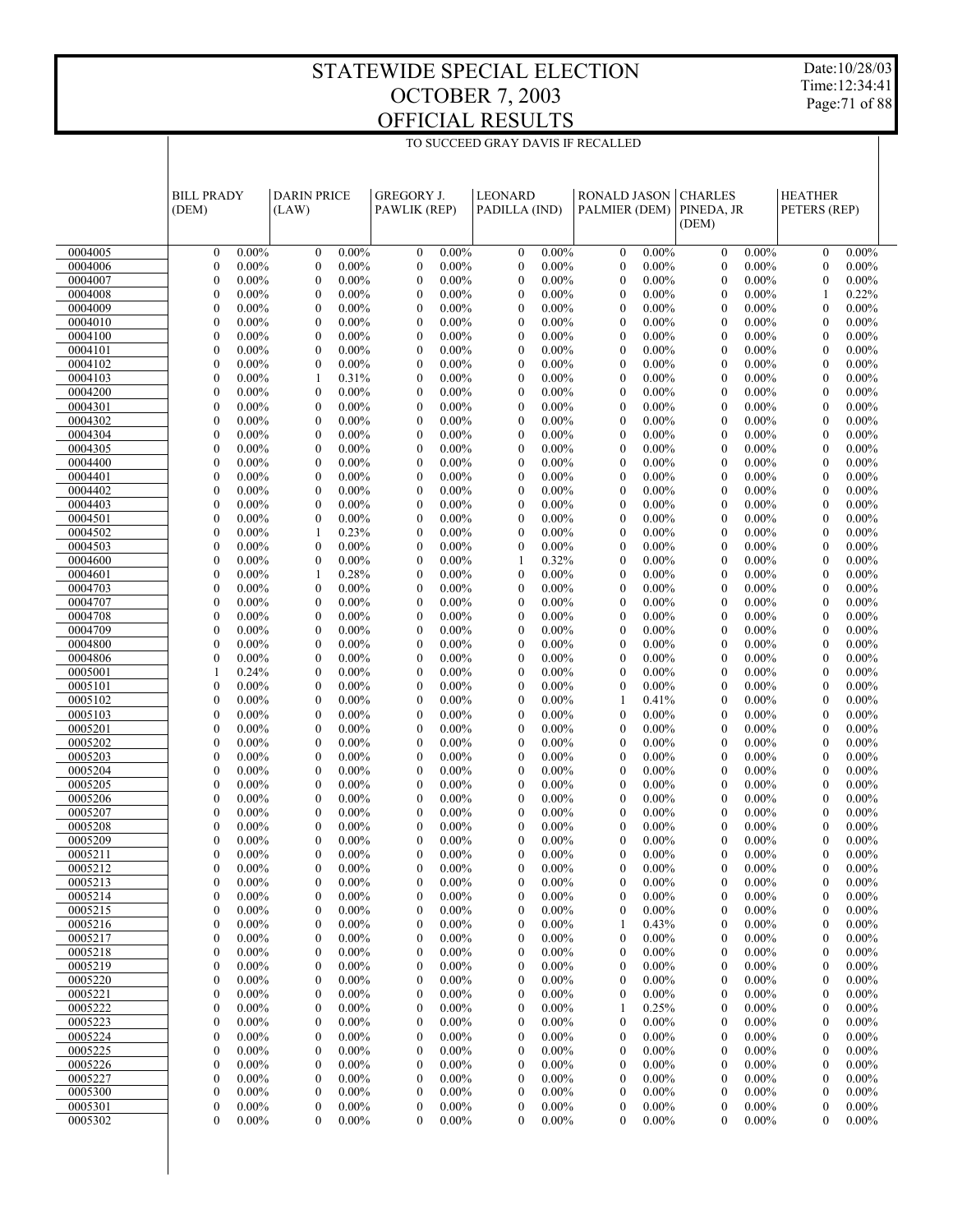T

Date:10/28/03 Time:12:34:41 Page:72 of 88

|          | TO SUCCEED GRAY DAVIS IF RECALLED |                        |                                   |                                 |                                                             |                        |                                |
|----------|-----------------------------------|------------------------|-----------------------------------|---------------------------------|-------------------------------------------------------------|------------------------|--------------------------------|
|          | <b>BILL PRADY</b><br>(DEM)        | DARIN PRICE<br>(LAW)   | <b>GREGORY J.</b><br>PAWLIK (REP) | <b>LEONARD</b><br>PADILLA (IND) | <b>RONALD JASON   CHARLES</b><br>PALMIER (DEM)   PINEDA, JR | (DEM)                  | <b>HEATHER</b><br>PETERS (REP) |
| 0005303  | $0.00\%$<br>$\Omega$              | $0.00\%$<br>$\Omega$   | $0.00\%$<br>$\Omega$              | $0.00\%$<br>$\Omega$            | $0.00\%$<br>$\Omega$                                        | $0.00\%$<br>$\Omega$   | $0.00\%$<br>$\Omega$           |
| 0005304  | $0.00\%$                          | $0.00\%$<br>$^{\circ}$ | $0.00\%$<br>$\theta$              | $0.00\%$<br>$\Omega$            | $0.00\%$<br>$^{\circ}$                                      | $0.00\%$<br>$^{\circ}$ | $0.00\%$<br>$\Omega$           |
| 0005305  | $0.00\%$                          | $0.00\%$<br>$^{\circ}$ | $0.00\%$<br>$\theta$              | $0.00\%$<br>$\Omega$            | $0.00\%$<br>$^{\circ}$                                      | $0.00\%$<br>$^{\circ}$ | $0.00\%$<br>$\Omega$           |
| AV BT 01 | $0.01\%$                          | $0.01\%$               | $0.00\%$<br>$\theta$              | $0.02\%$<br>6                   | $0.02\%$                                                    | $0.01\%$<br>4          | 0.01%                          |
|          | $0.00\%$<br>4                     | 0.01%<br>9             | $0.00\%$<br>$\theta$              | 0.01%<br>10                     | 0.01%<br>14                                                 | $0.01\%$               | 0.01%<br>6                     |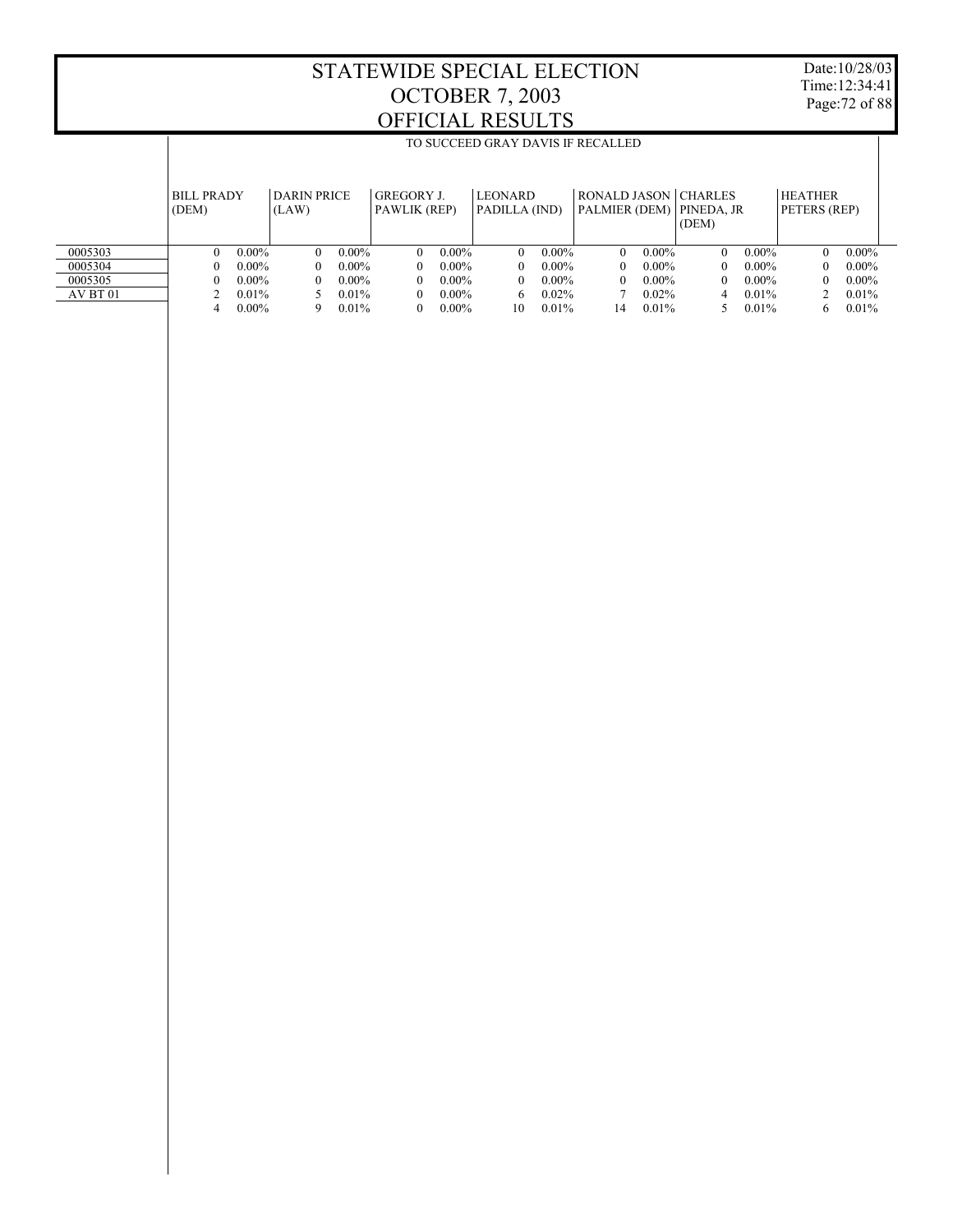Date:10/28/03 Time:12:34:41 Page:73 of 88

| Jurisdiction Wide<br>$\boldsymbol{0}$<br>0.00%<br>$\mathbf{0}$<br>$0.00\%$<br>$0.00\%$<br>$\mathbf{0}$<br>$0.00\%$<br>$\mathbf{0}$<br>$0.00\%$<br>$0.00\%$<br>$0.00\%$<br>0001001<br>$\mathbf{0}$<br>$\mathbf{0}$<br>$\overline{0}$<br>0001002<br>$\mathbf{0}$<br>0.00%<br>$\mathbf{0}$<br>$0.00\%$<br>$\mathbf{0}$<br>$0.00\%$<br>$\mathbf{0}$<br>$0.00\%$<br>$\mathbf{0}$<br>$0.00\%$<br>$\mathbf{0}$<br>$0.00\%$<br>$\overline{0}$<br>$0.00\%$<br>0001003<br>$\mathbf{0}$<br>$0.00\%$<br>$0.00\%$<br>$0.00\%$<br>$0.00\%$<br>$\mathbf{0}$<br>$0.00\%$<br>$0.00\%$<br>$0.00\%$<br>$\mathbf{0}$<br>$\theta$<br>$\mathbf{0}$<br>$\mathbf{0}$<br>$\Omega$<br>0001004<br>$\mathbf{0}$<br>$0.00\%$<br>$\mathbf{0}$<br>$0.00\%$<br>$0.00\%$<br>$0.00\%$<br>$\mathbf{0}$<br>$0.00\%$<br>$0.00\%$<br>$\overline{0}$<br>$0.00\%$<br>$\theta$<br>$\theta$<br>$\mathbf{0}$<br>0001005<br>$\mathbf{0}$<br>$0.00\%$<br>$0.00\%$<br>$0.00\%$<br>$0.00\%$<br>$0.00\%$<br>$0.00\%$<br>$0.00\%$<br>$\mathbf{0}$<br>$\theta$<br>$\mathbf{0}$<br>$\mathbf{0}$<br>$\mathbf{0}$<br>$\theta$<br>0001006<br>$\mathbf{0}$<br>$0.00\%$<br>$\mathbf{0}$<br>$0.00\%$<br>$0.00\%$<br>$0.00\%$<br>$\mathbf{0}$<br>$0.00\%$<br>$\mathbf{0}$<br>$0.00\%$<br>$\mathbf{0}$<br>$0.00\%$<br>$\theta$<br>$\theta$<br>0001007<br>$\mathbf{0}$<br>$0.00\%$<br>$0.00\%$<br>$0.00\%$<br>$0.00\%$<br>0.23%<br>$0.00\%$<br>$0.00\%$<br>$\mathbf{0}$<br>$\theta$<br>$\theta$<br>1<br>$\theta$<br>$\Omega$<br>$\mathbf{0}$<br>0001008<br>$0.00\%$<br>$\mathbf{0}$<br>$0.00\%$<br>$0.00\%$<br>$0.00\%$<br>$\mathbf{0}$<br>$0.00\%$<br>$\mathbf{0}$<br>$0.00\%$<br>$\mathbf{0}$<br>$0.00\%$<br>$\theta$<br>$\theta$<br>0001009<br>$\mathbf{0}$<br>$0.00\%$<br>$0.00\%$<br>$0.00\%$<br>$0.00\%$<br>0.00%<br>$0.00\%$<br>$0.00\%$<br>$\mathbf{0}$<br>$\theta$<br>$\theta$<br>$\mathbf{0}$<br>$\mathbf{0}$<br>$\theta$<br>0001010<br>$\mathbf{0}$<br>$0.00\%$<br>$\mathbf{0}$<br>$0.00\%$<br>$0.00\%$<br>$0.00\%$<br>$\mathbf{0}$<br>$0.00\%$<br>$\mathbf{0}$<br>$0.00\%$<br>$\overline{0}$<br>$0.00\%$<br>$\theta$<br>$\theta$<br>$\mathbf{0}$<br>$0.00\%$<br>$0.00\%$<br>$\mathbf{0}$<br>$0.00\%$<br>$0.00\%$<br>$0.00\%$<br>0001011<br>$\mathbf{0}$<br>$0.00\%$<br>$\theta$<br>$\theta$<br>$0.00\%$<br>$\theta$<br>$\Omega$<br>$\mathbf{0}$<br>0001012<br>$0.00\%$<br>$\mathbf{0}$<br>$0.00\%$<br>$0.00\%$<br>$0.00\%$<br>$\mathbf{0}$<br>$0.00\%$<br>$0.00\%$<br>$\theta$<br>$\theta$<br>$\mathbf{0}$<br>0.25%<br>1<br>$\mathbf{0}$<br>$0.00\%$<br>$0.00\%$<br>0.00%<br>$0.00\%$<br>$0.00\%$<br>0001013<br>$\mathbf{0}$<br>$0.00\%$<br>$\theta$<br>$\mathbf{0}$<br>$0.00\%$<br>$\mathbf{0}$<br>$\mathbf{0}$<br>$\Omega$<br>0001014<br>$\mathbf{0}$<br>$0.00\%$<br>$\mathbf{0}$<br>$0.00\%$<br>$0.00\%$<br>$\mathbf{0}$<br>$0.00\%$<br>$\mathbf{0}$<br>$0.00\%$<br>$\mathbf{0}$<br>$0.00\%$<br>$\theta$<br>$\theta$<br>$0.00\%$<br>$\mathbf{0}$<br>$0.00\%$<br>$0.00\%$<br>$\mathbf{0}$<br>$0.00\%$<br>$0.00\%$<br>$0.00\%$<br>0001015<br>$\mathbf{0}$<br>$0.00\%$<br>$\theta$<br>$\theta$<br>$0.00\%$<br>$\theta$<br>$\Omega$<br>$\mathbf{0}$<br>0001016<br>$0.00\%$<br>$\mathbf{0}$<br>$0.00\%$<br>$0.00\%$<br>$0.00\%$<br>$\mathbf{0}$<br>$0.00\%$<br>$0.00\%$<br>$\mathbf{0}$<br>$0.00\%$<br>$\theta$<br>$\theta$<br>$\mathbf{0}$<br>$\mathbf{0}$<br>$0.00\%$<br>$0.00\%$<br>0.00%<br>$0.00\%$<br>$0.00\%$<br>0001017<br>$\mathbf{0}$<br>$0.00\%$<br>$\theta$<br>$\mathbf{0}$<br>$0.00\%$<br>$\mathbf{0}$<br>$\mathbf{0}$<br>$\theta$<br>$\mathbf{0}$<br>$0.00\%$<br>$\mathbf{0}$<br>$0.00\%$<br>0.32%<br>$0.00\%$<br>$\mathbf{0}$<br>$0.00\%$<br>$\mathbf{0}$<br>$0.00\%$<br>$\mathbf{0}$<br>$0.00\%$<br>0001100<br>1<br>$\theta$<br>$\mathbf{0}$<br>$0.00\%$<br>$0.00\%$<br>$0.00\%$<br>$\mathbf{0}$<br>$0.00\%$<br>$0.00\%$<br>$0.00\%$<br>0001101<br>$\mathbf{0}$<br>$0.00\%$<br>$\theta$<br>$\theta$<br>$\theta$<br>$\Omega$<br>$\mathbf{0}$<br>0001102<br>$0.00\%$<br>$\mathbf{0}$<br>$0.00\%$<br>$0.00\%$<br>$0.00\%$<br>$\mathbf{0}$<br>$0.00\%$<br>$\mathbf{0}$<br>$0.00\%$<br>$\overline{0}$<br>$0.00\%$<br>$\mathbf{0}$<br>$\mathbf{0}$<br>$\mathbf{0}$<br>$0.00\%$<br>$0.00\%$<br>$0.00\%$<br>$0.00\%$<br>$0.00\%$<br>$0.00\%$<br>$0.00\%$<br>0001103<br>$\mathbf{0}$<br>$\mathbf{0}$<br>$\mathbf{0}$<br>$\mathbf{0}$<br>$\mathbf{0}$<br>$\theta$<br>$\mathbf{0}$<br>0001106<br>$0.00\%$<br>$\mathbf{0}$<br>$0.00\%$<br>$0.00\%$<br>$0.00\%$<br>$\mathbf{0}$<br>$0.00\%$<br>$\mathbf{0}$<br>$0.00\%$<br>0.29%<br>$\mathbf{0}$<br>$\mathbf{0}$<br>1<br>$\mathbf{0}$<br>$0.00\%$<br>$0.00\%$<br>$0.00\%$<br>$0.00\%$<br>$\mathbf{0}$<br>$0.00\%$<br>$0.00\%$<br>$0.00\%$<br>0001107<br>$\mathbf{0}$<br>$\mathbf{0}$<br>$\mathbf{0}$<br>$\theta$<br>$\Omega$<br>$\mathbf{0}$<br>0001110<br>$0.00\%$<br>$\mathbf{0}$<br>$0.00\%$<br>$0.00\%$<br>$0.00\%$<br>$\mathbf{0}$<br>$0.00\%$<br>$\mathbf{0}$<br>$0.00\%$<br>$\mathbf{0}$<br>$0.00\%$<br>$\mathbf{0}$<br>$\mathbf{0}$<br>$\mathbf{0}$<br>$0.00\%$<br>0.28%<br>$0.00\%$<br>$0.00\%$<br>$0.00\%$<br>$0.00\%$<br>0001112<br>$\mathbf{0}$<br>$0.00\%$<br>1<br>$\mathbf{0}$<br>$\mathbf{0}$<br>$\mathbf{0}$<br>$\theta$<br>0001113<br>$\mathbf{0}$<br>$0.00\%$<br>$\mathbf{0}$<br>$0.00\%$<br>$\mathbf{0}$<br>$0.00\%$<br>$0.00\%$<br>$\mathbf{0}$<br>$0.00\%$<br>$\mathbf{0}$<br>$0.00\%$<br>$\mathbf{0}$<br>$0.00\%$<br>$\mathbf{0}$<br>$\mathbf{0}$<br>$0.00\%$<br>$0.00\%$<br>$0.00\%$<br>$\mathbf{0}$<br>$0.00\%$<br>$0.00\%$<br>$0.00\%$<br>0001114<br>$\mathbf{0}$<br>$0.00\%$<br>$\mathbf{0}$<br>$\mathbf{0}$<br>$\mathbf{0}$<br>$\Omega$<br>$\mathbf{0}$<br>0001121<br>$0.00\%$<br>$\mathbf{0}$<br>$0.00\%$<br>$0.00\%$<br>$0.00\%$<br>$\mathbf{0}$<br>$0.00\%$<br>$\mathbf{0}$<br>$0.00\%$<br>$\mathbf{0}$<br>$\mathbf{0}$<br>0.24%<br>$\mathbf{0}$<br>$0.00\%$<br>$0.00\%$<br>0.00%<br>$0.00\%$<br>$0.00\%$<br>0001124<br>$\mathbf{0}$<br>$0.00\%$<br>$\mathbf{0}$<br>$\mathbf{0}$<br>$0.00\%$<br>$\mathbf{0}$<br>$\mathbf{0}$<br>$\theta$<br>0001125<br>$\mathbf{0}$<br>$0.00\%$<br>$\mathbf{0}$<br>$0.00\%$<br>$0.00\%$<br>$\mathbf{0}$<br>$0.00\%$<br>$0.00\%$<br>$\mathbf{0}$<br>$0.00\%$<br>$\mathbf{0}$<br>$\mathbf{0}$<br>$0.00\%$<br>$\mathbf{0}$<br>$\mathbf{0}$<br>$0.00\%$<br>$0.00\%$<br>$\mathbf{0}$<br>$0.00\%$<br>$0.00\%$<br>$0.00\%$<br>0001210<br>$\mathbf{0}$<br>$0.00\%$<br>$\mathbf{0}$<br>$\mathbf{0}$<br>$0.00\%$<br>$\theta$<br>$\Omega$<br>$\mathbf{0}$<br>0001211<br>$0.00\%$<br>$\mathbf{0}$<br>$0.00\%$<br>$0.00\%$<br>$\mathbf{0}$<br>$0.00\%$<br>$0.00\%$<br>$\mathbf{0}$<br>$0.00\%$<br>$\mathbf{0}$<br>$\mathbf{0}$<br>$0.00\%$<br>$\mathbf{0}$<br>0001500<br>$\mathbf{0}$<br>$0.00\%$<br>$0.00\%$<br>0.00%<br>$0.00\%$<br>$0.00\%$<br>$\mathbf{0}$<br>$0.00\%$<br>$\mathbf{0}$<br>$\mathbf{0}$<br>$0.00\%$<br>$\mathbf{0}$<br>$\mathbf{0}$<br>$\theta$<br>$\mathbf{0}$<br>$0.00\%$<br>$\mathbf{0}$<br>$0.00\%$<br>$\mathbf{0}$<br>$0.00\%$<br>$0.00\%$<br>$\mathbf{0}$<br>$0.00\%$<br>$\mathbf{0}$<br>$0.00\%$<br>$\mathbf{0}$<br>$0.00\%$<br>0001604<br>$\mathbf{0}$<br>$\mathbf{0}$<br>$0.00\%$<br>$0.00\%$<br>$\mathbf{0}$<br>$0.00\%$<br>$0.00\%$<br>$0.00\%$<br>0001605<br>$\mathbf{0}$<br>$0.00\%$<br>$\mathbf{0}$<br>$\mathbf{0}$<br>$0.00\%$<br>$\theta$<br>$\Omega$<br>$\mathbf{0}$<br>0001701<br>$0.00\%$<br>$\mathbf{0}$<br>$0.00\%$<br>0.84%<br>$0.00\%$<br>$\mathbf{0}$<br>$0.00\%$<br>$\mathbf{0}$<br>$0.00\%$<br>$\mathbf{0}$<br>$0.00\%$<br>1<br>$\mathbf{0}$<br>$\mathbf{0}$<br>$0.00\%$<br>$0.00\%$<br>$0.00\%$<br>$0.00\%$<br>$0.00\%$<br>$0.00\%$<br>0002001<br>$\mathbf{0}$<br>$0.00\%$<br>$\mathbf{0}$<br>$\mathbf{0}$<br>$\mathbf{0}$<br>$\theta$<br>$\theta$<br>0002002<br>$\mathbf{0}$<br>$0.00\%$<br>$\mathbf{0}$<br>$0.00\%$<br>$0.00\%$<br>$0.00\%$<br>$\mathbf{0}$<br>$0.00\%$<br>$\mathbf{0}$<br>$0.00\%$<br>$\mathbf{0}$<br>$0.00\%$<br>$\mathbf{0}$<br>$\mathbf{0}$<br>$\mathbf{0}$<br>$0.00\%$<br>$0.00\%$<br>$0.00\%$<br>$0.00\%$<br>$0.00\%$<br>0002003<br>$\mathbf{0}$<br>$0.00\%$<br>$\mathbf{0}$<br>0.24%<br>$\mathbf{0}$<br>$\theta$<br>$\Omega$<br>1<br>0002004<br>$\mathbf{0}$<br>$0.00\%$<br>$\mathbf{0}$<br>$0.00\%$<br>$0.00\%$<br>$\mathbf{0}$<br>$0.00\%$<br>$\mathbf{0}$<br>$0.00\%$<br>$0.00\%$<br>$\overline{0}$<br>$0.00\%$<br>$\mathbf{0}$<br>$\mathbf{0}$<br>0002005<br>$\boldsymbol{0}$<br>$0.00\%$<br>$0.00\%$<br>$0.00\%$<br>$\mathbf{0}$<br>$0.00\%$<br>$\mathbf{0}$<br>$\mathbf{0}$<br>$0.00\%$<br>$\mathbf{0}$<br>$0.00\%$<br>$\theta$<br>$0.00\%$<br>$\theta$<br>0002006<br>$\boldsymbol{0}$<br>$0.00\%$<br>$\theta$<br>$\theta$<br>$0.00\%$<br>$\mathbf{0}$<br>$\mathbf{0}$<br>$\theta$<br>$\theta$<br>$0.00\%$<br>$0.00\%$<br>$0.00\%$<br>$0.00\%$<br>$0.00\%$<br>$\mathbf{0}$<br>$0.00\%$<br>$\theta$<br>$0.00\%$<br>0002007<br>$0.00\%$<br>$\Omega$<br>$0.00\%$<br>$\theta$<br>$0.00\%$<br>$\Omega$<br>$0.00\%$<br>$\Omega$<br>$0.00\%$<br>$\Omega$<br>0002008<br>$\boldsymbol{0}$<br>0.00%<br>$\boldsymbol{0}$<br>$0.00\%$<br>$\mathbf{0}$<br>0.00%<br>$\boldsymbol{0}$<br>0.00%<br>$\overline{0}$<br>0.00%<br>$\boldsymbol{0}$<br>0.00%<br>$\overline{0}$<br>0.00%<br>$0.00\%$<br>0002009<br>$0.00\%$<br>$0.00\%$<br>$0.00\%$<br>$0.00\%$<br>$0.00\%$<br>$0.00\%$<br>$\boldsymbol{0}$<br>$\boldsymbol{0}$<br>$\boldsymbol{0}$<br>$\boldsymbol{0}$<br>0<br>0<br>0<br>$0.00\%$<br>$0.00\%$<br>$0.00\%$<br>$0.00\%$<br>$0.00\%$<br>$0.00\%$<br>$0.00\%$<br>0002010<br>$\boldsymbol{0}$<br>$\boldsymbol{0}$<br>$\boldsymbol{0}$<br>$\boldsymbol{0}$<br>$\boldsymbol{0}$<br>$\boldsymbol{0}$<br>0<br>0002011<br>$\boldsymbol{0}$<br>$0.00\%$<br>$0.00\%$<br>$0.00\%$<br>$0.00\%$<br>$0.00\%$<br>$0.00\%$<br>$0.00\%$<br>$\boldsymbol{0}$<br>$\boldsymbol{0}$<br>$\boldsymbol{0}$<br>0<br>0<br>0<br>$0.00\%$<br>0002012<br>$\boldsymbol{0}$<br>$0.00\%$<br>$0.00\%$<br>$0.00\%$<br>$\boldsymbol{0}$<br>$0.00\%$<br>$0.00\%$<br>0<br>$0.00\%$<br>$\boldsymbol{0}$<br>$\boldsymbol{0}$<br>$\boldsymbol{0}$<br>0<br>0002013<br>$\boldsymbol{0}$<br>$0.00\%$<br>$0.00\%$<br>$0.00\%$<br>$0.00\%$<br>$0.00\%$<br>$0.00\%$<br>$0.00\%$<br>$\boldsymbol{0}$<br>$\boldsymbol{0}$<br>$\boldsymbol{0}$<br>0<br>$\mathbf{0}$<br>0<br>$\boldsymbol{0}$<br>$0.00\%$<br>$0.00\%$<br>0002014<br>$0.00\%$<br>$0.00\%$<br>$0.00\%$<br>$\boldsymbol{0}$<br>$0.00\%$<br>$0.00\%$<br>0<br>$\boldsymbol{0}$<br>$\boldsymbol{0}$<br>$\boldsymbol{0}$<br>0<br>0002015<br>$\boldsymbol{0}$<br>$0.00\%$<br>$0.00\%$<br>$0.00\%$<br>$0.00\%$<br>$0.00\%$<br>$0.00\%$<br>0.25%<br>$\boldsymbol{0}$<br>$\boldsymbol{0}$<br>$\boldsymbol{0}$<br>0<br>$\mathbf{0}$<br>1<br>$\boldsymbol{0}$<br>$0.00\%$<br>$0.00\%$<br>$0.00\%$<br>0002101<br>$0.00\%$<br>$0.00\%$<br>$0.00\%$<br>$\boldsymbol{0}$<br>$0.00\%$<br>0<br>$\boldsymbol{0}$<br>$\boldsymbol{0}$<br>$\boldsymbol{0}$<br>0<br>0002102<br>$\boldsymbol{0}$<br>$0.00\%$<br>$0.00\%$<br>$0.00\%$<br>$0.00\%$<br>$0.00\%$<br>$0.00\%$<br>$0.00\%$<br>$\boldsymbol{0}$<br>$\boldsymbol{0}$<br>$\boldsymbol{0}$<br>0<br>$\mathbf{0}$<br>0<br>$\boldsymbol{0}$<br>$0.00\%$<br>$0.00\%$<br>$0.00\%$<br>0002103<br>$0.00\%$<br>$\boldsymbol{0}$<br>$0.00\%$<br>$0.00\%$<br>$\boldsymbol{0}$<br>$0.00\%$<br>0<br>$\boldsymbol{0}$<br>$\boldsymbol{0}$<br>0<br>0002104<br>$\boldsymbol{0}$<br>$0.00\%$<br>$0.00\%$<br>$0.00\%$<br>$0.00\%$<br>$0.00\%$<br>$0.00\%$<br>$0.00\%$<br>$\boldsymbol{0}$<br>$\boldsymbol{0}$<br>$\boldsymbol{0}$<br>0<br>$\mathbf{0}$<br>0<br>$\boldsymbol{0}$<br>$0.00\%$<br>$0.00\%$<br>$0.00\%$<br>0002107<br>$0.00\%$<br>$0.00\%$<br>$0.00\%$<br>$\boldsymbol{0}$<br>$0.00\%$<br>0<br>$\boldsymbol{0}$<br>$\boldsymbol{0}$<br>$\boldsymbol{0}$<br>0<br>0002108<br>$\boldsymbol{0}$<br>$0.00\%$<br>$0.00\%$<br>$0.00\%$<br>$0.00\%$<br>$0.00\%$<br>$0.00\%$<br>$0.00\%$<br>$\boldsymbol{0}$<br>$\boldsymbol{0}$<br>$\boldsymbol{0}$<br>0<br>$\mathbf{0}$<br>0<br>$\boldsymbol{0}$<br>$0.00\%$<br>$0.00\%$<br>0002109<br>$0.00\%$<br>$0.00\%$<br>$0.00\%$<br>$\boldsymbol{0}$<br>$0.00\%$<br>0<br>$0.00\%$<br>$\boldsymbol{0}$<br>$\boldsymbol{0}$<br>$\boldsymbol{0}$<br>0<br>0002112<br>$\boldsymbol{0}$<br>$0.00\%$<br>$0.00\%$<br>$0.00\%$<br>$0.00\%$<br>$0.00\%$<br>$0.00\%$<br>$0.00\%$<br>$\boldsymbol{0}$<br>$\boldsymbol{0}$<br>$\boldsymbol{0}$<br>0<br>$\boldsymbol{0}$<br>0<br>$\boldsymbol{0}$<br>$0.00\%$<br>0002201<br>$0.00\%$<br>$0.00\%$<br>$0.00\%$<br>$0.00\%$<br>$\boldsymbol{0}$<br>$0.00\%$<br>0<br>$0.00\%$<br>$\boldsymbol{0}$<br>$\boldsymbol{0}$<br>$\boldsymbol{0}$<br>0<br>0002205<br>$\boldsymbol{0}$<br>$0.00\%$<br>$0.00\%$<br>$0.00\%$<br>$0.00\%$<br>$0.00\%$<br>$0.00\%$<br>$0.00\%$<br>$\boldsymbol{0}$<br>$\mathbf{0}$<br>$\boldsymbol{0}$<br>0<br>0<br>0<br>$0.00\%$<br>0002206<br>$\boldsymbol{0}$<br>$0.00\%$<br>$0.00\%$<br>$0.00\%$<br>$0.00\%$<br>$\boldsymbol{0}$<br>$0.00\%$<br>$0.00\%$<br>$\overline{0}$<br>$\boldsymbol{0}$<br>0<br>0<br>0 | <b>ROBERT</b><br>"BUTCH" DOLE<br>(REP) | <b>SCOTT DAVIS</b><br>(IND) | RONALD J.<br><b>FRIEDMAN</b><br>(IND) | <b>GENE E. FORTE</b><br>(REP) | <b>DIANA FOSS</b><br>(DEM) | <b>LORRAINE</b><br><b>FONTANES</b><br>(DEM) | <b>WARREN</b><br>FARRELL (DEM) |  |
|-------------------------------------------------------------------------------------------------------------------------------------------------------------------------------------------------------------------------------------------------------------------------------------------------------------------------------------------------------------------------------------------------------------------------------------------------------------------------------------------------------------------------------------------------------------------------------------------------------------------------------------------------------------------------------------------------------------------------------------------------------------------------------------------------------------------------------------------------------------------------------------------------------------------------------------------------------------------------------------------------------------------------------------------------------------------------------------------------------------------------------------------------------------------------------------------------------------------------------------------------------------------------------------------------------------------------------------------------------------------------------------------------------------------------------------------------------------------------------------------------------------------------------------------------------------------------------------------------------------------------------------------------------------------------------------------------------------------------------------------------------------------------------------------------------------------------------------------------------------------------------------------------------------------------------------------------------------------------------------------------------------------------------------------------------------------------------------------------------------------------------------------------------------------------------------------------------------------------------------------------------------------------------------------------------------------------------------------------------------------------------------------------------------------------------------------------------------------------------------------------------------------------------------------------------------------------------------------------------------------------------------------------------------------------------------------------------------------------------------------------------------------------------------------------------------------------------------------------------------------------------------------------------------------------------------------------------------------------------------------------------------------------------------------------------------------------------------------------------------------------------------------------------------------------------------------------------------------------------------------------------------------------------------------------------------------------------------------------------------------------------------------------------------------------------------------------------------------------------------------------------------------------------------------------------------------------------------------------------------------------------------------------------------------------------------------------------------------------------------------------------------------------------------------------------------------------------------------------------------------------------------------------------------------------------------------------------------------------------------------------------------------------------------------------------------------------------------------------------------------------------------------------------------------------------------------------------------------------------------------------------------------------------------------------------------------------------------------------------------------------------------------------------------------------------------------------------------------------------------------------------------------------------------------------------------------------------------------------------------------------------------------------------------------------------------------------------------------------------------------------------------------------------------------------------------------------------------------------------------------------------------------------------------------------------------------------------------------------------------------------------------------------------------------------------------------------------------------------------------------------------------------------------------------------------------------------------------------------------------------------------------------------------------------------------------------------------------------------------------------------------------------------------------------------------------------------------------------------------------------------------------------------------------------------------------------------------------------------------------------------------------------------------------------------------------------------------------------------------------------------------------------------------------------------------------------------------------------------------------------------------------------------------------------------------------------------------------------------------------------------------------------------------------------------------------------------------------------------------------------------------------------------------------------------------------------------------------------------------------------------------------------------------------------------------------------------------------------------------------------------------------------------------------------------------------------------------------------------------------------------------------------------------------------------------------------------------------------------------------------------------------------------------------------------------------------------------------------------------------------------------------------------------------------------------------------------------------------------------------------------------------------------------------------------------------------------------------------------------------------------------------------------------------------------------------------------------------------------------------------------------------------------------------------------------------------------------------------------------------------------------------------------------------------------------------------------------------------------------------------------------------------------------------------------------------------------------------------------------------------------------------------------------------------------------------------------------------------------------------------------------------------------------------------------------------------------------------------------------------------------------------------------------------------------------------------------------------------------------------------------------------------------------------------------------------------------------------------------------------------------------------------------------------------------------------------------------------------------------------------------------------------------------------------------------------------------------------------------------------------------------------------------------------------------------------------------------------------------------------------------------------------------------------------------------------------------------------------------------------------------------------------------------------------------------------------------------------------------------------------------------------------------------------------------------------------------------------------------------------------------------------------------------------------------------------------------------------------------------------------------------------------------------------------------------------------------------------------------------------------------------------------------------------------------------------------------------------------------------------------------------------------------------------------------------------------------------------------------------------------------------------------------------------------------------------------------------------------------------------------------------------------------------------------------------------------------------------------------------------------------------------------------------------------------------------------------------------------------------------------------------------------------------------------------------------------------------------------------------------------------------------------------------------------------------------------------------------------------------------------------------------------------------------------------------------------------------------------------------------------------------------------------------------------------------------------------------------------------------------------------------------------------------------------------------------------------------------------------------------------------------------------------------------------------------------------------------------------------------------------------------------------------------------------------------------------------------------------------------------------------------------------------------------------------------------------------------------------------------------------------------------------------------------------------------------------------------------------------------------------------------------------------------------------------------------------------------------------------------------------------------------------------------------------------------------------------------------------------------------------------------------------------------------------------------------------------------------------------------------------------------------------------------------------------------------------------------------------------------------------------------------------------------------------------------------------------------------------------------------------------------------------------------------------------------------------------------------------------------------------------------------------------------------------------------------------------------------------------------------------------------------------------------------------------------------------------------------------------------------------------------------------------------------------------------------------------------------------------------------------------------------------------------------------------------------------------------------------------------------------------------------------------------------------------------------------------------------------------------------------------------------------------------------------------------------------------------------------------------------------------------------------------------------------------------------------------------------------------------------------------------------------------------------------------------------------------------------------------------------------------------------------------------------------------------------------------------------------------------------------------------------------------------------------------------------------------------------------------------------------------------------------------------------------------------------------------------------------------------------------|----------------------------------------|-----------------------------|---------------------------------------|-------------------------------|----------------------------|---------------------------------------------|--------------------------------|--|
|                                                                                                                                                                                                                                                                                                                                                                                                                                                                                                                                                                                                                                                                                                                                                                                                                                                                                                                                                                                                                                                                                                                                                                                                                                                                                                                                                                                                                                                                                                                                                                                                                                                                                                                                                                                                                                                                                                                                                                                                                                                                                                                                                                                                                                                                                                                                                                                                                                                                                                                                                                                                                                                                                                                                                                                                                                                                                                                                                                                                                                                                                                                                                                                                                                                                                                                                                                                                                                                                                                                                                                                                                                                                                                                                                                                                                                                                                                                                                                                                                                                                                                                                                                                                                                                                                                                                                                                                                                                                                                                                                                                                                                                                                                                                                                                                                                                                                                                                                                                                                                                                                                                                                                                                                                                                                                                                                                                                                                                                                                                                                                                                                                                                                                                                                                                                                                                                                                                                                                                                                                                                                                                                                                                                                                                                                                                                                                                                                                                                                                                                                                                                                                                                                                                                                                                                                                                                                                                                                                                                                                                                                                                                                                                                                                                                                                                                                                                                                                                                                                                                                                                                                                                                                                                                                                                                                                                                                                                                                                                                                                                                                                                                                                                                                                                                                                                                                                                                                                                                                                                                                                                                                                                                                                                                                                                                                                                                                                                                                                                                                                                                                                                                                                                                                                                                                                                                                                                                                                                                                                                                                                                                                                                                                                                                                                                                                                                                                                                                                                                                                                                                                                                                                                                                                                                                                                                                                                                                                                                                                                                                                                                                                                                                                                                                                                                                                                                                                                                                                                                                                                                                                                                                                                                                                                                                                                                                                                                                                                                                                                                                                                                                                                                                                                                                                                                                                                                                                                                                                                                                                                                                                                                                                                                                                                                                                                                                                                                                                                                                                                                                                                                                                                                                                                                                                                                                                                                                   |                                        |                             |                                       |                               |                            |                                             |                                |  |
|                                                                                                                                                                                                                                                                                                                                                                                                                                                                                                                                                                                                                                                                                                                                                                                                                                                                                                                                                                                                                                                                                                                                                                                                                                                                                                                                                                                                                                                                                                                                                                                                                                                                                                                                                                                                                                                                                                                                                                                                                                                                                                                                                                                                                                                                                                                                                                                                                                                                                                                                                                                                                                                                                                                                                                                                                                                                                                                                                                                                                                                                                                                                                                                                                                                                                                                                                                                                                                                                                                                                                                                                                                                                                                                                                                                                                                                                                                                                                                                                                                                                                                                                                                                                                                                                                                                                                                                                                                                                                                                                                                                                                                                                                                                                                                                                                                                                                                                                                                                                                                                                                                                                                                                                                                                                                                                                                                                                                                                                                                                                                                                                                                                                                                                                                                                                                                                                                                                                                                                                                                                                                                                                                                                                                                                                                                                                                                                                                                                                                                                                                                                                                                                                                                                                                                                                                                                                                                                                                                                                                                                                                                                                                                                                                                                                                                                                                                                                                                                                                                                                                                                                                                                                                                                                                                                                                                                                                                                                                                                                                                                                                                                                                                                                                                                                                                                                                                                                                                                                                                                                                                                                                                                                                                                                                                                                                                                                                                                                                                                                                                                                                                                                                                                                                                                                                                                                                                                                                                                                                                                                                                                                                                                                                                                                                                                                                                                                                                                                                                                                                                                                                                                                                                                                                                                                                                                                                                                                                                                                                                                                                                                                                                                                                                                                                                                                                                                                                                                                                                                                                                                                                                                                                                                                                                                                                                                                                                                                                                                                                                                                                                                                                                                                                                                                                                                                                                                                                                                                                                                                                                                                                                                                                                                                                                                                                                                                                                                                                                                                                                                                                                                                                                                                                                                                                                                                                                                                   |                                        |                             |                                       |                               |                            |                                             |                                |  |
|                                                                                                                                                                                                                                                                                                                                                                                                                                                                                                                                                                                                                                                                                                                                                                                                                                                                                                                                                                                                                                                                                                                                                                                                                                                                                                                                                                                                                                                                                                                                                                                                                                                                                                                                                                                                                                                                                                                                                                                                                                                                                                                                                                                                                                                                                                                                                                                                                                                                                                                                                                                                                                                                                                                                                                                                                                                                                                                                                                                                                                                                                                                                                                                                                                                                                                                                                                                                                                                                                                                                                                                                                                                                                                                                                                                                                                                                                                                                                                                                                                                                                                                                                                                                                                                                                                                                                                                                                                                                                                                                                                                                                                                                                                                                                                                                                                                                                                                                                                                                                                                                                                                                                                                                                                                                                                                                                                                                                                                                                                                                                                                                                                                                                                                                                                                                                                                                                                                                                                                                                                                                                                                                                                                                                                                                                                                                                                                                                                                                                                                                                                                                                                                                                                                                                                                                                                                                                                                                                                                                                                                                                                                                                                                                                                                                                                                                                                                                                                                                                                                                                                                                                                                                                                                                                                                                                                                                                                                                                                                                                                                                                                                                                                                                                                                                                                                                                                                                                                                                                                                                                                                                                                                                                                                                                                                                                                                                                                                                                                                                                                                                                                                                                                                                                                                                                                                                                                                                                                                                                                                                                                                                                                                                                                                                                                                                                                                                                                                                                                                                                                                                                                                                                                                                                                                                                                                                                                                                                                                                                                                                                                                                                                                                                                                                                                                                                                                                                                                                                                                                                                                                                                                                                                                                                                                                                                                                                                                                                                                                                                                                                                                                                                                                                                                                                                                                                                                                                                                                                                                                                                                                                                                                                                                                                                                                                                                                                                                                                                                                                                                                                                                                                                                                                                                                                                                                                                                                   |                                        |                             |                                       |                               |                            |                                             |                                |  |
|                                                                                                                                                                                                                                                                                                                                                                                                                                                                                                                                                                                                                                                                                                                                                                                                                                                                                                                                                                                                                                                                                                                                                                                                                                                                                                                                                                                                                                                                                                                                                                                                                                                                                                                                                                                                                                                                                                                                                                                                                                                                                                                                                                                                                                                                                                                                                                                                                                                                                                                                                                                                                                                                                                                                                                                                                                                                                                                                                                                                                                                                                                                                                                                                                                                                                                                                                                                                                                                                                                                                                                                                                                                                                                                                                                                                                                                                                                                                                                                                                                                                                                                                                                                                                                                                                                                                                                                                                                                                                                                                                                                                                                                                                                                                                                                                                                                                                                                                                                                                                                                                                                                                                                                                                                                                                                                                                                                                                                                                                                                                                                                                                                                                                                                                                                                                                                                                                                                                                                                                                                                                                                                                                                                                                                                                                                                                                                                                                                                                                                                                                                                                                                                                                                                                                                                                                                                                                                                                                                                                                                                                                                                                                                                                                                                                                                                                                                                                                                                                                                                                                                                                                                                                                                                                                                                                                                                                                                                                                                                                                                                                                                                                                                                                                                                                                                                                                                                                                                                                                                                                                                                                                                                                                                                                                                                                                                                                                                                                                                                                                                                                                                                                                                                                                                                                                                                                                                                                                                                                                                                                                                                                                                                                                                                                                                                                                                                                                                                                                                                                                                                                                                                                                                                                                                                                                                                                                                                                                                                                                                                                                                                                                                                                                                                                                                                                                                                                                                                                                                                                                                                                                                                                                                                                                                                                                                                                                                                                                                                                                                                                                                                                                                                                                                                                                                                                                                                                                                                                                                                                                                                                                                                                                                                                                                                                                                                                                                                                                                                                                                                                                                                                                                                                                                                                                                                                                                                                   |                                        |                             |                                       |                               |                            |                                             |                                |  |
|                                                                                                                                                                                                                                                                                                                                                                                                                                                                                                                                                                                                                                                                                                                                                                                                                                                                                                                                                                                                                                                                                                                                                                                                                                                                                                                                                                                                                                                                                                                                                                                                                                                                                                                                                                                                                                                                                                                                                                                                                                                                                                                                                                                                                                                                                                                                                                                                                                                                                                                                                                                                                                                                                                                                                                                                                                                                                                                                                                                                                                                                                                                                                                                                                                                                                                                                                                                                                                                                                                                                                                                                                                                                                                                                                                                                                                                                                                                                                                                                                                                                                                                                                                                                                                                                                                                                                                                                                                                                                                                                                                                                                                                                                                                                                                                                                                                                                                                                                                                                                                                                                                                                                                                                                                                                                                                                                                                                                                                                                                                                                                                                                                                                                                                                                                                                                                                                                                                                                                                                                                                                                                                                                                                                                                                                                                                                                                                                                                                                                                                                                                                                                                                                                                                                                                                                                                                                                                                                                                                                                                                                                                                                                                                                                                                                                                                                                                                                                                                                                                                                                                                                                                                                                                                                                                                                                                                                                                                                                                                                                                                                                                                                                                                                                                                                                                                                                                                                                                                                                                                                                                                                                                                                                                                                                                                                                                                                                                                                                                                                                                                                                                                                                                                                                                                                                                                                                                                                                                                                                                                                                                                                                                                                                                                                                                                                                                                                                                                                                                                                                                                                                                                                                                                                                                                                                                                                                                                                                                                                                                                                                                                                                                                                                                                                                                                                                                                                                                                                                                                                                                                                                                                                                                                                                                                                                                                                                                                                                                                                                                                                                                                                                                                                                                                                                                                                                                                                                                                                                                                                                                                                                                                                                                                                                                                                                                                                                                                                                                                                                                                                                                                                                                                                                                                                                                                                                                                                   |                                        |                             |                                       |                               |                            |                                             |                                |  |
|                                                                                                                                                                                                                                                                                                                                                                                                                                                                                                                                                                                                                                                                                                                                                                                                                                                                                                                                                                                                                                                                                                                                                                                                                                                                                                                                                                                                                                                                                                                                                                                                                                                                                                                                                                                                                                                                                                                                                                                                                                                                                                                                                                                                                                                                                                                                                                                                                                                                                                                                                                                                                                                                                                                                                                                                                                                                                                                                                                                                                                                                                                                                                                                                                                                                                                                                                                                                                                                                                                                                                                                                                                                                                                                                                                                                                                                                                                                                                                                                                                                                                                                                                                                                                                                                                                                                                                                                                                                                                                                                                                                                                                                                                                                                                                                                                                                                                                                                                                                                                                                                                                                                                                                                                                                                                                                                                                                                                                                                                                                                                                                                                                                                                                                                                                                                                                                                                                                                                                                                                                                                                                                                                                                                                                                                                                                                                                                                                                                                                                                                                                                                                                                                                                                                                                                                                                                                                                                                                                                                                                                                                                                                                                                                                                                                                                                                                                                                                                                                                                                                                                                                                                                                                                                                                                                                                                                                                                                                                                                                                                                                                                                                                                                                                                                                                                                                                                                                                                                                                                                                                                                                                                                                                                                                                                                                                                                                                                                                                                                                                                                                                                                                                                                                                                                                                                                                                                                                                                                                                                                                                                                                                                                                                                                                                                                                                                                                                                                                                                                                                                                                                                                                                                                                                                                                                                                                                                                                                                                                                                                                                                                                                                                                                                                                                                                                                                                                                                                                                                                                                                                                                                                                                                                                                                                                                                                                                                                                                                                                                                                                                                                                                                                                                                                                                                                                                                                                                                                                                                                                                                                                                                                                                                                                                                                                                                                                                                                                                                                                                                                                                                                                                                                                                                                                                                                                                                                                   |                                        |                             |                                       |                               |                            |                                             |                                |  |
|                                                                                                                                                                                                                                                                                                                                                                                                                                                                                                                                                                                                                                                                                                                                                                                                                                                                                                                                                                                                                                                                                                                                                                                                                                                                                                                                                                                                                                                                                                                                                                                                                                                                                                                                                                                                                                                                                                                                                                                                                                                                                                                                                                                                                                                                                                                                                                                                                                                                                                                                                                                                                                                                                                                                                                                                                                                                                                                                                                                                                                                                                                                                                                                                                                                                                                                                                                                                                                                                                                                                                                                                                                                                                                                                                                                                                                                                                                                                                                                                                                                                                                                                                                                                                                                                                                                                                                                                                                                                                                                                                                                                                                                                                                                                                                                                                                                                                                                                                                                                                                                                                                                                                                                                                                                                                                                                                                                                                                                                                                                                                                                                                                                                                                                                                                                                                                                                                                                                                                                                                                                                                                                                                                                                                                                                                                                                                                                                                                                                                                                                                                                                                                                                                                                                                                                                                                                                                                                                                                                                                                                                                                                                                                                                                                                                                                                                                                                                                                                                                                                                                                                                                                                                                                                                                                                                                                                                                                                                                                                                                                                                                                                                                                                                                                                                                                                                                                                                                                                                                                                                                                                                                                                                                                                                                                                                                                                                                                                                                                                                                                                                                                                                                                                                                                                                                                                                                                                                                                                                                                                                                                                                                                                                                                                                                                                                                                                                                                                                                                                                                                                                                                                                                                                                                                                                                                                                                                                                                                                                                                                                                                                                                                                                                                                                                                                                                                                                                                                                                                                                                                                                                                                                                                                                                                                                                                                                                                                                                                                                                                                                                                                                                                                                                                                                                                                                                                                                                                                                                                                                                                                                                                                                                                                                                                                                                                                                                                                                                                                                                                                                                                                                                                                                                                                                                                                                                                                                   |                                        |                             |                                       |                               |                            |                                             |                                |  |
|                                                                                                                                                                                                                                                                                                                                                                                                                                                                                                                                                                                                                                                                                                                                                                                                                                                                                                                                                                                                                                                                                                                                                                                                                                                                                                                                                                                                                                                                                                                                                                                                                                                                                                                                                                                                                                                                                                                                                                                                                                                                                                                                                                                                                                                                                                                                                                                                                                                                                                                                                                                                                                                                                                                                                                                                                                                                                                                                                                                                                                                                                                                                                                                                                                                                                                                                                                                                                                                                                                                                                                                                                                                                                                                                                                                                                                                                                                                                                                                                                                                                                                                                                                                                                                                                                                                                                                                                                                                                                                                                                                                                                                                                                                                                                                                                                                                                                                                                                                                                                                                                                                                                                                                                                                                                                                                                                                                                                                                                                                                                                                                                                                                                                                                                                                                                                                                                                                                                                                                                                                                                                                                                                                                                                                                                                                                                                                                                                                                                                                                                                                                                                                                                                                                                                                                                                                                                                                                                                                                                                                                                                                                                                                                                                                                                                                                                                                                                                                                                                                                                                                                                                                                                                                                                                                                                                                                                                                                                                                                                                                                                                                                                                                                                                                                                                                                                                                                                                                                                                                                                                                                                                                                                                                                                                                                                                                                                                                                                                                                                                                                                                                                                                                                                                                                                                                                                                                                                                                                                                                                                                                                                                                                                                                                                                                                                                                                                                                                                                                                                                                                                                                                                                                                                                                                                                                                                                                                                                                                                                                                                                                                                                                                                                                                                                                                                                                                                                                                                                                                                                                                                                                                                                                                                                                                                                                                                                                                                                                                                                                                                                                                                                                                                                                                                                                                                                                                                                                                                                                                                                                                                                                                                                                                                                                                                                                                                                                                                                                                                                                                                                                                                                                                                                                                                                                                                                                                                   |                                        |                             |                                       |                               |                            |                                             |                                |  |
|                                                                                                                                                                                                                                                                                                                                                                                                                                                                                                                                                                                                                                                                                                                                                                                                                                                                                                                                                                                                                                                                                                                                                                                                                                                                                                                                                                                                                                                                                                                                                                                                                                                                                                                                                                                                                                                                                                                                                                                                                                                                                                                                                                                                                                                                                                                                                                                                                                                                                                                                                                                                                                                                                                                                                                                                                                                                                                                                                                                                                                                                                                                                                                                                                                                                                                                                                                                                                                                                                                                                                                                                                                                                                                                                                                                                                                                                                                                                                                                                                                                                                                                                                                                                                                                                                                                                                                                                                                                                                                                                                                                                                                                                                                                                                                                                                                                                                                                                                                                                                                                                                                                                                                                                                                                                                                                                                                                                                                                                                                                                                                                                                                                                                                                                                                                                                                                                                                                                                                                                                                                                                                                                                                                                                                                                                                                                                                                                                                                                                                                                                                                                                                                                                                                                                                                                                                                                                                                                                                                                                                                                                                                                                                                                                                                                                                                                                                                                                                                                                                                                                                                                                                                                                                                                                                                                                                                                                                                                                                                                                                                                                                                                                                                                                                                                                                                                                                                                                                                                                                                                                                                                                                                                                                                                                                                                                                                                                                                                                                                                                                                                                                                                                                                                                                                                                                                                                                                                                                                                                                                                                                                                                                                                                                                                                                                                                                                                                                                                                                                                                                                                                                                                                                                                                                                                                                                                                                                                                                                                                                                                                                                                                                                                                                                                                                                                                                                                                                                                                                                                                                                                                                                                                                                                                                                                                                                                                                                                                                                                                                                                                                                                                                                                                                                                                                                                                                                                                                                                                                                                                                                                                                                                                                                                                                                                                                                                                                                                                                                                                                                                                                                                                                                                                                                                                                                                                                                                   |                                        |                             |                                       |                               |                            |                                             |                                |  |
|                                                                                                                                                                                                                                                                                                                                                                                                                                                                                                                                                                                                                                                                                                                                                                                                                                                                                                                                                                                                                                                                                                                                                                                                                                                                                                                                                                                                                                                                                                                                                                                                                                                                                                                                                                                                                                                                                                                                                                                                                                                                                                                                                                                                                                                                                                                                                                                                                                                                                                                                                                                                                                                                                                                                                                                                                                                                                                                                                                                                                                                                                                                                                                                                                                                                                                                                                                                                                                                                                                                                                                                                                                                                                                                                                                                                                                                                                                                                                                                                                                                                                                                                                                                                                                                                                                                                                                                                                                                                                                                                                                                                                                                                                                                                                                                                                                                                                                                                                                                                                                                                                                                                                                                                                                                                                                                                                                                                                                                                                                                                                                                                                                                                                                                                                                                                                                                                                                                                                                                                                                                                                                                                                                                                                                                                                                                                                                                                                                                                                                                                                                                                                                                                                                                                                                                                                                                                                                                                                                                                                                                                                                                                                                                                                                                                                                                                                                                                                                                                                                                                                                                                                                                                                                                                                                                                                                                                                                                                                                                                                                                                                                                                                                                                                                                                                                                                                                                                                                                                                                                                                                                                                                                                                                                                                                                                                                                                                                                                                                                                                                                                                                                                                                                                                                                                                                                                                                                                                                                                                                                                                                                                                                                                                                                                                                                                                                                                                                                                                                                                                                                                                                                                                                                                                                                                                                                                                                                                                                                                                                                                                                                                                                                                                                                                                                                                                                                                                                                                                                                                                                                                                                                                                                                                                                                                                                                                                                                                                                                                                                                                                                                                                                                                                                                                                                                                                                                                                                                                                                                                                                                                                                                                                                                                                                                                                                                                                                                                                                                                                                                                                                                                                                                                                                                                                                                                                                                                   |                                        |                             |                                       |                               |                            |                                             |                                |  |
|                                                                                                                                                                                                                                                                                                                                                                                                                                                                                                                                                                                                                                                                                                                                                                                                                                                                                                                                                                                                                                                                                                                                                                                                                                                                                                                                                                                                                                                                                                                                                                                                                                                                                                                                                                                                                                                                                                                                                                                                                                                                                                                                                                                                                                                                                                                                                                                                                                                                                                                                                                                                                                                                                                                                                                                                                                                                                                                                                                                                                                                                                                                                                                                                                                                                                                                                                                                                                                                                                                                                                                                                                                                                                                                                                                                                                                                                                                                                                                                                                                                                                                                                                                                                                                                                                                                                                                                                                                                                                                                                                                                                                                                                                                                                                                                                                                                                                                                                                                                                                                                                                                                                                                                                                                                                                                                                                                                                                                                                                                                                                                                                                                                                                                                                                                                                                                                                                                                                                                                                                                                                                                                                                                                                                                                                                                                                                                                                                                                                                                                                                                                                                                                                                                                                                                                                                                                                                                                                                                                                                                                                                                                                                                                                                                                                                                                                                                                                                                                                                                                                                                                                                                                                                                                                                                                                                                                                                                                                                                                                                                                                                                                                                                                                                                                                                                                                                                                                                                                                                                                                                                                                                                                                                                                                                                                                                                                                                                                                                                                                                                                                                                                                                                                                                                                                                                                                                                                                                                                                                                                                                                                                                                                                                                                                                                                                                                                                                                                                                                                                                                                                                                                                                                                                                                                                                                                                                                                                                                                                                                                                                                                                                                                                                                                                                                                                                                                                                                                                                                                                                                                                                                                                                                                                                                                                                                                                                                                                                                                                                                                                                                                                                                                                                                                                                                                                                                                                                                                                                                                                                                                                                                                                                                                                                                                                                                                                                                                                                                                                                                                                                                                                                                                                                                                                                                                                                                                                   |                                        |                             |                                       |                               |                            |                                             |                                |  |
|                                                                                                                                                                                                                                                                                                                                                                                                                                                                                                                                                                                                                                                                                                                                                                                                                                                                                                                                                                                                                                                                                                                                                                                                                                                                                                                                                                                                                                                                                                                                                                                                                                                                                                                                                                                                                                                                                                                                                                                                                                                                                                                                                                                                                                                                                                                                                                                                                                                                                                                                                                                                                                                                                                                                                                                                                                                                                                                                                                                                                                                                                                                                                                                                                                                                                                                                                                                                                                                                                                                                                                                                                                                                                                                                                                                                                                                                                                                                                                                                                                                                                                                                                                                                                                                                                                                                                                                                                                                                                                                                                                                                                                                                                                                                                                                                                                                                                                                                                                                                                                                                                                                                                                                                                                                                                                                                                                                                                                                                                                                                                                                                                                                                                                                                                                                                                                                                                                                                                                                                                                                                                                                                                                                                                                                                                                                                                                                                                                                                                                                                                                                                                                                                                                                                                                                                                                                                                                                                                                                                                                                                                                                                                                                                                                                                                                                                                                                                                                                                                                                                                                                                                                                                                                                                                                                                                                                                                                                                                                                                                                                                                                                                                                                                                                                                                                                                                                                                                                                                                                                                                                                                                                                                                                                                                                                                                                                                                                                                                                                                                                                                                                                                                                                                                                                                                                                                                                                                                                                                                                                                                                                                                                                                                                                                                                                                                                                                                                                                                                                                                                                                                                                                                                                                                                                                                                                                                                                                                                                                                                                                                                                                                                                                                                                                                                                                                                                                                                                                                                                                                                                                                                                                                                                                                                                                                                                                                                                                                                                                                                                                                                                                                                                                                                                                                                                                                                                                                                                                                                                                                                                                                                                                                                                                                                                                                                                                                                                                                                                                                                                                                                                                                                                                                                                                                                                                                                                                   |                                        |                             |                                       |                               |                            |                                             |                                |  |
|                                                                                                                                                                                                                                                                                                                                                                                                                                                                                                                                                                                                                                                                                                                                                                                                                                                                                                                                                                                                                                                                                                                                                                                                                                                                                                                                                                                                                                                                                                                                                                                                                                                                                                                                                                                                                                                                                                                                                                                                                                                                                                                                                                                                                                                                                                                                                                                                                                                                                                                                                                                                                                                                                                                                                                                                                                                                                                                                                                                                                                                                                                                                                                                                                                                                                                                                                                                                                                                                                                                                                                                                                                                                                                                                                                                                                                                                                                                                                                                                                                                                                                                                                                                                                                                                                                                                                                                                                                                                                                                                                                                                                                                                                                                                                                                                                                                                                                                                                                                                                                                                                                                                                                                                                                                                                                                                                                                                                                                                                                                                                                                                                                                                                                                                                                                                                                                                                                                                                                                                                                                                                                                                                                                                                                                                                                                                                                                                                                                                                                                                                                                                                                                                                                                                                                                                                                                                                                                                                                                                                                                                                                                                                                                                                                                                                                                                                                                                                                                                                                                                                                                                                                                                                                                                                                                                                                                                                                                                                                                                                                                                                                                                                                                                                                                                                                                                                                                                                                                                                                                                                                                                                                                                                                                                                                                                                                                                                                                                                                                                                                                                                                                                                                                                                                                                                                                                                                                                                                                                                                                                                                                                                                                                                                                                                                                                                                                                                                                                                                                                                                                                                                                                                                                                                                                                                                                                                                                                                                                                                                                                                                                                                                                                                                                                                                                                                                                                                                                                                                                                                                                                                                                                                                                                                                                                                                                                                                                                                                                                                                                                                                                                                                                                                                                                                                                                                                                                                                                                                                                                                                                                                                                                                                                                                                                                                                                                                                                                                                                                                                                                                                                                                                                                                                                                                                                                                                                                   |                                        |                             |                                       |                               |                            |                                             |                                |  |
|                                                                                                                                                                                                                                                                                                                                                                                                                                                                                                                                                                                                                                                                                                                                                                                                                                                                                                                                                                                                                                                                                                                                                                                                                                                                                                                                                                                                                                                                                                                                                                                                                                                                                                                                                                                                                                                                                                                                                                                                                                                                                                                                                                                                                                                                                                                                                                                                                                                                                                                                                                                                                                                                                                                                                                                                                                                                                                                                                                                                                                                                                                                                                                                                                                                                                                                                                                                                                                                                                                                                                                                                                                                                                                                                                                                                                                                                                                                                                                                                                                                                                                                                                                                                                                                                                                                                                                                                                                                                                                                                                                                                                                                                                                                                                                                                                                                                                                                                                                                                                                                                                                                                                                                                                                                                                                                                                                                                                                                                                                                                                                                                                                                                                                                                                                                                                                                                                                                                                                                                                                                                                                                                                                                                                                                                                                                                                                                                                                                                                                                                                                                                                                                                                                                                                                                                                                                                                                                                                                                                                                                                                                                                                                                                                                                                                                                                                                                                                                                                                                                                                                                                                                                                                                                                                                                                                                                                                                                                                                                                                                                                                                                                                                                                                                                                                                                                                                                                                                                                                                                                                                                                                                                                                                                                                                                                                                                                                                                                                                                                                                                                                                                                                                                                                                                                                                                                                                                                                                                                                                                                                                                                                                                                                                                                                                                                                                                                                                                                                                                                                                                                                                                                                                                                                                                                                                                                                                                                                                                                                                                                                                                                                                                                                                                                                                                                                                                                                                                                                                                                                                                                                                                                                                                                                                                                                                                                                                                                                                                                                                                                                                                                                                                                                                                                                                                                                                                                                                                                                                                                                                                                                                                                                                                                                                                                                                                                                                                                                                                                                                                                                                                                                                                                                                                                                                                                                                                                   |                                        |                             |                                       |                               |                            |                                             |                                |  |
|                                                                                                                                                                                                                                                                                                                                                                                                                                                                                                                                                                                                                                                                                                                                                                                                                                                                                                                                                                                                                                                                                                                                                                                                                                                                                                                                                                                                                                                                                                                                                                                                                                                                                                                                                                                                                                                                                                                                                                                                                                                                                                                                                                                                                                                                                                                                                                                                                                                                                                                                                                                                                                                                                                                                                                                                                                                                                                                                                                                                                                                                                                                                                                                                                                                                                                                                                                                                                                                                                                                                                                                                                                                                                                                                                                                                                                                                                                                                                                                                                                                                                                                                                                                                                                                                                                                                                                                                                                                                                                                                                                                                                                                                                                                                                                                                                                                                                                                                                                                                                                                                                                                                                                                                                                                                                                                                                                                                                                                                                                                                                                                                                                                                                                                                                                                                                                                                                                                                                                                                                                                                                                                                                                                                                                                                                                                                                                                                                                                                                                                                                                                                                                                                                                                                                                                                                                                                                                                                                                                                                                                                                                                                                                                                                                                                                                                                                                                                                                                                                                                                                                                                                                                                                                                                                                                                                                                                                                                                                                                                                                                                                                                                                                                                                                                                                                                                                                                                                                                                                                                                                                                                                                                                                                                                                                                                                                                                                                                                                                                                                                                                                                                                                                                                                                                                                                                                                                                                                                                                                                                                                                                                                                                                                                                                                                                                                                                                                                                                                                                                                                                                                                                                                                                                                                                                                                                                                                                                                                                                                                                                                                                                                                                                                                                                                                                                                                                                                                                                                                                                                                                                                                                                                                                                                                                                                                                                                                                                                                                                                                                                                                                                                                                                                                                                                                                                                                                                                                                                                                                                                                                                                                                                                                                                                                                                                                                                                                                                                                                                                                                                                                                                                                                                                                                                                                                                                                                                   |                                        |                             |                                       |                               |                            |                                             |                                |  |
|                                                                                                                                                                                                                                                                                                                                                                                                                                                                                                                                                                                                                                                                                                                                                                                                                                                                                                                                                                                                                                                                                                                                                                                                                                                                                                                                                                                                                                                                                                                                                                                                                                                                                                                                                                                                                                                                                                                                                                                                                                                                                                                                                                                                                                                                                                                                                                                                                                                                                                                                                                                                                                                                                                                                                                                                                                                                                                                                                                                                                                                                                                                                                                                                                                                                                                                                                                                                                                                                                                                                                                                                                                                                                                                                                                                                                                                                                                                                                                                                                                                                                                                                                                                                                                                                                                                                                                                                                                                                                                                                                                                                                                                                                                                                                                                                                                                                                                                                                                                                                                                                                                                                                                                                                                                                                                                                                                                                                                                                                                                                                                                                                                                                                                                                                                                                                                                                                                                                                                                                                                                                                                                                                                                                                                                                                                                                                                                                                                                                                                                                                                                                                                                                                                                                                                                                                                                                                                                                                                                                                                                                                                                                                                                                                                                                                                                                                                                                                                                                                                                                                                                                                                                                                                                                                                                                                                                                                                                                                                                                                                                                                                                                                                                                                                                                                                                                                                                                                                                                                                                                                                                                                                                                                                                                                                                                                                                                                                                                                                                                                                                                                                                                                                                                                                                                                                                                                                                                                                                                                                                                                                                                                                                                                                                                                                                                                                                                                                                                                                                                                                                                                                                                                                                                                                                                                                                                                                                                                                                                                                                                                                                                                                                                                                                                                                                                                                                                                                                                                                                                                                                                                                                                                                                                                                                                                                                                                                                                                                                                                                                                                                                                                                                                                                                                                                                                                                                                                                                                                                                                                                                                                                                                                                                                                                                                                                                                                                                                                                                                                                                                                                                                                                                                                                                                                                                                                                                                   |                                        |                             |                                       |                               |                            |                                             |                                |  |
|                                                                                                                                                                                                                                                                                                                                                                                                                                                                                                                                                                                                                                                                                                                                                                                                                                                                                                                                                                                                                                                                                                                                                                                                                                                                                                                                                                                                                                                                                                                                                                                                                                                                                                                                                                                                                                                                                                                                                                                                                                                                                                                                                                                                                                                                                                                                                                                                                                                                                                                                                                                                                                                                                                                                                                                                                                                                                                                                                                                                                                                                                                                                                                                                                                                                                                                                                                                                                                                                                                                                                                                                                                                                                                                                                                                                                                                                                                                                                                                                                                                                                                                                                                                                                                                                                                                                                                                                                                                                                                                                                                                                                                                                                                                                                                                                                                                                                                                                                                                                                                                                                                                                                                                                                                                                                                                                                                                                                                                                                                                                                                                                                                                                                                                                                                                                                                                                                                                                                                                                                                                                                                                                                                                                                                                                                                                                                                                                                                                                                                                                                                                                                                                                                                                                                                                                                                                                                                                                                                                                                                                                                                                                                                                                                                                                                                                                                                                                                                                                                                                                                                                                                                                                                                                                                                                                                                                                                                                                                                                                                                                                                                                                                                                                                                                                                                                                                                                                                                                                                                                                                                                                                                                                                                                                                                                                                                                                                                                                                                                                                                                                                                                                                                                                                                                                                                                                                                                                                                                                                                                                                                                                                                                                                                                                                                                                                                                                                                                                                                                                                                                                                                                                                                                                                                                                                                                                                                                                                                                                                                                                                                                                                                                                                                                                                                                                                                                                                                                                                                                                                                                                                                                                                                                                                                                                                                                                                                                                                                                                                                                                                                                                                                                                                                                                                                                                                                                                                                                                                                                                                                                                                                                                                                                                                                                                                                                                                                                                                                                                                                                                                                                                                                                                                                                                                                                                                                                                   |                                        |                             |                                       |                               |                            |                                             |                                |  |
|                                                                                                                                                                                                                                                                                                                                                                                                                                                                                                                                                                                                                                                                                                                                                                                                                                                                                                                                                                                                                                                                                                                                                                                                                                                                                                                                                                                                                                                                                                                                                                                                                                                                                                                                                                                                                                                                                                                                                                                                                                                                                                                                                                                                                                                                                                                                                                                                                                                                                                                                                                                                                                                                                                                                                                                                                                                                                                                                                                                                                                                                                                                                                                                                                                                                                                                                                                                                                                                                                                                                                                                                                                                                                                                                                                                                                                                                                                                                                                                                                                                                                                                                                                                                                                                                                                                                                                                                                                                                                                                                                                                                                                                                                                                                                                                                                                                                                                                                                                                                                                                                                                                                                                                                                                                                                                                                                                                                                                                                                                                                                                                                                                                                                                                                                                                                                                                                                                                                                                                                                                                                                                                                                                                                                                                                                                                                                                                                                                                                                                                                                                                                                                                                                                                                                                                                                                                                                                                                                                                                                                                                                                                                                                                                                                                                                                                                                                                                                                                                                                                                                                                                                                                                                                                                                                                                                                                                                                                                                                                                                                                                                                                                                                                                                                                                                                                                                                                                                                                                                                                                                                                                                                                                                                                                                                                                                                                                                                                                                                                                                                                                                                                                                                                                                                                                                                                                                                                                                                                                                                                                                                                                                                                                                                                                                                                                                                                                                                                                                                                                                                                                                                                                                                                                                                                                                                                                                                                                                                                                                                                                                                                                                                                                                                                                                                                                                                                                                                                                                                                                                                                                                                                                                                                                                                                                                                                                                                                                                                                                                                                                                                                                                                                                                                                                                                                                                                                                                                                                                                                                                                                                                                                                                                                                                                                                                                                                                                                                                                                                                                                                                                                                                                                                                                                                                                                                                                                                   |                                        |                             |                                       |                               |                            |                                             |                                |  |
|                                                                                                                                                                                                                                                                                                                                                                                                                                                                                                                                                                                                                                                                                                                                                                                                                                                                                                                                                                                                                                                                                                                                                                                                                                                                                                                                                                                                                                                                                                                                                                                                                                                                                                                                                                                                                                                                                                                                                                                                                                                                                                                                                                                                                                                                                                                                                                                                                                                                                                                                                                                                                                                                                                                                                                                                                                                                                                                                                                                                                                                                                                                                                                                                                                                                                                                                                                                                                                                                                                                                                                                                                                                                                                                                                                                                                                                                                                                                                                                                                                                                                                                                                                                                                                                                                                                                                                                                                                                                                                                                                                                                                                                                                                                                                                                                                                                                                                                                                                                                                                                                                                                                                                                                                                                                                                                                                                                                                                                                                                                                                                                                                                                                                                                                                                                                                                                                                                                                                                                                                                                                                                                                                                                                                                                                                                                                                                                                                                                                                                                                                                                                                                                                                                                                                                                                                                                                                                                                                                                                                                                                                                                                                                                                                                                                                                                                                                                                                                                                                                                                                                                                                                                                                                                                                                                                                                                                                                                                                                                                                                                                                                                                                                                                                                                                                                                                                                                                                                                                                                                                                                                                                                                                                                                                                                                                                                                                                                                                                                                                                                                                                                                                                                                                                                                                                                                                                                                                                                                                                                                                                                                                                                                                                                                                                                                                                                                                                                                                                                                                                                                                                                                                                                                                                                                                                                                                                                                                                                                                                                                                                                                                                                                                                                                                                                                                                                                                                                                                                                                                                                                                                                                                                                                                                                                                                                                                                                                                                                                                                                                                                                                                                                                                                                                                                                                                                                                                                                                                                                                                                                                                                                                                                                                                                                                                                                                                                                                                                                                                                                                                                                                                                                                                                                                                                                                                                                                                   |                                        |                             |                                       |                               |                            |                                             |                                |  |
|                                                                                                                                                                                                                                                                                                                                                                                                                                                                                                                                                                                                                                                                                                                                                                                                                                                                                                                                                                                                                                                                                                                                                                                                                                                                                                                                                                                                                                                                                                                                                                                                                                                                                                                                                                                                                                                                                                                                                                                                                                                                                                                                                                                                                                                                                                                                                                                                                                                                                                                                                                                                                                                                                                                                                                                                                                                                                                                                                                                                                                                                                                                                                                                                                                                                                                                                                                                                                                                                                                                                                                                                                                                                                                                                                                                                                                                                                                                                                                                                                                                                                                                                                                                                                                                                                                                                                                                                                                                                                                                                                                                                                                                                                                                                                                                                                                                                                                                                                                                                                                                                                                                                                                                                                                                                                                                                                                                                                                                                                                                                                                                                                                                                                                                                                                                                                                                                                                                                                                                                                                                                                                                                                                                                                                                                                                                                                                                                                                                                                                                                                                                                                                                                                                                                                                                                                                                                                                                                                                                                                                                                                                                                                                                                                                                                                                                                                                                                                                                                                                                                                                                                                                                                                                                                                                                                                                                                                                                                                                                                                                                                                                                                                                                                                                                                                                                                                                                                                                                                                                                                                                                                                                                                                                                                                                                                                                                                                                                                                                                                                                                                                                                                                                                                                                                                                                                                                                                                                                                                                                                                                                                                                                                                                                                                                                                                                                                                                                                                                                                                                                                                                                                                                                                                                                                                                                                                                                                                                                                                                                                                                                                                                                                                                                                                                                                                                                                                                                                                                                                                                                                                                                                                                                                                                                                                                                                                                                                                                                                                                                                                                                                                                                                                                                                                                                                                                                                                                                                                                                                                                                                                                                                                                                                                                                                                                                                                                                                                                                                                                                                                                                                                                                                                                                                                                                                                                                                                   |                                        |                             |                                       |                               |                            |                                             |                                |  |
|                                                                                                                                                                                                                                                                                                                                                                                                                                                                                                                                                                                                                                                                                                                                                                                                                                                                                                                                                                                                                                                                                                                                                                                                                                                                                                                                                                                                                                                                                                                                                                                                                                                                                                                                                                                                                                                                                                                                                                                                                                                                                                                                                                                                                                                                                                                                                                                                                                                                                                                                                                                                                                                                                                                                                                                                                                                                                                                                                                                                                                                                                                                                                                                                                                                                                                                                                                                                                                                                                                                                                                                                                                                                                                                                                                                                                                                                                                                                                                                                                                                                                                                                                                                                                                                                                                                                                                                                                                                                                                                                                                                                                                                                                                                                                                                                                                                                                                                                                                                                                                                                                                                                                                                                                                                                                                                                                                                                                                                                                                                                                                                                                                                                                                                                                                                                                                                                                                                                                                                                                                                                                                                                                                                                                                                                                                                                                                                                                                                                                                                                                                                                                                                                                                                                                                                                                                                                                                                                                                                                                                                                                                                                                                                                                                                                                                                                                                                                                                                                                                                                                                                                                                                                                                                                                                                                                                                                                                                                                                                                                                                                                                                                                                                                                                                                                                                                                                                                                                                                                                                                                                                                                                                                                                                                                                                                                                                                                                                                                                                                                                                                                                                                                                                                                                                                                                                                                                                                                                                                                                                                                                                                                                                                                                                                                                                                                                                                                                                                                                                                                                                                                                                                                                                                                                                                                                                                                                                                                                                                                                                                                                                                                                                                                                                                                                                                                                                                                                                                                                                                                                                                                                                                                                                                                                                                                                                                                                                                                                                                                                                                                                                                                                                                                                                                                                                                                                                                                                                                                                                                                                                                                                                                                                                                                                                                                                                                                                                                                                                                                                                                                                                                                                                                                                                                                                                                                                                                   |                                        |                             |                                       |                               |                            |                                             |                                |  |
|                                                                                                                                                                                                                                                                                                                                                                                                                                                                                                                                                                                                                                                                                                                                                                                                                                                                                                                                                                                                                                                                                                                                                                                                                                                                                                                                                                                                                                                                                                                                                                                                                                                                                                                                                                                                                                                                                                                                                                                                                                                                                                                                                                                                                                                                                                                                                                                                                                                                                                                                                                                                                                                                                                                                                                                                                                                                                                                                                                                                                                                                                                                                                                                                                                                                                                                                                                                                                                                                                                                                                                                                                                                                                                                                                                                                                                                                                                                                                                                                                                                                                                                                                                                                                                                                                                                                                                                                                                                                                                                                                                                                                                                                                                                                                                                                                                                                                                                                                                                                                                                                                                                                                                                                                                                                                                                                                                                                                                                                                                                                                                                                                                                                                                                                                                                                                                                                                                                                                                                                                                                                                                                                                                                                                                                                                                                                                                                                                                                                                                                                                                                                                                                                                                                                                                                                                                                                                                                                                                                                                                                                                                                                                                                                                                                                                                                                                                                                                                                                                                                                                                                                                                                                                                                                                                                                                                                                                                                                                                                                                                                                                                                                                                                                                                                                                                                                                                                                                                                                                                                                                                                                                                                                                                                                                                                                                                                                                                                                                                                                                                                                                                                                                                                                                                                                                                                                                                                                                                                                                                                                                                                                                                                                                                                                                                                                                                                                                                                                                                                                                                                                                                                                                                                                                                                                                                                                                                                                                                                                                                                                                                                                                                                                                                                                                                                                                                                                                                                                                                                                                                                                                                                                                                                                                                                                                                                                                                                                                                                                                                                                                                                                                                                                                                                                                                                                                                                                                                                                                                                                                                                                                                                                                                                                                                                                                                                                                                                                                                                                                                                                                                                                                                                                                                                                                                                                                                                                   |                                        |                             |                                       |                               |                            |                                             |                                |  |
|                                                                                                                                                                                                                                                                                                                                                                                                                                                                                                                                                                                                                                                                                                                                                                                                                                                                                                                                                                                                                                                                                                                                                                                                                                                                                                                                                                                                                                                                                                                                                                                                                                                                                                                                                                                                                                                                                                                                                                                                                                                                                                                                                                                                                                                                                                                                                                                                                                                                                                                                                                                                                                                                                                                                                                                                                                                                                                                                                                                                                                                                                                                                                                                                                                                                                                                                                                                                                                                                                                                                                                                                                                                                                                                                                                                                                                                                                                                                                                                                                                                                                                                                                                                                                                                                                                                                                                                                                                                                                                                                                                                                                                                                                                                                                                                                                                                                                                                                                                                                                                                                                                                                                                                                                                                                                                                                                                                                                                                                                                                                                                                                                                                                                                                                                                                                                                                                                                                                                                                                                                                                                                                                                                                                                                                                                                                                                                                                                                                                                                                                                                                                                                                                                                                                                                                                                                                                                                                                                                                                                                                                                                                                                                                                                                                                                                                                                                                                                                                                                                                                                                                                                                                                                                                                                                                                                                                                                                                                                                                                                                                                                                                                                                                                                                                                                                                                                                                                                                                                                                                                                                                                                                                                                                                                                                                                                                                                                                                                                                                                                                                                                                                                                                                                                                                                                                                                                                                                                                                                                                                                                                                                                                                                                                                                                                                                                                                                                                                                                                                                                                                                                                                                                                                                                                                                                                                                                                                                                                                                                                                                                                                                                                                                                                                                                                                                                                                                                                                                                                                                                                                                                                                                                                                                                                                                                                                                                                                                                                                                                                                                                                                                                                                                                                                                                                                                                                                                                                                                                                                                                                                                                                                                                                                                                                                                                                                                                                                                                                                                                                                                                                                                                                                                                                                                                                                                                                                                   |                                        |                             |                                       |                               |                            |                                             |                                |  |
|                                                                                                                                                                                                                                                                                                                                                                                                                                                                                                                                                                                                                                                                                                                                                                                                                                                                                                                                                                                                                                                                                                                                                                                                                                                                                                                                                                                                                                                                                                                                                                                                                                                                                                                                                                                                                                                                                                                                                                                                                                                                                                                                                                                                                                                                                                                                                                                                                                                                                                                                                                                                                                                                                                                                                                                                                                                                                                                                                                                                                                                                                                                                                                                                                                                                                                                                                                                                                                                                                                                                                                                                                                                                                                                                                                                                                                                                                                                                                                                                                                                                                                                                                                                                                                                                                                                                                                                                                                                                                                                                                                                                                                                                                                                                                                                                                                                                                                                                                                                                                                                                                                                                                                                                                                                                                                                                                                                                                                                                                                                                                                                                                                                                                                                                                                                                                                                                                                                                                                                                                                                                                                                                                                                                                                                                                                                                                                                                                                                                                                                                                                                                                                                                                                                                                                                                                                                                                                                                                                                                                                                                                                                                                                                                                                                                                                                                                                                                                                                                                                                                                                                                                                                                                                                                                                                                                                                                                                                                                                                                                                                                                                                                                                                                                                                                                                                                                                                                                                                                                                                                                                                                                                                                                                                                                                                                                                                                                                                                                                                                                                                                                                                                                                                                                                                                                                                                                                                                                                                                                                                                                                                                                                                                                                                                                                                                                                                                                                                                                                                                                                                                                                                                                                                                                                                                                                                                                                                                                                                                                                                                                                                                                                                                                                                                                                                                                                                                                                                                                                                                                                                                                                                                                                                                                                                                                                                                                                                                                                                                                                                                                                                                                                                                                                                                                                                                                                                                                                                                                                                                                                                                                                                                                                                                                                                                                                                                                                                                                                                                                                                                                                                                                                                                                                                                                                                                                                                                   |                                        |                             |                                       |                               |                            |                                             |                                |  |
|                                                                                                                                                                                                                                                                                                                                                                                                                                                                                                                                                                                                                                                                                                                                                                                                                                                                                                                                                                                                                                                                                                                                                                                                                                                                                                                                                                                                                                                                                                                                                                                                                                                                                                                                                                                                                                                                                                                                                                                                                                                                                                                                                                                                                                                                                                                                                                                                                                                                                                                                                                                                                                                                                                                                                                                                                                                                                                                                                                                                                                                                                                                                                                                                                                                                                                                                                                                                                                                                                                                                                                                                                                                                                                                                                                                                                                                                                                                                                                                                                                                                                                                                                                                                                                                                                                                                                                                                                                                                                                                                                                                                                                                                                                                                                                                                                                                                                                                                                                                                                                                                                                                                                                                                                                                                                                                                                                                                                                                                                                                                                                                                                                                                                                                                                                                                                                                                                                                                                                                                                                                                                                                                                                                                                                                                                                                                                                                                                                                                                                                                                                                                                                                                                                                                                                                                                                                                                                                                                                                                                                                                                                                                                                                                                                                                                                                                                                                                                                                                                                                                                                                                                                                                                                                                                                                                                                                                                                                                                                                                                                                                                                                                                                                                                                                                                                                                                                                                                                                                                                                                                                                                                                                                                                                                                                                                                                                                                                                                                                                                                                                                                                                                                                                                                                                                                                                                                                                                                                                                                                                                                                                                                                                                                                                                                                                                                                                                                                                                                                                                                                                                                                                                                                                                                                                                                                                                                                                                                                                                                                                                                                                                                                                                                                                                                                                                                                                                                                                                                                                                                                                                                                                                                                                                                                                                                                                                                                                                                                                                                                                                                                                                                                                                                                                                                                                                                                                                                                                                                                                                                                                                                                                                                                                                                                                                                                                                                                                                                                                                                                                                                                                                                                                                                                                                                                                                                                                                   |                                        |                             |                                       |                               |                            |                                             |                                |  |
|                                                                                                                                                                                                                                                                                                                                                                                                                                                                                                                                                                                                                                                                                                                                                                                                                                                                                                                                                                                                                                                                                                                                                                                                                                                                                                                                                                                                                                                                                                                                                                                                                                                                                                                                                                                                                                                                                                                                                                                                                                                                                                                                                                                                                                                                                                                                                                                                                                                                                                                                                                                                                                                                                                                                                                                                                                                                                                                                                                                                                                                                                                                                                                                                                                                                                                                                                                                                                                                                                                                                                                                                                                                                                                                                                                                                                                                                                                                                                                                                                                                                                                                                                                                                                                                                                                                                                                                                                                                                                                                                                                                                                                                                                                                                                                                                                                                                                                                                                                                                                                                                                                                                                                                                                                                                                                                                                                                                                                                                                                                                                                                                                                                                                                                                                                                                                                                                                                                                                                                                                                                                                                                                                                                                                                                                                                                                                                                                                                                                                                                                                                                                                                                                                                                                                                                                                                                                                                                                                                                                                                                                                                                                                                                                                                                                                                                                                                                                                                                                                                                                                                                                                                                                                                                                                                                                                                                                                                                                                                                                                                                                                                                                                                                                                                                                                                                                                                                                                                                                                                                                                                                                                                                                                                                                                                                                                                                                                                                                                                                                                                                                                                                                                                                                                                                                                                                                                                                                                                                                                                                                                                                                                                                                                                                                                                                                                                                                                                                                                                                                                                                                                                                                                                                                                                                                                                                                                                                                                                                                                                                                                                                                                                                                                                                                                                                                                                                                                                                                                                                                                                                                                                                                                                                                                                                                                                                                                                                                                                                                                                                                                                                                                                                                                                                                                                                                                                                                                                                                                                                                                                                                                                                                                                                                                                                                                                                                                                                                                                                                                                                                                                                                                                                                                                                                                                                                                                                                   |                                        |                             |                                       |                               |                            |                                             |                                |  |
|                                                                                                                                                                                                                                                                                                                                                                                                                                                                                                                                                                                                                                                                                                                                                                                                                                                                                                                                                                                                                                                                                                                                                                                                                                                                                                                                                                                                                                                                                                                                                                                                                                                                                                                                                                                                                                                                                                                                                                                                                                                                                                                                                                                                                                                                                                                                                                                                                                                                                                                                                                                                                                                                                                                                                                                                                                                                                                                                                                                                                                                                                                                                                                                                                                                                                                                                                                                                                                                                                                                                                                                                                                                                                                                                                                                                                                                                                                                                                                                                                                                                                                                                                                                                                                                                                                                                                                                                                                                                                                                                                                                                                                                                                                                                                                                                                                                                                                                                                                                                                                                                                                                                                                                                                                                                                                                                                                                                                                                                                                                                                                                                                                                                                                                                                                                                                                                                                                                                                                                                                                                                                                                                                                                                                                                                                                                                                                                                                                                                                                                                                                                                                                                                                                                                                                                                                                                                                                                                                                                                                                                                                                                                                                                                                                                                                                                                                                                                                                                                                                                                                                                                                                                                                                                                                                                                                                                                                                                                                                                                                                                                                                                                                                                                                                                                                                                                                                                                                                                                                                                                                                                                                                                                                                                                                                                                                                                                                                                                                                                                                                                                                                                                                                                                                                                                                                                                                                                                                                                                                                                                                                                                                                                                                                                                                                                                                                                                                                                                                                                                                                                                                                                                                                                                                                                                                                                                                                                                                                                                                                                                                                                                                                                                                                                                                                                                                                                                                                                                                                                                                                                                                                                                                                                                                                                                                                                                                                                                                                                                                                                                                                                                                                                                                                                                                                                                                                                                                                                                                                                                                                                                                                                                                                                                                                                                                                                                                                                                                                                                                                                                                                                                                                                                                                                                                                                                                                                                   |                                        |                             |                                       |                               |                            |                                             |                                |  |
|                                                                                                                                                                                                                                                                                                                                                                                                                                                                                                                                                                                                                                                                                                                                                                                                                                                                                                                                                                                                                                                                                                                                                                                                                                                                                                                                                                                                                                                                                                                                                                                                                                                                                                                                                                                                                                                                                                                                                                                                                                                                                                                                                                                                                                                                                                                                                                                                                                                                                                                                                                                                                                                                                                                                                                                                                                                                                                                                                                                                                                                                                                                                                                                                                                                                                                                                                                                                                                                                                                                                                                                                                                                                                                                                                                                                                                                                                                                                                                                                                                                                                                                                                                                                                                                                                                                                                                                                                                                                                                                                                                                                                                                                                                                                                                                                                                                                                                                                                                                                                                                                                                                                                                                                                                                                                                                                                                                                                                                                                                                                                                                                                                                                                                                                                                                                                                                                                                                                                                                                                                                                                                                                                                                                                                                                                                                                                                                                                                                                                                                                                                                                                                                                                                                                                                                                                                                                                                                                                                                                                                                                                                                                                                                                                                                                                                                                                                                                                                                                                                                                                                                                                                                                                                                                                                                                                                                                                                                                                                                                                                                                                                                                                                                                                                                                                                                                                                                                                                                                                                                                                                                                                                                                                                                                                                                                                                                                                                                                                                                                                                                                                                                                                                                                                                                                                                                                                                                                                                                                                                                                                                                                                                                                                                                                                                                                                                                                                                                                                                                                                                                                                                                                                                                                                                                                                                                                                                                                                                                                                                                                                                                                                                                                                                                                                                                                                                                                                                                                                                                                                                                                                                                                                                                                                                                                                                                                                                                                                                                                                                                                                                                                                                                                                                                                                                                                                                                                                                                                                                                                                                                                                                                                                                                                                                                                                                                                                                                                                                                                                                                                                                                                                                                                                                                                                                                                                                                                   |                                        |                             |                                       |                               |                            |                                             |                                |  |
|                                                                                                                                                                                                                                                                                                                                                                                                                                                                                                                                                                                                                                                                                                                                                                                                                                                                                                                                                                                                                                                                                                                                                                                                                                                                                                                                                                                                                                                                                                                                                                                                                                                                                                                                                                                                                                                                                                                                                                                                                                                                                                                                                                                                                                                                                                                                                                                                                                                                                                                                                                                                                                                                                                                                                                                                                                                                                                                                                                                                                                                                                                                                                                                                                                                                                                                                                                                                                                                                                                                                                                                                                                                                                                                                                                                                                                                                                                                                                                                                                                                                                                                                                                                                                                                                                                                                                                                                                                                                                                                                                                                                                                                                                                                                                                                                                                                                                                                                                                                                                                                                                                                                                                                                                                                                                                                                                                                                                                                                                                                                                                                                                                                                                                                                                                                                                                                                                                                                                                                                                                                                                                                                                                                                                                                                                                                                                                                                                                                                                                                                                                                                                                                                                                                                                                                                                                                                                                                                                                                                                                                                                                                                                                                                                                                                                                                                                                                                                                                                                                                                                                                                                                                                                                                                                                                                                                                                                                                                                                                                                                                                                                                                                                                                                                                                                                                                                                                                                                                                                                                                                                                                                                                                                                                                                                                                                                                                                                                                                                                                                                                                                                                                                                                                                                                                                                                                                                                                                                                                                                                                                                                                                                                                                                                                                                                                                                                                                                                                                                                                                                                                                                                                                                                                                                                                                                                                                                                                                                                                                                                                                                                                                                                                                                                                                                                                                                                                                                                                                                                                                                                                                                                                                                                                                                                                                                                                                                                                                                                                                                                                                                                                                                                                                                                                                                                                                                                                                                                                                                                                                                                                                                                                                                                                                                                                                                                                                                                                                                                                                                                                                                                                                                                                                                                                                                                                                                                                   |                                        |                             |                                       |                               |                            |                                             |                                |  |
|                                                                                                                                                                                                                                                                                                                                                                                                                                                                                                                                                                                                                                                                                                                                                                                                                                                                                                                                                                                                                                                                                                                                                                                                                                                                                                                                                                                                                                                                                                                                                                                                                                                                                                                                                                                                                                                                                                                                                                                                                                                                                                                                                                                                                                                                                                                                                                                                                                                                                                                                                                                                                                                                                                                                                                                                                                                                                                                                                                                                                                                                                                                                                                                                                                                                                                                                                                                                                                                                                                                                                                                                                                                                                                                                                                                                                                                                                                                                                                                                                                                                                                                                                                                                                                                                                                                                                                                                                                                                                                                                                                                                                                                                                                                                                                                                                                                                                                                                                                                                                                                                                                                                                                                                                                                                                                                                                                                                                                                                                                                                                                                                                                                                                                                                                                                                                                                                                                                                                                                                                                                                                                                                                                                                                                                                                                                                                                                                                                                                                                                                                                                                                                                                                                                                                                                                                                                                                                                                                                                                                                                                                                                                                                                                                                                                                                                                                                                                                                                                                                                                                                                                                                                                                                                                                                                                                                                                                                                                                                                                                                                                                                                                                                                                                                                                                                                                                                                                                                                                                                                                                                                                                                                                                                                                                                                                                                                                                                                                                                                                                                                                                                                                                                                                                                                                                                                                                                                                                                                                                                                                                                                                                                                                                                                                                                                                                                                                                                                                                                                                                                                                                                                                                                                                                                                                                                                                                                                                                                                                                                                                                                                                                                                                                                                                                                                                                                                                                                                                                                                                                                                                                                                                                                                                                                                                                                                                                                                                                                                                                                                                                                                                                                                                                                                                                                                                                                                                                                                                                                                                                                                                                                                                                                                                                                                                                                                                                                                                                                                                                                                                                                                                                                                                                                                                                                                                                                                                   |                                        |                             |                                       |                               |                            |                                             |                                |  |
|                                                                                                                                                                                                                                                                                                                                                                                                                                                                                                                                                                                                                                                                                                                                                                                                                                                                                                                                                                                                                                                                                                                                                                                                                                                                                                                                                                                                                                                                                                                                                                                                                                                                                                                                                                                                                                                                                                                                                                                                                                                                                                                                                                                                                                                                                                                                                                                                                                                                                                                                                                                                                                                                                                                                                                                                                                                                                                                                                                                                                                                                                                                                                                                                                                                                                                                                                                                                                                                                                                                                                                                                                                                                                                                                                                                                                                                                                                                                                                                                                                                                                                                                                                                                                                                                                                                                                                                                                                                                                                                                                                                                                                                                                                                                                                                                                                                                                                                                                                                                                                                                                                                                                                                                                                                                                                                                                                                                                                                                                                                                                                                                                                                                                                                                                                                                                                                                                                                                                                                                                                                                                                                                                                                                                                                                                                                                                                                                                                                                                                                                                                                                                                                                                                                                                                                                                                                                                                                                                                                                                                                                                                                                                                                                                                                                                                                                                                                                                                                                                                                                                                                                                                                                                                                                                                                                                                                                                                                                                                                                                                                                                                                                                                                                                                                                                                                                                                                                                                                                                                                                                                                                                                                                                                                                                                                                                                                                                                                                                                                                                                                                                                                                                                                                                                                                                                                                                                                                                                                                                                                                                                                                                                                                                                                                                                                                                                                                                                                                                                                                                                                                                                                                                                                                                                                                                                                                                                                                                                                                                                                                                                                                                                                                                                                                                                                                                                                                                                                                                                                                                                                                                                                                                                                                                                                                                                                                                                                                                                                                                                                                                                                                                                                                                                                                                                                                                                                                                                                                                                                                                                                                                                                                                                                                                                                                                                                                                                                                                                                                                                                                                                                                                                                                                                                                                                                                                                                                   |                                        |                             |                                       |                               |                            |                                             |                                |  |
|                                                                                                                                                                                                                                                                                                                                                                                                                                                                                                                                                                                                                                                                                                                                                                                                                                                                                                                                                                                                                                                                                                                                                                                                                                                                                                                                                                                                                                                                                                                                                                                                                                                                                                                                                                                                                                                                                                                                                                                                                                                                                                                                                                                                                                                                                                                                                                                                                                                                                                                                                                                                                                                                                                                                                                                                                                                                                                                                                                                                                                                                                                                                                                                                                                                                                                                                                                                                                                                                                                                                                                                                                                                                                                                                                                                                                                                                                                                                                                                                                                                                                                                                                                                                                                                                                                                                                                                                                                                                                                                                                                                                                                                                                                                                                                                                                                                                                                                                                                                                                                                                                                                                                                                                                                                                                                                                                                                                                                                                                                                                                                                                                                                                                                                                                                                                                                                                                                                                                                                                                                                                                                                                                                                                                                                                                                                                                                                                                                                                                                                                                                                                                                                                                                                                                                                                                                                                                                                                                                                                                                                                                                                                                                                                                                                                                                                                                                                                                                                                                                                                                                                                                                                                                                                                                                                                                                                                                                                                                                                                                                                                                                                                                                                                                                                                                                                                                                                                                                                                                                                                                                                                                                                                                                                                                                                                                                                                                                                                                                                                                                                                                                                                                                                                                                                                                                                                                                                                                                                                                                                                                                                                                                                                                                                                                                                                                                                                                                                                                                                                                                                                                                                                                                                                                                                                                                                                                                                                                                                                                                                                                                                                                                                                                                                                                                                                                                                                                                                                                                                                                                                                                                                                                                                                                                                                                                                                                                                                                                                                                                                                                                                                                                                                                                                                                                                                                                                                                                                                                                                                                                                                                                                                                                                                                                                                                                                                                                                                                                                                                                                                                                                                                                                                                                                                                                                                                                                                   |                                        |                             |                                       |                               |                            |                                             |                                |  |
|                                                                                                                                                                                                                                                                                                                                                                                                                                                                                                                                                                                                                                                                                                                                                                                                                                                                                                                                                                                                                                                                                                                                                                                                                                                                                                                                                                                                                                                                                                                                                                                                                                                                                                                                                                                                                                                                                                                                                                                                                                                                                                                                                                                                                                                                                                                                                                                                                                                                                                                                                                                                                                                                                                                                                                                                                                                                                                                                                                                                                                                                                                                                                                                                                                                                                                                                                                                                                                                                                                                                                                                                                                                                                                                                                                                                                                                                                                                                                                                                                                                                                                                                                                                                                                                                                                                                                                                                                                                                                                                                                                                                                                                                                                                                                                                                                                                                                                                                                                                                                                                                                                                                                                                                                                                                                                                                                                                                                                                                                                                                                                                                                                                                                                                                                                                                                                                                                                                                                                                                                                                                                                                                                                                                                                                                                                                                                                                                                                                                                                                                                                                                                                                                                                                                                                                                                                                                                                                                                                                                                                                                                                                                                                                                                                                                                                                                                                                                                                                                                                                                                                                                                                                                                                                                                                                                                                                                                                                                                                                                                                                                                                                                                                                                                                                                                                                                                                                                                                                                                                                                                                                                                                                                                                                                                                                                                                                                                                                                                                                                                                                                                                                                                                                                                                                                                                                                                                                                                                                                                                                                                                                                                                                                                                                                                                                                                                                                                                                                                                                                                                                                                                                                                                                                                                                                                                                                                                                                                                                                                                                                                                                                                                                                                                                                                                                                                                                                                                                                                                                                                                                                                                                                                                                                                                                                                                                                                                                                                                                                                                                                                                                                                                                                                                                                                                                                                                                                                                                                                                                                                                                                                                                                                                                                                                                                                                                                                                                                                                                                                                                                                                                                                                                                                                                                                                                                                                                                   |                                        |                             |                                       |                               |                            |                                             |                                |  |
|                                                                                                                                                                                                                                                                                                                                                                                                                                                                                                                                                                                                                                                                                                                                                                                                                                                                                                                                                                                                                                                                                                                                                                                                                                                                                                                                                                                                                                                                                                                                                                                                                                                                                                                                                                                                                                                                                                                                                                                                                                                                                                                                                                                                                                                                                                                                                                                                                                                                                                                                                                                                                                                                                                                                                                                                                                                                                                                                                                                                                                                                                                                                                                                                                                                                                                                                                                                                                                                                                                                                                                                                                                                                                                                                                                                                                                                                                                                                                                                                                                                                                                                                                                                                                                                                                                                                                                                                                                                                                                                                                                                                                                                                                                                                                                                                                                                                                                                                                                                                                                                                                                                                                                                                                                                                                                                                                                                                                                                                                                                                                                                                                                                                                                                                                                                                                                                                                                                                                                                                                                                                                                                                                                                                                                                                                                                                                                                                                                                                                                                                                                                                                                                                                                                                                                                                                                                                                                                                                                                                                                                                                                                                                                                                                                                                                                                                                                                                                                                                                                                                                                                                                                                                                                                                                                                                                                                                                                                                                                                                                                                                                                                                                                                                                                                                                                                                                                                                                                                                                                                                                                                                                                                                                                                                                                                                                                                                                                                                                                                                                                                                                                                                                                                                                                                                                                                                                                                                                                                                                                                                                                                                                                                                                                                                                                                                                                                                                                                                                                                                                                                                                                                                                                                                                                                                                                                                                                                                                                                                                                                                                                                                                                                                                                                                                                                                                                                                                                                                                                                                                                                                                                                                                                                                                                                                                                                                                                                                                                                                                                                                                                                                                                                                                                                                                                                                                                                                                                                                                                                                                                                                                                                                                                                                                                                                                                                                                                                                                                                                                                                                                                                                                                                                                                                                                                                                                                                                   |                                        |                             |                                       |                               |                            |                                             |                                |  |
|                                                                                                                                                                                                                                                                                                                                                                                                                                                                                                                                                                                                                                                                                                                                                                                                                                                                                                                                                                                                                                                                                                                                                                                                                                                                                                                                                                                                                                                                                                                                                                                                                                                                                                                                                                                                                                                                                                                                                                                                                                                                                                                                                                                                                                                                                                                                                                                                                                                                                                                                                                                                                                                                                                                                                                                                                                                                                                                                                                                                                                                                                                                                                                                                                                                                                                                                                                                                                                                                                                                                                                                                                                                                                                                                                                                                                                                                                                                                                                                                                                                                                                                                                                                                                                                                                                                                                                                                                                                                                                                                                                                                                                                                                                                                                                                                                                                                                                                                                                                                                                                                                                                                                                                                                                                                                                                                                                                                                                                                                                                                                                                                                                                                                                                                                                                                                                                                                                                                                                                                                                                                                                                                                                                                                                                                                                                                                                                                                                                                                                                                                                                                                                                                                                                                                                                                                                                                                                                                                                                                                                                                                                                                                                                                                                                                                                                                                                                                                                                                                                                                                                                                                                                                                                                                                                                                                                                                                                                                                                                                                                                                                                                                                                                                                                                                                                                                                                                                                                                                                                                                                                                                                                                                                                                                                                                                                                                                                                                                                                                                                                                                                                                                                                                                                                                                                                                                                                                                                                                                                                                                                                                                                                                                                                                                                                                                                                                                                                                                                                                                                                                                                                                                                                                                                                                                                                                                                                                                                                                                                                                                                                                                                                                                                                                                                                                                                                                                                                                                                                                                                                                                                                                                                                                                                                                                                                                                                                                                                                                                                                                                                                                                                                                                                                                                                                                                                                                                                                                                                                                                                                                                                                                                                                                                                                                                                                                                                                                                                                                                                                                                                                                                                                                                                                                                                                                                                                                                   |                                        |                             |                                       |                               |                            |                                             |                                |  |
|                                                                                                                                                                                                                                                                                                                                                                                                                                                                                                                                                                                                                                                                                                                                                                                                                                                                                                                                                                                                                                                                                                                                                                                                                                                                                                                                                                                                                                                                                                                                                                                                                                                                                                                                                                                                                                                                                                                                                                                                                                                                                                                                                                                                                                                                                                                                                                                                                                                                                                                                                                                                                                                                                                                                                                                                                                                                                                                                                                                                                                                                                                                                                                                                                                                                                                                                                                                                                                                                                                                                                                                                                                                                                                                                                                                                                                                                                                                                                                                                                                                                                                                                                                                                                                                                                                                                                                                                                                                                                                                                                                                                                                                                                                                                                                                                                                                                                                                                                                                                                                                                                                                                                                                                                                                                                                                                                                                                                                                                                                                                                                                                                                                                                                                                                                                                                                                                                                                                                                                                                                                                                                                                                                                                                                                                                                                                                                                                                                                                                                                                                                                                                                                                                                                                                                                                                                                                                                                                                                                                                                                                                                                                                                                                                                                                                                                                                                                                                                                                                                                                                                                                                                                                                                                                                                                                                                                                                                                                                                                                                                                                                                                                                                                                                                                                                                                                                                                                                                                                                                                                                                                                                                                                                                                                                                                                                                                                                                                                                                                                                                                                                                                                                                                                                                                                                                                                                                                                                                                                                                                                                                                                                                                                                                                                                                                                                                                                                                                                                                                                                                                                                                                                                                                                                                                                                                                                                                                                                                                                                                                                                                                                                                                                                                                                                                                                                                                                                                                                                                                                                                                                                                                                                                                                                                                                                                                                                                                                                                                                                                                                                                                                                                                                                                                                                                                                                                                                                                                                                                                                                                                                                                                                                                                                                                                                                                                                                                                                                                                                                                                                                                                                                                                                                                                                                                                                                                                                   |                                        |                             |                                       |                               |                            |                                             |                                |  |
|                                                                                                                                                                                                                                                                                                                                                                                                                                                                                                                                                                                                                                                                                                                                                                                                                                                                                                                                                                                                                                                                                                                                                                                                                                                                                                                                                                                                                                                                                                                                                                                                                                                                                                                                                                                                                                                                                                                                                                                                                                                                                                                                                                                                                                                                                                                                                                                                                                                                                                                                                                                                                                                                                                                                                                                                                                                                                                                                                                                                                                                                                                                                                                                                                                                                                                                                                                                                                                                                                                                                                                                                                                                                                                                                                                                                                                                                                                                                                                                                                                                                                                                                                                                                                                                                                                                                                                                                                                                                                                                                                                                                                                                                                                                                                                                                                                                                                                                                                                                                                                                                                                                                                                                                                                                                                                                                                                                                                                                                                                                                                                                                                                                                                                                                                                                                                                                                                                                                                                                                                                                                                                                                                                                                                                                                                                                                                                                                                                                                                                                                                                                                                                                                                                                                                                                                                                                                                                                                                                                                                                                                                                                                                                                                                                                                                                                                                                                                                                                                                                                                                                                                                                                                                                                                                                                                                                                                                                                                                                                                                                                                                                                                                                                                                                                                                                                                                                                                                                                                                                                                                                                                                                                                                                                                                                                                                                                                                                                                                                                                                                                                                                                                                                                                                                                                                                                                                                                                                                                                                                                                                                                                                                                                                                                                                                                                                                                                                                                                                                                                                                                                                                                                                                                                                                                                                                                                                                                                                                                                                                                                                                                                                                                                                                                                                                                                                                                                                                                                                                                                                                                                                                                                                                                                                                                                                                                                                                                                                                                                                                                                                                                                                                                                                                                                                                                                                                                                                                                                                                                                                                                                                                                                                                                                                                                                                                                                                                                                                                                                                                                                                                                                                                                                                                                                                                                                                                                                   |                                        |                             |                                       |                               |                            |                                             |                                |  |
|                                                                                                                                                                                                                                                                                                                                                                                                                                                                                                                                                                                                                                                                                                                                                                                                                                                                                                                                                                                                                                                                                                                                                                                                                                                                                                                                                                                                                                                                                                                                                                                                                                                                                                                                                                                                                                                                                                                                                                                                                                                                                                                                                                                                                                                                                                                                                                                                                                                                                                                                                                                                                                                                                                                                                                                                                                                                                                                                                                                                                                                                                                                                                                                                                                                                                                                                                                                                                                                                                                                                                                                                                                                                                                                                                                                                                                                                                                                                                                                                                                                                                                                                                                                                                                                                                                                                                                                                                                                                                                                                                                                                                                                                                                                                                                                                                                                                                                                                                                                                                                                                                                                                                                                                                                                                                                                                                                                                                                                                                                                                                                                                                                                                                                                                                                                                                                                                                                                                                                                                                                                                                                                                                                                                                                                                                                                                                                                                                                                                                                                                                                                                                                                                                                                                                                                                                                                                                                                                                                                                                                                                                                                                                                                                                                                                                                                                                                                                                                                                                                                                                                                                                                                                                                                                                                                                                                                                                                                                                                                                                                                                                                                                                                                                                                                                                                                                                                                                                                                                                                                                                                                                                                                                                                                                                                                                                                                                                                                                                                                                                                                                                                                                                                                                                                                                                                                                                                                                                                                                                                                                                                                                                                                                                                                                                                                                                                                                                                                                                                                                                                                                                                                                                                                                                                                                                                                                                                                                                                                                                                                                                                                                                                                                                                                                                                                                                                                                                                                                                                                                                                                                                                                                                                                                                                                                                                                                                                                                                                                                                                                                                                                                                                                                                                                                                                                                                                                                                                                                                                                                                                                                                                                                                                                                                                                                                                                                                                                                                                                                                                                                                                                                                                                                                                                                                                                                                                                                   |                                        |                             |                                       |                               |                            |                                             |                                |  |
|                                                                                                                                                                                                                                                                                                                                                                                                                                                                                                                                                                                                                                                                                                                                                                                                                                                                                                                                                                                                                                                                                                                                                                                                                                                                                                                                                                                                                                                                                                                                                                                                                                                                                                                                                                                                                                                                                                                                                                                                                                                                                                                                                                                                                                                                                                                                                                                                                                                                                                                                                                                                                                                                                                                                                                                                                                                                                                                                                                                                                                                                                                                                                                                                                                                                                                                                                                                                                                                                                                                                                                                                                                                                                                                                                                                                                                                                                                                                                                                                                                                                                                                                                                                                                                                                                                                                                                                                                                                                                                                                                                                                                                                                                                                                                                                                                                                                                                                                                                                                                                                                                                                                                                                                                                                                                                                                                                                                                                                                                                                                                                                                                                                                                                                                                                                                                                                                                                                                                                                                                                                                                                                                                                                                                                                                                                                                                                                                                                                                                                                                                                                                                                                                                                                                                                                                                                                                                                                                                                                                                                                                                                                                                                                                                                                                                                                                                                                                                                                                                                                                                                                                                                                                                                                                                                                                                                                                                                                                                                                                                                                                                                                                                                                                                                                                                                                                                                                                                                                                                                                                                                                                                                                                                                                                                                                                                                                                                                                                                                                                                                                                                                                                                                                                                                                                                                                                                                                                                                                                                                                                                                                                                                                                                                                                                                                                                                                                                                                                                                                                                                                                                                                                                                                                                                                                                                                                                                                                                                                                                                                                                                                                                                                                                                                                                                                                                                                                                                                                                                                                                                                                                                                                                                                                                                                                                                                                                                                                                                                                                                                                                                                                                                                                                                                                                                                                                                                                                                                                                                                                                                                                                                                                                                                                                                                                                                                                                                                                                                                                                                                                                                                                                                                                                                                                                                                                                                                                   |                                        |                             |                                       |                               |                            |                                             |                                |  |
|                                                                                                                                                                                                                                                                                                                                                                                                                                                                                                                                                                                                                                                                                                                                                                                                                                                                                                                                                                                                                                                                                                                                                                                                                                                                                                                                                                                                                                                                                                                                                                                                                                                                                                                                                                                                                                                                                                                                                                                                                                                                                                                                                                                                                                                                                                                                                                                                                                                                                                                                                                                                                                                                                                                                                                                                                                                                                                                                                                                                                                                                                                                                                                                                                                                                                                                                                                                                                                                                                                                                                                                                                                                                                                                                                                                                                                                                                                                                                                                                                                                                                                                                                                                                                                                                                                                                                                                                                                                                                                                                                                                                                                                                                                                                                                                                                                                                                                                                                                                                                                                                                                                                                                                                                                                                                                                                                                                                                                                                                                                                                                                                                                                                                                                                                                                                                                                                                                                                                                                                                                                                                                                                                                                                                                                                                                                                                                                                                                                                                                                                                                                                                                                                                                                                                                                                                                                                                                                                                                                                                                                                                                                                                                                                                                                                                                                                                                                                                                                                                                                                                                                                                                                                                                                                                                                                                                                                                                                                                                                                                                                                                                                                                                                                                                                                                                                                                                                                                                                                                                                                                                                                                                                                                                                                                                                                                                                                                                                                                                                                                                                                                                                                                                                                                                                                                                                                                                                                                                                                                                                                                                                                                                                                                                                                                                                                                                                                                                                                                                                                                                                                                                                                                                                                                                                                                                                                                                                                                                                                                                                                                                                                                                                                                                                                                                                                                                                                                                                                                                                                                                                                                                                                                                                                                                                                                                                                                                                                                                                                                                                                                                                                                                                                                                                                                                                                                                                                                                                                                                                                                                                                                                                                                                                                                                                                                                                                                                                                                                                                                                                                                                                                                                                                                                                                                                                                                                                                   |                                        |                             |                                       |                               |                            |                                             |                                |  |
|                                                                                                                                                                                                                                                                                                                                                                                                                                                                                                                                                                                                                                                                                                                                                                                                                                                                                                                                                                                                                                                                                                                                                                                                                                                                                                                                                                                                                                                                                                                                                                                                                                                                                                                                                                                                                                                                                                                                                                                                                                                                                                                                                                                                                                                                                                                                                                                                                                                                                                                                                                                                                                                                                                                                                                                                                                                                                                                                                                                                                                                                                                                                                                                                                                                                                                                                                                                                                                                                                                                                                                                                                                                                                                                                                                                                                                                                                                                                                                                                                                                                                                                                                                                                                                                                                                                                                                                                                                                                                                                                                                                                                                                                                                                                                                                                                                                                                                                                                                                                                                                                                                                                                                                                                                                                                                                                                                                                                                                                                                                                                                                                                                                                                                                                                                                                                                                                                                                                                                                                                                                                                                                                                                                                                                                                                                                                                                                                                                                                                                                                                                                                                                                                                                                                                                                                                                                                                                                                                                                                                                                                                                                                                                                                                                                                                                                                                                                                                                                                                                                                                                                                                                                                                                                                                                                                                                                                                                                                                                                                                                                                                                                                                                                                                                                                                                                                                                                                                                                                                                                                                                                                                                                                                                                                                                                                                                                                                                                                                                                                                                                                                                                                                                                                                                                                                                                                                                                                                                                                                                                                                                                                                                                                                                                                                                                                                                                                                                                                                                                                                                                                                                                                                                                                                                                                                                                                                                                                                                                                                                                                                                                                                                                                                                                                                                                                                                                                                                                                                                                                                                                                                                                                                                                                                                                                                                                                                                                                                                                                                                                                                                                                                                                                                                                                                                                                                                                                                                                                                                                                                                                                                                                                                                                                                                                                                                                                                                                                                                                                                                                                                                                                                                                                                                                                                                                                                                                                   |                                        |                             |                                       |                               |                            |                                             |                                |  |
|                                                                                                                                                                                                                                                                                                                                                                                                                                                                                                                                                                                                                                                                                                                                                                                                                                                                                                                                                                                                                                                                                                                                                                                                                                                                                                                                                                                                                                                                                                                                                                                                                                                                                                                                                                                                                                                                                                                                                                                                                                                                                                                                                                                                                                                                                                                                                                                                                                                                                                                                                                                                                                                                                                                                                                                                                                                                                                                                                                                                                                                                                                                                                                                                                                                                                                                                                                                                                                                                                                                                                                                                                                                                                                                                                                                                                                                                                                                                                                                                                                                                                                                                                                                                                                                                                                                                                                                                                                                                                                                                                                                                                                                                                                                                                                                                                                                                                                                                                                                                                                                                                                                                                                                                                                                                                                                                                                                                                                                                                                                                                                                                                                                                                                                                                                                                                                                                                                                                                                                                                                                                                                                                                                                                                                                                                                                                                                                                                                                                                                                                                                                                                                                                                                                                                                                                                                                                                                                                                                                                                                                                                                                                                                                                                                                                                                                                                                                                                                                                                                                                                                                                                                                                                                                                                                                                                                                                                                                                                                                                                                                                                                                                                                                                                                                                                                                                                                                                                                                                                                                                                                                                                                                                                                                                                                                                                                                                                                                                                                                                                                                                                                                                                                                                                                                                                                                                                                                                                                                                                                                                                                                                                                                                                                                                                                                                                                                                                                                                                                                                                                                                                                                                                                                                                                                                                                                                                                                                                                                                                                                                                                                                                                                                                                                                                                                                                                                                                                                                                                                                                                                                                                                                                                                                                                                                                                                                                                                                                                                                                                                                                                                                                                                                                                                                                                                                                                                                                                                                                                                                                                                                                                                                                                                                                                                                                                                                                                                                                                                                                                                                                                                                                                                                                                                                                                                                                                                                   |                                        |                             |                                       |                               |                            |                                             |                                |  |
|                                                                                                                                                                                                                                                                                                                                                                                                                                                                                                                                                                                                                                                                                                                                                                                                                                                                                                                                                                                                                                                                                                                                                                                                                                                                                                                                                                                                                                                                                                                                                                                                                                                                                                                                                                                                                                                                                                                                                                                                                                                                                                                                                                                                                                                                                                                                                                                                                                                                                                                                                                                                                                                                                                                                                                                                                                                                                                                                                                                                                                                                                                                                                                                                                                                                                                                                                                                                                                                                                                                                                                                                                                                                                                                                                                                                                                                                                                                                                                                                                                                                                                                                                                                                                                                                                                                                                                                                                                                                                                                                                                                                                                                                                                                                                                                                                                                                                                                                                                                                                                                                                                                                                                                                                                                                                                                                                                                                                                                                                                                                                                                                                                                                                                                                                                                                                                                                                                                                                                                                                                                                                                                                                                                                                                                                                                                                                                                                                                                                                                                                                                                                                                                                                                                                                                                                                                                                                                                                                                                                                                                                                                                                                                                                                                                                                                                                                                                                                                                                                                                                                                                                                                                                                                                                                                                                                                                                                                                                                                                                                                                                                                                                                                                                                                                                                                                                                                                                                                                                                                                                                                                                                                                                                                                                                                                                                                                                                                                                                                                                                                                                                                                                                                                                                                                                                                                                                                                                                                                                                                                                                                                                                                                                                                                                                                                                                                                                                                                                                                                                                                                                                                                                                                                                                                                                                                                                                                                                                                                                                                                                                                                                                                                                                                                                                                                                                                                                                                                                                                                                                                                                                                                                                                                                                                                                                                                                                                                                                                                                                                                                                                                                                                                                                                                                                                                                                                                                                                                                                                                                                                                                                                                                                                                                                                                                                                                                                                                                                                                                                                                                                                                                                                                                                                                                                                                                                                                                   |                                        |                             |                                       |                               |                            |                                             |                                |  |
|                                                                                                                                                                                                                                                                                                                                                                                                                                                                                                                                                                                                                                                                                                                                                                                                                                                                                                                                                                                                                                                                                                                                                                                                                                                                                                                                                                                                                                                                                                                                                                                                                                                                                                                                                                                                                                                                                                                                                                                                                                                                                                                                                                                                                                                                                                                                                                                                                                                                                                                                                                                                                                                                                                                                                                                                                                                                                                                                                                                                                                                                                                                                                                                                                                                                                                                                                                                                                                                                                                                                                                                                                                                                                                                                                                                                                                                                                                                                                                                                                                                                                                                                                                                                                                                                                                                                                                                                                                                                                                                                                                                                                                                                                                                                                                                                                                                                                                                                                                                                                                                                                                                                                                                                                                                                                                                                                                                                                                                                                                                                                                                                                                                                                                                                                                                                                                                                                                                                                                                                                                                                                                                                                                                                                                                                                                                                                                                                                                                                                                                                                                                                                                                                                                                                                                                                                                                                                                                                                                                                                                                                                                                                                                                                                                                                                                                                                                                                                                                                                                                                                                                                                                                                                                                                                                                                                                                                                                                                                                                                                                                                                                                                                                                                                                                                                                                                                                                                                                                                                                                                                                                                                                                                                                                                                                                                                                                                                                                                                                                                                                                                                                                                                                                                                                                                                                                                                                                                                                                                                                                                                                                                                                                                                                                                                                                                                                                                                                                                                                                                                                                                                                                                                                                                                                                                                                                                                                                                                                                                                                                                                                                                                                                                                                                                                                                                                                                                                                                                                                                                                                                                                                                                                                                                                                                                                                                                                                                                                                                                                                                                                                                                                                                                                                                                                                                                                                                                                                                                                                                                                                                                                                                                                                                                                                                                                                                                                                                                                                                                                                                                                                                                                                                                                                                                                                                                                                                                   |                                        |                             |                                       |                               |                            |                                             |                                |  |
|                                                                                                                                                                                                                                                                                                                                                                                                                                                                                                                                                                                                                                                                                                                                                                                                                                                                                                                                                                                                                                                                                                                                                                                                                                                                                                                                                                                                                                                                                                                                                                                                                                                                                                                                                                                                                                                                                                                                                                                                                                                                                                                                                                                                                                                                                                                                                                                                                                                                                                                                                                                                                                                                                                                                                                                                                                                                                                                                                                                                                                                                                                                                                                                                                                                                                                                                                                                                                                                                                                                                                                                                                                                                                                                                                                                                                                                                                                                                                                                                                                                                                                                                                                                                                                                                                                                                                                                                                                                                                                                                                                                                                                                                                                                                                                                                                                                                                                                                                                                                                                                                                                                                                                                                                                                                                                                                                                                                                                                                                                                                                                                                                                                                                                                                                                                                                                                                                                                                                                                                                                                                                                                                                                                                                                                                                                                                                                                                                                                                                                                                                                                                                                                                                                                                                                                                                                                                                                                                                                                                                                                                                                                                                                                                                                                                                                                                                                                                                                                                                                                                                                                                                                                                                                                                                                                                                                                                                                                                                                                                                                                                                                                                                                                                                                                                                                                                                                                                                                                                                                                                                                                                                                                                                                                                                                                                                                                                                                                                                                                                                                                                                                                                                                                                                                                                                                                                                                                                                                                                                                                                                                                                                                                                                                                                                                                                                                                                                                                                                                                                                                                                                                                                                                                                                                                                                                                                                                                                                                                                                                                                                                                                                                                                                                                                                                                                                                                                                                                                                                                                                                                                                                                                                                                                                                                                                                                                                                                                                                                                                                                                                                                                                                                                                                                                                                                                                                                                                                                                                                                                                                                                                                                                                                                                                                                                                                                                                                                                                                                                                                                                                                                                                                                                                                                                                                                                                                                                   |                                        |                             |                                       |                               |                            |                                             |                                |  |
|                                                                                                                                                                                                                                                                                                                                                                                                                                                                                                                                                                                                                                                                                                                                                                                                                                                                                                                                                                                                                                                                                                                                                                                                                                                                                                                                                                                                                                                                                                                                                                                                                                                                                                                                                                                                                                                                                                                                                                                                                                                                                                                                                                                                                                                                                                                                                                                                                                                                                                                                                                                                                                                                                                                                                                                                                                                                                                                                                                                                                                                                                                                                                                                                                                                                                                                                                                                                                                                                                                                                                                                                                                                                                                                                                                                                                                                                                                                                                                                                                                                                                                                                                                                                                                                                                                                                                                                                                                                                                                                                                                                                                                                                                                                                                                                                                                                                                                                                                                                                                                                                                                                                                                                                                                                                                                                                                                                                                                                                                                                                                                                                                                                                                                                                                                                                                                                                                                                                                                                                                                                                                                                                                                                                                                                                                                                                                                                                                                                                                                                                                                                                                                                                                                                                                                                                                                                                                                                                                                                                                                                                                                                                                                                                                                                                                                                                                                                                                                                                                                                                                                                                                                                                                                                                                                                                                                                                                                                                                                                                                                                                                                                                                                                                                                                                                                                                                                                                                                                                                                                                                                                                                                                                                                                                                                                                                                                                                                                                                                                                                                                                                                                                                                                                                                                                                                                                                                                                                                                                                                                                                                                                                                                                                                                                                                                                                                                                                                                                                                                                                                                                                                                                                                                                                                                                                                                                                                                                                                                                                                                                                                                                                                                                                                                                                                                                                                                                                                                                                                                                                                                                                                                                                                                                                                                                                                                                                                                                                                                                                                                                                                                                                                                                                                                                                                                                                                                                                                                                                                                                                                                                                                                                                                                                                                                                                                                                                                                                                                                                                                                                                                                                                                                                                                                                                                                                                                                                   |                                        |                             |                                       |                               |                            |                                             |                                |  |
|                                                                                                                                                                                                                                                                                                                                                                                                                                                                                                                                                                                                                                                                                                                                                                                                                                                                                                                                                                                                                                                                                                                                                                                                                                                                                                                                                                                                                                                                                                                                                                                                                                                                                                                                                                                                                                                                                                                                                                                                                                                                                                                                                                                                                                                                                                                                                                                                                                                                                                                                                                                                                                                                                                                                                                                                                                                                                                                                                                                                                                                                                                                                                                                                                                                                                                                                                                                                                                                                                                                                                                                                                                                                                                                                                                                                                                                                                                                                                                                                                                                                                                                                                                                                                                                                                                                                                                                                                                                                                                                                                                                                                                                                                                                                                                                                                                                                                                                                                                                                                                                                                                                                                                                                                                                                                                                                                                                                                                                                                                                                                                                                                                                                                                                                                                                                                                                                                                                                                                                                                                                                                                                                                                                                                                                                                                                                                                                                                                                                                                                                                                                                                                                                                                                                                                                                                                                                                                                                                                                                                                                                                                                                                                                                                                                                                                                                                                                                                                                                                                                                                                                                                                                                                                                                                                                                                                                                                                                                                                                                                                                                                                                                                                                                                                                                                                                                                                                                                                                                                                                                                                                                                                                                                                                                                                                                                                                                                                                                                                                                                                                                                                                                                                                                                                                                                                                                                                                                                                                                                                                                                                                                                                                                                                                                                                                                                                                                                                                                                                                                                                                                                                                                                                                                                                                                                                                                                                                                                                                                                                                                                                                                                                                                                                                                                                                                                                                                                                                                                                                                                                                                                                                                                                                                                                                                                                                                                                                                                                                                                                                                                                                                                                                                                                                                                                                                                                                                                                                                                                                                                                                                                                                                                                                                                                                                                                                                                                                                                                                                                                                                                                                                                                                                                                                                                                                                                                                                   |                                        |                             |                                       |                               |                            |                                             |                                |  |
|                                                                                                                                                                                                                                                                                                                                                                                                                                                                                                                                                                                                                                                                                                                                                                                                                                                                                                                                                                                                                                                                                                                                                                                                                                                                                                                                                                                                                                                                                                                                                                                                                                                                                                                                                                                                                                                                                                                                                                                                                                                                                                                                                                                                                                                                                                                                                                                                                                                                                                                                                                                                                                                                                                                                                                                                                                                                                                                                                                                                                                                                                                                                                                                                                                                                                                                                                                                                                                                                                                                                                                                                                                                                                                                                                                                                                                                                                                                                                                                                                                                                                                                                                                                                                                                                                                                                                                                                                                                                                                                                                                                                                                                                                                                                                                                                                                                                                                                                                                                                                                                                                                                                                                                                                                                                                                                                                                                                                                                                                                                                                                                                                                                                                                                                                                                                                                                                                                                                                                                                                                                                                                                                                                                                                                                                                                                                                                                                                                                                                                                                                                                                                                                                                                                                                                                                                                                                                                                                                                                                                                                                                                                                                                                                                                                                                                                                                                                                                                                                                                                                                                                                                                                                                                                                                                                                                                                                                                                                                                                                                                                                                                                                                                                                                                                                                                                                                                                                                                                                                                                                                                                                                                                                                                                                                                                                                                                                                                                                                                                                                                                                                                                                                                                                                                                                                                                                                                                                                                                                                                                                                                                                                                                                                                                                                                                                                                                                                                                                                                                                                                                                                                                                                                                                                                                                                                                                                                                                                                                                                                                                                                                                                                                                                                                                                                                                                                                                                                                                                                                                                                                                                                                                                                                                                                                                                                                                                                                                                                                                                                                                                                                                                                                                                                                                                                                                                                                                                                                                                                                                                                                                                                                                                                                                                                                                                                                                                                                                                                                                                                                                                                                                                                                                                                                                                                                                                                                                   |                                        |                             |                                       |                               |                            |                                             |                                |  |
|                                                                                                                                                                                                                                                                                                                                                                                                                                                                                                                                                                                                                                                                                                                                                                                                                                                                                                                                                                                                                                                                                                                                                                                                                                                                                                                                                                                                                                                                                                                                                                                                                                                                                                                                                                                                                                                                                                                                                                                                                                                                                                                                                                                                                                                                                                                                                                                                                                                                                                                                                                                                                                                                                                                                                                                                                                                                                                                                                                                                                                                                                                                                                                                                                                                                                                                                                                                                                                                                                                                                                                                                                                                                                                                                                                                                                                                                                                                                                                                                                                                                                                                                                                                                                                                                                                                                                                                                                                                                                                                                                                                                                                                                                                                                                                                                                                                                                                                                                                                                                                                                                                                                                                                                                                                                                                                                                                                                                                                                                                                                                                                                                                                                                                                                                                                                                                                                                                                                                                                                                                                                                                                                                                                                                                                                                                                                                                                                                                                                                                                                                                                                                                                                                                                                                                                                                                                                                                                                                                                                                                                                                                                                                                                                                                                                                                                                                                                                                                                                                                                                                                                                                                                                                                                                                                                                                                                                                                                                                                                                                                                                                                                                                                                                                                                                                                                                                                                                                                                                                                                                                                                                                                                                                                                                                                                                                                                                                                                                                                                                                                                                                                                                                                                                                                                                                                                                                                                                                                                                                                                                                                                                                                                                                                                                                                                                                                                                                                                                                                                                                                                                                                                                                                                                                                                                                                                                                                                                                                                                                                                                                                                                                                                                                                                                                                                                                                                                                                                                                                                                                                                                                                                                                                                                                                                                                                                                                                                                                                                                                                                                                                                                                                                                                                                                                                                                                                                                                                                                                                                                                                                                                                                                                                                                                                                                                                                                                                                                                                                                                                                                                                                                                                                                                                                                                                                                                                                                   |                                        |                             |                                       |                               |                            |                                             |                                |  |
|                                                                                                                                                                                                                                                                                                                                                                                                                                                                                                                                                                                                                                                                                                                                                                                                                                                                                                                                                                                                                                                                                                                                                                                                                                                                                                                                                                                                                                                                                                                                                                                                                                                                                                                                                                                                                                                                                                                                                                                                                                                                                                                                                                                                                                                                                                                                                                                                                                                                                                                                                                                                                                                                                                                                                                                                                                                                                                                                                                                                                                                                                                                                                                                                                                                                                                                                                                                                                                                                                                                                                                                                                                                                                                                                                                                                                                                                                                                                                                                                                                                                                                                                                                                                                                                                                                                                                                                                                                                                                                                                                                                                                                                                                                                                                                                                                                                                                                                                                                                                                                                                                                                                                                                                                                                                                                                                                                                                                                                                                                                                                                                                                                                                                                                                                                                                                                                                                                                                                                                                                                                                                                                                                                                                                                                                                                                                                                                                                                                                                                                                                                                                                                                                                                                                                                                                                                                                                                                                                                                                                                                                                                                                                                                                                                                                                                                                                                                                                                                                                                                                                                                                                                                                                                                                                                                                                                                                                                                                                                                                                                                                                                                                                                                                                                                                                                                                                                                                                                                                                                                                                                                                                                                                                                                                                                                                                                                                                                                                                                                                                                                                                                                                                                                                                                                                                                                                                                                                                                                                                                                                                                                                                                                                                                                                                                                                                                                                                                                                                                                                                                                                                                                                                                                                                                                                                                                                                                                                                                                                                                                                                                                                                                                                                                                                                                                                                                                                                                                                                                                                                                                                                                                                                                                                                                                                                                                                                                                                                                                                                                                                                                                                                                                                                                                                                                                                                                                                                                                                                                                                                                                                                                                                                                                                                                                                                                                                                                                                                                                                                                                                                                                                                                                                                                                                                                                                                                                                   |                                        |                             |                                       |                               |                            |                                             |                                |  |
|                                                                                                                                                                                                                                                                                                                                                                                                                                                                                                                                                                                                                                                                                                                                                                                                                                                                                                                                                                                                                                                                                                                                                                                                                                                                                                                                                                                                                                                                                                                                                                                                                                                                                                                                                                                                                                                                                                                                                                                                                                                                                                                                                                                                                                                                                                                                                                                                                                                                                                                                                                                                                                                                                                                                                                                                                                                                                                                                                                                                                                                                                                                                                                                                                                                                                                                                                                                                                                                                                                                                                                                                                                                                                                                                                                                                                                                                                                                                                                                                                                                                                                                                                                                                                                                                                                                                                                                                                                                                                                                                                                                                                                                                                                                                                                                                                                                                                                                                                                                                                                                                                                                                                                                                                                                                                                                                                                                                                                                                                                                                                                                                                                                                                                                                                                                                                                                                                                                                                                                                                                                                                                                                                                                                                                                                                                                                                                                                                                                                                                                                                                                                                                                                                                                                                                                                                                                                                                                                                                                                                                                                                                                                                                                                                                                                                                                                                                                                                                                                                                                                                                                                                                                                                                                                                                                                                                                                                                                                                                                                                                                                                                                                                                                                                                                                                                                                                                                                                                                                                                                                                                                                                                                                                                                                                                                                                                                                                                                                                                                                                                                                                                                                                                                                                                                                                                                                                                                                                                                                                                                                                                                                                                                                                                                                                                                                                                                                                                                                                                                                                                                                                                                                                                                                                                                                                                                                                                                                                                                                                                                                                                                                                                                                                                                                                                                                                                                                                                                                                                                                                                                                                                                                                                                                                                                                                                                                                                                                                                                                                                                                                                                                                                                                                                                                                                                                                                                                                                                                                                                                                                                                                                                                                                                                                                                                                                                                                                                                                                                                                                                                                                                                                                                                                                                                                                                                                                                                   |                                        |                             |                                       |                               |                            |                                             |                                |  |
|                                                                                                                                                                                                                                                                                                                                                                                                                                                                                                                                                                                                                                                                                                                                                                                                                                                                                                                                                                                                                                                                                                                                                                                                                                                                                                                                                                                                                                                                                                                                                                                                                                                                                                                                                                                                                                                                                                                                                                                                                                                                                                                                                                                                                                                                                                                                                                                                                                                                                                                                                                                                                                                                                                                                                                                                                                                                                                                                                                                                                                                                                                                                                                                                                                                                                                                                                                                                                                                                                                                                                                                                                                                                                                                                                                                                                                                                                                                                                                                                                                                                                                                                                                                                                                                                                                                                                                                                                                                                                                                                                                                                                                                                                                                                                                                                                                                                                                                                                                                                                                                                                                                                                                                                                                                                                                                                                                                                                                                                                                                                                                                                                                                                                                                                                                                                                                                                                                                                                                                                                                                                                                                                                                                                                                                                                                                                                                                                                                                                                                                                                                                                                                                                                                                                                                                                                                                                                                                                                                                                                                                                                                                                                                                                                                                                                                                                                                                                                                                                                                                                                                                                                                                                                                                                                                                                                                                                                                                                                                                                                                                                                                                                                                                                                                                                                                                                                                                                                                                                                                                                                                                                                                                                                                                                                                                                                                                                                                                                                                                                                                                                                                                                                                                                                                                                                                                                                                                                                                                                                                                                                                                                                                                                                                                                                                                                                                                                                                                                                                                                                                                                                                                                                                                                                                                                                                                                                                                                                                                                                                                                                                                                                                                                                                                                                                                                                                                                                                                                                                                                                                                                                                                                                                                                                                                                                                                                                                                                                                                                                                                                                                                                                                                                                                                                                                                                                                                                                                                                                                                                                                                                                                                                                                                                                                                                                                                                                                                                                                                                                                                                                                                                                                                                                                                                                                                                                                                                   |                                        |                             |                                       |                               |                            |                                             |                                |  |
|                                                                                                                                                                                                                                                                                                                                                                                                                                                                                                                                                                                                                                                                                                                                                                                                                                                                                                                                                                                                                                                                                                                                                                                                                                                                                                                                                                                                                                                                                                                                                                                                                                                                                                                                                                                                                                                                                                                                                                                                                                                                                                                                                                                                                                                                                                                                                                                                                                                                                                                                                                                                                                                                                                                                                                                                                                                                                                                                                                                                                                                                                                                                                                                                                                                                                                                                                                                                                                                                                                                                                                                                                                                                                                                                                                                                                                                                                                                                                                                                                                                                                                                                                                                                                                                                                                                                                                                                                                                                                                                                                                                                                                                                                                                                                                                                                                                                                                                                                                                                                                                                                                                                                                                                                                                                                                                                                                                                                                                                                                                                                                                                                                                                                                                                                                                                                                                                                                                                                                                                                                                                                                                                                                                                                                                                                                                                                                                                                                                                                                                                                                                                                                                                                                                                                                                                                                                                                                                                                                                                                                                                                                                                                                                                                                                                                                                                                                                                                                                                                                                                                                                                                                                                                                                                                                                                                                                                                                                                                                                                                                                                                                                                                                                                                                                                                                                                                                                                                                                                                                                                                                                                                                                                                                                                                                                                                                                                                                                                                                                                                                                                                                                                                                                                                                                                                                                                                                                                                                                                                                                                                                                                                                                                                                                                                                                                                                                                                                                                                                                                                                                                                                                                                                                                                                                                                                                                                                                                                                                                                                                                                                                                                                                                                                                                                                                                                                                                                                                                                                                                                                                                                                                                                                                                                                                                                                                                                                                                                                                                                                                                                                                                                                                                                                                                                                                                                                                                                                                                                                                                                                                                                                                                                                                                                                                                                                                                                                                                                                                                                                                                                                                                                                                                                                                                                                                                                                                                   |                                        |                             |                                       |                               |                            |                                             |                                |  |
|                                                                                                                                                                                                                                                                                                                                                                                                                                                                                                                                                                                                                                                                                                                                                                                                                                                                                                                                                                                                                                                                                                                                                                                                                                                                                                                                                                                                                                                                                                                                                                                                                                                                                                                                                                                                                                                                                                                                                                                                                                                                                                                                                                                                                                                                                                                                                                                                                                                                                                                                                                                                                                                                                                                                                                                                                                                                                                                                                                                                                                                                                                                                                                                                                                                                                                                                                                                                                                                                                                                                                                                                                                                                                                                                                                                                                                                                                                                                                                                                                                                                                                                                                                                                                                                                                                                                                                                                                                                                                                                                                                                                                                                                                                                                                                                                                                                                                                                                                                                                                                                                                                                                                                                                                                                                                                                                                                                                                                                                                                                                                                                                                                                                                                                                                                                                                                                                                                                                                                                                                                                                                                                                                                                                                                                                                                                                                                                                                                                                                                                                                                                                                                                                                                                                                                                                                                                                                                                                                                                                                                                                                                                                                                                                                                                                                                                                                                                                                                                                                                                                                                                                                                                                                                                                                                                                                                                                                                                                                                                                                                                                                                                                                                                                                                                                                                                                                                                                                                                                                                                                                                                                                                                                                                                                                                                                                                                                                                                                                                                                                                                                                                                                                                                                                                                                                                                                                                                                                                                                                                                                                                                                                                                                                                                                                                                                                                                                                                                                                                                                                                                                                                                                                                                                                                                                                                                                                                                                                                                                                                                                                                                                                                                                                                                                                                                                                                                                                                                                                                                                                                                                                                                                                                                                                                                                                                                                                                                                                                                                                                                                                                                                                                                                                                                                                                                                                                                                                                                                                                                                                                                                                                                                                                                                                                                                                                                                                                                                                                                                                                                                                                                                                                                                                                                                                                                                                                                                   |                                        |                             |                                       |                               |                            |                                             |                                |  |
|                                                                                                                                                                                                                                                                                                                                                                                                                                                                                                                                                                                                                                                                                                                                                                                                                                                                                                                                                                                                                                                                                                                                                                                                                                                                                                                                                                                                                                                                                                                                                                                                                                                                                                                                                                                                                                                                                                                                                                                                                                                                                                                                                                                                                                                                                                                                                                                                                                                                                                                                                                                                                                                                                                                                                                                                                                                                                                                                                                                                                                                                                                                                                                                                                                                                                                                                                                                                                                                                                                                                                                                                                                                                                                                                                                                                                                                                                                                                                                                                                                                                                                                                                                                                                                                                                                                                                                                                                                                                                                                                                                                                                                                                                                                                                                                                                                                                                                                                                                                                                                                                                                                                                                                                                                                                                                                                                                                                                                                                                                                                                                                                                                                                                                                                                                                                                                                                                                                                                                                                                                                                                                                                                                                                                                                                                                                                                                                                                                                                                                                                                                                                                                                                                                                                                                                                                                                                                                                                                                                                                                                                                                                                                                                                                                                                                                                                                                                                                                                                                                                                                                                                                                                                                                                                                                                                                                                                                                                                                                                                                                                                                                                                                                                                                                                                                                                                                                                                                                                                                                                                                                                                                                                                                                                                                                                                                                                                                                                                                                                                                                                                                                                                                                                                                                                                                                                                                                                                                                                                                                                                                                                                                                                                                                                                                                                                                                                                                                                                                                                                                                                                                                                                                                                                                                                                                                                                                                                                                                                                                                                                                                                                                                                                                                                                                                                                                                                                                                                                                                                                                                                                                                                                                                                                                                                                                                                                                                                                                                                                                                                                                                                                                                                                                                                                                                                                                                                                                                                                                                                                                                                                                                                                                                                                                                                                                                                                                                                                                                                                                                                                                                                                                                                                                                                                                                                                                                                                   |                                        |                             |                                       |                               |                            |                                             |                                |  |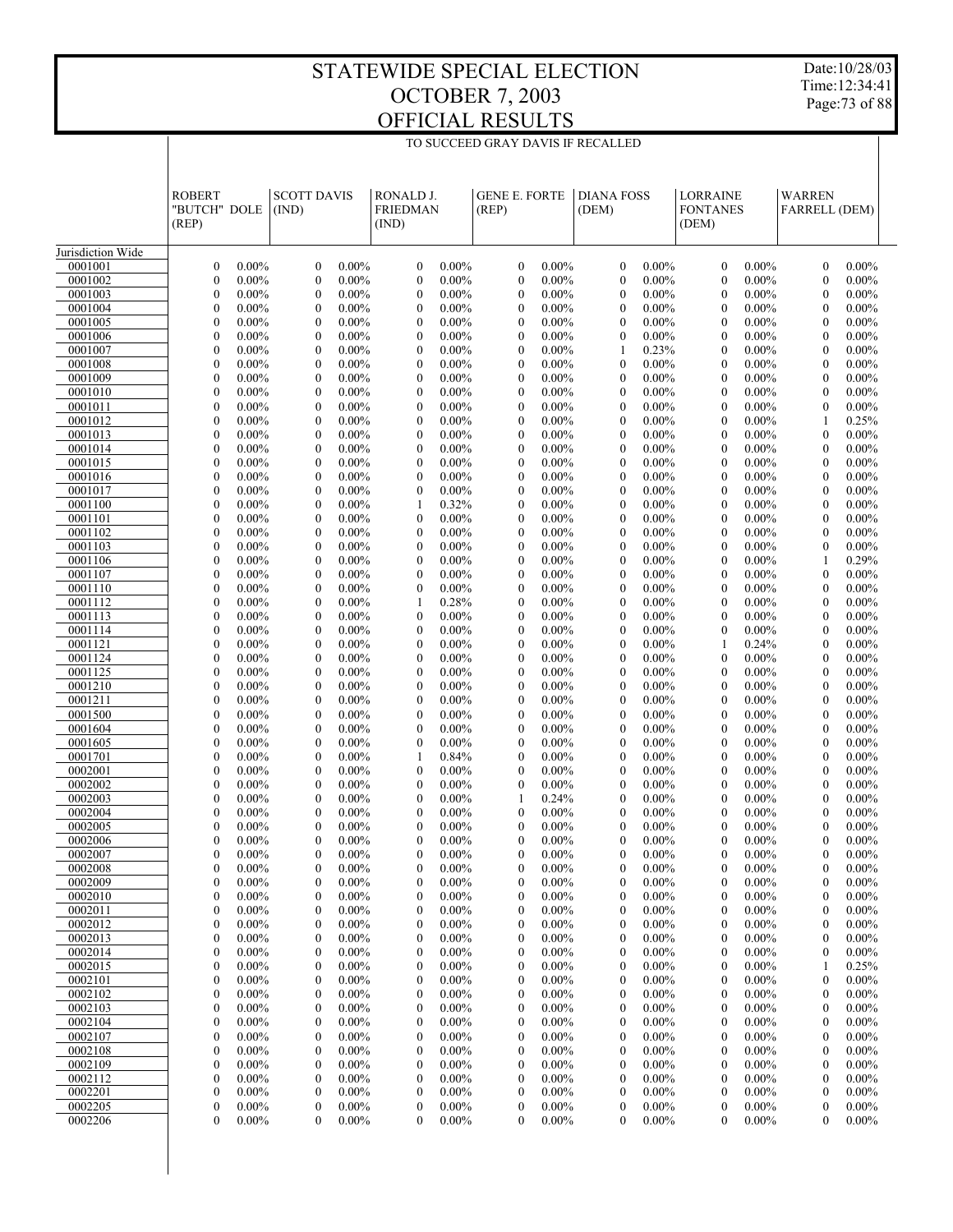Date:10/28/03 Time:12:34:42 Page:74 of 88

|                    | <b>ROBERT</b><br>"BUTCH" DOLE<br>(REP) |                      | <b>SCOTT DAVIS</b><br>(IND)                                  | RONALD J.<br><b>FRIEDMAN</b><br>(IND) |                      | <b>GENE E. FORTE</b><br>(REP)        |                      | <b>DIANA FOSS</b><br>(DEM)           |                      | <b>LORRAINE</b><br><b>FONTANES</b><br>(DEM) |                      | <b>WARREN</b><br><b>FARRELL (DEM)</b> |                      |  |
|--------------------|----------------------------------------|----------------------|--------------------------------------------------------------|---------------------------------------|----------------------|--------------------------------------|----------------------|--------------------------------------|----------------------|---------------------------------------------|----------------------|---------------------------------------|----------------------|--|
| 0002207            | $\mathbf{0}$                           | $0.00\%$             | $0.00\%$<br>$\mathbf{0}$                                     | $\boldsymbol{0}$                      | $0.00\%$             | $\mathbf{0}$                         | $0.00\%$             | $\mathbf{0}$                         | $0.00\%$             | $\mathbf{0}$                                | $0.00\%$             | $\mathbf{0}$                          | $0.00\%$             |  |
| 0002301            | $\mathbf{0}$                           | 0.00%                | $\mathbf{0}$<br>$0.00\%$                                     | $\mathbf{0}$                          | $0.00\%$             | $\mathbf{0}$                         | $0.00\%$             | $\mathbf{0}$                         | $0.00\%$             | $\mathbf{0}$                                | $0.00\%$             | $\mathbf{0}$                          | $0.00\%$             |  |
| 0002302            | 0                                      | $0.00\%$             | $\mathbf{0}$<br>$0.00\%$                                     | $\mathbf{0}$                          | $0.00\%$             | $\mathbf{0}$                         | $0.00\%$             | $\mathbf{0}$                         | $0.00\%$             | $\mathbf{0}$                                | $0.00\%$             | 1                                     | 0.24%                |  |
| 0002303            | $\overline{0}$                         | 0.00%                | $\mathbf{0}$<br>$0.00\%$                                     | $\mathbf{0}$                          | $0.00\%$             | $\mathbf{0}$                         | $0.00\%$             | $\mathbf{1}$                         | 0.23%                | $\theta$                                    | $0.00\%$             | $\mathbf{0}$                          | $0.00\%$             |  |
| 0002304            | $\overline{0}$                         | $0.00\%$             | $\mathbf{0}$<br>$0.00\%$                                     | $\mathbf{0}$                          | $0.00\%$             | $\mathbf{0}$                         | $0.00\%$             | $\mathbf{1}$                         | 0.19%                | $\mathbf{1}$                                | 0.19%                | $\mathbf{1}$                          | 0.19%                |  |
| 0002305            | $\overline{0}$                         | 0.00%                | $\mathbf{0}$<br>$0.00\%$                                     | $\mathbf{0}$                          | $0.00\%$             | $\mathbf{0}$                         | $0.00\%$             | $\mathbf{0}$                         | $0.00\%$             | $\mathbf{0}$                                | $0.00\%$             | $\mathbf{0}$                          | $0.00\%$             |  |
| 0002306<br>0002402 | $\overline{0}$<br>$\overline{0}$       | $0.00\%$<br>0.00%    | $\mathbf{0}$<br>$0.00\%$<br>$\mathbf{0}$<br>$0.00\%$         | $\mathbf{0}$<br>$\overline{0}$        | $0.00\%$<br>$0.00\%$ | $\mathbf{0}$<br>$\mathbf{0}$         | $0.00\%$<br>$0.00\%$ | $\mathbf{0}$<br>$\mathbf{0}$         | $0.00\%$<br>$0.00\%$ | $\mathbf{0}$<br>$\mathbf{0}$                | $0.00\%$<br>$0.00\%$ | $\mathbf{0}$<br>$\mathbf{0}$          | $0.00\%$<br>$0.00\%$ |  |
| 0002504            | $\overline{0}$                         | $0.00\%$             | $\mathbf{0}$<br>$0.00\%$                                     | $\mathbf{0}$                          | $0.00\%$             | $\mathbf{0}$                         | $0.00\%$             | $\mathbf{0}$                         | $0.00\%$             | $\mathbf{0}$                                | $0.00\%$             | $\mathbf{0}$                          | $0.00\%$             |  |
| 0002600            | $\overline{0}$                         | 0.00%                | $\mathbf{0}$<br>$0.00\%$                                     | $\overline{0}$                        | $0.00\%$             | $\mathbf{0}$                         | $0.00\%$             | $\mathbf{0}$                         | $0.00\%$             | $\mathbf{0}$                                | $0.00\%$             | $\mathbf{0}$                          | $0.00\%$             |  |
| 0002601            | $\overline{0}$                         | $0.00\%$             | $\mathbf{0}$<br>$0.00\%$                                     | $\mathbf{0}$                          | $0.00\%$             | $\mathbf{0}$                         | $0.00\%$             | $\mathbf{0}$                         | $0.00\%$             | $\mathbf{0}$                                | $0.00\%$             | $\mathbf{0}$                          | $0.00\%$             |  |
| 0002602            | $\overline{0}$                         | 0.00%                | $\mathbf{0}$<br>$0.00\%$                                     | $\overline{0}$                        | $0.00\%$             | $\mathbf{0}$                         | $0.00\%$             | $\mathbf{0}$                         | $0.00\%$             | $\mathbf{0}$                                | $0.00\%$             | $\mathbf{0}$                          | $0.00\%$             |  |
| 0002701            | $\overline{0}$                         | $0.00\%$             | $\mathbf{0}$<br>$0.00\%$                                     | $\mathbf{0}$                          | $0.00\%$             | $\mathbf{0}$                         | $0.00\%$             | $\mathbf{0}$                         | $0.00\%$             | $\mathbf{0}$                                | $0.00\%$             | $\mathbf{0}$                          | $0.00\%$             |  |
| 0002800            | $\overline{0}$                         | $0.00\%$             | $\mathbf{0}$<br>$0.00\%$                                     | $\mathbf{0}$                          | $0.00\%$             | $\mathbf{0}$                         | $0.00\%$             | $\mathbf{0}$                         | $0.00\%$             | $\mathbf{0}$                                | $0.00\%$             | $\mathbf{0}$                          | $0.00\%$             |  |
| 0002801            | $\overline{0}$                         | $0.00\%$             | $\mathbf{0}$<br>$0.00\%$                                     | $\mathbf{0}$                          | $0.00\%$             | $\mathbf{0}$                         | $0.00\%$             | $\mathbf{0}$                         | $0.00\%$             | $\mathbf{0}$                                | $0.00\%$             | $\mathbf{0}$                          | $0.00\%$             |  |
| 0002902            | $\overline{0}$                         | $0.00\%$             | $\mathbf{0}$<br>$0.00\%$                                     | $\overline{0}$                        | $0.00\%$<br>$0.00\%$ | $\mathbf{0}$                         | $0.00\%$             | $\mathbf{0}$                         | $0.00\%$             | $\mathbf{0}$                                | $0.00\%$             | $\mathbf{0}$                          | $0.00\%$             |  |
| 0002907<br>0002908 | $\overline{0}$<br>$\overline{0}$       | $0.00\%$<br>$0.00\%$ | $\mathbf{0}$<br>$0.00\%$<br>$\mathbf{0}$<br>$0.00\%$         | $\mathbf{0}$<br>$\overline{0}$        | $0.00\%$             | $\mathbf{0}$<br>$\mathbf{0}$         | $0.00\%$<br>$0.00\%$ | $\mathbf{0}$<br>$\mathbf{0}$         | $0.00\%$<br>$0.00\%$ | $\mathbf{0}$<br>$\mathbf{0}$                | $0.00\%$<br>$0.00\%$ | $\mathbf{0}$<br>$\mathbf{0}$          | $0.00\%$<br>$0.00\%$ |  |
| 0003001            | $\overline{0}$                         | $0.00\%$             | $\mathbf{0}$<br>$0.00\%$                                     | $\mathbf{0}$                          | $0.00\%$             | $\mathbf{0}$                         | $0.00\%$             | $\mathbf{0}$                         | $0.00\%$             | $\mathbf{0}$                                | $0.00\%$             | $\mathbf{0}$                          | $0.00\%$             |  |
| 0003002            | $\overline{0}$                         | $0.00\%$             | $\mathbf{0}$<br>$0.00\%$                                     | $\overline{0}$                        | $0.00\%$             | $\mathbf{0}$                         | $0.00\%$             | $\mathbf{0}$                         | $0.00\%$             | $\mathbf{0}$                                | $0.00\%$             | $\mathbf{0}$                          | $0.00\%$             |  |
| 0003003            | $\overline{0}$                         | $0.00\%$             | $\mathbf{0}$<br>$0.00\%$                                     | $\mathbf{0}$                          | $0.00\%$             | $\mathbf{0}$                         | $0.00\%$             | $\mathbf{0}$                         | $0.00\%$             | $\mathbf{0}$                                | $0.00\%$             | $\mathbf{0}$                          | $0.00\%$             |  |
| 0003004            | $\overline{0}$                         | $0.00\%$             | $\mathbf{0}$<br>$0.00\%$                                     | $\overline{0}$                        | $0.00\%$             | $\mathbf{0}$                         | $0.00\%$             | $\mathbf{0}$                         | $0.00\%$             | $\mathbf{0}$                                | $0.00\%$             | $\mathbf{0}$                          | $0.00\%$             |  |
| 0003005            | $\overline{0}$                         | $0.00\%$             | $\mathbf{0}$<br>$0.00\%$                                     | $\mathbf{0}$                          | $0.00\%$             | $\mathbf{0}$                         | $0.00\%$             | $\mathbf{0}$                         | $0.00\%$             | $\mathbf{0}$                                | $0.00\%$             | $\mathbf{0}$                          | $0.00\%$             |  |
| 0003006            | $\overline{0}$                         | $0.00\%$             | $\mathbf{0}$<br>$0.00\%$                                     | $\overline{0}$                        | $0.00\%$             | $\mathbf{0}$                         | $0.00\%$             | $\mathbf{0}$                         | $0.00\%$             | $\mathbf{0}$                                | $0.00\%$             | $\mathbf{0}$                          | $0.00\%$             |  |
| 0003007            | $\overline{0}$                         | $0.00\%$             | $\mathbf{0}$<br>$0.00\%$                                     | $\mathbf{0}$                          | $0.00\%$             | $\mathbf{0}$                         | $0.00\%$             | $\mathbf{0}$                         | $0.00\%$             | $\mathbf{0}$                                | $0.00\%$             | $\mathbf{0}$                          | $0.00\%$             |  |
| 0003008            | $\overline{0}$                         | $0.00\%$             | $\mathbf{0}$<br>$0.00\%$                                     | $\mathbf{0}$                          | $0.00\%$             | $\mathbf{0}$                         | $0.00\%$             | $\mathbf{0}$                         | $0.00\%$             | $\mathbf{0}$                                | $0.00\%$             | $\mathbf{0}$                          | $0.00\%$             |  |
| 0003009<br>0003010 | $\mathbf{0}$<br>$\mathbf{0}$           | $0.00\%$<br>$0.00\%$ | $\mathbf{0}$<br>$0.00\%$<br>$\mathbf{0}$<br>$0.00\%$         | $\mathbf{0}$<br>$\overline{0}$        | $0.00\%$<br>$0.00\%$ | $\mathbf{0}$<br>$\mathbf{0}$         | $0.00\%$<br>$0.00\%$ | $\mathbf{1}$<br>$\mathbf{0}$         | 0.23%<br>$0.00\%$    | $\mathbf{0}$<br>$\mathbf{0}$                | $0.00\%$             | $\mathbf{0}$<br>$\mathbf{0}$          | $0.00\%$<br>$0.00\%$ |  |
| 0003011            | $\mathbf{0}$                           | $0.00\%$             | 1<br>0.26%                                                   | $\mathbf{0}$                          | $0.00\%$             | $\mathbf{0}$                         | $0.00\%$             | $\mathbf{0}$                         | $0.00\%$             | $\mathbf{0}$                                | $0.00\%$<br>$0.00\%$ | $\mathbf{0}$                          | $0.00\%$             |  |
| 0003012            | $\mathbf{0}$                           | $0.00\%$             | $\mathbf{0}$<br>$0.00\%$                                     | $\overline{0}$                        | $0.00\%$             | $\mathbf{0}$                         | $0.00\%$             | $\mathbf{0}$                         | $0.00\%$             | $\mathbf{0}$                                | $0.00\%$             | $\mathbf{0}$                          | $0.00\%$             |  |
| 0003013            | $\mathbf{0}$                           | $0.00\%$             | $\mathbf{0}$<br>$0.00\%$                                     | $\mathbf{0}$                          | $0.00\%$             | $\mathbf{0}$                         | $0.00\%$             | $\mathbf{0}$                         | $0.00\%$             | $\mathbf{0}$                                | $0.00\%$             | $\mathbf{0}$                          | $0.00\%$             |  |
| 0003014            | $\mathbf{0}$                           | $0.00\%$             | $\mathbf{0}$<br>$0.00\%$                                     | $\overline{0}$                        | $0.00\%$             | $\mathbf{0}$                         | $0.00\%$             | $\mathbf{1}$                         | 0.98%                | $\mathbf{0}$                                | $0.00\%$             | $\mathbf{0}$                          | $0.00\%$             |  |
| 0003015            | $\mathbf{0}$                           | $0.00\%$             | $\mathbf{0}$<br>$0.00\%$                                     | $\mathbf{0}$                          | $0.00\%$             | $\mathbf{0}$                         | $0.00\%$             | $\mathbf{0}$                         | $0.00\%$             | $\mathbf{0}$                                | $0.00\%$             | $\mathbf{0}$                          | $0.00\%$             |  |
| 0003104            | $\mathbf{0}$                           | $0.00\%$             | $\mathbf{0}$<br>$0.00\%$                                     | $\overline{0}$                        | $0.00\%$             | $\mathbf{0}$                         | $0.00\%$             | $\mathbf{0}$                         | $0.00\%$             | $\mathbf{0}$                                | $0.00\%$             | $\mathbf{0}$                          | $0.00\%$             |  |
| 0003105            | $\overline{0}$                         | $0.00\%$             | $\mathbf{0}$<br>$0.00\%$                                     | $\mathbf{0}$                          | $0.00\%$             | $\mathbf{0}$                         | $0.00\%$             | $\mathbf{0}$                         | $0.00\%$             | $\mathbf{0}$                                | $0.00\%$             | $\mathbf{0}$                          | $0.00\%$             |  |
| 0003106            | $\overline{0}$<br>$\overline{0}$       | $0.00\%$<br>$0.00\%$ | $\mathbf{0}$<br>$0.00\%$<br>$\mathbf{0}$                     | $\overline{0}$<br>$\mathbf{0}$        | $0.00\%$<br>$0.00\%$ | $\mathbf{0}$<br>$\mathbf{0}$         | $0.00\%$             | $\mathbf{0}$<br>$\mathbf{0}$         | $0.00\%$<br>$0.00\%$ | $\mathbf{0}$<br>$\mathbf{0}$                | $0.00\%$             | $\mathbf{0}$<br>$\mathbf{0}$          | $0.00\%$<br>$0.00\%$ |  |
| 0003107<br>0003201 | $\overline{0}$                         | $0.00\%$             | $0.00\%$<br>$\mathbf{0}$<br>$0.00\%$                         | $\mathbf{0}$                          | $0.00\%$             | $\mathbf{0}$                         | $0.00\%$<br>$0.00\%$ | $\mathbf{0}$                         | $0.00\%$             | $\mathbf{0}$                                | $0.00\%$<br>$0.00\%$ | $\mathbf{0}$                          | $0.00\%$             |  |
| 0003204            | $\overline{0}$                         | $0.00\%$             | $\mathbf{0}$<br>$0.00\%$                                     | $\mathbf{0}$                          | $0.00\%$             | $\mathbf{0}$                         | $0.00\%$             | $\mathbf{0}$                         | $0.00\%$             | $\mathbf{0}$                                | $0.00\%$             | $\mathbf{0}$                          | $0.00\%$             |  |
| 0003207            | $\overline{0}$                         | $0.00\%$             | $\mathbf{0}$<br>$0.00\%$                                     | $\mathbf{0}$                          | $0.00\%$             | $\mathbf{0}$                         | $0.00\%$             | $\mathbf{0}$                         | $0.00\%$             | $\theta$                                    | $0.00\%$             | $\mathbf{0}$                          | $0.00\%$             |  |
| 0003209            | $\overline{0}$                         | $0.00\%$             | $\mathbf{0}$<br>$0.00\%$                                     | $\mathbf{0}$                          | $0.00\%$             | $\mathbf{0}$                         | $0.00\%$             | $\mathbf{0}$                         | $0.00\%$             | $\mathbf{0}$                                | $0.00\%$             | $\mathbf{0}$                          | $0.00\%$             |  |
| 0003216            | 0                                      | $0.00\%$             | $\mathbf{0}$<br>$0.00\%$                                     | $\mathbf{0}$                          | $0.00\%$             | $\mathbf{0}$                         | $0.00\%$             | $\mathbf{0}$                         | $0.00\%$             | $\theta$                                    | $0.00\%$             | $\mathbf{0}$                          | $0.00\%$             |  |
| 0003301            | $\overline{0}$                         | $0.00\%$             | $\mathbf{0}$<br>$0.00\%$                                     | $\theta$                              | $0.00\%$             | $\theta$                             | $0.00\%$             | $\theta$                             | $0.00\%$             | $\mathbf{0}$                                | $0.00\%$             | $\theta$                              | $0.00\%$             |  |
| 0003302            | $\overline{0}$                         | $0.00\%$             | $\mathbf{0}$<br>$0.00\%$                                     | $\mathbf{0}$                          | $0.00\%$             | $\mathbf{0}$                         | $0.00\%$             | $\mathbf{0}$                         | $0.00\%$             | $\mathbf{0}$                                | $0.00\%$             | $\mathbf{0}$                          | $0.00\%$             |  |
| 0003303            | $\boldsymbol{0}$                       | $0.00\%$             | $\boldsymbol{0}$<br>$0.00\%$                                 | $\overline{0}$                        | $0.00\%$             | $\boldsymbol{0}$                     | $0.00\%$             | $\boldsymbol{0}$                     | 0.00%                | $\boldsymbol{0}$                            | 0.00%                | $\boldsymbol{0}$                      | $0.00\%$             |  |
| 0003304<br>0003305 | 0<br>0                                 | $0.00\%$<br>0.00%    | $\boldsymbol{0}$<br>$0.00\%$<br>$0.00\%$<br>$\boldsymbol{0}$ | $\boldsymbol{0}$<br>$\boldsymbol{0}$  | $0.00\%$<br>$0.00\%$ | $\boldsymbol{0}$<br>$\boldsymbol{0}$ | $0.00\%$<br>$0.00\%$ | $\boldsymbol{0}$<br>$\boldsymbol{0}$ | $0.00\%$<br>$0.00\%$ | $\boldsymbol{0}$<br>$\boldsymbol{0}$        | $0.00\%$<br>$0.00\%$ | $\boldsymbol{0}$<br>$\boldsymbol{0}$  | $0.00\%$<br>$0.00\%$ |  |
| 0003306            | 0                                      | $0.00\%$             | $0.00\%$<br>$\boldsymbol{0}$                                 | $\boldsymbol{0}$                      | $0.00\%$             | $\boldsymbol{0}$                     | $0.00\%$             | $\boldsymbol{0}$                     | $0.00\%$             | $\boldsymbol{0}$                            | $0.00\%$             | $\boldsymbol{0}$                      | $0.00\%$             |  |
| 0003307            | 0                                      | $0.00\%$             | $\boldsymbol{0}$<br>$0.00\%$                                 | $\boldsymbol{0}$                      | $0.00\%$             | $\boldsymbol{0}$                     | $0.00\%$             | $\boldsymbol{0}$                     | $0.00\%$             | $\boldsymbol{0}$                            | $0.00\%$             | $\boldsymbol{0}$                      | $0.00\%$             |  |
| 0003401            | 0                                      | $0.00\%$             | $\boldsymbol{0}$<br>$0.00\%$                                 | $\boldsymbol{0}$                      | $0.00\%$             | $\boldsymbol{0}$                     | $0.00\%$             | $\boldsymbol{0}$                     | $0.00\%$             | $\boldsymbol{0}$                            | $0.00\%$             | $\boldsymbol{0}$                      | $0.00\%$             |  |
| 0003402            | 0                                      | 0.00%                | $\boldsymbol{0}$<br>$0.00\%$                                 | $\boldsymbol{0}$                      | $0.00\%$             | $\boldsymbol{0}$                     | $0.00\%$             | $\boldsymbol{0}$                     | $0.00\%$             | $\boldsymbol{0}$                            | $0.00\%$             | $\boldsymbol{0}$                      | $0.00\%$             |  |
| 0003502            | 0                                      | $0.00\%$             | $\boldsymbol{0}$<br>$0.00\%$                                 | $\boldsymbol{0}$                      | $0.00\%$             | $\boldsymbol{0}$                     | $0.00\%$             | $\boldsymbol{0}$                     | $0.00\%$             | $\boldsymbol{0}$                            | $0.00\%$             | $\boldsymbol{0}$                      | $0.00\%$             |  |
| 0003503            | 0                                      | 0.00%                | $\boldsymbol{0}$<br>$0.00\%$                                 | $\boldsymbol{0}$                      | $0.00\%$             | $\boldsymbol{0}$                     | $0.00\%$             | $\boldsymbol{0}$                     | $0.00\%$             | $\boldsymbol{0}$                            | $0.00\%$             | $\boldsymbol{0}$                      | $0.00\%$             |  |
| 0003507            | 0                                      | $0.00\%$             | $\boldsymbol{0}$<br>$0.00\%$                                 | $\boldsymbol{0}$                      | $0.00\%$             | $\boldsymbol{0}$                     | $0.00\%$             | $\boldsymbol{0}$                     | $0.00\%$             | -1                                          | 0.31%                | $\boldsymbol{0}$                      | $0.00\%$             |  |
| 0003600            | 0                                      | 0.00%                | $\boldsymbol{0}$<br>$0.00\%$                                 | $\boldsymbol{0}$                      | $0.00\%$             | $\boldsymbol{0}$                     | $0.00\%$             | $\boldsymbol{0}$                     | $0.00\%$             | $\boldsymbol{0}$                            | $0.00\%$             | $\boldsymbol{0}$                      | $0.00\%$             |  |
| 0003601            | 0                                      | $0.00\%$             | $\boldsymbol{0}$<br>$0.00\%$                                 | $\boldsymbol{0}$                      | $0.00\%$             | $\boldsymbol{0}$                     | $0.00\%$             | $\boldsymbol{0}$                     | $0.00\%$             | $\boldsymbol{0}$                            | $0.00\%$             | $\boldsymbol{0}$                      | $0.00\%$             |  |
| 0003602<br>0003704 | 0<br>$\boldsymbol{0}$                  | 0.00%<br>$0.00\%$    | $\boldsymbol{0}$<br>$0.00\%$<br>$\boldsymbol{0}$<br>$0.00\%$ | $\boldsymbol{0}$<br>$\boldsymbol{0}$  | $0.00\%$<br>$0.00\%$ | $\boldsymbol{0}$<br>$\boldsymbol{0}$ | $0.00\%$<br>$0.00\%$ | $\boldsymbol{0}$<br>$\boldsymbol{0}$ | $0.00\%$<br>$0.00\%$ | $\boldsymbol{0}$<br>$\boldsymbol{0}$        | $0.00\%$<br>$0.00\%$ | $\boldsymbol{0}$<br>$\boldsymbol{0}$  | $0.00\%$<br>$0.00\%$ |  |
| 0003705            | 0                                      | 0.00%                | $\boldsymbol{0}$<br>$0.00\%$                                 | $\boldsymbol{0}$                      | $0.00\%$             | $\boldsymbol{0}$                     | $0.00\%$             | $\boldsymbol{0}$                     | $0.00\%$             | $\boldsymbol{0}$                            | $0.00\%$             | $\boldsymbol{0}$                      | $0.00\%$             |  |
| 0004001            | 0                                      | $0.00\%$             | $\boldsymbol{0}$<br>$0.00\%$                                 | $\boldsymbol{0}$                      | $0.00\%$             | $\boldsymbol{0}$                     | $0.00\%$             | $\boldsymbol{0}$                     | $0.00\%$             | $\boldsymbol{0}$                            | $0.00\%$             | $\boldsymbol{0}$                      | $0.00\%$             |  |
| 0004002            | 0                                      | $0.00\%$             | $\boldsymbol{0}$<br>$0.00\%$                                 | $\boldsymbol{0}$                      | $0.00\%$             | $\boldsymbol{0}$                     | $0.00\%$             | $\boldsymbol{0}$                     | $0.00\%$             | $\boldsymbol{0}$                            | $0.00\%$             | $\boldsymbol{0}$                      | $0.00\%$             |  |
| 0004003            | 0                                      | $0.00\%$             | $\boldsymbol{0}$<br>$0.00\%$                                 | $\boldsymbol{0}$                      | $0.00\%$             | $\boldsymbol{0}$                     | $0.00\%$             | $\boldsymbol{0}$                     | $0.00\%$             | $\boldsymbol{0}$                            | $0.00\%$             | $\boldsymbol{0}$                      | $0.00\%$             |  |
| 0004004            | 0                                      | $0.00\%$             | $\mathbf{0}$<br>$0.00\%$                                     | $\mathbf{0}$                          | $0.00\%$             | $\mathbf{0}$                         | $0.00\%$             | $\mathbf{0}$                         | $0.00\%$             | $\mathbf{0}$                                | $0.00\%$             | $\mathbf{0}$                          | $0.00\%$             |  |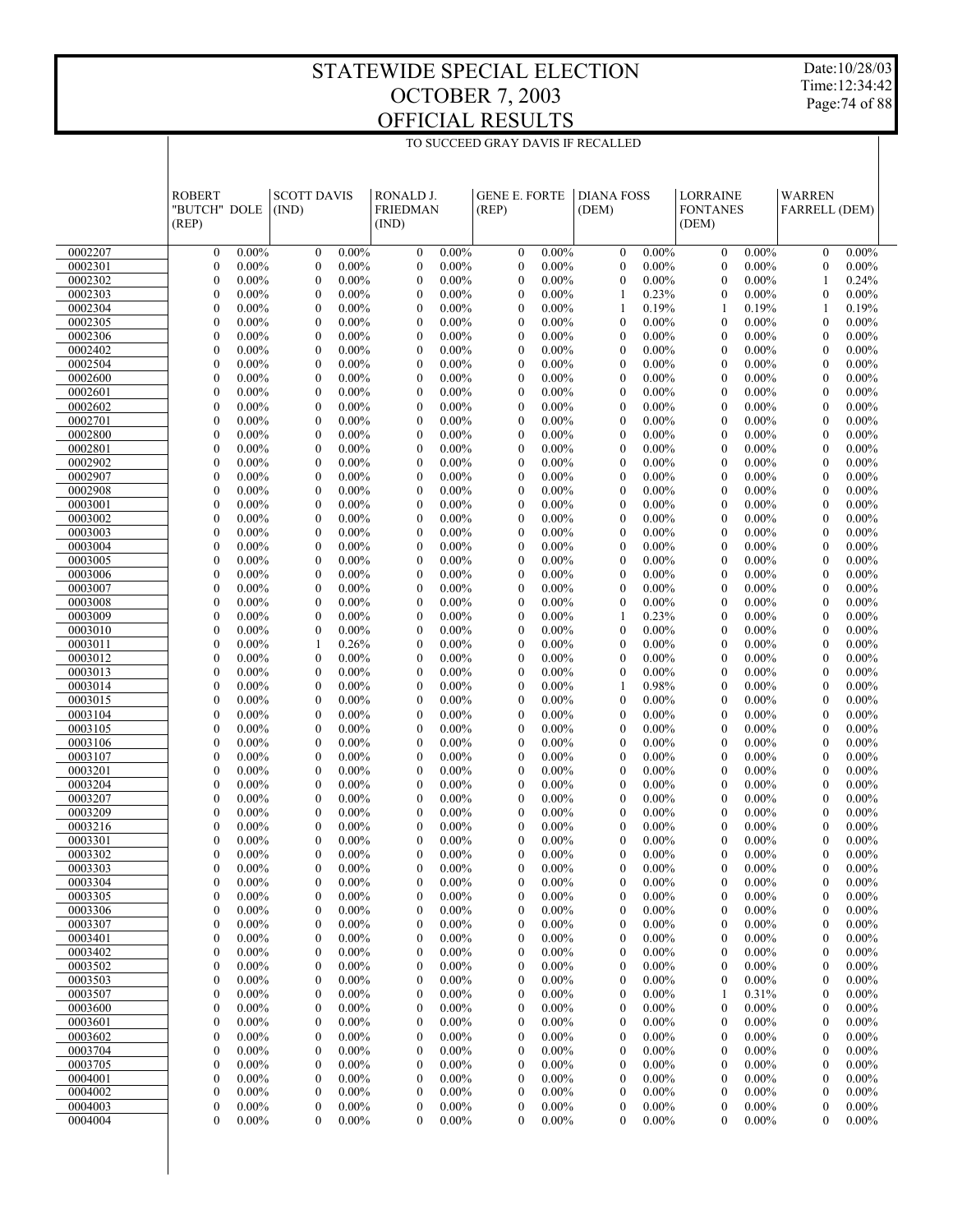Date:10/28/03 Time:12:34:42 Page:75 of 88

|                    | <b>ROBERT</b><br>"BUTCH" DOLE<br>(REP) |                      | <b>SCOTT DAVIS</b><br>(IND)                              | RONALD J.<br><b>FRIEDMAN</b><br>(IND) |                      | <b>GENE E. FORTE</b><br>(REP)        |                      | <b>DIANA FOSS</b><br>(DEM)       |                      | <b>LORRAINE</b><br><b>FONTANES</b><br>(DEM) |                      | <b>WARREN</b><br><b>FARRELL (DEM)</b> |                      |  |
|--------------------|----------------------------------------|----------------------|----------------------------------------------------------|---------------------------------------|----------------------|--------------------------------------|----------------------|----------------------------------|----------------------|---------------------------------------------|----------------------|---------------------------------------|----------------------|--|
| 0004005            | $\mathbf{0}$                           | $0.00\%$             | $0.00\%$<br>$\boldsymbol{0}$                             | $\boldsymbol{0}$                      | $0.00\%$             | $\boldsymbol{0}$                     | $0.00\%$             | $\mathbf{0}$                     | $0.00\%$             | $\mathbf{0}$                                | $0.00\%$             | $\mathbf{0}$                          | $0.00\%$             |  |
| 0004006            | $\boldsymbol{0}$                       | $0.00\%$             | $\boldsymbol{0}$<br>$0.00\%$                             | $\boldsymbol{0}$                      | $0.00\%$             | $\boldsymbol{0}$                     | $0.00\%$             | $\mathbf{0}$                     | 0.00%                | $\theta$                                    | $0.00\%$             | $\mathbf{0}$                          | $0.00\%$             |  |
| 0004007            | $\mathbf{0}$                           | $0.00\%$             | $\mathbf{0}$<br>$0.00\%$                                 | $\boldsymbol{0}$                      | $0.00\%$             | $\mathbf{0}$                         | $0.00\%$             | $\mathbf{0}$                     | $0.00\%$             | $\theta$                                    | $0.00\%$             | $\mathbf{0}$                          | $0.00\%$             |  |
| 0004008            | $\boldsymbol{0}$                       | $0.00\%$             | $\boldsymbol{0}$<br>$0.00\%$                             | $\boldsymbol{0}$                      | $0.00\%$             | $\boldsymbol{0}$                     | $0.00\%$             | $\mathbf{0}$                     | 0.00%                | 1                                           | 0.22%                | $\boldsymbol{0}$                      | $0.00\%$             |  |
| 0004009            | $\overline{0}$                         | $0.00\%$             | $\mathbf{0}$<br>$0.00\%$                                 | $\boldsymbol{0}$                      | $0.00\%$             | $\mathbf{0}$                         | $0.00\%$             | $\boldsymbol{0}$                 | $0.00\%$             | $\theta$                                    | $0.00\%$             | 1                                     | 0.27%                |  |
| 0004010            | $\boldsymbol{0}$                       | $0.00\%$             | $\boldsymbol{0}$<br>$0.00\%$                             | $\boldsymbol{0}$                      | $0.00\%$             | $\boldsymbol{0}$                     | $0.00\%$             | $\mathbf{0}$                     | 0.00%                | $\theta$                                    | $0.00\%$             | $\mathbf{0}$                          | $0.00\%$             |  |
| 0004100            | $\overline{0}$                         | $0.00\%$             | $\mathbf{0}$<br>$0.00\%$                                 | $\boldsymbol{0}$                      | $0.00\%$             | $\mathbf{0}$                         | $0.00\%$             | $\mathbf{0}$                     | $0.00\%$             | $\theta$                                    | $0.00\%$             | $\mathbf{0}$                          | $0.00\%$             |  |
| 0004101            | $\mathbf{0}$                           | $0.00\%$             | $\boldsymbol{0}$<br>$0.00\%$                             | $\boldsymbol{0}$                      | $0.00\%$             | $\boldsymbol{0}$                     | $0.00\%$             | $\mathbf{0}$                     | $0.00\%$             | $\theta$                                    | $0.00\%$             | $\boldsymbol{0}$                      | $0.00\%$             |  |
| 0004102            | $\mathbf{0}$                           | $0.00\%$             | $\mathbf{0}$<br>$0.00\%$                                 | $\boldsymbol{0}$                      | $0.00\%$             | $\boldsymbol{0}$                     | $0.00\%$             | $\mathbf{0}$                     | $0.00\%$             | $\theta$                                    | $0.00\%$             | $\mathbf{0}$                          | $0.00\%$             |  |
| 0004103            | $\mathbf{0}$                           | $0.00\%$             | $\boldsymbol{0}$<br>$0.00\%$                             | $\boldsymbol{0}$                      | $0.00\%$             | $\boldsymbol{0}$                     | $0.00\%$             | $\mathbf{0}$                     | $0.00\%$             | $\theta$                                    | $0.00\%$             | $\boldsymbol{0}$                      | $0.00\%$             |  |
| 0004200            | $\mathbf{0}$                           | $0.00\%$             | $\mathbf{0}$<br>$0.00\%$                                 | $\boldsymbol{0}$                      | $0.00\%$             | $\mathbf{0}$                         | $0.00\%$             | $\mathbf{0}$                     | $0.00\%$             | $\theta$                                    | $0.00\%$             | $\mathbf{0}$                          | $0.00\%$             |  |
| 0004301<br>0004302 | $\mathbf{0}$<br>$\mathbf{0}$           | $0.00\%$<br>$0.00\%$ | $\boldsymbol{0}$<br>$0.00\%$<br>$\mathbf{0}$<br>$0.00\%$ | $\boldsymbol{0}$<br>$\boldsymbol{0}$  | $0.00\%$<br>$0.00\%$ | $\boldsymbol{0}$<br>$\boldsymbol{0}$ | $0.00\%$<br>$0.00\%$ | $\mathbf{0}$<br>$\overline{2}$   | $0.00\%$<br>0.72%    | $\theta$<br>$\theta$                        | $0.00\%$<br>$0.00\%$ | $\boldsymbol{0}$<br>$\mathbf{0}$      | $0.00\%$<br>$0.00\%$ |  |
| 0004304            | $\boldsymbol{0}$                       | $0.00\%$             | $\boldsymbol{0}$<br>$0.00\%$                             | $\boldsymbol{0}$                      | $0.00\%$             | $\boldsymbol{0}$                     | $0.00\%$             | $\mathbf{0}$                     | $0.00\%$             | $\theta$                                    | $0.00\%$             | $\boldsymbol{0}$                      | $0.00\%$             |  |
| 0004305            | $\overline{0}$                         | $0.00\%$             | $\mathbf{0}$<br>$0.00\%$                                 | $\boldsymbol{0}$                      | $0.00\%$             | $\mathbf{0}$                         | $0.00\%$             | $\boldsymbol{0}$                 | $0.00\%$             | $\theta$                                    | $0.00\%$             | $\mathbf{0}$                          | $0.00\%$             |  |
| 0004400            | $\mathbf{0}$                           | $0.00\%$             | $\boldsymbol{0}$<br>$0.00\%$                             | $\boldsymbol{0}$                      | $0.00\%$             | $\boldsymbol{0}$                     | $0.00\%$             | $\mathbf{0}$                     | $0.00\%$             | $\theta$                                    | $0.00\%$             | $\boldsymbol{0}$                      | $0.00\%$             |  |
| 0004401            | $\overline{0}$                         | $0.00\%$             | $\mathbf{0}$<br>$0.00\%$                                 | $\boldsymbol{0}$                      | $0.00\%$             | $\mathbf{0}$                         | $0.00\%$             | $\boldsymbol{0}$                 | $0.00\%$             | $\theta$                                    | $0.00\%$             | $\mathbf{0}$                          | $0.00\%$             |  |
| 0004402            | $\mathbf{0}$                           | $0.00\%$             | $\boldsymbol{0}$<br>$0.00\%$                             | $\boldsymbol{0}$                      | $0.00\%$             | $\boldsymbol{0}$                     | $0.00\%$             | $\mathbf{0}$                     | 0.00%                | $\theta$                                    | $0.00\%$             | $\mathbf{0}$                          | $0.00\%$             |  |
| 0004403            | $\overline{0}$                         | $0.00\%$             | $\mathbf{0}$<br>$0.00\%$                                 | $\boldsymbol{0}$                      | $0.00\%$             | $\mathbf{0}$                         | $0.00\%$             | $\mathbf{0}$                     | $0.00\%$             | 1                                           | 0.37%                | $\mathbf{0}$                          | $0.00\%$             |  |
| 0004501            | $\mathbf{0}$                           | $0.00\%$             | $\boldsymbol{0}$<br>$0.00\%$                             | $\boldsymbol{0}$                      | $0.00\%$             | $\boldsymbol{0}$                     | $0.00\%$             | $\mathbf{0}$                     | 0.00%                | $\boldsymbol{0}$                            | $0.00\%$             | $\boldsymbol{0}$                      | $0.00\%$             |  |
| 0004502            | $\mathbf{0}$                           | $0.00\%$             | 1<br>0.23%                                               | $\boldsymbol{0}$                      | $0.00\%$             | $\boldsymbol{0}$                     | $0.00\%$             | $\mathbf{0}$                     | $0.00\%$             | $\theta$                                    | $0.00\%$             | 1                                     | 0.23%                |  |
| 0004503            | $\boldsymbol{0}$                       | $0.00\%$             | $\boldsymbol{0}$<br>$0.00\%$                             | $\boldsymbol{0}$                      | $0.00\%$             | $\boldsymbol{0}$                     | $0.00\%$             | $\mathbf{0}$                     | 0.00%                | $\boldsymbol{0}$                            | $0.00\%$             | $\mathbf{0}$                          | $0.00\%$             |  |
| 0004600            | $\overline{0}$                         | $0.00\%$             | $\mathbf{0}$<br>$0.00\%$                                 | $\boldsymbol{0}$                      | $0.00\%$             | $\mathbf{0}$                         | $0.00\%$             | $\mathbf{0}$                     | $0.00\%$             | $\theta$                                    | $0.00\%$             | $\mathbf{0}$                          | $0.00\%$             |  |
| 0004601            | $\mathbf{0}$                           | $0.00\%$             | $\boldsymbol{0}$<br>$0.00\%$                             | $\boldsymbol{0}$                      | $0.00\%$             | $\boldsymbol{0}$                     | $0.00\%$             | $\mathbf{0}$                     | $0.00\%$             | $\theta$                                    | $0.00\%$             | 1                                     | 0.28%                |  |
| 0004703            | $\overline{0}$                         | $0.00\%$             | $\mathbf{0}$<br>$0.00\%$                                 | $\boldsymbol{0}$                      | $0.00\%$             | $\boldsymbol{0}$                     | $0.00\%$             | $\boldsymbol{0}$                 | $0.00\%$             | $\theta$                                    | $0.00\%$             | $\mathbf{0}$                          | $0.00\%$             |  |
| 0004707            | $\boldsymbol{0}$                       | $0.00\%$             | $\boldsymbol{0}$<br>$0.00\%$                             | $\boldsymbol{0}$                      | $0.00\%$             | $\boldsymbol{0}$                     | $0.00\%$             | $\mathbf{0}$                     | $0.00\%$             | $\theta$                                    | $0.00\%$             | $\boldsymbol{0}$                      | $0.00\%$             |  |
| 0004708            | $\overline{0}$                         | $0.00\%$             | $\mathbf{0}$<br>$0.00\%$                                 | $\boldsymbol{0}$                      | $0.00\%$             | $\mathbf{0}$                         | $0.00\%$             | $\mathbf{0}$                     | $0.00\%$             | $\theta$                                    | $0.00\%$             | $\mathbf{0}$                          | $0.00\%$             |  |
| 0004709            | $\mathbf{0}$                           | $0.00\%$             | $\boldsymbol{0}$<br>$0.00\%$                             | $\boldsymbol{0}$                      | $0.00\%$             | $\boldsymbol{0}$                     | $0.00\%$             | $\mathbf{0}$                     | $0.00\%$             | $\theta$                                    | $0.00\%$             | $\boldsymbol{0}$                      | $0.00\%$             |  |
| 0004800            | $\mathbf{0}$                           | $0.00\%$             | $\mathbf{0}$<br>$0.00\%$                                 | $\boldsymbol{0}$                      | $0.00\%$             | $\boldsymbol{0}$                     | $0.00\%$             | $\mathbf{0}$                     | $0.00\%$             | $\theta$                                    | $0.00\%$             | $\mathbf{0}$                          | $0.00\%$             |  |
| 0004806            | $\mathbf{0}$                           | $0.00\%$             | $\boldsymbol{0}$<br>$0.00\%$                             | $\boldsymbol{0}$                      | $0.00\%$             | $\boldsymbol{0}$                     | $0.00\%$             | $\mathbf{0}$                     | $0.00\%$             | $\theta$                                    | $0.00\%$             | $\boldsymbol{0}$                      | $0.00\%$             |  |
| 0005001            | $\mathbf{0}$                           | $0.00\%$             | $\mathbf{0}$<br>$0.00\%$                                 | $\boldsymbol{0}$                      | $0.00\%$             | $\mathbf{0}$                         | $0.00\%$             | $\mathbf{0}$                     | $0.00\%$             | $\theta$                                    | $0.00\%$             | $\mathbf{0}$                          | $0.00\%$             |  |
| 0005101            | $\mathbf{0}$<br>$\mathbf{0}$           | $0.00\%$<br>$0.00\%$ | $\boldsymbol{0}$<br>$0.00\%$<br>$\mathbf{0}$             | $\boldsymbol{0}$                      | $0.00\%$             | $\boldsymbol{0}$                     | $0.00\%$             | $\mathbf{0}$                     | $0.00\%$<br>$0.00\%$ | $\theta$<br>$\theta$                        | $0.00\%$             | $\boldsymbol{0}$<br>$\mathbf{0}$      | $0.00\%$             |  |
| 0005102<br>0005103 | $\boldsymbol{0}$                       | $0.00\%$             | $0.00\%$<br>$\boldsymbol{0}$<br>$0.00\%$                 | $\boldsymbol{0}$<br>$\boldsymbol{0}$  | $0.00\%$<br>$0.00\%$ | $\boldsymbol{0}$<br>$\boldsymbol{0}$ | $0.00\%$<br>$0.00\%$ | $\boldsymbol{0}$<br>$\mathbf{0}$ | $0.00\%$             | $\theta$                                    | $0.00\%$<br>$0.00\%$ | $\boldsymbol{0}$                      | $0.00\%$<br>$0.00\%$ |  |
| 0005201            | $\overline{0}$                         | $0.00\%$             | $\mathbf{0}$<br>$0.00\%$                                 | $\boldsymbol{0}$                      | $0.00\%$             | $\mathbf{0}$                         | $0.00\%$             | $\mathbf{0}$                     | $0.00\%$             | $\theta$                                    | $0.00\%$             | $\mathbf{0}$                          | $0.00\%$             |  |
| 0005202            | $\mathbf{0}$                           | $0.00\%$             | $\boldsymbol{0}$<br>$0.00\%$                             | $\boldsymbol{0}$                      | $0.00\%$             | $\boldsymbol{0}$                     | $0.00\%$             | $\mathbf{0}$                     | $0.00\%$             | $\theta$                                    | $0.00\%$             | $\boldsymbol{0}$                      | $0.00\%$             |  |
| 0005203            | $\overline{0}$                         | $0.00\%$             | $\mathbf{0}$<br>$0.00\%$                                 | $\boldsymbol{0}$                      | $0.00\%$             | $\mathbf{0}$                         | $0.00\%$             | $\mathbf{0}$                     | $0.00\%$             | $\theta$                                    | $0.00\%$             | $\mathbf{0}$                          | $0.00\%$             |  |
| 0005204            | $\boldsymbol{0}$                       | $0.00\%$             | $\boldsymbol{0}$<br>$0.00\%$                             | $\boldsymbol{0}$                      | $0.00\%$             | $\boldsymbol{0}$                     | $0.00\%$             | $\mathbf{0}$                     | $0.00\%$             | $\theta$                                    | $0.00\%$             | $\boldsymbol{0}$                      | $0.00\%$             |  |
| 0005205            | $\overline{0}$                         | $0.00\%$             | $\mathbf{0}$<br>$0.00\%$                                 | $\boldsymbol{0}$                      | $0.00\%$             | $\mathbf{0}$                         | $0.00\%$             | $\mathbf{0}$                     | $0.00\%$             | $\theta$                                    | $0.00\%$             | $\mathbf{0}$                          | $0.00\%$             |  |
| 0005206            | $\mathbf{0}$                           | $0.00\%$             | $\boldsymbol{0}$<br>$0.00\%$                             | $\boldsymbol{0}$                      | $0.00\%$             | $\boldsymbol{0}$                     | $0.00\%$             | 1                                | 0.33%                | $\boldsymbol{0}$                            | $0.00\%$             | $\boldsymbol{0}$                      | $0.00\%$             |  |
| 0005207            | $\mathbf{0}$                           | $0.00\%$             | $\mathbf{0}$<br>$0.00\%$                                 | $\boldsymbol{0}$                      | $0.00\%$             | $\boldsymbol{0}$                     | $0.00\%$             | $\mathbf{0}$                     | $0.00\%$             | $\theta$                                    | $0.00\%$             | $\mathbf{0}$                          | $0.00\%$             |  |
| 0005208            | $\mathbf{0}$                           | $0.00\%$             | $\boldsymbol{0}$<br>$0.00\%$                             | $\boldsymbol{0}$                      | $0.00\%$             | $\boldsymbol{0}$                     | $0.00\%$             | $\mathbf{0}$                     | $0.00\%$             | $\theta$                                    | $0.00\%$             | $\mathbf{0}$                          | $0.00\%$             |  |
| 0005209            | $\theta$                               | $0.00\%$             | $\mathbf{0}$<br>$0.00\%$                                 | $\theta$                              | $0.00\%$             | $\mathbf{0}$                         | $0.00\%$             | $\mathbf{0}$                     | $0.00\%$             | $\theta$                                    | $0.00\%$             | $\theta$                              | $0.00\%$             |  |
| 0005211            | $\mathbf{0}$                           | $0.00\%$             | $\mathbf{0}$<br>$0.00\%$                                 | $\boldsymbol{0}$                      | $0.00\%$             | $\mathbf{0}$                         | $0.00\%$             | $\boldsymbol{0}$                 | $0.00\%$             | $\mathbf{0}$                                | $0.00\%$             | $\mathbf{0}$                          | $0.00\%$             |  |
| 0005212            | $\mathbf{0}$                           | $0.00\%$             | $\boldsymbol{0}$<br>$0.00\%$                             | $\boldsymbol{0}$                      | $0.00\%$             | $\boldsymbol{0}$                     | $0.00\%$             | $\mathbf{0}$                     | $0.00\%$             | $\boldsymbol{0}$                            | $0.00\%$             | $\mathbf{0}$                          | $0.00\%$             |  |
| 0005213            | $\boldsymbol{0}$                       | $0.00\%$             | $0.00\%$<br>0                                            | $\boldsymbol{0}$                      | $0.00\%$             | $\boldsymbol{0}$                     | $0.00\%$             | $\boldsymbol{0}$                 | $0.00\%$             | $\mathbf{0}$                                | $0.00\%$             | $\boldsymbol{0}$                      | $0.00\%$             |  |
| 0005214            | $\mathbf{0}$                           | $0.00\%$             | $\boldsymbol{0}$<br>$0.00\%$                             | $\boldsymbol{0}$                      | $0.00\%$             | $\boldsymbol{0}$                     | $0.00\%$             | $\boldsymbol{0}$                 | $0.00\%$             | $\boldsymbol{0}$                            | $0.00\%$             | $\boldsymbol{0}$                      | $0.00\%$             |  |
| 0005215            | $\boldsymbol{0}$                       | $0.00\%$             | $0.00\%$<br>0                                            | $\boldsymbol{0}$                      | $0.00\%$             | $\boldsymbol{0}$                     | $0.00\%$             | $\boldsymbol{0}$                 | $0.00\%$             | $\mathbf{0}$                                | $0.00\%$             | 1                                     | 0.35%                |  |
| 0005216            | $\boldsymbol{0}$                       | $0.00\%$             | $\boldsymbol{0}$<br>$0.00\%$                             | $\boldsymbol{0}$                      | $0.00\%$             | $\boldsymbol{0}$                     | $0.00\%$             | $\boldsymbol{0}$                 | $0.00\%$             | $\boldsymbol{0}$                            | $0.00\%$             | $\boldsymbol{0}$                      | $0.00\%$             |  |
| 0005217            | $\boldsymbol{0}$                       | $0.00\%$             | $0.00\%$<br>0                                            | $\boldsymbol{0}$                      | $0.00\%$             | $\boldsymbol{0}$                     | $0.00\%$             | $\boldsymbol{0}$                 | $0.00\%$             | $\mathbf{0}$                                | $0.00\%$             | $\boldsymbol{0}$                      | $0.00\%$             |  |
| 0005218<br>0005219 | $\boldsymbol{0}$<br>$\boldsymbol{0}$   | $0.00\%$<br>$0.00\%$ | $\boldsymbol{0}$<br>$0.00\%$<br>$0.00\%$<br>0            | $\boldsymbol{0}$<br>$\boldsymbol{0}$  | $0.00\%$<br>$0.00\%$ | $\boldsymbol{0}$<br>$\boldsymbol{0}$ | $0.00\%$<br>$0.00\%$ | $\mathbf{0}$<br>$\boldsymbol{0}$ | $0.00\%$<br>$0.00\%$ | $\boldsymbol{0}$<br>$\mathbf{0}$            | $0.00\%$<br>$0.00\%$ | $\boldsymbol{0}$<br>1                 | $0.00\%$<br>0.54%    |  |
| 0005220            | $\boldsymbol{0}$                       | $0.00\%$             | $\boldsymbol{0}$<br>$0.00\%$                             | $\boldsymbol{0}$                      | $0.00\%$             | $\boldsymbol{0}$                     | $0.00\%$             | $\mathbf{0}$                     | $0.00\%$             | $\boldsymbol{0}$                            | $0.00\%$             | $\boldsymbol{0}$                      | $0.00\%$             |  |
| 0005221            | $\boldsymbol{0}$                       | $0.00\%$             | $0.00\%$<br>0                                            | $\boldsymbol{0}$                      | $0.00\%$             | $\boldsymbol{0}$                     | $0.00\%$             | $\boldsymbol{0}$                 | $0.00\%$             | $\mathbf{0}$                                | $0.00\%$             | $\boldsymbol{0}$                      | $0.00\%$             |  |
| 0005222            | $\boldsymbol{0}$                       | $0.00\%$             | $\boldsymbol{0}$<br>$0.00\%$                             | $\boldsymbol{0}$                      | $0.00\%$             | $\boldsymbol{0}$                     | $0.00\%$             | $\mathbf{0}$                     | $0.00\%$             | $\boldsymbol{0}$                            | $0.00\%$             | $\boldsymbol{0}$                      | $0.00\%$             |  |
| 0005223            | $\boldsymbol{0}$                       | $0.00\%$             | $\boldsymbol{0}$<br>$0.00\%$                             | $\boldsymbol{0}$                      | $0.00\%$             | $\boldsymbol{0}$                     | $0.00\%$             | $\boldsymbol{0}$                 | $0.00\%$             | $\mathbf{0}$                                | $0.00\%$             | $\boldsymbol{0}$                      | $0.00\%$             |  |
| 0005224            | $\boldsymbol{0}$                       | $0.00\%$             | $\boldsymbol{0}$<br>$0.00\%$                             | $\boldsymbol{0}$                      | $0.00\%$             | $\boldsymbol{0}$                     | $0.00\%$             | $\mathbf{0}$                     | $0.00\%$             | $\boldsymbol{0}$                            | $0.00\%$             | $\boldsymbol{0}$                      | $0.00\%$             |  |
| 0005225            | 1                                      | 0.42%                | $0.00\%$<br>0                                            | $\boldsymbol{0}$                      | $0.00\%$             | $\boldsymbol{0}$                     | $0.00\%$             | $\mathbf{0}$                     | $0.00\%$             | $\mathbf{0}$                                | $0.00\%$             | $\boldsymbol{0}$                      | $0.00\%$             |  |
| 0005226            | $\boldsymbol{0}$                       | $0.00\%$             | $\boldsymbol{0}$<br>$0.00\%$                             | $\boldsymbol{0}$                      | $0.00\%$             | $\boldsymbol{0}$                     | $0.00\%$             | 1                                | 0.49%                | $\boldsymbol{0}$                            | $0.00\%$             | $\boldsymbol{0}$                      | $0.00\%$             |  |
| 0005227            | $\boldsymbol{0}$                       | $0.00\%$             | $0.00\%$<br>0                                            | $\boldsymbol{0}$                      | $0.00\%$             | $\boldsymbol{0}$                     | $0.00\%$             | $\boldsymbol{0}$                 | $0.00\%$             | $\mathbf{0}$                                | $0.00\%$             | $\boldsymbol{0}$                      | $0.00\%$             |  |
| 0005300            | $\boldsymbol{0}$                       | $0.00\%$             | $\boldsymbol{0}$<br>$0.00\%$                             | $\boldsymbol{0}$                      | $0.00\%$             | $\boldsymbol{0}$                     | $0.00\%$             | $\boldsymbol{0}$                 | $0.00\%$             | $\boldsymbol{0}$                            | $0.00\%$             | $\boldsymbol{0}$                      | $0.00\%$             |  |
| 0005301            | $\boldsymbol{0}$                       | $0.00\%$             | $\boldsymbol{0}$<br>$0.00\%$                             | $\boldsymbol{0}$                      | $0.00\%$             | $\boldsymbol{0}$                     | $0.00\%$             | $\boldsymbol{0}$                 | $0.00\%$             | $\boldsymbol{0}$                            | $0.00\%$             | $\boldsymbol{0}$                      | $0.00\%$             |  |
| 0005302            | $\mathbf{0}$                           | $0.00\%$             | $\mathbf{0}$<br>$0.00\%$                                 | $\mathbf{0}$                          | $0.00\%$             | $\mathbf{0}$                         | $0.00\%$             | $\overline{0}$                   | $0.00\%$             | $\mathbf{0}$                                | $0.00\%$             | $\mathbf{0}$                          | $0.00\%$             |  |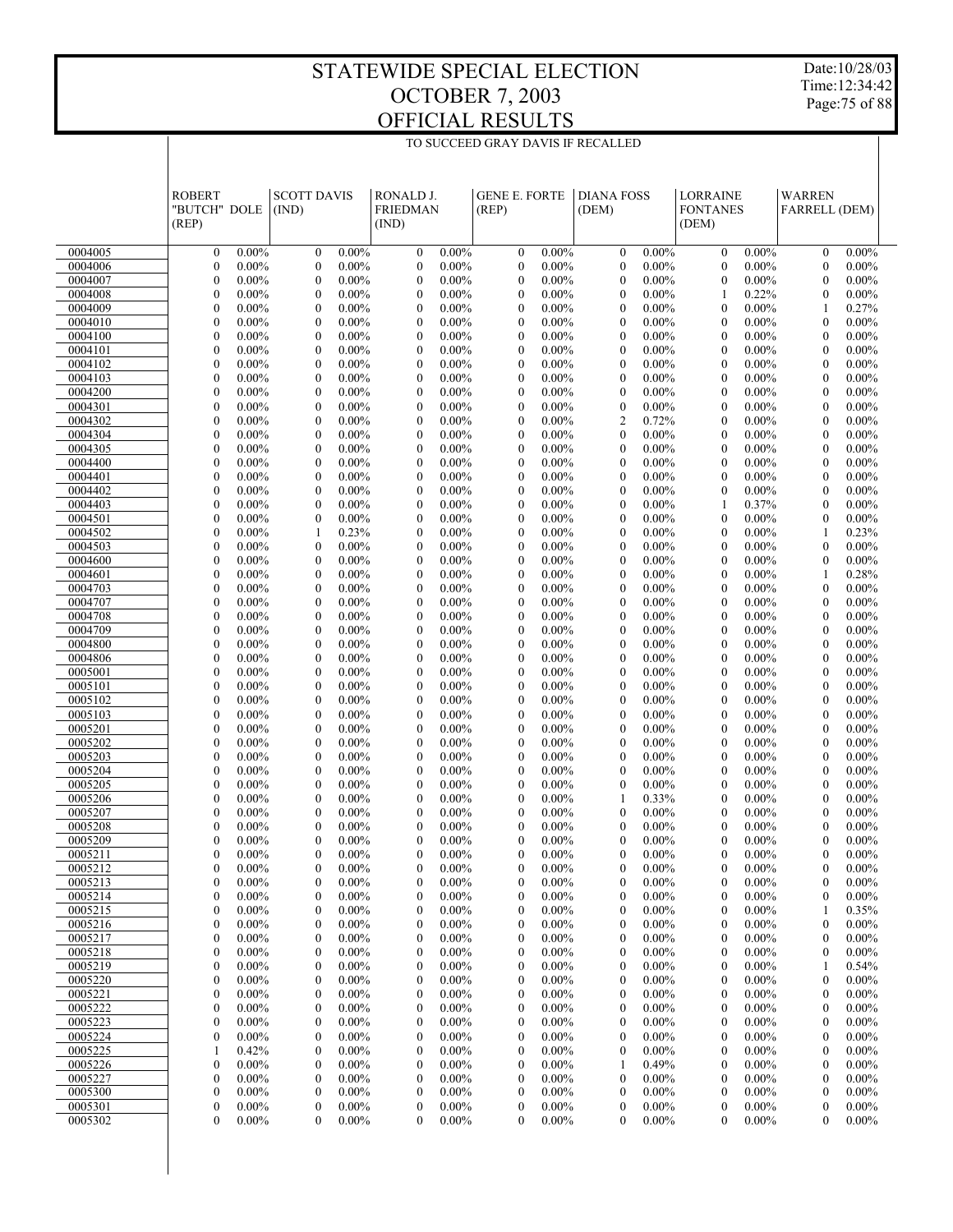Date:10/28/03 Time:12:34:43 Page:76 of 88

|          |                                        |          |                             |          |                                       |          | TO SUCCEED GRAY DAVIS IF RECALLED |          |                     |          |                                             |          |                                |          |
|----------|----------------------------------------|----------|-----------------------------|----------|---------------------------------------|----------|-----------------------------------|----------|---------------------|----------|---------------------------------------------|----------|--------------------------------|----------|
|          | <b>ROBERT</b><br>"BUTCH" DOLE<br>(REP) |          | <b>SCOTT DAVIS</b><br>(IND) |          | RONALD J.<br><b>FRIEDMAN</b><br>(IND) |          | <b>GENE E. FORTE</b><br>(REP)     |          | DIANA FOSS<br>(DEM) |          | <b>LORRAINE</b><br><b>FONTANES</b><br>(DEM) |          | WARREN<br><b>FARRELL (DEM)</b> |          |
|          |                                        |          |                             |          |                                       |          |                                   |          |                     |          |                                             |          |                                |          |
| 0005303  | 0                                      | $0.00\%$ | $\Omega$                    | $0.00\%$ | $\Omega$                              | $0.00\%$ | $\Omega$                          | $0.00\%$ | $\Omega$            | $0.00\%$ | 0                                           | $0.00\%$ | 0                              | $0.00\%$ |
| 0005304  | $_{0}$                                 | $0.00\%$ | 0                           | $0.00\%$ | 0                                     | $0.00\%$ | $\Omega$                          | $0.00\%$ | $^{\circ}$          | $0.00\%$ |                                             | $0.00\%$ |                                | $0.00\%$ |
| 0005305  | 0                                      | $0.00\%$ | $\Omega$                    | $0.00\%$ | $\theta$                              | $0.00\%$ | $\Omega$                          | $0.00\%$ | $^{\circ}$          | $0.00\%$ |                                             | $0.00\%$ |                                | $0.00\%$ |
| AV BT 01 |                                        | $0.00\%$ | 0                           | $0.00\%$ |                                       | $0.01\%$ |                                   | $0.01\%$ |                     | $0.01\%$ |                                             | $0.00\%$ |                                | $0.00\%$ |
|          |                                        | $0.00\%$ |                             | $0.00\%$ | 8                                     | 0.01%    |                                   | $0.00\%$ | 12                  | $0.01\%$ | <sub>6</sub>                                | $0.01\%$ |                                | 0.01%    |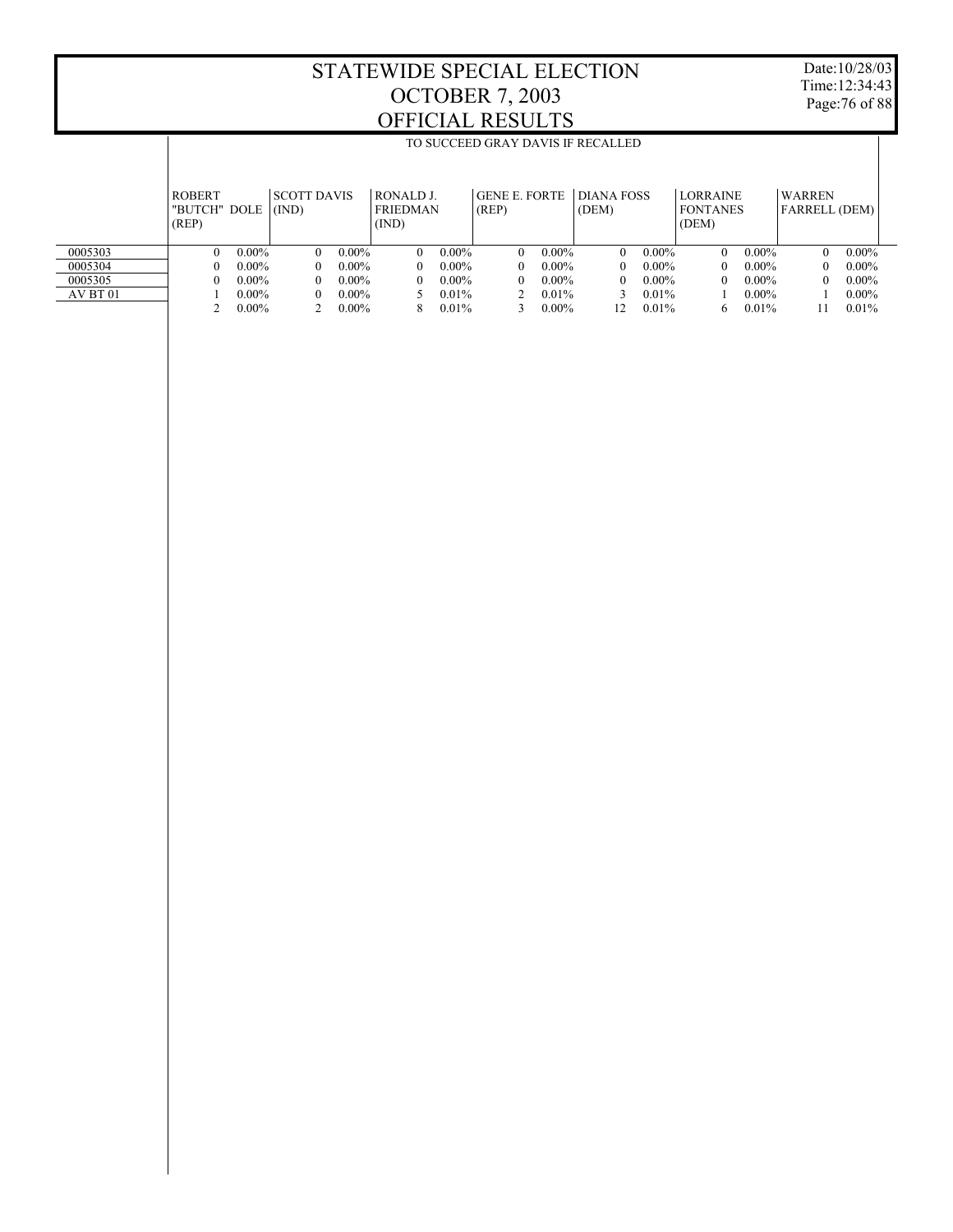Date:10/28/03 Time:12:34:43 Page:77 of 88

|                    | <b>DAN FEINSTEIN</b><br>(DEM)        |                      | <b>LARRY FLYNT</b><br>(DEM)      |                      | CALVIN L.<br>LOUIE (DEM)             |                      | <b>DICK LANE</b><br>(DEM)            |                      | <b>TODD RICHARD</b><br>LEWIS (IND) |                      | GARY<br>LEONARD<br>(DEM)         |                      | <b>DAVID</b><br><b>ROBINSON</b><br>(DEM) |                      |  |
|--------------------|--------------------------------------|----------------------|----------------------------------|----------------------|--------------------------------------|----------------------|--------------------------------------|----------------------|------------------------------------|----------------------|----------------------------------|----------------------|------------------------------------------|----------------------|--|
| Jurisdiction Wide  |                                      |                      |                                  |                      |                                      |                      |                                      |                      |                                    |                      |                                  |                      |                                          |                      |  |
| 0001001            | $\boldsymbol{0}$                     | $0.00\%$             | $\mathbf{0}$                     | $0.00\%$             | $\boldsymbol{0}$                     | $0.00\%$             | $\boldsymbol{0}$                     | $0.00\%$             | $\mathbf{0}$                       | $0.00\%$             | $\mathbf{0}$                     | $0.00\%$             | $\boldsymbol{0}$                         | $0.00\%$             |  |
| 0001002            | $\mathbf{0}$                         | $0.00\%$             | $\mathbf{1}$                     | 0.24%                | $\mathbf{0}$                         | $0.00\%$             | $\boldsymbol{0}$                     | $0.00\%$             | $\mathbf{0}$                       | $0.00\%$             | $\mathbf{0}$                     | $0.00\%$             | $\mathbf{0}$                             | $0.00\%$             |  |
| 0001003            | $\mathbf{1}$                         | 0.23%                | $\boldsymbol{0}$                 | $0.00\%$             | $\boldsymbol{0}$                     | $0.00\%$             | $\boldsymbol{0}$                     | $0.00\%$             | $\boldsymbol{0}$                   | 0.00%                | $\mathbf{0}$                     | $0.00\%$             | $\mathbf{0}$                             | $0.00\%$             |  |
| 0001004            | $\overline{0}$                       | $0.00\%$             | 1                                | 0.24%                | $\mathbf{0}$                         | $0.00\%$             | $\mathbf{0}$                         | $0.00\%$             | $\mathbf{0}$                       | $0.00\%$             | $\mathbf{0}$                     | $0.00\%$             | $\mathbf{0}$                             | $0.00\%$             |  |
| 0001005            | $\boldsymbol{0}$<br>$\overline{0}$   | $0.00\%$<br>$0.00\%$ | 1<br>$\mathbf{1}$                | 0.24%                | $\boldsymbol{0}$<br>$\mathbf{0}$     | $0.00\%$<br>$0.00\%$ | $\boldsymbol{0}$<br>$\mathbf{0}$     | $0.00\%$             | $\boldsymbol{0}$<br>$\mathbf{0}$   | 0.00%<br>$0.00\%$    | $\mathbf{0}$                     | $0.00\%$             | $\mathbf{0}$                             | $0.00\%$             |  |
| 0001006<br>0001007 | $\boldsymbol{0}$                     | $0.00\%$             | $\boldsymbol{0}$                 | 0.28%<br>$0.00\%$    | $\boldsymbol{0}$                     | $0.00\%$             | $\boldsymbol{0}$                     | $0.00\%$<br>$0.00\%$ | $\boldsymbol{0}$                   | 0.00%                | $\mathbf{0}$<br>$\mathbf{0}$     | $0.00\%$<br>$0.00\%$ | $\mathbf{0}$<br>1                        | $0.00\%$<br>0.23%    |  |
| 0001008            | $\overline{0}$                       | $0.00\%$             | $\overline{2}$                   | 0.58%                | $\mathbf{0}$                         | $0.00\%$             | $\mathbf{0}$                         | $0.00\%$             | $\mathbf{0}$                       | 0.00%                | $\mathbf{0}$                     | $0.00\%$             | 1                                        | 0.29%                |  |
| 0001009            | $\boldsymbol{0}$                     | $0.00\%$             | $\boldsymbol{0}$                 | $0.00\%$             | 1                                    | 0.24%                | $\boldsymbol{0}$                     | $0.00\%$             | $\boldsymbol{0}$                   | 0.00%                | $\mathbf{0}$                     | $0.00\%$             | $\mathbf{0}$                             | $0.00\%$             |  |
| 0001010            | $\overline{0}$                       | $0.00\%$             | $\mathbf{1}$                     | 0.25%                | 1                                    | 0.25%                | $\mathbf{0}$                         | $0.00\%$             | $\mathbf{0}$                       | $0.00\%$             | $\theta$                         | $0.00\%$             | $\mathbf{0}$                             | $0.00\%$             |  |
| 0001011            | $\boldsymbol{0}$                     | $0.00\%$             | $\overline{2}$                   | 0.51%                | $\boldsymbol{0}$                     | $0.00\%$             | $\boldsymbol{0}$                     | $0.00\%$             | $\boldsymbol{0}$                   | 0.00%                | $\mathbf{0}$                     | $0.00\%$             | $\mathbf{0}$                             | $0.00\%$             |  |
| 0001012            | $\overline{0}$                       | $0.00\%$             | 1                                | 0.25%                | $\mathbf{0}$                         | $0.00\%$             | $\mathbf{0}$                         | $0.00\%$             | $\mathbf{0}$                       | 0.00%                | $\mathbf{0}$                     | $0.00\%$             | $\overline{2}$                           | 0.51%                |  |
| 0001013            | $\boldsymbol{0}$                     | $0.00\%$             | 1                                | 0.29%                | $\boldsymbol{0}$                     | $0.00\%$             | $\boldsymbol{0}$                     | $0.00\%$             | $\boldsymbol{0}$                   | 0.00%                | $\mathbf{0}$                     | $0.00\%$             | 1                                        | 0.29%                |  |
| 0001014            | $\overline{0}$                       | $0.00\%$             | $\boldsymbol{0}$                 | $0.00\%$             | $\mathbf{0}$                         | $0.00\%$             | $\mathbf{0}$                         | $0.00\%$             | $\mathbf{0}$                       | $0.00\%$             | $\mathbf{0}$                     | $0.00\%$             | $\mathbf{0}$                             | $0.00\%$             |  |
| 0001015<br>0001016 | $\boldsymbol{0}$<br>$\overline{0}$   | $0.00\%$<br>$0.00\%$ | 1<br>$\boldsymbol{0}$            | 0.23%<br>$0.00\%$    | $\boldsymbol{0}$<br>$\mathbf{0}$     | $0.00\%$<br>$0.00\%$ | $\boldsymbol{0}$<br>1                | $0.00\%$<br>0.25%    | $\boldsymbol{0}$<br>$\mathbf{0}$   | 0.00%<br>0.00%       | $\mathbf{0}$<br>$\mathbf{0}$     | $0.00\%$<br>$0.00\%$ | $\mathbf{0}$<br>$\mathbf{0}$             | $0.00\%$<br>$0.00\%$ |  |
| 0001017            | $\mathbf{1}$                         | 0.32%                | $\overline{c}$                   | 0.65%                | $\boldsymbol{0}$                     | $0.00\%$             | $\boldsymbol{0}$                     | $0.00\%$             | $\boldsymbol{0}$                   | 0.00%                | $\mathbf{1}$                     | 0.32%                | $\mathbf{0}$                             | $0.00\%$             |  |
| 0001100            | $\overline{0}$                       | $0.00\%$             | $\mathbf{1}$                     | 0.32%                | $\mathbf{0}$                         | $0.00\%$             | $\mathbf{0}$                         | $0.00\%$             | $\mathbf{0}$                       | $0.00\%$             | $\theta$                         | $0.00\%$             | $\mathbf{0}$                             | $0.00\%$             |  |
| 0001101            | $\boldsymbol{0}$                     | $0.00\%$             | $\boldsymbol{0}$                 | $0.00\%$             | $\boldsymbol{0}$                     | $0.00\%$             | $\boldsymbol{0}$                     | $0.00\%$             | $\boldsymbol{0}$                   | 0.00%                | $\mathbf{0}$                     | $0.00\%$             | $\mathbf{0}$                             | $0.00\%$             |  |
| 0001102            | $\overline{0}$                       | $0.00\%$             | $\boldsymbol{0}$                 | $0.00\%$             | $\overline{2}$                       | 0.43%                | $\mathbf{0}$                         | $0.00\%$             | $\mathbf{0}$                       | 0.00%                | $\mathbf{0}$                     | $0.00\%$             | $\mathbf{0}$                             | $0.00\%$             |  |
| 0001103            | $\mathbf{1}$                         | 0.22%                | 1                                | 0.22%                | $\boldsymbol{0}$                     | $0.00\%$             | $\boldsymbol{0}$                     | $0.00\%$             | $\boldsymbol{0}$                   | 0.00%                | $\mathbf{0}$                     | $0.00\%$             | $\mathbf{0}$                             | $0.00\%$             |  |
| 0001106            | $\overline{0}$                       | $0.00\%$             | 6                                | 1.72%                | $\mathbf{0}$                         | $0.00\%$             | $\mathbf{0}$                         | $0.00\%$             | $\mathbf{0}$                       | $0.00\%$             | $\theta$                         | $0.00\%$             | $\mathbf{0}$                             | $0.00\%$             |  |
| 0001107            | $\boldsymbol{0}$                     | $0.00\%$             | 1                                | 0.39%                | $\boldsymbol{0}$                     | $0.00\%$             | $\boldsymbol{0}$                     | $0.00\%$             | $\boldsymbol{0}$                   | 0.00%                | $\mathbf{0}$                     | $0.00\%$             | $\mathbf{0}$                             | $0.00\%$             |  |
| 0001110            | $\overline{0}$                       | $0.00\%$             | $\boldsymbol{0}$                 | $0.00\%$             | $\mathbf{0}$                         | $0.00\%$             | $\mathbf{0}$                         | $0.00\%$             | $\mathbf{0}$                       | $0.00\%$             | $\mathbf{0}$                     | $0.00\%$             | $\mathbf{0}$                             | $0.00\%$             |  |
| 0001112<br>0001113 | $\boldsymbol{0}$<br>1                | $0.00\%$<br>0.26%    | 3<br>3                           | 0.83%<br>0.79%       | 1<br>1                               | 0.28%<br>0.26%       | $\boldsymbol{0}$<br>$\mathbf{0}$     | $0.00\%$<br>$0.00\%$ | $\boldsymbol{0}$<br>$\mathbf{0}$   | 0.00%<br>$0.00\%$    | $\mathbf{0}$<br>1                | $0.00\%$<br>0.26%    | $\mathbf{0}$<br>1                        | $0.00\%$<br>0.26%    |  |
| 0001114            | $\boldsymbol{0}$                     | $0.00\%$             | $\boldsymbol{0}$                 | $0.00\%$             | $\boldsymbol{0}$                     | $0.00\%$             | $\boldsymbol{0}$                     | $0.00\%$             | $\boldsymbol{0}$                   | 0.00%                | $\theta$                         | $0.00\%$             | $\mathbf{0}$                             | $0.00\%$             |  |
| 0001121            | $\overline{0}$                       | $0.00\%$             | 3                                | 0.72%                | $\mathbf{0}$                         | $0.00\%$             | $\mathbf{0}$                         | $0.00\%$             | $\mathbf{0}$                       | $0.00\%$             | $\mathbf{0}$                     | $0.00\%$             | $\mathbf{0}$                             | $0.00\%$             |  |
| 0001124            | $\boldsymbol{0}$                     | $0.00\%$             | $\boldsymbol{0}$                 | $0.00\%$             | $\boldsymbol{0}$                     | $0.00\%$             | $\boldsymbol{0}$                     | $0.00\%$             | $\boldsymbol{0}$                   | 0.00%                | $\mathbf{0}$                     | $0.00\%$             | 1                                        | 0.33%                |  |
| 0001125            | $\overline{0}$                       | $0.00\%$             | 1                                | 0.37%                | 1                                    | 0.37%                | $\boldsymbol{0}$                     | $0.00\%$             | $\mathbf{0}$                       | $0.00\%$             | $\theta$                         | $0.00\%$             | $\mathbf{0}$                             | $0.00\%$             |  |
| 0001210            | $\boldsymbol{0}$                     | $0.00\%$             | $\boldsymbol{0}$                 | $0.00\%$             | $\boldsymbol{0}$                     | $0.00\%$             | $\mathbf{1}$                         | 0.24%                | $\boldsymbol{0}$                   | $0.00\%$             | $\mathbf{0}$                     | $0.00\%$             | $\mathbf{0}$                             | $0.00\%$             |  |
| 0001211            | $\overline{0}$                       | $0.00\%$             | 1                                | 0.29%                | $\mathbf{0}$                         | $0.00\%$             | $\mathbf{0}$                         | $0.00\%$             | $\mathbf{0}$                       | $0.00\%$             | $\mathbf{0}$                     | $0.00\%$             | $\mathbf{0}$                             | $0.00\%$             |  |
| 0001500            | $\boldsymbol{0}$<br>$\overline{0}$   | $0.00\%$<br>$0.00\%$ | $\boldsymbol{0}$<br>$\mathbf{0}$ | $0.00\%$<br>$0.00\%$ | $\boldsymbol{0}$<br>$\mathbf{0}$     | $0.00\%$<br>$0.00\%$ | $\boldsymbol{0}$<br>$\mathbf{0}$     | $0.00\%$<br>$0.00\%$ | $\boldsymbol{0}$<br>$\mathbf{0}$   | $0.00\%$<br>$0.00\%$ | $\mathbf{0}$<br>$\theta$         | $0.00\%$<br>$0.00\%$ | $\mathbf{0}$<br>$\mathbf{0}$             | $0.00\%$<br>$0.00\%$ |  |
| 0001604<br>0001605 | $\boldsymbol{0}$                     | $0.00\%$             | 1                                | 0.28%                | $\boldsymbol{0}$                     | $0.00\%$             | $\boldsymbol{0}$                     | $0.00\%$             | $\boldsymbol{0}$                   | $0.00\%$             | $\mathbf{0}$                     | $0.00\%$             | $\overline{2}$                           | 0.56%                |  |
| 0001701            | $\overline{0}$                       | $0.00\%$             | 1                                | 0.84%                | $\mathbf{0}$                         | $0.00\%$             | $\mathbf{0}$                         | $0.00\%$             | $\mathbf{0}$                       | $0.00\%$             | $\mathbf{0}$                     | $0.00\%$             | $\mathbf{0}$                             | $0.00\%$             |  |
| 0002001            | $\boldsymbol{0}$                     | $0.00\%$             | $\boldsymbol{0}$                 | $0.00\%$             | $\boldsymbol{0}$                     | $0.00\%$             | $\boldsymbol{0}$                     | $0.00\%$             | $\boldsymbol{0}$                   | $0.00\%$             | $\mathbf{0}$                     | $0.00\%$             | $\mathbf{0}$                             | $0.00\%$             |  |
| 0002002            | $\boldsymbol{0}$                     | $0.00\%$             | 1                                | 0.32%                | $\mathbf{0}$                         | $0.00\%$             | $\mathbf{0}$                         | $0.00\%$             | $\mathbf{0}$                       | $0.00\%$             | $\mathbf{0}$                     | $0.00\%$             | $\mathbf{0}$                             | $0.00\%$             |  |
| 0002003            | $\mathbf{1}$                         | 0.24%                | $\boldsymbol{0}$                 | $0.00\%$             | $\boldsymbol{0}$                     | $0.00\%$             | $\boldsymbol{0}$                     | $0.00\%$             | $\boldsymbol{0}$                   | $0.00\%$             | $\mathbf{0}$                     | $0.00\%$             | $\mathbf{0}$                             | $0.00\%$             |  |
| 0002004            | $\overline{0}$                       | $0.00\%$             | $\boldsymbol{0}$                 | $0.00\%$             | $\boldsymbol{0}$                     | $0.00\%$             | $\mathbf{0}$                         | $0.00\%$             | $\mathbf{0}$                       | $0.00\%$             | $\mathbf{0}$                     | $0.00\%$             | $\mathbf{0}$                             | $0.00\%$             |  |
| 0002005            | $\boldsymbol{0}$                     | $0.00\%$             | $\overline{c}$                   | 0.44%                | 1<br>$\theta$                        | 0.22%                | $\boldsymbol{0}$                     | $0.00\%$             | $\mathbf{0}$<br>$\theta$           | $0.00\%$             | $\mathbf{0}$                     | $0.00\%$             | $\mathbf{0}$                             | $0.00\%$             |  |
| 0002006<br>0002007 | $\overline{0}$<br>$\mathbf{0}$       | $0.00\%$<br>$0.00\%$ | 1<br>$\overline{2}$              | 0.23%<br>0.58%       | $\mathbf{0}$                         | $0.00\%$<br>$0.00\%$ | $\mathbf{0}$<br>$\mathbf{0}$         | $0.00\%$<br>$0.00\%$ | $\mathbf{0}$                       | $0.00\%$<br>$0.00\%$ | $\theta$<br>$\mathbf{0}$         | $0.00\%$<br>$0.00\%$ | $\theta$<br>$\overline{0}$               | $0.00\%$<br>$0.00\%$ |  |
| 0002008            | $\boldsymbol{0}$                     | $0.00\%$             | $\mathbf{0}$                     | $0.00\%$             | $\overline{0}$                       | $0.00\%$             | $\boldsymbol{0}$                     | $0.00\%$             | $\boldsymbol{0}$                   | $0.00\%$             | $\boldsymbol{0}$                 | $0.00\%$             | $\overline{0}$                           | $0.00\%$             |  |
| 0002009            | $\boldsymbol{0}$                     | $0.00\%$             | 1                                | 0.21%                | $\boldsymbol{0}$                     | $0.00\%$             | $\boldsymbol{0}$                     | $0.00\%$             | $\mathbf{0}$                       | $0.00\%$             | $\boldsymbol{0}$                 | $0.00\%$             | $\mathbf{0}$                             | $0.00\%$             |  |
| 0002010            | 0                                    | $0.00\%$             | 1                                | 0.29%                | $\boldsymbol{0}$                     | $0.00\%$             | $\boldsymbol{0}$                     | $0.00\%$             | $\mathbf{0}$                       | $0.00\%$             | 0                                | $0.00\%$             | $\boldsymbol{0}$                         | $0.00\%$             |  |
| 0002011            | $\boldsymbol{0}$                     | $0.00\%$             | $\boldsymbol{0}$                 | $0.00\%$             | $\boldsymbol{0}$                     | $0.00\%$             | $\boldsymbol{0}$                     | $0.00\%$             | $\mathbf{0}$                       | $0.00\%$             | $\boldsymbol{0}$                 | $0.00\%$             | $\boldsymbol{0}$                         | $0.00\%$             |  |
| 0002012            | 0                                    | $0.00\%$             | $\boldsymbol{0}$                 | $0.00\%$             | $\boldsymbol{0}$                     | $0.00\%$             | $\boldsymbol{0}$                     | $0.00\%$             | $\mathbf{0}$                       | $0.00\%$             | $\mathbf{0}$                     | $0.00\%$             | $\boldsymbol{0}$                         | $0.00\%$             |  |
| 0002013            | $\boldsymbol{0}$                     | $0.00\%$             | $\boldsymbol{0}$                 | $0.00\%$             | $\boldsymbol{0}$                     | $0.00\%$             | $\boldsymbol{0}$                     | $0.00\%$             | $\boldsymbol{0}$                   | $0.00\%$             | $\boldsymbol{0}$                 | $0.00\%$             | 1                                        | 0.74%                |  |
| 0002014<br>0002015 | $\boldsymbol{0}$<br>$\boldsymbol{0}$ | $0.00\%$             | 1                                | 0.24%                | $\boldsymbol{0}$                     | $0.00\%$             | $\boldsymbol{0}$<br>$\boldsymbol{0}$ | $0.00\%$             | $\mathbf{0}$                       | $0.00\%$             | $\mathbf{0}$                     | $0.00\%$             | 3                                        | 0.72%                |  |
| 0002101            | $\boldsymbol{0}$                     | $0.00\%$<br>$0.00\%$ | 2<br>1                           | 0.50%<br>0.25%       | $\boldsymbol{0}$<br>1                | $0.00\%$<br>0.25%    | $\boldsymbol{0}$                     | $0.00\%$<br>$0.00\%$ | $\boldsymbol{0}$<br>$\mathbf{0}$   | $0.00\%$<br>$0.00\%$ | $\boldsymbol{0}$<br>$\mathbf{0}$ | $0.00\%$<br>$0.00\%$ | $\boldsymbol{0}$<br>$\boldsymbol{0}$     | $0.00\%$<br>$0.00\%$ |  |
| 0002102            | $\boldsymbol{0}$                     | $0.00\%$             | $\boldsymbol{0}$                 | $0.00\%$             | $\boldsymbol{0}$                     | $0.00\%$             | $\boldsymbol{0}$                     | $0.00\%$             | $\boldsymbol{0}$                   | $0.00\%$             | $\boldsymbol{0}$                 | $0.00\%$             | 1                                        | 0.31%                |  |
| 0002103            | $\boldsymbol{0}$                     | $0.00\%$             | $\boldsymbol{0}$                 | $0.00\%$             | $\boldsymbol{0}$                     | $0.00\%$             | $\boldsymbol{0}$                     | $0.00\%$             | $\mathbf{0}$                       | $0.00\%$             | $\boldsymbol{0}$                 | $0.00\%$             | $\boldsymbol{0}$                         | $0.00\%$             |  |
| 0002104            | $\boldsymbol{0}$                     | $0.00\%$             | $\boldsymbol{0}$                 | $0.00\%$             | $\boldsymbol{0}$                     | $0.00\%$             | $\boldsymbol{0}$                     | $0.00\%$             | $\boldsymbol{0}$                   | $0.00\%$             | $\boldsymbol{0}$                 | $0.00\%$             | $\boldsymbol{0}$                         | $0.00\%$             |  |
| 0002107            | $\boldsymbol{0}$                     | $0.00\%$             | $\boldsymbol{0}$                 | $0.00\%$             | $\boldsymbol{0}$                     | $0.00\%$             | $\boldsymbol{0}$                     | $0.00\%$             | $\mathbf{0}$                       | $0.00\%$             | $\mathbf{0}$                     | $0.00\%$             | $\boldsymbol{0}$                         | $0.00\%$             |  |
| 0002108            | $\boldsymbol{0}$                     | $0.00\%$             | $\overline{c}$                   | 0.53%                | $\boldsymbol{0}$                     | $0.00\%$             | $\boldsymbol{0}$                     | $0.00\%$             | $\boldsymbol{0}$                   | $0.00\%$             | $\mathbf{0}$                     | $0.00\%$             | 1                                        | 0.26%                |  |
| 0002109            | 0                                    | $0.00\%$             | 1                                | 0.38%                | $\boldsymbol{0}$                     | $0.00\%$             | $\boldsymbol{0}$                     | $0.00\%$             | $\mathbf{0}$                       | $0.00\%$             | $\mathbf{0}$                     | $0.00\%$             | $\boldsymbol{0}$                         | $0.00\%$             |  |
| 0002112<br>0002201 | $\boldsymbol{0}$<br>0                | $0.00\%$<br>$0.00\%$ | $\boldsymbol{0}$<br>1            | $0.00\%$             | $\boldsymbol{0}$<br>$\boldsymbol{0}$ | $0.00\%$             | $\boldsymbol{0}$<br>$\boldsymbol{0}$ | $0.00\%$<br>$0.00\%$ | $\boldsymbol{0}$<br>$\mathbf{0}$   | $0.00\%$             | $\mathbf{0}$<br>$\mathbf{0}$     | $0.00\%$             | $\boldsymbol{0}$<br>$\boldsymbol{0}$     | $0.00\%$             |  |
| 0002205            | $\boldsymbol{0}$                     | $0.00\%$             | $\boldsymbol{0}$                 | 0.36%<br>$0.00\%$    | 1                                    | $0.00\%$<br>0.22%    | $\boldsymbol{0}$                     | $0.00\%$             | $\mathbf{0}$                       | $0.00\%$<br>$0.00\%$ | $\mathbf{0}$                     | $0.00\%$<br>$0.00\%$ | 1                                        | $0.00\%$<br>0.22%    |  |
| 0002206            | $\overline{0}$                       | $0.00\%$             | 1                                | 0.25%                | 1                                    | 0.25%                | $\mathbf{0}$                         | $0.00\%$             | $\mathbf{0}$                       | $0.00\%$             | 0                                | $0.00\%$             | 1                                        | 0.25%                |  |
|                    |                                      |                      |                                  |                      |                                      |                      |                                      |                      |                                    |                      |                                  |                      |                                          |                      |  |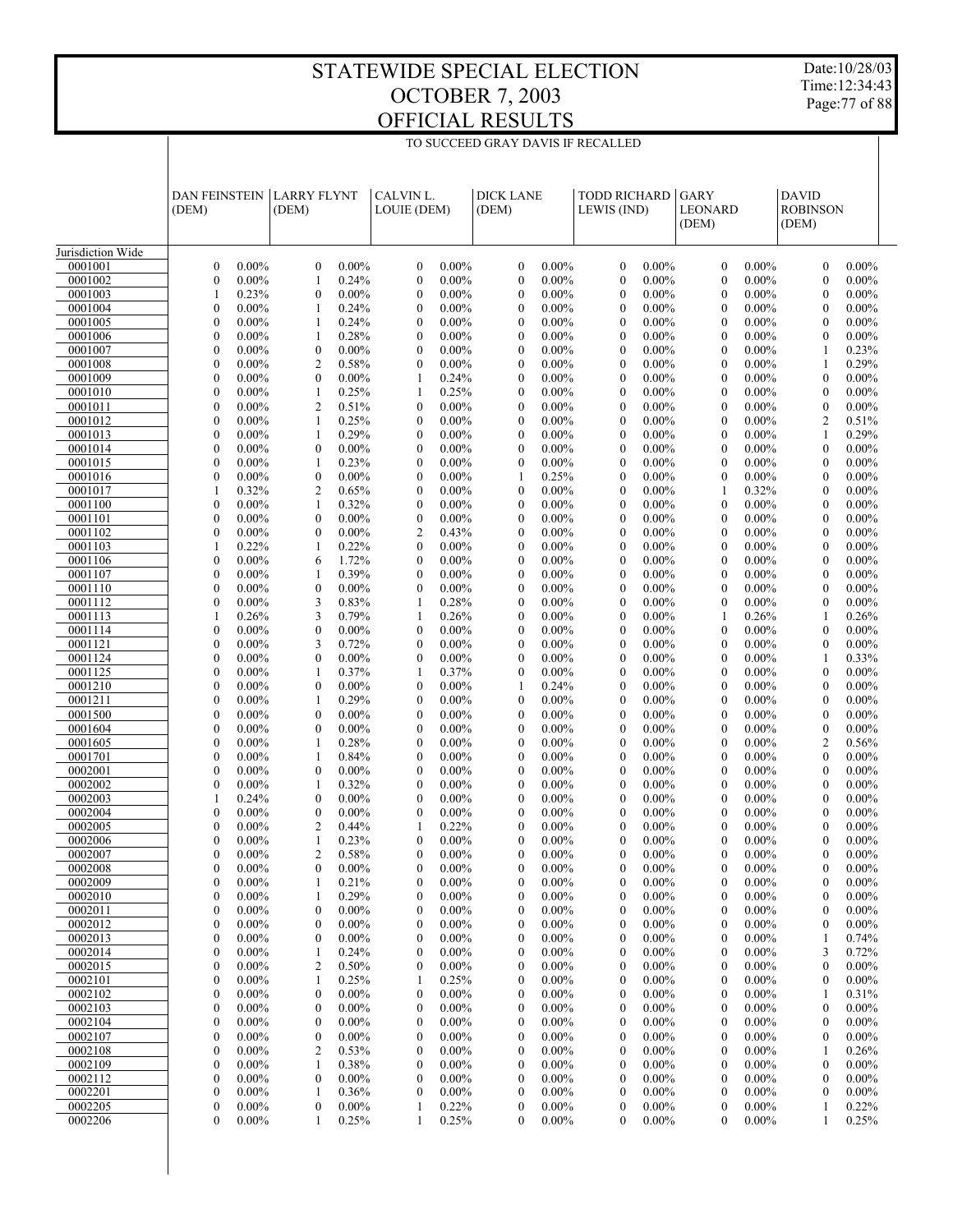Date:10/28/03 Time:12:34:44 Page:78 of 88

| $0.00\%$<br>0.41%<br>$0.00\%$<br>$0.00\%$<br>0002207<br>$\mathbf{0}$<br>$\overline{c}$<br>$\mathbf{0}$<br>$\mathbf{0}$<br>$\mathbf{0}$<br>0.00%<br>$\mathbf{0}$<br>$0.00\%$<br>$\overline{2}$<br>0.41%<br>0.25%<br>0.25%<br>$0.00\%$<br>$0.00\%$<br>0002301<br>$\mathbf{0}$<br>$0.00\%$<br>0.25%<br>$\mathbf{0}$<br>$\mathbf{0}$<br>0.25%<br>1<br>1<br>1<br>$\mathbf{1}$<br>$\mathbf{0}$<br>6<br>1.42%<br>0.24%<br>$\mathbf{0}$<br>$0.00\%$<br>$\mathbf{0}$<br>0.00%<br>$\theta$<br>$0.00\%$<br>$\mathbf{0}$<br>$0.00\%$<br>0002302<br>$0.00\%$<br>1<br>$\overline{0}$<br>0002303<br>$0.00\%$<br>3<br>0.68%<br>$\mathbf{0}$<br>$0.00\%$<br>$\mathbf{0}$<br>$0.00\%$<br>$\mathbf{0}$<br>$0.00\%$<br>$\mathbf{0}$<br>$0.00\%$<br>0.23%<br>1<br>$\mathbf{0}$<br>$0.00\%$<br>0.19%<br>$\mathbf{0}$<br>$0.00\%$<br>$\mathbf{0}$<br>$0.00\%$<br>$\mathbf{0}$<br>0.00%<br>$\theta$<br>$0.00\%$<br>0.19%<br>0002304<br>1<br>-1<br>0002305<br>$\mathbf{0}$<br>$0.00\%$<br>0.24%<br>$\mathbf{0}$<br>$0.00\%$<br>$\mathbf{0}$<br>$0.00\%$<br>$\mathbf{0}$<br>$0.00\%$<br>$\mathbf{0}$<br>$0.00\%$<br>0.24%<br>1<br>1<br>$\mathbf{0}$<br>$0.00\%$<br>$\overline{2}$<br>0.60%<br>$\mathbf{0}$<br>$0.00\%$<br>$\mathbf{0}$<br>$0.00\%$<br>$\mathbf{0}$<br>0.00%<br>$\theta$<br>$0.00\%$<br>$\mathbf{0}$<br>$0.00\%$<br>0002306<br>$\overline{0}$<br>$0.00\%$<br>$\mathbf{0}$<br>$0.00\%$<br>$\boldsymbol{0}$<br>$0.00\%$<br>$\mathbf{0}$<br>$0.00\%$<br>$\mathbf{0}$<br>0.00%<br>$\mathbf{0}$<br>$0.00\%$<br>$\mathbf{0}$<br>$0.00\%$<br>0002402<br>$\mathbf{0}$<br>$0.00\%$<br>$\mathbf{0}$<br>$0.00\%$<br>$\mathbf{0}$<br>$0.00\%$<br>$\mathbf{0}$<br>$0.00\%$<br>$\mathbf{0}$<br>0.00%<br>$\theta$<br>$0.00\%$<br>$0.00\%$<br>0002504<br>$\mathbf{0}$<br>$\mathbf{0}$<br>$0.00\%$<br>$\boldsymbol{0}$<br>$0.00\%$<br>$\boldsymbol{0}$<br>$0.00\%$<br>$\mathbf{0}$<br>$0.00\%$<br>$\mathbf{0}$<br>$0.00\%$<br>$\mathbf{0}$<br>$0.00\%$<br>0002600<br>$\mathbf{1}$<br>0.34%<br>$\mathbf{0}$<br>$0.00\%$<br>$\mathbf{0}$<br>$0.00\%$<br>$\mathbf{0}$<br>$0.00\%$<br>$\mathbf{0}$<br>$0.00\%$<br>$\mathbf{0}$<br>0.00%<br>$\theta$<br>$0.00\%$<br>$\mathbf{0}$<br>$0.00\%$<br>0002601<br>$\overline{0}$<br>0002602<br>$0.00\%$<br>0.48%<br>$\boldsymbol{0}$<br>$0.00\%$<br>$\mathbf{0}$<br>$0.00\%$<br>$\mathbf{0}$<br>0.00%<br>$\mathbf{0}$<br>$0.00\%$<br>$\mathbf{0}$<br>$0.00\%$<br>1<br>$\mathbf{0}$<br>$0.00\%$<br>$\overline{2}$<br>$\mathbf{0}$<br>$0.00\%$<br>$\mathbf{0}$<br>$0.00\%$<br>$\mathbf{0}$<br>0.00%<br>$\theta$<br>$0.00\%$<br>$0.00\%$<br>0002701<br>0.74%<br>$\mathbf{0}$<br>$\overline{c}$<br>0002800<br>$\mathbf{0}$<br>$0.00\%$<br>0.90%<br>$\mathbf{0}$<br>$0.00\%$<br>$\mathbf{0}$<br>$0.00\%$<br>$\mathbf{0}$<br>$0.00\%$<br>$\mathbf{0}$<br>$0.00\%$<br>$\mathbf{0}$<br>$0.00\%$<br>$\mathbf{0}$<br>$0.00\%$<br>$\mathbf{0}$<br>$\mathbf{0}$<br>$0.00\%$<br>$\mathbf{0}$<br>$0.00\%$<br>$\mathbf{0}$<br>0.00%<br>$\theta$<br>$0.00\%$<br>$\mathbf{0}$<br>$0.00\%$<br>0002801<br>$0.00\%$<br>$\overline{0}$<br>0002902<br>$0.00\%$<br>0.41%<br>$\boldsymbol{0}$<br>$0.00\%$<br>$\mathbf{0}$<br>$0.00\%$<br>$\mathbf{0}$<br>0.00%<br>$\mathbf{0}$<br>$0.00\%$<br>$\mathbf{0}$<br>$0.00\%$<br>1<br>$\mathbf{0}$<br>$0.00\%$<br>3<br>0.99%<br>$\mathbf{0}$<br>$0.00\%$<br>$\mathbf{0}$<br>$0.00\%$<br>$\mathbf{0}$<br>0.00%<br>$\theta$<br>$0.00\%$<br>$0.00\%$<br>0002907<br>$\mathbf{0}$<br>0002908<br>0.27%<br>0.27%<br>$\boldsymbol{0}$<br>$0.00\%$<br>$\boldsymbol{0}$<br>$0.00\%$<br>$\mathbf{0}$<br>$0.00\%$<br>$\mathbf{0}$<br>$0.00\%$<br>$\mathbf{0}$<br>$0.00\%$<br>$\mathbf{1}$<br>1<br>$\mathbf{0}$<br>$0.00\%$<br>$\mathbf{0}$<br>$0.00\%$<br>$\mathbf{0}$<br>$0.00\%$<br>$\mathbf{0}$<br>0.00%<br>$\theta$<br>$0.00\%$<br>$\mathbf{0}$<br>$0.00\%$<br>0003001<br>0.25%<br>1<br>$\overline{0}$<br>0003002<br>$0.00\%$<br>$\boldsymbol{0}$<br>$0.00\%$<br>0.27%<br>$\boldsymbol{0}$<br>$0.00\%$<br>$\mathbf{0}$<br>0.00%<br>$\mathbf{0}$<br>$0.00\%$<br>0.27%<br>1<br>1<br>0.22%<br>$\mathbf{0}$<br>$0.00\%$<br>$\mathbf{0}$<br>$0.00\%$<br>$\mathbf{0}$<br>$0.00\%$<br>$\mathbf{0}$<br>0.00%<br>$\theta$<br>$0.00\%$<br>0.22%<br>0003003<br>1<br>-1<br>0003004<br>$\mathbf{0}$<br>$0.00\%$<br>$\boldsymbol{0}$<br>$0.00\%$<br>$\boldsymbol{0}$<br>$0.00\%$<br>$\mathbf{0}$<br>$0.00\%$<br>$\mathbf{0}$<br>$0.00\%$<br>$\mathbf{0}$<br>$0.00\%$<br>$\mathbf{0}$<br>$0.00\%$<br>$\mathbf{0}$<br>$0.00\%$<br>$\overline{2}$<br>$\overline{2}$<br>0.42%<br>$\mathbf{0}$<br>$0.00\%$<br>$\mathbf{0}$<br>0.00%<br>$\theta$<br>$0.00\%$<br>$\mathbf{0}$<br>$0.00\%$<br>0003005<br>0.42%<br>$\overline{0}$<br>0003006<br>$0.00\%$<br>$\boldsymbol{0}$<br>$0.00\%$<br>$\boldsymbol{0}$<br>$0.00\%$<br>$\mathbf{0}$<br>$0.00\%$<br>$\mathbf{0}$<br>0.00%<br>$\mathbf{0}$<br>$0.00\%$<br>$\mathbf{0}$<br>$0.00\%$<br>$\mathbf{0}$<br>$0.00\%$<br>0.22%<br>$\mathbf{0}$<br>$0.00\%$<br>$\mathbf{0}$<br>$0.00\%$<br>$\mathbf{0}$<br>0.00%<br>$\theta$<br>$0.00\%$<br>$0.00\%$<br>0003007<br>$\mathbf{0}$<br>1<br>0003008<br>$\mathbf{0}$<br>$0.00\%$<br>0.26%<br>$\mathbf{0}$<br>$0.00\%$<br>$\mathbf{0}$<br>$0.00\%$<br>$\mathbf{0}$<br>$0.00\%$<br>$\theta$<br>$0.00\%$<br>$\mathbf{0}$<br>$0.00\%$<br>$\mathbf{1}$<br>$\mathbf{0}$<br>$0.00\%$<br>0.23%<br>$\mathbf{0}$<br>$0.00\%$<br>$\mathbf{0}$<br>$0.00\%$<br>$\mathbf{0}$<br>0.00%<br>0.23%<br>0003009<br>0.23%<br>1<br>$\mathbf{1}$<br>-1<br>$\mathbf{0}$<br>0003010<br>$0.00\%$<br>0.28%<br>0.28%<br>0.28%<br>$\mathbf{0}$<br>0.00%<br>$\mathbf{0}$<br>$0.00\%$<br>$\mathbf{0}$<br>$0.00\%$<br>$\mathbf{1}$<br>1<br>$\mathbf{1}$<br>$\overline{c}$<br>$\mathbf{0}$<br>$0.00\%$<br>$\mathbf{0}$<br>$0.00\%$<br>$\mathbf{0}$<br>$0.00\%$<br>$\mathbf{0}$<br>0.00%<br>$\theta$<br>$0.00\%$<br>$0.00\%$<br>0003011<br>0.53%<br>$\mathbf{0}$<br>0003012<br>0.23%<br>$\boldsymbol{0}$<br>$0.00\%$<br>$\boldsymbol{0}$<br>$0.00\%$<br>$\boldsymbol{0}$<br>$0.00\%$<br>$\mathbf{0}$<br>$0.00\%$<br>$\mathbf{0}$<br>$0.00\%$<br>$\boldsymbol{0}$<br>$0.00\%$<br>1<br>$\mathbf{0}$<br>$0.00\%$<br>$\mathbf{0}$<br>$0.00\%$<br>$\mathbf{0}$<br>$0.00\%$<br>$\mathbf{0}$<br>0.00%<br>$\theta$<br>$0.00\%$<br>$\overline{2}$<br>0003013<br>0.26%<br>0.52%<br>1<br>$\overline{0}$<br>0003014<br>$0.00\%$<br>$\mathbf{0}$<br>$0.00\%$<br>$\boldsymbol{0}$<br>$0.00\%$<br>$\boldsymbol{0}$<br>$0.00\%$<br>$\mathbf{0}$<br>$0.00\%$<br>$\mathbf{0}$<br>$0.00\%$<br>$\mathbf{0}$<br>$0.00\%$<br>$\mathbf{0}$<br>$0.00\%$<br>$\mathbf{0}$<br>$\mathbf{0}$<br>$0.00\%$<br>$\mathbf{0}$<br>$0.00\%$<br>$\mathbf{0}$<br>0.00%<br>$\theta$<br>$0.00\%$<br>$0.00\%$<br>0003015<br>$0.00\%$<br>$\mathbf{0}$<br>0003104<br>$\mathbf{0}$<br>$0.00\%$<br>0.27%<br>0.27%<br>$\mathbf{0}$<br>$0.00\%$<br>$\mathbf{0}$<br>$0.00\%$<br>$\mathbf{0}$<br>$0.00\%$<br>$\mathbf{0}$<br>$0.00\%$<br>1<br>1<br>$\mathbf{0}$<br>$0.00\%$<br>0.26%<br>$\mathbf{0}$<br>$0.00\%$<br>$\mathbf{0}$<br>$0.00\%$<br>$\mathbf{0}$<br>0.00%<br>$\theta$<br>$0.00\%$<br>$\mathbf{0}$<br>$0.00\%$<br>0003105<br>$\mathbf{1}$<br>$\overline{0}$<br>0003106<br>$0.00\%$<br>$\boldsymbol{0}$<br>$0.00\%$<br>0.34%<br>$\boldsymbol{0}$<br>$0.00\%$<br>$\mathbf{0}$<br>0.00%<br>$\mathbf{0}$<br>$0.00\%$<br>$\mathbf{0}$<br>$0.00\%$<br>1<br>$\mathbf{0}$<br>$0.00\%$<br>0.30%<br>$0.00\%$<br>$\mathbf{0}$<br>$0.00\%$<br>$\mathbf{0}$<br>0.00%<br>$\theta$<br>$0.00\%$<br>$0.00\%$<br>0003107<br>$\mathbf{0}$<br>$\mathbf{0}$<br>1<br>0003201<br>$\mathbf{0}$<br>$0.00\%$<br>0.45%<br>$\mathbf{0}$<br>$0.00\%$<br>$\mathbf{0}$<br>$0.00\%$<br>$\mathbf{0}$<br>$0.00\%$<br>$\mathbf{0}$<br>$0.00\%$<br>$\mathbf{0}$<br>$0.00\%$<br>1<br>$\mathbf{0}$<br>$0.00\%$<br>$\overline{2}$<br>0.54%<br>$\mathbf{0}$<br>$0.00\%$<br>$\mathbf{0}$<br>$0.00\%$<br>$\mathbf{0}$<br>0.00%<br>$\mathbf{0}$<br>$0.00\%$<br>$0.00\%$<br>0003204<br>$\mathbf{0}$<br>0003207<br>$\mathbf{0}$<br>$0.00\%$<br>$\boldsymbol{0}$<br>$0.00\%$<br>0.22%<br>$\boldsymbol{0}$<br>$0.00\%$<br>$\mathbf{0}$<br>$0.00\%$<br>$\mathbf{0}$<br>$0.00\%$<br>$\mathbf{0}$<br>$0.00\%$<br>1<br>0003209<br>$\mathbf{0}$<br>$\mathbf{0}$<br>$0.00\%$<br>$\mathbf{0}$<br>$0.00\%$<br>0.00%<br>$\theta$<br>$0.00\%$<br>$0.00\%$<br>0.51%<br>$\mathbf{0}$<br>$\mathbf{0}$<br>$0.00\%$<br>1<br>$\mathbf{0}$<br>$0.00\%$<br>$\mathbf{0}$<br>$0.00\%$<br>$\mathbf{0}$<br>$0.00\%$<br>$\mathbf{0}$<br>$0.00\%$<br>$\mathbf{0}$<br>0.00%<br>$\mathbf{0}$<br>$0.00\%$<br>$0.00\%$<br>0003216<br>$\mathbf{0}$<br>$\theta$<br>$0.00\%$<br>$\theta$<br>$\theta$<br>$0.00\%$<br>$\theta$<br>0003301<br>$0.00\%$<br>0.30%<br>$\theta$<br>$0.00\%$<br>$0.00\%$<br>$\theta$<br>$0.00\%$<br>1<br>$\theta$<br>$0.00\%$<br>$\mathbf{0}$<br>$0.00\%$<br>$\mathbf{0}$<br>$0.00\%$<br>$\mathbf{0}$<br>$0.00\%$<br>$\mathbf{0}$<br>$0.00\%$<br>$\mathbf{0}$<br>$0.00\%$<br>$\mathbf{0}$<br>$0.00\%$<br>0003302<br>0003303<br>$\Omega$<br>$0.00\%$<br>$\Omega$<br>$0.00\%$<br>0.41%<br>$\Omega$<br>$0.00\%$<br>$\Omega$<br>$0.00\%$<br>$\Omega$<br>$0.00\%$<br>0.41%<br>0003304<br>$0.00\%$<br>$0.00\%$<br>$0.00\%$<br>$0.00\%$<br>0.27%<br>$\mathbf{0}$<br>$\boldsymbol{0}$<br>$0.00\%$<br>$\boldsymbol{0}$<br>$\boldsymbol{0}$<br>$\boldsymbol{0}$<br>$\boldsymbol{0}$<br>$0.00\%$<br>1<br>$\mathbf{0}$<br>$0.00\%$<br>$0.00\%$<br>$0.00\%$<br>$\boldsymbol{0}$<br>$0.00\%$<br>$0.00\%$<br>$0.00\%$<br>$0.00\%$<br>0003305<br>$\boldsymbol{0}$<br>$\boldsymbol{0}$<br>$\boldsymbol{0}$<br>$\boldsymbol{0}$<br>$\boldsymbol{0}$<br>$\boldsymbol{0}$<br>$0.00\%$<br>0.39%<br>$0.00\%$<br>$0.00\%$<br>$0.00\%$<br>$0.00\%$<br>0.39%<br>0003306<br>$\boldsymbol{0}$<br>$\boldsymbol{0}$<br>$\boldsymbol{0}$<br>$\boldsymbol{0}$<br>1<br>1<br>0003307<br>$\boldsymbol{0}$<br>$0.00\%$<br>2<br>0.53%<br>$\boldsymbol{0}$<br>$0.00\%$<br>$\boldsymbol{0}$<br>$0.00\%$<br>$\boldsymbol{0}$<br>$0.00\%$<br>$\boldsymbol{0}$<br>$0.00\%$<br>$\boldsymbol{0}$<br>$0.00\%$<br>$\boldsymbol{0}$<br>$0.00\%$<br>$0.00\%$<br>$0.00\%$<br>$0.00\%$<br>0003401<br>0.34%<br>$\boldsymbol{0}$<br>$\boldsymbol{0}$<br>$0.00\%$<br>$\boldsymbol{0}$<br>$\boldsymbol{0}$<br>$0.00\%$<br>$\boldsymbol{0}$<br>1<br>$0.00\%$<br>0003402<br>$\boldsymbol{0}$<br>$0.00\%$<br>$\boldsymbol{0}$<br>$0.00\%$<br>$\boldsymbol{0}$<br>$0.00\%$<br>$\boldsymbol{0}$<br>$0.00\%$<br>$\boldsymbol{0}$<br>$0.00\%$<br>$\boldsymbol{0}$<br>$0.00\%$<br>$\mathbf{0}$<br>$\boldsymbol{0}$<br>$0.00\%$<br>$\overline{c}$<br>$0.00\%$<br>$0.00\%$<br>$0.00\%$<br>0003502<br>0.55%<br>$\boldsymbol{0}$<br>$\boldsymbol{0}$<br>$0.00\%$<br>$\boldsymbol{0}$<br>$\boldsymbol{0}$<br>$0.00\%$<br>$\boldsymbol{0}$<br>$\boldsymbol{0}$<br>$\boldsymbol{0}$<br>0003503<br>$0.00\%$<br>$0.00\%$<br>$\overline{\mathbf{c}}$<br>0.50%<br>$\boldsymbol{0}$<br>$0.00\%$<br>$\boldsymbol{0}$<br>$0.00\%$<br>$\boldsymbol{0}$<br>$0.00\%$<br>$\boldsymbol{0}$<br>$0.00\%$<br>0.31%<br>$\overline{c}$<br>$\boldsymbol{0}$<br>$0.00\%$<br>$\mathbf{0}$<br>$0.00\%$<br>$0.00\%$<br>0003507<br>0.61%<br>$\boldsymbol{0}$<br>$0.00\%$<br>$\boldsymbol{0}$<br>$0.00\%$<br>$\boldsymbol{0}$<br>1<br>$0.00\%$<br>$0.00\%$<br>0003600<br>$\boldsymbol{0}$<br>$\boldsymbol{0}$<br>$0.00\%$<br>$\boldsymbol{0}$<br>$0.00\%$<br>$\boldsymbol{0}$<br>$0.00\%$<br>$\boldsymbol{0}$<br>$\boldsymbol{0}$<br>$0.00\%$<br>$\boldsymbol{0}$<br>$0.00\%$<br>0.42%<br>$0.00\%$<br>$0.00\%$<br>$0.00\%$<br>0003601<br>0.42%<br>$\boldsymbol{0}$<br>$\boldsymbol{0}$<br>$0.00\%$<br>$\boldsymbol{0}$<br>$\boldsymbol{0}$<br>$0.00\%$<br>$\boldsymbol{0}$<br>1<br>1<br>0003602<br>$\boldsymbol{0}$<br>$0.00\%$<br>$\boldsymbol{0}$<br>$0.00\%$<br>$\boldsymbol{0}$<br>$0.00\%$<br>$\boldsymbol{0}$<br>$0.00\%$<br>$\boldsymbol{0}$<br>$0.00\%$<br>$\boldsymbol{0}$<br>$0.00\%$<br>0.39%<br>1<br>$\boldsymbol{0}$<br>$0.00\%$<br>$0.00\%$<br>$\mathbf{0}$<br>$0.00\%$<br>$0.00\%$<br>0003704<br>2<br>0.69%<br>$\boldsymbol{0}$<br>$\boldsymbol{0}$<br>$0.00\%$<br>$\boldsymbol{0}$<br>$0.00\%$<br>$\boldsymbol{0}$<br>0003705<br>$\boldsymbol{0}$<br>$0.00\%$<br>0.45%<br>$\boldsymbol{0}$<br>$0.00\%$<br>$\boldsymbol{0}$<br>$0.00\%$<br>$\boldsymbol{0}$<br>$0.00\%$<br>$0.00\%$<br>$\boldsymbol{0}$<br>$0.00\%$<br>$\mathbf{0}$<br>1<br>$\boldsymbol{0}$<br>0004001<br>$0.00\%$<br>$\boldsymbol{0}$<br>$0.00\%$<br>$\boldsymbol{0}$<br>$0.00\%$<br>$\boldsymbol{0}$<br>$0.00\%$<br>$\boldsymbol{0}$<br>$0.00\%$<br>$\boldsymbol{0}$<br>$0.00\%$<br>$\boldsymbol{0}$<br>$0.00\%$<br>0004002<br>$\boldsymbol{0}$<br>$0.00\%$<br>$\boldsymbol{0}$<br>$0.00\%$<br>$\boldsymbol{0}$<br>$0.00\%$<br>$\boldsymbol{0}$<br>$0.00\%$<br>$\boldsymbol{0}$<br>$0.00\%$<br>$\boldsymbol{0}$<br>$0.00\%$<br>$\boldsymbol{0}$<br>$0.00\%$<br>$\boldsymbol{0}$<br>$\boldsymbol{0}$<br>$\boldsymbol{0}$<br>$\boldsymbol{0}$<br>$\boldsymbol{0}$<br>$0.00\%$<br>0004003<br>$0.00\%$<br>0.24%<br>$0.00\%$<br>$0.00\%$<br>$0.00\%$<br>$\boldsymbol{0}$<br>$0.00\%$<br>1<br>0004004<br>$\mathbf{0}$<br>$\boldsymbol{0}$<br>$\boldsymbol{0}$<br>$\boldsymbol{0}$<br>$0.00\%$<br>$0.00\%$<br>$0.00\%$<br>$\boldsymbol{0}$<br>$0.00\%$<br>$0.00\%$<br>$\mathbf{0}$<br>$0.00\%$<br>$\mathbf{0}$<br>$0.00\%$ | <b>DAN FEINSTEIN</b><br>(DEM) | <b>LARRY FLYNT</b><br>(DEM) | CALVIN L.<br>LOUIE (DEM) | <b>DICK LANE</b><br>(DEM) | <b>TODD RICHARD</b><br>LEWIS (IND) | <b>GARY</b><br><b>LEONARD</b><br>(DEM) | <b>DAVID</b><br><b>ROBINSON</b><br>(DEM) |
|-------------------------------------------------------------------------------------------------------------------------------------------------------------------------------------------------------------------------------------------------------------------------------------------------------------------------------------------------------------------------------------------------------------------------------------------------------------------------------------------------------------------------------------------------------------------------------------------------------------------------------------------------------------------------------------------------------------------------------------------------------------------------------------------------------------------------------------------------------------------------------------------------------------------------------------------------------------------------------------------------------------------------------------------------------------------------------------------------------------------------------------------------------------------------------------------------------------------------------------------------------------------------------------------------------------------------------------------------------------------------------------------------------------------------------------------------------------------------------------------------------------------------------------------------------------------------------------------------------------------------------------------------------------------------------------------------------------------------------------------------------------------------------------------------------------------------------------------------------------------------------------------------------------------------------------------------------------------------------------------------------------------------------------------------------------------------------------------------------------------------------------------------------------------------------------------------------------------------------------------------------------------------------------------------------------------------------------------------------------------------------------------------------------------------------------------------------------------------------------------------------------------------------------------------------------------------------------------------------------------------------------------------------------------------------------------------------------------------------------------------------------------------------------------------------------------------------------------------------------------------------------------------------------------------------------------------------------------------------------------------------------------------------------------------------------------------------------------------------------------------------------------------------------------------------------------------------------------------------------------------------------------------------------------------------------------------------------------------------------------------------------------------------------------------------------------------------------------------------------------------------------------------------------------------------------------------------------------------------------------------------------------------------------------------------------------------------------------------------------------------------------------------------------------------------------------------------------------------------------------------------------------------------------------------------------------------------------------------------------------------------------------------------------------------------------------------------------------------------------------------------------------------------------------------------------------------------------------------------------------------------------------------------------------------------------------------------------------------------------------------------------------------------------------------------------------------------------------------------------------------------------------------------------------------------------------------------------------------------------------------------------------------------------------------------------------------------------------------------------------------------------------------------------------------------------------------------------------------------------------------------------------------------------------------------------------------------------------------------------------------------------------------------------------------------------------------------------------------------------------------------------------------------------------------------------------------------------------------------------------------------------------------------------------------------------------------------------------------------------------------------------------------------------------------------------------------------------------------------------------------------------------------------------------------------------------------------------------------------------------------------------------------------------------------------------------------------------------------------------------------------------------------------------------------------------------------------------------------------------------------------------------------------------------------------------------------------------------------------------------------------------------------------------------------------------------------------------------------------------------------------------------------------------------------------------------------------------------------------------------------------------------------------------------------------------------------------------------------------------------------------------------------------------------------------------------------------------------------------------------------------------------------------------------------------------------------------------------------------------------------------------------------------------------------------------------------------------------------------------------------------------------------------------------------------------------------------------------------------------------------------------------------------------------------------------------------------------------------------------------------------------------------------------------------------------------------------------------------------------------------------------------------------------------------------------------------------------------------------------------------------------------------------------------------------------------------------------------------------------------------------------------------------------------------------------------------------------------------------------------------------------------------------------------------------------------------------------------------------------------------------------------------------------------------------------------------------------------------------------------------------------------------------------------------------------------------------------------------------------------------------------------------------------------------------------------------------------------------------------------------------------------------------------------------------------------------------------------------------------------------------------------------------------------------------------------------------------------------------------------------------------------------------------------------------------------------------------------------------------------------------------------------------------------------------------------------------------------------------------------------------------------------------------------------------------------------------------------------------------------------------------------------------------------------------------------------------------------------------------------------------------------------------------------------------------------------------------------------------------------------------------------------------------------------------------------------------------------------------------------------------------------------------------------------------------------------------------------------------------------------------------------------------------------------------------------------------------------------------------------------------------------------------------------------------------------------------------------------------------------------------------------------------------------------------------------------------------------------------------------------------------------------------------------------------------------------------------------------------------------------------------------------------------------------------------------------------------------------------------------------------------------------------------------------------------------------------------------------------------------------------------------------------------------------------------------------------------------------------------------------------------------------------------------------------------------------------------------------------------------------------------------------------------------------------------------------------------------------------------------------------------------------------------------------------------------------------------------------------------------------------------------------------------------------------------------------------------------------------------------------------------------------------------------------------------------------------------------------------------------------------------------------------------------------------------------------------------------------------------------------------------------------------------------------------------------------------------------------------------------------------------------------------------------------------------------------------------------------------------------------------------------------------------------------------------------------------------------------------------------------------------------------------------------------------------------------------------------------------------------------------------------------------------------------------------------------------------------------------------------------------------------------------------------------------------------------------------------------------------------------------------------------------------------------------------------------------------------------------------------------------------------------------------------------------------------------------------------------------------------------------------------------------------------------------------------------------------------------------------------------------------------------------------------------------------------------------------------------------------------------------------------------------------------------------------------------------------------------------------------------------------------------------------------------------------------------------------------------------------------------------------------------------------------------------------------------------------------------------------------------------------------------------------------------------------------------------------------------------------------------------------------------------------------------------------------------------------------------------------------------------------------------------------------------------------------------------------------------------------------------------------------------------------------------------------------------------------------------------------------------------------------------------------------------------------------------------------------------------------------------------------------------------------------------------------------------------------------------------------------------------------------------------------|-------------------------------|-----------------------------|--------------------------|---------------------------|------------------------------------|----------------------------------------|------------------------------------------|
|                                                                                                                                                                                                                                                                                                                                                                                                                                                                                                                                                                                                                                                                                                                                                                                                                                                                                                                                                                                                                                                                                                                                                                                                                                                                                                                                                                                                                                                                                                                                                                                                                                                                                                                                                                                                                                                                                                                                                                                                                                                                                                                                                                                                                                                                                                                                                                                                                                                                                                                                                                                                                                                                                                                                                                                                                                                                                                                                                                                                                                                                                                                                                                                                                                                                                                                                                                                                                                                                                                                                                                                                                                                                                                                                                                                                                                                                                                                                                                                                                                                                                                                                                                                                                                                                                                                                                                                                                                                                                                                                                                                                                                                                                                                                                                                                                                                                                                                                                                                                                                                                                                                                                                                                                                                                                                                                                                                                                                                                                                                                                                                                                                                                                                                                                                                                                                                                                                                                                                                                                                                                                                                                                                                                                                                                                                                                                                                                                                                                                                                                                                                                                                                                                                                                                                                                                                                                                                                                                                                                                                                                                                                                                                                                                                                                                                                                                                                                                                                                                                                                                                                                                                                                                                                                                                                                                                                                                                                                                                                                                                                                                                                                                                                                                                                                                                                                                                                                                                                                                                                                                                                                                                                                                                                                                                                                                                                                                                                                                                                                                                                                                                                                                                                                                                                                                                                                                                                                                                                                                                                                                                                                                                                                                                                                                                                                                                                                                                                                                                                                                                                                                                                                                                                                                                                                                                                                                                                                                                                                                                                                                                                                                                                                                                                                                                                                                                                                                                                                                                                                                                                                                                                                                                                                                                                                                                                                                                                                                                                                                                                                                                                                                                                                                                                                                                                                                                                                                                                                                                                                                                                                                                                                                                                                                                                                                                                                                                                                                                                                                                                                                                                                                                                                                                                                                                                                                                                                                                                                                                                                                                                                                                                                                             |                               |                             |                          |                           |                                    |                                        |                                          |
|                                                                                                                                                                                                                                                                                                                                                                                                                                                                                                                                                                                                                                                                                                                                                                                                                                                                                                                                                                                                                                                                                                                                                                                                                                                                                                                                                                                                                                                                                                                                                                                                                                                                                                                                                                                                                                                                                                                                                                                                                                                                                                                                                                                                                                                                                                                                                                                                                                                                                                                                                                                                                                                                                                                                                                                                                                                                                                                                                                                                                                                                                                                                                                                                                                                                                                                                                                                                                                                                                                                                                                                                                                                                                                                                                                                                                                                                                                                                                                                                                                                                                                                                                                                                                                                                                                                                                                                                                                                                                                                                                                                                                                                                                                                                                                                                                                                                                                                                                                                                                                                                                                                                                                                                                                                                                                                                                                                                                                                                                                                                                                                                                                                                                                                                                                                                                                                                                                                                                                                                                                                                                                                                                                                                                                                                                                                                                                                                                                                                                                                                                                                                                                                                                                                                                                                                                                                                                                                                                                                                                                                                                                                                                                                                                                                                                                                                                                                                                                                                                                                                                                                                                                                                                                                                                                                                                                                                                                                                                                                                                                                                                                                                                                                                                                                                                                                                                                                                                                                                                                                                                                                                                                                                                                                                                                                                                                                                                                                                                                                                                                                                                                                                                                                                                                                                                                                                                                                                                                                                                                                                                                                                                                                                                                                                                                                                                                                                                                                                                                                                                                                                                                                                                                                                                                                                                                                                                                                                                                                                                                                                                                                                                                                                                                                                                                                                                                                                                                                                                                                                                                                                                                                                                                                                                                                                                                                                                                                                                                                                                                                                                                                                                                                                                                                                                                                                                                                                                                                                                                                                                                                                                                                                                                                                                                                                                                                                                                                                                                                                                                                                                                                                                                                                                                                                                                                                                                                                                                                                                                                                                                                                                                                                                             |                               |                             |                          |                           |                                    |                                        |                                          |
|                                                                                                                                                                                                                                                                                                                                                                                                                                                                                                                                                                                                                                                                                                                                                                                                                                                                                                                                                                                                                                                                                                                                                                                                                                                                                                                                                                                                                                                                                                                                                                                                                                                                                                                                                                                                                                                                                                                                                                                                                                                                                                                                                                                                                                                                                                                                                                                                                                                                                                                                                                                                                                                                                                                                                                                                                                                                                                                                                                                                                                                                                                                                                                                                                                                                                                                                                                                                                                                                                                                                                                                                                                                                                                                                                                                                                                                                                                                                                                                                                                                                                                                                                                                                                                                                                                                                                                                                                                                                                                                                                                                                                                                                                                                                                                                                                                                                                                                                                                                                                                                                                                                                                                                                                                                                                                                                                                                                                                                                                                                                                                                                                                                                                                                                                                                                                                                                                                                                                                                                                                                                                                                                                                                                                                                                                                                                                                                                                                                                                                                                                                                                                                                                                                                                                                                                                                                                                                                                                                                                                                                                                                                                                                                                                                                                                                                                                                                                                                                                                                                                                                                                                                                                                                                                                                                                                                                                                                                                                                                                                                                                                                                                                                                                                                                                                                                                                                                                                                                                                                                                                                                                                                                                                                                                                                                                                                                                                                                                                                                                                                                                                                                                                                                                                                                                                                                                                                                                                                                                                                                                                                                                                                                                                                                                                                                                                                                                                                                                                                                                                                                                                                                                                                                                                                                                                                                                                                                                                                                                                                                                                                                                                                                                                                                                                                                                                                                                                                                                                                                                                                                                                                                                                                                                                                                                                                                                                                                                                                                                                                                                                                                                                                                                                                                                                                                                                                                                                                                                                                                                                                                                                                                                                                                                                                                                                                                                                                                                                                                                                                                                                                                                                                                                                                                                                                                                                                                                                                                                                                                                                                                                                                                                                             |                               |                             |                          |                           |                                    |                                        |                                          |
|                                                                                                                                                                                                                                                                                                                                                                                                                                                                                                                                                                                                                                                                                                                                                                                                                                                                                                                                                                                                                                                                                                                                                                                                                                                                                                                                                                                                                                                                                                                                                                                                                                                                                                                                                                                                                                                                                                                                                                                                                                                                                                                                                                                                                                                                                                                                                                                                                                                                                                                                                                                                                                                                                                                                                                                                                                                                                                                                                                                                                                                                                                                                                                                                                                                                                                                                                                                                                                                                                                                                                                                                                                                                                                                                                                                                                                                                                                                                                                                                                                                                                                                                                                                                                                                                                                                                                                                                                                                                                                                                                                                                                                                                                                                                                                                                                                                                                                                                                                                                                                                                                                                                                                                                                                                                                                                                                                                                                                                                                                                                                                                                                                                                                                                                                                                                                                                                                                                                                                                                                                                                                                                                                                                                                                                                                                                                                                                                                                                                                                                                                                                                                                                                                                                                                                                                                                                                                                                                                                                                                                                                                                                                                                                                                                                                                                                                                                                                                                                                                                                                                                                                                                                                                                                                                                                                                                                                                                                                                                                                                                                                                                                                                                                                                                                                                                                                                                                                                                                                                                                                                                                                                                                                                                                                                                                                                                                                                                                                                                                                                                                                                                                                                                                                                                                                                                                                                                                                                                                                                                                                                                                                                                                                                                                                                                                                                                                                                                                                                                                                                                                                                                                                                                                                                                                                                                                                                                                                                                                                                                                                                                                                                                                                                                                                                                                                                                                                                                                                                                                                                                                                                                                                                                                                                                                                                                                                                                                                                                                                                                                                                                                                                                                                                                                                                                                                                                                                                                                                                                                                                                                                                                                                                                                                                                                                                                                                                                                                                                                                                                                                                                                                                                                                                                                                                                                                                                                                                                                                                                                                                                                                                                                                                             |                               |                             |                          |                           |                                    |                                        |                                          |
|                                                                                                                                                                                                                                                                                                                                                                                                                                                                                                                                                                                                                                                                                                                                                                                                                                                                                                                                                                                                                                                                                                                                                                                                                                                                                                                                                                                                                                                                                                                                                                                                                                                                                                                                                                                                                                                                                                                                                                                                                                                                                                                                                                                                                                                                                                                                                                                                                                                                                                                                                                                                                                                                                                                                                                                                                                                                                                                                                                                                                                                                                                                                                                                                                                                                                                                                                                                                                                                                                                                                                                                                                                                                                                                                                                                                                                                                                                                                                                                                                                                                                                                                                                                                                                                                                                                                                                                                                                                                                                                                                                                                                                                                                                                                                                                                                                                                                                                                                                                                                                                                                                                                                                                                                                                                                                                                                                                                                                                                                                                                                                                                                                                                                                                                                                                                                                                                                                                                                                                                                                                                                                                                                                                                                                                                                                                                                                                                                                                                                                                                                                                                                                                                                                                                                                                                                                                                                                                                                                                                                                                                                                                                                                                                                                                                                                                                                                                                                                                                                                                                                                                                                                                                                                                                                                                                                                                                                                                                                                                                                                                                                                                                                                                                                                                                                                                                                                                                                                                                                                                                                                                                                                                                                                                                                                                                                                                                                                                                                                                                                                                                                                                                                                                                                                                                                                                                                                                                                                                                                                                                                                                                                                                                                                                                                                                                                                                                                                                                                                                                                                                                                                                                                                                                                                                                                                                                                                                                                                                                                                                                                                                                                                                                                                                                                                                                                                                                                                                                                                                                                                                                                                                                                                                                                                                                                                                                                                                                                                                                                                                                                                                                                                                                                                                                                                                                                                                                                                                                                                                                                                                                                                                                                                                                                                                                                                                                                                                                                                                                                                                                                                                                                                                                                                                                                                                                                                                                                                                                                                                                                                                                                                                                                             |                               |                             |                          |                           |                                    |                                        |                                          |
|                                                                                                                                                                                                                                                                                                                                                                                                                                                                                                                                                                                                                                                                                                                                                                                                                                                                                                                                                                                                                                                                                                                                                                                                                                                                                                                                                                                                                                                                                                                                                                                                                                                                                                                                                                                                                                                                                                                                                                                                                                                                                                                                                                                                                                                                                                                                                                                                                                                                                                                                                                                                                                                                                                                                                                                                                                                                                                                                                                                                                                                                                                                                                                                                                                                                                                                                                                                                                                                                                                                                                                                                                                                                                                                                                                                                                                                                                                                                                                                                                                                                                                                                                                                                                                                                                                                                                                                                                                                                                                                                                                                                                                                                                                                                                                                                                                                                                                                                                                                                                                                                                                                                                                                                                                                                                                                                                                                                                                                                                                                                                                                                                                                                                                                                                                                                                                                                                                                                                                                                                                                                                                                                                                                                                                                                                                                                                                                                                                                                                                                                                                                                                                                                                                                                                                                                                                                                                                                                                                                                                                                                                                                                                                                                                                                                                                                                                                                                                                                                                                                                                                                                                                                                                                                                                                                                                                                                                                                                                                                                                                                                                                                                                                                                                                                                                                                                                                                                                                                                                                                                                                                                                                                                                                                                                                                                                                                                                                                                                                                                                                                                                                                                                                                                                                                                                                                                                                                                                                                                                                                                                                                                                                                                                                                                                                                                                                                                                                                                                                                                                                                                                                                                                                                                                                                                                                                                                                                                                                                                                                                                                                                                                                                                                                                                                                                                                                                                                                                                                                                                                                                                                                                                                                                                                                                                                                                                                                                                                                                                                                                                                                                                                                                                                                                                                                                                                                                                                                                                                                                                                                                                                                                                                                                                                                                                                                                                                                                                                                                                                                                                                                                                                                                                                                                                                                                                                                                                                                                                                                                                                                                                                                                                                             |                               |                             |                          |                           |                                    |                                        |                                          |
|                                                                                                                                                                                                                                                                                                                                                                                                                                                                                                                                                                                                                                                                                                                                                                                                                                                                                                                                                                                                                                                                                                                                                                                                                                                                                                                                                                                                                                                                                                                                                                                                                                                                                                                                                                                                                                                                                                                                                                                                                                                                                                                                                                                                                                                                                                                                                                                                                                                                                                                                                                                                                                                                                                                                                                                                                                                                                                                                                                                                                                                                                                                                                                                                                                                                                                                                                                                                                                                                                                                                                                                                                                                                                                                                                                                                                                                                                                                                                                                                                                                                                                                                                                                                                                                                                                                                                                                                                                                                                                                                                                                                                                                                                                                                                                                                                                                                                                                                                                                                                                                                                                                                                                                                                                                                                                                                                                                                                                                                                                                                                                                                                                                                                                                                                                                                                                                                                                                                                                                                                                                                                                                                                                                                                                                                                                                                                                                                                                                                                                                                                                                                                                                                                                                                                                                                                                                                                                                                                                                                                                                                                                                                                                                                                                                                                                                                                                                                                                                                                                                                                                                                                                                                                                                                                                                                                                                                                                                                                                                                                                                                                                                                                                                                                                                                                                                                                                                                                                                                                                                                                                                                                                                                                                                                                                                                                                                                                                                                                                                                                                                                                                                                                                                                                                                                                                                                                                                                                                                                                                                                                                                                                                                                                                                                                                                                                                                                                                                                                                                                                                                                                                                                                                                                                                                                                                                                                                                                                                                                                                                                                                                                                                                                                                                                                                                                                                                                                                                                                                                                                                                                                                                                                                                                                                                                                                                                                                                                                                                                                                                                                                                                                                                                                                                                                                                                                                                                                                                                                                                                                                                                                                                                                                                                                                                                                                                                                                                                                                                                                                                                                                                                                                                                                                                                                                                                                                                                                                                                                                                                                                                                                                                                                             |                               |                             |                          |                           |                                    |                                        |                                          |
|                                                                                                                                                                                                                                                                                                                                                                                                                                                                                                                                                                                                                                                                                                                                                                                                                                                                                                                                                                                                                                                                                                                                                                                                                                                                                                                                                                                                                                                                                                                                                                                                                                                                                                                                                                                                                                                                                                                                                                                                                                                                                                                                                                                                                                                                                                                                                                                                                                                                                                                                                                                                                                                                                                                                                                                                                                                                                                                                                                                                                                                                                                                                                                                                                                                                                                                                                                                                                                                                                                                                                                                                                                                                                                                                                                                                                                                                                                                                                                                                                                                                                                                                                                                                                                                                                                                                                                                                                                                                                                                                                                                                                                                                                                                                                                                                                                                                                                                                                                                                                                                                                                                                                                                                                                                                                                                                                                                                                                                                                                                                                                                                                                                                                                                                                                                                                                                                                                                                                                                                                                                                                                                                                                                                                                                                                                                                                                                                                                                                                                                                                                                                                                                                                                                                                                                                                                                                                                                                                                                                                                                                                                                                                                                                                                                                                                                                                                                                                                                                                                                                                                                                                                                                                                                                                                                                                                                                                                                                                                                                                                                                                                                                                                                                                                                                                                                                                                                                                                                                                                                                                                                                                                                                                                                                                                                                                                                                                                                                                                                                                                                                                                                                                                                                                                                                                                                                                                                                                                                                                                                                                                                                                                                                                                                                                                                                                                                                                                                                                                                                                                                                                                                                                                                                                                                                                                                                                                                                                                                                                                                                                                                                                                                                                                                                                                                                                                                                                                                                                                                                                                                                                                                                                                                                                                                                                                                                                                                                                                                                                                                                                                                                                                                                                                                                                                                                                                                                                                                                                                                                                                                                                                                                                                                                                                                                                                                                                                                                                                                                                                                                                                                                                                                                                                                                                                                                                                                                                                                                                                                                                                                                                                                                                             |                               |                             |                          |                           |                                    |                                        |                                          |
|                                                                                                                                                                                                                                                                                                                                                                                                                                                                                                                                                                                                                                                                                                                                                                                                                                                                                                                                                                                                                                                                                                                                                                                                                                                                                                                                                                                                                                                                                                                                                                                                                                                                                                                                                                                                                                                                                                                                                                                                                                                                                                                                                                                                                                                                                                                                                                                                                                                                                                                                                                                                                                                                                                                                                                                                                                                                                                                                                                                                                                                                                                                                                                                                                                                                                                                                                                                                                                                                                                                                                                                                                                                                                                                                                                                                                                                                                                                                                                                                                                                                                                                                                                                                                                                                                                                                                                                                                                                                                                                                                                                                                                                                                                                                                                                                                                                                                                                                                                                                                                                                                                                                                                                                                                                                                                                                                                                                                                                                                                                                                                                                                                                                                                                                                                                                                                                                                                                                                                                                                                                                                                                                                                                                                                                                                                                                                                                                                                                                                                                                                                                                                                                                                                                                                                                                                                                                                                                                                                                                                                                                                                                                                                                                                                                                                                                                                                                                                                                                                                                                                                                                                                                                                                                                                                                                                                                                                                                                                                                                                                                                                                                                                                                                                                                                                                                                                                                                                                                                                                                                                                                                                                                                                                                                                                                                                                                                                                                                                                                                                                                                                                                                                                                                                                                                                                                                                                                                                                                                                                                                                                                                                                                                                                                                                                                                                                                                                                                                                                                                                                                                                                                                                                                                                                                                                                                                                                                                                                                                                                                                                                                                                                                                                                                                                                                                                                                                                                                                                                                                                                                                                                                                                                                                                                                                                                                                                                                                                                                                                                                                                                                                                                                                                                                                                                                                                                                                                                                                                                                                                                                                                                                                                                                                                                                                                                                                                                                                                                                                                                                                                                                                                                                                                                                                                                                                                                                                                                                                                                                                                                                                                                                                                             |                               |                             |                          |                           |                                    |                                        |                                          |
|                                                                                                                                                                                                                                                                                                                                                                                                                                                                                                                                                                                                                                                                                                                                                                                                                                                                                                                                                                                                                                                                                                                                                                                                                                                                                                                                                                                                                                                                                                                                                                                                                                                                                                                                                                                                                                                                                                                                                                                                                                                                                                                                                                                                                                                                                                                                                                                                                                                                                                                                                                                                                                                                                                                                                                                                                                                                                                                                                                                                                                                                                                                                                                                                                                                                                                                                                                                                                                                                                                                                                                                                                                                                                                                                                                                                                                                                                                                                                                                                                                                                                                                                                                                                                                                                                                                                                                                                                                                                                                                                                                                                                                                                                                                                                                                                                                                                                                                                                                                                                                                                                                                                                                                                                                                                                                                                                                                                                                                                                                                                                                                                                                                                                                                                                                                                                                                                                                                                                                                                                                                                                                                                                                                                                                                                                                                                                                                                                                                                                                                                                                                                                                                                                                                                                                                                                                                                                                                                                                                                                                                                                                                                                                                                                                                                                                                                                                                                                                                                                                                                                                                                                                                                                                                                                                                                                                                                                                                                                                                                                                                                                                                                                                                                                                                                                                                                                                                                                                                                                                                                                                                                                                                                                                                                                                                                                                                                                                                                                                                                                                                                                                                                                                                                                                                                                                                                                                                                                                                                                                                                                                                                                                                                                                                                                                                                                                                                                                                                                                                                                                                                                                                                                                                                                                                                                                                                                                                                                                                                                                                                                                                                                                                                                                                                                                                                                                                                                                                                                                                                                                                                                                                                                                                                                                                                                                                                                                                                                                                                                                                                                                                                                                                                                                                                                                                                                                                                                                                                                                                                                                                                                                                                                                                                                                                                                                                                                                                                                                                                                                                                                                                                                                                                                                                                                                                                                                                                                                                                                                                                                                                                                                                                                             |                               |                             |                          |                           |                                    |                                        |                                          |
|                                                                                                                                                                                                                                                                                                                                                                                                                                                                                                                                                                                                                                                                                                                                                                                                                                                                                                                                                                                                                                                                                                                                                                                                                                                                                                                                                                                                                                                                                                                                                                                                                                                                                                                                                                                                                                                                                                                                                                                                                                                                                                                                                                                                                                                                                                                                                                                                                                                                                                                                                                                                                                                                                                                                                                                                                                                                                                                                                                                                                                                                                                                                                                                                                                                                                                                                                                                                                                                                                                                                                                                                                                                                                                                                                                                                                                                                                                                                                                                                                                                                                                                                                                                                                                                                                                                                                                                                                                                                                                                                                                                                                                                                                                                                                                                                                                                                                                                                                                                                                                                                                                                                                                                                                                                                                                                                                                                                                                                                                                                                                                                                                                                                                                                                                                                                                                                                                                                                                                                                                                                                                                                                                                                                                                                                                                                                                                                                                                                                                                                                                                                                                                                                                                                                                                                                                                                                                                                                                                                                                                                                                                                                                                                                                                                                                                                                                                                                                                                                                                                                                                                                                                                                                                                                                                                                                                                                                                                                                                                                                                                                                                                                                                                                                                                                                                                                                                                                                                                                                                                                                                                                                                                                                                                                                                                                                                                                                                                                                                                                                                                                                                                                                                                                                                                                                                                                                                                                                                                                                                                                                                                                                                                                                                                                                                                                                                                                                                                                                                                                                                                                                                                                                                                                                                                                                                                                                                                                                                                                                                                                                                                                                                                                                                                                                                                                                                                                                                                                                                                                                                                                                                                                                                                                                                                                                                                                                                                                                                                                                                                                                                                                                                                                                                                                                                                                                                                                                                                                                                                                                                                                                                                                                                                                                                                                                                                                                                                                                                                                                                                                                                                                                                                                                                                                                                                                                                                                                                                                                                                                                                                                                                                                                             |                               |                             |                          |                           |                                    |                                        |                                          |
|                                                                                                                                                                                                                                                                                                                                                                                                                                                                                                                                                                                                                                                                                                                                                                                                                                                                                                                                                                                                                                                                                                                                                                                                                                                                                                                                                                                                                                                                                                                                                                                                                                                                                                                                                                                                                                                                                                                                                                                                                                                                                                                                                                                                                                                                                                                                                                                                                                                                                                                                                                                                                                                                                                                                                                                                                                                                                                                                                                                                                                                                                                                                                                                                                                                                                                                                                                                                                                                                                                                                                                                                                                                                                                                                                                                                                                                                                                                                                                                                                                                                                                                                                                                                                                                                                                                                                                                                                                                                                                                                                                                                                                                                                                                                                                                                                                                                                                                                                                                                                                                                                                                                                                                                                                                                                                                                                                                                                                                                                                                                                                                                                                                                                                                                                                                                                                                                                                                                                                                                                                                                                                                                                                                                                                                                                                                                                                                                                                                                                                                                                                                                                                                                                                                                                                                                                                                                                                                                                                                                                                                                                                                                                                                                                                                                                                                                                                                                                                                                                                                                                                                                                                                                                                                                                                                                                                                                                                                                                                                                                                                                                                                                                                                                                                                                                                                                                                                                                                                                                                                                                                                                                                                                                                                                                                                                                                                                                                                                                                                                                                                                                                                                                                                                                                                                                                                                                                                                                                                                                                                                                                                                                                                                                                                                                                                                                                                                                                                                                                                                                                                                                                                                                                                                                                                                                                                                                                                                                                                                                                                                                                                                                                                                                                                                                                                                                                                                                                                                                                                                                                                                                                                                                                                                                                                                                                                                                                                                                                                                                                                                                                                                                                                                                                                                                                                                                                                                                                                                                                                                                                                                                                                                                                                                                                                                                                                                                                                                                                                                                                                                                                                                                                                                                                                                                                                                                                                                                                                                                                                                                                                                                                                                                             |                               |                             |                          |                           |                                    |                                        |                                          |
|                                                                                                                                                                                                                                                                                                                                                                                                                                                                                                                                                                                                                                                                                                                                                                                                                                                                                                                                                                                                                                                                                                                                                                                                                                                                                                                                                                                                                                                                                                                                                                                                                                                                                                                                                                                                                                                                                                                                                                                                                                                                                                                                                                                                                                                                                                                                                                                                                                                                                                                                                                                                                                                                                                                                                                                                                                                                                                                                                                                                                                                                                                                                                                                                                                                                                                                                                                                                                                                                                                                                                                                                                                                                                                                                                                                                                                                                                                                                                                                                                                                                                                                                                                                                                                                                                                                                                                                                                                                                                                                                                                                                                                                                                                                                                                                                                                                                                                                                                                                                                                                                                                                                                                                                                                                                                                                                                                                                                                                                                                                                                                                                                                                                                                                                                                                                                                                                                                                                                                                                                                                                                                                                                                                                                                                                                                                                                                                                                                                                                                                                                                                                                                                                                                                                                                                                                                                                                                                                                                                                                                                                                                                                                                                                                                                                                                                                                                                                                                                                                                                                                                                                                                                                                                                                                                                                                                                                                                                                                                                                                                                                                                                                                                                                                                                                                                                                                                                                                                                                                                                                                                                                                                                                                                                                                                                                                                                                                                                                                                                                                                                                                                                                                                                                                                                                                                                                                                                                                                                                                                                                                                                                                                                                                                                                                                                                                                                                                                                                                                                                                                                                                                                                                                                                                                                                                                                                                                                                                                                                                                                                                                                                                                                                                                                                                                                                                                                                                                                                                                                                                                                                                                                                                                                                                                                                                                                                                                                                                                                                                                                                                                                                                                                                                                                                                                                                                                                                                                                                                                                                                                                                                                                                                                                                                                                                                                                                                                                                                                                                                                                                                                                                                                                                                                                                                                                                                                                                                                                                                                                                                                                                                                                                                             |                               |                             |                          |                           |                                    |                                        |                                          |
|                                                                                                                                                                                                                                                                                                                                                                                                                                                                                                                                                                                                                                                                                                                                                                                                                                                                                                                                                                                                                                                                                                                                                                                                                                                                                                                                                                                                                                                                                                                                                                                                                                                                                                                                                                                                                                                                                                                                                                                                                                                                                                                                                                                                                                                                                                                                                                                                                                                                                                                                                                                                                                                                                                                                                                                                                                                                                                                                                                                                                                                                                                                                                                                                                                                                                                                                                                                                                                                                                                                                                                                                                                                                                                                                                                                                                                                                                                                                                                                                                                                                                                                                                                                                                                                                                                                                                                                                                                                                                                                                                                                                                                                                                                                                                                                                                                                                                                                                                                                                                                                                                                                                                                                                                                                                                                                                                                                                                                                                                                                                                                                                                                                                                                                                                                                                                                                                                                                                                                                                                                                                                                                                                                                                                                                                                                                                                                                                                                                                                                                                                                                                                                                                                                                                                                                                                                                                                                                                                                                                                                                                                                                                                                                                                                                                                                                                                                                                                                                                                                                                                                                                                                                                                                                                                                                                                                                                                                                                                                                                                                                                                                                                                                                                                                                                                                                                                                                                                                                                                                                                                                                                                                                                                                                                                                                                                                                                                                                                                                                                                                                                                                                                                                                                                                                                                                                                                                                                                                                                                                                                                                                                                                                                                                                                                                                                                                                                                                                                                                                                                                                                                                                                                                                                                                                                                                                                                                                                                                                                                                                                                                                                                                                                                                                                                                                                                                                                                                                                                                                                                                                                                                                                                                                                                                                                                                                                                                                                                                                                                                                                                                                                                                                                                                                                                                                                                                                                                                                                                                                                                                                                                                                                                                                                                                                                                                                                                                                                                                                                                                                                                                                                                                                                                                                                                                                                                                                                                                                                                                                                                                                                                                                                                             |                               |                             |                          |                           |                                    |                                        |                                          |
|                                                                                                                                                                                                                                                                                                                                                                                                                                                                                                                                                                                                                                                                                                                                                                                                                                                                                                                                                                                                                                                                                                                                                                                                                                                                                                                                                                                                                                                                                                                                                                                                                                                                                                                                                                                                                                                                                                                                                                                                                                                                                                                                                                                                                                                                                                                                                                                                                                                                                                                                                                                                                                                                                                                                                                                                                                                                                                                                                                                                                                                                                                                                                                                                                                                                                                                                                                                                                                                                                                                                                                                                                                                                                                                                                                                                                                                                                                                                                                                                                                                                                                                                                                                                                                                                                                                                                                                                                                                                                                                                                                                                                                                                                                                                                                                                                                                                                                                                                                                                                                                                                                                                                                                                                                                                                                                                                                                                                                                                                                                                                                                                                                                                                                                                                                                                                                                                                                                                                                                                                                                                                                                                                                                                                                                                                                                                                                                                                                                                                                                                                                                                                                                                                                                                                                                                                                                                                                                                                                                                                                                                                                                                                                                                                                                                                                                                                                                                                                                                                                                                                                                                                                                                                                                                                                                                                                                                                                                                                                                                                                                                                                                                                                                                                                                                                                                                                                                                                                                                                                                                                                                                                                                                                                                                                                                                                                                                                                                                                                                                                                                                                                                                                                                                                                                                                                                                                                                                                                                                                                                                                                                                                                                                                                                                                                                                                                                                                                                                                                                                                                                                                                                                                                                                                                                                                                                                                                                                                                                                                                                                                                                                                                                                                                                                                                                                                                                                                                                                                                                                                                                                                                                                                                                                                                                                                                                                                                                                                                                                                                                                                                                                                                                                                                                                                                                                                                                                                                                                                                                                                                                                                                                                                                                                                                                                                                                                                                                                                                                                                                                                                                                                                                                                                                                                                                                                                                                                                                                                                                                                                                                                                                                                                             |                               |                             |                          |                           |                                    |                                        |                                          |
|                                                                                                                                                                                                                                                                                                                                                                                                                                                                                                                                                                                                                                                                                                                                                                                                                                                                                                                                                                                                                                                                                                                                                                                                                                                                                                                                                                                                                                                                                                                                                                                                                                                                                                                                                                                                                                                                                                                                                                                                                                                                                                                                                                                                                                                                                                                                                                                                                                                                                                                                                                                                                                                                                                                                                                                                                                                                                                                                                                                                                                                                                                                                                                                                                                                                                                                                                                                                                                                                                                                                                                                                                                                                                                                                                                                                                                                                                                                                                                                                                                                                                                                                                                                                                                                                                                                                                                                                                                                                                                                                                                                                                                                                                                                                                                                                                                                                                                                                                                                                                                                                                                                                                                                                                                                                                                                                                                                                                                                                                                                                                                                                                                                                                                                                                                                                                                                                                                                                                                                                                                                                                                                                                                                                                                                                                                                                                                                                                                                                                                                                                                                                                                                                                                                                                                                                                                                                                                                                                                                                                                                                                                                                                                                                                                                                                                                                                                                                                                                                                                                                                                                                                                                                                                                                                                                                                                                                                                                                                                                                                                                                                                                                                                                                                                                                                                                                                                                                                                                                                                                                                                                                                                                                                                                                                                                                                                                                                                                                                                                                                                                                                                                                                                                                                                                                                                                                                                                                                                                                                                                                                                                                                                                                                                                                                                                                                                                                                                                                                                                                                                                                                                                                                                                                                                                                                                                                                                                                                                                                                                                                                                                                                                                                                                                                                                                                                                                                                                                                                                                                                                                                                                                                                                                                                                                                                                                                                                                                                                                                                                                                                                                                                                                                                                                                                                                                                                                                                                                                                                                                                                                                                                                                                                                                                                                                                                                                                                                                                                                                                                                                                                                                                                                                                                                                                                                                                                                                                                                                                                                                                                                                                                                                                             |                               |                             |                          |                           |                                    |                                        |                                          |
|                                                                                                                                                                                                                                                                                                                                                                                                                                                                                                                                                                                                                                                                                                                                                                                                                                                                                                                                                                                                                                                                                                                                                                                                                                                                                                                                                                                                                                                                                                                                                                                                                                                                                                                                                                                                                                                                                                                                                                                                                                                                                                                                                                                                                                                                                                                                                                                                                                                                                                                                                                                                                                                                                                                                                                                                                                                                                                                                                                                                                                                                                                                                                                                                                                                                                                                                                                                                                                                                                                                                                                                                                                                                                                                                                                                                                                                                                                                                                                                                                                                                                                                                                                                                                                                                                                                                                                                                                                                                                                                                                                                                                                                                                                                                                                                                                                                                                                                                                                                                                                                                                                                                                                                                                                                                                                                                                                                                                                                                                                                                                                                                                                                                                                                                                                                                                                                                                                                                                                                                                                                                                                                                                                                                                                                                                                                                                                                                                                                                                                                                                                                                                                                                                                                                                                                                                                                                                                                                                                                                                                                                                                                                                                                                                                                                                                                                                                                                                                                                                                                                                                                                                                                                                                                                                                                                                                                                                                                                                                                                                                                                                                                                                                                                                                                                                                                                                                                                                                                                                                                                                                                                                                                                                                                                                                                                                                                                                                                                                                                                                                                                                                                                                                                                                                                                                                                                                                                                                                                                                                                                                                                                                                                                                                                                                                                                                                                                                                                                                                                                                                                                                                                                                                                                                                                                                                                                                                                                                                                                                                                                                                                                                                                                                                                                                                                                                                                                                                                                                                                                                                                                                                                                                                                                                                                                                                                                                                                                                                                                                                                                                                                                                                                                                                                                                                                                                                                                                                                                                                                                                                                                                                                                                                                                                                                                                                                                                                                                                                                                                                                                                                                                                                                                                                                                                                                                                                                                                                                                                                                                                                                                                                                                                             |                               |                             |                          |                           |                                    |                                        |                                          |
|                                                                                                                                                                                                                                                                                                                                                                                                                                                                                                                                                                                                                                                                                                                                                                                                                                                                                                                                                                                                                                                                                                                                                                                                                                                                                                                                                                                                                                                                                                                                                                                                                                                                                                                                                                                                                                                                                                                                                                                                                                                                                                                                                                                                                                                                                                                                                                                                                                                                                                                                                                                                                                                                                                                                                                                                                                                                                                                                                                                                                                                                                                                                                                                                                                                                                                                                                                                                                                                                                                                                                                                                                                                                                                                                                                                                                                                                                                                                                                                                                                                                                                                                                                                                                                                                                                                                                                                                                                                                                                                                                                                                                                                                                                                                                                                                                                                                                                                                                                                                                                                                                                                                                                                                                                                                                                                                                                                                                                                                                                                                                                                                                                                                                                                                                                                                                                                                                                                                                                                                                                                                                                                                                                                                                                                                                                                                                                                                                                                                                                                                                                                                                                                                                                                                                                                                                                                                                                                                                                                                                                                                                                                                                                                                                                                                                                                                                                                                                                                                                                                                                                                                                                                                                                                                                                                                                                                                                                                                                                                                                                                                                                                                                                                                                                                                                                                                                                                                                                                                                                                                                                                                                                                                                                                                                                                                                                                                                                                                                                                                                                                                                                                                                                                                                                                                                                                                                                                                                                                                                                                                                                                                                                                                                                                                                                                                                                                                                                                                                                                                                                                                                                                                                                                                                                                                                                                                                                                                                                                                                                                                                                                                                                                                                                                                                                                                                                                                                                                                                                                                                                                                                                                                                                                                                                                                                                                                                                                                                                                                                                                                                                                                                                                                                                                                                                                                                                                                                                                                                                                                                                                                                                                                                                                                                                                                                                                                                                                                                                                                                                                                                                                                                                                                                                                                                                                                                                                                                                                                                                                                                                                                                                                                                             |                               |                             |                          |                           |                                    |                                        |                                          |
|                                                                                                                                                                                                                                                                                                                                                                                                                                                                                                                                                                                                                                                                                                                                                                                                                                                                                                                                                                                                                                                                                                                                                                                                                                                                                                                                                                                                                                                                                                                                                                                                                                                                                                                                                                                                                                                                                                                                                                                                                                                                                                                                                                                                                                                                                                                                                                                                                                                                                                                                                                                                                                                                                                                                                                                                                                                                                                                                                                                                                                                                                                                                                                                                                                                                                                                                                                                                                                                                                                                                                                                                                                                                                                                                                                                                                                                                                                                                                                                                                                                                                                                                                                                                                                                                                                                                                                                                                                                                                                                                                                                                                                                                                                                                                                                                                                                                                                                                                                                                                                                                                                                                                                                                                                                                                                                                                                                                                                                                                                                                                                                                                                                                                                                                                                                                                                                                                                                                                                                                                                                                                                                                                                                                                                                                                                                                                                                                                                                                                                                                                                                                                                                                                                                                                                                                                                                                                                                                                                                                                                                                                                                                                                                                                                                                                                                                                                                                                                                                                                                                                                                                                                                                                                                                                                                                                                                                                                                                                                                                                                                                                                                                                                                                                                                                                                                                                                                                                                                                                                                                                                                                                                                                                                                                                                                                                                                                                                                                                                                                                                                                                                                                                                                                                                                                                                                                                                                                                                                                                                                                                                                                                                                                                                                                                                                                                                                                                                                                                                                                                                                                                                                                                                                                                                                                                                                                                                                                                                                                                                                                                                                                                                                                                                                                                                                                                                                                                                                                                                                                                                                                                                                                                                                                                                                                                                                                                                                                                                                                                                                                                                                                                                                                                                                                                                                                                                                                                                                                                                                                                                                                                                                                                                                                                                                                                                                                                                                                                                                                                                                                                                                                                                                                                                                                                                                                                                                                                                                                                                                                                                                                                                                                                             |                               |                             |                          |                           |                                    |                                        |                                          |
|                                                                                                                                                                                                                                                                                                                                                                                                                                                                                                                                                                                                                                                                                                                                                                                                                                                                                                                                                                                                                                                                                                                                                                                                                                                                                                                                                                                                                                                                                                                                                                                                                                                                                                                                                                                                                                                                                                                                                                                                                                                                                                                                                                                                                                                                                                                                                                                                                                                                                                                                                                                                                                                                                                                                                                                                                                                                                                                                                                                                                                                                                                                                                                                                                                                                                                                                                                                                                                                                                                                                                                                                                                                                                                                                                                                                                                                                                                                                                                                                                                                                                                                                                                                                                                                                                                                                                                                                                                                                                                                                                                                                                                                                                                                                                                                                                                                                                                                                                                                                                                                                                                                                                                                                                                                                                                                                                                                                                                                                                                                                                                                                                                                                                                                                                                                                                                                                                                                                                                                                                                                                                                                                                                                                                                                                                                                                                                                                                                                                                                                                                                                                                                                                                                                                                                                                                                                                                                                                                                                                                                                                                                                                                                                                                                                                                                                                                                                                                                                                                                                                                                                                                                                                                                                                                                                                                                                                                                                                                                                                                                                                                                                                                                                                                                                                                                                                                                                                                                                                                                                                                                                                                                                                                                                                                                                                                                                                                                                                                                                                                                                                                                                                                                                                                                                                                                                                                                                                                                                                                                                                                                                                                                                                                                                                                                                                                                                                                                                                                                                                                                                                                                                                                                                                                                                                                                                                                                                                                                                                                                                                                                                                                                                                                                                                                                                                                                                                                                                                                                                                                                                                                                                                                                                                                                                                                                                                                                                                                                                                                                                                                                                                                                                                                                                                                                                                                                                                                                                                                                                                                                                                                                                                                                                                                                                                                                                                                                                                                                                                                                                                                                                                                                                                                                                                                                                                                                                                                                                                                                                                                                                                                                                                                             |                               |                             |                          |                           |                                    |                                        |                                          |
|                                                                                                                                                                                                                                                                                                                                                                                                                                                                                                                                                                                                                                                                                                                                                                                                                                                                                                                                                                                                                                                                                                                                                                                                                                                                                                                                                                                                                                                                                                                                                                                                                                                                                                                                                                                                                                                                                                                                                                                                                                                                                                                                                                                                                                                                                                                                                                                                                                                                                                                                                                                                                                                                                                                                                                                                                                                                                                                                                                                                                                                                                                                                                                                                                                                                                                                                                                                                                                                                                                                                                                                                                                                                                                                                                                                                                                                                                                                                                                                                                                                                                                                                                                                                                                                                                                                                                                                                                                                                                                                                                                                                                                                                                                                                                                                                                                                                                                                                                                                                                                                                                                                                                                                                                                                                                                                                                                                                                                                                                                                                                                                                                                                                                                                                                                                                                                                                                                                                                                                                                                                                                                                                                                                                                                                                                                                                                                                                                                                                                                                                                                                                                                                                                                                                                                                                                                                                                                                                                                                                                                                                                                                                                                                                                                                                                                                                                                                                                                                                                                                                                                                                                                                                                                                                                                                                                                                                                                                                                                                                                                                                                                                                                                                                                                                                                                                                                                                                                                                                                                                                                                                                                                                                                                                                                                                                                                                                                                                                                                                                                                                                                                                                                                                                                                                                                                                                                                                                                                                                                                                                                                                                                                                                                                                                                                                                                                                                                                                                                                                                                                                                                                                                                                                                                                                                                                                                                                                                                                                                                                                                                                                                                                                                                                                                                                                                                                                                                                                                                                                                                                                                                                                                                                                                                                                                                                                                                                                                                                                                                                                                                                                                                                                                                                                                                                                                                                                                                                                                                                                                                                                                                                                                                                                                                                                                                                                                                                                                                                                                                                                                                                                                                                                                                                                                                                                                                                                                                                                                                                                                                                                                                                                                                             |                               |                             |                          |                           |                                    |                                        |                                          |
|                                                                                                                                                                                                                                                                                                                                                                                                                                                                                                                                                                                                                                                                                                                                                                                                                                                                                                                                                                                                                                                                                                                                                                                                                                                                                                                                                                                                                                                                                                                                                                                                                                                                                                                                                                                                                                                                                                                                                                                                                                                                                                                                                                                                                                                                                                                                                                                                                                                                                                                                                                                                                                                                                                                                                                                                                                                                                                                                                                                                                                                                                                                                                                                                                                                                                                                                                                                                                                                                                                                                                                                                                                                                                                                                                                                                                                                                                                                                                                                                                                                                                                                                                                                                                                                                                                                                                                                                                                                                                                                                                                                                                                                                                                                                                                                                                                                                                                                                                                                                                                                                                                                                                                                                                                                                                                                                                                                                                                                                                                                                                                                                                                                                                                                                                                                                                                                                                                                                                                                                                                                                                                                                                                                                                                                                                                                                                                                                                                                                                                                                                                                                                                                                                                                                                                                                                                                                                                                                                                                                                                                                                                                                                                                                                                                                                                                                                                                                                                                                                                                                                                                                                                                                                                                                                                                                                                                                                                                                                                                                                                                                                                                                                                                                                                                                                                                                                                                                                                                                                                                                                                                                                                                                                                                                                                                                                                                                                                                                                                                                                                                                                                                                                                                                                                                                                                                                                                                                                                                                                                                                                                                                                                                                                                                                                                                                                                                                                                                                                                                                                                                                                                                                                                                                                                                                                                                                                                                                                                                                                                                                                                                                                                                                                                                                                                                                                                                                                                                                                                                                                                                                                                                                                                                                                                                                                                                                                                                                                                                                                                                                                                                                                                                                                                                                                                                                                                                                                                                                                                                                                                                                                                                                                                                                                                                                                                                                                                                                                                                                                                                                                                                                                                                                                                                                                                                                                                                                                                                                                                                                                                                                                                                                                             |                               |                             |                          |                           |                                    |                                        |                                          |
|                                                                                                                                                                                                                                                                                                                                                                                                                                                                                                                                                                                                                                                                                                                                                                                                                                                                                                                                                                                                                                                                                                                                                                                                                                                                                                                                                                                                                                                                                                                                                                                                                                                                                                                                                                                                                                                                                                                                                                                                                                                                                                                                                                                                                                                                                                                                                                                                                                                                                                                                                                                                                                                                                                                                                                                                                                                                                                                                                                                                                                                                                                                                                                                                                                                                                                                                                                                                                                                                                                                                                                                                                                                                                                                                                                                                                                                                                                                                                                                                                                                                                                                                                                                                                                                                                                                                                                                                                                                                                                                                                                                                                                                                                                                                                                                                                                                                                                                                                                                                                                                                                                                                                                                                                                                                                                                                                                                                                                                                                                                                                                                                                                                                                                                                                                                                                                                                                                                                                                                                                                                                                                                                                                                                                                                                                                                                                                                                                                                                                                                                                                                                                                                                                                                                                                                                                                                                                                                                                                                                                                                                                                                                                                                                                                                                                                                                                                                                                                                                                                                                                                                                                                                                                                                                                                                                                                                                                                                                                                                                                                                                                                                                                                                                                                                                                                                                                                                                                                                                                                                                                                                                                                                                                                                                                                                                                                                                                                                                                                                                                                                                                                                                                                                                                                                                                                                                                                                                                                                                                                                                                                                                                                                                                                                                                                                                                                                                                                                                                                                                                                                                                                                                                                                                                                                                                                                                                                                                                                                                                                                                                                                                                                                                                                                                                                                                                                                                                                                                                                                                                                                                                                                                                                                                                                                                                                                                                                                                                                                                                                                                                                                                                                                                                                                                                                                                                                                                                                                                                                                                                                                                                                                                                                                                                                                                                                                                                                                                                                                                                                                                                                                                                                                                                                                                                                                                                                                                                                                                                                                                                                                                                                                                                             |                               |                             |                          |                           |                                    |                                        |                                          |
|                                                                                                                                                                                                                                                                                                                                                                                                                                                                                                                                                                                                                                                                                                                                                                                                                                                                                                                                                                                                                                                                                                                                                                                                                                                                                                                                                                                                                                                                                                                                                                                                                                                                                                                                                                                                                                                                                                                                                                                                                                                                                                                                                                                                                                                                                                                                                                                                                                                                                                                                                                                                                                                                                                                                                                                                                                                                                                                                                                                                                                                                                                                                                                                                                                                                                                                                                                                                                                                                                                                                                                                                                                                                                                                                                                                                                                                                                                                                                                                                                                                                                                                                                                                                                                                                                                                                                                                                                                                                                                                                                                                                                                                                                                                                                                                                                                                                                                                                                                                                                                                                                                                                                                                                                                                                                                                                                                                                                                                                                                                                                                                                                                                                                                                                                                                                                                                                                                                                                                                                                                                                                                                                                                                                                                                                                                                                                                                                                                                                                                                                                                                                                                                                                                                                                                                                                                                                                                                                                                                                                                                                                                                                                                                                                                                                                                                                                                                                                                                                                                                                                                                                                                                                                                                                                                                                                                                                                                                                                                                                                                                                                                                                                                                                                                                                                                                                                                                                                                                                                                                                                                                                                                                                                                                                                                                                                                                                                                                                                                                                                                                                                                                                                                                                                                                                                                                                                                                                                                                                                                                                                                                                                                                                                                                                                                                                                                                                                                                                                                                                                                                                                                                                                                                                                                                                                                                                                                                                                                                                                                                                                                                                                                                                                                                                                                                                                                                                                                                                                                                                                                                                                                                                                                                                                                                                                                                                                                                                                                                                                                                                                                                                                                                                                                                                                                                                                                                                                                                                                                                                                                                                                                                                                                                                                                                                                                                                                                                                                                                                                                                                                                                                                                                                                                                                                                                                                                                                                                                                                                                                                                                                                                                                                             |                               |                             |                          |                           |                                    |                                        |                                          |
|                                                                                                                                                                                                                                                                                                                                                                                                                                                                                                                                                                                                                                                                                                                                                                                                                                                                                                                                                                                                                                                                                                                                                                                                                                                                                                                                                                                                                                                                                                                                                                                                                                                                                                                                                                                                                                                                                                                                                                                                                                                                                                                                                                                                                                                                                                                                                                                                                                                                                                                                                                                                                                                                                                                                                                                                                                                                                                                                                                                                                                                                                                                                                                                                                                                                                                                                                                                                                                                                                                                                                                                                                                                                                                                                                                                                                                                                                                                                                                                                                                                                                                                                                                                                                                                                                                                                                                                                                                                                                                                                                                                                                                                                                                                                                                                                                                                                                                                                                                                                                                                                                                                                                                                                                                                                                                                                                                                                                                                                                                                                                                                                                                                                                                                                                                                                                                                                                                                                                                                                                                                                                                                                                                                                                                                                                                                                                                                                                                                                                                                                                                                                                                                                                                                                                                                                                                                                                                                                                                                                                                                                                                                                                                                                                                                                                                                                                                                                                                                                                                                                                                                                                                                                                                                                                                                                                                                                                                                                                                                                                                                                                                                                                                                                                                                                                                                                                                                                                                                                                                                                                                                                                                                                                                                                                                                                                                                                                                                                                                                                                                                                                                                                                                                                                                                                                                                                                                                                                                                                                                                                                                                                                                                                                                                                                                                                                                                                                                                                                                                                                                                                                                                                                                                                                                                                                                                                                                                                                                                                                                                                                                                                                                                                                                                                                                                                                                                                                                                                                                                                                                                                                                                                                                                                                                                                                                                                                                                                                                                                                                                                                                                                                                                                                                                                                                                                                                                                                                                                                                                                                                                                                                                                                                                                                                                                                                                                                                                                                                                                                                                                                                                                                                                                                                                                                                                                                                                                                                                                                                                                                                                                                                                                                             |                               |                             |                          |                           |                                    |                                        |                                          |
|                                                                                                                                                                                                                                                                                                                                                                                                                                                                                                                                                                                                                                                                                                                                                                                                                                                                                                                                                                                                                                                                                                                                                                                                                                                                                                                                                                                                                                                                                                                                                                                                                                                                                                                                                                                                                                                                                                                                                                                                                                                                                                                                                                                                                                                                                                                                                                                                                                                                                                                                                                                                                                                                                                                                                                                                                                                                                                                                                                                                                                                                                                                                                                                                                                                                                                                                                                                                                                                                                                                                                                                                                                                                                                                                                                                                                                                                                                                                                                                                                                                                                                                                                                                                                                                                                                                                                                                                                                                                                                                                                                                                                                                                                                                                                                                                                                                                                                                                                                                                                                                                                                                                                                                                                                                                                                                                                                                                                                                                                                                                                                                                                                                                                                                                                                                                                                                                                                                                                                                                                                                                                                                                                                                                                                                                                                                                                                                                                                                                                                                                                                                                                                                                                                                                                                                                                                                                                                                                                                                                                                                                                                                                                                                                                                                                                                                                                                                                                                                                                                                                                                                                                                                                                                                                                                                                                                                                                                                                                                                                                                                                                                                                                                                                                                                                                                                                                                                                                                                                                                                                                                                                                                                                                                                                                                                                                                                                                                                                                                                                                                                                                                                                                                                                                                                                                                                                                                                                                                                                                                                                                                                                                                                                                                                                                                                                                                                                                                                                                                                                                                                                                                                                                                                                                                                                                                                                                                                                                                                                                                                                                                                                                                                                                                                                                                                                                                                                                                                                                                                                                                                                                                                                                                                                                                                                                                                                                                                                                                                                                                                                                                                                                                                                                                                                                                                                                                                                                                                                                                                                                                                                                                                                                                                                                                                                                                                                                                                                                                                                                                                                                                                                                                                                                                                                                                                                                                                                                                                                                                                                                                                                                                                                                             |                               |                             |                          |                           |                                    |                                        |                                          |
|                                                                                                                                                                                                                                                                                                                                                                                                                                                                                                                                                                                                                                                                                                                                                                                                                                                                                                                                                                                                                                                                                                                                                                                                                                                                                                                                                                                                                                                                                                                                                                                                                                                                                                                                                                                                                                                                                                                                                                                                                                                                                                                                                                                                                                                                                                                                                                                                                                                                                                                                                                                                                                                                                                                                                                                                                                                                                                                                                                                                                                                                                                                                                                                                                                                                                                                                                                                                                                                                                                                                                                                                                                                                                                                                                                                                                                                                                                                                                                                                                                                                                                                                                                                                                                                                                                                                                                                                                                                                                                                                                                                                                                                                                                                                                                                                                                                                                                                                                                                                                                                                                                                                                                                                                                                                                                                                                                                                                                                                                                                                                                                                                                                                                                                                                                                                                                                                                                                                                                                                                                                                                                                                                                                                                                                                                                                                                                                                                                                                                                                                                                                                                                                                                                                                                                                                                                                                                                                                                                                                                                                                                                                                                                                                                                                                                                                                                                                                                                                                                                                                                                                                                                                                                                                                                                                                                                                                                                                                                                                                                                                                                                                                                                                                                                                                                                                                                                                                                                                                                                                                                                                                                                                                                                                                                                                                                                                                                                                                                                                                                                                                                                                                                                                                                                                                                                                                                                                                                                                                                                                                                                                                                                                                                                                                                                                                                                                                                                                                                                                                                                                                                                                                                                                                                                                                                                                                                                                                                                                                                                                                                                                                                                                                                                                                                                                                                                                                                                                                                                                                                                                                                                                                                                                                                                                                                                                                                                                                                                                                                                                                                                                                                                                                                                                                                                                                                                                                                                                                                                                                                                                                                                                                                                                                                                                                                                                                                                                                                                                                                                                                                                                                                                                                                                                                                                                                                                                                                                                                                                                                                                                                                                                                                             |                               |                             |                          |                           |                                    |                                        |                                          |
|                                                                                                                                                                                                                                                                                                                                                                                                                                                                                                                                                                                                                                                                                                                                                                                                                                                                                                                                                                                                                                                                                                                                                                                                                                                                                                                                                                                                                                                                                                                                                                                                                                                                                                                                                                                                                                                                                                                                                                                                                                                                                                                                                                                                                                                                                                                                                                                                                                                                                                                                                                                                                                                                                                                                                                                                                                                                                                                                                                                                                                                                                                                                                                                                                                                                                                                                                                                                                                                                                                                                                                                                                                                                                                                                                                                                                                                                                                                                                                                                                                                                                                                                                                                                                                                                                                                                                                                                                                                                                                                                                                                                                                                                                                                                                                                                                                                                                                                                                                                                                                                                                                                                                                                                                                                                                                                                                                                                                                                                                                                                                                                                                                                                                                                                                                                                                                                                                                                                                                                                                                                                                                                                                                                                                                                                                                                                                                                                                                                                                                                                                                                                                                                                                                                                                                                                                                                                                                                                                                                                                                                                                                                                                                                                                                                                                                                                                                                                                                                                                                                                                                                                                                                                                                                                                                                                                                                                                                                                                                                                                                                                                                                                                                                                                                                                                                                                                                                                                                                                                                                                                                                                                                                                                                                                                                                                                                                                                                                                                                                                                                                                                                                                                                                                                                                                                                                                                                                                                                                                                                                                                                                                                                                                                                                                                                                                                                                                                                                                                                                                                                                                                                                                                                                                                                                                                                                                                                                                                                                                                                                                                                                                                                                                                                                                                                                                                                                                                                                                                                                                                                                                                                                                                                                                                                                                                                                                                                                                                                                                                                                                                                                                                                                                                                                                                                                                                                                                                                                                                                                                                                                                                                                                                                                                                                                                                                                                                                                                                                                                                                                                                                                                                                                                                                                                                                                                                                                                                                                                                                                                                                                                                                                                                             |                               |                             |                          |                           |                                    |                                        |                                          |
|                                                                                                                                                                                                                                                                                                                                                                                                                                                                                                                                                                                                                                                                                                                                                                                                                                                                                                                                                                                                                                                                                                                                                                                                                                                                                                                                                                                                                                                                                                                                                                                                                                                                                                                                                                                                                                                                                                                                                                                                                                                                                                                                                                                                                                                                                                                                                                                                                                                                                                                                                                                                                                                                                                                                                                                                                                                                                                                                                                                                                                                                                                                                                                                                                                                                                                                                                                                                                                                                                                                                                                                                                                                                                                                                                                                                                                                                                                                                                                                                                                                                                                                                                                                                                                                                                                                                                                                                                                                                                                                                                                                                                                                                                                                                                                                                                                                                                                                                                                                                                                                                                                                                                                                                                                                                                                                                                                                                                                                                                                                                                                                                                                                                                                                                                                                                                                                                                                                                                                                                                                                                                                                                                                                                                                                                                                                                                                                                                                                                                                                                                                                                                                                                                                                                                                                                                                                                                                                                                                                                                                                                                                                                                                                                                                                                                                                                                                                                                                                                                                                                                                                                                                                                                                                                                                                                                                                                                                                                                                                                                                                                                                                                                                                                                                                                                                                                                                                                                                                                                                                                                                                                                                                                                                                                                                                                                                                                                                                                                                                                                                                                                                                                                                                                                                                                                                                                                                                                                                                                                                                                                                                                                                                                                                                                                                                                                                                                                                                                                                                                                                                                                                                                                                                                                                                                                                                                                                                                                                                                                                                                                                                                                                                                                                                                                                                                                                                                                                                                                                                                                                                                                                                                                                                                                                                                                                                                                                                                                                                                                                                                                                                                                                                                                                                                                                                                                                                                                                                                                                                                                                                                                                                                                                                                                                                                                                                                                                                                                                                                                                                                                                                                                                                                                                                                                                                                                                                                                                                                                                                                                                                                                                                                                             |                               |                             |                          |                           |                                    |                                        |                                          |
|                                                                                                                                                                                                                                                                                                                                                                                                                                                                                                                                                                                                                                                                                                                                                                                                                                                                                                                                                                                                                                                                                                                                                                                                                                                                                                                                                                                                                                                                                                                                                                                                                                                                                                                                                                                                                                                                                                                                                                                                                                                                                                                                                                                                                                                                                                                                                                                                                                                                                                                                                                                                                                                                                                                                                                                                                                                                                                                                                                                                                                                                                                                                                                                                                                                                                                                                                                                                                                                                                                                                                                                                                                                                                                                                                                                                                                                                                                                                                                                                                                                                                                                                                                                                                                                                                                                                                                                                                                                                                                                                                                                                                                                                                                                                                                                                                                                                                                                                                                                                                                                                                                                                                                                                                                                                                                                                                                                                                                                                                                                                                                                                                                                                                                                                                                                                                                                                                                                                                                                                                                                                                                                                                                                                                                                                                                                                                                                                                                                                                                                                                                                                                                                                                                                                                                                                                                                                                                                                                                                                                                                                                                                                                                                                                                                                                                                                                                                                                                                                                                                                                                                                                                                                                                                                                                                                                                                                                                                                                                                                                                                                                                                                                                                                                                                                                                                                                                                                                                                                                                                                                                                                                                                                                                                                                                                                                                                                                                                                                                                                                                                                                                                                                                                                                                                                                                                                                                                                                                                                                                                                                                                                                                                                                                                                                                                                                                                                                                                                                                                                                                                                                                                                                                                                                                                                                                                                                                                                                                                                                                                                                                                                                                                                                                                                                                                                                                                                                                                                                                                                                                                                                                                                                                                                                                                                                                                                                                                                                                                                                                                                                                                                                                                                                                                                                                                                                                                                                                                                                                                                                                                                                                                                                                                                                                                                                                                                                                                                                                                                                                                                                                                                                                                                                                                                                                                                                                                                                                                                                                                                                                                                                                                                                             |                               |                             |                          |                           |                                    |                                        |                                          |
|                                                                                                                                                                                                                                                                                                                                                                                                                                                                                                                                                                                                                                                                                                                                                                                                                                                                                                                                                                                                                                                                                                                                                                                                                                                                                                                                                                                                                                                                                                                                                                                                                                                                                                                                                                                                                                                                                                                                                                                                                                                                                                                                                                                                                                                                                                                                                                                                                                                                                                                                                                                                                                                                                                                                                                                                                                                                                                                                                                                                                                                                                                                                                                                                                                                                                                                                                                                                                                                                                                                                                                                                                                                                                                                                                                                                                                                                                                                                                                                                                                                                                                                                                                                                                                                                                                                                                                                                                                                                                                                                                                                                                                                                                                                                                                                                                                                                                                                                                                                                                                                                                                                                                                                                                                                                                                                                                                                                                                                                                                                                                                                                                                                                                                                                                                                                                                                                                                                                                                                                                                                                                                                                                                                                                                                                                                                                                                                                                                                                                                                                                                                                                                                                                                                                                                                                                                                                                                                                                                                                                                                                                                                                                                                                                                                                                                                                                                                                                                                                                                                                                                                                                                                                                                                                                                                                                                                                                                                                                                                                                                                                                                                                                                                                                                                                                                                                                                                                                                                                                                                                                                                                                                                                                                                                                                                                                                                                                                                                                                                                                                                                                                                                                                                                                                                                                                                                                                                                                                                                                                                                                                                                                                                                                                                                                                                                                                                                                                                                                                                                                                                                                                                                                                                                                                                                                                                                                                                                                                                                                                                                                                                                                                                                                                                                                                                                                                                                                                                                                                                                                                                                                                                                                                                                                                                                                                                                                                                                                                                                                                                                                                                                                                                                                                                                                                                                                                                                                                                                                                                                                                                                                                                                                                                                                                                                                                                                                                                                                                                                                                                                                                                                                                                                                                                                                                                                                                                                                                                                                                                                                                                                                                                                                             |                               |                             |                          |                           |                                    |                                        |                                          |
|                                                                                                                                                                                                                                                                                                                                                                                                                                                                                                                                                                                                                                                                                                                                                                                                                                                                                                                                                                                                                                                                                                                                                                                                                                                                                                                                                                                                                                                                                                                                                                                                                                                                                                                                                                                                                                                                                                                                                                                                                                                                                                                                                                                                                                                                                                                                                                                                                                                                                                                                                                                                                                                                                                                                                                                                                                                                                                                                                                                                                                                                                                                                                                                                                                                                                                                                                                                                                                                                                                                                                                                                                                                                                                                                                                                                                                                                                                                                                                                                                                                                                                                                                                                                                                                                                                                                                                                                                                                                                                                                                                                                                                                                                                                                                                                                                                                                                                                                                                                                                                                                                                                                                                                                                                                                                                                                                                                                                                                                                                                                                                                                                                                                                                                                                                                                                                                                                                                                                                                                                                                                                                                                                                                                                                                                                                                                                                                                                                                                                                                                                                                                                                                                                                                                                                                                                                                                                                                                                                                                                                                                                                                                                                                                                                                                                                                                                                                                                                                                                                                                                                                                                                                                                                                                                                                                                                                                                                                                                                                                                                                                                                                                                                                                                                                                                                                                                                                                                                                                                                                                                                                                                                                                                                                                                                                                                                                                                                                                                                                                                                                                                                                                                                                                                                                                                                                                                                                                                                                                                                                                                                                                                                                                                                                                                                                                                                                                                                                                                                                                                                                                                                                                                                                                                                                                                                                                                                                                                                                                                                                                                                                                                                                                                                                                                                                                                                                                                                                                                                                                                                                                                                                                                                                                                                                                                                                                                                                                                                                                                                                                                                                                                                                                                                                                                                                                                                                                                                                                                                                                                                                                                                                                                                                                                                                                                                                                                                                                                                                                                                                                                                                                                                                                                                                                                                                                                                                                                                                                                                                                                                                                                                                                                             |                               |                             |                          |                           |                                    |                                        |                                          |
|                                                                                                                                                                                                                                                                                                                                                                                                                                                                                                                                                                                                                                                                                                                                                                                                                                                                                                                                                                                                                                                                                                                                                                                                                                                                                                                                                                                                                                                                                                                                                                                                                                                                                                                                                                                                                                                                                                                                                                                                                                                                                                                                                                                                                                                                                                                                                                                                                                                                                                                                                                                                                                                                                                                                                                                                                                                                                                                                                                                                                                                                                                                                                                                                                                                                                                                                                                                                                                                                                                                                                                                                                                                                                                                                                                                                                                                                                                                                                                                                                                                                                                                                                                                                                                                                                                                                                                                                                                                                                                                                                                                                                                                                                                                                                                                                                                                                                                                                                                                                                                                                                                                                                                                                                                                                                                                                                                                                                                                                                                                                                                                                                                                                                                                                                                                                                                                                                                                                                                                                                                                                                                                                                                                                                                                                                                                                                                                                                                                                                                                                                                                                                                                                                                                                                                                                                                                                                                                                                                                                                                                                                                                                                                                                                                                                                                                                                                                                                                                                                                                                                                                                                                                                                                                                                                                                                                                                                                                                                                                                                                                                                                                                                                                                                                                                                                                                                                                                                                                                                                                                                                                                                                                                                                                                                                                                                                                                                                                                                                                                                                                                                                                                                                                                                                                                                                                                                                                                                                                                                                                                                                                                                                                                                                                                                                                                                                                                                                                                                                                                                                                                                                                                                                                                                                                                                                                                                                                                                                                                                                                                                                                                                                                                                                                                                                                                                                                                                                                                                                                                                                                                                                                                                                                                                                                                                                                                                                                                                                                                                                                                                                                                                                                                                                                                                                                                                                                                                                                                                                                                                                                                                                                                                                                                                                                                                                                                                                                                                                                                                                                                                                                                                                                                                                                                                                                                                                                                                                                                                                                                                                                                                                                                                             |                               |                             |                          |                           |                                    |                                        |                                          |
|                                                                                                                                                                                                                                                                                                                                                                                                                                                                                                                                                                                                                                                                                                                                                                                                                                                                                                                                                                                                                                                                                                                                                                                                                                                                                                                                                                                                                                                                                                                                                                                                                                                                                                                                                                                                                                                                                                                                                                                                                                                                                                                                                                                                                                                                                                                                                                                                                                                                                                                                                                                                                                                                                                                                                                                                                                                                                                                                                                                                                                                                                                                                                                                                                                                                                                                                                                                                                                                                                                                                                                                                                                                                                                                                                                                                                                                                                                                                                                                                                                                                                                                                                                                                                                                                                                                                                                                                                                                                                                                                                                                                                                                                                                                                                                                                                                                                                                                                                                                                                                                                                                                                                                                                                                                                                                                                                                                                                                                                                                                                                                                                                                                                                                                                                                                                                                                                                                                                                                                                                                                                                                                                                                                                                                                                                                                                                                                                                                                                                                                                                                                                                                                                                                                                                                                                                                                                                                                                                                                                                                                                                                                                                                                                                                                                                                                                                                                                                                                                                                                                                                                                                                                                                                                                                                                                                                                                                                                                                                                                                                                                                                                                                                                                                                                                                                                                                                                                                                                                                                                                                                                                                                                                                                                                                                                                                                                                                                                                                                                                                                                                                                                                                                                                                                                                                                                                                                                                                                                                                                                                                                                                                                                                                                                                                                                                                                                                                                                                                                                                                                                                                                                                                                                                                                                                                                                                                                                                                                                                                                                                                                                                                                                                                                                                                                                                                                                                                                                                                                                                                                                                                                                                                                                                                                                                                                                                                                                                                                                                                                                                                                                                                                                                                                                                                                                                                                                                                                                                                                                                                                                                                                                                                                                                                                                                                                                                                                                                                                                                                                                                                                                                                                                                                                                                                                                                                                                                                                                                                                                                                                                                                                                                                             |                               |                             |                          |                           |                                    |                                        |                                          |
|                                                                                                                                                                                                                                                                                                                                                                                                                                                                                                                                                                                                                                                                                                                                                                                                                                                                                                                                                                                                                                                                                                                                                                                                                                                                                                                                                                                                                                                                                                                                                                                                                                                                                                                                                                                                                                                                                                                                                                                                                                                                                                                                                                                                                                                                                                                                                                                                                                                                                                                                                                                                                                                                                                                                                                                                                                                                                                                                                                                                                                                                                                                                                                                                                                                                                                                                                                                                                                                                                                                                                                                                                                                                                                                                                                                                                                                                                                                                                                                                                                                                                                                                                                                                                                                                                                                                                                                                                                                                                                                                                                                                                                                                                                                                                                                                                                                                                                                                                                                                                                                                                                                                                                                                                                                                                                                                                                                                                                                                                                                                                                                                                                                                                                                                                                                                                                                                                                                                                                                                                                                                                                                                                                                                                                                                                                                                                                                                                                                                                                                                                                                                                                                                                                                                                                                                                                                                                                                                                                                                                                                                                                                                                                                                                                                                                                                                                                                                                                                                                                                                                                                                                                                                                                                                                                                                                                                                                                                                                                                                                                                                                                                                                                                                                                                                                                                                                                                                                                                                                                                                                                                                                                                                                                                                                                                                                                                                                                                                                                                                                                                                                                                                                                                                                                                                                                                                                                                                                                                                                                                                                                                                                                                                                                                                                                                                                                                                                                                                                                                                                                                                                                                                                                                                                                                                                                                                                                                                                                                                                                                                                                                                                                                                                                                                                                                                                                                                                                                                                                                                                                                                                                                                                                                                                                                                                                                                                                                                                                                                                                                                                                                                                                                                                                                                                                                                                                                                                                                                                                                                                                                                                                                                                                                                                                                                                                                                                                                                                                                                                                                                                                                                                                                                                                                                                                                                                                                                                                                                                                                                                                                                                                                                                             |                               |                             |                          |                           |                                    |                                        |                                          |
|                                                                                                                                                                                                                                                                                                                                                                                                                                                                                                                                                                                                                                                                                                                                                                                                                                                                                                                                                                                                                                                                                                                                                                                                                                                                                                                                                                                                                                                                                                                                                                                                                                                                                                                                                                                                                                                                                                                                                                                                                                                                                                                                                                                                                                                                                                                                                                                                                                                                                                                                                                                                                                                                                                                                                                                                                                                                                                                                                                                                                                                                                                                                                                                                                                                                                                                                                                                                                                                                                                                                                                                                                                                                                                                                                                                                                                                                                                                                                                                                                                                                                                                                                                                                                                                                                                                                                                                                                                                                                                                                                                                                                                                                                                                                                                                                                                                                                                                                                                                                                                                                                                                                                                                                                                                                                                                                                                                                                                                                                                                                                                                                                                                                                                                                                                                                                                                                                                                                                                                                                                                                                                                                                                                                                                                                                                                                                                                                                                                                                                                                                                                                                                                                                                                                                                                                                                                                                                                                                                                                                                                                                                                                                                                                                                                                                                                                                                                                                                                                                                                                                                                                                                                                                                                                                                                                                                                                                                                                                                                                                                                                                                                                                                                                                                                                                                                                                                                                                                                                                                                                                                                                                                                                                                                                                                                                                                                                                                                                                                                                                                                                                                                                                                                                                                                                                                                                                                                                                                                                                                                                                                                                                                                                                                                                                                                                                                                                                                                                                                                                                                                                                                                                                                                                                                                                                                                                                                                                                                                                                                                                                                                                                                                                                                                                                                                                                                                                                                                                                                                                                                                                                                                                                                                                                                                                                                                                                                                                                                                                                                                                                                                                                                                                                                                                                                                                                                                                                                                                                                                                                                                                                                                                                                                                                                                                                                                                                                                                                                                                                                                                                                                                                                                                                                                                                                                                                                                                                                                                                                                                                                                                                                                                                             |                               |                             |                          |                           |                                    |                                        |                                          |
|                                                                                                                                                                                                                                                                                                                                                                                                                                                                                                                                                                                                                                                                                                                                                                                                                                                                                                                                                                                                                                                                                                                                                                                                                                                                                                                                                                                                                                                                                                                                                                                                                                                                                                                                                                                                                                                                                                                                                                                                                                                                                                                                                                                                                                                                                                                                                                                                                                                                                                                                                                                                                                                                                                                                                                                                                                                                                                                                                                                                                                                                                                                                                                                                                                                                                                                                                                                                                                                                                                                                                                                                                                                                                                                                                                                                                                                                                                                                                                                                                                                                                                                                                                                                                                                                                                                                                                                                                                                                                                                                                                                                                                                                                                                                                                                                                                                                                                                                                                                                                                                                                                                                                                                                                                                                                                                                                                                                                                                                                                                                                                                                                                                                                                                                                                                                                                                                                                                                                                                                                                                                                                                                                                                                                                                                                                                                                                                                                                                                                                                                                                                                                                                                                                                                                                                                                                                                                                                                                                                                                                                                                                                                                                                                                                                                                                                                                                                                                                                                                                                                                                                                                                                                                                                                                                                                                                                                                                                                                                                                                                                                                                                                                                                                                                                                                                                                                                                                                                                                                                                                                                                                                                                                                                                                                                                                                                                                                                                                                                                                                                                                                                                                                                                                                                                                                                                                                                                                                                                                                                                                                                                                                                                                                                                                                                                                                                                                                                                                                                                                                                                                                                                                                                                                                                                                                                                                                                                                                                                                                                                                                                                                                                                                                                                                                                                                                                                                                                                                                                                                                                                                                                                                                                                                                                                                                                                                                                                                                                                                                                                                                                                                                                                                                                                                                                                                                                                                                                                                                                                                                                                                                                                                                                                                                                                                                                                                                                                                                                                                                                                                                                                                                                                                                                                                                                                                                                                                                                                                                                                                                                                                                                                                                             |                               |                             |                          |                           |                                    |                                        |                                          |
|                                                                                                                                                                                                                                                                                                                                                                                                                                                                                                                                                                                                                                                                                                                                                                                                                                                                                                                                                                                                                                                                                                                                                                                                                                                                                                                                                                                                                                                                                                                                                                                                                                                                                                                                                                                                                                                                                                                                                                                                                                                                                                                                                                                                                                                                                                                                                                                                                                                                                                                                                                                                                                                                                                                                                                                                                                                                                                                                                                                                                                                                                                                                                                                                                                                                                                                                                                                                                                                                                                                                                                                                                                                                                                                                                                                                                                                                                                                                                                                                                                                                                                                                                                                                                                                                                                                                                                                                                                                                                                                                                                                                                                                                                                                                                                                                                                                                                                                                                                                                                                                                                                                                                                                                                                                                                                                                                                                                                                                                                                                                                                                                                                                                                                                                                                                                                                                                                                                                                                                                                                                                                                                                                                                                                                                                                                                                                                                                                                                                                                                                                                                                                                                                                                                                                                                                                                                                                                                                                                                                                                                                                                                                                                                                                                                                                                                                                                                                                                                                                                                                                                                                                                                                                                                                                                                                                                                                                                                                                                                                                                                                                                                                                                                                                                                                                                                                                                                                                                                                                                                                                                                                                                                                                                                                                                                                                                                                                                                                                                                                                                                                                                                                                                                                                                                                                                                                                                                                                                                                                                                                                                                                                                                                                                                                                                                                                                                                                                                                                                                                                                                                                                                                                                                                                                                                                                                                                                                                                                                                                                                                                                                                                                                                                                                                                                                                                                                                                                                                                                                                                                                                                                                                                                                                                                                                                                                                                                                                                                                                                                                                                                                                                                                                                                                                                                                                                                                                                                                                                                                                                                                                                                                                                                                                                                                                                                                                                                                                                                                                                                                                                                                                                                                                                                                                                                                                                                                                                                                                                                                                                                                                                                                                                             |                               |                             |                          |                           |                                    |                                        |                                          |
|                                                                                                                                                                                                                                                                                                                                                                                                                                                                                                                                                                                                                                                                                                                                                                                                                                                                                                                                                                                                                                                                                                                                                                                                                                                                                                                                                                                                                                                                                                                                                                                                                                                                                                                                                                                                                                                                                                                                                                                                                                                                                                                                                                                                                                                                                                                                                                                                                                                                                                                                                                                                                                                                                                                                                                                                                                                                                                                                                                                                                                                                                                                                                                                                                                                                                                                                                                                                                                                                                                                                                                                                                                                                                                                                                                                                                                                                                                                                                                                                                                                                                                                                                                                                                                                                                                                                                                                                                                                                                                                                                                                                                                                                                                                                                                                                                                                                                                                                                                                                                                                                                                                                                                                                                                                                                                                                                                                                                                                                                                                                                                                                                                                                                                                                                                                                                                                                                                                                                                                                                                                                                                                                                                                                                                                                                                                                                                                                                                                                                                                                                                                                                                                                                                                                                                                                                                                                                                                                                                                                                                                                                                                                                                                                                                                                                                                                                                                                                                                                                                                                                                                                                                                                                                                                                                                                                                                                                                                                                                                                                                                                                                                                                                                                                                                                                                                                                                                                                                                                                                                                                                                                                                                                                                                                                                                                                                                                                                                                                                                                                                                                                                                                                                                                                                                                                                                                                                                                                                                                                                                                                                                                                                                                                                                                                                                                                                                                                                                                                                                                                                                                                                                                                                                                                                                                                                                                                                                                                                                                                                                                                                                                                                                                                                                                                                                                                                                                                                                                                                                                                                                                                                                                                                                                                                                                                                                                                                                                                                                                                                                                                                                                                                                                                                                                                                                                                                                                                                                                                                                                                                                                                                                                                                                                                                                                                                                                                                                                                                                                                                                                                                                                                                                                                                                                                                                                                                                                                                                                                                                                                                                                                                                                                             |                               |                             |                          |                           |                                    |                                        |                                          |
|                                                                                                                                                                                                                                                                                                                                                                                                                                                                                                                                                                                                                                                                                                                                                                                                                                                                                                                                                                                                                                                                                                                                                                                                                                                                                                                                                                                                                                                                                                                                                                                                                                                                                                                                                                                                                                                                                                                                                                                                                                                                                                                                                                                                                                                                                                                                                                                                                                                                                                                                                                                                                                                                                                                                                                                                                                                                                                                                                                                                                                                                                                                                                                                                                                                                                                                                                                                                                                                                                                                                                                                                                                                                                                                                                                                                                                                                                                                                                                                                                                                                                                                                                                                                                                                                                                                                                                                                                                                                                                                                                                                                                                                                                                                                                                                                                                                                                                                                                                                                                                                                                                                                                                                                                                                                                                                                                                                                                                                                                                                                                                                                                                                                                                                                                                                                                                                                                                                                                                                                                                                                                                                                                                                                                                                                                                                                                                                                                                                                                                                                                                                                                                                                                                                                                                                                                                                                                                                                                                                                                                                                                                                                                                                                                                                                                                                                                                                                                                                                                                                                                                                                                                                                                                                                                                                                                                                                                                                                                                                                                                                                                                                                                                                                                                                                                                                                                                                                                                                                                                                                                                                                                                                                                                                                                                                                                                                                                                                                                                                                                                                                                                                                                                                                                                                                                                                                                                                                                                                                                                                                                                                                                                                                                                                                                                                                                                                                                                                                                                                                                                                                                                                                                                                                                                                                                                                                                                                                                                                                                                                                                                                                                                                                                                                                                                                                                                                                                                                                                                                                                                                                                                                                                                                                                                                                                                                                                                                                                                                                                                                                                                                                                                                                                                                                                                                                                                                                                                                                                                                                                                                                                                                                                                                                                                                                                                                                                                                                                                                                                                                                                                                                                                                                                                                                                                                                                                                                                                                                                                                                                                                                                                                                                             |                               |                             |                          |                           |                                    |                                        |                                          |
|                                                                                                                                                                                                                                                                                                                                                                                                                                                                                                                                                                                                                                                                                                                                                                                                                                                                                                                                                                                                                                                                                                                                                                                                                                                                                                                                                                                                                                                                                                                                                                                                                                                                                                                                                                                                                                                                                                                                                                                                                                                                                                                                                                                                                                                                                                                                                                                                                                                                                                                                                                                                                                                                                                                                                                                                                                                                                                                                                                                                                                                                                                                                                                                                                                                                                                                                                                                                                                                                                                                                                                                                                                                                                                                                                                                                                                                                                                                                                                                                                                                                                                                                                                                                                                                                                                                                                                                                                                                                                                                                                                                                                                                                                                                                                                                                                                                                                                                                                                                                                                                                                                                                                                                                                                                                                                                                                                                                                                                                                                                                                                                                                                                                                                                                                                                                                                                                                                                                                                                                                                                                                                                                                                                                                                                                                                                                                                                                                                                                                                                                                                                                                                                                                                                                                                                                                                                                                                                                                                                                                                                                                                                                                                                                                                                                                                                                                                                                                                                                                                                                                                                                                                                                                                                                                                                                                                                                                                                                                                                                                                                                                                                                                                                                                                                                                                                                                                                                                                                                                                                                                                                                                                                                                                                                                                                                                                                                                                                                                                                                                                                                                                                                                                                                                                                                                                                                                                                                                                                                                                                                                                                                                                                                                                                                                                                                                                                                                                                                                                                                                                                                                                                                                                                                                                                                                                                                                                                                                                                                                                                                                                                                                                                                                                                                                                                                                                                                                                                                                                                                                                                                                                                                                                                                                                                                                                                                                                                                                                                                                                                                                                                                                                                                                                                                                                                                                                                                                                                                                                                                                                                                                                                                                                                                                                                                                                                                                                                                                                                                                                                                                                                                                                                                                                                                                                                                                                                                                                                                                                                                                                                                                                                                                             |                               |                             |                          |                           |                                    |                                        |                                          |
|                                                                                                                                                                                                                                                                                                                                                                                                                                                                                                                                                                                                                                                                                                                                                                                                                                                                                                                                                                                                                                                                                                                                                                                                                                                                                                                                                                                                                                                                                                                                                                                                                                                                                                                                                                                                                                                                                                                                                                                                                                                                                                                                                                                                                                                                                                                                                                                                                                                                                                                                                                                                                                                                                                                                                                                                                                                                                                                                                                                                                                                                                                                                                                                                                                                                                                                                                                                                                                                                                                                                                                                                                                                                                                                                                                                                                                                                                                                                                                                                                                                                                                                                                                                                                                                                                                                                                                                                                                                                                                                                                                                                                                                                                                                                                                                                                                                                                                                                                                                                                                                                                                                                                                                                                                                                                                                                                                                                                                                                                                                                                                                                                                                                                                                                                                                                                                                                                                                                                                                                                                                                                                                                                                                                                                                                                                                                                                                                                                                                                                                                                                                                                                                                                                                                                                                                                                                                                                                                                                                                                                                                                                                                                                                                                                                                                                                                                                                                                                                                                                                                                                                                                                                                                                                                                                                                                                                                                                                                                                                                                                                                                                                                                                                                                                                                                                                                                                                                                                                                                                                                                                                                                                                                                                                                                                                                                                                                                                                                                                                                                                                                                                                                                                                                                                                                                                                                                                                                                                                                                                                                                                                                                                                                                                                                                                                                                                                                                                                                                                                                                                                                                                                                                                                                                                                                                                                                                                                                                                                                                                                                                                                                                                                                                                                                                                                                                                                                                                                                                                                                                                                                                                                                                                                                                                                                                                                                                                                                                                                                                                                                                                                                                                                                                                                                                                                                                                                                                                                                                                                                                                                                                                                                                                                                                                                                                                                                                                                                                                                                                                                                                                                                                                                                                                                                                                                                                                                                                                                                                                                                                                                                                                                                                             |                               |                             |                          |                           |                                    |                                        |                                          |
|                                                                                                                                                                                                                                                                                                                                                                                                                                                                                                                                                                                                                                                                                                                                                                                                                                                                                                                                                                                                                                                                                                                                                                                                                                                                                                                                                                                                                                                                                                                                                                                                                                                                                                                                                                                                                                                                                                                                                                                                                                                                                                                                                                                                                                                                                                                                                                                                                                                                                                                                                                                                                                                                                                                                                                                                                                                                                                                                                                                                                                                                                                                                                                                                                                                                                                                                                                                                                                                                                                                                                                                                                                                                                                                                                                                                                                                                                                                                                                                                                                                                                                                                                                                                                                                                                                                                                                                                                                                                                                                                                                                                                                                                                                                                                                                                                                                                                                                                                                                                                                                                                                                                                                                                                                                                                                                                                                                                                                                                                                                                                                                                                                                                                                                                                                                                                                                                                                                                                                                                                                                                                                                                                                                                                                                                                                                                                                                                                                                                                                                                                                                                                                                                                                                                                                                                                                                                                                                                                                                                                                                                                                                                                                                                                                                                                                                                                                                                                                                                                                                                                                                                                                                                                                                                                                                                                                                                                                                                                                                                                                                                                                                                                                                                                                                                                                                                                                                                                                                                                                                                                                                                                                                                                                                                                                                                                                                                                                                                                                                                                                                                                                                                                                                                                                                                                                                                                                                                                                                                                                                                                                                                                                                                                                                                                                                                                                                                                                                                                                                                                                                                                                                                                                                                                                                                                                                                                                                                                                                                                                                                                                                                                                                                                                                                                                                                                                                                                                                                                                                                                                                                                                                                                                                                                                                                                                                                                                                                                                                                                                                                                                                                                                                                                                                                                                                                                                                                                                                                                                                                                                                                                                                                                                                                                                                                                                                                                                                                                                                                                                                                                                                                                                                                                                                                                                                                                                                                                                                                                                                                                                                                                                                                                             |                               |                             |                          |                           |                                    |                                        |                                          |
|                                                                                                                                                                                                                                                                                                                                                                                                                                                                                                                                                                                                                                                                                                                                                                                                                                                                                                                                                                                                                                                                                                                                                                                                                                                                                                                                                                                                                                                                                                                                                                                                                                                                                                                                                                                                                                                                                                                                                                                                                                                                                                                                                                                                                                                                                                                                                                                                                                                                                                                                                                                                                                                                                                                                                                                                                                                                                                                                                                                                                                                                                                                                                                                                                                                                                                                                                                                                                                                                                                                                                                                                                                                                                                                                                                                                                                                                                                                                                                                                                                                                                                                                                                                                                                                                                                                                                                                                                                                                                                                                                                                                                                                                                                                                                                                                                                                                                                                                                                                                                                                                                                                                                                                                                                                                                                                                                                                                                                                                                                                                                                                                                                                                                                                                                                                                                                                                                                                                                                                                                                                                                                                                                                                                                                                                                                                                                                                                                                                                                                                                                                                                                                                                                                                                                                                                                                                                                                                                                                                                                                                                                                                                                                                                                                                                                                                                                                                                                                                                                                                                                                                                                                                                                                                                                                                                                                                                                                                                                                                                                                                                                                                                                                                                                                                                                                                                                                                                                                                                                                                                                                                                                                                                                                                                                                                                                                                                                                                                                                                                                                                                                                                                                                                                                                                                                                                                                                                                                                                                                                                                                                                                                                                                                                                                                                                                                                                                                                                                                                                                                                                                                                                                                                                                                                                                                                                                                                                                                                                                                                                                                                                                                                                                                                                                                                                                                                                                                                                                                                                                                                                                                                                                                                                                                                                                                                                                                                                                                                                                                                                                                                                                                                                                                                                                                                                                                                                                                                                                                                                                                                                                                                                                                                                                                                                                                                                                                                                                                                                                                                                                                                                                                                                                                                                                                                                                                                                                                                                                                                                                                                                                                                                                                             |                               |                             |                          |                           |                                    |                                        |                                          |
|                                                                                                                                                                                                                                                                                                                                                                                                                                                                                                                                                                                                                                                                                                                                                                                                                                                                                                                                                                                                                                                                                                                                                                                                                                                                                                                                                                                                                                                                                                                                                                                                                                                                                                                                                                                                                                                                                                                                                                                                                                                                                                                                                                                                                                                                                                                                                                                                                                                                                                                                                                                                                                                                                                                                                                                                                                                                                                                                                                                                                                                                                                                                                                                                                                                                                                                                                                                                                                                                                                                                                                                                                                                                                                                                                                                                                                                                                                                                                                                                                                                                                                                                                                                                                                                                                                                                                                                                                                                                                                                                                                                                                                                                                                                                                                                                                                                                                                                                                                                                                                                                                                                                                                                                                                                                                                                                                                                                                                                                                                                                                                                                                                                                                                                                                                                                                                                                                                                                                                                                                                                                                                                                                                                                                                                                                                                                                                                                                                                                                                                                                                                                                                                                                                                                                                                                                                                                                                                                                                                                                                                                                                                                                                                                                                                                                                                                                                                                                                                                                                                                                                                                                                                                                                                                                                                                                                                                                                                                                                                                                                                                                                                                                                                                                                                                                                                                                                                                                                                                                                                                                                                                                                                                                                                                                                                                                                                                                                                                                                                                                                                                                                                                                                                                                                                                                                                                                                                                                                                                                                                                                                                                                                                                                                                                                                                                                                                                                                                                                                                                                                                                                                                                                                                                                                                                                                                                                                                                                                                                                                                                                                                                                                                                                                                                                                                                                                                                                                                                                                                                                                                                                                                                                                                                                                                                                                                                                                                                                                                                                                                                                                                                                                                                                                                                                                                                                                                                                                                                                                                                                                                                                                                                                                                                                                                                                                                                                                                                                                                                                                                                                                                                                                                                                                                                                                                                                                                                                                                                                                                                                                                                                                                                                             |                               |                             |                          |                           |                                    |                                        |                                          |
|                                                                                                                                                                                                                                                                                                                                                                                                                                                                                                                                                                                                                                                                                                                                                                                                                                                                                                                                                                                                                                                                                                                                                                                                                                                                                                                                                                                                                                                                                                                                                                                                                                                                                                                                                                                                                                                                                                                                                                                                                                                                                                                                                                                                                                                                                                                                                                                                                                                                                                                                                                                                                                                                                                                                                                                                                                                                                                                                                                                                                                                                                                                                                                                                                                                                                                                                                                                                                                                                                                                                                                                                                                                                                                                                                                                                                                                                                                                                                                                                                                                                                                                                                                                                                                                                                                                                                                                                                                                                                                                                                                                                                                                                                                                                                                                                                                                                                                                                                                                                                                                                                                                                                                                                                                                                                                                                                                                                                                                                                                                                                                                                                                                                                                                                                                                                                                                                                                                                                                                                                                                                                                                                                                                                                                                                                                                                                                                                                                                                                                                                                                                                                                                                                                                                                                                                                                                                                                                                                                                                                                                                                                                                                                                                                                                                                                                                                                                                                                                                                                                                                                                                                                                                                                                                                                                                                                                                                                                                                                                                                                                                                                                                                                                                                                                                                                                                                                                                                                                                                                                                                                                                                                                                                                                                                                                                                                                                                                                                                                                                                                                                                                                                                                                                                                                                                                                                                                                                                                                                                                                                                                                                                                                                                                                                                                                                                                                                                                                                                                                                                                                                                                                                                                                                                                                                                                                                                                                                                                                                                                                                                                                                                                                                                                                                                                                                                                                                                                                                                                                                                                                                                                                                                                                                                                                                                                                                                                                                                                                                                                                                                                                                                                                                                                                                                                                                                                                                                                                                                                                                                                                                                                                                                                                                                                                                                                                                                                                                                                                                                                                                                                                                                                                                                                                                                                                                                                                                                                                                                                                                                                                                                                                                                             |                               |                             |                          |                           |                                    |                                        |                                          |
|                                                                                                                                                                                                                                                                                                                                                                                                                                                                                                                                                                                                                                                                                                                                                                                                                                                                                                                                                                                                                                                                                                                                                                                                                                                                                                                                                                                                                                                                                                                                                                                                                                                                                                                                                                                                                                                                                                                                                                                                                                                                                                                                                                                                                                                                                                                                                                                                                                                                                                                                                                                                                                                                                                                                                                                                                                                                                                                                                                                                                                                                                                                                                                                                                                                                                                                                                                                                                                                                                                                                                                                                                                                                                                                                                                                                                                                                                                                                                                                                                                                                                                                                                                                                                                                                                                                                                                                                                                                                                                                                                                                                                                                                                                                                                                                                                                                                                                                                                                                                                                                                                                                                                                                                                                                                                                                                                                                                                                                                                                                                                                                                                                                                                                                                                                                                                                                                                                                                                                                                                                                                                                                                                                                                                                                                                                                                                                                                                                                                                                                                                                                                                                                                                                                                                                                                                                                                                                                                                                                                                                                                                                                                                                                                                                                                                                                                                                                                                                                                                                                                                                                                                                                                                                                                                                                                                                                                                                                                                                                                                                                                                                                                                                                                                                                                                                                                                                                                                                                                                                                                                                                                                                                                                                                                                                                                                                                                                                                                                                                                                                                                                                                                                                                                                                                                                                                                                                                                                                                                                                                                                                                                                                                                                                                                                                                                                                                                                                                                                                                                                                                                                                                                                                                                                                                                                                                                                                                                                                                                                                                                                                                                                                                                                                                                                                                                                                                                                                                                                                                                                                                                                                                                                                                                                                                                                                                                                                                                                                                                                                                                                                                                                                                                                                                                                                                                                                                                                                                                                                                                                                                                                                                                                                                                                                                                                                                                                                                                                                                                                                                                                                                                                                                                                                                                                                                                                                                                                                                                                                                                                                                                                                                                                             |                               |                             |                          |                           |                                    |                                        |                                          |
|                                                                                                                                                                                                                                                                                                                                                                                                                                                                                                                                                                                                                                                                                                                                                                                                                                                                                                                                                                                                                                                                                                                                                                                                                                                                                                                                                                                                                                                                                                                                                                                                                                                                                                                                                                                                                                                                                                                                                                                                                                                                                                                                                                                                                                                                                                                                                                                                                                                                                                                                                                                                                                                                                                                                                                                                                                                                                                                                                                                                                                                                                                                                                                                                                                                                                                                                                                                                                                                                                                                                                                                                                                                                                                                                                                                                                                                                                                                                                                                                                                                                                                                                                                                                                                                                                                                                                                                                                                                                                                                                                                                                                                                                                                                                                                                                                                                                                                                                                                                                                                                                                                                                                                                                                                                                                                                                                                                                                                                                                                                                                                                                                                                                                                                                                                                                                                                                                                                                                                                                                                                                                                                                                                                                                                                                                                                                                                                                                                                                                                                                                                                                                                                                                                                                                                                                                                                                                                                                                                                                                                                                                                                                                                                                                                                                                                                                                                                                                                                                                                                                                                                                                                                                                                                                                                                                                                                                                                                                                                                                                                                                                                                                                                                                                                                                                                                                                                                                                                                                                                                                                                                                                                                                                                                                                                                                                                                                                                                                                                                                                                                                                                                                                                                                                                                                                                                                                                                                                                                                                                                                                                                                                                                                                                                                                                                                                                                                                                                                                                                                                                                                                                                                                                                                                                                                                                                                                                                                                                                                                                                                                                                                                                                                                                                                                                                                                                                                                                                                                                                                                                                                                                                                                                                                                                                                                                                                                                                                                                                                                                                                                                                                                                                                                                                                                                                                                                                                                                                                                                                                                                                                                                                                                                                                                                                                                                                                                                                                                                                                                                                                                                                                                                                                                                                                                                                                                                                                                                                                                                                                                                                                                                                                                             |                               |                             |                          |                           |                                    |                                        |                                          |
|                                                                                                                                                                                                                                                                                                                                                                                                                                                                                                                                                                                                                                                                                                                                                                                                                                                                                                                                                                                                                                                                                                                                                                                                                                                                                                                                                                                                                                                                                                                                                                                                                                                                                                                                                                                                                                                                                                                                                                                                                                                                                                                                                                                                                                                                                                                                                                                                                                                                                                                                                                                                                                                                                                                                                                                                                                                                                                                                                                                                                                                                                                                                                                                                                                                                                                                                                                                                                                                                                                                                                                                                                                                                                                                                                                                                                                                                                                                                                                                                                                                                                                                                                                                                                                                                                                                                                                                                                                                                                                                                                                                                                                                                                                                                                                                                                                                                                                                                                                                                                                                                                                                                                                                                                                                                                                                                                                                                                                                                                                                                                                                                                                                                                                                                                                                                                                                                                                                                                                                                                                                                                                                                                                                                                                                                                                                                                                                                                                                                                                                                                                                                                                                                                                                                                                                                                                                                                                                                                                                                                                                                                                                                                                                                                                                                                                                                                                                                                                                                                                                                                                                                                                                                                                                                                                                                                                                                                                                                                                                                                                                                                                                                                                                                                                                                                                                                                                                                                                                                                                                                                                                                                                                                                                                                                                                                                                                                                                                                                                                                                                                                                                                                                                                                                                                                                                                                                                                                                                                                                                                                                                                                                                                                                                                                                                                                                                                                                                                                                                                                                                                                                                                                                                                                                                                                                                                                                                                                                                                                                                                                                                                                                                                                                                                                                                                                                                                                                                                                                                                                                                                                                                                                                                                                                                                                                                                                                                                                                                                                                                                                                                                                                                                                                                                                                                                                                                                                                                                                                                                                                                                                                                                                                                                                                                                                                                                                                                                                                                                                                                                                                                                                                                                                                                                                                                                                                                                                                                                                                                                                                                                                                                                                                             |                               |                             |                          |                           |                                    |                                        |                                          |
|                                                                                                                                                                                                                                                                                                                                                                                                                                                                                                                                                                                                                                                                                                                                                                                                                                                                                                                                                                                                                                                                                                                                                                                                                                                                                                                                                                                                                                                                                                                                                                                                                                                                                                                                                                                                                                                                                                                                                                                                                                                                                                                                                                                                                                                                                                                                                                                                                                                                                                                                                                                                                                                                                                                                                                                                                                                                                                                                                                                                                                                                                                                                                                                                                                                                                                                                                                                                                                                                                                                                                                                                                                                                                                                                                                                                                                                                                                                                                                                                                                                                                                                                                                                                                                                                                                                                                                                                                                                                                                                                                                                                                                                                                                                                                                                                                                                                                                                                                                                                                                                                                                                                                                                                                                                                                                                                                                                                                                                                                                                                                                                                                                                                                                                                                                                                                                                                                                                                                                                                                                                                                                                                                                                                                                                                                                                                                                                                                                                                                                                                                                                                                                                                                                                                                                                                                                                                                                                                                                                                                                                                                                                                                                                                                                                                                                                                                                                                                                                                                                                                                                                                                                                                                                                                                                                                                                                                                                                                                                                                                                                                                                                                                                                                                                                                                                                                                                                                                                                                                                                                                                                                                                                                                                                                                                                                                                                                                                                                                                                                                                                                                                                                                                                                                                                                                                                                                                                                                                                                                                                                                                                                                                                                                                                                                                                                                                                                                                                                                                                                                                                                                                                                                                                                                                                                                                                                                                                                                                                                                                                                                                                                                                                                                                                                                                                                                                                                                                                                                                                                                                                                                                                                                                                                                                                                                                                                                                                                                                                                                                                                                                                                                                                                                                                                                                                                                                                                                                                                                                                                                                                                                                                                                                                                                                                                                                                                                                                                                                                                                                                                                                                                                                                                                                                                                                                                                                                                                                                                                                                                                                                                                                                                                             |                               |                             |                          |                           |                                    |                                        |                                          |
|                                                                                                                                                                                                                                                                                                                                                                                                                                                                                                                                                                                                                                                                                                                                                                                                                                                                                                                                                                                                                                                                                                                                                                                                                                                                                                                                                                                                                                                                                                                                                                                                                                                                                                                                                                                                                                                                                                                                                                                                                                                                                                                                                                                                                                                                                                                                                                                                                                                                                                                                                                                                                                                                                                                                                                                                                                                                                                                                                                                                                                                                                                                                                                                                                                                                                                                                                                                                                                                                                                                                                                                                                                                                                                                                                                                                                                                                                                                                                                                                                                                                                                                                                                                                                                                                                                                                                                                                                                                                                                                                                                                                                                                                                                                                                                                                                                                                                                                                                                                                                                                                                                                                                                                                                                                                                                                                                                                                                                                                                                                                                                                                                                                                                                                                                                                                                                                                                                                                                                                                                                                                                                                                                                                                                                                                                                                                                                                                                                                                                                                                                                                                                                                                                                                                                                                                                                                                                                                                                                                                                                                                                                                                                                                                                                                                                                                                                                                                                                                                                                                                                                                                                                                                                                                                                                                                                                                                                                                                                                                                                                                                                                                                                                                                                                                                                                                                                                                                                                                                                                                                                                                                                                                                                                                                                                                                                                                                                                                                                                                                                                                                                                                                                                                                                                                                                                                                                                                                                                                                                                                                                                                                                                                                                                                                                                                                                                                                                                                                                                                                                                                                                                                                                                                                                                                                                                                                                                                                                                                                                                                                                                                                                                                                                                                                                                                                                                                                                                                                                                                                                                                                                                                                                                                                                                                                                                                                                                                                                                                                                                                                                                                                                                                                                                                                                                                                                                                                                                                                                                                                                                                                                                                                                                                                                                                                                                                                                                                                                                                                                                                                                                                                                                                                                                                                                                                                                                                                                                                                                                                                                                                                                                                                                             |                               |                             |                          |                           |                                    |                                        |                                          |
|                                                                                                                                                                                                                                                                                                                                                                                                                                                                                                                                                                                                                                                                                                                                                                                                                                                                                                                                                                                                                                                                                                                                                                                                                                                                                                                                                                                                                                                                                                                                                                                                                                                                                                                                                                                                                                                                                                                                                                                                                                                                                                                                                                                                                                                                                                                                                                                                                                                                                                                                                                                                                                                                                                                                                                                                                                                                                                                                                                                                                                                                                                                                                                                                                                                                                                                                                                                                                                                                                                                                                                                                                                                                                                                                                                                                                                                                                                                                                                                                                                                                                                                                                                                                                                                                                                                                                                                                                                                                                                                                                                                                                                                                                                                                                                                                                                                                                                                                                                                                                                                                                                                                                                                                                                                                                                                                                                                                                                                                                                                                                                                                                                                                                                                                                                                                                                                                                                                                                                                                                                                                                                                                                                                                                                                                                                                                                                                                                                                                                                                                                                                                                                                                                                                                                                                                                                                                                                                                                                                                                                                                                                                                                                                                                                                                                                                                                                                                                                                                                                                                                                                                                                                                                                                                                                                                                                                                                                                                                                                                                                                                                                                                                                                                                                                                                                                                                                                                                                                                                                                                                                                                                                                                                                                                                                                                                                                                                                                                                                                                                                                                                                                                                                                                                                                                                                                                                                                                                                                                                                                                                                                                                                                                                                                                                                                                                                                                                                                                                                                                                                                                                                                                                                                                                                                                                                                                                                                                                                                                                                                                                                                                                                                                                                                                                                                                                                                                                                                                                                                                                                                                                                                                                                                                                                                                                                                                                                                                                                                                                                                                                                                                                                                                                                                                                                                                                                                                                                                                                                                                                                                                                                                                                                                                                                                                                                                                                                                                                                                                                                                                                                                                                                                                                                                                                                                                                                                                                                                                                                                                                                                                                                                                                             |                               |                             |                          |                           |                                    |                                        |                                          |
|                                                                                                                                                                                                                                                                                                                                                                                                                                                                                                                                                                                                                                                                                                                                                                                                                                                                                                                                                                                                                                                                                                                                                                                                                                                                                                                                                                                                                                                                                                                                                                                                                                                                                                                                                                                                                                                                                                                                                                                                                                                                                                                                                                                                                                                                                                                                                                                                                                                                                                                                                                                                                                                                                                                                                                                                                                                                                                                                                                                                                                                                                                                                                                                                                                                                                                                                                                                                                                                                                                                                                                                                                                                                                                                                                                                                                                                                                                                                                                                                                                                                                                                                                                                                                                                                                                                                                                                                                                                                                                                                                                                                                                                                                                                                                                                                                                                                                                                                                                                                                                                                                                                                                                                                                                                                                                                                                                                                                                                                                                                                                                                                                                                                                                                                                                                                                                                                                                                                                                                                                                                                                                                                                                                                                                                                                                                                                                                                                                                                                                                                                                                                                                                                                                                                                                                                                                                                                                                                                                                                                                                                                                                                                                                                                                                                                                                                                                                                                                                                                                                                                                                                                                                                                                                                                                                                                                                                                                                                                                                                                                                                                                                                                                                                                                                                                                                                                                                                                                                                                                                                                                                                                                                                                                                                                                                                                                                                                                                                                                                                                                                                                                                                                                                                                                                                                                                                                                                                                                                                                                                                                                                                                                                                                                                                                                                                                                                                                                                                                                                                                                                                                                                                                                                                                                                                                                                                                                                                                                                                                                                                                                                                                                                                                                                                                                                                                                                                                                                                                                                                                                                                                                                                                                                                                                                                                                                                                                                                                                                                                                                                                                                                                                                                                                                                                                                                                                                                                                                                                                                                                                                                                                                                                                                                                                                                                                                                                                                                                                                                                                                                                                                                                                                                                                                                                                                                                                                                                                                                                                                                                                                                                                                                                             |                               |                             |                          |                           |                                    |                                        |                                          |
|                                                                                                                                                                                                                                                                                                                                                                                                                                                                                                                                                                                                                                                                                                                                                                                                                                                                                                                                                                                                                                                                                                                                                                                                                                                                                                                                                                                                                                                                                                                                                                                                                                                                                                                                                                                                                                                                                                                                                                                                                                                                                                                                                                                                                                                                                                                                                                                                                                                                                                                                                                                                                                                                                                                                                                                                                                                                                                                                                                                                                                                                                                                                                                                                                                                                                                                                                                                                                                                                                                                                                                                                                                                                                                                                                                                                                                                                                                                                                                                                                                                                                                                                                                                                                                                                                                                                                                                                                                                                                                                                                                                                                                                                                                                                                                                                                                                                                                                                                                                                                                                                                                                                                                                                                                                                                                                                                                                                                                                                                                                                                                                                                                                                                                                                                                                                                                                                                                                                                                                                                                                                                                                                                                                                                                                                                                                                                                                                                                                                                                                                                                                                                                                                                                                                                                                                                                                                                                                                                                                                                                                                                                                                                                                                                                                                                                                                                                                                                                                                                                                                                                                                                                                                                                                                                                                                                                                                                                                                                                                                                                                                                                                                                                                                                                                                                                                                                                                                                                                                                                                                                                                                                                                                                                                                                                                                                                                                                                                                                                                                                                                                                                                                                                                                                                                                                                                                                                                                                                                                                                                                                                                                                                                                                                                                                                                                                                                                                                                                                                                                                                                                                                                                                                                                                                                                                                                                                                                                                                                                                                                                                                                                                                                                                                                                                                                                                                                                                                                                                                                                                                                                                                                                                                                                                                                                                                                                                                                                                                                                                                                                                                                                                                                                                                                                                                                                                                                                                                                                                                                                                                                                                                                                                                                                                                                                                                                                                                                                                                                                                                                                                                                                                                                                                                                                                                                                                                                                                                                                                                                                                                                                                                                                                             |                               |                             |                          |                           |                                    |                                        |                                          |
|                                                                                                                                                                                                                                                                                                                                                                                                                                                                                                                                                                                                                                                                                                                                                                                                                                                                                                                                                                                                                                                                                                                                                                                                                                                                                                                                                                                                                                                                                                                                                                                                                                                                                                                                                                                                                                                                                                                                                                                                                                                                                                                                                                                                                                                                                                                                                                                                                                                                                                                                                                                                                                                                                                                                                                                                                                                                                                                                                                                                                                                                                                                                                                                                                                                                                                                                                                                                                                                                                                                                                                                                                                                                                                                                                                                                                                                                                                                                                                                                                                                                                                                                                                                                                                                                                                                                                                                                                                                                                                                                                                                                                                                                                                                                                                                                                                                                                                                                                                                                                                                                                                                                                                                                                                                                                                                                                                                                                                                                                                                                                                                                                                                                                                                                                                                                                                                                                                                                                                                                                                                                                                                                                                                                                                                                                                                                                                                                                                                                                                                                                                                                                                                                                                                                                                                                                                                                                                                                                                                                                                                                                                                                                                                                                                                                                                                                                                                                                                                                                                                                                                                                                                                                                                                                                                                                                                                                                                                                                                                                                                                                                                                                                                                                                                                                                                                                                                                                                                                                                                                                                                                                                                                                                                                                                                                                                                                                                                                                                                                                                                                                                                                                                                                                                                                                                                                                                                                                                                                                                                                                                                                                                                                                                                                                                                                                                                                                                                                                                                                                                                                                                                                                                                                                                                                                                                                                                                                                                                                                                                                                                                                                                                                                                                                                                                                                                                                                                                                                                                                                                                                                                                                                                                                                                                                                                                                                                                                                                                                                                                                                                                                                                                                                                                                                                                                                                                                                                                                                                                                                                                                                                                                                                                                                                                                                                                                                                                                                                                                                                                                                                                                                                                                                                                                                                                                                                                                                                                                                                                                                                                                                                                                                                             |                               |                             |                          |                           |                                    |                                        |                                          |
|                                                                                                                                                                                                                                                                                                                                                                                                                                                                                                                                                                                                                                                                                                                                                                                                                                                                                                                                                                                                                                                                                                                                                                                                                                                                                                                                                                                                                                                                                                                                                                                                                                                                                                                                                                                                                                                                                                                                                                                                                                                                                                                                                                                                                                                                                                                                                                                                                                                                                                                                                                                                                                                                                                                                                                                                                                                                                                                                                                                                                                                                                                                                                                                                                                                                                                                                                                                                                                                                                                                                                                                                                                                                                                                                                                                                                                                                                                                                                                                                                                                                                                                                                                                                                                                                                                                                                                                                                                                                                                                                                                                                                                                                                                                                                                                                                                                                                                                                                                                                                                                                                                                                                                                                                                                                                                                                                                                                                                                                                                                                                                                                                                                                                                                                                                                                                                                                                                                                                                                                                                                                                                                                                                                                                                                                                                                                                                                                                                                                                                                                                                                                                                                                                                                                                                                                                                                                                                                                                                                                                                                                                                                                                                                                                                                                                                                                                                                                                                                                                                                                                                                                                                                                                                                                                                                                                                                                                                                                                                                                                                                                                                                                                                                                                                                                                                                                                                                                                                                                                                                                                                                                                                                                                                                                                                                                                                                                                                                                                                                                                                                                                                                                                                                                                                                                                                                                                                                                                                                                                                                                                                                                                                                                                                                                                                                                                                                                                                                                                                                                                                                                                                                                                                                                                                                                                                                                                                                                                                                                                                                                                                                                                                                                                                                                                                                                                                                                                                                                                                                                                                                                                                                                                                                                                                                                                                                                                                                                                                                                                                                                                                                                                                                                                                                                                                                                                                                                                                                                                                                                                                                                                                                                                                                                                                                                                                                                                                                                                                                                                                                                                                                                                                                                                                                                                                                                                                                                                                                                                                                                                                                                                                                                                             |                               |                             |                          |                           |                                    |                                        |                                          |
|                                                                                                                                                                                                                                                                                                                                                                                                                                                                                                                                                                                                                                                                                                                                                                                                                                                                                                                                                                                                                                                                                                                                                                                                                                                                                                                                                                                                                                                                                                                                                                                                                                                                                                                                                                                                                                                                                                                                                                                                                                                                                                                                                                                                                                                                                                                                                                                                                                                                                                                                                                                                                                                                                                                                                                                                                                                                                                                                                                                                                                                                                                                                                                                                                                                                                                                                                                                                                                                                                                                                                                                                                                                                                                                                                                                                                                                                                                                                                                                                                                                                                                                                                                                                                                                                                                                                                                                                                                                                                                                                                                                                                                                                                                                                                                                                                                                                                                                                                                                                                                                                                                                                                                                                                                                                                                                                                                                                                                                                                                                                                                                                                                                                                                                                                                                                                                                                                                                                                                                                                                                                                                                                                                                                                                                                                                                                                                                                                                                                                                                                                                                                                                                                                                                                                                                                                                                                                                                                                                                                                                                                                                                                                                                                                                                                                                                                                                                                                                                                                                                                                                                                                                                                                                                                                                                                                                                                                                                                                                                                                                                                                                                                                                                                                                                                                                                                                                                                                                                                                                                                                                                                                                                                                                                                                                                                                                                                                                                                                                                                                                                                                                                                                                                                                                                                                                                                                                                                                                                                                                                                                                                                                                                                                                                                                                                                                                                                                                                                                                                                                                                                                                                                                                                                                                                                                                                                                                                                                                                                                                                                                                                                                                                                                                                                                                                                                                                                                                                                                                                                                                                                                                                                                                                                                                                                                                                                                                                                                                                                                                                                                                                                                                                                                                                                                                                                                                                                                                                                                                                                                                                                                                                                                                                                                                                                                                                                                                                                                                                                                                                                                                                                                                                                                                                                                                                                                                                                                                                                                                                                                                                                                                                                                             |                               |                             |                          |                           |                                    |                                        |                                          |
|                                                                                                                                                                                                                                                                                                                                                                                                                                                                                                                                                                                                                                                                                                                                                                                                                                                                                                                                                                                                                                                                                                                                                                                                                                                                                                                                                                                                                                                                                                                                                                                                                                                                                                                                                                                                                                                                                                                                                                                                                                                                                                                                                                                                                                                                                                                                                                                                                                                                                                                                                                                                                                                                                                                                                                                                                                                                                                                                                                                                                                                                                                                                                                                                                                                                                                                                                                                                                                                                                                                                                                                                                                                                                                                                                                                                                                                                                                                                                                                                                                                                                                                                                                                                                                                                                                                                                                                                                                                                                                                                                                                                                                                                                                                                                                                                                                                                                                                                                                                                                                                                                                                                                                                                                                                                                                                                                                                                                                                                                                                                                                                                                                                                                                                                                                                                                                                                                                                                                                                                                                                                                                                                                                                                                                                                                                                                                                                                                                                                                                                                                                                                                                                                                                                                                                                                                                                                                                                                                                                                                                                                                                                                                                                                                                                                                                                                                                                                                                                                                                                                                                                                                                                                                                                                                                                                                                                                                                                                                                                                                                                                                                                                                                                                                                                                                                                                                                                                                                                                                                                                                                                                                                                                                                                                                                                                                                                                                                                                                                                                                                                                                                                                                                                                                                                                                                                                                                                                                                                                                                                                                                                                                                                                                                                                                                                                                                                                                                                                                                                                                                                                                                                                                                                                                                                                                                                                                                                                                                                                                                                                                                                                                                                                                                                                                                                                                                                                                                                                                                                                                                                                                                                                                                                                                                                                                                                                                                                                                                                                                                                                                                                                                                                                                                                                                                                                                                                                                                                                                                                                                                                                                                                                                                                                                                                                                                                                                                                                                                                                                                                                                                                                                                                                                                                                                                                                                                                                                                                                                                                                                                                                                                                                                             |                               |                             |                          |                           |                                    |                                        |                                          |
|                                                                                                                                                                                                                                                                                                                                                                                                                                                                                                                                                                                                                                                                                                                                                                                                                                                                                                                                                                                                                                                                                                                                                                                                                                                                                                                                                                                                                                                                                                                                                                                                                                                                                                                                                                                                                                                                                                                                                                                                                                                                                                                                                                                                                                                                                                                                                                                                                                                                                                                                                                                                                                                                                                                                                                                                                                                                                                                                                                                                                                                                                                                                                                                                                                                                                                                                                                                                                                                                                                                                                                                                                                                                                                                                                                                                                                                                                                                                                                                                                                                                                                                                                                                                                                                                                                                                                                                                                                                                                                                                                                                                                                                                                                                                                                                                                                                                                                                                                                                                                                                                                                                                                                                                                                                                                                                                                                                                                                                                                                                                                                                                                                                                                                                                                                                                                                                                                                                                                                                                                                                                                                                                                                                                                                                                                                                                                                                                                                                                                                                                                                                                                                                                                                                                                                                                                                                                                                                                                                                                                                                                                                                                                                                                                                                                                                                                                                                                                                                                                                                                                                                                                                                                                                                                                                                                                                                                                                                                                                                                                                                                                                                                                                                                                                                                                                                                                                                                                                                                                                                                                                                                                                                                                                                                                                                                                                                                                                                                                                                                                                                                                                                                                                                                                                                                                                                                                                                                                                                                                                                                                                                                                                                                                                                                                                                                                                                                                                                                                                                                                                                                                                                                                                                                                                                                                                                                                                                                                                                                                                                                                                                                                                                                                                                                                                                                                                                                                                                                                                                                                                                                                                                                                                                                                                                                                                                                                                                                                                                                                                                                                                                                                                                                                                                                                                                                                                                                                                                                                                                                                                                                                                                                                                                                                                                                                                                                                                                                                                                                                                                                                                                                                                                                                                                                                                                                                                                                                                                                                                                                                                                                                                                                                             |                               |                             |                          |                           |                                    |                                        |                                          |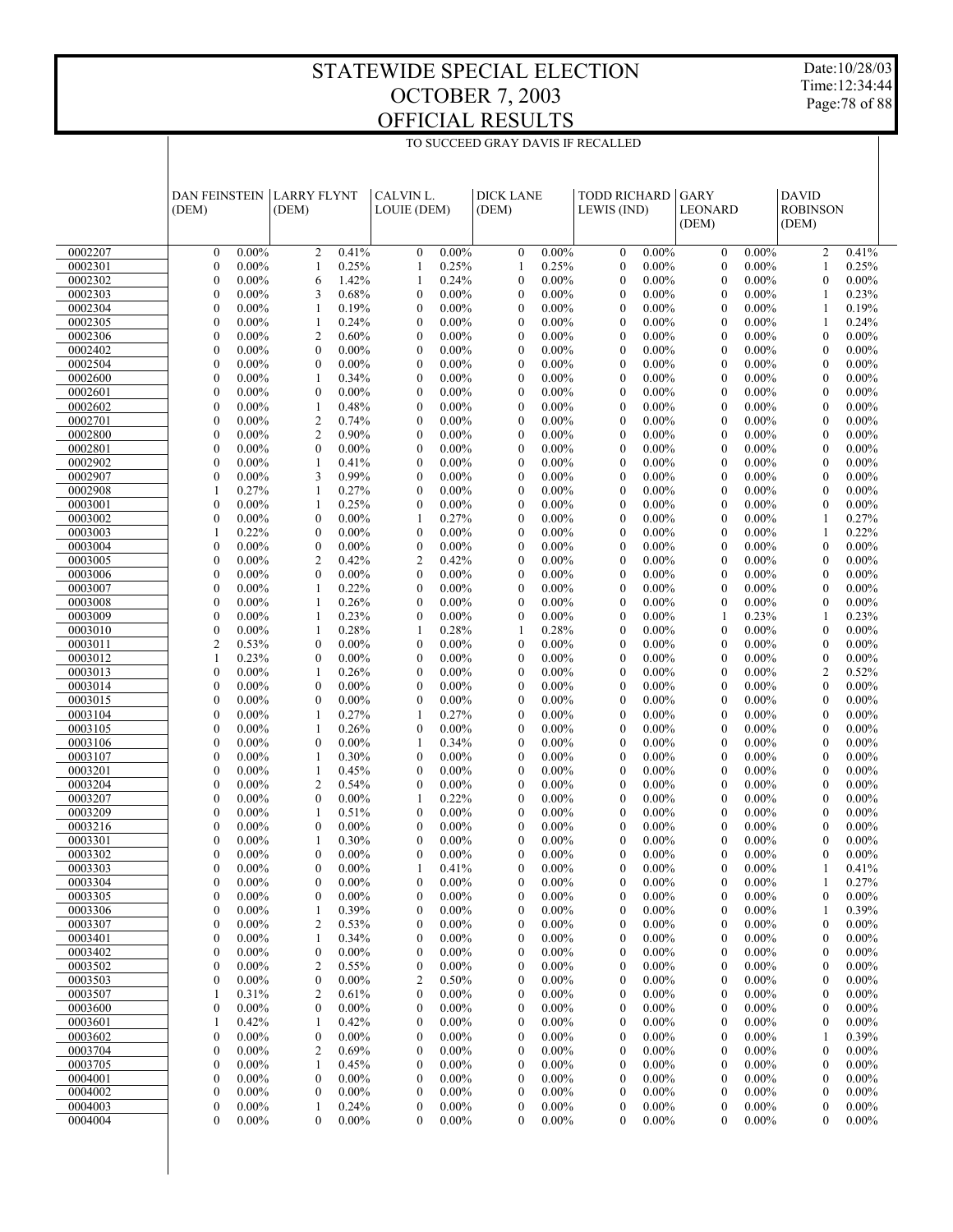Date:10/28/03 Time:12:34:44 Page:79 of 88

|                    | <b>DAN FEINSTEIN</b><br>(DEM)                                | <b>LARRY FLYNT</b><br>(DEM)                      | CALVIN L.<br>LOUIE (DEM)                         | <b>DICK LANE</b><br>(DEM)                                    | <b>TODD RICHARD</b><br>LEWIS (IND)               | <b>GARY</b><br><b>LEONARD</b><br>(DEM)                       | <b>DAVID</b><br><b>ROBINSON</b><br>(DEM)                     |
|--------------------|--------------------------------------------------------------|--------------------------------------------------|--------------------------------------------------|--------------------------------------------------------------|--------------------------------------------------|--------------------------------------------------------------|--------------------------------------------------------------|
| 0004005            | $\mathbf{0}$                                                 | 0.22%                                            | $\mathbf{0}$                                     | $\mathbf{0}$                                                 | $\mathbf{0}$                                     | $\mathbf{0}$                                                 | $\mathbf{0}$                                                 |
|                    | $0.00\%$                                                     | $\mathbf{1}$                                     | $0.00\%$                                         | $0.00\%$                                                     | 0.00%                                            | $0.00\%$                                                     | $0.00\%$                                                     |
| 0004006            | $\mathbf{0}$                                                 | $\mathbf{1}$                                     | $\mathbf{0}$                                     | $\mathbf{0}$                                                 | $\mathbf{0}$                                     | $\mathbf{0}$                                                 | $\mathbf{0}$                                                 |
|                    | $0.00\%$                                                     | 0.18%                                            | $0.00\%$                                         | $0.00\%$                                                     | $0.00\%$                                         | $0.00\%$                                                     | $0.00\%$                                                     |
| 0004007            | $\mathbf{0}$                                                 | 0.25%                                            | $\mathbf{0}$                                     | $\mathbf{0}$                                                 | $\mathbf{0}$                                     | $\theta$                                                     | $\theta$                                                     |
|                    | $0.00\%$                                                     | $\mathbf{1}$                                     | $0.00\%$                                         | $0.00\%$                                                     | $0.00\%$                                         | $0.00\%$                                                     | $0.00\%$                                                     |
| 0004008            | $\mathbf{0}$                                                 | $\overline{2}$                                   | $\mathbf{0}$                                     | $\mathbf{0}$                                                 | $\mathbf{0}$                                     | $\theta$                                                     | $\mathbf{0}$                                                 |
|                    | $0.00\%$                                                     | 0.45%                                            | $0.00\%$                                         | $0.00\%$                                                     | $0.00\%$                                         | $0.00\%$                                                     | $0.00\%$                                                     |
| 0004009            | $\mathbf{0}$                                                 | $\mathbf{0}$                                     | $\mathbf{0}$                                     | $\mathbf{0}$                                                 | $\mathbf{0}$                                     | $\theta$                                                     | 0.27%                                                        |
|                    | $0.00\%$                                                     | $0.00\%$                                         | $0.00\%$                                         | $0.00\%$                                                     | 0.00%                                            | $0.00\%$                                                     | 1                                                            |
| 0004010            | $\mathbf{0}$                                                 | $\mathbf{0}$                                     | $\mathbf{0}$                                     | $\mathbf{0}$                                                 | $\mathbf{0}$                                     | $\theta$                                                     | $\mathbf{0}$                                                 |
|                    | $0.00\%$                                                     | $0.00\%$                                         | $0.00\%$                                         | $0.00\%$                                                     | $0.00\%$                                         | $0.00\%$                                                     | $0.00\%$                                                     |
| 0004100            | $\mathbf{0}$                                                 | $\mathbf{0}$                                     | $\mathbf{0}$                                     | $\overline{0}$                                               | $\mathbf{0}$                                     | $\theta$                                                     | 0.26%                                                        |
|                    | $0.00\%$                                                     | $0.00\%$                                         | $0.00\%$                                         | $0.00\%$                                                     | 0.00%                                            | $0.00\%$                                                     | 1                                                            |
| 0004101            | $\mathbf{0}$                                                 | $\mathbf{0}$                                     | $\mathbf{0}$                                     | $\mathbf{0}$                                                 | $\mathbf{0}$                                     | $\theta$                                                     | $\mathbf{0}$                                                 |
|                    | $0.00\%$                                                     | $0.00\%$                                         | $0.00\%$                                         | $0.00\%$                                                     | $0.00\%$                                         | $0.00\%$                                                     | $0.00\%$                                                     |
| 0004102            | $\mathbf{0}$                                                 | $\mathbf{0}$                                     | $\mathbf{0}$                                     | $\overline{0}$                                               | $\mathbf{0}$                                     | $\theta$                                                     | 0.40%                                                        |
|                    | $0.00\%$                                                     | $0.00\%$                                         | $0.00\%$                                         | $0.00\%$                                                     | 0.00%                                            | $0.00\%$                                                     | 1                                                            |
| 0004103            | $\mathbf{0}$                                                 | $\overline{c}$                                   | $\mathbf{0}$                                     | $\mathbf{0}$                                                 | $\mathbf{0}$                                     | $\theta$                                                     | $\mathbf{1}$                                                 |
|                    | $0.00\%$                                                     | 0.62%                                            | $0.00\%$                                         | $0.00\%$                                                     | $0.00\%$                                         | $0.00\%$                                                     | 0.31%                                                        |
| 0004200            | $\mathbf{0}$                                                 | 0.55%                                            | $\mathbf{0}$                                     | $\mathbf{0}$                                                 | $\mathbf{0}$                                     | $\theta$                                                     | $\mathbf{0}$                                                 |
|                    | $0.00\%$                                                     | $\mathbf{1}$                                     | $0.00\%$                                         | $0.00\%$                                                     | 0.00%                                            | $0.00\%$                                                     | $0.00\%$                                                     |
| 0004301            | $\mathbf{0}$                                                 | $\mathbf{0}$                                     | $\mathbf{0}$                                     | $\mathbf{0}$                                                 | $\mathbf{0}$                                     | $\theta$                                                     | $\mathbf{0}$                                                 |
|                    | $0.00\%$                                                     | $0.00\%$                                         | $0.00\%$                                         | $0.00\%$                                                     | $0.00\%$                                         | $0.00\%$                                                     | $0.00\%$                                                     |
| 0004302            | $\mathbf{0}$                                                 | $\mathbf{0}$                                     | $\mathbf{0}$                                     | $\mathbf{0}$                                                 | $\mathbf{0}$                                     | $\theta$                                                     | $0.00\%$                                                     |
|                    | $0.00\%$                                                     | $0.00\%$                                         | $0.00\%$                                         | $0.00\%$                                                     | 0.00%                                            | $0.00\%$                                                     | $\mathbf{0}$                                                 |
| 0004304            | $\mathbf{0}$                                                 | $\mathbf{0}$                                     | $\mathbf{0}$                                     | $\mathbf{0}$                                                 | $\mathbf{0}$                                     | $\theta$                                                     | $\mathbf{1}$                                                 |
|                    | $0.00\%$                                                     | $0.00\%$                                         | $0.00\%$                                         | $0.00\%$                                                     | $0.00\%$                                         | $0.00\%$                                                     | 0.42%                                                        |
| 0004305            | $\mathbf{0}$                                                 | 0.45%                                            | $\mathbf{0}$                                     | $\mathbf{0}$                                                 | $\mathbf{0}$                                     | $\theta$                                                     | $\mathbf{1}$                                                 |
|                    | $0.00\%$                                                     | $\mathbf{1}$                                     | $0.00\%$                                         | $0.00\%$                                                     | 0.00%                                            | $0.00\%$                                                     | 0.45%                                                        |
| 0004400            | $\mathbf{0}$                                                 | $\mathbf{1}$                                     | $\mathbf{0}$                                     | $\mathbf{0}$                                                 | $\mathbf{0}$                                     | $\theta$                                                     | 3                                                            |
|                    | $0.00\%$                                                     | 0.26%                                            | $0.00\%$                                         | $0.00\%$                                                     | $0.00\%$                                         | $0.00\%$                                                     | 0.78%                                                        |
| 0004401            | $\mathbf{0}$                                                 | $\mathbf{0}$                                     | $\mathbf{0}$                                     | $\overline{0}$                                               | $\mathbf{0}$                                     | $\theta$                                                     | $\mathbf{0}$                                                 |
|                    | $0.00\%$                                                     | $0.00\%$                                         | $0.00\%$                                         | $0.00\%$                                                     | 0.00%                                            | $0.00\%$                                                     | $0.00\%$                                                     |
| 0004402            | $\mathbf{1}$                                                 | $\mathbf{0}$                                     | $\mathbf{0}$                                     | $\mathbf{0}$                                                 | $\mathbf{0}$                                     | $\theta$                                                     | $\mathbf{0}$                                                 |
|                    | 0.31%                                                        | $0.00\%$                                         | $0.00\%$                                         | $0.00\%$                                                     | $0.00\%$                                         | $0.00\%$                                                     | $0.00\%$                                                     |
| 0004403            | $\mathbf{0}$                                                 | $\mathbf{0}$                                     | $\mathbf{0}$                                     | $\overline{0}$                                               | $\mathbf{0}$                                     | $\theta$                                                     | $\mathbf{0}$                                                 |
|                    | $0.00\%$                                                     | $0.00\%$                                         | $0.00\%$                                         | $0.00\%$                                                     | 0.00%                                            | $0.00\%$                                                     | $0.00\%$                                                     |
| 0004501            | $\mathbf{0}$                                                 | $\mathbf{0}$                                     | $\mathbf{0}$                                     | $\mathbf{0}$                                                 | $\mathbf{0}$                                     | $\theta$                                                     | $\mathbf{1}$                                                 |
|                    | $0.00\%$                                                     | $0.00\%$                                         | $0.00\%$                                         | $0.00\%$                                                     | $0.00\%$                                         | $0.00\%$                                                     | 0.23%                                                        |
| 0004502            | $\mathbf{0}$                                                 | $\mathbf{0}$                                     | 0.23%                                            | $\mathbf{0}$                                                 | $\mathbf{0}$                                     | $\theta$                                                     | 0.23%                                                        |
|                    | $0.00\%$                                                     | $0.00\%$                                         | $\mathbf{1}$                                     | $0.00\%$                                                     | 0.00%                                            | $0.00\%$                                                     | 1                                                            |
| 0004503            | $\mathbf{0}$                                                 | $\mathbf{1}$                                     | $\mathbf{0}$                                     | $\mathbf{0}$                                                 | $\mathbf{0}$                                     | $\theta$                                                     | $\mathbf{0}$                                                 |
|                    | $0.00\%$                                                     | 0.32%                                            | $0.00\%$                                         | $0.00\%$                                                     | $0.00\%$                                         | $0.00\%$                                                     | $0.00\%$                                                     |
| 0004600            | $\overline{2}$                                               | $\overline{2}$                                   | $\mathbf{0}$                                     | $\mathbf{0}$                                                 | $\mathbf{0}$                                     | $\theta$                                                     | $\mathbf{0}$                                                 |
|                    | 0.64%                                                        | 0.64%                                            | $0.00\%$                                         | $0.00\%$                                                     | 0.00%                                            | $0.00\%$                                                     | $0.00\%$                                                     |
| 0004601            | $\mathbf{1}$                                                 | $\mathbf{0}$                                     | $\mathbf{1}$                                     | $\mathbf{0}$                                                 | $\mathbf{0}$                                     | $\theta$                                                     | $\mathbf{1}$                                                 |
|                    | 0.28%                                                        | $0.00\%$                                         | 0.28%                                            | $0.00\%$                                                     | $0.00\%$                                         | $0.00\%$                                                     | 0.28%                                                        |
| 0004703            | 0.34%                                                        | 0.34%                                            | $\mathbf{0}$                                     | $\mathbf{0}$                                                 | $\mathbf{0}$                                     | $\theta$                                                     | $\mathbf{0}$                                                 |
|                    | $\mathbf{1}$                                                 | $\mathbf{1}$                                     | $0.00\%$                                         | $0.00\%$                                                     | 0.00%                                            | $0.00\%$                                                     | $0.00\%$                                                     |
| 0004707            | $\mathbf{0}$                                                 | $\overline{c}$                                   | $\mathbf{0}$                                     | $\mathbf{0}$                                                 | $\mathbf{0}$                                     | $\theta$                                                     | $\mathbf{0}$                                                 |
|                    | $0.00\%$                                                     | 0.57%                                            | $0.00\%$                                         | $0.00\%$                                                     | $0.00\%$                                         | $0.00\%$                                                     | $0.00\%$                                                     |
| 0004708            | $\mathbf{0}$                                                 | $\mathbf{0}$                                     | $\overline{2}$                                   | $\overline{0}$                                               | $\mathbf{0}$                                     | $\theta$                                                     | $\mathbf{0}$                                                 |
|                    | $0.00\%$                                                     | $0.00\%$                                         | 0.64%                                            | $0.00\%$                                                     | 0.00%                                            | $0.00\%$                                                     | $0.00\%$                                                     |
| 0004709            | $\mathbf{1}$                                                 | $\mathbf{0}$                                     | $\mathbf{0}$                                     | $\mathbf{0}$                                                 | $\mathbf{0}$                                     | $\theta$                                                     | $\mathbf{0}$                                                 |
|                    | 0.24%                                                        | $0.00\%$                                         | $0.00\%$                                         | $0.00\%$                                                     | $0.00\%$                                         | $0.00\%$                                                     | $0.00\%$                                                     |
| 0004800            | $\mathbf{0}$                                                 | $\mathbf{0}$                                     | $\mathbf{0}$                                     | $\overline{0}$                                               | $\mathbf{0}$                                     | $\theta$                                                     | $\mathbf{0}$                                                 |
|                    | $0.00\%$                                                     | $0.00\%$                                         | $0.00\%$                                         | $0.00\%$                                                     | 0.00%                                            | $0.00\%$                                                     | $0.00\%$                                                     |
| 0004806            | $\mathbf{0}$                                                 | $\mathbf{0}$                                     | $\mathbf{1}$                                     | $\mathbf{0}$                                                 | $\mathbf{0}$                                     | $\theta$                                                     | $\mathbf{0}$                                                 |
|                    | $0.00\%$                                                     | $0.00\%$                                         | 0.47%                                            | $0.00\%$                                                     | $0.00\%$                                         | $0.00\%$                                                     | $0.00\%$                                                     |
| 0005001            | $\mathbf{0}$                                                 | 0.24%                                            | 0.24%                                            | $\overline{0}$                                               | $\mathbf{0}$                                     | $\theta$                                                     | $\mathbf{0}$                                                 |
|                    | $0.00\%$                                                     | $\mathbf{1}$                                     | 1                                                | $0.00\%$                                                     | 0.00%                                            | $0.00\%$                                                     | $0.00\%$                                                     |
| 0005101            | $\mathbf{0}$                                                 | $\mathbf{0}$                                     | $\mathbf{0}$                                     | $\mathbf{0}$                                                 | $\mathbf{0}$                                     | $\theta$                                                     | $\mathbf{0}$                                                 |
|                    | $0.00\%$                                                     | $0.00\%$                                         | $0.00\%$                                         | $0.00\%$                                                     | $0.00\%$                                         | $0.00\%$                                                     | $0.00\%$                                                     |
| 0005102            | 0.41%                                                        | 0.41%                                            | $\mathbf{0}$                                     | $\mathbf{0}$                                                 | $\mathbf{0}$                                     | $\theta$                                                     | $\mathbf{0}$                                                 |
|                    | $\mathbf{1}$                                                 | $\mathbf{1}$                                     | $0.00\%$                                         | $0.00\%$                                                     | 0.00%                                            | $0.00\%$                                                     | $0.00\%$                                                     |
| 0005103            | $\mathbf{1}$                                                 | $\overline{2}$                                   | $\mathbf{0}$                                     | $\mathbf{0}$                                                 | $\mathbf{0}$                                     | $\theta$                                                     | $\mathbf{1}$                                                 |
|                    | 0.25%                                                        | 0.49%                                            | $0.00\%$                                         | $0.00\%$                                                     | $0.00\%$                                         | $0.00\%$                                                     | 0.25%                                                        |
| 0005201            | $\mathbf{0}$                                                 | $\overline{c}$                                   | 0.29%                                            | $\mathbf{0}$                                                 | $\mathbf{0}$                                     | $\theta$                                                     | $\mathbf{0}$                                                 |
|                    | $0.00\%$                                                     | 0.57%                                            | $\mathbf{1}$                                     | $0.00\%$                                                     | 0.00%                                            | $0.00\%$                                                     | $0.00\%$                                                     |
| 0005202            | $\mathbf{0}$                                                 | $\overline{0}$                                   | $\mathbf{0}$                                     | $\mathbf{0}$                                                 | $\mathbf{0}$                                     | $\theta$                                                     | $\mathbf{1}$                                                 |
|                    | $0.00\%$                                                     | $0.00\%$                                         | $0.00\%$                                         | $0.00\%$                                                     | $0.00\%$                                         | $0.00\%$                                                     | 0.47%                                                        |
| 0005203            | $\mathbf{0}$                                                 | $\overline{2}$                                   | $\mathbf{0}$                                     | $\mathbf{0}$                                                 | $\mathbf{0}$                                     | $\theta$                                                     | $\mathbf{0}$                                                 |
|                    | $0.00\%$                                                     | 0.67%                                            | $0.00\%$                                         | $0.00\%$                                                     | 0.00%                                            | $0.00\%$                                                     | $0.00\%$                                                     |
| 0005204            | $\mathbf{0}$                                                 | $\overline{0}$                                   | $\mathbf{1}$                                     | $\mathbf{0}$                                                 | $\mathbf{0}$                                     | $\theta$                                                     | $\mathbf{0}$                                                 |
|                    | $0.00\%$                                                     | $0.00\%$                                         | 0.40%                                            | $0.00\%$                                                     | $0.00\%$                                         | $0.00\%$                                                     | $0.00\%$                                                     |
| 0005205            | $\mathbf{0}$                                                 | 0.23%                                            | $\mathbf{0}$                                     | $\overline{0}$                                               | $\mathbf{0}$                                     | $\theta$                                                     | $\mathbf{0}$                                                 |
|                    | $0.00\%$                                                     | $\mathbf{1}$                                     | $0.00\%$                                         | $0.00\%$                                                     | 0.00%                                            | $0.00\%$                                                     | $0.00\%$                                                     |
| 0005206            | $\mathbf{0}$                                                 | $\mathbf{1}$                                     | $\mathbf{0}$                                     | $\mathbf{0}$                                                 | $\mathbf{0}$                                     | $\theta$                                                     | $\mathbf{0}$                                                 |
|                    | $0.00\%$                                                     | 0.33%                                            | $0.00\%$                                         | $0.00\%$                                                     | $0.00\%$                                         | $0.00\%$                                                     | $0.00\%$                                                     |
| 0005207            | $\mathbf{0}$                                                 | $\overline{2}$                                   | $0.00\%$                                         | $\mathbf{0}$                                                 | $\mathbf{0}$                                     | $\theta$                                                     | $0.00\%$                                                     |
|                    | $0.00\%$                                                     | 0.52%                                            | $\mathbf{0}$                                     | $0.00\%$                                                     | 0.00%                                            | $0.00\%$                                                     | $\mathbf{0}$                                                 |
| 0005208            | 0.31%                                                        | $\mathbf{1}$                                     | $\mathbf{0}$                                     | $\mathbf{0}$                                                 | $\mathbf{0}$                                     | $\mathbf{0}$                                                 | $\mathbf{0}$                                                 |
|                    | $\mathbf{1}$                                                 | 0.31%                                            | $0.00\%$                                         | $0.00\%$                                                     | $0.00\%$                                         | $0.00\%$                                                     | $0.00\%$                                                     |
| 0005209            | $\theta$                                                     | $\mathbf{0}$                                     | $\theta$                                         | $\theta$                                                     | $0.00\%$                                         | $\theta$                                                     | 0.28%                                                        |
|                    | $0.00\%$                                                     | $0.00\%$                                         | $0.00\%$                                         | $0.00\%$                                                     | $\theta$                                         | $0.00\%$                                                     | $\mathbf{1}$                                                 |
| 0005211            | $\theta$                                                     | $\overline{2}$                                   | $\theta$                                         | $\mathbf{0}$                                                 | $\mathbf{0}$                                     | $\theta$                                                     | $\theta$                                                     |
|                    | $0.00\%$                                                     | 0.62%                                            | $0.00\%$                                         | $0.00\%$                                                     | $0.00\%$                                         | $0.00\%$                                                     | $0.00\%$                                                     |
| 0005212            | $\Omega$<br>$0.00\%$                                         | 0.59%                                            | $\Omega$<br>$0.00\%$                             | $\Omega$<br>$0.00\%$                                         | $0.00\%$<br>$\Omega$                             | $\theta$<br>$0.00\%$                                         | 0.59%                                                        |
| 0005213            | $0.00\%$                                                     | $\overline{c}$                                   | 0.64%                                            | $0.00\%$                                                     | $0.00\%$                                         | $0.00\%$                                                     | 0.32%                                                        |
|                    | $\mathbf{0}$                                                 | 0.64%                                            | 2                                                | $\boldsymbol{0}$                                             | $\boldsymbol{0}$                                 | $\boldsymbol{0}$                                             | 1                                                            |
| 0005214            | $\mathbf{0}$<br>$0.00\%$<br>$\mathbf{1}$                     | $\overline{c}$<br>0.54%                          | 0.27%<br>$\mathbf{1}$                            | $\boldsymbol{0}$<br>$0.00\%$                                 | $\boldsymbol{0}$<br>$0.00\%$                     | $0.00\%$<br>$\boldsymbol{0}$                                 | 0.27%<br>1                                                   |
| 0005215            | 0.35%                                                        | 0.35%<br>1                                       | 0.35%<br>1                                       | $0.00\%$<br>$\boldsymbol{0}$                                 | $0.00\%$<br>$\boldsymbol{0}$                     | $0.00\%$<br>$\boldsymbol{0}$                                 | 0.35%<br>1                                                   |
| 0005216            | $0.00\%$                                                     | 0.43%                                            | $\boldsymbol{0}$                                 | $\boldsymbol{0}$                                             | $\boldsymbol{0}$                                 | $\boldsymbol{0}$                                             | $0.00\%$                                                     |
|                    | $\boldsymbol{0}$                                             | 1                                                | $0.00\%$                                         | $0.00\%$                                                     | $0.00\%$                                         | $0.00\%$                                                     | $\boldsymbol{0}$                                             |
| 0005217<br>0005218 | $\boldsymbol{0}$<br>$0.00\%$<br>$\boldsymbol{0}$<br>$0.00\%$ | $\overline{\mathbf{c}}$<br>0.60%<br>0.50%        | $\boldsymbol{0}$<br>$0.00\%$<br>$0.00\%$         | $0.00\%$<br>$\boldsymbol{0}$                                 | $0.00\%$<br>$\boldsymbol{0}$<br>$0.00\%$         | $0.00\%$<br>$\boldsymbol{0}$                                 | $0.00\%$<br>$\boldsymbol{0}$<br>$0.00\%$                     |
| 0005219            | $\boldsymbol{0}$<br>$0.00\%$                                 | $\overline{\mathbf{c}}$<br>1                     | $\boldsymbol{0}$<br>$0.00\%$<br>$\boldsymbol{0}$ | $\boldsymbol{0}$<br>$0.00\%$<br>$0.00\%$<br>$\boldsymbol{0}$ | $\boldsymbol{0}$<br>$0.00\%$<br>$\boldsymbol{0}$ | $\boldsymbol{0}$<br>$0.00\%$<br>$0.00\%$<br>$\boldsymbol{0}$ | $\boldsymbol{0}$<br>$0.00\%$<br>$\boldsymbol{0}$             |
|                    | $\boldsymbol{0}$<br>$0.00\%$                                 | 0.54%<br>$0.00\%$                                | 0.28%                                            |                                                              | $0.00\%$                                         |                                                              |                                                              |
| 0005220<br>0005221 | $\boldsymbol{0}$<br>$0.00\%$                                 | $\boldsymbol{0}$<br>$\boldsymbol{0}$<br>$0.00\%$ | 1<br>0.26%<br>1                                  | $\boldsymbol{0}$<br>$0.00\%$<br>$0.00\%$<br>$\boldsymbol{0}$ | $\boldsymbol{0}$<br>$\boldsymbol{0}$<br>$0.00\%$ | $\boldsymbol{0}$<br>$0.00\%$<br>$\boldsymbol{0}$<br>$0.00\%$ | $\boldsymbol{0}$<br>$0.00\%$<br>$0.00\%$<br>$\boldsymbol{0}$ |
| 0005222            | $\boldsymbol{0}$                                             | $\boldsymbol{0}$                                 | $0.00\%$                                         | $\boldsymbol{0}$                                             | $0.00\%$                                         | $\boldsymbol{0}$                                             | 0.25%                                                        |
|                    | $0.00\%$                                                     | $0.00\%$                                         | $\boldsymbol{0}$                                 | $0.00\%$                                                     | $\boldsymbol{0}$                                 | $0.00\%$                                                     | $\mathbf{1}$                                                 |
| 0005223            | $\boldsymbol{0}$                                             | $\overline{c}$                                   | $\boldsymbol{0}$                                 | $0.00\%$                                                     | $\mathbf{0}$                                     | $0.00\%$                                                     | $\boldsymbol{0}$                                             |
|                    | $0.00\%$                                                     | 0.40%                                            | $0.00\%$                                         | $\boldsymbol{0}$                                             | $0.00\%$                                         | $\boldsymbol{0}$                                             | $0.00\%$                                                     |
| 0005224            | $\boldsymbol{0}$                                             | $\boldsymbol{0}$                                 | $0.00\%$                                         | $\boldsymbol{0}$                                             | $0.00\%$                                         | $\boldsymbol{0}$                                             | $0.00\%$                                                     |
|                    | $0.00\%$                                                     | $0.00\%$                                         | $\boldsymbol{0}$                                 | $0.00\%$                                                     | $\boldsymbol{0}$                                 | $0.00\%$                                                     | $\boldsymbol{0}$                                             |
| 0005225            | $\boldsymbol{0}$                                             | $\boldsymbol{0}$                                 | $\boldsymbol{0}$                                 | $0.00\%$                                                     | $\mathbf{0}$                                     | $\boldsymbol{0}$                                             | $0.00\%$                                                     |
|                    | $0.00\%$                                                     | $0.00\%$                                         | $0.00\%$                                         | $\boldsymbol{0}$                                             | $0.00\%$                                         | $0.00\%$                                                     | $\boldsymbol{0}$                                             |
| 0005226            | $\boldsymbol{0}$                                             | 0.49%                                            | $0.00\%$                                         | $\boldsymbol{0}$                                             | $0.00\%$                                         | $\boldsymbol{0}$                                             | $0.00\%$                                                     |
|                    | $0.00\%$                                                     | 1                                                | $\boldsymbol{0}$                                 | $0.00\%$                                                     | $\boldsymbol{0}$                                 | $0.00\%$                                                     | $\boldsymbol{0}$                                             |
| 0005227            | $\boldsymbol{0}$                                             | $\overline{c}$                                   | $\boldsymbol{0}$                                 | $\boldsymbol{0}$                                             | $0.00\%$                                         | $\boldsymbol{0}$                                             | $0.00\%$                                                     |
|                    | $0.00\%$                                                     | 0.40%                                            | $0.00\%$                                         | $0.00\%$                                                     | $\boldsymbol{0}$                                 | $0.00\%$                                                     | $\boldsymbol{0}$                                             |
| 0005300            | $\boldsymbol{0}$                                             | $\boldsymbol{0}$                                 | $0.00\%$                                         | $\boldsymbol{0}$                                             | $\boldsymbol{0}$                                 | $\boldsymbol{0}$                                             | $\boldsymbol{0}$                                             |
|                    | $0.00\%$                                                     | $0.00\%$                                         | $\boldsymbol{0}$                                 | $0.00\%$                                                     | $0.00\%$                                         | $0.00\%$                                                     | $0.00\%$                                                     |
| 0005301            | 1                                                            | $\boldsymbol{0}$                                 | $\boldsymbol{0}$                                 | $\boldsymbol{0}$                                             | $\boldsymbol{0}$                                 | $\boldsymbol{0}$                                             | $\boldsymbol{0}$                                             |
|                    | 0.31%                                                        | $0.00\%$                                         | $0.00\%$                                         | $0.00\%$                                                     | $0.00\%$                                         | $0.00\%$                                                     | $0.00\%$                                                     |
| 0005302            | $\mathbf{0}$                                                 | $\mathbf{0}$                                     | $\boldsymbol{0}$                                 | $\mathbf{0}$                                                 | $\mathbf{0}$                                     | $\mathbf{0}$                                                 | $0.00\%$                                                     |
|                    | $0.00\%$                                                     | $0.00\%$                                         | $0.00\%$                                         | $0.00\%$                                                     | $0.00\%$                                         | $0.00\%$                                                     | $\mathbf{0}$                                                 |
|                    |                                                              |                                                  |                                                  |                                                              |                                                  |                                                              |                                                              |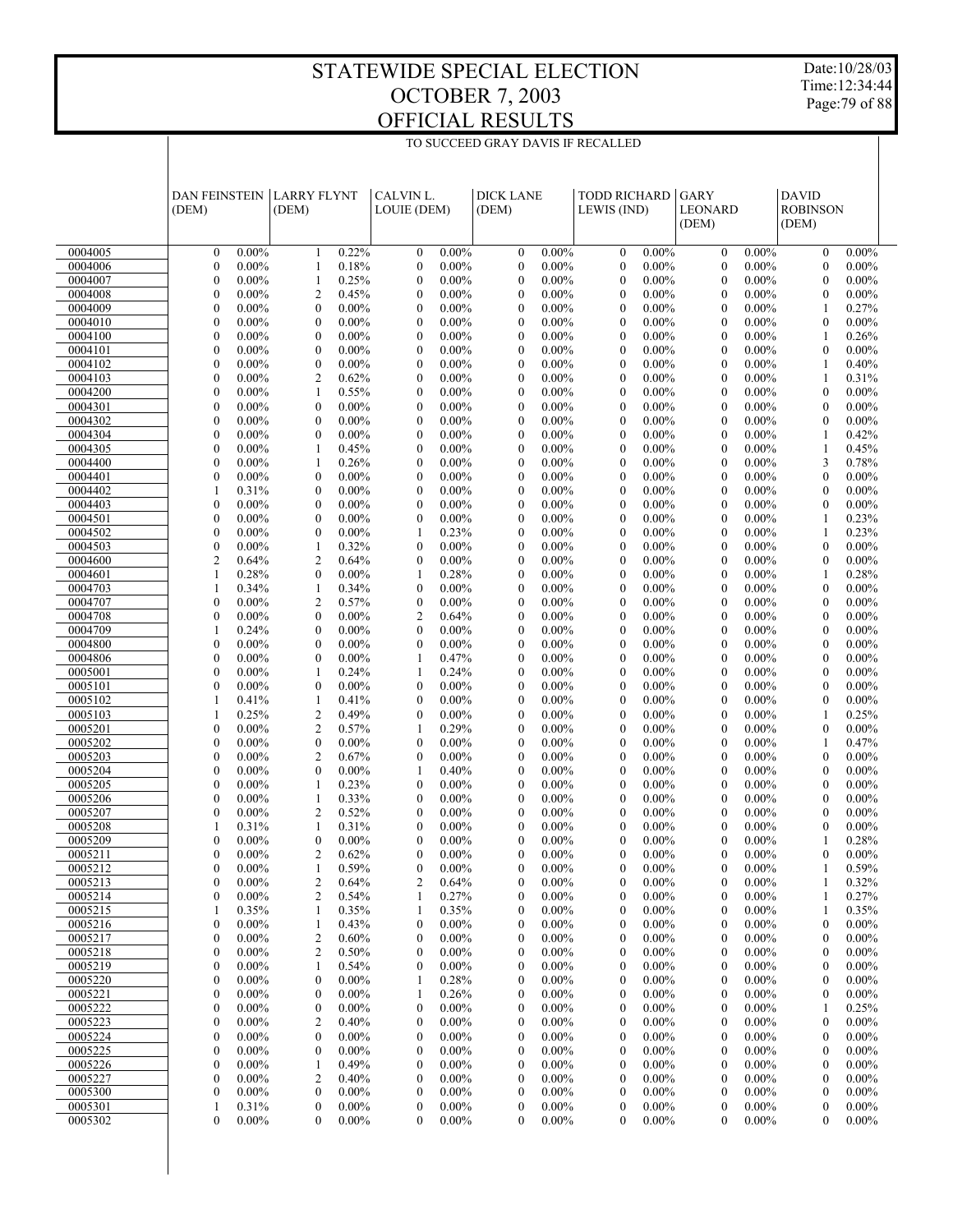T

Date:10/28/03 Time:12:34:45 Page:80 of 88

ī

|          |          |          |                                     |          |                          |          | TO SUCCEED GRAY DAVIS IF RECALLED |          |                                  |          |                  |          |                                          |          |
|----------|----------|----------|-------------------------------------|----------|--------------------------|----------|-----------------------------------|----------|----------------------------------|----------|------------------|----------|------------------------------------------|----------|
|          | (DEM)    |          | DAN FEINSTEIN LLARRY FLYNT<br>(DEM) |          | CALVIN L.<br>LOUIE (DEM) |          | DICK LANE<br>(DEM)                |          | TODD RICHARD GARY<br>LEWIS (IND) |          | LEONARD<br>(DEM) |          | <b>DAVID</b><br><b>ROBINSON</b><br>(DEM) |          |
| 0005303  | $\Omega$ | $0.00\%$ | $\Omega$                            | $0.00\%$ | $\Omega$                 | $0.00\%$ | $\Omega$                          | $0.00\%$ | $\Omega$                         | $0.00\%$ | 0                | $0.00\%$ | 0                                        | $0.00\%$ |
| 0005304  | $\Omega$ | $0.00\%$ | 0                                   | $0.00\%$ | $\theta$                 | $0.00\%$ | 0                                 | $0.00\%$ | 0                                | $0.00\%$ |                  | $0.00\%$ |                                          | $0.00\%$ |
| 0005305  | $\theta$ | $0.00\%$ | 0                                   | $0.00\%$ | $\theta$                 | $0.00\%$ | 0                                 | $0.00\%$ | 0                                | $0.00\%$ |                  | $0.00\%$ |                                          | $0.00\%$ |
| AV BT 01 |          | $0.03\%$ | 57                                  | 0.16%    | 19                       | $0.05\%$ |                                   | $0.00\%$ |                                  | $0.00\%$ |                  | $0.00\%$ | 31                                       | $0.09\%$ |
|          | 34       | 0.03%    | 214                                 | $0.22\%$ | 56                       | 0.06%    |                                   | 0.01%    |                                  | $0.00\%$ |                  | $0.00\%$ | 83                                       | $0.08\%$ |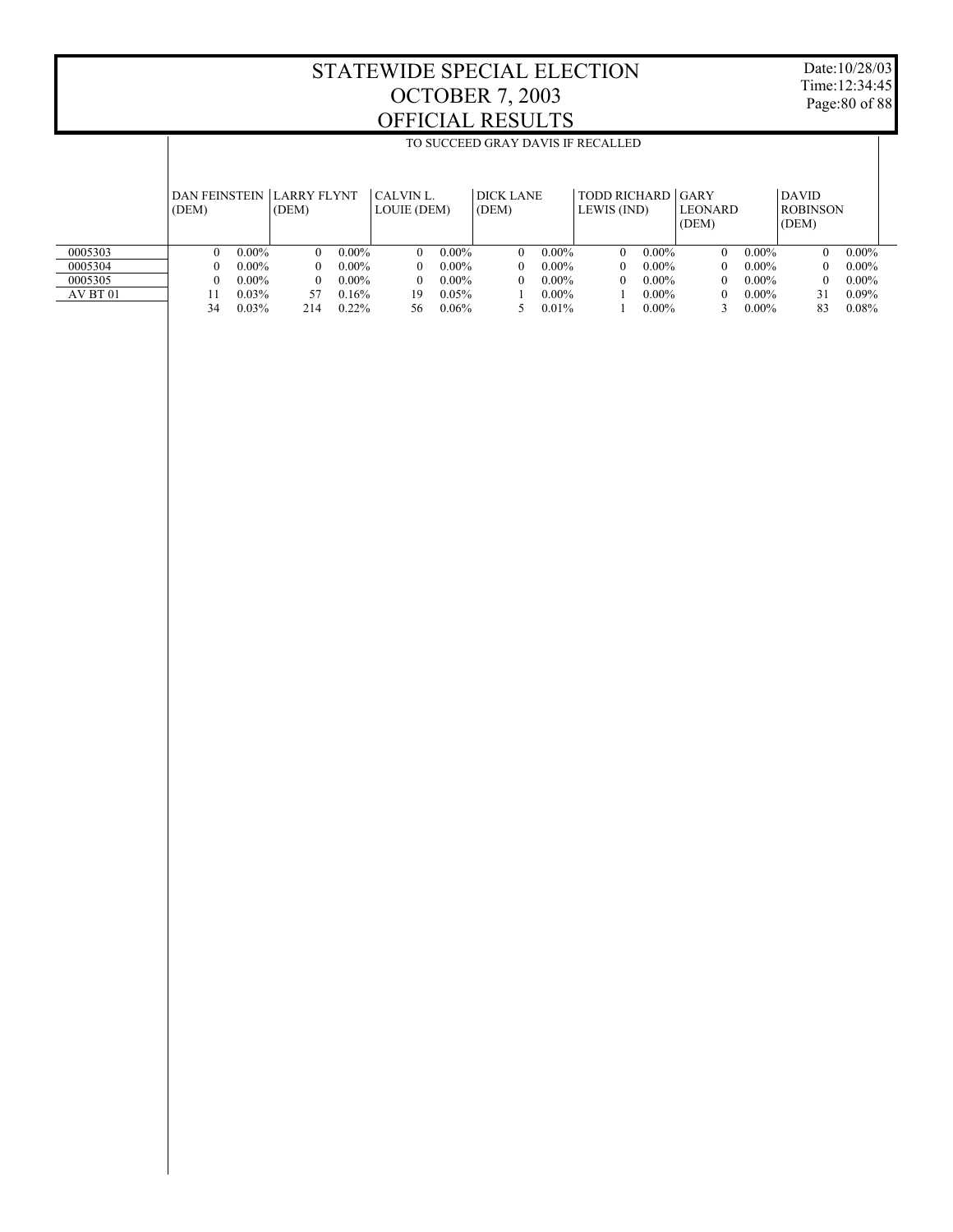Date:10/28/03 Time:12:34:45 Page:81 of 88

|                    | <b>NED ROSCOE</b><br>(LIB)           |                      | DANIEL C.<br>RAMIREZ<br>(DEM)        |                      | <b>CHRISTOPHER</b><br><b>RANKEN (DEM)</b> |                      | <b>JEFF</b><br><b>RAINFORTH</b><br>(IND) |                      | Write-In Votes        |                |  |
|--------------------|--------------------------------------|----------------------|--------------------------------------|----------------------|-------------------------------------------|----------------------|------------------------------------------|----------------------|-----------------------|----------------|--|
|                    |                                      |                      |                                      |                      |                                           |                      |                                          |                      |                       |                |  |
| Jurisdiction Wide  |                                      |                      |                                      |                      |                                           |                      |                                          |                      |                       |                |  |
| 0001001            | $\boldsymbol{0}$                     | $0.00\%$             | $\boldsymbol{0}$                     | $0.00\%$             | $\boldsymbol{0}$                          | $0.00\%$             | $\boldsymbol{0}$                         | $0.00\%$             | 3                     | 0.71%          |  |
| 0001002            | $\boldsymbol{0}$                     | $0.00\%$             | $\boldsymbol{0}$                     | $0.00\%$             | $\boldsymbol{0}$                          | $0.00\%$             | $\boldsymbol{0}$                         | $0.00\%$             | $\mathbf{1}$          | 0.24%          |  |
| 0001003<br>0001004 | $\boldsymbol{0}$                     | $0.00\%$<br>$0.00\%$ | $\boldsymbol{0}$                     | $0.00\%$<br>$0.00\%$ | $\boldsymbol{0}$                          | $0.00\%$<br>$0.00\%$ | $\boldsymbol{0}$                         | $0.00\%$<br>$0.00\%$ | 1<br>3                | 0.23%<br>0.71% |  |
| 0001005            | $\boldsymbol{0}$<br>$\boldsymbol{0}$ | $0.00\%$             | $\boldsymbol{0}$<br>$\boldsymbol{0}$ | $0.00\%$             | $\boldsymbol{0}$<br>$\boldsymbol{0}$      | $0.00\%$             | $\boldsymbol{0}$<br>$\boldsymbol{0}$     | $0.00\%$             | 1                     | 0.24%          |  |
| 0001006            | $\boldsymbol{0}$                     | $0.00\%$             | $\boldsymbol{0}$                     | $0.00\%$             | $\boldsymbol{0}$                          | $0.00\%$             | $\boldsymbol{0}$                         | $0.00\%$             | 1                     | 0.28%          |  |
| 0001007            | $\boldsymbol{0}$                     | $0.00\%$             | $\boldsymbol{0}$                     | $0.00\%$             | $\boldsymbol{0}$                          | $0.00\%$             | $\boldsymbol{0}$                         | $0.00\%$             | 4                     | 0.94%          |  |
| 0001008            | $\mathbf{1}$                         | 0.29%                | $\boldsymbol{0}$                     | $0.00\%$             | $\boldsymbol{0}$                          | $0.00\%$             | $\boldsymbol{0}$                         | $0.00\%$             | $\boldsymbol{0}$      | 0.00%          |  |
| 0001009            | $\boldsymbol{0}$                     | $0.00\%$             | $\boldsymbol{0}$                     | $0.00\%$             | $\boldsymbol{0}$                          | $0.00\%$             | $\boldsymbol{0}$                         | $0.00\%$             | 2                     | 0.49%          |  |
| 0001010            | $\boldsymbol{0}$                     | $0.00\%$             | 1                                    | 0.25%                | $\boldsymbol{0}$                          | $0.00\%$             | $\boldsymbol{0}$                         | $0.00\%$             | $\boldsymbol{0}$      | 0.00%          |  |
| 0001011            | $\boldsymbol{0}$                     | $0.00\%$             | $\boldsymbol{0}$                     | $0.00\%$             | $\boldsymbol{0}$                          | $0.00\%$             | $\boldsymbol{0}$                         | $0.00\%$             | 1                     | 0.25%          |  |
| 0001012            | $\boldsymbol{0}$                     | $0.00\%$             | $\boldsymbol{0}$                     | $0.00\%$             | $\boldsymbol{0}$                          | $0.00\%$             | $\boldsymbol{0}$                         | $0.00\%$             | 2                     | 0.51%          |  |
| 0001013            | 1                                    | 0.29%                | $\boldsymbol{0}$                     | $0.00\%$             | $\boldsymbol{0}$                          | $0.00\%$             | $\boldsymbol{0}$                         | $0.00\%$             | 1                     | 0.29%          |  |
| 0001014            | $\boldsymbol{0}$                     | $0.00\%$             | $\boldsymbol{0}$                     | $0.00\%$             | $\boldsymbol{0}$                          | $0.00\%$             | $\boldsymbol{0}$                         | $0.00\%$             | 3                     | 0.81%          |  |
| 0001015<br>0001016 | $\boldsymbol{0}$                     | $0.00\%$<br>$0.00\%$ | $\boldsymbol{0}$                     | $0.00\%$<br>$0.00\%$ | $\boldsymbol{0}$                          | $0.00\%$<br>$0.00\%$ | $\boldsymbol{0}$                         | $0.00\%$<br>$0.00\%$ | $\boldsymbol{0}$<br>3 | 0.00%<br>0.76% |  |
| 0001017            | $\boldsymbol{0}$<br>$\boldsymbol{0}$ | $0.00\%$             | $\boldsymbol{0}$<br>$\boldsymbol{0}$ | $0.00\%$             | $\boldsymbol{0}$<br>$\boldsymbol{0}$      | $0.00\%$             | $\boldsymbol{0}$<br>$\boldsymbol{0}$     | $0.00\%$             | 2                     | 0.65%          |  |
| 0001100            | $\boldsymbol{0}$                     | $0.00\%$             | $\boldsymbol{0}$                     | $0.00\%$             | $\boldsymbol{0}$                          | $0.00\%$             | $\boldsymbol{0}$                         | $0.00\%$             | 1                     | 0.32%          |  |
| 0001101            | $\boldsymbol{0}$                     | $0.00\%$             | $\boldsymbol{0}$                     | $0.00\%$             | $\boldsymbol{0}$                          | $0.00\%$             | $\boldsymbol{0}$                         | $0.00\%$             | $\boldsymbol{0}$      | 0.00%          |  |
| 0001102            | $\boldsymbol{0}$                     | $0.00\%$             | $\boldsymbol{0}$                     | $0.00\%$             | $\boldsymbol{0}$                          | $0.00\%$             | $\boldsymbol{0}$                         | $0.00\%$             | 2                     | 0.43%          |  |
| 0001103            | $\boldsymbol{0}$                     | $0.00\%$             | $\boldsymbol{0}$                     | $0.00\%$             | $\boldsymbol{0}$                          | $0.00\%$             | $\boldsymbol{0}$                         | $0.00\%$             | 2                     | 0.44%          |  |
| 0001106            | $\boldsymbol{0}$                     | $0.00\%$             | $\boldsymbol{0}$                     | $0.00\%$             | $\boldsymbol{0}$                          | $0.00\%$             | $\boldsymbol{0}$                         | $0.00\%$             | 1                     | 0.29%          |  |
| 0001107            | $\boldsymbol{0}$                     | $0.00\%$             | $\boldsymbol{0}$                     | $0.00\%$             | $\boldsymbol{0}$                          | $0.00\%$             | $\boldsymbol{0}$                         | $0.00\%$             | $\boldsymbol{0}$      | 0.00%          |  |
| 0001110            | $\boldsymbol{0}$                     | $0.00\%$             | $\boldsymbol{0}$                     | $0.00\%$             | $\boldsymbol{0}$                          | $0.00\%$             | $\boldsymbol{0}$                         | $0.00\%$             | $\boldsymbol{0}$      | 0.00%          |  |
| 0001112            | $\boldsymbol{0}$                     | $0.00\%$             | $\boldsymbol{0}$                     | $0.00\%$             | $\boldsymbol{0}$                          | $0.00\%$             | $\boldsymbol{0}$                         | $0.00\%$             | 3                     | 0.83%          |  |
| 0001113            | $\boldsymbol{0}$                     | $0.00\%$             | $\boldsymbol{0}$                     | $0.00\%$             | $\boldsymbol{0}$                          | $0.00\%$             | $\boldsymbol{0}$                         | $0.00\%$             | 2                     | 0.53%          |  |
| 0001114            | $\boldsymbol{0}$                     | $0.00\%$             | $\boldsymbol{0}$                     | $0.00\%$             | $\boldsymbol{0}$                          | $0.00\%$             | $\boldsymbol{0}$                         | $0.00\%$             | $\boldsymbol{0}$      | 0.00%          |  |
| 0001121<br>0001124 | $\boldsymbol{0}$<br>$\boldsymbol{0}$ | $0.00\%$<br>$0.00\%$ | $\boldsymbol{0}$<br>$\boldsymbol{0}$ | $0.00\%$<br>$0.00\%$ | $\boldsymbol{0}$<br>$\boldsymbol{0}$      | $0.00\%$<br>$0.00\%$ | $\boldsymbol{0}$<br>$\boldsymbol{0}$     | $0.00\%$<br>$0.00\%$ | 3<br>2                | 0.72%<br>0.66% |  |
| 0001125            | $\boldsymbol{0}$                     | $0.00\%$             | $\boldsymbol{0}$                     | $0.00\%$             | $\boldsymbol{0}$                          | $0.00\%$             | $\boldsymbol{0}$                         | $0.00\%$             | 1                     | 0.37%          |  |
| 0001210            | $\boldsymbol{0}$                     | $0.00\%$             | $\boldsymbol{0}$                     | $0.00\%$             | $\boldsymbol{0}$                          | $0.00\%$             | $\boldsymbol{0}$                         | $0.00\%$             | $\overline{4}$        | 0.96%          |  |
| 0001211            | $\boldsymbol{0}$                     | $0.00\%$             | $\boldsymbol{0}$                     | $0.00\%$             | $\boldsymbol{0}$                          | $0.00\%$             | $\boldsymbol{0}$                         | $0.00\%$             | $\boldsymbol{0}$      | 0.00%          |  |
| 0001500            | $\boldsymbol{0}$                     | $0.00\%$             | $\boldsymbol{0}$                     | $0.00\%$             | $\boldsymbol{0}$                          | $0.00\%$             | $\boldsymbol{0}$                         | $0.00\%$             | $\boldsymbol{0}$      | 0.00%          |  |
| 0001604            | $\boldsymbol{0}$                     | $0.00\%$             | $\boldsymbol{0}$                     | $0.00\%$             | $\boldsymbol{0}$                          | $0.00\%$             | $\boldsymbol{0}$                         | $0.00\%$             | 3                     | 0.96%          |  |
| 0001605            | $\boldsymbol{0}$                     | $0.00\%$             | $\boldsymbol{0}$                     | $0.00\%$             | $\boldsymbol{0}$                          | $0.00\%$             | $\boldsymbol{0}$                         | $0.00\%$             | $\boldsymbol{0}$      | 0.00%          |  |
| 0001701            | $\boldsymbol{0}$                     | $0.00\%$             | $\boldsymbol{0}$                     | $0.00\%$             | $\boldsymbol{0}$                          | $0.00\%$             | $\boldsymbol{0}$                         | $0.00\%$             | $\boldsymbol{0}$      | 0.00%          |  |
| 0002001            | $\boldsymbol{0}$                     | $0.00\%$             | $\boldsymbol{0}$                     | $0.00\%$             | $\boldsymbol{0}$                          | $0.00\%$             | $\boldsymbol{0}$                         | $0.00\%$             | 1                     | 0.22%          |  |
| 0002002            | $\boldsymbol{0}$                     | $0.00\%$             | $\boldsymbol{0}$                     | $0.00\%$             | $\boldsymbol{0}$                          | $0.00\%$             | $\boldsymbol{0}$                         | $0.00\%$             | $\boldsymbol{0}$      | 0.00%          |  |
| 0002003<br>0002004 | $\boldsymbol{0}$                     | $0.00\%$<br>$0.00\%$ | $\boldsymbol{0}$                     | $0.00\%$<br>$0.00\%$ | $\boldsymbol{0}$                          | $0.00\%$<br>$0.00\%$ | $\boldsymbol{0}$                         | $0.00\%$<br>$0.00\%$ | 1                     | 0.24%<br>0.49% |  |
| 0002005            | $\boldsymbol{0}$<br>$\boldsymbol{0}$ | $0.00\%$             | $\boldsymbol{0}$<br>$\boldsymbol{0}$ | $0.00\%$             | $\boldsymbol{0}$<br>$\boldsymbol{0}$      | $0.00\%$             | $\boldsymbol{0}$<br>$\boldsymbol{0}$     | $0.00\%$             | 2<br>6                | 1.32%          |  |
| 0002006            | 0                                    | $0.00\%$             | $\mathbf{0}$                         | $0.00\%$             | $\mathbf{0}$                              | $0.00\%$             | $\mathbf{0}$                             | $0.00\%$             | $\overline{2}$        | 0.46%          |  |
| 0002007            | $\theta$                             | $0.00\%$             | $\Omega$                             | $0.00\%$             | $\Omega$                                  | $0.00\%$             | $\Omega$                                 | $0.00\%$             | 3                     | 0.87%          |  |
| 0002008            | $\boldsymbol{0}$                     | $0.00\%$             | $\boldsymbol{0}$                     | $0.00\%$             | $\boldsymbol{0}$                          | $0.00\%$             | $\boldsymbol{0}$                         | $0.00\%$             | 2                     | 0.55%          |  |
| 0002009            | $\boldsymbol{0}$                     | $0.00\%$             | $\boldsymbol{0}$                     | $0.00\%$             | $\boldsymbol{0}$                          | $0.00\%$             | $\boldsymbol{0}$                         | $0.00\%$             | 3                     | 0.63%          |  |
| 0002010            | $\boldsymbol{0}$                     | $0.00\%$             | $\boldsymbol{0}$                     | $0.00\%$             | $\boldsymbol{0}$                          | $0.00\%$             | $\boldsymbol{0}$                         | $0.00\%$             | 1                     | 0.29%          |  |
| 0002011            | $\boldsymbol{0}$                     | $0.00\%$             | $\boldsymbol{0}$                     | $0.00\%$             | $\boldsymbol{0}$                          | $0.00\%$             | $\boldsymbol{0}$                         | $0.00\%$             | $\boldsymbol{0}$      | $0.00\%$       |  |
| 0002012            | $\boldsymbol{0}$                     | $0.00\%$             | $\boldsymbol{0}$                     | $0.00\%$             | $\boldsymbol{0}$                          | $0.00\%$             | $\boldsymbol{0}$                         | $0.00\%$             | $\boldsymbol{0}$      | $0.00\%$       |  |
| 0002013            | $\boldsymbol{0}$                     | $0.00\%$             | $\boldsymbol{0}$                     | $0.00\%$             | $\boldsymbol{0}$                          | $0.00\%$             | 1                                        | 0.74%                | 4                     | 2.96%          |  |
| 0002014            | 1                                    | 0.24%                | $\boldsymbol{0}$                     | $0.00\%$             | $\boldsymbol{0}$                          | $0.00\%$             | $\boldsymbol{0}$                         | $0.00\%$             | 3                     | 0.72%          |  |
| 0002015            | $\boldsymbol{0}$                     | $0.00\%$             | $\boldsymbol{0}$                     | $0.00\%$             | $\boldsymbol{0}$                          | $0.00\%$             | $\boldsymbol{0}$                         | $0.00\%$             | 3                     | 0.75%          |  |
| 0002101<br>0002102 | $\boldsymbol{0}$<br>$\boldsymbol{0}$ | $0.00\%$             | $\boldsymbol{0}$<br>$\boldsymbol{0}$ | $0.00\%$             | $\boldsymbol{0}$<br>$\boldsymbol{0}$      | $0.00\%$             | $\boldsymbol{0}$                         | $0.00\%$             | 1<br>1                | 0.25%          |  |
| 0002103            | $\boldsymbol{0}$                     | $0.00\%$<br>$0.00\%$ | $\boldsymbol{0}$                     | $0.00\%$<br>$0.00\%$ | $\boldsymbol{0}$                          | $0.00\%$<br>$0.00\%$ | $\boldsymbol{0}$<br>$\boldsymbol{0}$     | $0.00\%$<br>$0.00\%$ | 1                     | 0.31%<br>0.43% |  |
| 0002104            | $\boldsymbol{0}$                     | $0.00\%$             | $\boldsymbol{0}$                     | $0.00\%$             | $\boldsymbol{0}$                          | $0.00\%$             | $\boldsymbol{0}$                         | $0.00\%$             | 1                     | 0.31%          |  |
| 0002107            | $\boldsymbol{0}$                     | $0.00\%$             | $\boldsymbol{0}$                     | $0.00\%$             | $\boldsymbol{0}$                          | $0.00\%$             | $\boldsymbol{0}$                         | $0.00\%$             | 1                     | 0.40%          |  |
| 0002108            | $\boldsymbol{0}$                     | $0.00\%$             | $\boldsymbol{0}$                     | $0.00\%$             | $\boldsymbol{0}$                          | $0.00\%$             | $\boldsymbol{0}$                         | $0.00\%$             | 2                     | 0.53%          |  |
| 0002109            | $\boldsymbol{0}$                     | $0.00\%$             | $\boldsymbol{0}$                     | $0.00\%$             | $\boldsymbol{0}$                          | $0.00\%$             | $\boldsymbol{0}$                         | $0.00\%$             | 2                     | 0.76%          |  |
| 0002112            | $\boldsymbol{0}$                     | $0.00\%$             | $\boldsymbol{0}$                     | $0.00\%$             | $\boldsymbol{0}$                          | $0.00\%$             | $\boldsymbol{0}$                         | $0.00\%$             | $\boldsymbol{0}$      | $0.00\%$       |  |
| 0002201            | $\boldsymbol{0}$                     | $0.00\%$             | $\boldsymbol{0}$                     | $0.00\%$             | $\boldsymbol{0}$                          | $0.00\%$             | $\boldsymbol{0}$                         | $0.00\%$             | 2                     | 0.72%          |  |
| 0002205            | 1                                    | 0.22%                | $\boldsymbol{0}$                     | $0.00\%$             | $\boldsymbol{0}$                          | $0.00\%$             | $\boldsymbol{0}$                         | $0.00\%$             | 4                     | 0.87%          |  |
| 0002206            | $\boldsymbol{0}$                     | $0.00\%$             | $\mathbf{0}$                         | $0.00\%$             | $\boldsymbol{0}$                          | $0.00\%$             | 1                                        | 0.25%                | 3                     | 0.75%          |  |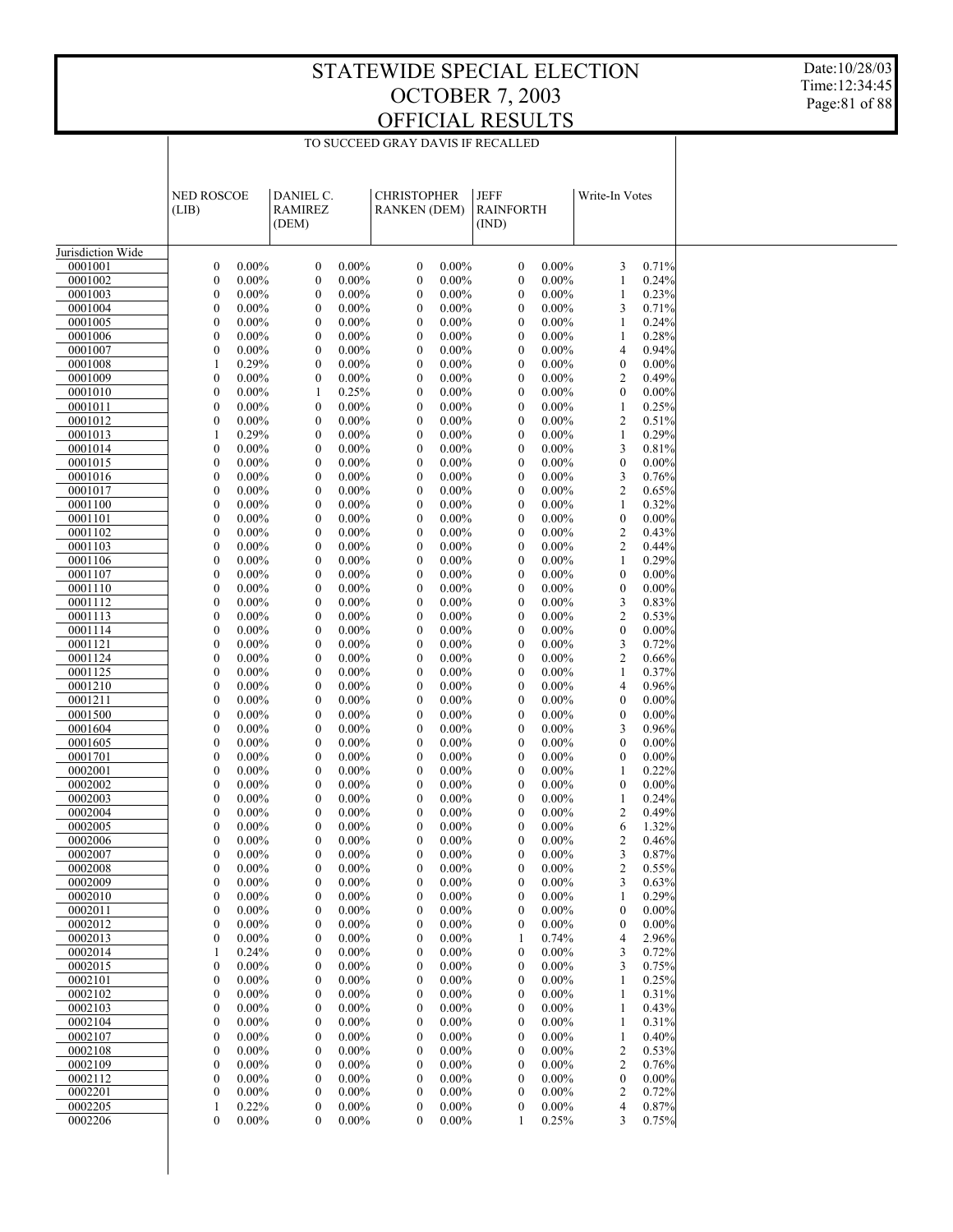Date:10/28/03 Time:12:34:45 Page:82 of 88

|                    | <b>NED ROSCOE</b>                    |                      | DANIEL C.                            |                      | <b>CHRISTOPHER</b>                   |                      | JEFF                             |                      |                   |                |  |
|--------------------|--------------------------------------|----------------------|--------------------------------------|----------------------|--------------------------------------|----------------------|----------------------------------|----------------------|-------------------|----------------|--|
|                    | (LIB)                                |                      | <b>RAMIREZ</b>                       |                      | <b>RANKEN (DEM)</b>                  |                      | <b>RAINFORTH</b>                 |                      | Write-In Votes    |                |  |
|                    |                                      |                      | (DEM)                                |                      |                                      |                      | (IND)                            |                      |                   |                |  |
|                    |                                      |                      |                                      |                      |                                      |                      |                                  |                      |                   |                |  |
| 0002207            | $\boldsymbol{0}$                     | $0.00\%$             | $\boldsymbol{0}$                     | $0.00\%$             | $\boldsymbol{0}$                     | $0.00\%$             | $\boldsymbol{0}$                 | $0.00\%$             | $\boldsymbol{0}$  | 0.00%          |  |
| 0002301            | $\boldsymbol{0}$                     | $0.00\%$             | $\boldsymbol{0}$                     | $0.00\%$             | $\boldsymbol{0}$                     | $0.00\%$             | $\boldsymbol{0}$                 | $0.00\%$             | 3                 | 0.75%          |  |
| 0002302            | $\boldsymbol{0}$                     | $0.00\%$             | $\boldsymbol{0}$                     | $0.00\%$             | $\boldsymbol{0}$                     | $0.00\%$             | $\mathbf{0}$                     | $0.00\%$             | $\boldsymbol{0}$  | 0.00%          |  |
| 0002303            | $\boldsymbol{0}$                     | $0.00\%$             | $\boldsymbol{0}$                     | $0.00\%$             | $\boldsymbol{0}$                     | $0.00\%$             | $\boldsymbol{0}$                 | $0.00\%$             | 3                 | 0.68%          |  |
| 0002304            | $\boldsymbol{0}$                     | $0.00\%$             | $\mathbf{0}$                         | $0.00\%$             | $\boldsymbol{0}$                     | $0.00\%$             | $\mathbf{0}$                     | $0.00\%$             | 3                 | 0.58%          |  |
| 0002305            | $\boldsymbol{0}$                     | $0.00\%$             | $\boldsymbol{0}$                     | $0.00\%$             | $\boldsymbol{0}$                     | $0.00\%$             | $\boldsymbol{0}$                 | $0.00\%$             | $\boldsymbol{0}$  | 0.00%          |  |
| 0002306            | $\boldsymbol{0}$                     | $0.00\%$             | $\boldsymbol{0}$                     | $0.00\%$             | $\boldsymbol{0}$                     | $0.00\%$             | $\mathbf{0}$                     | $0.00\%$             | 1                 | 0.30%          |  |
| 0002402            | $\boldsymbol{0}$                     | $0.00\%$             | $\boldsymbol{0}$                     | $0.00\%$             | $\boldsymbol{0}$                     | $0.00\%$             | $\boldsymbol{0}$                 | $0.00\%$             | 4                 | 1.11%          |  |
| 0002504            | $\boldsymbol{0}$                     | $0.00\%$             | $\mathbf{0}$                         | $0.00\%$             | $\mathbf{0}$                         | $0.00\%$             | $\mathbf{0}$                     | $0.00\%$             | 1                 | 0.56%          |  |
| 0002600            | $\boldsymbol{0}$                     | $0.00\%$             | $\boldsymbol{0}$                     | $0.00\%$             | $\boldsymbol{0}$                     | $0.00\%$             | $\boldsymbol{0}$                 | $0.00\%$             | $\boldsymbol{0}$  | 0.00%          |  |
| 0002601            | $\boldsymbol{0}$                     | $0.00\%$             | $\boldsymbol{0}$                     | $0.00\%$             | $\boldsymbol{0}$                     | $0.00\%$             | $\mathbf{0}$                     | $0.00\%$             | 1                 | 0.48%          |  |
| 0002602            | $\boldsymbol{0}$                     | $0.00\%$             | $\boldsymbol{0}$                     | $0.00\%$             | $\boldsymbol{0}$                     | $0.00\%$             | $\boldsymbol{0}$                 | $0.00\%$             | $\boldsymbol{0}$  | $0.00\%$       |  |
| 0002701            | $\boldsymbol{0}$                     | $0.00\%$             | $\mathbf{0}$                         | $0.00\%$             | $\boldsymbol{0}$                     | $0.00\%$             | $\mathbf{0}$                     | $0.00\%$             | 1                 | 0.37%          |  |
| 0002800            | $\boldsymbol{0}$                     | $0.00\%$             | $\boldsymbol{0}$                     | $0.00\%$             | $\boldsymbol{0}$                     | $0.00\%$             | $\boldsymbol{0}$                 | $0.00\%$             | $\mathbf{1}$      | 0.45%          |  |
| 0002801            | $\boldsymbol{0}$                     | $0.00\%$             | $\boldsymbol{0}$                     | $0.00\%$             | $\boldsymbol{0}$                     | $0.00\%$             | $\mathbf{0}$                     | $0.00\%$             | 1                 | 0.49%          |  |
| 0002902            | $\boldsymbol{0}$                     | $0.00\%$             | $\boldsymbol{0}$                     | $0.00\%$             | $\boldsymbol{0}$                     | $0.00\%$             | $\boldsymbol{0}$                 | $0.00\%$             | 1                 | 0.41%          |  |
| 0002907            | $\boldsymbol{0}$                     | $0.00\%$             | $\mathbf{0}$                         | $0.00\%$             | $\mathbf{0}$                         | $0.00\%$             | $\mathbf{0}$                     | $0.00\%$             | 3                 | 0.99%          |  |
| 0002908            | $\boldsymbol{0}$                     | $0.00\%$             | $\boldsymbol{0}$                     | $0.00\%$             | $\boldsymbol{0}$                     | $0.00\%$             | $\boldsymbol{0}$                 | $0.00\%$             | 2                 | 0.54%          |  |
| 0003001            | $\boldsymbol{0}$                     | $0.00\%$             | $\boldsymbol{0}$                     | $0.00\%$             | $\boldsymbol{0}$                     | $0.00\%$             | $\mathbf{0}$                     | $0.00\%$             | 2                 | 0.50%          |  |
| 0003002            | $\boldsymbol{0}$                     | $0.00\%$             | $\boldsymbol{0}$                     | $0.00\%$             | $\boldsymbol{0}$                     | $0.00\%$             | $\boldsymbol{0}$                 | $0.00\%$             | $\mathbf{1}$      | 0.27%          |  |
| 0003003            | $\boldsymbol{0}$                     | $0.00\%$             | $\mathbf{0}$                         | $0.00\%$             | $\boldsymbol{0}$                     | $0.00\%$             | $\mathbf{0}$                     | $0.00\%$             | $\overline{c}$    | 0.45%          |  |
| 0003004            | $\boldsymbol{0}$                     | $0.00\%$             | $\boldsymbol{0}$                     | $0.00\%$             | $\boldsymbol{0}$                     | $0.00\%$             | $\boldsymbol{0}$                 | $0.00\%$             | 3                 | 0.64%          |  |
| 0003005            | $\boldsymbol{0}$                     | $0.00\%$             | $\boldsymbol{0}$                     | $0.00\%$             | $\boldsymbol{0}$                     | $0.00\%$             | $\mathbf{0}$                     | $0.00\%$             | 5                 | 1.05%          |  |
| 0003006            | $\boldsymbol{0}$                     | $0.00\%$             | $\boldsymbol{0}$<br>$\mathbf{0}$     | $0.00\%$             | $\boldsymbol{0}$                     | $0.00\%$             | $\boldsymbol{0}$<br>$\mathbf{0}$ | $0.00\%$             | 7                 | 1.76%          |  |
| 0003007<br>0003008 | $\boldsymbol{0}$                     | $0.00\%$             |                                      | $0.00\%$             | $\boldsymbol{0}$                     | $0.00\%$             |                                  | $0.00\%$             | 1                 | 0.22%          |  |
|                    | $\boldsymbol{0}$<br>$\boldsymbol{0}$ | $0.00\%$             | $\boldsymbol{0}$                     | $0.00\%$             | $\boldsymbol{0}$                     | $0.00\%$             | $\boldsymbol{0}$<br>$\mathbf{0}$ | $0.00\%$             | 3                 | 0.79%<br>0.23% |  |
| 0003009<br>0003010 | $\boldsymbol{0}$                     | $0.00\%$<br>$0.00\%$ | $\boldsymbol{0}$<br>$\boldsymbol{0}$ | $0.00\%$<br>$0.00\%$ | $\boldsymbol{0}$<br>$\boldsymbol{0}$ | $0.00\%$<br>$0.00\%$ | $\boldsymbol{0}$                 | $0.00\%$<br>$0.00\%$ | 1<br>$\mathbf{1}$ | 0.28%          |  |
| 0003011            | $\boldsymbol{0}$                     | $0.00\%$             | $\mathbf{0}$                         | $0.00\%$             | $\boldsymbol{0}$                     | $0.00\%$             | $\mathbf{0}$                     | $0.00\%$             | 1                 | 0.26%          |  |
| 0003012            | $\boldsymbol{0}$                     | $0.00\%$             | $\boldsymbol{0}$                     | $0.00\%$             | $\boldsymbol{0}$                     | $0.00\%$             | $\boldsymbol{0}$                 | $0.00\%$             | 2                 | 0.45%          |  |
| 0003013            | $\boldsymbol{0}$                     | $0.00\%$             | $\boldsymbol{0}$                     | $0.00\%$             | $\boldsymbol{0}$                     | $0.00\%$             | $\mathbf{0}$                     | $0.00\%$             | $\boldsymbol{0}$  | 0.00%          |  |
| 0003014            | $\boldsymbol{0}$                     | $0.00\%$             | $\boldsymbol{0}$                     | $0.00\%$             | $\boldsymbol{0}$                     | $0.00\%$             | $\boldsymbol{0}$                 | $0.00\%$             | $\boldsymbol{0}$  | 0.00%          |  |
| 0003015            | $\boldsymbol{0}$                     | $0.00\%$             | $\mathbf{0}$                         | $0.00\%$             | $\boldsymbol{0}$                     | $0.00\%$             | $\mathbf{0}$                     | $0.00\%$             | $\mathbf{0}$      | 0.00%          |  |
| 0003104            | $\boldsymbol{0}$                     | $0.00\%$             | $\boldsymbol{0}$                     | $0.00\%$             | $\boldsymbol{0}$                     | $0.00\%$             | $\boldsymbol{0}$                 | $0.00\%$             | $\boldsymbol{0}$  | 0.00%          |  |
| 0003105            | $\boldsymbol{0}$                     | $0.00\%$             | $\boldsymbol{0}$                     | $0.00\%$             | $\boldsymbol{0}$                     | $0.00\%$             | $\mathbf{0}$                     | $0.00\%$             | $\overline{c}$    | 0.51%          |  |
| 0003106            | $\boldsymbol{0}$                     | $0.00\%$             | $\boldsymbol{0}$                     | $0.00\%$             | $\boldsymbol{0}$                     | $0.00\%$             | $\boldsymbol{0}$                 | $0.00\%$             | $\boldsymbol{0}$  | $0.00\%$       |  |
| 0003107            | $\boldsymbol{0}$                     | $0.00\%$             | $\mathbf{0}$                         | $0.00\%$             | $\mathbf{0}$                         | $0.00\%$             | $\mathbf{0}$                     | $0.00\%$             | 3                 | 0.90%          |  |
| 0003201            | $\boldsymbol{0}$                     | $0.00\%$             | $\boldsymbol{0}$                     | $0.00\%$             | $\boldsymbol{0}$                     | $0.00\%$             | $\boldsymbol{0}$                 | $0.00\%$             | 1                 | 0.45%          |  |
| 0003204            | $\boldsymbol{0}$                     | $0.00\%$             | $\boldsymbol{0}$                     | $0.00\%$             | $\boldsymbol{0}$                     | $0.00\%$             | $\mathbf{0}$                     | $0.00\%$             | 1                 | 0.27%          |  |
| 0003207            | 1                                    | 0.22%                | $\boldsymbol{0}$                     | $0.00\%$             | $\boldsymbol{0}$                     | $0.00\%$             | $\boldsymbol{0}$                 | $0.00\%$             | 4                 | 0.86%          |  |
| 0003209            | $\boldsymbol{0}$                     | $0.00\%$             | $\boldsymbol{0}$                     | $0.00\%$             | $\boldsymbol{0}$                     | $0.00\%$             | $\mathbf{0}$                     | $0.00\%$             | $\boldsymbol{0}$  | 0.00%          |  |
| 0003216            | $\boldsymbol{0}$                     | $0.00\%$             | $\boldsymbol{0}$                     | $0.00\%$             | $\boldsymbol{0}$                     | $0.00\%$             | 1                                | 0.57%                | 1                 | 0.57%          |  |
| 0003301            | $\boldsymbol{0}$                     | $0.00\%$             | $\mathbf{0}$                         | $0.00\%$             | $\mathbf{0}$                         | $0.00\%$             | $\mathbf{0}$                     | $0.00\%$             | 1                 | 0.30%          |  |
| 0003302            | $\mathbf{0}$                         | $0.00\%$             | $\mathbf{0}$                         | $0.00\%$             | $\mathbf{0}$                         | $0.00\%$             | $\mathbf{0}$                     | $0.00\%$             | $\mathbf{0}$      | $0.00\%$       |  |
| 0003303            | 0                                    | $0.00\%$             | $\bf{0}$                             | $0.00\%$             | $\boldsymbol{0}$                     | $0.00\%$             | $\mathbf{0}$                     | $0.00\%$             | 1                 | 0.41%          |  |
| 0003304            | $\boldsymbol{0}$                     | $0.00\%$             | $\boldsymbol{0}$                     | $0.00\%$             | $\boldsymbol{0}$                     | $0.00\%$             | $\boldsymbol{0}$                 | $0.00\%$             | 2                 | 0.54%          |  |
| 0003305            | 1                                    | 0.30%                | $\boldsymbol{0}$                     | $0.00\%$             | $\boldsymbol{0}$                     | $0.00\%$             | $\mathbf{0}$                     | $0.00\%$             | 3                 | 0.90%          |  |
| 0003306            | $\boldsymbol{0}$                     | $0.00\%$             | $\boldsymbol{0}$                     | $0.00\%$             | $\boldsymbol{0}$                     | $0.00\%$             | $\boldsymbol{0}$                 | $0.00\%$             | 2                 | 0.78%          |  |
| 0003307            | $\boldsymbol{0}$                     | $0.00\%$             | $\boldsymbol{0}$                     | $0.00\%$             | $\boldsymbol{0}$                     | $0.00\%$             | $\boldsymbol{0}$                 | $0.00\%$             | 3                 | 0.79%          |  |
| 0003401            | $\boldsymbol{0}$                     | $0.00\%$             | $\boldsymbol{0}$                     | $0.00\%$             | $\boldsymbol{0}$                     | $0.00\%$             | $\boldsymbol{0}$                 | $0.00\%$             | $\boldsymbol{0}$  | $0.00\%$       |  |
| 0003402            | $\boldsymbol{0}$                     | $0.00\%$             | $\boldsymbol{0}$                     | $0.00\%$             | $\boldsymbol{0}$                     | $0.00\%$             | $\mathbf{0}$                     | $0.00\%$             | $\boldsymbol{0}$  | $0.00\%$       |  |
| 0003502            | 1                                    | 0.27%                | $\boldsymbol{0}$                     | $0.00\%$             | $\boldsymbol{0}$                     | $0.00\%$             | $\boldsymbol{0}$                 | $0.00\%$             | 4                 | 1.10%          |  |
| 0003503            | $\boldsymbol{0}$                     | $0.00\%$             | $\boldsymbol{0}$                     | $0.00\%$             | $\boldsymbol{0}$                     | $0.00\%$             | $\boldsymbol{0}$                 | $0.00\%$             | 1                 | 0.25%          |  |
| 0003507            | $\boldsymbol{0}$                     | $0.00\%$             | $\boldsymbol{0}$                     | $0.00\%$             | $\boldsymbol{0}$                     | $0.00\%$             | $\boldsymbol{0}$                 | $0.00\%$             | 3                 | 0.92%          |  |
| 0003600            | 1                                    | 0.30%                | $\boldsymbol{0}$                     | $0.00\%$             | $\boldsymbol{0}$                     | $0.00\%$             | $\mathbf{0}$                     | $0.00\%$             | 1                 | 0.30%          |  |
| 0003601            | $\boldsymbol{0}$                     | $0.00\%$             | $\boldsymbol{0}$                     | $0.00\%$             | $\boldsymbol{0}$                     | $0.00\%$             | $\boldsymbol{0}$                 | $0.00\%$             | 1                 | 0.42%          |  |
| 0003602            | $\boldsymbol{0}$                     | $0.00\%$             | $\boldsymbol{0}$                     | $0.00\%$             | $\boldsymbol{0}$                     | $0.00\%$             | $\boldsymbol{0}$                 | $0.00\%$             | 1                 | 0.39%          |  |
| 0003704            | $\boldsymbol{0}$                     | $0.00\%$             | $\boldsymbol{0}$                     | $0.00\%$             | $\boldsymbol{0}$                     | $0.00\%$             | $\boldsymbol{0}$                 | $0.00\%$             | 1                 | 0.35%          |  |
| 0003705            | $\boldsymbol{0}$                     | $0.00\%$             | $\boldsymbol{0}$                     | $0.00\%$             | $\boldsymbol{0}$                     | $0.00\%$             | $\mathbf{0}$                     | $0.00\%$             | 3                 | 1.35%          |  |
| 0004001            | $\boldsymbol{0}$                     | $0.00\%$             | $\boldsymbol{0}$                     | $0.00\%$             | $\boldsymbol{0}$                     | $0.00\%$             | $\boldsymbol{0}$                 | $0.00\%$             | 1                 | 1.01%          |  |
| 0004002            | $\boldsymbol{0}$                     | $0.00\%$             | $\boldsymbol{0}$                     | $0.00\%$             | $\boldsymbol{0}$                     | $0.00\%$             | $\mathbf{0}$                     | $0.00\%$             | 1                 | 0.62%          |  |
| 0004003            | $\boldsymbol{0}$                     | $0.00\%$             | $\boldsymbol{0}$                     | $0.00\%$             | $\boldsymbol{0}$                     | $0.00\%$             | $\boldsymbol{0}$                 | $0.00\%$             | 2                 | 0.48%          |  |
| 0004004            | $\mathbf{0}$                         | $0.00\%$             | $\mathbf{0}$                         | $0.00\%$             | $\boldsymbol{0}$                     | $0.00\%$             | $\mathbf{0}$                     | $0.00\%$             | $\boldsymbol{0}$  | $0.00\%$       |  |
|                    |                                      |                      |                                      |                      |                                      |                      |                                  |                      |                   |                |  |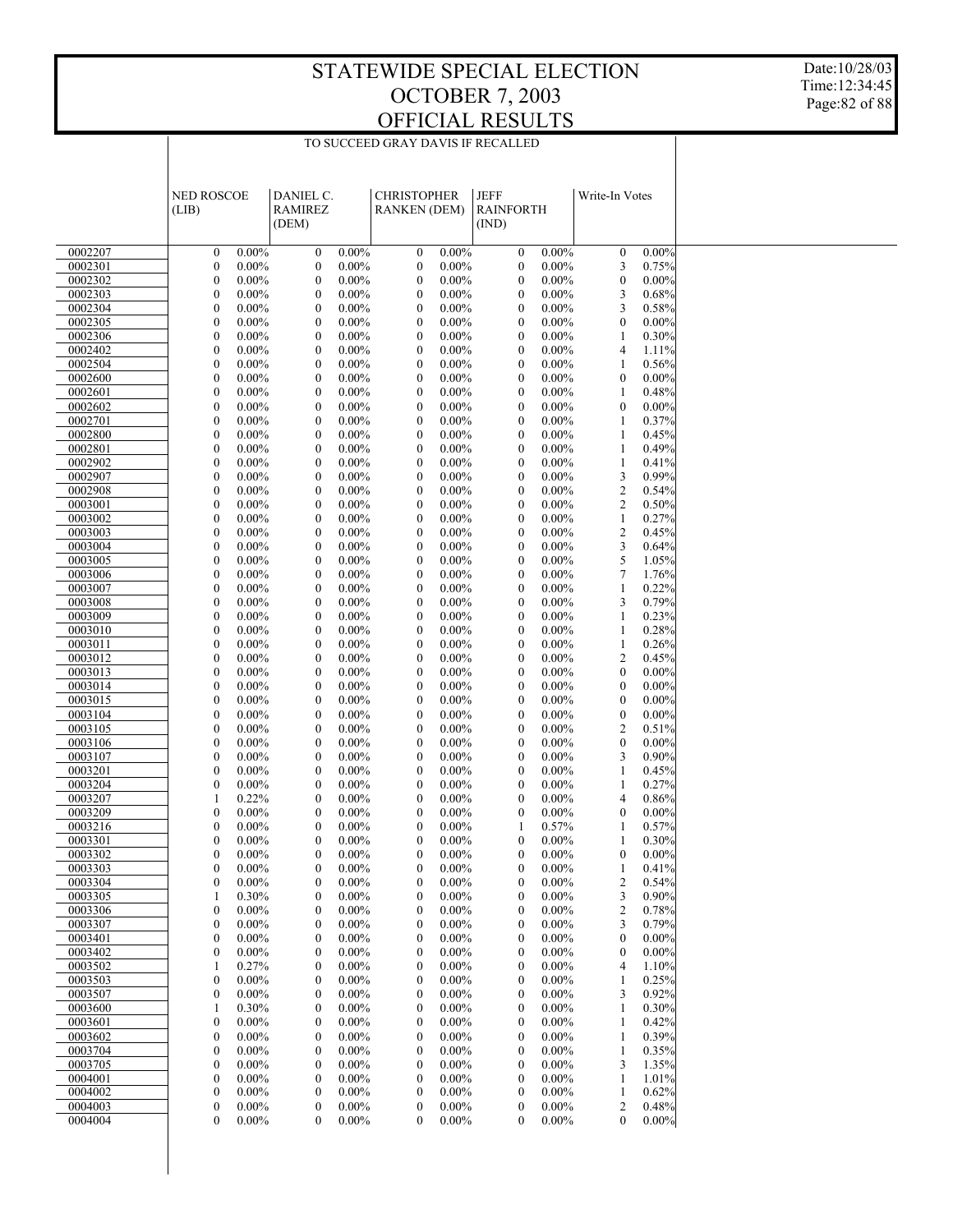Date:10/28/03 Time:12:34:46 Page:83 of 88

|                    | <b>NED ROSCOE</b>                    |                      | DANIEL C.                            |                      | <b>CHRISTOPHER</b>                   |                      | <b>JEFF</b>                          |                      | Write-In Votes                       |                      |  |
|--------------------|--------------------------------------|----------------------|--------------------------------------|----------------------|--------------------------------------|----------------------|--------------------------------------|----------------------|--------------------------------------|----------------------|--|
|                    | (LIB)                                |                      | <b>RAMIREZ</b>                       |                      | <b>RANKEN (DEM)</b>                  |                      | <b>RAINFORTH</b>                     |                      |                                      |                      |  |
|                    |                                      |                      | (DEM)                                |                      |                                      |                      | (IND)                                |                      |                                      |                      |  |
| 0004005            | $\boldsymbol{0}$                     | $0.00\%$             | $\mathbf{1}$                         | 0.22%                | $\boldsymbol{0}$                     | $0.00\%$             | $\boldsymbol{0}$                     | $0.00\%$             | 3                                    | 0.67%                |  |
| 0004006            | $\boldsymbol{0}$                     | $0.00\%$             | $\boldsymbol{0}$                     | $0.00\%$             | $\boldsymbol{0}$                     | 0.00%                | $\boldsymbol{0}$                     | $0.00\%$             | $\overline{c}$                       | 0.37%                |  |
| 0004007            | $\boldsymbol{0}$                     | $0.00\%$             | $\boldsymbol{0}$                     | $0.00\%$             | 1                                    | 0.25%                | $\mathbf{0}$                         | $0.00\%$             | $\overline{c}$                       | 0.51%                |  |
| 0004008            | $\boldsymbol{0}$                     | $0.00\%$             | $\boldsymbol{0}$                     | $0.00\%$             | $\boldsymbol{0}$                     | $0.00\%$             | $\boldsymbol{0}$                     | $0.00\%$             | 1                                    | 0.22%                |  |
| 0004009            | $\boldsymbol{0}$                     | $0.00\%$             | $\boldsymbol{0}$                     | $0.00\%$             | $\boldsymbol{0}$                     | $0.00\%$             | $\mathbf{0}$                         | $0.00\%$             | $\overline{c}$                       | 0.53%                |  |
| 0004010<br>0004100 | $\boldsymbol{0}$<br>$\boldsymbol{0}$ | $0.00\%$<br>$0.00\%$ | $\boldsymbol{0}$<br>1                | $0.00\%$<br>0.26%    | $\boldsymbol{0}$<br>$\boldsymbol{0}$ | $0.00\%$<br>$0.00\%$ | $\boldsymbol{0}$<br>$\boldsymbol{0}$ | $0.00\%$<br>$0.00\%$ | $\overline{c}$<br>$\boldsymbol{0}$   | 1.43%<br>$0.00\%$    |  |
| 0004101            | $\boldsymbol{0}$                     | $0.00\%$             | $\boldsymbol{0}$                     | $0.00\%$             | $\boldsymbol{0}$                     | $0.00\%$             | $\boldsymbol{0}$                     | $0.00\%$             | 4                                    | 1.66%                |  |
| 0004102            | $\boldsymbol{0}$                     | $0.00\%$             | $\boldsymbol{0}$                     | $0.00\%$             | $\boldsymbol{0}$                     | $0.00\%$             | $\mathbf{0}$                         | $0.00\%$             | $\boldsymbol{0}$                     | $0.00\%$             |  |
| 0004103            | 1                                    | 0.31%                | $\boldsymbol{0}$                     | $0.00\%$             | $\boldsymbol{0}$                     | $0.00\%$             | $\boldsymbol{0}$                     | $0.00\%$             | $\mathbf{1}$                         | 0.31%                |  |
| 0004200            | $\boldsymbol{0}$                     | $0.00\%$             | $\boldsymbol{0}$                     | $0.00\%$             | $\boldsymbol{0}$                     | $0.00\%$             | $\mathbf{0}$                         | $0.00\%$             | $\overline{c}$                       | 1.10%                |  |
| 0004301            | $\boldsymbol{0}$                     | $0.00\%$             | $\boldsymbol{0}$                     | $0.00\%$             | $\boldsymbol{0}$                     | $0.00\%$             | $\boldsymbol{0}$                     | $0.00\%$             | $\boldsymbol{0}$                     | $0.00\%$             |  |
| 0004302            | $\boldsymbol{0}$                     | $0.00\%$             | $\mathbf{0}$                         | $0.00\%$             | $\boldsymbol{0}$                     | $0.00\%$             | $\mathbf{0}$                         | $0.00\%$             | $\overline{c}$                       | 0.72%                |  |
| 0004304<br>0004305 | $\boldsymbol{0}$<br>$\boldsymbol{0}$ | $0.00\%$<br>$0.00\%$ | $\boldsymbol{0}$<br>$\boldsymbol{0}$ | $0.00\%$<br>$0.00\%$ | $\boldsymbol{0}$<br>$\boldsymbol{0}$ | $0.00\%$<br>$0.00\%$ | $\boldsymbol{0}$<br>$\mathbf{0}$     | $0.00\%$<br>$0.00\%$ | $\boldsymbol{0}$<br>$\boldsymbol{0}$ | $0.00\%$<br>$0.00\%$ |  |
| 0004400            | $\boldsymbol{0}$                     | $0.00\%$             | $\boldsymbol{0}$                     | $0.00\%$             | $\boldsymbol{0}$                     | $0.00\%$             | $\boldsymbol{0}$                     | $0.00\%$             | 1                                    | 0.26%                |  |
| 0004401            | $\boldsymbol{0}$                     | $0.00\%$             | $\mathbf{0}$                         | $0.00\%$             | $\boldsymbol{0}$                     | $0.00\%$             | $\mathbf{0}$                         | $0.00\%$             | $\boldsymbol{0}$                     | $0.00\%$             |  |
| 0004402            | $\boldsymbol{0}$                     | $0.00\%$             | $\boldsymbol{0}$                     | $0.00\%$             | $\boldsymbol{0}$                     | $0.00\%$             | $\boldsymbol{0}$                     | $0.00\%$             | $\boldsymbol{0}$                     | $0.00\%$             |  |
| 0004403            | $\boldsymbol{0}$                     | $0.00\%$             | $\boldsymbol{0}$                     | $0.00\%$             | $\boldsymbol{0}$                     | $0.00\%$             | $\mathbf{0}$                         | $0.00\%$             | $\mathbf{0}$                         | $0.00\%$             |  |
| 0004501            | $\boldsymbol{0}$                     | $0.00\%$             | $\boldsymbol{0}$                     | $0.00\%$             | $\boldsymbol{0}$                     | $0.00\%$             | $\boldsymbol{0}$                     | $0.00\%$             | 3                                    | 0.70%                |  |
| 0004502<br>0004503 | $\boldsymbol{0}$<br>$\boldsymbol{0}$ | $0.00\%$<br>$0.00\%$ | $\mathbf{0}$<br>$\boldsymbol{0}$     | $0.00\%$<br>$0.00\%$ | $\boldsymbol{0}$<br>$\boldsymbol{0}$ | $0.00\%$<br>$0.00\%$ | $\mathbf{0}$<br>$\boldsymbol{0}$     | $0.00\%$<br>$0.00\%$ | $\overline{c}$<br>1                  | 0.46%<br>0.32%       |  |
| 0004600            | $\boldsymbol{0}$                     | $0.00\%$             | $\boldsymbol{0}$                     | $0.00\%$             | $\boldsymbol{0}$                     | $0.00\%$             | $\mathbf{0}$                         | $0.00\%$             | 3                                    | 0.96%                |  |
| 0004601            | $\boldsymbol{0}$                     | $0.00\%$             | $\boldsymbol{0}$                     | $0.00\%$             | $\boldsymbol{0}$                     | $0.00\%$             | $\boldsymbol{0}$                     | $0.00\%$             | $\overline{c}$                       | 0.55%                |  |
| 0004703            | $\boldsymbol{0}$                     | $0.00\%$             | $\mathbf{0}$                         | $0.00\%$             | $\boldsymbol{0}$                     | $0.00\%$             | $\mathbf{0}$                         | $0.00\%$             | 3                                    | 1.02%                |  |
| 0004707            | $\boldsymbol{0}$                     | $0.00\%$             | $\boldsymbol{0}$                     | $0.00\%$             | $\boldsymbol{0}$                     | $0.00\%$             | $\boldsymbol{0}$                     | $0.00\%$             | 1                                    | 0.28%                |  |
| 0004708            | $\boldsymbol{0}$                     | $0.00\%$             | $\boldsymbol{0}$                     | $0.00\%$             | $\boldsymbol{0}$                     | $0.00\%$             | $\boldsymbol{0}$                     | $0.00\%$             | 1                                    | 0.32%                |  |
| 0004709<br>0004800 | $\boldsymbol{0}$<br>$\boldsymbol{0}$ | $0.00\%$<br>$0.00\%$ | $\boldsymbol{0}$<br>$\mathbf{0}$     | $0.00\%$<br>$0.00\%$ | $\boldsymbol{0}$<br>$\boldsymbol{0}$ | $0.00\%$<br>$0.00\%$ | $\boldsymbol{0}$<br>$\mathbf{0}$     | $0.00\%$<br>$0.00\%$ | $\boldsymbol{0}$<br>$\boldsymbol{0}$ | $0.00\%$<br>$0.00\%$ |  |
| 0004806            | $\boldsymbol{0}$                     | $0.00\%$             | $\boldsymbol{0}$                     | $0.00\%$             | $\boldsymbol{0}$                     | $0.00\%$             | $\boldsymbol{0}$                     | $0.00\%$             | 1                                    | 0.47%                |  |
| 0005001            | $\boldsymbol{0}$                     | $0.00\%$             | $\boldsymbol{0}$                     | $0.00\%$             | $\boldsymbol{0}$                     | $0.00\%$             | $\mathbf{0}$                         | $0.00\%$             | $\boldsymbol{0}$                     | $0.00\%$             |  |
| 0005101            | $\boldsymbol{0}$                     | $0.00\%$             | $\boldsymbol{0}$                     | $0.00\%$             | $\boldsymbol{0}$                     | $0.00\%$             | $\boldsymbol{0}$                     | $0.00\%$             | $\overline{c}$                       | 0.60%                |  |
| 0005102            | $\boldsymbol{0}$                     | $0.00\%$             | $\mathbf{0}$                         | $0.00\%$             | $\boldsymbol{0}$                     | $0.00\%$             | $\mathbf{0}$                         | $0.00\%$             | 4                                    | 1.63%                |  |
| 0005103            | $\boldsymbol{0}$                     | $0.00\%$             | $\boldsymbol{0}$                     | $0.00\%$             | 1                                    | 0.25%                | $\boldsymbol{0}$                     | $0.00\%$             | 5                                    | 1.23%                |  |
| 0005201            | $\boldsymbol{0}$                     | $0.00\%$             | $\boldsymbol{0}$                     | $0.00\%$             | $\boldsymbol{0}$                     | $0.00\%$             | $\boldsymbol{0}$                     | $0.00\%$             | $\mathbf{1}$                         | 0.29%                |  |
| 0005202<br>0005203 | $\boldsymbol{0}$<br>$\boldsymbol{0}$ | $0.00\%$<br>$0.00\%$ | $\boldsymbol{0}$<br>$\mathbf{0}$     | $0.00\%$<br>$0.00\%$ | $\boldsymbol{0}$<br>$\boldsymbol{0}$ | $0.00\%$<br>$0.00\%$ | $\boldsymbol{0}$<br>$\boldsymbol{0}$ | $0.00\%$<br>$0.00\%$ | $\overline{c}$<br>$\overline{4}$     | 0.94%<br>1.34%       |  |
| 0005204            | $\boldsymbol{0}$                     | $0.00\%$             | $\boldsymbol{0}$                     | $0.00\%$             | $\boldsymbol{0}$                     | $0.00\%$             | 1                                    | 0.40%                | $\overline{c}$                       | 0.80%                |  |
| 0005205            | $\boldsymbol{0}$                     | $0.00\%$             | $\boldsymbol{0}$                     | $0.00\%$             | $\boldsymbol{0}$                     | $0.00\%$             | $\boldsymbol{0}$                     | $0.00\%$             | 1                                    | 0.23%                |  |
| 0005206            | $\boldsymbol{0}$                     | $0.00\%$             | $\boldsymbol{0}$                     | $0.00\%$             | $\boldsymbol{0}$                     | $0.00\%$             | $\boldsymbol{0}$                     | $0.00\%$             | 1                                    | 0.33%                |  |
| 0005207            | $\boldsymbol{0}$                     | $0.00\%$             | $\boldsymbol{0}$                     | $0.00\%$             | $\boldsymbol{0}$                     | $0.00\%$             | $\mathbf{0}$                         | $0.00\%$             | 3                                    | 0.78%                |  |
| 0005208            | $\boldsymbol{0}$                     | $0.00\%$             | $\boldsymbol{0}$                     | $0.00\%$             | $\boldsymbol{0}$                     | $0.00\%$             | $\boldsymbol{0}$                     | $0.00\%$             | $\overline{c}$                       | 0.62%                |  |
| 0005209<br>0005211 | $\boldsymbol{0}$<br>$\theta$         | $0.00\%$<br>$0.00\%$ | $\mathbf{0}$<br>$\Omega$             | $0.00\%$<br>$0.00\%$ | $\mathbf{0}$<br>$\mathbf{0}$         | $0.00\%$<br>$0.00\%$ | $\mathbf{0}$<br>1                    | $0.00\%$<br>0.31%    | $\overline{c}$<br>$\mathbf{0}$       | 0.56%<br>0.00%       |  |
| 0005212            | $\boldsymbol{0}$                     | $0.00\%$             | $\boldsymbol{0}$                     | $0.00\%$             | $\boldsymbol{0}$                     | $0.00\%$             | $\boldsymbol{0}$                     | $0.00\%$             | $\boldsymbol{0}$                     | 0.00%                |  |
| 0005213            | $\boldsymbol{0}$                     | $0.00\%$             | $\boldsymbol{0}$                     | $0.00\%$             | $\boldsymbol{0}$                     | $0.00\%$             | $\boldsymbol{0}$                     | $0.00\%$             | $\overline{c}$                       | 0.64%                |  |
| 0005214            | $\boldsymbol{0}$                     | $0.00\%$             | $\boldsymbol{0}$                     | $0.00\%$             | $\boldsymbol{0}$                     | $0.00\%$             | $\mathbf{0}$                         | $0.00\%$             | $\overline{c}$                       | 0.54%                |  |
| 0005215            | $\boldsymbol{0}$                     | $0.00\%$             | $\boldsymbol{0}$                     | $0.00\%$             | $\boldsymbol{0}$                     | $0.00\%$             | $\boldsymbol{0}$                     | $0.00\%$             | 1                                    | 0.35%                |  |
| 0005216            | $\boldsymbol{0}$                     | $0.00\%$             | $\boldsymbol{0}$                     | $0.00\%$             | $\boldsymbol{0}$                     | $0.00\%$             | $\mathbf{0}$                         | $0.00\%$             | 3                                    | 1.30%                |  |
| 0005217            | $\boldsymbol{0}$<br>$\boldsymbol{0}$ | $0.00\%$             | $\boldsymbol{0}$                     | $0.00\%$             | $\boldsymbol{0}$                     | $0.00\%$             | $\boldsymbol{0}$<br>$\mathbf{0}$     | $0.00\%$             | $\overline{c}$                       | 0.60%<br>0.25%       |  |
| 0005218<br>0005219 | $\boldsymbol{0}$                     | $0.00\%$<br>$0.00\%$ | $\boldsymbol{0}$<br>$\boldsymbol{0}$ | $0.00\%$<br>$0.00\%$ | $\boldsymbol{0}$<br>$\boldsymbol{0}$ | $0.00\%$<br>$0.00\%$ | $\boldsymbol{0}$                     | $0.00\%$<br>$0.00\%$ | 1<br>1                               | 0.54%                |  |
| 0005220            | $\boldsymbol{0}$                     | $0.00\%$             | $\boldsymbol{0}$                     | $0.00\%$             | $\boldsymbol{0}$                     | $0.00\%$             | $\boldsymbol{0}$                     | $0.00\%$             | 1                                    | 0.28%                |  |
| 0005221            | $\boldsymbol{0}$                     | $0.00\%$             | $\boldsymbol{0}$                     | $0.00\%$             | $\boldsymbol{0}$                     | $0.00\%$             | $\boldsymbol{0}$                     | $0.00\%$             | 1                                    | 0.26%                |  |
| 0005222            | $\boldsymbol{0}$                     | $0.00\%$             | $\boldsymbol{0}$                     | $0.00\%$             | $\boldsymbol{0}$                     | $0.00\%$             | $\mathbf{0}$                         | $0.00\%$             | $\boldsymbol{0}$                     | $0.00\%$             |  |
| 0005223            | $\boldsymbol{0}$                     | $0.00\%$             | $\boldsymbol{0}$                     | $0.00\%$             | $\boldsymbol{0}$                     | $0.00\%$             | $\boldsymbol{0}$                     | $0.00\%$             | 3                                    | 0.60%                |  |
| 0005224            | $\boldsymbol{0}$                     | $0.00\%$             | $\boldsymbol{0}$                     | $0.00\%$             | $\boldsymbol{0}$                     | $0.00\%$             | $\boldsymbol{0}$                     | $0.00\%$             | 1                                    | 0.25%                |  |
| 0005225<br>0005226 | $\boldsymbol{0}$<br>$\boldsymbol{0}$ | $0.00\%$<br>$0.00\%$ | $\boldsymbol{0}$<br>$\boldsymbol{0}$ | $0.00\%$<br>$0.00\%$ | $\boldsymbol{0}$<br>$\boldsymbol{0}$ | $0.00\%$<br>$0.00\%$ | $\boldsymbol{0}$<br>$\mathbf{0}$     | $0.00\%$<br>$0.00\%$ | $\boldsymbol{0}$<br>$\overline{c}$   | $0.00\%$<br>0.98%    |  |
| 0005227            | $\boldsymbol{0}$                     | $0.00\%$             | $\boldsymbol{0}$                     | $0.00\%$             | $\boldsymbol{0}$                     | $0.00\%$             | $\boldsymbol{0}$                     | $0.00\%$             | $\overline{c}$                       | 0.40%                |  |
| 0005300            | $\boldsymbol{0}$                     | $0.00\%$             | $\boldsymbol{0}$                     | $0.00\%$             | $\boldsymbol{0}$                     | $0.00\%$             | $\mathbf{0}$                         | $0.00\%$             | $\boldsymbol{0}$                     | $0.00\%$             |  |
| 0005301            | $\boldsymbol{0}$                     | $0.00\%$             | $\boldsymbol{0}$                     | $0.00\%$             | $\boldsymbol{0}$                     | $0.00\%$             | $\boldsymbol{0}$                     | $0.00\%$             | 3                                    | 0.93%                |  |
| 0005302            | $\boldsymbol{0}$                     | $0.00\%$             | $\mathbf{0}$                         | $0.00\%$             | $\boldsymbol{0}$                     | $0.00\%$             | $\mathbf{0}$                         | $0.00\%$             | 1                                    | 0.40%                |  |
|                    |                                      |                      |                                      |                      |                                      |                      |                                      |                      |                                      |                      |  |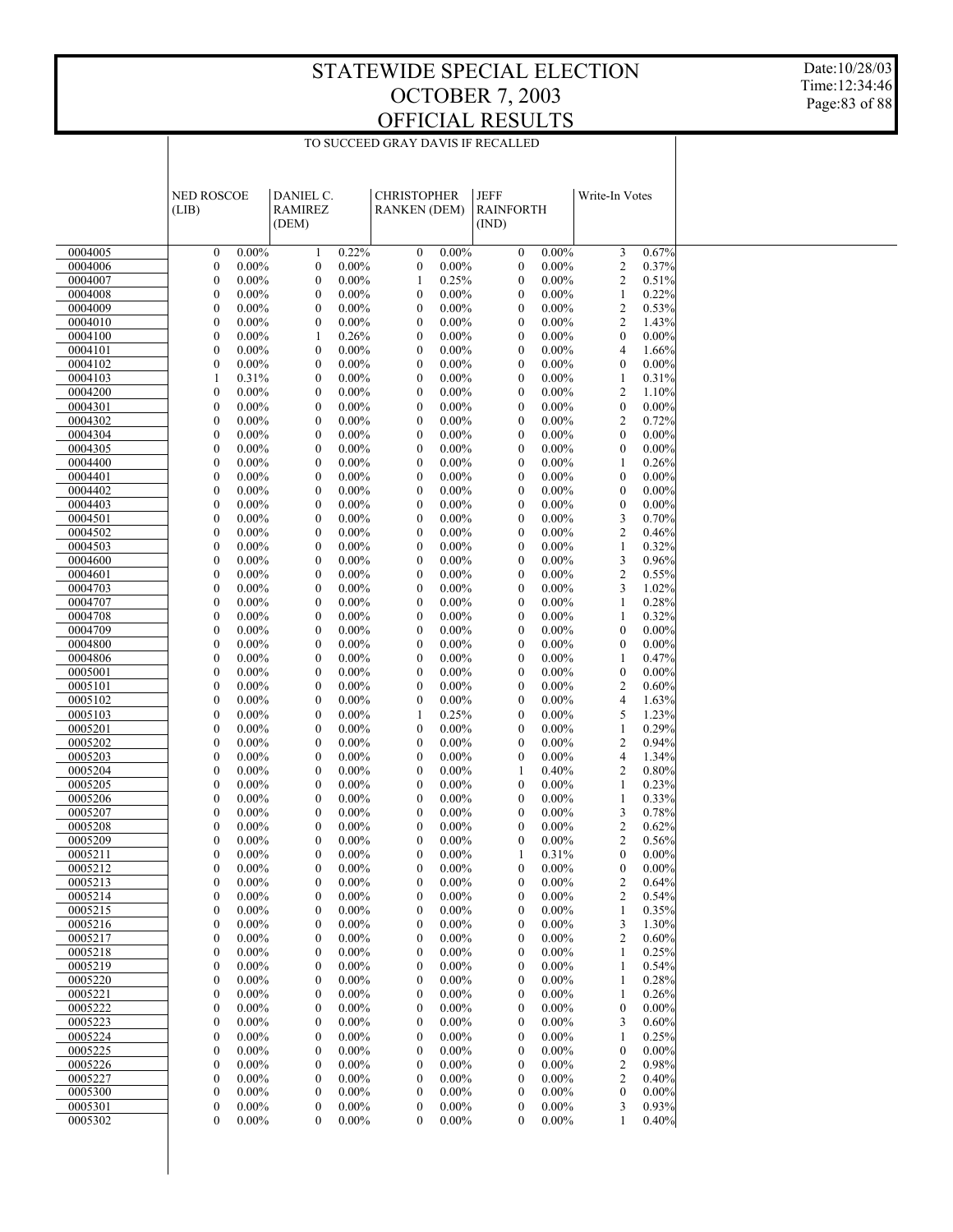|          |                            |          |                                      |          |                                           |          | TO SUCCEED GRAY DAVIS IF RECALLED |          |                |          |  |  |  |
|----------|----------------------------|----------|--------------------------------------|----------|-------------------------------------------|----------|-----------------------------------|----------|----------------|----------|--|--|--|
|          |                            |          |                                      |          |                                           |          |                                   |          |                |          |  |  |  |
|          | <b>NED ROSCOE</b><br>(LIB) |          | DANIEL C.<br><b>RAMIREZ</b><br>(DEM) |          | <b>CHRISTOPHER</b><br><b>RANKEN (DEM)</b> |          | <b>JEFF</b><br>RAINFORTH<br>(IND) |          | Write-In Votes |          |  |  |  |
| 0005303  | 0                          | $0.00\%$ | $\Omega$                             | $0.00\%$ | $\theta$                                  | $0.00\%$ | $\Omega$                          | $0.00\%$ | 4              | 1.17%    |  |  |  |
| 0005304  | 0                          | $0.00\%$ | $\Omega$                             | $0.00\%$ | $\Omega$                                  | $0.00\%$ | $\theta$                          | $0.00\%$ |                | 0.85%    |  |  |  |
| 0005305  | 0                          | $0.00\%$ | $\Omega$                             | $0.00\%$ | $\Omega$                                  | $0.00\%$ | $\Omega$                          | $0.00\%$ | $\Omega$       | $0.00\%$ |  |  |  |
| AV BT 01 |                            | $0.01\%$ |                                      | $0.01\%$ | 6                                         | $0.02\%$ | $\Omega$                          | $0.00\%$ | 267            | 0.75%    |  |  |  |
|          | 14                         | $0.01\%$ |                                      | 0.01%    | 8                                         | $0.01\%$ | 5.                                | 0.01%    | 565            | 0.57%    |  |  |  |
|          |                            |          |                                      |          |                                           |          |                                   |          |                |          |  |  |  |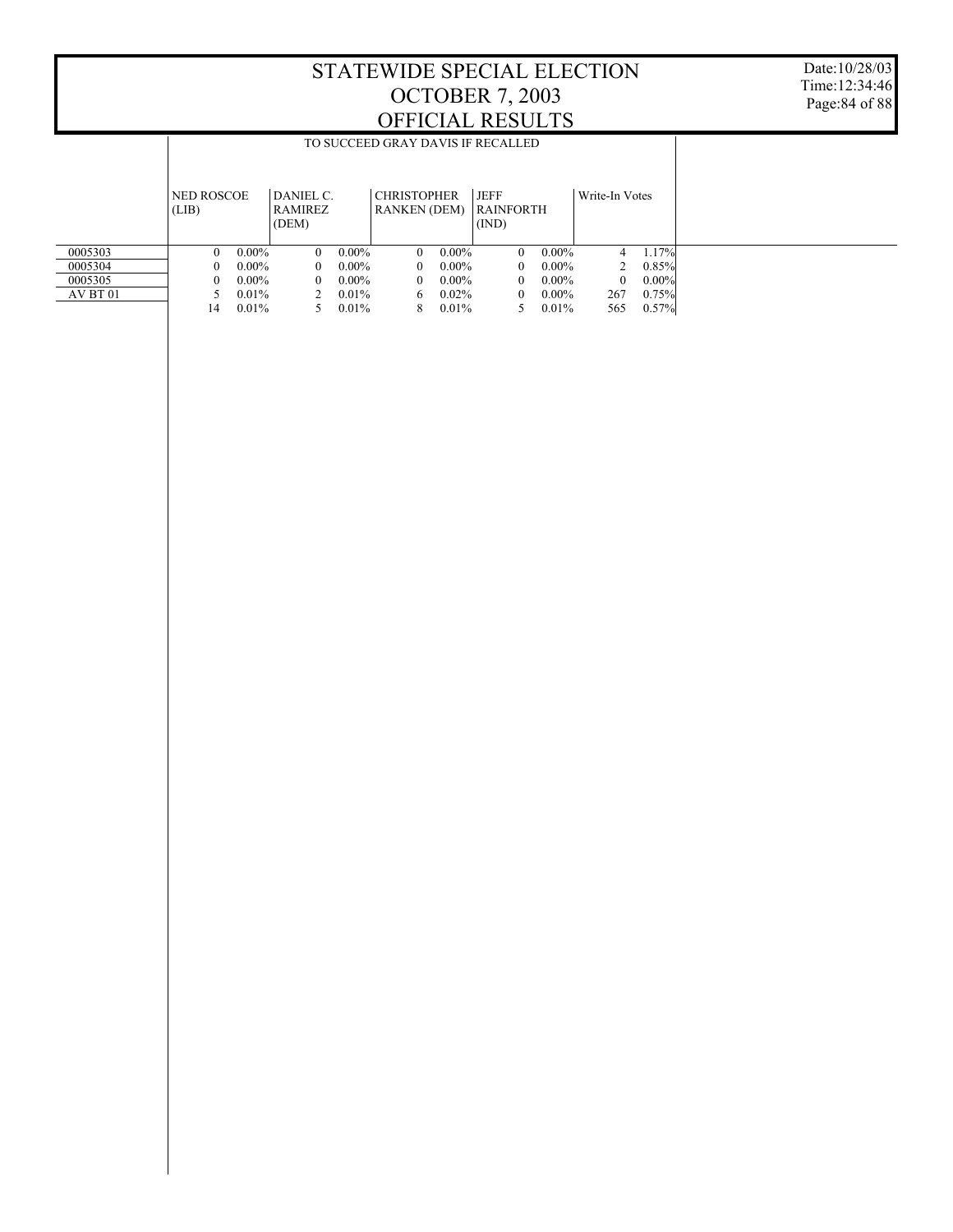Date:10/28/03 Time:12:34:46 Page:85 of 88

| <b>YES</b><br><b>YES</b><br>Times<br>Total<br>NO<br>Times<br>Total<br>NO<br>Reg.<br>Reg.<br>Votes<br>Votes<br>Voters<br>Counted<br>Voters<br>Counted<br>Jurisdiction Wide<br>33.57%<br>66.43%<br>24.22%<br>75.78%<br>0001001<br>943<br>464<br>426<br>283<br>943<br>464<br>446<br>108<br>338<br>143<br>970<br>409<br>36.92%<br>63.08%<br>28.01%<br>71.99%<br>0001002<br>452<br>151<br>258<br>970<br>452<br>432<br>121<br>311<br>30.37%<br>27.43%<br>72.57%<br>0001003<br>976<br>475<br>438<br>133<br>305<br>69.63%<br>976<br>475<br>452<br>124<br>328<br>945<br>39.81%<br>60.19%<br>29.46%<br>70.54%<br>0001004<br>491<br>422<br>168<br>254<br>945<br>491<br>448<br>132<br>316<br>996<br>31.97%<br>68.03%<br>996<br>33.19%<br>66.81%<br>0001005<br>471<br>441<br>141<br>300<br>471<br>452<br>150<br>302<br>911<br>34.29%<br>65.71%<br>82 22.84%<br>77.16%<br>0001006<br>382<br>347<br>119<br>228<br>911<br>382<br>359<br>277<br>0001007<br>977<br>30.66%<br>69.34%<br>977<br>27.75%<br>469<br>437<br>134<br>303<br>469<br>454<br>126<br>328<br>72.25%<br>25.50%<br>922<br>28.79%<br>71.21%<br>349<br>74.50%<br>0001008<br>371<br>330<br>95<br>235<br>922<br>371<br>89<br>260<br>910<br>37.24%<br>62.76%<br>910<br>33.41%<br>66.59%<br>0001009<br>450<br>435<br>162<br>273<br>450<br>443<br>148<br>295<br>40.75%<br>998<br>39.21%<br>60.79%<br>59.25%<br>0001010<br>440<br>380<br>149<br>231<br>998<br>440<br>400<br>163<br>237<br>0001011<br>376<br>32.18%<br>67.82%<br>31.57%<br>68.43%<br>878<br>419<br>121<br>255<br>878<br>419<br>396<br>125<br>271<br>31.38%<br>24.69%<br>392<br>68.62%<br>75.31%<br>0001012<br>859<br>439<br>123<br>269<br>859<br>439<br>409<br>101<br>308<br>349<br>29.51%<br>70.49%<br>21.37%<br>78.63%<br>0001013<br>844<br>392<br>103<br>246<br>844<br>392<br>365<br>78<br>287<br>21.48%<br>36.76%<br>63.24%<br>78.52%<br>0001014<br>826<br>417<br>370<br>136<br>234<br>826<br>417<br>391<br>84<br>307<br>0001015<br>970<br>439<br>32.80%<br>67.20%<br>28.98%<br>71.02%<br>472<br>144<br>295<br>970<br>472<br>452<br>131<br>321<br>23.22%<br>0001016<br>817<br>29.44%<br>70.56%<br>422<br>76.78%<br>443<br>411<br>121<br>290<br>817<br>443<br>98<br>324<br>39.81%<br>60.19%<br>319<br>36.36%<br>63.64%<br>0001017<br>796<br>335<br>314<br>125<br>189<br>796<br>335<br>116<br>203<br>0001100<br>649<br>309<br>31.07%<br>68.93%<br>20.19%<br>79.81%<br>333<br>96<br>213<br>649<br>333<br>322<br>65<br>257<br>21.22%<br>0001101<br>519<br>32.60%<br>67.40%<br>519<br>245<br>78.78%<br>257<br>227<br>153<br>257<br>52<br>193<br>74<br>22.88%<br>0001102<br>32.95%<br>67.05%<br>472<br>77.12%<br>923<br>498<br>434<br>143<br>291<br>923<br>498<br>108<br>364<br>0001103<br>994<br>30.46%<br>69.54%<br>994<br>473<br>23.68%<br>76.32%<br>503<br>453<br>138<br>315<br>503<br>112<br>361<br>0001106<br>33.05%<br>66.95%<br>24.38%<br>75.62%<br>863<br>383<br>348<br>115<br>233<br>863<br>383<br>361<br>88<br>273<br>0001107<br>583<br>29.57%<br>583<br>29.10%<br>70.90%<br>283<br>257<br>76<br>181<br>70.43%<br>283<br>268<br>78<br>190<br>33.83%<br>0001110<br>398<br>66.17%<br>23.36%<br>76.64%<br>149<br>133<br>88<br>398<br>149<br>137<br>32<br>105<br>45<br>0001112<br>912<br>372<br>38.17%<br>912<br>389<br>29.31%<br>70.69%<br>402<br>142<br>230<br>61.83%<br>402<br>114<br>275<br>0001113<br>910<br>352<br>33.24%<br>26.63%<br>73.37%<br>410<br>117<br>235<br>66.76%<br>910<br>410<br>368<br>98<br>270<br>0001114<br>165<br>33.33%<br>66.67%<br>21.39%<br>78.61%<br>657<br>188<br>55<br>110<br>657<br>188<br>173<br>37<br>136<br>0001121<br>891<br>34.80%<br>65.20%<br>26.42%<br>73.58%<br>444<br>408<br>142<br>266<br>891<br>444<br>424<br>112<br>312<br>0001124<br>805<br>304<br>35.53%<br>64.47%<br>319<br>29.78%<br>70.22%<br>108<br>196<br>805<br>95<br>224<br>346<br>346<br>0001125<br>32.48%<br>67.52%<br>22.06%<br>77.94%<br>602<br>296<br>274<br>89<br>185<br>602<br>296<br>281<br>62<br>219<br>33.57%<br>0001210<br>984<br>34.31%<br>65.69%<br>984<br>66.43%<br>459<br>411<br>141<br>270<br>459<br>423<br>142<br>281<br>35.23%<br>0001211<br>811<br>28.32%<br>352<br>64.77%<br>375<br>346<br>98<br>248<br>71.68%<br>811<br>375<br>124<br>228<br>0001500<br>33.64%<br>66.36%<br>333<br>25.83%<br>74.17%<br>746<br>340<br>321<br>108<br>213<br>746<br>340<br>86<br>247<br>0001604<br>30.07%<br>69.93%<br>26.10%<br>73.90%<br>663<br>332<br>306<br>92<br>214<br>663<br>332<br>318<br>83<br>235<br>0001605<br>39.39%<br>31.79%<br>68.21%<br>780<br>398<br>358<br>141<br>217<br>60.61%<br>780<br>398<br>368<br>251<br>117<br>44.55%<br>40.00%<br>60.00%<br>0001701<br>321<br>126<br>110<br>49<br>61<br>55.45%<br>321<br>126<br>115<br>46<br>69<br>939<br>939<br>489<br>32.72%<br>67.28%<br>0002001<br>509<br>466<br>37.34%<br>292<br>62.66%<br>509<br>160<br>329<br>174<br>22.67%<br>0002002<br>34.30%<br>65.70%<br>77.33%<br>781<br>343<br>309<br>106<br>203<br>781<br>343<br>322<br>73<br>249<br>0002003<br>26.78%<br>24.66%<br>75.34%<br>982<br>469<br>422<br>309<br>73.22%<br>982<br>469<br>438<br>108<br>330<br>113<br>920<br>390<br>32.31%<br>67.69%<br>78.18%<br>0002004<br>445<br>126<br>264<br>920<br>445<br>417<br>21.82%<br>326<br>91<br>973<br>0002005<br>499<br>447<br>36.02%<br>286<br>63.98%<br>973<br>499<br>476<br>104 21.85%<br>372<br>78.15%<br>161<br>0002006<br>419<br>126 30.07%<br>69.93%<br>22.45%<br>77.55%<br>964<br>473<br>293<br>964<br>473<br>441<br>99<br>342<br>0002007<br>802<br>385<br>324<br>33.33%<br>66.67%<br>802<br>385<br>343<br>117<br>34.11%<br>226<br>65.89%<br>108<br>216<br>26.19%<br>0002008<br>903<br>404<br>115 31.42%<br>251<br>68.58%<br>903<br>404<br>378<br>279<br>73.81%<br>366<br>99<br>0002009<br>1008<br>164 35.27%<br>301<br>64.73%<br>132 27.44%<br>349<br>72.56%<br>510<br>465<br>1008<br>510<br>481<br>0002010<br>885<br>324<br>34.26%<br>65.74%<br>338<br>33.73%<br>224<br>66.27%<br>378<br>111<br>213<br>885<br>378<br>114<br>0002011<br>124<br>91<br>79<br>24<br>30.38%<br>55<br>69.62%<br>91<br>82<br>17<br>20.73%<br>65<br>79.27%<br>124<br>0002012<br>149<br>97<br>31.96%<br>68.04%<br>120<br>26.92%<br>73.08%<br>120<br>31<br>66<br>149<br>104<br>28<br>76<br>0002013<br>238<br>154<br>140<br>36.43%<br>89<br>63.57%<br>238<br>154<br>146<br>50<br>34.25%<br>96<br>65.75%<br>51<br>0002014<br>913<br>26.23%<br>73.77%<br>427<br>92 21.55%<br>78.45%<br>450<br>408<br>107<br>301<br>913<br>450<br>335<br>0002015<br>931<br>375<br>132<br>35.20%<br>243<br>64.80%<br>931<br>388<br>102 26.29%<br>286<br>73.71%<br>428<br>428<br>0002101<br>982<br>30.05%<br>298<br>69.95%<br>444<br>21.40%<br>349<br>78.60%<br>468<br>426<br>128<br>982<br>468<br>95<br>0002102<br>844<br>352<br>108<br>33.96%<br>210<br>66.04%<br>844<br>333<br>80<br>24.02%<br>253<br>75.98%<br>318<br>352<br>0002103<br>581<br>252<br>30.21%<br>69.79%<br>252<br>238<br>34.03%<br>157<br>65.97%<br>235<br>71<br>164<br>581<br>81<br>0002104<br>768<br>315<br>112 35.56%<br>203<br>64.44%<br>344<br>331<br>33.53%<br>220<br>66.47%<br>344<br>768<br>111<br>0002107<br>482<br>278<br>244<br>39.75%<br>60.25%<br>482<br>278<br>258<br>24.42%<br>195<br>75.58%<br>97<br>147<br>63<br>0002108<br>807<br>428<br>377<br>28.91%<br>268<br>71.09%<br>807<br>428<br>389<br>114 29.31%<br>275<br>70.69%<br>109<br>0002109<br>582<br>293<br>252<br>82 32.54%<br>67.46%<br>293<br>82<br>30.94%<br>183<br>69.06%<br>170<br>582<br>265<br>0002112<br>914<br>402<br>34.83%<br>262<br>65.17%<br>914<br>26.60%<br>309<br>73.40%<br>450<br>140<br>450<br>421<br>112<br>0002201<br>573<br>74 26.91%<br>73.09%<br>294<br>22.11%<br>229<br>77.89%<br>311<br>275<br>201<br>573<br>311<br>65<br>0002205<br>996<br>517<br>162 34.62%<br>306<br>65.38%<br>996<br>495<br>137<br>27.68%<br>358<br>72.32%<br>468<br>517<br>0002206<br>901<br>429<br>383<br>112 29.24%<br>271<br>70.76%<br>901<br>429<br>401<br>97 24.19%<br>304 75.81% |  |  | PROPOSITION 53 |  | PROPOSITION 54 |  |  |  |  |  |  |
|----------------------------------------------------------------------------------------------------------------------------------------------------------------------------------------------------------------------------------------------------------------------------------------------------------------------------------------------------------------------------------------------------------------------------------------------------------------------------------------------------------------------------------------------------------------------------------------------------------------------------------------------------------------------------------------------------------------------------------------------------------------------------------------------------------------------------------------------------------------------------------------------------------------------------------------------------------------------------------------------------------------------------------------------------------------------------------------------------------------------------------------------------------------------------------------------------------------------------------------------------------------------------------------------------------------------------------------------------------------------------------------------------------------------------------------------------------------------------------------------------------------------------------------------------------------------------------------------------------------------------------------------------------------------------------------------------------------------------------------------------------------------------------------------------------------------------------------------------------------------------------------------------------------------------------------------------------------------------------------------------------------------------------------------------------------------------------------------------------------------------------------------------------------------------------------------------------------------------------------------------------------------------------------------------------------------------------------------------------------------------------------------------------------------------------------------------------------------------------------------------------------------------------------------------------------------------------------------------------------------------------------------------------------------------------------------------------------------------------------------------------------------------------------------------------------------------------------------------------------------------------------------------------------------------------------------------------------------------------------------------------------------------------------------------------------------------------------------------------------------------------------------------------------------------------------------------------------------------------------------------------------------------------------------------------------------------------------------------------------------------------------------------------------------------------------------------------------------------------------------------------------------------------------------------------------------------------------------------------------------------------------------------------------------------------------------------------------------------------------------------------------------------------------------------------------------------------------------------------------------------------------------------------------------------------------------------------------------------------------------------------------------------------------------------------------------------------------------------------------------------------------------------------------------------------------------------------------------------------------------------------------------------------------------------------------------------------------------------------------------------------------------------------------------------------------------------------------------------------------------------------------------------------------------------------------------------------------------------------------------------------------------------------------------------------------------------------------------------------------------------------------------------------------------------------------------------------------------------------------------------------------------------------------------------------------------------------------------------------------------------------------------------------------------------------------------------------------------------------------------------------------------------------------------------------------------------------------------------------------------------------------------------------------------------------------------------------------------------------------------------------------------------------------------------------------------------------------------------------------------------------------------------------------------------------------------------------------------------------------------------------------------------------------------------------------------------------------------------------------------------------------------------------------------------------------------------------------------------------------------------------------------------------------------------------------------------------------------------------------------------------------------------------------------------------------------------------------------------------------------------------------------------------------------------------------------------------------------------------------------------------------------------------------------------------------------------------------------------------------------------------------------------------------------------------------------------------------------------------------------------------------------------------------------------------------------------------------------------------------------------------------------------------------------------------------------------------------------------------------------------------------------------------------------------------------------------------------------------------------------------------------------------------------------------------------------------------------------------------------------------------------------------------------------------------------------------------------------------------------------------------------------------------------------------------------------------------------------------------------------------------------------------------------------------------------------------------------------------------------------------------------------------------------------------------------------------------------------------------------------------------------------------------------------------------------------------------------------------------------------------------------------------------------------------------------------------------------------------------------------------------------------------------------------------------------------------------------------------------------------------|--|--|----------------|--|----------------|--|--|--|--|--|--|
|                                                                                                                                                                                                                                                                                                                                                                                                                                                                                                                                                                                                                                                                                                                                                                                                                                                                                                                                                                                                                                                                                                                                                                                                                                                                                                                                                                                                                                                                                                                                                                                                                                                                                                                                                                                                                                                                                                                                                                                                                                                                                                                                                                                                                                                                                                                                                                                                                                                                                                                                                                                                                                                                                                                                                                                                                                                                                                                                                                                                                                                                                                                                                                                                                                                                                                                                                                                                                                                                                                                                                                                                                                                                                                                                                                                                                                                                                                                                                                                                                                                                                                                                                                                                                                                                                                                                                                                                                                                                                                                                                                                                                                                                                                                                                                                                                                                                                                                                                                                                                                                                                                                                                                                                                                                                                                                                                                                                                                                                                                                                                                                                                                                                                                                                                                                                                                                                                                                                                                                                                                                                                                                                                                                                                                                                                                                                                                                                                                                                                                                                                                                                                                                                                                                                                                                                                                                                                                                                                                                                                                                                                                                                                                                                                                                                                                                                                                                                                                                                                                                                                                                                                                                                                                                                                                                                                                                                            |  |  |                |  |                |  |  |  |  |  |  |
|                                                                                                                                                                                                                                                                                                                                                                                                                                                                                                                                                                                                                                                                                                                                                                                                                                                                                                                                                                                                                                                                                                                                                                                                                                                                                                                                                                                                                                                                                                                                                                                                                                                                                                                                                                                                                                                                                                                                                                                                                                                                                                                                                                                                                                                                                                                                                                                                                                                                                                                                                                                                                                                                                                                                                                                                                                                                                                                                                                                                                                                                                                                                                                                                                                                                                                                                                                                                                                                                                                                                                                                                                                                                                                                                                                                                                                                                                                                                                                                                                                                                                                                                                                                                                                                                                                                                                                                                                                                                                                                                                                                                                                                                                                                                                                                                                                                                                                                                                                                                                                                                                                                                                                                                                                                                                                                                                                                                                                                                                                                                                                                                                                                                                                                                                                                                                                                                                                                                                                                                                                                                                                                                                                                                                                                                                                                                                                                                                                                                                                                                                                                                                                                                                                                                                                                                                                                                                                                                                                                                                                                                                                                                                                                                                                                                                                                                                                                                                                                                                                                                                                                                                                                                                                                                                                                                                                                                            |  |  |                |  |                |  |  |  |  |  |  |
|                                                                                                                                                                                                                                                                                                                                                                                                                                                                                                                                                                                                                                                                                                                                                                                                                                                                                                                                                                                                                                                                                                                                                                                                                                                                                                                                                                                                                                                                                                                                                                                                                                                                                                                                                                                                                                                                                                                                                                                                                                                                                                                                                                                                                                                                                                                                                                                                                                                                                                                                                                                                                                                                                                                                                                                                                                                                                                                                                                                                                                                                                                                                                                                                                                                                                                                                                                                                                                                                                                                                                                                                                                                                                                                                                                                                                                                                                                                                                                                                                                                                                                                                                                                                                                                                                                                                                                                                                                                                                                                                                                                                                                                                                                                                                                                                                                                                                                                                                                                                                                                                                                                                                                                                                                                                                                                                                                                                                                                                                                                                                                                                                                                                                                                                                                                                                                                                                                                                                                                                                                                                                                                                                                                                                                                                                                                                                                                                                                                                                                                                                                                                                                                                                                                                                                                                                                                                                                                                                                                                                                                                                                                                                                                                                                                                                                                                                                                                                                                                                                                                                                                                                                                                                                                                                                                                                                                                            |  |  |                |  |                |  |  |  |  |  |  |
|                                                                                                                                                                                                                                                                                                                                                                                                                                                                                                                                                                                                                                                                                                                                                                                                                                                                                                                                                                                                                                                                                                                                                                                                                                                                                                                                                                                                                                                                                                                                                                                                                                                                                                                                                                                                                                                                                                                                                                                                                                                                                                                                                                                                                                                                                                                                                                                                                                                                                                                                                                                                                                                                                                                                                                                                                                                                                                                                                                                                                                                                                                                                                                                                                                                                                                                                                                                                                                                                                                                                                                                                                                                                                                                                                                                                                                                                                                                                                                                                                                                                                                                                                                                                                                                                                                                                                                                                                                                                                                                                                                                                                                                                                                                                                                                                                                                                                                                                                                                                                                                                                                                                                                                                                                                                                                                                                                                                                                                                                                                                                                                                                                                                                                                                                                                                                                                                                                                                                                                                                                                                                                                                                                                                                                                                                                                                                                                                                                                                                                                                                                                                                                                                                                                                                                                                                                                                                                                                                                                                                                                                                                                                                                                                                                                                                                                                                                                                                                                                                                                                                                                                                                                                                                                                                                                                                                                                            |  |  |                |  |                |  |  |  |  |  |  |
|                                                                                                                                                                                                                                                                                                                                                                                                                                                                                                                                                                                                                                                                                                                                                                                                                                                                                                                                                                                                                                                                                                                                                                                                                                                                                                                                                                                                                                                                                                                                                                                                                                                                                                                                                                                                                                                                                                                                                                                                                                                                                                                                                                                                                                                                                                                                                                                                                                                                                                                                                                                                                                                                                                                                                                                                                                                                                                                                                                                                                                                                                                                                                                                                                                                                                                                                                                                                                                                                                                                                                                                                                                                                                                                                                                                                                                                                                                                                                                                                                                                                                                                                                                                                                                                                                                                                                                                                                                                                                                                                                                                                                                                                                                                                                                                                                                                                                                                                                                                                                                                                                                                                                                                                                                                                                                                                                                                                                                                                                                                                                                                                                                                                                                                                                                                                                                                                                                                                                                                                                                                                                                                                                                                                                                                                                                                                                                                                                                                                                                                                                                                                                                                                                                                                                                                                                                                                                                                                                                                                                                                                                                                                                                                                                                                                                                                                                                                                                                                                                                                                                                                                                                                                                                                                                                                                                                                                            |  |  |                |  |                |  |  |  |  |  |  |
|                                                                                                                                                                                                                                                                                                                                                                                                                                                                                                                                                                                                                                                                                                                                                                                                                                                                                                                                                                                                                                                                                                                                                                                                                                                                                                                                                                                                                                                                                                                                                                                                                                                                                                                                                                                                                                                                                                                                                                                                                                                                                                                                                                                                                                                                                                                                                                                                                                                                                                                                                                                                                                                                                                                                                                                                                                                                                                                                                                                                                                                                                                                                                                                                                                                                                                                                                                                                                                                                                                                                                                                                                                                                                                                                                                                                                                                                                                                                                                                                                                                                                                                                                                                                                                                                                                                                                                                                                                                                                                                                                                                                                                                                                                                                                                                                                                                                                                                                                                                                                                                                                                                                                                                                                                                                                                                                                                                                                                                                                                                                                                                                                                                                                                                                                                                                                                                                                                                                                                                                                                                                                                                                                                                                                                                                                                                                                                                                                                                                                                                                                                                                                                                                                                                                                                                                                                                                                                                                                                                                                                                                                                                                                                                                                                                                                                                                                                                                                                                                                                                                                                                                                                                                                                                                                                                                                                                                            |  |  |                |  |                |  |  |  |  |  |  |
|                                                                                                                                                                                                                                                                                                                                                                                                                                                                                                                                                                                                                                                                                                                                                                                                                                                                                                                                                                                                                                                                                                                                                                                                                                                                                                                                                                                                                                                                                                                                                                                                                                                                                                                                                                                                                                                                                                                                                                                                                                                                                                                                                                                                                                                                                                                                                                                                                                                                                                                                                                                                                                                                                                                                                                                                                                                                                                                                                                                                                                                                                                                                                                                                                                                                                                                                                                                                                                                                                                                                                                                                                                                                                                                                                                                                                                                                                                                                                                                                                                                                                                                                                                                                                                                                                                                                                                                                                                                                                                                                                                                                                                                                                                                                                                                                                                                                                                                                                                                                                                                                                                                                                                                                                                                                                                                                                                                                                                                                                                                                                                                                                                                                                                                                                                                                                                                                                                                                                                                                                                                                                                                                                                                                                                                                                                                                                                                                                                                                                                                                                                                                                                                                                                                                                                                                                                                                                                                                                                                                                                                                                                                                                                                                                                                                                                                                                                                                                                                                                                                                                                                                                                                                                                                                                                                                                                                                            |  |  |                |  |                |  |  |  |  |  |  |
|                                                                                                                                                                                                                                                                                                                                                                                                                                                                                                                                                                                                                                                                                                                                                                                                                                                                                                                                                                                                                                                                                                                                                                                                                                                                                                                                                                                                                                                                                                                                                                                                                                                                                                                                                                                                                                                                                                                                                                                                                                                                                                                                                                                                                                                                                                                                                                                                                                                                                                                                                                                                                                                                                                                                                                                                                                                                                                                                                                                                                                                                                                                                                                                                                                                                                                                                                                                                                                                                                                                                                                                                                                                                                                                                                                                                                                                                                                                                                                                                                                                                                                                                                                                                                                                                                                                                                                                                                                                                                                                                                                                                                                                                                                                                                                                                                                                                                                                                                                                                                                                                                                                                                                                                                                                                                                                                                                                                                                                                                                                                                                                                                                                                                                                                                                                                                                                                                                                                                                                                                                                                                                                                                                                                                                                                                                                                                                                                                                                                                                                                                                                                                                                                                                                                                                                                                                                                                                                                                                                                                                                                                                                                                                                                                                                                                                                                                                                                                                                                                                                                                                                                                                                                                                                                                                                                                                                                            |  |  |                |  |                |  |  |  |  |  |  |
|                                                                                                                                                                                                                                                                                                                                                                                                                                                                                                                                                                                                                                                                                                                                                                                                                                                                                                                                                                                                                                                                                                                                                                                                                                                                                                                                                                                                                                                                                                                                                                                                                                                                                                                                                                                                                                                                                                                                                                                                                                                                                                                                                                                                                                                                                                                                                                                                                                                                                                                                                                                                                                                                                                                                                                                                                                                                                                                                                                                                                                                                                                                                                                                                                                                                                                                                                                                                                                                                                                                                                                                                                                                                                                                                                                                                                                                                                                                                                                                                                                                                                                                                                                                                                                                                                                                                                                                                                                                                                                                                                                                                                                                                                                                                                                                                                                                                                                                                                                                                                                                                                                                                                                                                                                                                                                                                                                                                                                                                                                                                                                                                                                                                                                                                                                                                                                                                                                                                                                                                                                                                                                                                                                                                                                                                                                                                                                                                                                                                                                                                                                                                                                                                                                                                                                                                                                                                                                                                                                                                                                                                                                                                                                                                                                                                                                                                                                                                                                                                                                                                                                                                                                                                                                                                                                                                                                                                            |  |  |                |  |                |  |  |  |  |  |  |
|                                                                                                                                                                                                                                                                                                                                                                                                                                                                                                                                                                                                                                                                                                                                                                                                                                                                                                                                                                                                                                                                                                                                                                                                                                                                                                                                                                                                                                                                                                                                                                                                                                                                                                                                                                                                                                                                                                                                                                                                                                                                                                                                                                                                                                                                                                                                                                                                                                                                                                                                                                                                                                                                                                                                                                                                                                                                                                                                                                                                                                                                                                                                                                                                                                                                                                                                                                                                                                                                                                                                                                                                                                                                                                                                                                                                                                                                                                                                                                                                                                                                                                                                                                                                                                                                                                                                                                                                                                                                                                                                                                                                                                                                                                                                                                                                                                                                                                                                                                                                                                                                                                                                                                                                                                                                                                                                                                                                                                                                                                                                                                                                                                                                                                                                                                                                                                                                                                                                                                                                                                                                                                                                                                                                                                                                                                                                                                                                                                                                                                                                                                                                                                                                                                                                                                                                                                                                                                                                                                                                                                                                                                                                                                                                                                                                                                                                                                                                                                                                                                                                                                                                                                                                                                                                                                                                                                                                            |  |  |                |  |                |  |  |  |  |  |  |
|                                                                                                                                                                                                                                                                                                                                                                                                                                                                                                                                                                                                                                                                                                                                                                                                                                                                                                                                                                                                                                                                                                                                                                                                                                                                                                                                                                                                                                                                                                                                                                                                                                                                                                                                                                                                                                                                                                                                                                                                                                                                                                                                                                                                                                                                                                                                                                                                                                                                                                                                                                                                                                                                                                                                                                                                                                                                                                                                                                                                                                                                                                                                                                                                                                                                                                                                                                                                                                                                                                                                                                                                                                                                                                                                                                                                                                                                                                                                                                                                                                                                                                                                                                                                                                                                                                                                                                                                                                                                                                                                                                                                                                                                                                                                                                                                                                                                                                                                                                                                                                                                                                                                                                                                                                                                                                                                                                                                                                                                                                                                                                                                                                                                                                                                                                                                                                                                                                                                                                                                                                                                                                                                                                                                                                                                                                                                                                                                                                                                                                                                                                                                                                                                                                                                                                                                                                                                                                                                                                                                                                                                                                                                                                                                                                                                                                                                                                                                                                                                                                                                                                                                                                                                                                                                                                                                                                                                            |  |  |                |  |                |  |  |  |  |  |  |
|                                                                                                                                                                                                                                                                                                                                                                                                                                                                                                                                                                                                                                                                                                                                                                                                                                                                                                                                                                                                                                                                                                                                                                                                                                                                                                                                                                                                                                                                                                                                                                                                                                                                                                                                                                                                                                                                                                                                                                                                                                                                                                                                                                                                                                                                                                                                                                                                                                                                                                                                                                                                                                                                                                                                                                                                                                                                                                                                                                                                                                                                                                                                                                                                                                                                                                                                                                                                                                                                                                                                                                                                                                                                                                                                                                                                                                                                                                                                                                                                                                                                                                                                                                                                                                                                                                                                                                                                                                                                                                                                                                                                                                                                                                                                                                                                                                                                                                                                                                                                                                                                                                                                                                                                                                                                                                                                                                                                                                                                                                                                                                                                                                                                                                                                                                                                                                                                                                                                                                                                                                                                                                                                                                                                                                                                                                                                                                                                                                                                                                                                                                                                                                                                                                                                                                                                                                                                                                                                                                                                                                                                                                                                                                                                                                                                                                                                                                                                                                                                                                                                                                                                                                                                                                                                                                                                                                                                            |  |  |                |  |                |  |  |  |  |  |  |
|                                                                                                                                                                                                                                                                                                                                                                                                                                                                                                                                                                                                                                                                                                                                                                                                                                                                                                                                                                                                                                                                                                                                                                                                                                                                                                                                                                                                                                                                                                                                                                                                                                                                                                                                                                                                                                                                                                                                                                                                                                                                                                                                                                                                                                                                                                                                                                                                                                                                                                                                                                                                                                                                                                                                                                                                                                                                                                                                                                                                                                                                                                                                                                                                                                                                                                                                                                                                                                                                                                                                                                                                                                                                                                                                                                                                                                                                                                                                                                                                                                                                                                                                                                                                                                                                                                                                                                                                                                                                                                                                                                                                                                                                                                                                                                                                                                                                                                                                                                                                                                                                                                                                                                                                                                                                                                                                                                                                                                                                                                                                                                                                                                                                                                                                                                                                                                                                                                                                                                                                                                                                                                                                                                                                                                                                                                                                                                                                                                                                                                                                                                                                                                                                                                                                                                                                                                                                                                                                                                                                                                                                                                                                                                                                                                                                                                                                                                                                                                                                                                                                                                                                                                                                                                                                                                                                                                                                            |  |  |                |  |                |  |  |  |  |  |  |
|                                                                                                                                                                                                                                                                                                                                                                                                                                                                                                                                                                                                                                                                                                                                                                                                                                                                                                                                                                                                                                                                                                                                                                                                                                                                                                                                                                                                                                                                                                                                                                                                                                                                                                                                                                                                                                                                                                                                                                                                                                                                                                                                                                                                                                                                                                                                                                                                                                                                                                                                                                                                                                                                                                                                                                                                                                                                                                                                                                                                                                                                                                                                                                                                                                                                                                                                                                                                                                                                                                                                                                                                                                                                                                                                                                                                                                                                                                                                                                                                                                                                                                                                                                                                                                                                                                                                                                                                                                                                                                                                                                                                                                                                                                                                                                                                                                                                                                                                                                                                                                                                                                                                                                                                                                                                                                                                                                                                                                                                                                                                                                                                                                                                                                                                                                                                                                                                                                                                                                                                                                                                                                                                                                                                                                                                                                                                                                                                                                                                                                                                                                                                                                                                                                                                                                                                                                                                                                                                                                                                                                                                                                                                                                                                                                                                                                                                                                                                                                                                                                                                                                                                                                                                                                                                                                                                                                                                            |  |  |                |  |                |  |  |  |  |  |  |
|                                                                                                                                                                                                                                                                                                                                                                                                                                                                                                                                                                                                                                                                                                                                                                                                                                                                                                                                                                                                                                                                                                                                                                                                                                                                                                                                                                                                                                                                                                                                                                                                                                                                                                                                                                                                                                                                                                                                                                                                                                                                                                                                                                                                                                                                                                                                                                                                                                                                                                                                                                                                                                                                                                                                                                                                                                                                                                                                                                                                                                                                                                                                                                                                                                                                                                                                                                                                                                                                                                                                                                                                                                                                                                                                                                                                                                                                                                                                                                                                                                                                                                                                                                                                                                                                                                                                                                                                                                                                                                                                                                                                                                                                                                                                                                                                                                                                                                                                                                                                                                                                                                                                                                                                                                                                                                                                                                                                                                                                                                                                                                                                                                                                                                                                                                                                                                                                                                                                                                                                                                                                                                                                                                                                                                                                                                                                                                                                                                                                                                                                                                                                                                                                                                                                                                                                                                                                                                                                                                                                                                                                                                                                                                                                                                                                                                                                                                                                                                                                                                                                                                                                                                                                                                                                                                                                                                                                            |  |  |                |  |                |  |  |  |  |  |  |
|                                                                                                                                                                                                                                                                                                                                                                                                                                                                                                                                                                                                                                                                                                                                                                                                                                                                                                                                                                                                                                                                                                                                                                                                                                                                                                                                                                                                                                                                                                                                                                                                                                                                                                                                                                                                                                                                                                                                                                                                                                                                                                                                                                                                                                                                                                                                                                                                                                                                                                                                                                                                                                                                                                                                                                                                                                                                                                                                                                                                                                                                                                                                                                                                                                                                                                                                                                                                                                                                                                                                                                                                                                                                                                                                                                                                                                                                                                                                                                                                                                                                                                                                                                                                                                                                                                                                                                                                                                                                                                                                                                                                                                                                                                                                                                                                                                                                                                                                                                                                                                                                                                                                                                                                                                                                                                                                                                                                                                                                                                                                                                                                                                                                                                                                                                                                                                                                                                                                                                                                                                                                                                                                                                                                                                                                                                                                                                                                                                                                                                                                                                                                                                                                                                                                                                                                                                                                                                                                                                                                                                                                                                                                                                                                                                                                                                                                                                                                                                                                                                                                                                                                                                                                                                                                                                                                                                                                            |  |  |                |  |                |  |  |  |  |  |  |
|                                                                                                                                                                                                                                                                                                                                                                                                                                                                                                                                                                                                                                                                                                                                                                                                                                                                                                                                                                                                                                                                                                                                                                                                                                                                                                                                                                                                                                                                                                                                                                                                                                                                                                                                                                                                                                                                                                                                                                                                                                                                                                                                                                                                                                                                                                                                                                                                                                                                                                                                                                                                                                                                                                                                                                                                                                                                                                                                                                                                                                                                                                                                                                                                                                                                                                                                                                                                                                                                                                                                                                                                                                                                                                                                                                                                                                                                                                                                                                                                                                                                                                                                                                                                                                                                                                                                                                                                                                                                                                                                                                                                                                                                                                                                                                                                                                                                                                                                                                                                                                                                                                                                                                                                                                                                                                                                                                                                                                                                                                                                                                                                                                                                                                                                                                                                                                                                                                                                                                                                                                                                                                                                                                                                                                                                                                                                                                                                                                                                                                                                                                                                                                                                                                                                                                                                                                                                                                                                                                                                                                                                                                                                                                                                                                                                                                                                                                                                                                                                                                                                                                                                                                                                                                                                                                                                                                                                            |  |  |                |  |                |  |  |  |  |  |  |
|                                                                                                                                                                                                                                                                                                                                                                                                                                                                                                                                                                                                                                                                                                                                                                                                                                                                                                                                                                                                                                                                                                                                                                                                                                                                                                                                                                                                                                                                                                                                                                                                                                                                                                                                                                                                                                                                                                                                                                                                                                                                                                                                                                                                                                                                                                                                                                                                                                                                                                                                                                                                                                                                                                                                                                                                                                                                                                                                                                                                                                                                                                                                                                                                                                                                                                                                                                                                                                                                                                                                                                                                                                                                                                                                                                                                                                                                                                                                                                                                                                                                                                                                                                                                                                                                                                                                                                                                                                                                                                                                                                                                                                                                                                                                                                                                                                                                                                                                                                                                                                                                                                                                                                                                                                                                                                                                                                                                                                                                                                                                                                                                                                                                                                                                                                                                                                                                                                                                                                                                                                                                                                                                                                                                                                                                                                                                                                                                                                                                                                                                                                                                                                                                                                                                                                                                                                                                                                                                                                                                                                                                                                                                                                                                                                                                                                                                                                                                                                                                                                                                                                                                                                                                                                                                                                                                                                                                            |  |  |                |  |                |  |  |  |  |  |  |
|                                                                                                                                                                                                                                                                                                                                                                                                                                                                                                                                                                                                                                                                                                                                                                                                                                                                                                                                                                                                                                                                                                                                                                                                                                                                                                                                                                                                                                                                                                                                                                                                                                                                                                                                                                                                                                                                                                                                                                                                                                                                                                                                                                                                                                                                                                                                                                                                                                                                                                                                                                                                                                                                                                                                                                                                                                                                                                                                                                                                                                                                                                                                                                                                                                                                                                                                                                                                                                                                                                                                                                                                                                                                                                                                                                                                                                                                                                                                                                                                                                                                                                                                                                                                                                                                                                                                                                                                                                                                                                                                                                                                                                                                                                                                                                                                                                                                                                                                                                                                                                                                                                                                                                                                                                                                                                                                                                                                                                                                                                                                                                                                                                                                                                                                                                                                                                                                                                                                                                                                                                                                                                                                                                                                                                                                                                                                                                                                                                                                                                                                                                                                                                                                                                                                                                                                                                                                                                                                                                                                                                                                                                                                                                                                                                                                                                                                                                                                                                                                                                                                                                                                                                                                                                                                                                                                                                                                            |  |  |                |  |                |  |  |  |  |  |  |
|                                                                                                                                                                                                                                                                                                                                                                                                                                                                                                                                                                                                                                                                                                                                                                                                                                                                                                                                                                                                                                                                                                                                                                                                                                                                                                                                                                                                                                                                                                                                                                                                                                                                                                                                                                                                                                                                                                                                                                                                                                                                                                                                                                                                                                                                                                                                                                                                                                                                                                                                                                                                                                                                                                                                                                                                                                                                                                                                                                                                                                                                                                                                                                                                                                                                                                                                                                                                                                                                                                                                                                                                                                                                                                                                                                                                                                                                                                                                                                                                                                                                                                                                                                                                                                                                                                                                                                                                                                                                                                                                                                                                                                                                                                                                                                                                                                                                                                                                                                                                                                                                                                                                                                                                                                                                                                                                                                                                                                                                                                                                                                                                                                                                                                                                                                                                                                                                                                                                                                                                                                                                                                                                                                                                                                                                                                                                                                                                                                                                                                                                                                                                                                                                                                                                                                                                                                                                                                                                                                                                                                                                                                                                                                                                                                                                                                                                                                                                                                                                                                                                                                                                                                                                                                                                                                                                                                                                            |  |  |                |  |                |  |  |  |  |  |  |
|                                                                                                                                                                                                                                                                                                                                                                                                                                                                                                                                                                                                                                                                                                                                                                                                                                                                                                                                                                                                                                                                                                                                                                                                                                                                                                                                                                                                                                                                                                                                                                                                                                                                                                                                                                                                                                                                                                                                                                                                                                                                                                                                                                                                                                                                                                                                                                                                                                                                                                                                                                                                                                                                                                                                                                                                                                                                                                                                                                                                                                                                                                                                                                                                                                                                                                                                                                                                                                                                                                                                                                                                                                                                                                                                                                                                                                                                                                                                                                                                                                                                                                                                                                                                                                                                                                                                                                                                                                                                                                                                                                                                                                                                                                                                                                                                                                                                                                                                                                                                                                                                                                                                                                                                                                                                                                                                                                                                                                                                                                                                                                                                                                                                                                                                                                                                                                                                                                                                                                                                                                                                                                                                                                                                                                                                                                                                                                                                                                                                                                                                                                                                                                                                                                                                                                                                                                                                                                                                                                                                                                                                                                                                                                                                                                                                                                                                                                                                                                                                                                                                                                                                                                                                                                                                                                                                                                                                            |  |  |                |  |                |  |  |  |  |  |  |
|                                                                                                                                                                                                                                                                                                                                                                                                                                                                                                                                                                                                                                                                                                                                                                                                                                                                                                                                                                                                                                                                                                                                                                                                                                                                                                                                                                                                                                                                                                                                                                                                                                                                                                                                                                                                                                                                                                                                                                                                                                                                                                                                                                                                                                                                                                                                                                                                                                                                                                                                                                                                                                                                                                                                                                                                                                                                                                                                                                                                                                                                                                                                                                                                                                                                                                                                                                                                                                                                                                                                                                                                                                                                                                                                                                                                                                                                                                                                                                                                                                                                                                                                                                                                                                                                                                                                                                                                                                                                                                                                                                                                                                                                                                                                                                                                                                                                                                                                                                                                                                                                                                                                                                                                                                                                                                                                                                                                                                                                                                                                                                                                                                                                                                                                                                                                                                                                                                                                                                                                                                                                                                                                                                                                                                                                                                                                                                                                                                                                                                                                                                                                                                                                                                                                                                                                                                                                                                                                                                                                                                                                                                                                                                                                                                                                                                                                                                                                                                                                                                                                                                                                                                                                                                                                                                                                                                                                            |  |  |                |  |                |  |  |  |  |  |  |
|                                                                                                                                                                                                                                                                                                                                                                                                                                                                                                                                                                                                                                                                                                                                                                                                                                                                                                                                                                                                                                                                                                                                                                                                                                                                                                                                                                                                                                                                                                                                                                                                                                                                                                                                                                                                                                                                                                                                                                                                                                                                                                                                                                                                                                                                                                                                                                                                                                                                                                                                                                                                                                                                                                                                                                                                                                                                                                                                                                                                                                                                                                                                                                                                                                                                                                                                                                                                                                                                                                                                                                                                                                                                                                                                                                                                                                                                                                                                                                                                                                                                                                                                                                                                                                                                                                                                                                                                                                                                                                                                                                                                                                                                                                                                                                                                                                                                                                                                                                                                                                                                                                                                                                                                                                                                                                                                                                                                                                                                                                                                                                                                                                                                                                                                                                                                                                                                                                                                                                                                                                                                                                                                                                                                                                                                                                                                                                                                                                                                                                                                                                                                                                                                                                                                                                                                                                                                                                                                                                                                                                                                                                                                                                                                                                                                                                                                                                                                                                                                                                                                                                                                                                                                                                                                                                                                                                                                            |  |  |                |  |                |  |  |  |  |  |  |
|                                                                                                                                                                                                                                                                                                                                                                                                                                                                                                                                                                                                                                                                                                                                                                                                                                                                                                                                                                                                                                                                                                                                                                                                                                                                                                                                                                                                                                                                                                                                                                                                                                                                                                                                                                                                                                                                                                                                                                                                                                                                                                                                                                                                                                                                                                                                                                                                                                                                                                                                                                                                                                                                                                                                                                                                                                                                                                                                                                                                                                                                                                                                                                                                                                                                                                                                                                                                                                                                                                                                                                                                                                                                                                                                                                                                                                                                                                                                                                                                                                                                                                                                                                                                                                                                                                                                                                                                                                                                                                                                                                                                                                                                                                                                                                                                                                                                                                                                                                                                                                                                                                                                                                                                                                                                                                                                                                                                                                                                                                                                                                                                                                                                                                                                                                                                                                                                                                                                                                                                                                                                                                                                                                                                                                                                                                                                                                                                                                                                                                                                                                                                                                                                                                                                                                                                                                                                                                                                                                                                                                                                                                                                                                                                                                                                                                                                                                                                                                                                                                                                                                                                                                                                                                                                                                                                                                                                            |  |  |                |  |                |  |  |  |  |  |  |
|                                                                                                                                                                                                                                                                                                                                                                                                                                                                                                                                                                                                                                                                                                                                                                                                                                                                                                                                                                                                                                                                                                                                                                                                                                                                                                                                                                                                                                                                                                                                                                                                                                                                                                                                                                                                                                                                                                                                                                                                                                                                                                                                                                                                                                                                                                                                                                                                                                                                                                                                                                                                                                                                                                                                                                                                                                                                                                                                                                                                                                                                                                                                                                                                                                                                                                                                                                                                                                                                                                                                                                                                                                                                                                                                                                                                                                                                                                                                                                                                                                                                                                                                                                                                                                                                                                                                                                                                                                                                                                                                                                                                                                                                                                                                                                                                                                                                                                                                                                                                                                                                                                                                                                                                                                                                                                                                                                                                                                                                                                                                                                                                                                                                                                                                                                                                                                                                                                                                                                                                                                                                                                                                                                                                                                                                                                                                                                                                                                                                                                                                                                                                                                                                                                                                                                                                                                                                                                                                                                                                                                                                                                                                                                                                                                                                                                                                                                                                                                                                                                                                                                                                                                                                                                                                                                                                                                                                            |  |  |                |  |                |  |  |  |  |  |  |
|                                                                                                                                                                                                                                                                                                                                                                                                                                                                                                                                                                                                                                                                                                                                                                                                                                                                                                                                                                                                                                                                                                                                                                                                                                                                                                                                                                                                                                                                                                                                                                                                                                                                                                                                                                                                                                                                                                                                                                                                                                                                                                                                                                                                                                                                                                                                                                                                                                                                                                                                                                                                                                                                                                                                                                                                                                                                                                                                                                                                                                                                                                                                                                                                                                                                                                                                                                                                                                                                                                                                                                                                                                                                                                                                                                                                                                                                                                                                                                                                                                                                                                                                                                                                                                                                                                                                                                                                                                                                                                                                                                                                                                                                                                                                                                                                                                                                                                                                                                                                                                                                                                                                                                                                                                                                                                                                                                                                                                                                                                                                                                                                                                                                                                                                                                                                                                                                                                                                                                                                                                                                                                                                                                                                                                                                                                                                                                                                                                                                                                                                                                                                                                                                                                                                                                                                                                                                                                                                                                                                                                                                                                                                                                                                                                                                                                                                                                                                                                                                                                                                                                                                                                                                                                                                                                                                                                                                            |  |  |                |  |                |  |  |  |  |  |  |
|                                                                                                                                                                                                                                                                                                                                                                                                                                                                                                                                                                                                                                                                                                                                                                                                                                                                                                                                                                                                                                                                                                                                                                                                                                                                                                                                                                                                                                                                                                                                                                                                                                                                                                                                                                                                                                                                                                                                                                                                                                                                                                                                                                                                                                                                                                                                                                                                                                                                                                                                                                                                                                                                                                                                                                                                                                                                                                                                                                                                                                                                                                                                                                                                                                                                                                                                                                                                                                                                                                                                                                                                                                                                                                                                                                                                                                                                                                                                                                                                                                                                                                                                                                                                                                                                                                                                                                                                                                                                                                                                                                                                                                                                                                                                                                                                                                                                                                                                                                                                                                                                                                                                                                                                                                                                                                                                                                                                                                                                                                                                                                                                                                                                                                                                                                                                                                                                                                                                                                                                                                                                                                                                                                                                                                                                                                                                                                                                                                                                                                                                                                                                                                                                                                                                                                                                                                                                                                                                                                                                                                                                                                                                                                                                                                                                                                                                                                                                                                                                                                                                                                                                                                                                                                                                                                                                                                                                            |  |  |                |  |                |  |  |  |  |  |  |
|                                                                                                                                                                                                                                                                                                                                                                                                                                                                                                                                                                                                                                                                                                                                                                                                                                                                                                                                                                                                                                                                                                                                                                                                                                                                                                                                                                                                                                                                                                                                                                                                                                                                                                                                                                                                                                                                                                                                                                                                                                                                                                                                                                                                                                                                                                                                                                                                                                                                                                                                                                                                                                                                                                                                                                                                                                                                                                                                                                                                                                                                                                                                                                                                                                                                                                                                                                                                                                                                                                                                                                                                                                                                                                                                                                                                                                                                                                                                                                                                                                                                                                                                                                                                                                                                                                                                                                                                                                                                                                                                                                                                                                                                                                                                                                                                                                                                                                                                                                                                                                                                                                                                                                                                                                                                                                                                                                                                                                                                                                                                                                                                                                                                                                                                                                                                                                                                                                                                                                                                                                                                                                                                                                                                                                                                                                                                                                                                                                                                                                                                                                                                                                                                                                                                                                                                                                                                                                                                                                                                                                                                                                                                                                                                                                                                                                                                                                                                                                                                                                                                                                                                                                                                                                                                                                                                                                                                            |  |  |                |  |                |  |  |  |  |  |  |
|                                                                                                                                                                                                                                                                                                                                                                                                                                                                                                                                                                                                                                                                                                                                                                                                                                                                                                                                                                                                                                                                                                                                                                                                                                                                                                                                                                                                                                                                                                                                                                                                                                                                                                                                                                                                                                                                                                                                                                                                                                                                                                                                                                                                                                                                                                                                                                                                                                                                                                                                                                                                                                                                                                                                                                                                                                                                                                                                                                                                                                                                                                                                                                                                                                                                                                                                                                                                                                                                                                                                                                                                                                                                                                                                                                                                                                                                                                                                                                                                                                                                                                                                                                                                                                                                                                                                                                                                                                                                                                                                                                                                                                                                                                                                                                                                                                                                                                                                                                                                                                                                                                                                                                                                                                                                                                                                                                                                                                                                                                                                                                                                                                                                                                                                                                                                                                                                                                                                                                                                                                                                                                                                                                                                                                                                                                                                                                                                                                                                                                                                                                                                                                                                                                                                                                                                                                                                                                                                                                                                                                                                                                                                                                                                                                                                                                                                                                                                                                                                                                                                                                                                                                                                                                                                                                                                                                                                            |  |  |                |  |                |  |  |  |  |  |  |
|                                                                                                                                                                                                                                                                                                                                                                                                                                                                                                                                                                                                                                                                                                                                                                                                                                                                                                                                                                                                                                                                                                                                                                                                                                                                                                                                                                                                                                                                                                                                                                                                                                                                                                                                                                                                                                                                                                                                                                                                                                                                                                                                                                                                                                                                                                                                                                                                                                                                                                                                                                                                                                                                                                                                                                                                                                                                                                                                                                                                                                                                                                                                                                                                                                                                                                                                                                                                                                                                                                                                                                                                                                                                                                                                                                                                                                                                                                                                                                                                                                                                                                                                                                                                                                                                                                                                                                                                                                                                                                                                                                                                                                                                                                                                                                                                                                                                                                                                                                                                                                                                                                                                                                                                                                                                                                                                                                                                                                                                                                                                                                                                                                                                                                                                                                                                                                                                                                                                                                                                                                                                                                                                                                                                                                                                                                                                                                                                                                                                                                                                                                                                                                                                                                                                                                                                                                                                                                                                                                                                                                                                                                                                                                                                                                                                                                                                                                                                                                                                                                                                                                                                                                                                                                                                                                                                                                                                            |  |  |                |  |                |  |  |  |  |  |  |
|                                                                                                                                                                                                                                                                                                                                                                                                                                                                                                                                                                                                                                                                                                                                                                                                                                                                                                                                                                                                                                                                                                                                                                                                                                                                                                                                                                                                                                                                                                                                                                                                                                                                                                                                                                                                                                                                                                                                                                                                                                                                                                                                                                                                                                                                                                                                                                                                                                                                                                                                                                                                                                                                                                                                                                                                                                                                                                                                                                                                                                                                                                                                                                                                                                                                                                                                                                                                                                                                                                                                                                                                                                                                                                                                                                                                                                                                                                                                                                                                                                                                                                                                                                                                                                                                                                                                                                                                                                                                                                                                                                                                                                                                                                                                                                                                                                                                                                                                                                                                                                                                                                                                                                                                                                                                                                                                                                                                                                                                                                                                                                                                                                                                                                                                                                                                                                                                                                                                                                                                                                                                                                                                                                                                                                                                                                                                                                                                                                                                                                                                                                                                                                                                                                                                                                                                                                                                                                                                                                                                                                                                                                                                                                                                                                                                                                                                                                                                                                                                                                                                                                                                                                                                                                                                                                                                                                                                            |  |  |                |  |                |  |  |  |  |  |  |
|                                                                                                                                                                                                                                                                                                                                                                                                                                                                                                                                                                                                                                                                                                                                                                                                                                                                                                                                                                                                                                                                                                                                                                                                                                                                                                                                                                                                                                                                                                                                                                                                                                                                                                                                                                                                                                                                                                                                                                                                                                                                                                                                                                                                                                                                                                                                                                                                                                                                                                                                                                                                                                                                                                                                                                                                                                                                                                                                                                                                                                                                                                                                                                                                                                                                                                                                                                                                                                                                                                                                                                                                                                                                                                                                                                                                                                                                                                                                                                                                                                                                                                                                                                                                                                                                                                                                                                                                                                                                                                                                                                                                                                                                                                                                                                                                                                                                                                                                                                                                                                                                                                                                                                                                                                                                                                                                                                                                                                                                                                                                                                                                                                                                                                                                                                                                                                                                                                                                                                                                                                                                                                                                                                                                                                                                                                                                                                                                                                                                                                                                                                                                                                                                                                                                                                                                                                                                                                                                                                                                                                                                                                                                                                                                                                                                                                                                                                                                                                                                                                                                                                                                                                                                                                                                                                                                                                                                            |  |  |                |  |                |  |  |  |  |  |  |
|                                                                                                                                                                                                                                                                                                                                                                                                                                                                                                                                                                                                                                                                                                                                                                                                                                                                                                                                                                                                                                                                                                                                                                                                                                                                                                                                                                                                                                                                                                                                                                                                                                                                                                                                                                                                                                                                                                                                                                                                                                                                                                                                                                                                                                                                                                                                                                                                                                                                                                                                                                                                                                                                                                                                                                                                                                                                                                                                                                                                                                                                                                                                                                                                                                                                                                                                                                                                                                                                                                                                                                                                                                                                                                                                                                                                                                                                                                                                                                                                                                                                                                                                                                                                                                                                                                                                                                                                                                                                                                                                                                                                                                                                                                                                                                                                                                                                                                                                                                                                                                                                                                                                                                                                                                                                                                                                                                                                                                                                                                                                                                                                                                                                                                                                                                                                                                                                                                                                                                                                                                                                                                                                                                                                                                                                                                                                                                                                                                                                                                                                                                                                                                                                                                                                                                                                                                                                                                                                                                                                                                                                                                                                                                                                                                                                                                                                                                                                                                                                                                                                                                                                                                                                                                                                                                                                                                                                            |  |  |                |  |                |  |  |  |  |  |  |
|                                                                                                                                                                                                                                                                                                                                                                                                                                                                                                                                                                                                                                                                                                                                                                                                                                                                                                                                                                                                                                                                                                                                                                                                                                                                                                                                                                                                                                                                                                                                                                                                                                                                                                                                                                                                                                                                                                                                                                                                                                                                                                                                                                                                                                                                                                                                                                                                                                                                                                                                                                                                                                                                                                                                                                                                                                                                                                                                                                                                                                                                                                                                                                                                                                                                                                                                                                                                                                                                                                                                                                                                                                                                                                                                                                                                                                                                                                                                                                                                                                                                                                                                                                                                                                                                                                                                                                                                                                                                                                                                                                                                                                                                                                                                                                                                                                                                                                                                                                                                                                                                                                                                                                                                                                                                                                                                                                                                                                                                                                                                                                                                                                                                                                                                                                                                                                                                                                                                                                                                                                                                                                                                                                                                                                                                                                                                                                                                                                                                                                                                                                                                                                                                                                                                                                                                                                                                                                                                                                                                                                                                                                                                                                                                                                                                                                                                                                                                                                                                                                                                                                                                                                                                                                                                                                                                                                                                            |  |  |                |  |                |  |  |  |  |  |  |
|                                                                                                                                                                                                                                                                                                                                                                                                                                                                                                                                                                                                                                                                                                                                                                                                                                                                                                                                                                                                                                                                                                                                                                                                                                                                                                                                                                                                                                                                                                                                                                                                                                                                                                                                                                                                                                                                                                                                                                                                                                                                                                                                                                                                                                                                                                                                                                                                                                                                                                                                                                                                                                                                                                                                                                                                                                                                                                                                                                                                                                                                                                                                                                                                                                                                                                                                                                                                                                                                                                                                                                                                                                                                                                                                                                                                                                                                                                                                                                                                                                                                                                                                                                                                                                                                                                                                                                                                                                                                                                                                                                                                                                                                                                                                                                                                                                                                                                                                                                                                                                                                                                                                                                                                                                                                                                                                                                                                                                                                                                                                                                                                                                                                                                                                                                                                                                                                                                                                                                                                                                                                                                                                                                                                                                                                                                                                                                                                                                                                                                                                                                                                                                                                                                                                                                                                                                                                                                                                                                                                                                                                                                                                                                                                                                                                                                                                                                                                                                                                                                                                                                                                                                                                                                                                                                                                                                                                            |  |  |                |  |                |  |  |  |  |  |  |
|                                                                                                                                                                                                                                                                                                                                                                                                                                                                                                                                                                                                                                                                                                                                                                                                                                                                                                                                                                                                                                                                                                                                                                                                                                                                                                                                                                                                                                                                                                                                                                                                                                                                                                                                                                                                                                                                                                                                                                                                                                                                                                                                                                                                                                                                                                                                                                                                                                                                                                                                                                                                                                                                                                                                                                                                                                                                                                                                                                                                                                                                                                                                                                                                                                                                                                                                                                                                                                                                                                                                                                                                                                                                                                                                                                                                                                                                                                                                                                                                                                                                                                                                                                                                                                                                                                                                                                                                                                                                                                                                                                                                                                                                                                                                                                                                                                                                                                                                                                                                                                                                                                                                                                                                                                                                                                                                                                                                                                                                                                                                                                                                                                                                                                                                                                                                                                                                                                                                                                                                                                                                                                                                                                                                                                                                                                                                                                                                                                                                                                                                                                                                                                                                                                                                                                                                                                                                                                                                                                                                                                                                                                                                                                                                                                                                                                                                                                                                                                                                                                                                                                                                                                                                                                                                                                                                                                                                            |  |  |                |  |                |  |  |  |  |  |  |
|                                                                                                                                                                                                                                                                                                                                                                                                                                                                                                                                                                                                                                                                                                                                                                                                                                                                                                                                                                                                                                                                                                                                                                                                                                                                                                                                                                                                                                                                                                                                                                                                                                                                                                                                                                                                                                                                                                                                                                                                                                                                                                                                                                                                                                                                                                                                                                                                                                                                                                                                                                                                                                                                                                                                                                                                                                                                                                                                                                                                                                                                                                                                                                                                                                                                                                                                                                                                                                                                                                                                                                                                                                                                                                                                                                                                                                                                                                                                                                                                                                                                                                                                                                                                                                                                                                                                                                                                                                                                                                                                                                                                                                                                                                                                                                                                                                                                                                                                                                                                                                                                                                                                                                                                                                                                                                                                                                                                                                                                                                                                                                                                                                                                                                                                                                                                                                                                                                                                                                                                                                                                                                                                                                                                                                                                                                                                                                                                                                                                                                                                                                                                                                                                                                                                                                                                                                                                                                                                                                                                                                                                                                                                                                                                                                                                                                                                                                                                                                                                                                                                                                                                                                                                                                                                                                                                                                                                            |  |  |                |  |                |  |  |  |  |  |  |
|                                                                                                                                                                                                                                                                                                                                                                                                                                                                                                                                                                                                                                                                                                                                                                                                                                                                                                                                                                                                                                                                                                                                                                                                                                                                                                                                                                                                                                                                                                                                                                                                                                                                                                                                                                                                                                                                                                                                                                                                                                                                                                                                                                                                                                                                                                                                                                                                                                                                                                                                                                                                                                                                                                                                                                                                                                                                                                                                                                                                                                                                                                                                                                                                                                                                                                                                                                                                                                                                                                                                                                                                                                                                                                                                                                                                                                                                                                                                                                                                                                                                                                                                                                                                                                                                                                                                                                                                                                                                                                                                                                                                                                                                                                                                                                                                                                                                                                                                                                                                                                                                                                                                                                                                                                                                                                                                                                                                                                                                                                                                                                                                                                                                                                                                                                                                                                                                                                                                                                                                                                                                                                                                                                                                                                                                                                                                                                                                                                                                                                                                                                                                                                                                                                                                                                                                                                                                                                                                                                                                                                                                                                                                                                                                                                                                                                                                                                                                                                                                                                                                                                                                                                                                                                                                                                                                                                                                            |  |  |                |  |                |  |  |  |  |  |  |
|                                                                                                                                                                                                                                                                                                                                                                                                                                                                                                                                                                                                                                                                                                                                                                                                                                                                                                                                                                                                                                                                                                                                                                                                                                                                                                                                                                                                                                                                                                                                                                                                                                                                                                                                                                                                                                                                                                                                                                                                                                                                                                                                                                                                                                                                                                                                                                                                                                                                                                                                                                                                                                                                                                                                                                                                                                                                                                                                                                                                                                                                                                                                                                                                                                                                                                                                                                                                                                                                                                                                                                                                                                                                                                                                                                                                                                                                                                                                                                                                                                                                                                                                                                                                                                                                                                                                                                                                                                                                                                                                                                                                                                                                                                                                                                                                                                                                                                                                                                                                                                                                                                                                                                                                                                                                                                                                                                                                                                                                                                                                                                                                                                                                                                                                                                                                                                                                                                                                                                                                                                                                                                                                                                                                                                                                                                                                                                                                                                                                                                                                                                                                                                                                                                                                                                                                                                                                                                                                                                                                                                                                                                                                                                                                                                                                                                                                                                                                                                                                                                                                                                                                                                                                                                                                                                                                                                                                            |  |  |                |  |                |  |  |  |  |  |  |
|                                                                                                                                                                                                                                                                                                                                                                                                                                                                                                                                                                                                                                                                                                                                                                                                                                                                                                                                                                                                                                                                                                                                                                                                                                                                                                                                                                                                                                                                                                                                                                                                                                                                                                                                                                                                                                                                                                                                                                                                                                                                                                                                                                                                                                                                                                                                                                                                                                                                                                                                                                                                                                                                                                                                                                                                                                                                                                                                                                                                                                                                                                                                                                                                                                                                                                                                                                                                                                                                                                                                                                                                                                                                                                                                                                                                                                                                                                                                                                                                                                                                                                                                                                                                                                                                                                                                                                                                                                                                                                                                                                                                                                                                                                                                                                                                                                                                                                                                                                                                                                                                                                                                                                                                                                                                                                                                                                                                                                                                                                                                                                                                                                                                                                                                                                                                                                                                                                                                                                                                                                                                                                                                                                                                                                                                                                                                                                                                                                                                                                                                                                                                                                                                                                                                                                                                                                                                                                                                                                                                                                                                                                                                                                                                                                                                                                                                                                                                                                                                                                                                                                                                                                                                                                                                                                                                                                                                            |  |  |                |  |                |  |  |  |  |  |  |
|                                                                                                                                                                                                                                                                                                                                                                                                                                                                                                                                                                                                                                                                                                                                                                                                                                                                                                                                                                                                                                                                                                                                                                                                                                                                                                                                                                                                                                                                                                                                                                                                                                                                                                                                                                                                                                                                                                                                                                                                                                                                                                                                                                                                                                                                                                                                                                                                                                                                                                                                                                                                                                                                                                                                                                                                                                                                                                                                                                                                                                                                                                                                                                                                                                                                                                                                                                                                                                                                                                                                                                                                                                                                                                                                                                                                                                                                                                                                                                                                                                                                                                                                                                                                                                                                                                                                                                                                                                                                                                                                                                                                                                                                                                                                                                                                                                                                                                                                                                                                                                                                                                                                                                                                                                                                                                                                                                                                                                                                                                                                                                                                                                                                                                                                                                                                                                                                                                                                                                                                                                                                                                                                                                                                                                                                                                                                                                                                                                                                                                                                                                                                                                                                                                                                                                                                                                                                                                                                                                                                                                                                                                                                                                                                                                                                                                                                                                                                                                                                                                                                                                                                                                                                                                                                                                                                                                                                            |  |  |                |  |                |  |  |  |  |  |  |
|                                                                                                                                                                                                                                                                                                                                                                                                                                                                                                                                                                                                                                                                                                                                                                                                                                                                                                                                                                                                                                                                                                                                                                                                                                                                                                                                                                                                                                                                                                                                                                                                                                                                                                                                                                                                                                                                                                                                                                                                                                                                                                                                                                                                                                                                                                                                                                                                                                                                                                                                                                                                                                                                                                                                                                                                                                                                                                                                                                                                                                                                                                                                                                                                                                                                                                                                                                                                                                                                                                                                                                                                                                                                                                                                                                                                                                                                                                                                                                                                                                                                                                                                                                                                                                                                                                                                                                                                                                                                                                                                                                                                                                                                                                                                                                                                                                                                                                                                                                                                                                                                                                                                                                                                                                                                                                                                                                                                                                                                                                                                                                                                                                                                                                                                                                                                                                                                                                                                                                                                                                                                                                                                                                                                                                                                                                                                                                                                                                                                                                                                                                                                                                                                                                                                                                                                                                                                                                                                                                                                                                                                                                                                                                                                                                                                                                                                                                                                                                                                                                                                                                                                                                                                                                                                                                                                                                                                            |  |  |                |  |                |  |  |  |  |  |  |
|                                                                                                                                                                                                                                                                                                                                                                                                                                                                                                                                                                                                                                                                                                                                                                                                                                                                                                                                                                                                                                                                                                                                                                                                                                                                                                                                                                                                                                                                                                                                                                                                                                                                                                                                                                                                                                                                                                                                                                                                                                                                                                                                                                                                                                                                                                                                                                                                                                                                                                                                                                                                                                                                                                                                                                                                                                                                                                                                                                                                                                                                                                                                                                                                                                                                                                                                                                                                                                                                                                                                                                                                                                                                                                                                                                                                                                                                                                                                                                                                                                                                                                                                                                                                                                                                                                                                                                                                                                                                                                                                                                                                                                                                                                                                                                                                                                                                                                                                                                                                                                                                                                                                                                                                                                                                                                                                                                                                                                                                                                                                                                                                                                                                                                                                                                                                                                                                                                                                                                                                                                                                                                                                                                                                                                                                                                                                                                                                                                                                                                                                                                                                                                                                                                                                                                                                                                                                                                                                                                                                                                                                                                                                                                                                                                                                                                                                                                                                                                                                                                                                                                                                                                                                                                                                                                                                                                                                            |  |  |                |  |                |  |  |  |  |  |  |
|                                                                                                                                                                                                                                                                                                                                                                                                                                                                                                                                                                                                                                                                                                                                                                                                                                                                                                                                                                                                                                                                                                                                                                                                                                                                                                                                                                                                                                                                                                                                                                                                                                                                                                                                                                                                                                                                                                                                                                                                                                                                                                                                                                                                                                                                                                                                                                                                                                                                                                                                                                                                                                                                                                                                                                                                                                                                                                                                                                                                                                                                                                                                                                                                                                                                                                                                                                                                                                                                                                                                                                                                                                                                                                                                                                                                                                                                                                                                                                                                                                                                                                                                                                                                                                                                                                                                                                                                                                                                                                                                                                                                                                                                                                                                                                                                                                                                                                                                                                                                                                                                                                                                                                                                                                                                                                                                                                                                                                                                                                                                                                                                                                                                                                                                                                                                                                                                                                                                                                                                                                                                                                                                                                                                                                                                                                                                                                                                                                                                                                                                                                                                                                                                                                                                                                                                                                                                                                                                                                                                                                                                                                                                                                                                                                                                                                                                                                                                                                                                                                                                                                                                                                                                                                                                                                                                                                                                            |  |  |                |  |                |  |  |  |  |  |  |
|                                                                                                                                                                                                                                                                                                                                                                                                                                                                                                                                                                                                                                                                                                                                                                                                                                                                                                                                                                                                                                                                                                                                                                                                                                                                                                                                                                                                                                                                                                                                                                                                                                                                                                                                                                                                                                                                                                                                                                                                                                                                                                                                                                                                                                                                                                                                                                                                                                                                                                                                                                                                                                                                                                                                                                                                                                                                                                                                                                                                                                                                                                                                                                                                                                                                                                                                                                                                                                                                                                                                                                                                                                                                                                                                                                                                                                                                                                                                                                                                                                                                                                                                                                                                                                                                                                                                                                                                                                                                                                                                                                                                                                                                                                                                                                                                                                                                                                                                                                                                                                                                                                                                                                                                                                                                                                                                                                                                                                                                                                                                                                                                                                                                                                                                                                                                                                                                                                                                                                                                                                                                                                                                                                                                                                                                                                                                                                                                                                                                                                                                                                                                                                                                                                                                                                                                                                                                                                                                                                                                                                                                                                                                                                                                                                                                                                                                                                                                                                                                                                                                                                                                                                                                                                                                                                                                                                                                            |  |  |                |  |                |  |  |  |  |  |  |
|                                                                                                                                                                                                                                                                                                                                                                                                                                                                                                                                                                                                                                                                                                                                                                                                                                                                                                                                                                                                                                                                                                                                                                                                                                                                                                                                                                                                                                                                                                                                                                                                                                                                                                                                                                                                                                                                                                                                                                                                                                                                                                                                                                                                                                                                                                                                                                                                                                                                                                                                                                                                                                                                                                                                                                                                                                                                                                                                                                                                                                                                                                                                                                                                                                                                                                                                                                                                                                                                                                                                                                                                                                                                                                                                                                                                                                                                                                                                                                                                                                                                                                                                                                                                                                                                                                                                                                                                                                                                                                                                                                                                                                                                                                                                                                                                                                                                                                                                                                                                                                                                                                                                                                                                                                                                                                                                                                                                                                                                                                                                                                                                                                                                                                                                                                                                                                                                                                                                                                                                                                                                                                                                                                                                                                                                                                                                                                                                                                                                                                                                                                                                                                                                                                                                                                                                                                                                                                                                                                                                                                                                                                                                                                                                                                                                                                                                                                                                                                                                                                                                                                                                                                                                                                                                                                                                                                                                            |  |  |                |  |                |  |  |  |  |  |  |
|                                                                                                                                                                                                                                                                                                                                                                                                                                                                                                                                                                                                                                                                                                                                                                                                                                                                                                                                                                                                                                                                                                                                                                                                                                                                                                                                                                                                                                                                                                                                                                                                                                                                                                                                                                                                                                                                                                                                                                                                                                                                                                                                                                                                                                                                                                                                                                                                                                                                                                                                                                                                                                                                                                                                                                                                                                                                                                                                                                                                                                                                                                                                                                                                                                                                                                                                                                                                                                                                                                                                                                                                                                                                                                                                                                                                                                                                                                                                                                                                                                                                                                                                                                                                                                                                                                                                                                                                                                                                                                                                                                                                                                                                                                                                                                                                                                                                                                                                                                                                                                                                                                                                                                                                                                                                                                                                                                                                                                                                                                                                                                                                                                                                                                                                                                                                                                                                                                                                                                                                                                                                                                                                                                                                                                                                                                                                                                                                                                                                                                                                                                                                                                                                                                                                                                                                                                                                                                                                                                                                                                                                                                                                                                                                                                                                                                                                                                                                                                                                                                                                                                                                                                                                                                                                                                                                                                                                            |  |  |                |  |                |  |  |  |  |  |  |
|                                                                                                                                                                                                                                                                                                                                                                                                                                                                                                                                                                                                                                                                                                                                                                                                                                                                                                                                                                                                                                                                                                                                                                                                                                                                                                                                                                                                                                                                                                                                                                                                                                                                                                                                                                                                                                                                                                                                                                                                                                                                                                                                                                                                                                                                                                                                                                                                                                                                                                                                                                                                                                                                                                                                                                                                                                                                                                                                                                                                                                                                                                                                                                                                                                                                                                                                                                                                                                                                                                                                                                                                                                                                                                                                                                                                                                                                                                                                                                                                                                                                                                                                                                                                                                                                                                                                                                                                                                                                                                                                                                                                                                                                                                                                                                                                                                                                                                                                                                                                                                                                                                                                                                                                                                                                                                                                                                                                                                                                                                                                                                                                                                                                                                                                                                                                                                                                                                                                                                                                                                                                                                                                                                                                                                                                                                                                                                                                                                                                                                                                                                                                                                                                                                                                                                                                                                                                                                                                                                                                                                                                                                                                                                                                                                                                                                                                                                                                                                                                                                                                                                                                                                                                                                                                                                                                                                                                            |  |  |                |  |                |  |  |  |  |  |  |
|                                                                                                                                                                                                                                                                                                                                                                                                                                                                                                                                                                                                                                                                                                                                                                                                                                                                                                                                                                                                                                                                                                                                                                                                                                                                                                                                                                                                                                                                                                                                                                                                                                                                                                                                                                                                                                                                                                                                                                                                                                                                                                                                                                                                                                                                                                                                                                                                                                                                                                                                                                                                                                                                                                                                                                                                                                                                                                                                                                                                                                                                                                                                                                                                                                                                                                                                                                                                                                                                                                                                                                                                                                                                                                                                                                                                                                                                                                                                                                                                                                                                                                                                                                                                                                                                                                                                                                                                                                                                                                                                                                                                                                                                                                                                                                                                                                                                                                                                                                                                                                                                                                                                                                                                                                                                                                                                                                                                                                                                                                                                                                                                                                                                                                                                                                                                                                                                                                                                                                                                                                                                                                                                                                                                                                                                                                                                                                                                                                                                                                                                                                                                                                                                                                                                                                                                                                                                                                                                                                                                                                                                                                                                                                                                                                                                                                                                                                                                                                                                                                                                                                                                                                                                                                                                                                                                                                                                            |  |  |                |  |                |  |  |  |  |  |  |
|                                                                                                                                                                                                                                                                                                                                                                                                                                                                                                                                                                                                                                                                                                                                                                                                                                                                                                                                                                                                                                                                                                                                                                                                                                                                                                                                                                                                                                                                                                                                                                                                                                                                                                                                                                                                                                                                                                                                                                                                                                                                                                                                                                                                                                                                                                                                                                                                                                                                                                                                                                                                                                                                                                                                                                                                                                                                                                                                                                                                                                                                                                                                                                                                                                                                                                                                                                                                                                                                                                                                                                                                                                                                                                                                                                                                                                                                                                                                                                                                                                                                                                                                                                                                                                                                                                                                                                                                                                                                                                                                                                                                                                                                                                                                                                                                                                                                                                                                                                                                                                                                                                                                                                                                                                                                                                                                                                                                                                                                                                                                                                                                                                                                                                                                                                                                                                                                                                                                                                                                                                                                                                                                                                                                                                                                                                                                                                                                                                                                                                                                                                                                                                                                                                                                                                                                                                                                                                                                                                                                                                                                                                                                                                                                                                                                                                                                                                                                                                                                                                                                                                                                                                                                                                                                                                                                                                                                            |  |  |                |  |                |  |  |  |  |  |  |
|                                                                                                                                                                                                                                                                                                                                                                                                                                                                                                                                                                                                                                                                                                                                                                                                                                                                                                                                                                                                                                                                                                                                                                                                                                                                                                                                                                                                                                                                                                                                                                                                                                                                                                                                                                                                                                                                                                                                                                                                                                                                                                                                                                                                                                                                                                                                                                                                                                                                                                                                                                                                                                                                                                                                                                                                                                                                                                                                                                                                                                                                                                                                                                                                                                                                                                                                                                                                                                                                                                                                                                                                                                                                                                                                                                                                                                                                                                                                                                                                                                                                                                                                                                                                                                                                                                                                                                                                                                                                                                                                                                                                                                                                                                                                                                                                                                                                                                                                                                                                                                                                                                                                                                                                                                                                                                                                                                                                                                                                                                                                                                                                                                                                                                                                                                                                                                                                                                                                                                                                                                                                                                                                                                                                                                                                                                                                                                                                                                                                                                                                                                                                                                                                                                                                                                                                                                                                                                                                                                                                                                                                                                                                                                                                                                                                                                                                                                                                                                                                                                                                                                                                                                                                                                                                                                                                                                                                            |  |  |                |  |                |  |  |  |  |  |  |
|                                                                                                                                                                                                                                                                                                                                                                                                                                                                                                                                                                                                                                                                                                                                                                                                                                                                                                                                                                                                                                                                                                                                                                                                                                                                                                                                                                                                                                                                                                                                                                                                                                                                                                                                                                                                                                                                                                                                                                                                                                                                                                                                                                                                                                                                                                                                                                                                                                                                                                                                                                                                                                                                                                                                                                                                                                                                                                                                                                                                                                                                                                                                                                                                                                                                                                                                                                                                                                                                                                                                                                                                                                                                                                                                                                                                                                                                                                                                                                                                                                                                                                                                                                                                                                                                                                                                                                                                                                                                                                                                                                                                                                                                                                                                                                                                                                                                                                                                                                                                                                                                                                                                                                                                                                                                                                                                                                                                                                                                                                                                                                                                                                                                                                                                                                                                                                                                                                                                                                                                                                                                                                                                                                                                                                                                                                                                                                                                                                                                                                                                                                                                                                                                                                                                                                                                                                                                                                                                                                                                                                                                                                                                                                                                                                                                                                                                                                                                                                                                                                                                                                                                                                                                                                                                                                                                                                                                            |  |  |                |  |                |  |  |  |  |  |  |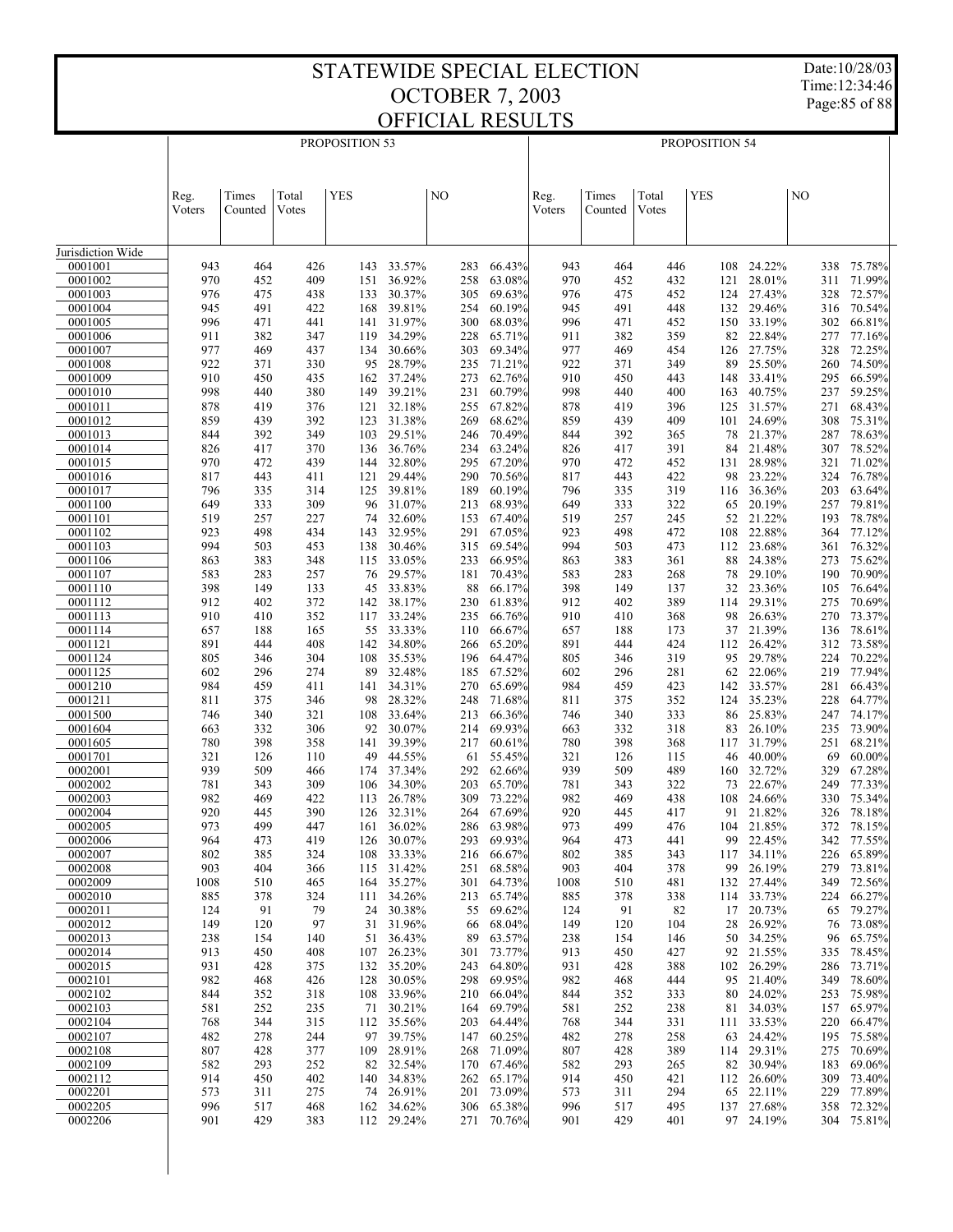Date:10/28/03 Time:12:34:47 Page:86 of 88

|                    |              |            |            | PROPOSITION 53 |                  |            | PROPOSITION 54   |              |            |            |            |                      |            |                  |  |  |
|--------------------|--------------|------------|------------|----------------|------------------|------------|------------------|--------------|------------|------------|------------|----------------------|------------|------------------|--|--|
|                    |              |            |            |                |                  |            |                  |              |            |            |            |                      |            |                  |  |  |
|                    | Reg.         | Times      | Total      | <b>YES</b>     |                  | NO         |                  | Reg.         | Times      | Total      | YES        |                      | NO         |                  |  |  |
|                    | Voters       | Counted    | Votes      |                |                  |            |                  | Voters       | Counted    | Votes      |            |                      |            |                  |  |  |
|                    |              |            |            |                |                  |            |                  |              |            |            |            |                      |            |                  |  |  |
| 0002207            | 907          | 539        | 489        | 166            | 33.95%           | 323        | 66.05%           | 907          | 539        | 512        | 117        | 22.85%               | 395        | 77.15%           |  |  |
| 0002301<br>0002302 | 819<br>841   | 431<br>469 | 387<br>394 | 105            | 27.13%<br>29.19% | 282<br>279 | 72.87%<br>70.81% | 819<br>841   | 431<br>469 | 414<br>430 | 76<br>86   | 18.36%<br>20.00%     | 338<br>344 | 81.64%<br>80.00% |  |  |
| 0002303            | 813          | 481        | 431        | 115<br>125     | 29.00%           | 306        | 71.00%           | 813          | 481        | 456        | 87         | 19.08%               | 369        | 80.92%           |  |  |
| 0002304            | 985          | 552        | 487        | 168            | 34.50%           | 319        | 65.50%           | 985          | 552        | 513        | 121        | 23.59%               | 392        | 76.41%           |  |  |
| 0002305<br>0002306 | 803<br>733   | 444<br>362 | 388<br>329 | 105<br>99      | 27.06%<br>30.09% | 283<br>230 | 72.94%<br>69.91% | 803<br>733   | 444<br>362 | 417<br>345 | 89<br>80   | 21.34%<br>23.19%     | 328<br>265 | 78.66%<br>76.81% |  |  |
| 0002402            | 818          | 399        | 346        | 136            | 39.31%           | 210        | 60.69%           | 818          | 399        | 358        | 138        | 38.55%               | 220        | 61.45%           |  |  |
| 0002504            | 480          | 199        | 187        | 61             | 32.62%           | 126        | 67.38%           | 480          | 199        | 193        | 52         | 26.94%               | 141        | 73.06%           |  |  |
| 0002600<br>0002601 | 620<br>509   | 323<br>227 | 297<br>210 | 97<br>66       | 32.66%<br>31.43% | 200<br>144 | 67.34%<br>68.57% | 620<br>509   | 323<br>227 | 306<br>219 | 96<br>86   | 31.37%<br>39.27%     | 210<br>133 | 68.63%<br>60.73% |  |  |
| 0002602            | 453          | 230        | 209        | 75             | 35.89%           | 134        | 64.11%           | 453          | 230        | 218        | 59         | 27.06%               | 159        | 72.94%           |  |  |
| 0002701            | 584          | 297        | 272        | 75             | 27.57%           | 197        | 72.43%           | 584          | 297        | 283        | 73         | 25.80%               | 210        | 74.20%           |  |  |
| 0002800<br>0002801 | 597<br>443   | 241<br>220 | 215<br>202 | 65<br>72       | 30.23%<br>35.64% | 150<br>130 | 69.77%<br>64.36% | 597<br>443   | 241<br>220 | 223<br>209 | 78<br>52   | 34.98%<br>24.88%     | 145<br>157 | 65.02%<br>75.12% |  |  |
| 0002902            | 580          | 265        | 244        | 71             | 29.10%           | 173        | 70.90%           | 580          | 265        | 252        | 57         | 22.62%               | 195        | 77.38%           |  |  |
| 0002907            | 740          | 322        | 299        | 96             | 32.11%           | 203        | 67.89%           | 740          | 322        | 315        | 68         | 21.59%               | 247        | 78.41%           |  |  |
| 0002908<br>0003001 | 743<br>940   | 411<br>436 | 371<br>404 | 89<br>127      | 23.99%<br>31.44% | 282<br>277 | 76.01%<br>68.56% | 743<br>940   | 411<br>436 | 392<br>420 | 82         | 20.92%<br>119 28.33% | 310<br>301 | 79.08%<br>71.67% |  |  |
| 0003002            | 920          | 400        | 363        | 133            | 36.64%           | 230        | 63.36%           | 920          | 400        | 374        | 98         | 26.20%               | 276        | 73.80%           |  |  |
| 0003003            | 983          | 489        | 433        | 131            | 30.25%           | 302        | 69.75%           | 983          | 489        | 459        | 86         | 18.74%               | 373        | 81.26%           |  |  |
| 0003004<br>0003005 | 1007<br>1001 | 512<br>521 | 449<br>456 | 137<br>141     | 30.51%<br>30.92% | 312<br>315 | 69.49%<br>69.08% | 1007<br>1001 | 512<br>521 | 471<br>477 | 112<br>92  | 23.78%<br>19.29%     | 359<br>385 | 76.22%<br>80.71% |  |  |
| 0003006            | 895          | 443        | 380        | 133            | 35.00%           | 247        | 65.00%           | 895          | 443        | 404        | 109        | 26.98%               | 295        | 73.02%           |  |  |
| 0003007            | 897          | 498        | 433        | 125            | 28.87%           | 308        | 71.13%           | 897          | 498        | 457        |            | 105 22.98%           | 352        | 77.02%           |  |  |
| 0003008<br>0003009 | 994<br>841   | 416<br>448 | 385<br>400 | 108<br>141     | 28.05%<br>35.25% | 277<br>259 | 71.95%<br>64.75% | 994<br>841   | 416<br>448 | 405<br>418 | 86<br>90   | 21.23%<br>21.53%     | 319<br>328 | 78.77%<br>78.47% |  |  |
| 0003010            | 741          | 392        | 358        | 106            | 29.61%           | 252        | 70.39%           | 741          | 392        | 370        | 89         | 24.05%               | 281        | 75.95%           |  |  |
| 0003011<br>0003012 | 877          | 403        | 360        | 105            | 29.17%<br>37.30% | 255        | 70.83%<br>62.70% | 877          | 403        | 374<br>454 | 101        | 27.01%<br>32.16%     | 273<br>308 | 72.99%<br>67.84% |  |  |
| 0003013            | 1005<br>873  | 482<br>424 | 445<br>374 | 166<br>127     | 33.96%           | 279<br>247 | 66.04%           | 1005<br>873  | 482<br>424 | 389        | 146        | 107 27.51%           | 282        | 72.49%           |  |  |
| 0003014            | 172          | 124        | 102        | 36             | 35.29%           | 66         | 64.71%           | 172          | 124        | 110        | 34         | 30.91%               | 76         | 69.09%           |  |  |
| 0003015<br>0003104 | 681<br>807   | 259<br>404 | 231<br>365 | 85<br>123      | 36.80%<br>33.70% | 146<br>242 | 63.20%<br>66.30% | 681<br>807   | 259<br>404 | 240<br>382 | 85<br>131  | 35.42%<br>34.29%     | 155<br>251 | 64.58%<br>65.71% |  |  |
| 0003105            | 840          | 417        | 370        | 125            | 33.78%           | 245        | 66.22%           | 840          | 417        | 386        |            | 100 25.91%           | 286        | 74.09%           |  |  |
| 0003106            | 803          | 324        | 287        | 96             | 33.45%           | 191        | 66.55%           | 803          | 324        | 306        | 75         | 24.51%               | 231        | 75.49%           |  |  |
| 0003107<br>0003201 | 813<br>580   | 360<br>239 | 332<br>219 | 122<br>65      | 36.75%<br>29.68% | 210<br>154 | 63.25%<br>70.32% | 813<br>580   | 360<br>239 | 352<br>227 | 103<br>65  | 29.26%<br>28.63%     | 249<br>162 | 70.74%<br>71.37% |  |  |
| 0003204            | 830          | 405        | 358        | 118            | 32.96%           | 240        | 67.04%           | 830          | 405        | 380        | 91         | 23.95%               | 289        | 76.05%           |  |  |
| 0003207            | 942          | 499        | 437        | 130            | 29.75%           | 307        | 70.25%           | 942          | 499        | 464        | 108        | 23.28%               | 356        | 76.72%           |  |  |
| 0003209<br>0003216 | 450<br>481   | 216<br>222 | 195<br>188 | 57<br>48       | 29.23%<br>25.53% | 138<br>140 | 70.77%<br>74.47% | 450<br>481   | 216<br>222 | 200<br>203 | 64         | 32.00%<br>37 18.23%  | 136<br>166 | 68.00%<br>81.77% |  |  |
| 0003301            | 819          | 368        | 326        | 105            | 32.21%           | 221        | 67.79%           | 819          | 368        | 338        | 96         | 28.40%               | 242        | 71.60%           |  |  |
| 0003302            | 971          | 413        | 364        | 133            | 36.54%           | 231        | 63.46%           | 971          | 413        | 384        |            | 126 32.81%           |            | 258 67.19%       |  |  |
| 0003303<br>0003304 | 586<br>876   | 262<br>399 | 233<br>356 | 83<br>126      | 35.62%<br>35.39% | 150<br>230 | 64.38%<br>64.61% | 586<br>876   | 262<br>399 | 246<br>377 | 76<br>116  | 30.89%<br>30.77%     | 170<br>261 | 69.11%<br>69.23% |  |  |
| 0003305            | 801          | 355        | 317        |                | 109 34.38%       | 208        | 65.62%           | 801          | 355        | 331        | 96         | 29.00%               | 235        | 71.00%           |  |  |
| 0003306            | 584          | 273        | 254        | 97             | 38.19%           | 157        | 61.81%           | 584          | 273        | 261        | 79         | 30.27%               | 182        | 69.73%           |  |  |
| 0003307<br>0003401 | 1020<br>748  | 421<br>330 | 391<br>300 | 135<br>102     | 34.53%<br>34.00% | 256<br>198 | 65.47%<br>66.00% | 1020<br>748  | 421<br>330 | 398<br>307 | 124<br>125 | 31.16%<br>40.72%     | 274<br>182 | 68.84%<br>59.28% |  |  |
| 0003402            | 725          | 322        | 294        | 89             | 30.27%           | 205        | 69.73%           | 725          | 322        | 303        | 101        | 33.33%               | 202        | 66.67%           |  |  |
| 0003502            | 771          | 395        | 356        | 128            | 35.96%           | 228        | 64.04%           | 771          | 395        | 374        | 99         | 26.47%               | 275        | 73.53%           |  |  |
| 0003503<br>0003507 | 855<br>724   | 437<br>357 | 401<br>321 | 146<br>103     | 36.41%<br>32.09% | 255<br>218 | 63.59%<br>67.91% | 855<br>724   | 437<br>357 | 415<br>335 | 108<br>68  | 26.02%<br>20.30%     | 307<br>267 | 73.98%<br>79.70% |  |  |
| 0003600            | 781          | 364        | 332        | 112            | 33.73%           | 220        | 66.27%           | 781          | 364        | 344        | 63         | 18.31%               | 281        | 81.69%           |  |  |
| 0003601            | 815          | 289        | 249        | 83             | 33.33%           | 166        | 66.67%           | 815          | 289        | 274        | 27         | 9.85%                | 247        | 90.15%           |  |  |
| 0003602<br>0003704 | 573<br>678   | 277<br>312 | 249<br>272 | 74<br>98       | 29.72%<br>36.03% | 175<br>174 | 70.28%<br>63.97% | 573<br>678   | 277<br>312 | 261<br>289 | 50<br>91   | 19.16%<br>31.49%     | 211<br>198 | 80.84%<br>68.51% |  |  |
| 0003705            | 407          | 243        | 218        | 66             | 30.28%           | 152        | 69.72%           | 407          | 243        | 224        | 59         | 26.34%               | 165        | 73.66%           |  |  |
| 0004001            | 167          | 115        | 105        | 23             | 21.90%<br>25.17% | 82<br>113  | 78.10%<br>74.83% | 167          | 115        | 110        | 26         | 23.64%<br>49.08%     | 84<br>83   | 76.36%<br>50.92% |  |  |
| 0004002<br>0004003 | 230<br>942   | 172<br>441 | 151<br>410 | 38<br>140      | 34.15%           | 270        | 65.85%           | 230<br>942   | 172<br>441 | 163<br>423 | 80<br>158  | 37.35%               | 265        | 62.65%           |  |  |
| 0004004            | 36           | 24         | 22         |                | 10 45.45%        |            | 12 54.55%        | 36           | 24         | 23         |            | 13 56.52%            |            | 10 43.48%        |  |  |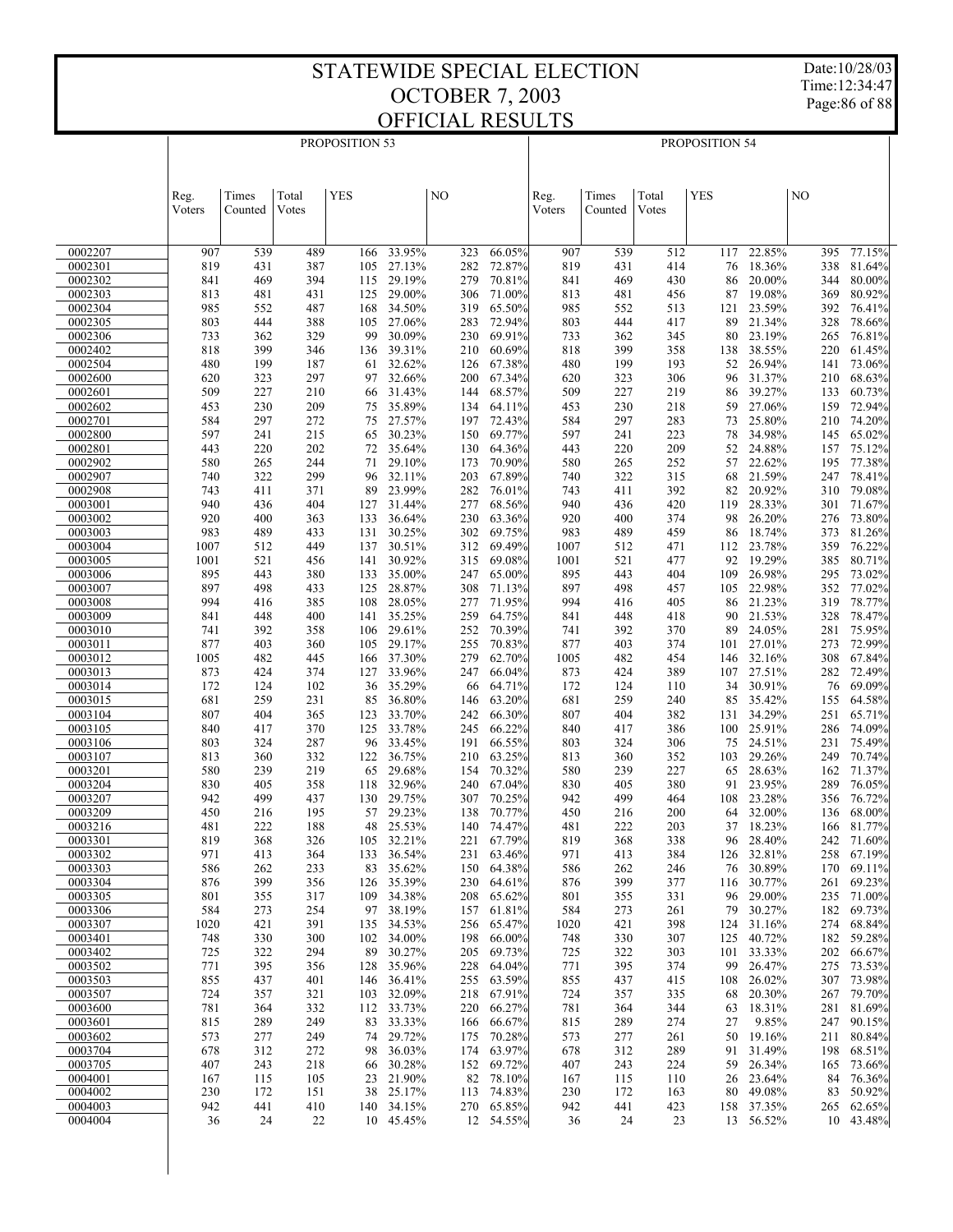Date:10/28/03 Time:12:34:47

Page:87 of 88

|                    |                |                  |                | PROPOSITION 53 |                      |            | PROPOSITION 54   |                |                  |                |            |                      |            |                  |
|--------------------|----------------|------------------|----------------|----------------|----------------------|------------|------------------|----------------|------------------|----------------|------------|----------------------|------------|------------------|
|                    |                |                  |                |                |                      |            |                  |                |                  |                |            |                      |            |                  |
|                    | Reg.<br>Voters | Times<br>Counted | Total<br>Votes | <b>YES</b>     |                      | NO         |                  | Reg.<br>Voters | Times<br>Counted | Total<br>Votes | <b>YES</b> |                      | NO         |                  |
|                    |                |                  |                |                |                      |            |                  |                |                  |                |            |                      |            |                  |
| 0004005            | 996            | 483              | 438            | 138            | 31.51%               | 300        | 68.49%           | 996            | 483              | 466            | 104        | 22.32%               | 362        | 77.68%           |
| 0004006            | 1052           | 579              | 507            | 92             | 18.15%               | 415        | 81.85%           | 1052           | 579              | 541            | 82         | 15.16%               | 459        | 84.84%           |
| 0004007<br>0004008 | 790<br>894     | 433<br>491       | 380<br>441     | 116<br>135     | 30.53%<br>30.61%     | 264<br>306 | 69.47%<br>69.39% | 790<br>894     | 433<br>491       | 395<br>457     | 105        | 107 27.09%<br>22.98% | 288<br>352 | 72.91%<br>77.02% |
| 0004009            | 846            | 419              | 365            | 133            | 36.44%               | 232        | 63.56%           | 846            | 419              | 386            |            | 107 27.72%           | 279        | 72.28%           |
| 0004010            | 246            | 161              | 141            | 49             | 34.75%               | 92         | 65.25%           | 246            | 161              | 149            | 43         | 28.86%               | 106        | 71.14%           |
| 0004100            | 774            | 413              | 382            | 98             | 25.65%               | 284        | 74.35%           | 774            | 413              | 398            | 75         | 18.84%               | 323        | 81.16%           |
| 0004101<br>0004102 | 605<br>459     | 256<br>263       | 234<br>242     | 86<br>71       | 36.75%<br>29.34%     | 148<br>171 | 63.25%<br>70.66% | 605<br>459     | 256<br>263       | 243<br>246     | 73<br>39   | 30.04%<br>15.85%     | 170<br>207 | 69.96%<br>84.15% |
| 0004103            | 638            | 343              | 297            | 64             | 21.55%               | 233        | 78.45%           | 638            | 343              | 319            | 45         | 14.11%               | 274        | 85.89%           |
| 0004200            | 395            | 201              | 185            | 50             | 27.03%               | 135        | 72.97%           | 395            | 201              | 193            | 61         | 31.61%               | 132        | 68.39%           |
| 0004301            | 311            | 157              | 142            | 35             | 24.65%               | 107        | 75.35%           | 311            | 157              | 149            | 27         | 18.12%               | 122        | 81.88%           |
| 0004302<br>0004304 | 572<br>508     | 301<br>264       | 279<br>248     | 96<br>72       | 34.41%<br>29.03%     | 183<br>176 | 65.59%<br>70.97% | 572<br>508     | 301<br>264       | 289<br>255     | 72<br>42   | 24.91%<br>16.47%     | 217<br>213 | 75.09%<br>83.53% |
| 0004305            | 537            | 254              | 224            | 75             | 33.48%               | 149        | 66.52%           | 537            | 254              | 235            | 64         | 27.23%               | 171        | 72.77%           |
| 0004400            | 750            | 420              | 351            | 103            | 29.34%               | 248        | 70.66%           | 750            | 420              | 386            | 78         | 20.21%               | 308        | 79.79%           |
| 0004401            | 721            | 381              | 330            | 80             | 24.24%               | 250        | 75.76%           | 721            | 381              | 360            | 63         | 17.50%               | 297        | 82.50%           |
| 0004402            | 616            | 346              | 310            | 102            | 32.90%               | 208        | 67.10%           | 616            | 346              | 326            | 72         | 22.09%               | 254        | 77.91%           |
| 0004403<br>0004501 | 523<br>928     | 307<br>461       | 258<br>404     | 69<br>128      | 26.74%<br>31.68%     | 189<br>276 | 73.26%<br>68.32% | 523<br>928     | 307<br>461       | 286<br>429     | 53<br>128  | 18.53%<br>29.84%     | 233<br>301 | 81.47%<br>70.16% |
| 0004502            | 933            | 463              | 421            | 123            | 29.22%               | 298        | 70.78%           | 933            | 463              | 434            |            | 156 35.94%           | 278        | 64.06%           |
| 0004503            | 703            | 356              | 316            | 111            | 35.13%               | 205        | 64.87%           | 703            | 356              | 333            | 127        | 38.14%               | 206        | 61.86%           |
| 0004600            | 946            | 360              | 322            | 88             | 27.33%               | 234        | 72.67%           | 946            | 360              | 336            | 64         | 19.05%               | 272        | 80.95%           |
| 0004601<br>0004703 | 969            | 412              | 363<br>269     | 125<br>82      | 34.44%<br>30.48%     | 238        | 65.56%<br>69.52% | 969            | 412              | 375<br>289     | 83         | 22.13%<br>29.41%     | 292        | 77.87%<br>70.59% |
| 0004707            | 625<br>926     | 310<br>388       | 344            | 122            | 35.47%               | 187<br>222 | 64.53%           | 625<br>926     | 310<br>388       | 360            | 85<br>128  | 35.56%               | 204<br>232 | 64.44%           |
| 0004708            | 664            | 344              | 294            | 85             | 28.91%               | 209        | 71.09%           | 664            | 344              | 318            | 95         | 29.87%               | 223        | 70.13%           |
| 0004709            | 855            | 437              | 401            | 116            | 28.93%               | 285        | 71.07%           | 855            | 437              | 414            | 127        | 30.68%               | 287        | 69.32%           |
| 0004800            | 478            | 139              | 130            | 53             | 40.77%               | 77         | 59.23%           | 478            | 139              | 134            | 41         | 30.60%               | 93         | 69.40%           |
| 0004806<br>0005001 | 408<br>951     | 228<br>460       | 207<br>435     | 83<br>171      | 40.10%<br>39.31%     | 124<br>264 | 59.90%<br>60.69% | 408<br>951     | 228<br>460       | 219<br>451     | 80<br>136  | 36.53%<br>30.16%     | 139<br>315 | 63.47%<br>69.84% |
| 0005101            | 695            | 370              | 346            | 121            | 34.97%               | 225        | 65.03%           | 695            | 370              | 354            | 118        | 33.33%               | 236        | 66.67%           |
| 0005102            | 569            | 274              | 241            | 78             | 32.37%               | 163        | 67.63%           | 569            | 274              | 257            | 81         | 31.52%               | 176        | 68.48%           |
| 0005103            | 1010           | 448              | 410            | 135            | 32.93%               | 275        | 67.07%           | 1010           | 448              | 425            | 153        | 36.00%               | 272        | 64.00%           |
| 0005201<br>0005202 | 921<br>534     | 377<br>233       | 345<br>198     | 93<br>56       | 26.96%<br>28.28%     | 252<br>142 | 73.04%<br>71.72% | 921<br>534     | 377<br>233       | 352<br>210     | 107<br>61  | 30.40%<br>29.05%     | 245<br>149 | 69.60%<br>70.95% |
| 0005203            | 760            | 320              | 291            | 92             | 31.62%               | 199        | 68.38%           | 760            | 320              | 303            | 105        | 34.65%               | 198        | 65.35%           |
| 0005204            | 653            | 267              | 245            | 74             | 30.20%               | 171        | 69.80%           | 653            | 267              | 251            | 74         | 29.48%               | 177        | 70.52%           |
| 0005205            | 965            | 475              | 445            | 185            | 41.57%               | 260        | 58.43%           | 965            | 475              | 460            | 175        | 38.04%               | 285        | 61.96%           |
| 0005206<br>0005207 | 702<br>871     | 323<br>427       | 293<br>391     | 99             | 33.79%               | 194        | 66.21%<br>64.71% | 702            | 323              | 301<br>408     | 80         | 26.58%<br>37.99%     | 221<br>253 | 73.42%<br>62.01% |
| 0005208            | 782            | 359              | 337            | 138            | 35.29%<br>109 32.34% | 253<br>228 | 67.66%           | 871<br>782     | 427<br>359       | 345            | 155        | 118 34.20%           | 227        | 65.80%           |
| 0005209            | 812            | 397              | 364            | 131            | 35.99%               | 233        | 64.01%           | 812            | 397              | 384            | 142        | 36.98%               | 242        | 63.02%           |
| 0005211            | 766            | 350              | 332            | 125            | 37.65%               | 207        | 62.35%           | 766            | 350              | 340            | 125        | 36.76%               | 215        | 63.24%           |
| 0005212            | 444            | 188              | 180            | 60             | 33.33%               | 120        | 66.67%           | 444            | 188              | 184            | 48         | 26.09%               | 136        | 73.91%           |
| 0005213<br>0005214 | 814<br>937     | 340<br>410       | 309<br>383     | 108<br>132     | 34.95%<br>34.46%     | 201<br>251 | 65.05%<br>65.54% | 814<br>937     | 340<br>410       | 322<br>392     | 76<br>115  | 23.60%<br>29.34%     | 246<br>277 | 76.40%<br>70.66% |
| 0005215            | 688            | 314              | 291            | 121            | 41.58%               | 170        | 58.42%           | 688            | 314              | 293            | 92         | 31.40%               | 201        | 68.60%           |
| 0005216            | 602            | 253              | 225            | 91             | 40.44%               | 134        | 59.56%           | 602            | 253              | 237            |            | 64 27.00%            | 173        | 73.00%           |
| 0005217            | 876            | 371              | 345            | 131            | 37.97%               | 214        | 62.03%           | 876            | 371              | 357            | 121        | 33.89%               | 236        | 66.11%           |
| 0005218            | 950            | 442              | 410            | 138            | 33.66%               | 272        | 66.34%           | 950            | 442              | 419            | 152        | 36.28%               | 267        | 63.72%           |
| 0005219<br>0005220 | 520<br>788     | 195<br>384       | 183<br>320     | 80<br>124      | 43.72%<br>38.75%     | 103<br>196 | 56.28%<br>61.25% | 520<br>788     | 195<br>384       | 184<br>340     | 67<br>115  | 36.41%<br>33.82%     | 117<br>225 | 63.59%<br>66.18% |
| 0005221            | 887            | 416              | 370            | 146            | 39.46%               | 224        | 60.54%           | 887            | 416              | 384            | 115        | 29.95%               | 269        | 70.05%           |
| 0005222            | 974            | 435              | 403            | 159            | 39.45%               | 244        | 60.55%           | 974            | 435              | 419            | 141        | 33.65%               | 278        | 66.35%           |
| 0005223            | 1000           | 534              | 475            | 182            | 38.32%               | 293        | 61.68%           | 1000           | 534              | 501            | 179        | 35.73%               | 322        | 64.27%           |
| 0005224<br>0005225 | 841<br>653     | 433<br>256       | 402<br>239     | 145<br>96      | 36.07%<br>40.17%     | 257<br>143 | 63.93%<br>59.83% | 841<br>653     | 433<br>256       | 419<br>244     | 165<br>109 | 39.38%<br>44.67%     | 254<br>135 | 60.62%<br>55.33% |
| 0005226            | 464            | 223              | 204            | 75             | 36.76%               | 129        | 63.24%           | 464            | 223              | 211            | 61         | 28.91%               | 150        | 71.09%           |
| 0005227            | 1093           | 529              | 473            | 187            | 39.53%               | 286        | 60.47%           | 1093           | 529              | 491            | 156        | 31.77%               | 335        | 68.23%           |
| 0005300            | 448            | 229              | 210            | 81             | 38.57%               | 129        | 61.43%           | 448            | 229              | 213            | 83         | 38.97%               | 130        | 61.03%           |
| 0005301            | 797            | 346              | 317            | 110            | 34.70%               | 207        | 65.30%           | 797            | 346              | 326            | 95         | 29.14%               | 231        | 70.86%           |
| 0005302            | 584            | 277              | 253            |                | 106 41.90%           | 147        | 58.10%           | 584            | 277              | 259            |            | 98 37.84%            | 161        | 62.16%           |